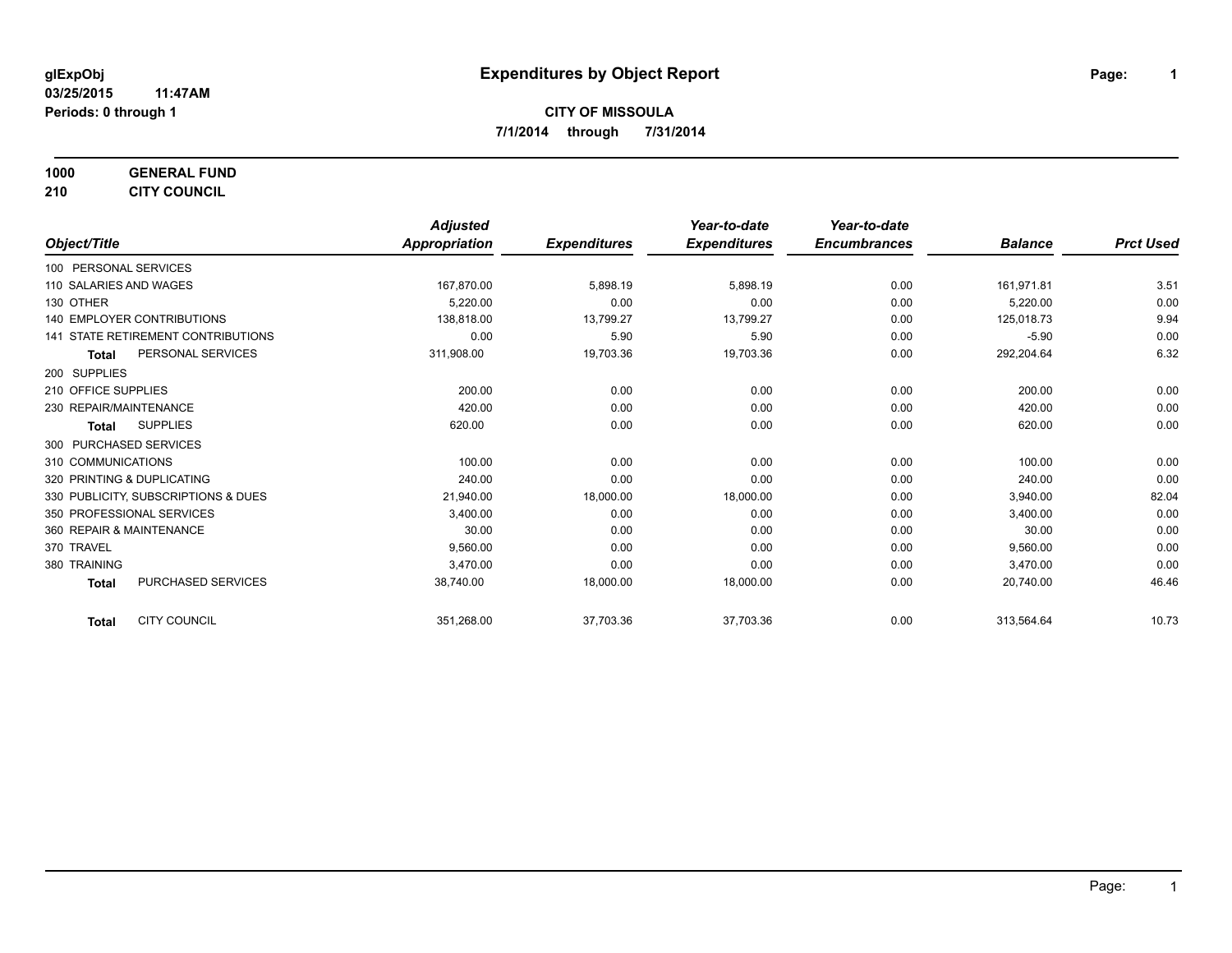**1000 GENERAL FUND**

**220 MAYOR**

|                                     | <b>Adjusted</b> |                     | Year-to-date        | Year-to-date        |                |                  |
|-------------------------------------|-----------------|---------------------|---------------------|---------------------|----------------|------------------|
| Object/Title                        | Appropriation   | <b>Expenditures</b> | <b>Expenditures</b> | <b>Encumbrances</b> | <b>Balance</b> | <b>Prct Used</b> |
| 100 PERSONAL SERVICES               |                 |                     |                     |                     |                |                  |
| 110 SALARIES AND WAGES              | 368,075.00      | 12,625.43           | 12,625.43           | 0.00                | 355,449.57     | 3.43             |
| 120 OVERTIME/TERMINATION            | 500.00          | 0.00                | 0.00                | 0.00                | 500.00         | 0.00             |
| 130 OTHER                           | 6,600.00        | 0.00                | 0.00                | 0.00                | 6,600.00       | 0.00             |
| <b>140 EMPLOYER CONTRIBUTIONS</b>   | 113,197.00      | 9,492.98            | 9,492.98            | 0.00                | 103,704.02     | 8.39             |
| 141 STATE RETIREMENT CONTRIBUTIONS  | 0.00            | 12.63               | 12.63               | 0.00                | $-12.63$       | 0.00             |
| PERSONAL SERVICES<br><b>Total</b>   | 488,372.00      | 22,131.04           | 22,131.04           | 0.00                | 466,240.96     | 4.53             |
| 200 SUPPLIES                        |                 |                     |                     |                     |                |                  |
| 210 OFFICE SUPPLIES                 | 1,004.00        | 70.49               | 70.49               | 0.00                | 933.51         | 7.02             |
| 220 OPERATING SUPPLIES              | 1,120.00        | 0.00                | 0.00                | 0.00                | 1,120.00       | 0.00             |
| 230 REPAIR/MAINTENANCE              | 100.00          | 0.00                | 0.00                | 0.00                | 100.00         | 0.00             |
| 231 GASOLINE                        | 108.00          | 0.00                | 0.00                | 0.00                | 108.00         | 0.00             |
| 240 OTHER SUPPLIES                  | 400.00          | 0.00                | 0.00                | 0.00                | 400.00         | 0.00             |
| <b>SUPPLIES</b><br><b>Total</b>     | 2,732.00        | 70.49               | 70.49               | 0.00                | 2,661.51       | 2.58             |
| 300 PURCHASED SERVICES              |                 |                     |                     |                     |                |                  |
| 310 COMMUNICATIONS                  | 712.00          | 0.00                | 0.00                | 0.00                | 712.00         | 0.00             |
| 320 PRINTING & DUPLICATING          | 3,056.00        | 0.00                | 0.00                | 0.00                | 3,056.00       | 0.00             |
| 330 PUBLICITY, SUBSCRIPTIONS & DUES | 9,680.00        | 6,890.27            | 6,890.27            | 0.00                | 2,789.73       | 71.18            |
| 344 TELEPHONE SERVICE               | 6.076.00        | 346.56              | 346.56              | 0.00                | 5,729.44       | 5.70             |
| 350 PROFESSIONAL SERVICES           | 3,307.00        | 0.00                | 0.00                | 0.00                | 3,307.00       | 0.00             |
| 360 REPAIR & MAINTENANCE            | 1,305.00        | 100.00              | 100.00              | 0.00                | 1,205.00       | 7.66             |
| 370 TRAVEL                          | 2,008.00        | 0.00                | 0.00                | 0.00                | 2,008.00       | 0.00             |
| 380 TRAINING                        | 2,020.00        | 0.00                | 0.00                | 0.00                | 2,020.00       | 0.00             |
| 390 OTHER PURCHASED SERVICES        | 1,250.00        | 0.00                | 0.00                | 0.00                | 1,250.00       | 0.00             |
| PURCHASED SERVICES<br><b>Total</b>  | 29,414.00       | 7,336.83            | 7,336.83            | 0.00                | 22,077.17      | 24.94            |
| <b>MAYOR</b><br><b>Total</b>        | 520,518.00      | 29,538.36           | 29,538.36           | 0.00                | 490,979.64     | 5.67             |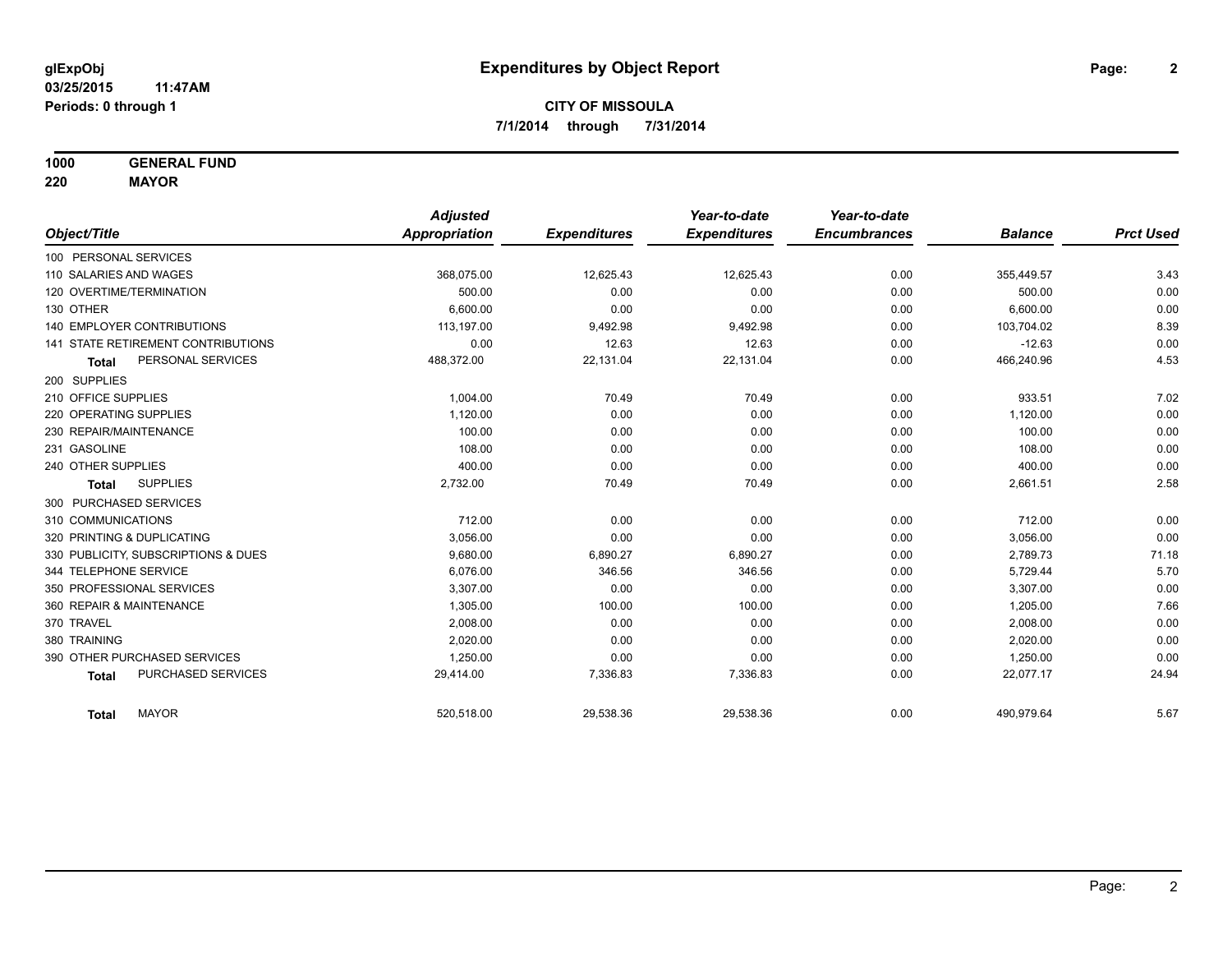## **1000 GENERAL FUND**

**221 HUMAN RESOURCES**

|                                           | <b>Adjusted</b> |                     | Year-to-date        | Year-to-date        |                |                  |
|-------------------------------------------|-----------------|---------------------|---------------------|---------------------|----------------|------------------|
| Object/Title                              | Appropriation   | <b>Expenditures</b> | <b>Expenditures</b> | <b>Encumbrances</b> | <b>Balance</b> | <b>Prct Used</b> |
| 100 PERSONAL SERVICES                     |                 |                     |                     |                     |                |                  |
| 110 SALARIES AND WAGES                    | 214,440.00      | 4,489.97            | 4,489.97            | 0.00                | 209,950.03     | 2.09             |
| 140 EMPLOYER CONTRIBUTIONS                | 76.197.00       | 5,114.48            | 5,114.48            | 0.00                | 71,082.52      | 6.71             |
| 141 STATE RETIREMENT CONTRIBUTIONS        | 0.00            | 4.49                | 4.49                | 0.00                | $-4.49$        | 0.00             |
| PERSONAL SERVICES<br><b>Total</b>         | 290,637.00      | 9,608.94            | 9,608.94            | 0.00                | 281,028.06     | 3.31             |
| 200 SUPPLIES                              |                 |                     |                     |                     |                |                  |
| 210 OFFICE SUPPLIES                       | 3.115.00        | 0.00                | 0.00                | 0.00                | 3,115.00       | 0.00             |
| 220 OPERATING SUPPLIES                    | 0.00            | 0.00                | 0.00                | 0.00                | 0.00           | 0.00             |
| <b>SUPPLIES</b><br><b>Total</b>           | 3,115.00        | 0.00                | 0.00                | 0.00                | 3,115.00       | 0.00             |
| 300 PURCHASED SERVICES                    |                 |                     |                     |                     |                |                  |
| 310 COMMUNICATIONS                        | 150.00          | 0.00                | 0.00                | 0.00                | 150.00         | 0.00             |
| 320 PRINTING & DUPLICATING                | 1.932.00        | 0.00                | 0.00                | 0.00                | 1,932.00       | 0.00             |
| 330 PUBLICITY, SUBSCRIPTIONS & DUES       | 2,091.00        | 94.90               | 94.90               | 0.00                | 1,996.10       | 4.54             |
| 344 TELEPHONE SERVICE                     | 190.00          | 0.00                | 0.00                | 0.00                | 190.00         | 0.00             |
| 350 PROFESSIONAL SERVICES                 | 11,000.00       | 0.00                | 0.00                | 0.00                | 11,000.00      | 0.00             |
| 360 REPAIR & MAINTENANCE                  | 5,992.00        | 0.00                | 0.00                | 0.00                | 5,992.00       | 0.00             |
| 370 TRAVEL                                | 3.088.00        | 0.00                | 0.00                | 0.00                | 3,088.00       | 0.00             |
| 380 TRAINING                              | 1,050.00        | 0.00                | 0.00                | 0.00                | 1,050.00       | 0.00             |
| 390 OTHER PURCHASED SERVICES              | 17,490.00       | 33.40               | 33.40               | 0.00                | 17,456.60      | 0.19             |
| <b>PURCHASED SERVICES</b><br><b>Total</b> | 42,983.00       | 128.30              | 128.30              | 0.00                | 42,854.70      | 0.30             |
| 900 CAPITAL OUTLAY                        |                 |                     |                     |                     |                |                  |
| 940 MACHINERY & EQUIPMENT                 | 0.00            | 0.00                | 0.00                | 0.00                | 0.00           | 0.00             |
| CAPITAL OUTLAY<br><b>Total</b>            | 0.00            | 0.00                | 0.00                | 0.00                | 0.00           | 0.00             |
|                                           |                 |                     |                     |                     |                |                  |
| <b>HUMAN RESOURCES</b><br><b>Total</b>    | 336,735.00      | 9,737.24            | 9,737.24            | 0.00                | 326,997.76     | 2.89             |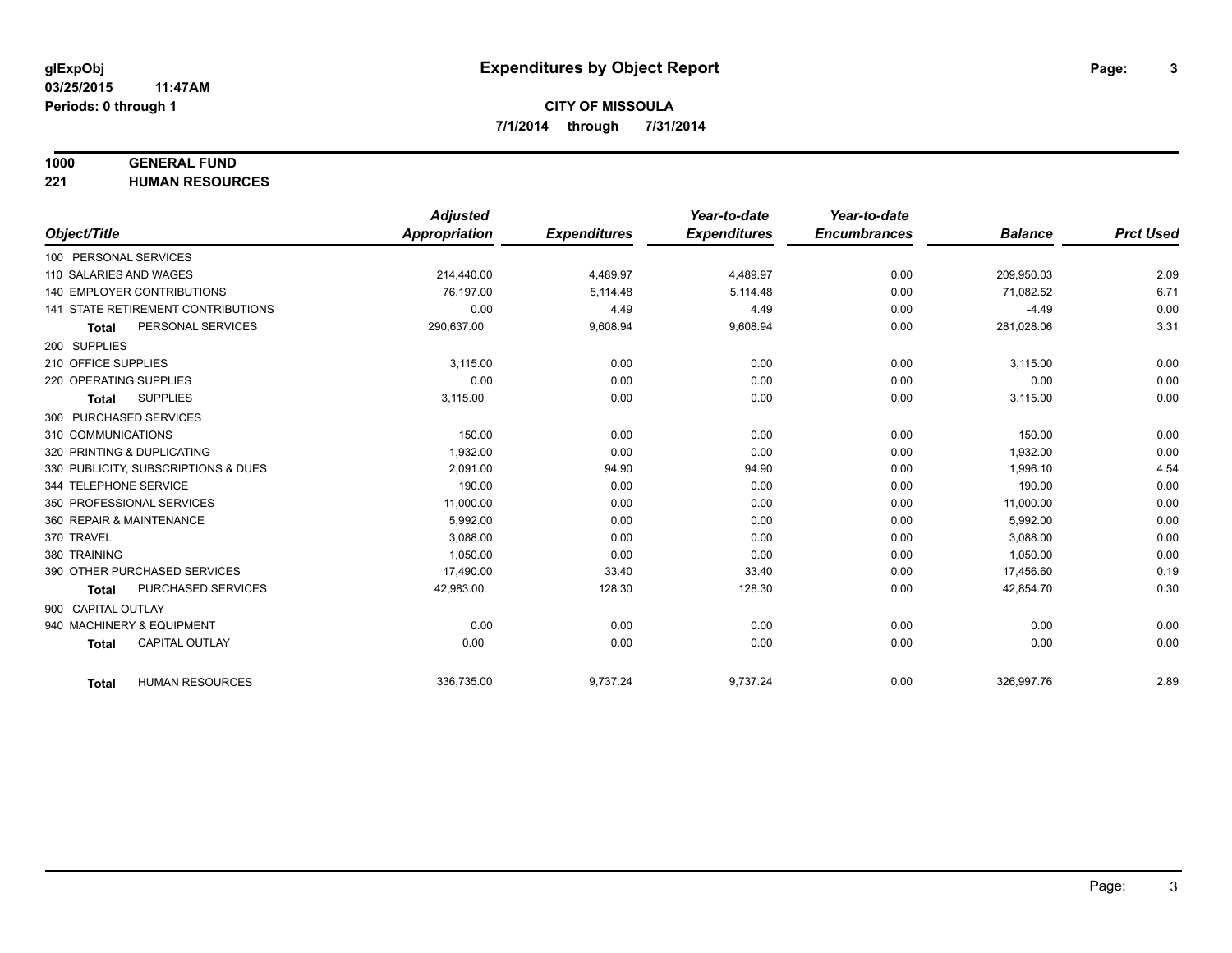#### **1000 GENERAL FUND**

**223 CITY CLERK**

|                                                   | <b>Adjusted</b>      |                     | Year-to-date        | Year-to-date        |                |                  |
|---------------------------------------------------|----------------------|---------------------|---------------------|---------------------|----------------|------------------|
| Object/Title                                      | <b>Appropriation</b> | <b>Expenditures</b> | <b>Expenditures</b> | <b>Encumbrances</b> | <b>Balance</b> | <b>Prct Used</b> |
| 100 PERSONAL SERVICES                             |                      |                     |                     |                     |                |                  |
| 110 SALARIES AND WAGES                            | 184,674.00           | 4,990.96            | 4,990.96            | 0.00                | 179,683.04     | 2.70             |
| 120 OVERTIME/TERMINATION                          | 0.00                 | 0.00                | 0.00                | 0.00                | 0.00           | 0.00             |
| 140 EMPLOYER CONTRIBUTIONS                        | 79,212.00            | 6,001.03            | 6,001.03            | 0.00                | 73,210.97      | 7.58             |
| 141 STATE RETIREMENT CONTRIBUTIONS                | 0.00                 | 4.99                | 4.99                | 0.00                | $-4.99$        | 0.00             |
| PERSONAL SERVICES<br>Total                        | 263,886.00           | 10,996.98           | 10,996.98           | 0.00                | 252,889.02     | 4.17             |
| 200 SUPPLIES                                      |                      |                     |                     |                     |                |                  |
| 210 OFFICE SUPPLIES                               | 2,200.00             | 43.87               | 43.87               | 0.00                | 2,156.13       | 1.99             |
| 220 OPERATING SUPPLIES                            | 250.00               | 0.00                | 0.00                | 0.00                | 250.00         | 0.00             |
| 230 REPAIR/MAINTENANCE                            | 0.00                 | 0.00                | 0.00                | 0.00                | 0.00           | 0.00             |
| 231 GASOLINE                                      | 250.00               | 0.00                | 0.00                | 0.00                | 250.00         | 0.00             |
| 240 OTHER SUPPLIES                                | 224.00               | 0.00                | 0.00                | 0.00                | 224.00         | 0.00             |
| <b>SUPPLIES</b><br>Total                          | 2,924.00             | 43.87               | 43.87               | 0.00                | 2,880.13       | 1.50             |
| 300 PURCHASED SERVICES                            |                      |                     |                     |                     |                |                  |
| 310 COMMUNICATIONS                                | 18,738.00            | 1,625.00            | 1,625.00            | 0.00                | 17,113.00      | 8.67             |
| 320 PRINTING & DUPLICATING                        | 700.00               | 0.00                | 0.00                | 0.00                | 700.00         | 0.00             |
| 330 PUBLICITY, SUBSCRIPTIONS & DUES               | 1,925.00             | 172.00              | 172.00              | 0.00                | 1,753.00       | 8.94             |
| 344 TELEPHONE SERVICE                             | 200.00               | 0.00                | 0.00                | 0.00                | 200.00         | 0.00             |
| 350 PROFESSIONAL SERVICES                         | 14,800.00            | 121.50              | 121.50              | 0.00                | 14,678.50      | 0.82             |
| 360 REPAIR & MAINTENANCE                          | 1,100.00             | 0.00                | 0.00                | 0.00                | 1,100.00       | 0.00             |
| 370 TRAVEL                                        | 5,500.00             | 0.00                | 0.00                | 0.00                | 5,500.00       | 0.00             |
| 380 TRAINING                                      | 4.270.00             | 0.00                | 0.00                | 0.00                | 4,270.00       | 0.00             |
| 390 OTHER PURCHASED SERVICES                      | 3,500.00             | 0.00                | 0.00                | 0.00                | 3,500.00       | 0.00             |
| PURCHASED SERVICES<br>Total                       | 50,733.00            | 1,918.50            | 1,918.50            | 0.00                | 48,814.50      | 3.78             |
| 500 FIXED CHARGES                                 |                      |                     |                     |                     |                |                  |
| 500 FIXED CHARGES                                 | 0.00                 | 0.00                | 0.00                | 0.00                | 0.00           | 0.00             |
| <b>FIXED CHARGES</b><br>Total                     | 0.00                 | 0.00                | 0.00                | 0.00                | 0.00           | 0.00             |
| 700 GRANTS & CONTRIBUTIONS                        |                      |                     |                     |                     |                |                  |
| 700 GRANTS & CONTRIBUTIONS                        | 37,700.00            | 308.50              | 308.50              | 0.00                | 37,391.50      | 0.82             |
| <b>GRANTS &amp; CONTRIBUTIONS</b><br><b>Total</b> | 37,700.00            | 308.50              | 308.50              | 0.00                | 37,391.50      | 0.82             |
| 800 OTHER OBJECTS                                 |                      |                     |                     |                     |                |                  |
| 845 CONTINGENCY                                   | 0.00                 | 0.00                | 0.00                | 0.00                | 0.00           | 0.00             |
| OTHER OBJECTS<br><b>Total</b>                     | 0.00                 | 0.00                | 0.00                | 0.00                | 0.00           | 0.00             |
|                                                   |                      |                     |                     |                     |                |                  |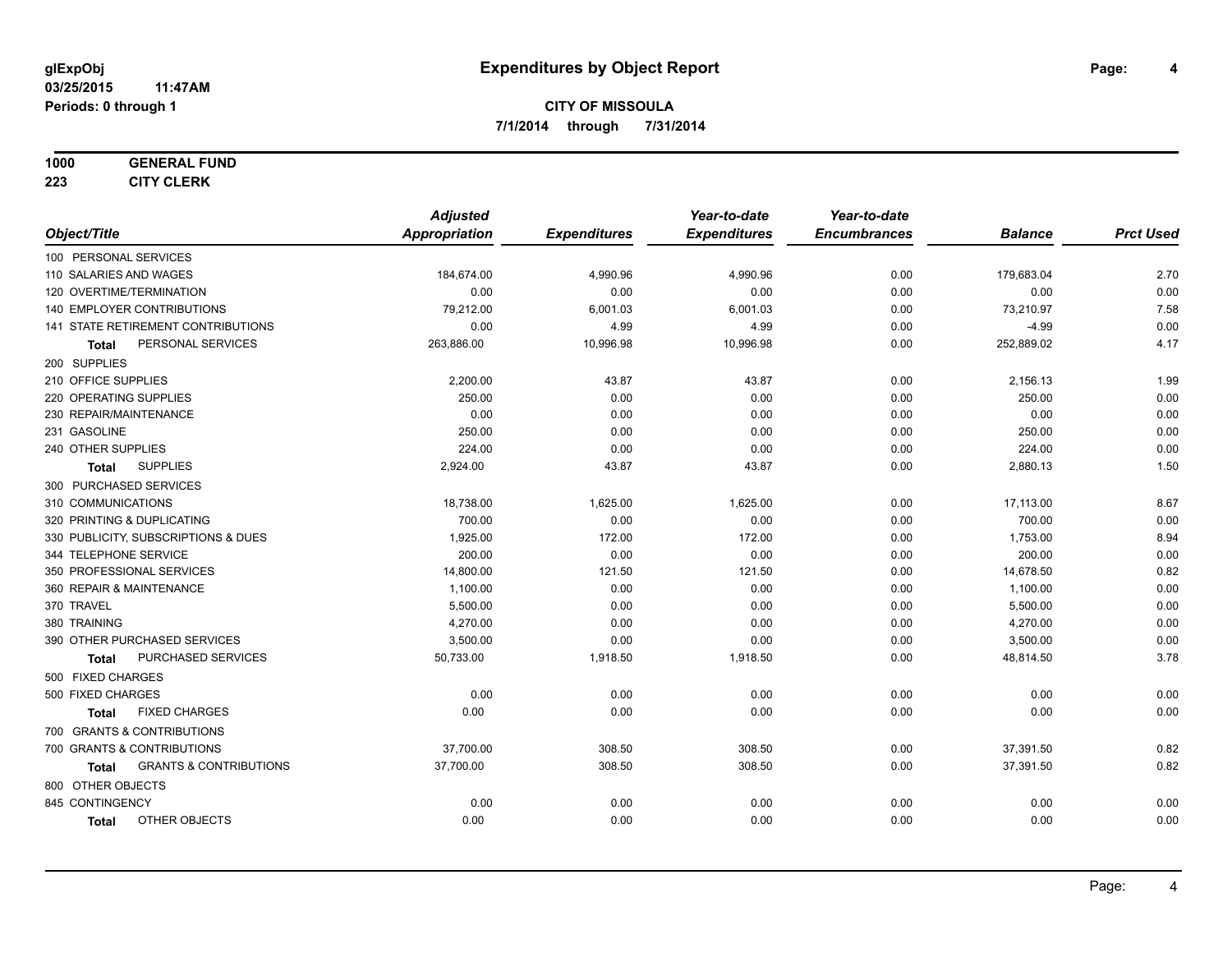#### **03/25/2015 11:47AM Periods: 0 through 1**

## **CITY OF MISSOULA 7/1/2014 through 7/31/2014**

# **1000 GENERAL FUND**

**223 CITY CLERK**

| Object/Title                          | <b>Adjusted</b><br><b>Appropriation</b> | <b>Expenditures</b> | Year-to-date<br><b>Expenditures</b> | Year-to-date<br><b>Encumbrances</b> | <b>Balance</b> | <b>Prct Used</b> |
|---------------------------------------|-----------------------------------------|---------------------|-------------------------------------|-------------------------------------|----------------|------------------|
| 900 CAPITAL OUTLAY                    |                                         |                     |                                     |                                     |                |                  |
| 930 IMPROVEMENTS                      | 0.00                                    | 0.00                | 0.00                                | 0.00                                | 0.00           | 0.00             |
| 940 MACHINERY & EQUIPMENT             | 0.00                                    | 0.00                | 0.00                                | 0.00                                | 0.00           | 0.00             |
| <b>CAPITAL OUTLAY</b><br><b>Total</b> | 0.00                                    | 0.00                | 0.00                                | 0.00                                | 0.00           | 0.00             |
| <b>CITY CLERK</b><br><b>Total</b>     | 355,243.00                              | 13,267.85           | 13,267.85                           | 0.00                                | 341,975.15     | 3.73             |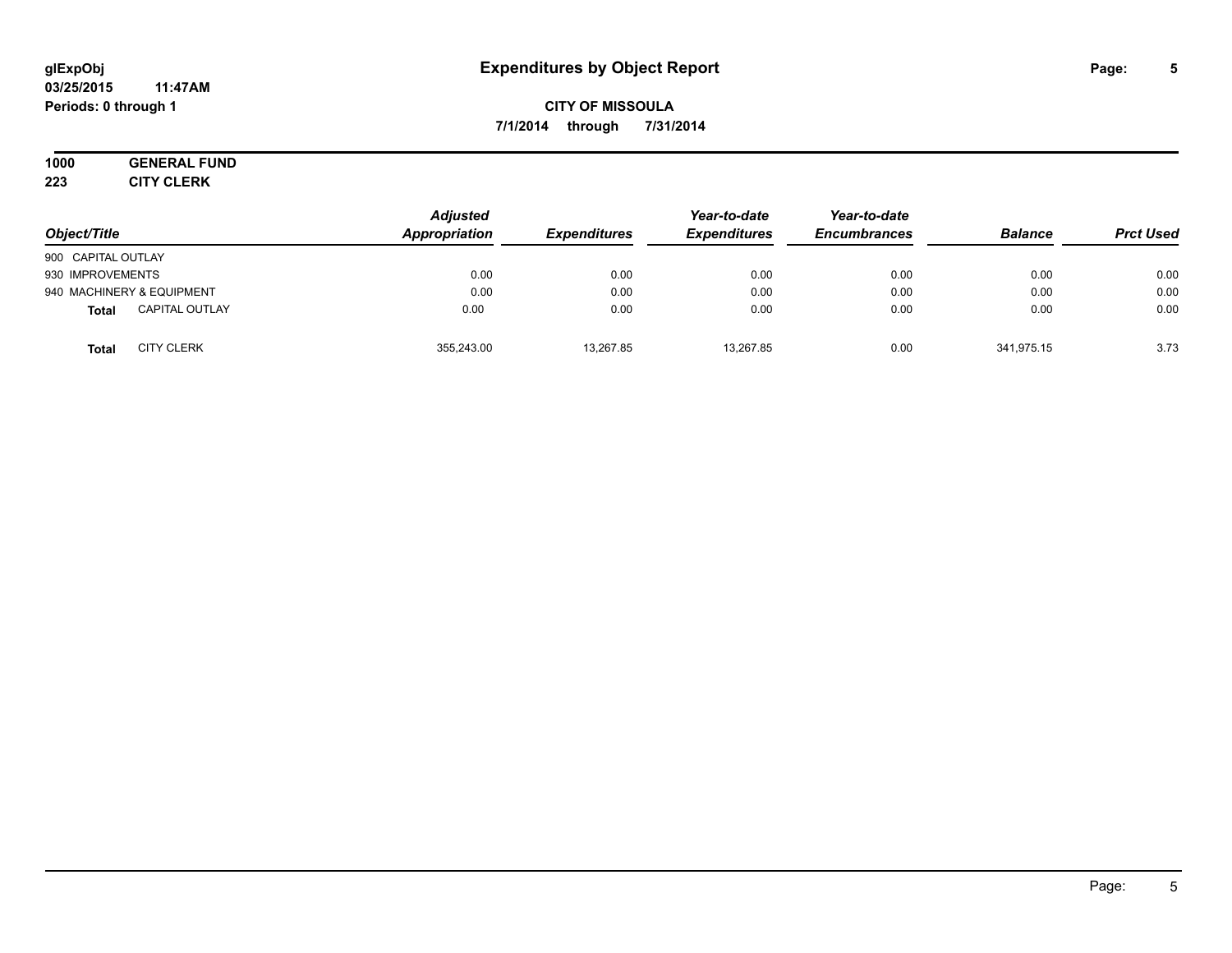#### **1000 GENERAL FUND**

**224 INFORMATION SERVICES**

|                          |                                     | <b>Adjusted</b> |                     | Year-to-date        | Year-to-date        |                |                  |
|--------------------------|-------------------------------------|-----------------|---------------------|---------------------|---------------------|----------------|------------------|
| Object/Title             |                                     | Appropriation   | <b>Expenditures</b> | <b>Expenditures</b> | <b>Encumbrances</b> | <b>Balance</b> | <b>Prct Used</b> |
| 100 PERSONAL SERVICES    |                                     |                 |                     |                     |                     |                |                  |
| 110 SALARIES AND WAGES   |                                     | 338,436.00      | 9,736.82            | 9,736.82            | 0.00                | 328,699.18     | 2.88             |
| 120 OVERTIME/TERMINATION |                                     | 0.00            | 0.00                | 0.00                | 0.00                | 0.00           | 0.00             |
| 130 OTHER                |                                     | 5,400.00        | 0.00                | 0.00                | 0.00                | 5,400.00       | 0.00             |
|                          | <b>140 EMPLOYER CONTRIBUTIONS</b>   | 113,521.00      | 8,986.41            | 8,986.41            | 0.00                | 104,534.59     | 7.92             |
|                          | 141 STATE RETIREMENT CONTRIBUTIONS  | 0.00            | 9.74                | 9.74                | 0.00                | $-9.74$        | 0.00             |
| Total                    | PERSONAL SERVICES                   | 457,357.00      | 18,732.97           | 18,732.97           | 0.00                | 438,624.03     | 4.10             |
| 200 SUPPLIES             |                                     |                 |                     |                     |                     |                |                  |
| 210 OFFICE SUPPLIES      |                                     | 1,135.00        | 0.00                | 0.00                | 0.00                | 1,135.00       | 0.00             |
| 220 OPERATING SUPPLIES   |                                     | 12.525.00       | 0.00                | 0.00                | 0.00                | 12,525.00      | 0.00             |
| 230 REPAIR/MAINTENANCE   |                                     | 3.000.00        | 0.00                | 0.00                | 0.00                | 3,000.00       | 0.00             |
| 231 GASOLINE             |                                     | 250.00          | 0.00                | 0.00                | 0.00                | 250.00         | 0.00             |
| 240 OTHER SUPPLIES       |                                     | 3,500.00        | 63.98               | 63.98               | 0.00                | 3,436.02       | 1.83             |
| Total                    | <b>SUPPLIES</b>                     | 20,410.00       | 63.98               | 63.98               | 0.00                | 20,346.02      | 0.31             |
| 300 PURCHASED SERVICES   |                                     |                 |                     |                     |                     |                |                  |
| 310 COMMUNICATIONS       |                                     | 100.00          | 0.00                | 0.00                | 0.00                | 100.00         | 0.00             |
|                          | 320 PRINTING & DUPLICATING          | 350.00          | 0.00                | 0.00                | 0.00                | 350.00         | 0.00             |
|                          | 330 PUBLICITY, SUBSCRIPTIONS & DUES | 179,199.00      | 0.00                | 0.00                | 0.00                | 179,199.00     | 0.00             |
| 344 TELEPHONE SERVICE    |                                     | 135,330.00      | 9,867.20            | 9,867.20            | 0.00                | 125,462.80     | 7.29             |
|                          | 350 PROFESSIONAL SERVICES           | 57,090.00       | 0.00                | 0.00                | 0.00                | 57,090.00      | 0.00             |
| 360 REPAIR & MAINTENANCE |                                     | 1,350.00        | 0.00                | 0.00                | 0.00                | 1,350.00       | 0.00             |
| 370 TRAVEL               |                                     | 6,809.00        | 0.00                | 0.00                | 0.00                | 6,809.00       | 0.00             |
| 380 TRAINING             |                                     | 11,981.00       | 0.00                | 0.00                | 0.00                | 11,981.00      | 0.00             |
| <b>Total</b>             | PURCHASED SERVICES                  | 392,209.00      | 9,867.20            | 9,867.20            | 0.00                | 382,341.80     | 2.52             |
| 500 FIXED CHARGES        |                                     |                 |                     |                     |                     |                |                  |
| 500 FIXED CHARGES        |                                     | 0.00            | 0.00                | 0.00                | 0.00                | 0.00           | 0.00             |
| <b>Total</b>             | <b>FIXED CHARGES</b>                | 0.00            | 0.00                | 0.00                | 0.00                | 0.00           | 0.00             |
| 900 CAPITAL OUTLAY       |                                     |                 |                     |                     |                     |                |                  |
|                          | 940 MACHINERY & EQUIPMENT           | 0.00            | 0.00                | 0.00                | 0.00                | 0.00           | 0.00             |
| <b>Total</b>             | <b>CAPITAL OUTLAY</b>               | 0.00            | 0.00                | 0.00                | 0.00                | 0.00           | 0.00             |
| <b>Total</b>             | <b>INFORMATION SERVICES</b>         | 869,976.00      | 28,664.15           | 28,664.15           | 0.00                | 841,311.85     | 3.29             |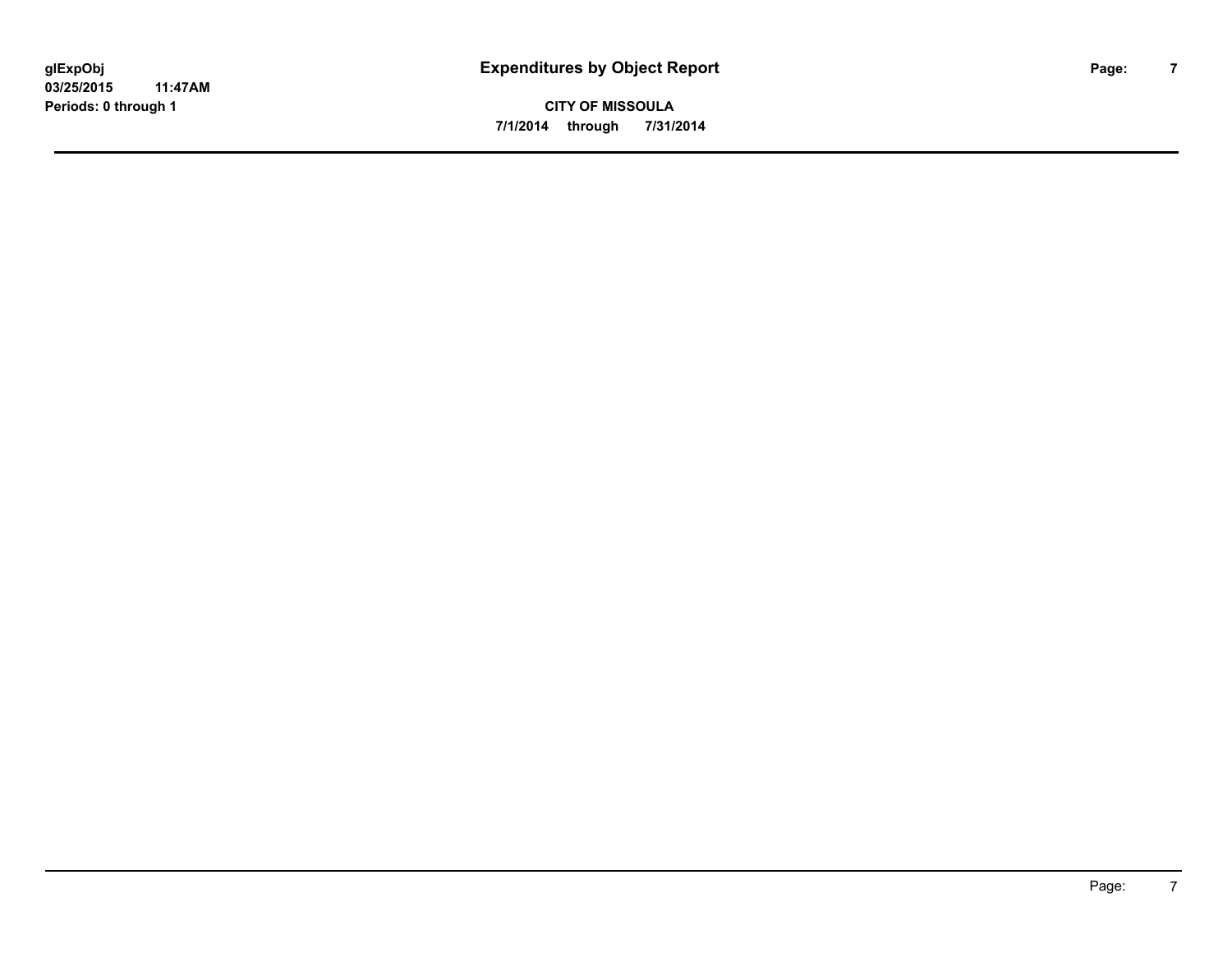## **1000 GENERAL FUND**

**230 MUNICIPAL COURT**

|                                        | <b>Adjusted</b> |                     | Year-to-date        | Year-to-date        |                |                  |
|----------------------------------------|-----------------|---------------------|---------------------|---------------------|----------------|------------------|
| Object/Title                           | Appropriation   | <b>Expenditures</b> | <b>Expenditures</b> | <b>Encumbrances</b> | <b>Balance</b> | <b>Prct Used</b> |
| 100 PERSONAL SERVICES                  |                 |                     |                     |                     |                |                  |
| 110 SALARIES AND WAGES                 | 745,063.00      | 21,798.69           | 21,798.69           | 0.00                | 723,264.31     | 2.93             |
| 120 OVERTIME/TERMINATION               | 10,000.00       | 297.84              | 297.84              | 0.00                | 9,702.16       | 2.98             |
| 140 EMPLOYER CONTRIBUTIONS             | 299,318.00      | 26,185.81           | 26,185.81           | 0.00                | 273,132.19     | 8.75             |
| 141 STATE RETIREMENT CONTRIBUTIONS     | 0.00            | 21.80               | 21.80               | 0.00                | $-21.80$       | 0.00             |
| PERSONAL SERVICES<br><b>Total</b>      | 1,054,381.00    | 48,304.14           | 48,304.14           | 0.00                | 1,006,076.86   | 4.58             |
| 200 SUPPLIES                           |                 |                     |                     |                     |                |                  |
| 210 OFFICE SUPPLIES                    | 4,756.00        | 18.41               | 18.41               | 0.00                | 4,737.59       | 0.39             |
| 220 OPERATING SUPPLIES                 | 4,972.00        | 0.00                | 0.00                | 0.00                | 4,972.00       | 0.00             |
| 230 REPAIR/MAINTENANCE                 | 0.00            | 0.00                | 0.00                | 0.00                | 0.00           | 0.00             |
| 240 OTHER SUPPLIES                     | 3,540.00        | $-1,700.00$         | $-1,700.00$         | 0.00                | 5,240.00       | $-48.02$         |
| <b>SUPPLIES</b><br><b>Total</b>        | 13,268.00       | $-1,681.59$         | $-1,681.59$         | 0.00                | 14,949.59      | $-12.67$         |
| 300 PURCHASED SERVICES                 |                 |                     |                     |                     |                |                  |
| 310 COMMUNICATIONS                     | 11,500.00       | 0.00                | 0.00                | 0.00                | 11,500.00      | 0.00             |
| 320 PRINTING & DUPLICATING             | 1,187.00        | 0.00                | 0.00                | 0.00                | 1,187.00       | 0.00             |
| 330 PUBLICITY, SUBSCRIPTIONS & DUES    | 10,196.00       | 455.00              | 455.00              | 0.00                | 9,741.00       | 4.46             |
| 344 TELEPHONE SERVICE                  | 1,584.00        | 0.00                | 0.00                | 0.00                | 1,584.00       | 0.00             |
| 350 PROFESSIONAL SERVICES              | 220,707.00      | 1,306.24            | 1,306.24            | 0.00                | 219,400.76     | 0.59             |
| 360 REPAIR & MAINTENANCE               | 3,790.00        | 0.00                | 0.00                | 0.00                | 3,790.00       | 0.00             |
| 370 TRAVEL                             | 5,174.00        | 55.00               | 55.00               | 0.00                | 5,119.00       | 1.06             |
| 380 TRAINING                           | 9,000.00        | 340.00              | 340.00              | 0.00                | 8,660.00       | 3.78             |
| 390 OTHER PURCHASED SERVICES           | 6,263.00        | 290.50              | 290.50              | 0.00                | 5,972.50       | 4.64             |
| PURCHASED SERVICES<br><b>Total</b>     | 269,401.00      | 2,446.74            | 2,446.74            | 0.00                | 266,954.26     | 0.91             |
| 500 FIXED CHARGES                      |                 |                     |                     |                     |                |                  |
| 500 FIXED CHARGES                      | 0.00            | 0.00                | 0.00                | 0.00                | 0.00           | 0.00             |
| <b>FIXED CHARGES</b><br><b>Total</b>   | 0.00            | 0.00                | 0.00                | 0.00                | 0.00           | 0.00             |
| 900 CAPITAL OUTLAY                     |                 |                     |                     |                     |                |                  |
| 940 MACHINERY & EQUIPMENT              | 0.00            | 0.00                | 0.00                | 0.00                | 0.00           | 0.00             |
| CAPITAL OUTLAY<br><b>Total</b>         | 0.00            | 0.00                | 0.00                | 0.00                | 0.00           | 0.00             |
| <b>MUNICIPAL COURT</b><br><b>Total</b> | 1,337,050.00    | 49,069.29           | 49,069.29           | 0.00                | 1,287,980.71   | 3.67             |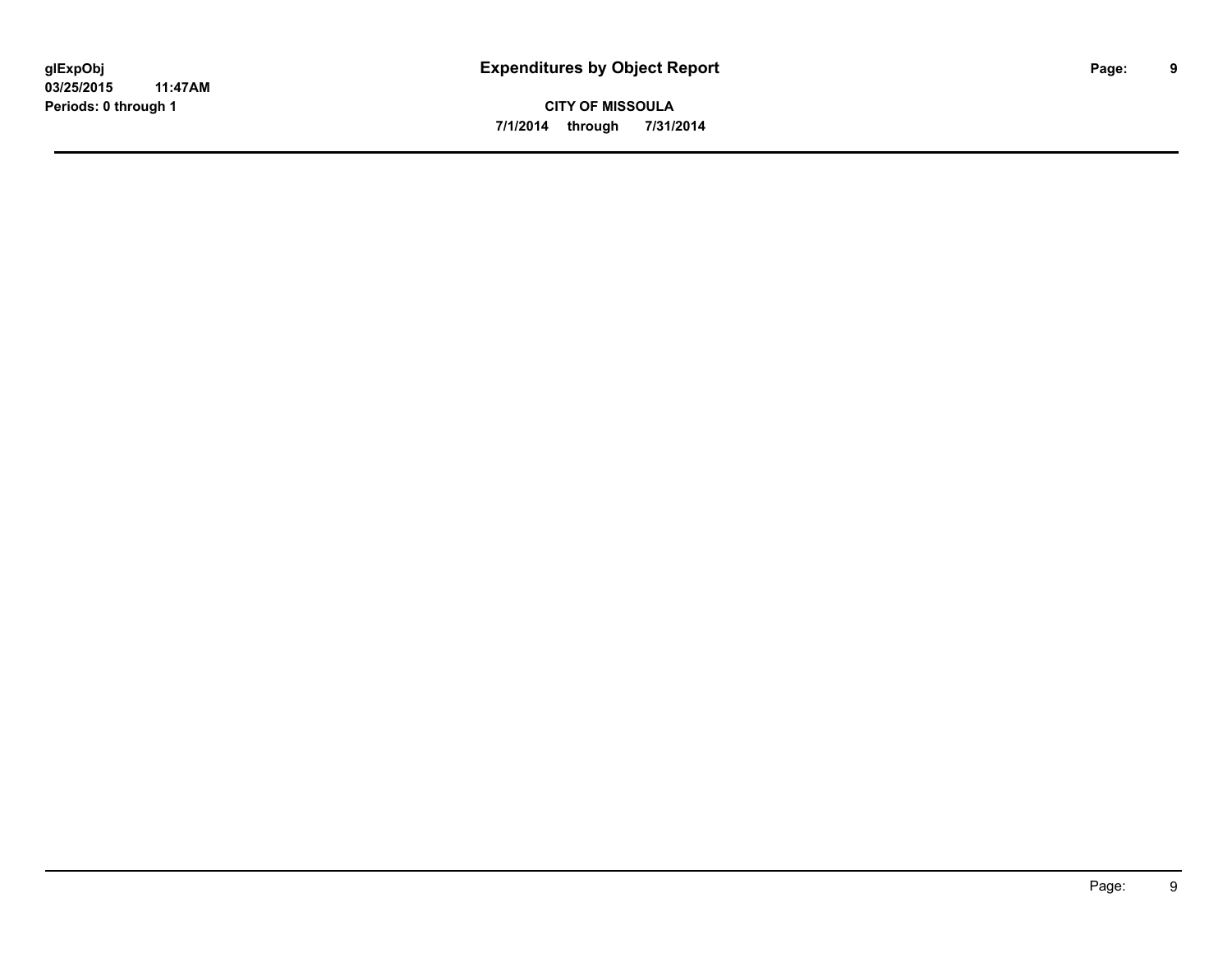**1000 GENERAL FUND**

**240 FINANCE**

|                            |                                     | <b>Adjusted</b>      |                     | Year-to-date        | Year-to-date        |                |                  |
|----------------------------|-------------------------------------|----------------------|---------------------|---------------------|---------------------|----------------|------------------|
| Object/Title               |                                     | <b>Appropriation</b> | <b>Expenditures</b> | <b>Expenditures</b> | <b>Encumbrances</b> | <b>Balance</b> | <b>Prct Used</b> |
| 100 PERSONAL SERVICES      |                                     |                      |                     |                     |                     |                |                  |
| 110 SALARIES AND WAGES     |                                     | 646,059.00           | 19,701.84           | 19,701.84           | 0.00                | 626,357.16     | 3.05             |
| 120 OVERTIME/TERMINATION   |                                     | 1,000.00             | 0.00                | 0.00                | 0.00                | 1,000.00       | 0.00             |
| 140 EMPLOYER CONTRIBUTIONS |                                     | 237,134.00           | 22,310.31           | 22,310.31           | 0.00                | 214,823.69     | 9.41             |
|                            | 141 STATE RETIREMENT CONTRIBUTIONS  | 0.00                 | 19.70               | 19.70               | 0.00                | $-19.70$       | 0.00             |
| <b>Total</b>               | PERSONAL SERVICES                   | 884,193.00           | 42,031.85           | 42,031.85           | 0.00                | 842,161.15     | 4.75             |
| 200 SUPPLIES               |                                     |                      |                     |                     |                     |                |                  |
| 210 OFFICE SUPPLIES        |                                     | 4,925.00             | 0.00                | 0.00                | 0.00                | 4,925.00       | 0.00             |
| 220 OPERATING SUPPLIES     |                                     | 2,674.00             | 0.00                | 0.00                | 0.00                | 2,674.00       | 0.00             |
| 230 REPAIR/MAINTENANCE     |                                     | 300.00               | 0.00                | 0.00                | 0.00                | 300.00         | 0.00             |
| 231 GASOLINE               |                                     | 91.00                | 0.00                | 0.00                | 0.00                | 91.00          | 0.00             |
| 240 OTHER SUPPLIES         |                                     | 500.00               | 0.00                | 0.00                | 0.00                | 500.00         | 0.00             |
| <b>Total</b>               | <b>SUPPLIES</b>                     | 8,490.00             | 0.00                | 0.00                | 0.00                | 8,490.00       | 0.00             |
| 300 PURCHASED SERVICES     |                                     |                      |                     |                     |                     |                |                  |
| 310 COMMUNICATIONS         |                                     | 36,780.00            | 15,945.05           | 15,945.05           | 0.00                | 20,834.95      | 43.35            |
| 320 PRINTING & DUPLICATING |                                     | 8.746.00             | 0.00                | 0.00                | 0.00                | 8,746.00       | 0.00             |
|                            | 330 PUBLICITY, SUBSCRIPTIONS & DUES | 2,326.00             | 0.00                | 0.00                | 0.00                | 2,326.00       | 0.00             |
| 344 TELEPHONE SERVICE      |                                     | 2,125.00             | 58.92               | 58.92               | 0.00                | 2,066.08       | 2.77             |
| 350 PROFESSIONAL SERVICES  |                                     | 165,136.00           | 0.00                | 0.00                | 0.00                | 165,136.00     | 0.00             |
| 360 REPAIR & MAINTENANCE   |                                     | 1,305.00             | 0.00                | 0.00                | 0.00                | 1,305.00       | 0.00             |
| 370 TRAVEL                 |                                     | 8,245.00             | 0.00                | 0.00                | 0.00                | 8,245.00       | 0.00             |
| 380 TRAINING               |                                     | 7,330.00             | 0.00                | 0.00                | 0.00                | 7,330.00       | 0.00             |
|                            | 390 OTHER PURCHASED SERVICES        | 0.00                 | 0.00                | 0.00                | 0.00                | 0.00           | 0.00             |
| <b>Total</b>               | PURCHASED SERVICES                  | 231,993.00           | 16,003.97           | 16,003.97           | 0.00                | 215,989.03     | 6.90             |
| 500 FIXED CHARGES          |                                     |                      |                     |                     |                     |                |                  |
| 500 FIXED CHARGES          |                                     | 500.00               | 0.00                | 0.00                | 0.00                | 500.00         | 0.00             |
| <b>Total</b>               | <b>FIXED CHARGES</b>                | 500.00               | 0.00                | 0.00                | 0.00                | 500.00         | 0.00             |
| 900 CAPITAL OUTLAY         |                                     |                      |                     |                     |                     |                |                  |
| 940 MACHINERY & EQUIPMENT  |                                     | 0.00                 | 0.00                | 0.00                | 0.00                | 0.00           | 0.00             |
| <b>Total</b>               | <b>CAPITAL OUTLAY</b>               | 0.00                 | 0.00                | 0.00                | 0.00                | 0.00           | 0.00             |
| <b>Total</b>               | <b>FINANCE</b>                      | 1,125,176.00         | 58,035.82           | 58,035.82           | 0.00                | 1,067,140.18   | 5.16             |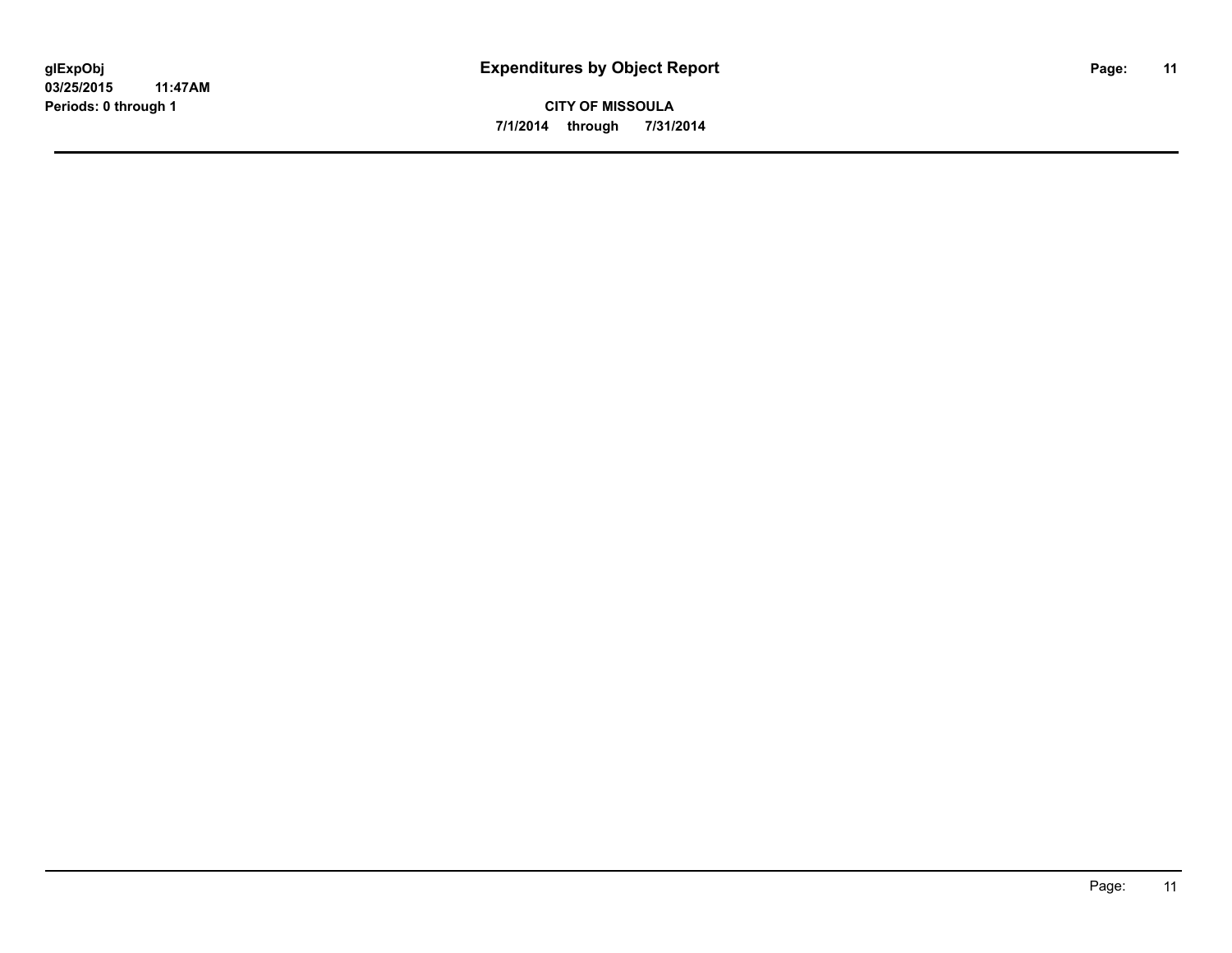#### **1000 GENERAL FUND**

**245 CENTRALIZED SERVICES**

|                        |                                     | <b>Adjusted</b> |                     | Year-to-date        | Year-to-date        |                |                  |
|------------------------|-------------------------------------|-----------------|---------------------|---------------------|---------------------|----------------|------------------|
| Object/Title           |                                     | Appropriation   | <b>Expenditures</b> | <b>Expenditures</b> | <b>Encumbrances</b> | <b>Balance</b> | <b>Prct Used</b> |
| 100 PERSONAL SERVICES  |                                     |                 |                     |                     |                     |                |                  |
| 110 SALARIES AND WAGES |                                     | 253,475.00      | 9,514.84            | 9,514.84            | 0.00                | 243,960.16     | 3.75             |
|                        | 140 EMPLOYER CONTRIBUTIONS          | 73.267.00       | 4,126.89            | 4,126.89            | 0.00                | 69,140.11      | 5.63             |
|                        | 141 STATE RETIREMENT CONTRIBUTIONS  | 0.00            | 6.79                | 6.79                | 0.00                | $-6.79$        | 0.00             |
| <b>Total</b>           | PERSONAL SERVICES                   | 326,742.00      | 13,648.52           | 13,648.52           | 0.00                | 313,093.48     | 4.18             |
| 200 SUPPLIES           |                                     |                 |                     |                     |                     |                |                  |
| 210 OFFICE SUPPLIES    |                                     | 900.00          | 0.00                | 0.00                | 0.00                | 900.00         | 0.00             |
| 220 OPERATING SUPPLIES |                                     | 700.00          | 0.00                | 0.00                | 0.00                | 700.00         | 0.00             |
| 231 GASOLINE           |                                     | 178.00          | 0.00                | 0.00                | 0.00                | 178.00         | 0.00             |
| <b>Total</b>           | <b>SUPPLIES</b>                     | 1,778.00        | 0.00                | 0.00                | 0.00                | 1,778.00       | 0.00             |
| 300 PURCHASED SERVICES |                                     |                 |                     |                     |                     |                |                  |
| 310 COMMUNICATIONS     |                                     | 100.00          | 0.00                | 0.00                | 0.00                | 100.00         | 0.00             |
|                        | 320 PRINTING & DUPLICATING          | 200.00          | 0.00                | 0.00                | 0.00                | 200.00         | 0.00             |
|                        | 330 PUBLICITY, SUBSCRIPTIONS & DUES | 185.00          | 0.00                | 0.00                | 0.00                | 185.00         | 0.00             |
| 344 TELEPHONE SERVICE  |                                     | 793.00          | 61.92               | 61.92               | 0.00                | 731.08         | 7.81             |
|                        | 350 PROFESSIONAL SERVICES           | 8,000.00        | 7,765.00            | 7,765.00            | 0.00                | 235.00         | 97.06            |
| 370 TRAVEL             |                                     | 2,000.00        | 0.00                | 0.00                | 0.00                | 2,000.00       | 0.00             |
| 380 TRAINING           |                                     | 2,000.00        | 0.00                | 0.00                | 0.00                | 2,000.00       | 0.00             |
|                        | 390 OTHER PURCHASED SERVICES        | 0.00            | 0.00                | 0.00                | 0.00                | 0.00           | 0.00             |
| <b>Total</b>           | <b>PURCHASED SERVICES</b>           | 13,278.00       | 7,826.92            | 7,826.92            | 0.00                | 5,451.08       | 58.95            |
|                        | 700 GRANTS & CONTRIBUTIONS          |                 |                     |                     |                     |                |                  |
|                        | 700 GRANTS & CONTRIBUTIONS          | 0.00            | 0.00                | 0.00                | 0.00                | 0.00           | 0.00             |
| <b>Total</b>           | <b>GRANTS &amp; CONTRIBUTIONS</b>   | 0.00            | 0.00                | 0.00                | 0.00                | 0.00           | 0.00             |
|                        |                                     |                 |                     |                     |                     |                |                  |
| <b>Total</b>           | <b>CENTRALIZED SERVICES</b>         | 341,798.00      | 21,475.44           | 21,475.44           | 0.00                | 320,322.56     | 6.28             |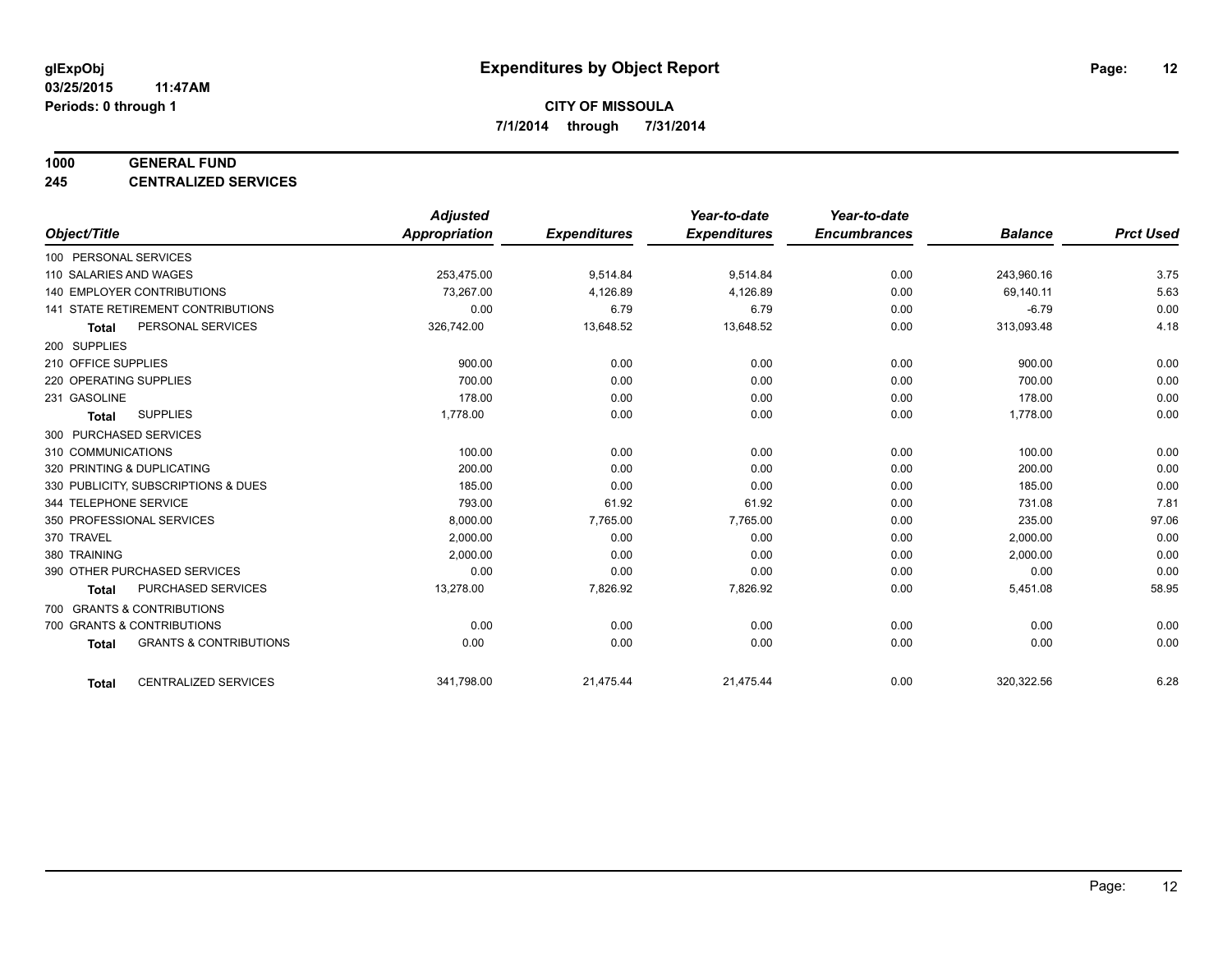#### **1000 GENERAL FUND**

**250 DEVELOPMENT SERVICES**

|                                     | <b>Adjusted</b>      |                     | Year-to-date        | Year-to-date        |                |                  |
|-------------------------------------|----------------------|---------------------|---------------------|---------------------|----------------|------------------|
| Object/Title                        | <b>Appropriation</b> | <b>Expenditures</b> | <b>Expenditures</b> | <b>Encumbrances</b> | <b>Balance</b> | <b>Prct Used</b> |
| 100 PERSONAL SERVICES               |                      |                     |                     |                     |                |                  |
| 110 SALARIES AND WAGES              | 1,229,719.00         | 66,835.03           | 66,835.03           | 0.00                | 1,162,883.97   | 5.43             |
| 120 OVERTIME/TERMINATION            | 4,276.00             | 0.00                | 0.00                | 0.00                | 4,276.00       | 0.00             |
| 130 OTHER                           | 0.00                 | 0.00                | 0.00                | 0.00                | 0.00           | 0.00             |
| 140 EMPLOYER CONTRIBUTIONS          | 419,955.00           | 67,376.97           | 67,376.97           | 0.00                | 352,578.03     | 16.04            |
| 141 STATE RETIREMENT CONTRIBUTIONS  | 0.00                 | 66.84               | 66.84               | 0.00                | $-66.84$       | 0.00             |
| PERSONAL SERVICES<br><b>Total</b>   | 1,653,950.00         | 134,278.84          | 134,278.84          | 0.00                | 1,519,671.16   | 8.12             |
| 200 SUPPLIES                        |                      |                     |                     |                     |                |                  |
| 210 OFFICE SUPPLIES                 | 15,758.00            | 821.32              | 821.32              | 0.00                | 14,936.68      | 5.21             |
| 220 OPERATING SUPPLIES              | 1,406.00             | 0.00                | 0.00                | 0.00                | 1,406.00       | 0.00             |
| 230 REPAIR/MAINTENANCE              | 3,000.00             | 5.50                | 5.50                | 0.00                | 2,994.50       | 0.18             |
| 231 GASOLINE                        | 15,968.00            | 0.00                | 0.00                | 0.00                | 15,968.00      | 0.00             |
| 240 OTHER SUPPLIES                  | 1,405.00             | 0.00                | 0.00                | 0.00                | 1,405.00       | 0.00             |
| <b>SUPPLIES</b><br>Total            | 37,537.00            | 826.82              | 826.82              | 0.00                | 36,710.18      | 2.20             |
| 300 PURCHASED SERVICES              |                      |                     |                     |                     |                |                  |
| 310 COMMUNICATIONS                  | 16,013.00            | 0.00                | 0.00                | 0.00                | 16,013.00      | 0.00             |
| 320 PRINTING & DUPLICATING          | 8,354.00             | 0.00                | 0.00                | 0.00                | 8,354.00       | 0.00             |
| 330 PUBLICITY, SUBSCRIPTIONS & DUES | 12,050.00            | 3,525.00            | 3,525.00            | 0.00                | 8,525.00       | 29.25            |
| 341 ELECTRICITY & NATURAL GAS       | 0.00                 | 0.00                | 0.00                | 0.00                | 0.00           | 0.00             |
| 344 TELEPHONE SERVICE               | 8,830.00             | 0.00                | 0.00                | 0.00                | 8,830.00       | 0.00             |
| 350 PROFESSIONAL SERVICES           | 86,085.00            | 7.88                | 7.88                | 0.00                | 86,077.12      | 0.01             |
| 360 REPAIR & MAINTENANCE            | 2,495.00             | 0.00                | 0.00                | 0.00                | 2,495.00       | 0.00             |
| 370 TRAVEL                          | 20,611.00            | 505.00              | 505.00              | 0.00                | 20,106.00      | 2.45             |
| 380 TRAINING                        | 5,525.00             | 0.00                | 0.00                | 0.00                | 5,525.00       | 0.00             |
| 390 OTHER PURCHASED SERVICES        | 1,550.00             | 0.00                | 0.00                | 0.00                | 1,550.00       | 0.00             |
| PURCHASED SERVICES<br><b>Total</b>  | 161,513.00           | 4,037.88            | 4,037.88            | 0.00                | 157,475.12     | 2.50             |
| 500 FIXED CHARGES                   |                      |                     |                     |                     |                |                  |
| 500 FIXED CHARGES                   | 0.00                 | 0.00                | 0.00                | 0.00                | 0.00           | 0.00             |
| 550 MERCHANT SERVICE FEES           | 0.00                 | 0.00                | 0.00                | 0.00                | 0.00           | 0.00             |
| <b>FIXED CHARGES</b><br>Total       | 0.00                 | 0.00                | 0.00                | 0.00                | 0.00           | 0.00             |
| 700 GRANTS & CONTRIBUTIONS          |                      |                     |                     |                     |                |                  |
| 700 GRANTS & CONTRIBUTIONS          | 0.00                 | 0.00                | 0.00                | 0.00                | 0.00           | 0.00             |
| 780 INTERGOVERNMENTAL TRANSFER      | 0.00                 | 0.00                | 0.00                | 0.00                | 0.00           | 0.00             |
|                                     |                      |                     |                     |                     |                |                  |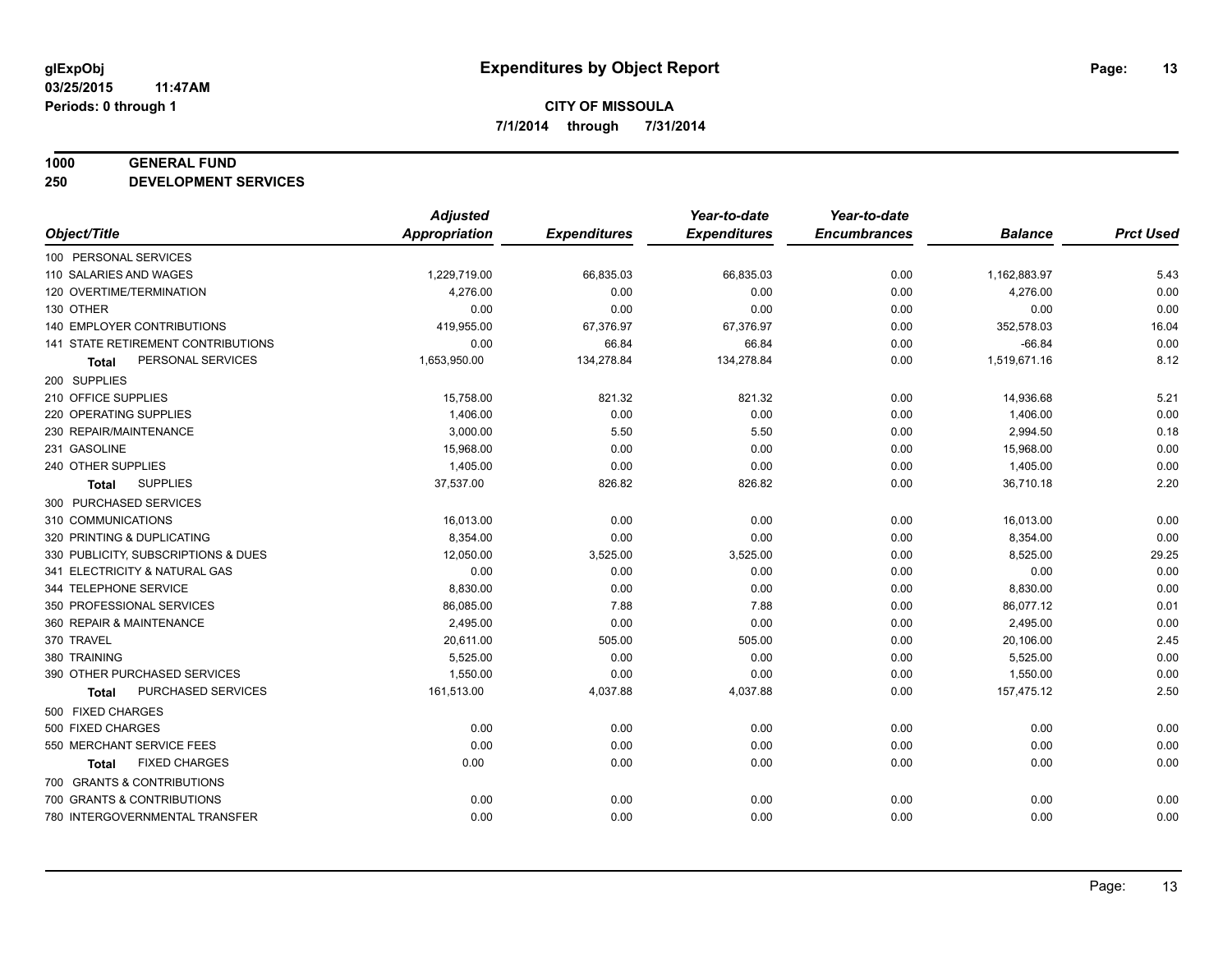#### **1000 GENERAL FUND**

**250 DEVELOPMENT SERVICES**

|                           |                                   | <b>Adjusted</b>      |                     | Year-to-date        | Year-to-date        |                |                  |
|---------------------------|-----------------------------------|----------------------|---------------------|---------------------|---------------------|----------------|------------------|
| Object/Title              |                                   | <b>Appropriation</b> | <b>Expenditures</b> | <b>Expenditures</b> | <b>Encumbrances</b> | <b>Balance</b> | <b>Prct Used</b> |
| <b>Total</b>              | <b>GRANTS &amp; CONTRIBUTIONS</b> | 0.00                 | 0.00                | 0.00                | 0.00                | 0.00           | 0.00             |
| 800 OTHER OBJECTS         |                                   |                      |                     |                     |                     |                |                  |
| 845 CONTINGENCY           |                                   | 0.00                 | 0.00                | 0.00                | 0.00                | 0.00           | 0.00             |
| Total                     | OTHER OBJECTS                     | 0.00                 | 0.00                | 0.00                | 0.00                | 0.00           | 0.00             |
| 900 CAPITAL OUTLAY        |                                   |                      |                     |                     |                     |                |                  |
| 940 MACHINERY & EQUIPMENT |                                   | 8.576.00             | 0.00                | 0.00                | 0.00                | 8,576.00       | 0.00             |
| <b>Total</b>              | <b>CAPITAL OUTLAY</b>             | 8.576.00             | 0.00                | 0.00                | 0.00                | 8,576.00       | 0.00             |
| <b>Total</b>              | <b>DEVELOPMENT SERVICES</b>       | 1.861.576.00         | 139.143.54          | 139.143.54          | 0.00                | 1.722.432.46   | 7.47             |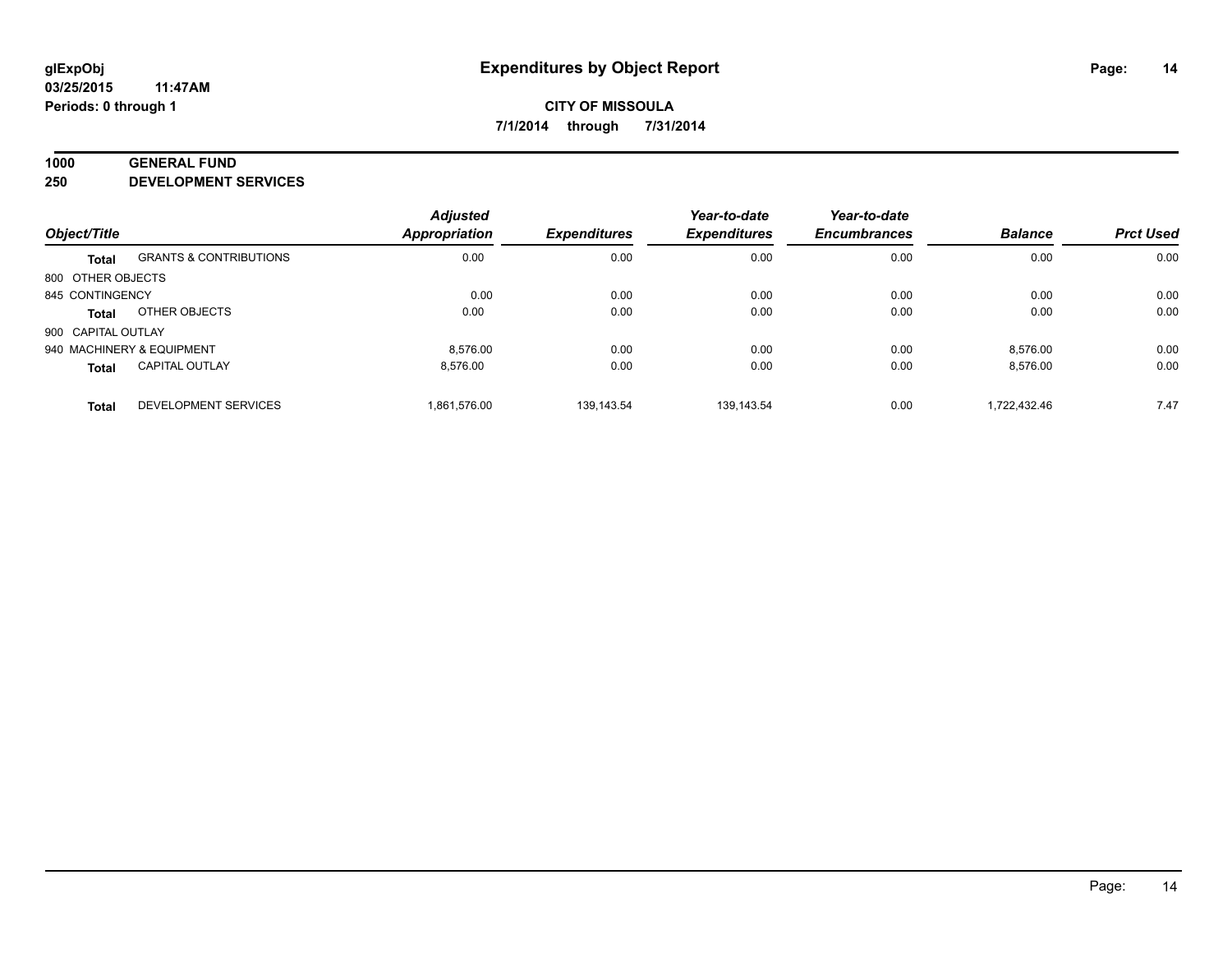## **1000 GENERAL FUND**

**260 GIS SERVICES**

|                                     | <b>Adjusted</b> |                     | Year-to-date        | Year-to-date        |                |                  |
|-------------------------------------|-----------------|---------------------|---------------------|---------------------|----------------|------------------|
| Object/Title                        | Appropriation   | <b>Expenditures</b> | <b>Expenditures</b> | <b>Encumbrances</b> | <b>Balance</b> | <b>Prct Used</b> |
| 100 PERSONAL SERVICES               |                 |                     |                     |                     |                |                  |
| 110 SALARIES AND WAGES              | 160,098.00      | 5,180.97            | 5,180.97            | 0.00                | 154,917.03     | 3.24             |
| 120 OVERTIME/TERMINATION            | 0.00            | 0.00                | 0.00                | 0.00                | 0.00           | 0.00             |
| <b>140 EMPLOYER CONTRIBUTIONS</b>   | 57,165.00       | 5,309.95            | 5,309.95            | 0.00                | 51,855.05      | 9.29             |
| 141 STATE RETIREMENT CONTRIBUTIONS  | 0.00            | 5.18                | 5.18                | 0.00                | $-5.18$        | 0.00             |
| PERSONAL SERVICES<br><b>Total</b>   | 217,263.00      | 10,496.10           | 10,496.10           | 0.00                | 206,766.90     | 4.83             |
| 200 SUPPLIES                        |                 |                     |                     |                     |                |                  |
| 210 OFFICE SUPPLIES                 | 3,500.00        | 0.00                | 0.00                | 0.00                | 3,500.00       | 0.00             |
| 220 OPERATING SUPPLIES              | 684.00          | 0.00                | 0.00                | 0.00                | 684.00         | 0.00             |
| 230 REPAIR/MAINTENANCE              | 2,140.00        | 0.00                | 0.00                | 0.00                | 2,140.00       | 0.00             |
| 231 GASOLINE                        | 500.00          | 0.00                | 0.00                | 0.00                | 500.00         | 0.00             |
| 240 OTHER SUPPLIES                  | 1,000.00        | 0.00                | 0.00                | 0.00                | 1,000.00       | 0.00             |
| <b>SUPPLIES</b><br><b>Total</b>     | 7,824.00        | 0.00                | 0.00                | 0.00                | 7,824.00       | 0.00             |
| 300 PURCHASED SERVICES              |                 |                     |                     |                     |                |                  |
| 310 COMMUNICATIONS                  | 1,220.00        | 0.00                | 0.00                | 0.00                | 1,220.00       | 0.00             |
| 330 PUBLICITY, SUBSCRIPTIONS & DUES | 500.00          | 0.00                | 0.00                | 0.00                | 500.00         | 0.00             |
| 344 TELEPHONE SERVICE               | 2,000.00        | 0.00                | 0.00                | 0.00                | 2,000.00       | 0.00             |
| 350 PROFESSIONAL SERVICES           | 380.00          | 0.00                | 0.00                | 0.00                | 380.00         | 0.00             |
| 360 REPAIR & MAINTENANCE            | 172,800.00      | 101,280.25          | 101,280.25          | 0.00                | 71,519.75      | 58.61            |
| 370 TRAVEL                          | 2,450.00        | 350.00              | 350.00              | 0.00                | 2,100.00       | 14.29            |
| 380 TRAINING                        | 2,425.00        | 0.00                | 0.00                | 0.00                | 2,425.00       | 0.00             |
| 390 OTHER PURCHASED SERVICES        | 1,550.00        | 0.00                | 0.00                | 0.00                | 1,550.00       | 0.00             |
| PURCHASED SERVICES<br><b>Total</b>  | 183,325.00      | 101,630.25          | 101,630.25          | 0.00                | 81,694.75      | 55.44            |
| <b>GIS SERVICES</b><br><b>Total</b> | 408,412.00      | 112,126.35          | 112,126.35          | 0.00                | 296,285.65     | 27.45            |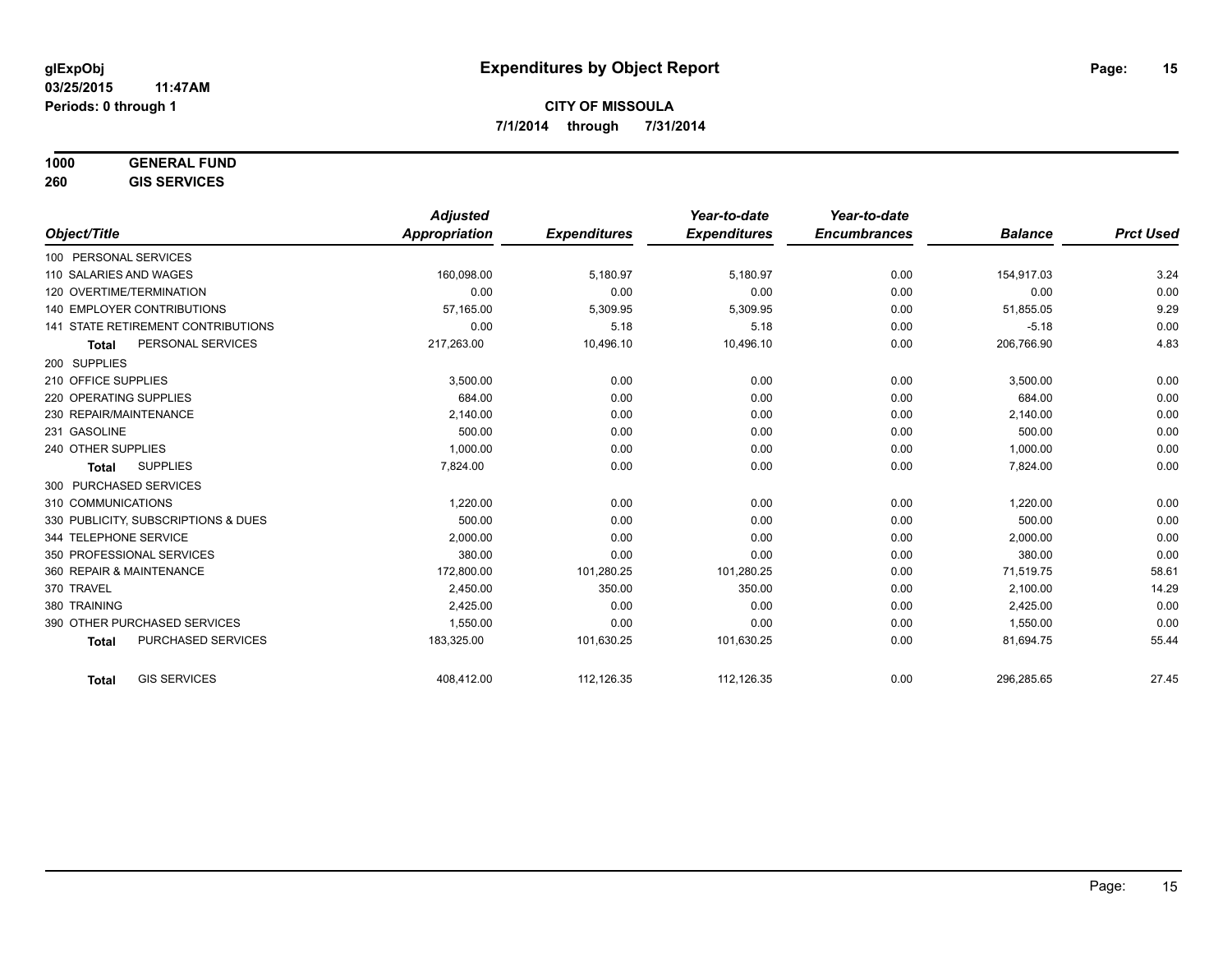# **1000 GENERAL FUND**

**270 CITY ATTORNEY**

|                     |                                     | <b>Adjusted</b> |                     | Year-to-date        | Year-to-date        |                |                  |
|---------------------|-------------------------------------|-----------------|---------------------|---------------------|---------------------|----------------|------------------|
| Object/Title        |                                     | Appropriation   | <b>Expenditures</b> | <b>Expenditures</b> | <b>Encumbrances</b> | <b>Balance</b> | <b>Prct Used</b> |
|                     | 100 PERSONAL SERVICES               |                 |                     |                     |                     |                |                  |
|                     | 110 SALARIES AND WAGES              | 901,692.00      | 30,176.67           | 30,176.67           | 0.00                | 871,515.33     | 3.35             |
|                     | 120 OVERTIME/TERMINATION            | 2,270.00        | 0.00                | 0.00                | 0.00                | 2,270.00       | 0.00             |
|                     | 140 EMPLOYER CONTRIBUTIONS          | 302,143.00      | 27,844.85           | 27,844.85           | 0.00                | 274,298.15     | 9.22             |
|                     | 141 STATE RETIREMENT CONTRIBUTIONS  | 0.00            | 30.18               | 30.18               | 0.00                | $-30.18$       | 0.00             |
| Total               | PERSONAL SERVICES                   | 1,206,105.00    | 58,051.70           | 58,051.70           | 0.00                | 1,148,053.30   | 4.81             |
| 200 SUPPLIES        |                                     |                 |                     |                     |                     |                |                  |
| 210 OFFICE SUPPLIES |                                     | 5,618.00        | 87.93               | 87.93               | 0.00                | 5,530.07       | 1.57             |
|                     | 220 OPERATING SUPPLIES              | 1,750.00        | 0.00                | 0.00                | 0.00                | 1,750.00       | 0.00             |
| 231 GASOLINE        |                                     | 263.00          | 0.00                | 0.00                | 0.00                | 263.00         | 0.00             |
| <b>Total</b>        | <b>SUPPLIES</b>                     | 7,631.00        | 87.93               | 87.93               | 0.00                | 7,543.07       | 1.15             |
|                     | 300 PURCHASED SERVICES              |                 |                     |                     |                     |                |                  |
| 310 COMMUNICATIONS  |                                     | 1,350.00        | 0.00                | 0.00                | 0.00                | 1,350.00       | 0.00             |
|                     | 320 PRINTING & DUPLICATING          | 650.00          | 0.00                | 0.00                | 0.00                | 650.00         | 0.00             |
|                     | 330 PUBLICITY, SUBSCRIPTIONS & DUES | 17,150.00       | 0.00                | 0.00                | 0.00                | 17,150.00      | 0.00             |
|                     | 344 TELEPHONE SERVICE               | 264.00          | 0.00                | 0.00                | 0.00                | 264.00         | 0.00             |
|                     | 350 PROFESSIONAL SERVICES           | 11,665.00       | 47.40               | 47.40               | 0.00                | 11,617.60      | 0.41             |
|                     | 360 REPAIR & MAINTENANCE            | 17,446.00       | 0.00                | 0.00                | 0.00                | 17,446.00      | 0.00             |
| 370 TRAVEL          |                                     | 5,000.00        | 482.04              | 482.04              | 0.00                | 4,517.96       | 9.64             |
| 380 TRAINING        |                                     | 9,000.00        | 0.00                | 0.00                | 0.00                | 9,000.00       | 0.00             |
| <b>Total</b>        | PURCHASED SERVICES                  | 62,525.00       | 529.44              | 529.44              | 0.00                | 61,995.56      | 0.85             |
| 500 FIXED CHARGES   |                                     |                 |                     |                     |                     |                |                  |
| 500 FIXED CHARGES   |                                     | 0.00            | 0.00                | 0.00                | 0.00                | 0.00           | 0.00             |
| <b>Total</b>        | <b>FIXED CHARGES</b>                | 0.00            | 0.00                | 0.00                | 0.00                | 0.00           | 0.00             |
| 800 OTHER OBJECTS   |                                     |                 |                     |                     |                     |                |                  |
| 845 CONTINGENCY     |                                     | 0.00            | 0.00                | 0.00                | 0.00                | 0.00           | 0.00             |
| <b>Total</b>        | OTHER OBJECTS                       | 0.00            | 0.00                | 0.00                | 0.00                | 0.00           | 0.00             |
| 900 CAPITAL OUTLAY  |                                     |                 |                     |                     |                     |                |                  |
| 920 BUILDINGS       |                                     | 0.00            | 0.00                | 0.00                | 0.00                | 0.00           | 0.00             |
|                     | 940 MACHINERY & EQUIPMENT           | 0.00            | 0.00                | 0.00                | 0.00                | 0.00           | 0.00             |
| <b>Total</b>        | CAPITAL OUTLAY                      | 0.00            | 0.00                | 0.00                | 0.00                | 0.00           | 0.00             |
| <b>Total</b>        | <b>CITY ATTORNEY</b>                | 1,276,261.00    | 58,669.07           | 58,669.07           | 0.00                | 1,217,591.93   | 4.60             |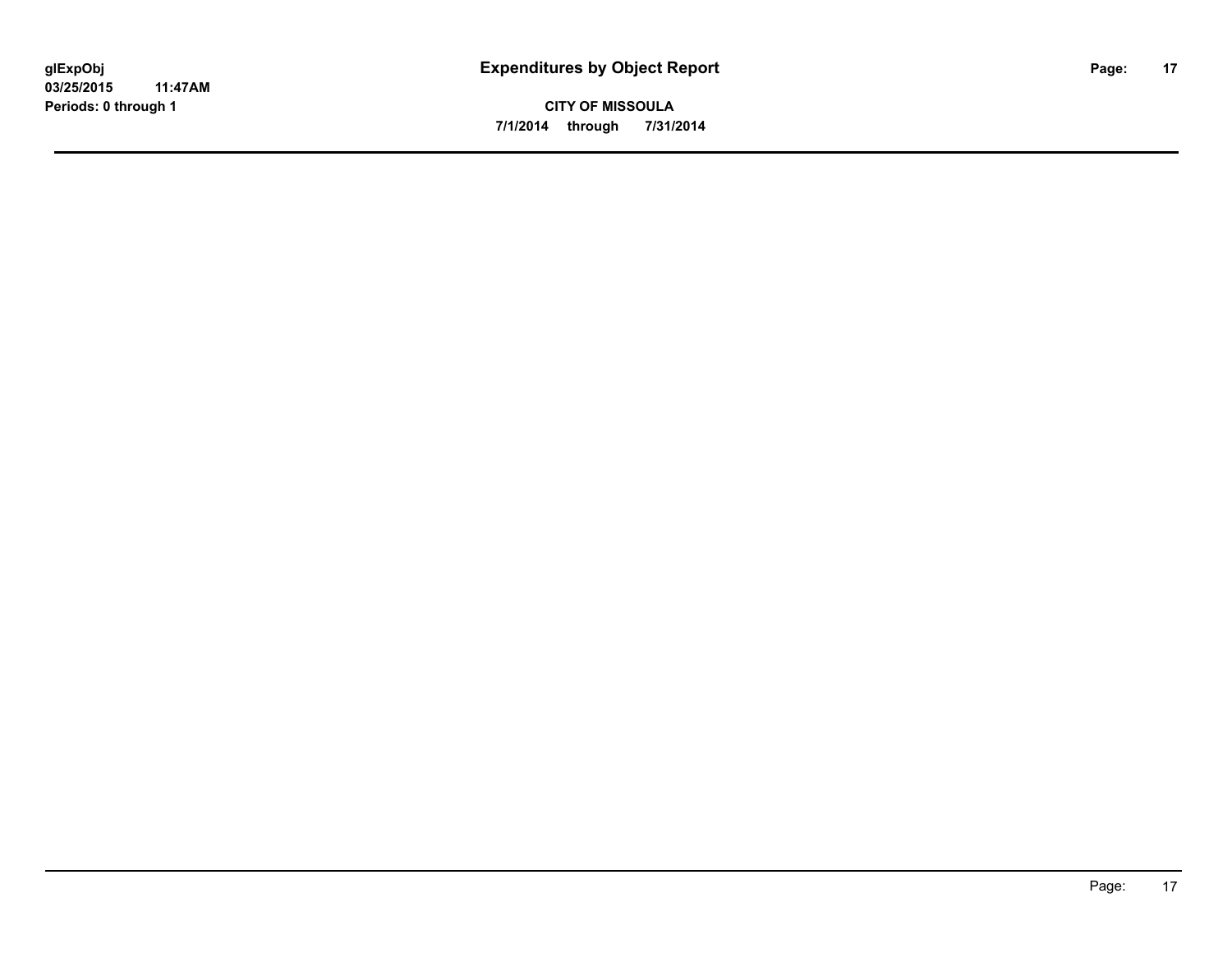#### **1000 GENERAL FUND**

**280 PUBLIC WORKS ADMIN/ENGINEERING**

|                                                | <b>Adjusted</b>      |                     | Year-to-date        | Year-to-date        |                |                  |
|------------------------------------------------|----------------------|---------------------|---------------------|---------------------|----------------|------------------|
| Object/Title                                   | <b>Appropriation</b> | <b>Expenditures</b> | <b>Expenditures</b> | <b>Encumbrances</b> | <b>Balance</b> | <b>Prct Used</b> |
| 100 PERSONAL SERVICES                          |                      |                     |                     |                     |                |                  |
| 110 SALARIES AND WAGES                         | 434,224.00           | 13,654.46           | 13,654.46           | 0.00                | 420,569.54     | 3.14             |
| 120 OVERTIME/TERMINATION                       | 2,235.00             | 403.41              | 403.41              | 0.00                | 1,831.59       | 18.05            |
| 130 OTHER                                      | 15,250.00            | 0.00                | 0.00                | 0.00                | 15,250.00      | 0.00             |
| 140 EMPLOYER CONTRIBUTIONS                     | 199,870.00           | 13,913.38           | 13,913.38           | 0.00                | 185,956.62     | 6.96             |
| 141 STATE RETIREMENT CONTRIBUTIONS             | 0.00                 | 13.65               | 13.65               | 0.00                | $-13.65$       | 0.00             |
| PERSONAL SERVICES<br>Total                     | 651,579.00           | 27,984.90           | 27,984.90           | 0.00                | 623,594.10     | 4.29             |
| 200 SUPPLIES                                   |                      |                     |                     |                     |                |                  |
| 210 OFFICE SUPPLIES                            | 950.00               | 0.00                | 0.00                | 0.00                | 950.00         | 0.00             |
| 220 OPERATING SUPPLIES                         | 1,935.00             | 17.36               | 17.36               | 0.00                | 1,917.64       | 0.90             |
| 230 REPAIR/MAINTENANCE                         | 59,860.00            | 350.00              | 350.00              | 0.00                | 59,510.00      | 0.58             |
| 231 GASOLINE                                   | 9,280.00             | 0.00                | 0.00                | 0.00                | 9,280.00       | 0.00             |
| 240 OTHER SUPPLIES                             | 31,090.00            | 32.47               | 32.47               | 0.00                | 31,057.53      | 0.10             |
| <b>SUPPLIES</b><br><b>Total</b>                | 103,115.00           | 399.83              | 399.83              | 0.00                | 102,715.17     | 0.39             |
| 300 PURCHASED SERVICES                         |                      |                     |                     |                     |                |                  |
| 310 COMMUNICATIONS                             | 500.00               | 0.00                | 0.00                | 0.00                | 500.00         | 0.00             |
| 320 PRINTING & DUPLICATING                     | 200.00               | 0.00                | 0.00                | 0.00                | 200.00         | 0.00             |
| 330 PUBLICITY, SUBSCRIPTIONS & DUES            | 1,100.00             | 0.00                | 0.00                | 0.00                | 1,100.00       | 0.00             |
| 341 ELECTRICITY & NATURAL GAS                  | 135,778.00           | 0.00                | 0.00                | 0.00                | 135,778.00     | 0.00             |
| 344 TELEPHONE SERVICE                          | 1.804.00             | 124.96              | 124.96              | 0.00                | 1,679.04       | 6.93             |
| 345 GARBAGE                                    | 457.00               | 0.00                | 0.00                | 0.00                | 457.00         | 0.00             |
| 350 PROFESSIONAL SERVICES                      | 870.00               | 0.00                | 0.00                | 0.00                | 870.00         | 0.00             |
| 360 REPAIR & MAINTENANCE                       | 15,900.00            | 0.00                | 0.00                | 0.00                | 15,900.00      | 0.00             |
| 370 TRAVEL                                     | 1,550.00             | 0.00                | 0.00                | 0.00                | 1,550.00       | 0.00             |
| 380 TRAINING                                   | 2,200.00             | 0.00                | 0.00                | 0.00                | 2,200.00       | 0.00             |
| <b>PURCHASED SERVICES</b><br><b>Total</b>      | 160,359.00           | 124.96              | 124.96              | 0.00                | 160,234.04     | 0.08             |
| 500 FIXED CHARGES                              |                      |                     |                     |                     |                |                  |
| 500 FIXED CHARGES                              | 0.00                 | 0.00                | 0.00                | 0.00                | 0.00           | 0.00             |
| <b>FIXED CHARGES</b><br><b>Total</b>           | 0.00                 | 0.00                | 0.00                | 0.00                | 0.00           | 0.00             |
| PUBLIC WORKS ADMIN/ENGINEERING<br><b>Total</b> | 915,053.00           | 28,509.69           | 28,509.69           | 0.00                | 886,543.31     | 3.12             |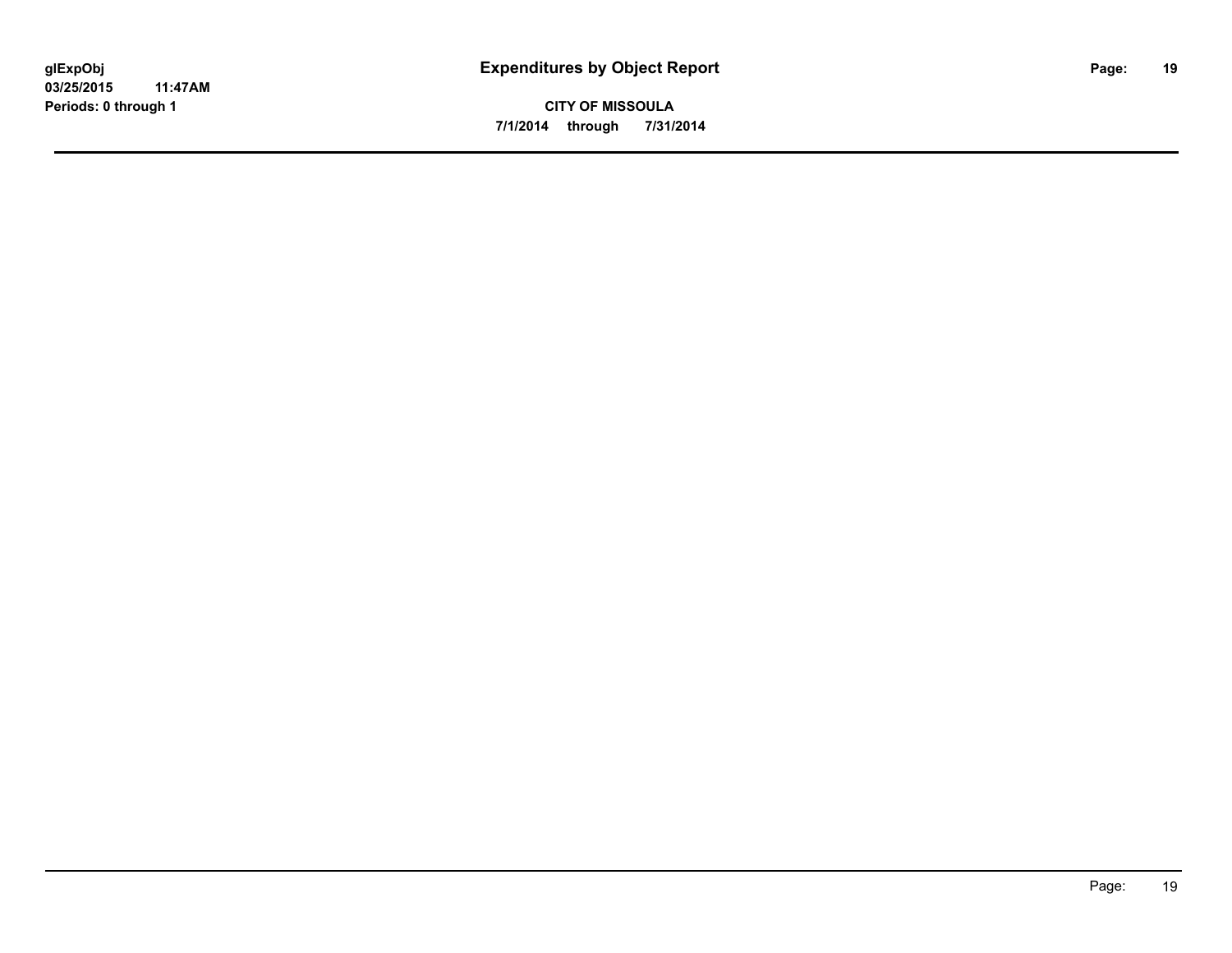**1000 GENERAL FUND**

**290 POLICE**

|                                                   | <b>Adjusted</b> |                     | Year-to-date        | Year-to-date        |                |                  |
|---------------------------------------------------|-----------------|---------------------|---------------------|---------------------|----------------|------------------|
| Object/Title                                      | Appropriation   | <b>Expenditures</b> | <b>Expenditures</b> | <b>Encumbrances</b> | <b>Balance</b> | <b>Prct Used</b> |
| 100 PERSONAL SERVICES                             |                 |                     |                     |                     |                |                  |
| 110 SALARIES AND WAGES                            | 8,391,106.00    | 256,468.70          | 256,468.70          | 0.00                | 8,134,637.30   | 3.06             |
| 115 SALARIES/HEALTH INSURANCE BENEFIT             | 0.00            | 25,650.00           | 25,650.00           | 0.00                | $-25,650.00$   | 0.00             |
| 120 OVERTIME/TERMINATION                          | 247,083.00      | 9,668.58            | 9,668.58            | 0.00                | 237,414.42     | 3.91             |
| 121 OUTSIDE HIRE OVERTIME                         | 75,000.00       | 2,954.38            | 2,954.38            | 0.00                | 72,045.62      | 3.94             |
| 122 COURT OVERTIME                                | 0.00            | 174.97              | 174.97              | 0.00                | $-174.97$      | 0.00             |
| 130 OTHER                                         | 69,326.00       | 0.00                | 0.00                | 0.00                | 69,326.00      | 0.00             |
| <b>140 EMPLOYER CONTRIBUTIONS</b>                 | 4,520,567.00    | 129,284.46          | 129,284.46          | 0.00                | 4,391,282.54   | 2.86             |
| <b>141 STATE RETIREMENT CONTRIBUTIONS</b>         | 0.00            | 76,138.30           | 76,138.30           | 0.00                | $-76, 138.30$  | 0.00             |
| PERSONAL SERVICES<br>Total                        | 13,303,082.00   | 500,339.39          | 500,339.39          | 0.00                | 12,802,742.61  | 3.76             |
| 200 SUPPLIES                                      |                 |                     |                     |                     |                |                  |
| 210 OFFICE SUPPLIES                               | 19,874.00       | 0.00                | 0.00                | 0.00                | 19,874.00      | 0.00             |
| 220 OPERATING SUPPLIES                            | 80,295.00       | 3,389.90            | 3,389.90            | 0.00                | 76,905.10      | 4.22             |
| 230 REPAIR/MAINTENANCE                            | 45,735.00       | 1,519.35            | 1,519.35            | 0.00                | 44,215.65      | 3.32             |
| 231 GASOLINE                                      | 172,871.00      | 0.00                | 0.00                | 0.00                | 172,871.00     | 0.00             |
| <b>SUPPLIES</b><br><b>Total</b>                   | 318,775.00      | 4,909.25            | 4,909.25            | 0.00                | 313,865.75     | 1.54             |
| 300 PURCHASED SERVICES                            |                 |                     |                     |                     |                |                  |
| 310 COMMUNICATIONS                                | 14,397.00       | 6,952.97            | 6,952.97            | 0.00                | 7,444.03       | 48.29            |
| 320 PRINTING & DUPLICATING                        | 10,824.00       | 0.00                | 0.00                | 0.00                | 10,824.00      | 0.00             |
| 330 PUBLICITY, SUBSCRIPTIONS & DUES               | 14,938.00       | 250.00              | 250.00              | 0.00                | 14,688.00      | 1.67             |
| 344 TELEPHONE SERVICE                             | 47,692.00       | 860.37              | 860.37              | 0.00                | 46,831.63      | 1.80             |
| 350 PROFESSIONAL SERVICES                         | 62,899.00       | 11,934.64           | 11,934.64           | 0.00                | 50,964.36      | 18.97            |
| 360 REPAIR & MAINTENANCE                          | 33,245.00       | 1,500.00            | 1,500.00            | 0.00                | 31,745.00      | 4.51             |
| 370 TRAVEL                                        | 26,000.00       | 1,220.49            | 1,220.49            | 0.00                | 24,779.51      | 4.69             |
| 380 TRAINING                                      | 31,300.00       | 6,864.94            | 6,864.94            | 0.00                | 24,435.06      | 21.93            |
| 390 OTHER PURCHASED SERVICES                      | 25,000.00       | 369.50              | 369.50              | 0.00                | 24,630.50      | 1.48             |
| PURCHASED SERVICES<br><b>Total</b>                | 266,295.00      | 29,952.91           | 29,952.91           | 0.00                | 236,342.09     | 11.25            |
| 500 FIXED CHARGES                                 |                 |                     |                     |                     |                |                  |
| 500 FIXED CHARGES                                 | 22,150.00       | 5,266.00            | 5,266.00            | 0.00                | 16,884.00      | 23.77            |
| <b>FIXED CHARGES</b><br><b>Total</b>              | 22,150.00       | 5,266.00            | 5,266.00            | 0.00                | 16,884.00      | 23.77            |
| 700 GRANTS & CONTRIBUTIONS                        |                 |                     |                     |                     |                |                  |
| 700 GRANTS & CONTRIBUTIONS                        | 4,000.00        | 0.00                | 0.00                | 0.00                | 4,000.00       | 0.00             |
| <b>GRANTS &amp; CONTRIBUTIONS</b><br><b>Total</b> | 4,000.00        | 0.00                | 0.00                | 0.00                | 4,000.00       | 0.00             |
|                                                   |                 |                     |                     |                     |                |                  |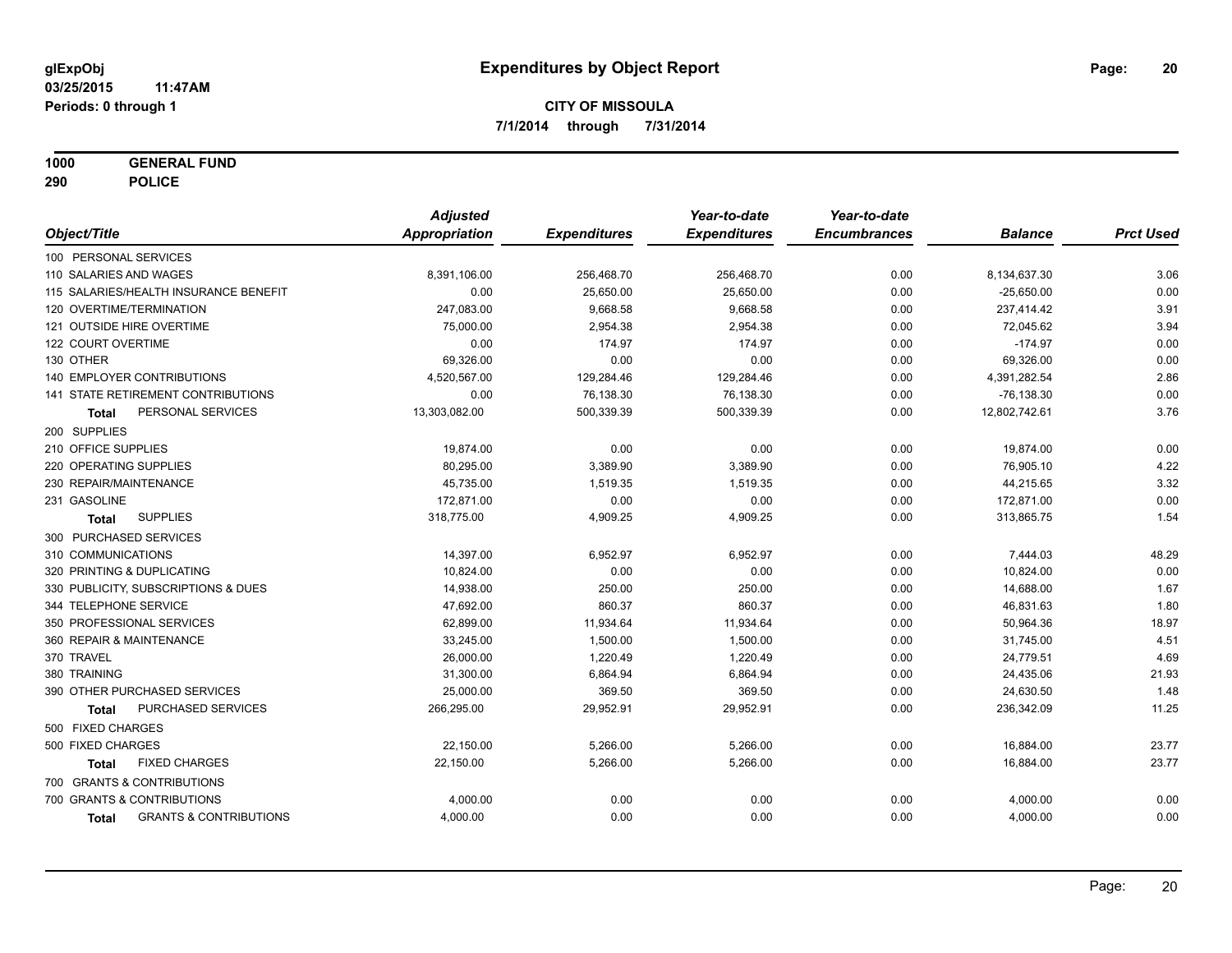**1000 GENERAL FUND 290 POLICE**

| Object/Title       |                              | <b>Adjusted</b><br>Appropriation | <b>Expenditures</b> | Year-to-date<br><b>Expenditures</b> | Year-to-date<br><b>Encumbrances</b> | <b>Balance</b> | <b>Prct Used</b> |
|--------------------|------------------------------|----------------------------------|---------------------|-------------------------------------|-------------------------------------|----------------|------------------|
| 800 OTHER OBJECTS  |                              |                                  |                     |                                     |                                     |                |                  |
|                    | 820 TRANSFERS TO OTHER FUNDS | 0.00                             | 0.00                | 0.00                                | 0.00                                | 0.00           | 0.00             |
| <b>Total</b>       | OTHER OBJECTS                | 0.00                             | 0.00                | 0.00                                | 0.00                                | 0.00           | 0.00             |
| 900 CAPITAL OUTLAY |                              |                                  |                     |                                     |                                     |                |                  |
|                    | 940 MACHINERY & EQUIPMENT    | 0.00                             | 0.00                | 0.00                                | 0.00                                | 0.00           | 0.00             |
| <b>Total</b>       | <b>CAPITAL OUTLAY</b>        | 0.00                             | 0.00                | 0.00                                | 0.00                                | 0.00           | 0.00             |
| <b>Total</b>       | <b>POLICE</b>                | 13,914,302.00                    | 540.467.55          | 540.467.55                          | 0.00                                | 13,373,834.45  | 3.88             |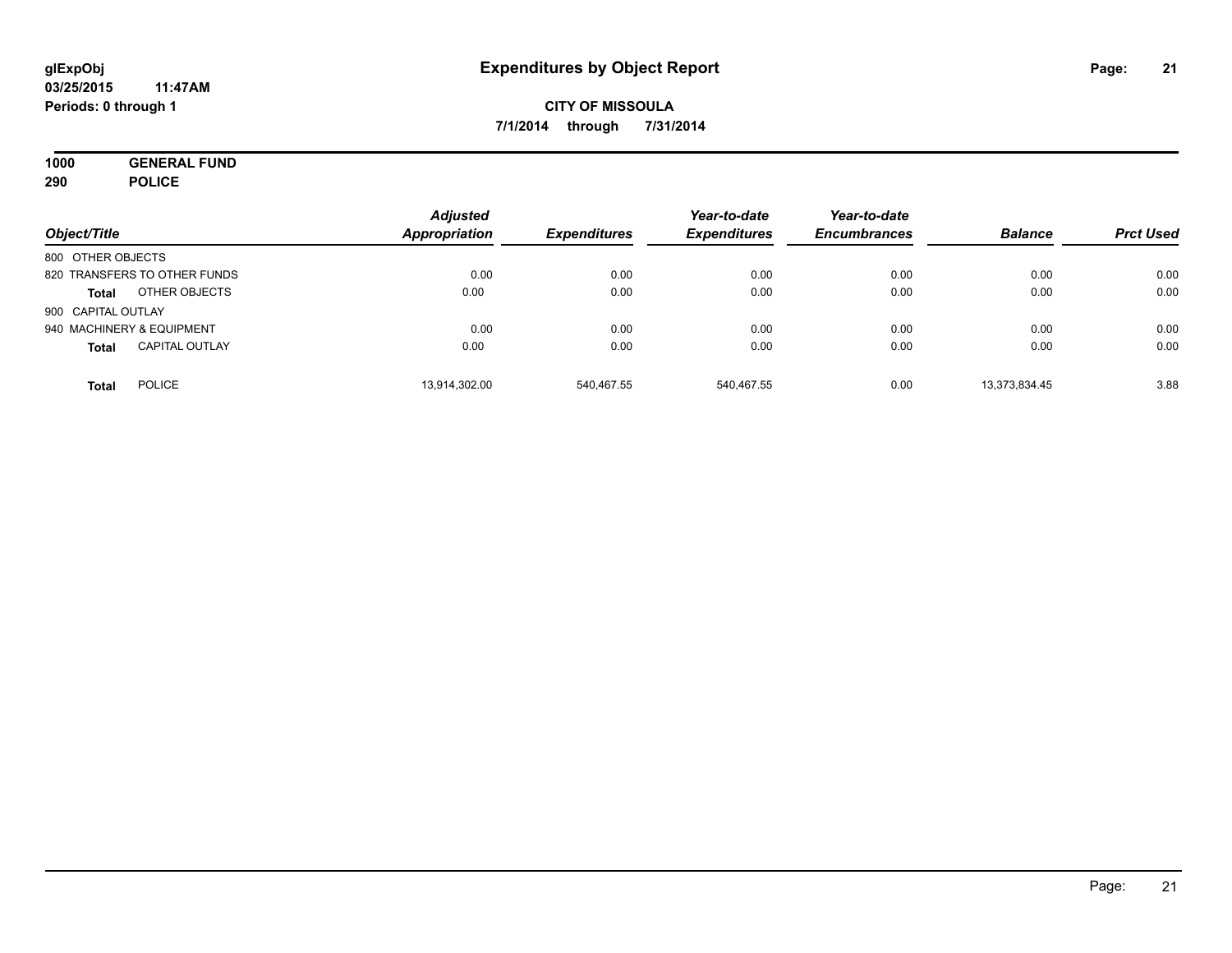**1000 GENERAL FUND**

**300 FIRE**

|                                       | <b>Adjusted</b> |                     | Year-to-date        | Year-to-date        |                |                  |
|---------------------------------------|-----------------|---------------------|---------------------|---------------------|----------------|------------------|
| Object/Title                          | Appropriation   | <b>Expenditures</b> | <b>Expenditures</b> | <b>Encumbrances</b> | <b>Balance</b> | <b>Prct Used</b> |
| 100 PERSONAL SERVICES                 |                 |                     |                     |                     |                |                  |
| 110 SALARIES AND WAGES                | 6,457,868.00    | 208,724.60          | 208,724.60          | 0.00                | 6,249,143.40   | 3.23             |
| 115 SALARIES/HEALTH INSURANCE BENEFIT | 629,280.00      | 25,849.50           | 25,849.50           | 0.00                | 603,430.50     | 4.11             |
| 120 OVERTIME/TERMINATION              | 697,773.00      | 12,653.19           | 12,653.19           | 0.00                | 685,119.81     | 1.81             |
| 130 OTHER                             | 54,464.00       | 0.00                | 0.00                | 0.00                | 54,464.00      | 0.00             |
| 140 EMPLOYER CONTRIBUTIONS            | 1,736,824.00    | 84,937.73           | 84,937.73           | 0.00                | 1,651,886.27   | 4.89             |
| 141 STATE RETIREMENT CONTRIBUTIONS    | 2,264,770.00    | 77,310.61           | 77,310.61           | 0.00                | 2,187,459.39   | 3.41             |
| PERSONAL SERVICES<br>Total            | 11,840,979.00   | 409,475.63          | 409,475.63          | 0.00                | 11,431,503.37  | 3.46             |
| 200 SUPPLIES                          |                 |                     |                     |                     |                |                  |
| 210 OFFICE SUPPLIES                   | 16,004.00       | 748.75              | 748.75              | 0.00                | 15,255.25      | 4.68             |
| 220 OPERATING SUPPLIES                | 207,744.00      | 406.03              | 406.03              | 0.00                | 207,337.97     | 0.20             |
| 230 REPAIR/MAINTENANCE                | 61,500.00       | 592.80              | 592.80              | 0.00                | 60,907.20      | 0.96             |
| 231 GASOLINE                          | 61,827.00       | 1,276.13            | 1,276.13            | 0.00                | 60,550.87      | 2.06             |
| 240 OTHER SUPPLIES                    | 2,848.00        | 0.00                | 0.00                | 0.00                | 2,848.00       | 0.00             |
| <b>SUPPLIES</b><br>Total              | 349,923.00      | 3,023.71            | 3,023.71            | 0.00                | 346,899.29     | 0.86             |
| 300 PURCHASED SERVICES                |                 |                     |                     |                     |                |                  |
| 310 COMMUNICATIONS                    | 577.00          | 0.00                | 0.00                | 0.00                | 577.00         | 0.00             |
| 320 PRINTING & DUPLICATING            | 1,488.00        | 0.00                | 0.00                | 0.00                | 1,488.00       | 0.00             |
| 330 PUBLICITY, SUBSCRIPTIONS & DUES   | 9,863.00        | 0.00                | 0.00                | 0.00                | 9,863.00       | 0.00             |
| 340 SEWER                             | 1,394.00        | 604.62              | 604.62              | 0.00                | 789.38         | 43.37            |
| 341 ELECTRICITY & NATURAL GAS         | 65,579.00       | 0.00                | 0.00                | 0.00                | 65,579.00      | 0.00             |
| 343 WATER CHARGES                     | 14,677.00       | 0.00                | 0.00                | 0.00                | 14,677.00      | 0.00             |
| 344 TELEPHONE SERVICE                 | 20,485.00       | 0.00                | 0.00                | 0.00                | 20,485.00      | 0.00             |
| 345 GARBAGE                           | 5,462.00        | 0.00                | 0.00                | 0.00                | 5,462.00       | 0.00             |
| 350 PROFESSIONAL SERVICES             | 24,272.00       | 192.00              | 192.00              | 0.00                | 24,080.00      | 0.79             |
| 360 REPAIR & MAINTENANCE              | 49,983.00       | 274.26              | 274.26              | 0.00                | 49,708.74      | 0.55             |
| 370 TRAVEL                            | 20,017.00       | 0.00                | 0.00                | 0.00                | 20,017.00      | 0.00             |
| 380 TRAINING                          | 13,416.00       | 0.00                | 0.00                | 0.00                | 13,416.00      | 0.00             |
| 390 OTHER PURCHASED SERVICES          | 11,580.00       | 0.00                | 0.00                | 0.00                | 11,580.00      | 0.00             |
| PURCHASED SERVICES<br><b>Total</b>    | 238,793.00      | 1,070.88            | 1,070.88            | 0.00                | 237,722.12     | 0.45             |
| 500 FIXED CHARGES                     |                 |                     |                     |                     |                |                  |
| 500 FIXED CHARGES                     | 226.00          | 0.00                | 0.00                | 0.00                | 226.00         | 0.00             |
| 530 EQUIPMENT RENTAL                  | 0.00            | 0.00                | 0.00                | 0.00                | 0.00           | 0.00             |
| <b>FIXED CHARGES</b><br>Total         | 226.00          | 0.00                | 0.00                | 0.00                | 226.00         | 0.00             |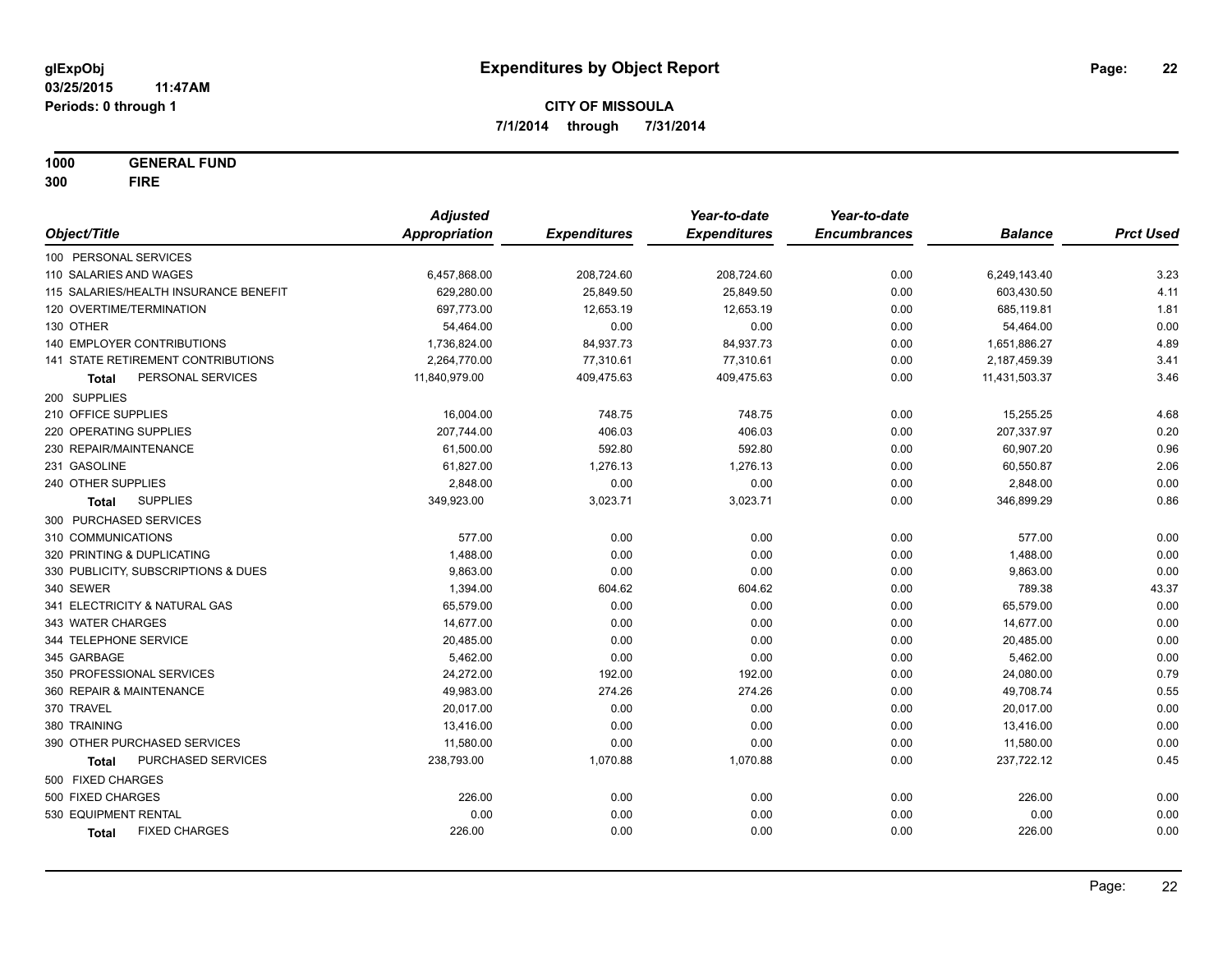#### **03/25/2015 11:47AM Periods: 0 through 1**

## **CITY OF MISSOULA 7/1/2014 through 7/31/2014**

**1000 GENERAL FUND 300 FIRE**

| Object/Title              |                       | <b>Adjusted</b><br>Appropriation | <b>Expenditures</b> | Year-to-date<br><b>Expenditures</b> | Year-to-date<br><b>Encumbrances</b> | <b>Balance</b> | <b>Prct Used</b> |
|---------------------------|-----------------------|----------------------------------|---------------------|-------------------------------------|-------------------------------------|----------------|------------------|
| 900 CAPITAL OUTLAY        |                       |                                  |                     |                                     |                                     |                |                  |
| 940 MACHINERY & EQUIPMENT |                       | 0.00                             | 0.00                | 0.00                                | 0.00                                | 0.00           | 0.00             |
| <b>Total</b>              | <b>CAPITAL OUTLAY</b> | 0.00                             | 0.00                | 0.00                                | 0.00                                | 0.00           | 0.00             |
| <b>Total</b>              | <b>FIRE</b>           | 12,429,921.00                    | 413.570.22          | 413,570.22                          | 0.00                                | 12,016,350.78  | 3.33             |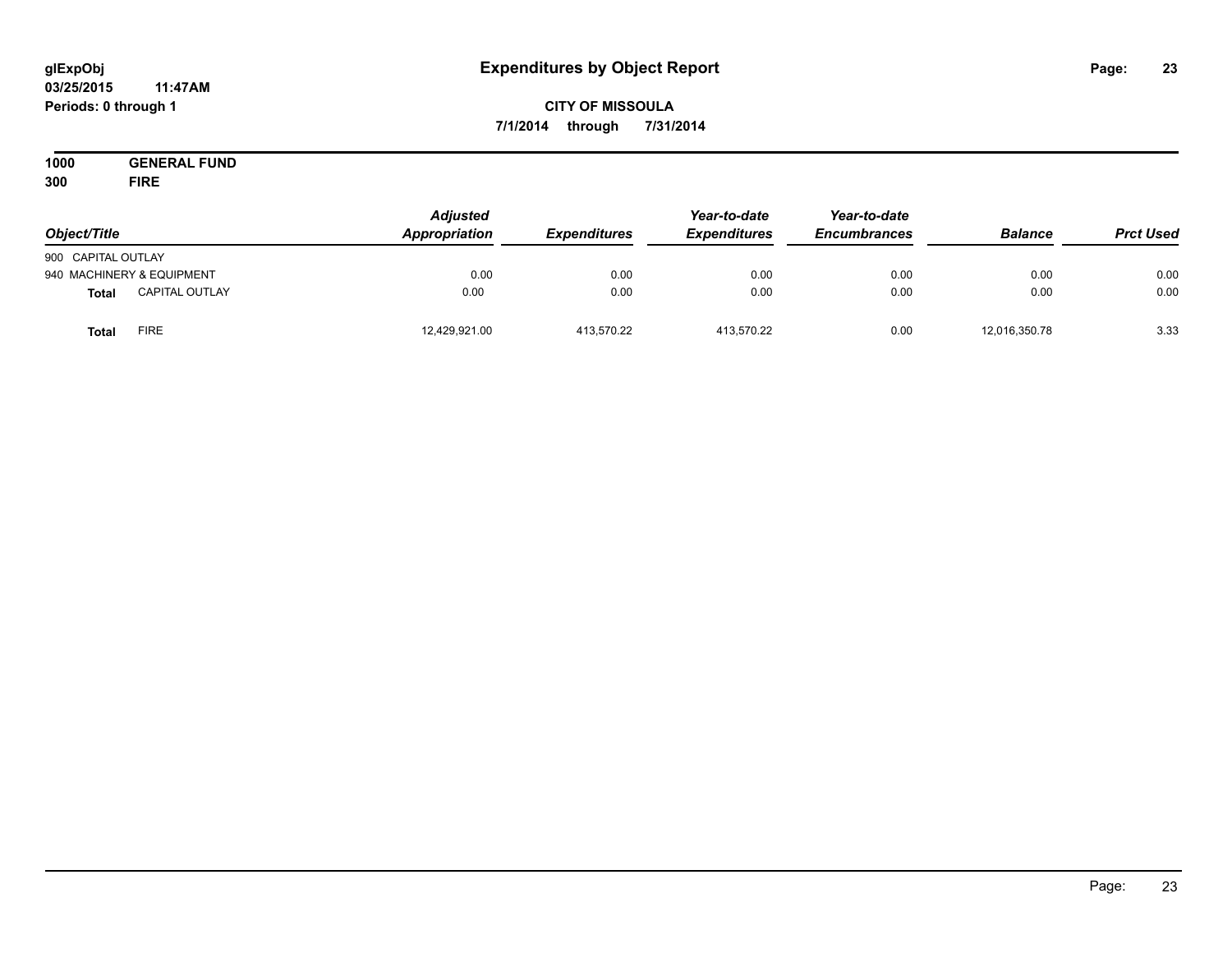#### **1000 GENERAL FUND**

**320 STREET MAINTENANCE**

|                                           | <b>Adjusted</b>      |                     | Year-to-date        | Year-to-date        |                |                  |
|-------------------------------------------|----------------------|---------------------|---------------------|---------------------|----------------|------------------|
| Object/Title                              | <b>Appropriation</b> | <b>Expenditures</b> | <b>Expenditures</b> | <b>Encumbrances</b> | <b>Balance</b> | <b>Prct Used</b> |
| 100 PERSONAL SERVICES                     |                      |                     |                     |                     |                |                  |
| 110 SALARIES AND WAGES                    | 1,281,781.00         | 45,848.92           | 45,848.92           | 0.00                | 1,235,932.08   | 3.58             |
| 120 OVERTIME/TERMINATION                  | 15,000.00            | 3,714.64            | 3,714.64            | 0.00                | 11,285.36      | 24.76            |
| 130 OTHER                                 | 6,000.00             | 0.00                | 0.00                | 0.00                | 6,000.00       | 0.00             |
| 140 EMPLOYER CONTRIBUTIONS                | 716,841.00           | 58,699.68           | 58,699.68           | 0.00                | 658,141.32     | 8.19             |
| <b>141 STATE RETIREMENT CONTRIBUTIONS</b> | 0.00                 | 45.85               | 45.85               | 0.00                | $-45.85$       | 0.00             |
| PERSONAL SERVICES<br>Total                | 2,019,622.00         | 108,309.09          | 108,309.09          | 0.00                | 1,911,312.91   | 5.36             |
| 200 SUPPLIES                              |                      |                     |                     |                     |                |                  |
| 210 OFFICE SUPPLIES                       | 1,600.00             | 287.40              | 287.40              | 0.00                | 1,312.60       | 17.96            |
| 220 OPERATING SUPPLIES                    | 170,317.00           | 1,762.02            | 1,762.02            | 0.00                | 168,554.98     | 1.03             |
| 230 REPAIR/MAINTENANCE                    | 84,214.00            | 1,333.94            | 1,333.94            | 0.00                | 82,880.06      | 1.58             |
| 231 GASOLINE                              | 218,603.00           | 142.28              | 142.28              | 0.00                | 218,460.72     | 0.07             |
| 240 OTHER SUPPLIES                        | 0.00                 | 0.00                | 0.00                | 0.00                | 0.00           | 0.00             |
| 250 SUPPLIES FOR RESALE                   | 0.00                 | 0.00                | 0.00                | 0.00                | 0.00           | 0.00             |
| <b>SUPPLIES</b><br><b>Total</b>           | 474,734.00           | 3,525.64            | 3,525.64            | 0.00                | 471,208.36     | 0.74             |
| 300 PURCHASED SERVICES                    |                      |                     |                     |                     |                |                  |
| 310 COMMUNICATIONS                        | 7,000.00             | 0.00                | 0.00                | 0.00                | 7,000.00       | 0.00             |
| 320 PRINTING & DUPLICATING                | 3,000.00             | 0.00                | 0.00                | 0.00                | 3,000.00       | 0.00             |
| 330 PUBLICITY, SUBSCRIPTIONS & DUES       | 0.00                 | 0.00                | 0.00                | 0.00                | 0.00           | 0.00             |
| 341 ELECTRICITY & NATURAL GAS             | 0.00                 | 0.00                | 0.00                | 0.00                | 0.00           | 0.00             |
| 343 WATER CHARGES                         | 6,000.00             | 0.00                | 0.00                | 0.00                | 6,000.00       | 0.00             |
| 344 TELEPHONE SERVICE                     | 1,821.00             | 233.85              | 233.85              | 0.00                | 1,587.15       | 12.84            |
| 345 GARBAGE                               | 7,280.00             | 0.00                | 0.00                | 0.00                | 7,280.00       | 0.00             |
| 350 PROFESSIONAL SERVICES                 | 5,150.00             | 0.00                | 0.00                | 0.00                | 5,150.00       | 0.00             |
| 360 REPAIR & MAINTENANCE                  | 21,000.00            | 0.00                | 0.00                | 0.00                | 21,000.00      | 0.00             |
| 370 TRAVEL                                | 3,300.00             | 0.00                | 0.00                | 0.00                | 3,300.00       | 0.00             |
| 380 TRAINING                              | 1,500.00             | 0.00                | 0.00                | 0.00                | 1,500.00       | 0.00             |
| PURCHASED SERVICES<br><b>Total</b>        | 56,051.00            | 233.85              | 233.85              | 0.00                | 55,817.15      | 0.42             |
| 400 BUILDING MATERIALS                    |                      |                     |                     |                     |                |                  |
| 400 BUILDING MATERIALS                    | 71,263.00            | 10,316.80           | 10,316.80           | 0.00                | 60,946.20      | 14.48            |
| <b>BUILDING MATERIALS</b><br>Total        | 71,263.00            | 10,316.80           | 10,316.80           | 0.00                | 60,946.20      | 14.48            |
| 500 FIXED CHARGES                         |                      |                     |                     |                     |                |                  |
| 500 FIXED CHARGES                         | 21,500.00            | 0.00                | 0.00                | 0.00                | 21,500.00      | 0.00             |
|                                           |                      |                     |                     |                     |                |                  |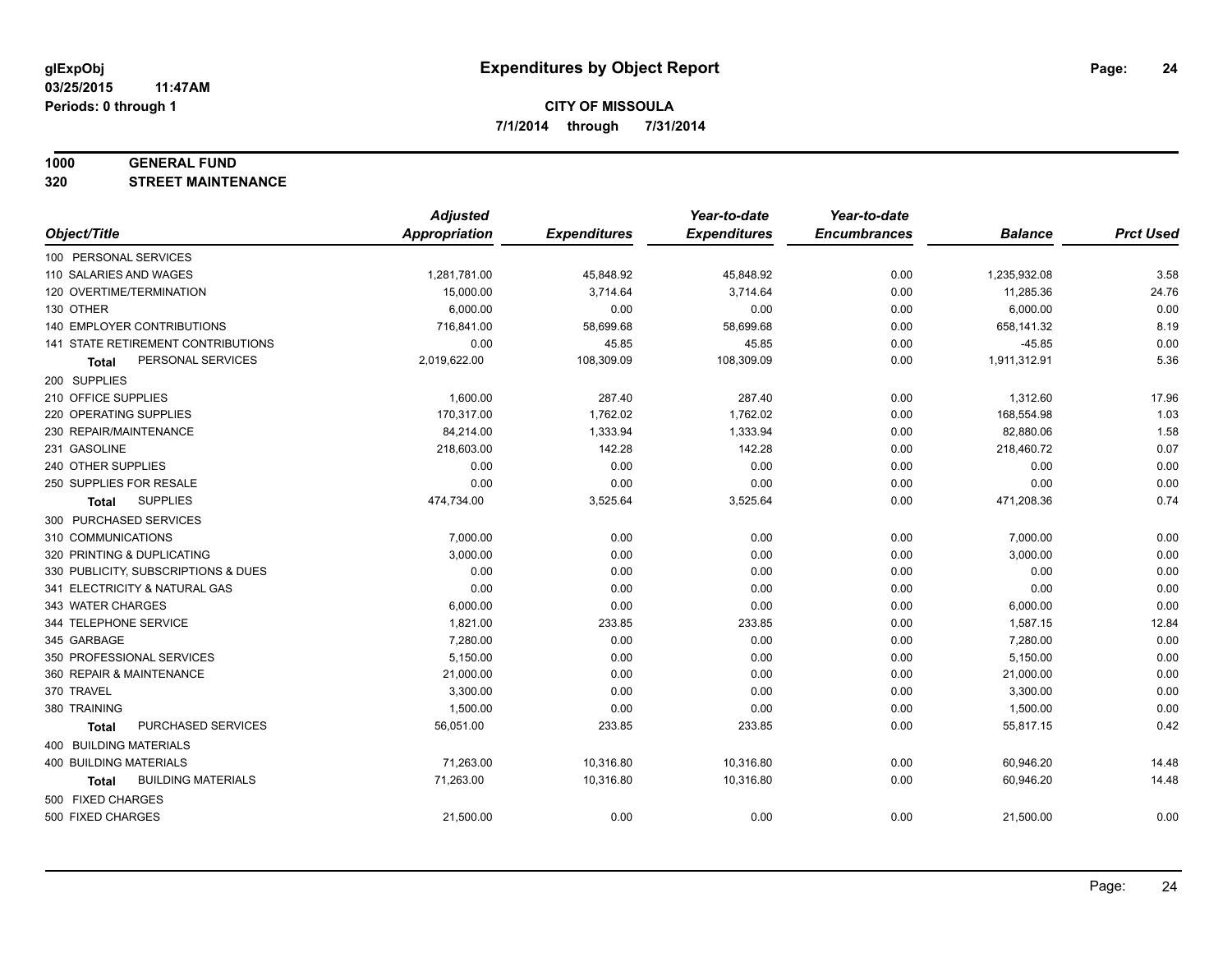#### **1000 GENERAL FUND**

**320 STREET MAINTENANCE**

|                    |                             | <b>Adjusted</b>      |                     | Year-to-date        | Year-to-date        |                |                  |
|--------------------|-----------------------------|----------------------|---------------------|---------------------|---------------------|----------------|------------------|
| Object/Title       |                             | <b>Appropriation</b> | <b>Expenditures</b> | <b>Expenditures</b> | <b>Encumbrances</b> | <b>Balance</b> | <b>Prct Used</b> |
| <b>Total</b>       | <b>FIXED CHARGES</b>        | 21,500.00            | 0.00                | 0.00                | 0.00                | 21.500.00      | 0.00             |
| 600 DEBT SERVICE   |                             |                      |                     |                     |                     |                |                  |
| 610 PRINCIPAL      |                             | 0.00                 | 0.00                | 0.00                | 0.00                | 0.00           | 0.00             |
|                    | 620 INTEREST / SERVICE FEES | 0.00                 | 0.00                | 0.00                | 0.00                | 0.00           | 0.00             |
| <b>Total</b>       | <b>DEBT SERVICE</b>         | 0.00                 | 0.00                | 0.00                | 0.00                | 0.00           | 0.00             |
| 900 CAPITAL OUTLAY |                             |                      |                     |                     |                     |                |                  |
| 930 IMPROVEMENTS   |                             | 196.558.00           | 19,158.72           | 19.158.72           | 0.00                | 177.399.28     | 9.75             |
|                    | 940 MACHINERY & EQUIPMENT   | 0.00                 | 0.00                | 0.00                | 0.00                | 0.00           | 0.00             |
| <b>Total</b>       | <b>CAPITAL OUTLAY</b>       | 196,558.00           | 19,158.72           | 19,158.72           | 0.00                | 177,399.28     | 9.75             |
| <b>Total</b>       | <b>STREET MAINTENANCE</b>   | 2,839,728.00         | 141.544.10          | 141.544.10          | 0.00                | 2,698,183.90   | 4.98             |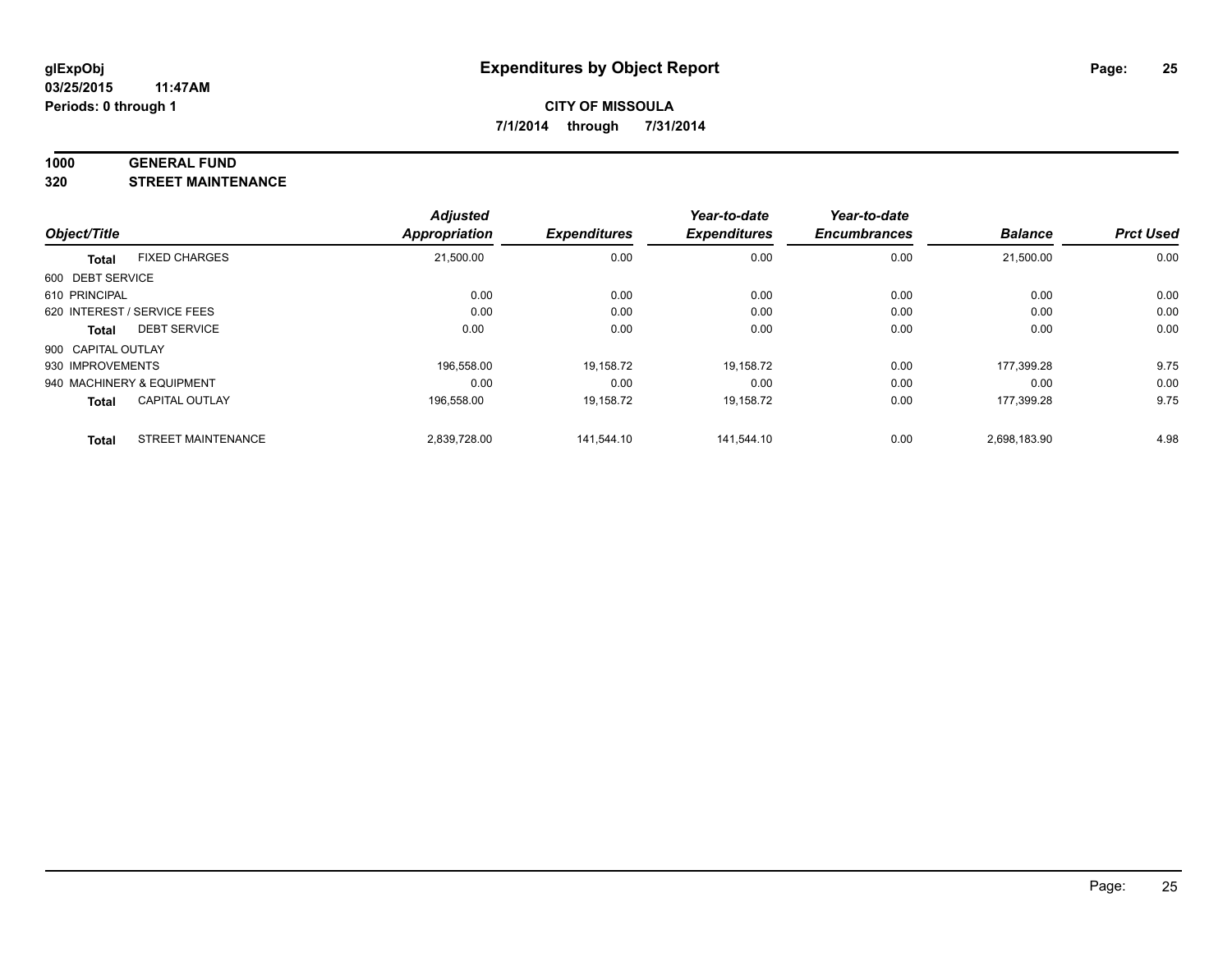#### **1000 GENERAL FUND**

**321 VEHICLE MAINTENANCE**

|                                           | <b>Adjusted</b> |                     | Year-to-date        | Year-to-date        |                |                  |
|-------------------------------------------|-----------------|---------------------|---------------------|---------------------|----------------|------------------|
| Object/Title                              | Appropriation   | <b>Expenditures</b> | <b>Expenditures</b> | <b>Encumbrances</b> | <b>Balance</b> | <b>Prct Used</b> |
| 100 PERSONAL SERVICES                     |                 |                     |                     |                     |                |                  |
| 110 SALARIES AND WAGES                    | 518,162.00      | 24,451.60           | 24,451.60           | 0.00                | 493,710.40     | 4.72             |
| 120 OVERTIME/TERMINATION                  | 2,000.00        | 0.00                | 0.00                | 0.00                | 2,000.00       | 0.00             |
| 130 OTHER                                 | 75,168.00       | 0.00                | 0.00                | 0.00                | 75,168.00      | 0.00             |
| <b>140 EMPLOYER CONTRIBUTIONS</b>         | 243,319.00      | 21,358.35           | 21,358.35           | 0.00                | 221,960.65     | 8.78             |
| <b>141 STATE RETIREMENT CONTRIBUTIONS</b> | 0.00            | 26.13               | 26.13               | 0.00                | $-26.13$       | 0.00             |
| PERSONAL SERVICES<br>Total                | 838,649.00      | 45,836.08           | 45,836.08           | 0.00                | 792,812.92     | 5.47             |
| 200 SUPPLIES                              |                 |                     |                     |                     |                |                  |
| 210 OFFICE SUPPLIES                       | 1,000.00        | 0.00                | 0.00                | 0.00                | 1,000.00       | 0.00             |
| 220 OPERATING SUPPLIES                    | 28,306.00       | 2,800.25            | 2,800.25            | 0.00                | 25,505.75      | 9.89             |
| 230 REPAIR/MAINTENANCE                    | 34,631.00       | 675.06              | 675.06              | 0.00                | 33,955.94      | 1.95             |
| 231 GASOLINE                              | 4,813.00        | 0.00                | 0.00                | 0.00                | 4,813.00       | 0.00             |
| 240 OTHER SUPPLIES                        | 11,010.00       | 63.00               | 63.00               | 0.00                | 10,947.00      | 0.57             |
| <b>SUPPLIES</b><br>Total                  | 79,760.00       | 3,538.31            | 3,538.31            | 0.00                | 76,221.69      | 4.44             |
| 300 PURCHASED SERVICES                    |                 |                     |                     |                     |                |                  |
| 310 COMMUNICATIONS                        | 150.00          | 0.00                | 0.00                | 0.00                | 150.00         | 0.00             |
| 320 PRINTING & DUPLICATING                | 350.00          | 0.00                | 0.00                | 0.00                | 350.00         | 0.00             |
| 330 PUBLICITY, SUBSCRIPTIONS & DUES       | 230.00          | 0.00                | 0.00                | 0.00                | 230.00         | 0.00             |
| 340 SEWER                                 | 2,580.00        | 749.09              | 749.09              | 0.00                | 1,830.91       | 29.03            |
| 341 ELECTRICITY & NATURAL GAS             | 162,002.00      | 0.00                | 0.00                | 0.00                | 162,002.00     | 0.00             |
| 343 WATER CHARGES                         | 12,356.00       | 0.00                | 0.00                | 0.00                | 12,356.00      | 0.00             |
| 344 TELEPHONE SERVICE                     | 2,590.00        | 0.00                | 0.00                | 0.00                | 2,590.00       | 0.00             |
| 345 GARBAGE                               | 9,815.00        | 335.65              | 335.65              | 0.00                | 9,479.35       | 3.42             |
| 350 PROFESSIONAL SERVICES                 | 12,895.00       | 0.00                | 0.00                | 0.00                | 12,895.00      | 0.00             |
| 360 REPAIR & MAINTENANCE                  | 212,326.00      | 16,301.49           | 16,301.49           | 0.00                | 196,024.51     | 7.68             |
| 370 TRAVEL                                | 1,050.00        | 0.00                | 0.00                | 0.00                | 1,050.00       | 0.00             |
| 380 TRAINING                              | 850.00          | 0.00                | 0.00                | 0.00                | 850.00         | 0.00             |
| 390 OTHER PURCHASED SERVICES              | 0.00            | 0.00                | 0.00                | 0.00                | 0.00           | 0.00             |
| PURCHASED SERVICES<br><b>Total</b>        | 417,194.00      | 17,386.23           | 17,386.23           | 0.00                | 399,807.77     | 4.17             |
| 800 OTHER OBJECTS                         |                 |                     |                     |                     |                |                  |
| 845 CONTINGENCY                           | 0.00            | 0.00                | 0.00                | 0.00                | 0.00           | 0.00             |
| OTHER OBJECTS<br>Total                    | 0.00            | 0.00                | 0.00                | 0.00                | 0.00           | 0.00             |
| 900 CAPITAL OUTLAY                        |                 |                     |                     |                     |                |                  |
| 940 MACHINERY & EQUIPMENT                 | 0.00            | 0.00                | 0.00                | 0.00                | 0.00           | 0.00             |
|                                           |                 |                     |                     |                     |                |                  |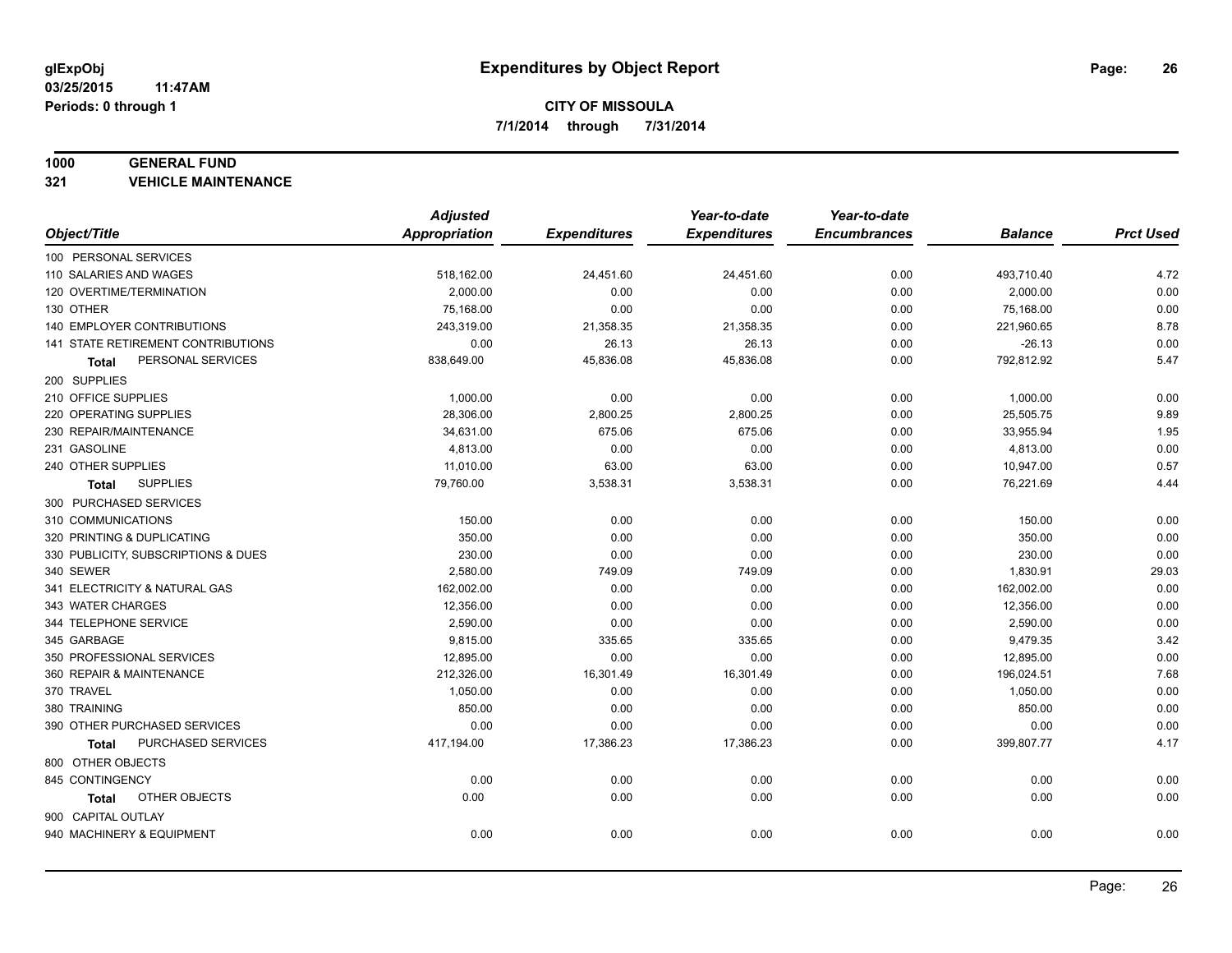#### **03/25/2015 11:47AM Periods: 0 through 1**

## **CITY OF MISSOULA 7/1/2014 through 7/31/2014**

# **1000 GENERAL FUND**

**321 VEHICLE MAINTENANCE**

| Object/Title |                            | <b>Adjusted</b><br>Appropriation | Expenditures | Year-to-date<br><b>Expenditures</b> | Year-to-date<br><b>Encumbrances</b> | <b>Balance</b> | <b>Prct Used</b> |
|--------------|----------------------------|----------------------------------|--------------|-------------------------------------|-------------------------------------|----------------|------------------|
| <b>Total</b> | <b>CAPITAL OUTLAY</b>      | 0.00                             | 0.00         | 0.00                                | 0.00                                | 0.00           | 0.00             |
| <b>Total</b> | <b>VEHICLE MAINTENANCE</b> | ,335,603.00                      | 66,760.62    | 66,760.62                           | 0.00                                | .268,842.38    | 5.00             |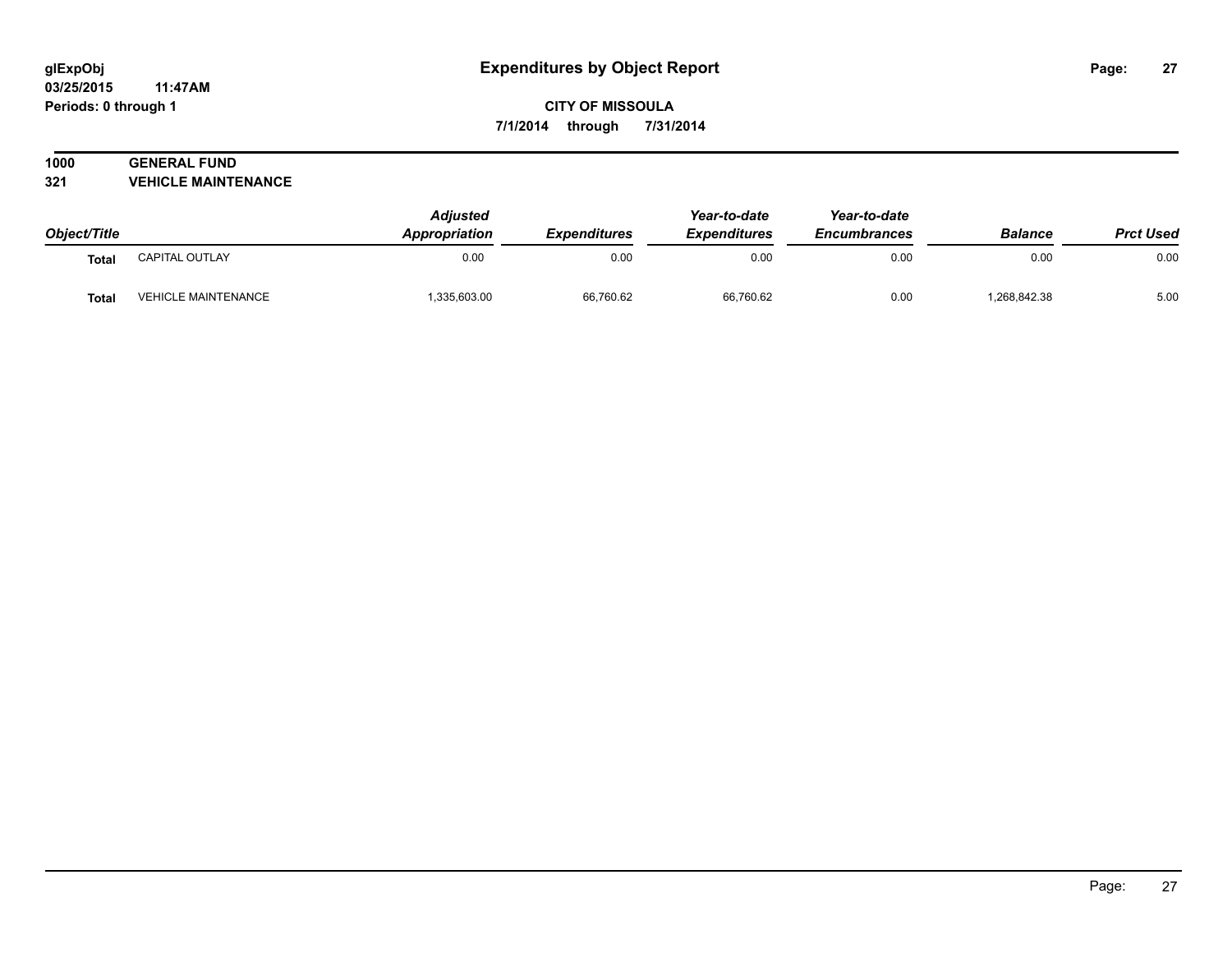#### **1000 GENERAL FUND**

**340 CEMETERY**

|                                           | <b>Adjusted</b>      |                     | Year-to-date        | Year-to-date        |                |                  |
|-------------------------------------------|----------------------|---------------------|---------------------|---------------------|----------------|------------------|
| Object/Title                              | <b>Appropriation</b> | <b>Expenditures</b> | <b>Expenditures</b> | <b>Encumbrances</b> | <b>Balance</b> | <b>Prct Used</b> |
| 100 PERSONAL SERVICES                     |                      |                     |                     |                     |                |                  |
| 110 SALARIES AND WAGES                    | 387,911.00           | 13,018.23           | 13,018.23           | 0.00                | 374,892.77     | 3.36             |
| 120 OVERTIME/TERMINATION                  | 5,000.00             | 0.00                | 0.00                | 0.00                | 5,000.00       | 0.00             |
| 140 EMPLOYER CONTRIBUTIONS                | 163,453.00           | 15,775.06           | 15,775.06           | 0.00                | 147,677.94     | 9.65             |
| 141 STATE RETIREMENT CONTRIBUTIONS        | 0.00                 | 13.02               | 13.02               | 0.00                | $-13.02$       | 0.00             |
| PERSONAL SERVICES<br><b>Total</b>         | 556,364.00           | 28,806.31           | 28,806.31           | 0.00                | 527,557.69     | 5.18             |
| 200 SUPPLIES                              |                      |                     |                     |                     |                |                  |
| 210 OFFICE SUPPLIES                       | 2,770.00             | 79.99               | 79.99               | 0.00                | 2,690.01       | 2.89             |
| 220 OPERATING SUPPLIES                    | 35,802.00            | 2,457.77            | 2,457.77            | 0.00                | 33,344.23      | 6.86             |
| 230 REPAIR/MAINTENANCE                    | 20,120.00            | 314.03              | 314.03              | 0.00                | 19,805.97      | 1.56             |
| 231 GASOLINE                              | 14,398.00            | 0.00                | 0.00                | 0.00                | 14,398.00      | 0.00             |
| 240 OTHER SUPPLIES                        | 0.00                 | 0.00                | 0.00                | 0.00                | 0.00           | 0.00             |
| 250 SUPPLIES FOR RESALE                   | 0.00                 | 0.00                | 0.00                | 0.00                | 0.00           | 0.00             |
| <b>SUPPLIES</b><br>Total                  | 73,090.00            | 2,851.79            | 2,851.79            | 0.00                | 70,238.21      | 3.90             |
| 300 PURCHASED SERVICES                    |                      |                     |                     |                     |                |                  |
| 310 COMMUNICATIONS                        | 1,933.00             | 8.91                | 8.91                | 0.00                | 1,924.09       | 0.46             |
| 320 PRINTING & DUPLICATING                | 775.00               | 0.00                | 0.00                | 0.00                | 775.00         | 0.00             |
| 330 PUBLICITY, SUBSCRIPTIONS & DUES       | 814.00               | 0.00                | 0.00                | 0.00                | 814.00         | 0.00             |
| 341 ELECTRICITY & NATURAL GAS             | 17,865.00            | 0.00                | 0.00                | 0.00                | 17,865.00      | 0.00             |
| 343 WATER CHARGES                         | 1,082.00             | 0.00                | 0.00                | 0.00                | 1,082.00       | 0.00             |
| 344 TELEPHONE SERVICE                     | 2,400.00             | 148.33              | 148.33              | 0.00                | 2,251.67       | 6.18             |
| 345 GARBAGE                               | 1,070.00             | 0.00                | 0.00                | 0.00                | 1,070.00       | 0.00             |
| 350 PROFESSIONAL SERVICES                 | 1,000.00             | 0.00                | 0.00                | 0.00                | 1,000.00       | 0.00             |
| 360 REPAIR & MAINTENANCE                  | 3,700.00             | 60.00               | 60.00               | 0.00                | 3,640.00       | 1.62             |
| 370 TRAVEL                                | 500.00               | 0.00                | 0.00                | 0.00                | 500.00         | 0.00             |
| 380 TRAINING                              | 1,006.00             | 0.00                | 0.00                | 0.00                | 1,006.00       | 0.00             |
| 390 OTHER PURCHASED SERVICES              | 3,342.00             | 148.35              | 148.35              | 0.00                | 3,193.65       | 4.44             |
| PURCHASED SERVICES<br><b>Total</b>        | 35,487.00            | 365.59              | 365.59              | 0.00                | 35,121.41      | 1.03             |
| 400 BUILDING MATERIALS                    |                      |                     |                     |                     |                |                  |
| <b>400 BUILDING MATERIALS</b>             | 0.00                 | 0.00                | 0.00                | 0.00                | 0.00           | 0.00             |
| <b>BUILDING MATERIALS</b><br><b>Total</b> | 0.00                 | 0.00                | 0.00                | 0.00                | 0.00           | 0.00             |
| 500 FIXED CHARGES                         |                      |                     |                     |                     |                |                  |
| 500 FIXED CHARGES                         | 0.00                 | 0.00                | 0.00                | 0.00                | 0.00           | 0.00             |
| 530 EQUIPMENT RENTAL                      | 500.00               | 0.00                | 0.00                | 0.00                | 500.00         | 0.00             |
|                                           |                      |                     |                     |                     |                |                  |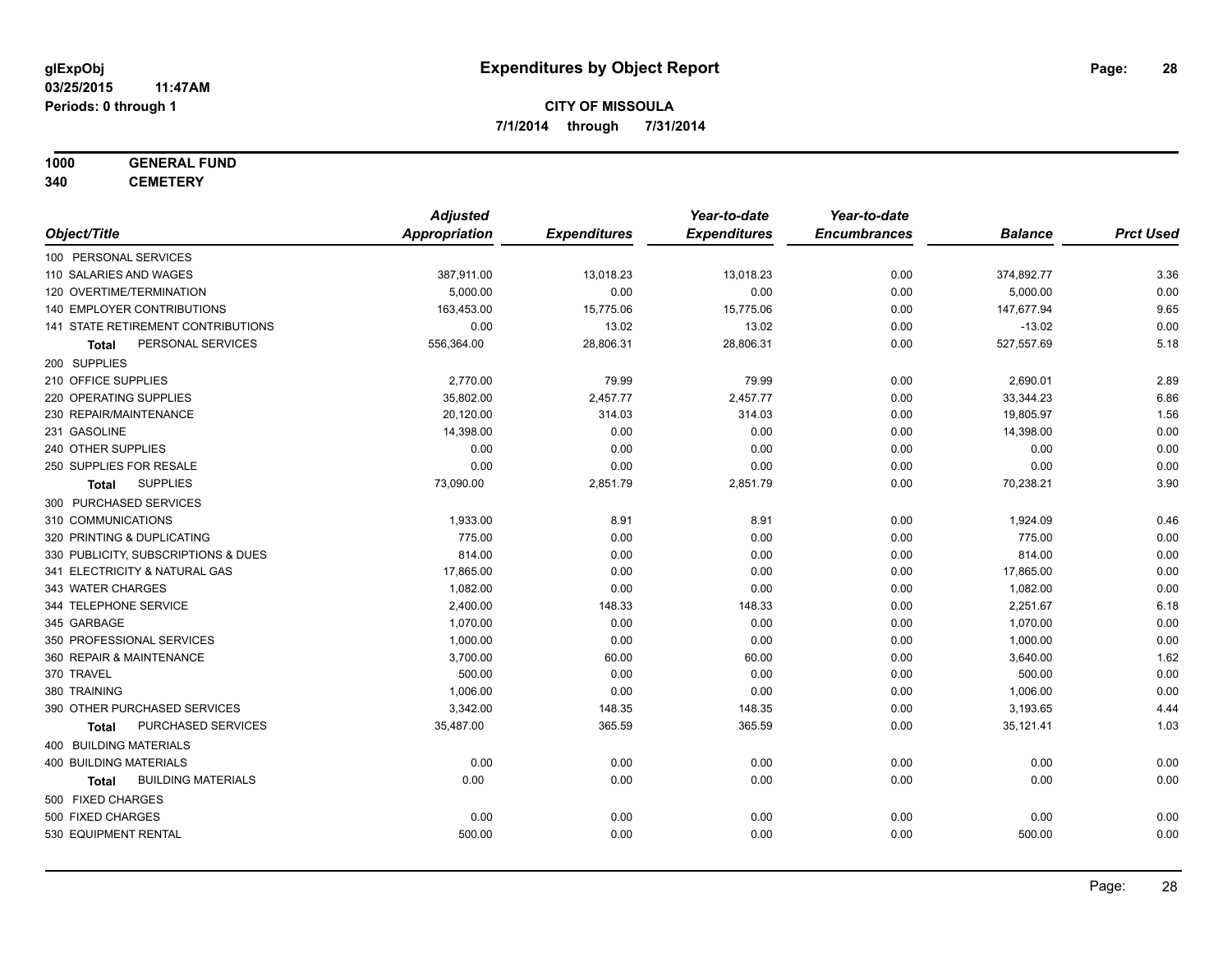# **1000 GENERAL FUND**

**340 CEMETERY**

|                    |                           | <b>Adjusted</b>      |                     | Year-to-date        | Year-to-date        |                |                  |
|--------------------|---------------------------|----------------------|---------------------|---------------------|---------------------|----------------|------------------|
| Object/Title       |                           | <b>Appropriation</b> | <b>Expenditures</b> | <b>Expenditures</b> | <b>Encumbrances</b> | <b>Balance</b> | <b>Prct Used</b> |
| <b>Total</b>       | <b>FIXED CHARGES</b>      | 500.00               | 0.00                | 0.00                | 0.00                | 500.00         | 0.00             |
| 800 OTHER OBJECTS  |                           |                      |                     |                     |                     |                |                  |
| 845 CONTINGENCY    |                           | 8.185.00             | 1,828.00            | 1,828.00            | 0.00                | 6,357.00       | 22.33            |
| Total              | OTHER OBJECTS             | 8,185.00             | 1,828.00            | 1,828.00            | 0.00                | 6,357.00       | 22.33            |
| 900 CAPITAL OUTLAY |                           |                      |                     |                     |                     |                |                  |
| 920 BUILDINGS      |                           | 0.00                 | 0.00                | 0.00                | 0.00                | 0.00           | 0.00             |
| 930 IMPROVEMENTS   |                           | 0.00                 | 0.00                | 0.00                | 0.00                | 0.00           | 0.00             |
|                    | 940 MACHINERY & EQUIPMENT | 0.00                 | 0.00                | 0.00                | 0.00                | 0.00           | 0.00             |
| <b>Total</b>       | <b>CAPITAL OUTLAY</b>     | 0.00                 | 0.00                | 0.00                | 0.00                | 0.00           | 0.00             |
| <b>Total</b>       | <b>CEMETERY</b>           | 673,626.00           | 33,851.69           | 33,851.69           | 0.00                | 639,774.31     | 5.03             |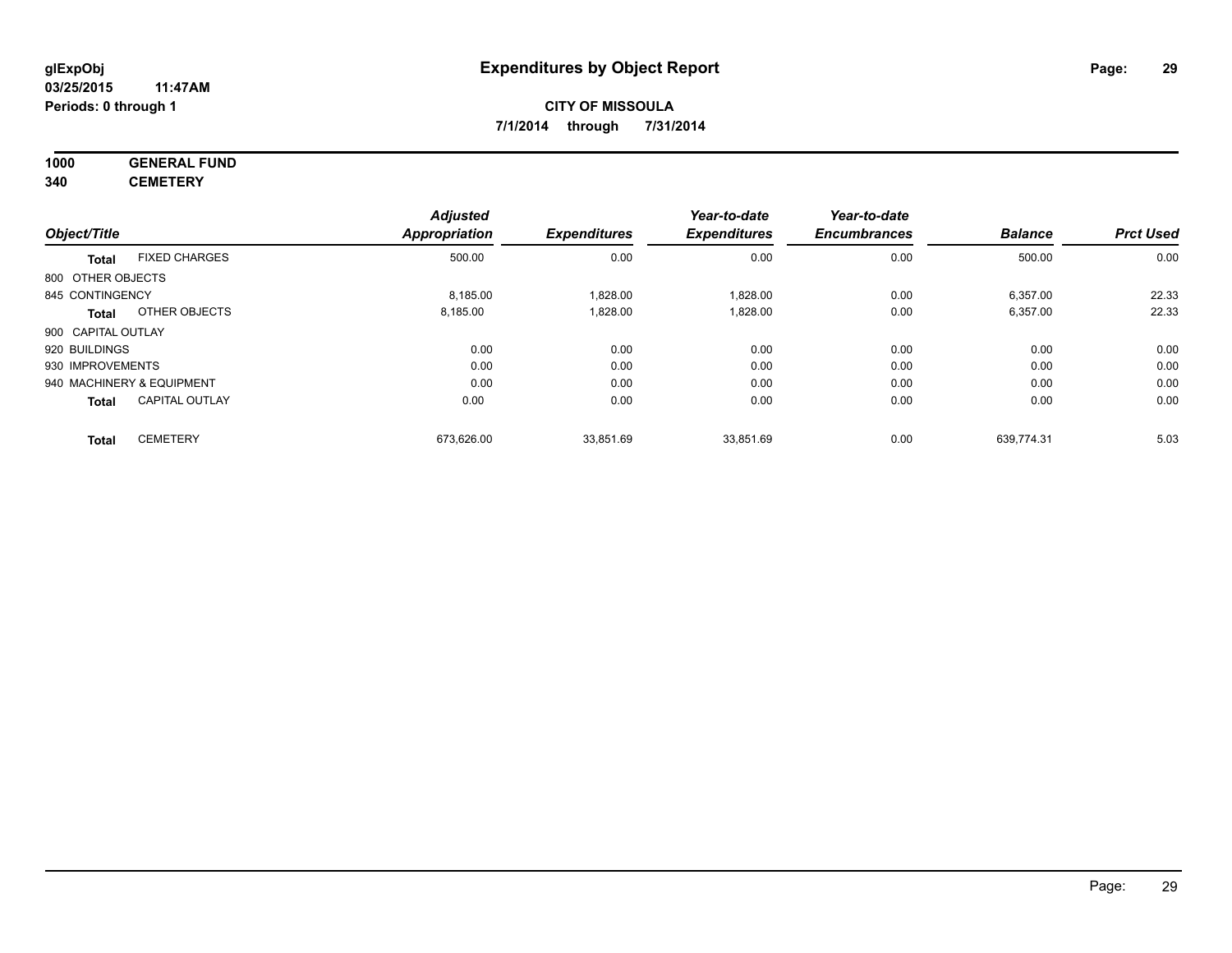#### **1000 GENERAL FUND**

**370 PARKS & RECREATION**

|                                           | <b>Adjusted</b> |                     | Year-to-date        | Year-to-date        |                |                  |
|-------------------------------------------|-----------------|---------------------|---------------------|---------------------|----------------|------------------|
| Object/Title                              | Appropriation   | <b>Expenditures</b> | <b>Expenditures</b> | <b>Encumbrances</b> | <b>Balance</b> | <b>Prct Used</b> |
| 100 PERSONAL SERVICES                     |                 |                     |                     |                     |                |                  |
| 110 SALARIES AND WAGES                    | 2,055,822.00    | 79,856.46           | 79,856.46           | 0.00                | 1,975,965.54   | 3.88             |
| 120 OVERTIME/TERMINATION                  | 7,000.00        | 28.96               | 28.96               | 0.00                | 6,971.04       | 0.41             |
| 130 OTHER                                 | 12,760.00       | 0.00                | 0.00                | 0.00                | 12,760.00      | 0.00             |
| 140 EMPLOYER CONTRIBUTIONS                | 752,355.00      | 64,634.63           | 64,634.63           | 0.00                | 687,720.37     | 8.59             |
| <b>141 STATE RETIREMENT CONTRIBUTIONS</b> | 0.00            | 79.86               | 79.86               | 0.00                | $-79.86$       | 0.00             |
| PERSONAL SERVICES<br>Total                | 2,827,937.00    | 144,599.91          | 144,599.91          | 0.00                | 2,683,337.09   | 5.11             |
| 200 SUPPLIES                              |                 |                     |                     |                     |                |                  |
| 210 OFFICE SUPPLIES                       | 5,465.00        | 231.49              | 231.49              | 0.00                | 5,233.51       | 4.24             |
| 220 OPERATING SUPPLIES                    | 94,346.00       | 885.84              | 885.84              | 0.00                | 93,460.16      | 0.94             |
| 230 REPAIR/MAINTENANCE                    | 68,649.00       | 1,900.73            | 1,900.73            | 0.00                | 66,748.27      | 2.77             |
| 231 GASOLINE                              | 79,836.00       | 0.00                | 0.00                | 0.00                | 79,836.00      | 0.00             |
| 240 OTHER SUPPLIES                        | 0.00            | 0.00                | 0.00                | 0.00                | 0.00           | 0.00             |
| <b>SUPPLIES</b><br>Total                  | 248,296.00      | 3,018.06            | 3,018.06            | 0.00                | 245,277.94     | 1.22             |
| 300 PURCHASED SERVICES                    |                 |                     |                     |                     |                |                  |
| 310 COMMUNICATIONS                        | 4,369.00        | 0.00                | 0.00                | 0.00                | 4,369.00       | 0.00             |
| 320 PRINTING & DUPLICATING                | 8,700.00        | 21.00               | 21.00               | 0.00                | 8,679.00       | 0.24             |
| 330 PUBLICITY, SUBSCRIPTIONS & DUES       | 9,140.00        | 218.00              | 218.00              | 0.00                | 8,922.00       | 2.39             |
| 340 SEWER                                 | 2,154.00        | 1,053.75            | 1,053.75            | 0.00                | 1,100.25       | 48.92            |
| 341 ELECTRICITY & NATURAL GAS             | 105,462.00      | 0.00                | 0.00                | 0.00                | 105,462.00     | 0.00             |
| 343 WATER CHARGES                         | 156,801.00      | 0.00                | 0.00                | 0.00                | 156,801.00     | 0.00             |
| 344 TELEPHONE SERVICE                     | 20,021.00       | 109.62              | 109.62              | 0.00                | 19,911.38      | 0.55             |
| 345 GARBAGE                               | 28,283.00       | 328.40              | 328.40              | 0.00                | 27,954.60      | 1.16             |
| 350 PROFESSIONAL SERVICES                 | 59,750.00       | 1,107.68            | 1,107.68            | 0.00                | 58,642.32      | 1.85             |
| 360 REPAIR & MAINTENANCE                  | 47,756.00       | 793.00              | 793.00              | 0.00                | 46,963.00      | 1.66             |
| 370 TRAVEL                                | 6,194.00        | 0.00                | 0.00                | 0.00                | 6,194.00       | 0.00             |
| 380 TRAINING                              | 5,236.00        | 0.00                | 0.00                | 0.00                | 5,236.00       | 0.00             |
| 390 OTHER PURCHASED SERVICES              | 25,499.00       | 40.00               | 40.00               | 0.00                | 25,459.00      | 0.16             |
| PURCHASED SERVICES<br><b>Total</b>        | 479,365.00      | 3,671.45            | 3,671.45            | 0.00                | 475,693.55     | 0.77             |
| 800 OTHER OBJECTS                         |                 |                     |                     |                     |                |                  |
| 820 TRANSFERS TO OTHER FUNDS              | 10,000.00       | 0.00                | 0.00                | 0.00                | 10,000.00      | 0.00             |
| OTHER OBJECTS<br>Total                    | 10,000.00       | 0.00                | 0.00                | 0.00                | 10,000.00      | 0.00             |
| 900 CAPITAL OUTLAY                        |                 |                     |                     |                     |                |                  |
| 930 IMPROVEMENTS                          | 0.00            | 0.00                | 0.00                | 0.00                | 0.00           | 0.00             |
|                                           |                 |                     |                     |                     |                |                  |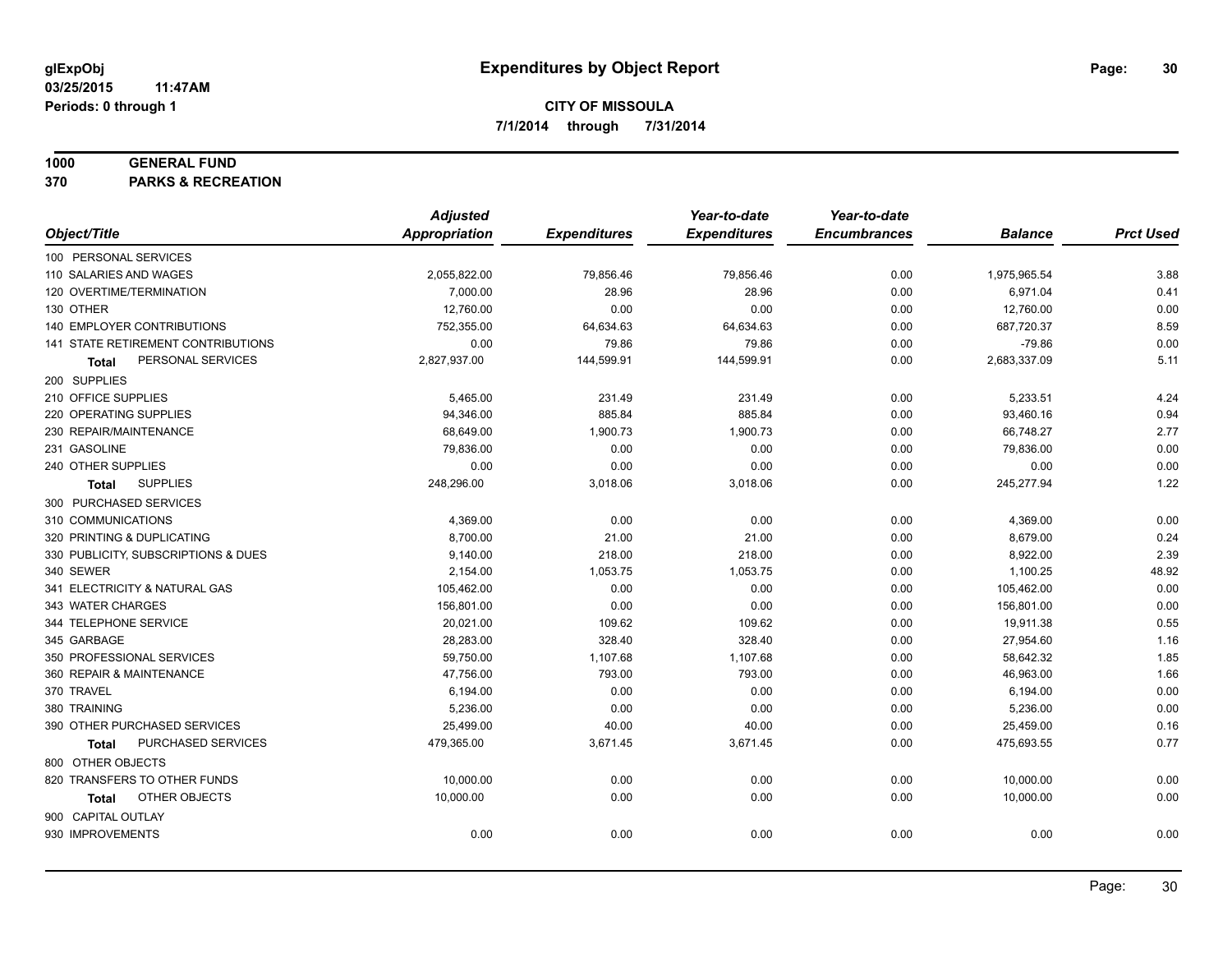#### **03/25/2015 11:47AM Periods: 0 through 1**

**CITY OF MISSOULA 7/1/2014 through 7/31/2014**

## **1000 GENERAL FUND**

**370 PARKS & RECREATION**

| Object/Title<br>940 MACHINERY & EQUIPMENT |                       | <b>Adjusted</b><br>Appropriation | <i><b>Expenditures</b></i> | Year-to-date<br><b>Expenditures</b><br>0.00 | Year-to-date<br><b>Encumbrances</b><br>0.00 | <b>Balance</b> | <b>Prct Used</b><br>0.00 |
|-------------------------------------------|-----------------------|----------------------------------|----------------------------|---------------------------------------------|---------------------------------------------|----------------|--------------------------|
|                                           |                       | 0.00                             | 0.00                       |                                             |                                             | 0.00           |                          |
| Total                                     | <b>CAPITAL OUTLAY</b> | 0.00                             | 0.00                       | 0.00                                        | 0.00                                        | 0.00           | 0.00                     |
| Total                                     | PARKS & RECREATION    | 3,565,598.00                     | 151,289.42                 | 151,289.42                                  | 0.00                                        | 3,414,308.58   | 4.24                     |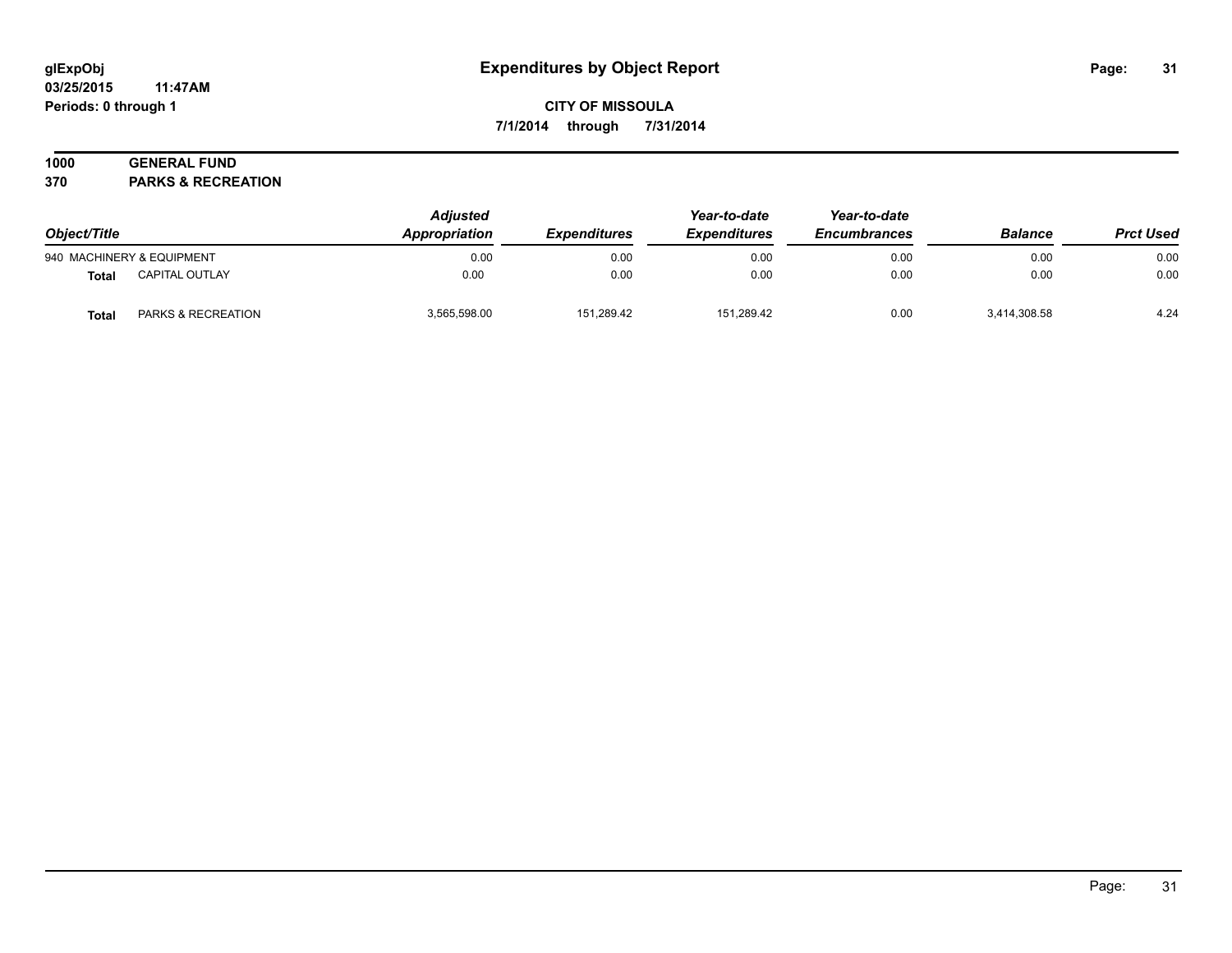#### **1000 GENERAL FUND**

**390 NON-DEPARTMENTAL**

|                                                   | <b>Adjusted</b>      |                     | Year-to-date        | Year-to-date        |                |                  |
|---------------------------------------------------|----------------------|---------------------|---------------------|---------------------|----------------|------------------|
| Object/Title                                      | <b>Appropriation</b> | <b>Expenditures</b> | <b>Expenditures</b> | <b>Encumbrances</b> | <b>Balance</b> | <b>Prct Used</b> |
| 100 PERSONAL SERVICES                             |                      |                     |                     |                     |                |                  |
| 110 SALARIES AND WAGES                            | 44,976.00            | $-2.10$             | $-2.10$             | 0.00                | 44,978.10      | 0.00             |
| 120 OVERTIME/TERMINATION                          | 25,000.00            | 0.00                | 0.00                | 0.00                | 25,000.00      | 0.00             |
| 140 EMPLOYER CONTRIBUTIONS                        | $-22,556.00$         | $-361.15$           | $-361.15$           | 0.00                | $-22, 194.85$  | 1.60             |
| PERSONAL SERVICES<br>Total                        | 47,420.00            | $-363.25$           | $-363.25$           | 0.00                | 47,783.25      | $-0.77$          |
| 200 SUPPLIES                                      |                      |                     |                     |                     |                |                  |
| 220 OPERATING SUPPLIES                            | 0.00                 | 0.00                | 0.00                | 0.00                | 0.00           | 0.00             |
| 230 REPAIR/MAINTENANCE                            | 50,000.00            | 0.00                | 0.00                | 0.00                | 50,000.00      | 0.00             |
| 231 GASOLINE                                      | 0.00                 | 0.00                | 0.00                | 0.00                | 0.00           | 0.00             |
| 240 OTHER SUPPLIES                                | 0.00                 | 0.00                | 0.00                | 0.00                | 0.00           | 0.00             |
| <b>SUPPLIES</b><br>Total                          | 50,000.00            | 0.00                | 0.00                | 0.00                | 50,000.00      | 0.00             |
| 300 PURCHASED SERVICES                            |                      |                     |                     |                     |                |                  |
| 310 COMMUNICATIONS                                | 0.00                 | 0.00                | 0.00                | 0.00                | 0.00           | 0.00             |
| 330 PUBLICITY, SUBSCRIPTIONS & DUES               | 0.00                 | 0.00                | 0.00                | 0.00                | 0.00           | 0.00             |
| 341 ELECTRICITY & NATURAL GAS                     | 0.00                 | 0.00                | 0.00                | 0.00                | 0.00           | 0.00             |
| 350 PROFESSIONAL SERVICES                         | 88,766.00            | 2,000.00            | 2,000.00            | 0.00                | 86,766.00      | 2.25             |
| 360 REPAIR & MAINTENANCE                          | 0.00                 | 0.00                | 0.00                | 0.00                | 0.00           | 0.00             |
| 390 OTHER PURCHASED SERVICES                      | 230,197.00           | 0.00                | 0.00                | 0.00                | 230,197.00     | 0.00             |
| PURCHASED SERVICES<br>Total                       | 318,963.00           | 2,000.00            | 2,000.00            | 0.00                | 316,963.00     | 0.63             |
| 400 BUILDING MATERIALS                            |                      |                     |                     |                     |                |                  |
| <b>400 BUILDING MATERIALS</b>                     | 0.00                 | 0.00                | 0.00                | 0.00                | 0.00           | 0.00             |
| <b>BUILDING MATERIALS</b><br><b>Total</b>         | 0.00                 | 0.00                | 0.00                | 0.00                | 0.00           | 0.00             |
| 500 FIXED CHARGES                                 |                      |                     |                     |                     |                |                  |
| 500 FIXED CHARGES                                 | 1,029,863.00         | 465,288.00          | 465,288.00          | 0.00                | 564,575.00     | 45.18            |
| 550 MERCHANT SERVICE FEES                         | 29,700.00            | 0.00                | 0.00                | 0.00                | 29,700.00      | 0.00             |
| <b>FIXED CHARGES</b><br><b>Total</b>              | 1,059,563.00         | 465,288.00          | 465,288.00          | 0.00                | 594,275.00     | 43.91            |
| 600 DEBT SERVICE                                  |                      |                     |                     |                     |                |                  |
| 610 PRINCIPAL                                     | 409,805.00           | 0.00                | 0.00                | 0.00                | 409,805.00     | 0.00             |
| 620 INTEREST / SERVICE FEES                       | 15,179.00            | 0.00                | 0.00                | 0.00                | 15,179.00      | 0.00             |
| <b>DEBT SERVICE</b><br><b>Total</b>               | 424,984.00           | 0.00                | 0.00                | 0.00                | 424,984.00     | 0.00             |
| 700 GRANTS & CONTRIBUTIONS                        |                      |                     |                     |                     |                |                  |
| 700 GRANTS & CONTRIBUTIONS                        | 2,202,317.00         | 146,868.75          | 146,868.75          | 0.00                | 2,055,448.25   | 6.67             |
| <b>GRANTS &amp; CONTRIBUTIONS</b><br><b>Total</b> | 2,202,317.00         | 146,868.75          | 146,868.75          | 0.00                | 2,055,448.25   | 6.67             |
|                                                   |                      |                     |                     |                     |                |                  |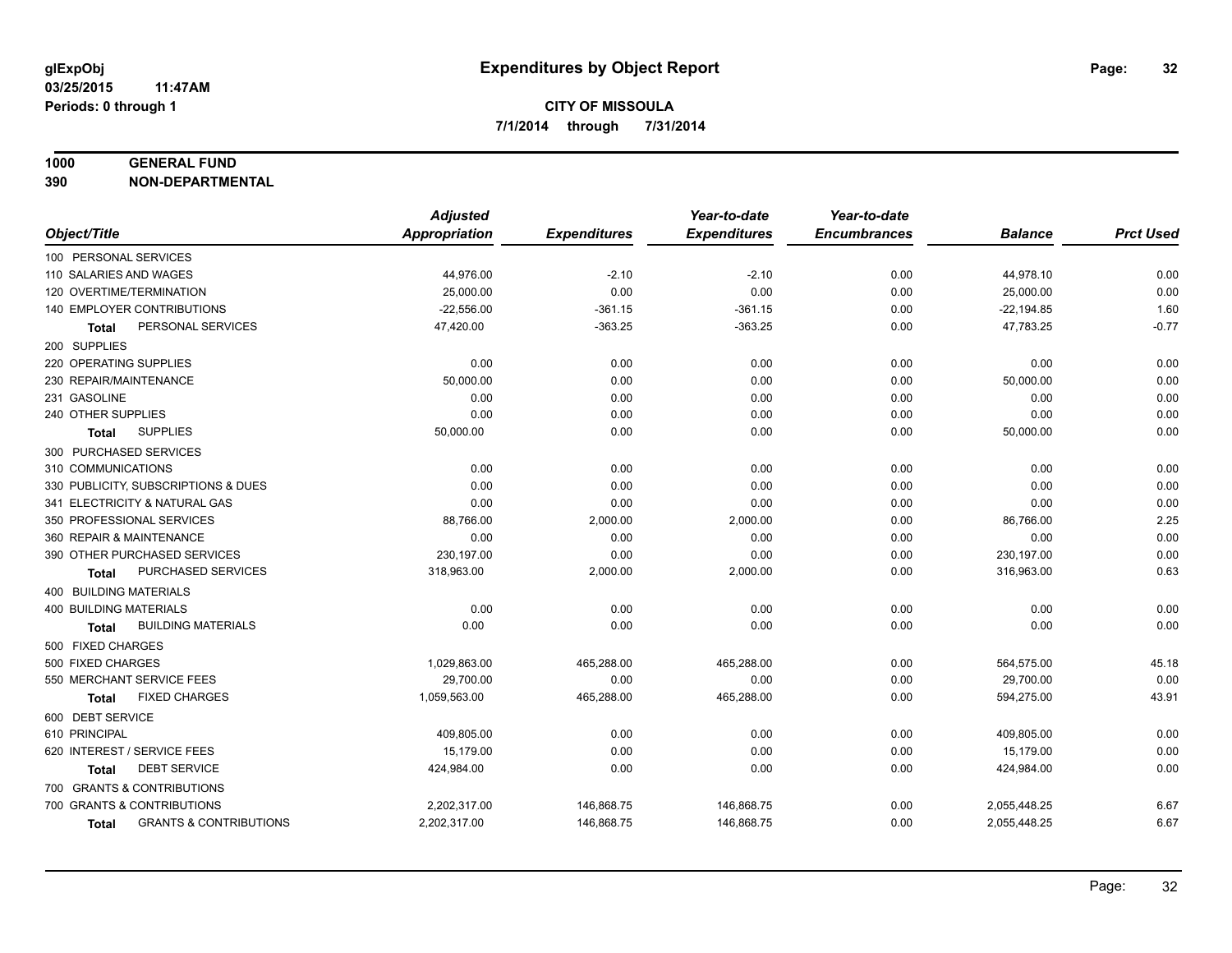## **1000 GENERAL FUND**

**390 NON-DEPARTMENTAL**

|                           |                              | <b>Adjusted</b>      |                     | Year-to-date        | Year-to-date        |                |                  |
|---------------------------|------------------------------|----------------------|---------------------|---------------------|---------------------|----------------|------------------|
| Object/Title              |                              | <b>Appropriation</b> | <b>Expenditures</b> | <b>Expenditures</b> | <b>Encumbrances</b> | <b>Balance</b> | <b>Prct Used</b> |
| 800 OTHER OBJECTS         |                              |                      |                     |                     |                     |                |                  |
|                           | 820 TRANSFERS TO OTHER FUNDS | 1,973,577.00         | 14.076.97           | 14.076.97           | 0.00                | 1.959.500.03   | 0.71             |
| 845 CONTINGENCY           |                              | 158.000.00           | 0.00                | 0.00                | 0.00                | 158,000.00     | 0.00             |
| <b>Total</b>              | OTHER OBJECTS                | 2.131.577.00         | 14.076.97           | 14.076.97           | 0.00                | 2.117.500.03   | 0.66             |
| 900 CAPITAL OUTLAY        |                              |                      |                     |                     |                     |                |                  |
| 940 MACHINERY & EQUIPMENT |                              | 0.00                 | 0.00                | 0.00                | 0.00                | 0.00           | 0.00             |
| <b>Total</b>              | <b>CAPITAL OUTLAY</b>        | 0.00                 | 0.00                | 0.00                | 0.00                | 0.00           | 0.00             |
| <b>Total</b>              | NON-DEPARTMENTAL             | 6.234.824.00         | 627.870.47          | 627.870.47          | 0.00                | 5.606.953.53   | 10.07            |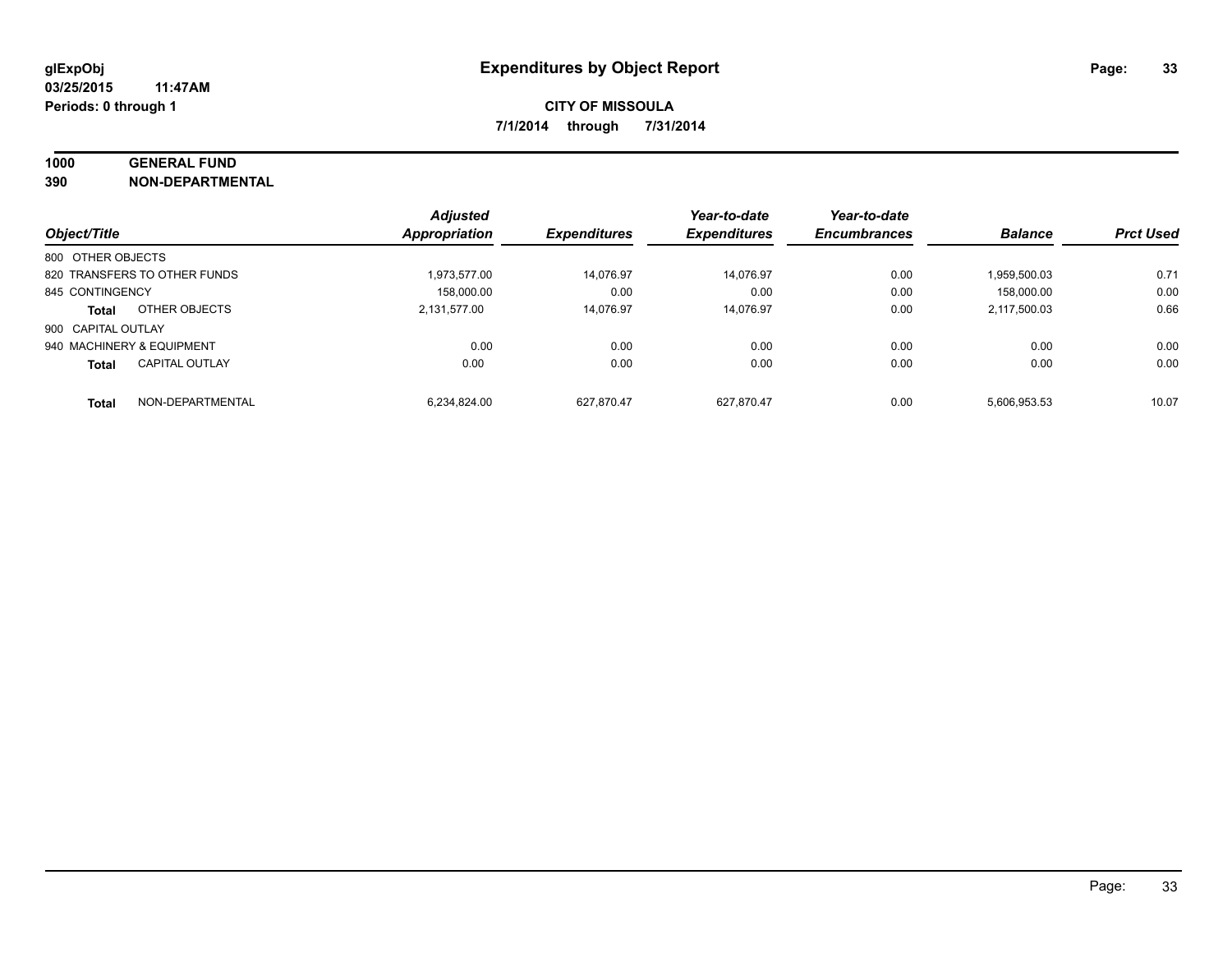**1000 GENERAL FUND**

|                                       | <b>Adjusted</b> |                     | Year-to-date        | Year-to-date        |                |                  |
|---------------------------------------|-----------------|---------------------|---------------------|---------------------|----------------|------------------|
| Object/Title                          | Appropriation   | <b>Expenditures</b> | <b>Expenditures</b> | <b>Encumbrances</b> | <b>Balance</b> | <b>Prct Used</b> |
| 100 PERSONAL SERVICES                 |                 |                     |                     |                     |                |                  |
| 110 SALARIES AND WAGES                | 24,781,451.00   | 832,970.28          | 832,970.28          | 0.00                | 23,948,480.72  | 3.36             |
| 115 SALARIES/HEALTH INSURANCE BENEFIT | 629,280.00      | 51,499.50           | 51,499.50           | 0.00                | 577,780.50     | 8.18             |
| 120 OVERTIME/TERMINATION              | 1,019,137.00    | 26,766.62           | 26,766.62           | 0.00                | 992,370.38     | 2.63             |
| 121 OUTSIDE HIRE OVERTIME             | 75,000.00       | 2,954.38            | 2,954.38            | 0.00                | 72,045.62      | 3.94             |
| 122 COURT OVERTIME                    | 0.00            | 174.97              | 174.97              | 0.00                | $-174.97$      | 0.00             |
| 130 OTHER                             | 250,188.00      | 0.00                | 0.00                | 0.00                | 250,188.00     | 0.00             |
| <b>140 EMPLOYER CONTRIBUTIONS</b>     | 10,220,600.00   | 584,791.09          | 584,791.09          | 0.00                | 9,635,808.91   | 5.72             |
| 141 STATE RETIREMENT CONTRIBUTIONS    | 2,264,770.00    | 153,815.66          | 153,815.66          | 0.00                | 2,110,954.34   | 6.79             |
| PERSONAL SERVICES<br><b>Total</b>     | 39,240,426.00   | 1,652,972.50        | 1,652,972.50        | 0.00                | 37,587,453.50  | 4.21             |
| 200 SUPPLIES                          |                 |                     |                     |                     |                |                  |
| 210 OFFICE SUPPLIES                   | 90,774.00       | 2,389.65            | 2,389.65            | 0.00                | 88,384.35      | 2.63             |
| 220 OPERATING SUPPLIES                | 644,826.00      | 11,719.17           | 11,719.17           | 0.00                | 633,106.83     | 1.82             |
| 230 REPAIR/MAINTENANCE                | 433,669.00      | 6,691.41            | 6,691.41            | 0.00                | 426,977.59     | 1.54             |
| 231 GASOLINE                          | 579.236.00      | 1,418.41            | 1.418.41            | 0.00                | 577,817.59     | 0.24             |
| 240 OTHER SUPPLIES                    | 55,517.00       | $-1,540.55$         | $-1,540.55$         | 0.00                | 57,057.55      | $-2.77$          |
| 250 SUPPLIES FOR RESALE               | 0.00            | 0.00                | 0.00                | 0.00                | 0.00           | 0.00             |
| <b>SUPPLIES</b><br>Total              | 1,804,022.00    | 20,678.09           | 20,678.09           | 0.00                | 1,783,343.91   | 1.15             |
| 300 PURCHASED SERVICES                |                 |                     |                     |                     |                |                  |
| 310 COMMUNICATIONS                    | 115,689.00      | 24,531.93           | 24,531.93           | 0.00                | 91,157.07      | 21.21            |
| 320 PRINTING & DUPLICATING            | 50,752.00       | 21.00               | 21.00               | 0.00                | 50,731.00      | 0.04             |
| 330 PUBLICITY, SUBSCRIPTIONS & DUES   | 293,327.00      | 29,605.17           | 29,605.17           | 0.00                | 263,721.83     | 10.09            |
| 340 SEWER                             | 6,128.00        | 2,407.46            | 2,407.46            | 0.00                | 3,720.54       | 39.29            |
| 341 ELECTRICITY & NATURAL GAS         | 486,686.00      | 0.00                | 0.00                | 0.00                | 486,686.00     | 0.00             |
| 343 WATER CHARGES                     | 190,916.00      | 0.00                | 0.00                | 0.00                | 190,916.00     | 0.00             |
| 344 TELEPHONE SERVICE                 | 254,205.00      | 11,811.73           | 11,811.73           | 0.00                | 242,393.27     | 4.65             |
| 345 GARBAGE                           | 52,367.00       | 664.05              | 664.05              | 0.00                | 51,702.95      | 1.27             |
| 350 PROFESSIONAL SERVICES             | 837,172.00      | 24,482.34           | 24,482.34           | 0.00                | 812,689.66     | 2.92             |
| 360 REPAIR & MAINTENANCE              | 591,523.00      | 120,309.00          | 120,309.00          | 0.00                | 471,214.00     | 20.34            |
| 370 TRAVEL                            | 129,056.00      | 2,612.53            | 2,612.53            | 0.00                | 126,443.47     | 2.02             |
| 380 TRAINING                          | 113,579.00      | 7,204.94            | 7,204.94            | 0.00                | 106,374.06     | 6.34             |
| 390 OTHER PURCHASED SERVICES          | 327,221.00      | 881.75              | 881.75              | 0.00                | 326,339.25     | 0.27             |
| PURCHASED SERVICES<br><b>Total</b>    | 3,448,621.00    | 224,531.90          | 224,531.90          | 0.00                | 3,224,089.10   | 6.51             |
| 400 BUILDING MATERIALS                |                 |                     |                     |                     |                |                  |
| <b>400 BUILDING MATERIALS</b>         | 71,263.00       | 10,316.80           | 10,316.80           | 0.00                | 60,946.20      | 14.48            |
|                                       |                 |                     |                     |                     |                |                  |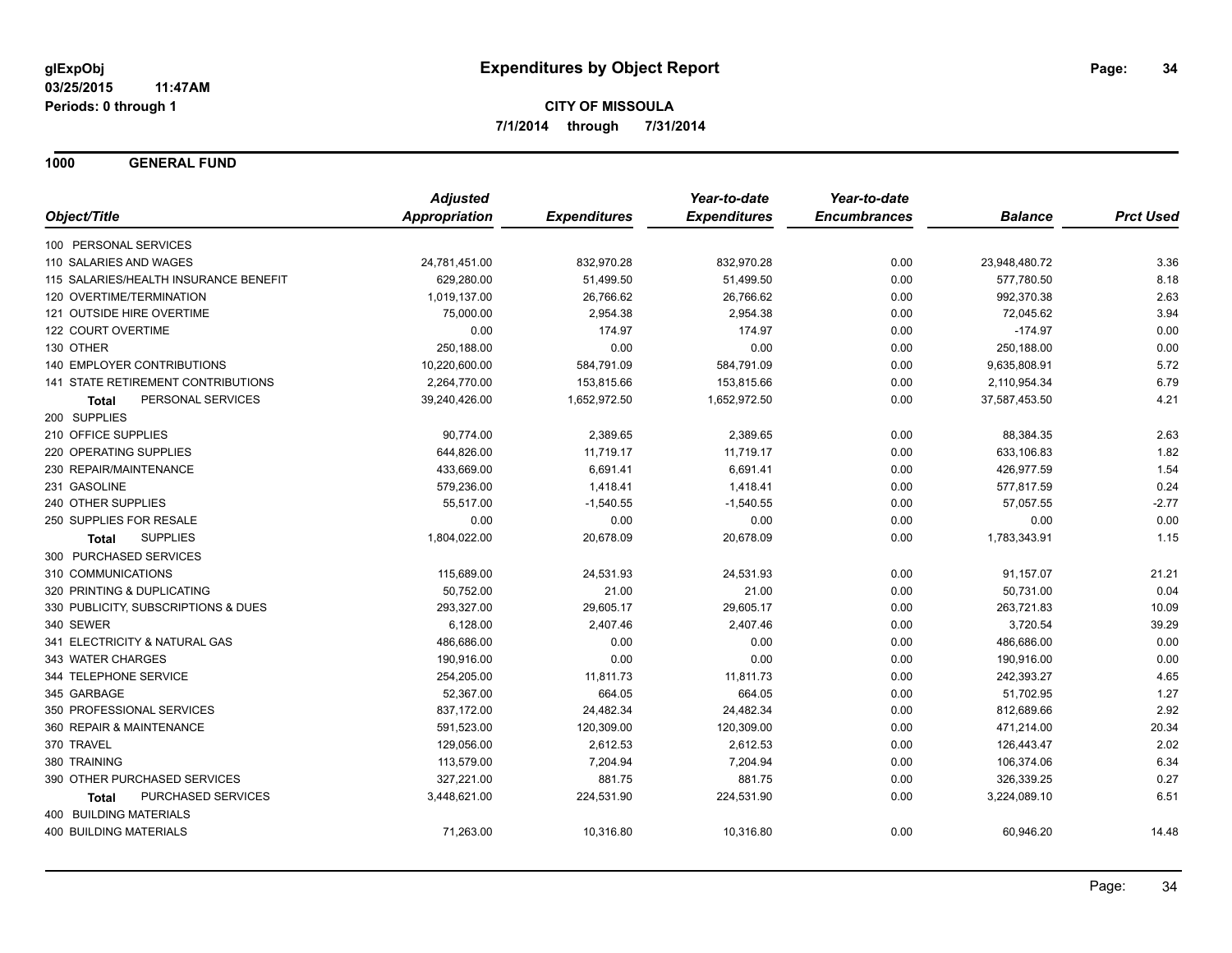**1000 GENERAL FUND**

|                                                   | <b>Adjusted</b> |                     | Year-to-date        | Year-to-date        |                  |                  |
|---------------------------------------------------|-----------------|---------------------|---------------------|---------------------|------------------|------------------|
| Object/Title                                      | Appropriation   | <b>Expenditures</b> | <b>Expenditures</b> | <b>Encumbrances</b> | <b>Balance</b>   | <b>Prct Used</b> |
| <b>BUILDING MATERIALS</b><br><b>Total</b>         | 71,263.00       | 10,316.80           | 10,316.80           | 0.00                | 60,946.20        | 14.48            |
| 500 FIXED CHARGES                                 |                 |                     |                     |                     |                  |                  |
| 500 FIXED CHARGES                                 | 1,074,239.00    | 470,554.00          | 470,554.00          | 0.00                | 603,685.00       | 43.80            |
| 530 EQUIPMENT RENTAL                              | 500.00          | 0.00                | 0.00                | 0.00                | 500.00           | 0.00             |
| 550 MERCHANT SERVICE FEES                         | 29,700.00       | 0.00                | 0.00                | 0.00                | 29,700.00        | 0.00             |
| <b>FIXED CHARGES</b><br><b>Total</b>              | 1,104,439.00    | 470,554.00          | 470,554.00          | 0.00                | 633,885.00       | 42.61            |
| 600 DEBT SERVICE                                  |                 |                     |                     |                     |                  |                  |
| 610 PRINCIPAL                                     | 409,805.00      | 0.00                | 0.00                | 0.00                | 409,805.00       | 0.00             |
| 620 INTEREST / SERVICE FEES                       | 15.179.00       | 0.00                | 0.00                | 0.00                | 15,179.00        | 0.00             |
| <b>DEBT SERVICE</b><br><b>Total</b>               | 424,984.00      | 0.00                | 0.00                | 0.00                | 424,984.00       | 0.00             |
| 700 GRANTS & CONTRIBUTIONS                        |                 |                     |                     |                     |                  |                  |
| 700 GRANTS & CONTRIBUTIONS                        | 2,244,017.00    | 147, 177. 25        | 147, 177. 25        | 0.00                | 2,096,839.75     | 6.56             |
| 780 INTERGOVERNMENTAL TRANSFER                    | 0.00            | 0.00                | 0.00                | 0.00                | 0.00             | 0.00             |
| <b>GRANTS &amp; CONTRIBUTIONS</b><br><b>Total</b> | 2,244,017.00    | 147, 177. 25        | 147, 177. 25        | 0.00                | 2,096,839.75     | 6.56             |
| 800 OTHER OBJECTS                                 |                 |                     |                     |                     |                  |                  |
| 820 TRANSFERS TO OTHER FUNDS                      | 1,983,577.00    | 14,076.97           | 14,076.97           | 0.00                | 1,969,500.03     | 0.71             |
| 845 CONTINGENCY                                   | 166.185.00      | 1.828.00            | 1.828.00            | 0.00                | 164.357.00       | 1.10             |
| <b>OTHER OBJECTS</b><br><b>Total</b>              | 2,149,762.00    | 15,904.97           | 15,904.97           | 0.00                | 2,133,857.03     | 0.74             |
| 900 CAPITAL OUTLAY                                |                 |                     |                     |                     |                  |                  |
| 920 BUILDINGS                                     | 0.00            | 0.00                | 0.00                | 0.00                | 0.00             | 0.00             |
| 930 IMPROVEMENTS                                  | 196,558.00      | 19,158.72           | 19,158.72           | 0.00                | 177,399.28       | 9.75             |
| 940 MACHINERY & EQUIPMENT                         | 8.576.00        | 0.00                | 0.00                | 0.00                | 8.576.00         | 0.00             |
| <b>CAPITAL OUTLAY</b><br><b>Total</b>             | 205,134.00      | 19,158.72           | 19,158.72           | 0.00                | 185.975.28       | 9.34             |
| <b>GENERAL FUND</b><br><b>Total</b>               | 50,692,668.00   | 2,561,294.23        | 2,561,294.23        | 0.00                | 48, 131, 373. 77 | 5.05             |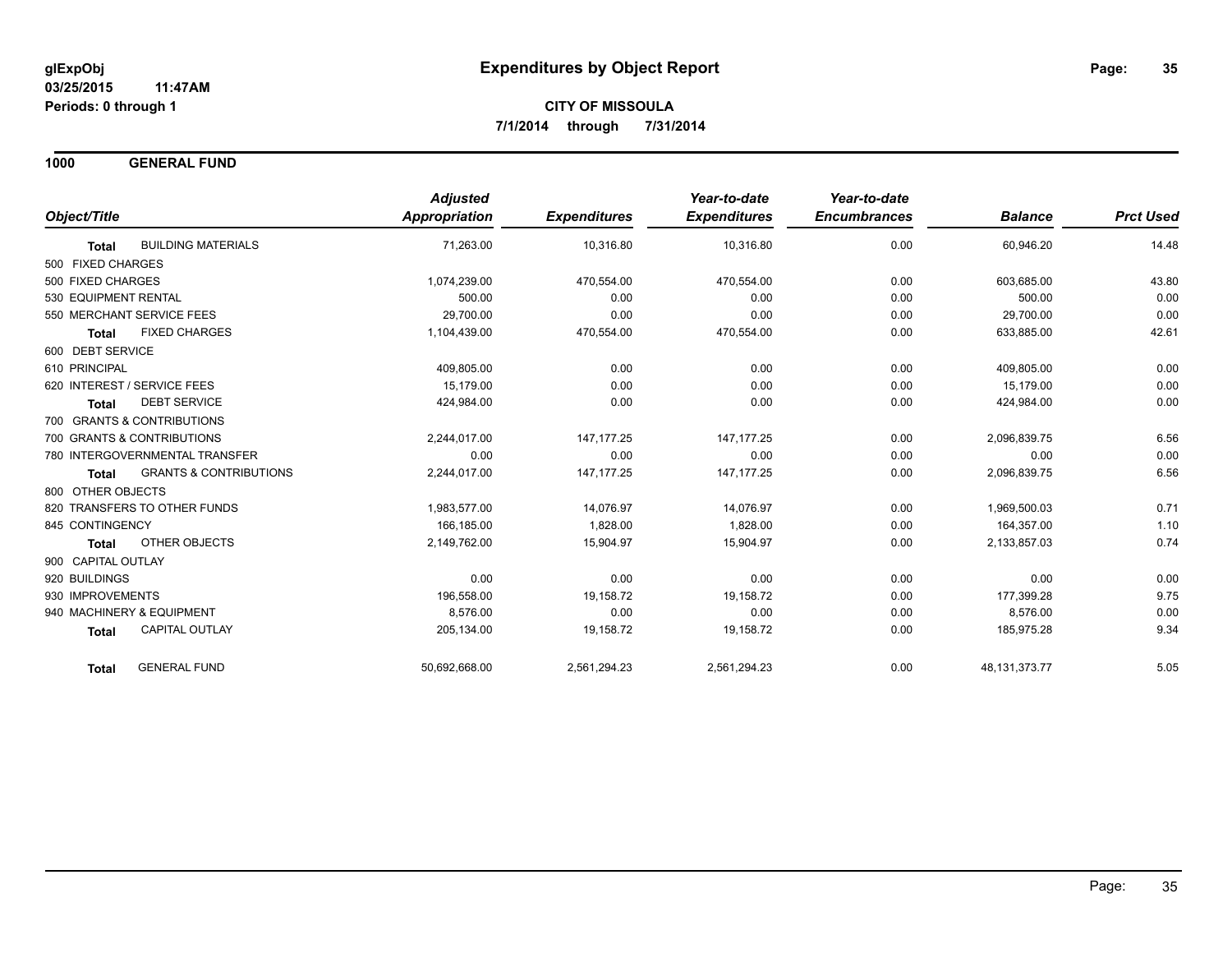#### **1211 PARK ACQUISITION & DEVELOPMENT**

**370 PARKS & RECREATION**

|                    |              |                              | <b>Adjusted</b>      |                     | Year-to-date        | Year-to-date        |                | <b>Prct Used</b> |
|--------------------|--------------|------------------------------|----------------------|---------------------|---------------------|---------------------|----------------|------------------|
| Object/Title       |              |                              | <b>Appropriation</b> | <b>Expenditures</b> | <b>Expenditures</b> | <b>Encumbrances</b> | <b>Balance</b> |                  |
| 200 SUPPLIES       |              |                              |                      |                     |                     |                     |                |                  |
|                    |              | 220 OPERATING SUPPLIES       | 10,000.00            | 0.00                | 0.00                | 0.00                | 10,000.00      | 0.00             |
|                    | <b>Total</b> | <b>SUPPLIES</b>              | 10,000.00            | 0.00                | 0.00                | 0.00                | 10,000.00      | 0.00             |
|                    |              | 300 PURCHASED SERVICES       |                      |                     |                     |                     |                |                  |
|                    |              | 350 PROFESSIONAL SERVICES    | 25,000.00            | 0.00                | 0.00                | 0.00                | 25,000.00      | 0.00             |
|                    |              | 360 REPAIR & MAINTENANCE     | 0.00                 | 0.00                | 0.00                | 0.00                | 0.00           | 0.00             |
|                    |              | 390 OTHER PURCHASED SERVICES | 10,000.00            | 0.00                | 0.00                | 0.00                | 10,000.00      | 0.00             |
|                    | Total        | PURCHASED SERVICES           | 35,000.00            | 0.00                | 0.00                | 0.00                | 35,000.00      | 0.00             |
| 800 OTHER OBJECTS  |              |                              |                      |                     |                     |                     |                |                  |
|                    |              | 820 TRANSFERS TO OTHER FUNDS | 0.00                 | 0.00                | 0.00                | 0.00                | 0.00           | 0.00             |
|                    | <b>Total</b> | OTHER OBJECTS                | 0.00                 | 0.00                | 0.00                | 0.00                | 0.00           | 0.00             |
| 900 CAPITAL OUTLAY |              |                              |                      |                     |                     |                     |                |                  |
| 930 IMPROVEMENTS   |              |                              | 243,120.00           | 0.00                | 0.00                | 0.00                | 243,120.00     | 0.00             |
|                    | <b>Total</b> | <b>CAPITAL OUTLAY</b>        | 243,120.00           | 0.00                | 0.00                | 0.00                | 243,120.00     | 0.00             |
|                    | <b>Total</b> | PARKS & RECREATION           | 288,120.00           | 0.00                | 0.00                | 0.00                | 288,120.00     | 0.00             |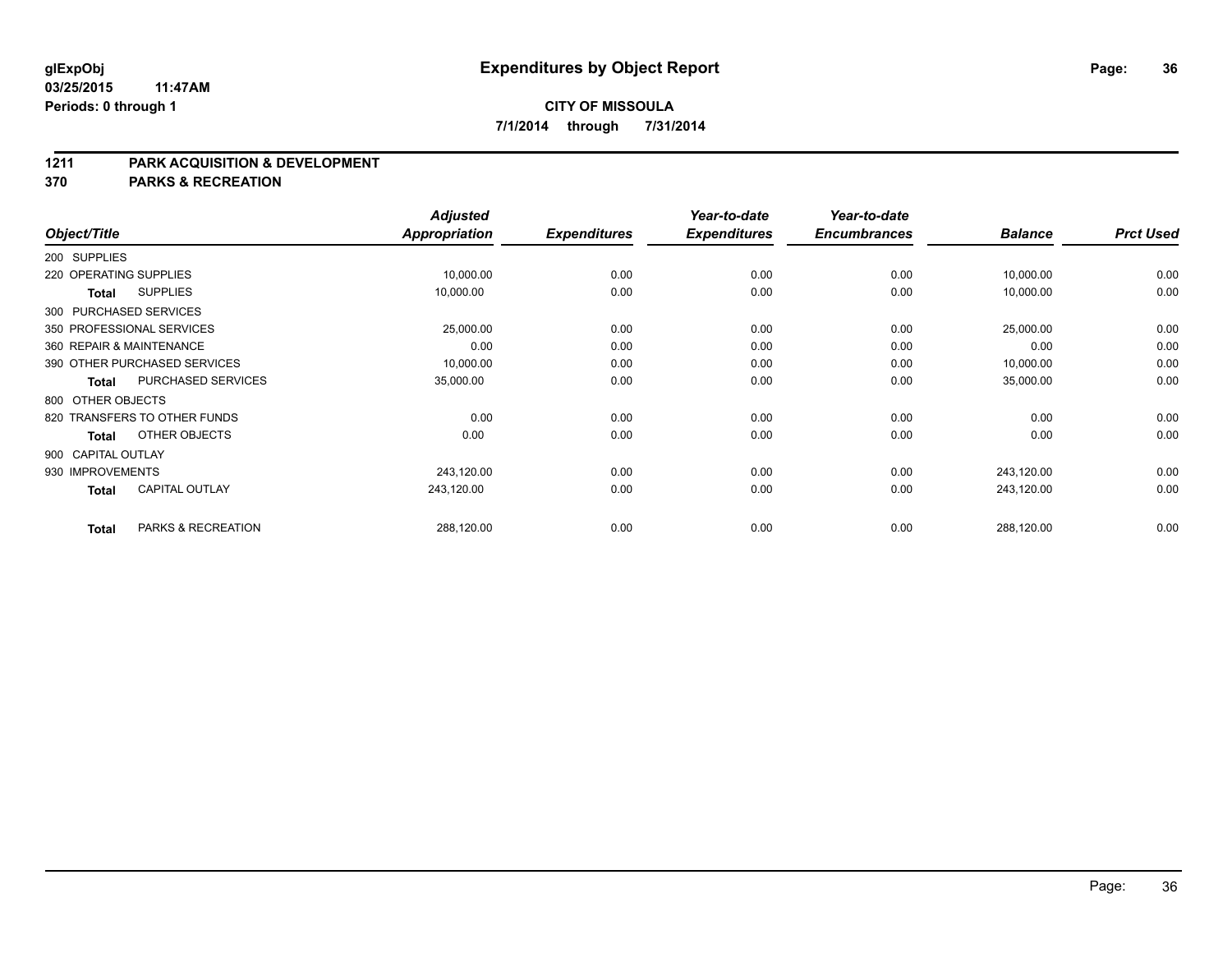### **1211 PARK ACQUISITION & DEVELOPMENT**

| Object/Title           |                                | <b>Adjusted</b><br><b>Appropriation</b> | <b>Expenditures</b> | Year-to-date<br><b>Expenditures</b> | Year-to-date<br><b>Encumbrances</b> | <b>Balance</b> | <b>Prct Used</b> |
|------------------------|--------------------------------|-----------------------------------------|---------------------|-------------------------------------|-------------------------------------|----------------|------------------|
| 200 SUPPLIES           |                                |                                         |                     |                                     |                                     |                |                  |
| 220 OPERATING SUPPLIES |                                | 10,000.00                               | 0.00                | 0.00                                | 0.00                                | 10,000.00      | 0.00             |
| Total                  | <b>SUPPLIES</b>                | 10,000.00                               | 0.00                | 0.00                                | 0.00                                | 10,000.00      | 0.00             |
|                        | 300 PURCHASED SERVICES         |                                         |                     |                                     |                                     |                |                  |
|                        | 350 PROFESSIONAL SERVICES      | 25,000.00                               | 0.00                | 0.00                                | 0.00                                | 25,000.00      | 0.00             |
|                        | 360 REPAIR & MAINTENANCE       | 0.00                                    | 0.00                | 0.00                                | 0.00                                | 0.00           | 0.00             |
|                        | 390 OTHER PURCHASED SERVICES   | 10,000.00                               | 0.00                | 0.00                                | 0.00                                | 10,000.00      | 0.00             |
| <b>Total</b>           | PURCHASED SERVICES             | 35,000.00                               | 0.00                | 0.00                                | 0.00                                | 35,000.00      | 0.00             |
| 800 OTHER OBJECTS      |                                |                                         |                     |                                     |                                     |                |                  |
|                        | 820 TRANSFERS TO OTHER FUNDS   | 0.00                                    | 0.00                | 0.00                                | 0.00                                | 0.00           | 0.00             |
| <b>Total</b>           | OTHER OBJECTS                  | 0.00                                    | 0.00                | 0.00                                | 0.00                                | 0.00           | 0.00             |
| 900 CAPITAL OUTLAY     |                                |                                         |                     |                                     |                                     |                |                  |
| 930 IMPROVEMENTS       |                                | 243,120.00                              | 0.00                | 0.00                                | 0.00                                | 243,120.00     | 0.00             |
| <b>Total</b>           | <b>CAPITAL OUTLAY</b>          | 243,120.00                              | 0.00                | 0.00                                | 0.00                                | 243,120.00     | 0.00             |
| <b>Total</b>           | PARK ACQUISITION & DEVELOPMENT | 288,120.00                              | 0.00                | 0.00                                | 0.00                                | 288,120.00     | 0.00             |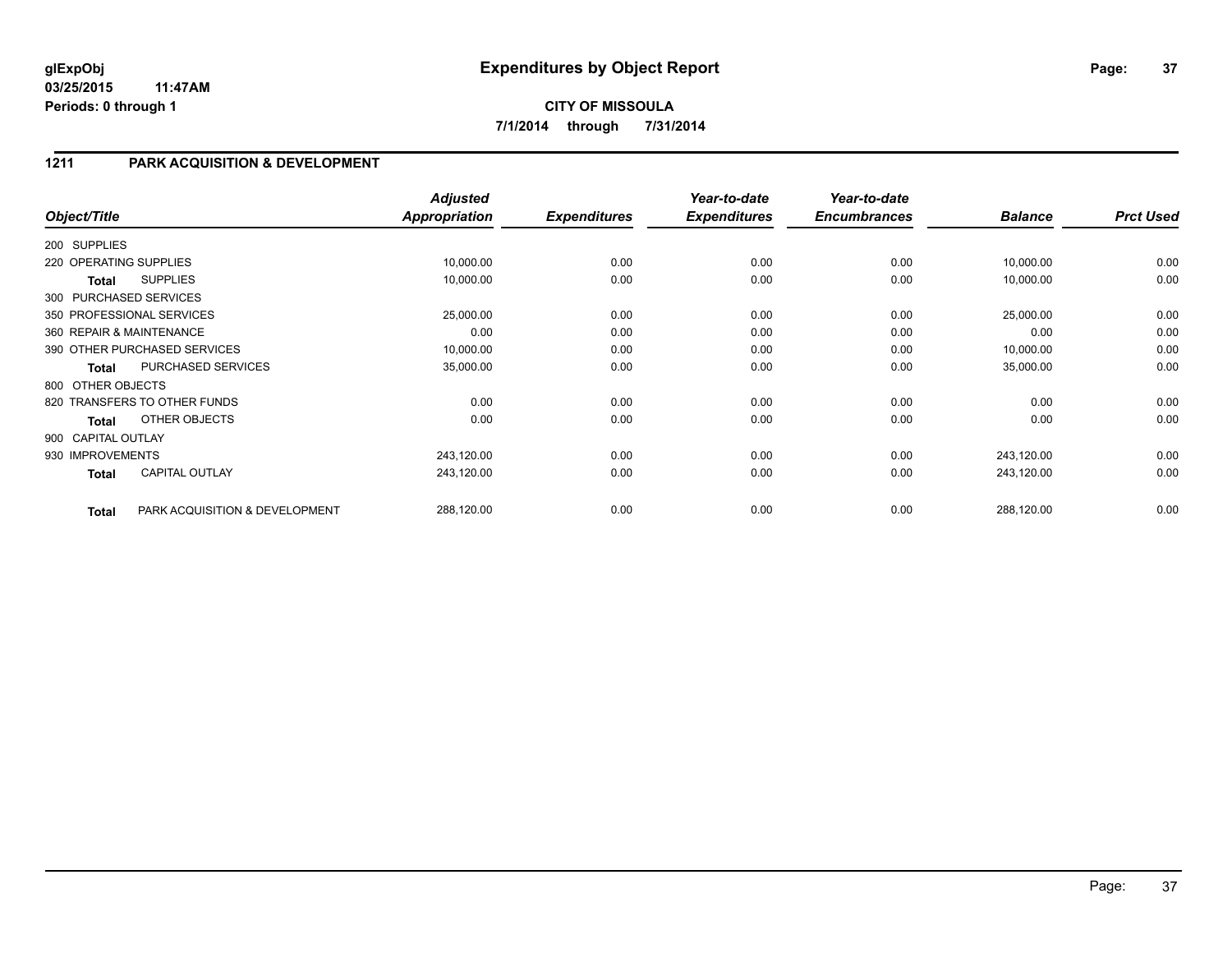#### **1212 PARK ENTERPRISE FUND**

**370 PARKS & RECREATION**

|                        |                              | <b>Adjusted</b> |                     | Year-to-date        | Year-to-date        |                |                  |
|------------------------|------------------------------|-----------------|---------------------|---------------------|---------------------|----------------|------------------|
| Object/Title           |                              | Appropriation   | <b>Expenditures</b> | <b>Expenditures</b> | <b>Encumbrances</b> | <b>Balance</b> | <b>Prct Used</b> |
| 200 SUPPLIES           |                              |                 |                     |                     |                     |                |                  |
| 220 OPERATING SUPPLIES |                              | 20,000.00       | 3,900.00            | 3,900.00            | 0.00                | 16,100.00      | 19.50            |
| 230 REPAIR/MAINTENANCE |                              | 15,000.00       | 0.00                | 0.00                | 0.00                | 15,000.00      | 0.00             |
| 240 OTHER SUPPLIES     |                              | 0.00            | 0.00                | 0.00                | 0.00                | 0.00           | 0.00             |
| <b>Total</b>           | <b>SUPPLIES</b>              | 35,000.00       | 3,900.00            | 3,900.00            | 0.00                | 31,100.00      | 11.14            |
|                        | 300 PURCHASED SERVICES       |                 |                     |                     |                     |                |                  |
|                        | 350 PROFESSIONAL SERVICES    | 10,000.00       | 0.00                | 0.00                | 0.00                | 10,000.00      | 0.00             |
|                        | 390 OTHER PURCHASED SERVICES | 20,000.00       | 0.00                | 0.00                | 0.00                | 20,000.00      | 0.00             |
| Total                  | PURCHASED SERVICES           | 30,000.00       | 0.00                | 0.00                | 0.00                | 30,000.00      | 0.00             |
| 800 OTHER OBJECTS      |                              |                 |                     |                     |                     |                |                  |
|                        | 820 TRANSFERS TO OTHER FUNDS | 0.00            | 0.00                | 0.00                | 0.00                | 0.00           | 0.00             |
| <b>Total</b>           | OTHER OBJECTS                | 0.00            | 0.00                | 0.00                | 0.00                | 0.00           | 0.00             |
| 900 CAPITAL OUTLAY     |                              |                 |                     |                     |                     |                |                  |
| 930 IMPROVEMENTS       |                              | 152,000.00      | 0.00                | 0.00                | 0.00                | 152,000.00     | 0.00             |
|                        | 940 MACHINERY & EQUIPMENT    | 30,000.00       | 0.00                | 0.00                | 0.00                | 30,000.00      | 0.00             |
| <b>Total</b>           | <b>CAPITAL OUTLAY</b>        | 182,000.00      | 0.00                | 0.00                | 0.00                | 182,000.00     | 0.00             |
| <b>Total</b>           | PARKS & RECREATION           | 247,000.00      | 3,900.00            | 3,900.00            | 0.00                | 243,100.00     | 1.58             |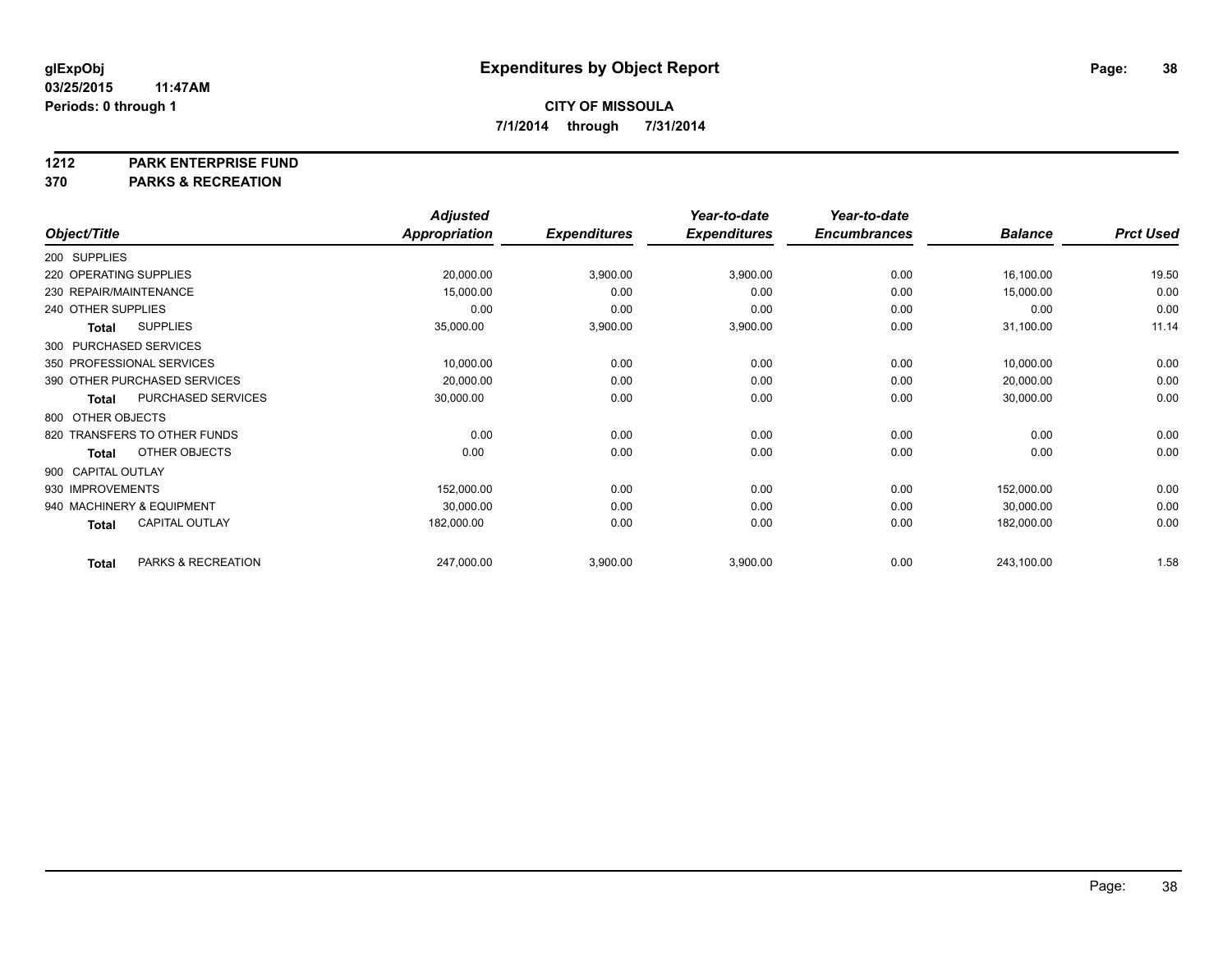### **1212 PARK ENTERPRISE FUND**

|                                       | <b>Adjusted</b>      |                     | Year-to-date        | Year-to-date        |                |                  |
|---------------------------------------|----------------------|---------------------|---------------------|---------------------|----------------|------------------|
| Object/Title                          | <b>Appropriation</b> | <b>Expenditures</b> | <b>Expenditures</b> | <b>Encumbrances</b> | <b>Balance</b> | <b>Prct Used</b> |
| 200 SUPPLIES                          |                      |                     |                     |                     |                |                  |
| 220 OPERATING SUPPLIES                | 20,000.00            | 3,900.00            | 3,900.00            | 0.00                | 16,100.00      | 19.50            |
| 230 REPAIR/MAINTENANCE                | 15,000.00            | 0.00                | 0.00                | 0.00                | 15,000.00      | 0.00             |
| 240 OTHER SUPPLIES                    | 0.00                 | 0.00                | 0.00                | 0.00                | 0.00           | 0.00             |
| <b>SUPPLIES</b><br>Total              | 35,000.00            | 3,900.00            | 3,900.00            | 0.00                | 31,100.00      | 11.14            |
| 300 PURCHASED SERVICES                |                      |                     |                     |                     |                |                  |
| 350 PROFESSIONAL SERVICES             | 10,000.00            | 0.00                | 0.00                | 0.00                | 10,000.00      | 0.00             |
| 390 OTHER PURCHASED SERVICES          | 20,000.00            | 0.00                | 0.00                | 0.00                | 20,000.00      | 0.00             |
| PURCHASED SERVICES<br><b>Total</b>    | 30,000.00            | 0.00                | 0.00                | 0.00                | 30,000.00      | 0.00             |
| 800 OTHER OBJECTS                     |                      |                     |                     |                     |                |                  |
| 820 TRANSFERS TO OTHER FUNDS          | 0.00                 | 0.00                | 0.00                | 0.00                | 0.00           | 0.00             |
| OTHER OBJECTS<br>Total                | 0.00                 | 0.00                | 0.00                | 0.00                | 0.00           | 0.00             |
| 900 CAPITAL OUTLAY                    |                      |                     |                     |                     |                |                  |
| 930 IMPROVEMENTS                      | 152,000.00           | 0.00                | 0.00                | 0.00                | 152,000.00     | 0.00             |
| 940 MACHINERY & EQUIPMENT             | 30,000.00            | 0.00                | 0.00                | 0.00                | 30,000.00      | 0.00             |
| <b>CAPITAL OUTLAY</b><br><b>Total</b> | 182,000.00           | 0.00                | 0.00                | 0.00                | 182,000.00     | 0.00             |
| PARK ENTERPRISE FUND<br><b>Total</b>  | 247,000.00           | 3,900.00            | 3,900.00            | 0.00                | 243,100.00     | 1.58             |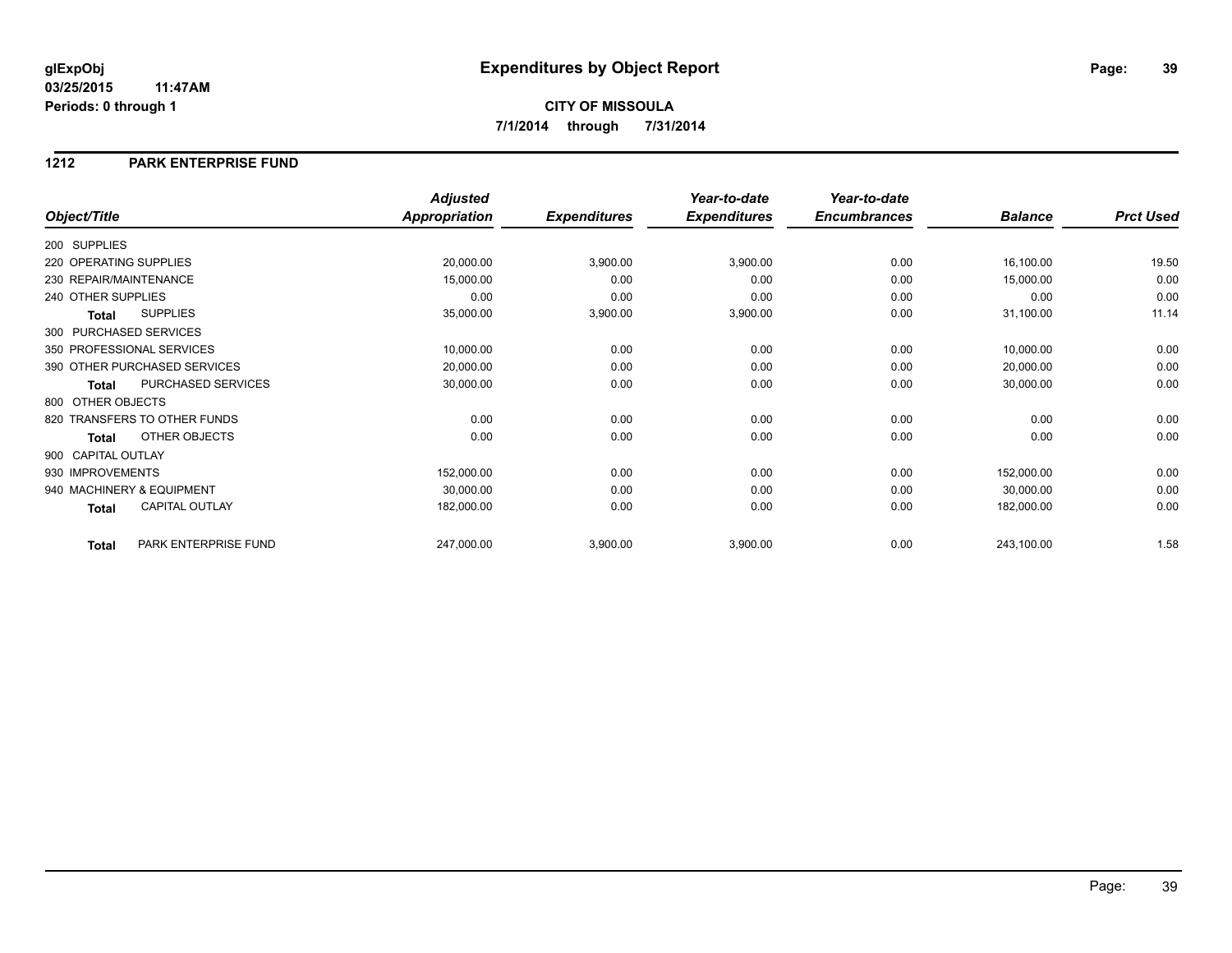**1216 PARKS & REC TRAILS, DEV**

**370 PARKS & RECREATION**

|                                            | <b>Adjusted</b>      |                     | Year-to-date        | Year-to-date        |                |                  |
|--------------------------------------------|----------------------|---------------------|---------------------|---------------------|----------------|------------------|
| Object/Title                               | <b>Appropriation</b> | <b>Expenditures</b> | <b>Expenditures</b> | <b>Encumbrances</b> | <b>Balance</b> | <b>Prct Used</b> |
| 100 PERSONAL SERVICES                      |                      |                     |                     |                     |                |                  |
| 110 SALARIES AND WAGES                     | 11,291.00            | 502.01              | 502.01              | 0.00                | 10,788.99      | 4.45             |
| 120 OVERTIME/TERMINATION                   | 0.00                 | 0.00                | 0.00                | 0.00                | 0.00           | 0.00             |
| 130 OTHER                                  | 0.00                 | 0.00                | 0.00                | 0.00                | 0.00           | 0.00             |
| 140 EMPLOYER CONTRIBUTIONS                 | 1,909.00             | 96.41               | 96.41               | 0.00                | 1,812.59       | 5.05             |
| <b>141 STATE RETIREMENT CONTRIBUTIONS</b>  | 0.00                 | 0.50                | 0.50                | 0.00                | $-0.50$        | 0.00             |
| PERSONAL SERVICES<br>Total                 | 13,200.00            | 598.92              | 598.92              | 0.00                | 12,601.08      | 4.54             |
| 200 SUPPLIES                               |                      |                     |                     |                     |                |                  |
| 210 OFFICE SUPPLIES                        | 0.00                 | 0.00                | 0.00                | 0.00                | 0.00           | 0.00             |
| 220 OPERATING SUPPLIES                     | 67,000.00            | 350.00              | 350.00              | 0.00                | 66,650.00      | 0.52             |
| 230 REPAIR/MAINTENANCE                     | 35,000.00            | 0.00                | 0.00                | 0.00                | 35,000.00      | 0.00             |
| 240 OTHER SUPPLIES                         | 1,100.00             | 0.00                | 0.00                | 0.00                | 1,100.00       | 0.00             |
| <b>SUPPLIES</b><br>Total                   | 103,100.00           | 350.00              | 350.00              | 0.00                | 102,750.00     | 0.34             |
| 300 PURCHASED SERVICES                     |                      |                     |                     |                     |                |                  |
| 330 PUBLICITY, SUBSCRIPTIONS & DUES        | 0.00                 | 0.00                | 0.00                | 0.00                | 0.00           | 0.00             |
| 341 ELECTRICITY & NATURAL GAS              | 0.00                 | 0.00                | 0.00                | 0.00                | 0.00           | 0.00             |
| 350 PROFESSIONAL SERVICES                  | 146,700.00           | 1,521.39            | 1,521.39            | 0.00                | 145,178.61     | 1.04             |
| 360 REPAIR & MAINTENANCE                   | 10,000.00            | 0.00                | 0.00                | 0.00                | 10,000.00      | 0.00             |
| 370 TRAVEL                                 | 150.00               | 0.00                | 0.00                | 0.00                | 150.00         | 0.00             |
| 380 TRAINING                               | 150.00               | 0.00                | 0.00                | 0.00                | 150.00         | 0.00             |
| 390 OTHER PURCHASED SERVICES               | 100,000.00           | 0.00                | 0.00                | 0.00                | 100,000.00     | 0.00             |
| PURCHASED SERVICES<br>Total                | 257,000.00           | 1,521.39            | 1,521.39            | 0.00                | 255,478.61     | 0.59             |
| 700 GRANTS & CONTRIBUTIONS                 |                      |                     |                     |                     |                |                  |
| 700 GRANTS & CONTRIBUTIONS                 | 0.00                 | 0.00                | 0.00                | 0.00                | 0.00           | 0.00             |
| 751 RECREATION SCHOLARSHIPS                | 0.00                 | 0.00                | 0.00                | 0.00                | 0.00           | 0.00             |
| <b>GRANTS &amp; CONTRIBUTIONS</b><br>Total | 0.00                 | 0.00                | 0.00                | 0.00                | 0.00           | 0.00             |
| 800 OTHER OBJECTS                          |                      |                     |                     |                     |                |                  |
| 820 TRANSFERS TO OTHER FUNDS               | 50,000.00            | 0.00                | 0.00                | 0.00                | 50,000.00      | 0.00             |
| 845 CONTINGENCY                            | 25,000.00            | 0.00                | 0.00                | 0.00                | 25,000.00      | 0.00             |
| OTHER OBJECTS<br>Total                     | 75,000.00            | 0.00                | 0.00                | 0.00                | 75,000.00      | 0.00             |
| 900 CAPITAL OUTLAY                         |                      |                     |                     |                     |                |                  |
| 920 BUILDINGS                              | 100,000.00           | 0.00                | 0.00                | 0.00                | 100,000.00     | 0.00             |
| 930 IMPROVEMENTS                           | 696,093.00           | $-26,044.18$        | $-26,044.18$        | 0.00                | 722,137.18     | $-3.74$          |
|                                            |                      |                     |                     |                     |                |                  |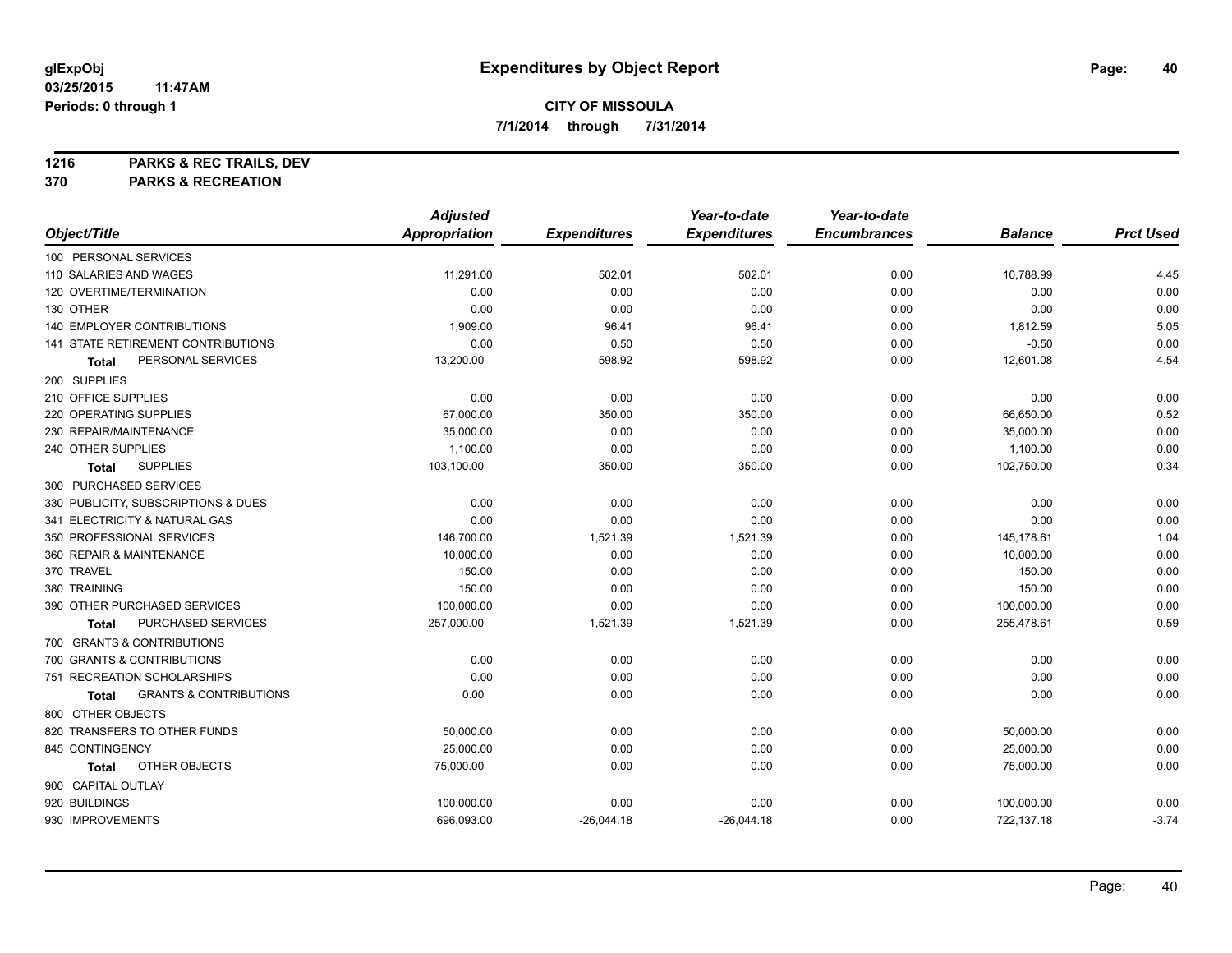# **glExpObj Expenditures by Object Report Page: 41**

# **CITY OF MISSOULA 7/1/2014 through 7/31/2014**

**1216 PARKS & REC TRAILS, DEV**

**370 PARKS & RECREATION**

| Object/Title |                           | <b>Adjusted</b><br>Appropriation | <b>Expenditures</b> | Year-to-date<br><b>Expenditures</b> | Year-to-date<br><b>Encumbrances</b> | <b>Balance</b> | <b>Prct Used</b> |
|--------------|---------------------------|----------------------------------|---------------------|-------------------------------------|-------------------------------------|----------------|------------------|
|              | 940 MACHINERY & EQUIPMENT | 0.00                             | 0.00                | 0.00                                | 0.00                                | 0.00           | 0.00             |
| <b>Total</b> | <b>CAPITAL OUTLAY</b>     | 796.093.00                       | $-26.044.18$        | $-26.044.18$                        | 0.00                                | 822.137.18     | $-3.27$          |
| <b>Total</b> | PARKS & RECREATION        | ,244,393.00                      | $-23.573.87$        | $-23.573.87$                        | 0.00                                | ,267,966.87    | $-1.89$          |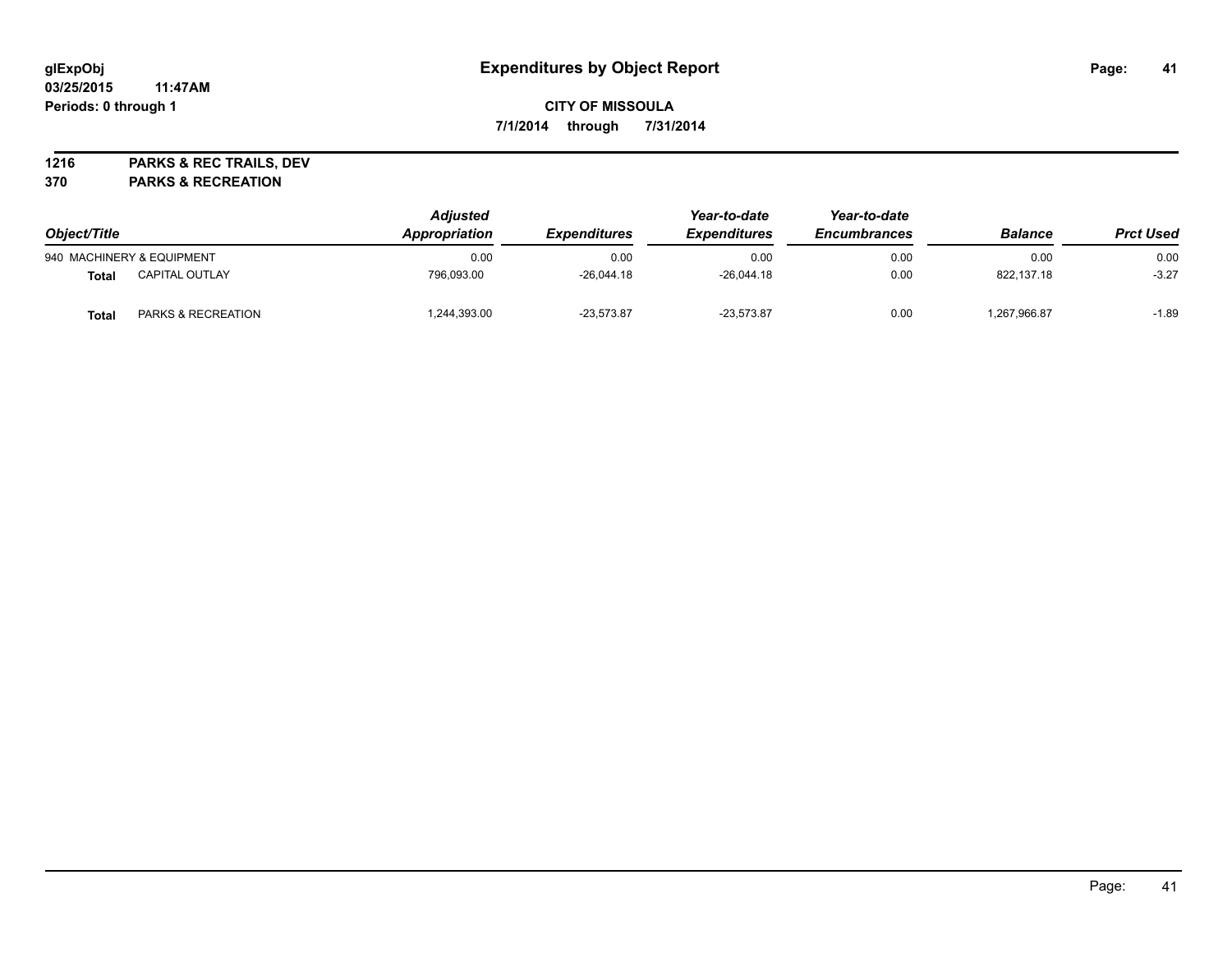# **CITY OF MISSOULA 7/1/2014 through 7/31/2014**

### **1216 PARKS & REC TRAILS, DEV**

|                                                   | <b>Adjusted</b> |                     | Year-to-date        | Year-to-date        |                |                  |
|---------------------------------------------------|-----------------|---------------------|---------------------|---------------------|----------------|------------------|
| Object/Title                                      | Appropriation   | <b>Expenditures</b> | <b>Expenditures</b> | <b>Encumbrances</b> | <b>Balance</b> | <b>Prct Used</b> |
| 100 PERSONAL SERVICES                             |                 |                     |                     |                     |                |                  |
| 110 SALARIES AND WAGES                            | 11,291.00       | 502.01              | 502.01              | 0.00                | 10,788.99      | 4.45             |
| 120 OVERTIME/TERMINATION                          | 0.00            | 0.00                | 0.00                | 0.00                | 0.00           | 0.00             |
| 130 OTHER                                         | 0.00            | 0.00                | 0.00                | 0.00                | 0.00           | 0.00             |
| <b>140 EMPLOYER CONTRIBUTIONS</b>                 | 1,909.00        | 96.41               | 96.41               | 0.00                | 1,812.59       | 5.05             |
| <b>141 STATE RETIREMENT CONTRIBUTIONS</b>         | 0.00            | 0.50                | 0.50                | 0.00                | $-0.50$        | 0.00             |
| PERSONAL SERVICES<br><b>Total</b>                 | 13,200.00       | 598.92              | 598.92              | 0.00                | 12,601.08      | 4.54             |
| 200 SUPPLIES                                      |                 |                     |                     |                     |                |                  |
| 210 OFFICE SUPPLIES                               | 0.00            | 0.00                | 0.00                | 0.00                | 0.00           | 0.00             |
| 220 OPERATING SUPPLIES                            | 67,000.00       | 350.00              | 350.00              | 0.00                | 66,650.00      | 0.52             |
| 230 REPAIR/MAINTENANCE                            | 35,000.00       | 0.00                | 0.00                | 0.00                | 35,000.00      | 0.00             |
| 240 OTHER SUPPLIES                                | 1,100.00        | 0.00                | 0.00                | 0.00                | 1,100.00       | 0.00             |
| <b>SUPPLIES</b><br><b>Total</b>                   | 103,100.00      | 350.00              | 350.00              | 0.00                | 102,750.00     | 0.34             |
| 300 PURCHASED SERVICES                            |                 |                     |                     |                     |                |                  |
| 330 PUBLICITY, SUBSCRIPTIONS & DUES               | 0.00            | 0.00                | 0.00                | 0.00                | 0.00           | 0.00             |
| 341 ELECTRICITY & NATURAL GAS                     | 0.00            | 0.00                | 0.00                | 0.00                | 0.00           | 0.00             |
| 350 PROFESSIONAL SERVICES                         | 146,700.00      | 1,521.39            | 1,521.39            | 0.00                | 145,178.61     | 1.04             |
| 360 REPAIR & MAINTENANCE                          | 10,000.00       | 0.00                | 0.00                | 0.00                | 10,000.00      | 0.00             |
| 370 TRAVEL                                        | 150.00          | 0.00                | 0.00                | 0.00                | 150.00         | 0.00             |
| 380 TRAINING                                      | 150.00          | 0.00                | 0.00                | 0.00                | 150.00         | 0.00             |
| 390 OTHER PURCHASED SERVICES                      | 100,000.00      | 0.00                | 0.00                | 0.00                | 100,000.00     | 0.00             |
| <b>PURCHASED SERVICES</b><br>Total                | 257,000.00      | 1,521.39            | 1,521.39            | 0.00                | 255,478.61     | 0.59             |
| 700 GRANTS & CONTRIBUTIONS                        |                 |                     |                     |                     |                |                  |
| 700 GRANTS & CONTRIBUTIONS                        | 0.00            | 0.00                | 0.00                | 0.00                | 0.00           | 0.00             |
| 751 RECREATION SCHOLARSHIPS                       | 0.00            | 0.00                | 0.00                | 0.00                | 0.00           | 0.00             |
| <b>GRANTS &amp; CONTRIBUTIONS</b><br><b>Total</b> | 0.00            | 0.00                | 0.00                | 0.00                | 0.00           | 0.00             |
| 800 OTHER OBJECTS                                 |                 |                     |                     |                     |                |                  |
| 820 TRANSFERS TO OTHER FUNDS                      | 50,000.00       | 0.00                | 0.00                | 0.00                | 50,000.00      | 0.00             |
| 845 CONTINGENCY                                   | 25,000.00       | 0.00                | 0.00                | 0.00                | 25,000.00      | 0.00             |
| OTHER OBJECTS<br>Total                            | 75,000.00       | 0.00                | 0.00                | 0.00                | 75,000.00      | 0.00             |
| 900 CAPITAL OUTLAY                                |                 |                     |                     |                     |                |                  |
| 920 BUILDINGS                                     | 100,000.00      | 0.00                | 0.00                | 0.00                | 100,000.00     | 0.00             |
| 930 IMPROVEMENTS                                  | 696,093.00      | $-26,044.18$        | $-26,044.18$        | 0.00                | 722,137.18     | $-3.74$          |
| 940 MACHINERY & EQUIPMENT                         | 0.00            | 0.00                | 0.00                | 0.00                | 0.00           | 0.00             |
|                                                   |                 |                     |                     |                     |                |                  |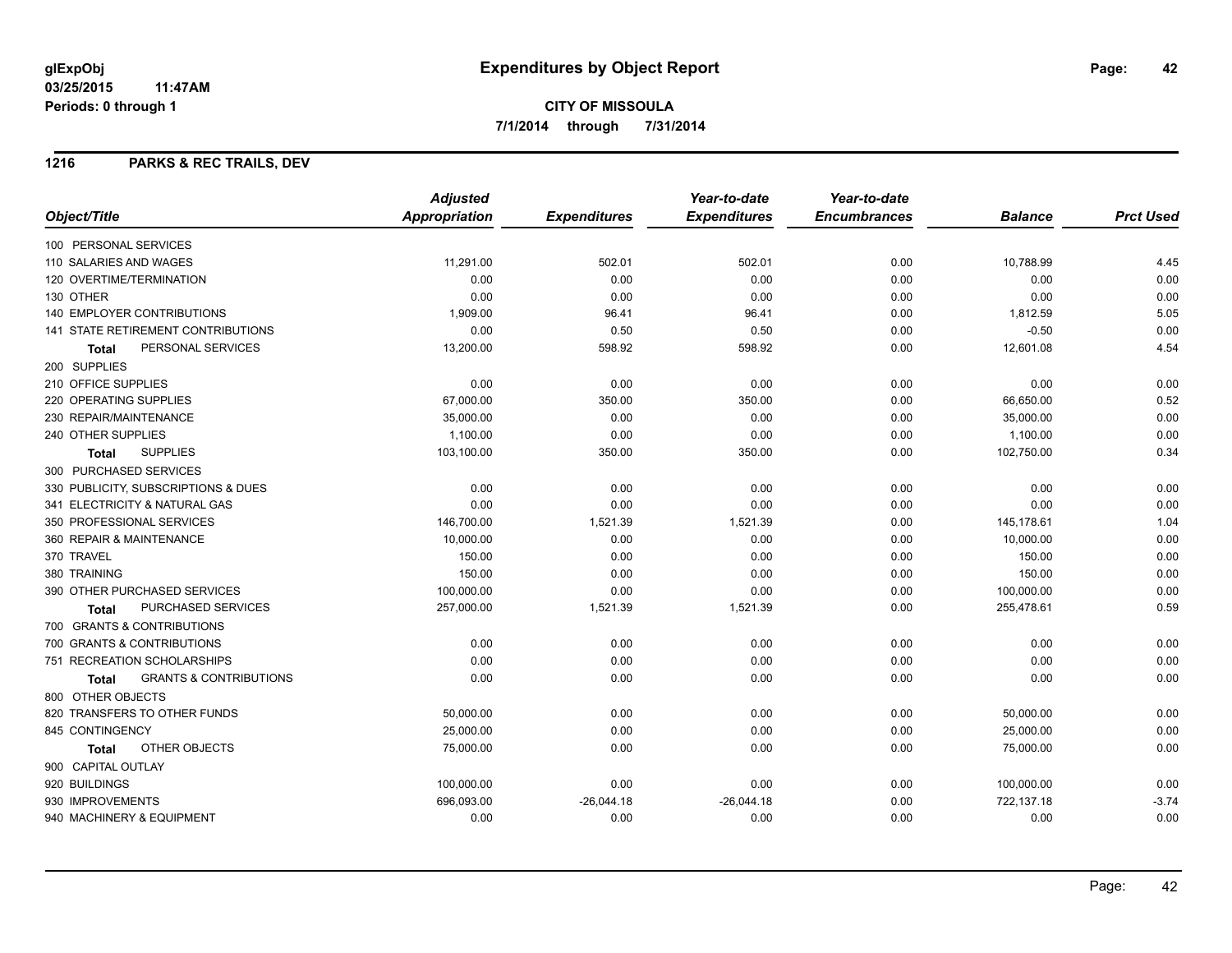# **glExpObj Expenditures by Object Report Page: 43**

**03/25/2015 11:47AM Periods: 0 through 1**

**CITY OF MISSOULA 7/1/2014 through 7/31/2014**

### **1216 PARKS & REC TRAILS, DEV**

| Object/Title |                         | <b>Adiusted</b><br><b>Appropriation</b> | <i><b>Expenditures</b></i> | Year-to-date<br><b>Expenditures</b> | Year-to-date<br><b>Encumbrances</b> | <b>Balance</b> | <b>Prct Used</b> |
|--------------|-------------------------|-----------------------------------------|----------------------------|-------------------------------------|-------------------------------------|----------------|------------------|
| Tota.        | <b>CAPITAL OUTLAY</b>   | 796.093.00                              | $-26,044.18$               | $-26.044.18$                        | 0.00                                | 822.137.18     | $-3.27$          |
| Tota.        | PARKS & REC TRAILS, DEV | ,244,393.00                             | $-23,573.87$               | $-23,573.87$                        | 0.00                                | .267,966.87    | $-1.89$          |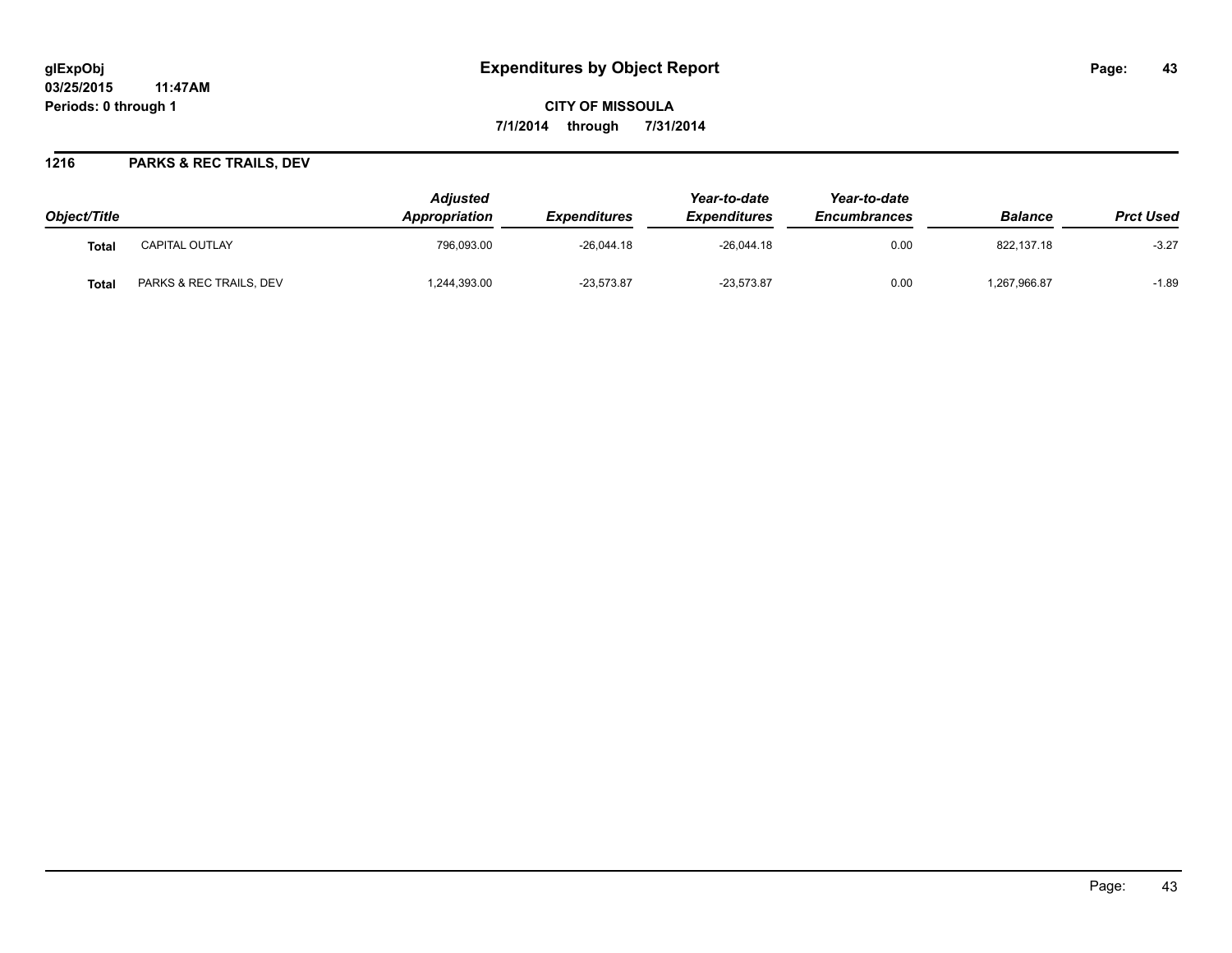# **1217 PARKS CITY LIFE GYM LEASE**

### **370 PARKS & RECREATION**

|                            |                                           | <b>Adjusted</b>      |                     | Year-to-date        | Year-to-date        |                |                  |
|----------------------------|-------------------------------------------|----------------------|---------------------|---------------------|---------------------|----------------|------------------|
| Object/Title               |                                           | <b>Appropriation</b> | <b>Expenditures</b> | <b>Expenditures</b> | <b>Encumbrances</b> | <b>Balance</b> | <b>Prct Used</b> |
| 100 PERSONAL SERVICES      |                                           |                      |                     |                     |                     |                |                  |
| 110 SALARIES AND WAGES     |                                           | 12,000.00            | 0.00                | 0.00                | 0.00                | 12,000.00      | 0.00             |
| 120 OVERTIME/TERMINATION   |                                           | 0.00                 | 0.00                | 0.00                | 0.00                | 0.00           | 0.00             |
|                            | 140 EMPLOYER CONTRIBUTIONS                | 0.00                 | 0.00                | 0.00                | 0.00                | 0.00           | 0.00             |
|                            | <b>141 STATE RETIREMENT CONTRIBUTIONS</b> | 0.00                 | 0.00                | 0.00                | 0.00                | 0.00           | 0.00             |
| <b>Total</b>               | PERSONAL SERVICES                         | 12,000.00            | 0.00                | 0.00                | 0.00                | 12,000.00      | 0.00             |
| 200 SUPPLIES               |                                           |                      |                     |                     |                     |                |                  |
| 210 OFFICE SUPPLIES        |                                           | 0.00                 | 0.00                | 0.00                | 0.00                | 0.00           | 0.00             |
| 220 OPERATING SUPPLIES     |                                           | 2,500.00             | 0.00                | 0.00                | 0.00                | 2,500.00       | 0.00             |
| 230 REPAIR/MAINTENANCE     |                                           | 2,500.00             | 0.00                | 0.00                | 0.00                | 2,500.00       | 0.00             |
| <b>Total</b>               | <b>SUPPLIES</b>                           | 5,000.00             | 0.00                | 0.00                | 0.00                | 5,000.00       | 0.00             |
| 300 PURCHASED SERVICES     |                                           |                      |                     |                     |                     |                |                  |
| 320 PRINTING & DUPLICATING |                                           | 1,000.00             | 0.00                | 0.00                | 0.00                | 1,000.00       | 0.00             |
|                            | 330 PUBLICITY, SUBSCRIPTIONS & DUES       | 1,000.00             | 0.00                | 0.00                | 0.00                | 1,000.00       | 0.00             |
| <b>Total</b>               | PURCHASED SERVICES                        | 2,000.00             | 0.00                | 0.00                | 0.00                | 2,000.00       | 0.00             |
| 500 FIXED CHARGES          |                                           |                      |                     |                     |                     |                |                  |
| 500 FIXED CHARGES          |                                           | 24,000.00            | 4,000.00            | 4,000.00            | 0.00                | 20,000.00      | 16.67            |
| <b>Total</b>               | <b>FIXED CHARGES</b>                      | 24,000.00            | 4,000.00            | 4,000.00            | 0.00                | 20.000.00      | 16.67            |
| <b>Total</b>               | PARKS & RECREATION                        | 43,000.00            | 4,000.00            | 4,000.00            | 0.00                | 39,000.00      | 9.30             |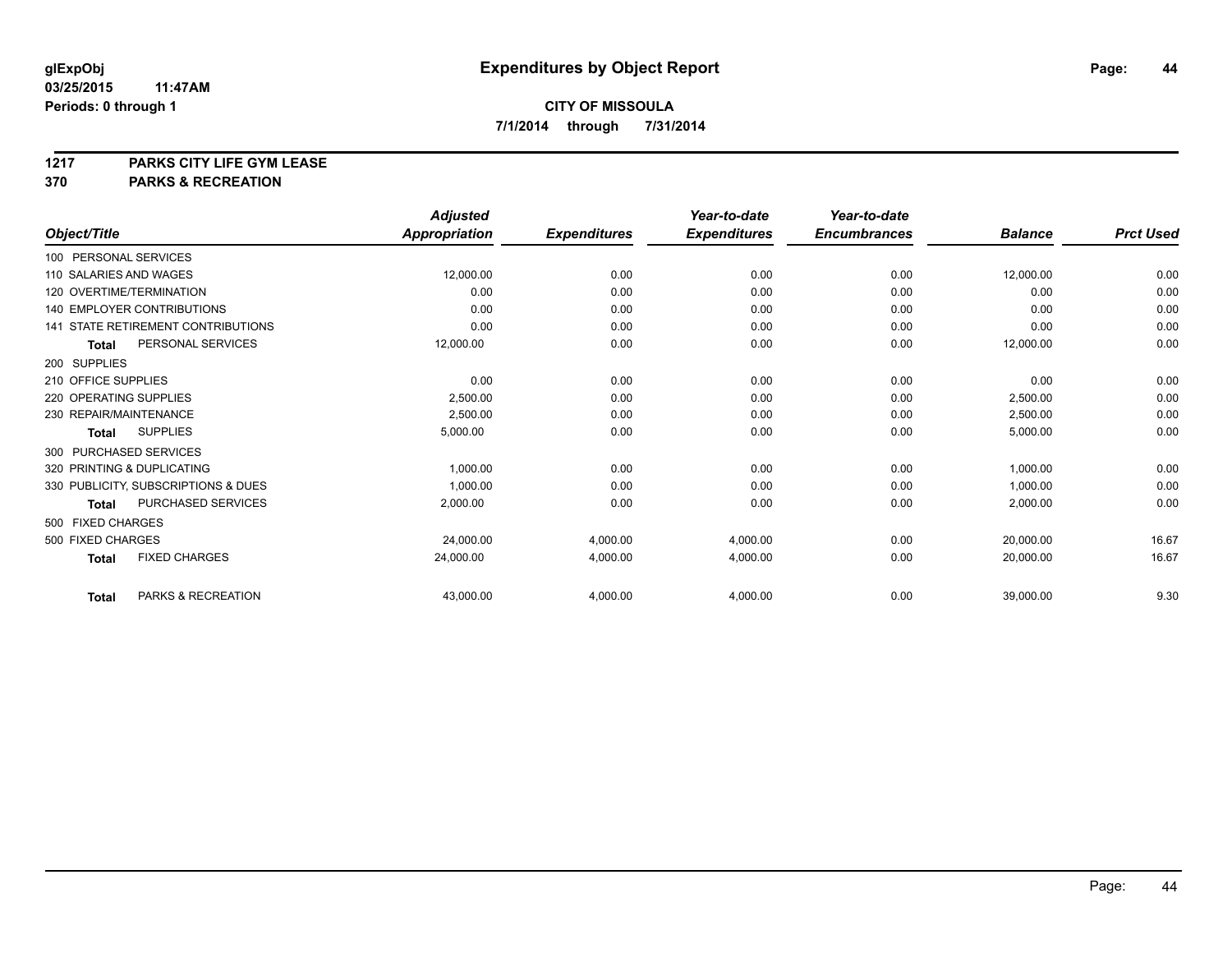# **CITY OF MISSOULA 7/1/2014 through 7/31/2014**

### **1217 PARKS CITY LIFE GYM LEASE**

|                                           | <b>Adjusted</b>      |                     | Year-to-date        | Year-to-date        |                |                  |
|-------------------------------------------|----------------------|---------------------|---------------------|---------------------|----------------|------------------|
| Object/Title                              | <b>Appropriation</b> | <b>Expenditures</b> | <b>Expenditures</b> | <b>Encumbrances</b> | <b>Balance</b> | <b>Prct Used</b> |
| 100 PERSONAL SERVICES                     |                      |                     |                     |                     |                |                  |
| 110 SALARIES AND WAGES                    | 12,000.00            | 0.00                | 0.00                | 0.00                | 12,000.00      | 0.00             |
| 120 OVERTIME/TERMINATION                  | 0.00                 | 0.00                | 0.00                | 0.00                | 0.00           | 0.00             |
| 140 EMPLOYER CONTRIBUTIONS                | 0.00                 | 0.00                | 0.00                | 0.00                | 0.00           | 0.00             |
| 141 STATE RETIREMENT CONTRIBUTIONS        | 0.00                 | 0.00                | 0.00                | 0.00                | 0.00           | 0.00             |
| PERSONAL SERVICES<br><b>Total</b>         | 12,000.00            | 0.00                | 0.00                | 0.00                | 12,000.00      | 0.00             |
| 200 SUPPLIES                              |                      |                     |                     |                     |                |                  |
| 210 OFFICE SUPPLIES                       | 0.00                 | 0.00                | 0.00                | 0.00                | 0.00           | 0.00             |
| 220 OPERATING SUPPLIES                    | 2,500.00             | 0.00                | 0.00                | 0.00                | 2,500.00       | 0.00             |
| 230 REPAIR/MAINTENANCE                    | 2,500.00             | 0.00                | 0.00                | 0.00                | 2,500.00       | 0.00             |
| <b>SUPPLIES</b><br><b>Total</b>           | 5,000.00             | 0.00                | 0.00                | 0.00                | 5,000.00       | 0.00             |
| 300 PURCHASED SERVICES                    |                      |                     |                     |                     |                |                  |
| 320 PRINTING & DUPLICATING                | 1,000.00             | 0.00                | 0.00                | 0.00                | 1,000.00       | 0.00             |
| 330 PUBLICITY, SUBSCRIPTIONS & DUES       | 1,000.00             | 0.00                | 0.00                | 0.00                | 1,000.00       | 0.00             |
| <b>PURCHASED SERVICES</b><br><b>Total</b> | 2,000.00             | 0.00                | 0.00                | 0.00                | 2,000.00       | 0.00             |
| 500 FIXED CHARGES                         |                      |                     |                     |                     |                |                  |
| 500 FIXED CHARGES                         | 24,000.00            | 4,000.00            | 4,000.00            | 0.00                | 20,000.00      | 16.67            |
| <b>FIXED CHARGES</b><br><b>Total</b>      | 24,000.00            | 4,000.00            | 4,000.00            | 0.00                | 20,000.00      | 16.67            |
| PARKS CITY LIFE GYM LEASE<br><b>Total</b> | 43,000.00            | 4,000.00            | 4,000.00            | 0.00                | 39,000.00      | 9.30             |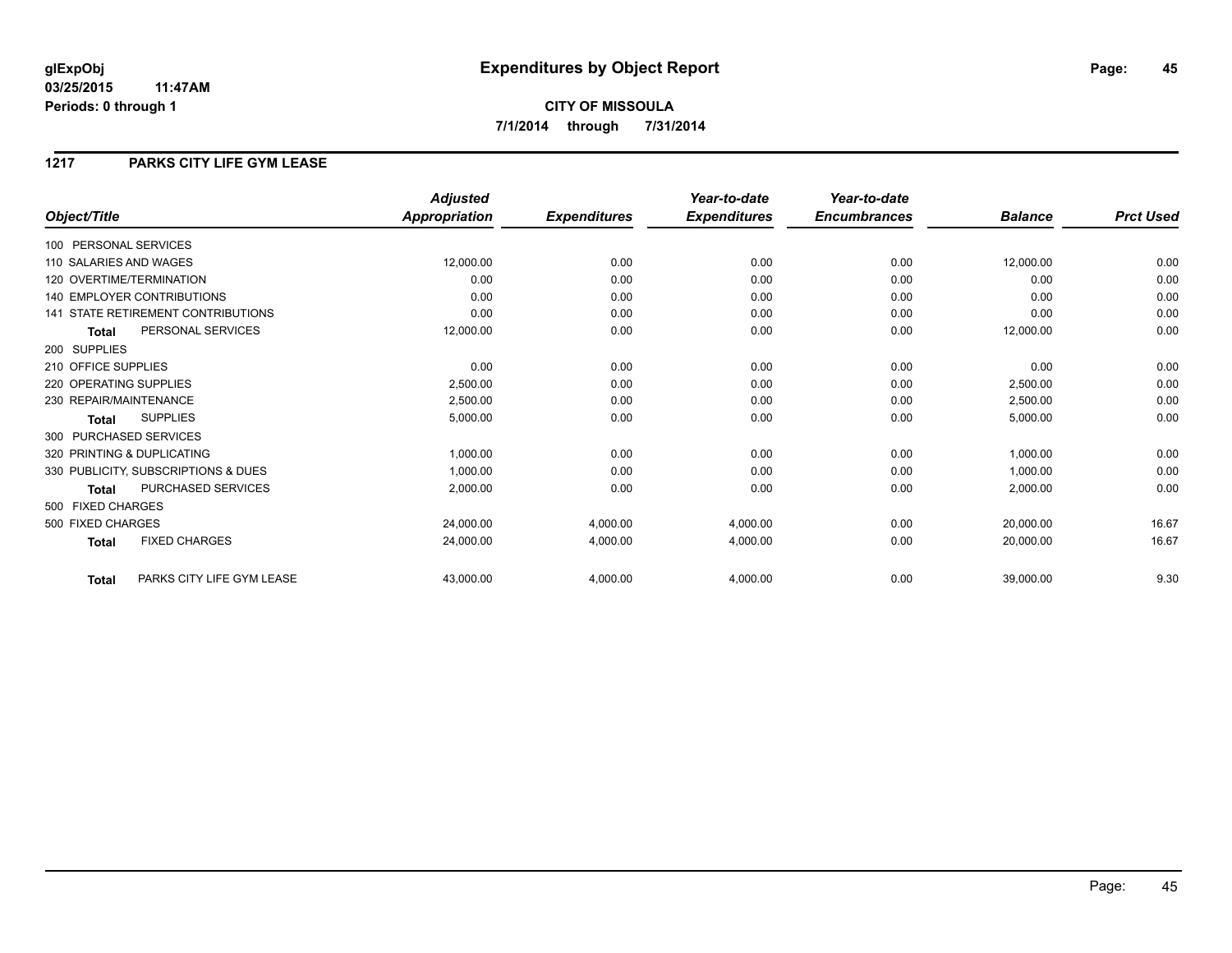**1218 ALL ABILITIES PLAYGROUND**

**370 PARKS & RECREATION**

|                          |                           | <b>Adjusted</b>      |                     | Year-to-date        | Year-to-date        |                |                  |
|--------------------------|---------------------------|----------------------|---------------------|---------------------|---------------------|----------------|------------------|
| Object/Title             |                           | <b>Appropriation</b> | <b>Expenditures</b> | <b>Expenditures</b> | <b>Encumbrances</b> | <b>Balance</b> | <b>Prct Used</b> |
| 300 PURCHASED SERVICES   |                           |                      |                     |                     |                     |                |                  |
|                          | 350 PROFESSIONAL SERVICES | 50,000.00            | 0.00                | 0.00                | 0.00                | 50,000.00      | 0.00             |
| 360 REPAIR & MAINTENANCE |                           | 0.00                 | 0.00                | 0.00                | 0.00                | 0.00           | 0.00             |
| <b>Total</b>             | <b>PURCHASED SERVICES</b> | 50.000.00            | 0.00                | 0.00                | 0.00                | 50,000.00      | 0.00             |
| 900 CAPITAL OUTLAY       |                           |                      |                     |                     |                     |                |                  |
| 930 IMPROVEMENTS         |                           | 736.092.00           | 0.00                | 0.00                | 0.00                | 736.092.00     | 0.00             |
| <b>Total</b>             | <b>CAPITAL OUTLAY</b>     | 736.092.00           | 0.00                | 0.00                | 0.00                | 736.092.00     | 0.00             |
| <b>Total</b>             | PARKS & RECREATION        | 786.092.00           | 0.00                | 0.00                | 0.00                | 786.092.00     | 0.00             |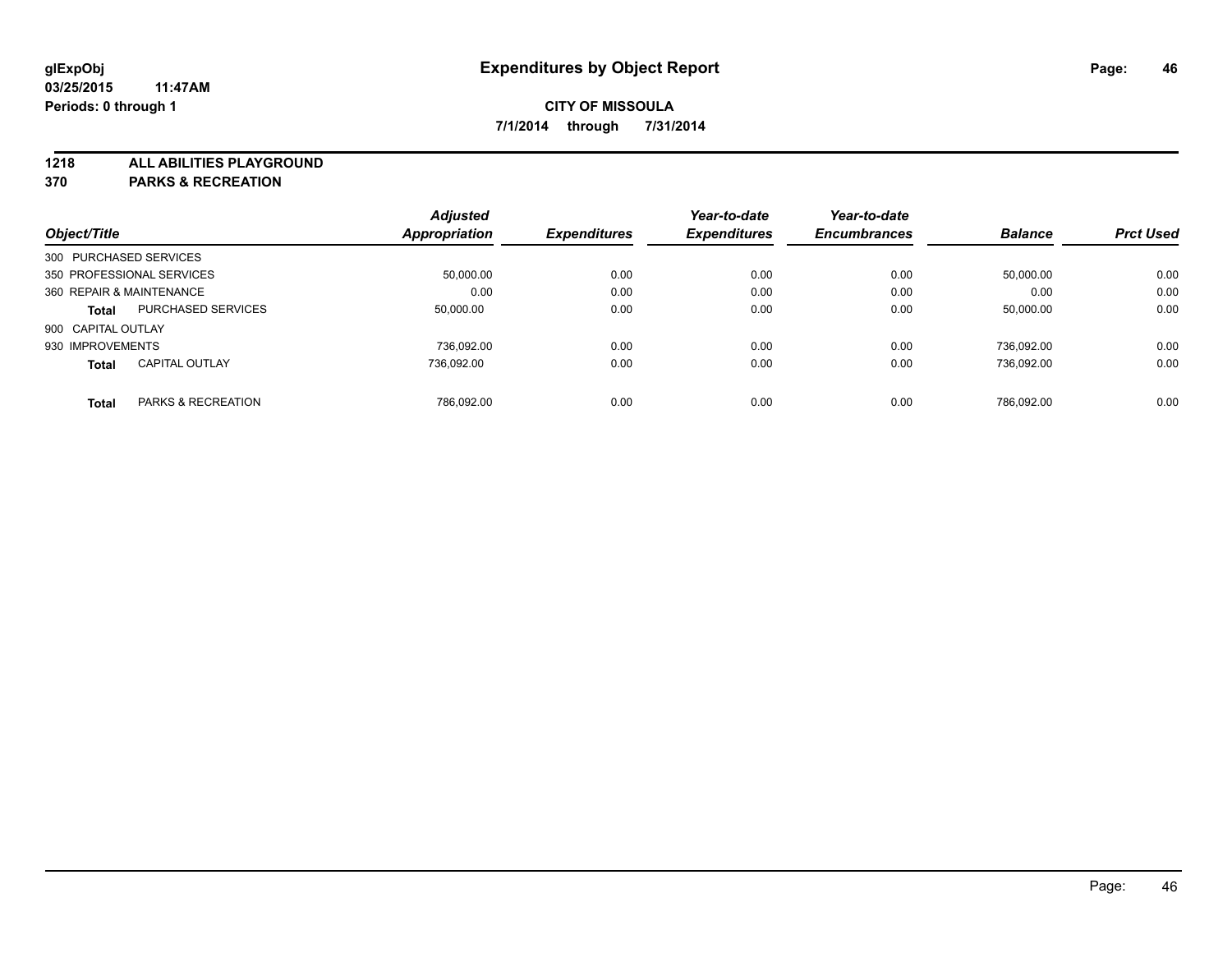### **1218 ALL ABILITIES PLAYGROUND**

| Object/Title             |                           | <b>Adjusted</b><br>Appropriation | <b>Expenditures</b> | Year-to-date<br><b>Expenditures</b> | Year-to-date<br><b>Encumbrances</b> | <b>Balance</b> | <b>Prct Used</b> |
|--------------------------|---------------------------|----------------------------------|---------------------|-------------------------------------|-------------------------------------|----------------|------------------|
| 300 PURCHASED SERVICES   |                           |                                  |                     |                                     |                                     |                |                  |
|                          | 350 PROFESSIONAL SERVICES | 50,000.00                        | 0.00                | 0.00                                | 0.00                                | 50.000.00      | 0.00             |
| 360 REPAIR & MAINTENANCE |                           | 0.00                             | 0.00                | 0.00                                | 0.00                                | 0.00           | 0.00             |
| Total                    | <b>PURCHASED SERVICES</b> | 50.000.00                        | 0.00                | 0.00                                | 0.00                                | 50.000.00      | 0.00             |
| 900 CAPITAL OUTLAY       |                           |                                  |                     |                                     |                                     |                |                  |
| 930 IMPROVEMENTS         |                           | 736.092.00                       | 0.00                | 0.00                                | 0.00                                | 736.092.00     | 0.00             |
| <b>Total</b>             | <b>CAPITAL OUTLAY</b>     | 736.092.00                       | 0.00                | 0.00                                | 0.00                                | 736.092.00     | 0.00             |
| Total                    | ALL ABILITIES PLAYGROUND  | 786.092.00                       | 0.00                | 0.00                                | 0.00                                | 786.092.00     | 0.00             |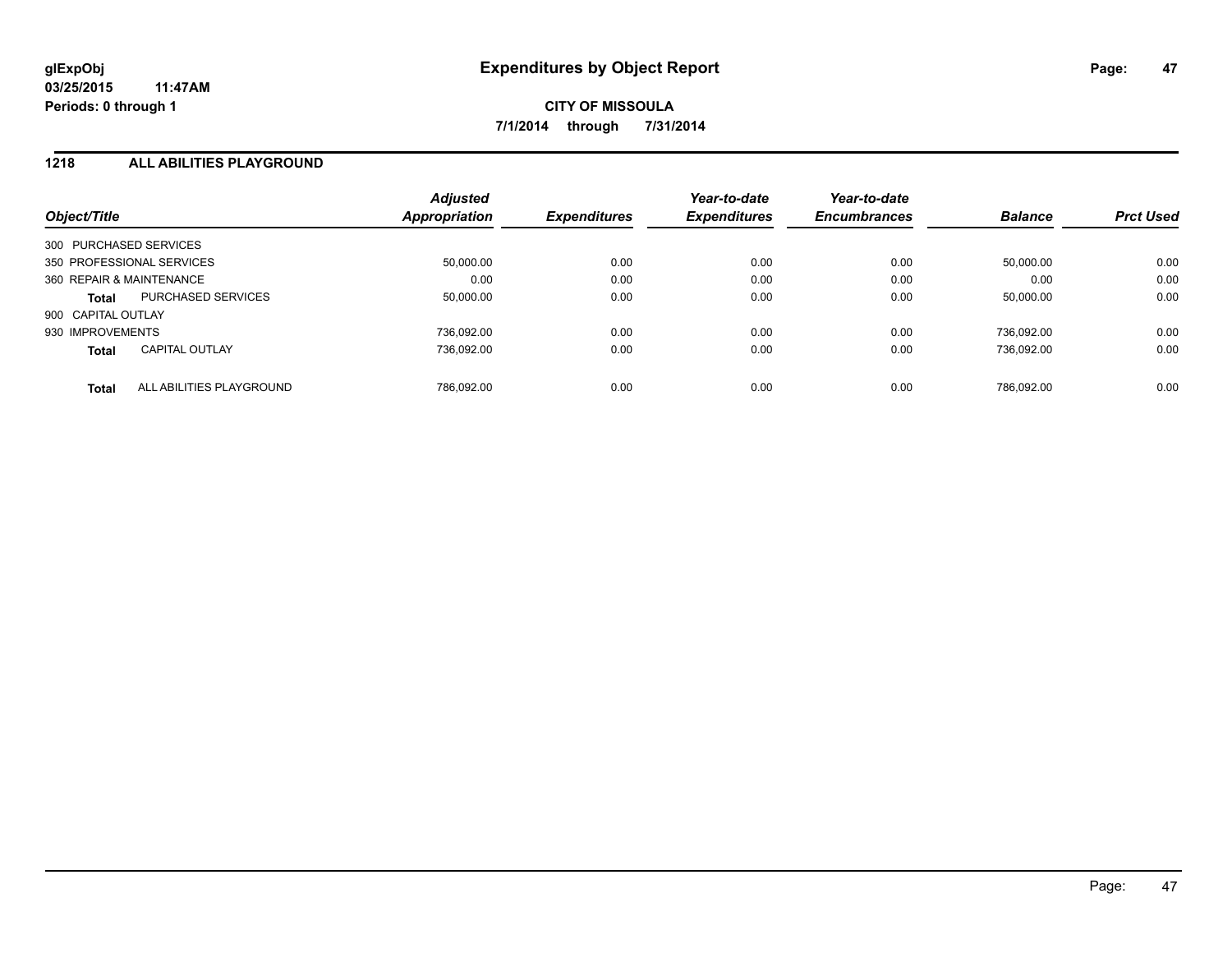#### **1219 FY14 PARK & TRAIL BOND**

**370 PARKS & RECREATION**

| Object/Title              |                       | <b>Adjusted</b><br>Appropriation | <b>Expenditures</b> | Year-to-date<br><b>Expenditures</b> | Year-to-date<br><b>Encumbrances</b> | <b>Balance</b> | <b>Prct Used</b> |
|---------------------------|-----------------------|----------------------------------|---------------------|-------------------------------------|-------------------------------------|----------------|------------------|
| 300 PURCHASED SERVICES    |                       |                                  |                     |                                     |                                     |                |                  |
| 350 PROFESSIONAL SERVICES |                       | 0.00                             | 0.00                | 0.00                                | 0.00                                | 0.00           | 0.00             |
| <b>Total</b>              | PURCHASED SERVICES    | 0.00                             | 0.00                | 0.00                                | 0.00                                | 0.00           | 0.00             |
| 900 CAPITAL OUTLAY        |                       |                                  |                     |                                     |                                     |                |                  |
| 940 MACHINERY & EQUIPMENT |                       | 0.00                             | 0.00                | 0.00                                | 0.00                                | 0.00           | 0.00             |
| <b>Total</b>              | <b>CAPITAL OUTLAY</b> | 0.00                             | 0.00                | 0.00                                | 0.00                                | 0.00           | 0.00             |
| <b>Total</b>              | PARKS & RECREATION    | 0.00                             | 0.00                | 0.00                                | 0.00                                | 0.00           | 0.00             |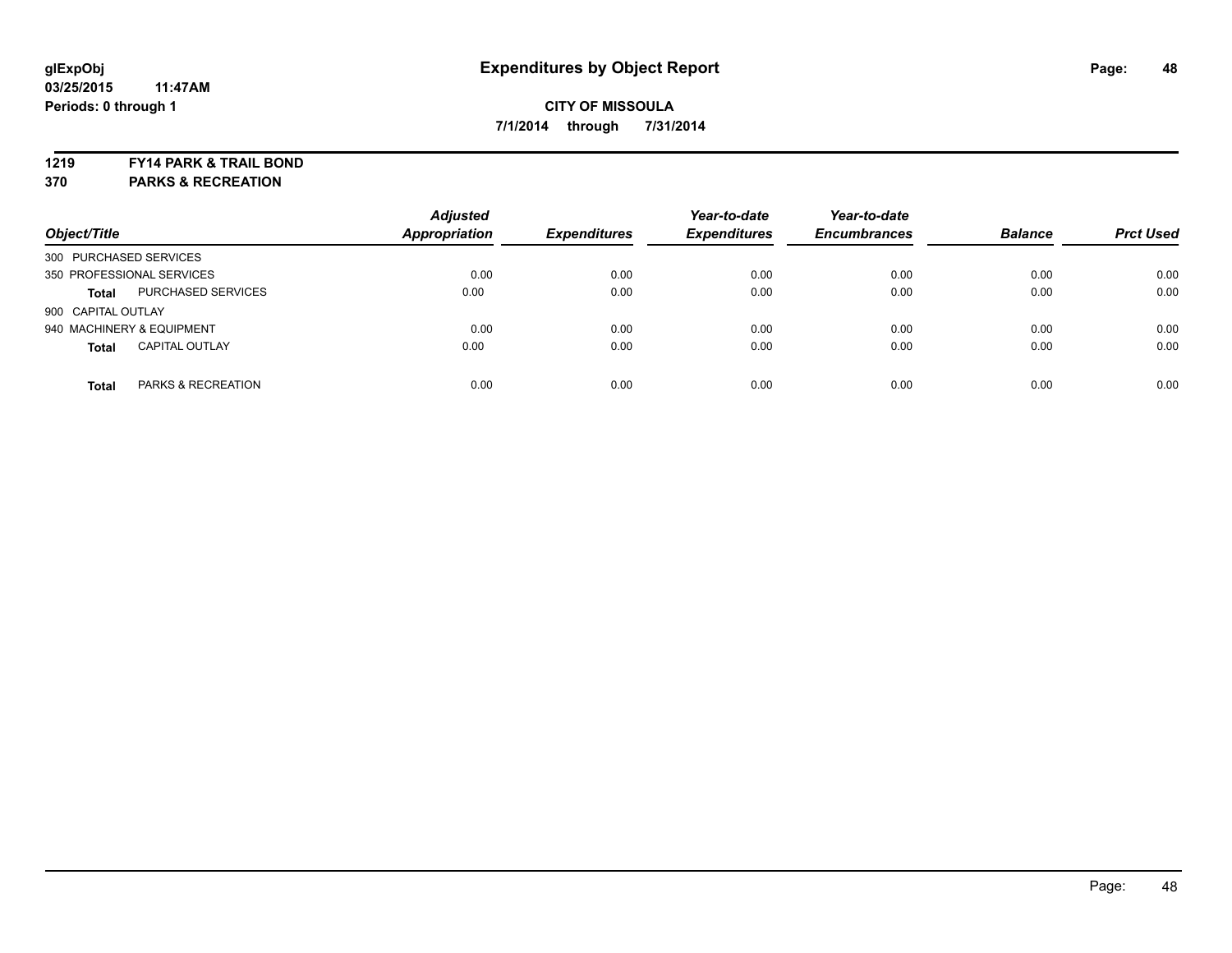### **1219 FY14 PARK & TRAIL BOND**

| Object/Title              |                                   | <b>Adjusted</b><br>Appropriation | <b>Expenditures</b> | Year-to-date<br><b>Expenditures</b> | Year-to-date<br><b>Encumbrances</b> | <b>Balance</b> | <b>Prct Used</b> |
|---------------------------|-----------------------------------|----------------------------------|---------------------|-------------------------------------|-------------------------------------|----------------|------------------|
| 300 PURCHASED SERVICES    |                                   |                                  |                     |                                     |                                     |                |                  |
| 350 PROFESSIONAL SERVICES |                                   | 0.00                             | 0.00                | 0.00                                | 0.00                                | 0.00           | 0.00             |
| <b>Total</b>              | PURCHASED SERVICES                | 0.00                             | 0.00                | 0.00                                | 0.00                                | 0.00           | 0.00             |
| 900 CAPITAL OUTLAY        |                                   |                                  |                     |                                     |                                     |                |                  |
| 940 MACHINERY & EQUIPMENT |                                   | 0.00                             | 0.00                | 0.00                                | 0.00                                | 0.00           | 0.00             |
| <b>Total</b>              | <b>CAPITAL OUTLAY</b>             | 0.00                             | 0.00                | 0.00                                | 0.00                                | 0.00           | 0.00             |
| <b>Total</b>              | <b>FY14 PARK &amp; TRAIL BOND</b> | 0.00                             | 0.00                | 0.00                                | 0.00                                | 0.00           | 0.00             |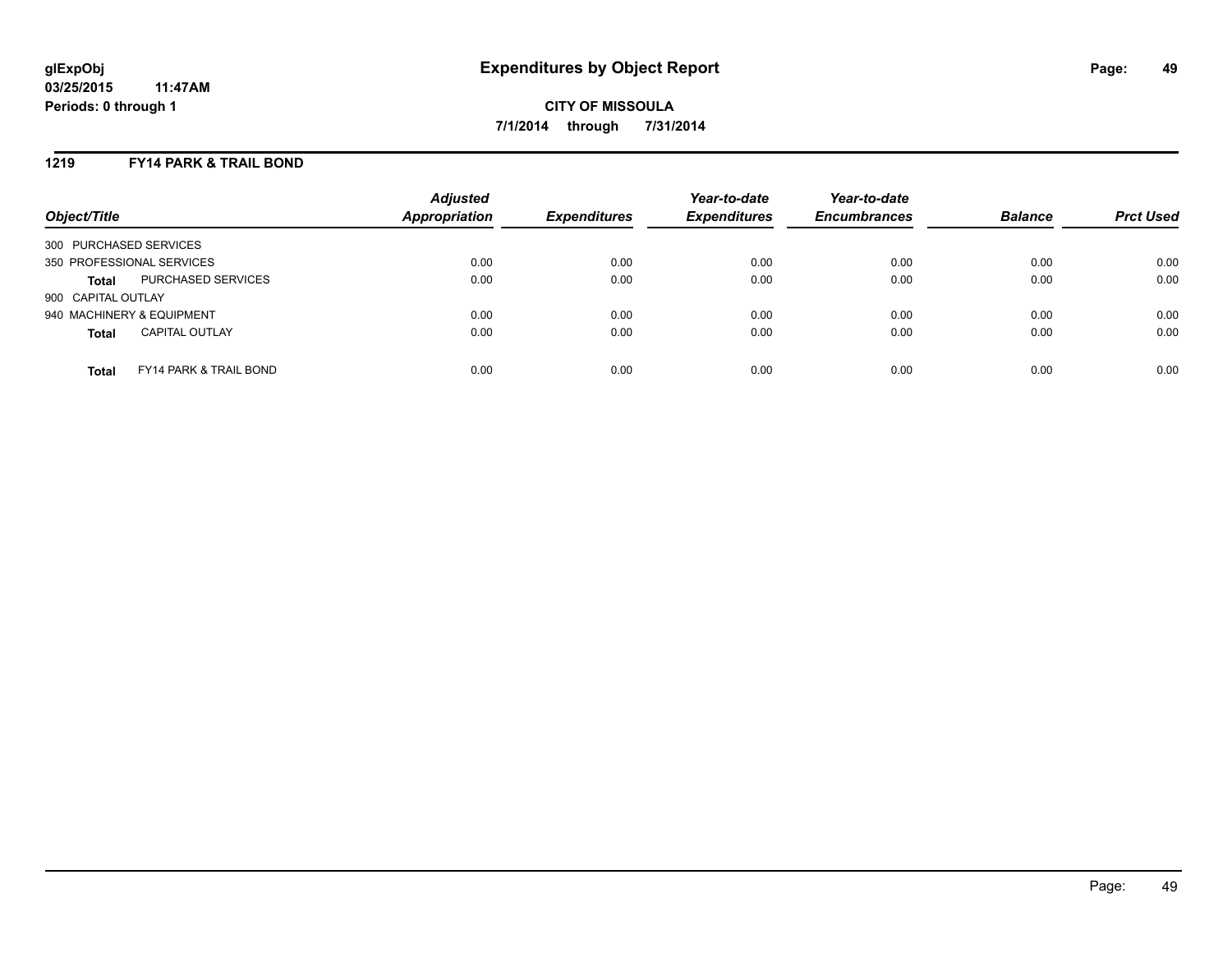### **CITY OF MISSOULA 7/1/2014 through 7/31/2014**

### **1241 CREMAIN WALL & CEMETERY DONATIONS FUND**

**340 CEMETERY**

| Object/Title       |                       | <b>Adjusted</b><br>Appropriation | <b>Expenditures</b> | Year-to-date<br><b>Expenditures</b> | Year-to-date<br><b>Encumbrances</b> | <b>Balance</b> | <b>Prct Used</b> |
|--------------------|-----------------------|----------------------------------|---------------------|-------------------------------------|-------------------------------------|----------------|------------------|
| 900 CAPITAL OUTLAY |                       |                                  |                     |                                     |                                     |                |                  |
| 930 IMPROVEMENTS   |                       | 2,500.00                         | 0.00                | 0.00                                | 0.00                                | 2,500.00       | 0.00             |
| <b>Total</b>       | <b>CAPITAL OUTLAY</b> | 2,500.00                         | 0.00                | 0.00                                | 0.00                                | 2,500.00       | 0.00             |
| <b>Total</b>       | <b>CEMETERY</b>       | 2,500.00                         | 0.00                | 0.00                                | 0.00                                | 2,500.00       | 0.00             |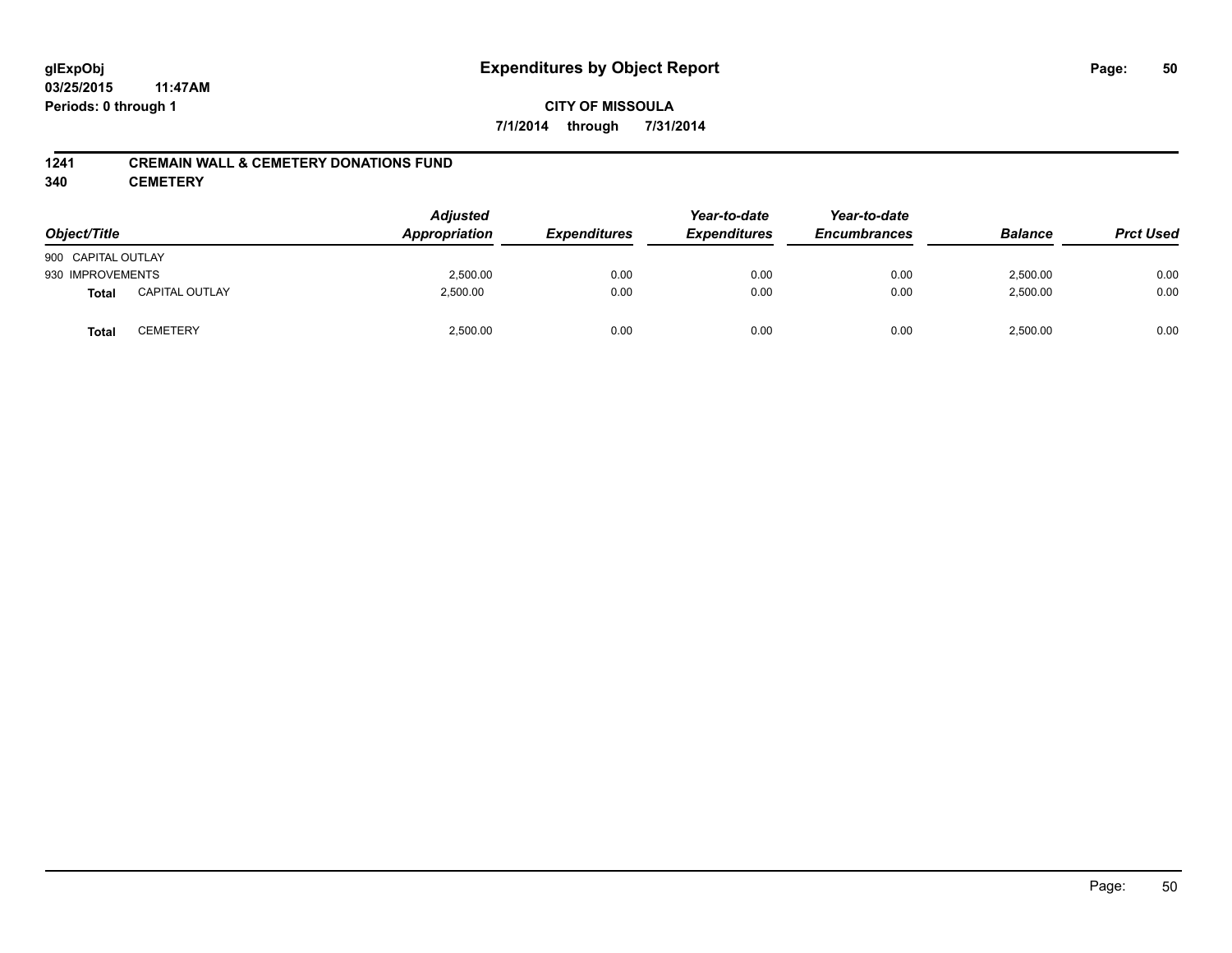**CITY OF MISSOULA 7/1/2014 through 7/31/2014**

### **1241 CREMAIN WALL & CEMETERY DONATIONS FUND**

| Object/Title       |                                             | <b>Adjusted</b><br>Appropriation | <b>Expenditures</b> | Year-to-date<br><b>Expenditures</b> | Year-to-date<br><b>Encumbrances</b> | <b>Balance</b> | <b>Prct Used</b> |
|--------------------|---------------------------------------------|----------------------------------|---------------------|-------------------------------------|-------------------------------------|----------------|------------------|
| 900 CAPITAL OUTLAY |                                             |                                  |                     |                                     |                                     |                |                  |
| 930 IMPROVEMENTS   |                                             | 2,500.00                         | 0.00                | 0.00                                | 0.00                                | 2,500.00       | 0.00             |
| <b>Total</b>       | <b>CAPITAL OUTLAY</b>                       | 2,500.00                         | 0.00                | 0.00                                | 0.00                                | 2,500.00       | 0.00             |
| <b>Total</b>       | <b>CREMAIN WALL &amp; CEMETERY DONATION</b> | 2,500.00                         | 0.00                | 0.00                                | 0.00                                | 2,500.00       | 0.00             |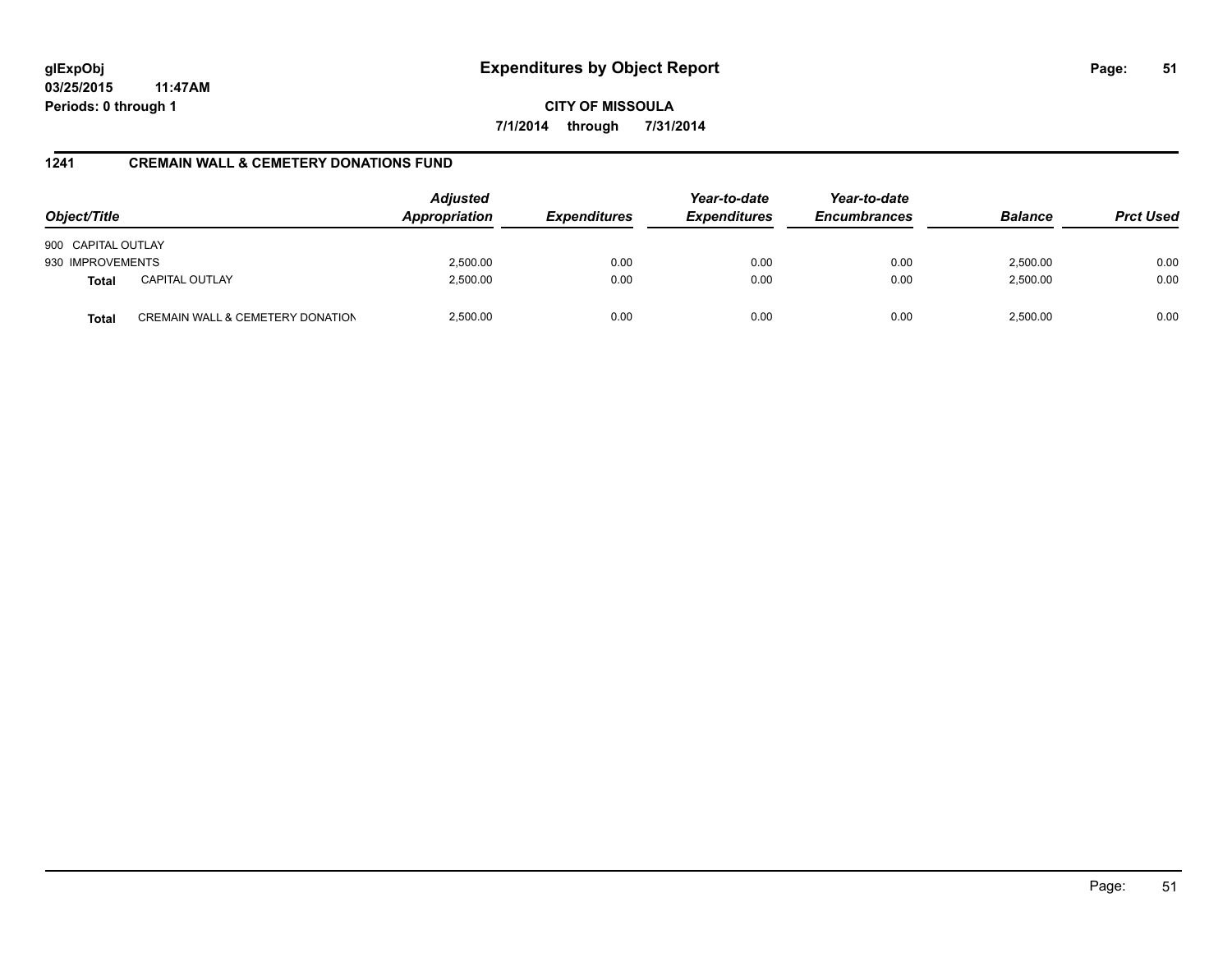### **CITY OF MISSOULA 7/1/2014 through 7/31/2014**

# **1242 CEMETERY CARE FUND**

**340 CEMETERY**

|                                       | <b>Adjusted</b>      |                     | Year-to-date        | Year-to-date        |                |                  |
|---------------------------------------|----------------------|---------------------|---------------------|---------------------|----------------|------------------|
| Object/Title                          | <b>Appropriation</b> | <b>Expenditures</b> | <b>Expenditures</b> | <b>Encumbrances</b> | <b>Balance</b> | <b>Prct Used</b> |
| 800 OTHER OBJECTS                     |                      |                     |                     |                     |                |                  |
| 845 CONTINGENCY                       | 10,000.00            | 0.00                | 0.00                | 0.00                | 10,000.00      | 0.00             |
| OTHER OBJECTS<br><b>Total</b>         | 10.000.00            | 0.00                | 0.00                | 0.00                | 10,000.00      | 0.00             |
| 900 CAPITAL OUTLAY                    |                      |                     |                     |                     |                |                  |
| 930 IMPROVEMENTS                      | 0.00                 | 0.00                | 0.00                | 0.00                | 0.00           | 0.00             |
| 940 MACHINERY & EQUIPMENT             | 65,000.00            | 0.00                | 0.00                | 0.00                | 65,000.00      | 0.00             |
| <b>CAPITAL OUTLAY</b><br><b>Total</b> | 65.000.00            | 0.00                | 0.00                | 0.00                | 65,000.00      | 0.00             |
| <b>CEMETERY</b><br>Total              | 75.000.00            | 0.00                | 0.00                | 0.00                | 75,000.00      | 0.00             |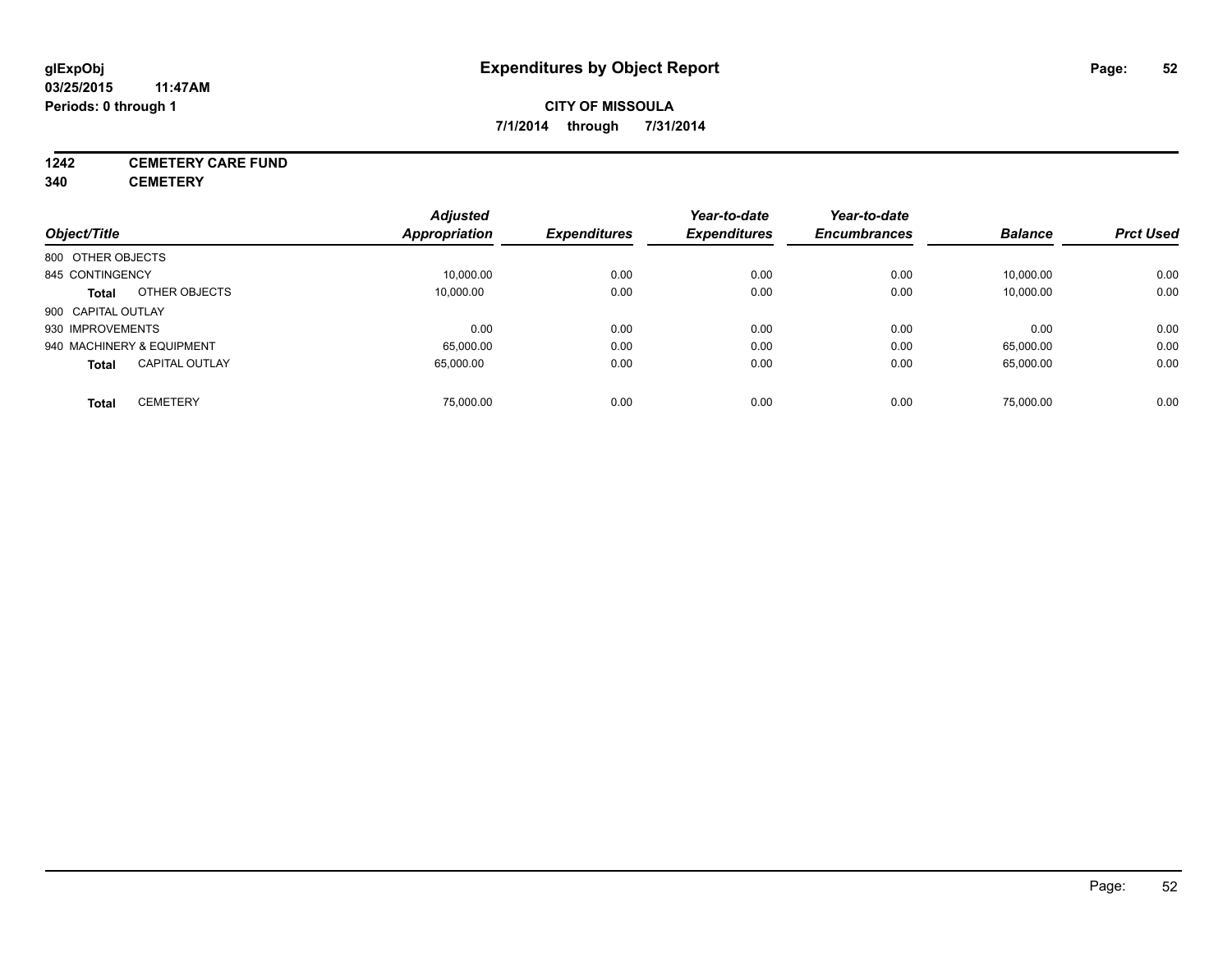### **1242 CEMETERY CARE FUND**

| Object/Title                              | <b>Adjusted</b><br><b>Appropriation</b> | <b>Expenditures</b> | Year-to-date<br><b>Expenditures</b> | Year-to-date<br><b>Encumbrances</b> | <b>Balance</b> | <b>Prct Used</b> |
|-------------------------------------------|-----------------------------------------|---------------------|-------------------------------------|-------------------------------------|----------------|------------------|
| 800 OTHER OBJECTS                         |                                         |                     |                                     |                                     |                |                  |
| 845 CONTINGENCY                           | 10.000.00                               | 0.00                | 0.00                                | 0.00                                | 10.000.00      | 0.00             |
| OTHER OBJECTS<br>Total                    | 10.000.00                               | 0.00                | 0.00                                | 0.00                                | 10.000.00      | 0.00             |
| 900 CAPITAL OUTLAY                        |                                         |                     |                                     |                                     |                |                  |
| 930 IMPROVEMENTS                          | 0.00                                    | 0.00                | 0.00                                | 0.00                                | 0.00           | 0.00             |
| 940 MACHINERY & EQUIPMENT                 | 65.000.00                               | 0.00                | 0.00                                | 0.00                                | 65.000.00      | 0.00             |
| <b>CAPITAL OUTLAY</b><br><b>Total</b>     | 65.000.00                               | 0.00                | 0.00                                | 0.00                                | 65.000.00      | 0.00             |
| <b>CEMETERY CARE FUND</b><br><b>Total</b> | 75,000.00                               | 0.00                | 0.00                                | 0.00                                | 75,000.00      | 0.00             |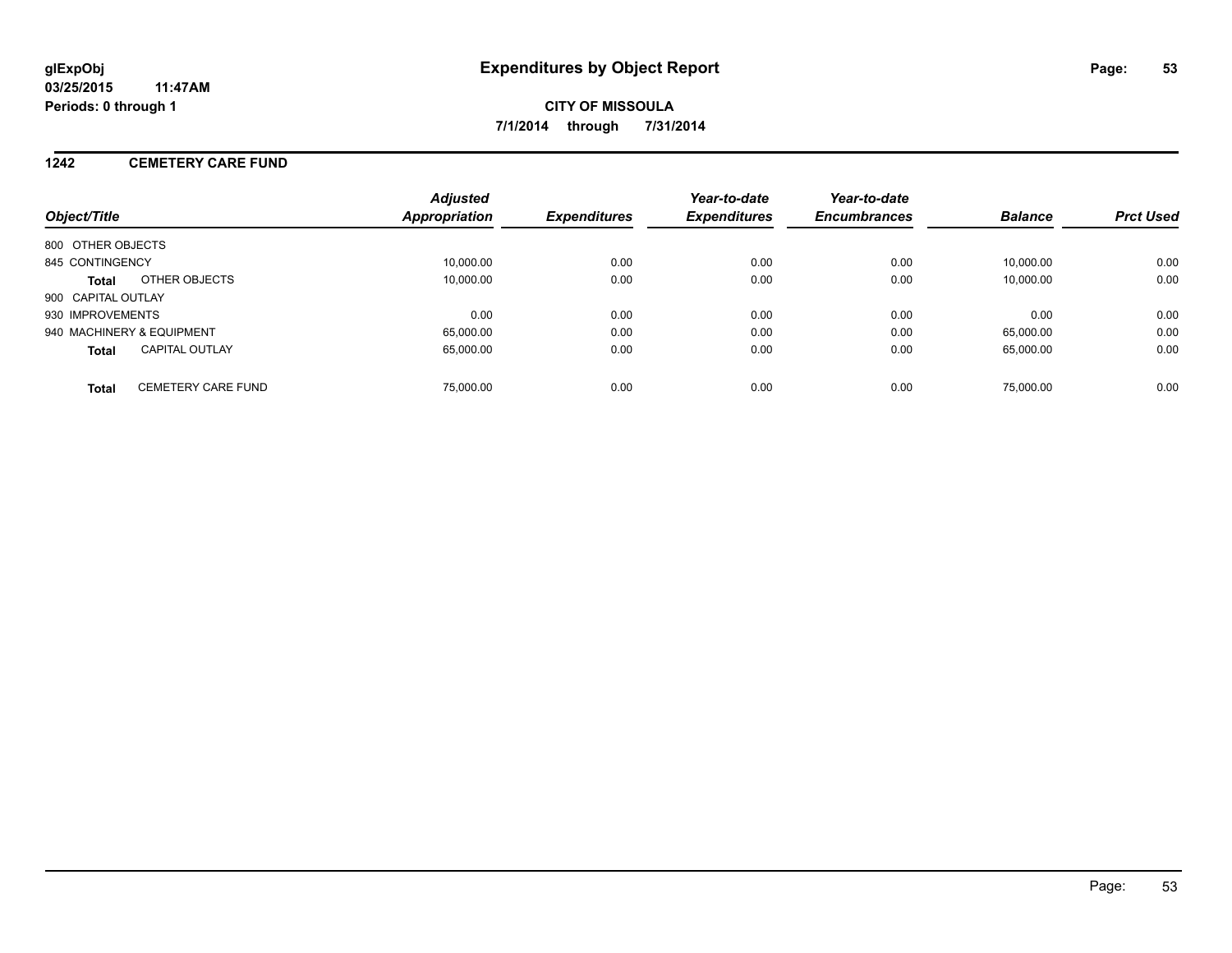### **1243 CEMETERY MEMORIAL FUND**

**340 CEMETERY**

| Object/Title       |                       | <b>Adjusted</b><br>Appropriation | <b>Expenditures</b> | Year-to-date<br><b>Expenditures</b> | Year-to-date<br><b>Encumbrances</b> | <b>Balance</b> | <b>Prct Used</b> |
|--------------------|-----------------------|----------------------------------|---------------------|-------------------------------------|-------------------------------------|----------------|------------------|
| 900 CAPITAL OUTLAY |                       |                                  |                     |                                     |                                     |                |                  |
| 930 IMPROVEMENTS   |                       | 2,000.00                         | 0.00                | 0.00                                | 0.00                                | 2,000.00       | 0.00             |
| Total              | <b>CAPITAL OUTLAY</b> | 2,000.00                         | 0.00                | 0.00                                | 0.00                                | 2,000.00       | 0.00             |
| <b>Total</b>       | <b>CEMETERY</b>       | 2,000.00                         | 0.00                | 0.00                                | 0.00                                | 2,000.00       | 0.00             |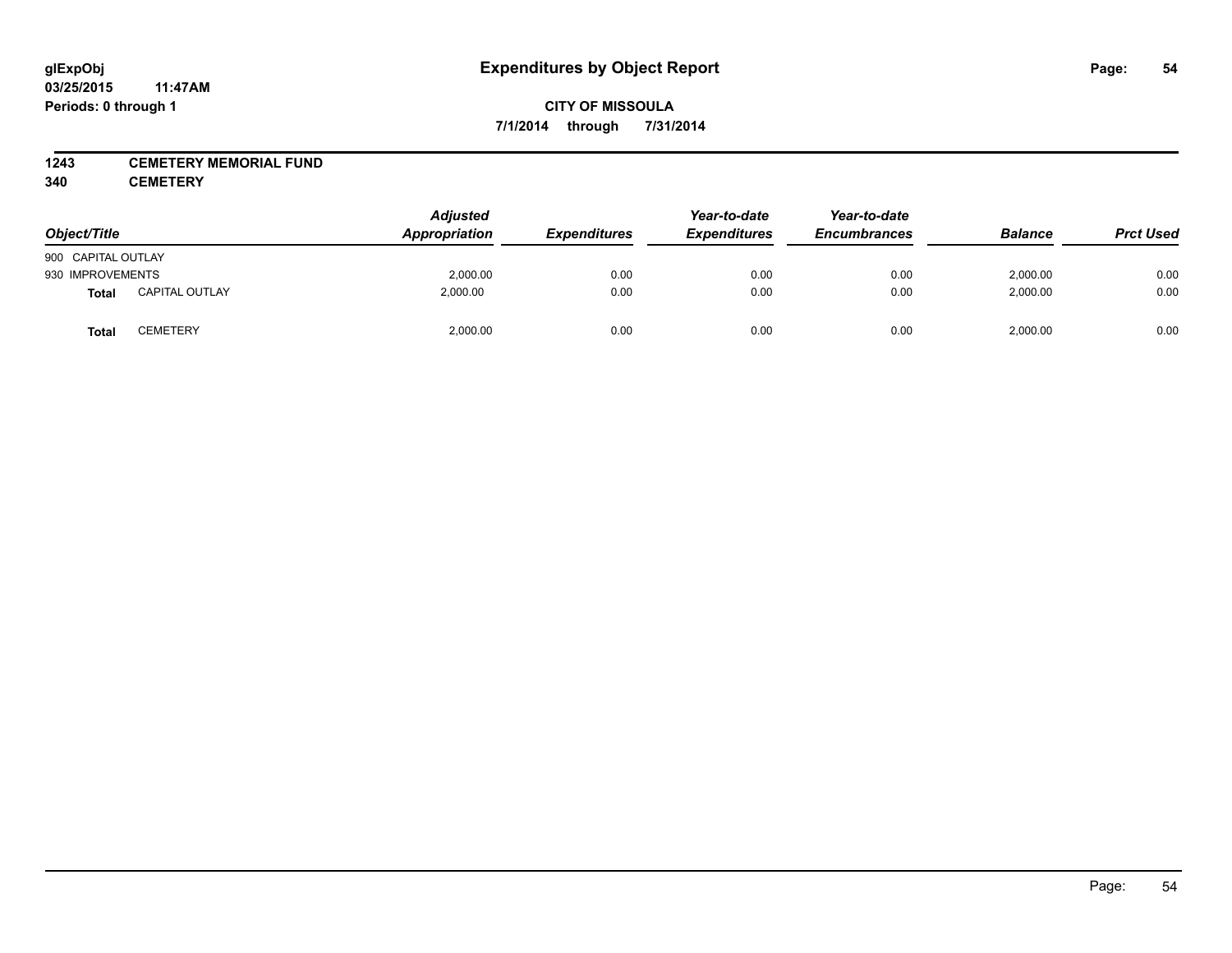### **1243 CEMETERY MEMORIAL FUND**

| Object/Title       |                               | <b>Adjusted</b><br>Appropriation | <b>Expenditures</b> | Year-to-date<br><b>Expenditures</b> | Year-to-date<br><b>Encumbrances</b> | <b>Balance</b> | <b>Prct Used</b> |
|--------------------|-------------------------------|----------------------------------|---------------------|-------------------------------------|-------------------------------------|----------------|------------------|
| 900 CAPITAL OUTLAY |                               |                                  |                     |                                     |                                     |                |                  |
| 930 IMPROVEMENTS   |                               | 2,000.00                         | 0.00                | 0.00                                | 0.00                                | 2.000.00       | 0.00             |
| <b>Total</b>       | <b>CAPITAL OUTLAY</b>         | 2,000.00                         | 0.00                | 0.00                                | 0.00                                | 2,000.00       | 0.00             |
| <b>Total</b>       | <b>CEMETERY MEMORIAL FUND</b> | 2,000.00                         | 0.00                | 0.00                                | 0.00                                | 2.000.00       | 0.00             |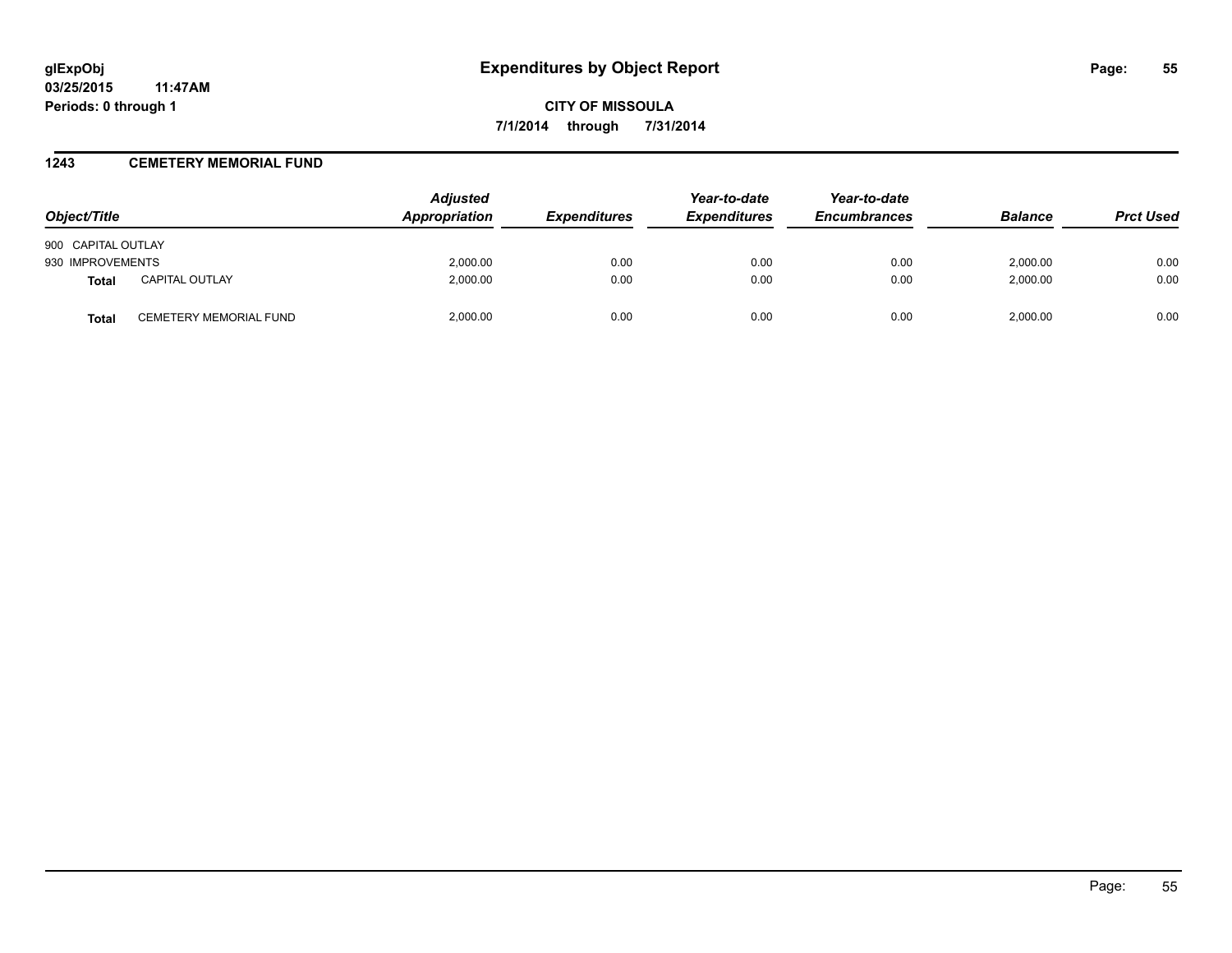### **1265 TITLE 1 PROJECTS FUND**

**240 FINANCE**

| Object/Title      |                                   | <b>Adjusted</b><br><b>Appropriation</b> | <b>Expenditures</b> | Year-to-date<br><b>Expenditures</b> | Year-to-date<br><b>Encumbrances</b> | <b>Balance</b> | <b>Prct Used</b> |
|-------------------|-----------------------------------|-----------------------------------------|---------------------|-------------------------------------|-------------------------------------|----------------|------------------|
| 500 FIXED CHARGES |                                   |                                         |                     |                                     |                                     |                |                  |
| 500 FIXED CHARGES |                                   | 0.00                                    | 0.00                | 0.00                                | 0.00                                | 0.00           | 0.00             |
| <b>Total</b>      | <b>FIXED CHARGES</b>              | 0.00                                    | 0.00                | 0.00                                | 0.00                                | 0.00           | 0.00             |
|                   | 700 GRANTS & CONTRIBUTIONS        |                                         |                     |                                     |                                     |                |                  |
|                   | 700 GRANTS & CONTRIBUTIONS        | 59,088.00                               | 0.00                | 0.00                                | 0.00                                | 59,088.00      | 0.00             |
| <b>Total</b>      | <b>GRANTS &amp; CONTRIBUTIONS</b> | 59,088.00                               | 0.00                | 0.00                                | 0.00                                | 59,088.00      | 0.00             |
| 800 OTHER OBJECTS |                                   |                                         |                     |                                     |                                     |                |                  |
|                   | 820 TRANSFERS TO OTHER FUNDS      | 0.00                                    | 0.00                | 0.00                                | 0.00                                | 0.00           | 0.00             |
| 845 CONTINGENCY   |                                   | 0.00                                    | 0.00                | 0.00                                | 0.00                                | 0.00           | 0.00             |
| <b>Total</b>      | OTHER OBJECTS                     | 0.00                                    | 0.00                | 0.00                                | 0.00                                | 0.00           | 0.00             |
| Total             | <b>FINANCE</b>                    | 59,088.00                               | 0.00                | 0.00                                | 0.00                                | 59,088.00      | 0.00             |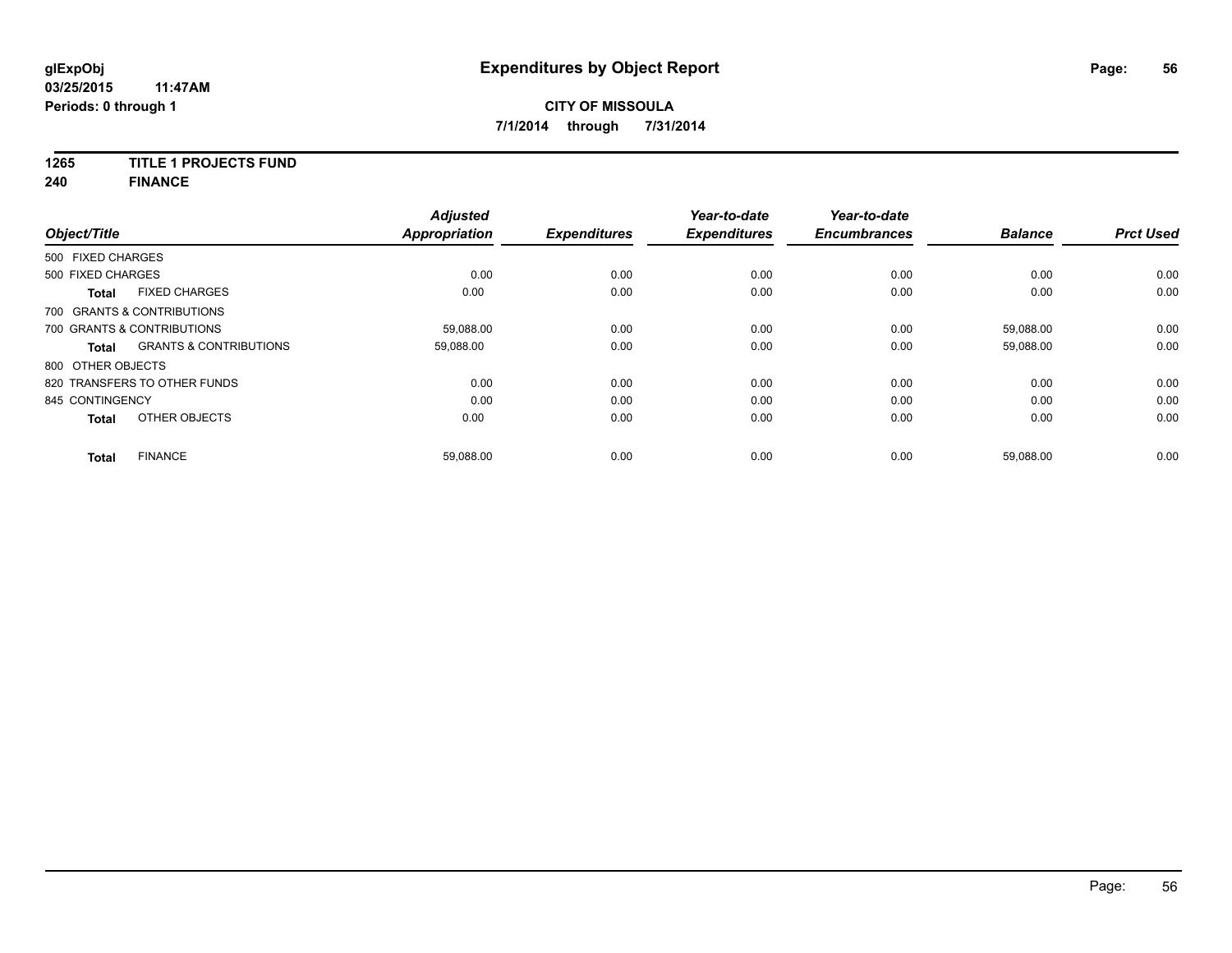# **CITY OF MISSOULA 7/1/2014 through 7/31/2014**

### **1265 TITLE 1 PROJECTS FUND**

| Object/Title      |                                   | <b>Adjusted</b><br><b>Appropriation</b> | <b>Expenditures</b> | Year-to-date<br><b>Expenditures</b> | Year-to-date<br><b>Encumbrances</b> | <b>Balance</b> | <b>Prct Used</b> |
|-------------------|-----------------------------------|-----------------------------------------|---------------------|-------------------------------------|-------------------------------------|----------------|------------------|
| 500 FIXED CHARGES |                                   |                                         |                     |                                     |                                     |                |                  |
| 500 FIXED CHARGES |                                   | 0.00                                    | 0.00                | 0.00                                | 0.00                                | 0.00           | 0.00             |
| <b>Total</b>      | <b>FIXED CHARGES</b>              | 0.00                                    | 0.00                | 0.00                                | 0.00                                | 0.00           | 0.00             |
|                   | 700 GRANTS & CONTRIBUTIONS        |                                         |                     |                                     |                                     |                |                  |
|                   | 700 GRANTS & CONTRIBUTIONS        | 59,088.00                               | 0.00                | 0.00                                | 0.00                                | 59.088.00      | 0.00             |
| Total             | <b>GRANTS &amp; CONTRIBUTIONS</b> | 59,088.00                               | 0.00                | 0.00                                | 0.00                                | 59,088.00      | 0.00             |
| 800 OTHER OBJECTS |                                   |                                         |                     |                                     |                                     |                |                  |
|                   | 820 TRANSFERS TO OTHER FUNDS      | 0.00                                    | 0.00                | 0.00                                | 0.00                                | 0.00           | 0.00             |
| 845 CONTINGENCY   |                                   | 0.00                                    | 0.00                | 0.00                                | 0.00                                | 0.00           | 0.00             |
| <b>Total</b>      | <b>OTHER OBJECTS</b>              | 0.00                                    | 0.00                | 0.00                                | 0.00                                | 0.00           | 0.00             |
| <b>Total</b>      | <b>TITLE 1 PROJECTS FUND</b>      | 59,088.00                               | 0.00                | 0.00                                | 0.00                                | 59,088.00      | 0.00             |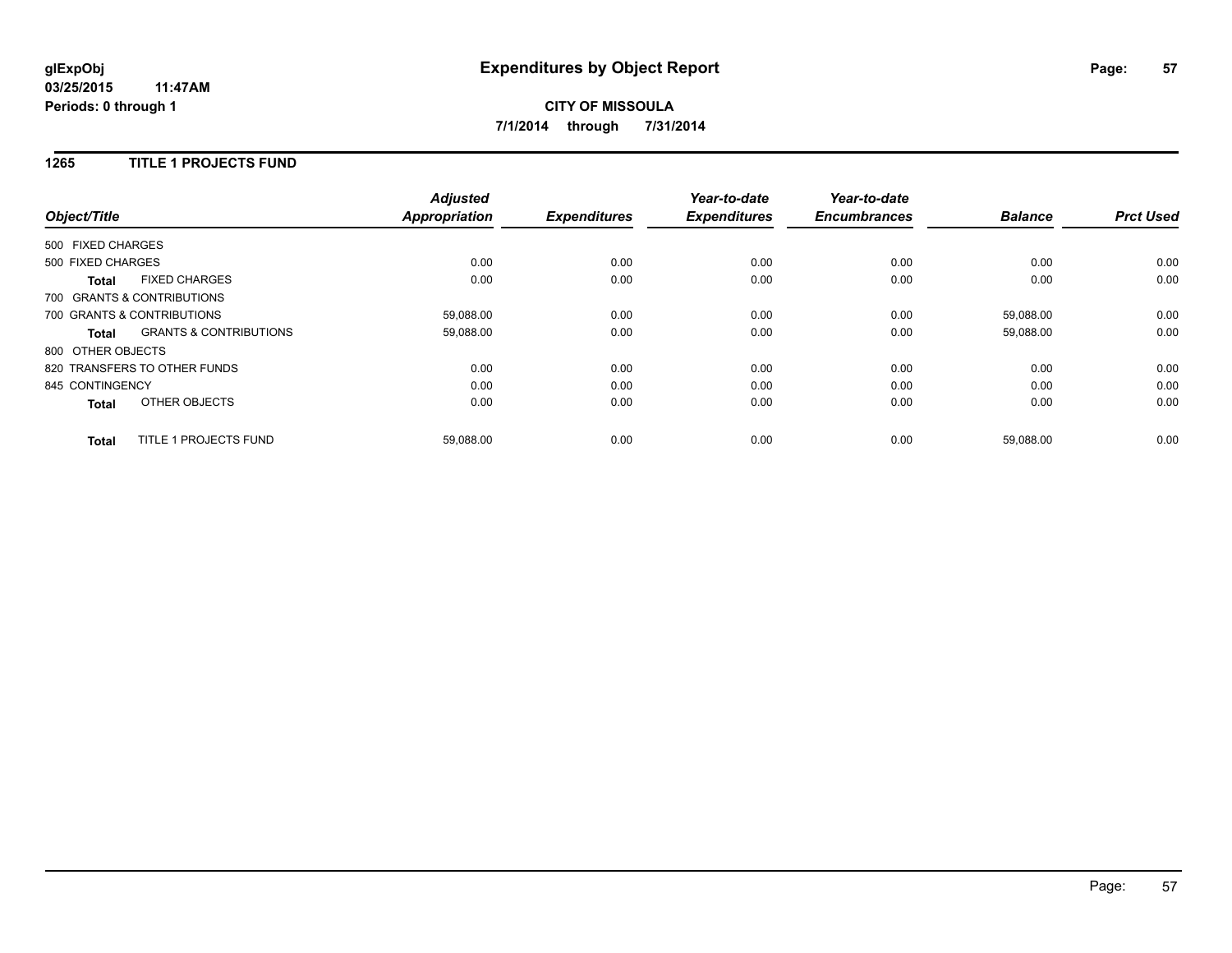### **1396 PROGRAM INCOME REVOLVING LOAN PROGRAM**

**390 NON-DEPARTMENTAL**

| Object/Title           |                                   | <b>Adjusted</b><br><b>Appropriation</b> | <b>Expenditures</b> | Year-to-date<br><b>Expenditures</b> | Year-to-date<br><b>Encumbrances</b> | <b>Balance</b> | <b>Prct Used</b> |
|------------------------|-----------------------------------|-----------------------------------------|---------------------|-------------------------------------|-------------------------------------|----------------|------------------|
| 300 PURCHASED SERVICES |                                   |                                         |                     |                                     |                                     |                |                  |
|                        | 350 PROFESSIONAL SERVICES         | 0.00                                    | 0.00                | 0.00                                | 0.00                                | 0.00           | 0.00             |
| <b>Total</b>           | PURCHASED SERVICES                | 0.00                                    | 0.00                | 0.00                                | 0.00                                | 0.00           | 0.00             |
|                        | 700 GRANTS & CONTRIBUTIONS        |                                         |                     |                                     |                                     |                |                  |
|                        | 700 GRANTS & CONTRIBUTIONS        | 51.791.00                               | 0.00                | 0.00                                | 0.00                                | 51.791.00      | 0.00             |
| <b>Total</b>           | <b>GRANTS &amp; CONTRIBUTIONS</b> | 51.791.00                               | 0.00                | 0.00                                | 0.00                                | 51.791.00      | 0.00             |
| <b>Total</b>           | NON-DEPARTMENTAL                  | 51.791.00                               | 0.00                | 0.00                                | 0.00                                | 51.791.00      | 0.00             |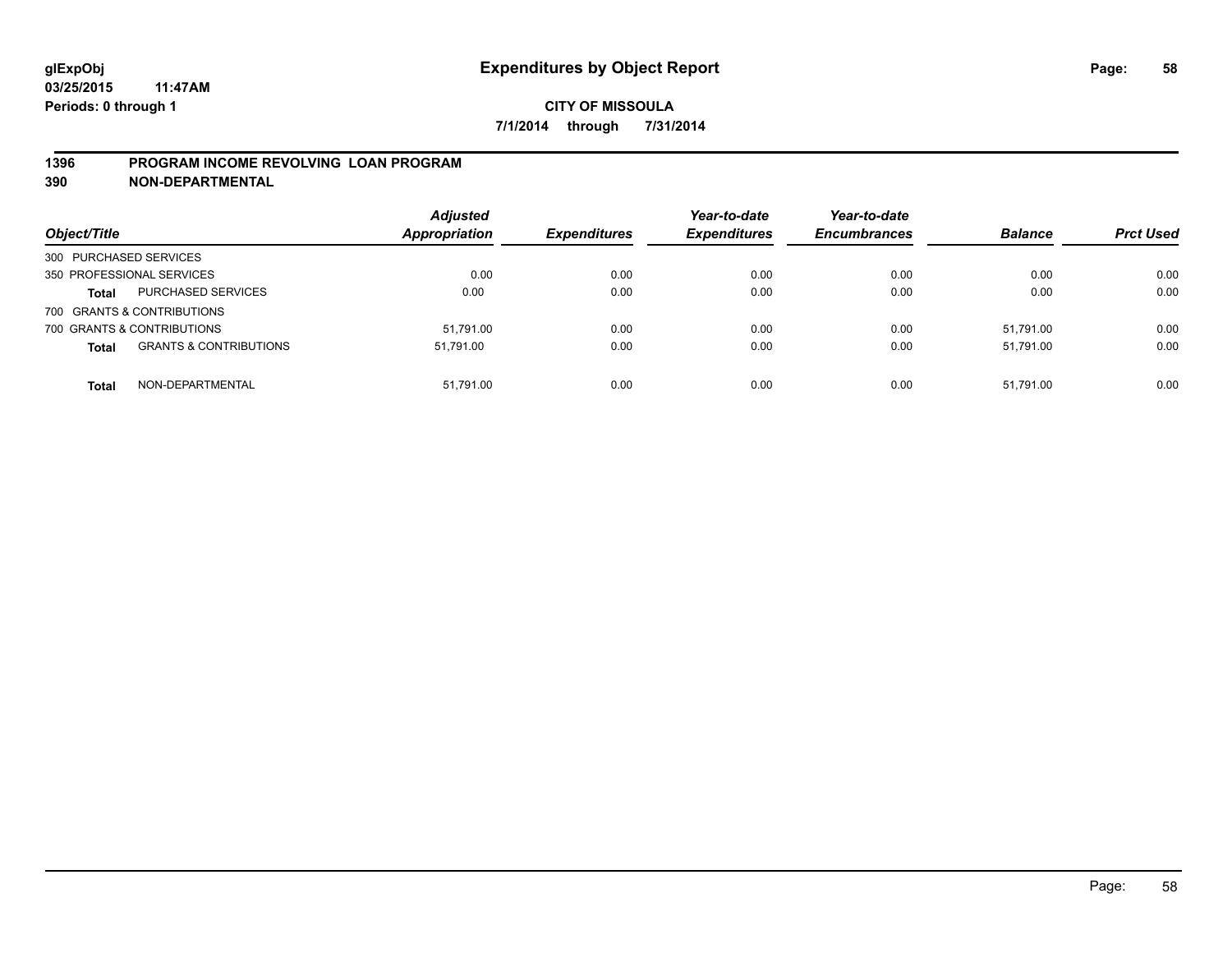**CITY OF MISSOULA 7/1/2014 through 7/31/2014**

### **1396 PROGRAM INCOME REVOLVING LOAN PROGRAM**

| Object/Title           |                                   | <b>Adjusted</b><br>Appropriation | <b>Expenditures</b> | Year-to-date<br><b>Expenditures</b> | Year-to-date<br><b>Encumbrances</b> | <b>Balance</b> | <b>Prct Used</b> |
|------------------------|-----------------------------------|----------------------------------|---------------------|-------------------------------------|-------------------------------------|----------------|------------------|
| 300 PURCHASED SERVICES |                                   |                                  |                     |                                     |                                     |                |                  |
|                        | 350 PROFESSIONAL SERVICES         | 0.00                             | 0.00                | 0.00                                | 0.00                                | 0.00           | 0.00             |
| Total                  | <b>PURCHASED SERVICES</b>         | 0.00                             | 0.00                | 0.00                                | 0.00                                | 0.00           | 0.00             |
|                        | 700 GRANTS & CONTRIBUTIONS        |                                  |                     |                                     |                                     |                |                  |
|                        | 700 GRANTS & CONTRIBUTIONS        | 51,791.00                        | 0.00                | 0.00                                | 0.00                                | 51.791.00      | 0.00             |
| <b>Total</b>           | <b>GRANTS &amp; CONTRIBUTIONS</b> | 51,791.00                        | 0.00                | 0.00                                | 0.00                                | 51.791.00      | 0.00             |
| <b>Total</b>           | PROGRAM INCOME REVOLVING LOAN P   | 51,791.00                        | 0.00                | 0.00                                | 0.00                                | 51,791.00      | 0.00             |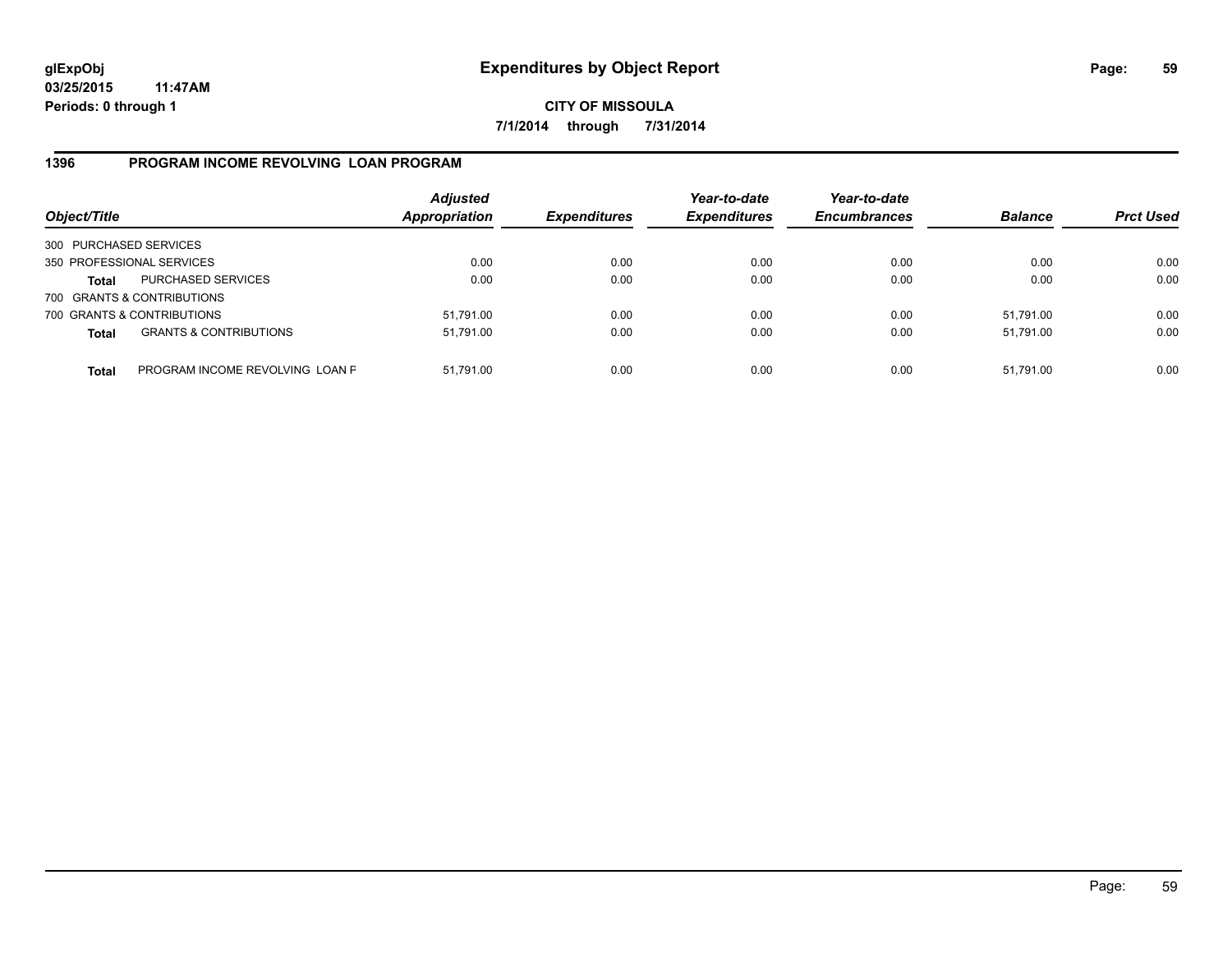#### **1397 STATE HOME PROGRAM INCOME**

**390 NON-DEPARTMENTAL**

| Object/Title           |                           | Adjusted<br><b>Appropriation</b> | <b>Expenditures</b> | Year-to-date<br><b>Expenditures</b> | Year-to-date<br><b>Encumbrances</b> | <b>Balance</b> | <b>Prct Used</b> |
|------------------------|---------------------------|----------------------------------|---------------------|-------------------------------------|-------------------------------------|----------------|------------------|
| 300 PURCHASED SERVICES |                           |                                  |                     |                                     |                                     |                |                  |
|                        | 350 PROFESSIONAL SERVICES | 600,000.00                       | 0.00                | 0.00                                | 0.00                                | 600.000.00     | 0.00             |
| <b>Total</b>           | <b>PURCHASED SERVICES</b> | 600.000.00                       | 0.00                | 0.00                                | 0.00                                | 600.000.00     | 0.00             |
| <b>Total</b>           | NON-DEPARTMENTAL          | 600,000.00                       | 0.00                | 0.00                                | 0.00                                | 600,000.00     | 0.00             |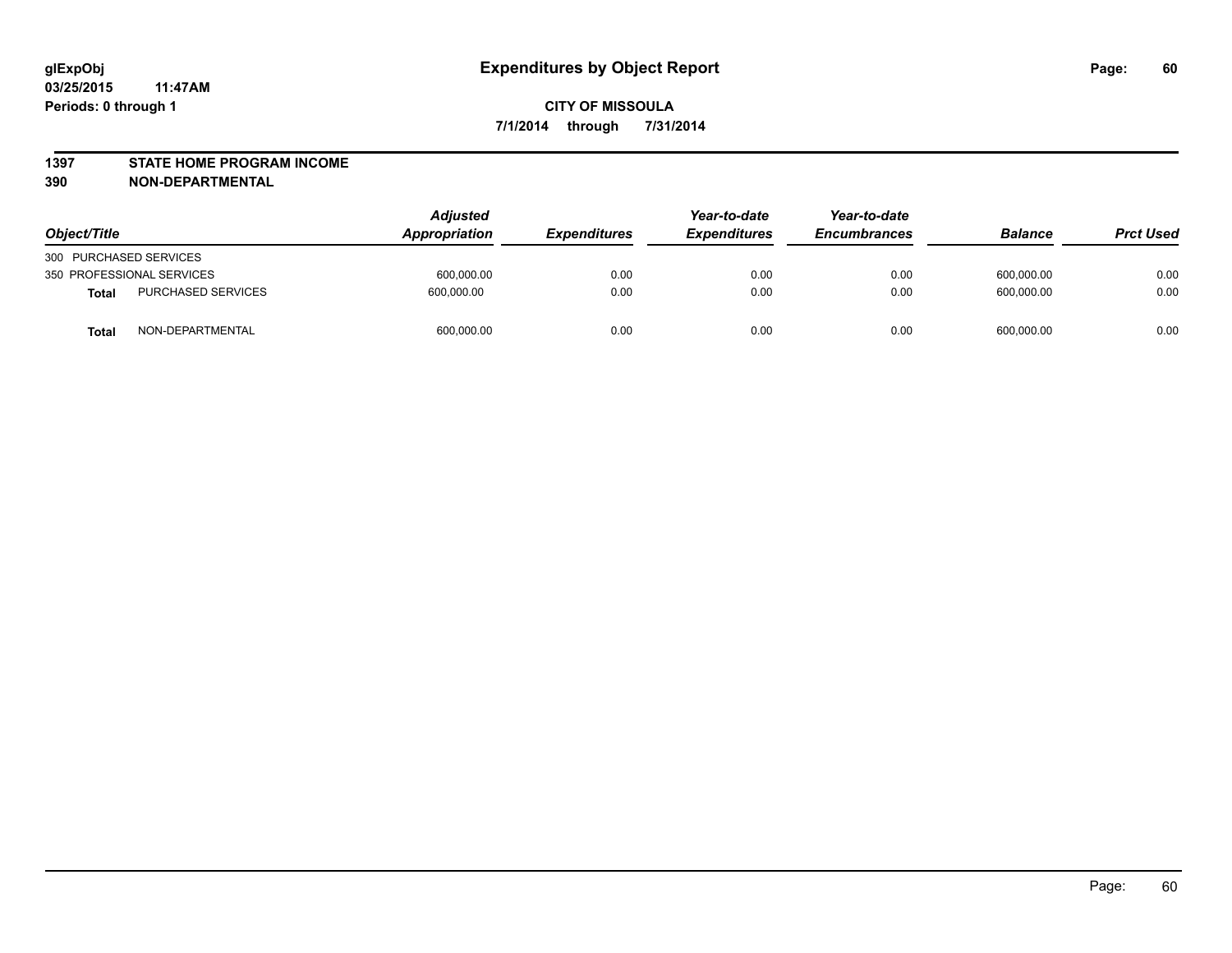#### **1397 STATE HOME PROGRAM INCOME**

| Object/Title                              | Adjusted<br>Appropriation | <i><b>Expenditures</b></i> | Year-to-date<br><b>Expenditures</b> | Year-to-date<br><b>Encumbrances</b> | <b>Balance</b> | <b>Prct Used</b> |
|-------------------------------------------|---------------------------|----------------------------|-------------------------------------|-------------------------------------|----------------|------------------|
| 300 PURCHASED SERVICES                    |                           |                            |                                     |                                     |                |                  |
| 350 PROFESSIONAL SERVICES                 | 600,000.00                | 0.00                       | 0.00                                | 0.00                                | 600,000.00     | 0.00             |
| PURCHASED SERVICES<br><b>Total</b>        | 600,000.00                | 0.00                       | 0.00                                | 0.00                                | 600,000.00     | 0.00             |
| STATE HOME PROGRAM INCOME<br><b>Total</b> | 600,000.00                | 0.00                       | 0.00                                | 0.00                                | 600,000.00     | 0.00             |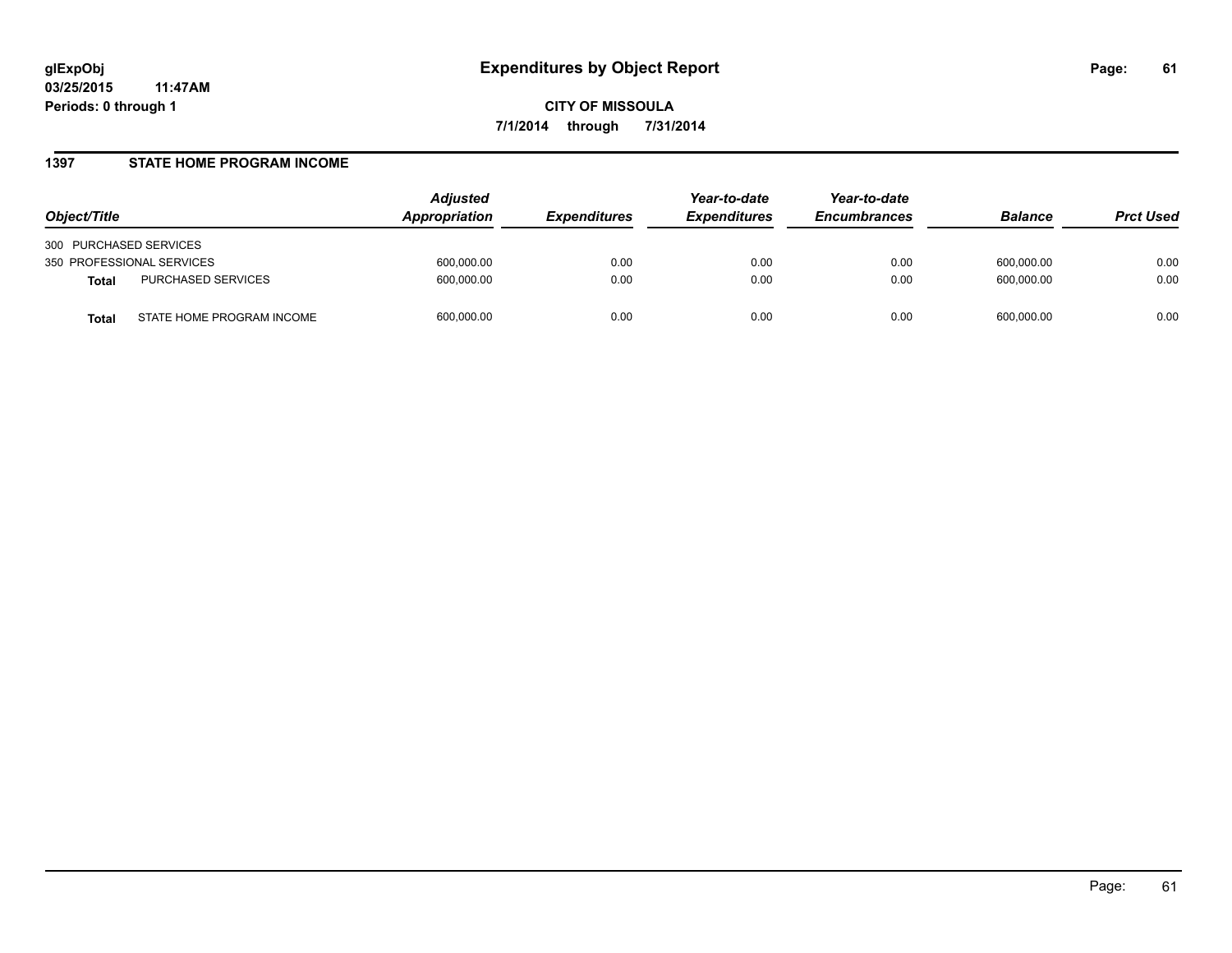#### **2250 PLANNING FUND**

**250 DEVELOPMENT SERVICES**

|                                             | <b>Adjusted</b>      |                     | Year-to-date        | Year-to-date        |                |                  |
|---------------------------------------------|----------------------|---------------------|---------------------|---------------------|----------------|------------------|
| Object/Title                                | <b>Appropriation</b> | <b>Expenditures</b> | <b>Expenditures</b> | <b>Encumbrances</b> | <b>Balance</b> | <b>Prct Used</b> |
| 100 PERSONAL SERVICES                       |                      |                     |                     |                     |                |                  |
| 110 SALARIES AND WAGES                      | 296,680.00           | 0.00                | 0.00                | 0.00                | 296,680.00     | 0.00             |
| <b>140 EMPLOYER CONTRIBUTIONS</b>           | 90,685.00            | 0.00                | 0.00                | 0.00                | 90,685.00      | 0.00             |
| 141 STATE RETIREMENT CONTRIBUTIONS          | 0.00                 | 0.00                | 0.00                | 0.00                | 0.00           | 0.00             |
| PERSONAL SERVICES<br><b>Total</b>           | 387,365.00           | 0.00                | 0.00                | 0.00                | 387,365.00     | 0.00             |
| 200 SUPPLIES                                |                      |                     |                     |                     |                |                  |
| 210 OFFICE SUPPLIES                         | 2,550.00             | 0.00                | 0.00                | 0.00                | 2,550.00       | 0.00             |
| 220 OPERATING SUPPLIES                      | 1,300.00             | 0.00                | 0.00                | 0.00                | 1,300.00       | 0.00             |
| 231 GASOLINE                                | 0.00                 | 0.00                | 0.00                | 0.00                | 0.00           | 0.00             |
| 240 OTHER SUPPLIES                          | 0.00                 | 0.00                | 0.00                | 0.00                | 0.00           | 0.00             |
| <b>SUPPLIES</b><br><b>Total</b>             | 3,850.00             | 0.00                | 0.00                | 0.00                | 3,850.00       | 0.00             |
| 300 PURCHASED SERVICES                      |                      |                     |                     |                     |                |                  |
| 310 COMMUNICATIONS                          | 1,100.00             | 0.00                | 0.00                | 0.00                | 1,100.00       | 0.00             |
| 320 PRINTING & DUPLICATING                  | 9,300.00             | 0.00                | 0.00                | 0.00                | 9,300.00       | 0.00             |
| 330 PUBLICITY, SUBSCRIPTIONS & DUES         | 3,306.00             | 0.00                | 0.00                | 0.00                | 3,306.00       | 0.00             |
| 344 TELEPHONE SERVICE                       | 125.00               | 0.00                | 0.00                | 0.00                | 125.00         | 0.00             |
| 350 PROFESSIONAL SERVICES                   | 100,000.00           | 0.00                | 0.00                | 0.00                | 100,000.00     | 0.00             |
| 360 REPAIR & MAINTENANCE                    | 1,540.00             | 0.00                | 0.00                | 0.00                | 1,540.00       | 0.00             |
| 370 TRAVEL                                  | 5,185.00             | 0.00                | 0.00                | 0.00                | 5,185.00       | 0.00             |
| 380 TRAINING                                | 3,595.00             | 0.00                | 0.00                | 0.00                | 3,595.00       | 0.00             |
| 390 OTHER PURCHASED SERVICES                | 4,750.00             | 0.00                | 0.00                | 0.00                | 4,750.00       | 0.00             |
| PURCHASED SERVICES<br><b>Total</b>          | 128,901.00           | 0.00                | 0.00                | 0.00                | 128,901.00     | 0.00             |
| 500 FIXED CHARGES                           |                      |                     |                     |                     |                |                  |
| 500 FIXED CHARGES                           | 24,000.00            | 0.00                | 0.00                | 0.00                | 24,000.00      | 0.00             |
| <b>FIXED CHARGES</b><br><b>Total</b>        | 24,000.00            | 0.00                | 0.00                | 0.00                | 24,000.00      | 0.00             |
| 800 OTHER OBJECTS                           |                      |                     |                     |                     |                |                  |
| 820 TRANSFERS TO OTHER FUNDS                | 0.00                 | 0.00                | 0.00                | 0.00                | 0.00           | 0.00             |
| 845 CONTINGENCY                             | 149,604.00           | 0.00                | 0.00                | 0.00                | 149,604.00     | 0.00             |
| OTHER OBJECTS<br><b>Total</b>               | 149,604.00           | 0.00                | 0.00                | 0.00                | 149,604.00     | 0.00             |
| <b>DEVELOPMENT SERVICES</b><br><b>Total</b> | 693,720.00           | 0.00                | 0.00                | 0.00                | 693,720.00     | 0.00             |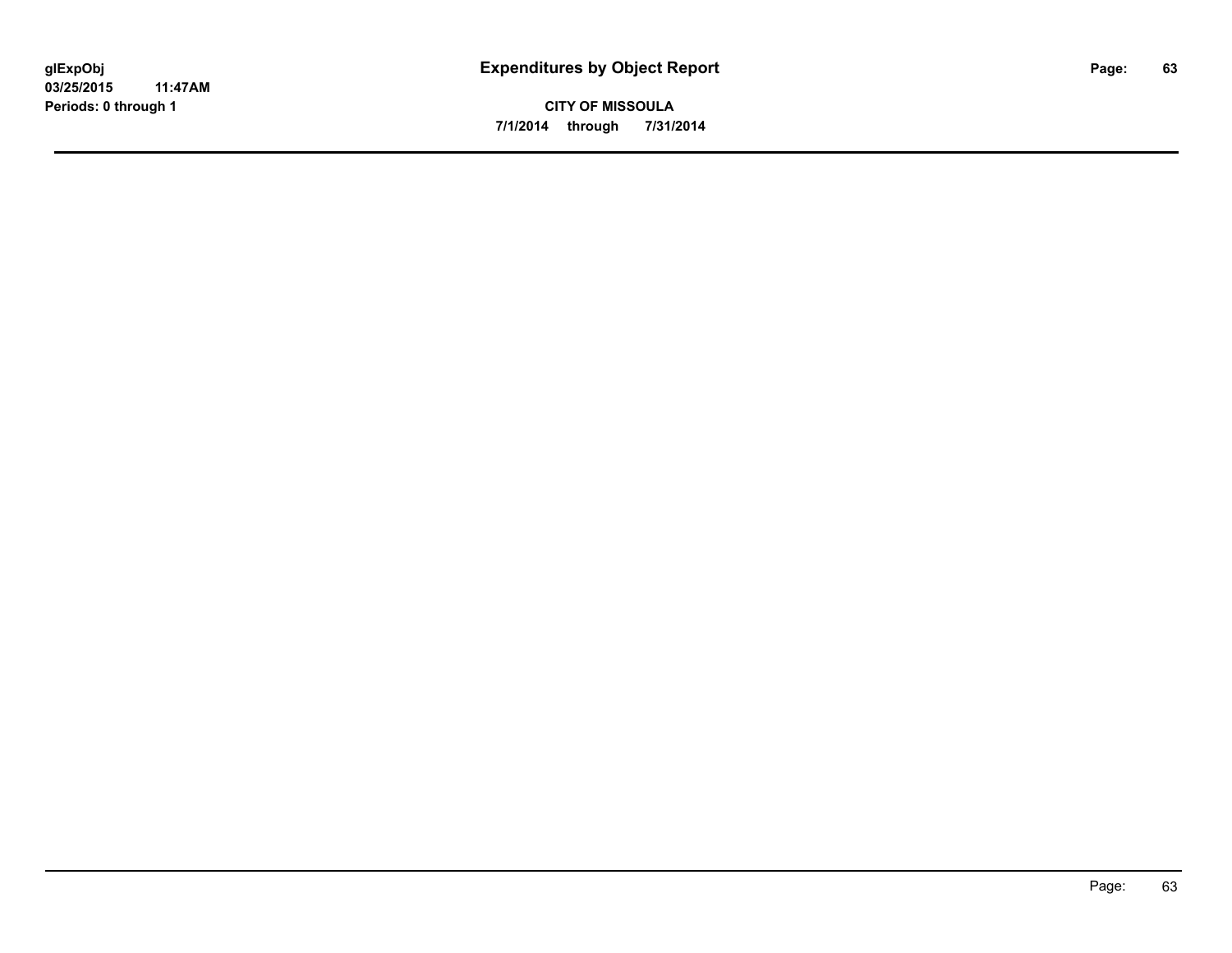**2250 PLANNING FUND**

|                                      | <b>Adjusted</b>      |                     | Year-to-date        | Year-to-date        |                |                  |
|--------------------------------------|----------------------|---------------------|---------------------|---------------------|----------------|------------------|
| Object/Title                         | <b>Appropriation</b> | <b>Expenditures</b> | <b>Expenditures</b> | <b>Encumbrances</b> | <b>Balance</b> | <b>Prct Used</b> |
| 100 PERSONAL SERVICES                |                      |                     |                     |                     |                |                  |
| 110 SALARIES AND WAGES               | 296,680.00           | 0.00                | 0.00                | 0.00                | 296,680.00     | 0.00             |
| <b>140 EMPLOYER CONTRIBUTIONS</b>    | 90.685.00            | 0.00                | 0.00                | 0.00                | 90,685.00      | 0.00             |
| 141 STATE RETIREMENT CONTRIBUTIONS   | 0.00                 | 0.00                | 0.00                | 0.00                | 0.00           | 0.00             |
| PERSONAL SERVICES<br><b>Total</b>    | 387,365.00           | 0.00                | 0.00                | 0.00                | 387,365.00     | 0.00             |
| 200 SUPPLIES                         |                      |                     |                     |                     |                |                  |
| 210 OFFICE SUPPLIES                  | 2,550.00             | 0.00                | 0.00                | 0.00                | 2,550.00       | 0.00             |
| 220 OPERATING SUPPLIES               | 1,300.00             | 0.00                | 0.00                | 0.00                | 1,300.00       | 0.00             |
| 231 GASOLINE                         | 0.00                 | 0.00                | 0.00                | 0.00                | 0.00           | 0.00             |
| 240 OTHER SUPPLIES                   | 0.00                 | 0.00                | 0.00                | 0.00                | 0.00           | 0.00             |
| <b>SUPPLIES</b><br><b>Total</b>      | 3,850.00             | 0.00                | 0.00                | 0.00                | 3,850.00       | 0.00             |
| 300 PURCHASED SERVICES               |                      |                     |                     |                     |                |                  |
| 310 COMMUNICATIONS                   | 1,100.00             | 0.00                | 0.00                | 0.00                | 1,100.00       | 0.00             |
| 320 PRINTING & DUPLICATING           | 9,300.00             | 0.00                | 0.00                | 0.00                | 9,300.00       | 0.00             |
| 330 PUBLICITY, SUBSCRIPTIONS & DUES  | 3,306.00             | 0.00                | 0.00                | 0.00                | 3,306.00       | 0.00             |
| 344 TELEPHONE SERVICE                | 125.00               | 0.00                | 0.00                | 0.00                | 125.00         | 0.00             |
| 350 PROFESSIONAL SERVICES            | 100,000.00           | 0.00                | 0.00                | 0.00                | 100,000.00     | 0.00             |
| 360 REPAIR & MAINTENANCE             | 1,540.00             | 0.00                | 0.00                | 0.00                | 1,540.00       | 0.00             |
| 370 TRAVEL                           | 5,185.00             | 0.00                | 0.00                | 0.00                | 5,185.00       | 0.00             |
| 380 TRAINING                         | 3,595.00             | 0.00                | 0.00                | 0.00                | 3,595.00       | 0.00             |
| 390 OTHER PURCHASED SERVICES         | 4,750.00             | 0.00                | 0.00                | 0.00                | 4,750.00       | 0.00             |
| PURCHASED SERVICES<br><b>Total</b>   | 128,901.00           | 0.00                | 0.00                | 0.00                | 128,901.00     | 0.00             |
| 500 FIXED CHARGES                    |                      |                     |                     |                     |                |                  |
| 500 FIXED CHARGES                    | 24,000.00            | 0.00                | 0.00                | 0.00                | 24,000.00      | 0.00             |
| <b>FIXED CHARGES</b><br><b>Total</b> | 24,000.00            | 0.00                | 0.00                | 0.00                | 24,000.00      | 0.00             |
| 800 OTHER OBJECTS                    |                      |                     |                     |                     |                |                  |
| 820 TRANSFERS TO OTHER FUNDS         | 0.00                 | 0.00                | 0.00                | 0.00                | 0.00           | 0.00             |
| 845 CONTINGENCY                      | 149,604.00           | 0.00                | 0.00                | 0.00                | 149,604.00     | 0.00             |
| OTHER OBJECTS<br><b>Total</b>        | 149,604.00           | 0.00                | 0.00                | 0.00                | 149,604.00     | 0.00             |
| <b>PLANNING FUND</b><br>Total        | 693,720.00           | 0.00                | 0.00                | 0.00                | 693,720.00     | 0.00             |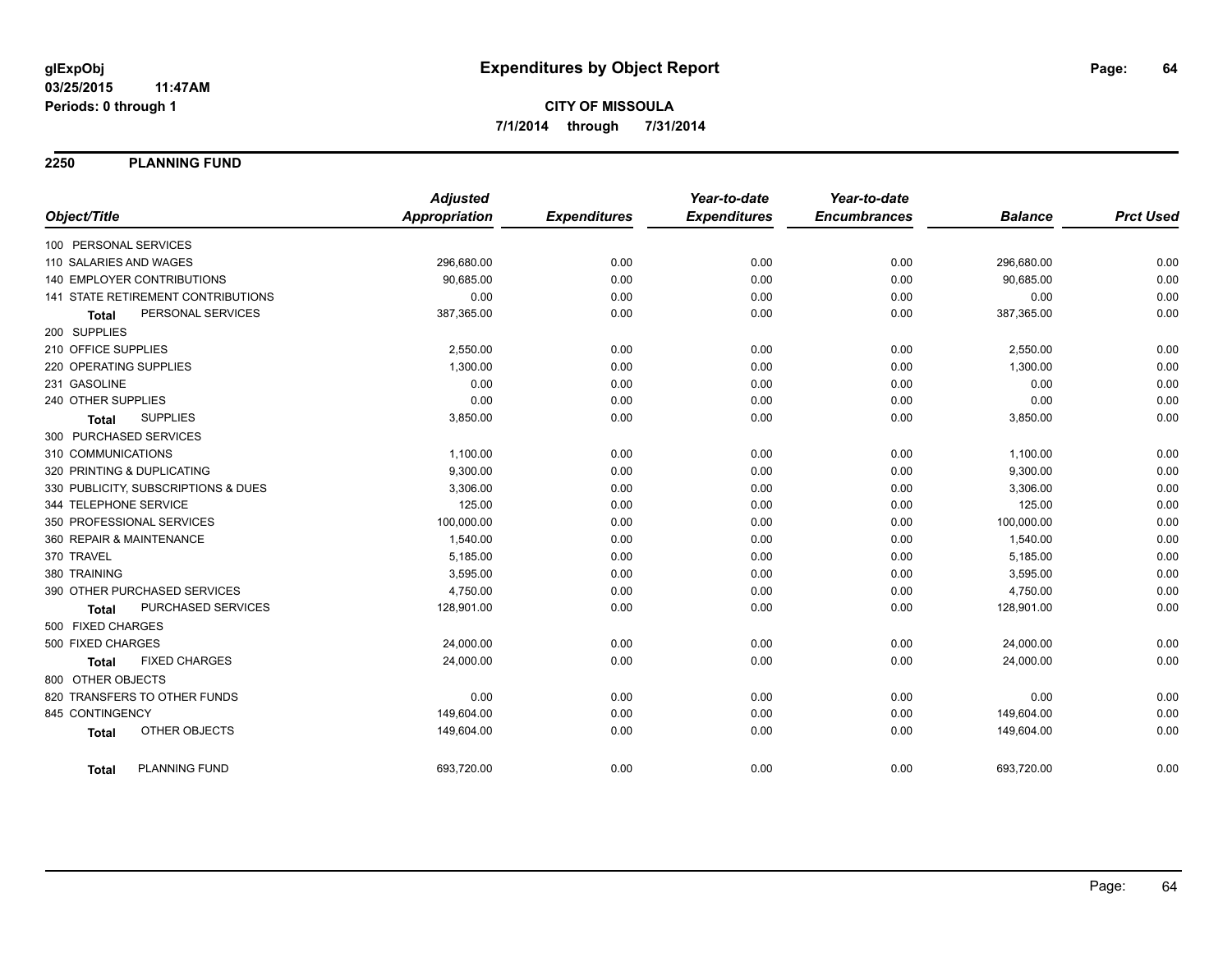#### **2310 PUBLIC SAFETY INFORMATION SYSTEMS**

**310 BUILDING INSPECTION**

| Object/Title      |                            | <b>Adjusted</b><br>Appropriation | <b>Expenditures</b> | Year-to-date<br><b>Expenditures</b> | Year-to-date<br><b>Encumbrances</b> | <b>Balance</b> | <b>Prct Used</b> |
|-------------------|----------------------------|----------------------------------|---------------------|-------------------------------------|-------------------------------------|----------------|------------------|
| 800 OTHER OBJECTS |                            |                                  |                     |                                     |                                     |                |                  |
| 845 CONTINGENCY   |                            | 0.00                             | 0.00                | 0.00                                | 0.00                                | 0.00           | 0.00             |
| <b>Total</b>      | OTHER OBJECTS              | 0.00                             | 0.00                | 0.00                                | 0.00                                | 0.00           | 0.00             |
| <b>Total</b>      | <b>BUILDING INSPECTION</b> | 0.00                             | 0.00                | 0.00                                | 0.00                                | 0.00           | 0.00             |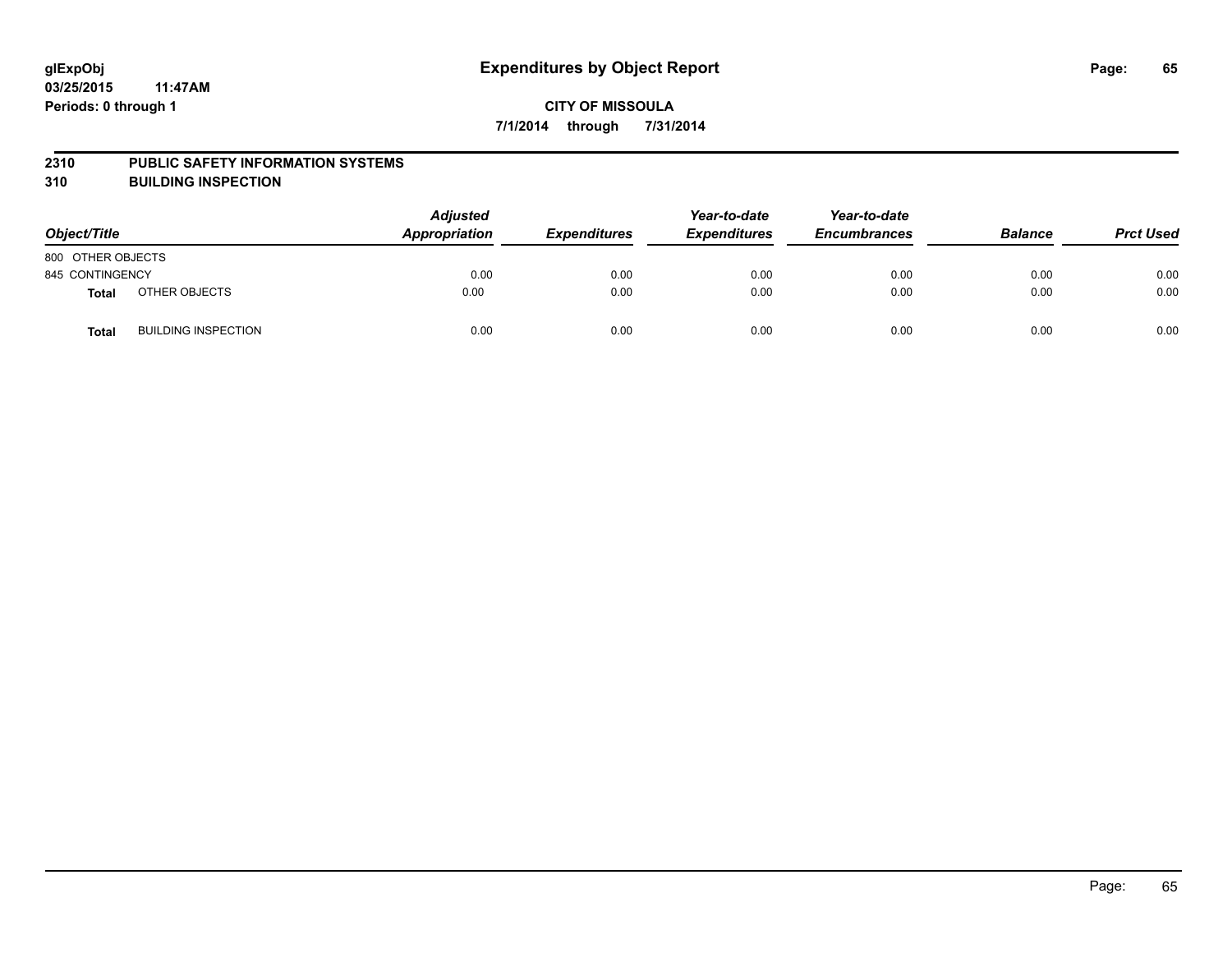**CITY OF MISSOULA 7/1/2014 through 7/31/2014**

### **2310 PUBLIC SAFETY INFORMATION SYSTEMS**

| Object/Title      |                                   | <b>Adjusted</b><br>Appropriation | <b>Expenditures</b> | Year-to-date<br><b>Expenditures</b> | Year-to-date<br><b>Encumbrances</b> | <b>Balance</b> | <b>Prct Used</b> |
|-------------------|-----------------------------------|----------------------------------|---------------------|-------------------------------------|-------------------------------------|----------------|------------------|
| 800 OTHER OBJECTS |                                   |                                  |                     |                                     |                                     |                |                  |
| 845 CONTINGENCY   |                                   | 0.00                             | 0.00                | 0.00                                | 0.00                                | 0.00           | 0.00             |
| <b>Total</b>      | OTHER OBJECTS                     | 0.00                             | 0.00                | 0.00                                | 0.00                                | 0.00           | 0.00             |
| <b>Total</b>      | PUBLIC SAFETY INFORMATION SYSTEM! | 0.00                             | 0.00                | 0.00                                | 0.00                                | 0.00           | 0.00             |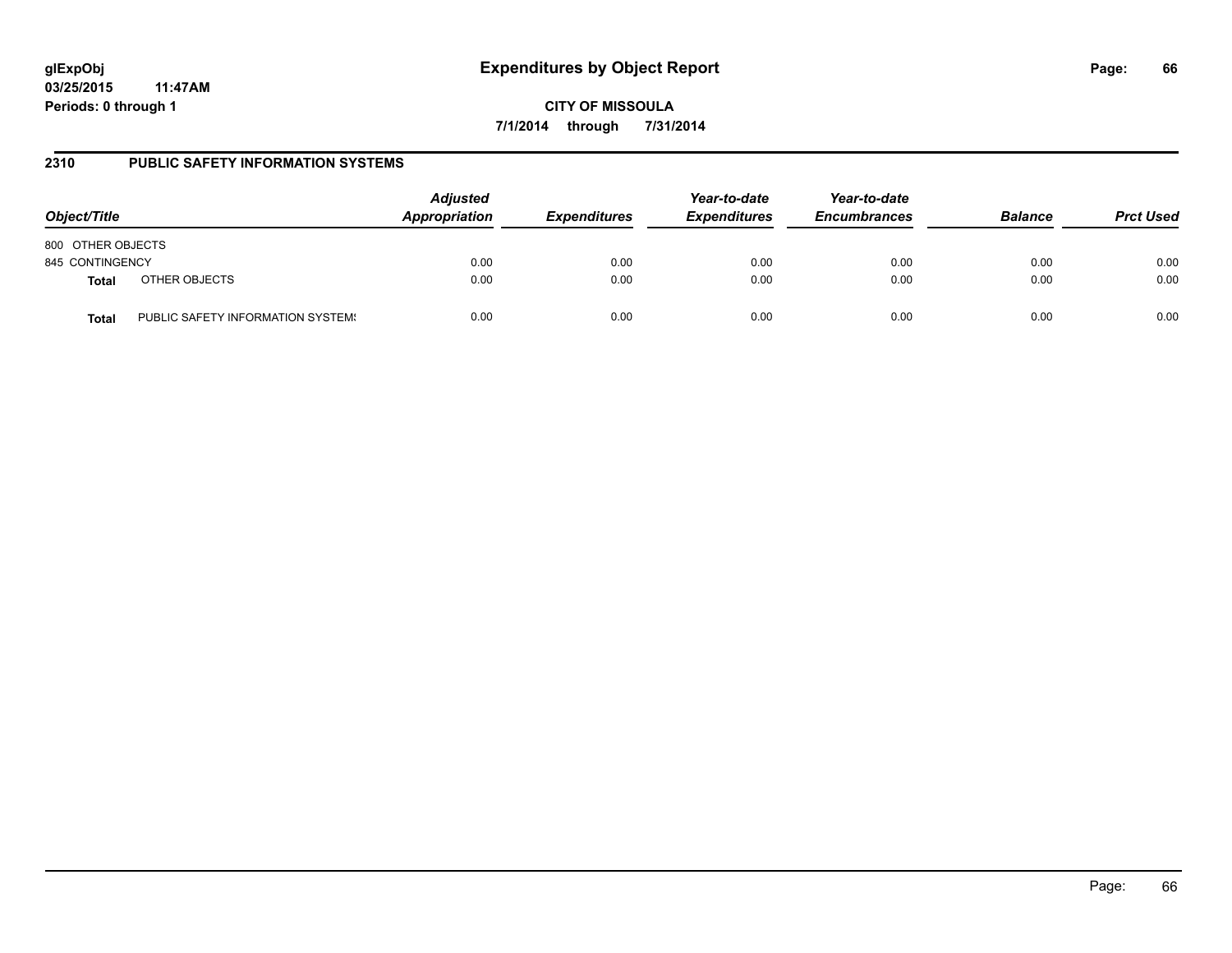#### **2321 IMPACT FEE FUND**

**390 NON-DEPARTMENTAL**

|                        |                              | <b>Adjusted</b> |                     | Year-to-date        | Year-to-date        |                |                  |
|------------------------|------------------------------|-----------------|---------------------|---------------------|---------------------|----------------|------------------|
| Object/Title           |                              | Appropriation   | <b>Expenditures</b> | <b>Expenditures</b> | <b>Encumbrances</b> | <b>Balance</b> | <b>Prct Used</b> |
| 100 PERSONAL SERVICES  |                              |                 |                     |                     |                     |                |                  |
| 110 SALARIES AND WAGES |                              | 0.00            | 0.00                | 0.00                | 0.00                | 0.00           | 0.00             |
|                        | 140 EMPLOYER CONTRIBUTIONS   | 0.00            | 0.00                | 0.00                | 0.00                | 0.00           | 0.00             |
| <b>Total</b>           | PERSONAL SERVICES            | 0.00            | 0.00                | 0.00                | 0.00                | 0.00           | 0.00             |
| 300 PURCHASED SERVICES |                              |                 |                     |                     |                     |                |                  |
|                        | 350 PROFESSIONAL SERVICES    | 0.00            | 0.00                | 0.00                | 0.00                | 0.00           | 0.00             |
| Total                  | PURCHASED SERVICES           | 0.00            | 0.00                | 0.00                | 0.00                | 0.00           | 0.00             |
| 800 OTHER OBJECTS      |                              |                 |                     |                     |                     |                |                  |
|                        | 820 TRANSFERS TO OTHER FUNDS | 0.00            | 0.00                | 0.00                | 0.00                | 0.00           | 0.00             |
| <b>Total</b>           | OTHER OBJECTS                | 0.00            | 0.00                | 0.00                | 0.00                | 0.00           | 0.00             |
| 900 CAPITAL OUTLAY     |                              |                 |                     |                     |                     |                |                  |
| 930 IMPROVEMENTS       |                              | 2,416,567.00    | 30,240.49           | 30,240.49           | 0.00                | 2,386,326.51   | 1.25             |
| <b>Total</b>           | <b>CAPITAL OUTLAY</b>        | 2,416,567.00    | 30,240.49           | 30,240.49           | 0.00                | 2,386,326.51   | 1.25             |
| <b>Total</b>           | NON-DEPARTMENTAL             | 2,416,567.00    | 30,240.49           | 30,240.49           | 0.00                | 2,386,326.51   | 1.25             |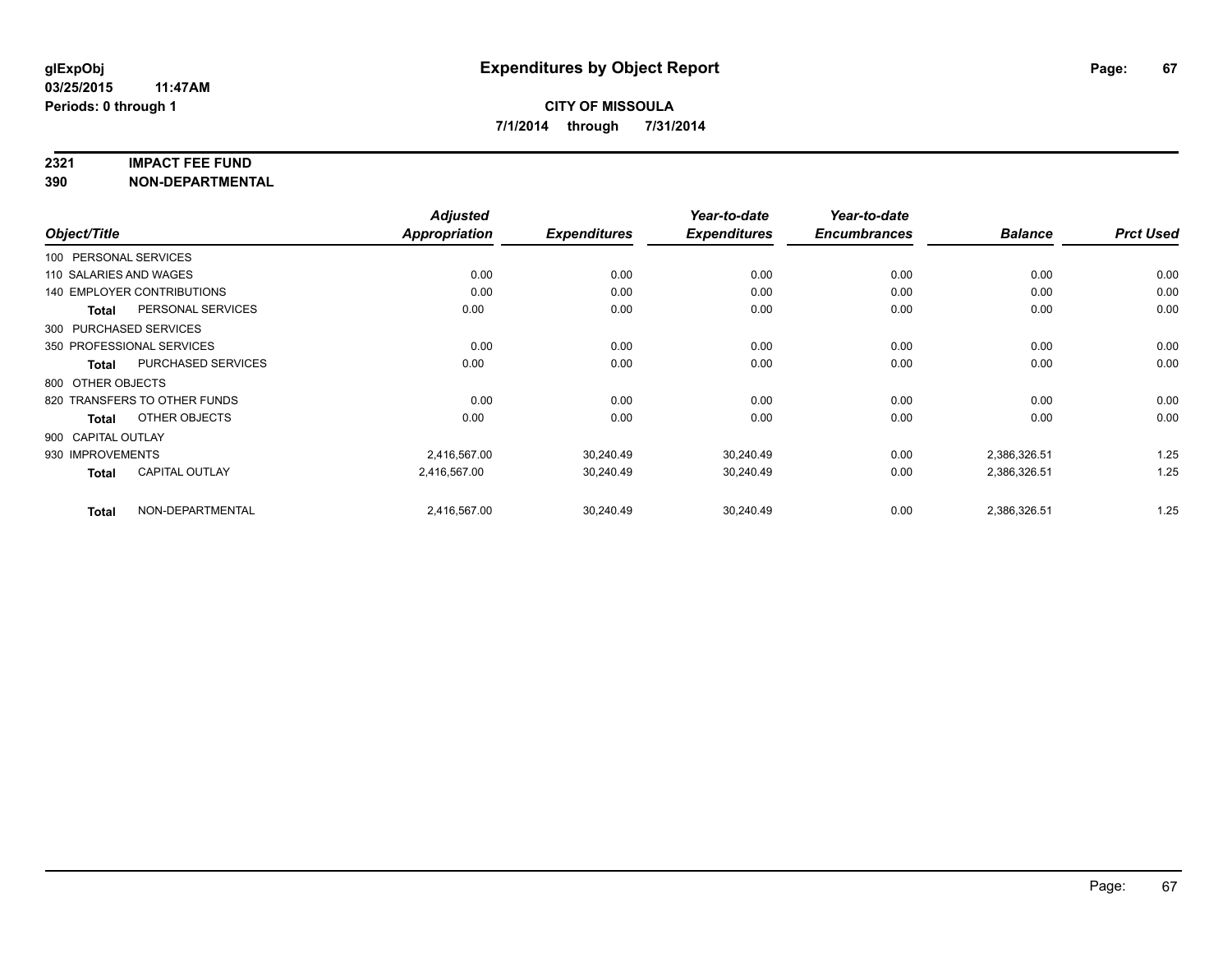### **2321 IMPACT FEE FUND**

|                        |                                   | <b>Adjusted</b> |                     | Year-to-date        | Year-to-date        |                |                  |
|------------------------|-----------------------------------|-----------------|---------------------|---------------------|---------------------|----------------|------------------|
| Object/Title           |                                   | Appropriation   | <b>Expenditures</b> | <b>Expenditures</b> | <b>Encumbrances</b> | <b>Balance</b> | <b>Prct Used</b> |
| 100 PERSONAL SERVICES  |                                   |                 |                     |                     |                     |                |                  |
| 110 SALARIES AND WAGES |                                   | 0.00            | 0.00                | 0.00                | 0.00                | 0.00           | 0.00             |
|                        | <b>140 EMPLOYER CONTRIBUTIONS</b> | 0.00            | 0.00                | 0.00                | 0.00                | 0.00           | 0.00             |
| <b>Total</b>           | PERSONAL SERVICES                 | 0.00            | 0.00                | 0.00                | 0.00                | 0.00           | 0.00             |
|                        | 300 PURCHASED SERVICES            |                 |                     |                     |                     |                |                  |
|                        | 350 PROFESSIONAL SERVICES         | 0.00            | 0.00                | 0.00                | 0.00                | 0.00           | 0.00             |
| <b>Total</b>           | PURCHASED SERVICES                | 0.00            | 0.00                | 0.00                | 0.00                | 0.00           | 0.00             |
| 800 OTHER OBJECTS      |                                   |                 |                     |                     |                     |                |                  |
|                        | 820 TRANSFERS TO OTHER FUNDS      | 0.00            | 0.00                | 0.00                | 0.00                | 0.00           | 0.00             |
| <b>Total</b>           | OTHER OBJECTS                     | 0.00            | 0.00                | 0.00                | 0.00                | 0.00           | 0.00             |
| 900 CAPITAL OUTLAY     |                                   |                 |                     |                     |                     |                |                  |
| 930 IMPROVEMENTS       |                                   | 2,416,567.00    | 30,240.49           | 30,240.49           | 0.00                | 2,386,326.51   | 1.25             |
| Total                  | <b>CAPITAL OUTLAY</b>             | 2,416,567.00    | 30,240.49           | 30,240.49           | 0.00                | 2,386,326.51   | 1.25             |
| <b>Total</b>           | <b>IMPACT FEE FUND</b>            | 2,416,567.00    | 30,240.49           | 30,240.49           | 0.00                | 2,386,326.51   | 1.25             |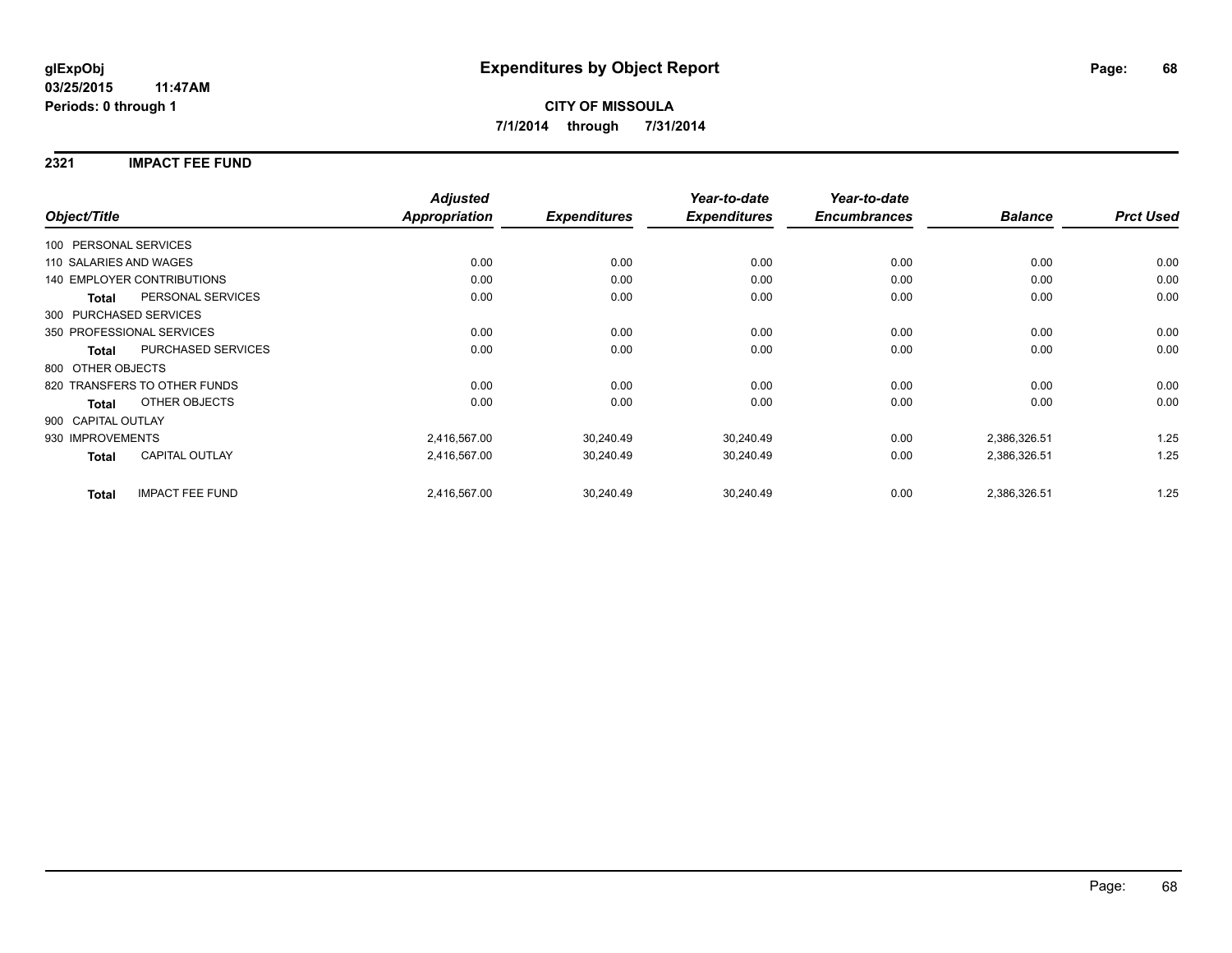#### **2322 GEORGE ELMER/CATTLE DR INTERSECTION**

**390 NON-DEPARTMENTAL**

| Object/Title           |                              | <b>Adjusted</b><br><b>Appropriation</b> | <b>Expenditures</b> | Year-to-date<br><b>Expenditures</b> | Year-to-date<br><b>Encumbrances</b> | <b>Balance</b> | <b>Prct Used</b> |
|------------------------|------------------------------|-----------------------------------------|---------------------|-------------------------------------|-------------------------------------|----------------|------------------|
| 300 PURCHASED SERVICES |                              |                                         |                     |                                     |                                     |                |                  |
|                        | 350 PROFESSIONAL SERVICES    | 15.000.00                               | 0.00                | 0.00                                | 0.00                                | 15.000.00      | 0.00             |
| <b>Total</b>           | <b>PURCHASED SERVICES</b>    | 15,000.00                               | 0.00                | 0.00                                | 0.00                                | 15,000.00      | 0.00             |
| 800 OTHER OBJECTS      |                              |                                         |                     |                                     |                                     |                |                  |
|                        | 820 TRANSFERS TO OTHER FUNDS | 0.00                                    | 0.00                | 0.00                                | 0.00                                | 0.00           | 0.00             |
| Total                  | OTHER OBJECTS                | 0.00                                    | 0.00                | 0.00                                | 0.00                                | 0.00           | 0.00             |
| 900 CAPITAL OUTLAY     |                              |                                         |                     |                                     |                                     |                |                  |
| 930 IMPROVEMENTS       |                              | 0.00                                    | 0.00                | 0.00                                | 0.00                                | 0.00           | 0.00             |
| <b>Total</b>           | <b>CAPITAL OUTLAY</b>        | 0.00                                    | 0.00                | 0.00                                | 0.00                                | 0.00           | 0.00             |
| <b>Total</b>           | NON-DEPARTMENTAL             | 15,000.00                               | 0.00                | 0.00                                | 0.00                                | 15,000.00      | 0.00             |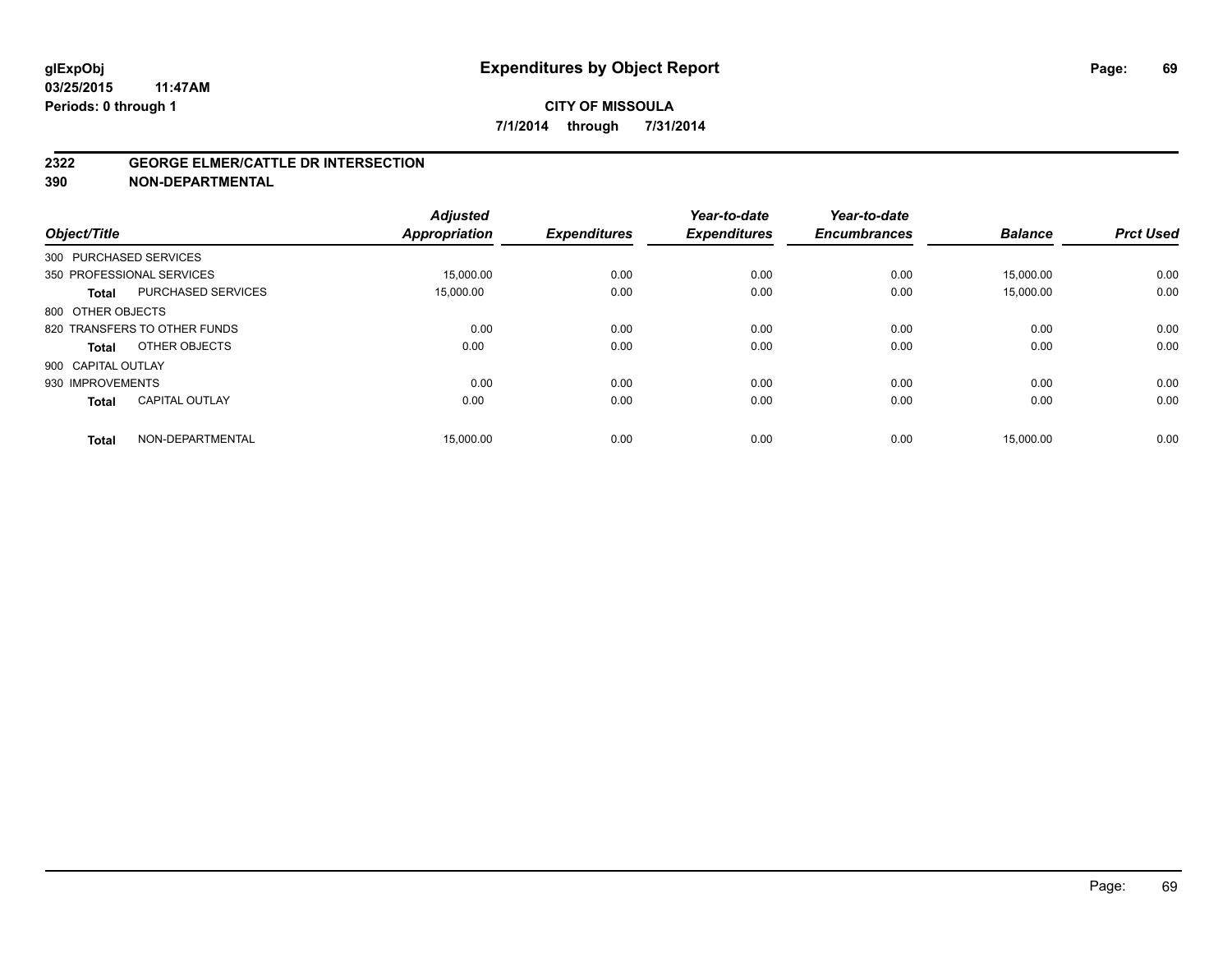**CITY OF MISSOULA 7/1/2014 through 7/31/2014**

### **2322 GEORGE ELMER/CATTLE DR INTERSECTION**

| Object/Title       |                                         | <b>Adjusted</b><br><b>Appropriation</b> | <b>Expenditures</b> | Year-to-date<br><b>Expenditures</b> | Year-to-date<br><b>Encumbrances</b> | <b>Balance</b> | <b>Prct Used</b> |
|--------------------|-----------------------------------------|-----------------------------------------|---------------------|-------------------------------------|-------------------------------------|----------------|------------------|
|                    | 300 PURCHASED SERVICES                  |                                         |                     |                                     |                                     |                |                  |
|                    | 350 PROFESSIONAL SERVICES               | 15,000.00                               | 0.00                | 0.00                                | 0.00                                | 15.000.00      | 0.00             |
| <b>Total</b>       | <b>PURCHASED SERVICES</b>               | 15,000.00                               | 0.00                | 0.00                                | 0.00                                | 15,000.00      | 0.00             |
| 800 OTHER OBJECTS  |                                         |                                         |                     |                                     |                                     |                |                  |
|                    | 820 TRANSFERS TO OTHER FUNDS            | 0.00                                    | 0.00                | 0.00                                | 0.00                                | 0.00           | 0.00             |
| <b>Total</b>       | OTHER OBJECTS                           | 0.00                                    | 0.00                | 0.00                                | 0.00                                | 0.00           | 0.00             |
| 900 CAPITAL OUTLAY |                                         |                                         |                     |                                     |                                     |                |                  |
| 930 IMPROVEMENTS   |                                         | 0.00                                    | 0.00                | 0.00                                | 0.00                                | 0.00           | 0.00             |
| <b>Total</b>       | <b>CAPITAL OUTLAY</b>                   | 0.00                                    | 0.00                | 0.00                                | 0.00                                | 0.00           | 0.00             |
| <b>Total</b>       | <b>GEORGE ELMER/CATTLE DR INTERSECT</b> | 15.000.00                               | 0.00                | 0.00                                | 0.00                                | 15.000.00      | 0.00             |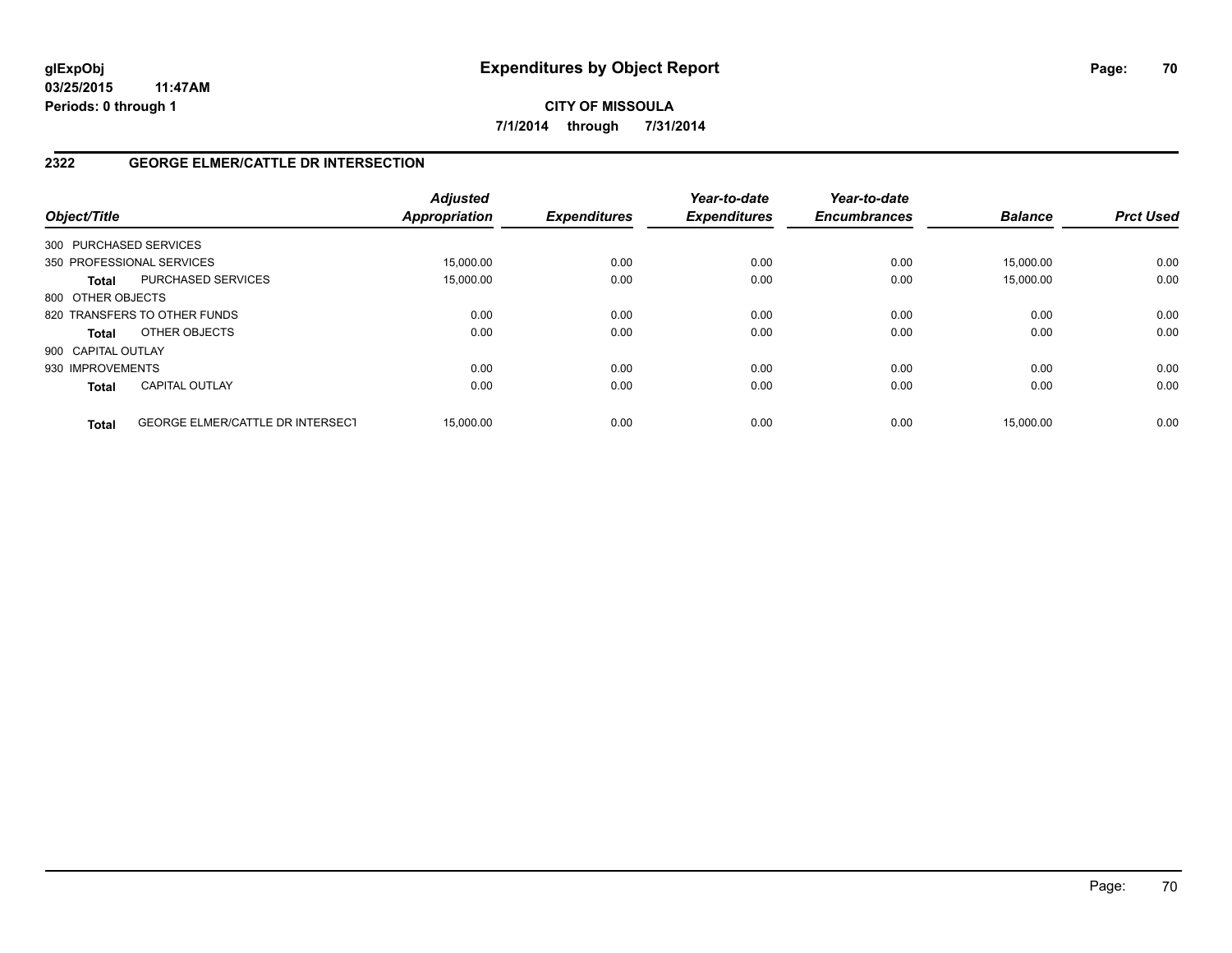**2365 PUBLIC ART FUND**

**220 MAYOR**

|                           | <b>Adjusted</b> |               | Year-to-date                | Year-to-date        |                     | <b>Prct Used</b>            |
|---------------------------|-----------------|---------------|-----------------------------|---------------------|---------------------|-----------------------------|
|                           |                 |               |                             |                     |                     |                             |
| 300 PURCHASED SERVICES    |                 |               |                             |                     |                     |                             |
| 350 PROFESSIONAL SERVICES | 3.000.00        | 0.00          | 0.00                        | 0.00                | 3,000.00            | 0.00                        |
| <b>PURCHASED SERVICES</b> | 3,000.00        | 0.00          | 0.00                        | 0.00                | 3,000.00            | 0.00                        |
| 800 OTHER OBJECTS         |                 |               |                             |                     |                     |                             |
| 845 CONTINGENCY           | 24,256.00       | 0.00          | 0.00                        | 0.00                | 24,256.00           | 0.00                        |
| OTHER OBJECTS             | 24.256.00       | 0.00          | 0.00                        | 0.00                | 24,256.00           | 0.00                        |
| 900 CAPITAL OUTLAY        |                 |               |                             |                     |                     |                             |
| 930 IMPROVEMENTS          | 5,615.00        | 0.00          | 0.00                        | 0.00                | 5,615.00            | 0.00                        |
| <b>CAPITAL OUTLAY</b>     | 5.615.00        | 0.00          | 0.00                        | 0.00                | 5,615.00            | 0.00                        |
| <b>MAYOR</b>              | 32.871.00       |               | 0.00                        | 0.00                |                     | 0.00                        |
|                           |                 | Appropriation | <b>Expenditures</b><br>0.00 | <b>Expenditures</b> | <b>Encumbrances</b> | <b>Balance</b><br>32,871.00 |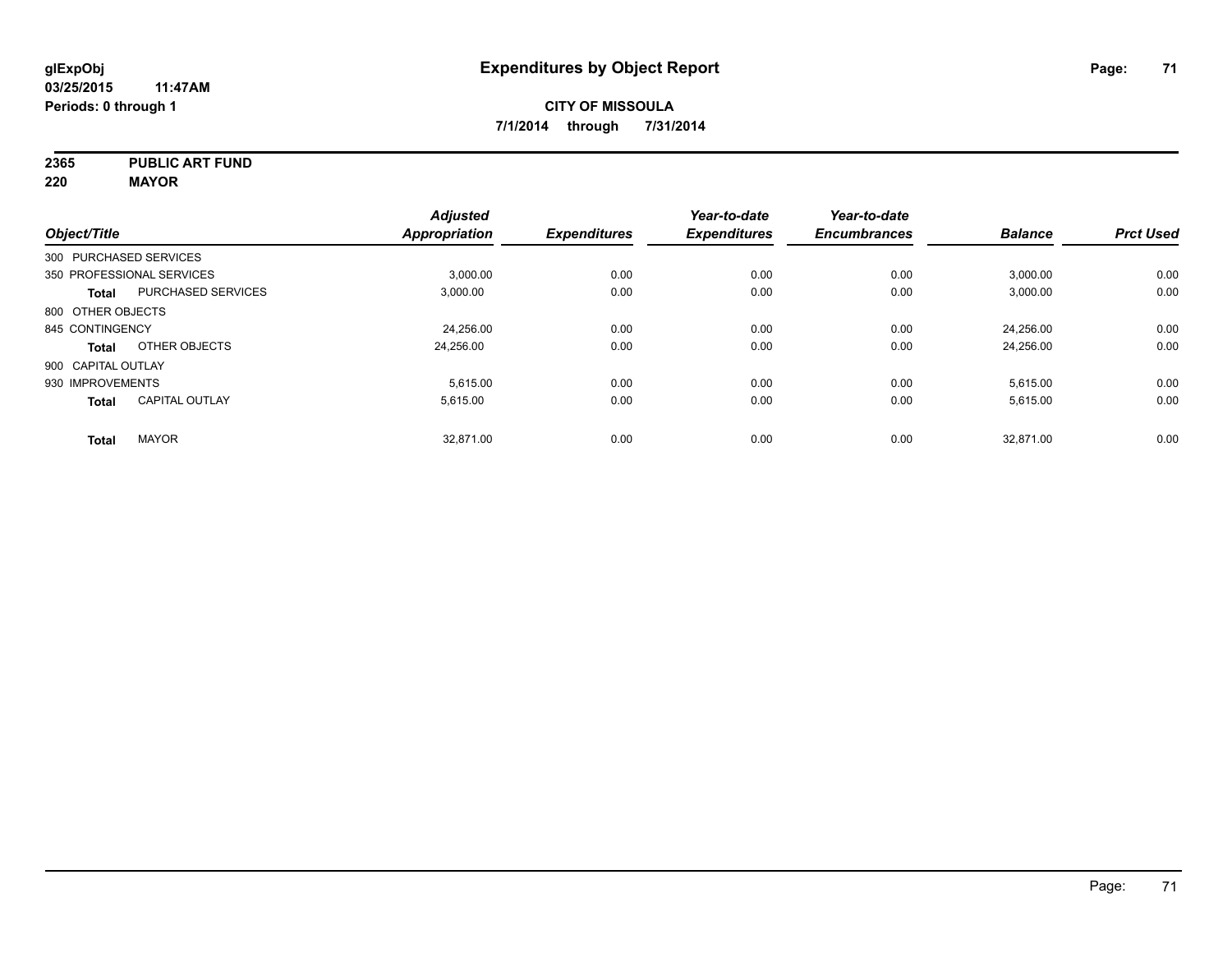### **2365 PUBLIC ART FUND**

| Object/Title                              | <b>Adjusted</b><br><b>Appropriation</b> | <b>Expenditures</b> | Year-to-date<br><b>Expenditures</b> | Year-to-date<br><b>Encumbrances</b> | <b>Balance</b> | <b>Prct Used</b> |
|-------------------------------------------|-----------------------------------------|---------------------|-------------------------------------|-------------------------------------|----------------|------------------|
|                                           |                                         |                     |                                     |                                     |                |                  |
| 300 PURCHASED SERVICES                    |                                         |                     |                                     |                                     |                |                  |
| 350 PROFESSIONAL SERVICES                 | 3,000.00                                | 0.00                | 0.00                                | 0.00                                | 3,000.00       | 0.00             |
| <b>PURCHASED SERVICES</b><br><b>Total</b> | 3.000.00                                | 0.00                | 0.00                                | 0.00                                | 3.000.00       | 0.00             |
| 800 OTHER OBJECTS                         |                                         |                     |                                     |                                     |                |                  |
| 845 CONTINGENCY                           | 24,256.00                               | 0.00                | 0.00                                | 0.00                                | 24.256.00      | 0.00             |
| OTHER OBJECTS<br><b>Total</b>             | 24,256.00                               | 0.00                | 0.00                                | 0.00                                | 24.256.00      | 0.00             |
| 900 CAPITAL OUTLAY                        |                                         |                     |                                     |                                     |                |                  |
| 930 IMPROVEMENTS                          | 5,615.00                                | 0.00                | 0.00                                | 0.00                                | 5,615.00       | 0.00             |
| <b>CAPITAL OUTLAY</b><br><b>Total</b>     | 5,615.00                                | 0.00                | 0.00                                | 0.00                                | 5,615.00       | 0.00             |
| PUBLIC ART FUND<br><b>Total</b>           | 32.871.00                               | 0.00                | 0.00                                | 0.00                                | 32.871.00      | 0.00             |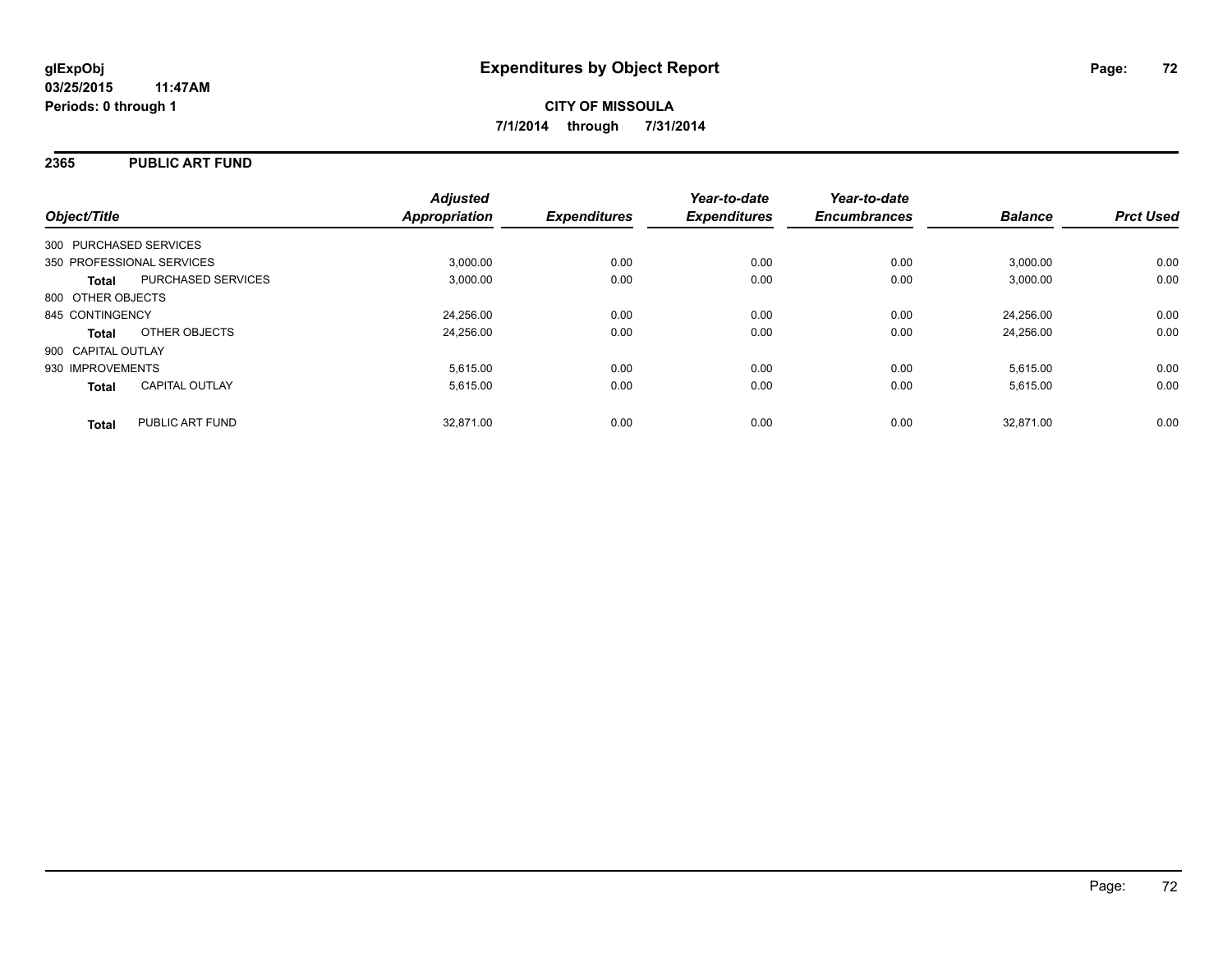#### **2371 EMPLOYEE HEALTH INSURANCE LEVY FUND**

**390 NON-DEPARTMENTAL**

| Object/Title      |                              | <b>Adjusted</b><br>Appropriation | <b>Expenditures</b> | Year-to-date<br><b>Expenditures</b> | Year-to-date<br><b>Encumbrances</b> | <b>Balance</b> | <b>Prct Used</b> |
|-------------------|------------------------------|----------------------------------|---------------------|-------------------------------------|-------------------------------------|----------------|------------------|
| 800 OTHER OBJECTS |                              |                                  |                     |                                     |                                     |                |                  |
|                   | 820 TRANSFERS TO OTHER FUNDS | 1,324,945.00                     | 0.00                | 0.00                                | 0.00                                | 1.324.945.00   | 0.00             |
| <b>Total</b>      | OTHER OBJECTS                | 1.324.945.00                     | 0.00                | 0.00                                | 0.00                                | 1.324.945.00   | 0.00             |
| Total             | NON-DEPARTMENTAL             | 1,324,945.00                     | 0.00                | 0.00                                | 0.00                                | 324,945.00     | 0.00             |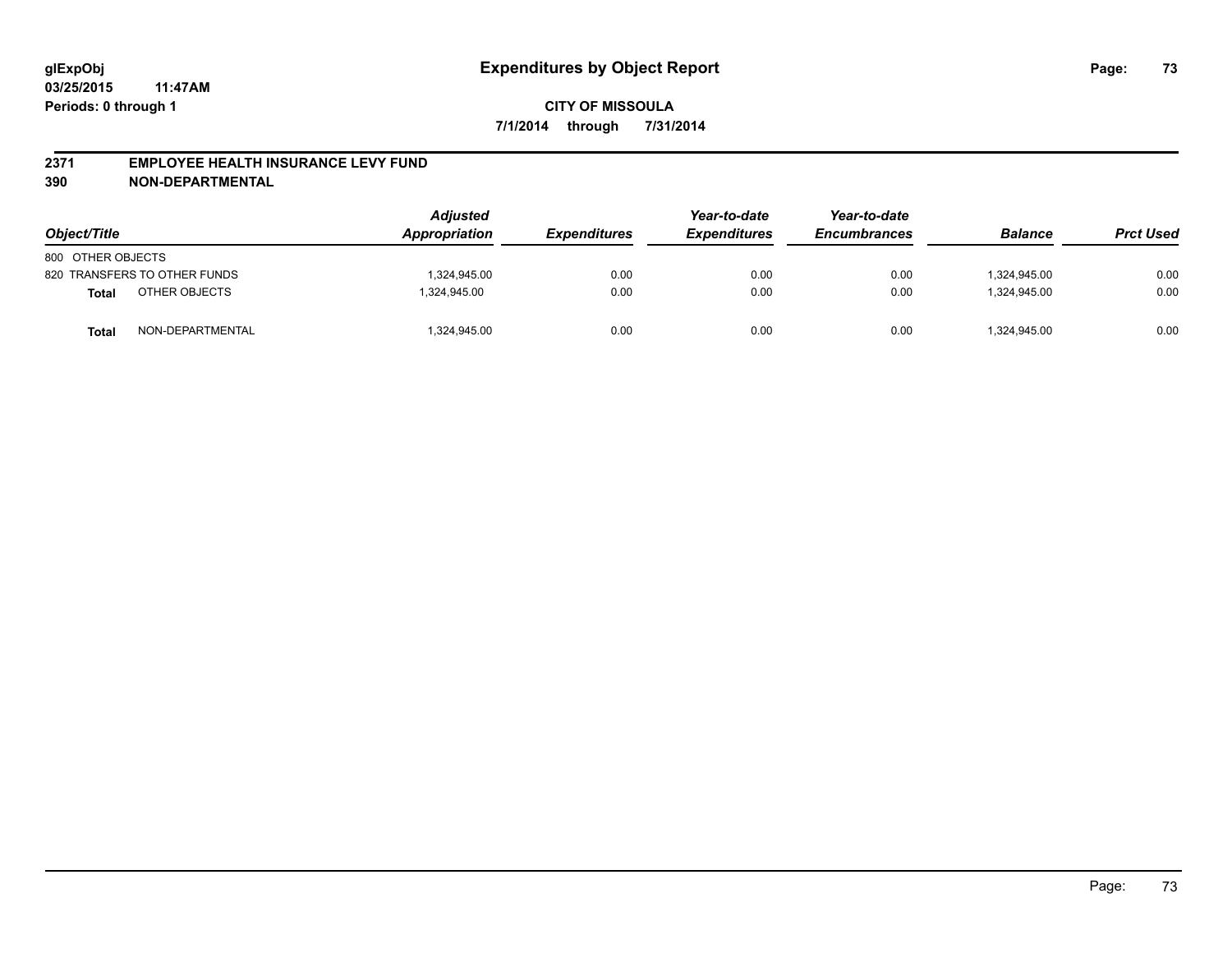**CITY OF MISSOULA 7/1/2014 through 7/31/2014**

#### **2371 EMPLOYEE HEALTH INSURANCE LEVY FUND**

| Object/Title                                     | <b>Adjusted</b><br>Appropriation<br><i><b>Expenditures</b></i> |      | Year-to-date<br><b>Expenditures</b> | Year-to-date<br><b>Encumbrances</b> | <b>Balance</b> | <b>Prct Used</b> |
|--------------------------------------------------|----------------------------------------------------------------|------|-------------------------------------|-------------------------------------|----------------|------------------|
| 800 OTHER OBJECTS                                |                                                                |      |                                     |                                     |                |                  |
| 820 TRANSFERS TO OTHER FUNDS                     | 1,324,945.00                                                   | 0.00 | 0.00                                | 0.00                                | 324,945.00     | 0.00             |
| OTHER OBJECTS<br><b>Total</b>                    | 1,324,945.00                                                   | 0.00 | 0.00                                | 0.00                                | 1.324.945.00   | 0.00             |
| EMPLOYEE HEALTH INSURANCE LEVY F<br><b>Total</b> | 1,324,945.00                                                   | 0.00 | 0.00                                | 0.00                                | 324,945.00     | 0.00             |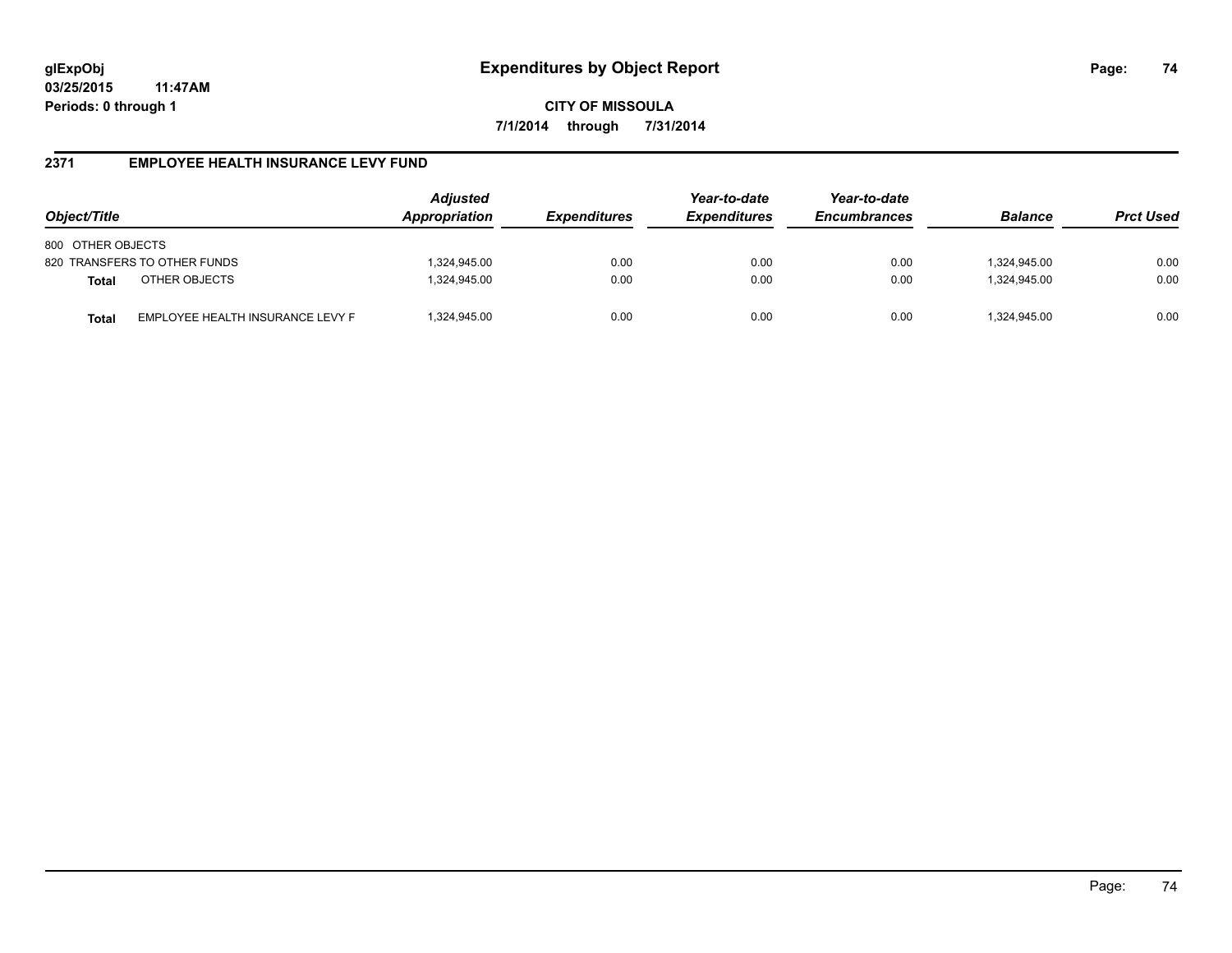**2372 PERMISSIVE MEDICAL LEVY**

**390 NON-DEPARTMENTAL**

| Object/Title                 | <b>Adjusted</b><br>Appropriation | <b>Expenditures</b> | Year-to-date<br><b>Expenditures</b> | Year-to-date<br><b>Encumbrances</b> | <b>Balance</b> | <b>Prct Used</b> |
|------------------------------|----------------------------------|---------------------|-------------------------------------|-------------------------------------|----------------|------------------|
| 800 OTHER OBJECTS            |                                  |                     |                                     |                                     |                |                  |
| 820 TRANSFERS TO OTHER FUNDS | 2,971,522.00                     | 0.00                | 0.00                                | 0.00                                | 2.971.522.00   | 0.00             |
| OTHER OBJECTS<br>Total       | 2,971,522.00                     | 0.00                | 0.00                                | 0.00                                | 2,971,522.00   | 0.00             |
| NON-DEPARTMENTAL<br>Total    | 2,971,522.00                     | 0.00                | 0.00                                | 0.00                                | 2,971,522.00   | 0.00             |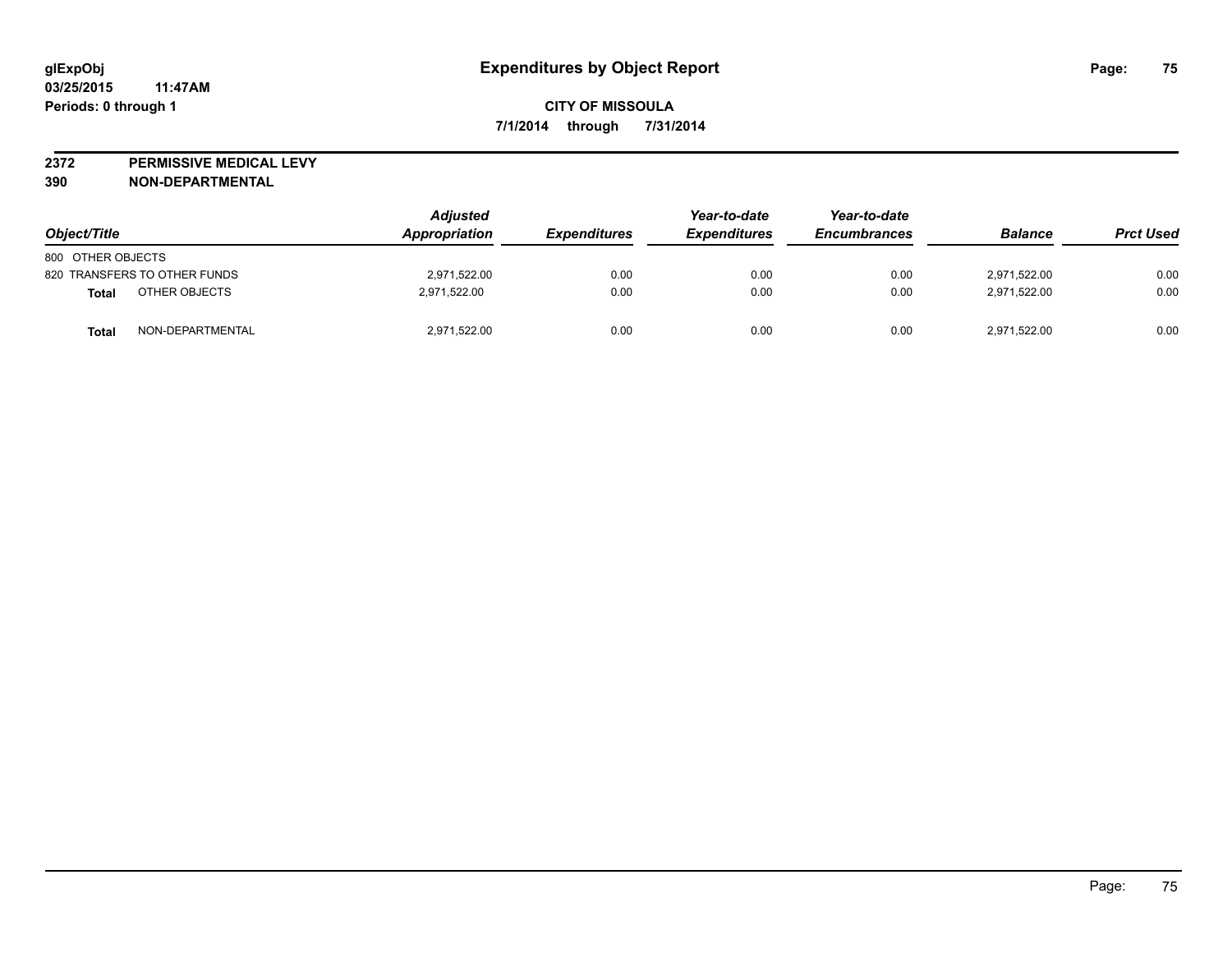#### **2372 PERMISSIVE MEDICAL LEVY**

| Object/Title                            | <b>Adjusted</b><br><b>Appropriation</b> | <i><b>Expenditures</b></i> | Year-to-date<br><b>Expenditures</b> | Year-to-date<br><b>Encumbrances</b> | <b>Balance</b> | <b>Prct Used</b> |
|-----------------------------------------|-----------------------------------------|----------------------------|-------------------------------------|-------------------------------------|----------------|------------------|
| 800 OTHER OBJECTS                       |                                         |                            |                                     |                                     |                |                  |
| 820 TRANSFERS TO OTHER FUNDS            | 2,971,522.00                            | 0.00                       | 0.00                                | 0.00                                | 2,971,522.00   | 0.00             |
| OTHER OBJECTS<br>Total                  | 2,971,522.00                            | 0.00                       | 0.00                                | 0.00                                | 2,971,522.00   | 0.00             |
| PERMISSIVE MEDICAL LEVY<br><b>Total</b> | 2,971,522.00                            | 0.00                       | 0.00                                | 0.00                                | 2,971,522.00   | 0.00             |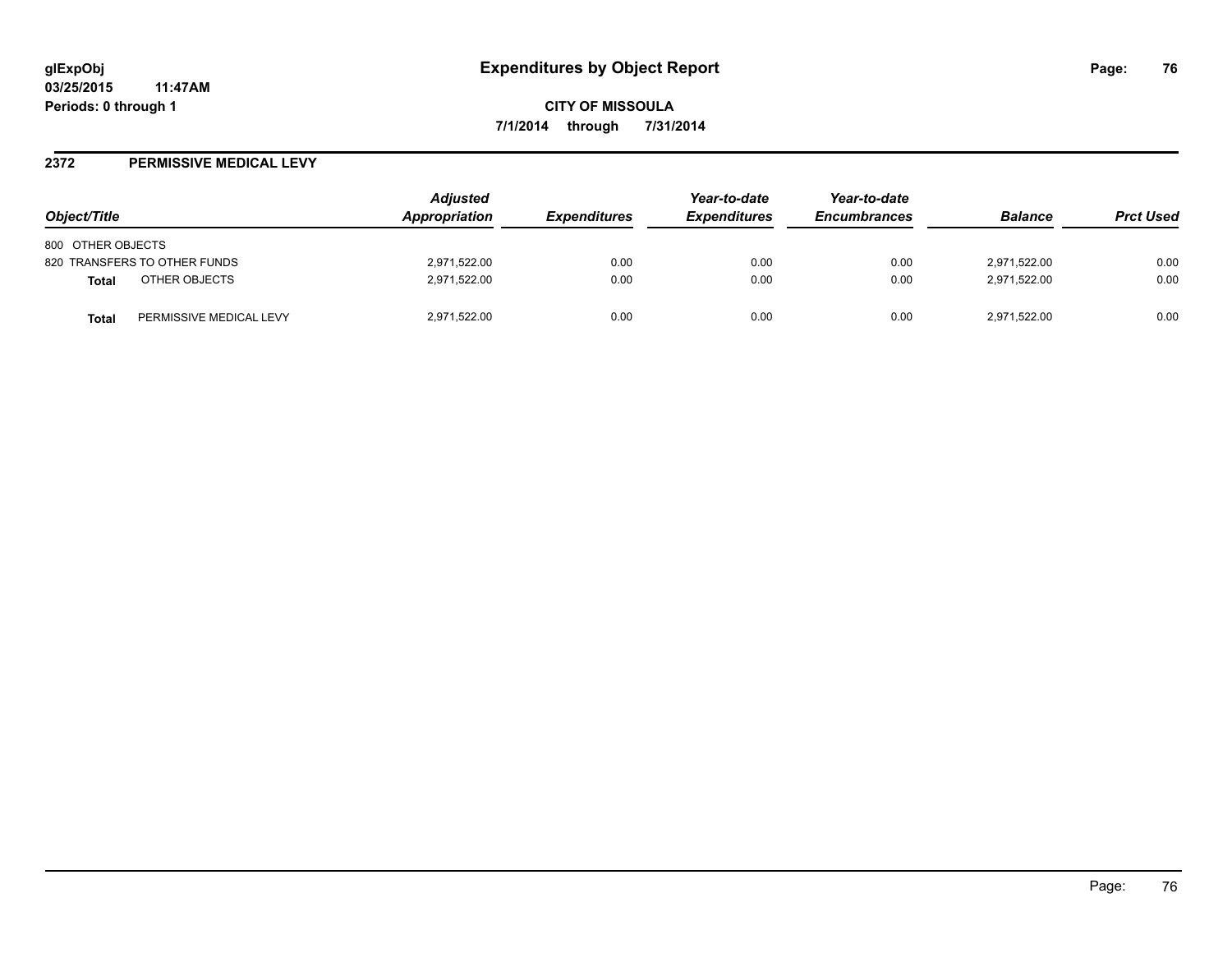#### **2389 CABLE TELEVISION FRANCHISE FUND**

**390 NON-DEPARTMENTAL**

| Object/Title             |                                     | <b>Adjusted</b><br><b>Appropriation</b> | <b>Expenditures</b> | Year-to-date<br><b>Expenditures</b> | Year-to-date<br><b>Encumbrances</b> | <b>Balance</b> | <b>Prct Used</b> |
|--------------------------|-------------------------------------|-----------------------------------------|---------------------|-------------------------------------|-------------------------------------|----------------|------------------|
|                          |                                     |                                         |                     |                                     |                                     |                |                  |
| 300 PURCHASED SERVICES   |                                     |                                         |                     |                                     |                                     |                |                  |
|                          | 330 PUBLICITY, SUBSCRIPTIONS & DUES | 0.00                                    | 0.00                | 0.00                                | 0.00                                | 0.00           | 0.00             |
|                          | 350 PROFESSIONAL SERVICES           | 5,000.00                                | 0.00                | 0.00                                | 0.00                                | 5,000.00       | 0.00             |
| 360 REPAIR & MAINTENANCE |                                     | 0.00                                    | 0.00                | 0.00                                | 0.00                                | 0.00           | 0.00             |
| 370 TRAVEL               |                                     | 1,000.00                                | 0.00                | 0.00                                | 0.00                                | 1,000.00       | 0.00             |
| 380 TRAINING             |                                     | 1,000.00                                | 0.00                | 0.00                                | 0.00                                | 1,000.00       | 0.00             |
| <b>Total</b>             | PURCHASED SERVICES                  | 7,000.00                                | 0.00                | 0.00                                | 0.00                                | 7,000.00       | 0.00             |
|                          | 700 GRANTS & CONTRIBUTIONS          |                                         |                     |                                     |                                     |                |                  |
|                          | 700 GRANTS & CONTRIBUTIONS          | 440,000.00                              | 0.00                | 0.00                                | 0.00                                | 440,000.00     | 0.00             |
| <b>Total</b>             | <b>GRANTS &amp; CONTRIBUTIONS</b>   | 440,000.00                              | 0.00                | 0.00                                | 0.00                                | 440,000.00     | 0.00             |
| 800 OTHER OBJECTS        |                                     |                                         |                     |                                     |                                     |                |                  |
|                          | 820 TRANSFERS TO OTHER FUNDS        | 244,110.00                              | 0.00                | 0.00                                | 0.00                                | 244,110.00     | 0.00             |
| 845 CONTINGENCY          |                                     | 0.00                                    | 0.00                | 0.00                                | 0.00                                | 0.00           | 0.00             |
| Total                    | OTHER OBJECTS                       | 244,110.00                              | 0.00                | 0.00                                | 0.00                                | 244,110.00     | 0.00             |
| 900 CAPITAL OUTLAY       |                                     |                                         |                     |                                     |                                     |                |                  |
|                          | 940 MACHINERY & EQUIPMENT           | 44,890.00                               | 0.00                | 0.00                                | 0.00                                | 44,890.00      | 0.00             |
| <b>Total</b>             | <b>CAPITAL OUTLAY</b>               | 44,890.00                               | 0.00                | 0.00                                | 0.00                                | 44,890.00      | 0.00             |
| <b>Total</b>             | NON-DEPARTMENTAL                    | 736,000.00                              | 0.00                | 0.00                                | 0.00                                | 736,000.00     | 0.00             |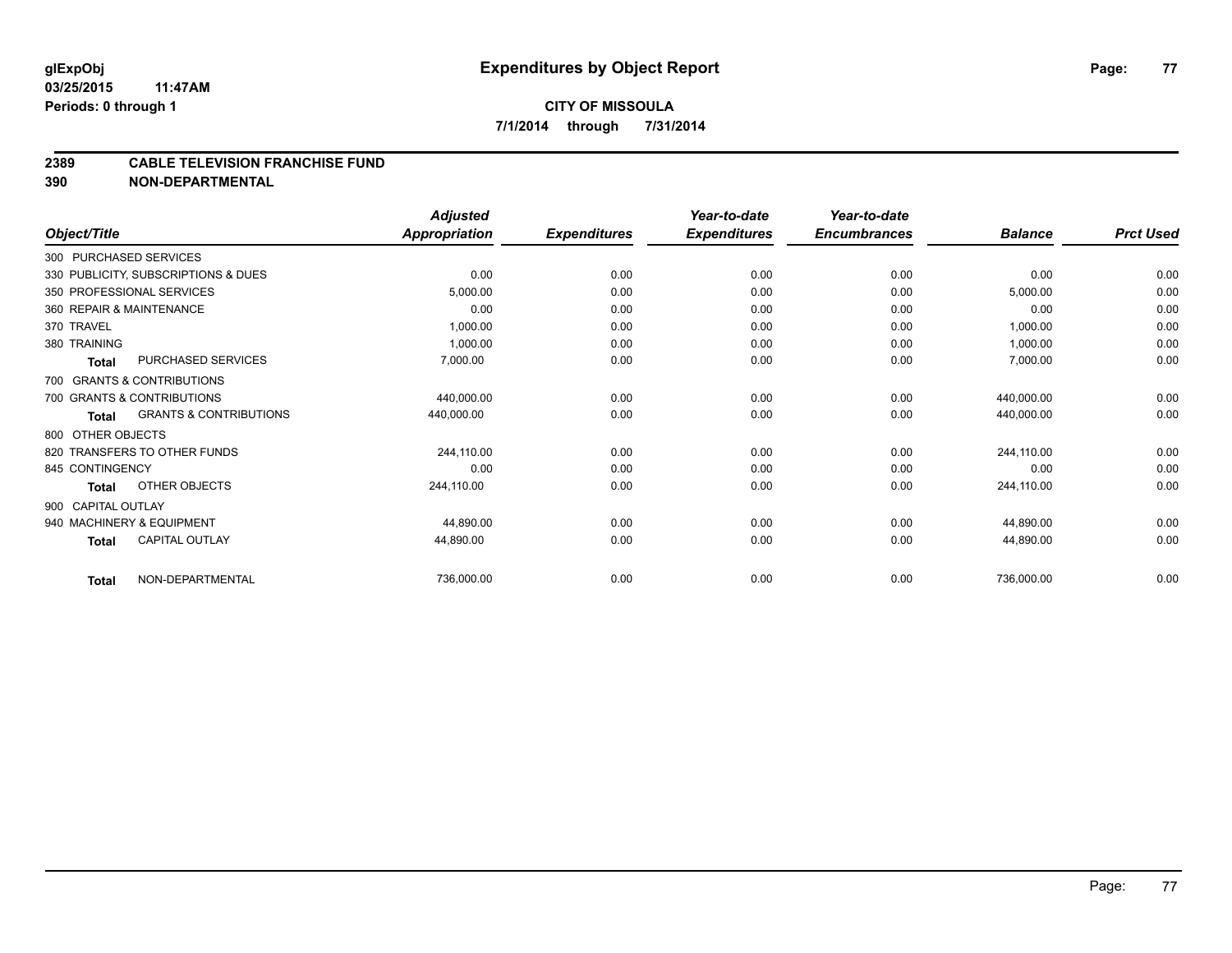# **2389 CABLE TELEVISION FRANCHISE FUND**

| Object/Title       |                                     | <b>Adjusted</b><br>Appropriation | <b>Expenditures</b> | Year-to-date<br><b>Expenditures</b> | Year-to-date<br><b>Encumbrances</b> | <b>Balance</b> | <b>Prct Used</b> |
|--------------------|-------------------------------------|----------------------------------|---------------------|-------------------------------------|-------------------------------------|----------------|------------------|
|                    | 300 PURCHASED SERVICES              |                                  |                     |                                     |                                     |                |                  |
|                    | 330 PUBLICITY, SUBSCRIPTIONS & DUES | 0.00                             | 0.00                | 0.00                                | 0.00                                | 0.00           | 0.00             |
|                    | 350 PROFESSIONAL SERVICES           | 5,000.00                         | 0.00                | 0.00                                | 0.00                                | 5,000.00       | 0.00             |
|                    | 360 REPAIR & MAINTENANCE            | 0.00                             | 0.00                | 0.00                                | 0.00                                | 0.00           | 0.00             |
| 370 TRAVEL         |                                     | 1,000.00                         | 0.00                | 0.00                                | 0.00                                | 1,000.00       | 0.00             |
| 380 TRAINING       |                                     | 1,000.00                         | 0.00                | 0.00                                | 0.00                                | 1,000.00       | 0.00             |
| <b>Total</b>       | PURCHASED SERVICES                  | 7,000.00                         | 0.00                | 0.00                                | 0.00                                | 7,000.00       | 0.00             |
|                    | 700 GRANTS & CONTRIBUTIONS          |                                  |                     |                                     |                                     |                |                  |
|                    | 700 GRANTS & CONTRIBUTIONS          | 440,000.00                       | 0.00                | 0.00                                | 0.00                                | 440,000.00     | 0.00             |
| <b>Total</b>       | <b>GRANTS &amp; CONTRIBUTIONS</b>   | 440,000.00                       | 0.00                | 0.00                                | 0.00                                | 440,000.00     | 0.00             |
| 800 OTHER OBJECTS  |                                     |                                  |                     |                                     |                                     |                |                  |
|                    | 820 TRANSFERS TO OTHER FUNDS        | 244,110.00                       | 0.00                | 0.00                                | 0.00                                | 244,110.00     | 0.00             |
| 845 CONTINGENCY    |                                     | 0.00                             | 0.00                | 0.00                                | 0.00                                | 0.00           | 0.00             |
| <b>Total</b>       | OTHER OBJECTS                       | 244,110.00                       | 0.00                | 0.00                                | 0.00                                | 244,110.00     | 0.00             |
| 900 CAPITAL OUTLAY |                                     |                                  |                     |                                     |                                     |                |                  |
|                    | 940 MACHINERY & EQUIPMENT           | 44,890.00                        | 0.00                | 0.00                                | 0.00                                | 44,890.00      | 0.00             |
| <b>Total</b>       | CAPITAL OUTLAY                      | 44,890.00                        | 0.00                | 0.00                                | 0.00                                | 44,890.00      | 0.00             |
| Total              | CABLE TELEVISION FRANCHISE FUND     | 736,000.00                       | 0.00                | 0.00                                | 0.00                                | 736,000.00     | 0.00             |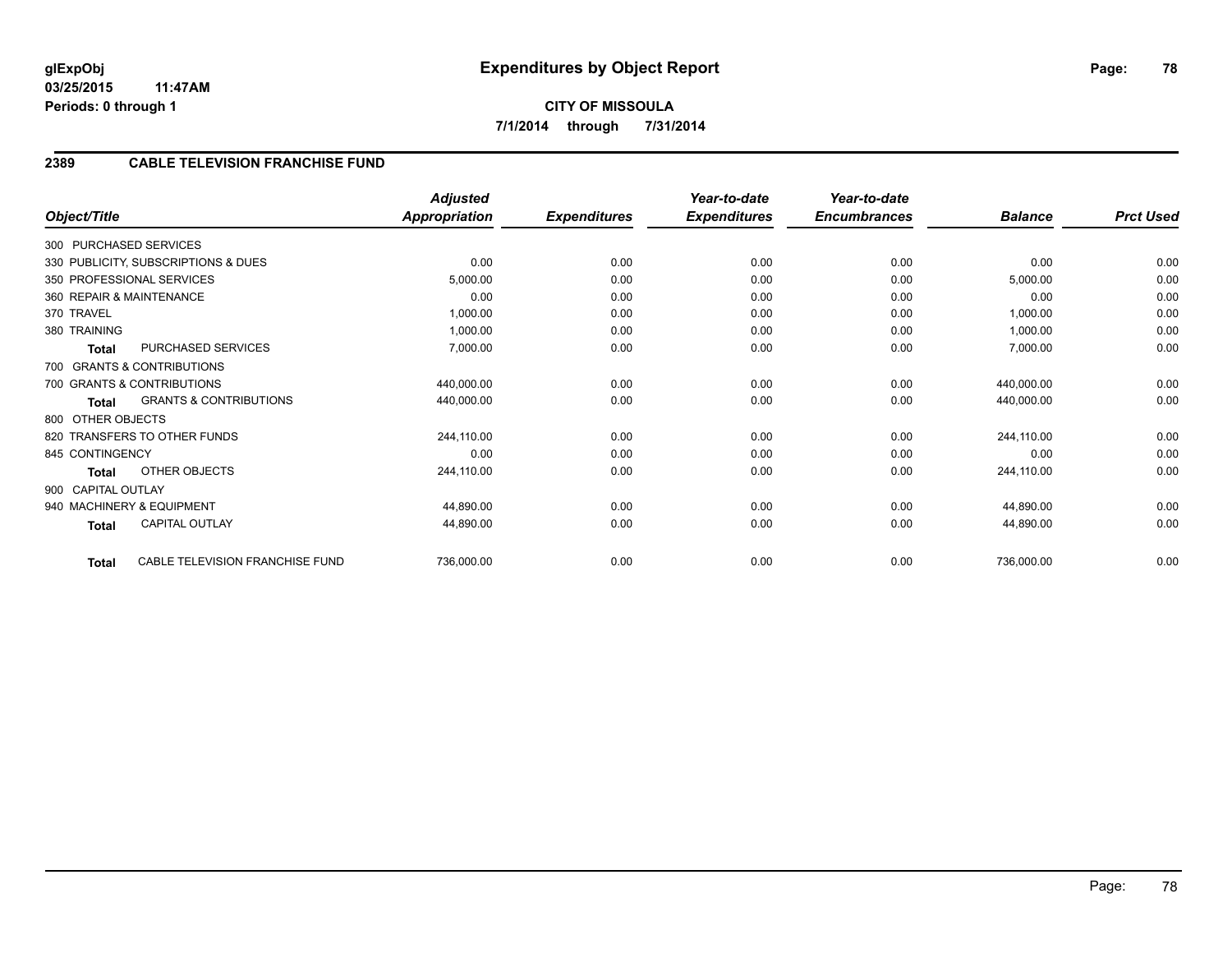# **2390 DRUG FORFEITURE FUND**

**290 POLICE**

|                                            | <b>Adjusted</b>      |                     | Year-to-date        | Year-to-date        |                |                  |
|--------------------------------------------|----------------------|---------------------|---------------------|---------------------|----------------|------------------|
| Object/Title                               | <b>Appropriation</b> | <b>Expenditures</b> | <b>Expenditures</b> | <b>Encumbrances</b> | <b>Balance</b> | <b>Prct Used</b> |
| 100 PERSONAL SERVICES                      |                      |                     |                     |                     |                |                  |
| 110 SALARIES AND WAGES                     | 0.00                 | 0.00                | 0.00                | 0.00                | 0.00           | 0.00             |
| 120 OVERTIME/TERMINATION                   | 0.00                 | 0.00                | 0.00                | 0.00                | 0.00           | 0.00             |
| 140 EMPLOYER CONTRIBUTIONS                 | 0.00                 | 0.00                | 0.00                | 0.00                | 0.00           | 0.00             |
| PERSONAL SERVICES<br><b>Total</b>          | 0.00                 | 0.00                | 0.00                | 0.00                | 0.00           | 0.00             |
| 200 SUPPLIES                               |                      |                     |                     |                     |                |                  |
| 210 OFFICE SUPPLIES                        | 0.00                 | 0.00                | 0.00                | 0.00                | 0.00           | 0.00             |
| 220 OPERATING SUPPLIES                     | 3,000.00             | 60.98               | 60.98               | 0.00                | 2,939.02       | 2.03             |
| 230 REPAIR/MAINTENANCE                     | 3,000.00             | 0.00                | 0.00                | 0.00                | 3,000.00       | 0.00             |
| 231 GASOLINE                               | 500.00               | 0.00                | 0.00                | 0.00                | 500.00         | 0.00             |
| 240 OTHER SUPPLIES                         | 0.00                 | 0.00                | 0.00                | 0.00                | 0.00           | 0.00             |
| <b>SUPPLIES</b><br><b>Total</b>            | 6,500.00             | 60.98               | 60.98               | 0.00                | 6,439.02       | 0.94             |
| 300 PURCHASED SERVICES                     |                      |                     |                     |                     |                |                  |
| 310 COMMUNICATIONS                         | 500.00               | 0.00                | 0.00                | 0.00                | 500.00         | 0.00             |
| 320 PRINTING & DUPLICATING                 | 300.00               | 0.00                | 0.00                | 0.00                | 300.00         | 0.00             |
| 330 PUBLICITY, SUBSCRIPTIONS & DUES        | 0.00                 | 0.00                | 0.00                | 0.00                | 0.00           | 0.00             |
| 344 TELEPHONE SERVICE                      | 0.00                 | 0.00                | 0.00                | 0.00                | 0.00           | 0.00             |
| 350 PROFESSIONAL SERVICES                  | 0.00                 | 0.00                | 0.00                | 0.00                | 0.00           | 0.00             |
| 360 REPAIR & MAINTENANCE                   | 1,000.00             | 0.00                | 0.00                | 0.00                | 1,000.00       | 0.00             |
| 370 TRAVEL                                 | 4,000.00             | 0.00                | 0.00                | 0.00                | 4,000.00       | 0.00             |
| 380 TRAINING                               | 2,000.00             | 0.00                | 0.00                | 0.00                | 2,000.00       | 0.00             |
| 390 OTHER PURCHASED SERVICES               | 500.00               | 0.00                | 0.00                | 0.00                | 500.00         | 0.00             |
| PURCHASED SERVICES<br><b>Total</b>         | 8,300.00             | 0.00                | 0.00                | 0.00                | 8,300.00       | 0.00             |
| 500 FIXED CHARGES                          |                      |                     |                     |                     |                |                  |
| 500 FIXED CHARGES                          | 1,000.00             | 0.00                | 0.00                | 0.00                | 1,000.00       | 0.00             |
| <b>FIXED CHARGES</b><br>Total              | 1,000.00             | 0.00                | 0.00                | 0.00                | 1,000.00       | 0.00             |
| 700 GRANTS & CONTRIBUTIONS                 |                      |                     |                     |                     |                |                  |
| 700 GRANTS & CONTRIBUTIONS                 | 0.00                 | 0.00                | 0.00                | 0.00                | 0.00           | 0.00             |
| <b>GRANTS &amp; CONTRIBUTIONS</b><br>Total | 0.00                 | 0.00                | 0.00                | 0.00                | 0.00           | 0.00             |
| 800 OTHER OBJECTS                          |                      |                     |                     |                     |                |                  |
| 820 TRANSFERS TO OTHER FUNDS               | 0.00                 | 0.00                | 0.00                | 0.00                | 0.00           | 0.00             |
| 845 CONTINGENCY                            | 0.00                 | 0.00                | 0.00                | 0.00                | 0.00           | 0.00             |
| OTHER OBJECTS<br><b>Total</b>              | 0.00                 | 0.00                | 0.00                | 0.00                | 0.00           | 0.00             |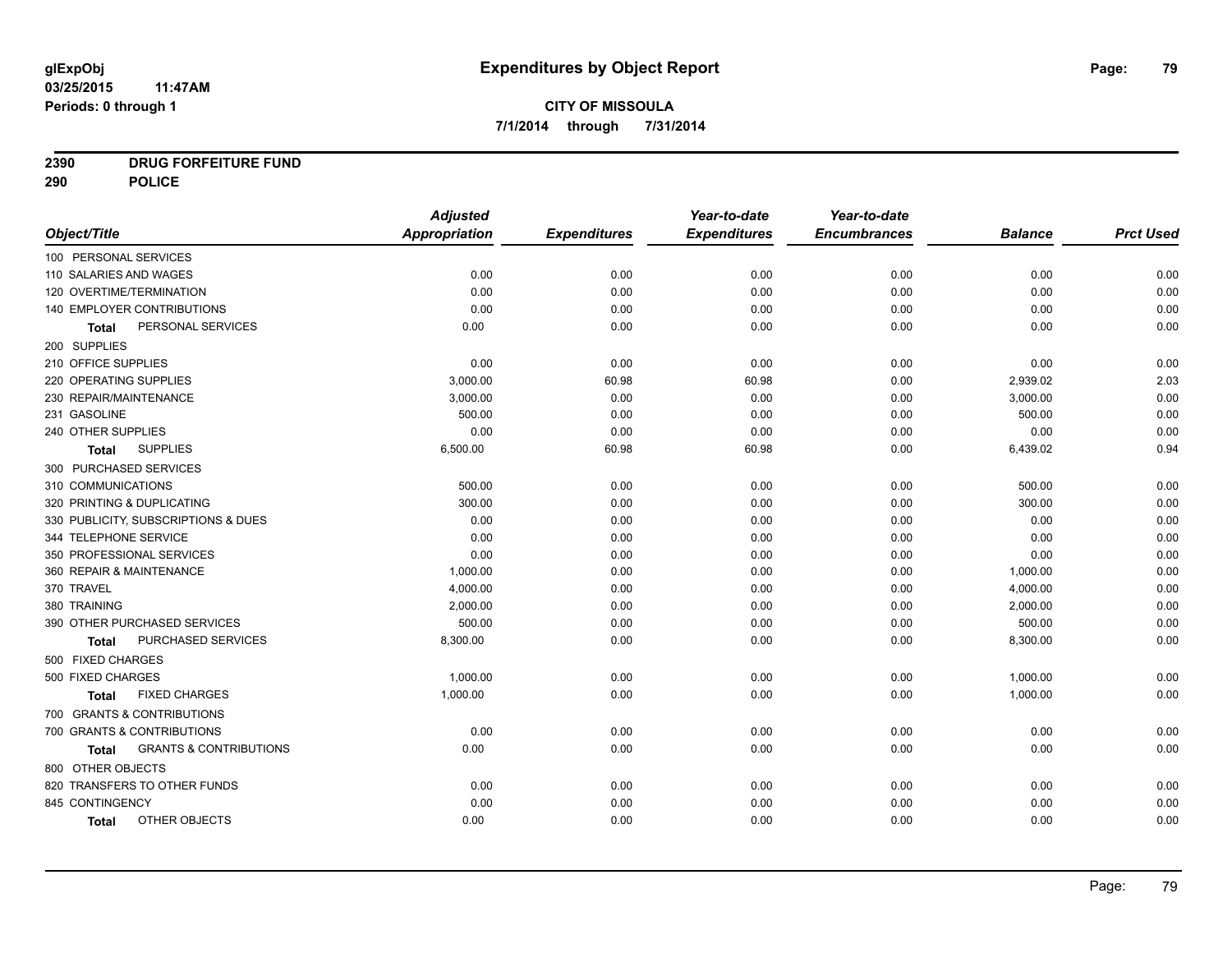# **CITY OF MISSOULA 7/1/2014 through 7/31/2014**

# **2390 DRUG FORFEITURE FUND**

**290 POLICE**

| Object/Title                          | <b>Adjusted</b><br>Appropriation | <b>Expenditures</b> | Year-to-date<br><b>Expenditures</b> | Year-to-date<br><b>Encumbrances</b> | <b>Balance</b> | <b>Prct Used</b> |
|---------------------------------------|----------------------------------|---------------------|-------------------------------------|-------------------------------------|----------------|------------------|
| 900 CAPITAL OUTLAY                    |                                  |                     |                                     |                                     |                |                  |
| 930 IMPROVEMENTS                      | 0.00                             | 0.00                | 0.00                                | 0.00                                | 0.00           | 0.00             |
| 940 MACHINERY & EQUIPMENT             | 12,000.00                        | 0.00                | 0.00                                | 0.00                                | 12,000.00      | 0.00             |
| <b>CAPITAL OUTLAY</b><br><b>Total</b> | 12,000.00                        | 0.00                | 0.00                                | 0.00                                | 12,000.00      | 0.00             |
| <b>POLICE</b><br><b>Total</b>         | 27,800.00                        | 60.98               | 60.98                               | 0.00                                | 27,739.02      | 0.22             |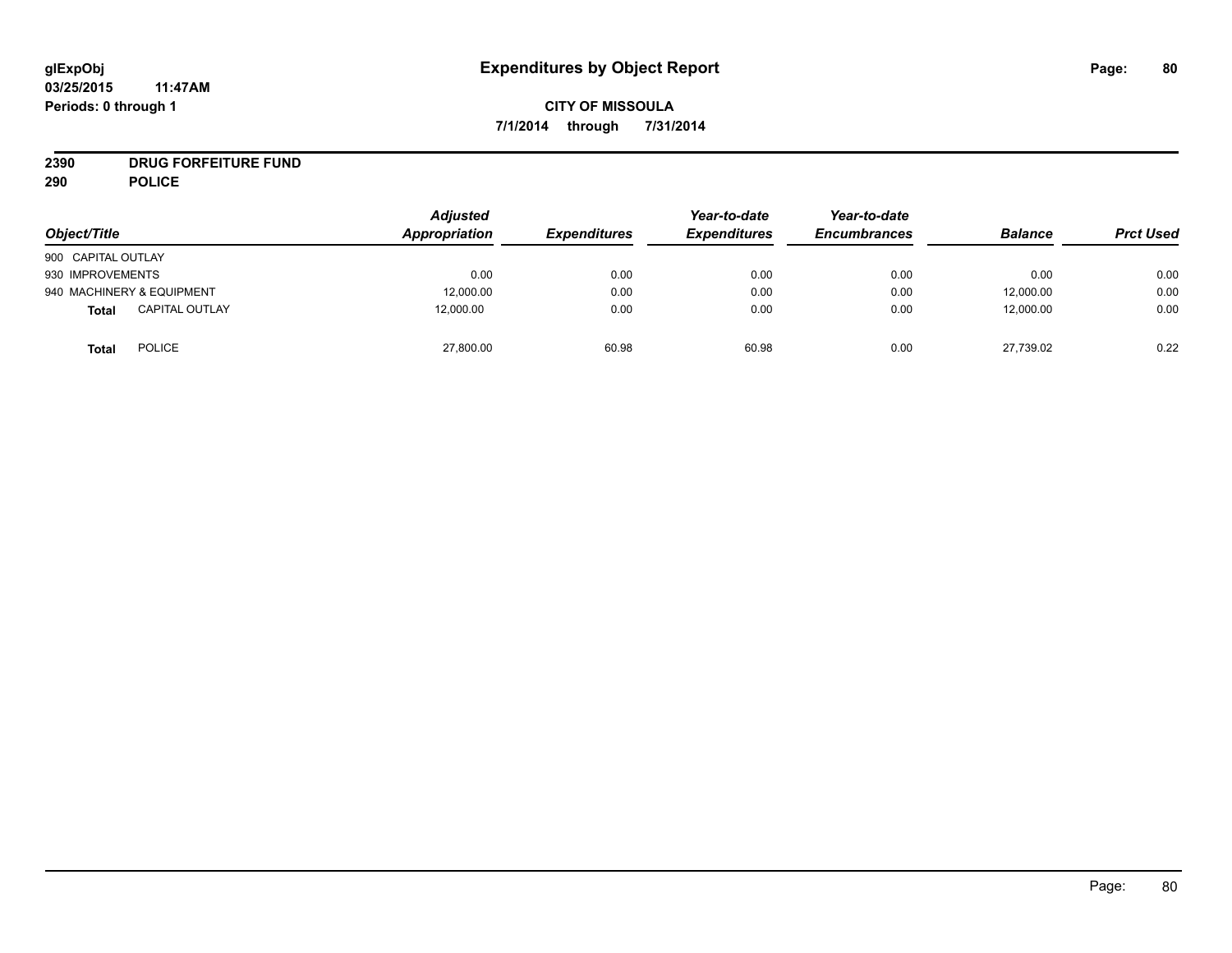# **CITY OF MISSOULA 7/1/2014 through 7/31/2014**

#### **2390 DRUG FORFEITURE FUND**

|                                                   | <b>Adjusted</b>      |                     | Year-to-date        | Year-to-date        |                |                  |
|---------------------------------------------------|----------------------|---------------------|---------------------|---------------------|----------------|------------------|
| Object/Title                                      | <b>Appropriation</b> | <b>Expenditures</b> | <b>Expenditures</b> | <b>Encumbrances</b> | <b>Balance</b> | <b>Prct Used</b> |
| 100 PERSONAL SERVICES                             |                      |                     |                     |                     |                |                  |
| 110 SALARIES AND WAGES                            | 0.00                 | 0.00                | 0.00                | 0.00                | 0.00           | 0.00             |
| 120 OVERTIME/TERMINATION                          | 0.00                 | 0.00                | 0.00                | 0.00                | 0.00           | 0.00             |
| 140 EMPLOYER CONTRIBUTIONS                        | 0.00                 | 0.00                | 0.00                | 0.00                | 0.00           | 0.00             |
| PERSONAL SERVICES<br><b>Total</b>                 | 0.00                 | 0.00                | 0.00                | 0.00                | 0.00           | 0.00             |
| 200 SUPPLIES                                      |                      |                     |                     |                     |                |                  |
| 210 OFFICE SUPPLIES                               | 0.00                 | 0.00                | 0.00                | 0.00                | 0.00           | 0.00             |
| 220 OPERATING SUPPLIES                            | 3,000.00             | 60.98               | 60.98               | 0.00                | 2,939.02       | 2.03             |
| 230 REPAIR/MAINTENANCE                            | 3,000.00             | 0.00                | 0.00                | 0.00                | 3,000.00       | 0.00             |
| 231 GASOLINE                                      | 500.00               | 0.00                | 0.00                | 0.00                | 500.00         | 0.00             |
| 240 OTHER SUPPLIES                                | 0.00                 | 0.00                | 0.00                | 0.00                | 0.00           | 0.00             |
| <b>SUPPLIES</b><br><b>Total</b>                   | 6,500.00             | 60.98               | 60.98               | 0.00                | 6,439.02       | 0.94             |
| 300 PURCHASED SERVICES                            |                      |                     |                     |                     |                |                  |
| 310 COMMUNICATIONS                                | 500.00               | 0.00                | 0.00                | 0.00                | 500.00         | 0.00             |
| 320 PRINTING & DUPLICATING                        | 300.00               | 0.00                | 0.00                | 0.00                | 300.00         | 0.00             |
| 330 PUBLICITY, SUBSCRIPTIONS & DUES               | 0.00                 | 0.00                | 0.00                | 0.00                | 0.00           | 0.00             |
| 344 TELEPHONE SERVICE                             | 0.00                 | 0.00                | 0.00                | 0.00                | 0.00           | 0.00             |
| 350 PROFESSIONAL SERVICES                         | 0.00                 | 0.00                | 0.00                | 0.00                | 0.00           | 0.00             |
| 360 REPAIR & MAINTENANCE                          | 1,000.00             | 0.00                | 0.00                | 0.00                | 1,000.00       | 0.00             |
| 370 TRAVEL                                        | 4,000.00             | 0.00                | 0.00                | 0.00                | 4,000.00       | 0.00             |
| 380 TRAINING                                      | 2,000.00             | 0.00                | 0.00                | 0.00                | 2,000.00       | 0.00             |
| 390 OTHER PURCHASED SERVICES                      | 500.00               | 0.00                | 0.00                | 0.00                | 500.00         | 0.00             |
| PURCHASED SERVICES<br><b>Total</b>                | 8,300.00             | 0.00                | 0.00                | 0.00                | 8,300.00       | 0.00             |
| 500 FIXED CHARGES                                 |                      |                     |                     |                     |                |                  |
| 500 FIXED CHARGES                                 | 1,000.00             | 0.00                | 0.00                | 0.00                | 1,000.00       | 0.00             |
| <b>FIXED CHARGES</b><br>Total                     | 1,000.00             | 0.00                | 0.00                | 0.00                | 1,000.00       | 0.00             |
| 700 GRANTS & CONTRIBUTIONS                        |                      |                     |                     |                     |                |                  |
| 700 GRANTS & CONTRIBUTIONS                        | 0.00                 | 0.00                | 0.00                | 0.00                | 0.00           | 0.00             |
| <b>GRANTS &amp; CONTRIBUTIONS</b><br><b>Total</b> | 0.00                 | 0.00                | 0.00                | 0.00                | 0.00           | 0.00             |
| 800 OTHER OBJECTS                                 |                      |                     |                     |                     |                |                  |
| 820 TRANSFERS TO OTHER FUNDS                      | 0.00                 | 0.00                | 0.00                | 0.00                | 0.00           | 0.00             |
| 845 CONTINGENCY                                   | 0.00                 | 0.00                | 0.00                | 0.00                | 0.00           | 0.00             |
| OTHER OBJECTS<br>Total                            | 0.00                 | 0.00                | 0.00                | 0.00                | 0.00           | 0.00             |
| 900 CAPITAL OUTLAY                                |                      |                     |                     |                     |                |                  |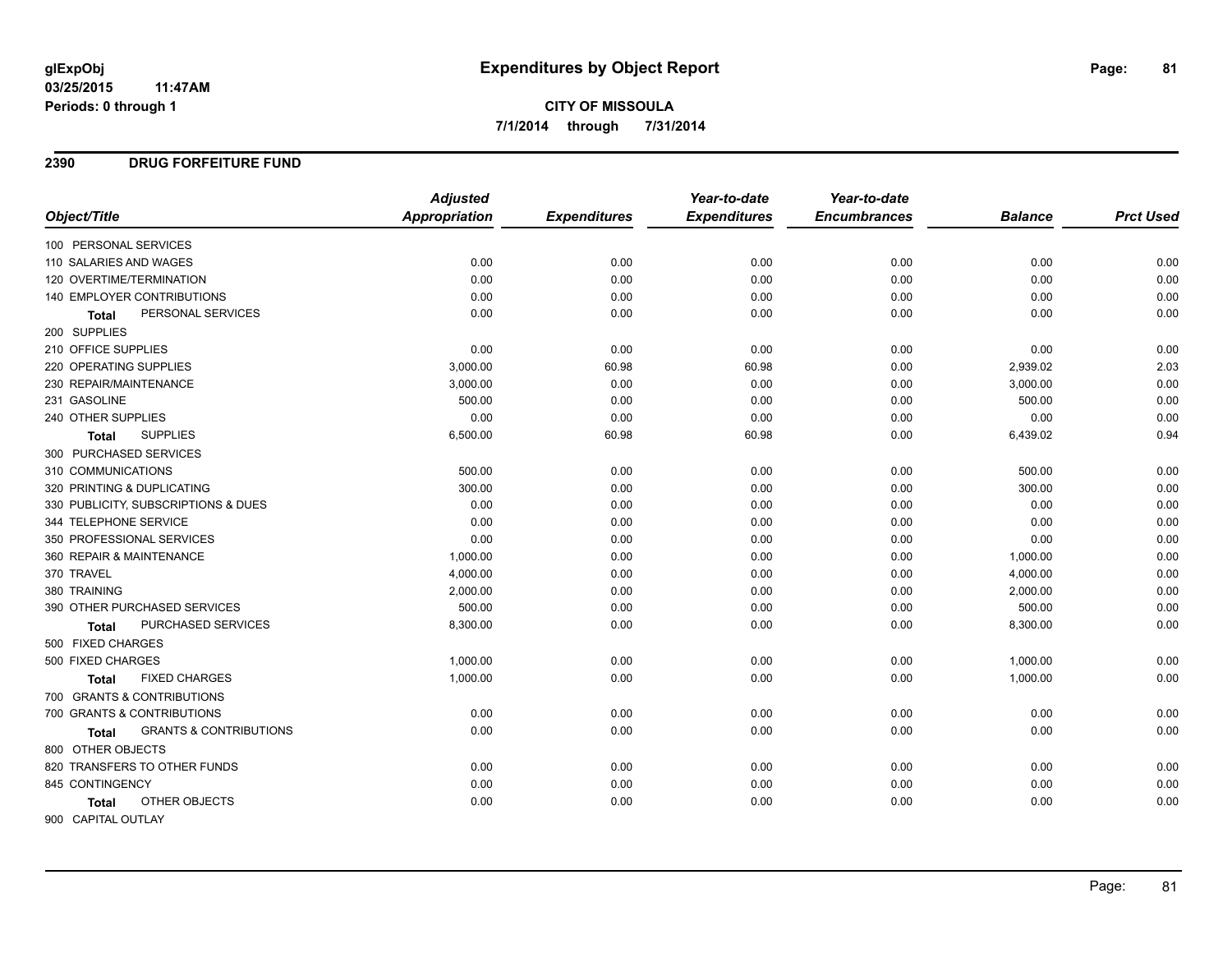#### **2390 DRUG FORFEITURE FUND**

|                                      | <b>Adjusted</b> |                     | Year-to-date        | Year-to-date        |                |                  |
|--------------------------------------|-----------------|---------------------|---------------------|---------------------|----------------|------------------|
| Object/Title                         | Appropriation   | <b>Expenditures</b> | <b>Expenditures</b> | <b>Encumbrances</b> | <b>Balance</b> | <b>Prct Used</b> |
| 930 IMPROVEMENTS                     | 0.00            | 0.00                | 0.00                | 0.00                | 0.00           | 0.00             |
| 940 MACHINERY & EQUIPMENT            | 12,000.00       | 0.00                | 0.00                | 0.00                | 12,000.00      | 0.00             |
| <b>CAPITAL OUTLAY</b><br>Total       | 12,000.00       | 0.00                | 0.00                | 0.00                | 12.000.00      | 0.00             |
| DRUG FORFEITURE FUND<br><b>Total</b> | 27,800.00       | 60.98               | 60.98               | 0.00                | 27,739.02      | 0.22             |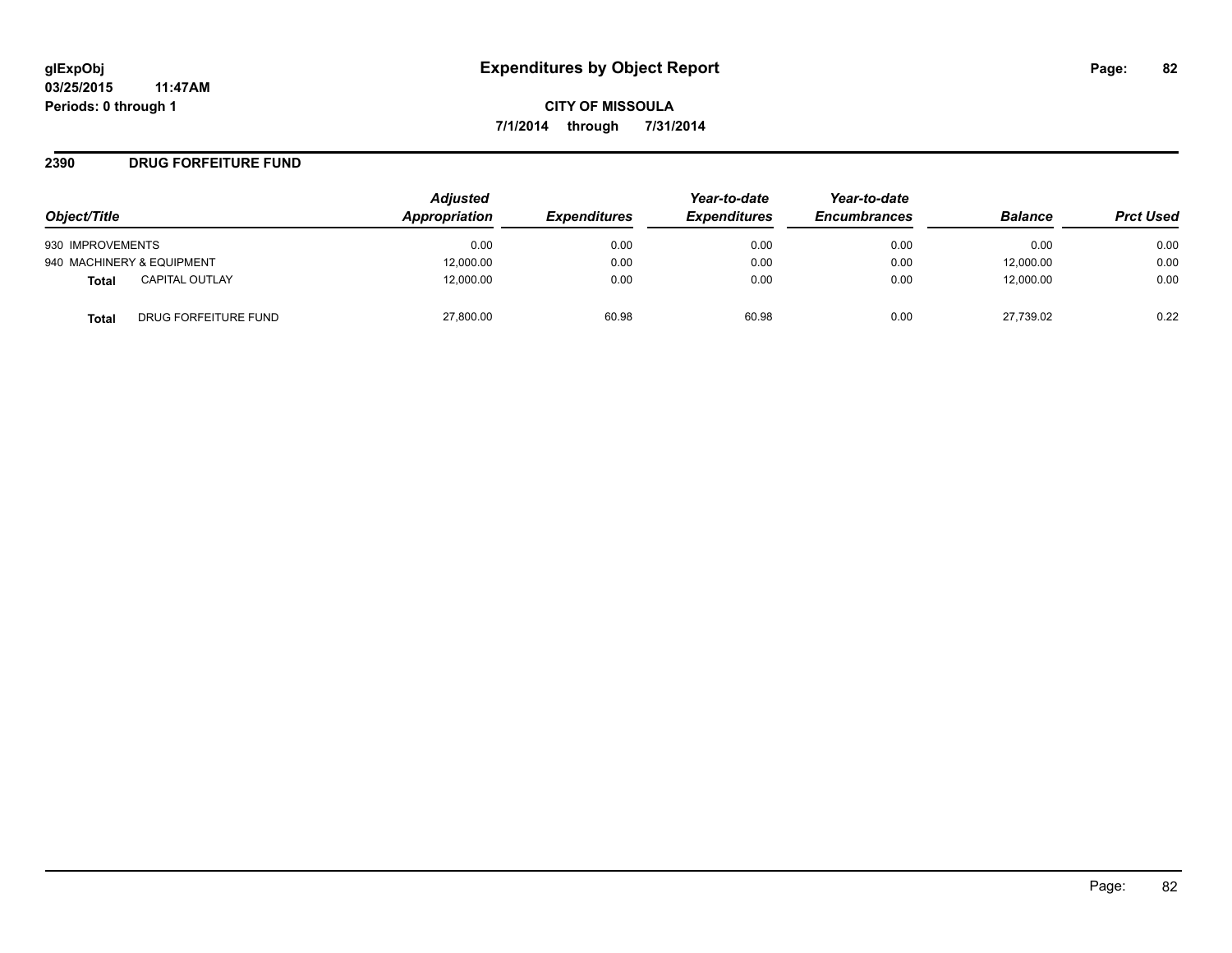**2394 BUILDING INSPECTION FUND**

**310 BUILDING INSPECTION**

|                                      | <b>Adjusted</b>      |                     | Year-to-date        | Year-to-date        |                |                  |
|--------------------------------------|----------------------|---------------------|---------------------|---------------------|----------------|------------------|
| Object/Title                         | <b>Appropriation</b> | <b>Expenditures</b> | <b>Expenditures</b> | <b>Encumbrances</b> | <b>Balance</b> | <b>Prct Used</b> |
| 100 PERSONAL SERVICES                |                      |                     |                     |                     |                |                  |
| 110 SALARIES AND WAGES               | 612,658.00           | 13,110.13           | 13,110.13           | 0.00                | 599,547.87     | 2.14             |
| 120 OVERTIME/TERMINATION             | 500.00               | 0.00                | 0.00                | 0.00                | 500.00         | 0.00             |
| 130 OTHER                            | 19,836.00            | 0.00                | 0.00                | 0.00                | 19,836.00      | 0.00             |
| <b>140 EMPLOYER CONTRIBUTIONS</b>    | 206,562.00           | 12,831.75           | 12,831.75           | 0.00                | 193,730.25     | 6.21             |
| 141 STATE RETIREMENT CONTRIBUTIONS   | 0.00                 | 13.11               | 13.11               | 0.00                | $-13.11$       | 0.00             |
| PERSONAL SERVICES<br><b>Total</b>    | 839,556.00           | 25,954.99           | 25,954.99           | 0.00                | 813,601.01     | 3.09             |
| 200 SUPPLIES                         |                      |                     |                     |                     |                |                  |
| 210 OFFICE SUPPLIES                  | 2,200.00             | 201.74              | 201.74              | 0.00                | 1,998.26       | 9.17             |
| 220 OPERATING SUPPLIES               | 5,500.00             | 0.00                | 0.00                | 0.00                | 5,500.00       | 0.00             |
| 230 REPAIR/MAINTENANCE               | 3,000.00             | 11.00               | 11.00               | 0.00                | 2,989.00       | 0.37             |
| 231 GASOLINE                         | 11,475.00            | 0.00                | 0.00                | 0.00                | 11,475.00      | 0.00             |
| 250 SUPPLIES FOR RESALE              | 500.00               | 0.00                | 0.00                | 0.00                | 500.00         | 0.00             |
| <b>SUPPLIES</b><br><b>Total</b>      | 22,675.00            | 212.74              | 212.74              | 0.00                | 22,462.26      | 0.94             |
| 300 PURCHASED SERVICES               |                      |                     |                     |                     |                |                  |
| 310 COMMUNICATIONS                   | 1,000.00             | 0.00                | 0.00                | 0.00                | 1,000.00       | 0.00             |
| 320 PRINTING & DUPLICATING           | 7,600.00             | 0.00                | 0.00                | 0.00                | 7,600.00       | 0.00             |
| 330 PUBLICITY, SUBSCRIPTIONS & DUES  | 2,100.00             | 135.00              | 135.00              | 0.00                | 1,965.00       | 6.43             |
| 344 TELEPHONE SERVICE                | 13,548.00            | 476.00              | 476.00              | 0.00                | 13,072.00      | 3.51             |
| 350 PROFESSIONAL SERVICES            | 5,300.00             | 433.12              | 433.12              | 0.00                | 4,866.88       | 8.17             |
| 360 REPAIR & MAINTENANCE             | 33,378.00            | 35.38               | 35.38               | 0.00                | 33,342.62      | 0.11             |
| 370 TRAVEL                           | 5,025.00             | 0.00                | 0.00                | 0.00                | 5,025.00       | 0.00             |
| 380 TRAINING                         | 6,500.00             | 0.00                | 0.00                | 0.00                | 6,500.00       | 0.00             |
| PURCHASED SERVICES<br>Total          | 74,451.00            | 1,079.50            | 1,079.50            | 0.00                | 73,371.50      | 1.45             |
| 500 FIXED CHARGES                    |                      |                     |                     |                     |                |                  |
| 500 FIXED CHARGES                    | 259,008.00           | 0.00                | 0.00                | 0.00                | 259,008.00     | 0.00             |
| 550 MERCHANT SERVICE FEES            | 0.00                 | 0.00                | 0.00                | 0.00                | 0.00           | 0.00             |
| <b>FIXED CHARGES</b><br><b>Total</b> | 259,008.00           | 0.00                | 0.00                | 0.00                | 259,008.00     | 0.00             |
| 600 DEBT SERVICE                     |                      |                     |                     |                     |                |                  |
| 620 INTEREST / SERVICE FEES          | 0.00                 | 0.00                | 0.00                | 0.00                | 0.00           | 0.00             |
| <b>DEBT SERVICE</b><br><b>Total</b>  | 0.00                 | 0.00                | 0.00                | 0.00                | 0.00           | 0.00             |
| 900 CAPITAL OUTLAY                   |                      |                     |                     |                     |                |                  |
| 940 MACHINERY & EQUIPMENT            | 0.00                 | 0.00                | 0.00                | 0.00                | 0.00           | 0.00             |
|                                      |                      |                     |                     |                     |                |                  |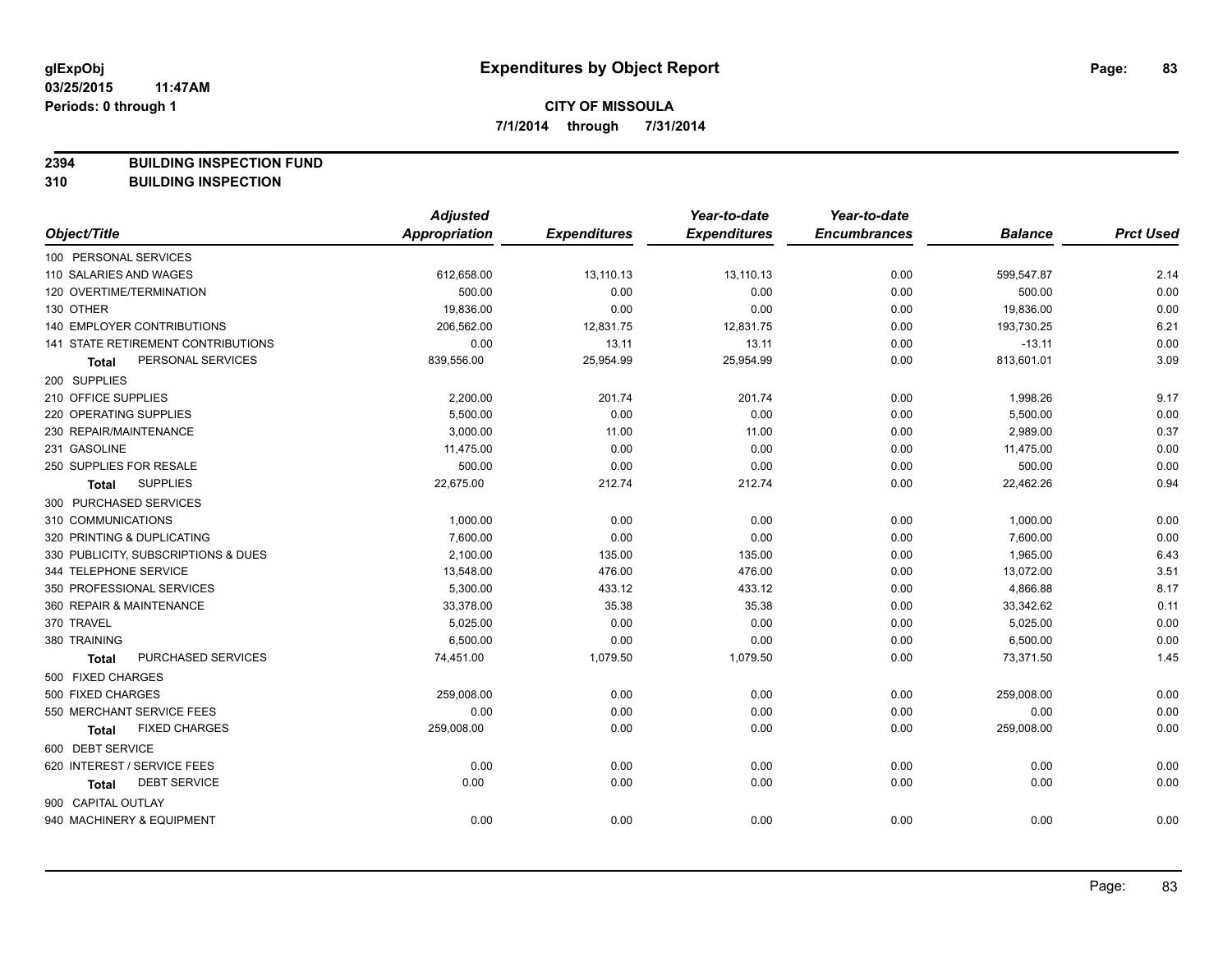# **CITY OF MISSOULA 7/1/2014 through 7/31/2014**

# **2394 BUILDING INSPECTION FUND**

**310 BUILDING INSPECTION**

| Object/Title |                            | <b>Adjusted</b><br>Appropriation | <b>Expenditures</b> | Year-to-date<br><b>Expenditures</b> | Year-to-date<br><b>Encumbrances</b> | <b>Balance</b> | <b>Prct Used</b> |
|--------------|----------------------------|----------------------------------|---------------------|-------------------------------------|-------------------------------------|----------------|------------------|
| Total        | CAPITAL OUTLAY             | 0.00                             | 0.00                | 0.00                                | 0.00                                | 0.00           | 0.00             |
| <b>Total</b> | <b>BUILDING INSPECTION</b> | ,195,690.00                      | 27,247.23           | 27,247.23                           | 0.00                                | 1,168,442.77   | 2.28             |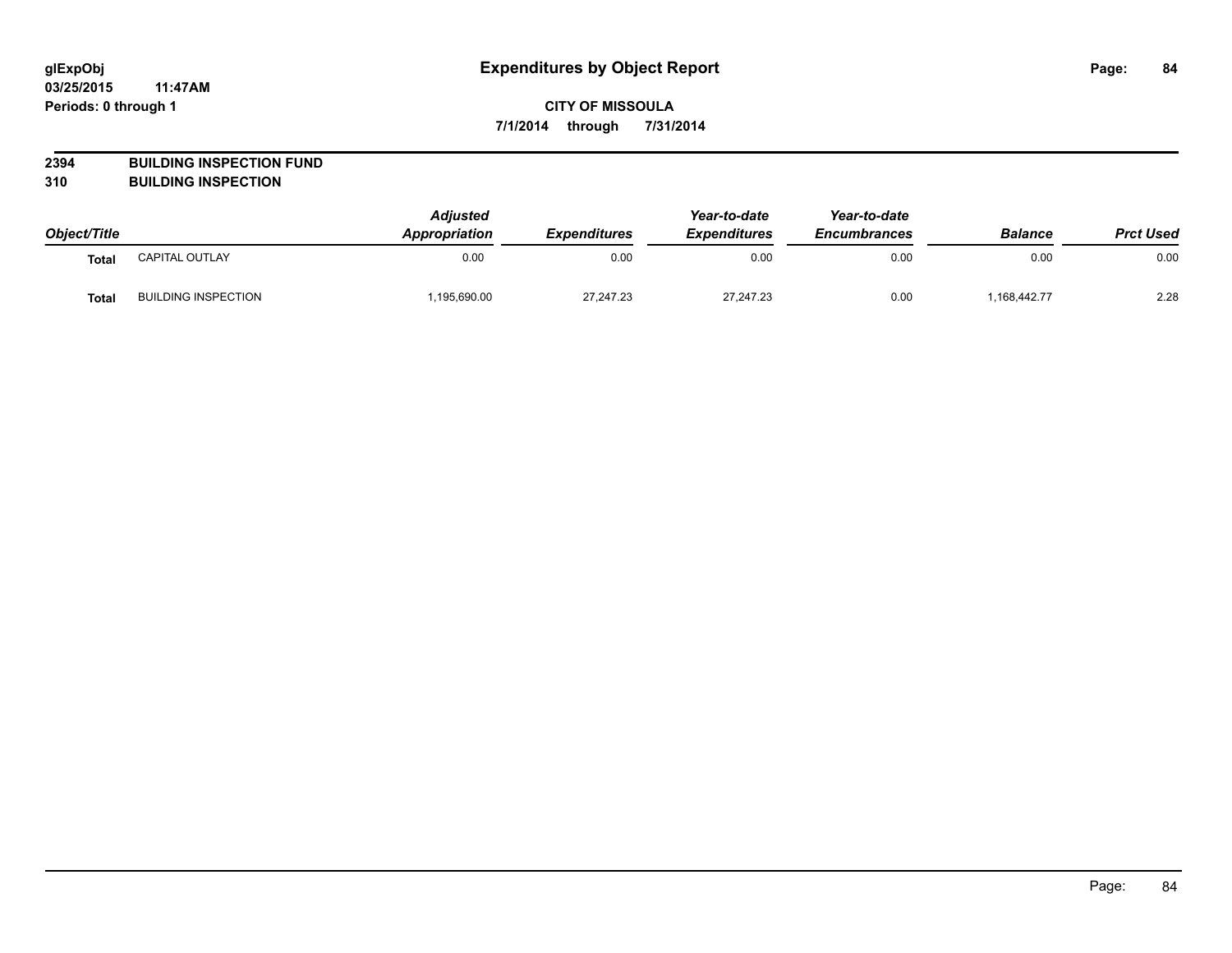# **CITY OF MISSOULA 7/1/2014 through 7/31/2014**

#### **2394 BUILDING INSPECTION FUND**

| Object/Title<br>Appropriation<br><b>Expenditures</b><br><b>Expenditures</b><br><b>Encumbrances</b><br><b>Prct Used</b><br><b>Balance</b><br>100 PERSONAL SERVICES<br>612,658.00<br>13,110.13<br>13,110.13<br>0.00<br>599,547.87<br>2.14<br>110 SALARIES AND WAGES<br>0.00<br>120 OVERTIME/TERMINATION<br>500.00<br>0.00<br>0.00<br>0.00<br>500.00<br>0.00<br>130 OTHER<br>19,836.00<br>0.00<br>0.00<br>0.00<br>19,836.00<br>6.21<br><b>140 EMPLOYER CONTRIBUTIONS</b><br>206,562.00<br>12,831.75<br>12,831.75<br>0.00<br>193,730.25<br>0.00<br>13.11<br>141 STATE RETIREMENT CONTRIBUTIONS<br>0.00<br>13.11<br>0.00<br>$-13.11$<br>3.09<br>PERSONAL SERVICES<br>25,954.99<br>813,601.01<br>839,556.00<br>25,954.99<br>0.00<br><b>Total</b><br>200 SUPPLIES<br>210 OFFICE SUPPLIES<br>9.17<br>2,200.00<br>201.74<br>201.74<br>0.00<br>1,998.26<br>5,500.00<br>0.00<br>0.00<br>220 OPERATING SUPPLIES<br>0.00<br>0.00<br>5,500.00<br>0.37<br>230 REPAIR/MAINTENANCE<br>3,000.00<br>11.00<br>2,989.00<br>11.00<br>0.00<br>231 GASOLINE<br>0.00<br>11,475.00<br>0.00<br>0.00<br>11,475.00<br>0.00<br>250 SUPPLIES FOR RESALE<br>500.00<br>0.00<br>0.00<br>500.00<br>0.00<br>0.00<br><b>SUPPLIES</b><br>0.94<br>22,675.00<br>212.74<br>212.74<br>0.00<br>22,462.26<br><b>Total</b><br>300 PURCHASED SERVICES<br>310 COMMUNICATIONS<br>0.00<br>1,000.00<br>0.00<br>0.00<br>0.00<br>1,000.00<br>320 PRINTING & DUPLICATING<br>7,600.00<br>0.00<br>0.00<br>0.00<br>0.00<br>7,600.00<br>6.43<br>330 PUBLICITY, SUBSCRIPTIONS & DUES<br>2,100.00<br>135.00<br>135.00<br>0.00<br>1,965.00<br>3.51<br>344 TELEPHONE SERVICE<br>13,548.00<br>476.00<br>13,072.00<br>476.00<br>0.00<br>8.17<br>350 PROFESSIONAL SERVICES<br>5,300.00<br>433.12<br>433.12<br>0.00<br>4,866.88<br>360 REPAIR & MAINTENANCE<br>33,378.00<br>35.38<br>33,342.62<br>0.11<br>35.38<br>0.00<br>0.00<br>370 TRAVEL<br>5,025.00<br>0.00<br>0.00<br>0.00<br>5,025.00<br>6,500.00<br>0.00<br>0.00<br>380 TRAINING<br>0.00<br>0.00<br>6,500.00<br>PURCHASED SERVICES<br>74,451.00<br>1,079.50<br>0.00<br>73,371.50<br>1.45<br>1,079.50<br><b>Total</b><br>500 FIXED CHARGES<br>500 FIXED CHARGES<br>0.00<br>0.00<br>259,008.00<br>0.00<br>0.00<br>259,008.00<br>0.00<br>550 MERCHANT SERVICE FEES<br>0.00<br>0.00<br>0.00<br>0.00<br>0.00<br><b>FIXED CHARGES</b><br>0.00<br>0.00<br>0.00<br>259,008.00<br>0.00<br>259,008.00<br><b>Total</b><br>600 DEBT SERVICE<br>0.00<br>620 INTEREST / SERVICE FEES<br>0.00<br>0.00<br>0.00<br>0.00<br>0.00<br><b>DEBT SERVICE</b><br>0.00<br>0.00<br>0.00<br>0.00<br>0.00<br>0.00<br>Total<br>900 CAPITAL OUTLAY<br>940 MACHINERY & EQUIPMENT<br>0.00<br>0.00<br>0.00<br>0.00<br>0.00<br>0.00<br>0.00<br>0.00<br>0.00<br>0.00<br><b>CAPITAL OUTLAY</b><br>0.00<br>0.00<br>Total | <b>Adjusted</b> | Year-to-date | Year-to-date |  |
|-----------------------------------------------------------------------------------------------------------------------------------------------------------------------------------------------------------------------------------------------------------------------------------------------------------------------------------------------------------------------------------------------------------------------------------------------------------------------------------------------------------------------------------------------------------------------------------------------------------------------------------------------------------------------------------------------------------------------------------------------------------------------------------------------------------------------------------------------------------------------------------------------------------------------------------------------------------------------------------------------------------------------------------------------------------------------------------------------------------------------------------------------------------------------------------------------------------------------------------------------------------------------------------------------------------------------------------------------------------------------------------------------------------------------------------------------------------------------------------------------------------------------------------------------------------------------------------------------------------------------------------------------------------------------------------------------------------------------------------------------------------------------------------------------------------------------------------------------------------------------------------------------------------------------------------------------------------------------------------------------------------------------------------------------------------------------------------------------------------------------------------------------------------------------------------------------------------------------------------------------------------------------------------------------------------------------------------------------------------------------------------------------------------------------------------------------------------------------------------------------------------------------------------------------------------------------------------------------------------------------------------------------------------------------------------------------------------------------------------------------------------------------------|-----------------|--------------|--------------|--|
|                                                                                                                                                                                                                                                                                                                                                                                                                                                                                                                                                                                                                                                                                                                                                                                                                                                                                                                                                                                                                                                                                                                                                                                                                                                                                                                                                                                                                                                                                                                                                                                                                                                                                                                                                                                                                                                                                                                                                                                                                                                                                                                                                                                                                                                                                                                                                                                                                                                                                                                                                                                                                                                                                                                                                                             |                 |              |              |  |
|                                                                                                                                                                                                                                                                                                                                                                                                                                                                                                                                                                                                                                                                                                                                                                                                                                                                                                                                                                                                                                                                                                                                                                                                                                                                                                                                                                                                                                                                                                                                                                                                                                                                                                                                                                                                                                                                                                                                                                                                                                                                                                                                                                                                                                                                                                                                                                                                                                                                                                                                                                                                                                                                                                                                                                             |                 |              |              |  |
|                                                                                                                                                                                                                                                                                                                                                                                                                                                                                                                                                                                                                                                                                                                                                                                                                                                                                                                                                                                                                                                                                                                                                                                                                                                                                                                                                                                                                                                                                                                                                                                                                                                                                                                                                                                                                                                                                                                                                                                                                                                                                                                                                                                                                                                                                                                                                                                                                                                                                                                                                                                                                                                                                                                                                                             |                 |              |              |  |
|                                                                                                                                                                                                                                                                                                                                                                                                                                                                                                                                                                                                                                                                                                                                                                                                                                                                                                                                                                                                                                                                                                                                                                                                                                                                                                                                                                                                                                                                                                                                                                                                                                                                                                                                                                                                                                                                                                                                                                                                                                                                                                                                                                                                                                                                                                                                                                                                                                                                                                                                                                                                                                                                                                                                                                             |                 |              |              |  |
|                                                                                                                                                                                                                                                                                                                                                                                                                                                                                                                                                                                                                                                                                                                                                                                                                                                                                                                                                                                                                                                                                                                                                                                                                                                                                                                                                                                                                                                                                                                                                                                                                                                                                                                                                                                                                                                                                                                                                                                                                                                                                                                                                                                                                                                                                                                                                                                                                                                                                                                                                                                                                                                                                                                                                                             |                 |              |              |  |
|                                                                                                                                                                                                                                                                                                                                                                                                                                                                                                                                                                                                                                                                                                                                                                                                                                                                                                                                                                                                                                                                                                                                                                                                                                                                                                                                                                                                                                                                                                                                                                                                                                                                                                                                                                                                                                                                                                                                                                                                                                                                                                                                                                                                                                                                                                                                                                                                                                                                                                                                                                                                                                                                                                                                                                             |                 |              |              |  |
|                                                                                                                                                                                                                                                                                                                                                                                                                                                                                                                                                                                                                                                                                                                                                                                                                                                                                                                                                                                                                                                                                                                                                                                                                                                                                                                                                                                                                                                                                                                                                                                                                                                                                                                                                                                                                                                                                                                                                                                                                                                                                                                                                                                                                                                                                                                                                                                                                                                                                                                                                                                                                                                                                                                                                                             |                 |              |              |  |
|                                                                                                                                                                                                                                                                                                                                                                                                                                                                                                                                                                                                                                                                                                                                                                                                                                                                                                                                                                                                                                                                                                                                                                                                                                                                                                                                                                                                                                                                                                                                                                                                                                                                                                                                                                                                                                                                                                                                                                                                                                                                                                                                                                                                                                                                                                                                                                                                                                                                                                                                                                                                                                                                                                                                                                             |                 |              |              |  |
|                                                                                                                                                                                                                                                                                                                                                                                                                                                                                                                                                                                                                                                                                                                                                                                                                                                                                                                                                                                                                                                                                                                                                                                                                                                                                                                                                                                                                                                                                                                                                                                                                                                                                                                                                                                                                                                                                                                                                                                                                                                                                                                                                                                                                                                                                                                                                                                                                                                                                                                                                                                                                                                                                                                                                                             |                 |              |              |  |
|                                                                                                                                                                                                                                                                                                                                                                                                                                                                                                                                                                                                                                                                                                                                                                                                                                                                                                                                                                                                                                                                                                                                                                                                                                                                                                                                                                                                                                                                                                                                                                                                                                                                                                                                                                                                                                                                                                                                                                                                                                                                                                                                                                                                                                                                                                                                                                                                                                                                                                                                                                                                                                                                                                                                                                             |                 |              |              |  |
|                                                                                                                                                                                                                                                                                                                                                                                                                                                                                                                                                                                                                                                                                                                                                                                                                                                                                                                                                                                                                                                                                                                                                                                                                                                                                                                                                                                                                                                                                                                                                                                                                                                                                                                                                                                                                                                                                                                                                                                                                                                                                                                                                                                                                                                                                                                                                                                                                                                                                                                                                                                                                                                                                                                                                                             |                 |              |              |  |
|                                                                                                                                                                                                                                                                                                                                                                                                                                                                                                                                                                                                                                                                                                                                                                                                                                                                                                                                                                                                                                                                                                                                                                                                                                                                                                                                                                                                                                                                                                                                                                                                                                                                                                                                                                                                                                                                                                                                                                                                                                                                                                                                                                                                                                                                                                                                                                                                                                                                                                                                                                                                                                                                                                                                                                             |                 |              |              |  |
|                                                                                                                                                                                                                                                                                                                                                                                                                                                                                                                                                                                                                                                                                                                                                                                                                                                                                                                                                                                                                                                                                                                                                                                                                                                                                                                                                                                                                                                                                                                                                                                                                                                                                                                                                                                                                                                                                                                                                                                                                                                                                                                                                                                                                                                                                                                                                                                                                                                                                                                                                                                                                                                                                                                                                                             |                 |              |              |  |
|                                                                                                                                                                                                                                                                                                                                                                                                                                                                                                                                                                                                                                                                                                                                                                                                                                                                                                                                                                                                                                                                                                                                                                                                                                                                                                                                                                                                                                                                                                                                                                                                                                                                                                                                                                                                                                                                                                                                                                                                                                                                                                                                                                                                                                                                                                                                                                                                                                                                                                                                                                                                                                                                                                                                                                             |                 |              |              |  |
|                                                                                                                                                                                                                                                                                                                                                                                                                                                                                                                                                                                                                                                                                                                                                                                                                                                                                                                                                                                                                                                                                                                                                                                                                                                                                                                                                                                                                                                                                                                                                                                                                                                                                                                                                                                                                                                                                                                                                                                                                                                                                                                                                                                                                                                                                                                                                                                                                                                                                                                                                                                                                                                                                                                                                                             |                 |              |              |  |
|                                                                                                                                                                                                                                                                                                                                                                                                                                                                                                                                                                                                                                                                                                                                                                                                                                                                                                                                                                                                                                                                                                                                                                                                                                                                                                                                                                                                                                                                                                                                                                                                                                                                                                                                                                                                                                                                                                                                                                                                                                                                                                                                                                                                                                                                                                                                                                                                                                                                                                                                                                                                                                                                                                                                                                             |                 |              |              |  |
|                                                                                                                                                                                                                                                                                                                                                                                                                                                                                                                                                                                                                                                                                                                                                                                                                                                                                                                                                                                                                                                                                                                                                                                                                                                                                                                                                                                                                                                                                                                                                                                                                                                                                                                                                                                                                                                                                                                                                                                                                                                                                                                                                                                                                                                                                                                                                                                                                                                                                                                                                                                                                                                                                                                                                                             |                 |              |              |  |
|                                                                                                                                                                                                                                                                                                                                                                                                                                                                                                                                                                                                                                                                                                                                                                                                                                                                                                                                                                                                                                                                                                                                                                                                                                                                                                                                                                                                                                                                                                                                                                                                                                                                                                                                                                                                                                                                                                                                                                                                                                                                                                                                                                                                                                                                                                                                                                                                                                                                                                                                                                                                                                                                                                                                                                             |                 |              |              |  |
|                                                                                                                                                                                                                                                                                                                                                                                                                                                                                                                                                                                                                                                                                                                                                                                                                                                                                                                                                                                                                                                                                                                                                                                                                                                                                                                                                                                                                                                                                                                                                                                                                                                                                                                                                                                                                                                                                                                                                                                                                                                                                                                                                                                                                                                                                                                                                                                                                                                                                                                                                                                                                                                                                                                                                                             |                 |              |              |  |
|                                                                                                                                                                                                                                                                                                                                                                                                                                                                                                                                                                                                                                                                                                                                                                                                                                                                                                                                                                                                                                                                                                                                                                                                                                                                                                                                                                                                                                                                                                                                                                                                                                                                                                                                                                                                                                                                                                                                                                                                                                                                                                                                                                                                                                                                                                                                                                                                                                                                                                                                                                                                                                                                                                                                                                             |                 |              |              |  |
|                                                                                                                                                                                                                                                                                                                                                                                                                                                                                                                                                                                                                                                                                                                                                                                                                                                                                                                                                                                                                                                                                                                                                                                                                                                                                                                                                                                                                                                                                                                                                                                                                                                                                                                                                                                                                                                                                                                                                                                                                                                                                                                                                                                                                                                                                                                                                                                                                                                                                                                                                                                                                                                                                                                                                                             |                 |              |              |  |
|                                                                                                                                                                                                                                                                                                                                                                                                                                                                                                                                                                                                                                                                                                                                                                                                                                                                                                                                                                                                                                                                                                                                                                                                                                                                                                                                                                                                                                                                                                                                                                                                                                                                                                                                                                                                                                                                                                                                                                                                                                                                                                                                                                                                                                                                                                                                                                                                                                                                                                                                                                                                                                                                                                                                                                             |                 |              |              |  |
|                                                                                                                                                                                                                                                                                                                                                                                                                                                                                                                                                                                                                                                                                                                                                                                                                                                                                                                                                                                                                                                                                                                                                                                                                                                                                                                                                                                                                                                                                                                                                                                                                                                                                                                                                                                                                                                                                                                                                                                                                                                                                                                                                                                                                                                                                                                                                                                                                                                                                                                                                                                                                                                                                                                                                                             |                 |              |              |  |
|                                                                                                                                                                                                                                                                                                                                                                                                                                                                                                                                                                                                                                                                                                                                                                                                                                                                                                                                                                                                                                                                                                                                                                                                                                                                                                                                                                                                                                                                                                                                                                                                                                                                                                                                                                                                                                                                                                                                                                                                                                                                                                                                                                                                                                                                                                                                                                                                                                                                                                                                                                                                                                                                                                                                                                             |                 |              |              |  |
|                                                                                                                                                                                                                                                                                                                                                                                                                                                                                                                                                                                                                                                                                                                                                                                                                                                                                                                                                                                                                                                                                                                                                                                                                                                                                                                                                                                                                                                                                                                                                                                                                                                                                                                                                                                                                                                                                                                                                                                                                                                                                                                                                                                                                                                                                                                                                                                                                                                                                                                                                                                                                                                                                                                                                                             |                 |              |              |  |
|                                                                                                                                                                                                                                                                                                                                                                                                                                                                                                                                                                                                                                                                                                                                                                                                                                                                                                                                                                                                                                                                                                                                                                                                                                                                                                                                                                                                                                                                                                                                                                                                                                                                                                                                                                                                                                                                                                                                                                                                                                                                                                                                                                                                                                                                                                                                                                                                                                                                                                                                                                                                                                                                                                                                                                             |                 |              |              |  |
|                                                                                                                                                                                                                                                                                                                                                                                                                                                                                                                                                                                                                                                                                                                                                                                                                                                                                                                                                                                                                                                                                                                                                                                                                                                                                                                                                                                                                                                                                                                                                                                                                                                                                                                                                                                                                                                                                                                                                                                                                                                                                                                                                                                                                                                                                                                                                                                                                                                                                                                                                                                                                                                                                                                                                                             |                 |              |              |  |
|                                                                                                                                                                                                                                                                                                                                                                                                                                                                                                                                                                                                                                                                                                                                                                                                                                                                                                                                                                                                                                                                                                                                                                                                                                                                                                                                                                                                                                                                                                                                                                                                                                                                                                                                                                                                                                                                                                                                                                                                                                                                                                                                                                                                                                                                                                                                                                                                                                                                                                                                                                                                                                                                                                                                                                             |                 |              |              |  |
|                                                                                                                                                                                                                                                                                                                                                                                                                                                                                                                                                                                                                                                                                                                                                                                                                                                                                                                                                                                                                                                                                                                                                                                                                                                                                                                                                                                                                                                                                                                                                                                                                                                                                                                                                                                                                                                                                                                                                                                                                                                                                                                                                                                                                                                                                                                                                                                                                                                                                                                                                                                                                                                                                                                                                                             |                 |              |              |  |
|                                                                                                                                                                                                                                                                                                                                                                                                                                                                                                                                                                                                                                                                                                                                                                                                                                                                                                                                                                                                                                                                                                                                                                                                                                                                                                                                                                                                                                                                                                                                                                                                                                                                                                                                                                                                                                                                                                                                                                                                                                                                                                                                                                                                                                                                                                                                                                                                                                                                                                                                                                                                                                                                                                                                                                             |                 |              |              |  |
|                                                                                                                                                                                                                                                                                                                                                                                                                                                                                                                                                                                                                                                                                                                                                                                                                                                                                                                                                                                                                                                                                                                                                                                                                                                                                                                                                                                                                                                                                                                                                                                                                                                                                                                                                                                                                                                                                                                                                                                                                                                                                                                                                                                                                                                                                                                                                                                                                                                                                                                                                                                                                                                                                                                                                                             |                 |              |              |  |
|                                                                                                                                                                                                                                                                                                                                                                                                                                                                                                                                                                                                                                                                                                                                                                                                                                                                                                                                                                                                                                                                                                                                                                                                                                                                                                                                                                                                                                                                                                                                                                                                                                                                                                                                                                                                                                                                                                                                                                                                                                                                                                                                                                                                                                                                                                                                                                                                                                                                                                                                                                                                                                                                                                                                                                             |                 |              |              |  |
|                                                                                                                                                                                                                                                                                                                                                                                                                                                                                                                                                                                                                                                                                                                                                                                                                                                                                                                                                                                                                                                                                                                                                                                                                                                                                                                                                                                                                                                                                                                                                                                                                                                                                                                                                                                                                                                                                                                                                                                                                                                                                                                                                                                                                                                                                                                                                                                                                                                                                                                                                                                                                                                                                                                                                                             |                 |              |              |  |
|                                                                                                                                                                                                                                                                                                                                                                                                                                                                                                                                                                                                                                                                                                                                                                                                                                                                                                                                                                                                                                                                                                                                                                                                                                                                                                                                                                                                                                                                                                                                                                                                                                                                                                                                                                                                                                                                                                                                                                                                                                                                                                                                                                                                                                                                                                                                                                                                                                                                                                                                                                                                                                                                                                                                                                             |                 |              |              |  |
|                                                                                                                                                                                                                                                                                                                                                                                                                                                                                                                                                                                                                                                                                                                                                                                                                                                                                                                                                                                                                                                                                                                                                                                                                                                                                                                                                                                                                                                                                                                                                                                                                                                                                                                                                                                                                                                                                                                                                                                                                                                                                                                                                                                                                                                                                                                                                                                                                                                                                                                                                                                                                                                                                                                                                                             |                 |              |              |  |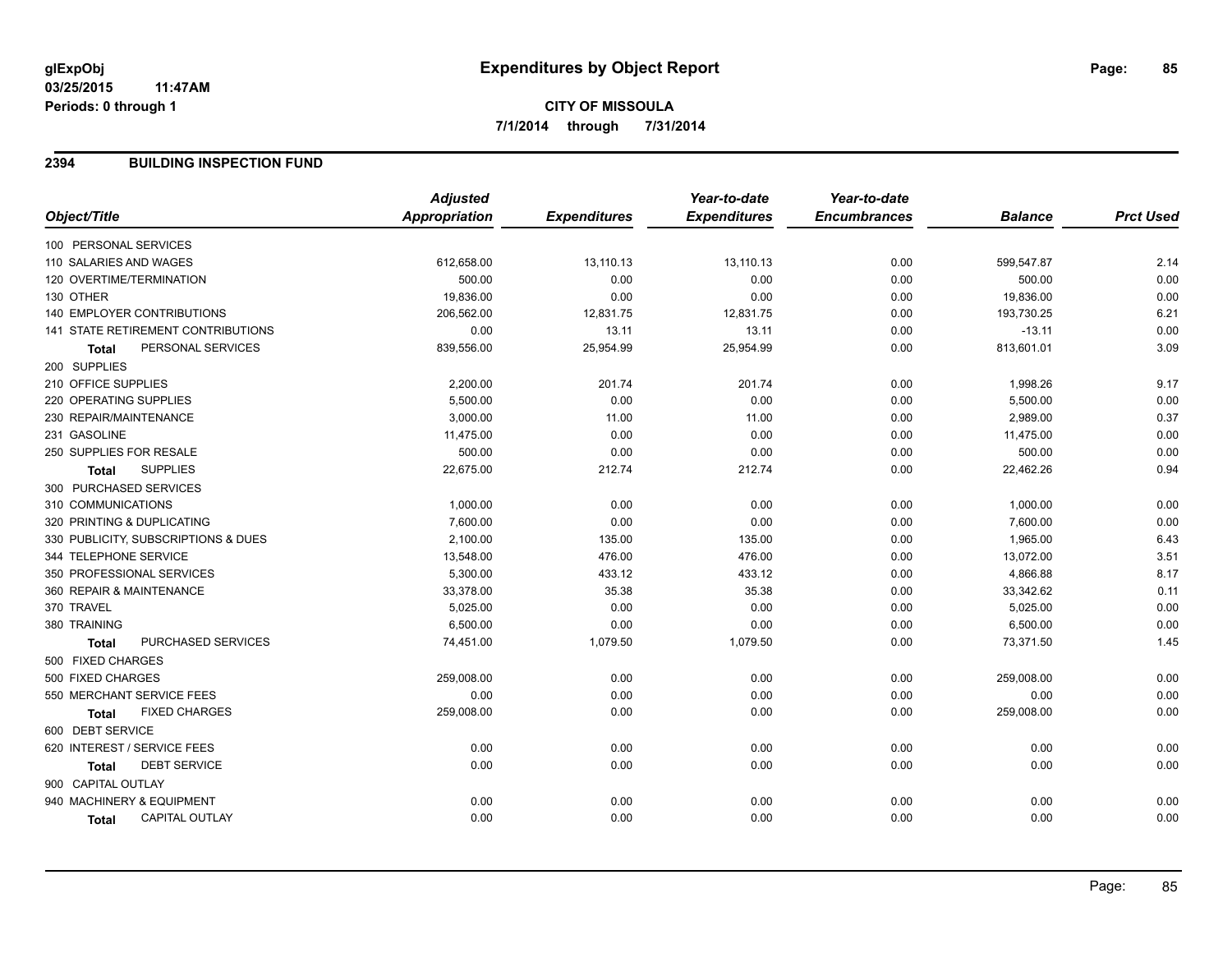| glExpObj             |         |
|----------------------|---------|
| <b>03/25/2015</b>    | 11:47AM |
| Periods: 0 through 1 |         |

| Total | BUILDING INSPECTION FUND | .690.00<br>the contract of the contract of the contract of the contract of the contract of the contract of the contract of | 27.27.27<br>$24^{1,24}$<br>. | 07.017.00<br>47.Z3<br>- 247<br>$\mathcal{L}$ . The contract of the contract of the contract of the contract of the contract of the contract of the contract of the contract of the contract of the contract of the contract of the contract of the contract of th | 0.00 | $\overline{\phantom{a}}$<br>.168<br>дα. | 2.28 |
|-------|--------------------------|----------------------------------------------------------------------------------------------------------------------------|------------------------------|-------------------------------------------------------------------------------------------------------------------------------------------------------------------------------------------------------------------------------------------------------------------|------|-----------------------------------------|------|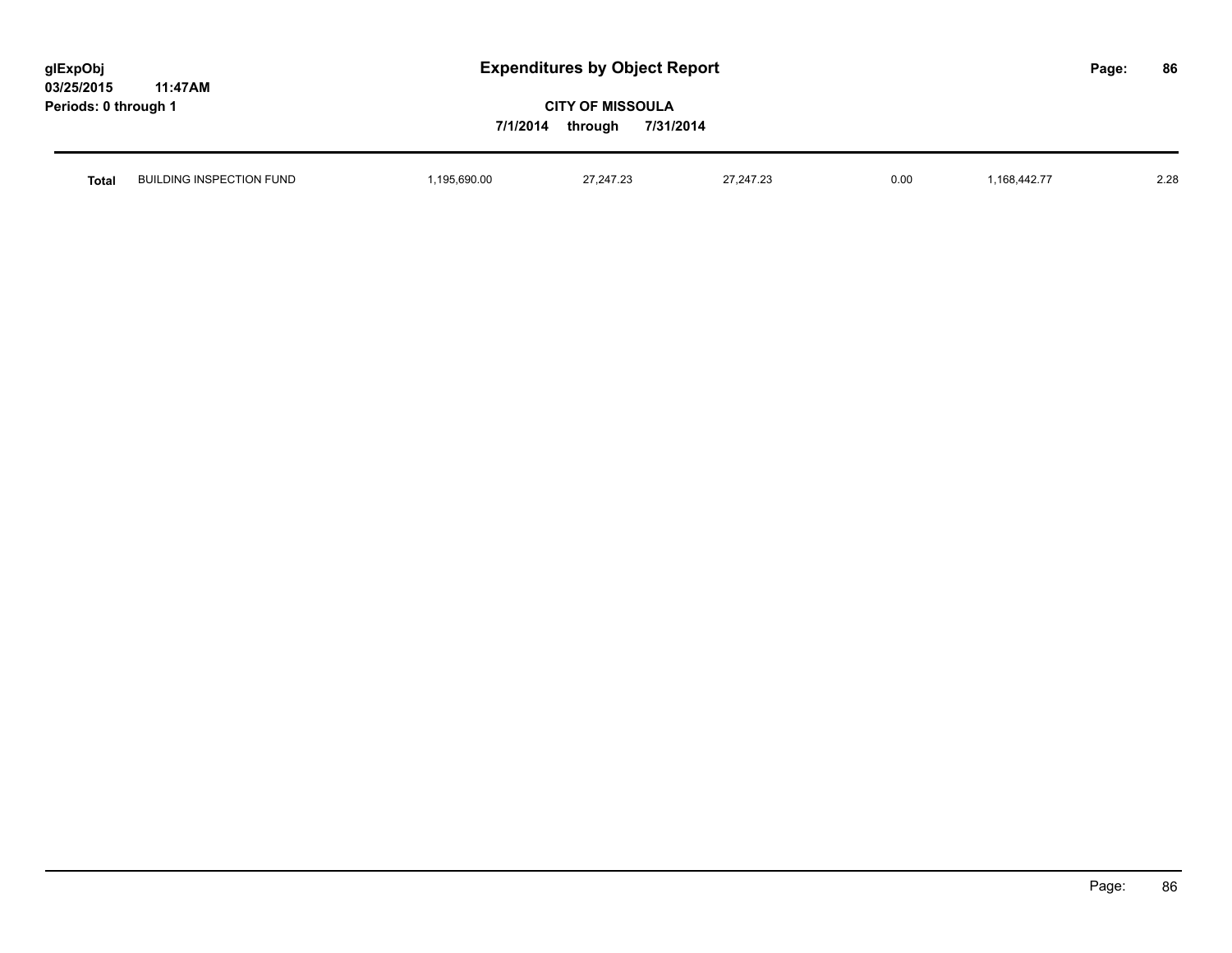#### **2395 CITY GRANTS & PROGRAM INCOME FUND**

**390 NON-DEPARTMENTAL**

| Object/Title           |                                   | <b>Adjusted</b><br><b>Appropriation</b> | <b>Expenditures</b> | Year-to-date<br><b>Expenditures</b> | Year-to-date<br><b>Encumbrances</b> | <b>Balance</b> | <b>Prct Used</b> |
|------------------------|-----------------------------------|-----------------------------------------|---------------------|-------------------------------------|-------------------------------------|----------------|------------------|
| 300 PURCHASED SERVICES |                                   |                                         |                     |                                     |                                     |                |                  |
|                        | 350 PROFESSIONAL SERVICES         | 2.103.00                                | 0.00                | 0.00                                | 0.00                                | 2,103.00       | 0.00             |
| <b>Total</b>           | <b>PURCHASED SERVICES</b>         | 2,103.00                                | 0.00                | 0.00                                | 0.00                                | 2,103.00       | 0.00             |
|                        | 700 GRANTS & CONTRIBUTIONS        |                                         |                     |                                     |                                     |                |                  |
|                        | 700 GRANTS & CONTRIBUTIONS        | 0.00                                    | 0.00                | 0.00                                | 0.00                                | 0.00           | 0.00             |
| <b>Total</b>           | <b>GRANTS &amp; CONTRIBUTIONS</b> | 0.00                                    | 0.00                | 0.00                                | 0.00                                | 0.00           | 0.00             |
| 800 OTHER OBJECTS      |                                   |                                         |                     |                                     |                                     |                |                  |
|                        | 820 TRANSFERS TO OTHER FUNDS      | 0.00                                    | 0.00                | 0.00                                | 0.00                                | 0.00           | 0.00             |
| 845 CONTINGENCY        |                                   | 0.00                                    | 0.00                | 0.00                                | 0.00                                | 0.00           | 0.00             |
| <b>Total</b>           | OTHER OBJECTS                     | 0.00                                    | 0.00                | 0.00                                | 0.00                                | 0.00           | 0.00             |
| <b>Total</b>           | NON-DEPARTMENTAL                  | 2,103.00                                | 0.00                | 0.00                                | 0.00                                | 2,103.00       | 0.00             |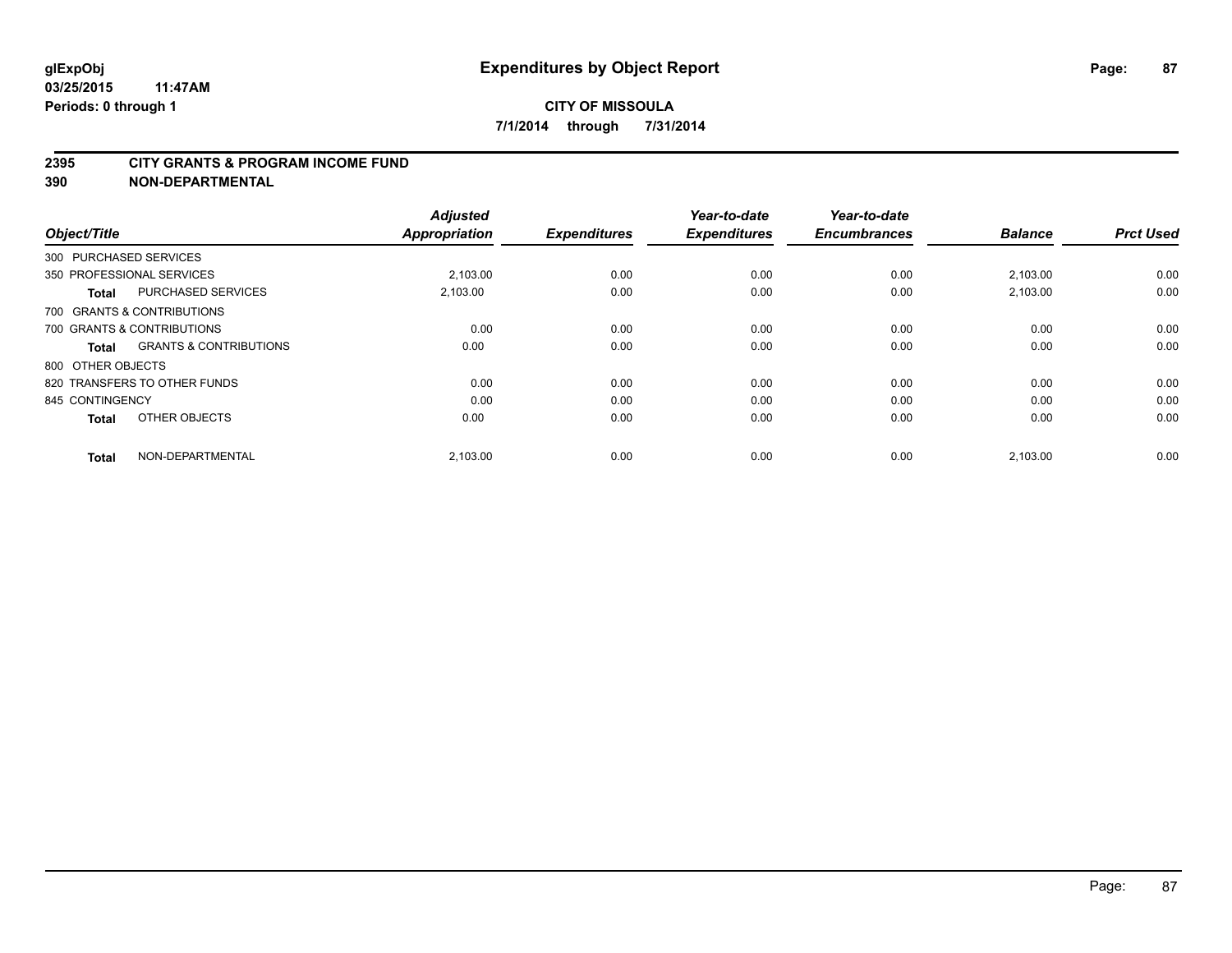# **2395 CITY GRANTS & PROGRAM INCOME FUND**

| Object/Title      |                                   | <b>Adjusted</b><br><b>Appropriation</b> | <b>Expenditures</b> | Year-to-date<br><b>Expenditures</b> | Year-to-date<br><b>Encumbrances</b> | <b>Balance</b> | <b>Prct Used</b> |
|-------------------|-----------------------------------|-----------------------------------------|---------------------|-------------------------------------|-------------------------------------|----------------|------------------|
|                   | 300 PURCHASED SERVICES            |                                         |                     |                                     |                                     |                |                  |
|                   | 350 PROFESSIONAL SERVICES         | 2,103.00                                | 0.00                | 0.00                                | 0.00                                | 2,103.00       | 0.00             |
| <b>Total</b>      | <b>PURCHASED SERVICES</b>         | 2,103.00                                | 0.00                | 0.00                                | 0.00                                | 2,103.00       | 0.00             |
|                   | 700 GRANTS & CONTRIBUTIONS        |                                         |                     |                                     |                                     |                |                  |
|                   | 700 GRANTS & CONTRIBUTIONS        | 0.00                                    | 0.00                | 0.00                                | 0.00                                | 0.00           | 0.00             |
| Total             | <b>GRANTS &amp; CONTRIBUTIONS</b> | 0.00                                    | 0.00                | 0.00                                | 0.00                                | 0.00           | 0.00             |
| 800 OTHER OBJECTS |                                   |                                         |                     |                                     |                                     |                |                  |
|                   | 820 TRANSFERS TO OTHER FUNDS      | 0.00                                    | 0.00                | 0.00                                | 0.00                                | 0.00           | 0.00             |
| 845 CONTINGENCY   |                                   | 0.00                                    | 0.00                | 0.00                                | 0.00                                | 0.00           | 0.00             |
| <b>Total</b>      | OTHER OBJECTS                     | 0.00                                    | 0.00                | 0.00                                | 0.00                                | 0.00           | 0.00             |
| <b>Total</b>      | CITY GRANTS & PROGRAM INCOME FUN  | 2.103.00                                | 0.00                | 0.00                                | 0.00                                | 2,103.00       | 0.00             |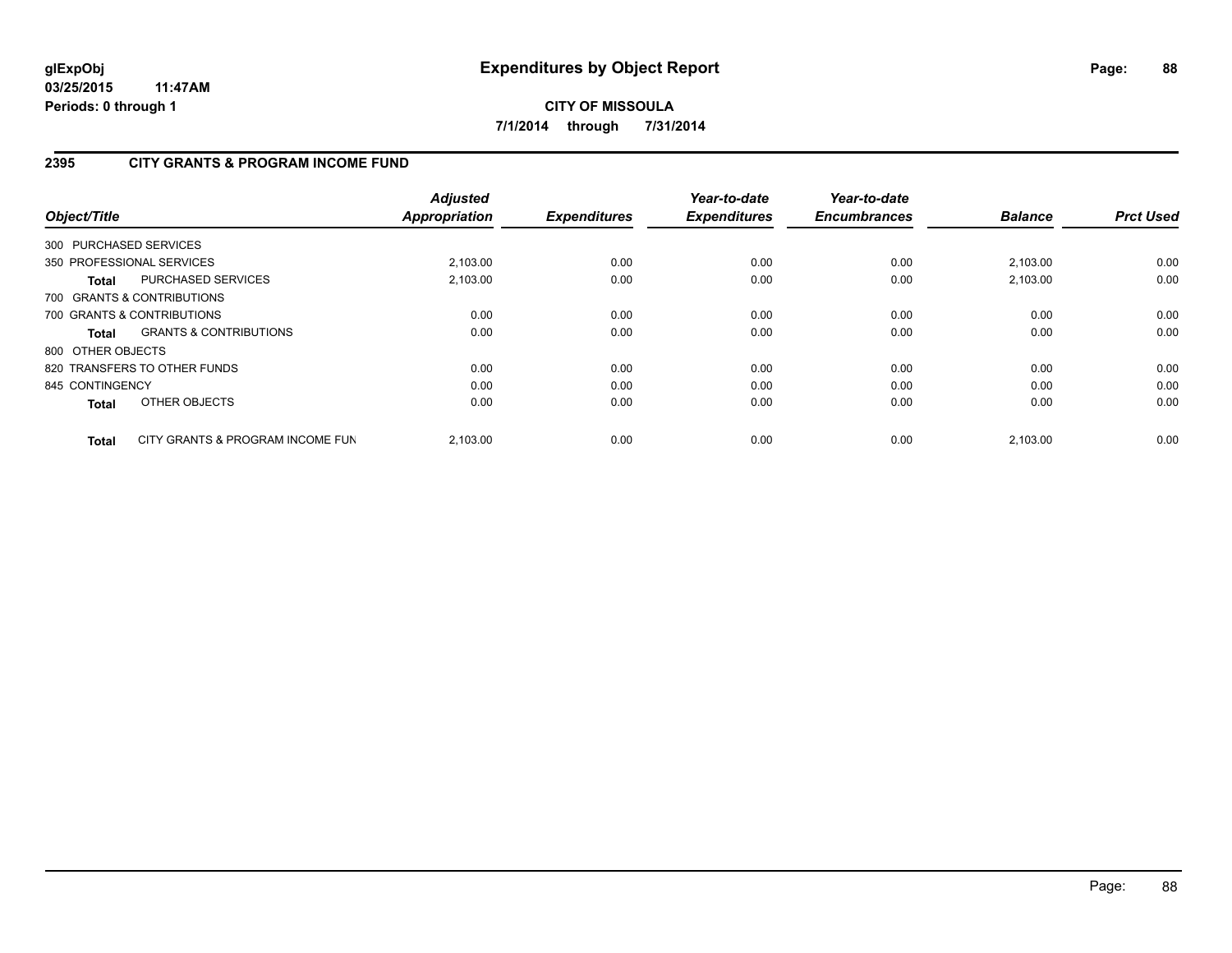#### **2396 ENERGY EFFICIENCY REVOLVING LOAN FUND**

**390 NON-DEPARTMENTAL**

| Object/Title |                                   | <b>Adjusted</b><br>Appropriation | <b>Expenditures</b> | Year-to-date<br><b>Expenditures</b> | Year-to-date<br><b>Encumbrances</b> | <b>Balance</b> | <b>Prct Used</b> |
|--------------|-----------------------------------|----------------------------------|---------------------|-------------------------------------|-------------------------------------|----------------|------------------|
|              | 700 GRANTS & CONTRIBUTIONS        |                                  |                     |                                     |                                     |                |                  |
|              | 700 GRANTS & CONTRIBUTIONS        | 0.00                             | 0.00                | 0.00                                | 0.00                                | 0.00           | 0.00             |
| <b>Total</b> | <b>GRANTS &amp; CONTRIBUTIONS</b> | 0.00                             | 0.00                | 0.00                                | 0.00                                | 0.00           | 0.00             |
| <b>Total</b> | NON-DEPARTMENTAL                  | 0.00                             | 0.00                | 0.00                                | 0.00                                | 0.00           | 0.00             |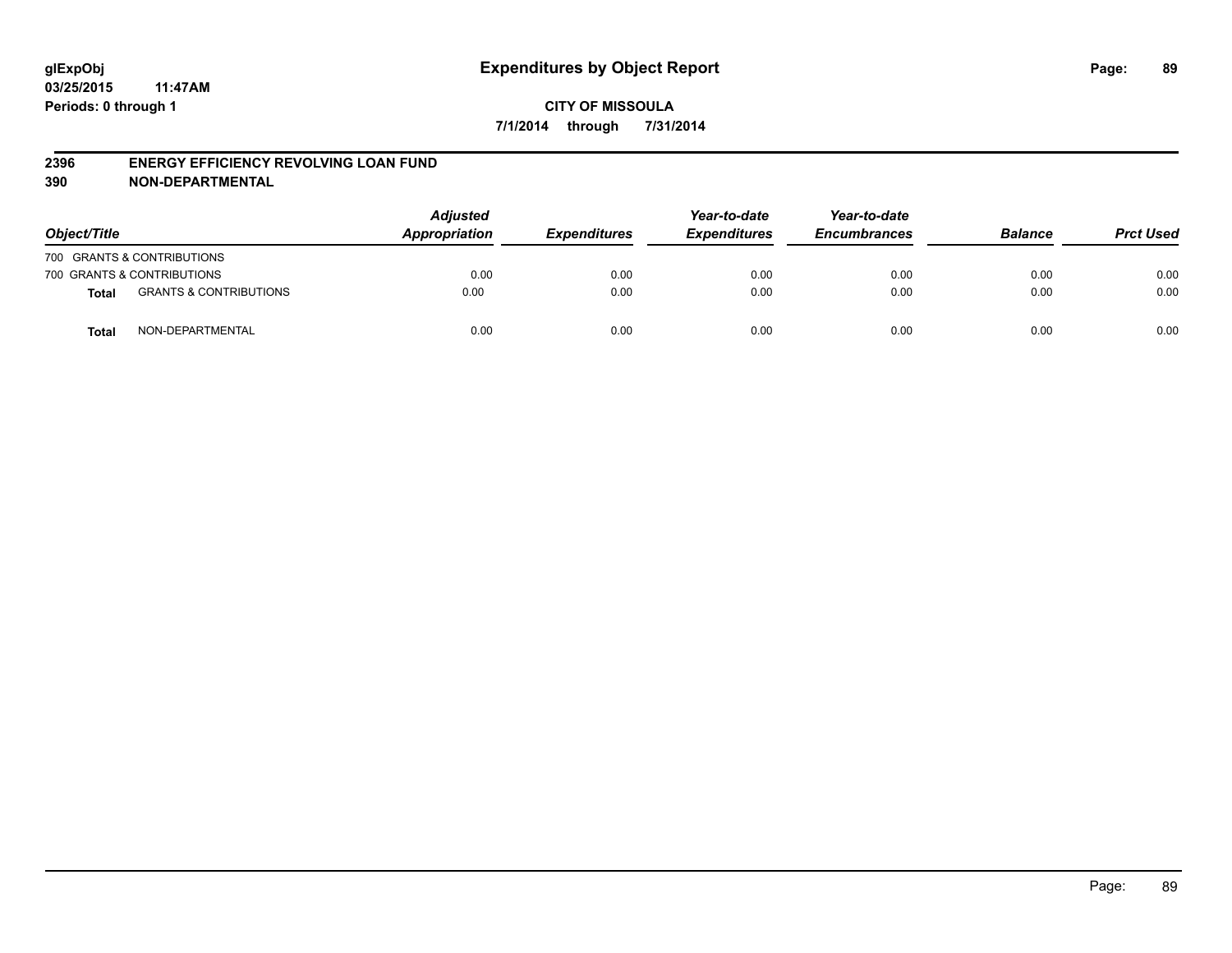**CITY OF MISSOULA 7/1/2014 through 7/31/2014**

#### **2396 ENERGY EFFICIENCY REVOLVING LOAN FUND**

| Object/Title               |                                   | <b>Adjusted</b><br>Appropriation | <b>Expenditures</b> | Year-to-date<br><b>Expenditures</b> | Year-to-date<br><b>Encumbrances</b> | <b>Balance</b> | <b>Prct Used</b> |
|----------------------------|-----------------------------------|----------------------------------|---------------------|-------------------------------------|-------------------------------------|----------------|------------------|
| 700 GRANTS & CONTRIBUTIONS |                                   |                                  |                     |                                     |                                     |                |                  |
| 700 GRANTS & CONTRIBUTIONS |                                   | 0.00                             | 0.00                | 0.00                                | 0.00                                | 0.00           | 0.00             |
| <b>Total</b>               | <b>GRANTS &amp; CONTRIBUTIONS</b> | 0.00                             | 0.00                | 0.00                                | 0.00                                | 0.00           | 0.00             |
| Total                      | ENERGY EFFICIENCY REVOLVING LOAN  | 0.00                             | 0.00                | 0.00                                | 0.00                                | 0.00           | 0.00             |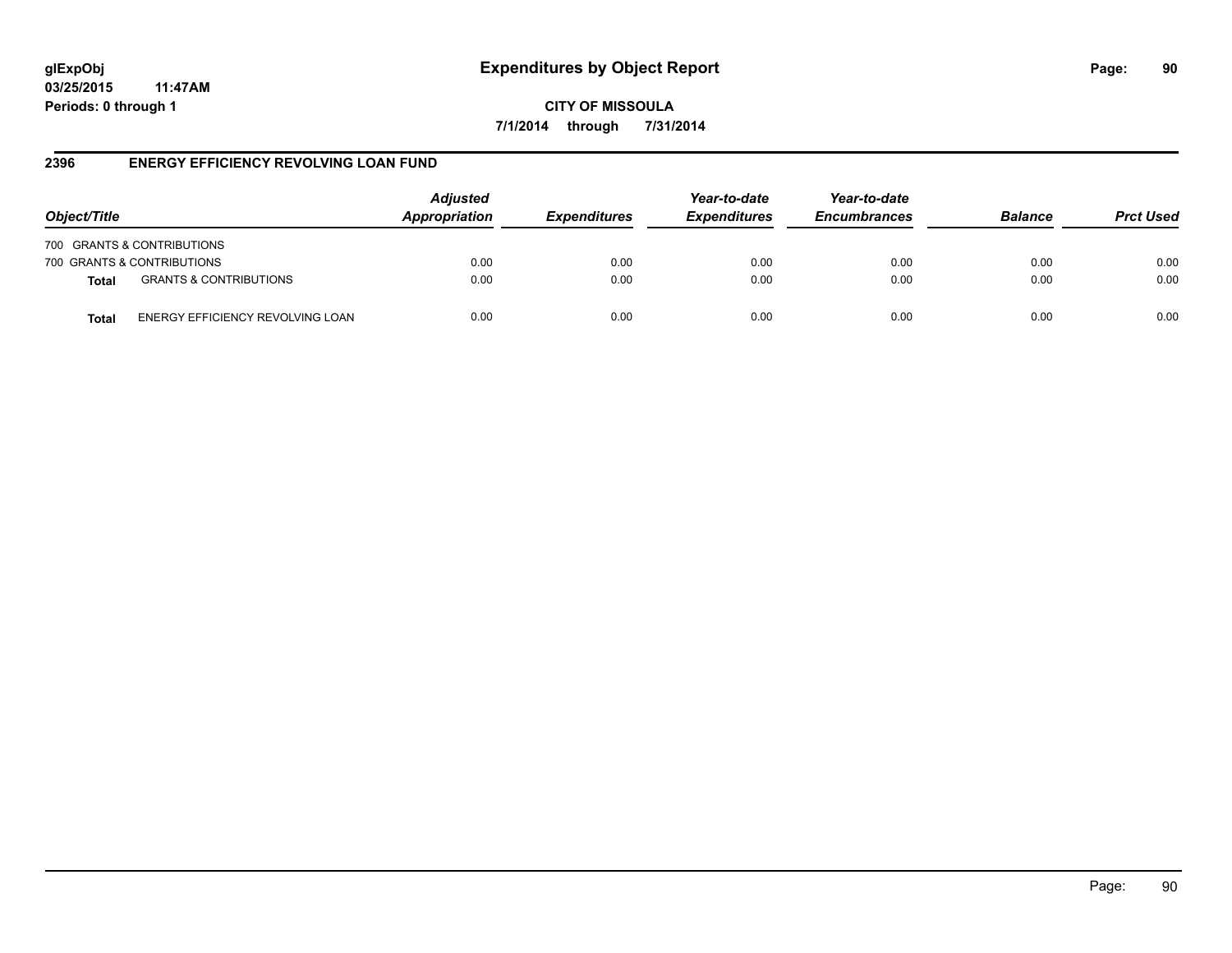#### **2399 DANGEROUS BUILDING DEMOLITION & REPAIR F**

**310 BUILDING INSPECTION**

| Object/Title      |                            | <b>Adjusted</b><br>Appropriation | <b>Expenditures</b> | Year-to-date<br><b>Expenditures</b> | Year-to-date<br><b>Encumbrances</b> | <b>Balance</b> | <b>Prct Used</b> |
|-------------------|----------------------------|----------------------------------|---------------------|-------------------------------------|-------------------------------------|----------------|------------------|
| 800 OTHER OBJECTS |                            |                                  |                     |                                     |                                     |                |                  |
| 845 CONTINGENCY   |                            | 15,000.00                        | 0.00                | 0.00                                | 0.00                                | 15,000.00      | 0.00             |
| <b>Total</b>      | OTHER OBJECTS              | 15,000.00                        | 0.00                | 0.00                                | 0.00                                | 15,000.00      | 0.00             |
| <b>Total</b>      | <b>BUILDING INSPECTION</b> | 15,000.00                        | 0.00                | 0.00                                | 0.00                                | 15,000.00      | 0.00             |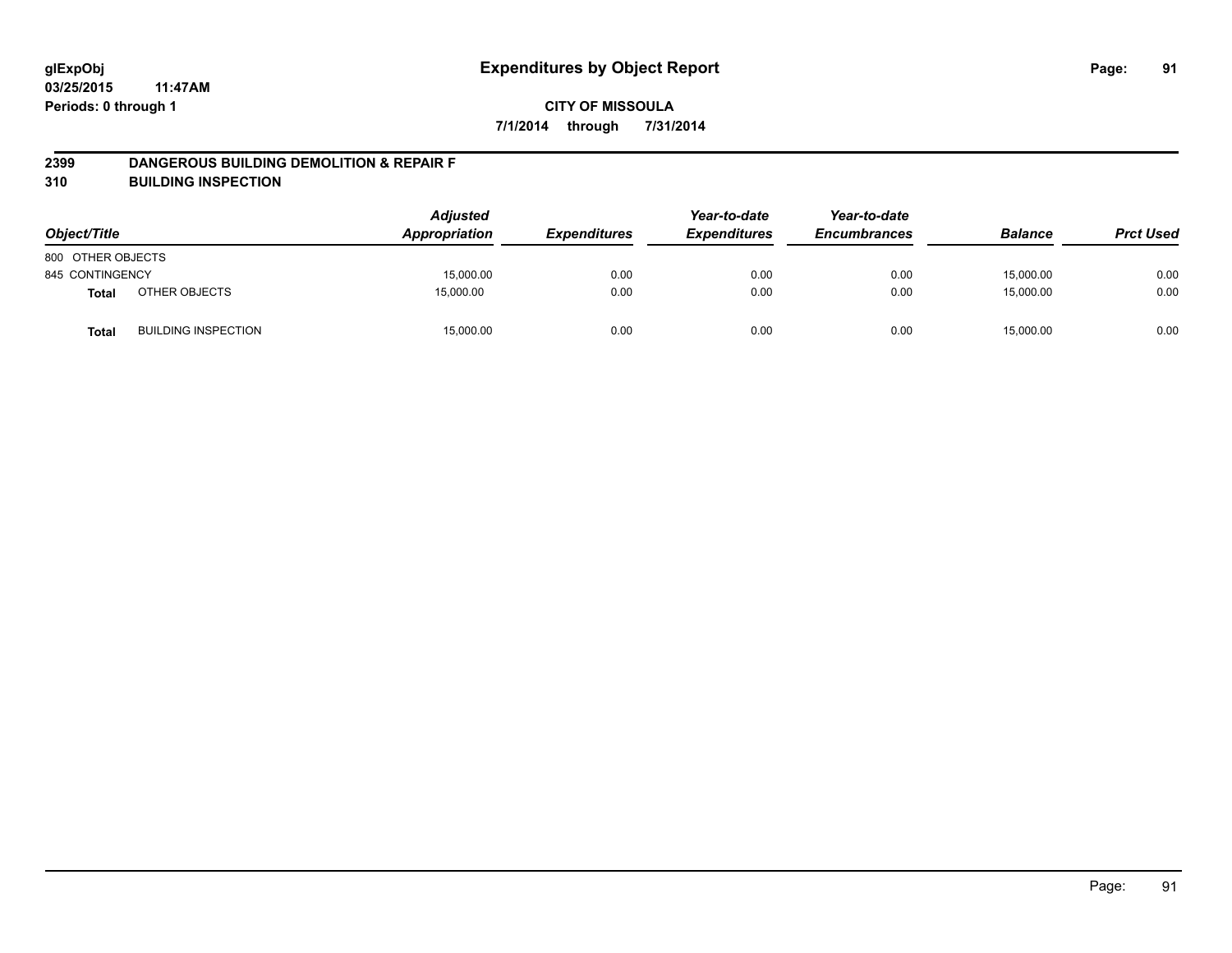**CITY OF MISSOULA 7/1/2014 through 7/31/2014**

#### **2399 DANGEROUS BUILDING DEMOLITION & REPAIR F**

| Object/Title      |                                   | <b>Adjusted</b><br>Appropriation | <b>Expenditures</b> | Year-to-date<br><b>Expenditures</b> | Year-to-date<br><b>Encumbrances</b> | <b>Balance</b> | <b>Prct Used</b> |
|-------------------|-----------------------------------|----------------------------------|---------------------|-------------------------------------|-------------------------------------|----------------|------------------|
| 800 OTHER OBJECTS |                                   |                                  |                     |                                     |                                     |                |                  |
| 845 CONTINGENCY   |                                   | 15,000.00                        | 0.00                | 0.00                                | 0.00                                | 15,000.00      | 0.00             |
| <b>Total</b>      | OTHER OBJECTS                     | 15,000.00                        | 0.00                | 0.00                                | 0.00                                | 15,000.00      | 0.00             |
| <b>Total</b>      | DANGEROUS BUILDING DEMOLITION & F | 15.000.00                        | 0.00                | 0.00                                | 0.00                                | 15,000.00      | 0.00             |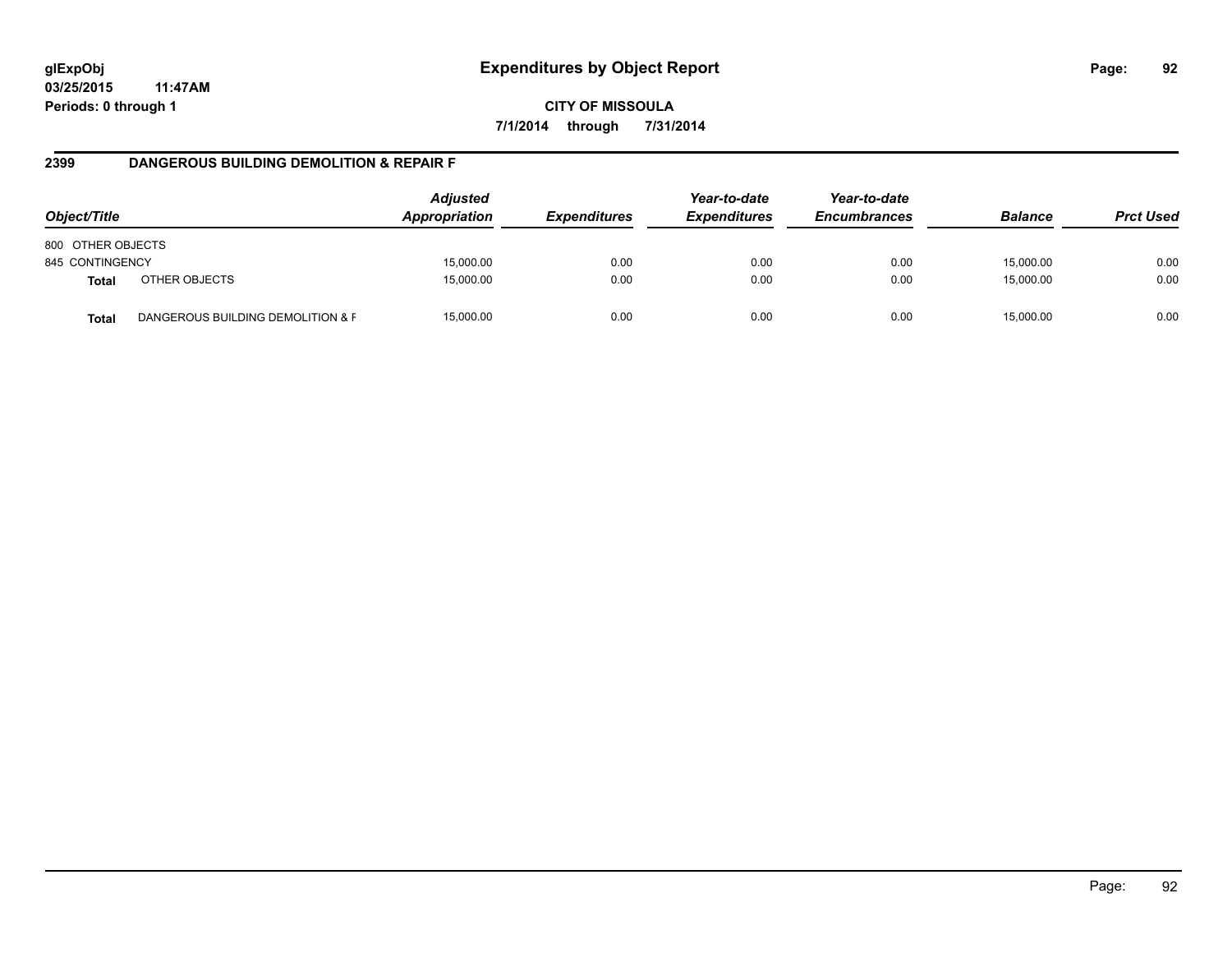# **2400 STREET LIGHTING ASSESSMENTS FUND**

#### **280 PUBLIC WORKS ADMIN/ENGINEERING**

| Object/Title                                   | <b>Adjusted</b><br>Appropriation | <b>Expenditures</b> | Year-to-date<br><b>Expenditures</b> | Year-to-date<br><b>Encumbrances</b> | <b>Balance</b> | <b>Prct Used</b> |
|------------------------------------------------|----------------------------------|---------------------|-------------------------------------|-------------------------------------|----------------|------------------|
| 300 PURCHASED SERVICES                         |                                  |                     |                                     |                                     |                |                  |
| 341 ELECTRICITY & NATURAL GAS                  | 323,551.00                       | 0.00                | 0.00                                | 0.00                                | 323.551.00     | 0.00             |
| 350 PROFESSIONAL SERVICES                      | 21,806.00                        | 0.00                | 0.00                                | 0.00                                | 21.806.00      | 0.00             |
| 360 REPAIR & MAINTENANCE                       | 0.00                             | 0.00                | 0.00                                | 0.00                                | 0.00           | 0.00             |
| <b>PURCHASED SERVICES</b><br><b>Total</b>      | 345.357.00                       | 0.00                | 0.00                                | 0.00                                | 345.357.00     | 0.00             |
| PUBLIC WORKS ADMIN/ENGINEERING<br><b>Total</b> | 345.357.00                       | 0.00                | 0.00                                | 0.00                                | 345.357.00     | 0.00             |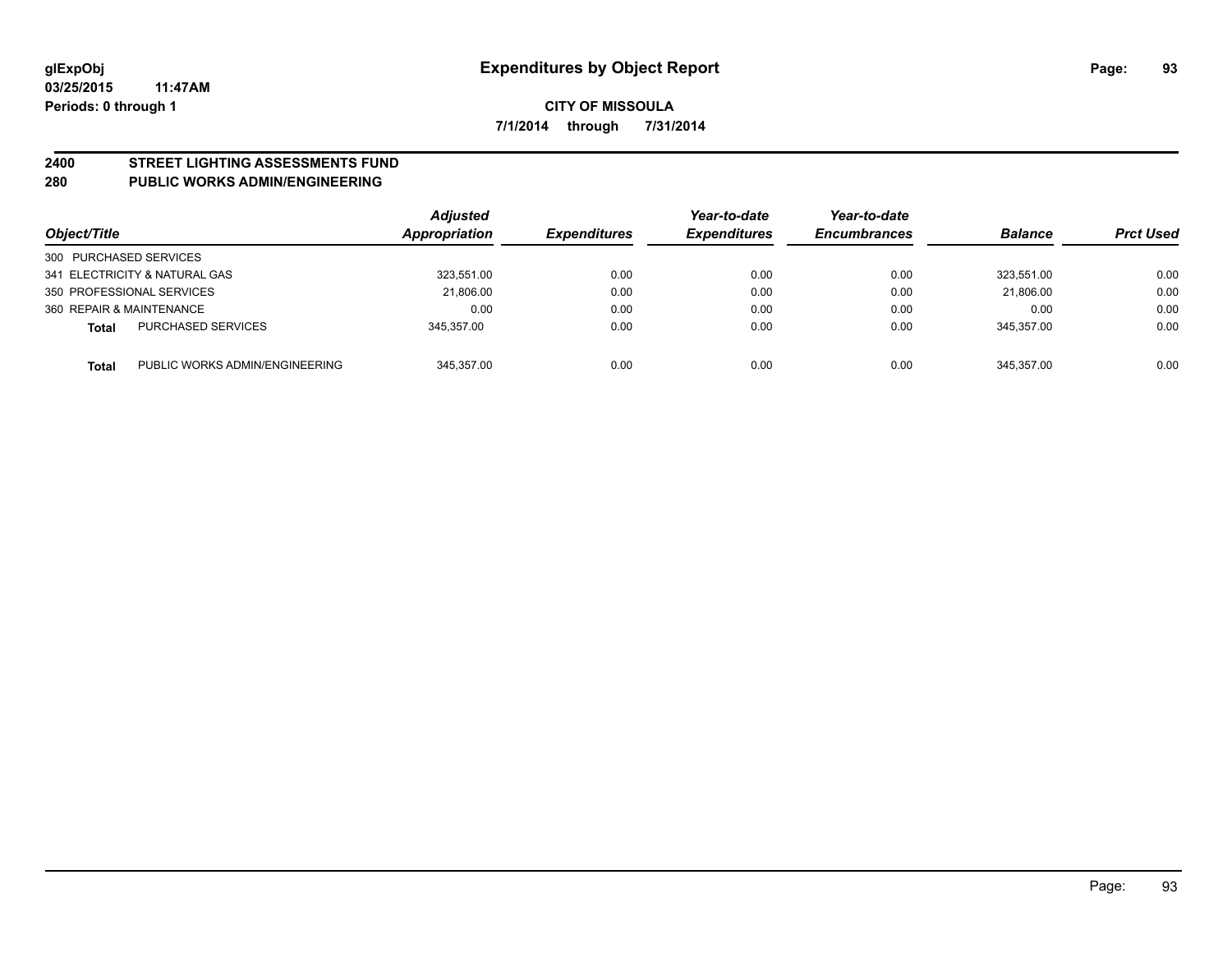**CITY OF MISSOULA 7/1/2014 through 7/31/2014**

#### **2400 STREET LIGHTING ASSESSMENTS FUND**

| Object/Title                                     | <b>Adjusted</b><br><b>Appropriation</b> | <b>Expenditures</b> | Year-to-date<br><b>Expenditures</b> | Year-to-date<br><b>Encumbrances</b> | <b>Balance</b> | <b>Prct Used</b> |
|--------------------------------------------------|-----------------------------------------|---------------------|-------------------------------------|-------------------------------------|----------------|------------------|
| 300 PURCHASED SERVICES                           |                                         |                     |                                     |                                     |                |                  |
| 341 ELECTRICITY & NATURAL GAS                    | 323,551.00                              | 0.00                | 0.00                                | 0.00                                | 323.551.00     | 0.00             |
| 350 PROFESSIONAL SERVICES                        | 21,806.00                               | 0.00                | 0.00                                | 0.00                                | 21.806.00      | 0.00             |
| 360 REPAIR & MAINTENANCE                         | 0.00                                    | 0.00                | 0.00                                | 0.00                                | 0.00           | 0.00             |
| <b>PURCHASED SERVICES</b><br><b>Total</b>        | 345.357.00                              | 0.00                | 0.00                                | 0.00                                | 345.357.00     | 0.00             |
| STREET LIGHTING ASSESSMENTS FUND<br><b>Total</b> | 345.357.00                              | 0.00                | 0.00                                | 0.00                                | 345.357.00     | 0.00             |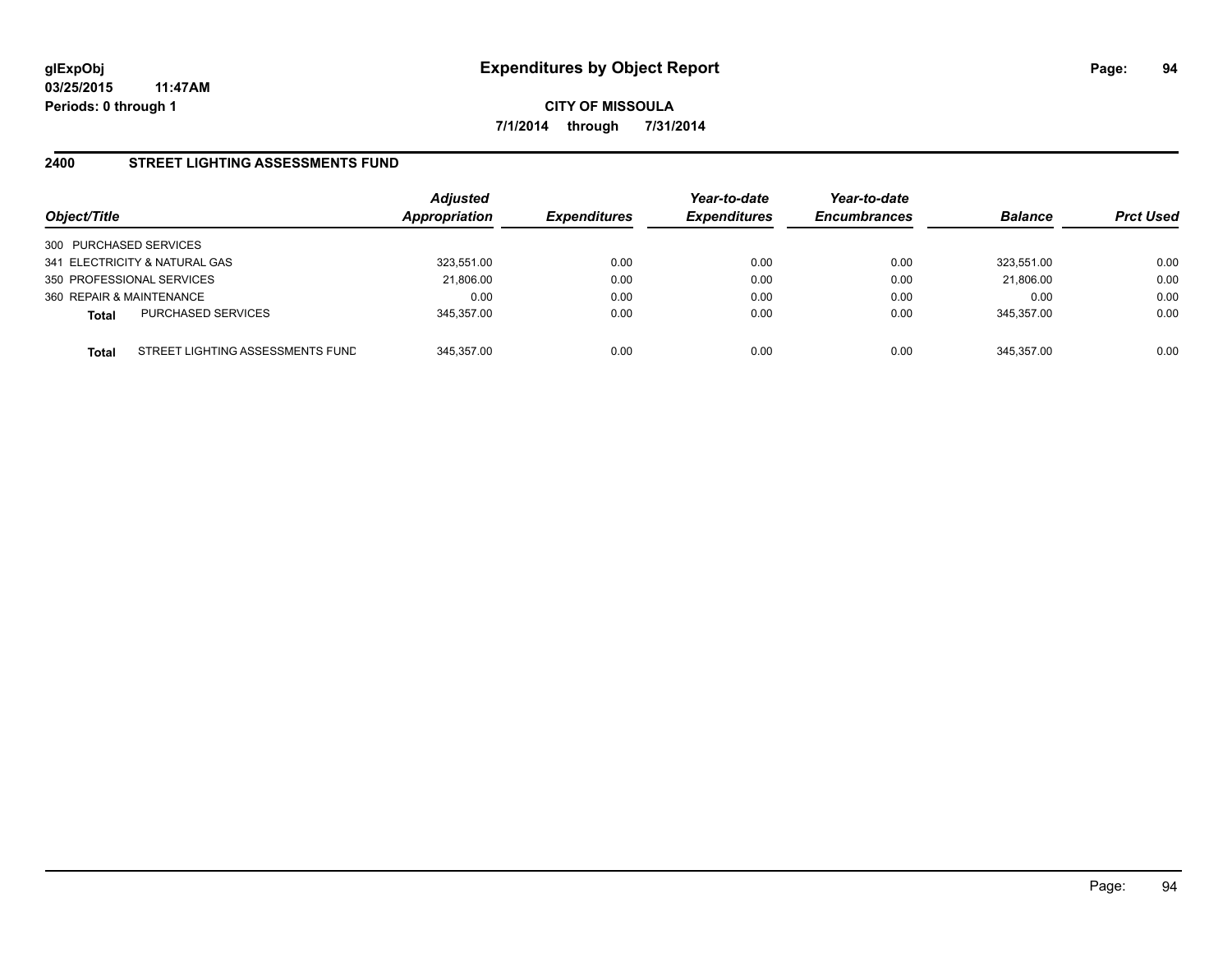#### **2500 STREET MAINTENANCE ASSESSMENT FUND**

**390 NON-DEPARTMENTAL**

| Object/Title           |                              | <b>Adjusted</b><br><b>Appropriation</b> | <b>Expenditures</b> | Year-to-date<br><b>Expenditures</b> | Year-to-date<br><b>Encumbrances</b> | <b>Balance</b> | <b>Prct Used</b> |
|------------------------|------------------------------|-----------------------------------------|---------------------|-------------------------------------|-------------------------------------|----------------|------------------|
| 300 PURCHASED SERVICES |                              |                                         |                     |                                     |                                     |                |                  |
| 345 GARBAGE            |                              | 32.014.00                               | 1.953.17            | 1.953.17                            | 0.00                                | 30.060.83      | 6.10             |
| <b>Total</b>           | <b>PURCHASED SERVICES</b>    | 32.014.00                               | 1,953.17            | 1.953.17                            | 0.00                                | 30,060.83      | 6.10             |
| 800 OTHER OBJECTS      |                              |                                         |                     |                                     |                                     |                |                  |
|                        | 820 TRANSFERS TO OTHER FUNDS | 27,281.00                               | 0.00                | 0.00                                | 0.00                                | 27.281.00      | 0.00             |
| <b>Total</b>           | OTHER OBJECTS                | 27.281.00                               | 0.00                | 0.00                                | 0.00                                | 27.281.00      | 0.00             |
| <b>Total</b>           | NON-DEPARTMENTAL             | 59,295.00                               | 1.953.17            | 1.953.17                            | 0.00                                | 57.341.83      | 3.29             |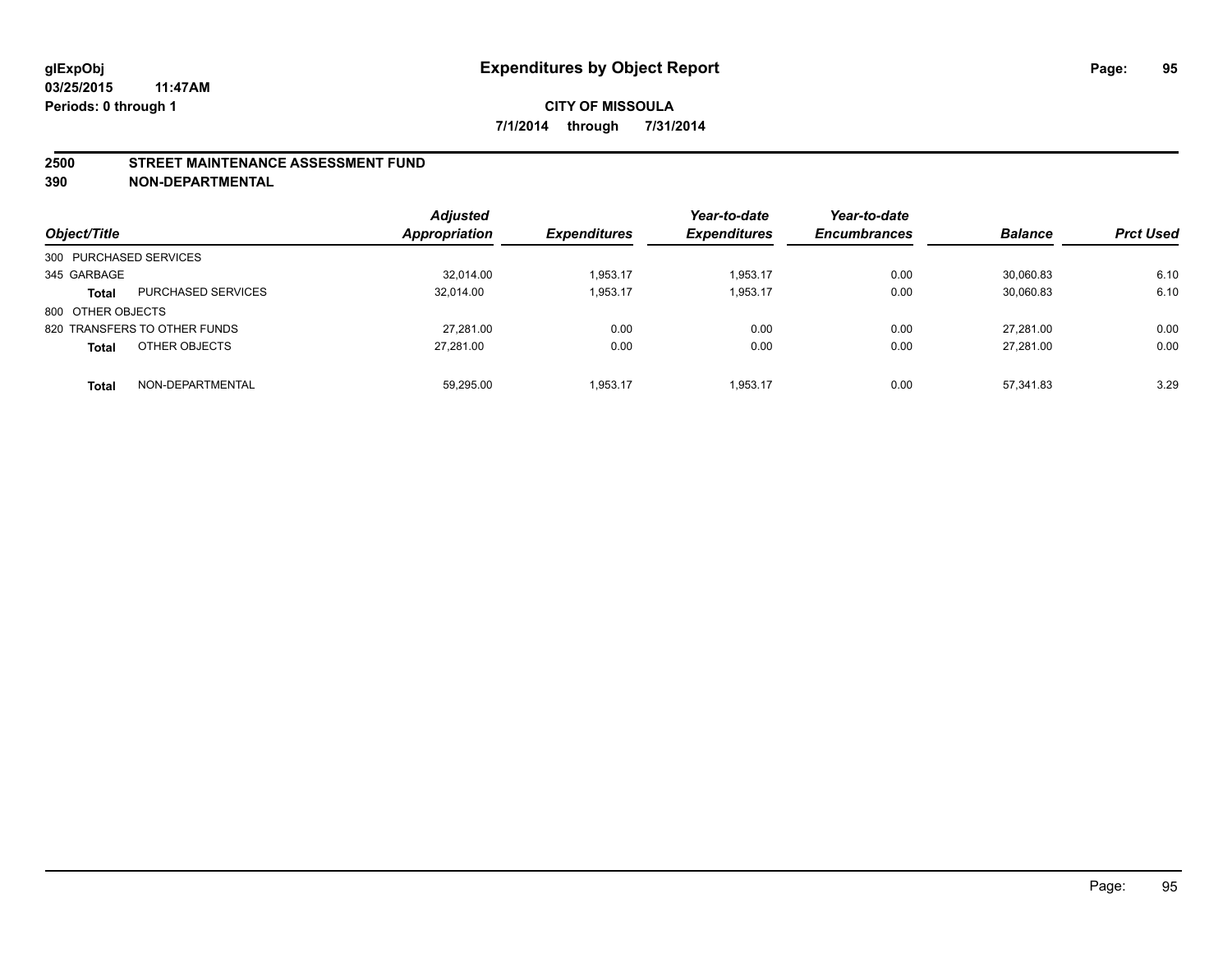**CITY OF MISSOULA 7/1/2014 through 7/31/2014**

#### **2500 STREET MAINTENANCE ASSESSMENT FUND**

| Object/Title           |                                  | <b>Adjusted</b><br>Appropriation | <b>Expenditures</b> | Year-to-date<br><b>Expenditures</b> | Year-to-date<br><b>Encumbrances</b> | <b>Balance</b> | <b>Prct Used</b> |
|------------------------|----------------------------------|----------------------------------|---------------------|-------------------------------------|-------------------------------------|----------------|------------------|
| 300 PURCHASED SERVICES |                                  |                                  |                     |                                     |                                     |                |                  |
| 345 GARBAGE            |                                  | 32,014.00                        | 1,953.17            | 1,953.17                            | 0.00                                | 30,060.83      | 6.10             |
| <b>Total</b>           | <b>PURCHASED SERVICES</b>        | 32.014.00                        | 1,953.17            | 1,953.17                            | 0.00                                | 30,060.83      | 6.10             |
| 800 OTHER OBJECTS      |                                  |                                  |                     |                                     |                                     |                |                  |
|                        | 820 TRANSFERS TO OTHER FUNDS     | 27.281.00                        | 0.00                | 0.00                                | 0.00                                | 27.281.00      | 0.00             |
| <b>Total</b>           | OTHER OBJECTS                    | 27,281.00                        | 0.00                | 0.00                                | 0.00                                | 27.281.00      | 0.00             |
| Total                  | STREET MAINTENANCE ASSESSMENT FI | 59.295.00                        | 1,953.17            | 1.953.17                            | 0.00                                | 57.341.83      | 3.29             |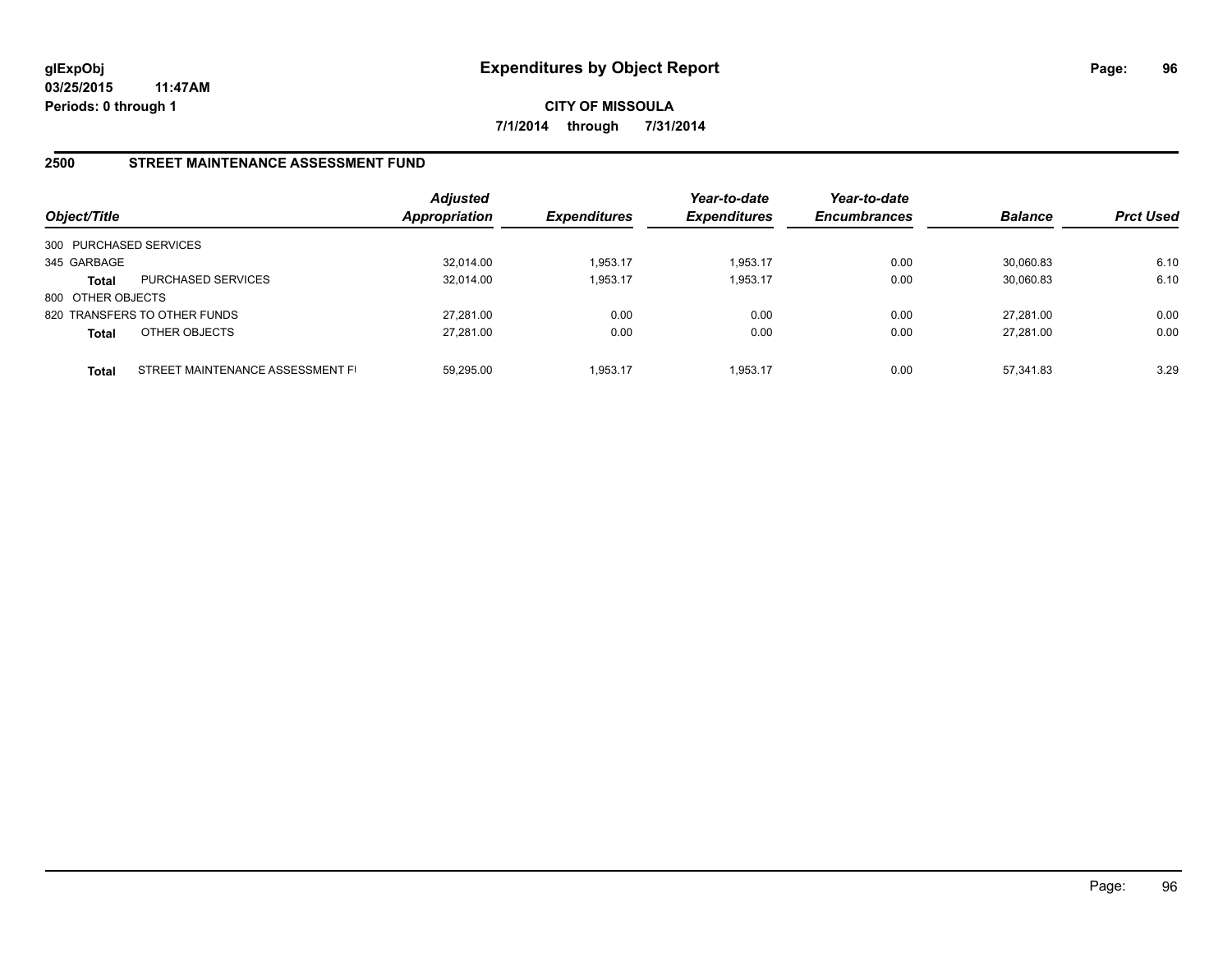#### **2510 RUSSELL PARK MAINTENANCE ASSESSMENT FUND**

**370 PARKS & RECREATION**

| Object/Title      |                               | <b>Adjusted</b><br><b>Appropriation</b> | <b>Expenditures</b> | Year-to-date<br><b>Expenditures</b> | Year-to-date<br><b>Encumbrances</b> | <b>Balance</b> | <b>Prct Used</b> |
|-------------------|-------------------------------|-----------------------------------------|---------------------|-------------------------------------|-------------------------------------|----------------|------------------|
| 800 OTHER OBJECTS |                               |                                         |                     |                                     |                                     |                |                  |
|                   | 820 TRANSFERS TO OTHER FUNDS  | 0.00                                    | 0.00                | 0.00                                | 0.00                                | 0.00           | 0.00             |
| <b>Total</b>      | OTHER OBJECTS                 | 0.00                                    | 0.00                | 0.00                                | 0.00                                | 0.00           | 0.00             |
| <b>Total</b>      | <b>PARKS &amp; RECREATION</b> | 0.00                                    | 0.00                | 0.00                                | 0.00                                | 0.00           | 0.00             |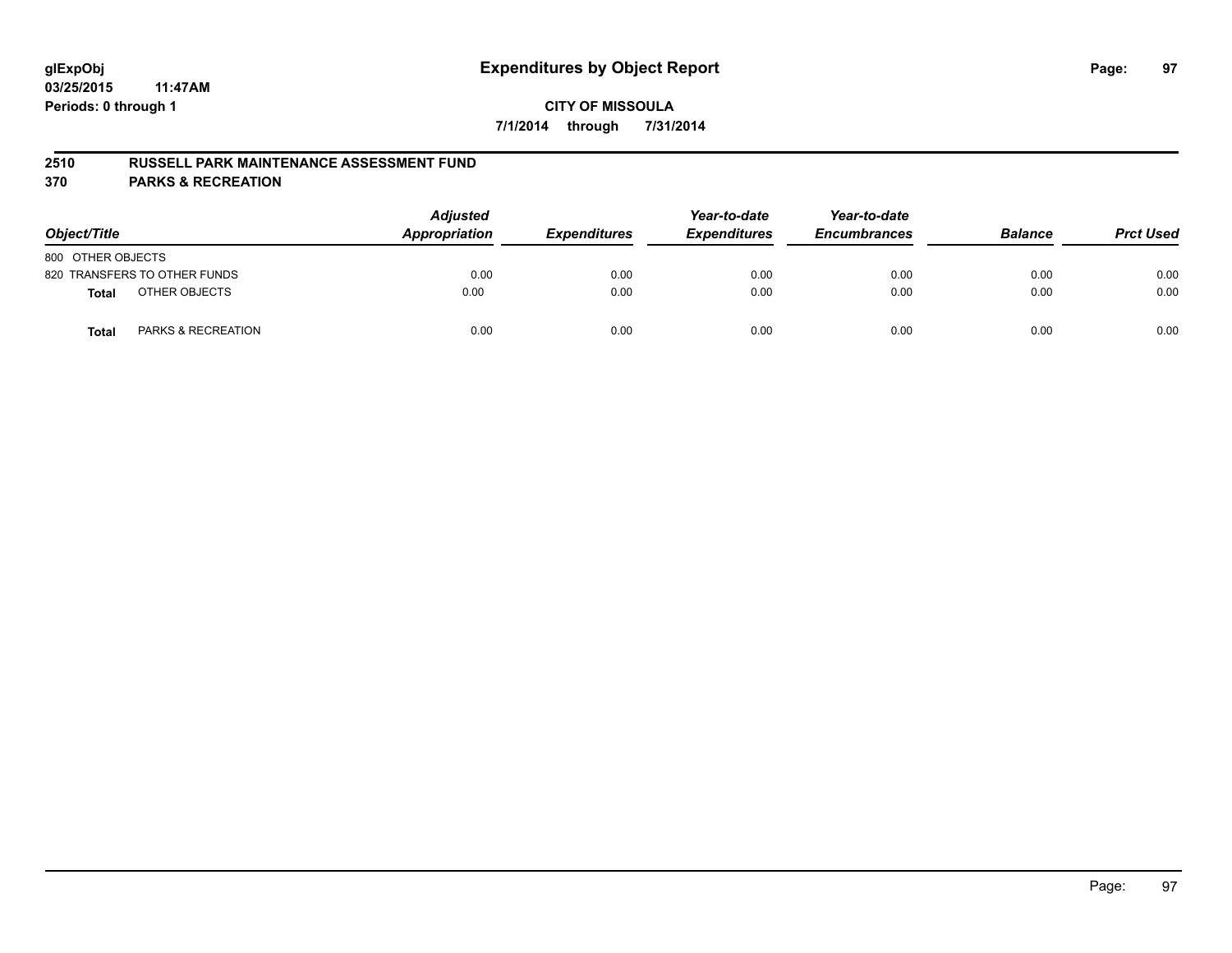# **glExpObj Expenditures by Object Report Page: 98**

**03/25/2015 11:47AM Periods: 0 through 1**

**CITY OF MISSOULA 7/1/2014 through 7/31/2014**

#### **2510 RUSSELL PARK MAINTENANCE ASSESSMENT FUND**

| Object/Title                                     | <b>Adjusted</b><br>Appropriation | <b>Expenditures</b> | Year-to-date<br><b>Expenditures</b> | Year-to-date<br><b>Encumbrances</b> | <b>Balance</b> | <b>Prct Used</b> |
|--------------------------------------------------|----------------------------------|---------------------|-------------------------------------|-------------------------------------|----------------|------------------|
| 800 OTHER OBJECTS                                |                                  |                     |                                     |                                     |                |                  |
| 820 TRANSFERS TO OTHER FUNDS                     | 0.00                             | 0.00                | 0.00                                | 0.00                                | 0.00           | 0.00             |
| OTHER OBJECTS<br><b>Total</b>                    | 0.00                             | 0.00                | 0.00                                | 0.00                                | 0.00           | 0.00             |
| RUSSELL PARK MAINTENANCE ASSESSN<br><b>Total</b> | 0.00                             | 0.00                | 0.00                                | 0.00                                | 0.00           | 0.00             |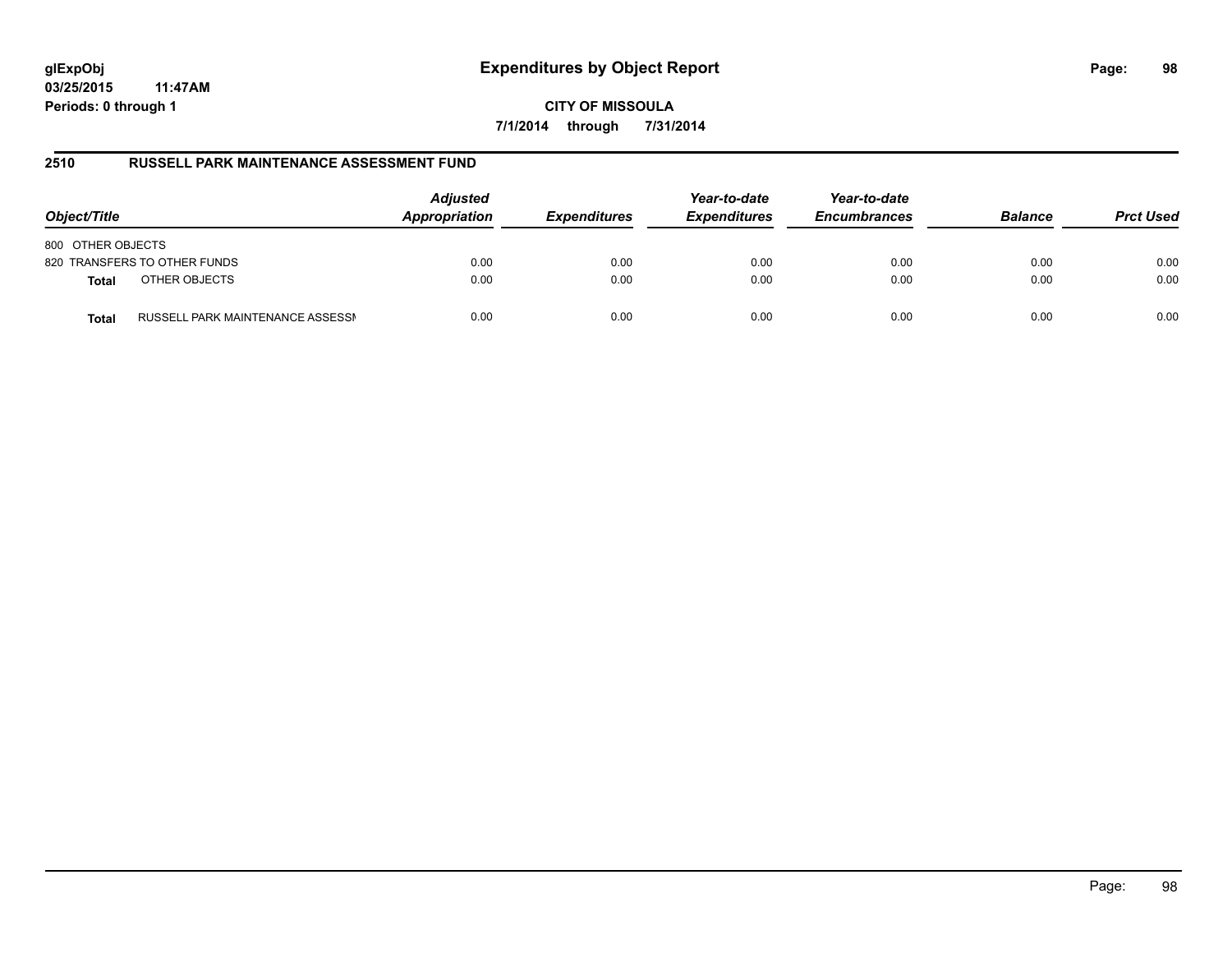## **2511 WILLOWWOOD PARK MAINTENANCE ASSESSMENT F**

**370 PARKS & RECREATION**

| Object/Title                        | <b>Adjusted</b><br><b>Appropriation</b> | <b>Expenditures</b> | Year-to-date<br><b>Expenditures</b> | Year-to-date<br><b>Encumbrances</b> | <b>Balance</b> | <b>Prct Used</b> |
|-------------------------------------|-----------------------------------------|---------------------|-------------------------------------|-------------------------------------|----------------|------------------|
| 600 DEBT SERVICE                    |                                         |                     |                                     |                                     |                |                  |
| 620 INTEREST / SERVICE FEES         | 0.00                                    | 0.00                | 0.00                                | 0.00                                | 0.00           | 0.00             |
| <b>DEBT SERVICE</b><br><b>Total</b> | 0.00                                    | 0.00                | 0.00                                | 0.00                                | 0.00           | 0.00             |
| 800 OTHER OBJECTS                   |                                         |                     |                                     |                                     |                |                  |
| 820 TRANSFERS TO OTHER FUNDS        | 0.00                                    | 0.00                | 0.00                                | 0.00                                | 0.00           | 0.00             |
| OTHER OBJECTS<br><b>Total</b>       | 0.00                                    | 0.00                | 0.00                                | 0.00                                | 0.00           | 0.00             |
| PARKS & RECREATION<br><b>Total</b>  | 0.00                                    | 0.00                | 0.00                                | 0.00                                | 0.00           | 0.00             |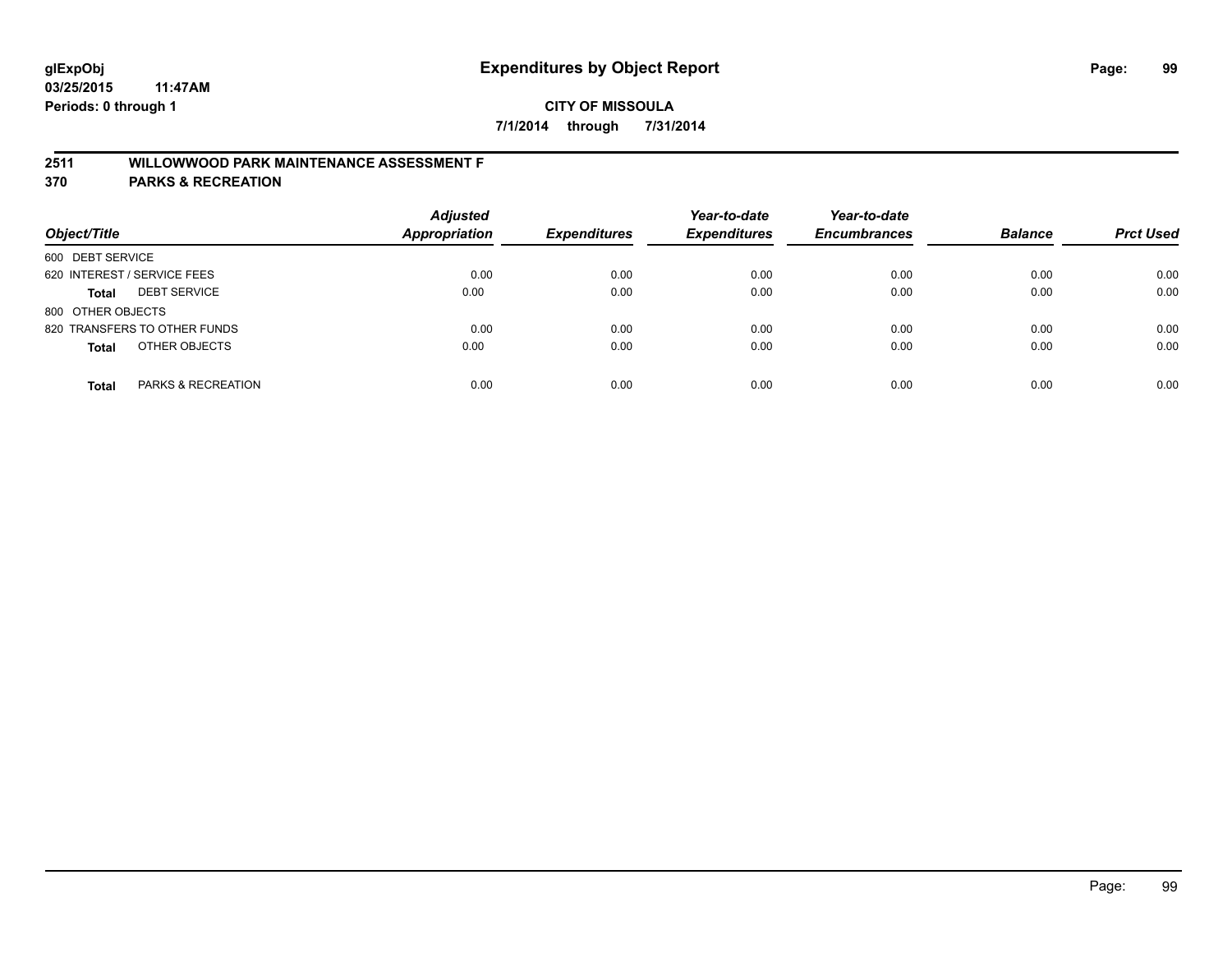**CITY OF MISSOULA 7/1/2014 through 7/31/2014**

## **2511 WILLOWWOOD PARK MAINTENANCE ASSESSMENT F**

| Object/Title                |                                 | <b>Adjusted</b><br><b>Appropriation</b> | <b>Expenditures</b> | Year-to-date<br><b>Expenditures</b> | Year-to-date<br><b>Encumbrances</b> | <b>Balance</b> | <b>Prct Used</b> |
|-----------------------------|---------------------------------|-----------------------------------------|---------------------|-------------------------------------|-------------------------------------|----------------|------------------|
| 600 DEBT SERVICE            |                                 |                                         |                     |                                     |                                     |                |                  |
| 620 INTEREST / SERVICE FEES |                                 | 0.00                                    | 0.00                | 0.00                                | 0.00                                | 0.00           | 0.00             |
| <b>Total</b>                | <b>DEBT SERVICE</b>             | 0.00                                    | 0.00                | 0.00                                | 0.00                                | 0.00           | 0.00             |
| 800 OTHER OBJECTS           |                                 |                                         |                     |                                     |                                     |                |                  |
|                             | 820 TRANSFERS TO OTHER FUNDS    | 0.00                                    | 0.00                | 0.00                                | 0.00                                | 0.00           | 0.00             |
| <b>Total</b>                | OTHER OBJECTS                   | 0.00                                    | 0.00                | 0.00                                | 0.00                                | 0.00           | 0.00             |
| <b>Total</b>                | WILLOWWOOD PARK MAINTENANCE ASS | 0.00                                    | 0.00                | 0.00                                | 0.00                                | 0.00           | 0.00             |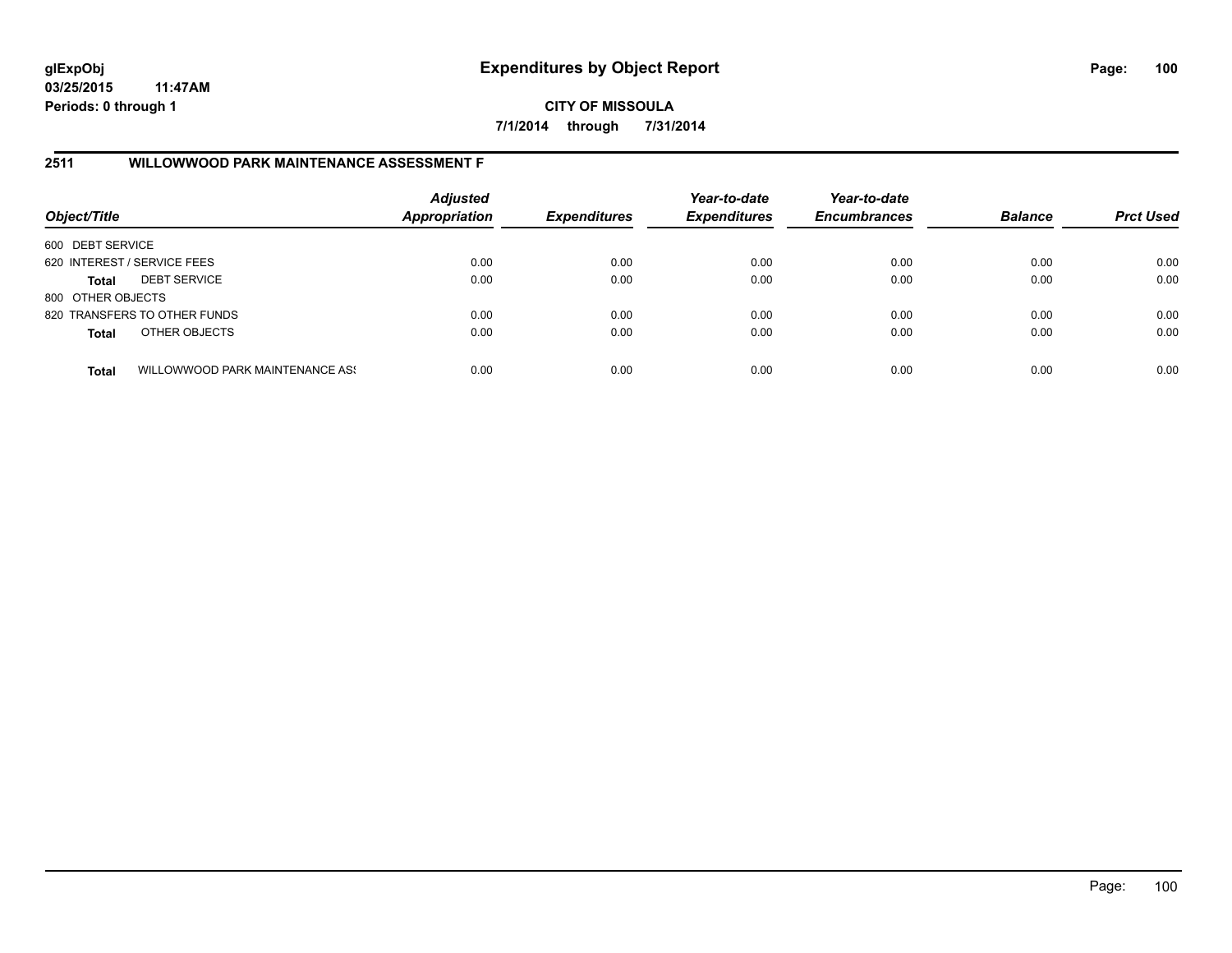#### **2512 ROAD DISTRICT #1**

**320 STREET MAINTENANCE**

|                               |                              | <b>Adjusted</b>      |                     | Year-to-date        | Year-to-date        |                |                  |
|-------------------------------|------------------------------|----------------------|---------------------|---------------------|---------------------|----------------|------------------|
| Object/Title                  |                              | <b>Appropriation</b> | <b>Expenditures</b> | <b>Expenditures</b> | <b>Encumbrances</b> | <b>Balance</b> | <b>Prct Used</b> |
| 100 PERSONAL SERVICES         |                              |                      |                     |                     |                     |                |                  |
| 110 SALARIES AND WAGES        |                              | 25,620.00            | 0.00                | 0.00                | 0.00                | 25,620.00      | 0.00             |
|                               | 140 EMPLOYER CONTRIBUTIONS   | 6,255.00             | 0.00                | 0.00                | 0.00                | 6,255.00       | 0.00             |
| Total                         | PERSONAL SERVICES            | 31,875.00            | 0.00                | 0.00                | 0.00                | 31,875.00      | 0.00             |
| 200 SUPPLIES                  |                              |                      |                     |                     |                     |                |                  |
| 220 OPERATING SUPPLIES        |                              | 91,014.00            | 0.00                | 0.00                | 0.00                | 91,014.00      | 0.00             |
| 230 REPAIR/MAINTENANCE        |                              | 94,978.00            | 185.95              | 185.95              | 0.00                | 94,792.05      | 0.20             |
| 231 GASOLINE                  |                              | 1,135.00             | 0.00                | 0.00                | 0.00                | 1,135.00       | 0.00             |
| <b>Total</b>                  | <b>SUPPLIES</b>              | 187,127.00           | 185.95              | 185.95              | 0.00                | 186,941.05     | 0.10             |
|                               | 300 PURCHASED SERVICES       |                      |                     |                     |                     |                |                  |
| 343 WATER CHARGES             |                              | 0.00                 | 0.00                | 0.00                | 0.00                | 0.00           | 0.00             |
|                               | 350 PROFESSIONAL SERVICES    | 20,000.00            | 0.00                | 0.00                | 0.00                | 20,000.00      | 0.00             |
| <b>Total</b>                  | PURCHASED SERVICES           | 20,000.00            | 0.00                | 0.00                | 0.00                | 20,000.00      | 0.00             |
| 400 BUILDING MATERIALS        |                              |                      |                     |                     |                     |                |                  |
| <b>400 BUILDING MATERIALS</b> |                              | 175,201.00           | 0.00                | 0.00                | 0.00                | 175,201.00     | 0.00             |
| Total                         | <b>BUILDING MATERIALS</b>    | 175,201.00           | 0.00                | 0.00                | 0.00                | 175,201.00     | 0.00             |
| 500 FIXED CHARGES             |                              |                      |                     |                     |                     |                |                  |
| 500 FIXED CHARGES             |                              | 10,000.00            | 10,000.00           | 10,000.00           | 0.00                | 0.00           | 100.00           |
| <b>Total</b>                  | <b>FIXED CHARGES</b>         | 10,000.00            | 10,000.00           | 10,000.00           | 0.00                | 0.00           | 100.00           |
| 600 DEBT SERVICE              |                              |                      |                     |                     |                     |                |                  |
| 610 PRINCIPAL                 |                              | 218,771.00           | 0.00                | 0.00                | 0.00                | 218,771.00     | 0.00             |
|                               | 620 INTEREST / SERVICE FEES  | 32,025.00            | 0.00                | 0.00                | 0.00                | 32,025.00      | 0.00             |
| Total                         | <b>DEBT SERVICE</b>          | 250,796.00           | 0.00                | 0.00                | 0.00                | 250,796.00     | 0.00             |
| 800 OTHER OBJECTS             |                              |                      |                     |                     |                     |                |                  |
|                               | 820 TRANSFERS TO OTHER FUNDS | 0.00                 | 0.00                | 0.00                | 0.00                | 0.00           | 0.00             |
| 845 CONTINGENCY               |                              | 0.00                 | 0.00                | 0.00                | 0.00                | 0.00           | 0.00             |
| <b>Total</b>                  | OTHER OBJECTS                | 0.00                 | 0.00                | 0.00                | 0.00                | 0.00           | 0.00             |
| 900 CAPITAL OUTLAY            |                              |                      |                     |                     |                     |                |                  |
| 930 IMPROVEMENTS              |                              | 597,303.00           | 0.00                | 0.00                | 0.00                | 597,303.00     | 0.00             |
| <b>Total</b>                  | <b>CAPITAL OUTLAY</b>        | 597,303.00           | 0.00                | 0.00                | 0.00                | 597,303.00     | 0.00             |
|                               |                              |                      |                     |                     |                     |                |                  |
| <b>Total</b>                  | STREET MAINTENANCE           | 1,272,302.00         | 10,185.95           | 10,185.95           | 0.00                | 1,262,116.05   | 0.80             |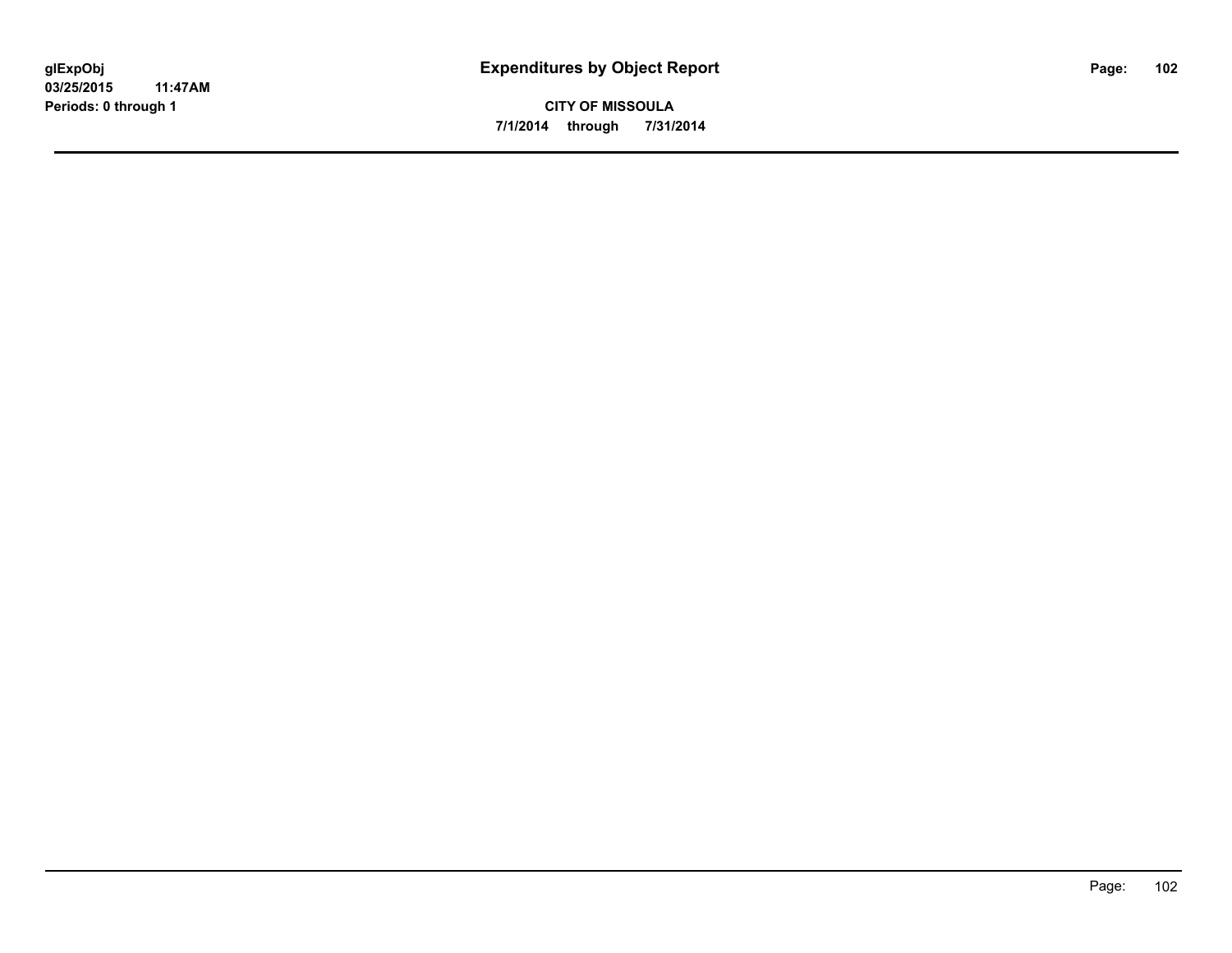#### **2512 ROAD DISTRICT #1**

|                                           | <b>Adjusted</b>      |                     | Year-to-date        | Year-to-date        |                |                  |
|-------------------------------------------|----------------------|---------------------|---------------------|---------------------|----------------|------------------|
| Object/Title                              | <b>Appropriation</b> | <b>Expenditures</b> | <b>Expenditures</b> | <b>Encumbrances</b> | <b>Balance</b> | <b>Prct Used</b> |
| 100 PERSONAL SERVICES                     |                      |                     |                     |                     |                |                  |
| 110 SALARIES AND WAGES                    | 25,620.00            | 0.00                | 0.00                | 0.00                | 25,620.00      | 0.00             |
| 140 EMPLOYER CONTRIBUTIONS                | 6,255.00             | 0.00                | 0.00                | 0.00                | 6,255.00       | 0.00             |
| PERSONAL SERVICES<br><b>Total</b>         | 31,875.00            | 0.00                | 0.00                | 0.00                | 31,875.00      | 0.00             |
| 200 SUPPLIES                              |                      |                     |                     |                     |                |                  |
| 220 OPERATING SUPPLIES                    | 91,014.00            | 0.00                | 0.00                | 0.00                | 91,014.00      | 0.00             |
| 230 REPAIR/MAINTENANCE                    | 94.978.00            | 185.95              | 185.95              | 0.00                | 94,792.05      | 0.20             |
| 231 GASOLINE                              | 1,135.00             | 0.00                | 0.00                | 0.00                | 1,135.00       | 0.00             |
| <b>SUPPLIES</b><br><b>Total</b>           | 187,127.00           | 185.95              | 185.95              | 0.00                | 186,941.05     | 0.10             |
| 300 PURCHASED SERVICES                    |                      |                     |                     |                     |                |                  |
| 343 WATER CHARGES                         | 0.00                 | 0.00                | 0.00                | 0.00                | 0.00           | 0.00             |
| 350 PROFESSIONAL SERVICES                 | 20,000.00            | 0.00                | 0.00                | 0.00                | 20,000.00      | 0.00             |
| PURCHASED SERVICES<br>Total               | 20,000.00            | 0.00                | 0.00                | 0.00                | 20,000.00      | 0.00             |
| 400 BUILDING MATERIALS                    |                      |                     |                     |                     |                |                  |
| <b>400 BUILDING MATERIALS</b>             | 175,201.00           | 0.00                | 0.00                | 0.00                | 175,201.00     | 0.00             |
| <b>BUILDING MATERIALS</b><br><b>Total</b> | 175,201.00           | 0.00                | 0.00                | 0.00                | 175,201.00     | 0.00             |
| 500 FIXED CHARGES                         |                      |                     |                     |                     |                |                  |
| 500 FIXED CHARGES                         | 10,000.00            | 10,000.00           | 10,000.00           | 0.00                | 0.00           | 100.00           |
| <b>FIXED CHARGES</b><br><b>Total</b>      | 10,000.00            | 10,000.00           | 10,000.00           | 0.00                | 0.00           | 100.00           |
| 600 DEBT SERVICE                          |                      |                     |                     |                     |                |                  |
| 610 PRINCIPAL                             | 218,771.00           | 0.00                | 0.00                | 0.00                | 218,771.00     | 0.00             |
| 620 INTEREST / SERVICE FEES               | 32,025.00            | 0.00                | 0.00                | 0.00                | 32,025.00      | 0.00             |
| <b>DEBT SERVICE</b><br>Total              | 250,796.00           | 0.00                | 0.00                | 0.00                | 250,796.00     | 0.00             |
| 800 OTHER OBJECTS                         |                      |                     |                     |                     |                |                  |
| 820 TRANSFERS TO OTHER FUNDS              | 0.00                 | 0.00                | 0.00                | 0.00                | 0.00           | 0.00             |
| 845 CONTINGENCY                           | 0.00                 | 0.00                | 0.00                | 0.00                | 0.00           | 0.00             |
| OTHER OBJECTS<br><b>Total</b>             | 0.00                 | 0.00                | 0.00                | 0.00                | 0.00           | 0.00             |
| 900 CAPITAL OUTLAY                        |                      |                     |                     |                     |                |                  |
| 930 IMPROVEMENTS                          | 597,303.00           | 0.00                | 0.00                | 0.00                | 597,303.00     | 0.00             |
| <b>CAPITAL OUTLAY</b><br><b>Total</b>     | 597,303.00           | 0.00                | 0.00                | 0.00                | 597,303.00     | 0.00             |
| <b>ROAD DISTRICT#1</b><br><b>Total</b>    | 1,272,302.00         | 10,185.95           | 10,185.95           | 0.00                | 1,262,116.05   | 0.80             |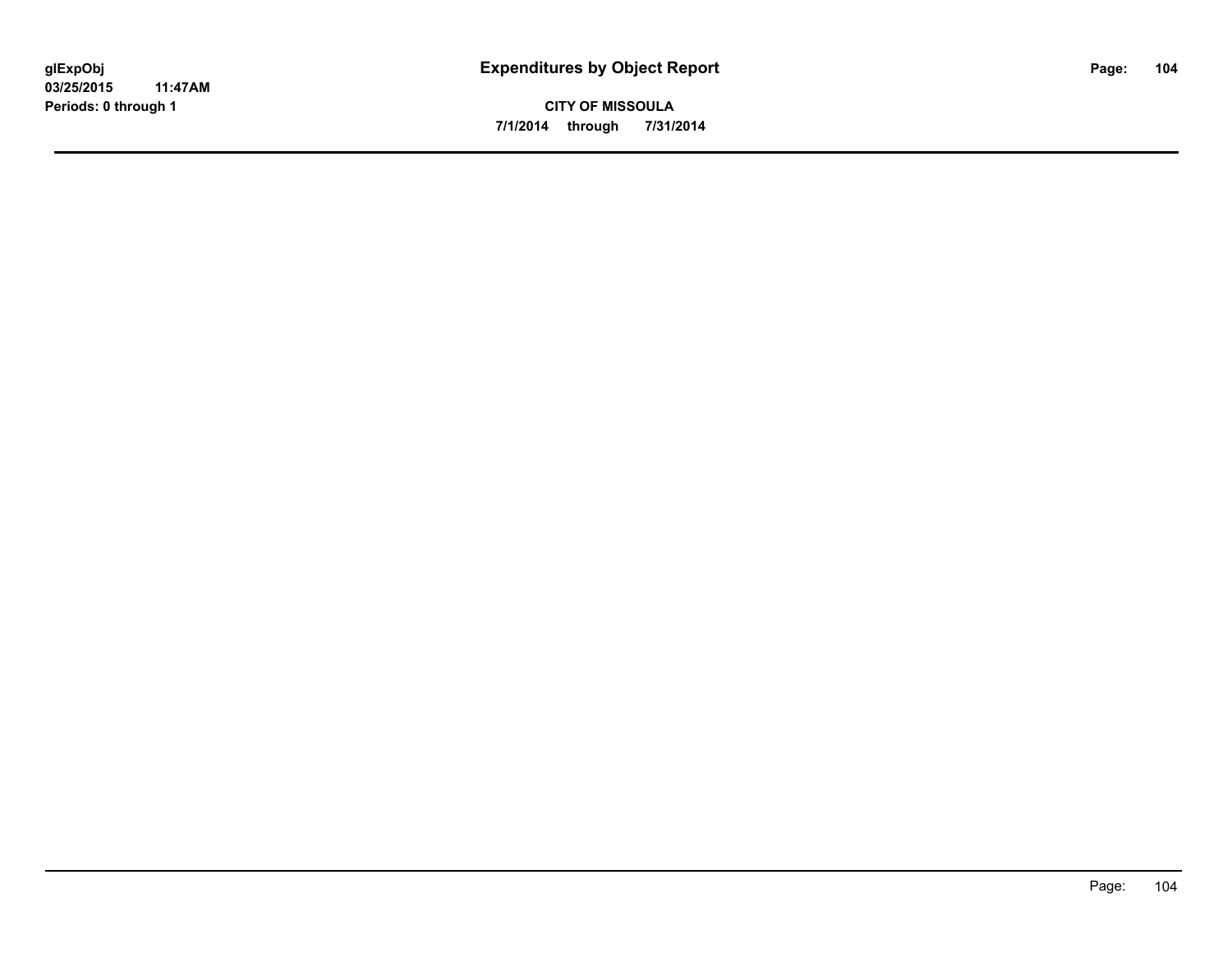## **CITY OF MISSOULA 7/1/2014 through 7/31/2014**

# **2513 PARK DISTRICT #1**

**270 CITY ATTORNEY**

| Object/Title          |                            | <b>Adjusted</b><br>Appropriation | <b>Expenditures</b> | Year-to-date<br><b>Expenditures</b> | Year-to-date<br><b>Encumbrances</b> | <b>Balance</b> | <b>Prct Used</b> |
|-----------------------|----------------------------|----------------------------------|---------------------|-------------------------------------|-------------------------------------|----------------|------------------|
| 100 PERSONAL SERVICES |                            |                                  |                     |                                     |                                     |                |                  |
|                       | 140 EMPLOYER CONTRIBUTIONS | 0.00                             | 0.00                | 0.00                                | 0.00                                | 0.00           | 0.00             |
| <b>Total</b>          | PERSONAL SERVICES          | 0.00                             | 0.00                | 0.00                                | 0.00                                | 0.00           | 0.00             |
| <b>Total</b>          | <b>CITY ATTORNEY</b>       | 0.00                             | 0.00                | 0.00                                | 0.00                                | 0.00           | 0.00             |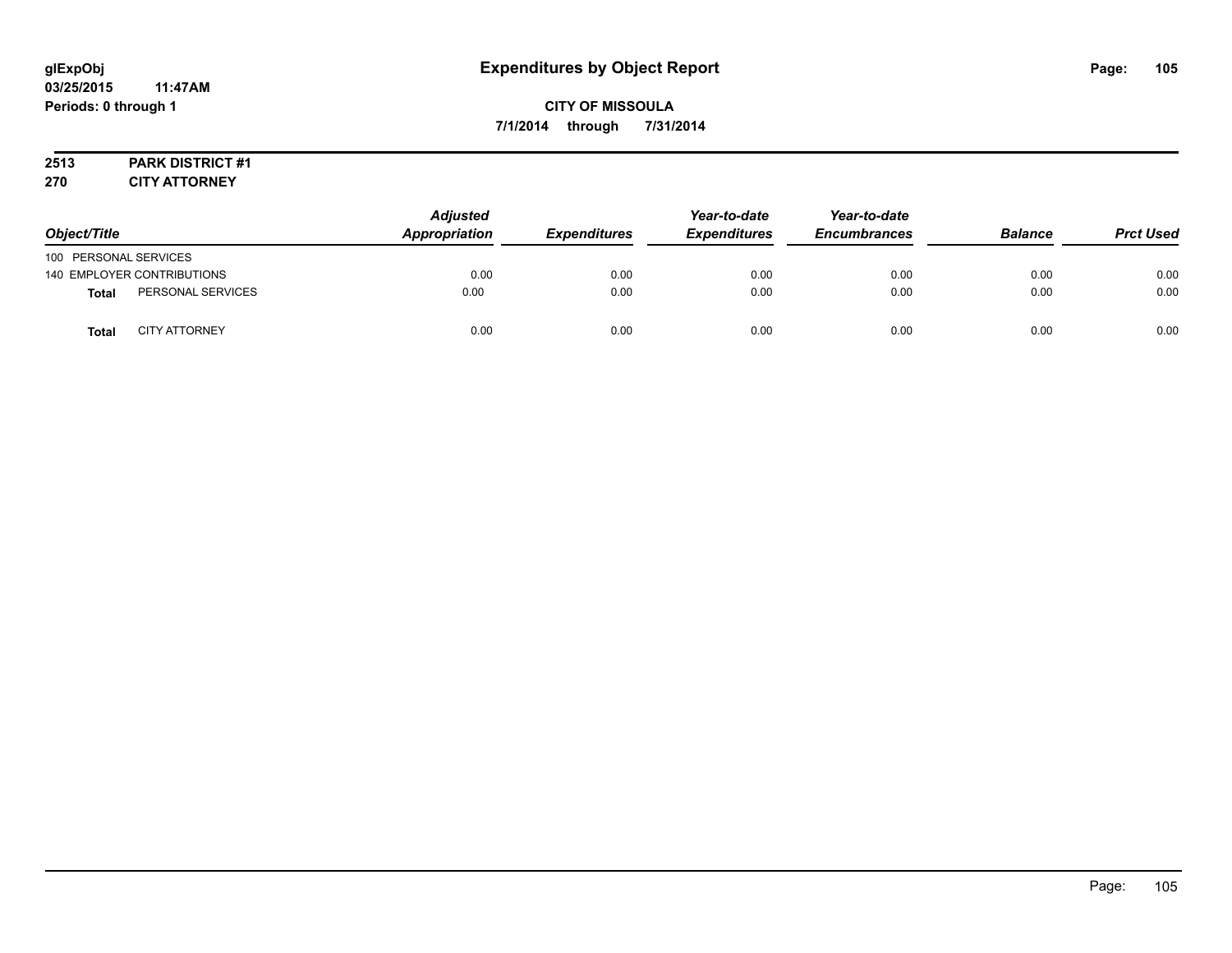#### **2513 PARK DISTRICT #1**

**370 PARKS & RECREATION**

|                                       | <b>Adjusted</b> |                     | Year-to-date        | Year-to-date        |                |                  |
|---------------------------------------|-----------------|---------------------|---------------------|---------------------|----------------|------------------|
| Object/Title                          | Appropriation   | <b>Expenditures</b> | <b>Expenditures</b> | <b>Encumbrances</b> | <b>Balance</b> | <b>Prct Used</b> |
| 100 PERSONAL SERVICES                 |                 |                     |                     |                     |                |                  |
| 110 SALARIES AND WAGES                | 78,037.00       | 796.60              | 796.60              | 0.00                | 77.240.40      | 1.02             |
| 120 OVERTIME/TERMINATION              | 0.00            | 0.00                | 0.00                | 0.00                | 0.00           | 0.00             |
| <b>140 EMPLOYER CONTRIBUTIONS</b>     | 34,914.00       | 155.03              | 155.03              | 0.00                | 34,758.97      | 0.44             |
| 141 STATE RETIREMENT CONTRIBUTIONS    | 0.00            | 0.80                | 0.80                | 0.00                | $-0.80$        | 0.00             |
| PERSONAL SERVICES<br><b>Total</b>     | 112,951.00      | 952.43              | 952.43              | 0.00                | 111,998.57     | 0.84             |
| 200 SUPPLIES                          |                 |                     |                     |                     |                |                  |
| 220 OPERATING SUPPLIES                | 69,216.00       | 995.39              | 995.39              | 0.00                | 68,220.61      | 1.44             |
| 230 REPAIR/MAINTENANCE                | 90.266.00       | 778.16              | 778.16              | 0.00                | 89,487.84      | 0.86             |
| 231 GASOLINE                          | 10,144.00       | 0.00                | 0.00                | 0.00                | 10,144.00      | 0.00             |
| <b>SUPPLIES</b><br><b>Total</b>       | 169,626.00      | 1,773.55            | 1,773.55            | 0.00                | 167,852.45     | 1.05             |
| 300 PURCHASED SERVICES                |                 |                     |                     |                     |                |                  |
| 320 PRINTING & DUPLICATING            | 0.00            | 0.00                | 0.00                | 0.00                | 0.00           | 0.00             |
| 341 ELECTRICITY & NATURAL GAS         | 28,622.00       | 2,088.92            | 2,088.92            | 0.00                | 26,533.08      | 7.30             |
| 343 WATER CHARGES                     | 7,685.00        | 0.00                | 0.00                | 0.00                | 7,685.00       | 0.00             |
| 345 GARBAGE                           | 3,090.00        | 0.00                | 0.00                | 0.00                | 3,090.00       | 0.00             |
| 350 PROFESSIONAL SERVICES             | 96,845.00       | 3,612.75            | 3,612.75            | 0.00                | 93,232.25      | 3.73             |
| 360 REPAIR & MAINTENANCE              | 127,640.00      | 575.00              | 575.00              | 0.00                | 127,065.00     | 0.45             |
| PURCHASED SERVICES<br><b>Total</b>    | 263,882.00      | 6,276.67            | 6,276.67            | 0.00                | 257,605.33     | 2.38             |
| 600 DEBT SERVICE                      |                 |                     |                     |                     |                |                  |
| 610 PRINCIPAL                         | 57,511.00       | 0.00                | 0.00                | 0.00                | 57,511.00      | 0.00             |
| 620 INTEREST / SERVICE FEES           | 487.00          | 0.00                | 0.00                | 0.00                | 487.00         | 0.00             |
| <b>DEBT SERVICE</b><br><b>Total</b>   | 57,998.00       | 0.00                | 0.00                | 0.00                | 57,998.00      | 0.00             |
| 900 CAPITAL OUTLAY                    |                 |                     |                     |                     |                |                  |
| 930 IMPROVEMENTS                      | 30,000.00       | 0.00                | 0.00                | 0.00                | 30.000.00      | 0.00             |
| <b>CAPITAL OUTLAY</b><br><b>Total</b> | 30,000.00       | 0.00                | 0.00                | 0.00                | 30,000.00      | 0.00             |
| PARKS & RECREATION<br><b>Total</b>    | 634,457.00      | 9,002.65            | 9,002.65            | 0.00                | 625,454.35     | 1.42             |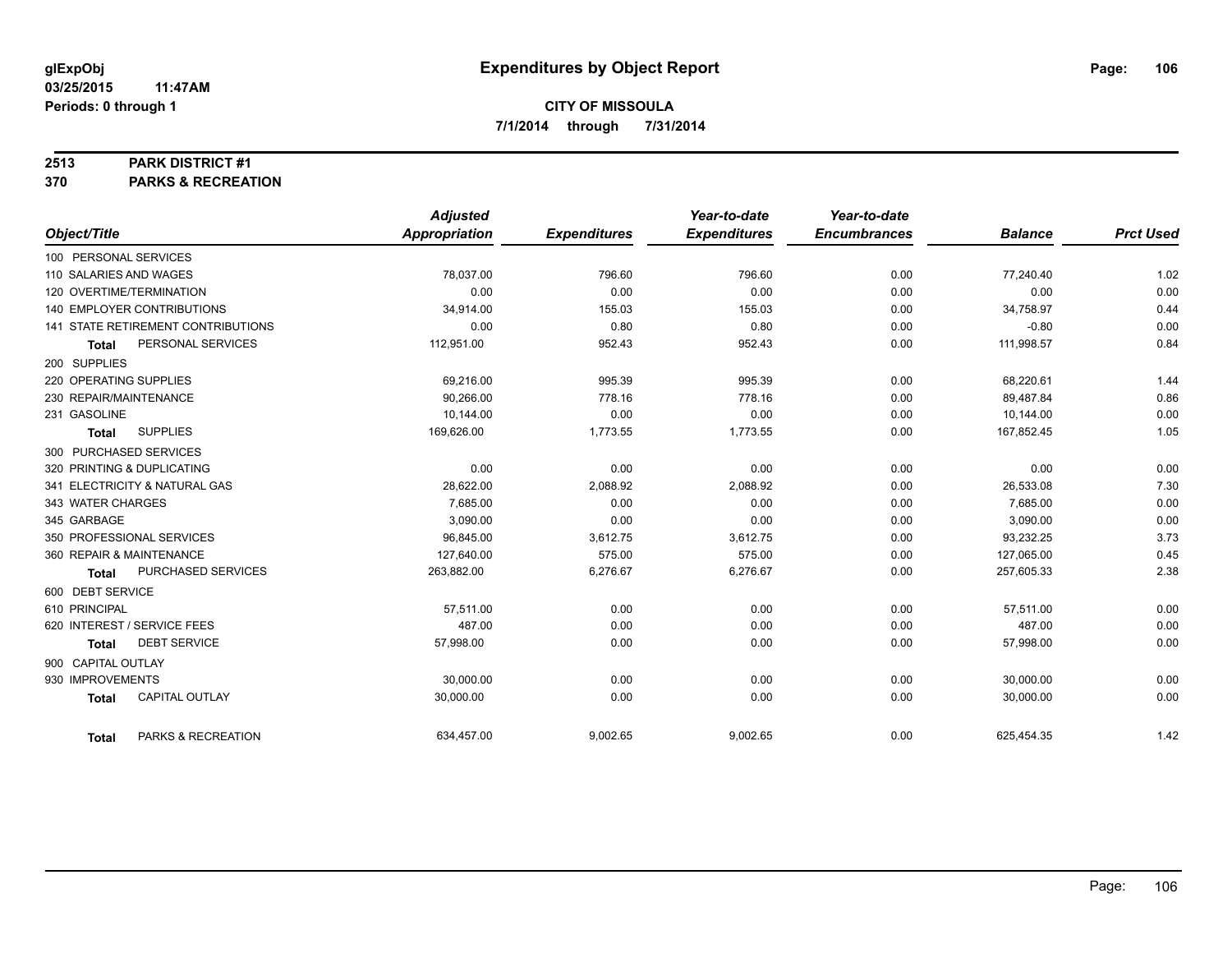#### **2513 PARK DISTRICT #1**

|                                       | <b>Adjusted</b>      |                     | Year-to-date        | Year-to-date        |                |                  |
|---------------------------------------|----------------------|---------------------|---------------------|---------------------|----------------|------------------|
| Object/Title                          | <b>Appropriation</b> | <b>Expenditures</b> | <b>Expenditures</b> | <b>Encumbrances</b> | <b>Balance</b> | <b>Prct Used</b> |
| 100 PERSONAL SERVICES                 |                      |                     |                     |                     |                |                  |
| 110 SALARIES AND WAGES                | 78,037.00            | 796.60              | 796.60              | 0.00                | 77,240.40      | 1.02             |
| 120 OVERTIME/TERMINATION              | 0.00                 | 0.00                | 0.00                | 0.00                | 0.00           | 0.00             |
| 140 EMPLOYER CONTRIBUTIONS            | 34,914.00            | 155.03              | 155.03              | 0.00                | 34,758.97      | 0.44             |
| 141 STATE RETIREMENT CONTRIBUTIONS    | 0.00                 | 0.80                | 0.80                | 0.00                | $-0.80$        | 0.00             |
| PERSONAL SERVICES<br><b>Total</b>     | 112,951.00           | 952.43              | 952.43              | 0.00                | 111,998.57     | 0.84             |
| 200 SUPPLIES                          |                      |                     |                     |                     |                |                  |
| 220 OPERATING SUPPLIES                | 69,216.00            | 995.39              | 995.39              | 0.00                | 68,220.61      | 1.44             |
| 230 REPAIR/MAINTENANCE                | 90.266.00            | 778.16              | 778.16              | 0.00                | 89,487.84      | 0.86             |
| 231 GASOLINE                          | 10,144.00            | 0.00                | 0.00                | 0.00                | 10,144.00      | 0.00             |
| <b>SUPPLIES</b><br><b>Total</b>       | 169,626.00           | 1,773.55            | 1,773.55            | 0.00                | 167,852.45     | 1.05             |
| 300 PURCHASED SERVICES                |                      |                     |                     |                     |                |                  |
| 320 PRINTING & DUPLICATING            | 0.00                 | 0.00                | 0.00                | 0.00                | 0.00           | 0.00             |
| 341 ELECTRICITY & NATURAL GAS         | 28,622.00            | 2,088.92            | 2,088.92            | 0.00                | 26,533.08      | 7.30             |
| 343 WATER CHARGES                     | 7.685.00             | 0.00                | 0.00                | 0.00                | 7.685.00       | 0.00             |
| 345 GARBAGE                           | 3,090.00             | 0.00                | 0.00                | 0.00                | 3,090.00       | 0.00             |
| 350 PROFESSIONAL SERVICES             | 96,845.00            | 3,612.75            | 3,612.75            | 0.00                | 93,232.25      | 3.73             |
| 360 REPAIR & MAINTENANCE              | 127,640.00           | 575.00              | 575.00              | 0.00                | 127,065.00     | 0.45             |
| PURCHASED SERVICES<br><b>Total</b>    | 263,882.00           | 6,276.67            | 6,276.67            | 0.00                | 257,605.33     | 2.38             |
| 600 DEBT SERVICE                      |                      |                     |                     |                     |                |                  |
| 610 PRINCIPAL                         | 57,511.00            | 0.00                | 0.00                | 0.00                | 57,511.00      | 0.00             |
| 620 INTEREST / SERVICE FEES           | 487.00               | 0.00                | 0.00                | 0.00                | 487.00         | 0.00             |
| <b>DEBT SERVICE</b><br><b>Total</b>   | 57,998.00            | 0.00                | 0.00                | 0.00                | 57,998.00      | 0.00             |
| 900 CAPITAL OUTLAY                    |                      |                     |                     |                     |                |                  |
| 930 IMPROVEMENTS                      | 30,000.00            | 0.00                | 0.00                | 0.00                | 30,000.00      | 0.00             |
| <b>CAPITAL OUTLAY</b><br><b>Total</b> | 30,000.00            | 0.00                | 0.00                | 0.00                | 30,000.00      | 0.00             |
| PARK DISTRICT #1<br><b>Total</b>      | 634,457.00           | 9,002.65            | 9,002.65            | 0.00                | 625,454.35     | 1.42             |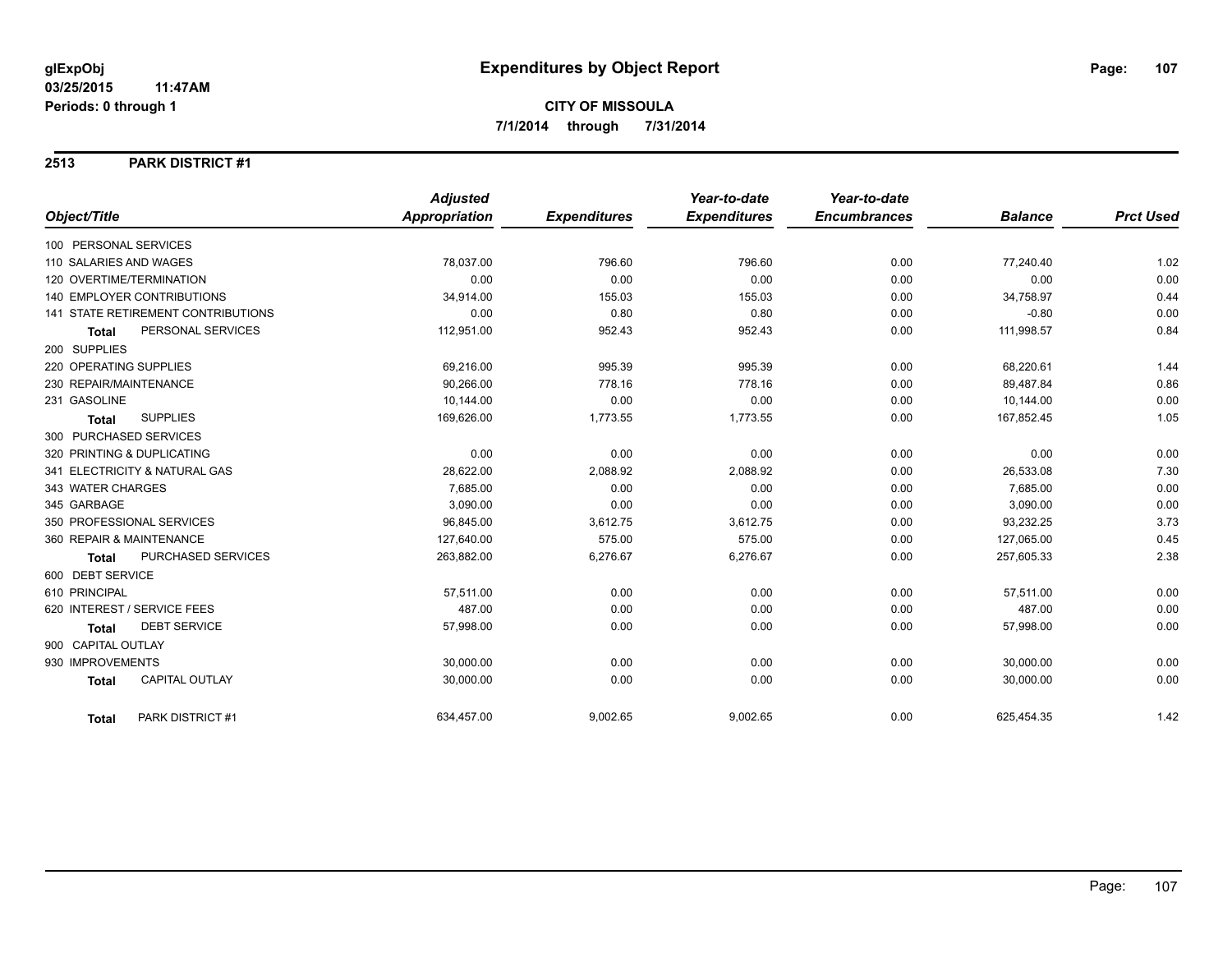#### **2514 PUBLIC SAFETY & JUSTICE DISTRICT**

**297 PUBLIC SAFETY/JUSTICE**

| Object/Title           |                       | <b>Adjusted</b><br>Appropriation | <b>Expenditures</b> | Year-to-date<br><b>Expenditures</b> | Year-to-date<br><b>Encumbrances</b> | <b>Balance</b> | <b>Prct Used</b> |
|------------------------|-----------------------|----------------------------------|---------------------|-------------------------------------|-------------------------------------|----------------|------------------|
| 300 PURCHASED SERVICES |                       |                                  |                     |                                     |                                     |                |                  |
| 310 COMMUNICATIONS     |                       | 0.00                             | 0.00                | 0.00                                | 0.00                                | 0.00           | 0.00             |
| <b>Total</b>           | PURCHASED SERVICES    | 0.00                             | 0.00                | 0.00                                | 0.00                                | 0.00           | 0.00             |
| Total                  | PUBLIC SAFETY/JUSTICE | 0.00                             | 0.00                | 0.00                                | 0.00                                | 0.00           | 0.00             |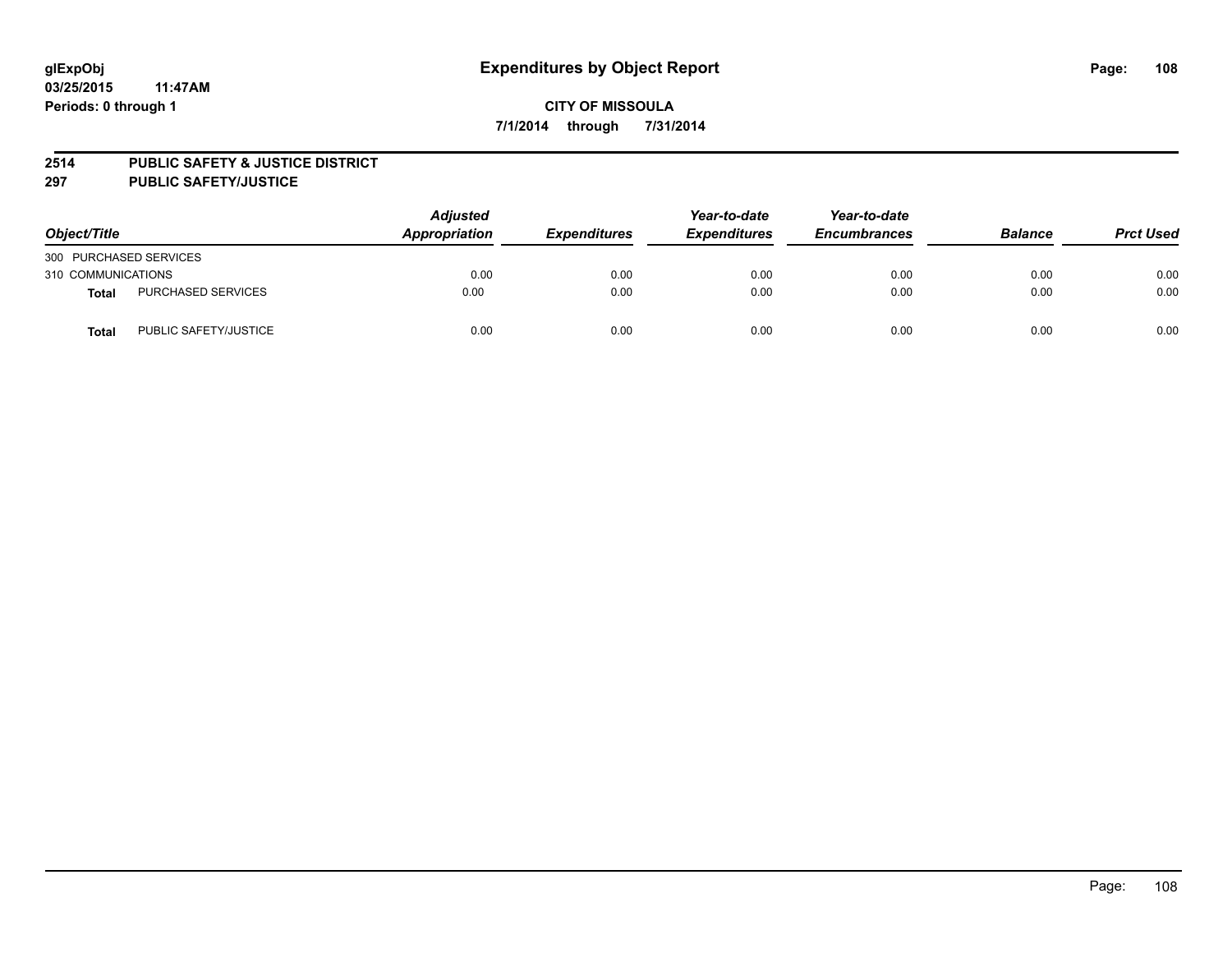**CITY OF MISSOULA 7/1/2014 through 7/31/2014**

## **2514 PUBLIC SAFETY & JUSTICE DISTRICT**

| Object/Title                              | <b>Adjusted</b><br>Appropriation | <b>Expenditures</b> | Year-to-date<br><b>Expenditures</b> | Year-to-date<br><b>Encumbrances</b> | <b>Balance</b> | <b>Prct Used</b> |
|-------------------------------------------|----------------------------------|---------------------|-------------------------------------|-------------------------------------|----------------|------------------|
| 300 PURCHASED SERVICES                    |                                  |                     |                                     |                                     |                |                  |
| 310 COMMUNICATIONS                        | 0.00                             | 0.00                | 0.00                                | 0.00                                | 0.00           | 0.00             |
| PURCHASED SERVICES<br>Total               | 0.00                             | 0.00                | 0.00                                | 0.00                                | 0.00           | 0.00             |
| PUBLIC SAFETY & JUSTICE DISTRICT<br>Total | 0.00                             | 0.00                | 0.00                                | 0.00                                | 0.00           | 0.00             |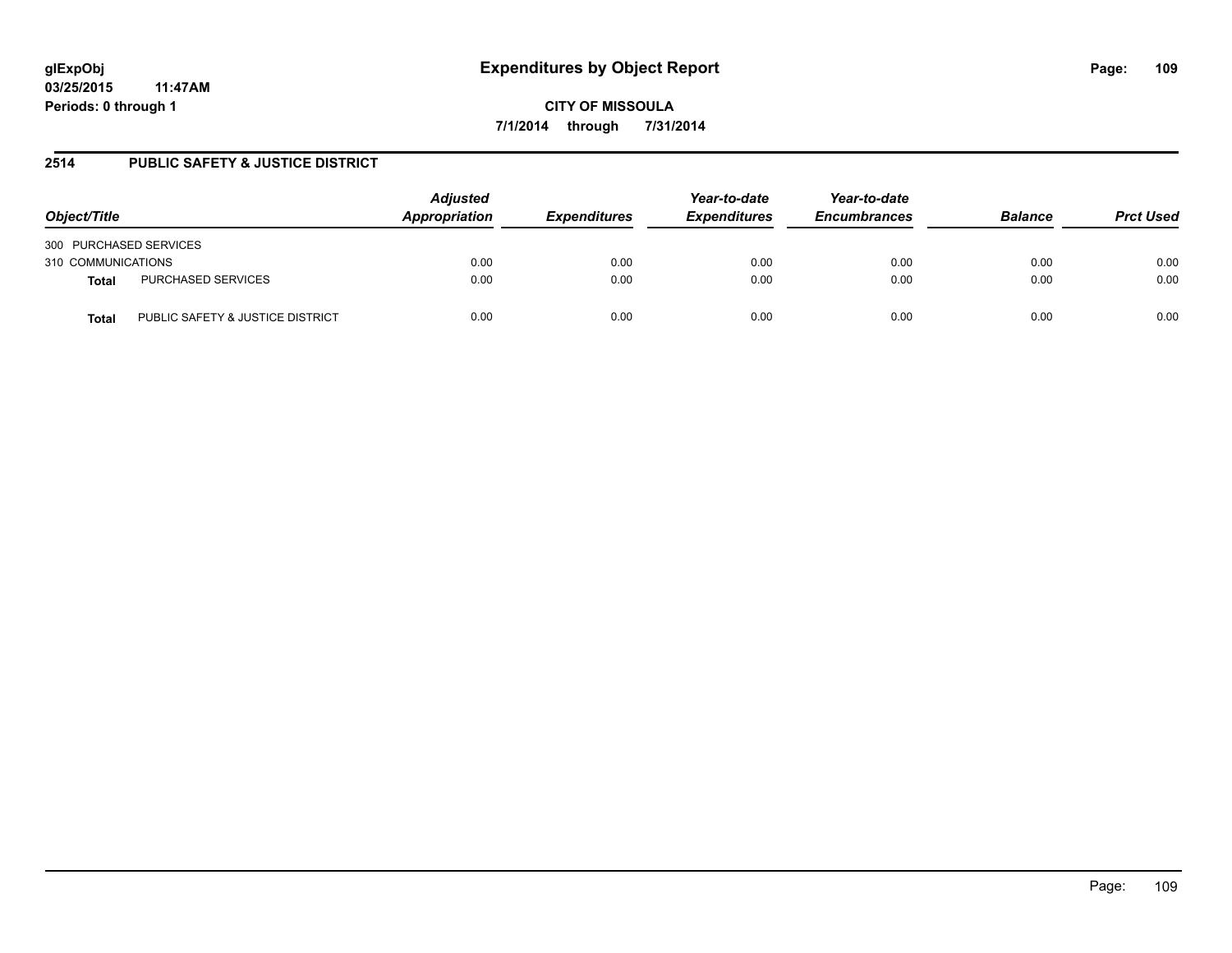#### **2820 STATE GAS TAX FUND**

**280 PUBLIC WORKS ADMIN/ENGINEERING**

| Object/Title       |                                | <b>Adjusted</b><br><b>Appropriation</b> | <b>Expenditures</b> | Year-to-date<br><b>Expenditures</b> | Year-to-date<br><b>Encumbrances</b> | <b>Balance</b> | <b>Prct Used</b> |
|--------------------|--------------------------------|-----------------------------------------|---------------------|-------------------------------------|-------------------------------------|----------------|------------------|
|                    | 300 PURCHASED SERVICES         |                                         |                     |                                     |                                     |                |                  |
|                    | 350 PROFESSIONAL SERVICES      | 0.00                                    | 0.00                | 0.00                                | 0.00                                | 0.00           | 0.00             |
| <b>Total</b>       | PURCHASED SERVICES             | 0.00                                    | 0.00                | 0.00                                | 0.00                                | 0.00           | 0.00             |
| 500 FIXED CHARGES  |                                |                                         |                     |                                     |                                     |                |                  |
| 500 FIXED CHARGES  |                                | 0.00                                    | 0.00                | 0.00                                | 0.00                                | 0.00           | 0.00             |
| Total              | <b>FIXED CHARGES</b>           | 0.00                                    | 0.00                | 0.00                                | 0.00                                | 0.00           | 0.00             |
| 800 OTHER OBJECTS  |                                |                                         |                     |                                     |                                     |                |                  |
|                    | 820 TRANSFERS TO OTHER FUNDS   | 564,000.00                              | 0.00                | 0.00                                | 0.00                                | 564,000.00     | 0.00             |
| Total              | OTHER OBJECTS                  | 564,000.00                              | 0.00                | 0.00                                | 0.00                                | 564,000.00     | 0.00             |
| 900 CAPITAL OUTLAY |                                |                                         |                     |                                     |                                     |                |                  |
| 930 IMPROVEMENTS   |                                | 373,100.00                              | 17,208.00           | 17,208.00                           | 0.00                                | 355,892.00     | 4.61             |
| <b>Total</b>       | <b>CAPITAL OUTLAY</b>          | 373,100.00                              | 17,208.00           | 17,208.00                           | 0.00                                | 355,892.00     | 4.61             |
| <b>Total</b>       | PUBLIC WORKS ADMIN/ENGINEERING | 937,100.00                              | 17,208.00           | 17,208.00                           | 0.00                                | 919,892.00     | 1.84             |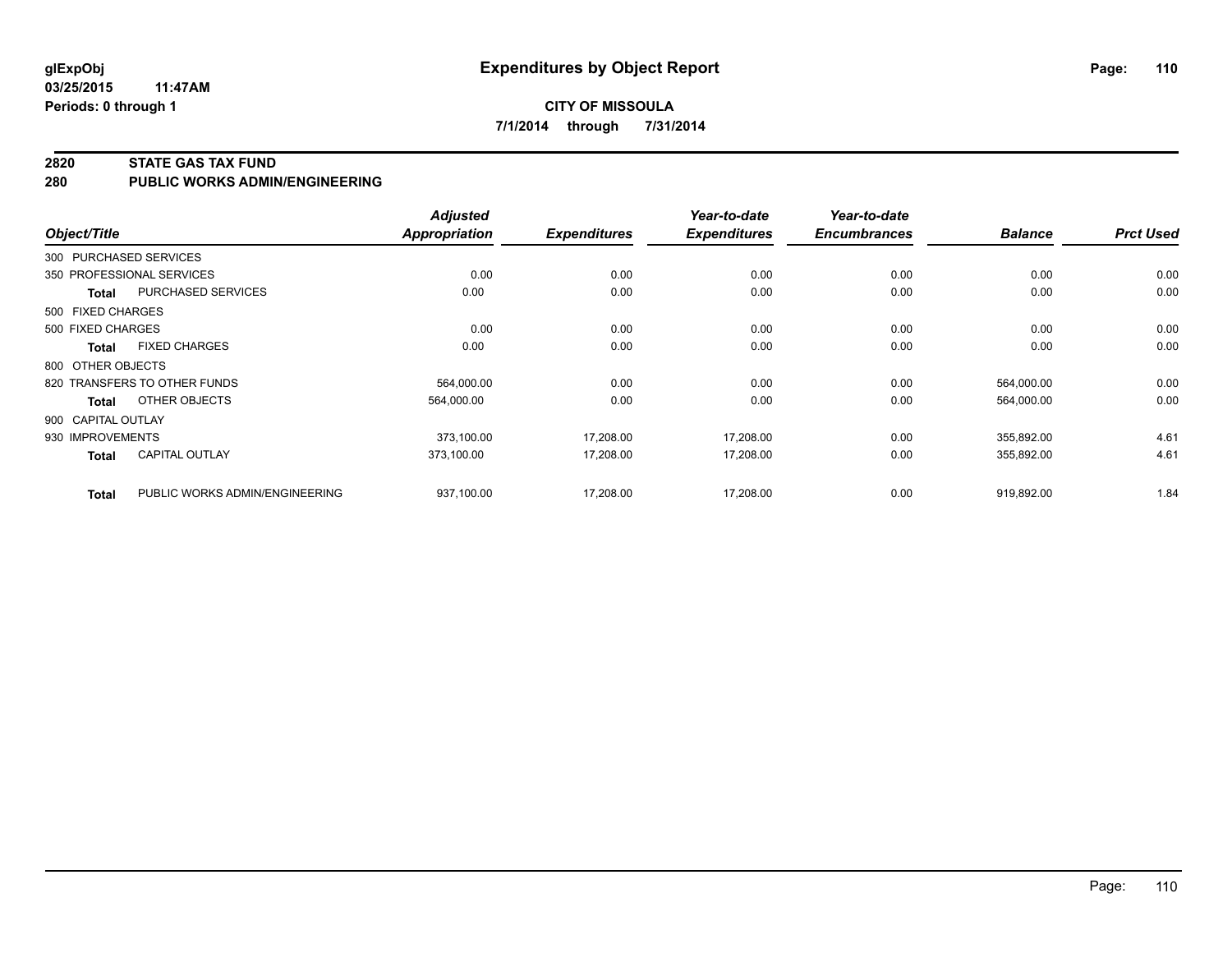## **2820 STATE GAS TAX FUND**

|                                       | <b>Adjusted</b>      |                     | Year-to-date        | Year-to-date        |                |                  |
|---------------------------------------|----------------------|---------------------|---------------------|---------------------|----------------|------------------|
| Object/Title                          | <b>Appropriation</b> | <b>Expenditures</b> | <b>Expenditures</b> | <b>Encumbrances</b> | <b>Balance</b> | <b>Prct Used</b> |
| 300 PURCHASED SERVICES                |                      |                     |                     |                     |                |                  |
| 350 PROFESSIONAL SERVICES             | 0.00                 | 0.00                | 0.00                | 0.00                | 0.00           | 0.00             |
| PURCHASED SERVICES<br><b>Total</b>    | 0.00                 | 0.00                | 0.00                | 0.00                | 0.00           | 0.00             |
| 500 FIXED CHARGES                     |                      |                     |                     |                     |                |                  |
| 500 FIXED CHARGES                     | 0.00                 | 0.00                | 0.00                | 0.00                | 0.00           | 0.00             |
| <b>FIXED CHARGES</b><br><b>Total</b>  | 0.00                 | 0.00                | 0.00                | 0.00                | 0.00           | 0.00             |
| 800 OTHER OBJECTS                     |                      |                     |                     |                     |                |                  |
| 820 TRANSFERS TO OTHER FUNDS          | 564,000.00           | 0.00                | 0.00                | 0.00                | 564,000.00     | 0.00             |
| OTHER OBJECTS<br><b>Total</b>         | 564,000.00           | 0.00                | 0.00                | 0.00                | 564,000.00     | 0.00             |
| 900 CAPITAL OUTLAY                    |                      |                     |                     |                     |                |                  |
| 930 IMPROVEMENTS                      | 373,100.00           | 17,208.00           | 17,208.00           | 0.00                | 355,892.00     | 4.61             |
| <b>CAPITAL OUTLAY</b><br><b>Total</b> | 373,100.00           | 17,208.00           | 17,208.00           | 0.00                | 355,892.00     | 4.61             |
| STATE GAS TAX FUND<br><b>Total</b>    | 937,100.00           | 17,208.00           | 17,208.00           | 0.00                | 919,892.00     | 1.84             |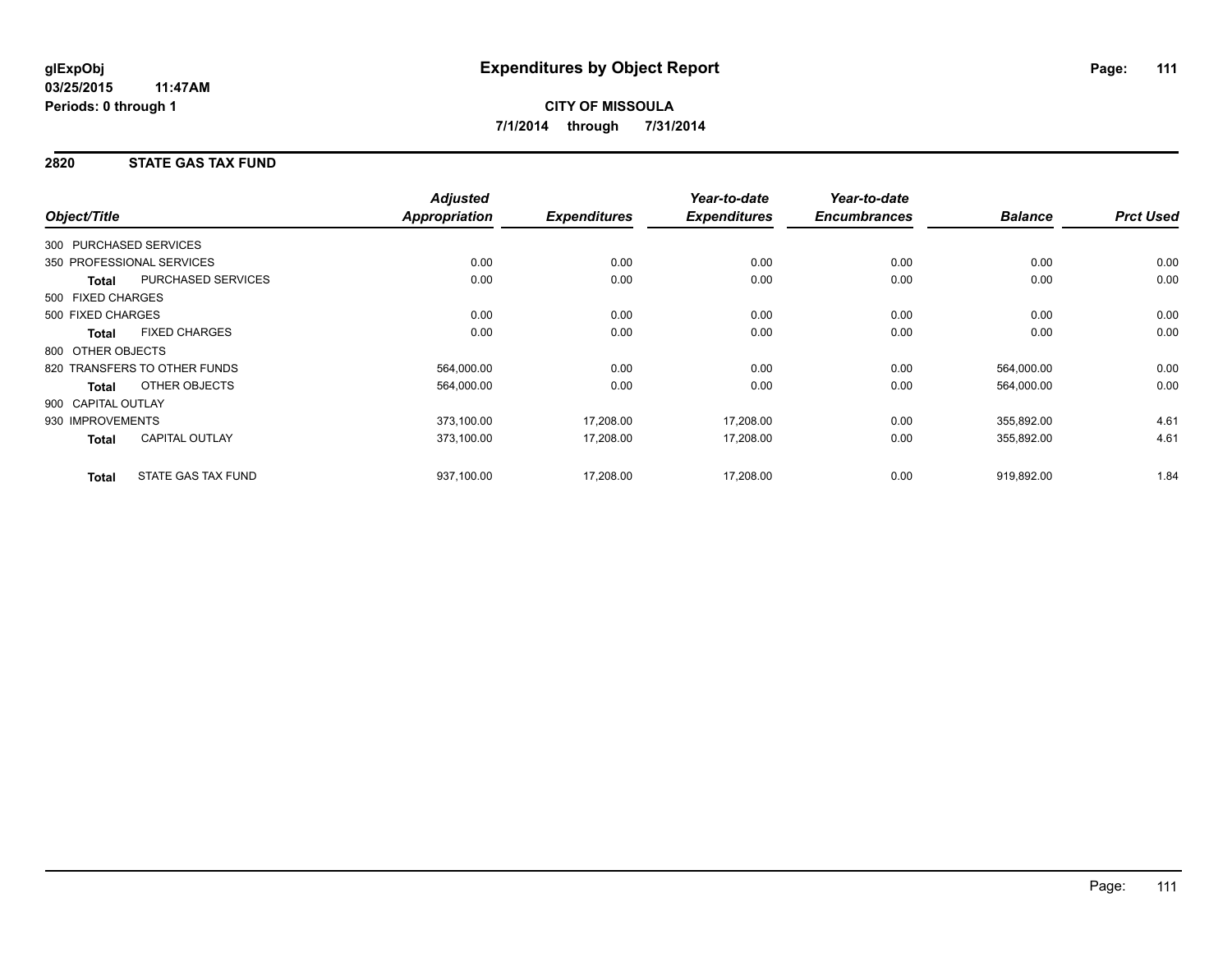### **2918 LAW ENFORCEMENT BLOCK GRANT FUND**

**290 POLICE**

|                                                   | <b>Adjusted</b> |                     | Year-to-date        | Year-to-date        |                |                  |
|---------------------------------------------------|-----------------|---------------------|---------------------|---------------------|----------------|------------------|
| Object/Title                                      | Appropriation   | <b>Expenditures</b> | <b>Expenditures</b> | <b>Encumbrances</b> | <b>Balance</b> | <b>Prct Used</b> |
| 100 PERSONAL SERVICES                             |                 |                     |                     |                     |                |                  |
| 110 SALARIES AND WAGES                            | 40,150.00       | 1,890.97            | 1,890.97            | 0.00                | 38,259.03      | 4.71             |
| 115 SALARIES/HEALTH INSURANCE BENEFIT             | 0.00            | 256.50              | 256.50              | 0.00                | $-256.50$      | 0.00             |
| 120 OVERTIME/TERMINATION                          | 14,850.00       | 0.00                | 0.00                | 0.00                | 14,850.00      | 0.00             |
| <b>140 EMPLOYER CONTRIBUTIONS</b>                 | 0.00            | 835.44              | 835.44              | 0.00                | $-835.44$      | 0.00             |
| <b>141 STATE RETIREMENT CONTRIBUTIONS</b>         | 0.00            | 630.71              | 630.71              | 0.00                | $-630.71$      | 0.00             |
| PERSONAL SERVICES<br><b>Total</b>                 | 55,000.00       | 3,613.62            | 3,613.62            | 0.00                | 51,386.38      | 6.57             |
| 200 SUPPLIES                                      |                 |                     |                     |                     |                |                  |
| 210 OFFICE SUPPLIES                               | 0.00            | 0.00                | 0.00                | 0.00                | 0.00           | 0.00             |
| 220 OPERATING SUPPLIES                            | 0.00            | 0.00                | 0.00                | 0.00                | 0.00           | 0.00             |
| <b>SUPPLIES</b><br><b>Total</b>                   | 0.00            | 0.00                | 0.00                | 0.00                | 0.00           | 0.00             |
| 300 PURCHASED SERVICES                            |                 |                     |                     |                     |                |                  |
| 320 PRINTING & DUPLICATING                        | 0.00            | 0.00                | 0.00                | 0.00                | 0.00           | 0.00             |
| 344 TELEPHONE SERVICE                             | 0.00            | 0.00                | 0.00                | 0.00                | 0.00           | 0.00             |
| 350 PROFESSIONAL SERVICES                         | 25,166.00       | 0.00                | 0.00                | 0.00                | 25,166.00      | 0.00             |
| 370 TRAVEL                                        | 0.00            | 0.00                | 0.00                | 0.00                | 0.00           | 0.00             |
| 380 TRAINING                                      | 0.00            | 0.00                | 0.00                | 0.00                | 0.00           | 0.00             |
| PURCHASED SERVICES<br><b>Total</b>                | 25,166.00       | 0.00                | 0.00                | 0.00                | 25,166.00      | 0.00             |
| 700 GRANTS & CONTRIBUTIONS                        |                 |                     |                     |                     |                |                  |
| 700 GRANTS & CONTRIBUTIONS                        | 58.000.00       | 0.00                | 0.00                | 0.00                | 58,000.00      | 0.00             |
| <b>GRANTS &amp; CONTRIBUTIONS</b><br><b>Total</b> | 58,000.00       | 0.00                | 0.00                | 0.00                | 58,000.00      | 0.00             |
| 900 CAPITAL OUTLAY                                |                 |                     |                     |                     |                |                  |
| 940 MACHINERY & EQUIPMENT                         | 0.00            | 0.00                | 0.00                | 0.00                | 0.00           | 0.00             |
| <b>CAPITAL OUTLAY</b><br><b>Total</b>             | 0.00            | 0.00                | 0.00                | 0.00                | 0.00           | 0.00             |
|                                                   |                 |                     |                     |                     |                |                  |
| POLICE<br><b>Total</b>                            | 138,166.00      | 3,613.62            | 3,613.62            | 0.00                | 134,552.38     | 2.62             |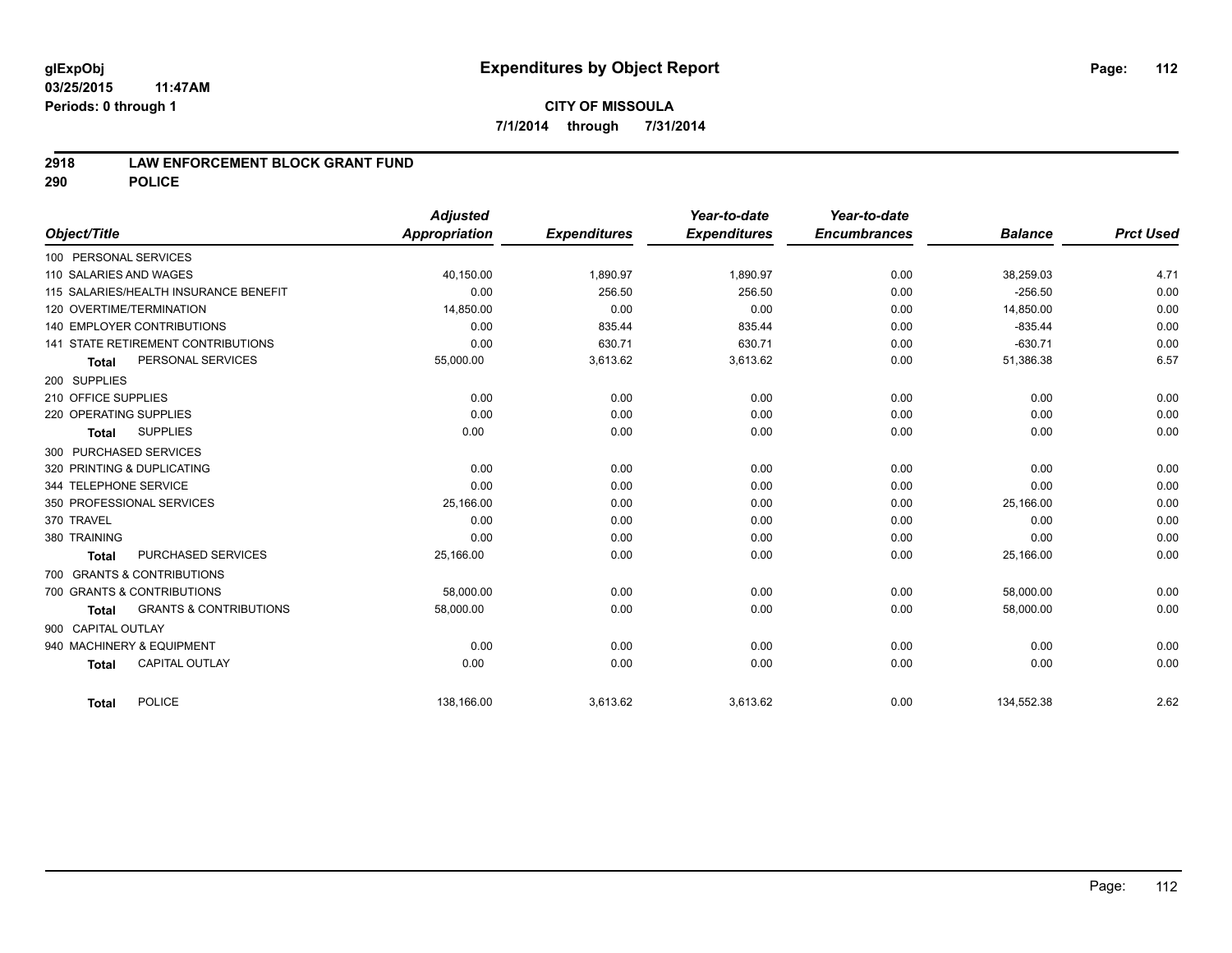### **2918 LAW ENFORCEMENT BLOCK GRANT FUND**

**390 NON-DEPARTMENTAL**

| Object/Title      |                      | <b>Adjusted</b><br>Appropriation | <b>Expenditures</b> | Year-to-date<br><b>Expenditures</b> | Year-to-date<br><b>Encumbrances</b> | <b>Balance</b> | <b>Prct Used</b> |
|-------------------|----------------------|----------------------------------|---------------------|-------------------------------------|-------------------------------------|----------------|------------------|
| 500 FIXED CHARGES |                      |                                  |                     |                                     |                                     |                |                  |
| 500 FIXED CHARGES |                      | 0.00                             | 0.00                | 0.00                                | 0.00                                | 0.00           | 0.00             |
| <b>Total</b>      | <b>FIXED CHARGES</b> | 0.00                             | 0.00                | 0.00                                | 0.00                                | 0.00           | 0.00             |
| Total             | NON-DEPARTMENTAL     | 0.00                             | 0.00                | 0.00                                | 0.00                                | 0.00           | 0.00             |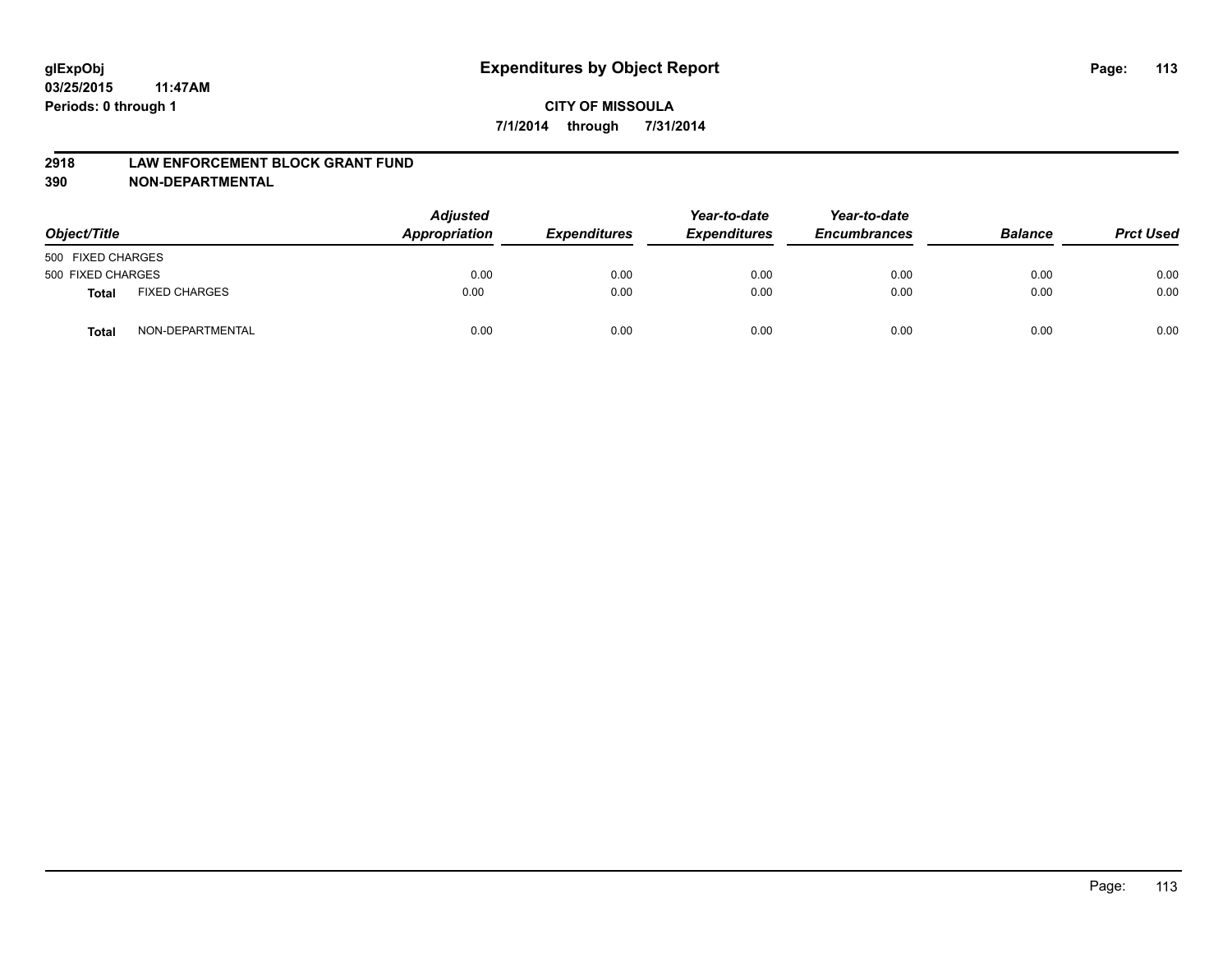# **CITY OF MISSOULA 7/1/2014 through 7/31/2014**

# **2918 LAW ENFORCEMENT BLOCK GRANT FUND**

| Object/Title           |                                           | <b>Adjusted</b><br><b>Appropriation</b> | <b>Expenditures</b> | Year-to-date<br><b>Expenditures</b> | Year-to-date<br><b>Encumbrances</b> | <b>Balance</b> | <b>Prct Used</b> |
|------------------------|-------------------------------------------|-----------------------------------------|---------------------|-------------------------------------|-------------------------------------|----------------|------------------|
| 100 PERSONAL SERVICES  |                                           |                                         |                     |                                     |                                     |                |                  |
| 110 SALARIES AND WAGES |                                           | 40,150.00                               | 1,890.97            | 1,890.97                            | 0.00                                | 38,259.03      | 4.71             |
|                        | 115 SALARIES/HEALTH INSURANCE BENEFIT     | 0.00                                    | 256.50              | 256.50                              | 0.00                                | $-256.50$      | 0.00             |
|                        | 120 OVERTIME/TERMINATION                  | 14,850.00                               | 0.00                | 0.00                                | 0.00                                | 14,850.00      | 0.00             |
|                        | <b>140 EMPLOYER CONTRIBUTIONS</b>         | 0.00                                    | 835.44              | 835.44                              | 0.00                                | $-835.44$      | 0.00             |
|                        | <b>141 STATE RETIREMENT CONTRIBUTIONS</b> | 0.00                                    | 630.71              | 630.71                              | 0.00                                | $-630.71$      | 0.00             |
| <b>Total</b>           | PERSONAL SERVICES                         | 55,000.00                               | 3,613.62            | 3,613.62                            | 0.00                                | 51,386.38      | 6.57             |
| 200 SUPPLIES           |                                           |                                         |                     |                                     |                                     |                |                  |
| 210 OFFICE SUPPLIES    |                                           | 0.00                                    | 0.00                | 0.00                                | 0.00                                | 0.00           | 0.00             |
| 220 OPERATING SUPPLIES |                                           | 0.00                                    | 0.00                | 0.00                                | 0.00                                | 0.00           | 0.00             |
| <b>Total</b>           | <b>SUPPLIES</b>                           | 0.00                                    | 0.00                | 0.00                                | 0.00                                | 0.00           | 0.00             |
| 300 PURCHASED SERVICES |                                           |                                         |                     |                                     |                                     |                |                  |
|                        | 320 PRINTING & DUPLICATING                | 0.00                                    | 0.00                | 0.00                                | 0.00                                | 0.00           | 0.00             |
| 344 TELEPHONE SERVICE  |                                           | 0.00                                    | 0.00                | 0.00                                | 0.00                                | 0.00           | 0.00             |
|                        | 350 PROFESSIONAL SERVICES                 | 25,166.00                               | 0.00                | 0.00                                | 0.00                                | 25,166.00      | 0.00             |
| 370 TRAVEL             |                                           | 0.00                                    | 0.00                | 0.00                                | 0.00                                | 0.00           | 0.00             |
| 380 TRAINING           |                                           | 0.00                                    | 0.00                | 0.00                                | 0.00                                | 0.00           | 0.00             |
| <b>Total</b>           | PURCHASED SERVICES                        | 25,166.00                               | 0.00                | 0.00                                | 0.00                                | 25,166.00      | 0.00             |
| 500 FIXED CHARGES      |                                           |                                         |                     |                                     |                                     |                |                  |
| 500 FIXED CHARGES      |                                           | 0.00                                    | 0.00                | 0.00                                | 0.00                                | 0.00           | 0.00             |
| <b>Total</b>           | <b>FIXED CHARGES</b>                      | 0.00                                    | 0.00                | 0.00                                | 0.00                                | 0.00           | 0.00             |
|                        | 700 GRANTS & CONTRIBUTIONS                |                                         |                     |                                     |                                     |                |                  |
|                        | 700 GRANTS & CONTRIBUTIONS                | 58,000.00                               | 0.00                | 0.00                                | 0.00                                | 58,000.00      | 0.00             |
| <b>Total</b>           | <b>GRANTS &amp; CONTRIBUTIONS</b>         | 58,000.00                               | 0.00                | 0.00                                | 0.00                                | 58,000.00      | 0.00             |
| 900 CAPITAL OUTLAY     |                                           |                                         |                     |                                     |                                     |                |                  |
|                        | 940 MACHINERY & EQUIPMENT                 | 0.00                                    | 0.00                | 0.00                                | 0.00                                | 0.00           | 0.00             |
| <b>Total</b>           | <b>CAPITAL OUTLAY</b>                     | 0.00                                    | 0.00                | 0.00                                | 0.00                                | 0.00           | 0.00             |
| Total                  | LAW ENFORCEMENT BLOCK GRANT FUN           | 138,166.00                              | 3,613.62            | 3,613.62                            | 0.00                                | 134,552.38     | 2.62             |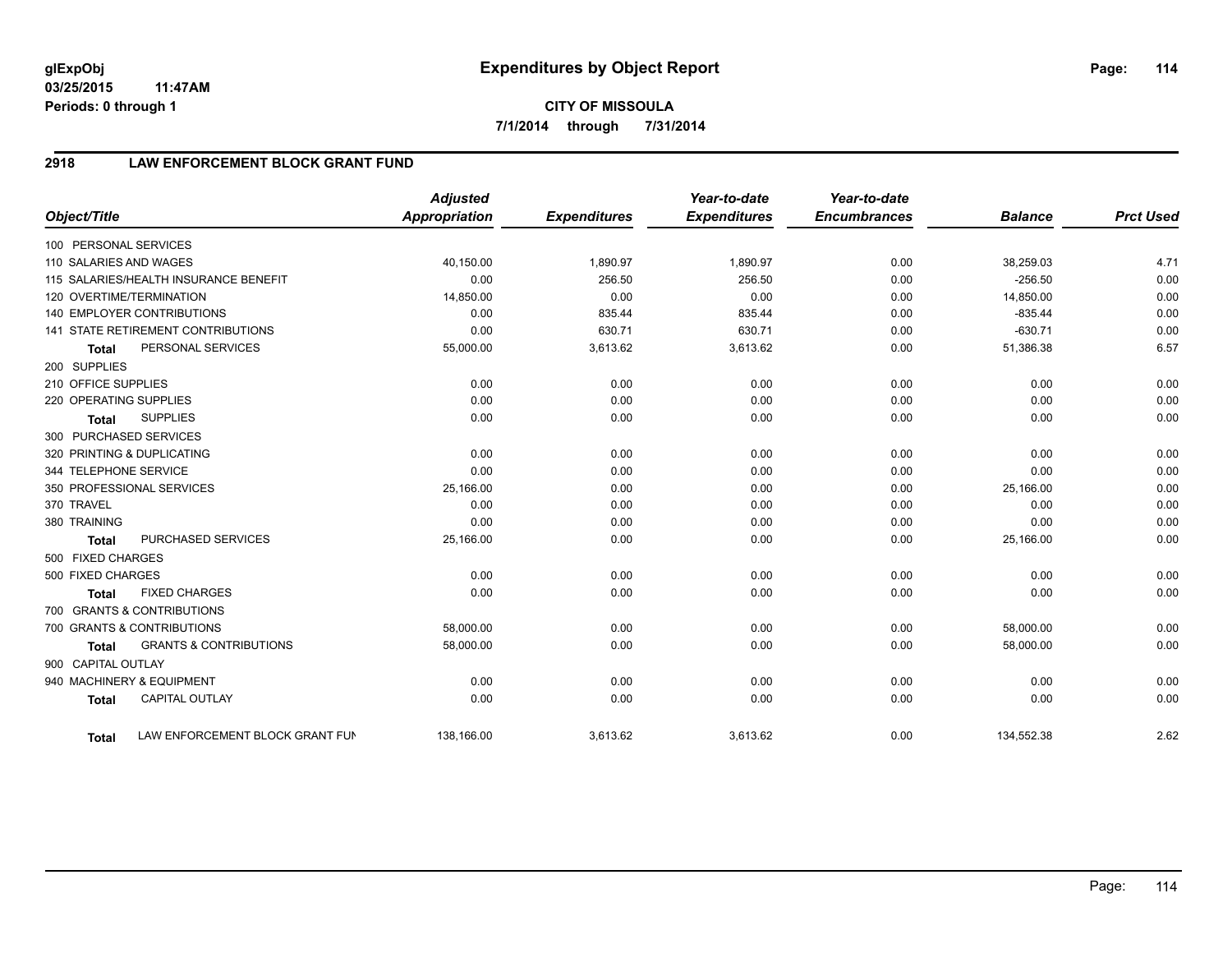### **2919 HIDTA FUND**

**290 POLICE**

| Object/Title           |                                    | <b>Adjusted</b><br>Appropriation | <b>Expenditures</b> | Year-to-date<br><b>Expenditures</b> | Year-to-date<br><b>Encumbrances</b> | <b>Balance</b> | <b>Prct Used</b> |
|------------------------|------------------------------------|----------------------------------|---------------------|-------------------------------------|-------------------------------------|----------------|------------------|
| 100 PERSONAL SERVICES  |                                    |                                  |                     |                                     |                                     |                |                  |
|                        | 120 OVERTIME/TERMINATION           | 15,000.00                        | 0.00                | 0.00                                | 0.00                                | 15,000.00      | 0.00             |
|                        | 140 EMPLOYER CONTRIBUTIONS         | 1,350.00                         | 0.00                | 0.00                                | 0.00                                | 1,350.00       | 0.00             |
|                        | 141 STATE RETIREMENT CONTRIBUTIONS | 0.00                             | 0.00                | 0.00                                | 0.00                                | 0.00           | 0.00             |
|                        | PERSONAL SERVICES                  | 16,350.00                        | 0.00                | 0.00                                | 0.00                                | 16,350.00      | 0.00             |
| <b>Total</b>           |                                    |                                  |                     |                                     |                                     |                |                  |
| 200 SUPPLIES           |                                    |                                  |                     |                                     |                                     |                |                  |
| 210 OFFICE SUPPLIES    |                                    | 500.00                           | 0.00                | 0.00                                | 0.00                                | 500.00         | 0.00             |
| 220 OPERATING SUPPLIES |                                    | 500.00                           | 338.32              | 338.32                              | 0.00                                | 161.68         | 67.66            |
| <b>Total</b>           | <b>SUPPLIES</b>                    | 1,000.00                         | 338.32              | 338.32                              | 0.00                                | 661.68         | 33.83            |
| 300 PURCHASED SERVICES |                                    |                                  |                     |                                     |                                     |                |                  |
|                        | 341 ELECTRICITY & NATURAL GAS      | 4,600.00                         | 0.00                | 0.00                                | 0.00                                | 4,600.00       | 0.00             |
| 344 TELEPHONE SERVICE  |                                    | 250.00                           | 0.00                | 0.00                                | 0.00                                | 250.00         | 0.00             |
|                        | 350 PROFESSIONAL SERVICES          | 4,000.00                         | 67.50               | 67.50                               | 0.00                                | 3,932.50       | 1.69             |
|                        | 360 REPAIR & MAINTENANCE           | 1,200.00                         | 0.00                | 0.00                                | 0.00                                | 1,200.00       | 0.00             |
| 370 TRAVEL             |                                    | 1.500.00                         | 0.00                | 0.00                                | 0.00                                | 1,500.00       | 0.00             |
| 380 TRAINING           |                                    | 1,500.00                         | 0.00                | 0.00                                | 0.00                                | 1,500.00       | 0.00             |
|                        | 390 OTHER PURCHASED SERVICES       | 200.00                           | 0.00                | 0.00                                | 0.00                                | 200.00         | 0.00             |
| <b>Total</b>           | PURCHASED SERVICES                 | 13,250.00                        | 67.50               | 67.50                               | 0.00                                | 13,182.50      | 0.51             |
| 500 FIXED CHARGES      |                                    |                                  |                     |                                     |                                     |                |                  |
| 500 FIXED CHARGES      |                                    | 11,700.00                        | 3,439.74            | 3,439.74                            | 0.00                                | 8,260.26       | 29.40            |
| <b>Total</b>           | <b>FIXED CHARGES</b>               | 11,700.00                        | 3,439.74            | 3,439.74                            | 0.00                                | 8,260.26       | 29.40            |
|                        | 700 GRANTS & CONTRIBUTIONS         |                                  |                     |                                     |                                     |                |                  |
|                        | 700 GRANTS & CONTRIBUTIONS         | 100.000.00                       | 0.00                | 0.00                                | 0.00                                | 100,000.00     | 0.00             |
| <b>Total</b>           | <b>GRANTS &amp; CONTRIBUTIONS</b>  | 100,000.00                       | 0.00                | 0.00                                | 0.00                                | 100,000.00     | 0.00             |
| 900 CAPITAL OUTLAY     |                                    |                                  |                     |                                     |                                     |                |                  |
| 920 BUILDINGS          |                                    | 50,000.00                        | 0.00                | 0.00                                | 0.00                                | 50,000.00      | 0.00             |
| <b>Total</b>           | <b>CAPITAL OUTLAY</b>              | 50,000.00                        | 0.00                | 0.00                                | 0.00                                | 50,000.00      | 0.00             |
|                        |                                    |                                  |                     |                                     |                                     |                |                  |
| <b>Total</b>           | <b>POLICE</b>                      | 192,300.00                       | 3,845.56            | 3,845.56                            | 0.00                                | 188,454.44     | 2.00             |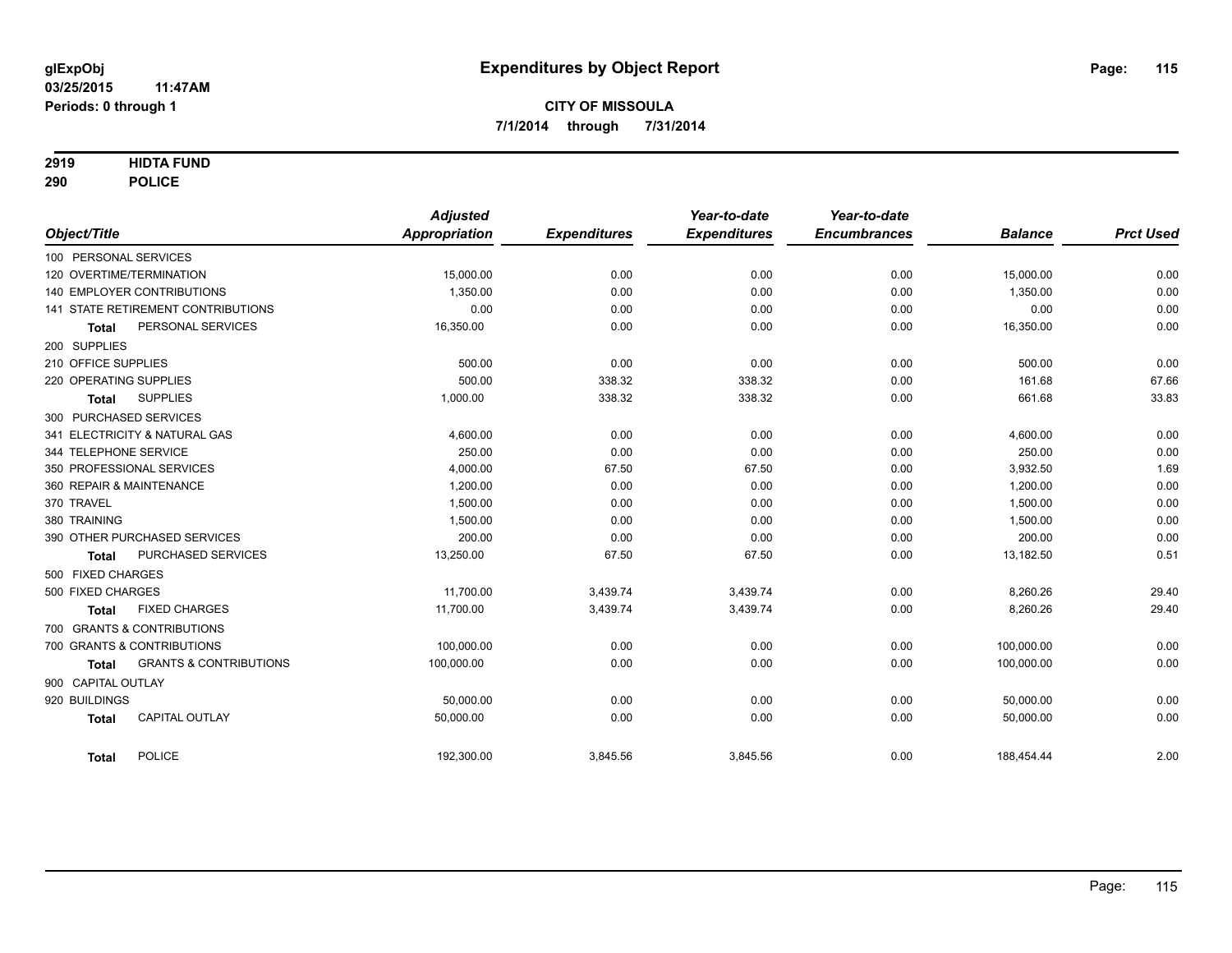**2919 HIDTA FUND**

| Object/Title                                      | <b>Adjusted</b><br><b>Appropriation</b> | <b>Expenditures</b> | Year-to-date<br><b>Expenditures</b> | Year-to-date<br><b>Encumbrances</b> | <b>Balance</b> | <b>Prct Used</b> |
|---------------------------------------------------|-----------------------------------------|---------------------|-------------------------------------|-------------------------------------|----------------|------------------|
| 100 PERSONAL SERVICES                             |                                         |                     |                                     |                                     |                |                  |
| 120 OVERTIME/TERMINATION                          | 15,000.00                               | 0.00                | 0.00                                | 0.00                                | 15,000.00      | 0.00             |
| <b>140 EMPLOYER CONTRIBUTIONS</b>                 | 1,350.00                                | 0.00                | 0.00                                | 0.00                                | 1,350.00       | 0.00             |
| <b>141 STATE RETIREMENT CONTRIBUTIONS</b>         | 0.00                                    | 0.00                | 0.00                                | 0.00                                | 0.00           | 0.00             |
| PERSONAL SERVICES                                 | 16,350.00                               | 0.00                | 0.00                                |                                     |                | 0.00             |
| <b>Total</b>                                      |                                         |                     |                                     | 0.00                                | 16,350.00      |                  |
| 200 SUPPLIES                                      |                                         |                     |                                     |                                     |                |                  |
| 210 OFFICE SUPPLIES                               | 500.00                                  | 0.00                | 0.00                                | 0.00                                | 500.00         | 0.00             |
| 220 OPERATING SUPPLIES                            | 500.00                                  | 338.32              | 338.32                              | 0.00                                | 161.68         | 67.66            |
| <b>SUPPLIES</b><br><b>Total</b>                   | 1,000.00                                | 338.32              | 338.32                              | 0.00                                | 661.68         | 33.83            |
| 300 PURCHASED SERVICES                            |                                         |                     |                                     |                                     |                |                  |
| 341 ELECTRICITY & NATURAL GAS                     | 4,600.00                                | 0.00                | 0.00                                | 0.00                                | 4,600.00       | 0.00             |
| 344 TELEPHONE SERVICE                             | 250.00                                  | 0.00                | 0.00                                | 0.00                                | 250.00         | 0.00             |
| 350 PROFESSIONAL SERVICES                         | 4,000.00                                | 67.50               | 67.50                               | 0.00                                | 3,932.50       | 1.69             |
| 360 REPAIR & MAINTENANCE                          | 1,200.00                                | 0.00                | 0.00                                | 0.00                                | 1,200.00       | 0.00             |
| 370 TRAVEL                                        | 1.500.00                                | 0.00                | 0.00                                | 0.00                                | 1,500.00       | 0.00             |
| 380 TRAINING                                      | 1,500.00                                | 0.00                | 0.00                                | 0.00                                | 1,500.00       | 0.00             |
| 390 OTHER PURCHASED SERVICES                      | 200.00                                  | 0.00                | 0.00                                | 0.00                                | 200.00         | 0.00             |
| PURCHASED SERVICES<br><b>Total</b>                | 13,250.00                               | 67.50               | 67.50                               | 0.00                                | 13,182.50      | 0.51             |
| 500 FIXED CHARGES                                 |                                         |                     |                                     |                                     |                |                  |
| 500 FIXED CHARGES                                 | 11,700.00                               | 3,439.74            | 3,439.74                            | 0.00                                | 8,260.26       | 29.40            |
| <b>FIXED CHARGES</b><br><b>Total</b>              | 11.700.00                               | 3,439.74            | 3,439.74                            | 0.00                                | 8,260.26       | 29.40            |
| 700 GRANTS & CONTRIBUTIONS                        |                                         |                     |                                     |                                     |                |                  |
| 700 GRANTS & CONTRIBUTIONS                        | 100,000.00                              | 0.00                | 0.00                                | 0.00                                | 100,000.00     | 0.00             |
| <b>GRANTS &amp; CONTRIBUTIONS</b><br><b>Total</b> | 100,000.00                              | 0.00                | 0.00                                | 0.00                                | 100,000.00     | 0.00             |
| 900 CAPITAL OUTLAY                                |                                         |                     |                                     |                                     |                |                  |
| 920 BUILDINGS                                     | 50,000.00                               | 0.00                | 0.00                                | 0.00                                | 50,000.00      | 0.00             |
| <b>CAPITAL OUTLAY</b><br><b>Total</b>             | 50,000.00                               | 0.00                | 0.00                                | 0.00                                | 50,000.00      | 0.00             |
| <b>HIDTA FUND</b><br>Total                        | 192,300.00                              | 3,845.56            | 3,845.56                            | 0.00                                | 188,454.44     | 2.00             |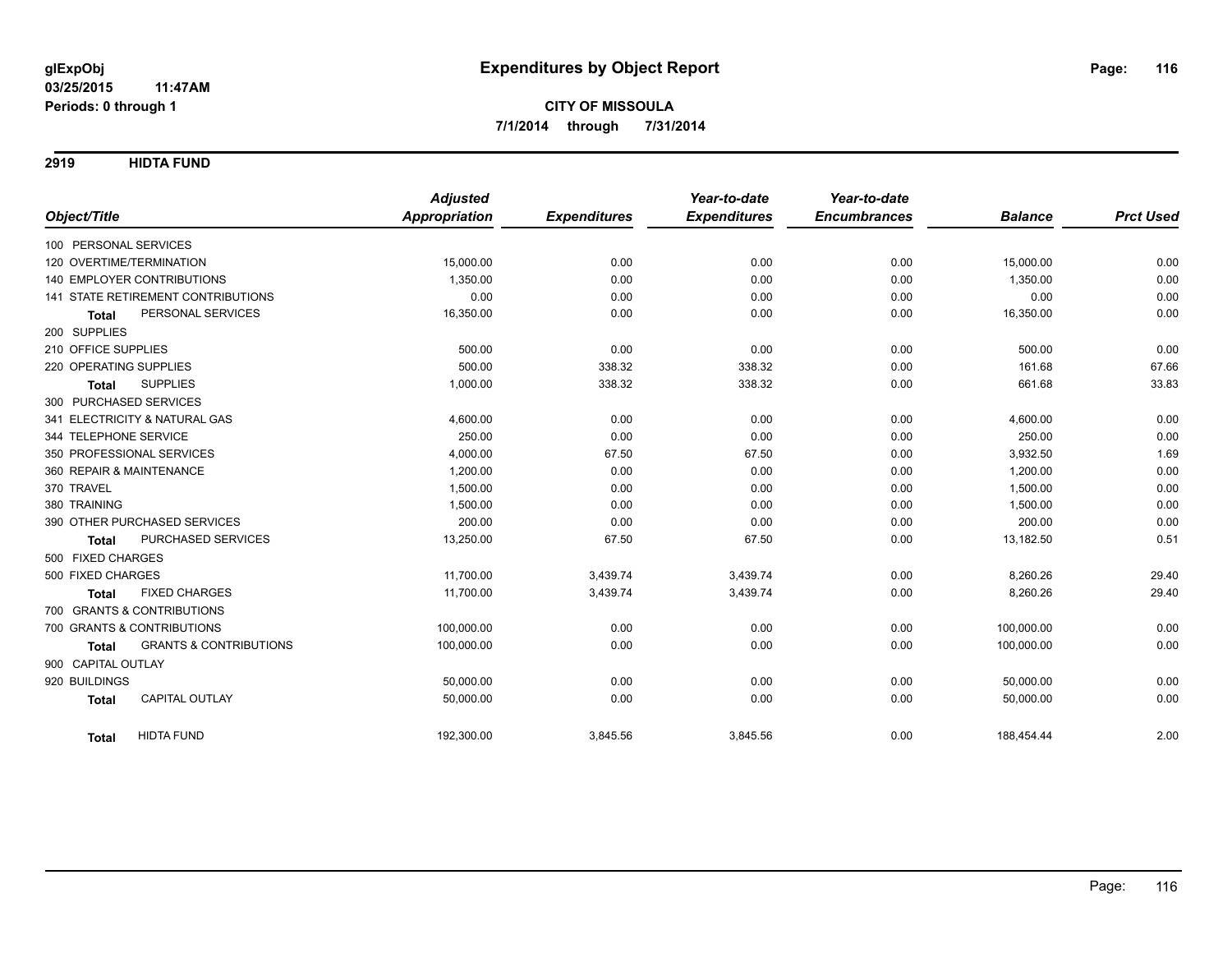#### **2939 CDBG PROGRAM INCOME ACCOUNT**

**400 ENTITLEMENT GRANTS**

| Object/Title                              | <b>Adjusted</b><br><b>Appropriation</b> | <b>Expenditures</b> | Year-to-date<br><b>Expenditures</b> | Year-to-date<br><b>Encumbrances</b> | <b>Balance</b> | <b>Prct Used</b> |
|-------------------------------------------|-----------------------------------------|---------------------|-------------------------------------|-------------------------------------|----------------|------------------|
| 300 PURCHASED SERVICES                    |                                         |                     |                                     |                                     |                |                  |
| 350 PROFESSIONAL SERVICES                 | 14,383.00                               | 0.00                | 0.00                                | 0.00                                | 14,383.00      | 0.00             |
| <b>PURCHASED SERVICES</b><br><b>Total</b> | 14,383.00                               | 0.00                | 0.00                                | 0.00                                | 14,383.00      | 0.00             |
| 800 OTHER OBJECTS                         |                                         |                     |                                     |                                     |                |                  |
| 820 TRANSFERS TO OTHER FUNDS              | 0.00                                    | 0.00                | 0.00                                | 0.00                                | 0.00           | 0.00             |
| OTHER OBJECTS<br><b>Total</b>             | 0.00                                    | 0.00                | 0.00                                | 0.00                                | 0.00           | 0.00             |
| <b>ENTITLEMENT GRANTS</b><br><b>Total</b> | 14,383.00                               | 0.00                | 0.00                                | 0.00                                | 14,383.00      | 0.00             |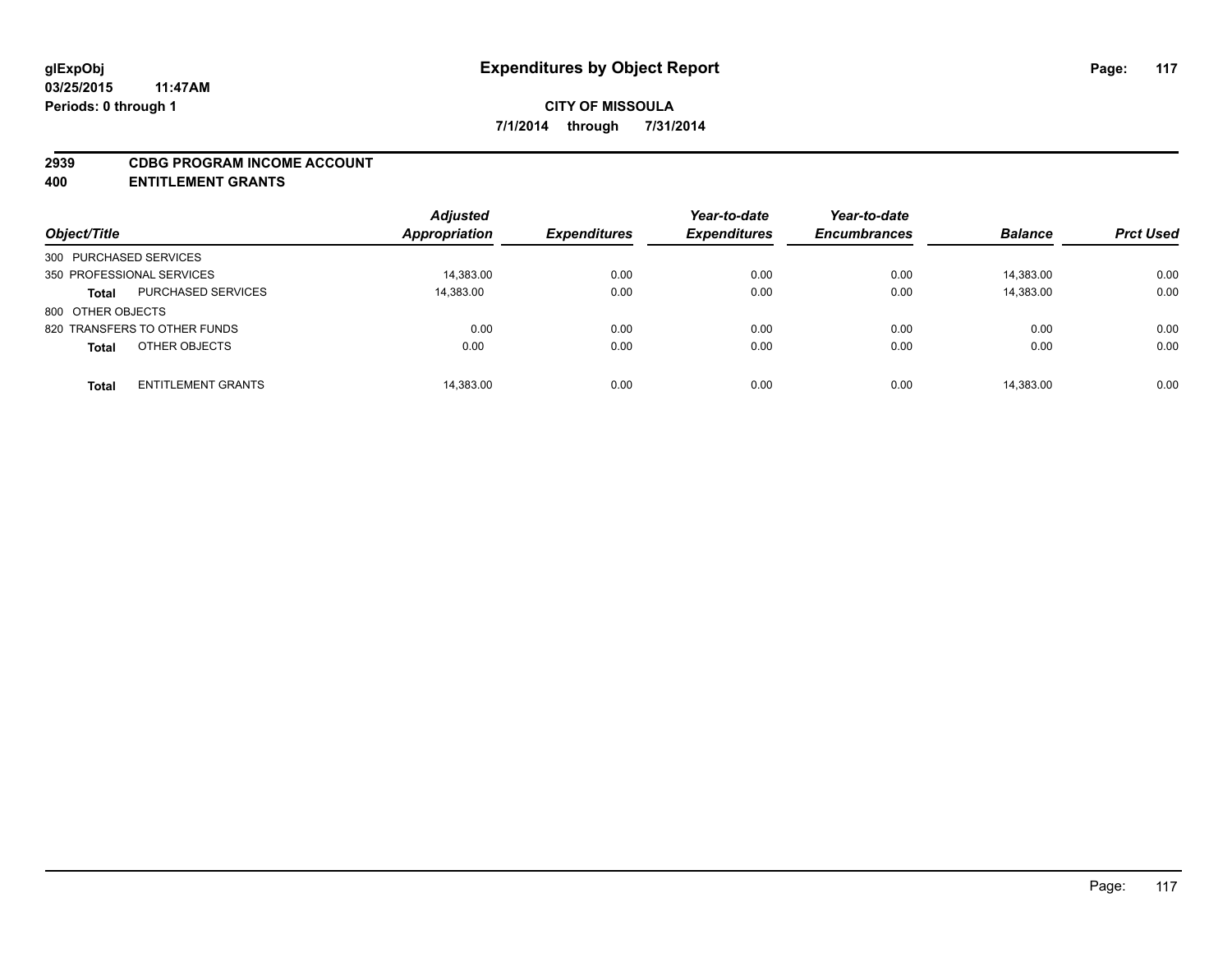## **2939 CDBG PROGRAM INCOME ACCOUNT**

| Object/Title              |                              | <b>Adjusted</b><br><b>Appropriation</b> | <b>Expenditures</b> | Year-to-date<br><b>Expenditures</b> | Year-to-date<br><b>Encumbrances</b> | <b>Balance</b> | <b>Prct Used</b> |
|---------------------------|------------------------------|-----------------------------------------|---------------------|-------------------------------------|-------------------------------------|----------------|------------------|
| 300 PURCHASED SERVICES    |                              |                                         |                     |                                     |                                     |                |                  |
| 350 PROFESSIONAL SERVICES |                              | 14,383.00                               | 0.00                | 0.00                                | 0.00                                | 14,383.00      | 0.00             |
| <b>Total</b>              | <b>PURCHASED SERVICES</b>    | 14,383.00                               | 0.00                | 0.00                                | 0.00                                | 14,383.00      | 0.00             |
| 800 OTHER OBJECTS         |                              |                                         |                     |                                     |                                     |                |                  |
|                           | 820 TRANSFERS TO OTHER FUNDS | 0.00                                    | 0.00                | 0.00                                | 0.00                                | 0.00           | 0.00             |
| <b>Total</b>              | OTHER OBJECTS                | 0.00                                    | 0.00                | 0.00                                | 0.00                                | 0.00           | 0.00             |
| <b>Total</b>              | CDBG PROGRAM INCOME ACCOUNT  | 14,383.00                               | 0.00                | 0.00                                | 0.00                                | 14,383.00      | 0.00             |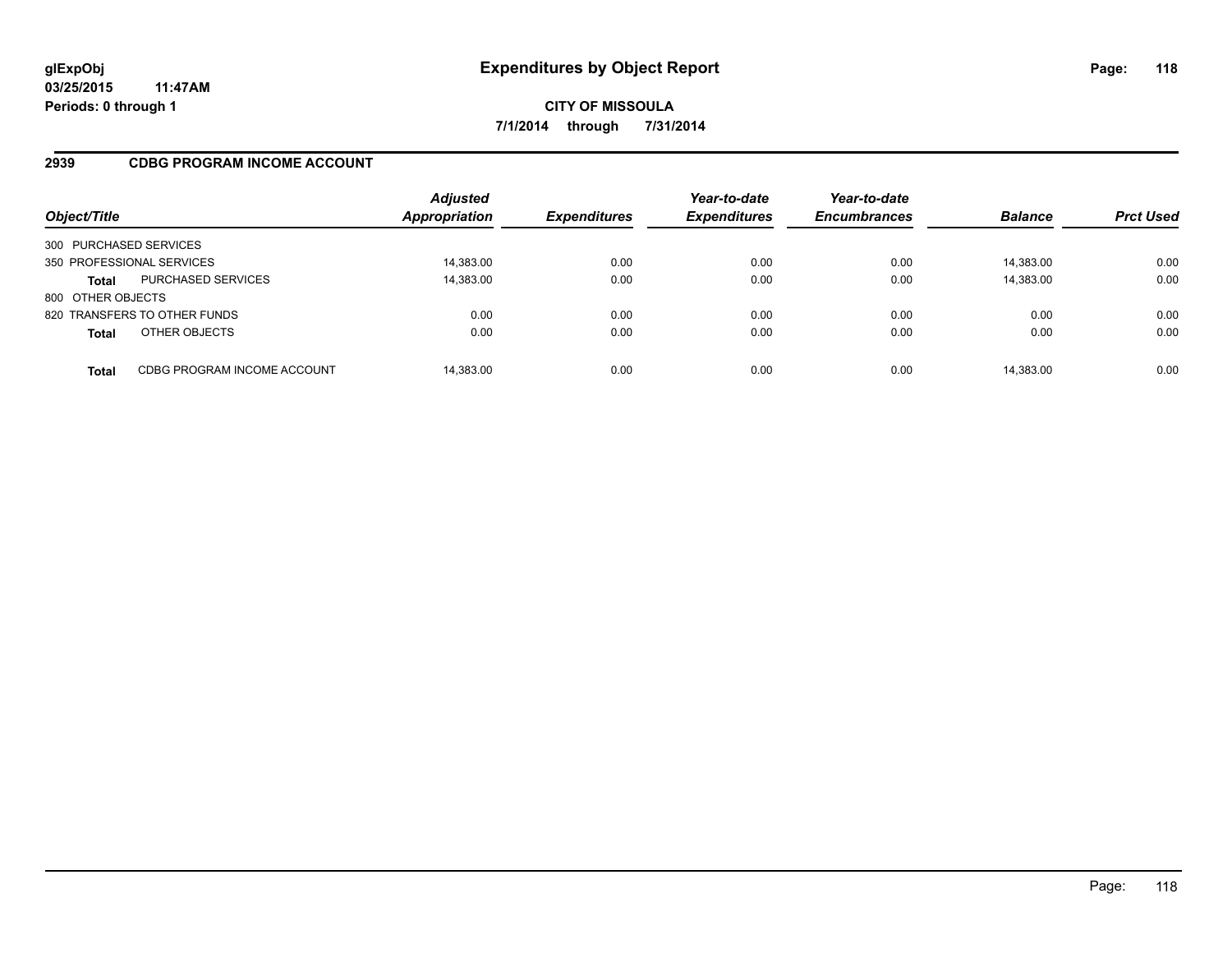# **2940 CDBG FUND**

**400 ENTITLEMENT GRANTS**

| Object/Title                                      | <b>Adjusted</b><br><b>Appropriation</b> | <b>Expenditures</b> | Year-to-date<br><b>Expenditures</b> | Year-to-date<br><b>Encumbrances</b> | <b>Balance</b> | <b>Prct Used</b> |
|---------------------------------------------------|-----------------------------------------|---------------------|-------------------------------------|-------------------------------------|----------------|------------------|
| 300 PURCHASED SERVICES                            |                                         |                     |                                     |                                     |                |                  |
| 350 PROFESSIONAL SERVICES                         | 130.366.00                              | 0.00                | 0.00                                | 0.00                                | 130.366.00     | 0.00             |
| <b>PURCHASED SERVICES</b><br><b>Total</b>         | 130.366.00                              | 0.00                | 0.00                                | 0.00                                | 130.366.00     | 0.00             |
| 700 GRANTS & CONTRIBUTIONS                        |                                         |                     |                                     |                                     |                |                  |
| 700 GRANTS & CONTRIBUTIONS                        | 489.707.00                              | 0.00                | 0.00                                | 0.00                                | 489.707.00     | 0.00             |
| <b>GRANTS &amp; CONTRIBUTIONS</b><br><b>Total</b> | 489.707.00                              | 0.00                | 0.00                                | 0.00                                | 489.707.00     | 0.00             |
| <b>ENTITLEMENT GRANTS</b><br><b>Total</b>         | 620.073.00                              | 0.00                | 0.00                                | 0.00                                | 620.073.00     | 0.00             |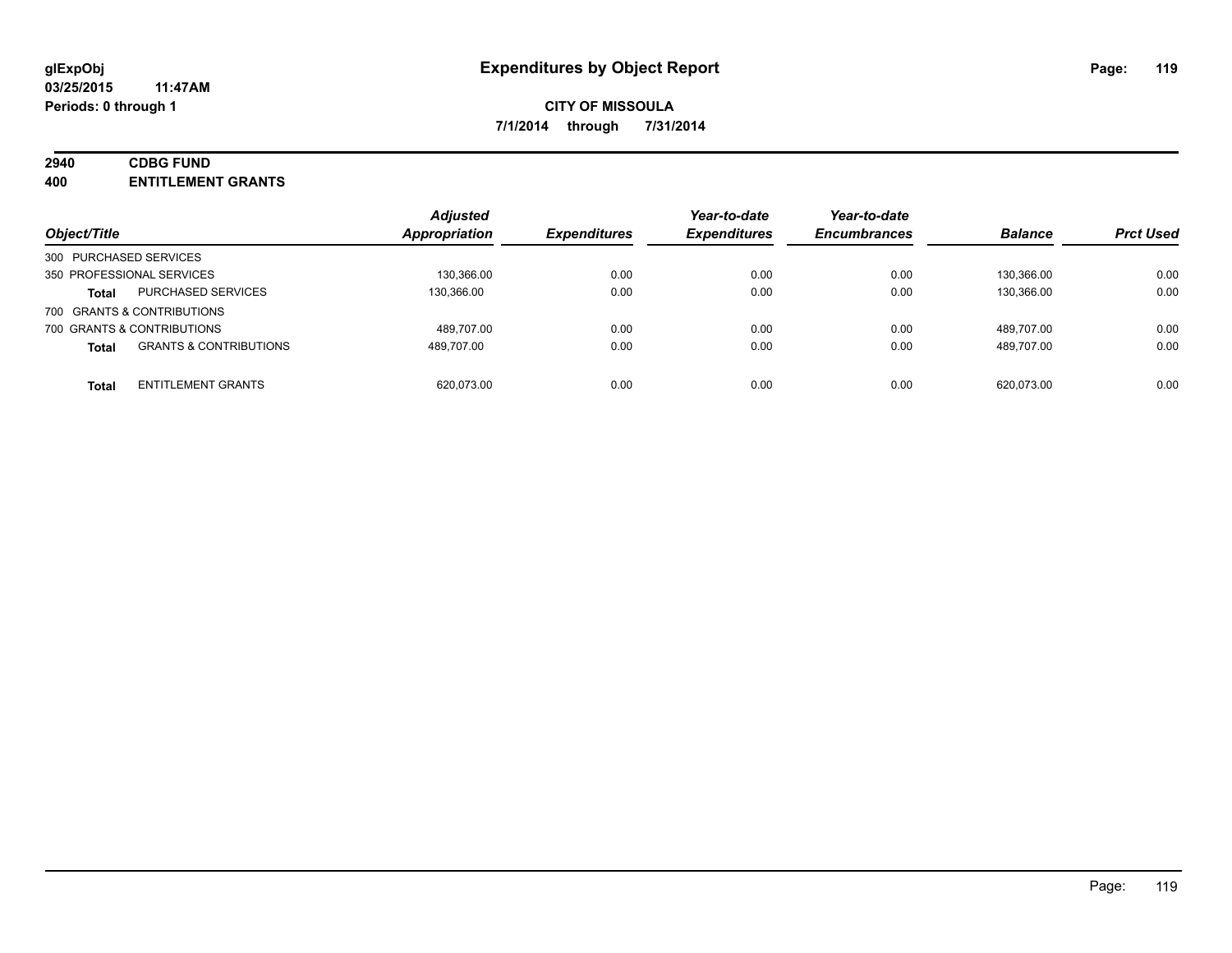**2940 CDBG FUND**

| Object/Title                                      | <b>Adjusted</b><br>Appropriation | <b>Expenditures</b> | Year-to-date<br><b>Expenditures</b> | Year-to-date<br><b>Encumbrances</b> | <b>Balance</b> | <b>Prct Used</b> |
|---------------------------------------------------|----------------------------------|---------------------|-------------------------------------|-------------------------------------|----------------|------------------|
| 300 PURCHASED SERVICES                            |                                  |                     |                                     |                                     |                |                  |
| 350 PROFESSIONAL SERVICES                         | 130.366.00                       | 0.00                | 0.00                                | 0.00                                | 130.366.00     | 0.00             |
| PURCHASED SERVICES<br><b>Total</b>                | 130.366.00                       | 0.00                | 0.00                                | 0.00                                | 130.366.00     | 0.00             |
| 700 GRANTS & CONTRIBUTIONS                        |                                  |                     |                                     |                                     |                |                  |
| 700 GRANTS & CONTRIBUTIONS                        | 489.707.00                       | 0.00                | 0.00                                | 0.00                                | 489.707.00     | 0.00             |
| <b>GRANTS &amp; CONTRIBUTIONS</b><br><b>Total</b> | 489,707.00                       | 0.00                | 0.00                                | 0.00                                | 489.707.00     | 0.00             |
| <b>CDBG FUND</b><br><b>Total</b>                  | 620.073.00                       | 0.00                | 0.00                                | 0.00                                | 620.073.00     | 0.00             |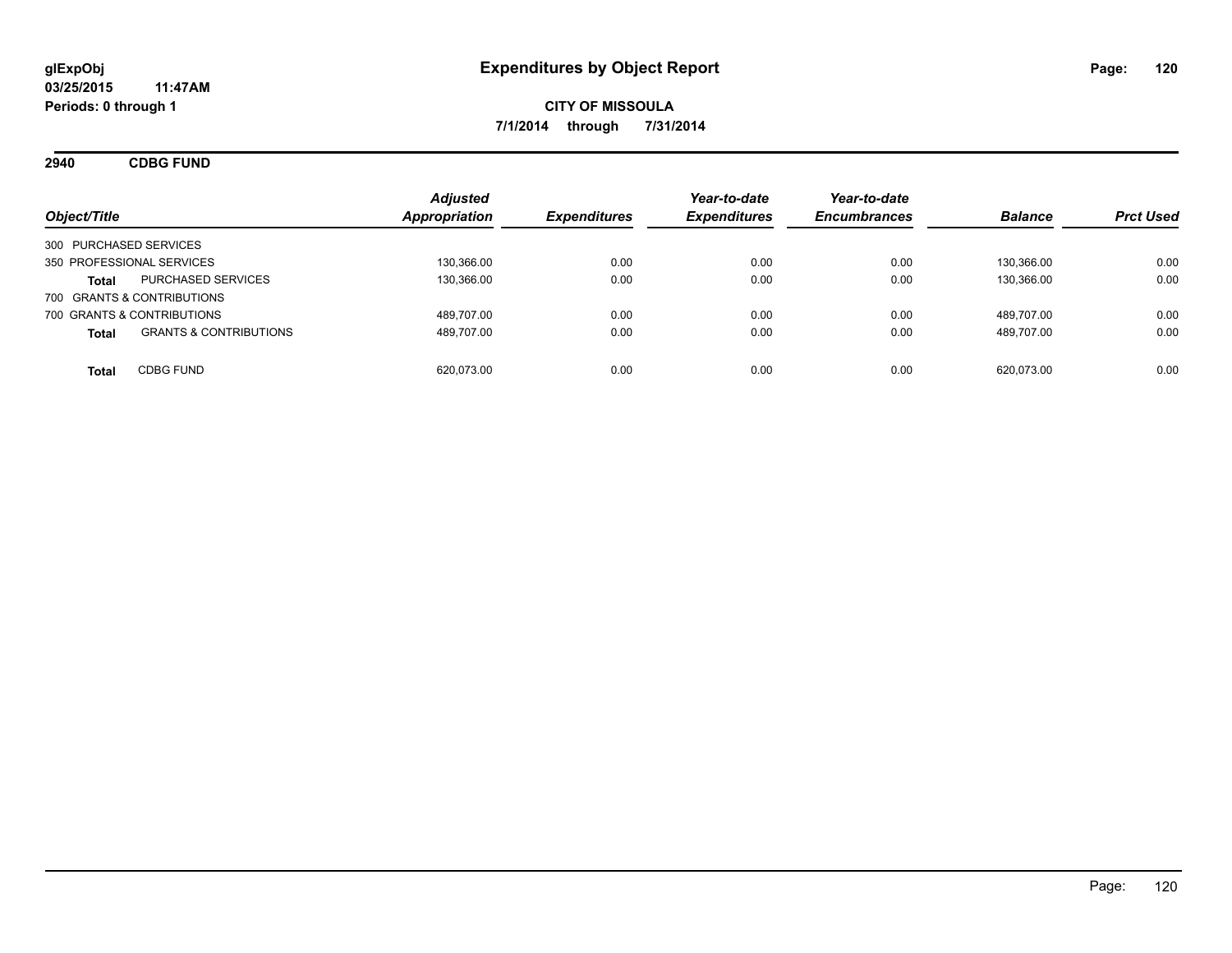### **2941 HOME FUND**

**400 ENTITLEMENT GRANTS**

| Object/Title           |                                   | <b>Adjusted</b><br><b>Appropriation</b> | <b>Expenditures</b> | Year-to-date<br><b>Expenditures</b> | Year-to-date<br><b>Encumbrances</b> | <b>Balance</b> | <b>Prct Used</b> |
|------------------------|-----------------------------------|-----------------------------------------|---------------------|-------------------------------------|-------------------------------------|----------------|------------------|
| 300 PURCHASED SERVICES |                                   |                                         |                     |                                     |                                     |                |                  |
|                        | 350 PROFESSIONAL SERVICES         | 352.009.00                              | 0.00                | 0.00                                | 0.00                                | 352.009.00     | 0.00             |
| <b>Total</b>           | <b>PURCHASED SERVICES</b>         | 352,009.00                              | 0.00                | 0.00                                | 0.00                                | 352.009.00     | 0.00             |
|                        | 700 GRANTS & CONTRIBUTIONS        |                                         |                     |                                     |                                     |                |                  |
|                        | 700 GRANTS & CONTRIBUTIONS        | 0.00                                    | 0.00                | 0.00                                | 0.00                                | 0.00           | 0.00             |
| <b>Total</b>           | <b>GRANTS &amp; CONTRIBUTIONS</b> | 0.00                                    | 0.00                | 0.00                                | 0.00                                | 0.00           | 0.00             |
| 800 OTHER OBJECTS      |                                   |                                         |                     |                                     |                                     |                |                  |
|                        | 820 TRANSFERS TO OTHER FUNDS      | 0.00                                    | 0.00                | 0.00                                | 0.00                                | 0.00           | 0.00             |
| 845 CONTINGENCY        |                                   | 0.00                                    | 0.00                | 0.00                                | 0.00                                | 0.00           | 0.00             |
| <b>Total</b>           | OTHER OBJECTS                     | 0.00                                    | 0.00                | 0.00                                | 0.00                                | 0.00           | 0.00             |
| <b>Total</b>           | <b>ENTITLEMENT GRANTS</b>         | 352,009.00                              | 0.00                | 0.00                                | 0.00                                | 352,009.00     | 0.00             |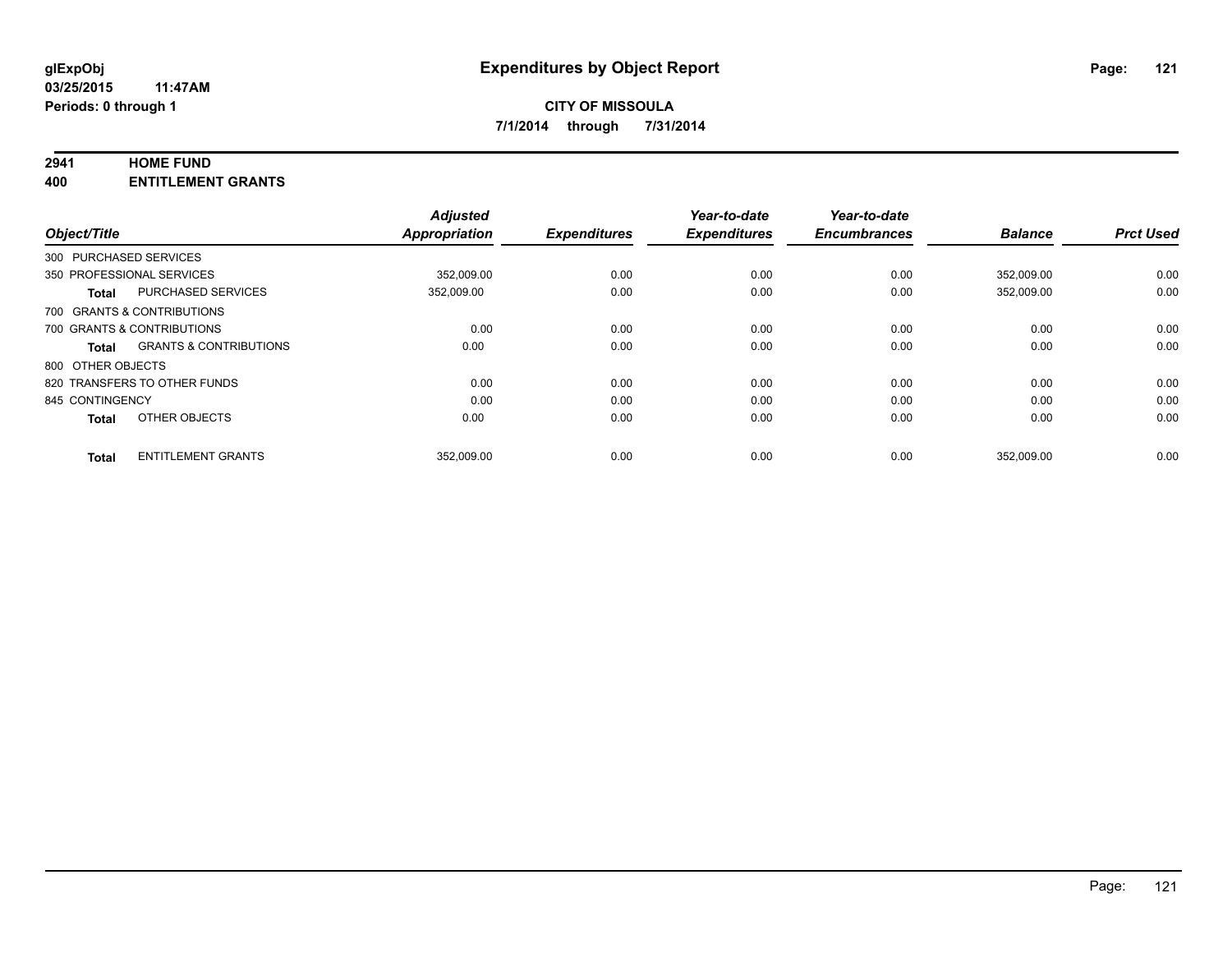**2941 HOME FUND**

| Object/Title           |                                   | <b>Adjusted</b><br>Appropriation | <b>Expenditures</b> | Year-to-date<br><b>Expenditures</b> | Year-to-date<br><b>Encumbrances</b> | <b>Balance</b> | <b>Prct Used</b> |
|------------------------|-----------------------------------|----------------------------------|---------------------|-------------------------------------|-------------------------------------|----------------|------------------|
| 300 PURCHASED SERVICES |                                   |                                  |                     |                                     |                                     |                |                  |
|                        | 350 PROFESSIONAL SERVICES         | 352,009.00                       | 0.00                | 0.00                                | 0.00                                | 352,009.00     | 0.00             |
| <b>Total</b>           | PURCHASED SERVICES                | 352,009.00                       | 0.00                | 0.00                                | 0.00                                | 352,009.00     | 0.00             |
|                        | 700 GRANTS & CONTRIBUTIONS        |                                  |                     |                                     |                                     |                |                  |
|                        | 700 GRANTS & CONTRIBUTIONS        | 0.00                             | 0.00                | 0.00                                | 0.00                                | 0.00           | 0.00             |
| Total                  | <b>GRANTS &amp; CONTRIBUTIONS</b> | 0.00                             | 0.00                | 0.00                                | 0.00                                | 0.00           | 0.00             |
| 800 OTHER OBJECTS      |                                   |                                  |                     |                                     |                                     |                |                  |
|                        | 820 TRANSFERS TO OTHER FUNDS      | 0.00                             | 0.00                | 0.00                                | 0.00                                | 0.00           | 0.00             |
| 845 CONTINGENCY        |                                   | 0.00                             | 0.00                | 0.00                                | 0.00                                | 0.00           | 0.00             |
| <b>Total</b>           | OTHER OBJECTS                     | 0.00                             | 0.00                | 0.00                                | 0.00                                | 0.00           | 0.00             |
| <b>Total</b>           | <b>HOME FUND</b>                  | 352,009.00                       | 0.00                | 0.00                                | 0.00                                | 352,009.00     | 0.00             |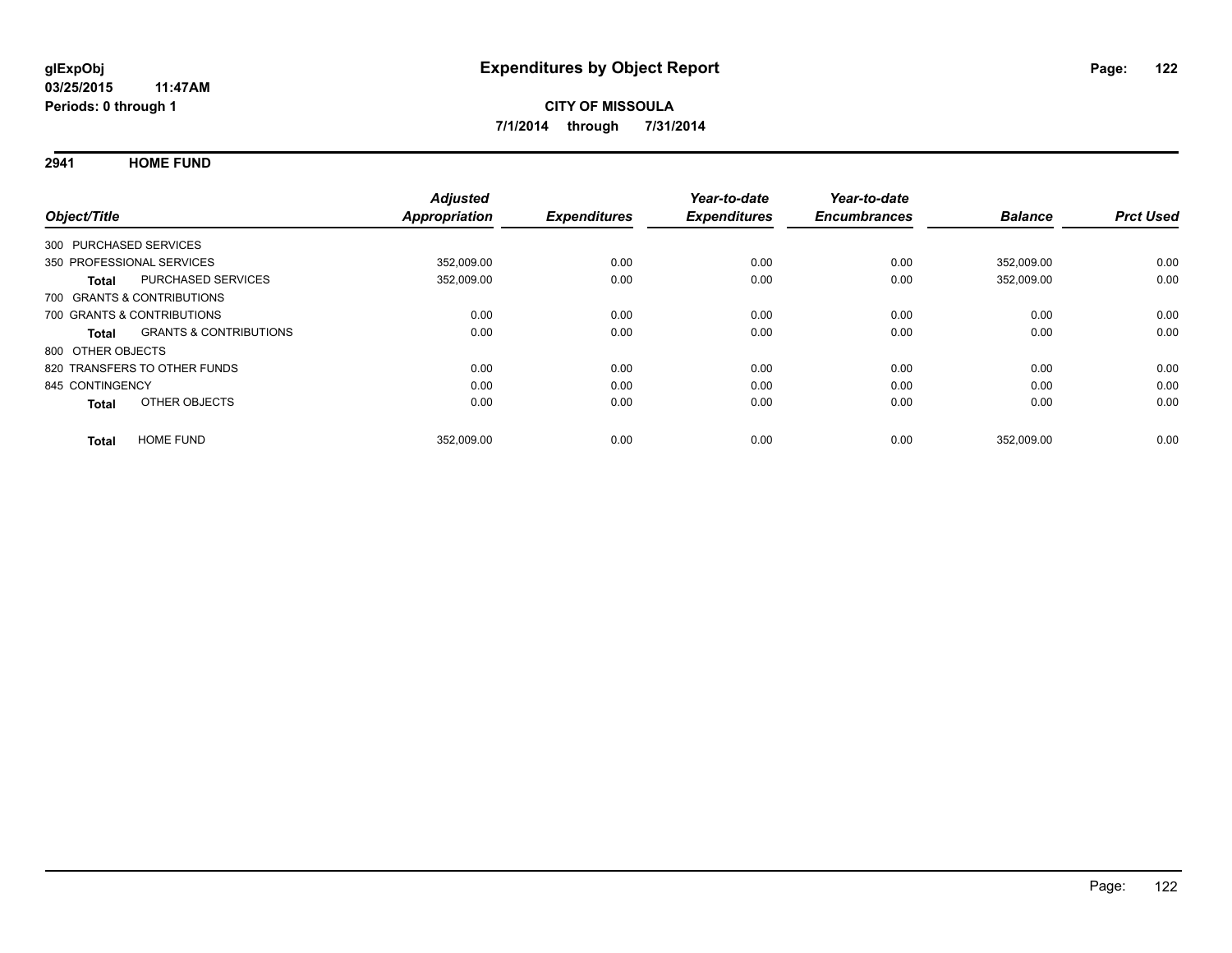#### **2942 ADDI PROGRAM**

**400 ENTITLEMENT GRANTS**

| Object/Title                                      | <b>Adjusted</b><br><b>Appropriation</b> | <b>Expenditures</b> | Year-to-date<br><b>Expenditures</b> | Year-to-date<br><b>Encumbrances</b> | <b>Balance</b> | <b>Prct Used</b> |
|---------------------------------------------------|-----------------------------------------|---------------------|-------------------------------------|-------------------------------------|----------------|------------------|
| 300 PURCHASED SERVICES                            |                                         |                     |                                     |                                     |                |                  |
| 350 PROFESSIONAL SERVICES                         | 0.00                                    | 0.00                | 0.00                                | 0.00                                | 0.00           | 0.00             |
| PURCHASED SERVICES<br><b>Total</b>                | 0.00                                    | 0.00                | 0.00                                | 0.00                                | 0.00           | 0.00             |
| 700 GRANTS & CONTRIBUTIONS                        |                                         |                     |                                     |                                     |                |                  |
| 700 GRANTS & CONTRIBUTIONS                        | 12.243.00                               | 0.00                | 0.00                                | 0.00                                | 12.243.00      | 0.00             |
| <b>GRANTS &amp; CONTRIBUTIONS</b><br><b>Total</b> | 12.243.00                               | 0.00                | 0.00                                | 0.00                                | 12.243.00      | 0.00             |
| <b>ENTITLEMENT GRANTS</b><br><b>Total</b>         | 12.243.00                               | 0.00                | 0.00                                | 0.00                                | 12.243.00      | 0.00             |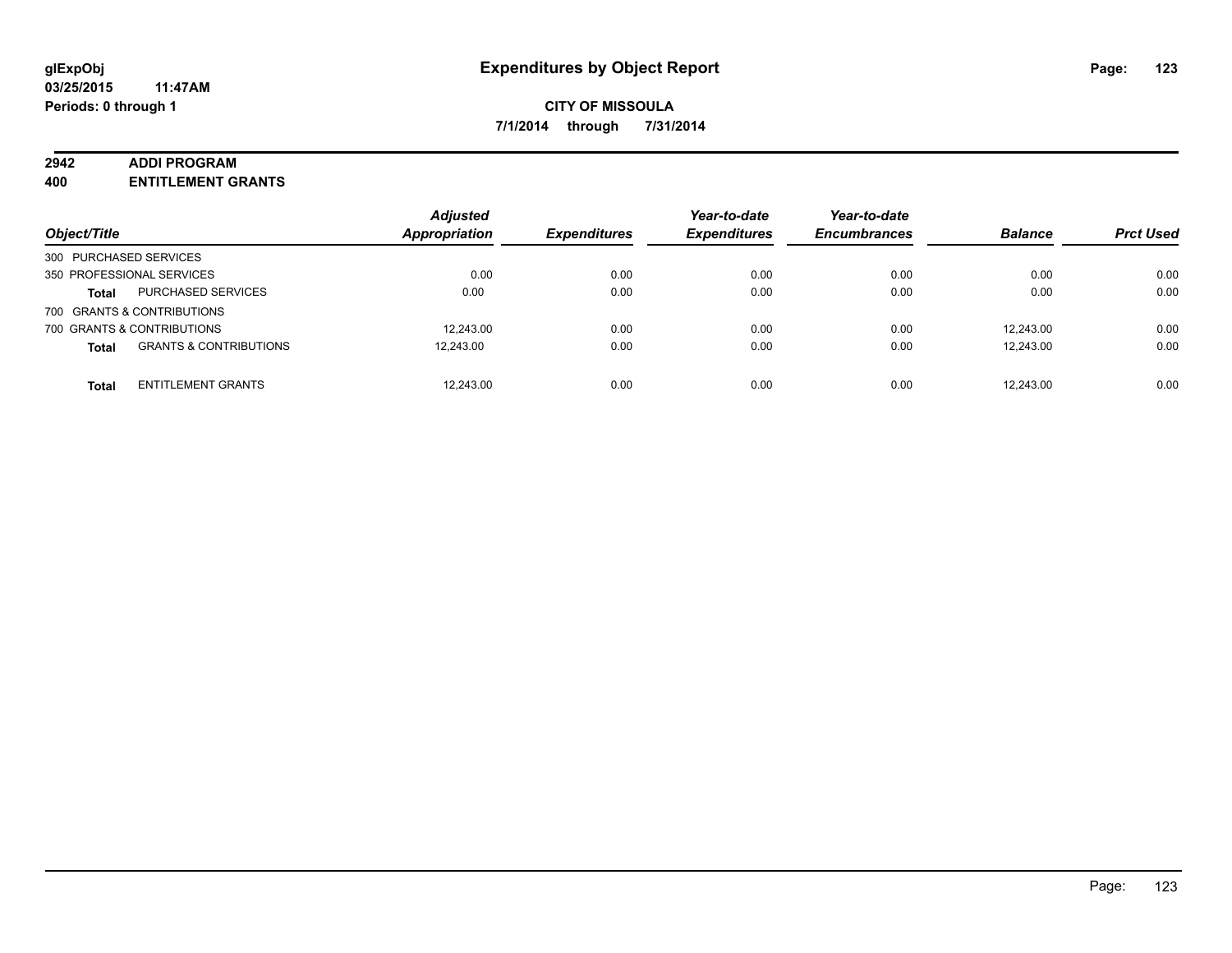**2942 ADDI PROGRAM**

| Object/Title                                      | <b>Adjusted</b><br><b>Appropriation</b> | <b>Expenditures</b> | Year-to-date<br><b>Expenditures</b> | Year-to-date<br><b>Encumbrances</b> | <b>Balance</b> | <b>Prct Used</b> |
|---------------------------------------------------|-----------------------------------------|---------------------|-------------------------------------|-------------------------------------|----------------|------------------|
| 300 PURCHASED SERVICES                            |                                         |                     |                                     |                                     |                |                  |
| 350 PROFESSIONAL SERVICES                         | 0.00                                    | 0.00                | 0.00                                | 0.00                                | 0.00           | 0.00             |
| <b>PURCHASED SERVICES</b><br><b>Total</b>         | 0.00                                    | 0.00                | 0.00                                | 0.00                                | 0.00           | 0.00             |
| 700 GRANTS & CONTRIBUTIONS                        |                                         |                     |                                     |                                     |                |                  |
| 700 GRANTS & CONTRIBUTIONS                        | 12.243.00                               | 0.00                | 0.00                                | 0.00                                | 12.243.00      | 0.00             |
| <b>GRANTS &amp; CONTRIBUTIONS</b><br><b>Total</b> | 12,243.00                               | 0.00                | 0.00                                | 0.00                                | 12,243.00      | 0.00             |
| <b>ADDI PROGRAM</b><br><b>Total</b>               | 12.243.00                               | 0.00                | 0.00                                | 0.00                                | 12.243.00      | 0.00             |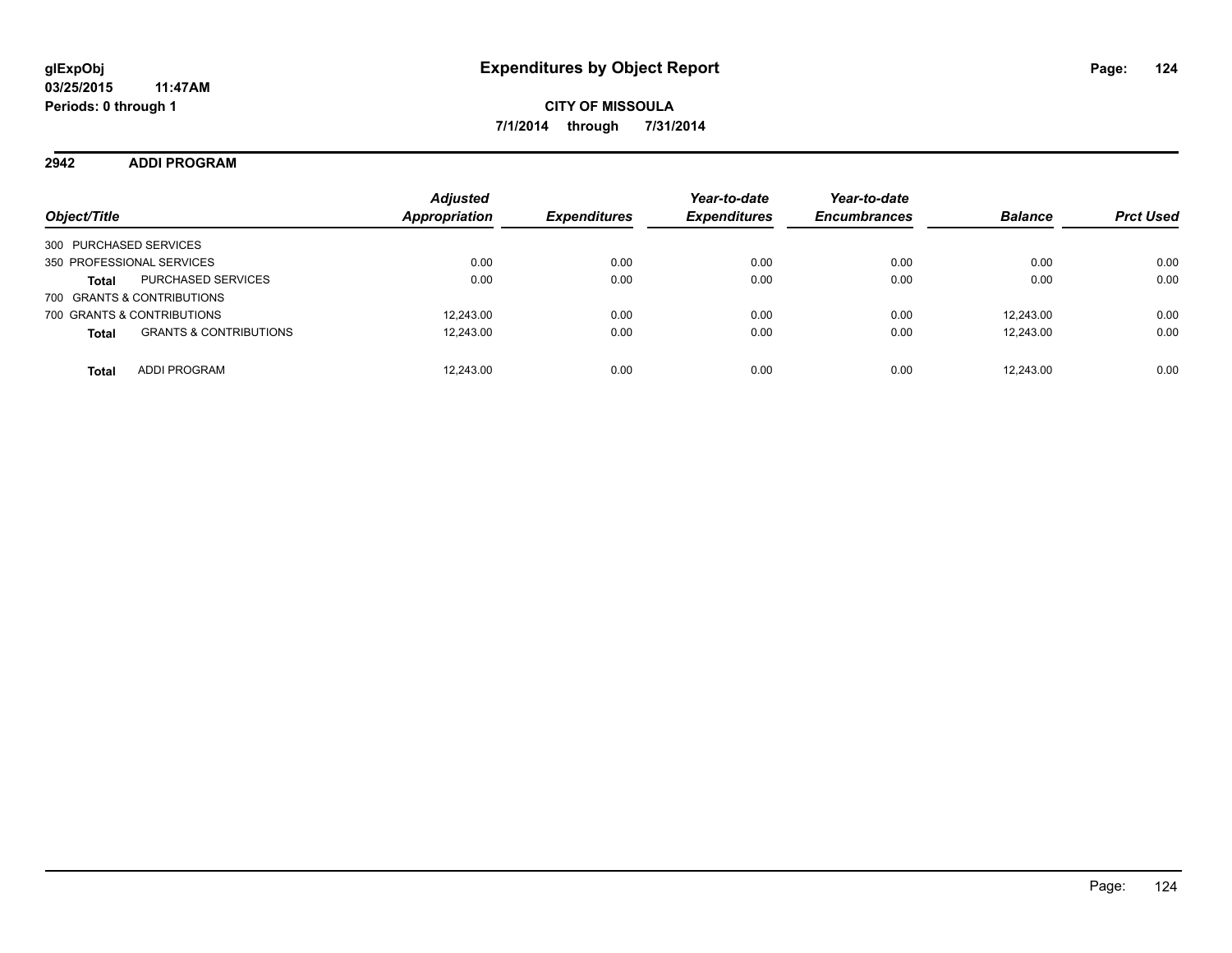#### **2943 CITY HOME PROGRAM INCOME**

**400 ENTITLEMENT GRANTS**

|                           |                                   | <b>Adjusted</b>      |                     | Year-to-date        | Year-to-date        |                |                  |
|---------------------------|-----------------------------------|----------------------|---------------------|---------------------|---------------------|----------------|------------------|
| Object/Title              |                                   | <b>Appropriation</b> | <b>Expenditures</b> | <b>Expenditures</b> | <b>Encumbrances</b> | <b>Balance</b> | <b>Prct Used</b> |
| 300 PURCHASED SERVICES    |                                   |                      |                     |                     |                     |                |                  |
| 350 PROFESSIONAL SERVICES |                                   | 35,000.00            | 0.00                | 0.00                | 0.00                | 35,000.00      | 0.00             |
|                           | 390 OTHER PURCHASED SERVICES      | 500.00               | 0.00                | 0.00                | 0.00                | 500.00         | 0.00             |
| <b>Total</b>              | <b>PURCHASED SERVICES</b>         | 35.500.00            | 0.00                | 0.00                | 0.00                | 35.500.00      | 0.00             |
|                           | 700 GRANTS & CONTRIBUTIONS        |                      |                     |                     |                     |                |                  |
|                           | 700 GRANTS & CONTRIBUTIONS        | 0.00                 | 0.00                | 0.00                | 0.00                | 0.00           | 0.00             |
| <b>Total</b>              | <b>GRANTS &amp; CONTRIBUTIONS</b> | 0.00                 | 0.00                | 0.00                | 0.00                | 0.00           | 0.00             |
| <b>Total</b>              | <b>ENTITLEMENT GRANTS</b>         | 35.500.00            | 0.00                | 0.00                | 0.00                | 35.500.00      | 0.00             |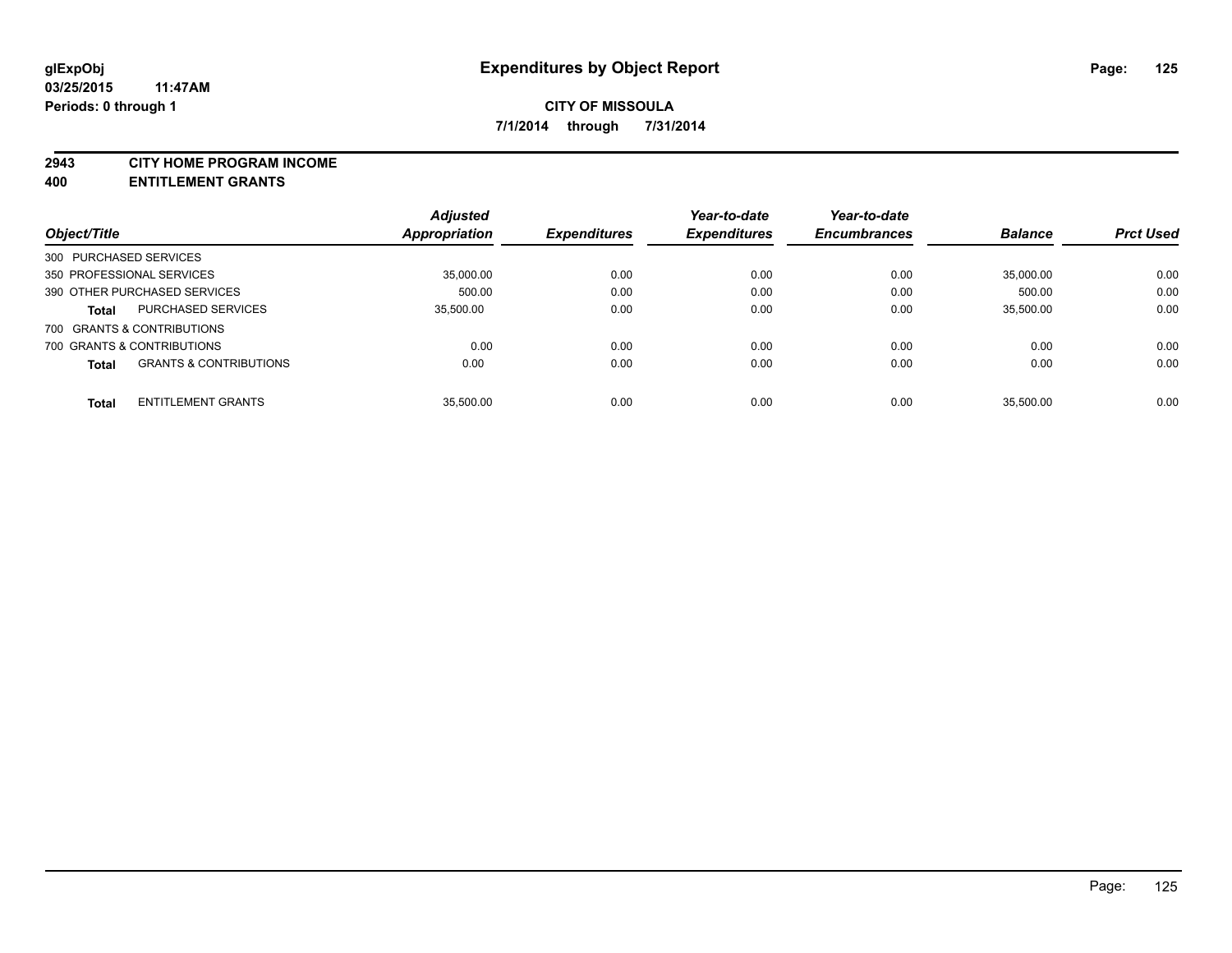### **2943 CITY HOME PROGRAM INCOME**

| Object/Title           |                                   | <b>Adjusted</b><br>Appropriation | <b>Expenditures</b> | Year-to-date<br><b>Expenditures</b> | Year-to-date<br><b>Encumbrances</b> | <b>Balance</b> | <b>Prct Used</b> |
|------------------------|-----------------------------------|----------------------------------|---------------------|-------------------------------------|-------------------------------------|----------------|------------------|
| 300 PURCHASED SERVICES |                                   |                                  |                     |                                     |                                     |                |                  |
|                        | 350 PROFESSIONAL SERVICES         | 35,000.00                        | 0.00                | 0.00                                | 0.00                                | 35.000.00      | 0.00             |
|                        | 390 OTHER PURCHASED SERVICES      | 500.00                           | 0.00                | 0.00                                | 0.00                                | 500.00         | 0.00             |
| <b>Total</b>           | <b>PURCHASED SERVICES</b>         | 35,500.00                        | 0.00                | 0.00                                | 0.00                                | 35,500.00      | 0.00             |
|                        | 700 GRANTS & CONTRIBUTIONS        |                                  |                     |                                     |                                     |                |                  |
|                        | 700 GRANTS & CONTRIBUTIONS        | 0.00                             | 0.00                | 0.00                                | 0.00                                | 0.00           | 0.00             |
| <b>Total</b>           | <b>GRANTS &amp; CONTRIBUTIONS</b> | 0.00                             | 0.00                | 0.00                                | 0.00                                | 0.00           | 0.00             |
| <b>Total</b>           | CITY HOME PROGRAM INCOME          | 35.500.00                        | 0.00                | 0.00                                | 0.00                                | 35.500.00      | 0.00             |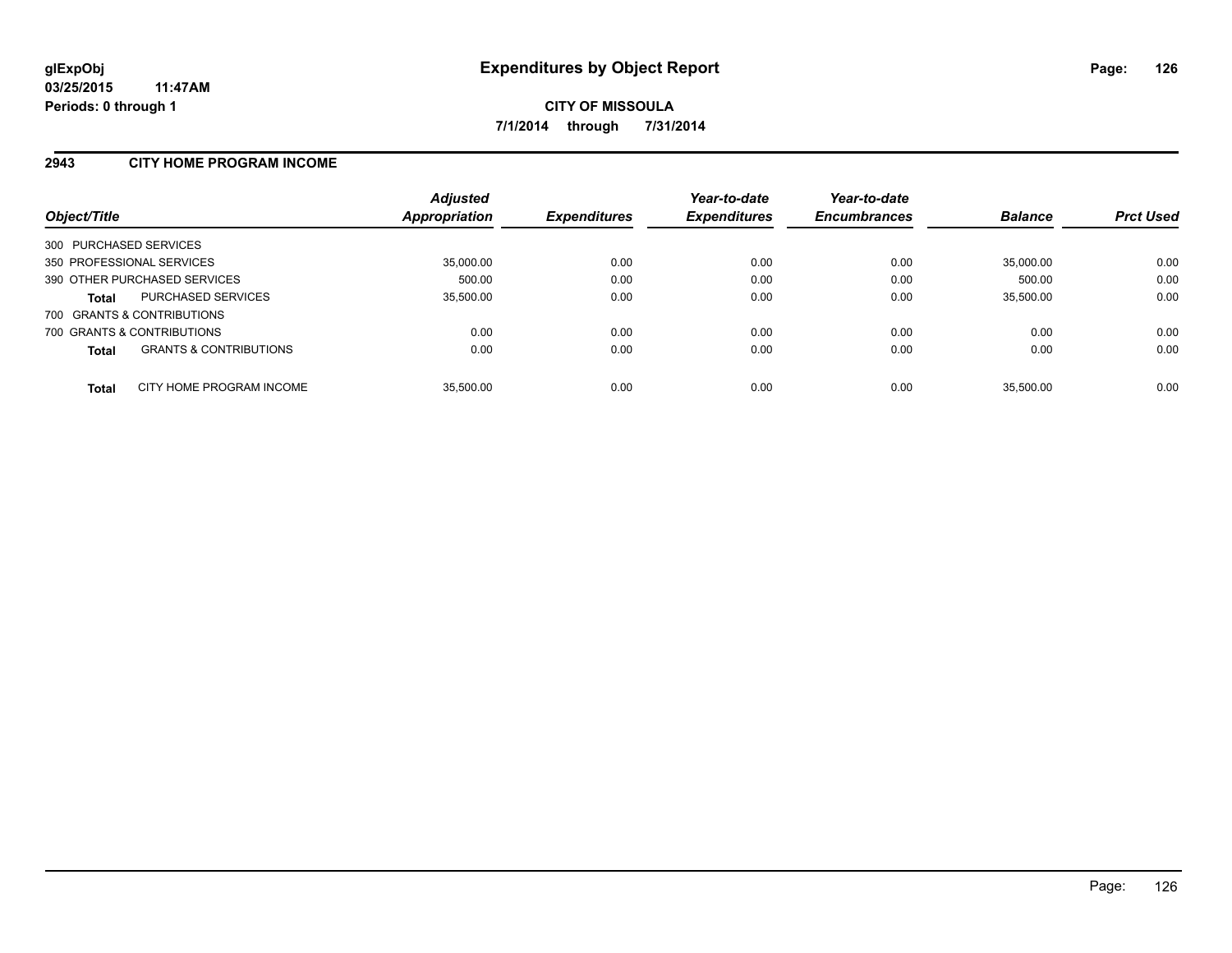### **2944 NEIGHBORHOOD STABILIZATION PROGRAM**

**400 ENTITLEMENT GRANTS**

| Object/Title                              | <b>Adjusted</b><br>Appropriation | <b>Expenditures</b> | Year-to-date<br><b>Expenditures</b> | Year-to-date<br><b>Encumbrances</b> | <b>Balance</b> | <b>Prct Used</b> |
|-------------------------------------------|----------------------------------|---------------------|-------------------------------------|-------------------------------------|----------------|------------------|
| 300 PURCHASED SERVICES                    |                                  |                     |                                     |                                     |                |                  |
| 350 PROFESSIONAL SERVICES                 | 0.00                             | 0.00                | 0.00                                | 0.00                                | 0.00           | 0.00             |
| 390 OTHER PURCHASED SERVICES              | 0.00                             | 0.00                | 0.00                                | 0.00                                | 0.00           | 0.00             |
| <b>PURCHASED SERVICES</b><br><b>Total</b> | 0.00                             | 0.00                | 0.00                                | 0.00                                | 0.00           | 0.00             |
| ENTITLEMENT GRANTS<br><b>Total</b>        | 0.00                             | 0.00                | 0.00                                | 0.00                                | 0.00           | 0.00             |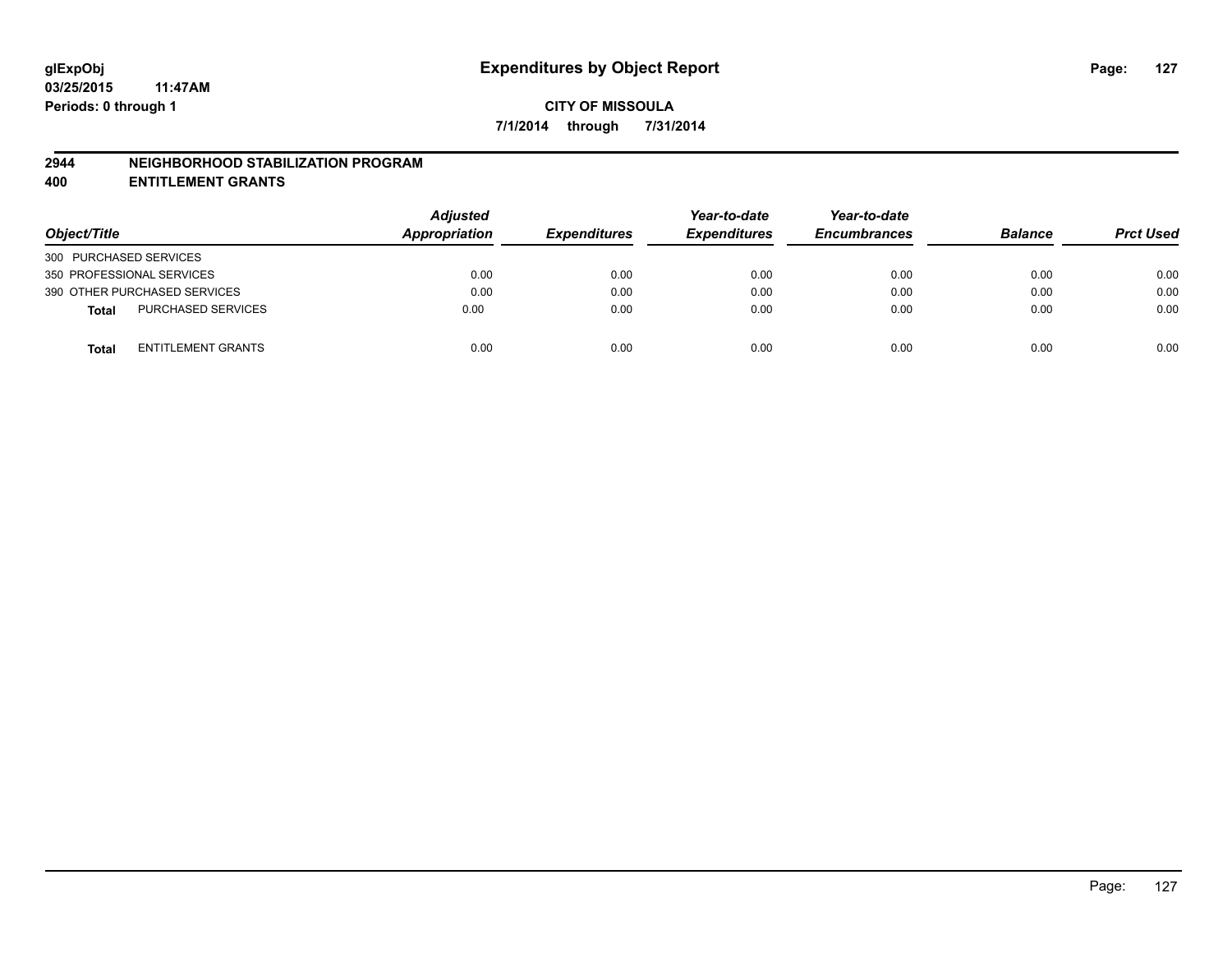### **2944 NEIGHBORHOOD STABILIZATION PROGRAM**

**401 MHA/SILVERTIP**

| Object/Title              |                      | <b>Adjusted</b><br>Appropriation | <b>Expenditures</b> | Year-to-date<br><b>Expenditures</b> | Year-to-date<br><b>Encumbrances</b> | <b>Balance</b> | <b>Prct Used</b> |
|---------------------------|----------------------|----------------------------------|---------------------|-------------------------------------|-------------------------------------|----------------|------------------|
| 300 PURCHASED SERVICES    |                      |                                  |                     |                                     |                                     |                |                  |
| 350 PROFESSIONAL SERVICES |                      | 0.00                             | 0.00                | 0.00                                | 0.00                                | 0.00           | 0.00             |
| <b>Total</b>              | PURCHASED SERVICES   | 0.00                             | 0.00                | 0.00                                | 0.00                                | 0.00           | 0.00             |
| Total                     | <b>MHA/SILVERTIP</b> | 0.00                             | 0.00                | 0.00                                | 0.00                                | 0.00           | 0.00             |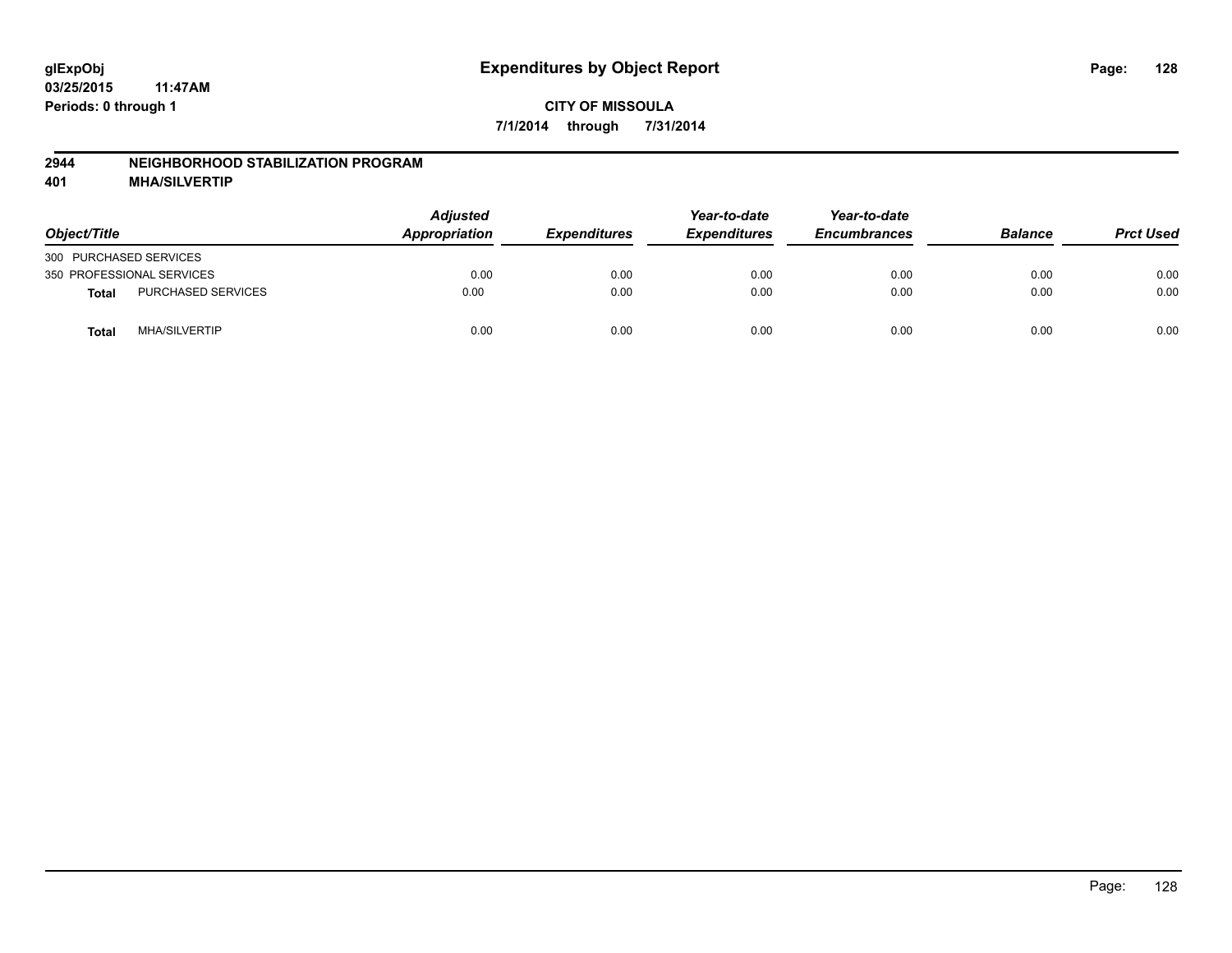### **2944 NEIGHBORHOOD STABILIZATION PROGRAM**

**402 HUD/SILVERTIP**

| Object/Title                              | <b>Adjusted</b><br>Appropriation | <b>Expenditures</b> | Year-to-date<br><b>Expenditures</b> | Year-to-date<br><b>Encumbrances</b> | <b>Balance</b> | <b>Prct Used</b> |
|-------------------------------------------|----------------------------------|---------------------|-------------------------------------|-------------------------------------|----------------|------------------|
| 300 PURCHASED SERVICES                    |                                  |                     |                                     |                                     |                |                  |
| 350 PROFESSIONAL SERVICES                 | 0.00                             | 0.00                | 0.00                                | 0.00                                | 0.00           | 0.00             |
| 390 OTHER PURCHASED SERVICES              | 0.00                             | 0.00                | 0.00                                | 0.00                                | 0.00           | 0.00             |
| <b>PURCHASED SERVICES</b><br><b>Total</b> | 0.00                             | 0.00                | 0.00                                | 0.00                                | 0.00           | 0.00             |
| <b>HUD/SILVERTIP</b><br><b>Total</b>      | 0.00                             | 0.00                | 0.00                                | 0.00                                | 0.00           | 0.00             |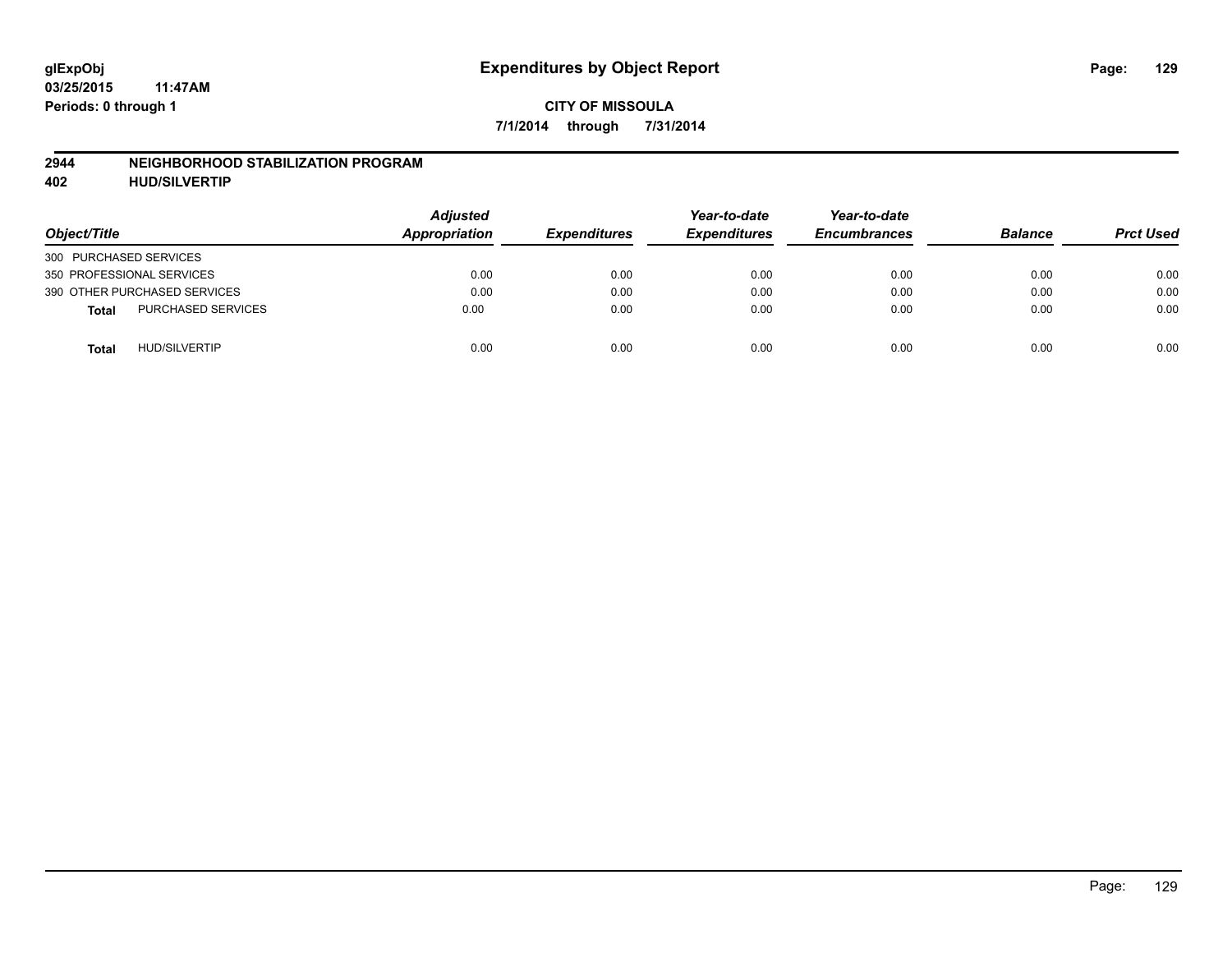**CITY OF MISSOULA 7/1/2014 through 7/31/2014**

## **2944 NEIGHBORHOOD STABILIZATION PROGRAM**

| Object/Title                 |                                  | <b>Adjusted</b><br>Appropriation | <b>Expenditures</b> | Year-to-date<br><b>Expenditures</b> | Year-to-date<br><b>Encumbrances</b> | <b>Balance</b> | <b>Prct Used</b> |
|------------------------------|----------------------------------|----------------------------------|---------------------|-------------------------------------|-------------------------------------|----------------|------------------|
| 300 PURCHASED SERVICES       |                                  |                                  |                     |                                     |                                     |                |                  |
| 350 PROFESSIONAL SERVICES    |                                  | 0.00                             | 0.00                | 0.00                                | 0.00                                | 0.00           | 0.00             |
| 390 OTHER PURCHASED SERVICES |                                  | 0.00                             | 0.00                | 0.00                                | 0.00                                | 0.00           | 0.00             |
| <b>Total</b>                 | <b>PURCHASED SERVICES</b>        | 0.00                             | 0.00                | 0.00                                | 0.00                                | 0.00           | 0.00             |
| Total                        | NEIGHBORHOOD STABILIZATION PROGF | 0.00                             | 0.00                | 0.00                                | 0.00                                | 0.00           | 0.00             |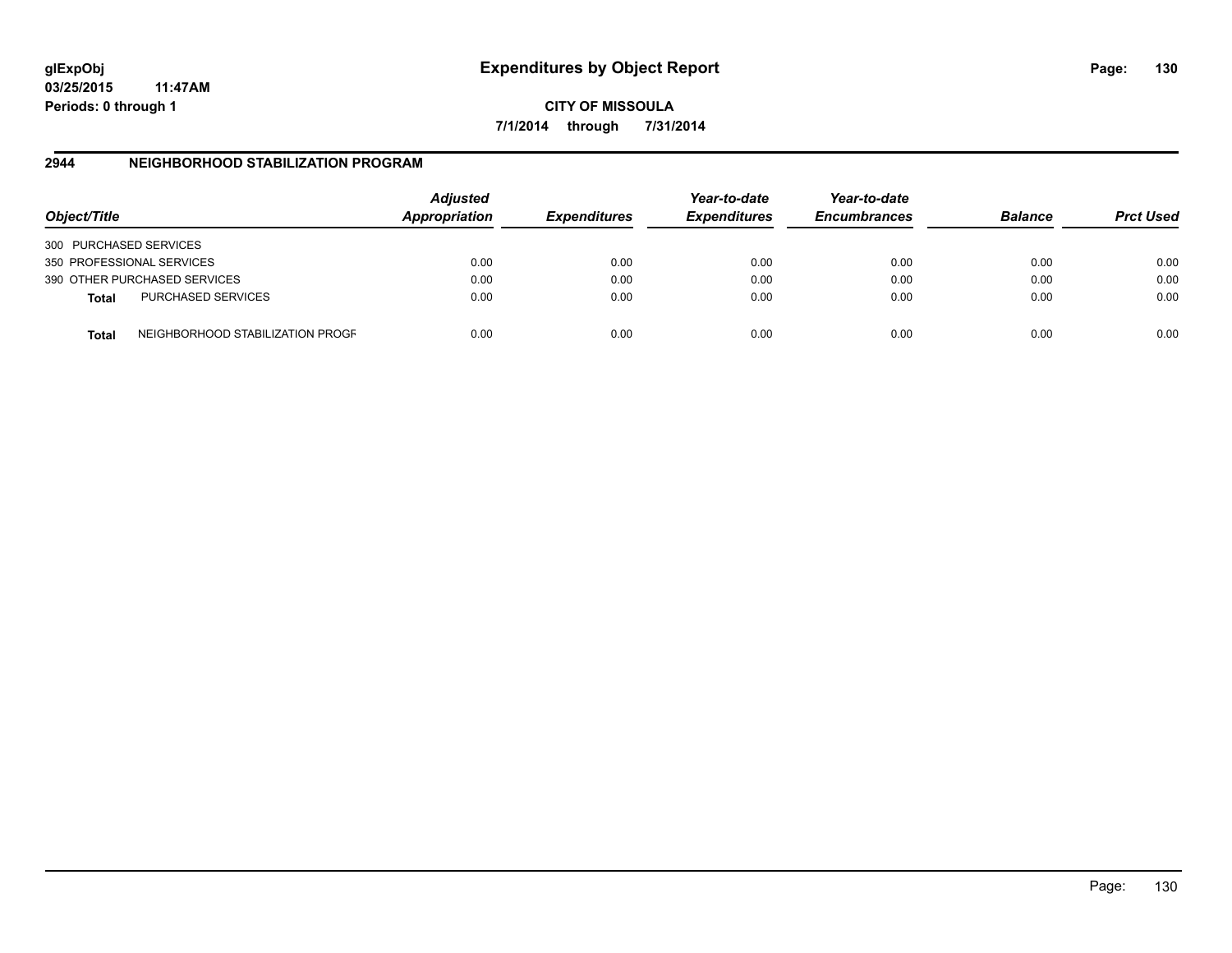#### **2955 TRANSPORTATION**

**250 DEVELOPMENT SERVICES**

|                                            | <b>Adjusted</b>      |                     | Year-to-date        | Year-to-date        |                |                  |
|--------------------------------------------|----------------------|---------------------|---------------------|---------------------|----------------|------------------|
| Object/Title                               | <b>Appropriation</b> | <b>Expenditures</b> | <b>Expenditures</b> | <b>Encumbrances</b> | <b>Balance</b> | <b>Prct Used</b> |
| 100 PERSONAL SERVICES                      |                      |                     |                     |                     |                |                  |
| 110 SALARIES AND WAGES                     | 421,246.00           | 0.00                | 0.00                | 0.00                | 421,246.00     | 0.00             |
| 120 OVERTIME/TERMINATION                   | 0.00                 | 0.00                | 0.00                | 0.00                | 0.00           | 0.00             |
| 140 EMPLOYER CONTRIBUTIONS                 | 152,475.00           | 0.00                | 0.00                | 0.00                | 152,475.00     | 0.00             |
| 141 STATE RETIREMENT CONTRIBUTIONS         | 0.00                 | 0.00                | 0.00                | 0.00                | 0.00           | 0.00             |
| PERSONAL SERVICES<br>Total                 | 573,721.00           | 0.00                | 0.00                | 0.00                | 573,721.00     | 0.00             |
| 200 SUPPLIES                               |                      |                     |                     |                     |                |                  |
| 210 OFFICE SUPPLIES                        | 5,700.00             | 0.00                | 0.00                | 0.00                | 5,700.00       | 0.00             |
| 220 OPERATING SUPPLIES                     | 0.00                 | 0.00                | 0.00                | 0.00                | 0.00           | 0.00             |
| 230 REPAIR/MAINTENANCE                     | 0.00                 | 0.00                | 0.00                | 0.00                | 0.00           | 0.00             |
| 231 GASOLINE                               | 0.00                 | 0.00                | 0.00                | 0.00                | 0.00           | 0.00             |
| 240 OTHER SUPPLIES                         | 200.00               | 0.00                | 0.00                | 0.00                | 200.00         | 0.00             |
| <b>SUPPLIES</b><br>Total                   | 5,900.00             | 0.00                | 0.00                | 0.00                | 5,900.00       | 0.00             |
| 300 PURCHASED SERVICES                     |                      |                     |                     |                     |                |                  |
| 310 COMMUNICATIONS                         | 600.00               | 0.00                | 0.00                | 0.00                | 600.00         | 0.00             |
| 320 PRINTING & DUPLICATING                 | 4,775.00             | 0.00                | 0.00                | 0.00                | 4,775.00       | 0.00             |
| 330 PUBLICITY, SUBSCRIPTIONS & DUES        | 40,377.00            | 0.00                | 0.00                | 0.00                | 40,377.00      | 0.00             |
| 341 ELECTRICITY & NATURAL GAS              | 2,650.00             | 0.00                | 0.00                | 0.00                | 2,650.00       | 0.00             |
| 344 TELEPHONE SERVICE                      | 1,609.00             | 0.00                | 0.00                | 0.00                | 1,609.00       | 0.00             |
| 350 PROFESSIONAL SERVICES                  | 13,317.00            | 0.00                | 0.00                | 0.00                | 13,317.00      | 0.00             |
| 360 REPAIR & MAINTENANCE                   | 13,116.00            | 0.00                | 0.00                | 0.00                | 13,116.00      | 0.00             |
| 370 TRAVEL                                 | 8,800.00             | 0.00                | 0.00                | 0.00                | 8,800.00       | 0.00             |
| 380 TRAINING                               | 12,600.00            | 0.00                | 0.00                | 0.00                | 12,600.00      | 0.00             |
| 390 OTHER PURCHASED SERVICES               | 4,300.00             | 0.00                | 0.00                | 0.00                | 4,300.00       | 0.00             |
| PURCHASED SERVICES<br>Total                | 102,144.00           | 0.00                | 0.00                | 0.00                | 102,144.00     | 0.00             |
| 500 FIXED CHARGES                          |                      |                     |                     |                     |                |                  |
| 500 FIXED CHARGES                          | 24,163.00            | 0.00                | 0.00                | 0.00                | 24,163.00      | 0.00             |
| <b>FIXED CHARGES</b><br>Total              | 24,163.00            | 0.00                | 0.00                | 0.00                | 24,163.00      | 0.00             |
| 700 GRANTS & CONTRIBUTIONS                 |                      |                     |                     |                     |                |                  |
| 700 GRANTS & CONTRIBUTIONS                 | 32,637.00            | 0.00                | 0.00                | 0.00                | 32,637.00      | 0.00             |
| <b>GRANTS &amp; CONTRIBUTIONS</b><br>Total | 32,637.00            | 0.00                | 0.00                | 0.00                | 32,637.00      | 0.00             |
| 800 OTHER OBJECTS                          |                      |                     |                     |                     |                |                  |
| 820 TRANSFERS TO OTHER FUNDS               | 0.00                 | 0.00                | 0.00                | 0.00                | 0.00           | 0.00             |
|                                            |                      |                     |                     |                     |                |                  |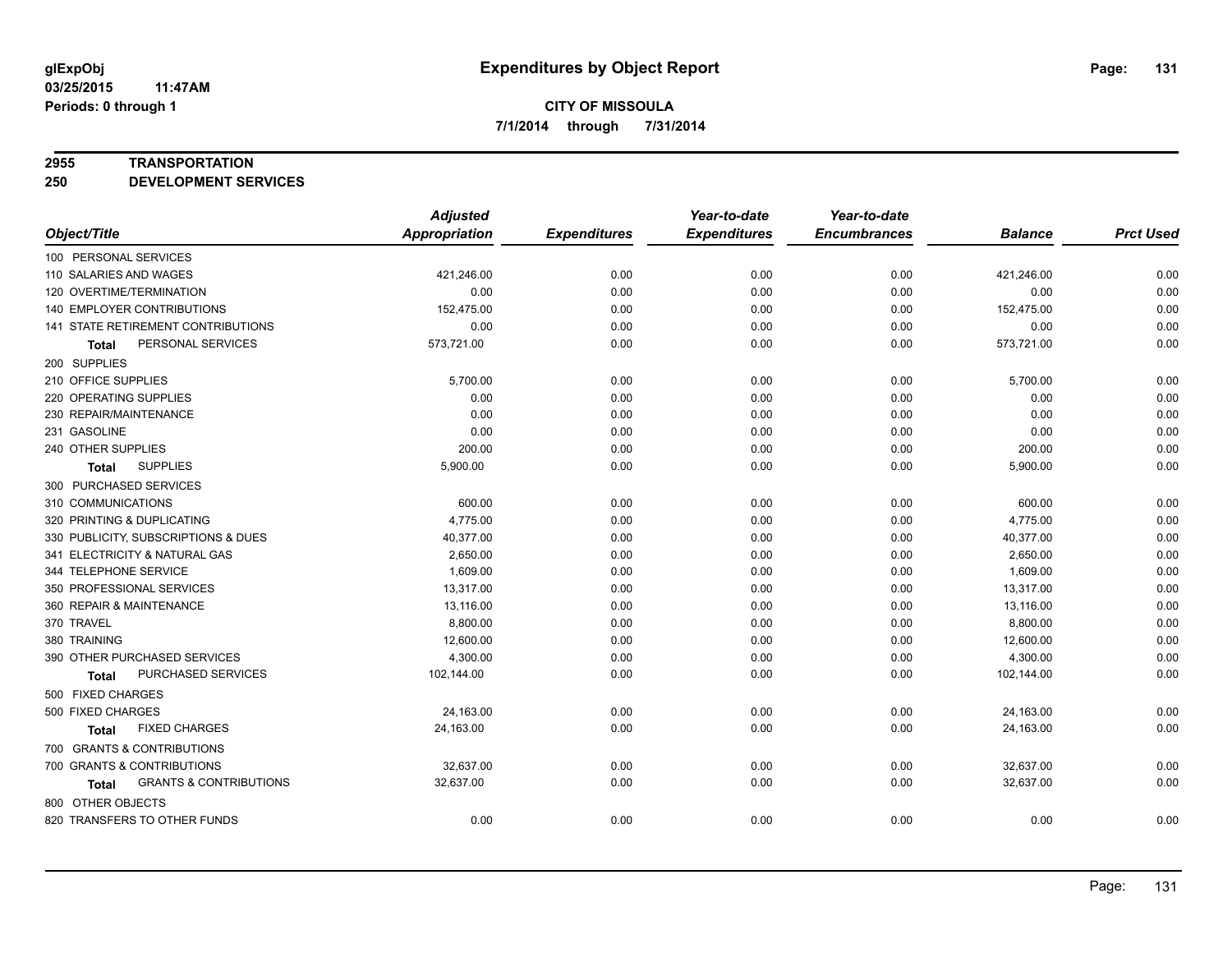### **2955 TRANSPORTATION**

**250 DEVELOPMENT SERVICES**

| Object/Title                         | <b>Adjusted</b><br>Appropriation | <b>Expenditures</b> | Year-to-date<br><b>Expenditures</b> | Year-to-date<br><b>Encumbrances</b> | <b>Balance</b> | <b>Prct Used</b> |
|--------------------------------------|----------------------------------|---------------------|-------------------------------------|-------------------------------------|----------------|------------------|
| 845 CONTINGENCY                      | 32,825.00                        | 0.00                | 0.00                                | 0.00                                | 32,825.00      | 0.00             |
| OTHER OBJECTS<br><b>Total</b>        | 32.825.00                        | 0.00                | 0.00                                | 0.00                                | 32.825.00      | 0.00             |
| DEVELOPMENT SERVICES<br><b>Total</b> | 771.390.00                       | 0.00                | 0.00                                | 0.00                                | 771.390.00     | 0.00             |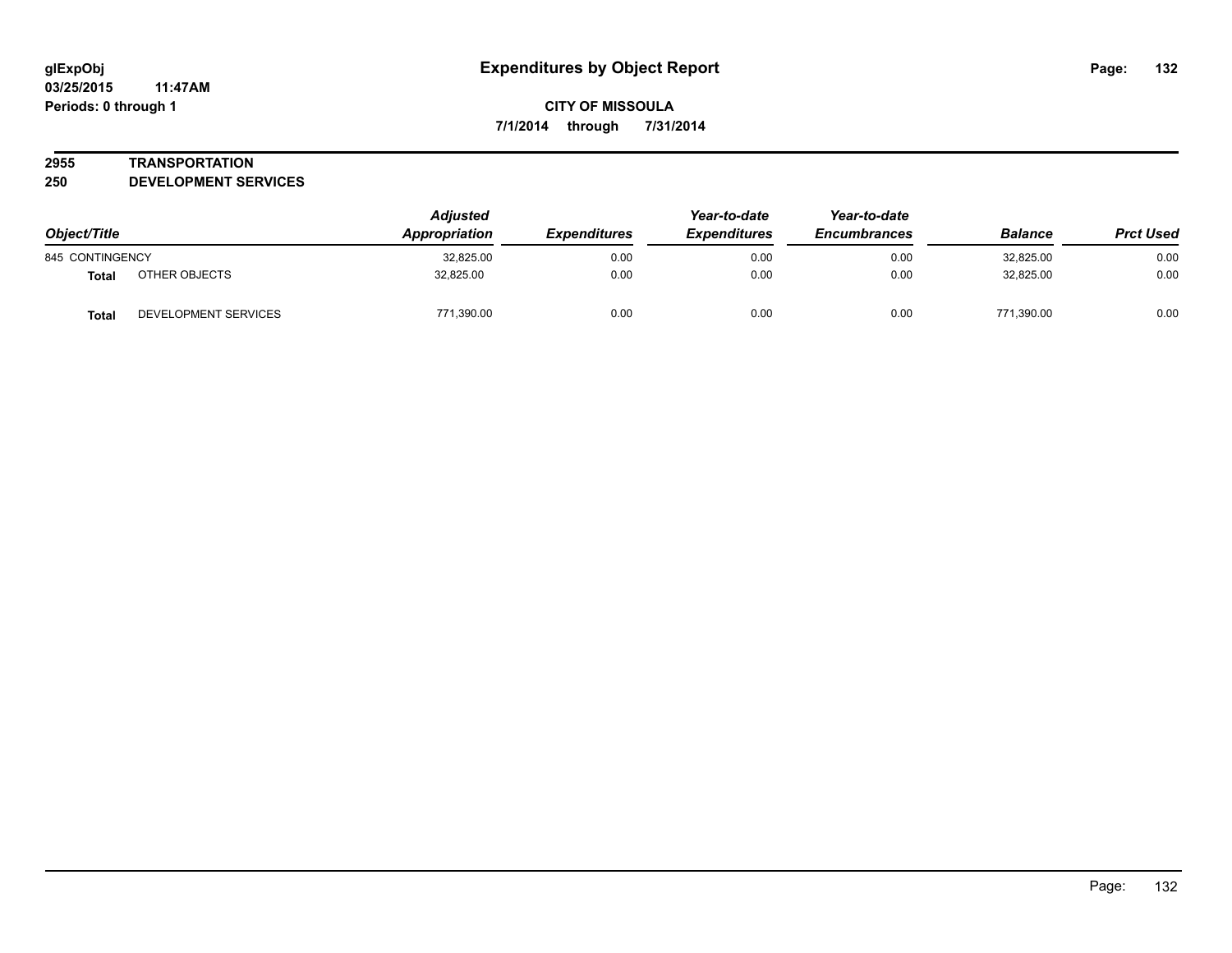### **2955 TRANSPORTATION**

|                                                   | <b>Adjusted</b>      |                     | Year-to-date        | Year-to-date        |                |                  |
|---------------------------------------------------|----------------------|---------------------|---------------------|---------------------|----------------|------------------|
| Object/Title                                      | <b>Appropriation</b> | <b>Expenditures</b> | <b>Expenditures</b> | <b>Encumbrances</b> | <b>Balance</b> | <b>Prct Used</b> |
| 100 PERSONAL SERVICES                             |                      |                     |                     |                     |                |                  |
| 110 SALARIES AND WAGES                            | 421,246.00           | 0.00                | 0.00                | 0.00                | 421,246.00     | 0.00             |
| 120 OVERTIME/TERMINATION                          | 0.00                 | 0.00                | 0.00                | 0.00                | 0.00           | 0.00             |
| 140 EMPLOYER CONTRIBUTIONS                        | 152,475.00           | 0.00                | 0.00                | 0.00                | 152,475.00     | 0.00             |
| <b>141 STATE RETIREMENT CONTRIBUTIONS</b>         | 0.00                 | 0.00                | 0.00                | 0.00                | 0.00           | 0.00             |
| PERSONAL SERVICES<br><b>Total</b>                 | 573,721.00           | 0.00                | 0.00                | 0.00                | 573,721.00     | 0.00             |
| 200 SUPPLIES                                      |                      |                     |                     |                     |                |                  |
| 210 OFFICE SUPPLIES                               | 5,700.00             | 0.00                | 0.00                | 0.00                | 5,700.00       | 0.00             |
| 220 OPERATING SUPPLIES                            | 0.00                 | 0.00                | 0.00                | 0.00                | 0.00           | 0.00             |
| 230 REPAIR/MAINTENANCE                            | 0.00                 | 0.00                | 0.00                | 0.00                | 0.00           | 0.00             |
| 231 GASOLINE                                      | 0.00                 | 0.00                | 0.00                | 0.00                | 0.00           | 0.00             |
| 240 OTHER SUPPLIES                                | 200.00               | 0.00                | 0.00                | 0.00                | 200.00         | 0.00             |
| <b>SUPPLIES</b><br><b>Total</b>                   | 5,900.00             | 0.00                | 0.00                | 0.00                | 5,900.00       | 0.00             |
| 300 PURCHASED SERVICES                            |                      |                     |                     |                     |                |                  |
| 310 COMMUNICATIONS                                | 600.00               | 0.00                | 0.00                | 0.00                | 600.00         | 0.00             |
| 320 PRINTING & DUPLICATING                        | 4,775.00             | 0.00                | 0.00                | 0.00                | 4,775.00       | 0.00             |
| 330 PUBLICITY, SUBSCRIPTIONS & DUES               | 40,377.00            | 0.00                | 0.00                | 0.00                | 40,377.00      | 0.00             |
| 341 ELECTRICITY & NATURAL GAS                     | 2,650.00             | 0.00                | 0.00                | 0.00                | 2,650.00       | 0.00             |
| 344 TELEPHONE SERVICE                             | 1,609.00             | 0.00                | 0.00                | 0.00                | 1,609.00       | 0.00             |
| 350 PROFESSIONAL SERVICES                         | 13,317.00            | 0.00                | 0.00                | 0.00                | 13,317.00      | 0.00             |
| 360 REPAIR & MAINTENANCE                          | 13,116.00            | 0.00                | 0.00                | 0.00                | 13,116.00      | 0.00             |
| 370 TRAVEL                                        | 8,800.00             | 0.00                | 0.00                | 0.00                | 8,800.00       | 0.00             |
| 380 TRAINING                                      | 12,600.00            | 0.00                | 0.00                | 0.00                | 12,600.00      | 0.00             |
| 390 OTHER PURCHASED SERVICES                      | 4,300.00             | 0.00                | 0.00                | 0.00                | 4,300.00       | 0.00             |
| PURCHASED SERVICES<br>Total                       | 102,144.00           | 0.00                | 0.00                | 0.00                | 102,144.00     | 0.00             |
| 500 FIXED CHARGES                                 |                      |                     |                     |                     |                |                  |
| 500 FIXED CHARGES                                 | 24,163.00            | 0.00                | 0.00                | 0.00                | 24,163.00      | 0.00             |
| <b>FIXED CHARGES</b><br><b>Total</b>              | 24,163.00            | 0.00                | 0.00                | 0.00                | 24,163.00      | 0.00             |
| 700 GRANTS & CONTRIBUTIONS                        |                      |                     |                     |                     |                |                  |
| 700 GRANTS & CONTRIBUTIONS                        | 32,637.00            | 0.00                | 0.00                | 0.00                | 32,637.00      | 0.00             |
| <b>GRANTS &amp; CONTRIBUTIONS</b><br><b>Total</b> | 32,637.00            | 0.00                | 0.00                | 0.00                | 32,637.00      | 0.00             |
| 800 OTHER OBJECTS                                 |                      |                     |                     |                     |                |                  |
| 820 TRANSFERS TO OTHER FUNDS                      | 0.00                 | 0.00                | 0.00                | 0.00                | 0.00           | 0.00             |
| 845 CONTINGENCY                                   | 32,825.00            | 0.00                | 0.00                | 0.00                | 32,825.00      | 0.00             |
|                                                   |                      |                     |                     |                     |                |                  |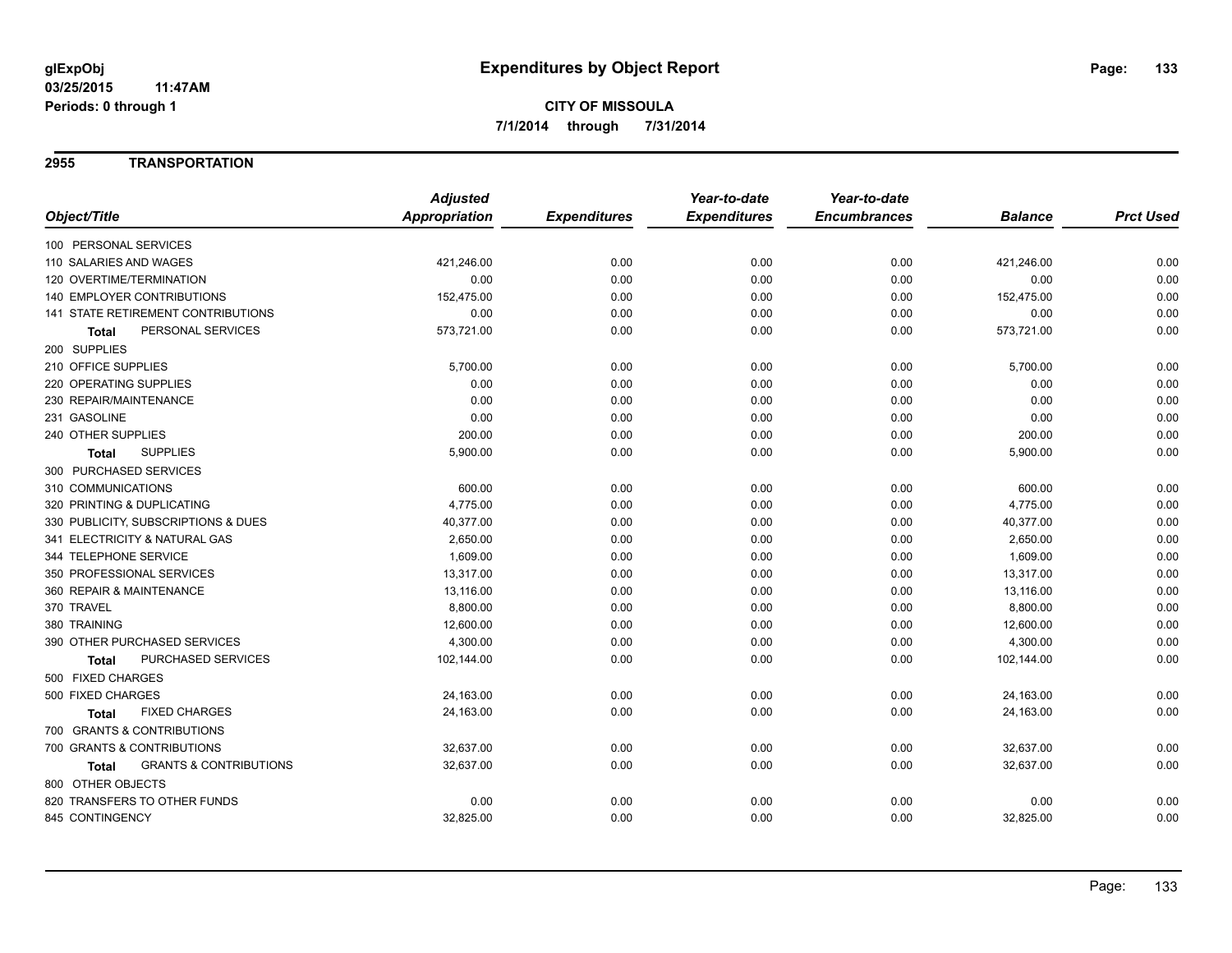### **2955 TRANSPORTATION**

| Object/Title |                       | <b>Adjusted</b><br><b>Appropriation</b> | <b>Expenditures</b> | Year-to-date<br><b>Expenditures</b> | Year-to-date<br><b>Encumbrances</b> | <b>Balance</b> | <b>Prct Used</b> |
|--------------|-----------------------|-----------------------------------------|---------------------|-------------------------------------|-------------------------------------|----------------|------------------|
| <b>Total</b> | OTHER OBJECTS         | 32,825.00                               | 0.00                | 0.00                                | 0.00                                | 32,825.00      | 0.00             |
| Total        | <b>TRANSPORTATION</b> | 771,390.00                              | 0.00                | 0.00                                | 0.00                                | 771,390.00     | 0.00             |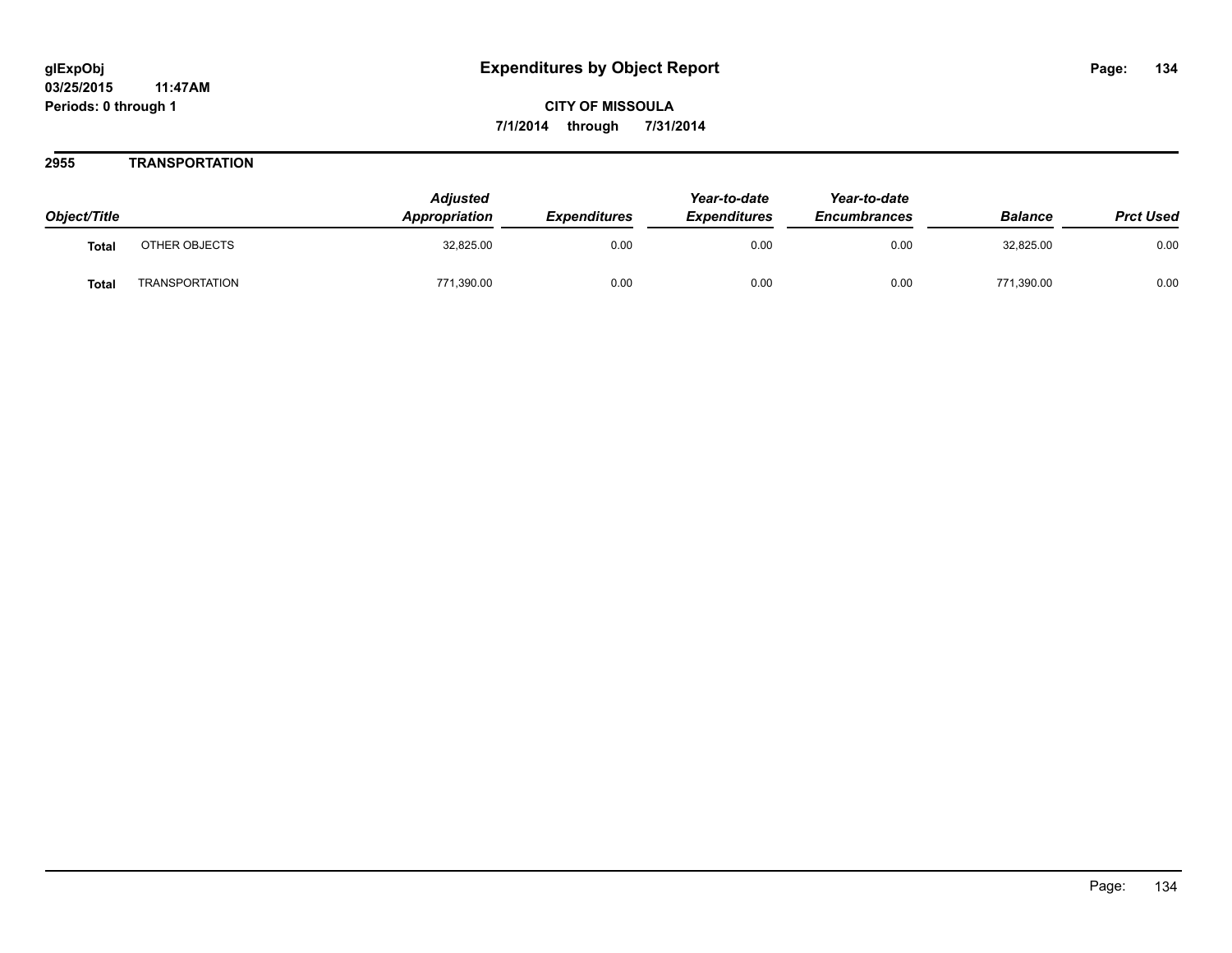#### **2987 FEDERAL TRANSPORTATION FUND**

**370 PARKS & RECREATION**

| Object/Title           |                                    | <b>Adjusted</b><br>Appropriation | <b>Expenditures</b> | Year-to-date        | Year-to-date        | <b>Balance</b> | <b>Prct Used</b> |
|------------------------|------------------------------------|----------------------------------|---------------------|---------------------|---------------------|----------------|------------------|
|                        |                                    |                                  |                     | <b>Expenditures</b> | <b>Encumbrances</b> |                |                  |
| 100 PERSONAL SERVICES  |                                    |                                  |                     |                     |                     |                |                  |
| 110 SALARIES AND WAGES |                                    | 0.00                             | 166.66              | 166.66              | 0.00                | $-166.66$      | 0.00             |
|                        | 140 EMPLOYER CONTRIBUTIONS         | 0.00                             | 37.80               | 37.80               | 0.00                | $-37.80$       | 0.00             |
|                        | 141 STATE RETIREMENT CONTRIBUTIONS | 0.00                             | 0.17                | 0.17                | 0.00                | $-0.17$        | 0.00             |
| <b>Total</b>           | PERSONAL SERVICES                  | 0.00                             | 204.63              | 204.63              | 0.00                | $-204.63$      | 0.00             |
| <b>Total</b>           | PARKS & RECREATION                 | 0.00                             | 204.63              | 204.63              | 0.00                | $-204.63$      | 0.00             |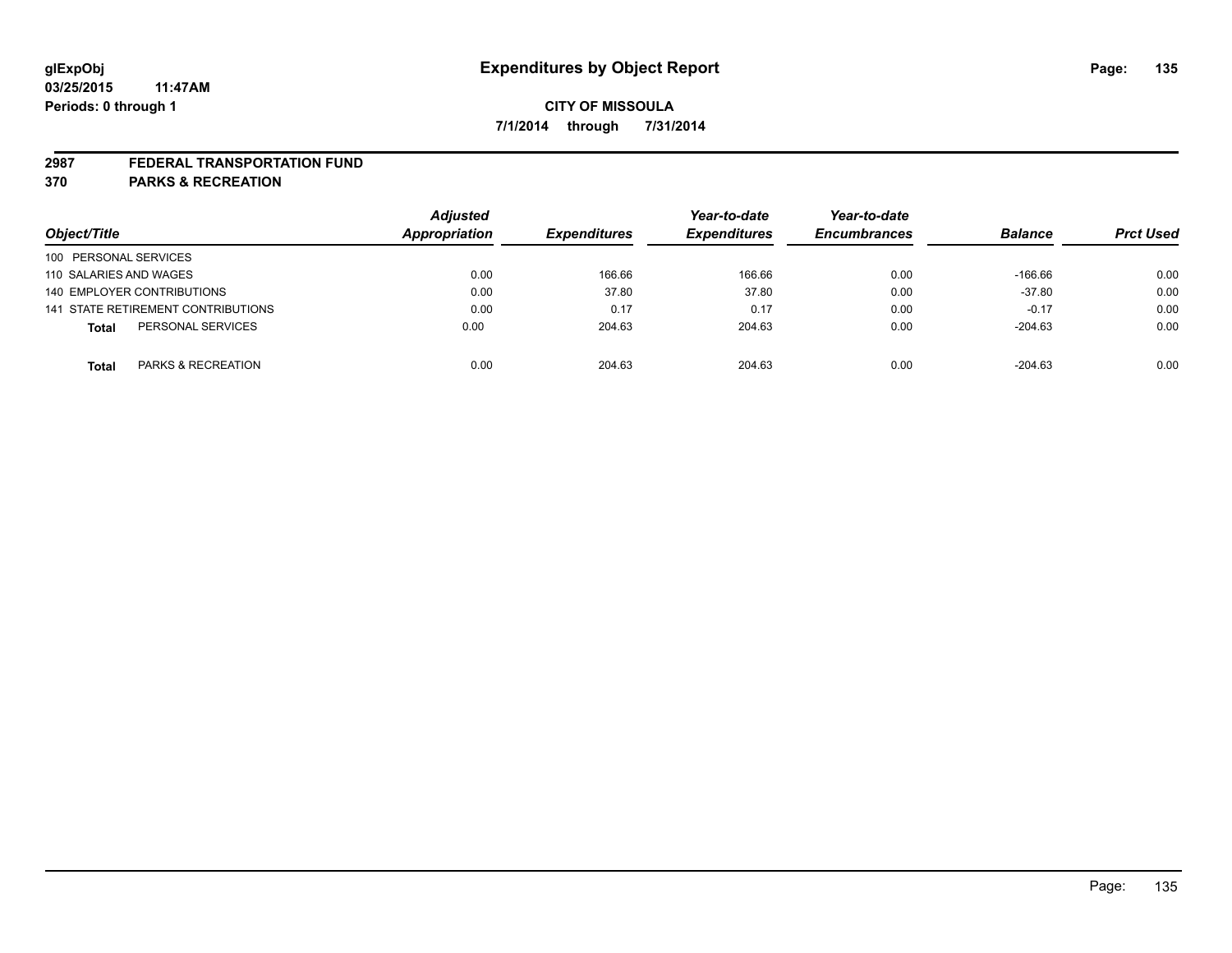#### **2987 FEDERAL TRANSPORTATION FUND**

**390 NON-DEPARTMENTAL**

|                                       | <b>Adjusted</b>      |                     | Year-to-date        | Year-to-date<br><b>Encumbrances</b> | <b>Balance</b> | <b>Prct Used</b> |
|---------------------------------------|----------------------|---------------------|---------------------|-------------------------------------|----------------|------------------|
| Object/Title                          | <b>Appropriation</b> | <b>Expenditures</b> | <b>Expenditures</b> |                                     |                |                  |
| 100 PERSONAL SERVICES                 |                      |                     |                     |                                     |                |                  |
| 110 SALARIES AND WAGES                | 0.00                 | 0.00                | 0.00                | 0.00                                | 0.00           | 0.00             |
| 120 OVERTIME/TERMINATION              | 0.00                 | 0.00                | 0.00                | 0.00                                | 0.00           | 0.00             |
| <b>140 EMPLOYER CONTRIBUTIONS</b>     | 0.00                 | 0.00                | 0.00                | 0.00                                | 0.00           | 0.00             |
| PERSONAL SERVICES<br><b>Total</b>     | 0.00                 | 0.00                | 0.00                | 0.00                                | 0.00           | 0.00             |
| 800 OTHER OBJECTS                     |                      |                     |                     |                                     |                |                  |
| 820 TRANSFERS TO OTHER FUNDS          | 0.00                 | 0.00                | 0.00                | 0.00                                | 0.00           | 0.00             |
| OTHER OBJECTS<br><b>Total</b>         | 0.00                 | 0.00                | 0.00                | 0.00                                | 0.00           | 0.00             |
| 900 CAPITAL OUTLAY                    |                      |                     |                     |                                     |                |                  |
| 930 IMPROVEMENTS                      | 1,632,318.00         | 0.00                | 0.00                | 0.00                                | 1,632,318.00   | 0.00             |
| <b>CAPITAL OUTLAY</b><br><b>Total</b> | 1,632,318.00         | 0.00                | 0.00                | 0.00                                | 1,632,318.00   | 0.00             |
| NON-DEPARTMENTAL<br><b>Total</b>      | 1.632.318.00         | 0.00                | 0.00                | 0.00                                | 1.632.318.00   | 0.00             |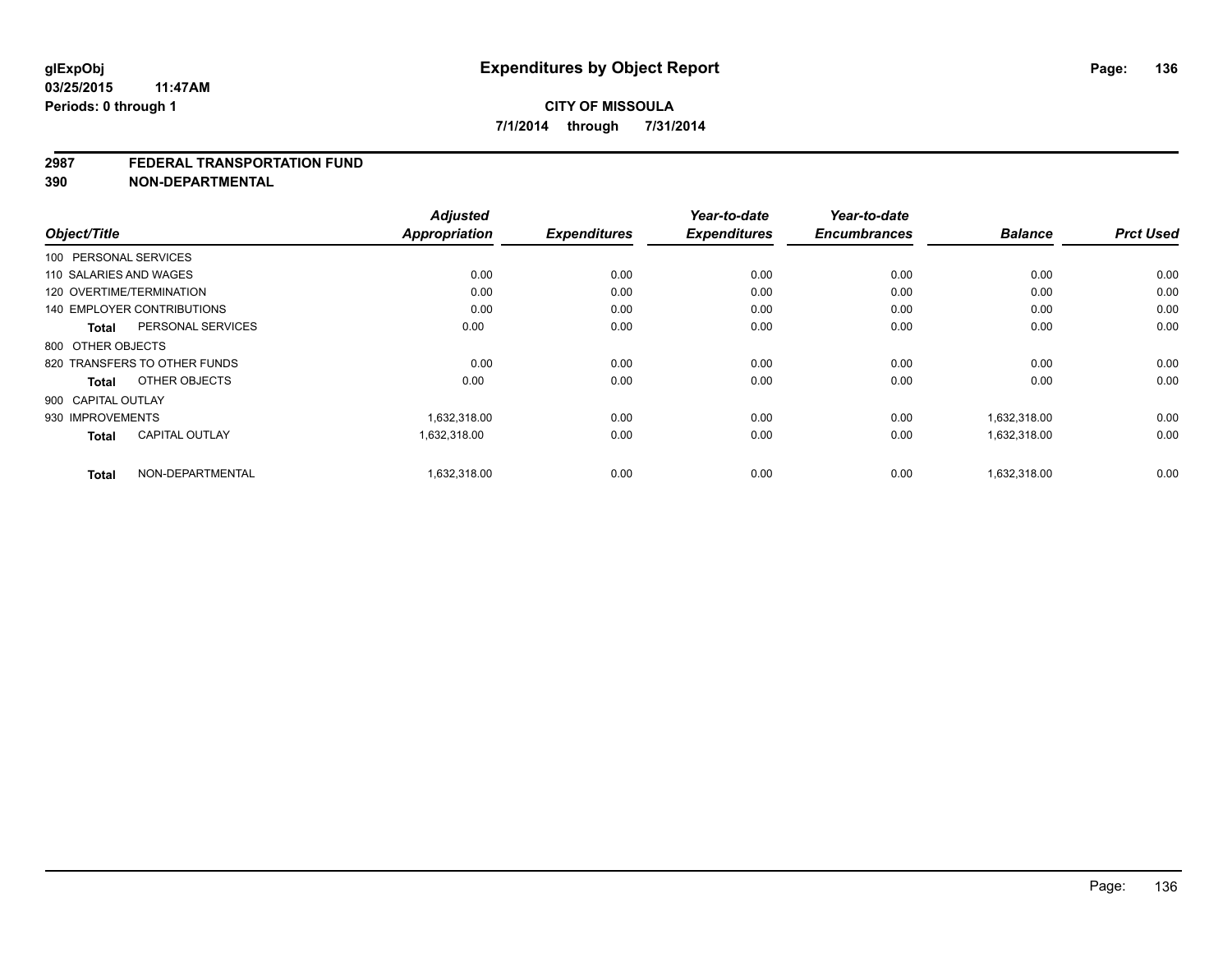**CITY OF MISSOULA 7/1/2014 through 7/31/2014**

### **2987 FEDERAL TRANSPORTATION FUND**

|                                             | <b>Adjusted</b>      |                     | Year-to-date        | Year-to-date<br><b>Encumbrances</b> |                | <b>Prct Used</b> |
|---------------------------------------------|----------------------|---------------------|---------------------|-------------------------------------|----------------|------------------|
| Object/Title                                | <b>Appropriation</b> | <b>Expenditures</b> | <b>Expenditures</b> |                                     | <b>Balance</b> |                  |
| 100 PERSONAL SERVICES                       |                      |                     |                     |                                     |                |                  |
| 110 SALARIES AND WAGES                      | 0.00                 | 166.66              | 166.66              | 0.00                                | $-166.66$      | 0.00             |
| 120 OVERTIME/TERMINATION                    | 0.00                 | 0.00                | 0.00                | 0.00                                | 0.00           | 0.00             |
| <b>140 EMPLOYER CONTRIBUTIONS</b>           | 0.00                 | 37.80               | 37.80               | 0.00                                | $-37.80$       | 0.00             |
| 141 STATE RETIREMENT CONTRIBUTIONS          | 0.00                 | 0.17                | 0.17                | 0.00                                | $-0.17$        | 0.00             |
| PERSONAL SERVICES<br><b>Total</b>           | 0.00                 | 204.63              | 204.63              | 0.00                                | $-204.63$      | 0.00             |
| 800 OTHER OBJECTS                           |                      |                     |                     |                                     |                |                  |
| 820 TRANSFERS TO OTHER FUNDS                | 0.00                 | 0.00                | 0.00                | 0.00                                | 0.00           | 0.00             |
| OTHER OBJECTS<br><b>Total</b>               | 0.00                 | 0.00                | 0.00                | 0.00                                | 0.00           | 0.00             |
| 900 CAPITAL OUTLAY                          |                      |                     |                     |                                     |                |                  |
| 930 IMPROVEMENTS                            | 1,632,318.00         | 0.00                | 0.00                | 0.00                                | 1,632,318.00   | 0.00             |
| CAPITAL OUTLAY<br><b>Total</b>              | 1,632,318.00         | 0.00                | 0.00                | 0.00                                | 1,632,318.00   | 0.00             |
| FEDERAL TRANSPORTATION FUND<br><b>Total</b> | 1,632,318.00         | 204.63              | 204.63              | 0.00                                | 1.632.113.37   | 0.01             |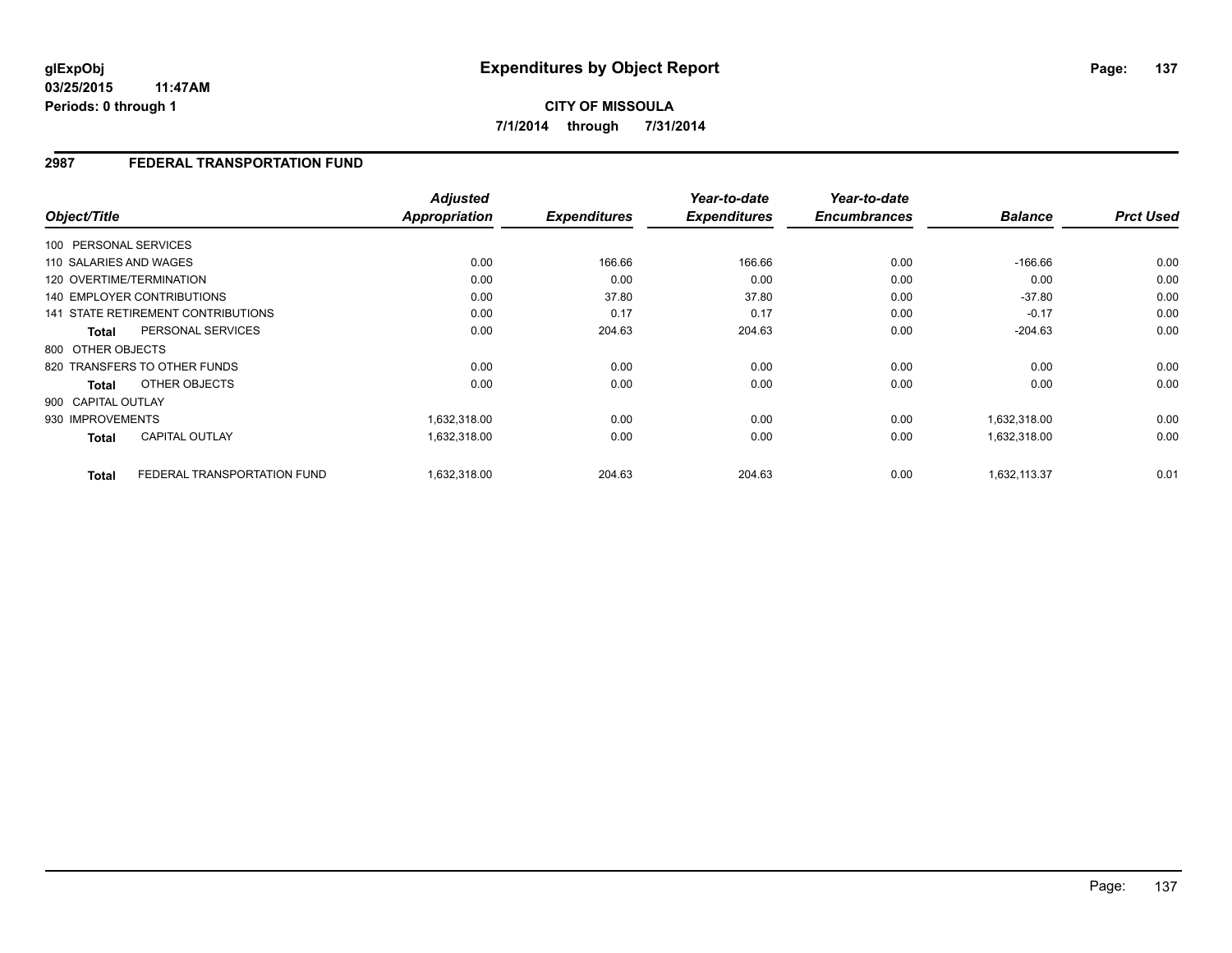# **CITY OF MISSOULA 7/1/2014 through 7/31/2014**

## **2988 GRANTS & DONATIONS FUND**

**223 CITY CLERK**

| Object/Title        |                   | <b>Adjusted</b><br>Appropriation | <b>Expenditures</b> | Year-to-date<br><b>Expenditures</b> | Year-to-date<br><b>Encumbrances</b> | <b>Balance</b> | <b>Prct Used</b> |
|---------------------|-------------------|----------------------------------|---------------------|-------------------------------------|-------------------------------------|----------------|------------------|
| 200 SUPPLIES        |                   |                                  |                     |                                     |                                     |                |                  |
| 210 OFFICE SUPPLIES |                   | 0.00                             | 0.00                | 0.00                                | 0.00                                | 0.00           | 0.00             |
| <b>Total</b>        | <b>SUPPLIES</b>   | 0.00                             | 0.00                | 0.00                                | 0.00                                | 0.00           | 0.00             |
| <b>Total</b>        | <b>CITY CLERK</b> | 0.00                             | 0.00                | 0.00                                | 0.00                                | 0.00           | 0.00             |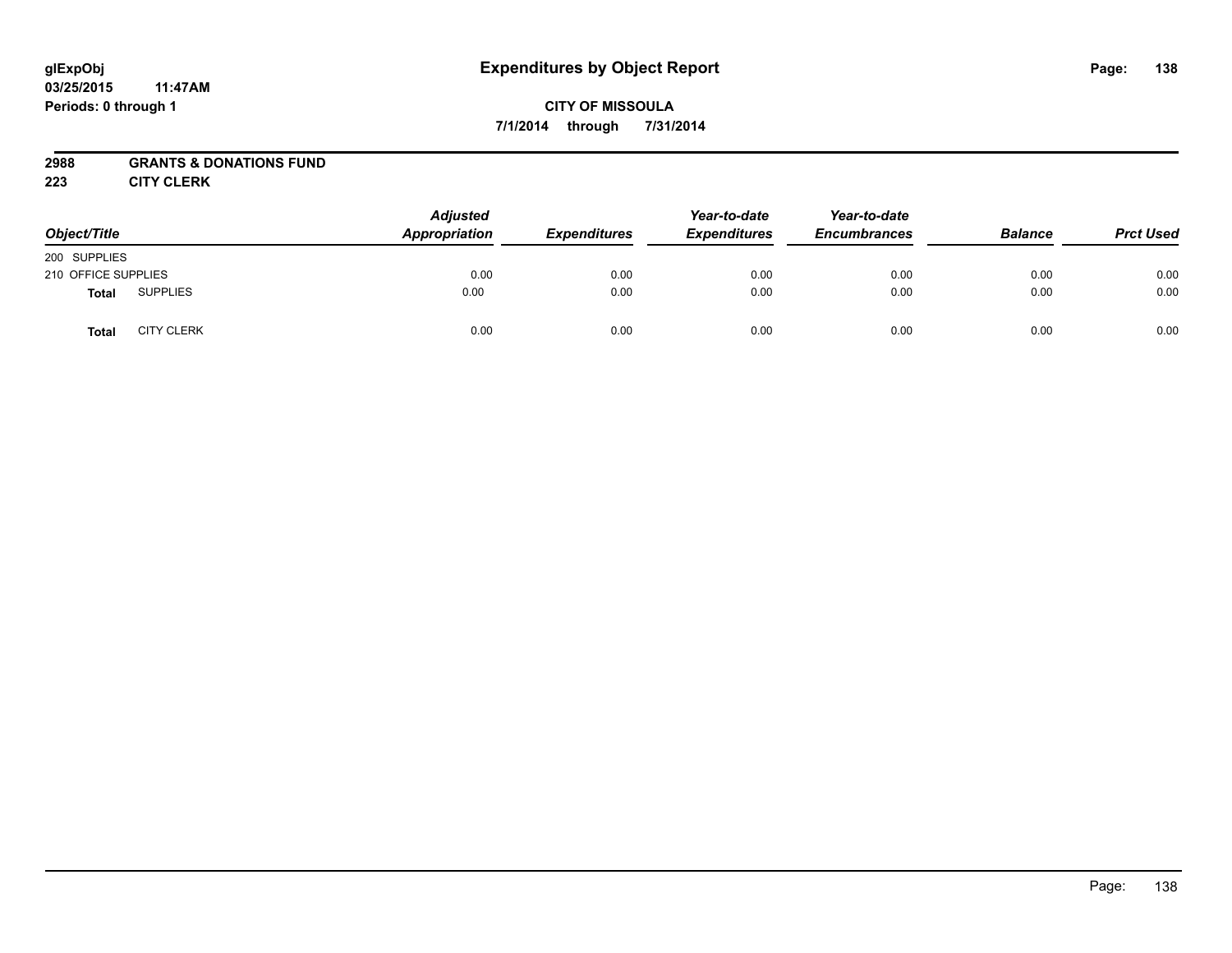### **2988 GRANTS & DONATIONS FUND**

**270 CITY ATTORNEY**

|                           | <b>Adjusted</b>                                                                                                                                                                                       | <b>Expenditures</b>   | Year-to-date | Year-to-date<br><b>Encumbrances</b> | <b>Balance</b> | <b>Prct Used</b> |
|---------------------------|-------------------------------------------------------------------------------------------------------------------------------------------------------------------------------------------------------|-----------------------|--------------|-------------------------------------|----------------|------------------|
|                           |                                                                                                                                                                                                       |                       |              |                                     |                |                  |
|                           | 0.00                                                                                                                                                                                                  | 984.27                | 984.27       | 0.00                                | $-984.27$      | 0.00             |
|                           | 0.00                                                                                                                                                                                                  | 870.67                | 870.67       | 0.00                                | $-870.67$      | 0.00             |
|                           | 0.00                                                                                                                                                                                                  | 0.98                  | 0.98         | 0.00                                | $-0.98$        | 0.00             |
| PERSONAL SERVICES         | 0.00                                                                                                                                                                                                  | 1.855.92              | 1.855.92     | 0.00                                | $-1.855.92$    | 0.00             |
|                           |                                                                                                                                                                                                       |                       |              |                                     |                |                  |
|                           | 0.00                                                                                                                                                                                                  | 0.00                  | 0.00         | 0.00                                | 0.00           | 0.00             |
| <b>PURCHASED SERVICES</b> | 0.00                                                                                                                                                                                                  | 0.00                  | 0.00         | 0.00                                | 0.00           | 0.00             |
|                           |                                                                                                                                                                                                       |                       |              |                                     |                | 0.00             |
|                           | 100 PERSONAL SERVICES<br>110 SALARIES AND WAGES<br>140 EMPLOYER CONTRIBUTIONS<br>141 STATE RETIREMENT CONTRIBUTIONS<br>300 PURCHASED SERVICES<br>390 OTHER PURCHASED SERVICES<br><b>CITY ATTORNEY</b> | Appropriation<br>0.00 | 1,855.92     | <b>Expenditures</b><br>1,855.92     | 0.00           | $-1,855.92$      |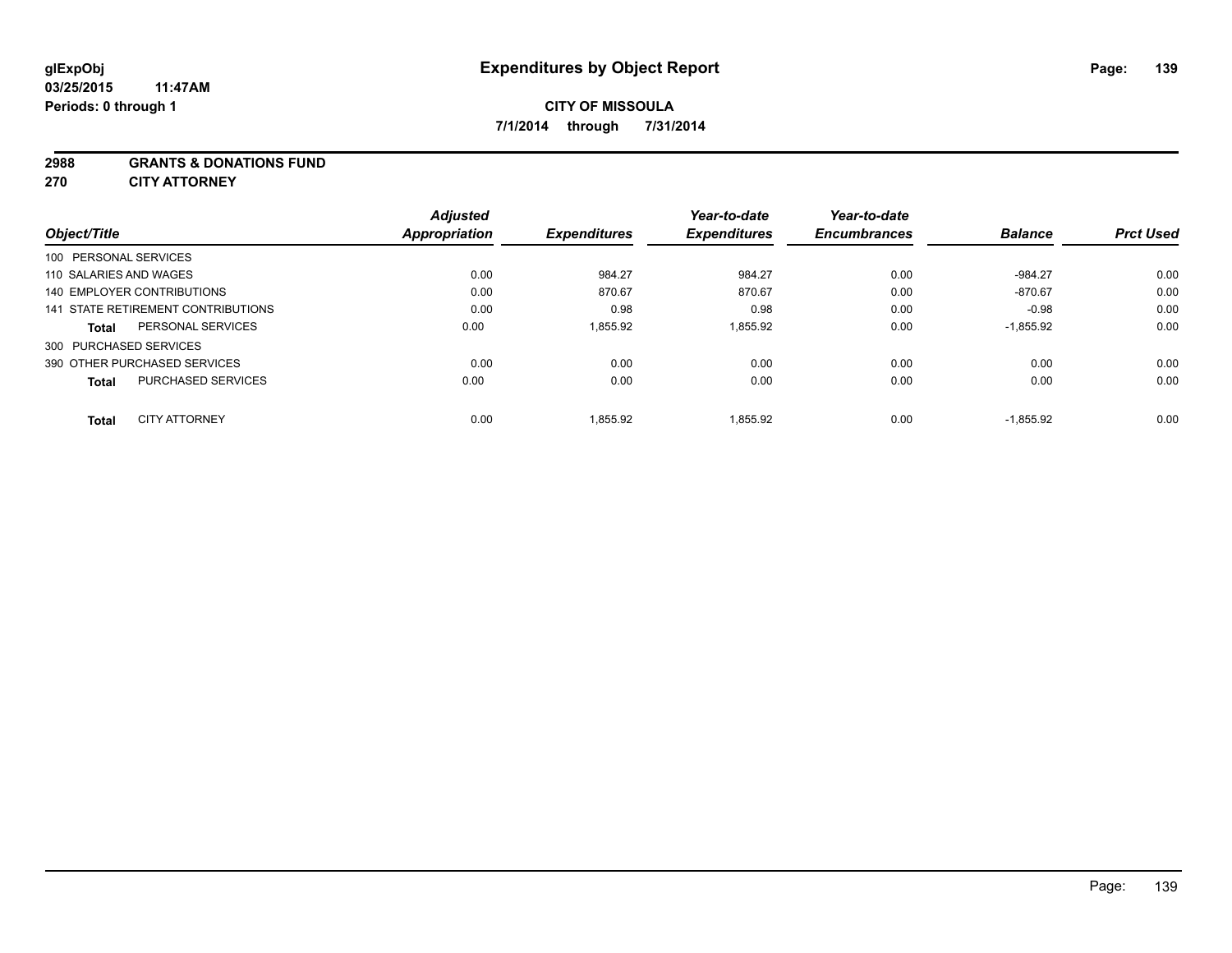### **2988 GRANTS & DONATIONS FUND**

**290 POLICE**

| Object/Title                              | <b>Adjusted</b><br><b>Appropriation</b> | <b>Expenditures</b> | Year-to-date<br><b>Expenditures</b> | Year-to-date<br><b>Encumbrances</b> | <b>Balance</b> | <b>Prct Used</b> |
|-------------------------------------------|-----------------------------------------|---------------------|-------------------------------------|-------------------------------------|----------------|------------------|
| 200 SUPPLIES                              |                                         |                     |                                     |                                     |                |                  |
| 210 OFFICE SUPPLIES                       | 0.00                                    | 0.00                | 0.00                                | 0.00                                | 0.00           | 0.00             |
| <b>SUPPLIES</b><br><b>Total</b>           | 0.00                                    | 0.00                | 0.00                                | 0.00                                | 0.00           | 0.00             |
| 300 PURCHASED SERVICES                    |                                         |                     |                                     |                                     |                |                  |
| 350 PROFESSIONAL SERVICES                 | 0.00                                    | 0.00                | 0.00                                | 0.00                                | 0.00           | 0.00             |
| <b>PURCHASED SERVICES</b><br><b>Total</b> | 0.00                                    | 0.00                | 0.00                                | 0.00                                | 0.00           | 0.00             |
| <b>POLICE</b><br><b>Total</b>             | 0.00                                    | 0.00                | 0.00                                | 0.00                                | 0.00           | 0.00             |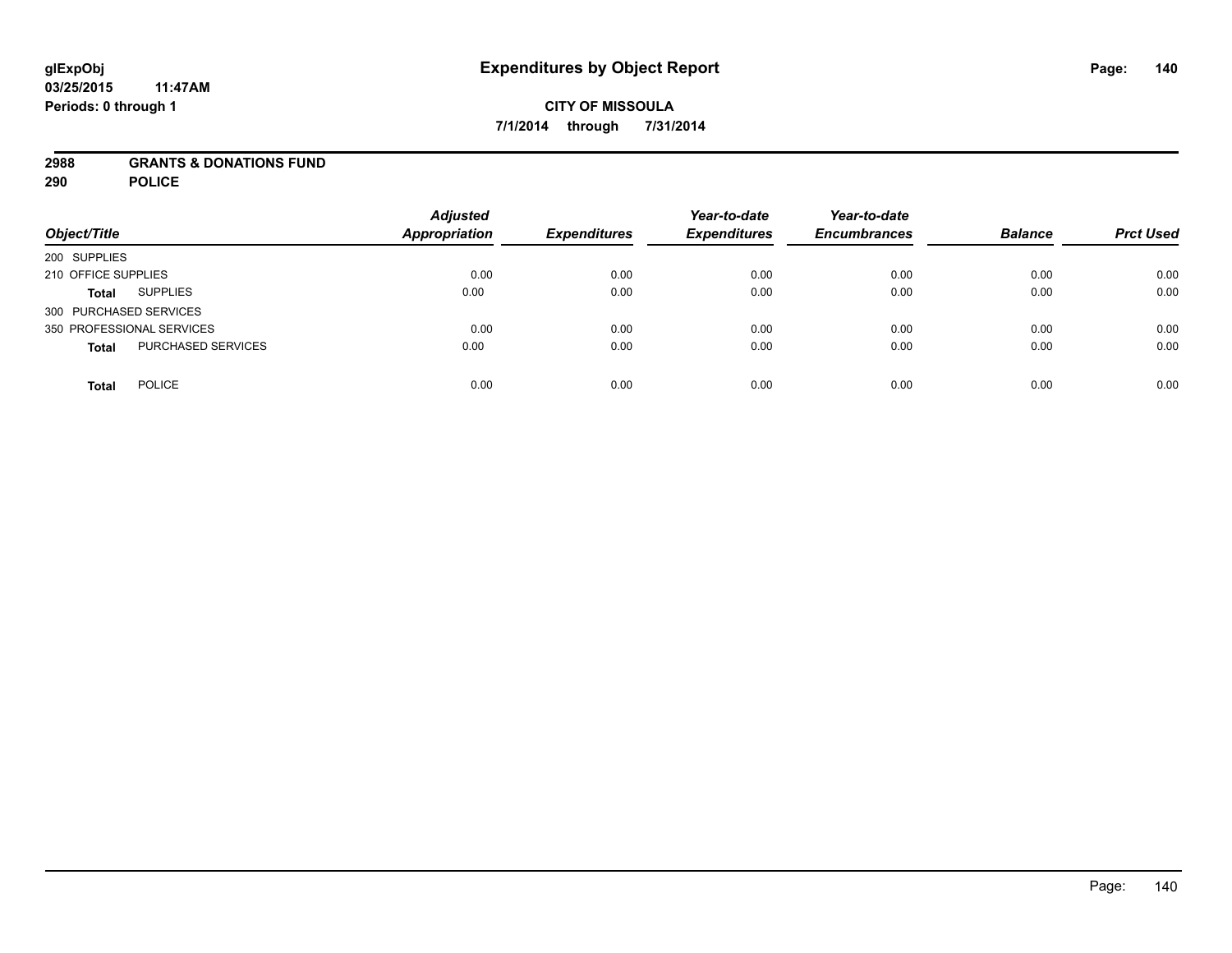**2988 GRANTS & DONATIONS FUND**

**390 NON-DEPARTMENTAL**

|                                           | <b>Adjusted</b>      |                     | Year-to-date        | Year-to-date        |                |                  |
|-------------------------------------------|----------------------|---------------------|---------------------|---------------------|----------------|------------------|
| Object/Title                              | <b>Appropriation</b> | <b>Expenditures</b> | <b>Expenditures</b> | <b>Encumbrances</b> | <b>Balance</b> | <b>Prct Used</b> |
| 100 PERSONAL SERVICES                     |                      |                     |                     |                     |                |                  |
| 110 SALARIES AND WAGES                    | 89,584.00            | 2,239.86            | 2,239.86            | 0.00                | 87,344.14      | 2.50             |
| 115 SALARIES/HEALTH INSURANCE BENEFIT     | 0.00                 | 256.50              | 256.50              | 0.00                | $-256.50$      | 0.00             |
| 120 OVERTIME/TERMINATION                  | 54,300.00            | 3,211.90            | 3,211.90            | 0.00                | 51,088.10      | 5.92             |
| 130 OTHER                                 | 675.00               | 0.00                | 0.00                | 0.00                | 675.00         | 0.00             |
| 140 EMPLOYER CONTRIBUTIONS                | 29,270.00            | 940.99              | 940.99              | 0.00                | 28,329.01      | 3.21             |
| <b>141 STATE RETIREMENT CONTRIBUTIONS</b> | 0.00                 | 733.18              | 733.18              | 0.00                | $-733.18$      | 0.00             |
| PERSONAL SERVICES<br>Total                | 173,829.00           | 7,382.43            | 7,382.43            | 0.00                | 166,446.57     | 4.25             |
| 200 SUPPLIES                              |                      |                     |                     |                     |                |                  |
| 210 OFFICE SUPPLIES                       | 7,620.00             | 0.00                | 0.00                | 0.00                | 7,620.00       | 0.00             |
| 220 OPERATING SUPPLIES                    | 82,813.00            | 0.00                | 0.00                | 0.00                | 82,813.00      | 0.00             |
| 230 REPAIR/MAINTENANCE                    | 3,000.00             | 0.00                | 0.00                | 0.00                | 3,000.00       | 0.00             |
| 231 GASOLINE                              | 8,500.00             | 0.00                | 0.00                | 0.00                | 8,500.00       | 0.00             |
| <b>SUPPLIES</b><br>Total                  | 101,933.00           | 0.00                | 0.00                | 0.00                | 101,933.00     | 0.00             |
| 300 PURCHASED SERVICES                    |                      |                     |                     |                     |                |                  |
| 310 COMMUNICATIONS                        | 0.00                 | 0.00                | 0.00                | 0.00                | 0.00           | 0.00             |
| 341 ELECTRICITY & NATURAL GAS             | 0.00                 | 0.00                | 0.00                | 0.00                | 0.00           | 0.00             |
| 344 TELEPHONE SERVICE                     | 3,979.00             | 228.20              | 228.20              | 0.00                | 3,750.80       | 5.74             |
| 350 PROFESSIONAL SERVICES                 | 105,156.00           | 51.00               | 51.00               | 0.00                | 105,105.00     | 0.05             |
| 353 ADMINISTRATION EXPENDITURES           | 0.00                 | 0.00                | 0.00                | 0.00                | 0.00           | 0.00             |
| 360 REPAIR & MAINTENANCE                  | 2,500.00             | 0.00                | 0.00                | 0.00                | 2,500.00       | 0.00             |
| 370 TRAVEL                                | 6,750.00             | 0.00                | 0.00                | 0.00                | 6,750.00       | 0.00             |
| 380 TRAINING                              | 1,500.00             | 0.00                | 0.00                | 0.00                | 1,500.00       | 0.00             |
| 390 OTHER PURCHASED SERVICES              | 0.00                 | 0.00                | 0.00                | 0.00                | 0.00           | 0.00             |
| PURCHASED SERVICES<br><b>Total</b>        | 119,885.00           | 279.20              | 279.20              | 0.00                | 119,605.80     | 0.23             |
| 400 BUILDING MATERIALS                    |                      |                     |                     |                     |                |                  |
| 400 BUILDING MATERIALS                    | 700.00               | 0.00                | 0.00                | 0.00                | 700.00         | 0.00             |
| <b>BUILDING MATERIALS</b><br><b>Total</b> | 700.00               | 0.00                | 0.00                | 0.00                | 700.00         | 0.00             |
| 500 FIXED CHARGES                         |                      |                     |                     |                     |                |                  |
| 500 FIXED CHARGES                         | 94,150.00            | 10,940.60           | 10,940.60           | 0.00                | 83,209.40      | 11.62            |
| <b>FIXED CHARGES</b><br><b>Total</b>      | 94,150.00            | 10,940.60           | 10,940.60           | 0.00                | 83,209.40      | 11.62            |
| 700 GRANTS & CONTRIBUTIONS                |                      |                     |                     |                     |                |                  |
| 700 GRANTS & CONTRIBUTIONS                | 479,065.00           | 0.00                | 0.00                | 0.00                | 479,065.00     | 0.00             |
|                                           |                      |                     |                     |                     |                |                  |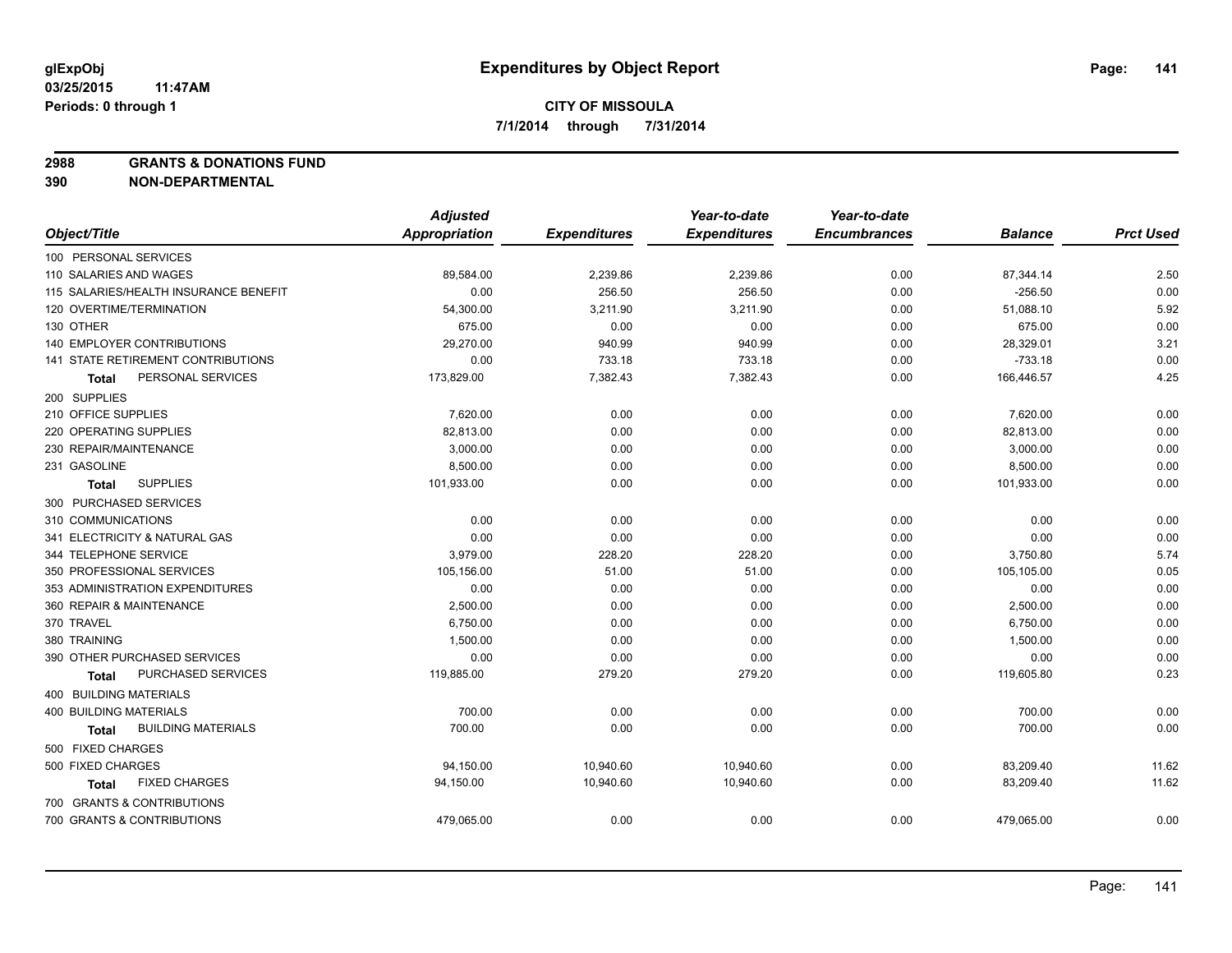**2988 GRANTS & DONATIONS FUND**

**390 NON-DEPARTMENTAL**

| Object/Title       |                                   | <b>Adjusted</b><br><b>Appropriation</b> | <b>Expenditures</b> | Year-to-date<br><b>Expenditures</b> | Year-to-date<br><b>Encumbrances</b> | <b>Balance</b> | <b>Prct Used</b> |
|--------------------|-----------------------------------|-----------------------------------------|---------------------|-------------------------------------|-------------------------------------|----------------|------------------|
|                    |                                   |                                         |                     |                                     |                                     |                |                  |
| <b>Total</b>       | <b>GRANTS &amp; CONTRIBUTIONS</b> | 479,065.00                              | 0.00                | 0.00                                | 0.00                                | 479.065.00     | 0.00             |
| 800 OTHER OBJECTS  |                                   |                                         |                     |                                     |                                     |                |                  |
|                    | 820 TRANSFERS TO OTHER FUNDS      | 0.00                                    | 0.00                | 0.00                                | 0.00                                | 0.00           | 0.00             |
| 845 CONTINGENCY    |                                   | 0.00                                    | 0.00                | 0.00                                | 0.00                                | 0.00           | 0.00             |
| <b>Total</b>       | OTHER OBJECTS                     | 0.00                                    | 0.00                | 0.00                                | 0.00                                | 0.00           | 0.00             |
| 900 CAPITAL OUTLAY |                                   |                                         |                     |                                     |                                     |                |                  |
| 930 IMPROVEMENTS   |                                   | 24.822.00                               | 0.00                | 0.00                                | 0.00                                | 24.822.00      | 0.00             |
|                    | 940 MACHINERY & EQUIPMENT         | 34.000.00                               | 0.00                | 0.00                                | 0.00                                | 34.000.00      | 0.00             |
| <b>Total</b>       | <b>CAPITAL OUTLAY</b>             | 58,822.00                               | 0.00                | 0.00                                | 0.00                                | 58,822.00      | 0.00             |
| <b>Total</b>       | NON-DEPARTMENTAL                  | 1.028.384.00                            | 18.602.23           | 18.602.23                           | 0.00                                | 1.009.781.77   | 1.81             |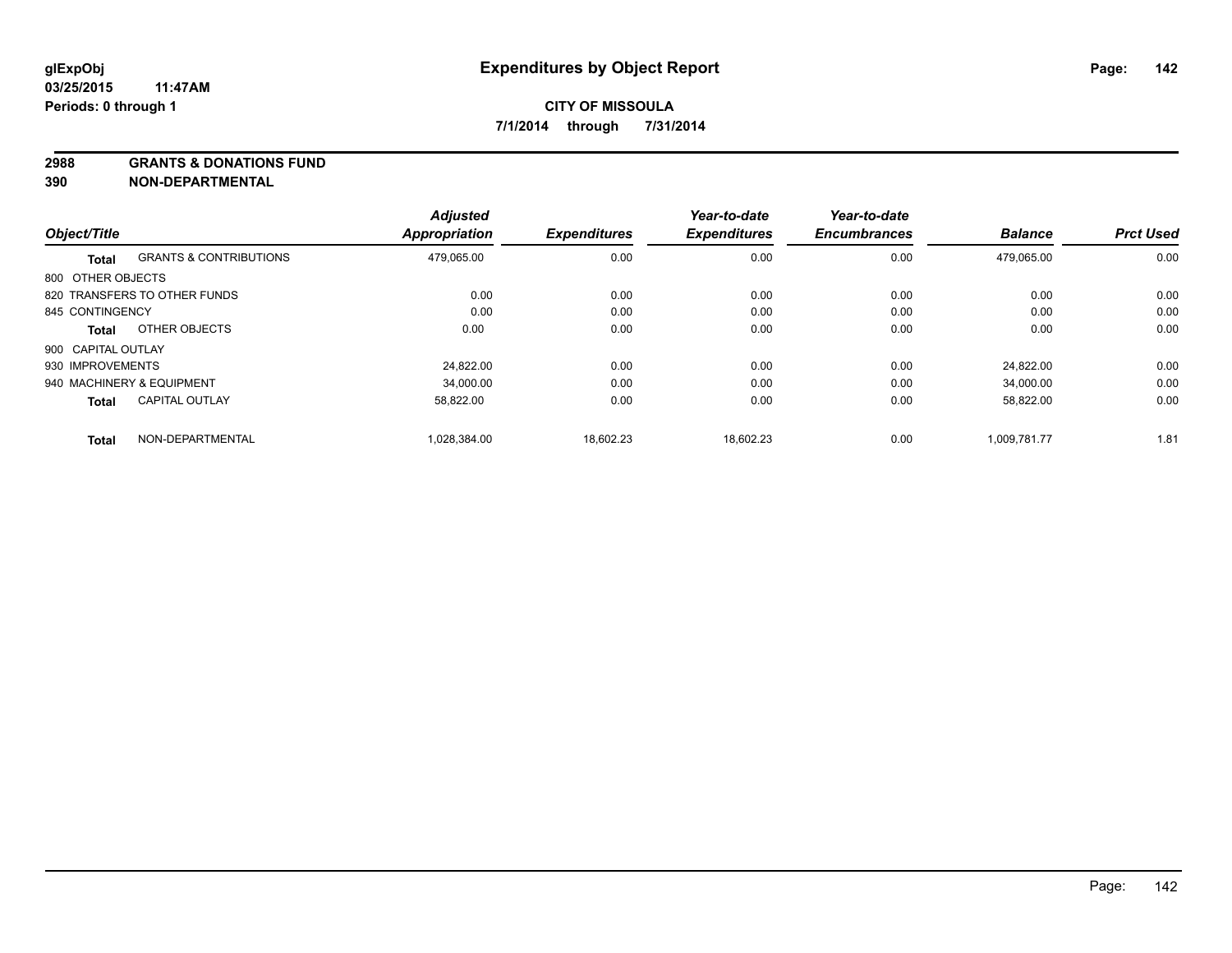# **2988 GRANTS & DONATIONS FUND**

**400 ENTITLEMENT GRANTS**

| Object/Title |                                   | <b>Adjusted</b><br><b>Appropriation</b> | <i><b>Expenditures</b></i> | Year-to-date<br><b>Expenditures</b> | Year-to-date<br><b>Encumbrances</b> | <b>Balance</b> | <b>Prct Used</b> |
|--------------|-----------------------------------|-----------------------------------------|----------------------------|-------------------------------------|-------------------------------------|----------------|------------------|
|              | 700 GRANTS & CONTRIBUTIONS        |                                         |                            |                                     |                                     |                |                  |
|              | 700 GRANTS & CONTRIBUTIONS        | 30,000.00                               | 0.00                       | 0.00                                | 0.00                                | 30,000.00      | 0.00             |
| <b>Total</b> | <b>GRANTS &amp; CONTRIBUTIONS</b> | 30,000.00                               | 0.00                       | 0.00                                | 0.00                                | 30.000.00      | 0.00             |
| <b>Total</b> | <b>ENTITLEMENT GRANTS</b>         | 30,000.00                               | 0.00                       | 0.00                                | 0.00                                | 30,000.00      | 0.00             |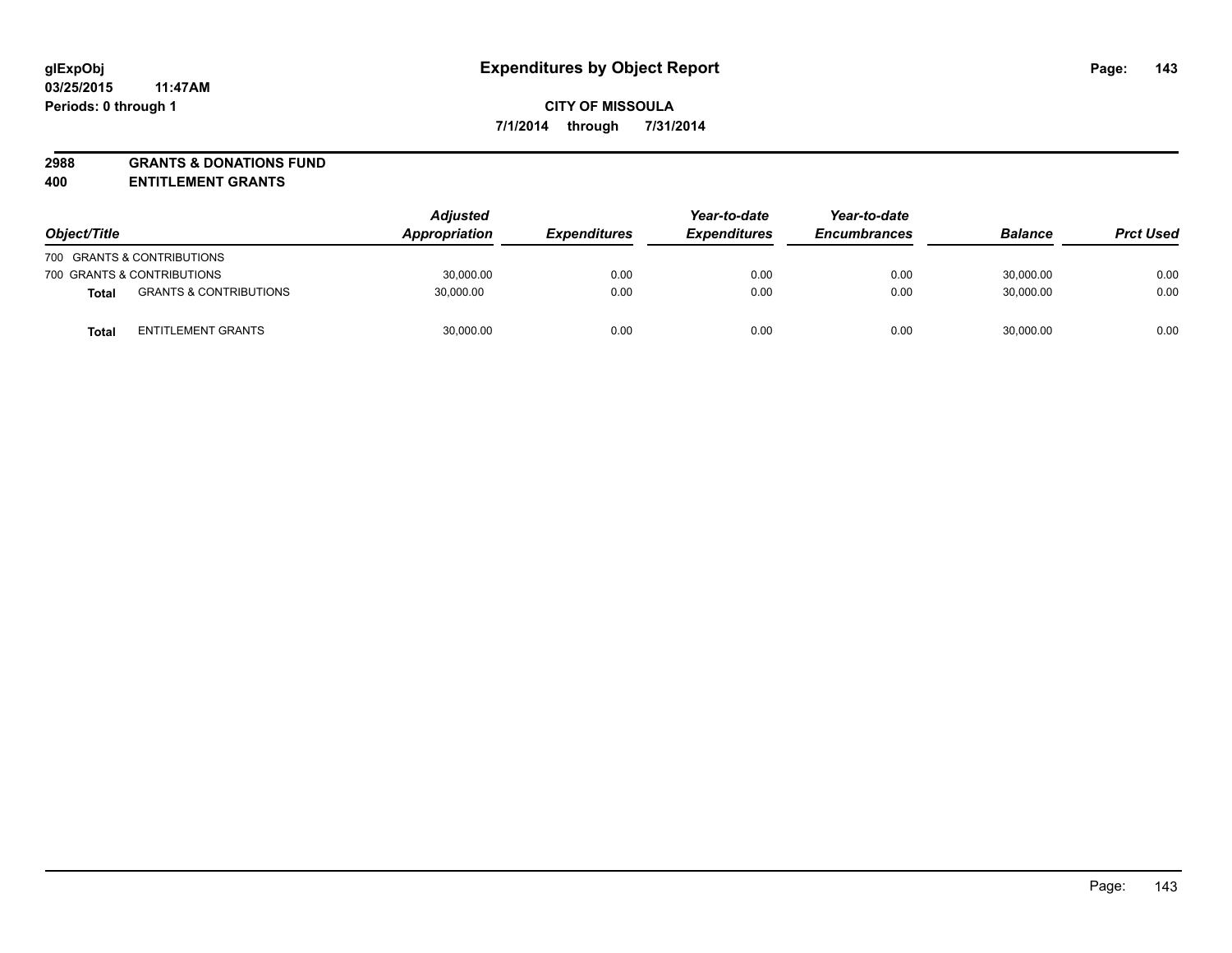# **CITY OF MISSOULA 7/1/2014 through 7/31/2014**

### **2988 GRANTS & DONATIONS FUND**

|                                                   | <b>Adjusted</b> |                     | Year-to-date        | Year-to-date        |                |                  |
|---------------------------------------------------|-----------------|---------------------|---------------------|---------------------|----------------|------------------|
| Object/Title                                      | Appropriation   | <b>Expenditures</b> | <b>Expenditures</b> | <b>Encumbrances</b> | <b>Balance</b> | <b>Prct Used</b> |
| 100 PERSONAL SERVICES                             |                 |                     |                     |                     |                |                  |
| 110 SALARIES AND WAGES                            | 89,584.00       | 3,224.13            | 3,224.13            | 0.00                | 86,359.87      | 3.60             |
| 115 SALARIES/HEALTH INSURANCE BENEFIT             | 0.00            | 256.50              | 256.50              | 0.00                | $-256.50$      | 0.00             |
| 120 OVERTIME/TERMINATION                          | 54,300.00       | 3,211.90            | 3,211.90            | 0.00                | 51,088.10      | 5.92             |
| 130 OTHER                                         | 675.00          | 0.00                | 0.00                | 0.00                | 675.00         | 0.00             |
| 140 EMPLOYER CONTRIBUTIONS                        | 29,270.00       | 1,811.66            | 1,811.66            | 0.00                | 27,458.34      | 6.19             |
| <b>141 STATE RETIREMENT CONTRIBUTIONS</b>         | 0.00            | 734.16              | 734.16              | 0.00                | $-734.16$      | 0.00             |
| PERSONAL SERVICES<br><b>Total</b>                 | 173,829.00      | 9,238.35            | 9,238.35            | 0.00                | 164,590.65     | 5.31             |
| 200 SUPPLIES                                      |                 |                     |                     |                     |                |                  |
| 210 OFFICE SUPPLIES                               | 7,620.00        | 0.00                | 0.00                | 0.00                | 7,620.00       | 0.00             |
| 220 OPERATING SUPPLIES                            | 82,813.00       | 0.00                | 0.00                | 0.00                | 82,813.00      | 0.00             |
| 230 REPAIR/MAINTENANCE                            | 3,000.00        | 0.00                | 0.00                | 0.00                | 3,000.00       | 0.00             |
| 231 GASOLINE                                      | 8,500.00        | 0.00                | 0.00                | 0.00                | 8,500.00       | 0.00             |
| <b>SUPPLIES</b><br><b>Total</b>                   | 101,933.00      | 0.00                | 0.00                | 0.00                | 101,933.00     | 0.00             |
| 300 PURCHASED SERVICES                            |                 |                     |                     |                     |                |                  |
| 310 COMMUNICATIONS                                | 0.00            | 0.00                | 0.00                | 0.00                | 0.00           | 0.00             |
| 341 ELECTRICITY & NATURAL GAS                     | 0.00            | 0.00                | 0.00                | 0.00                | 0.00           | 0.00             |
| 344 TELEPHONE SERVICE                             | 3,979.00        | 228.20              | 228.20              | 0.00                | 3,750.80       | 5.74             |
| 350 PROFESSIONAL SERVICES                         | 105,156.00      | 51.00               | 51.00               | 0.00                | 105,105.00     | 0.05             |
| 353 ADMINISTRATION EXPENDITURES                   | 0.00            | 0.00                | 0.00                | 0.00                | 0.00           | 0.00             |
| 360 REPAIR & MAINTENANCE                          | 2,500.00        | 0.00                | 0.00                | 0.00                | 2,500.00       | 0.00             |
| 370 TRAVEL                                        | 6,750.00        | 0.00                | 0.00                | 0.00                | 6,750.00       | 0.00             |
| 380 TRAINING                                      | 1,500.00        | 0.00                | 0.00                | 0.00                | 1,500.00       | 0.00             |
| 390 OTHER PURCHASED SERVICES                      | 0.00            | 0.00                | 0.00                | 0.00                | 0.00           | 0.00             |
| PURCHASED SERVICES<br>Total                       | 119,885.00      | 279.20              | 279.20              | 0.00                | 119,605.80     | 0.23             |
| 400 BUILDING MATERIALS                            |                 |                     |                     |                     |                |                  |
| <b>400 BUILDING MATERIALS</b>                     | 700.00          | 0.00                | 0.00                | 0.00                | 700.00         | 0.00             |
| <b>BUILDING MATERIALS</b><br><b>Total</b>         | 700.00          | 0.00                | 0.00                | 0.00                | 700.00         | 0.00             |
| 500 FIXED CHARGES                                 |                 |                     |                     |                     |                |                  |
| 500 FIXED CHARGES                                 | 94,150.00       | 10,940.60           | 10,940.60           | 0.00                | 83,209.40      | 11.62            |
| <b>FIXED CHARGES</b><br>Total                     | 94,150.00       | 10,940.60           | 10,940.60           | 0.00                | 83,209.40      | 11.62            |
| 700 GRANTS & CONTRIBUTIONS                        |                 |                     |                     |                     |                |                  |
| 700 GRANTS & CONTRIBUTIONS                        | 509,065.00      | 0.00                | 0.00                | 0.00                | 509,065.00     | 0.00             |
| <b>GRANTS &amp; CONTRIBUTIONS</b><br><b>Total</b> | 509,065.00      | 0.00                | 0.00                | 0.00                | 509,065.00     | 0.00             |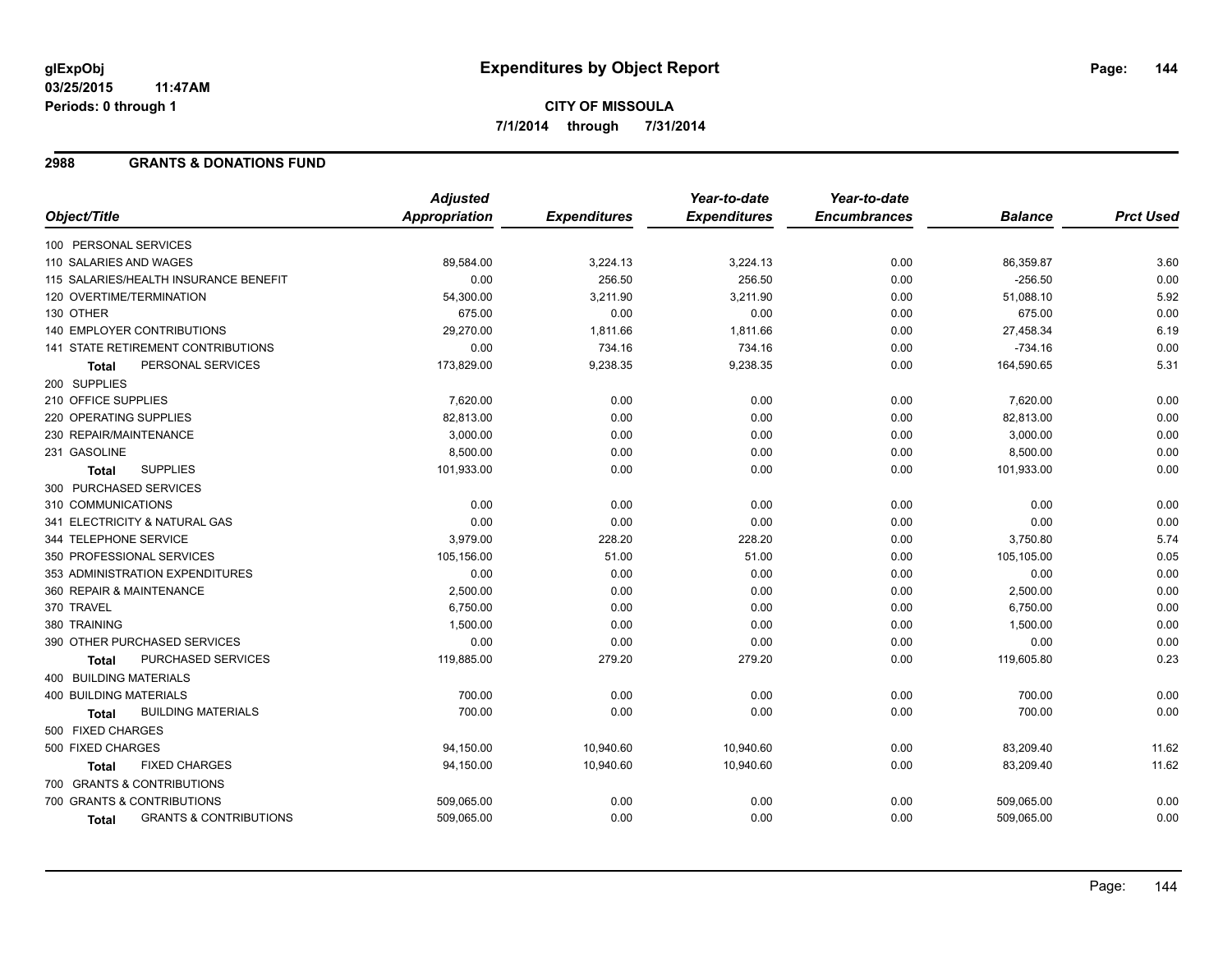### **2988 GRANTS & DONATIONS FUND**

| Object/Title              |                                    | <b>Adjusted</b><br><b>Appropriation</b> | <b>Expenditures</b> | Year-to-date<br><b>Expenditures</b> | Year-to-date<br><b>Encumbrances</b> | <b>Balance</b> | <b>Prct Used</b> |
|---------------------------|------------------------------------|-----------------------------------------|---------------------|-------------------------------------|-------------------------------------|----------------|------------------|
| 800 OTHER OBJECTS         |                                    |                                         |                     |                                     |                                     |                |                  |
|                           | 820 TRANSFERS TO OTHER FUNDS       | 0.00                                    | 0.00                | 0.00                                | 0.00                                | 0.00           | 0.00             |
| 845 CONTINGENCY           |                                    | 0.00                                    | 0.00                | 0.00                                | 0.00                                | 0.00           | 0.00             |
| Total                     | OTHER OBJECTS                      | 0.00                                    | 0.00                | 0.00                                | 0.00                                | 0.00           | 0.00             |
| 900 CAPITAL OUTLAY        |                                    |                                         |                     |                                     |                                     |                |                  |
| 930 IMPROVEMENTS          |                                    | 24.822.00                               | 0.00                | 0.00                                | 0.00                                | 24.822.00      | 0.00             |
| 940 MACHINERY & EQUIPMENT |                                    | 34,000.00                               | 0.00                | 0.00                                | 0.00                                | 34,000.00      | 0.00             |
| <b>Total</b>              | <b>CAPITAL OUTLAY</b>              | 58.822.00                               | 0.00                | 0.00                                | 0.00                                | 58.822.00      | 0.00             |
| <b>Total</b>              | <b>GRANTS &amp; DONATIONS FUND</b> | 1,058,384.00                            | 20,458.15           | 20.458.15                           | 0.00                                | 1.037.925.85   | 1.93             |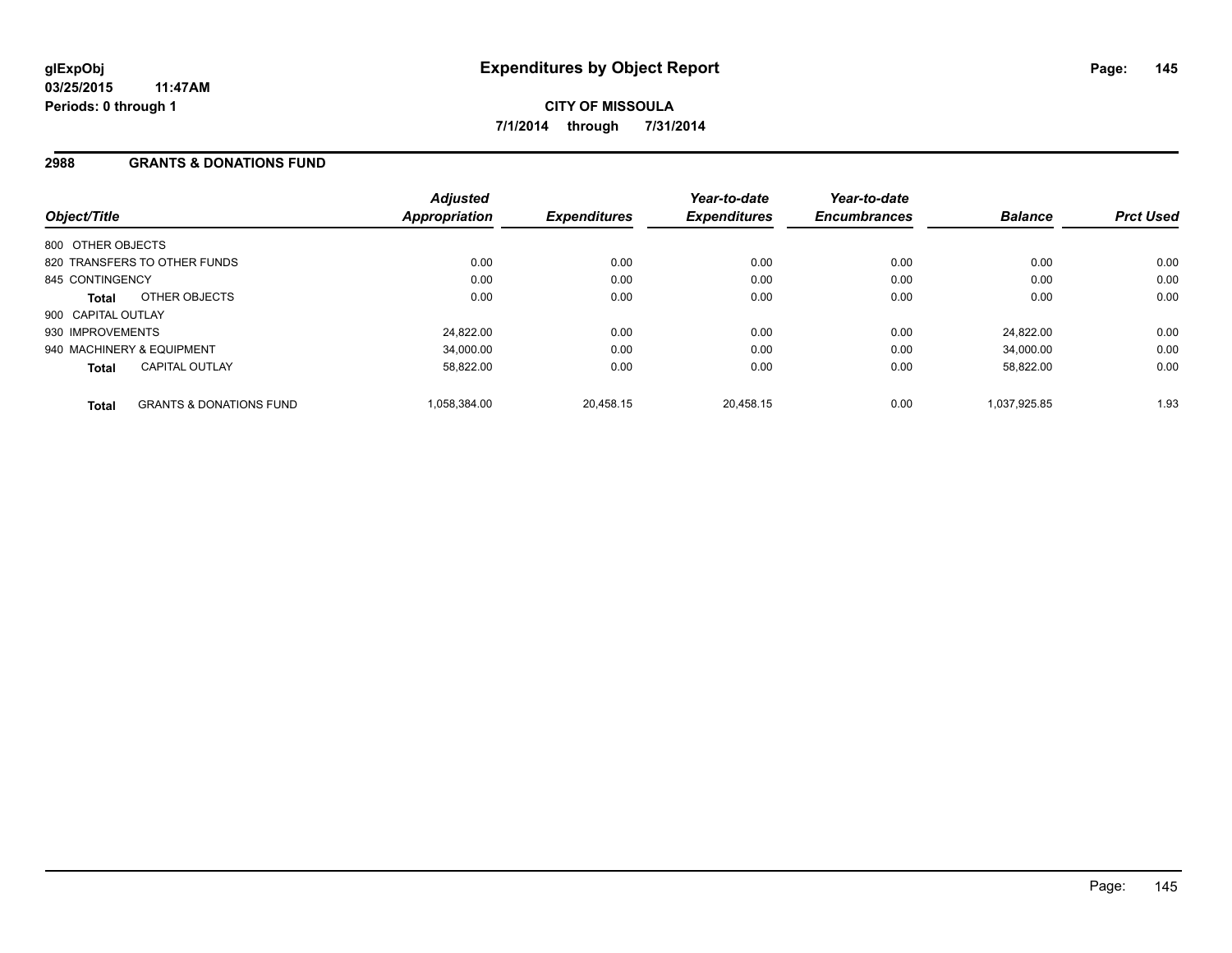# **3000 SID REVOLVING FUND**

| Object/Title      |                              | <b>Adjusted</b><br>Appropriation | <b>Expenditures</b> | Year-to-date<br><b>Expenditures</b> | Year-to-date<br><b>Encumbrances</b> | <b>Balance</b> | <b>Prct Used</b> |
|-------------------|------------------------------|----------------------------------|---------------------|-------------------------------------|-------------------------------------|----------------|------------------|
| 800 OTHER OBJECTS |                              |                                  |                     |                                     |                                     |                |                  |
|                   | 820 TRANSFERS TO OTHER FUNDS | 100.000.00                       | 0.00                | 0.00                                | 0.00                                | 100.000.00     | 0.00             |
| <b>Total</b>      | OTHER OBJECTS                | 100.000.00                       | 0.00                | 0.00                                | 0.00                                | 100.000.00     | 0.00             |
| <b>Total</b>      | NON-DEPARTMENTAL             | 100,000.00                       | 0.00                | 0.00                                | 0.00                                | 100,000.00     | 0.00             |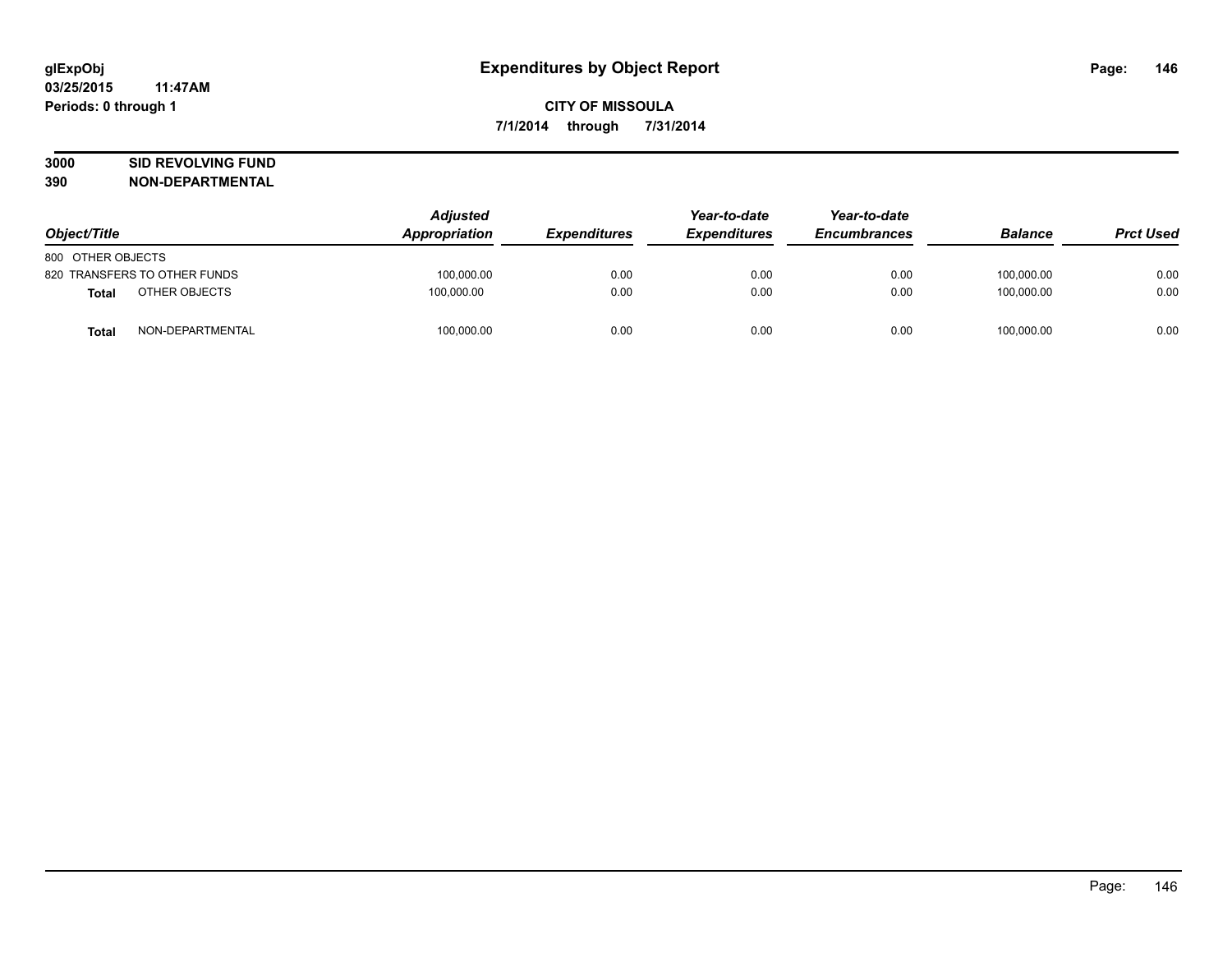#### **3000 SID REVOLVING FUND**

| Object/Title                       | <b>Adjusted</b><br>Appropriation | <i><b>Expenditures</b></i> | Year-to-date<br><b>Expenditures</b> | Year-to-date<br><b>Encumbrances</b> | <b>Balance</b> | <b>Prct Used</b> |
|------------------------------------|----------------------------------|----------------------------|-------------------------------------|-------------------------------------|----------------|------------------|
| 800 OTHER OBJECTS                  |                                  |                            |                                     |                                     |                |                  |
| 820 TRANSFERS TO OTHER FUNDS       | 100,000.00                       | 0.00                       | 0.00                                | 0.00                                | 100,000.00     | 0.00             |
| OTHER OBJECTS<br>Total             | 100,000.00                       | 0.00                       | 0.00                                | 0.00                                | 100.000.00     | 0.00             |
| SID REVOLVING FUND<br><b>Total</b> | 100,000.00                       | 0.00                       | 0.00                                | 0.00                                | 100,000.00     | 0.00             |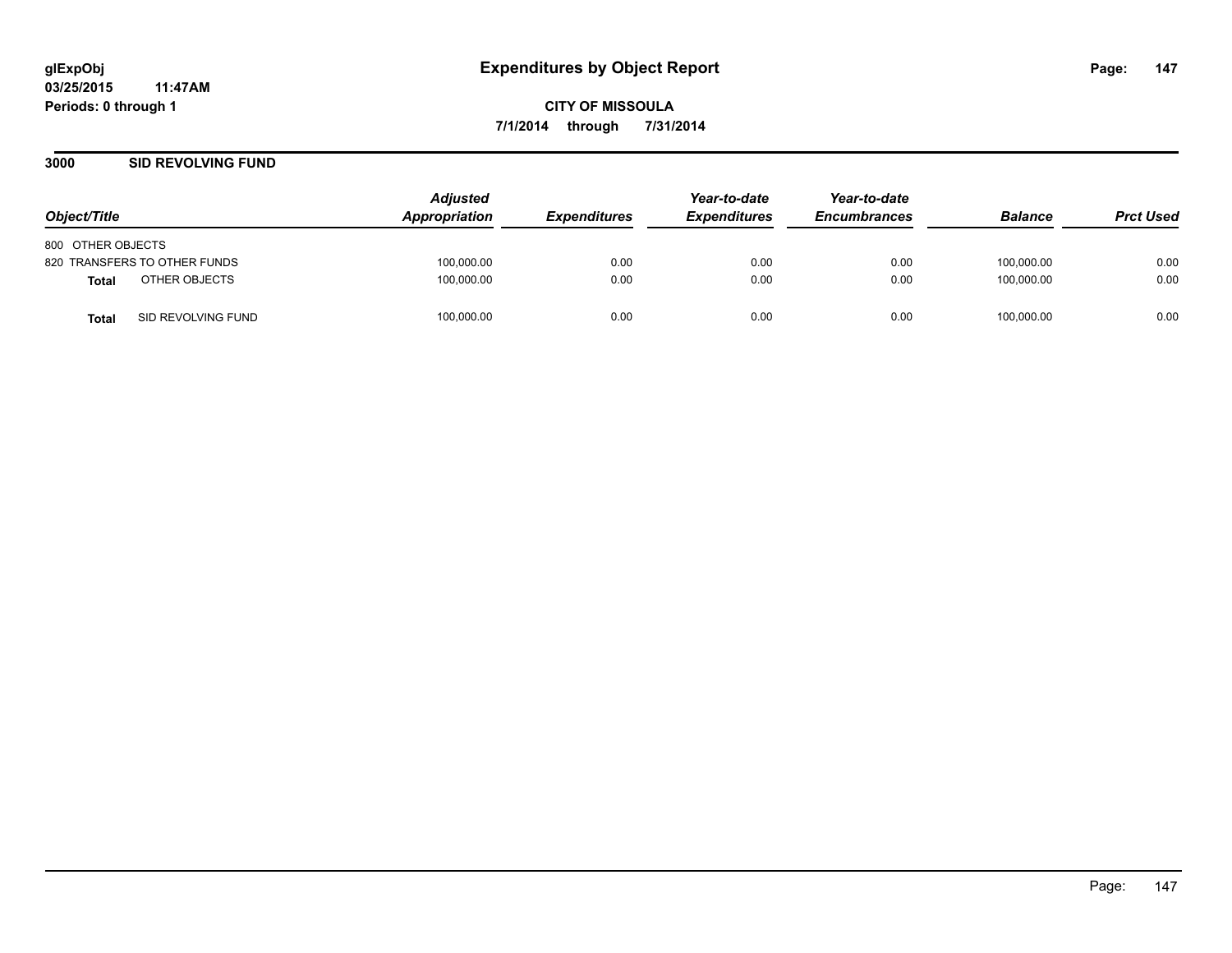#### **3070 1996 OPEN SPACE GO BONDS**

| Object/Title      |                              | <b>Adjusted</b><br>Appropriation | <b>Expenditures</b> | Year-to-date<br><b>Expenditures</b> | Year-to-date<br><b>Encumbrances</b> | <b>Balance</b> | <b>Prct Used</b> |
|-------------------|------------------------------|----------------------------------|---------------------|-------------------------------------|-------------------------------------|----------------|------------------|
| 800 OTHER OBJECTS |                              |                                  |                     |                                     |                                     |                |                  |
|                   | 820 TRANSFERS TO OTHER FUNDS | 0.00                             | 0.00                | 0.00                                | 0.00                                | 0.00           | 0.00             |
| <b>Total</b>      | OTHER OBJECTS                | 0.00                             | 0.00                | 0.00                                | 0.00                                | 0.00           | 0.00             |
| <b>Total</b>      | NON-DEPARTMENTAL             | 0.00                             | 0.00                | 0.00                                | 0.00                                | 0.00           | 0.00             |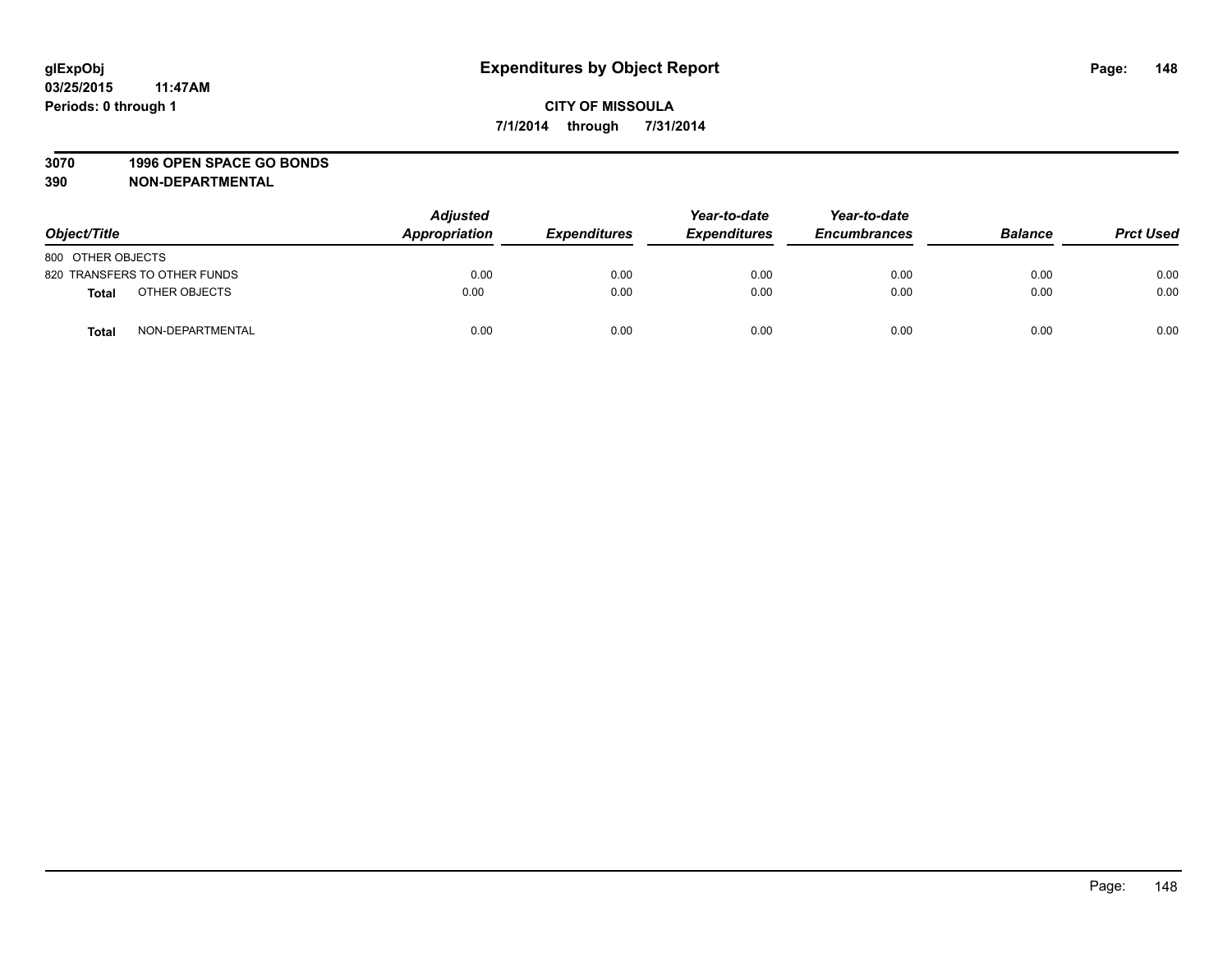#### **3070 1996 OPEN SPACE GO BONDS**

| Object/Title                             | <b>Adjusted</b><br>Appropriation | <b>Expenditures</b> | Year-to-date<br><b>Expenditures</b> | Year-to-date<br><b>Encumbrances</b> | <b>Balance</b> | <b>Prct Used</b> |
|------------------------------------------|----------------------------------|---------------------|-------------------------------------|-------------------------------------|----------------|------------------|
| 800 OTHER OBJECTS                        |                                  |                     |                                     |                                     |                |                  |
| 820 TRANSFERS TO OTHER FUNDS             | 0.00                             | 0.00                | 0.00                                | 0.00                                | 0.00           | 0.00             |
| OTHER OBJECTS<br>Total                   | 0.00                             | 0.00                | 0.00                                | 0.00                                | 0.00           | 0.00             |
| 1996 OPEN SPACE GO BONDS<br><b>Total</b> | 0.00                             | 0.00                | 0.00                                | 0.00                                | 0.00           | 0.00             |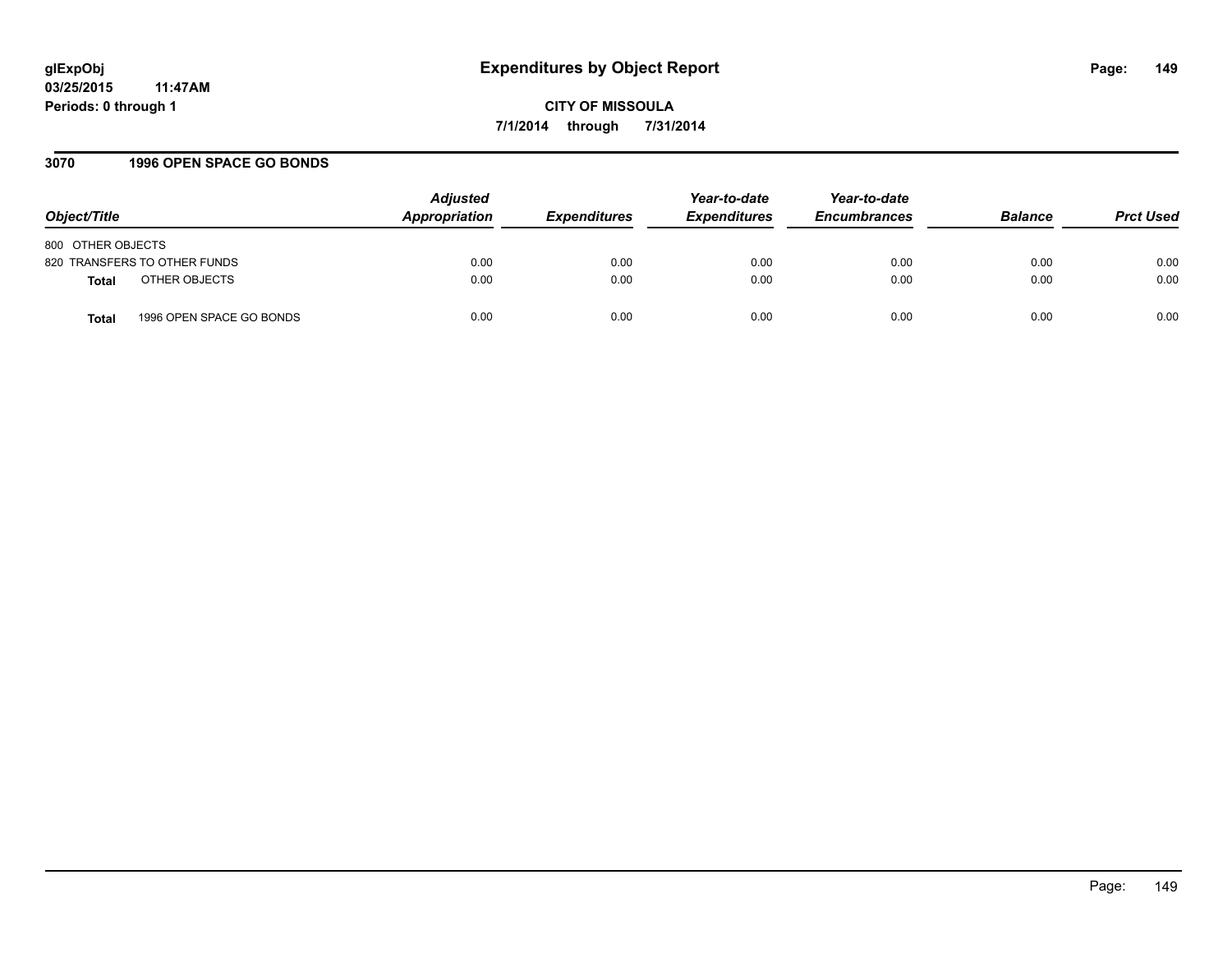#### **3075 1997 OPEN SPACE G O BOND FUND**

| Object/Title                     | <b>Adjusted</b><br>Appropriation | <b>Expenditures</b> | Year-to-date<br><b>Expenditures</b> | Year-to-date<br><b>Encumbrances</b> | <b>Balance</b> | <b>Prct Used</b> |
|----------------------------------|----------------------------------|---------------------|-------------------------------------|-------------------------------------|----------------|------------------|
| 800 OTHER OBJECTS                |                                  |                     |                                     |                                     |                |                  |
| 820 TRANSFERS TO OTHER FUNDS     | 0.00                             | 0.00                | 0.00                                | 0.00                                | 0.00           | 0.00             |
| OTHER OBJECTS<br>Total           | 0.00                             | 0.00                | 0.00                                | 0.00                                | 0.00           | 0.00             |
| NON-DEPARTMENTAL<br><b>Total</b> | 0.00                             | 0.00                | 0.00                                | 0.00                                | 0.00           | 0.00             |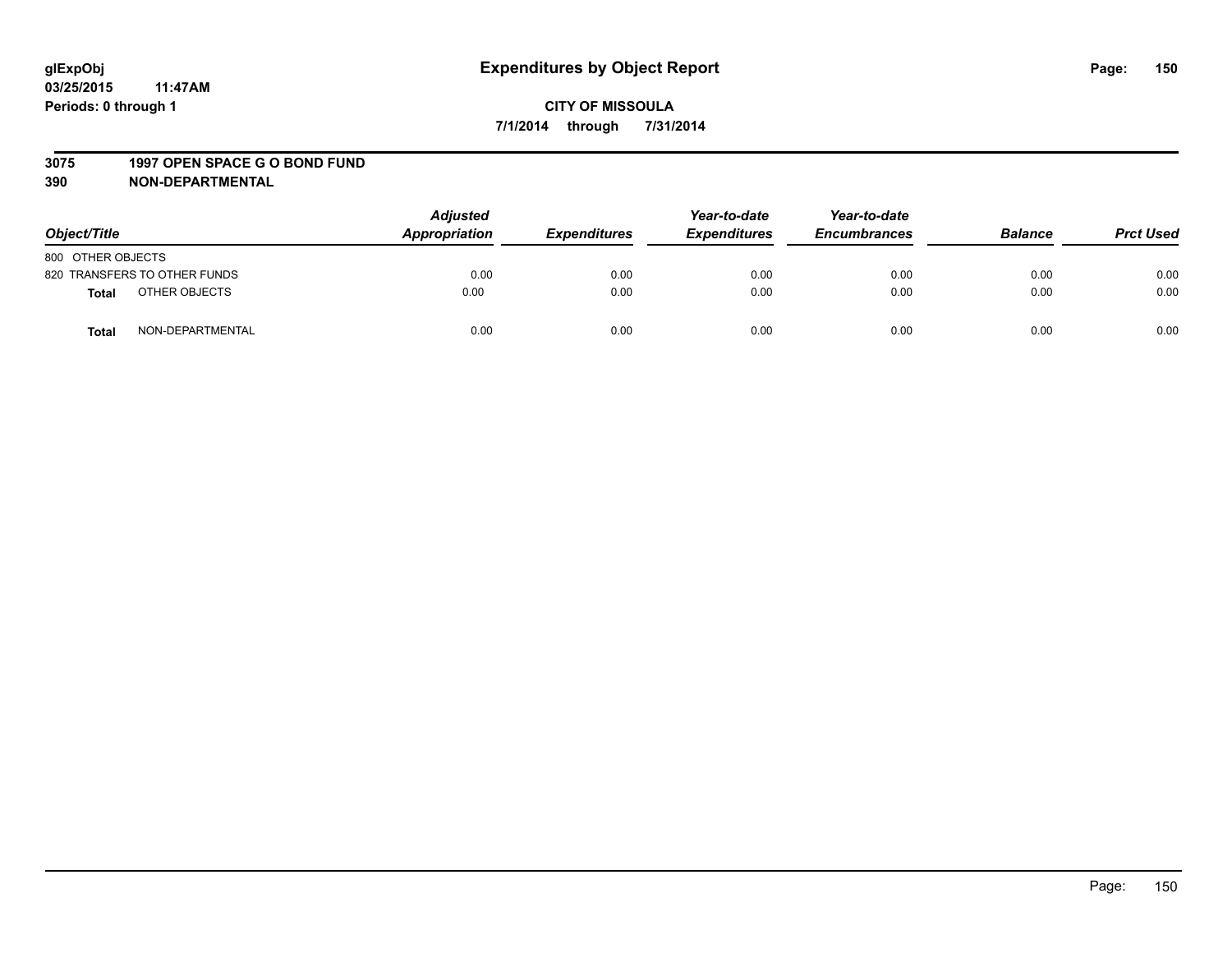**CITY OF MISSOULA 7/1/2014 through 7/31/2014**

## **3075 1997 OPEN SPACE G O BOND FUND**

| Object/Title                                  | <b>Adjusted</b><br>Appropriation | <b>Expenditures</b> | Year-to-date<br><b>Expenditures</b> | Year-to-date<br><b>Encumbrances</b> | <b>Balance</b> | <b>Prct Used</b> |
|-----------------------------------------------|----------------------------------|---------------------|-------------------------------------|-------------------------------------|----------------|------------------|
| 800 OTHER OBJECTS                             |                                  |                     |                                     |                                     |                |                  |
| 820 TRANSFERS TO OTHER FUNDS                  | 0.00                             | 0.00                | 0.00                                | 0.00                                | 0.00           | 0.00             |
| OTHER OBJECTS<br><b>Total</b>                 | 0.00                             | 0.00                | 0.00                                | 0.00                                | 0.00           | 0.00             |
| 1997 OPEN SPACE G O BOND FUND<br><b>Total</b> | 0.00                             | 0.00                | 0.00                                | 0.00                                | 0.00           | 0.00             |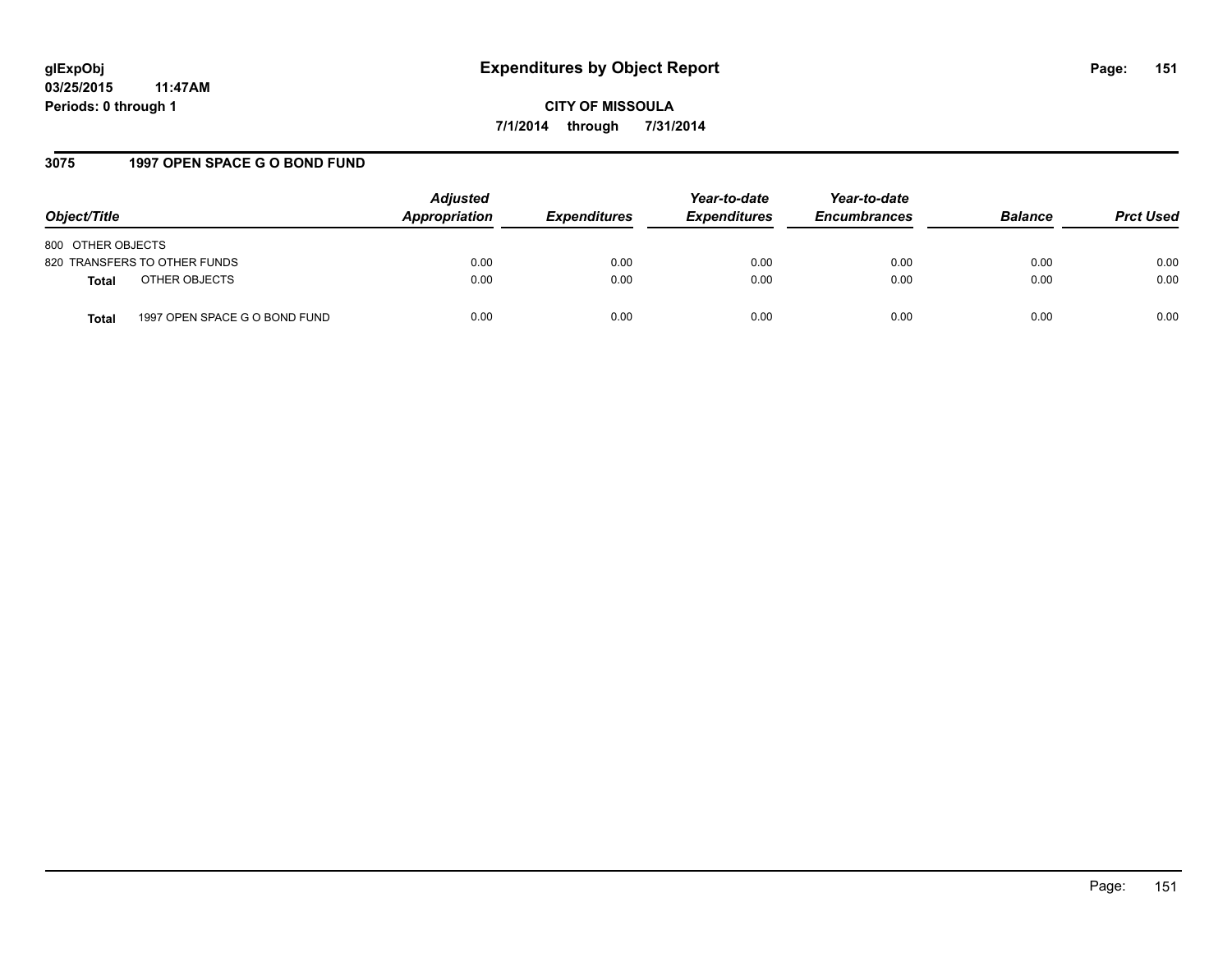#### **3080 1994 FIRE EQUIP/CITY HALLS REFUND BOND F**

| Object/Title                     | <b>Adjusted</b><br><b>Appropriation</b> | <b>Expenditures</b> | Year-to-date<br><b>Expenditures</b> | Year-to-date<br><b>Encumbrances</b> | <b>Balance</b> | <b>Prct Used</b> |
|----------------------------------|-----------------------------------------|---------------------|-------------------------------------|-------------------------------------|----------------|------------------|
| 600 DEBT SERVICE                 |                                         |                     |                                     |                                     |                |                  |
| 620 INTEREST / SERVICE FEES      | 0.00                                    | 0.00                | 0.00                                | 0.00                                | 0.00           | 0.00             |
| <b>DEBT SERVICE</b><br>Total     | 0.00                                    | 0.00                | 0.00                                | 0.00                                | 0.00           | 0.00             |
| 800 OTHER OBJECTS                |                                         |                     |                                     |                                     |                |                  |
| 820 TRANSFERS TO OTHER FUNDS     | 0.00                                    | 0.00                | 0.00                                | 0.00                                | 0.00           | 0.00             |
| OTHER OBJECTS<br><b>Total</b>    | 0.00                                    | 0.00                | 0.00                                | 0.00                                | 0.00           | 0.00             |
| NON-DEPARTMENTAL<br><b>Total</b> | 0.00                                    | 0.00                | 0.00                                | 0.00                                | 0.00           | 0.00             |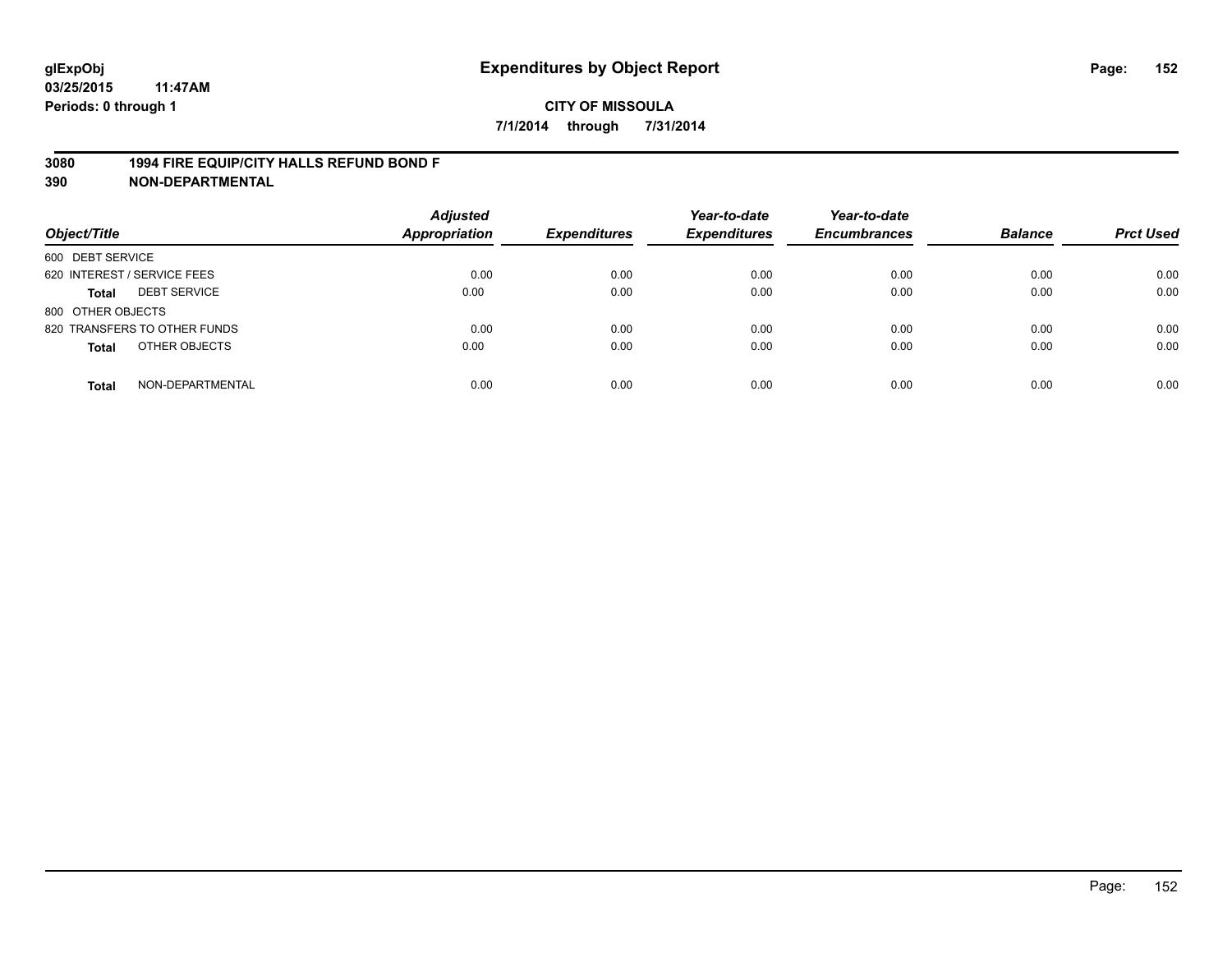**CITY OF MISSOULA 7/1/2014 through 7/31/2014**

### **3080 1994 FIRE EQUIP/CITY HALLS REFUND BOND F**

| Object/Title                |                                     | <b>Adjusted</b><br><b>Appropriation</b> | <b>Expenditures</b> | Year-to-date<br><b>Expenditures</b> | Year-to-date<br><b>Encumbrances</b> | <b>Balance</b> | <b>Prct Used</b> |
|-----------------------------|-------------------------------------|-----------------------------------------|---------------------|-------------------------------------|-------------------------------------|----------------|------------------|
| 600 DEBT SERVICE            |                                     |                                         |                     |                                     |                                     |                |                  |
| 620 INTEREST / SERVICE FEES |                                     | 0.00                                    | 0.00                | 0.00                                | 0.00                                | 0.00           | 0.00             |
| <b>Total</b>                | <b>DEBT SERVICE</b>                 | 0.00                                    | 0.00                | 0.00                                | 0.00                                | 0.00           | 0.00             |
| 800 OTHER OBJECTS           |                                     |                                         |                     |                                     |                                     |                |                  |
|                             | 820 TRANSFERS TO OTHER FUNDS        | 0.00                                    | 0.00                | 0.00                                | 0.00                                | 0.00           | 0.00             |
| <b>Total</b>                | OTHER OBJECTS                       | 0.00                                    | 0.00                | 0.00                                | 0.00                                | 0.00           | 0.00             |
| <b>Total</b>                | 1994 FIRE EQUIP/CITY HALLS REFUND B | 0.00                                    | 0.00                | 0.00                                | 0.00                                | 0.00           | 0.00             |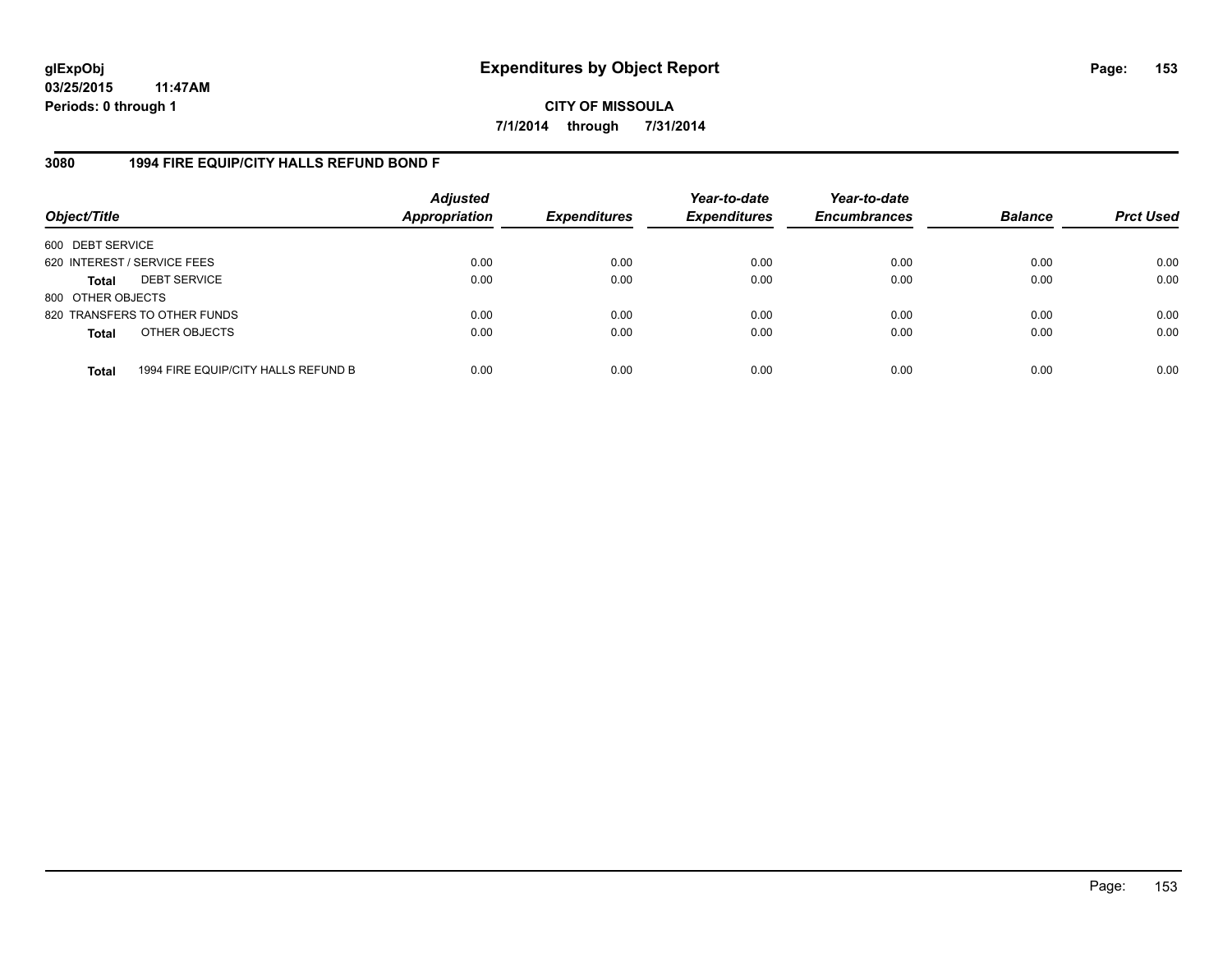#### **3085 1993 FIRE STATION G O BOND FUND**

| Object/Title      |                              | <b>Adjusted</b><br>Appropriation | <b>Expenditures</b> | Year-to-date<br><b>Expenditures</b> | Year-to-date<br><b>Encumbrances</b> | <b>Balance</b> | <b>Prct Used</b> |
|-------------------|------------------------------|----------------------------------|---------------------|-------------------------------------|-------------------------------------|----------------|------------------|
| 800 OTHER OBJECTS |                              |                                  |                     |                                     |                                     |                |                  |
|                   | 820 TRANSFERS TO OTHER FUNDS | 0.00                             | 0.00                | 0.00                                | 0.00                                | 0.00           | 0.00             |
| <b>Total</b>      | OTHER OBJECTS                | 0.00                             | 0.00                | 0.00                                | 0.00                                | 0.00           | 0.00             |
| <b>Total</b>      | NON-DEPARTMENTAL             | 0.00                             | 0.00                | 0.00                                | 0.00                                | 0.00           | 0.00             |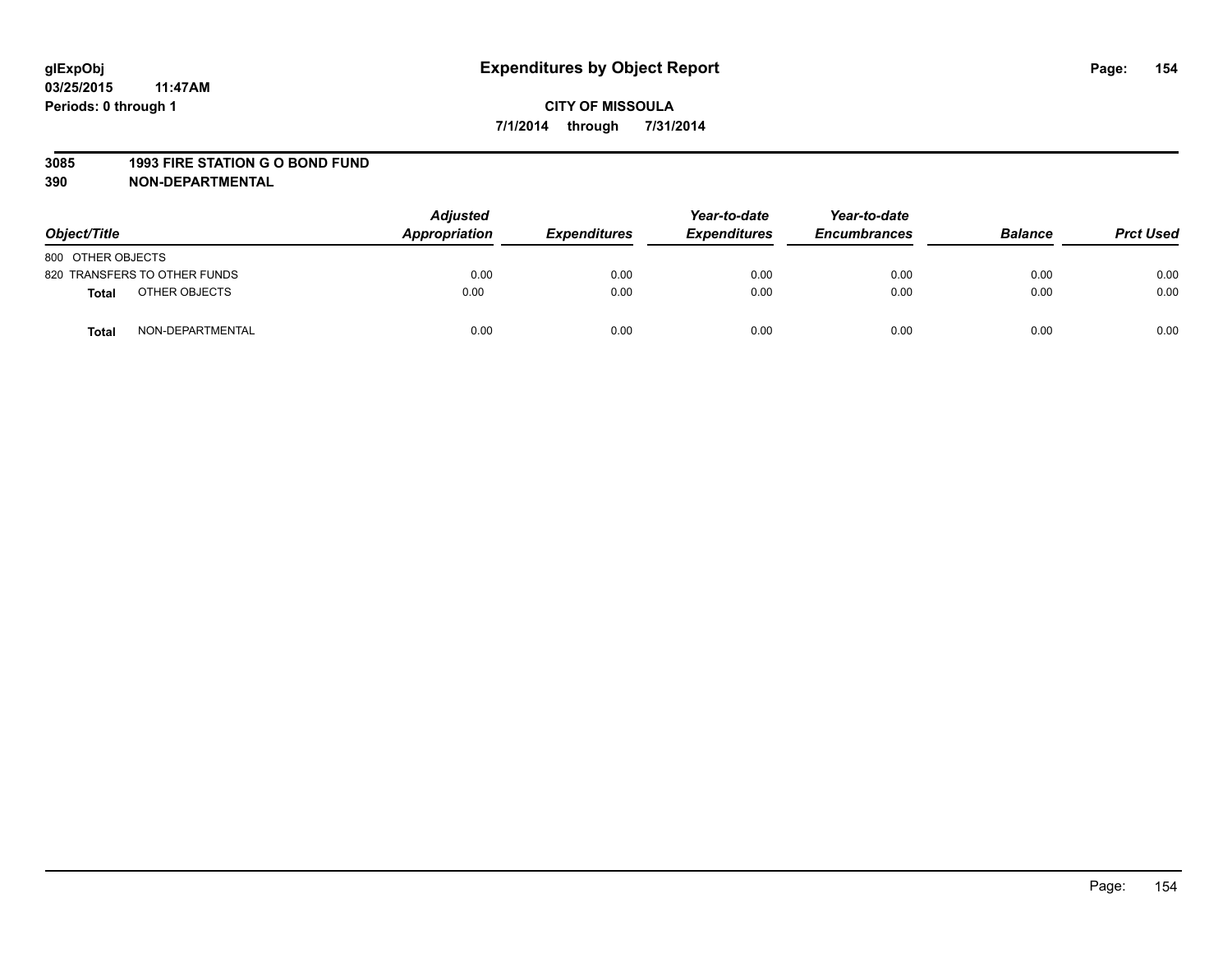**CITY OF MISSOULA 7/1/2014 through 7/31/2014**

## **3085 1993 FIRE STATION G O BOND FUND**

| Object/Title                                    | <b>Adjusted</b><br>Appropriation | <b>Expenditures</b> | Year-to-date<br><b>Expenditures</b> | Year-to-date<br><b>Encumbrances</b> | <b>Balance</b> | <b>Prct Used</b> |
|-------------------------------------------------|----------------------------------|---------------------|-------------------------------------|-------------------------------------|----------------|------------------|
| 800 OTHER OBJECTS                               |                                  |                     |                                     |                                     |                |                  |
| 820 TRANSFERS TO OTHER FUNDS                    | 0.00                             | 0.00                | 0.00                                | 0.00                                | 0.00           | 0.00             |
| OTHER OBJECTS<br><b>Total</b>                   | 0.00                             | 0.00                | 0.00                                | 0.00                                | 0.00           | 0.00             |
| 1993 FIRE STATION G O BOND FUND<br><b>Total</b> | 0.00                             | 0.00                | 0.00                                | 0.00                                | 0.00           | 0.00             |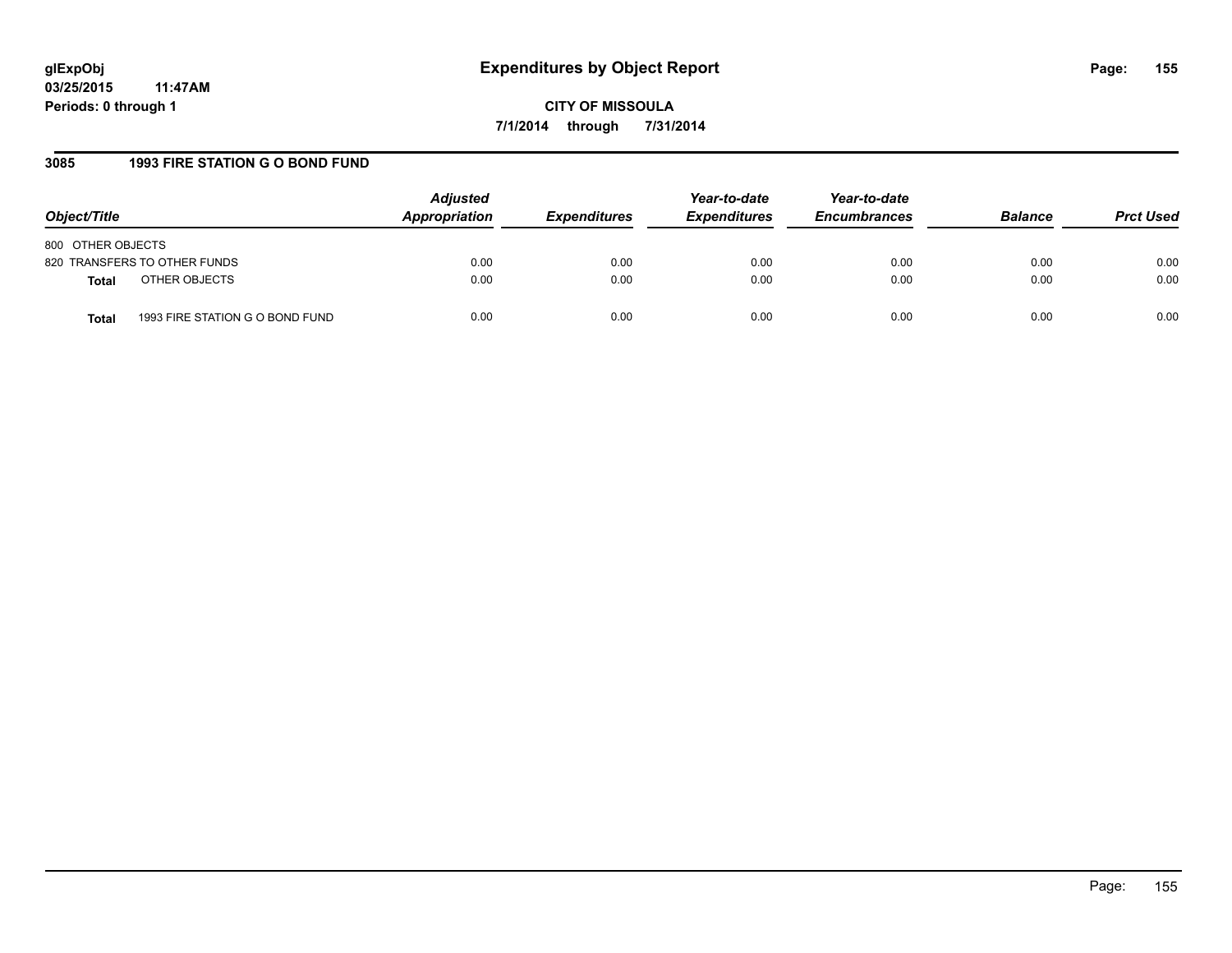# **3090 2004 AQUATICS BOND**

|                                     | <b>Adjusted</b> |                     | Year-to-date        | Year-to-date        |                |                  |
|-------------------------------------|-----------------|---------------------|---------------------|---------------------|----------------|------------------|
| Object/Title                        | Appropriation   | <b>Expenditures</b> | <b>Expenditures</b> | <b>Encumbrances</b> | <b>Balance</b> | <b>Prct Used</b> |
| 600 DEBT SERVICE                    |                 |                     |                     |                     |                |                  |
| 610 PRINCIPAL                       | 0.00            | 0.00                | 0.00                | 0.00                | 0.00           | 0.00             |
| 620 INTEREST / SERVICE FEES         | 0.00            | 0.00                | 0.00                | 0.00                | 0.00           | 0.00             |
| <b>DEBT SERVICE</b><br><b>Total</b> | 0.00            | 0.00                | 0.00                | 0.00                | 0.00           | 0.00             |
| 800 OTHER OBJECTS                   |                 |                     |                     |                     |                |                  |
| 820 TRANSFERS TO OTHER FUNDS        | 0.00            | 0.00                | 0.00                | 0.00                | 0.00           | 0.00             |
| OTHER OBJECTS<br><b>Total</b>       | 0.00            | 0.00                | 0.00                | 0.00                | 0.00           | 0.00             |
| NON-DEPARTMENTAL<br><b>Total</b>    | 0.00            | 0.00                | 0.00                | 0.00                | 0.00           | 0.00             |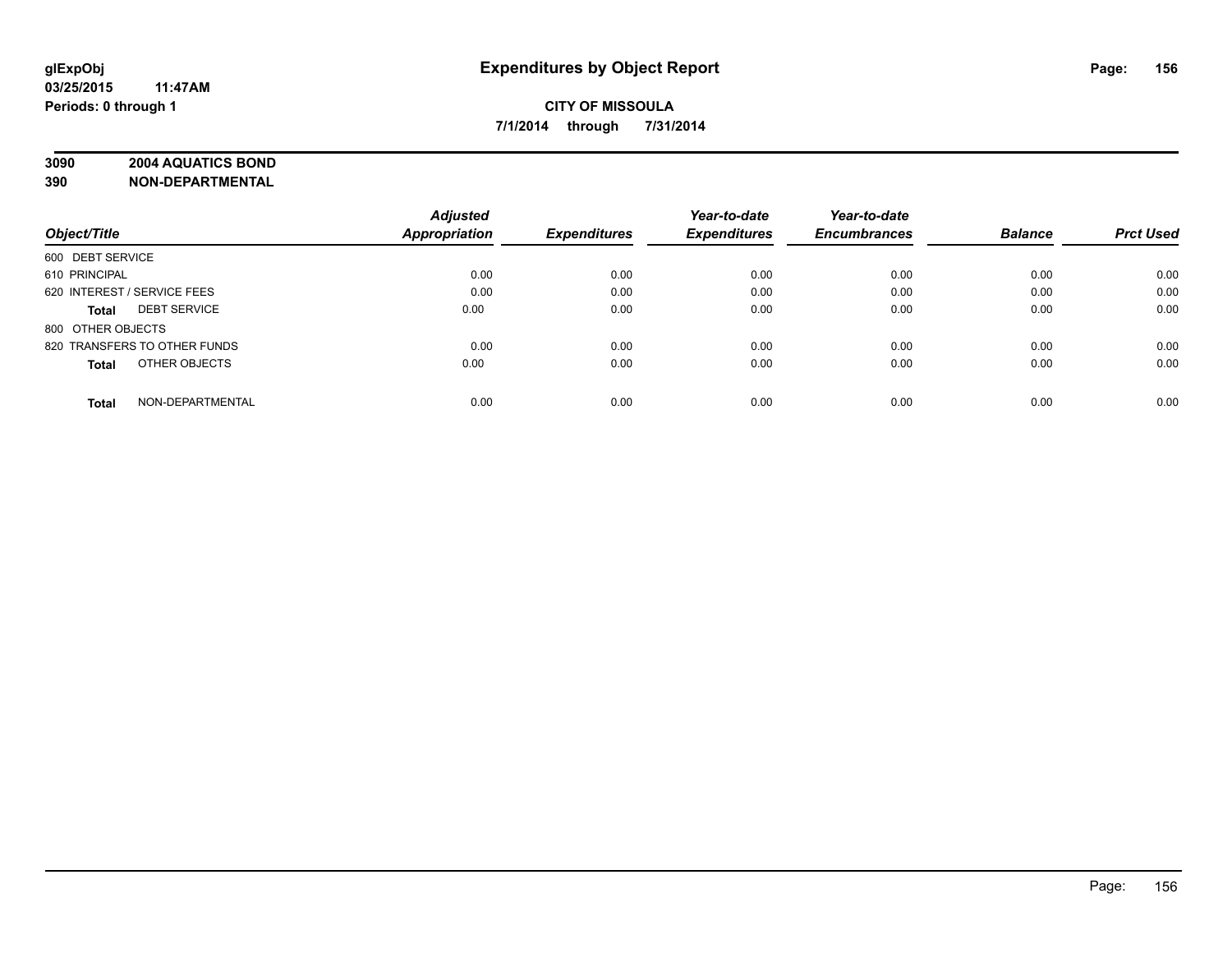## **3090 2004 AQUATICS BOND**

| Object/Title                        | <b>Adjusted</b><br><b>Appropriation</b> | <b>Expenditures</b> | Year-to-date<br><b>Expenditures</b> | Year-to-date<br><b>Encumbrances</b> | <b>Balance</b> | <b>Prct Used</b> |
|-------------------------------------|-----------------------------------------|---------------------|-------------------------------------|-------------------------------------|----------------|------------------|
| 600 DEBT SERVICE                    |                                         |                     |                                     |                                     |                |                  |
| 610 PRINCIPAL                       | 0.00                                    | 0.00                | 0.00                                | 0.00                                | 0.00           | 0.00             |
| 620 INTEREST / SERVICE FEES         | 0.00                                    | 0.00                | 0.00                                | 0.00                                | 0.00           | 0.00             |
| <b>DEBT SERVICE</b><br><b>Total</b> | 0.00                                    | 0.00                | 0.00                                | 0.00                                | 0.00           | 0.00             |
| 800 OTHER OBJECTS                   |                                         |                     |                                     |                                     |                |                  |
| 820 TRANSFERS TO OTHER FUNDS        | 0.00                                    | 0.00                | 0.00                                | 0.00                                | 0.00           | 0.00             |
| OTHER OBJECTS<br><b>Total</b>       | 0.00                                    | 0.00                | 0.00                                | 0.00                                | 0.00           | 0.00             |
| 2004 AQUATICS BOND<br><b>Total</b>  | 0.00                                    | 0.00                | 0.00                                | 0.00                                | 0.00           | 0.00             |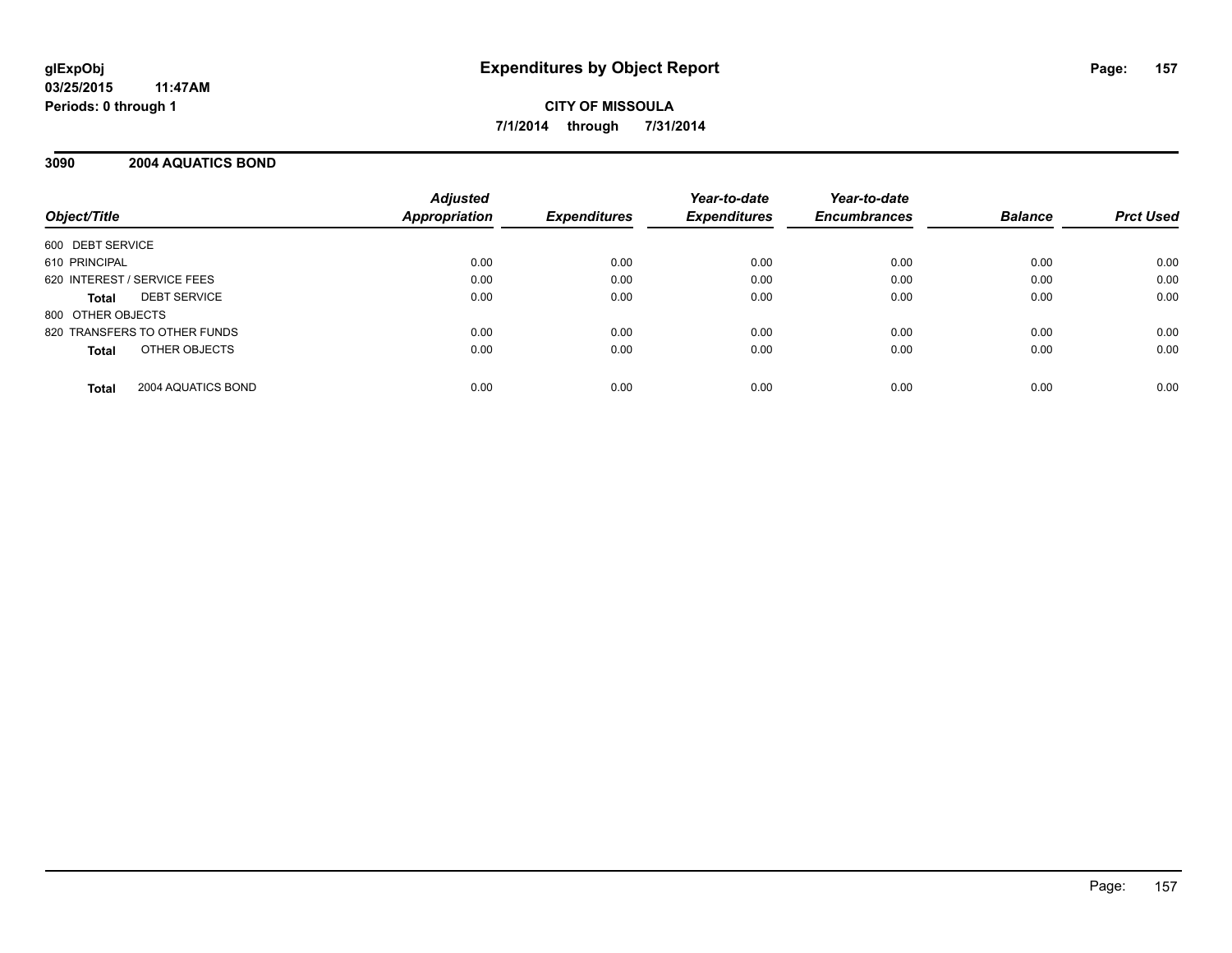#### **3091 SERIES 2012A AQUATICS REFUNDING BOND**

|                                  | <b>Adjusted</b> |                     | Year-to-date        | Year-to-date        |                |                  |
|----------------------------------|-----------------|---------------------|---------------------|---------------------|----------------|------------------|
| Object/Title                     | Appropriation   | <b>Expenditures</b> | <b>Expenditures</b> | <b>Encumbrances</b> | <b>Balance</b> | <b>Prct Used</b> |
| 600 DEBT SERVICE                 |                 |                     |                     |                     |                |                  |
| 610 PRINCIPAL                    | 440.000.00      | 0.00                | 0.00                | 0.00                | 440.000.00     | 0.00             |
| 620 INTEREST / SERVICE FEES      | 99.698.00       | 0.00                | 0.00                | 0.00                | 99.698.00      | 0.00             |
| <b>DEBT SERVICE</b><br>Total     | 539.698.00      | 0.00                | 0.00                | 0.00                | 539.698.00     | 0.00             |
| 800 OTHER OBJECTS                |                 |                     |                     |                     |                |                  |
| 820 TRANSFERS TO OTHER FUNDS     | 0.00            | 0.00                | 0.00                | 0.00                | 0.00           | 0.00             |
| OTHER OBJECTS<br><b>Total</b>    | 0.00            | 0.00                | 0.00                | 0.00                | 0.00           | 0.00             |
| NON-DEPARTMENTAL<br><b>Total</b> | 539.698.00      | 0.00                | 0.00                | 0.00                | 539.698.00     | 0.00             |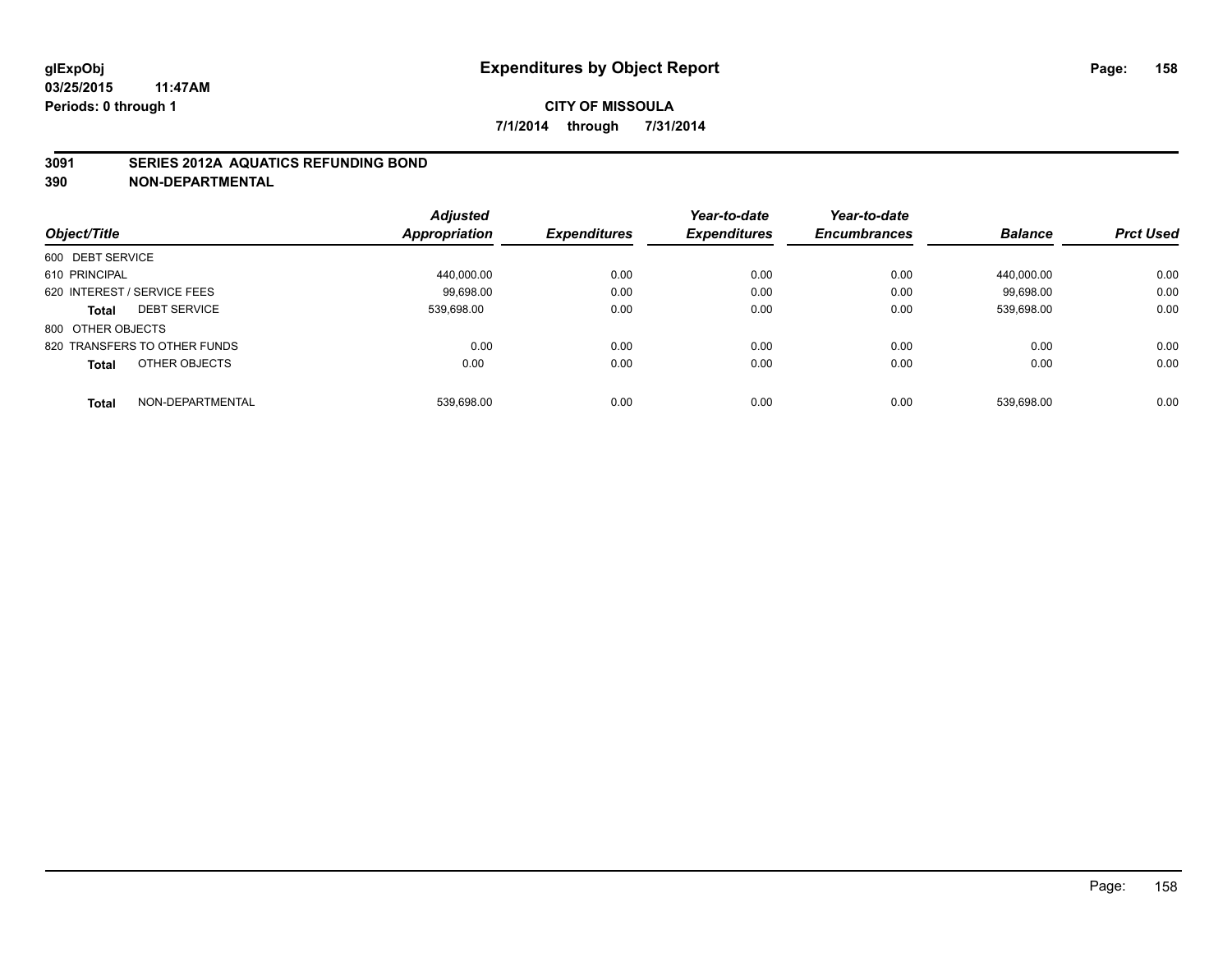**CITY OF MISSOULA 7/1/2014 through 7/31/2014**

## **3091 SERIES 2012A AQUATICS REFUNDING BOND**

| Object/Title      |                                   | <b>Adjusted</b><br>Appropriation | <b>Expenditures</b> | Year-to-date<br><b>Expenditures</b> | Year-to-date<br><b>Encumbrances</b> | <b>Balance</b> | <b>Prct Used</b> |
|-------------------|-----------------------------------|----------------------------------|---------------------|-------------------------------------|-------------------------------------|----------------|------------------|
| 600 DEBT SERVICE  |                                   |                                  |                     |                                     |                                     |                |                  |
| 610 PRINCIPAL     |                                   | 440,000.00                       | 0.00                | 0.00                                | 0.00                                | 440.000.00     | 0.00             |
|                   | 620 INTEREST / SERVICE FEES       | 99,698.00                        | 0.00                | 0.00                                | 0.00                                | 99.698.00      | 0.00             |
| <b>Total</b>      | <b>DEBT SERVICE</b>               | 539.698.00                       | 0.00                | 0.00                                | 0.00                                | 539.698.00     | 0.00             |
| 800 OTHER OBJECTS |                                   |                                  |                     |                                     |                                     |                |                  |
|                   | 820 TRANSFERS TO OTHER FUNDS      | 0.00                             | 0.00                | 0.00                                | 0.00                                | 0.00           | 0.00             |
| <b>Total</b>      | OTHER OBJECTS                     | 0.00                             | 0.00                | 0.00                                | 0.00                                | 0.00           | 0.00             |
| <b>Total</b>      | SERIES 2012A AQUATICS REFUNDING B | 539.698.00                       | 0.00                | 0.00                                | 0.00                                | 539.698.00     | 0.00             |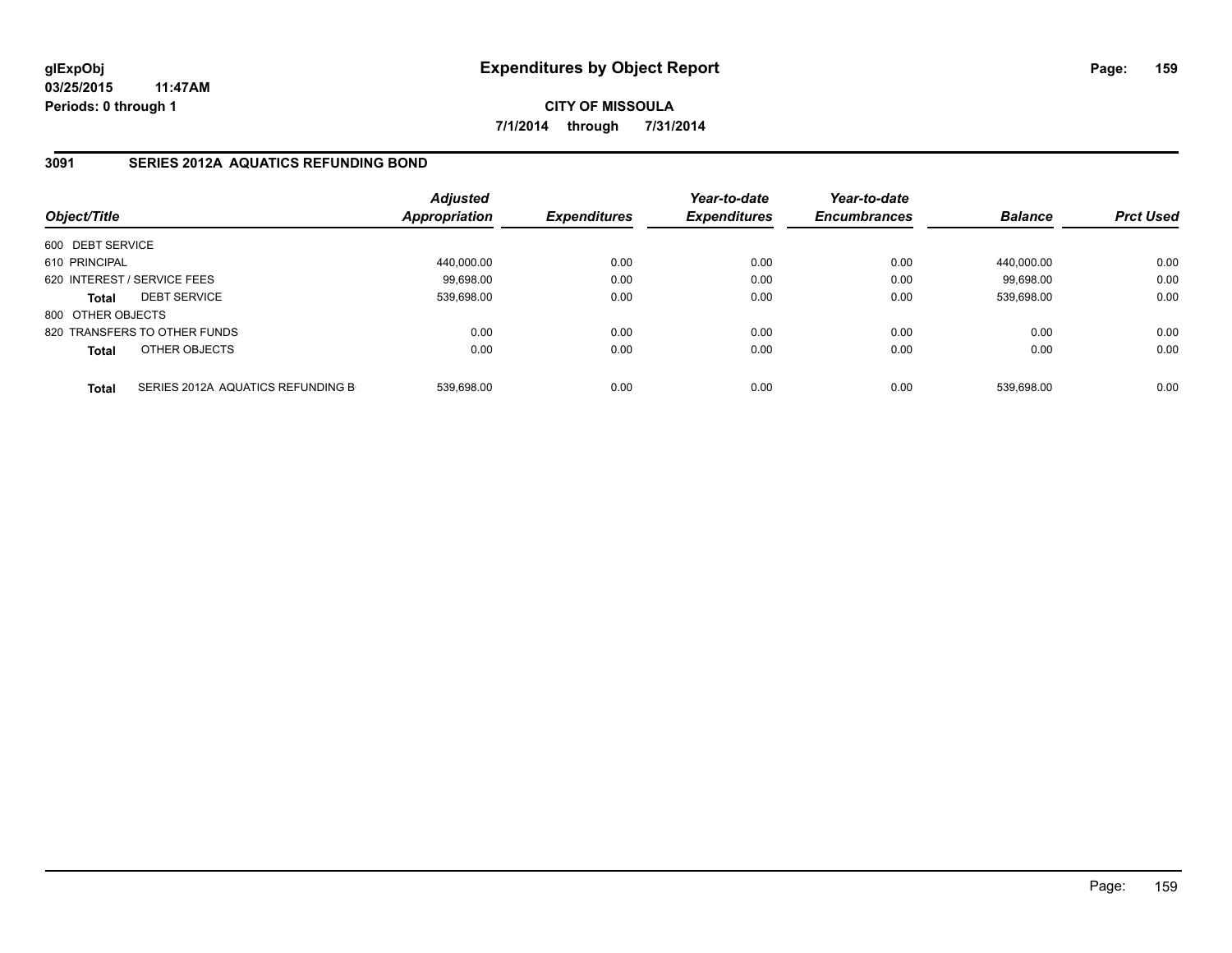#### **3092 Series 2013A GO REFUNDING BONDS**

|                                     | <b>Adjusted</b>      |                     | Year-to-date        | Year-to-date        |                |                  |
|-------------------------------------|----------------------|---------------------|---------------------|---------------------|----------------|------------------|
| Object/Title                        | <b>Appropriation</b> | <b>Expenditures</b> | <b>Expenditures</b> | <b>Encumbrances</b> | <b>Balance</b> | <b>Prct Used</b> |
| 600 DEBT SERVICE                    |                      |                     |                     |                     |                |                  |
| 610 PRINCIPAL                       | 570.000.00           | 0.00                | 0.00                | 0.00                | 570.000.00     | 0.00             |
| 620 INTEREST / SERVICE FEES         | 121,800.00           | 0.00                | 0.00                | 0.00                | 121.800.00     | 0.00             |
| <b>DEBT SERVICE</b><br><b>Total</b> | 691.800.00           | 0.00                | 0.00                | 0.00                | 691.800.00     | 0.00             |
| 800 OTHER OBJECTS                   |                      |                     |                     |                     |                |                  |
| 820 TRANSFERS TO OTHER FUNDS        | 0.00                 | 0.00                | 0.00                | 0.00                | 0.00           | 0.00             |
| OTHER OBJECTS<br><b>Total</b>       | 0.00                 | 0.00                | 0.00                | 0.00                | 0.00           | 0.00             |
| NON-DEPARTMENTAL<br><b>Total</b>    | 691,800.00           | 0.00                | 0.00                | 0.00                | 691.800.00     | 0.00             |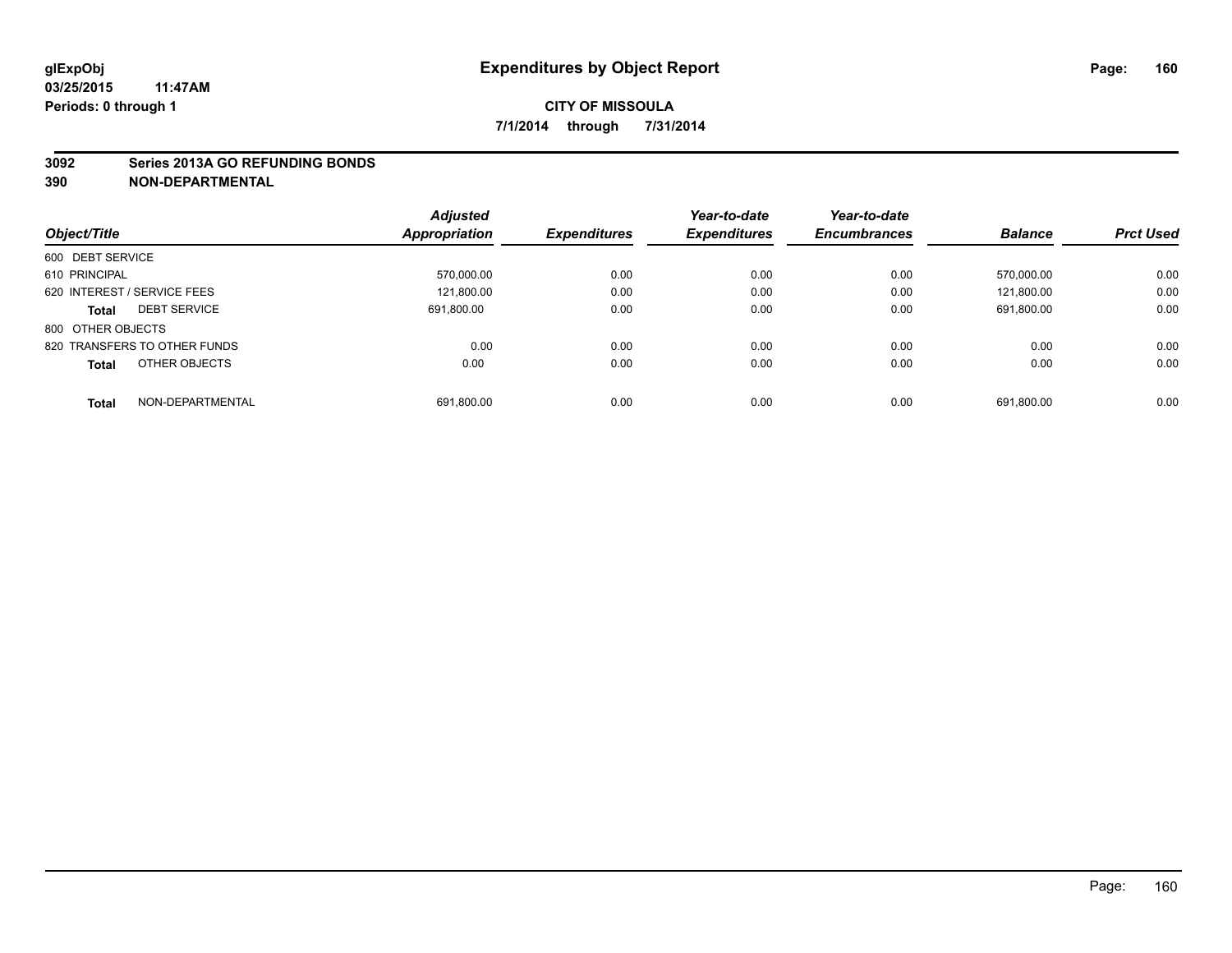## **3092 Series 2013A GO REFUNDING BONDS**

| Object/Title      |                                 | <b>Adjusted</b><br>Appropriation | <b>Expenditures</b> | Year-to-date<br><b>Expenditures</b> | Year-to-date<br><b>Encumbrances</b> | <b>Balance</b> | <b>Prct Used</b> |
|-------------------|---------------------------------|----------------------------------|---------------------|-------------------------------------|-------------------------------------|----------------|------------------|
| 600 DEBT SERVICE  |                                 |                                  |                     |                                     |                                     |                |                  |
| 610 PRINCIPAL     |                                 | 570,000.00                       | 0.00                | 0.00                                | 0.00                                | 570.000.00     | 0.00             |
|                   | 620 INTEREST / SERVICE FEES     | 121.800.00                       | 0.00                | 0.00                                | 0.00                                | 121.800.00     | 0.00             |
| <b>Total</b>      | <b>DEBT SERVICE</b>             | 691.800.00                       | 0.00                | 0.00                                | 0.00                                | 691.800.00     | 0.00             |
| 800 OTHER OBJECTS |                                 |                                  |                     |                                     |                                     |                |                  |
|                   | 820 TRANSFERS TO OTHER FUNDS    | 0.00                             | 0.00                | 0.00                                | 0.00                                | 0.00           | 0.00             |
| <b>Total</b>      | OTHER OBJECTS                   | 0.00                             | 0.00                | 0.00                                | 0.00                                | 0.00           | 0.00             |
| <b>Total</b>      | Series 2013A GO REFUNDING BONDS | 691.800.00                       | 0.00                | 0.00                                | 0.00                                | 691.800.00     | 0.00             |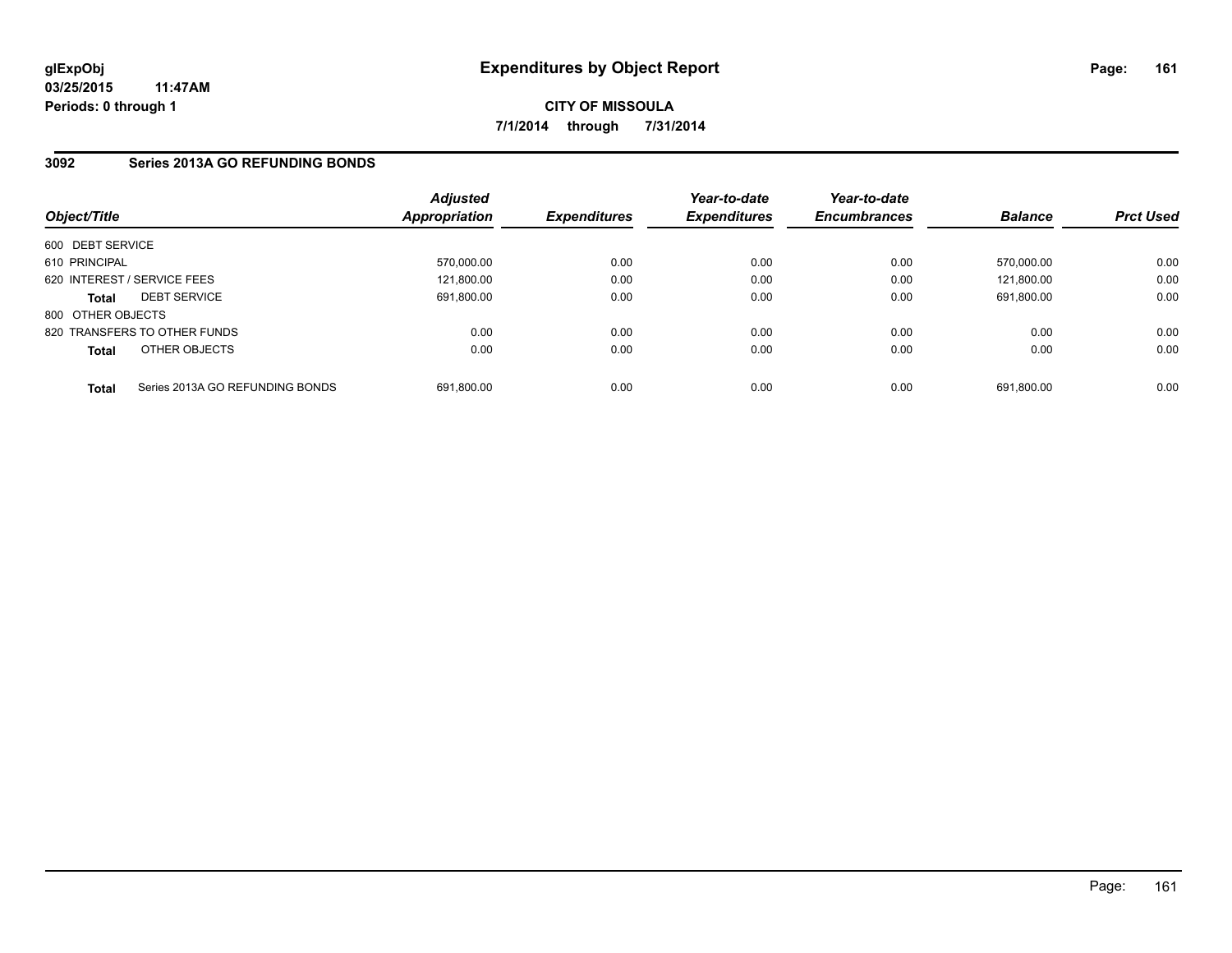#### **3095 2004 REFUNDING BONDS DEBT SERVICE**

| Object/Title                        | <b>Adjusted</b><br>Appropriation | <b>Expenditures</b> | Year-to-date<br><b>Expenditures</b> | Year-to-date<br><b>Encumbrances</b> | <b>Balance</b> | <b>Prct Used</b> |
|-------------------------------------|----------------------------------|---------------------|-------------------------------------|-------------------------------------|----------------|------------------|
| 600 DEBT SERVICE                    |                                  |                     |                                     |                                     |                |                  |
| 610 PRINCIPAL                       | 0.00                             | 0.00                | 0.00                                | 0.00                                | 0.00           | 0.00             |
| 620 INTEREST / SERVICE FEES         | 0.00                             | 0.00                | 0.00                                | 0.00                                | 0.00           | 0.00             |
| <b>DEBT SERVICE</b><br><b>Total</b> | 0.00                             | 0.00                | 0.00                                | 0.00                                | 0.00           | 0.00             |
| NON-DEPARTMENTAL<br><b>Total</b>    | 0.00                             | 0.00                | 0.00                                | 0.00                                | 0.00           | 0.00             |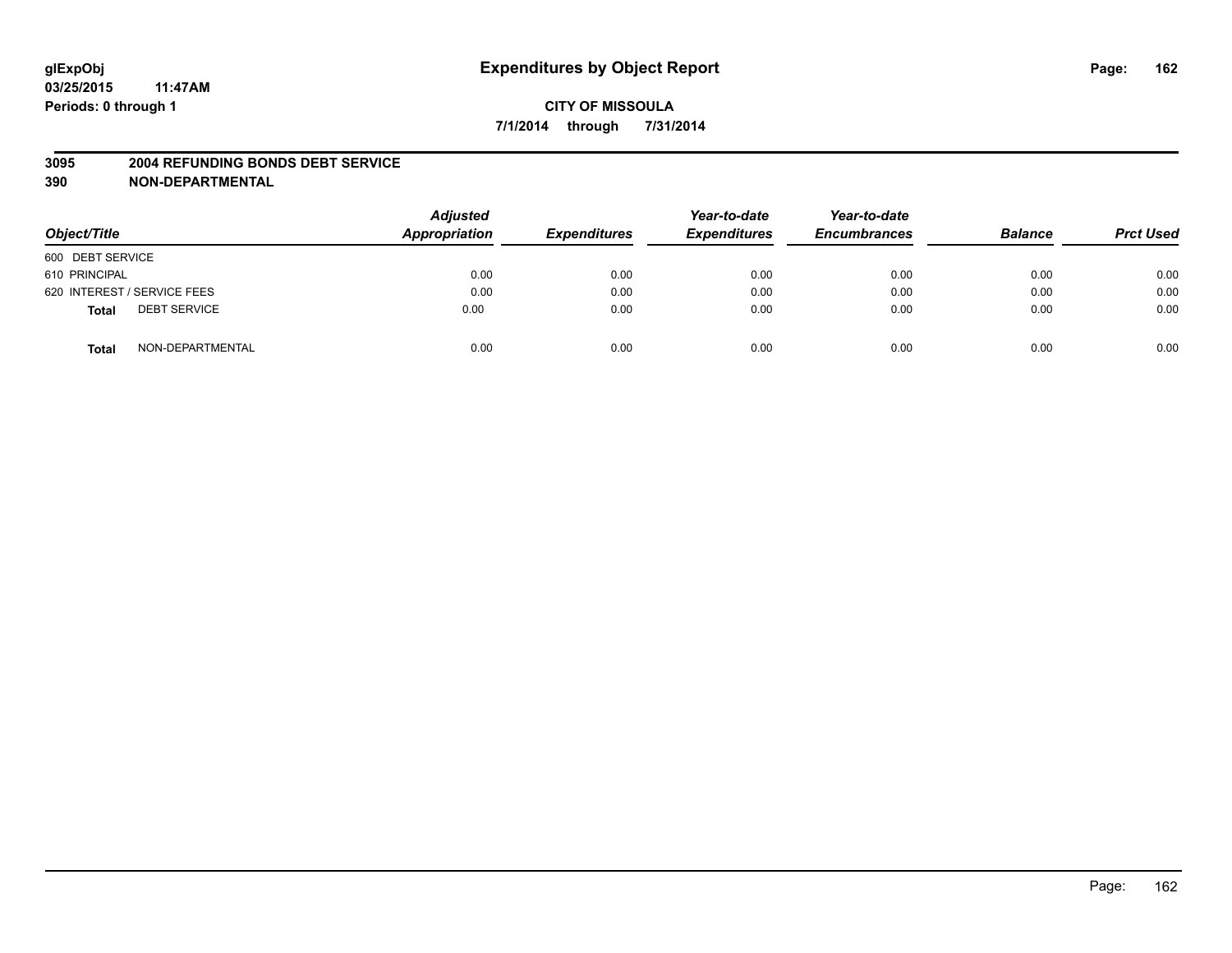# **glExpObj Expenditures by Object Report Page: 163**

**03/25/2015 11:47AM Periods: 0 through 1**

**7/1/2014 through 7/31/2014**

## **3095 2004 REFUNDING BONDS DEBT SERVICE**

| Object/Title     |                                   | <b>Adjusted</b><br>Appropriation | <b>Expenditures</b> | Year-to-date<br><b>Expenditures</b> | Year-to-date<br><b>Encumbrances</b> | <b>Balance</b> | <b>Prct Used</b> |
|------------------|-----------------------------------|----------------------------------|---------------------|-------------------------------------|-------------------------------------|----------------|------------------|
| 600 DEBT SERVICE |                                   |                                  |                     |                                     |                                     |                |                  |
| 610 PRINCIPAL    |                                   | 0.00                             | 0.00                | 0.00                                | 0.00                                | 0.00           | 0.00             |
|                  | 620 INTEREST / SERVICE FEES       | 0.00                             | 0.00                | 0.00                                | 0.00                                | 0.00           | 0.00             |
| <b>Total</b>     | <b>DEBT SERVICE</b>               | 0.00                             | 0.00                | 0.00                                | 0.00                                | 0.00           | 0.00             |
| Total            | 2004 REFUNDING BONDS DEBT SERVICE | 0.00                             | 0.00                | 0.00                                | 0.00                                | 0.00           | 0.00             |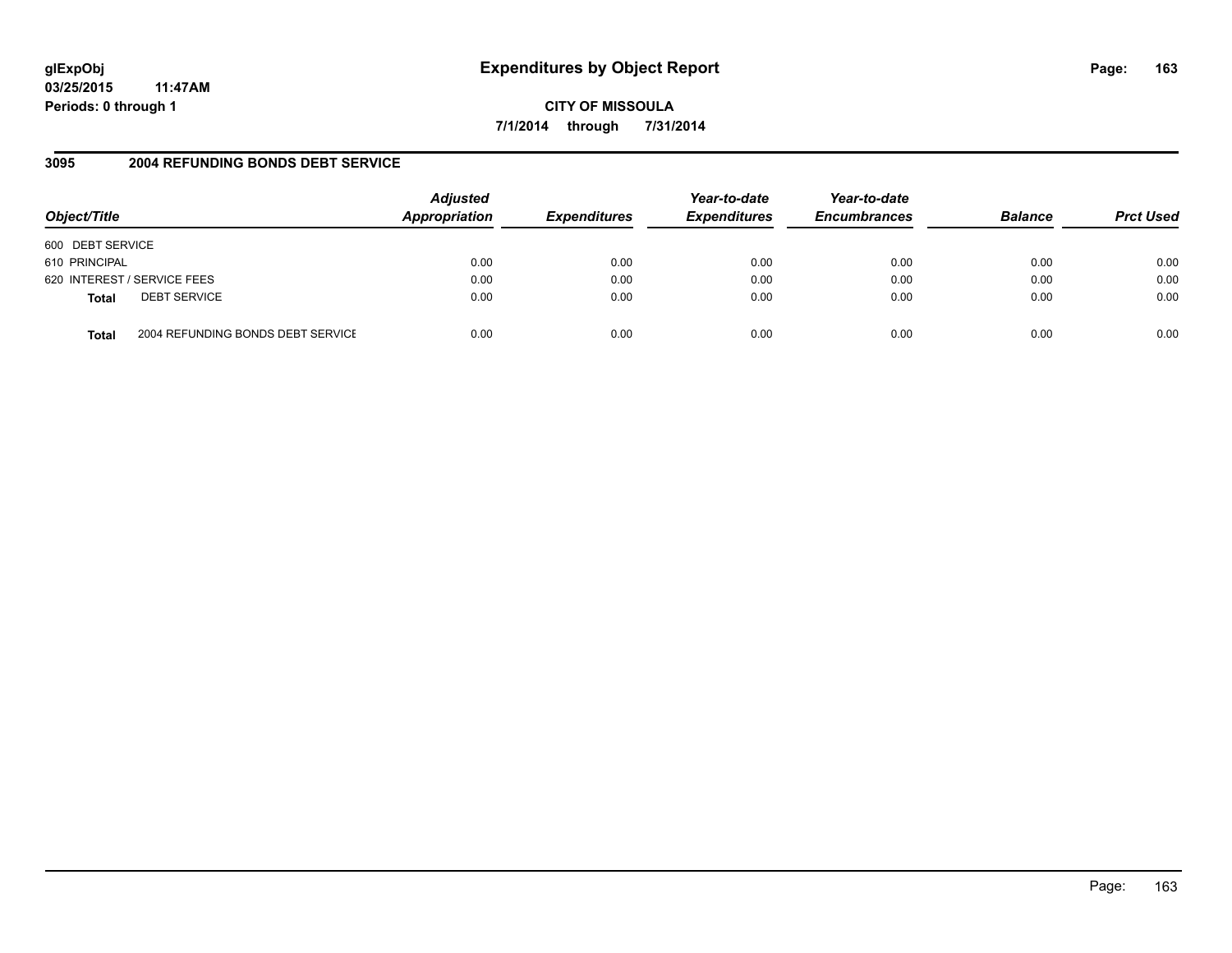#### **3096 NEW FIRE STATION GO BOND**

|                                     | <b>Adjusted</b>      |                     | Year-to-date        | Year-to-date        |                |                  |
|-------------------------------------|----------------------|---------------------|---------------------|---------------------|----------------|------------------|
| Object/Title                        | <b>Appropriation</b> | <b>Expenditures</b> | <b>Expenditures</b> | <b>Encumbrances</b> | <b>Balance</b> | <b>Prct Used</b> |
| 600 DEBT SERVICE                    |                      |                     |                     |                     |                |                  |
| 610 PRINCIPAL                       | 0.00                 | 0.00                | 0.00                | 0.00                | 0.00           | 0.00             |
| 620 INTEREST / SERVICE FEES         | 0.00                 | 0.00                | 0.00                | 0.00                | 0.00           | 0.00             |
| <b>DEBT SERVICE</b><br><b>Total</b> | 0.00                 | 0.00                | 0.00                | 0.00                | 0.00           | 0.00             |
| 800 OTHER OBJECTS                   |                      |                     |                     |                     |                |                  |
| 820 TRANSFERS TO OTHER FUNDS        | 0.00                 | 0.00                | 0.00                | 0.00                | 0.00           | 0.00             |
| OTHER OBJECTS<br><b>Total</b>       | 0.00                 | 0.00                | 0.00                | 0.00                | 0.00           | 0.00             |
| NON-DEPARTMENTAL<br>Total           | 0.00                 | 0.00                | 0.00                | 0.00                | 0.00           | 0.00             |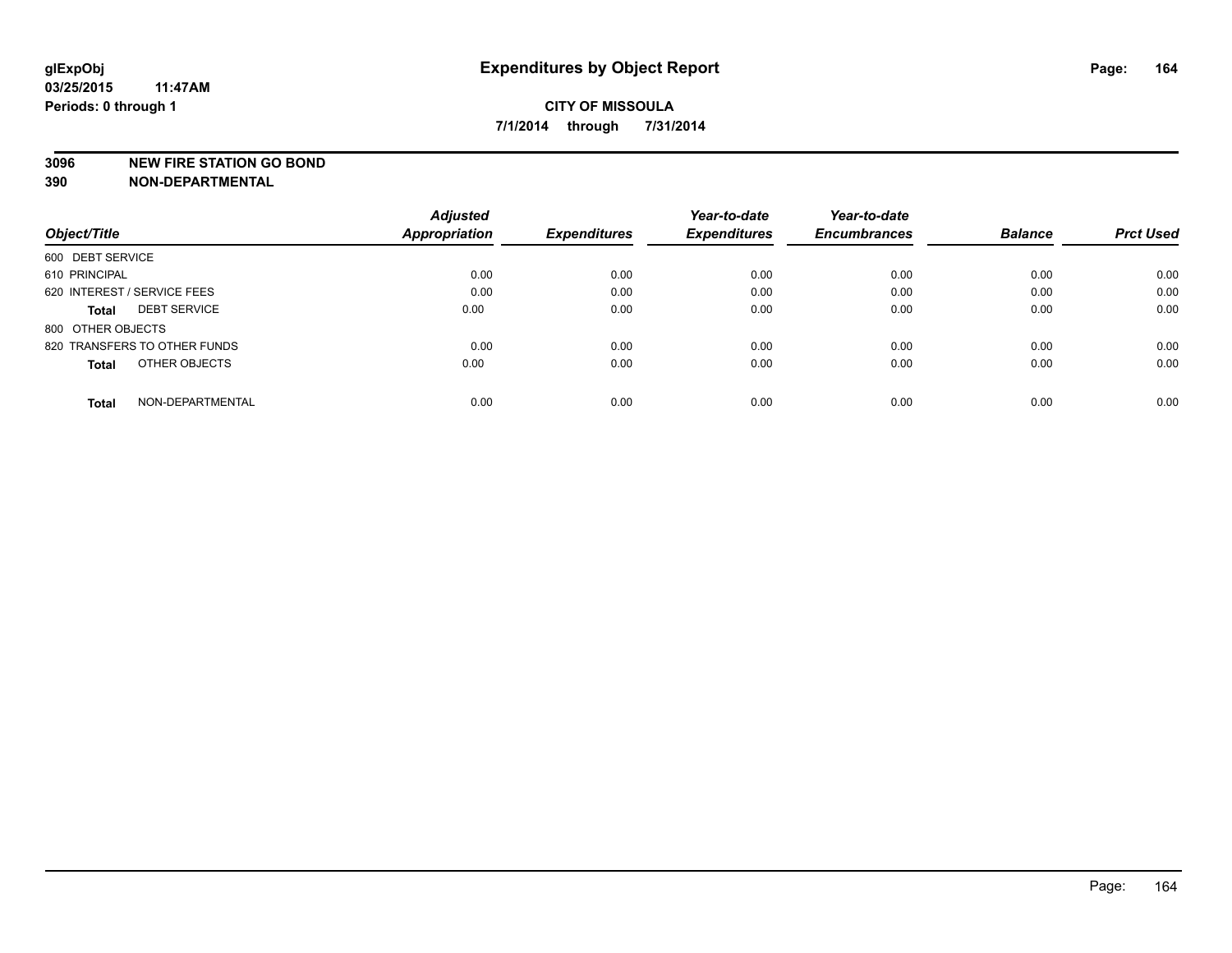#### **3096 NEW FIRE STATION GO BOND**

| Object/Title                 |                          | <b>Adjusted</b><br><b>Appropriation</b> | <b>Expenditures</b> | Year-to-date<br><b>Expenditures</b> | Year-to-date<br><b>Encumbrances</b> | <b>Balance</b> | <b>Prct Used</b> |
|------------------------------|--------------------------|-----------------------------------------|---------------------|-------------------------------------|-------------------------------------|----------------|------------------|
| 600 DEBT SERVICE             |                          |                                         |                     |                                     |                                     |                |                  |
| 610 PRINCIPAL                |                          | 0.00                                    | 0.00                | 0.00                                | 0.00                                | 0.00           | 0.00             |
| 620 INTEREST / SERVICE FEES  |                          | 0.00                                    | 0.00                | 0.00                                | 0.00                                | 0.00           | 0.00             |
| <b>Total</b>                 | <b>DEBT SERVICE</b>      | 0.00                                    | 0.00                | 0.00                                | 0.00                                | 0.00           | 0.00             |
| 800 OTHER OBJECTS            |                          |                                         |                     |                                     |                                     |                |                  |
| 820 TRANSFERS TO OTHER FUNDS |                          | 0.00                                    | 0.00                | 0.00                                | 0.00                                | 0.00           | 0.00             |
| <b>Total</b>                 | OTHER OBJECTS            | 0.00                                    | 0.00                | 0.00                                | 0.00                                | 0.00           | 0.00             |
| <b>Total</b>                 | NEW FIRE STATION GO BOND | 0.00                                    | 0.00                | 0.00                                | 0.00                                | 0.00           | 0.00             |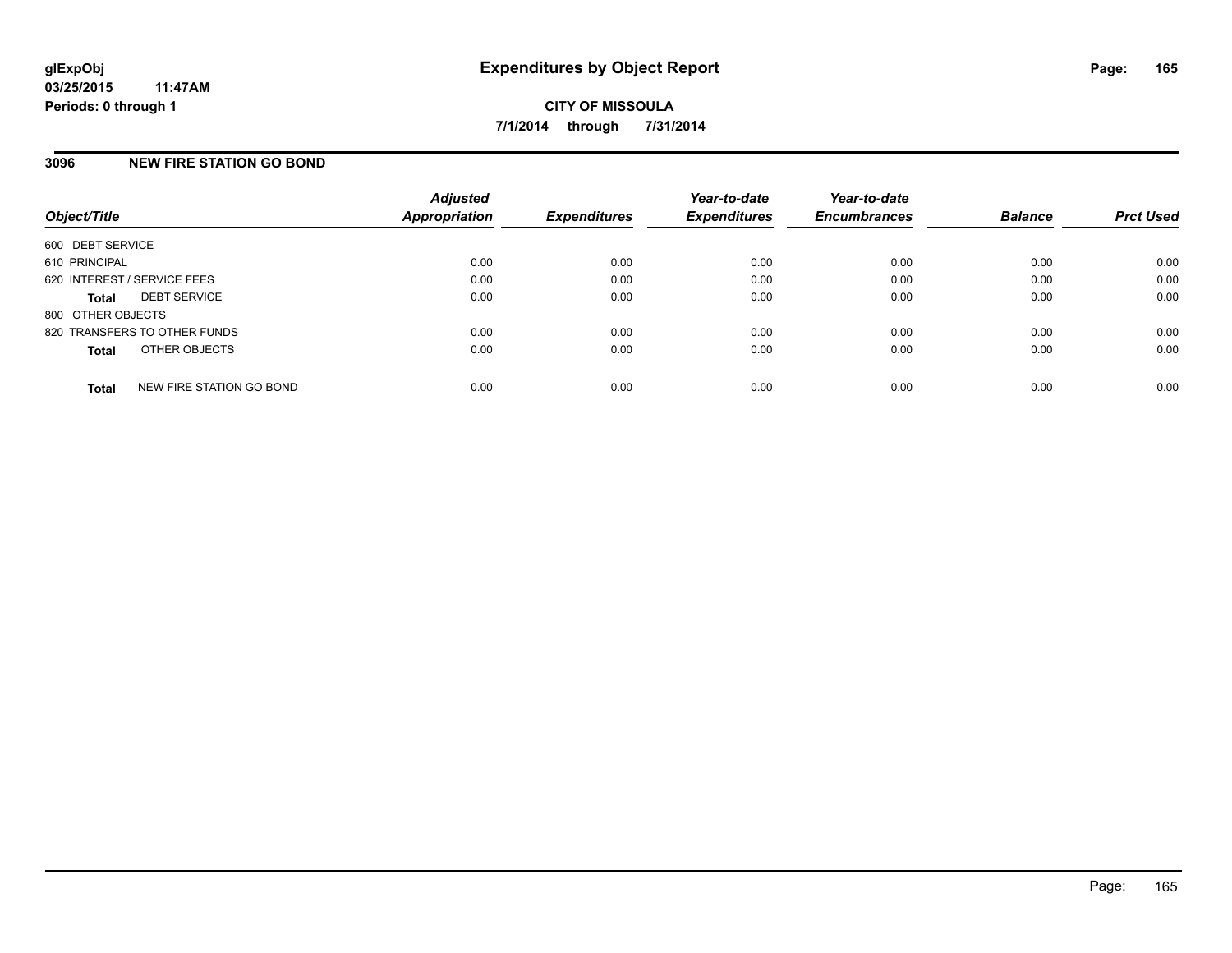# **CITY OF MISSOULA 7/1/2014 through 7/31/2014**

**3097 2007 REFUNDING BONDS**

| Object/Title                         | <b>Adjusted</b><br><b>Appropriation</b> | <b>Expenditures</b> | Year-to-date<br><b>Expenditures</b> | Year-to-date<br><b>Encumbrances</b> | <b>Balance</b> | <b>Prct Used</b> |
|--------------------------------------|-----------------------------------------|---------------------|-------------------------------------|-------------------------------------|----------------|------------------|
| 500 FIXED CHARGES                    |                                         |                     |                                     |                                     |                |                  |
| 500 FIXED CHARGES                    | 0.00                                    | 0.00                | 0.00                                | 0.00                                | 0.00           | 0.00             |
| <b>FIXED CHARGES</b><br><b>Total</b> | 0.00                                    | 0.00                | 0.00                                | 0.00                                | 0.00           | 0.00             |
| 600 DEBT SERVICE                     |                                         |                     |                                     |                                     |                |                  |
| 610 PRINCIPAL                        | 0.00                                    | 0.00                | 0.00                                | 0.00                                | 0.00           | 0.00             |
| 620 INTEREST / SERVICE FEES          | 0.00                                    | 0.00                | 0.00                                | 0.00                                | 0.00           | 0.00             |
| <b>DEBT SERVICE</b><br><b>Total</b>  | 0.00                                    | 0.00                | 0.00                                | 0.00                                | 0.00           | 0.00             |
| NON-DEPARTMENTAL<br><b>Total</b>     | 0.00                                    | 0.00                | 0.00                                | 0.00                                | 0.00           | 0.00             |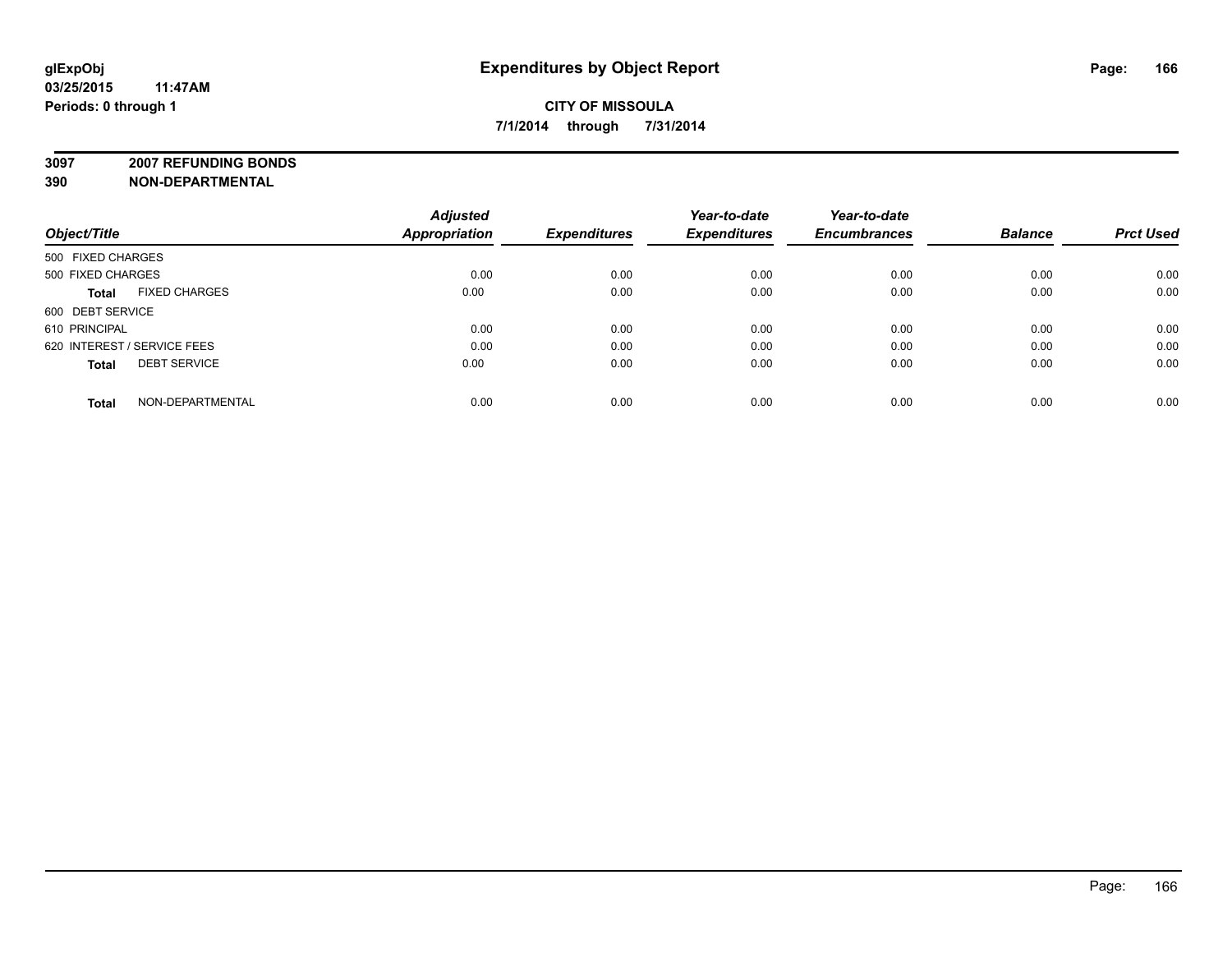## **3097 2007 REFUNDING BONDS**

| Object/Title                         | <b>Adjusted</b><br>Appropriation | <b>Expenditures</b> | Year-to-date<br><b>Expenditures</b> | Year-to-date<br><b>Encumbrances</b> | <b>Balance</b> | <b>Prct Used</b> |
|--------------------------------------|----------------------------------|---------------------|-------------------------------------|-------------------------------------|----------------|------------------|
| 500 FIXED CHARGES                    |                                  |                     |                                     |                                     |                |                  |
| 500 FIXED CHARGES                    | 0.00                             | 0.00                | 0.00                                | 0.00                                | 0.00           | 0.00             |
| <b>FIXED CHARGES</b><br><b>Total</b> | 0.00                             | 0.00                | 0.00                                | 0.00                                | 0.00           | 0.00             |
| 600 DEBT SERVICE                     |                                  |                     |                                     |                                     |                |                  |
| 610 PRINCIPAL                        | 0.00                             | 0.00                | 0.00                                | 0.00                                | 0.00           | 0.00             |
| 620 INTEREST / SERVICE FEES          | 0.00                             | 0.00                | 0.00                                | 0.00                                | 0.00           | 0.00             |
| <b>DEBT SERVICE</b><br><b>Total</b>  | 0.00                             | 0.00                | 0.00                                | 0.00                                | 0.00           | 0.00             |
| 2007 REFUNDING BONDS<br><b>Total</b> | 0.00                             | 0.00                | 0.00                                | 0.00                                | 0.00           | 0.00             |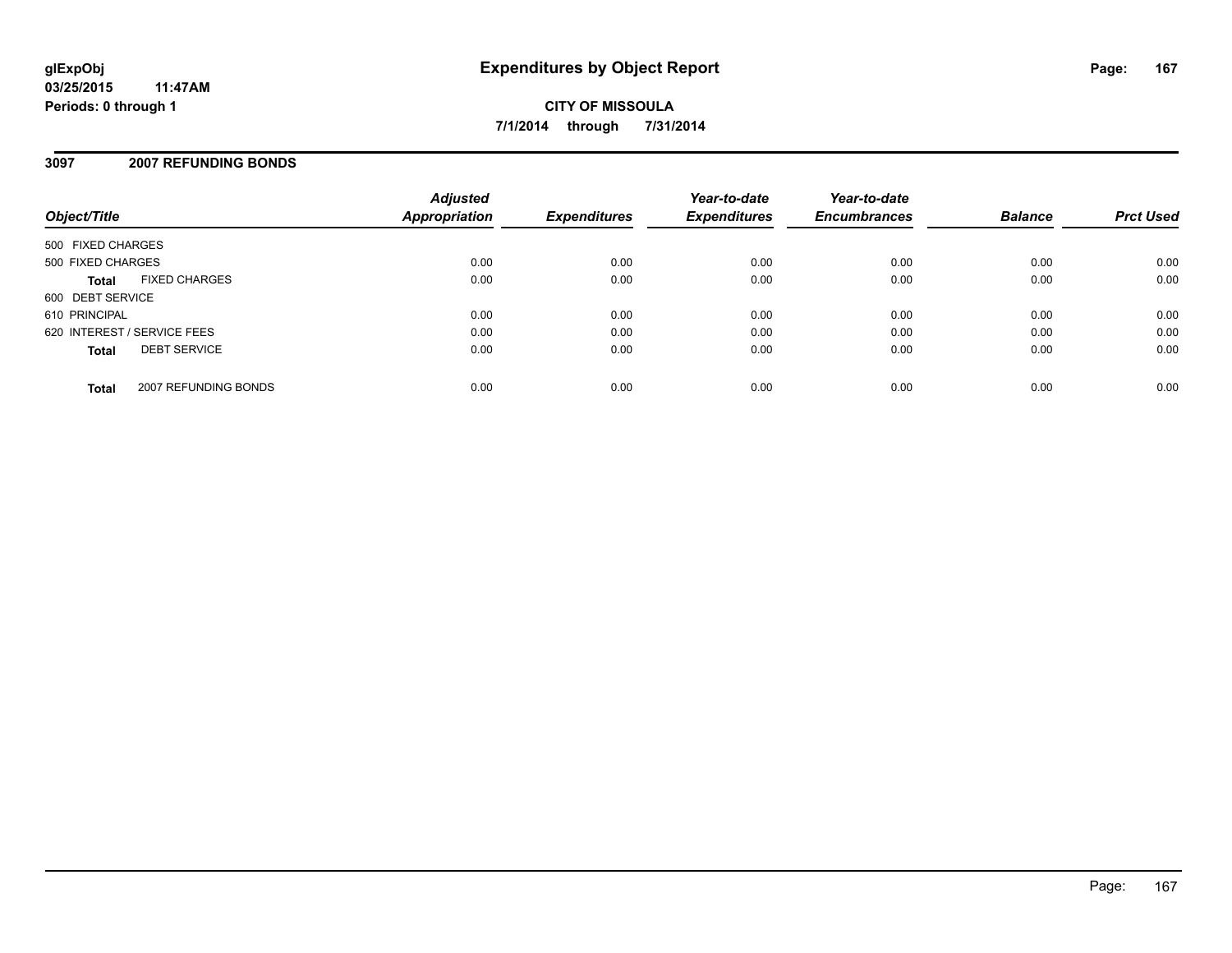#### **3100 SIDEWALK & CURB WARRANTS FUND**

| Object/Title                        | <b>Adjusted</b><br><b>Appropriation</b> | <b>Expenditures</b> | Year-to-date<br><b>Expenditures</b> | Year-to-date<br><b>Encumbrances</b> | <b>Balance</b> | <b>Prct Used</b> |
|-------------------------------------|-----------------------------------------|---------------------|-------------------------------------|-------------------------------------|----------------|------------------|
|                                     |                                         |                     |                                     |                                     |                |                  |
| 600 DEBT SERVICE                    |                                         |                     |                                     |                                     |                |                  |
| 610 PRINCIPAL                       | 0.00                                    | 0.00                | 0.00                                | 0.00                                | 0.00           | 0.00             |
| 620 INTEREST / SERVICE FEES         | 0.00                                    | 0.00                | 0.00                                | 0.00                                | 0.00           | 0.00             |
| <b>DEBT SERVICE</b><br><b>Total</b> | 0.00                                    | 0.00                | 0.00                                | 0.00                                | 0.00           | 0.00             |
| 800 OTHER OBJECTS                   |                                         |                     |                                     |                                     |                |                  |
| 820 TRANSFERS TO OTHER FUNDS        | 0.00                                    | 0.00                | 0.00                                | 0.00                                | 0.00           | 0.00             |
| OTHER OBJECTS<br><b>Total</b>       | 0.00                                    | 0.00                | 0.00                                | 0.00                                | 0.00           | 0.00             |
| NON-DEPARTMENTAL<br><b>Total</b>    | 0.00                                    | 0.00                | 0.00                                | 0.00                                | 0.00           | 0.00             |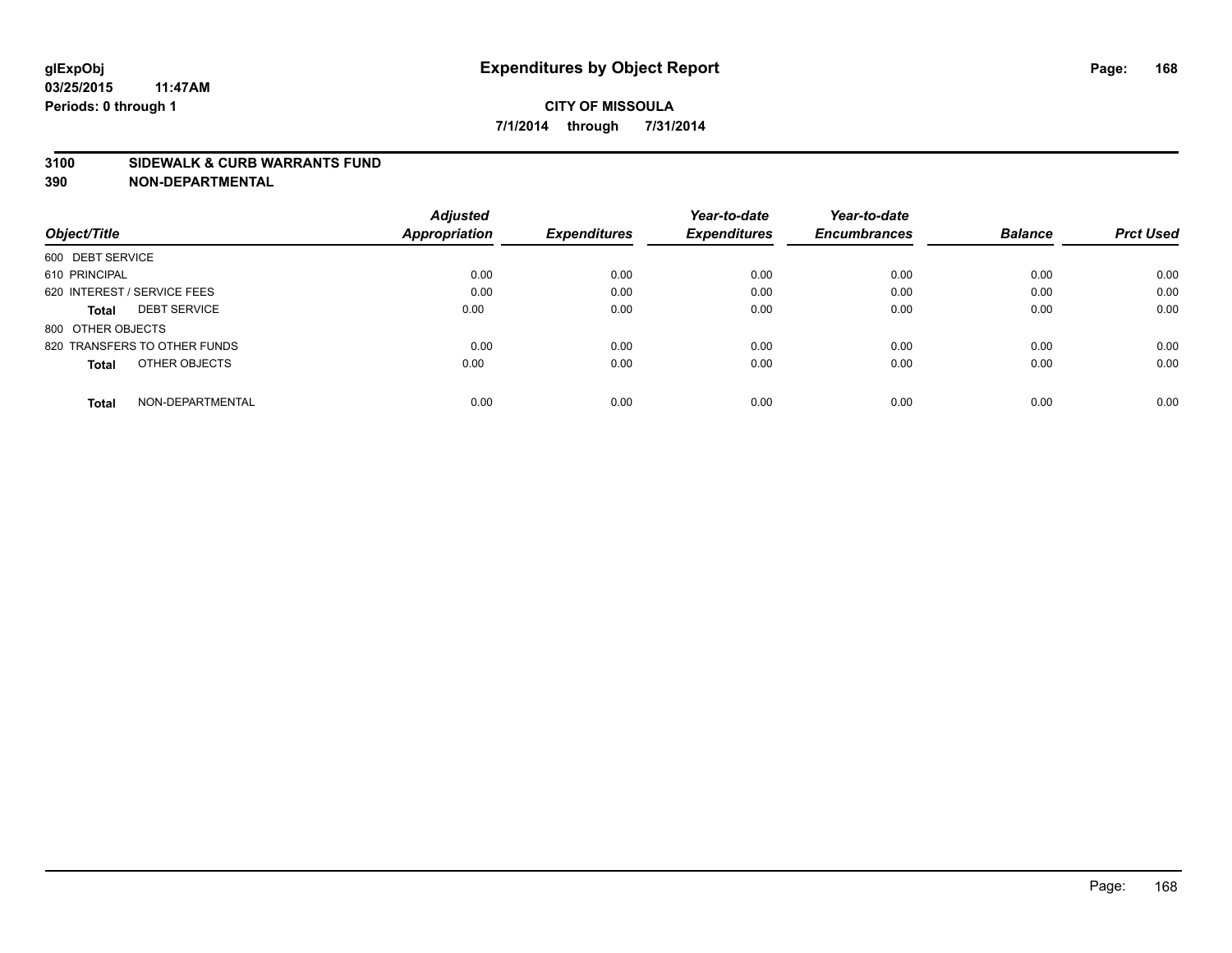**CITY OF MISSOULA 7/1/2014 through 7/31/2014**

## **3100 SIDEWALK & CURB WARRANTS FUND**

| Object/Title      |                               | <b>Adjusted</b><br>Appropriation | <b>Expenditures</b> | Year-to-date<br><b>Expenditures</b> | Year-to-date<br><b>Encumbrances</b> | <b>Balance</b> | <b>Prct Used</b> |
|-------------------|-------------------------------|----------------------------------|---------------------|-------------------------------------|-------------------------------------|----------------|------------------|
| 600 DEBT SERVICE  |                               |                                  |                     |                                     |                                     |                |                  |
| 610 PRINCIPAL     |                               | 0.00                             | 0.00                | 0.00                                | 0.00                                | 0.00           | 0.00             |
|                   | 620 INTEREST / SERVICE FEES   | 0.00                             | 0.00                | 0.00                                | 0.00                                | 0.00           | 0.00             |
| <b>Total</b>      | <b>DEBT SERVICE</b>           | 0.00                             | 0.00                | 0.00                                | 0.00                                | 0.00           | 0.00             |
| 800 OTHER OBJECTS |                               |                                  |                     |                                     |                                     |                |                  |
|                   | 820 TRANSFERS TO OTHER FUNDS  | 0.00                             | 0.00                | 0.00                                | 0.00                                | 0.00           | 0.00             |
| <b>Total</b>      | OTHER OBJECTS                 | 0.00                             | 0.00                | 0.00                                | 0.00                                | 0.00           | 0.00             |
| <b>Total</b>      | SIDEWALK & CURB WARRANTS FUND | 0.00                             | 0.00                | 0.00                                | 0.00                                | 0.00           | 0.00             |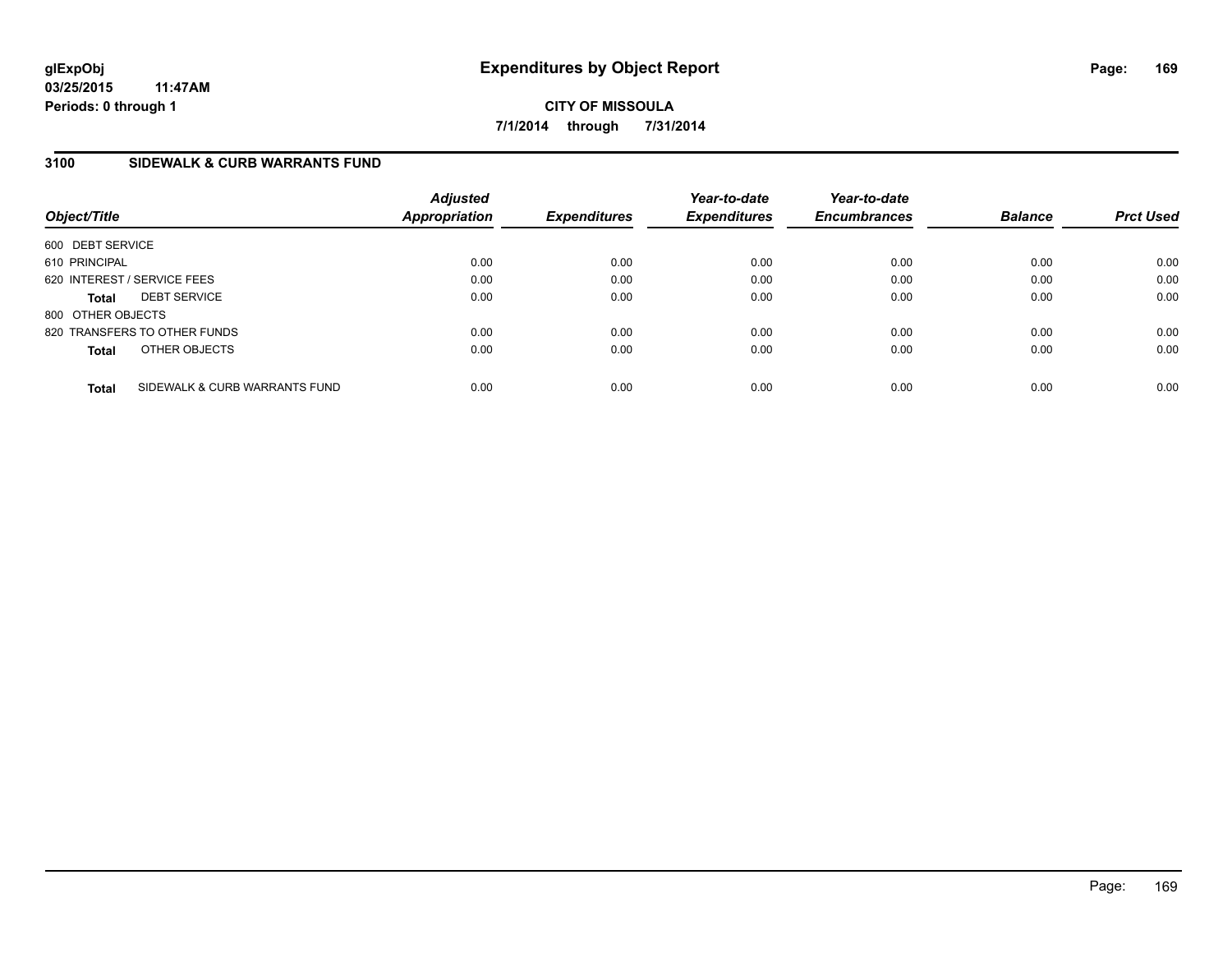#### **3200 FY99 SIDEWALK & CURB DEBT SERVICE FUND**

| Object/Title                        | <b>Adjusted</b><br><b>Appropriation</b> | <b>Expenditures</b> | Year-to-date<br><b>Expenditures</b> | Year-to-date<br><b>Encumbrances</b> | <b>Balance</b> | <b>Prct Used</b> |
|-------------------------------------|-----------------------------------------|---------------------|-------------------------------------|-------------------------------------|----------------|------------------|
|                                     |                                         |                     |                                     |                                     |                |                  |
| 600 DEBT SERVICE                    |                                         |                     |                                     |                                     |                |                  |
| 610 PRINCIPAL                       | 0.00                                    | 0.00                | 0.00                                | 0.00                                | 0.00           | 0.00             |
| 620 INTEREST / SERVICE FEES         | 0.00                                    | 0.00                | 0.00                                | 0.00                                | 0.00           | 0.00             |
| <b>DEBT SERVICE</b><br><b>Total</b> | 0.00                                    | 0.00                | 0.00                                | 0.00                                | 0.00           | 0.00             |
| 800 OTHER OBJECTS                   |                                         |                     |                                     |                                     |                |                  |
| 820 TRANSFERS TO OTHER FUNDS        | 0.00                                    | 0.00                | 0.00                                | 0.00                                | 0.00           | 0.00             |
| OTHER OBJECTS<br><b>Total</b>       | 0.00                                    | 0.00                | 0.00                                | 0.00                                | 0.00           | 0.00             |
| NON-DEPARTMENTAL<br><b>Total</b>    | 0.00                                    | 0.00                | 0.00                                | 0.00                                | 0.00           | 0.00             |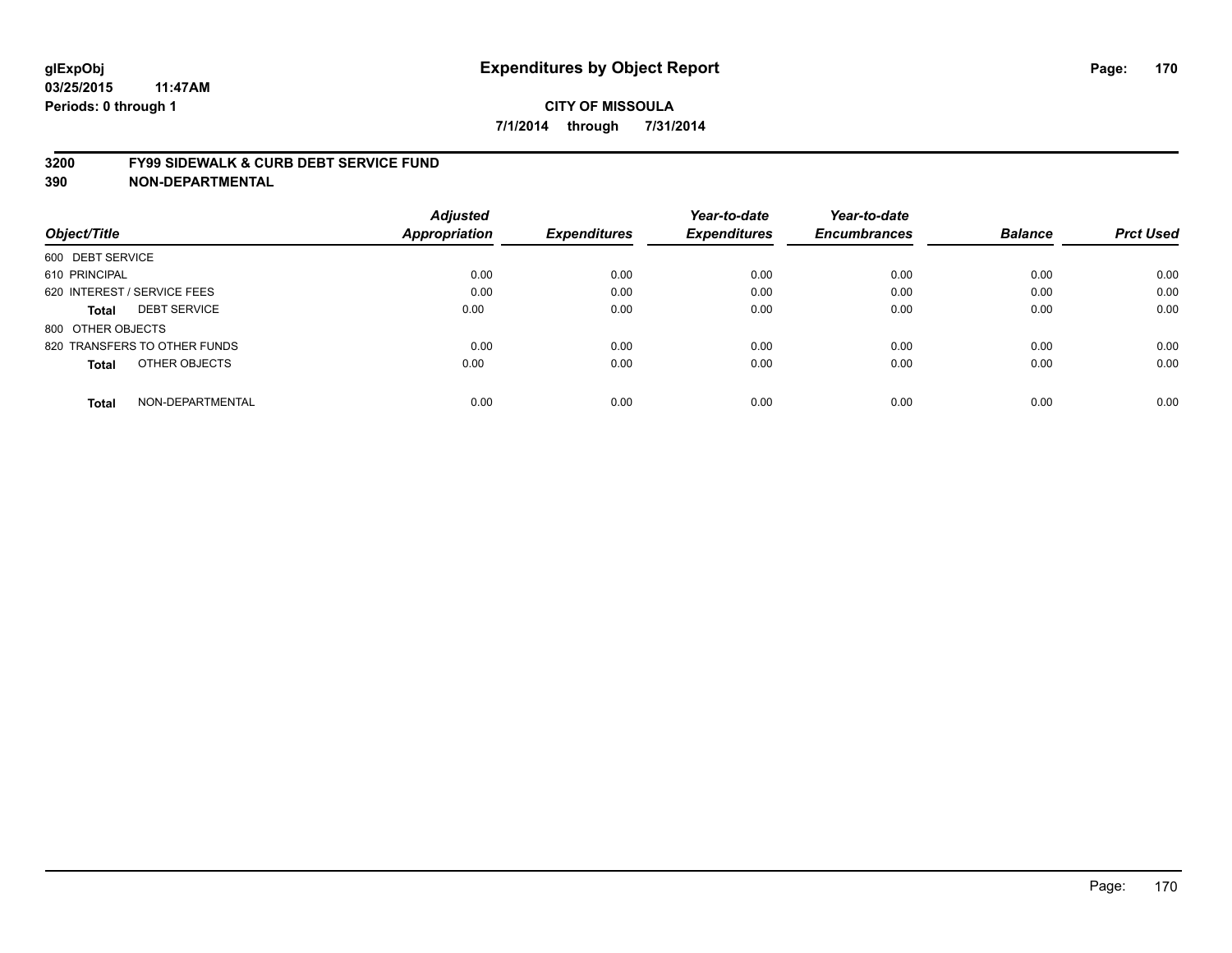**CITY OF MISSOULA 7/1/2014 through 7/31/2014**

## **3200 FY99 SIDEWALK & CURB DEBT SERVICE FUND**

| Object/Title      |                                              | <b>Adjusted</b><br><b>Appropriation</b> | <b>Expenditures</b> | Year-to-date<br><b>Expenditures</b> | Year-to-date<br><b>Encumbrances</b> | <b>Balance</b> | <b>Prct Used</b> |
|-------------------|----------------------------------------------|-----------------------------------------|---------------------|-------------------------------------|-------------------------------------|----------------|------------------|
| 600 DEBT SERVICE  |                                              |                                         |                     |                                     |                                     |                |                  |
| 610 PRINCIPAL     |                                              | 0.00                                    | 0.00                | 0.00                                | 0.00                                | 0.00           | 0.00             |
|                   | 620 INTEREST / SERVICE FEES                  | 0.00                                    | 0.00                | 0.00                                | 0.00                                | 0.00           | 0.00             |
| <b>Total</b>      | <b>DEBT SERVICE</b>                          | 0.00                                    | 0.00                | 0.00                                | 0.00                                | 0.00           | 0.00             |
| 800 OTHER OBJECTS |                                              |                                         |                     |                                     |                                     |                |                  |
|                   | 820 TRANSFERS TO OTHER FUNDS                 | 0.00                                    | 0.00                | 0.00                                | 0.00                                | 0.00           | 0.00             |
| <b>Total</b>      | OTHER OBJECTS                                | 0.00                                    | 0.00                | 0.00                                | 0.00                                | 0.00           | 0.00             |
| <b>Total</b>      | <b>FY99 SIDEWALK &amp; CURB DEBT SERVICE</b> | 0.00                                    | 0.00                | 0.00                                | 0.00                                | 0.00           | 0.00             |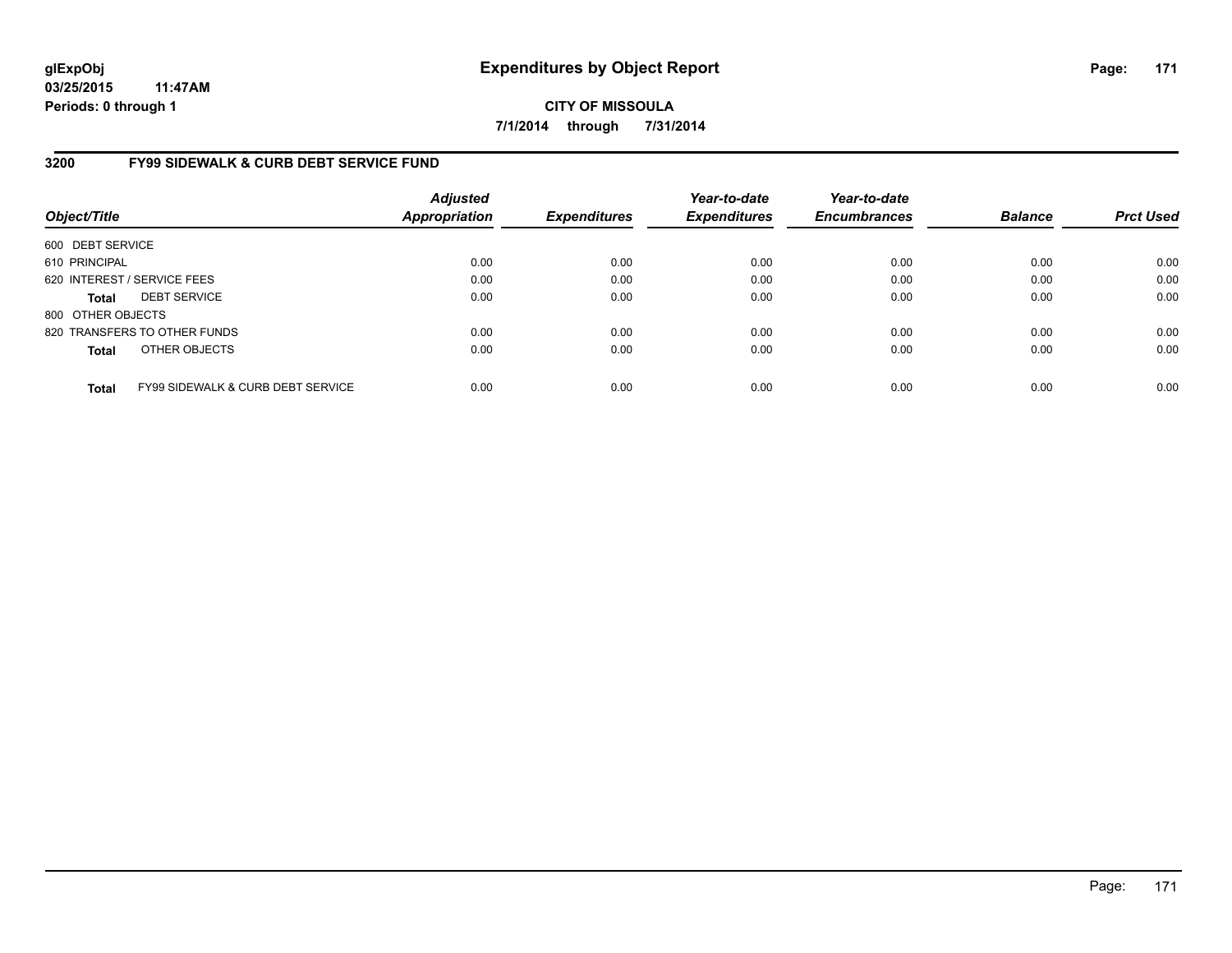#### **3300 FY00 SIDEWALK & CURB DEBT SERVICE FUND**

| Object/Title                        | <b>Adjusted</b><br><b>Appropriation</b> | <b>Expenditures</b> | Year-to-date<br><b>Expenditures</b> | Year-to-date<br><b>Encumbrances</b> | <b>Balance</b> | <b>Prct Used</b> |
|-------------------------------------|-----------------------------------------|---------------------|-------------------------------------|-------------------------------------|----------------|------------------|
| 600 DEBT SERVICE                    |                                         |                     |                                     |                                     |                |                  |
| 610 PRINCIPAL                       | 0.00                                    | 0.00                | 0.00                                | 0.00                                | 0.00           | 0.00             |
| 620 INTEREST / SERVICE FEES         | 0.00                                    | 0.00                | 0.00                                | 0.00                                | 0.00           | 0.00             |
| <b>DEBT SERVICE</b><br><b>Total</b> | 0.00                                    | 0.00                | 0.00                                | 0.00                                | 0.00           | 0.00             |
| NON-DEPARTMENTAL<br><b>Total</b>    | 0.00                                    | 0.00                | 0.00                                | 0.00                                | 0.00           | 0.00             |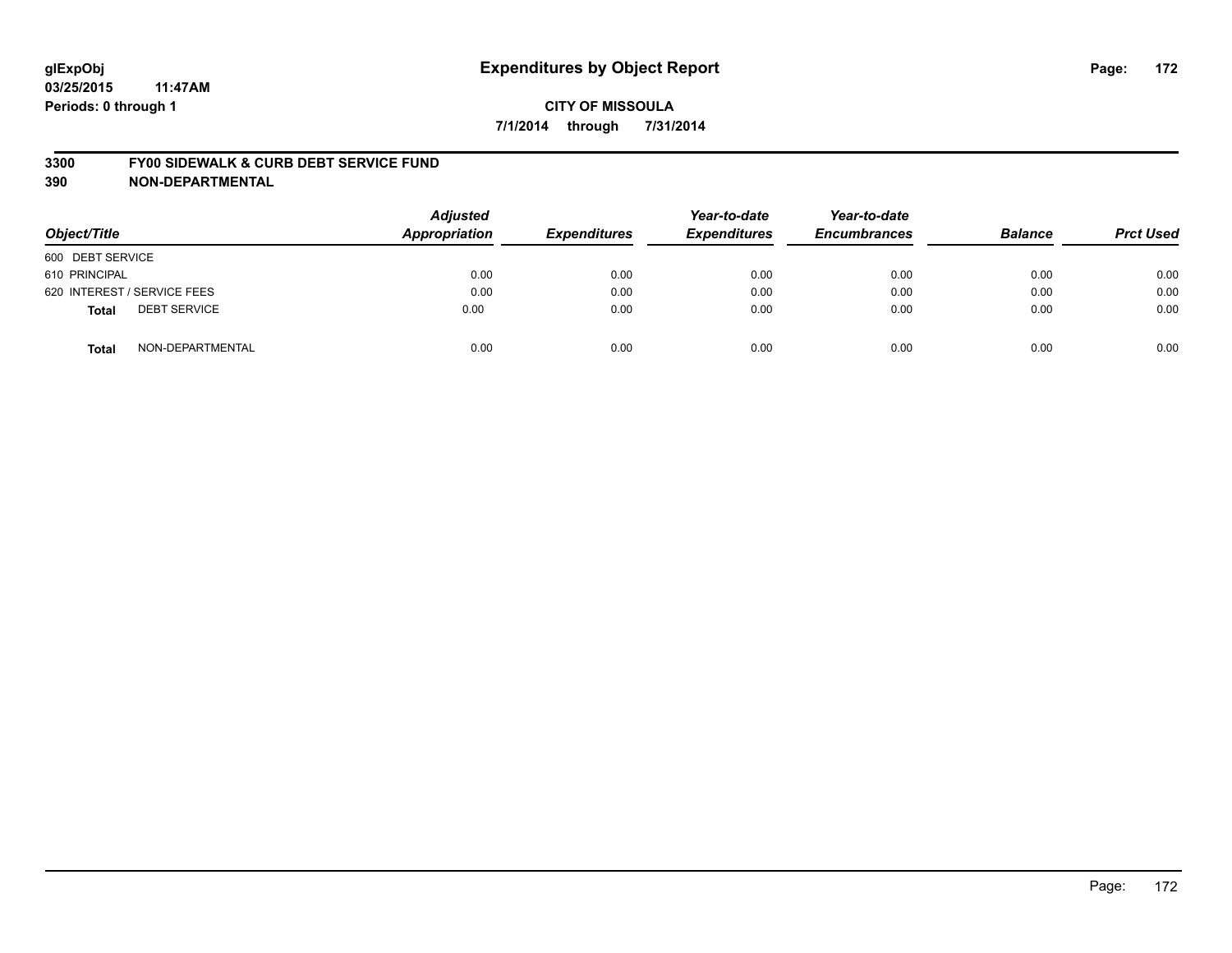**CITY OF MISSOULA 7/1/2014 through 7/31/2014**

## **3300 FY00 SIDEWALK & CURB DEBT SERVICE FUND**

| Object/Title     |                                   | <b>Adjusted</b><br>Appropriation | <b>Expenditures</b> | Year-to-date<br><b>Expenditures</b> | Year-to-date<br><b>Encumbrances</b> | <b>Balance</b> | <b>Prct Used</b> |
|------------------|-----------------------------------|----------------------------------|---------------------|-------------------------------------|-------------------------------------|----------------|------------------|
| 600 DEBT SERVICE |                                   |                                  |                     |                                     |                                     |                |                  |
| 610 PRINCIPAL    |                                   | 0.00                             | 0.00                | 0.00                                | 0.00                                | 0.00           | 0.00             |
|                  | 620 INTEREST / SERVICE FEES       | 0.00                             | 0.00                | 0.00                                | 0.00                                | 0.00           | 0.00             |
| <b>Total</b>     | <b>DEBT SERVICE</b>               | 0.00                             | 0.00                | 0.00                                | 0.00                                | 0.00           | 0.00             |
| <b>Total</b>     | FY00 SIDEWALK & CURB DEBT SERVICE | 0.00                             | 0.00                | 0.00                                | 0.00                                | 0.00           | 0.00             |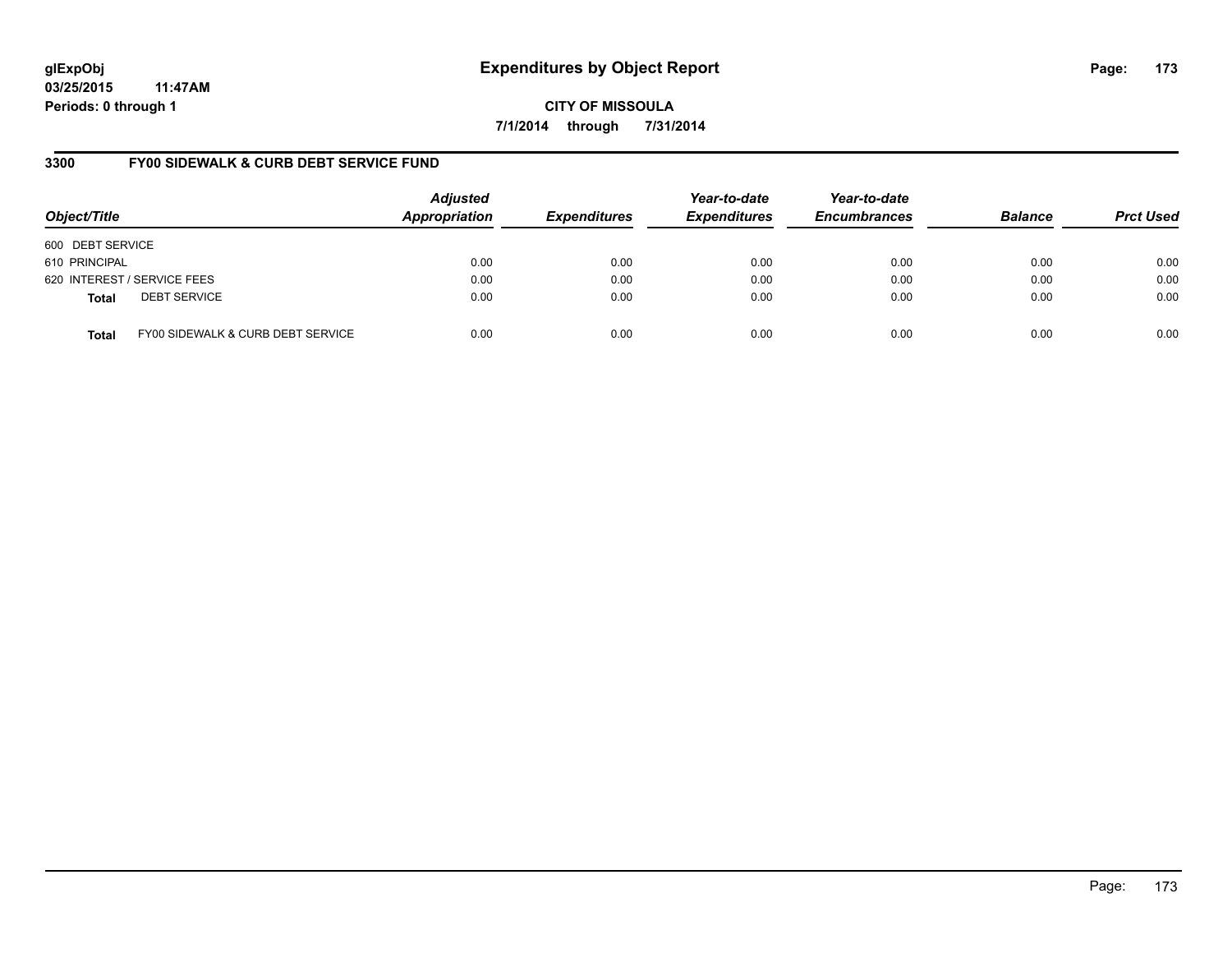# **3305 JUDGMENT LEVIES**

| Object/Title                        | <b>Adjusted</b><br>Appropriation | <b>Expenditures</b> | Year-to-date<br><b>Expenditures</b> | Year-to-date<br><b>Encumbrances</b> | <b>Balance</b> | <b>Prct Used</b> |
|-------------------------------------|----------------------------------|---------------------|-------------------------------------|-------------------------------------|----------------|------------------|
| 600 DEBT SERVICE                    |                                  |                     |                                     |                                     |                |                  |
| 615 JUDGMENT LEVY DEBT PAYMENT      | 0.00                             | 0.00                | 0.00                                | 0.00                                | 0.00           | 0.00             |
| <b>DEBT SERVICE</b><br><b>Total</b> | 0.00                             | 0.00                | 0.00                                | 0.00                                | 0.00           | 0.00             |
| NON-DEPARTMENTAL<br><b>Total</b>    | 0.00                             | 0.00                | 0.00                                | 0.00                                | 0.00           | 0.00             |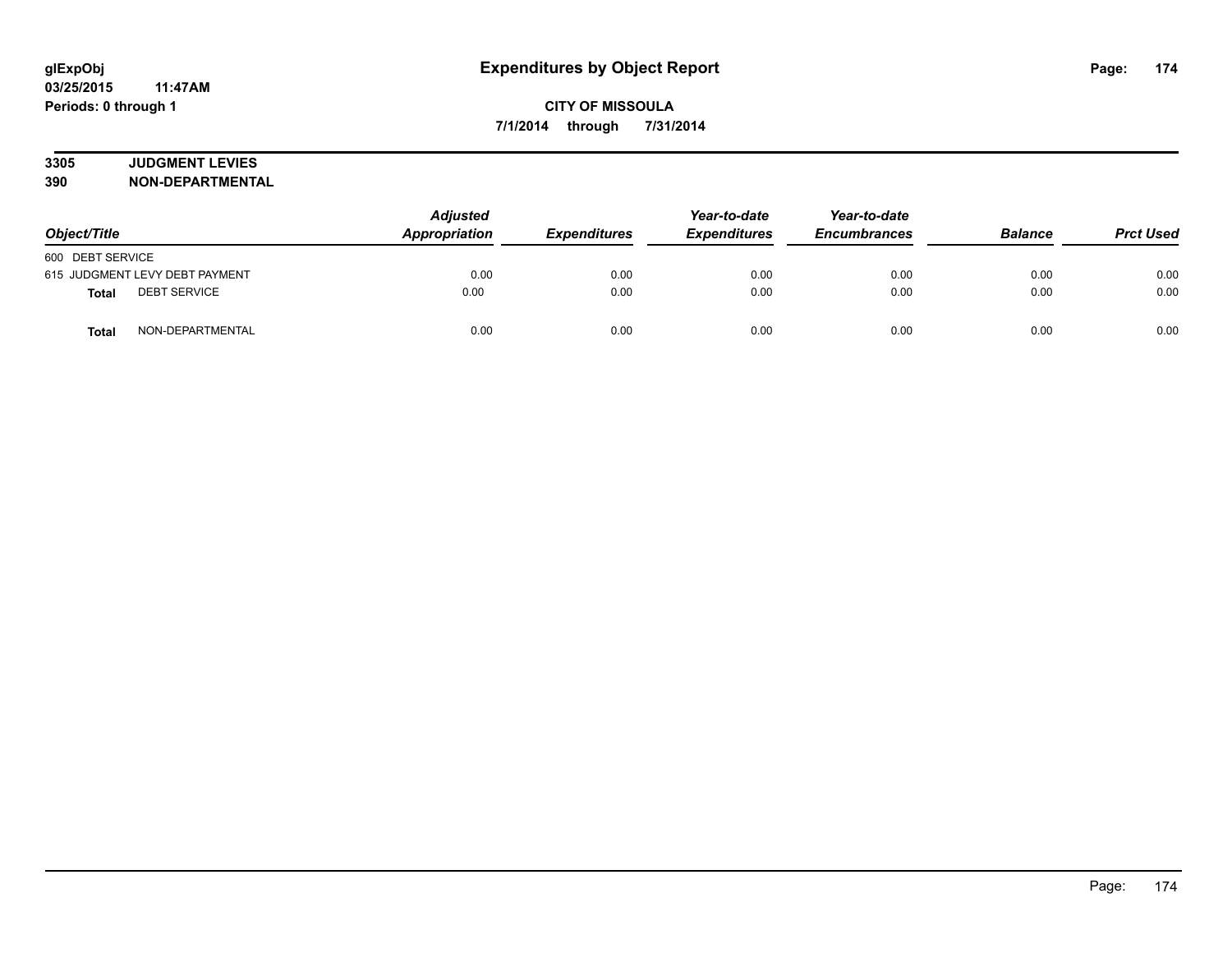**3305 JUDGMENT LEVIES**

| Object/Title                           | <b>Adjusted</b><br>Appropriation | <b>Expenditures</b> | Year-to-date<br><b>Expenditures</b> | Year-to-date<br><b>Encumbrances</b> | <b>Balance</b> | <b>Prct Used</b> |
|----------------------------------------|----------------------------------|---------------------|-------------------------------------|-------------------------------------|----------------|------------------|
| 600 DEBT SERVICE                       |                                  |                     |                                     |                                     |                |                  |
| 615 JUDGMENT LEVY DEBT PAYMENT         | 0.00                             | 0.00                | 0.00                                | 0.00                                | 0.00           | 0.00             |
| <b>DEBT SERVICE</b><br>Total           | 0.00                             | 0.00                | 0.00                                | 0.00                                | 0.00           | 0.00             |
| <b>JUDGMENT LEVIES</b><br><b>Total</b> | 0.00                             | 0.00                | 0.00                                | 0.00                                | 0.00           | 0.00             |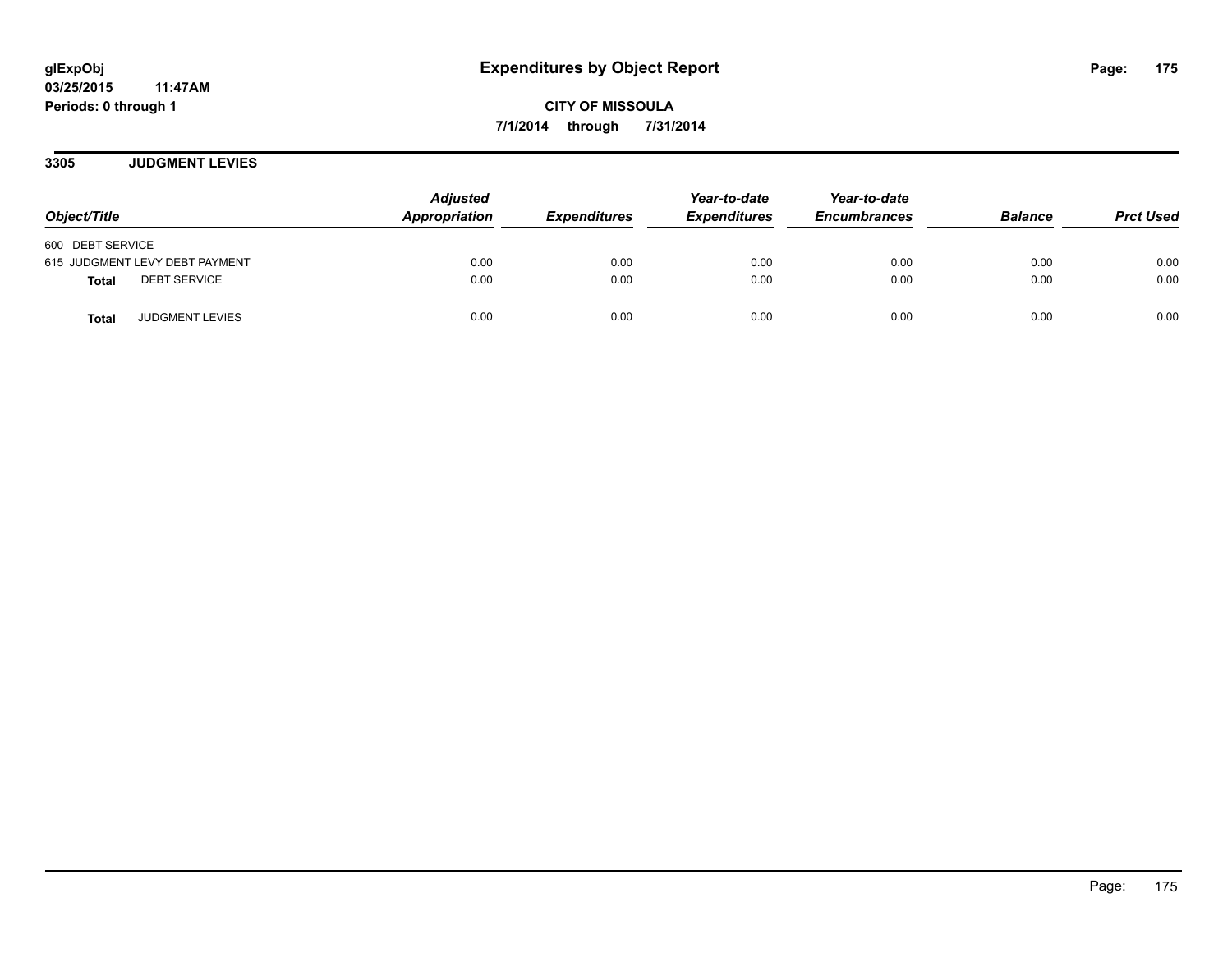#### **3400 FY01 SIDEWALK & CURB DEBT SERVICE FUND**

| Object/Title                        | <b>Adjusted</b><br><b>Appropriation</b> | <b>Expenditures</b> | Year-to-date<br><b>Expenditures</b> | Year-to-date<br><b>Encumbrances</b> | <b>Balance</b> | <b>Prct Used</b> |
|-------------------------------------|-----------------------------------------|---------------------|-------------------------------------|-------------------------------------|----------------|------------------|
| 600 DEBT SERVICE                    |                                         |                     |                                     |                                     |                |                  |
| 610 PRINCIPAL                       | 0.00                                    | 0.00                | 0.00                                | 0.00                                | 0.00           | 0.00             |
| 620 INTEREST / SERVICE FEES         | 0.00                                    | 0.00                | 0.00                                | 0.00                                | 0.00           | 0.00             |
| <b>DEBT SERVICE</b><br><b>Total</b> | 0.00                                    | 0.00                | 0.00                                | 0.00                                | 0.00           | 0.00             |
| NON-DEPARTMENTAL<br><b>Total</b>    | 0.00                                    | 0.00                | 0.00                                | 0.00                                | 0.00           | 0.00             |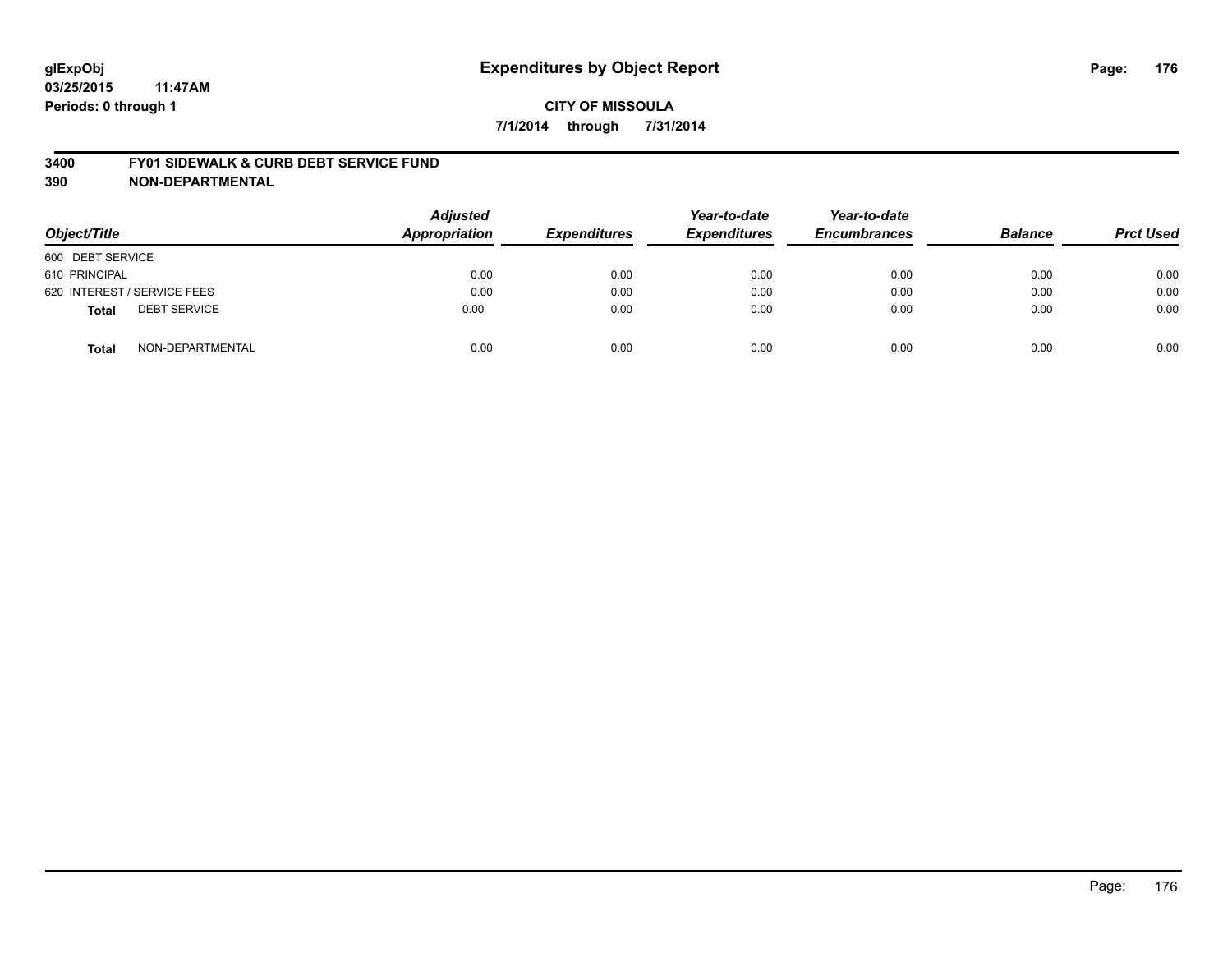**CITY OF MISSOULA 7/1/2014 through 7/31/2014**

## **3400 FY01 SIDEWALK & CURB DEBT SERVICE FUND**

| Object/Title     |                                              | <b>Adjusted</b><br>Appropriation | <b>Expenditures</b> | Year-to-date<br><b>Expenditures</b> | Year-to-date<br><b>Encumbrances</b> | <b>Balance</b> | <b>Prct Used</b> |
|------------------|----------------------------------------------|----------------------------------|---------------------|-------------------------------------|-------------------------------------|----------------|------------------|
| 600 DEBT SERVICE |                                              |                                  |                     |                                     |                                     |                |                  |
| 610 PRINCIPAL    |                                              | 0.00                             | 0.00                | 0.00                                | 0.00                                | 0.00           | 0.00             |
|                  | 620 INTEREST / SERVICE FEES                  | 0.00                             | 0.00                | 0.00                                | 0.00                                | 0.00           | 0.00             |
| <b>Total</b>     | <b>DEBT SERVICE</b>                          | 0.00                             | 0.00                | 0.00                                | 0.00                                | 0.00           | 0.00             |
| <b>Total</b>     | <b>FY01 SIDEWALK &amp; CURB DEBT SERVICE</b> | 0.00                             | 0.00                | 0.00                                | 0.00                                | 0.00           | 0.00             |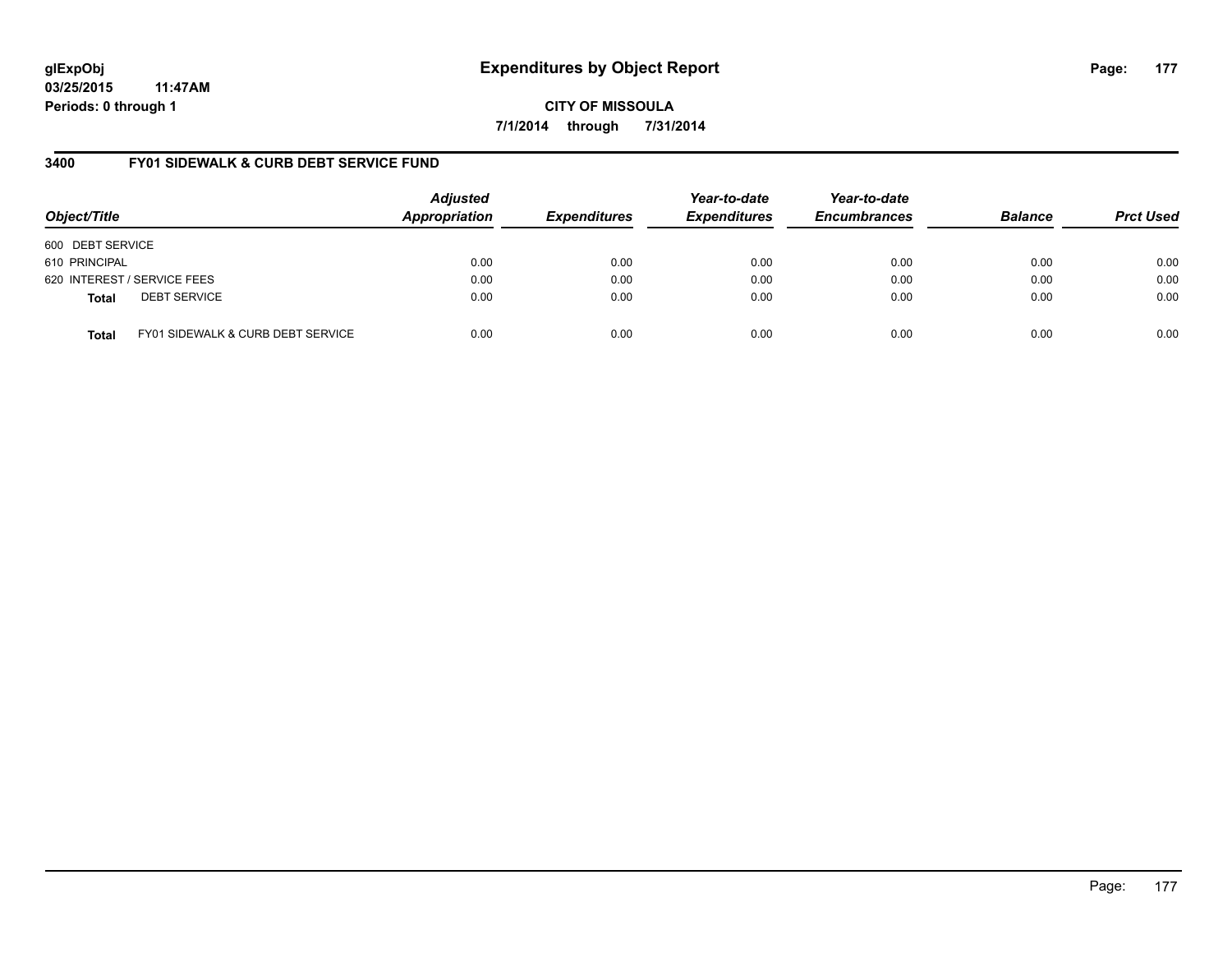#### **3410 FY02 SIDEWALK & CURB DEBT SERVICE FUND**

| Object/Title                        | <b>Adjusted</b><br><b>Appropriation</b> | <b>Expenditures</b> | Year-to-date<br><b>Expenditures</b> | Year-to-date<br><b>Encumbrances</b> | <b>Balance</b> | <b>Prct Used</b> |
|-------------------------------------|-----------------------------------------|---------------------|-------------------------------------|-------------------------------------|----------------|------------------|
| 600 DEBT SERVICE                    |                                         |                     |                                     |                                     |                |                  |
| 610 PRINCIPAL                       | 0.00                                    | 0.00                | 0.00                                | 0.00                                | 0.00           | 0.00             |
| 620 INTEREST / SERVICE FEES         | 0.00                                    | 350.00              | 350.00                              | 0.00                                | $-350.00$      | 0.00             |
| <b>DEBT SERVICE</b><br><b>Total</b> | 0.00                                    | 350.00              | 350.00                              | 0.00                                | $-350.00$      | 0.00             |
| NON-DEPARTMENTAL<br><b>Total</b>    | 0.00                                    | 350.00              | 350.00                              | 0.00                                | $-350.00$      | 0.00             |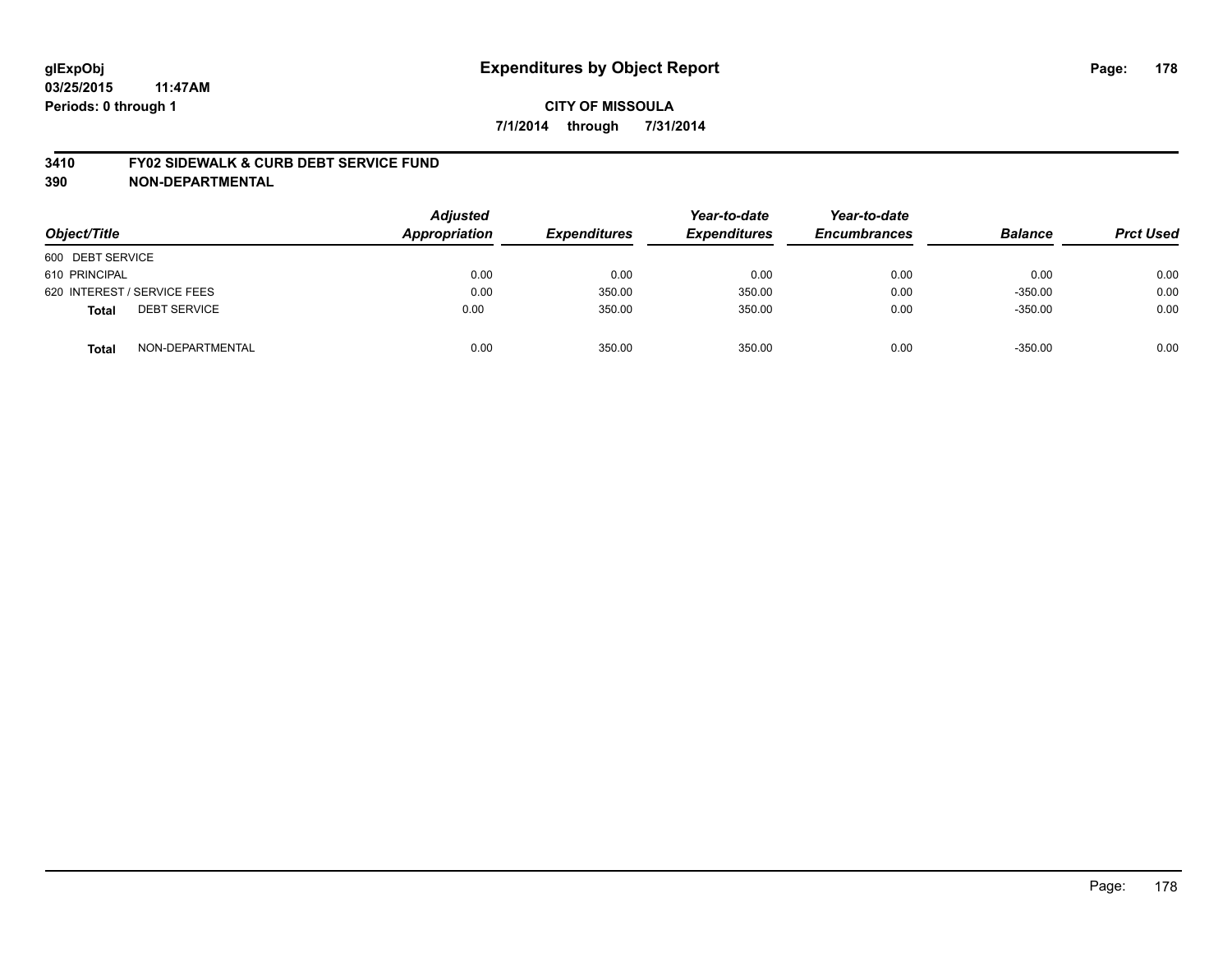**CITY OF MISSOULA 7/1/2014 through 7/31/2014**

## **3410 FY02 SIDEWALK & CURB DEBT SERVICE FUND**

| Object/Title     |                                   | <b>Adjusted</b><br>Appropriation | <b>Expenditures</b> | Year-to-date<br><b>Expenditures</b> | Year-to-date<br><b>Encumbrances</b> | <b>Balance</b> | <b>Prct Used</b> |
|------------------|-----------------------------------|----------------------------------|---------------------|-------------------------------------|-------------------------------------|----------------|------------------|
| 600 DEBT SERVICE |                                   |                                  |                     |                                     |                                     |                |                  |
| 610 PRINCIPAL    |                                   | 0.00                             | 0.00                | 0.00                                | 0.00                                | 0.00           | 0.00             |
|                  | 620 INTEREST / SERVICE FEES       | 0.00                             | 350.00              | 350.00                              | 0.00                                | $-350.00$      | 0.00             |
| <b>Total</b>     | <b>DEBT SERVICE</b>               | 0.00                             | 350.00              | 350.00                              | 0.00                                | $-350.00$      | 0.00             |
| <b>Total</b>     | FY02 SIDEWALK & CURB DEBT SERVICE | 0.00                             | 350.00              | 350.00                              | 0.00                                | $-350.00$      | 0.00             |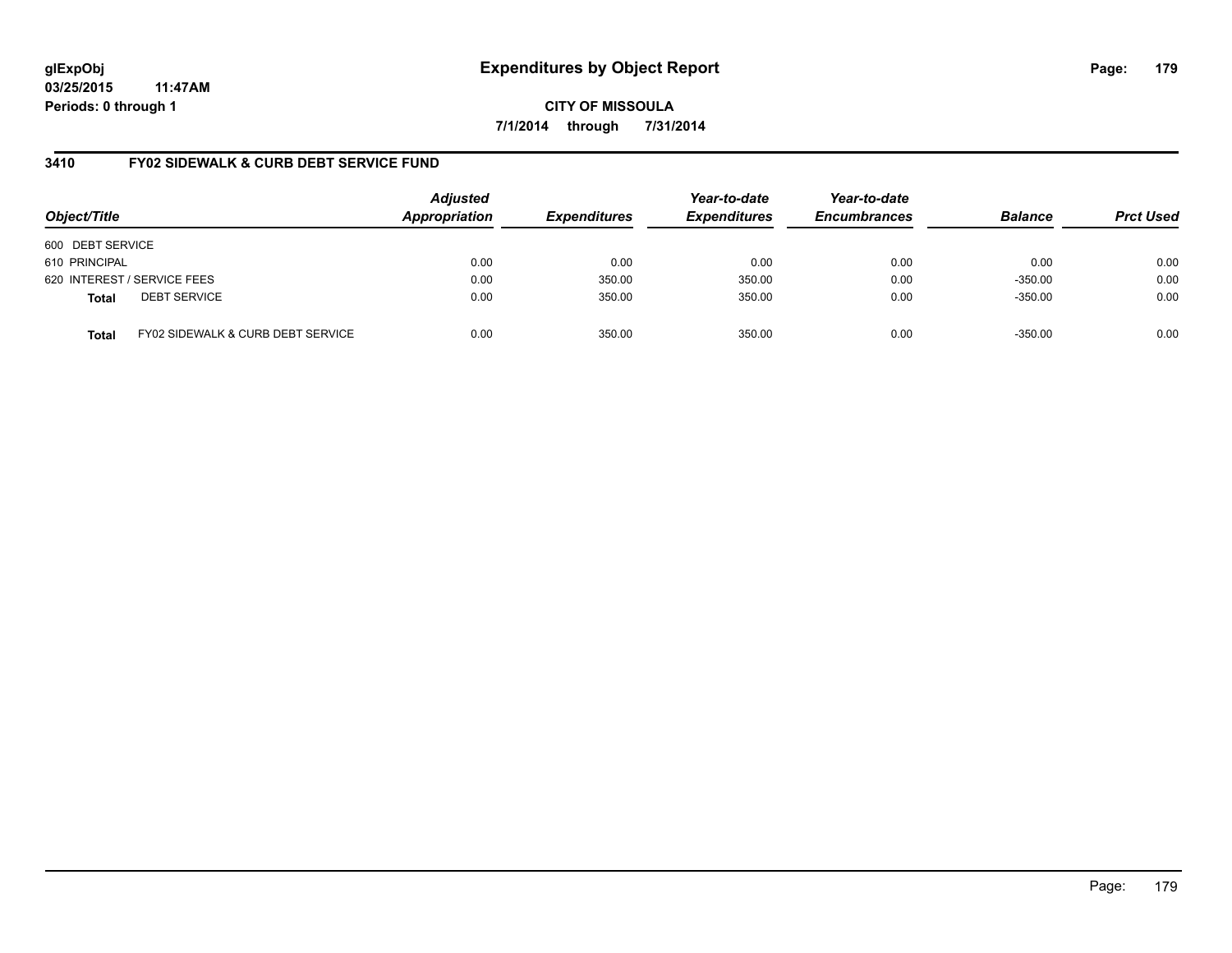#### **3420 FY03 SIDEWALK & CURB DEBT SERVICE**

|                   |                             | <b>Adjusted</b> |                     | Year-to-date        | Year-to-date        |                |                  |
|-------------------|-----------------------------|-----------------|---------------------|---------------------|---------------------|----------------|------------------|
| Object/Title      |                             | Appropriation   | <b>Expenditures</b> | <b>Expenditures</b> | <b>Encumbrances</b> | <b>Balance</b> | <b>Prct Used</b> |
| 500 FIXED CHARGES |                             |                 |                     |                     |                     |                |                  |
|                   | 550 MERCHANT SERVICE FEES   | 0.00            | 0.00                | 0.00                | 0.00                | 0.00           | 0.00             |
| <b>Total</b>      | <b>FIXED CHARGES</b>        | 0.00            | 0.00                | 0.00                | 0.00                | 0.00           | 0.00             |
| 600 DEBT SERVICE  |                             |                 |                     |                     |                     |                |                  |
| 610 PRINCIPAL     |                             | 25,000.00       | 0.00                | 0.00                | 0.00                | 25,000.00      | 0.00             |
|                   | 620 INTEREST / SERVICE FEES | 1.300.00        | 350.00              | 350.00              | 0.00                | 950.00         | 26.92            |
| <b>Total</b>      | <b>DEBT SERVICE</b>         | 26.300.00       | 350.00              | 350.00              | 0.00                | 25.950.00      | 1.33             |
| <b>Total</b>      | NON-DEPARTMENTAL            | 26,300.00       | 350.00              | 350.00              | 0.00                | 25.950.00      | 1.33             |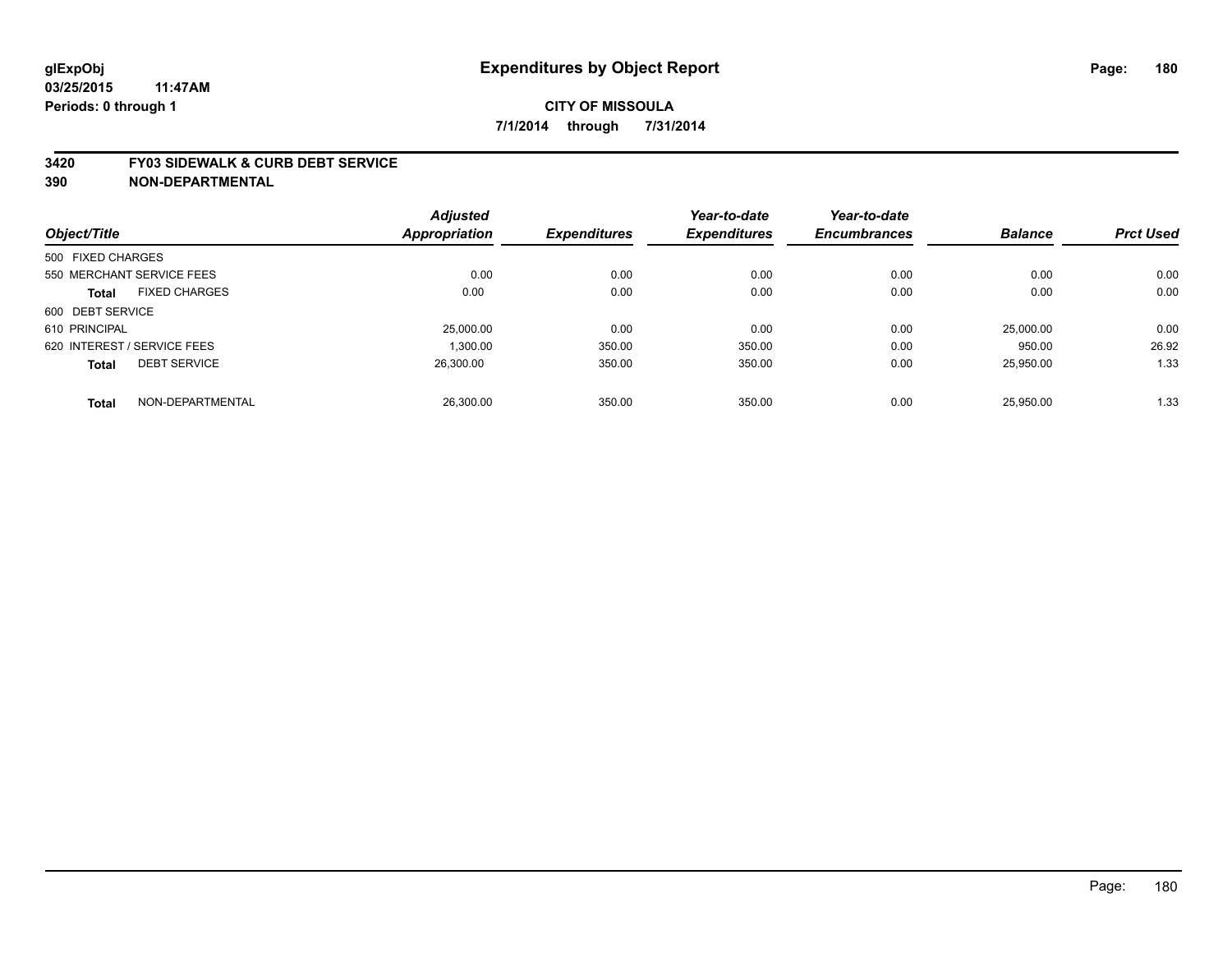### **3420 FY03 SIDEWALK & CURB DEBT SERVICE**

| Object/Title      |                                   | Adjusted<br><b>Appropriation</b> | <b>Expenditures</b> | Year-to-date<br><b>Expenditures</b> | Year-to-date<br><b>Encumbrances</b> | <b>Balance</b> | <b>Prct Used</b> |
|-------------------|-----------------------------------|----------------------------------|---------------------|-------------------------------------|-------------------------------------|----------------|------------------|
| 500 FIXED CHARGES |                                   |                                  |                     |                                     |                                     |                |                  |
|                   | 550 MERCHANT SERVICE FEES         | 0.00                             | 0.00                | 0.00                                | 0.00                                | 0.00           | 0.00             |
| <b>Total</b>      | <b>FIXED CHARGES</b>              | 0.00                             | 0.00                | 0.00                                | 0.00                                | 0.00           | 0.00             |
| 600 DEBT SERVICE  |                                   |                                  |                     |                                     |                                     |                |                  |
| 610 PRINCIPAL     |                                   | 25.000.00                        | 0.00                | 0.00                                | 0.00                                | 25,000.00      | 0.00             |
|                   | 620 INTEREST / SERVICE FEES       | 1.300.00                         | 350.00              | 350.00                              | 0.00                                | 950.00         | 26.92            |
| <b>Total</b>      | <b>DEBT SERVICE</b>               | 26.300.00                        | 350.00              | 350.00                              | 0.00                                | 25.950.00      | 1.33             |
| <b>Total</b>      | FY03 SIDEWALK & CURB DEBT SERVICE | 26,300.00                        | 350.00              | 350.00                              | 0.00                                | 25.950.00      | 1.33             |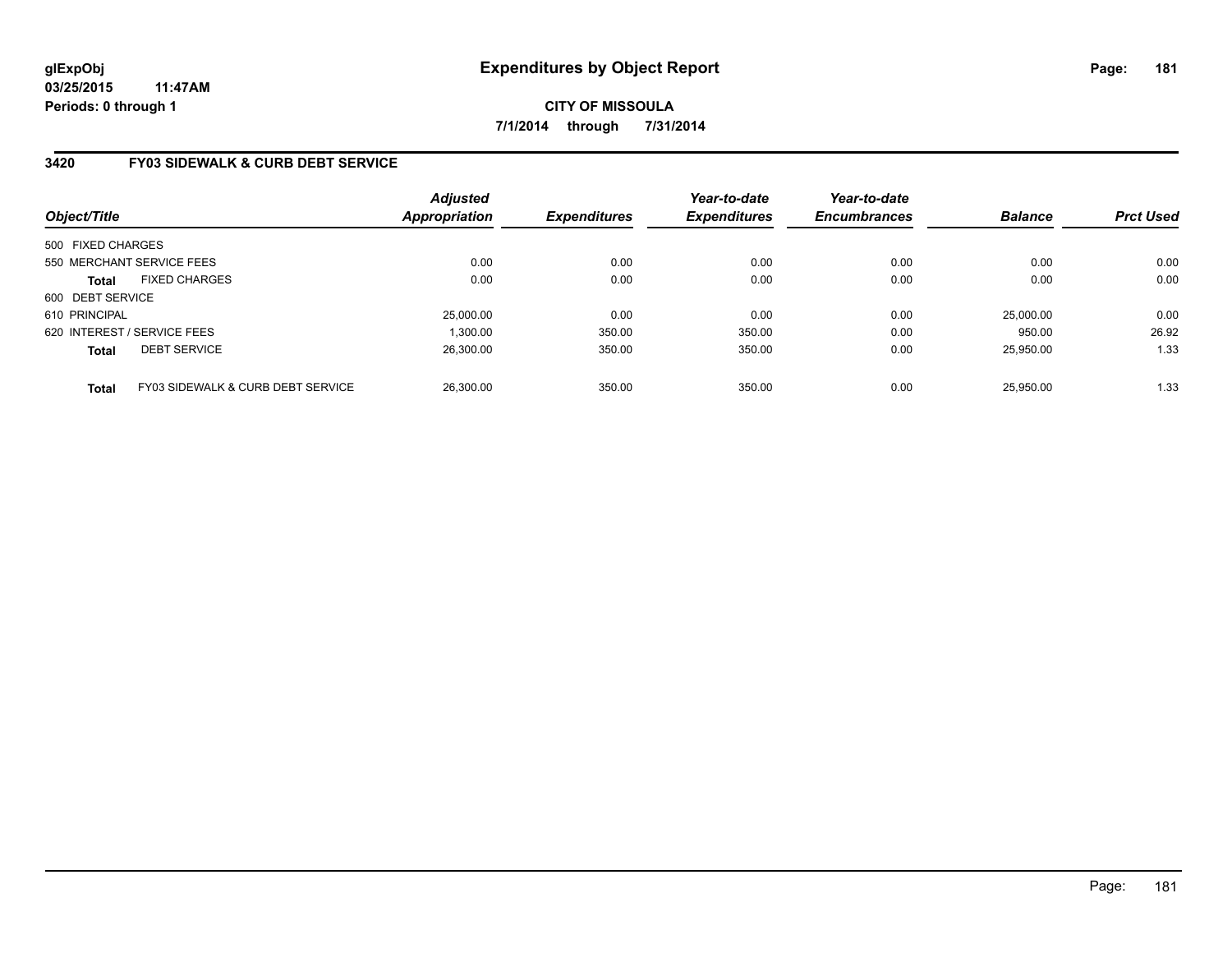#### **3430 FY04 SIDEWALK CURB DEBT SERVICE**

| Object/Title                        | <b>Adjusted</b><br>Appropriation | <b>Expenditures</b> | Year-to-date<br><b>Expenditures</b> | Year-to-date<br><b>Encumbrances</b> | <b>Balance</b> | <b>Prct Used</b> |
|-------------------------------------|----------------------------------|---------------------|-------------------------------------|-------------------------------------|----------------|------------------|
| 600 DEBT SERVICE                    |                                  |                     |                                     |                                     |                |                  |
| 610 PRINCIPAL                       | 10,000.00                        | 0.00                | 0.00                                | 0.00                                | 10,000.00      | 0.00             |
| 620 INTEREST / SERVICE FEES         | 1.295.00                         | 0.00                | 0.00                                | 0.00                                | 1,295.00       | 0.00             |
| <b>DEBT SERVICE</b><br><b>Total</b> | 11,295.00                        | 0.00                | 0.00                                | 0.00                                | 11,295.00      | 0.00             |
| NON-DEPARTMENTAL<br><b>Total</b>    | 11,295.00                        | 0.00                | 0.00                                | 0.00                                | 11.295.00      | 0.00             |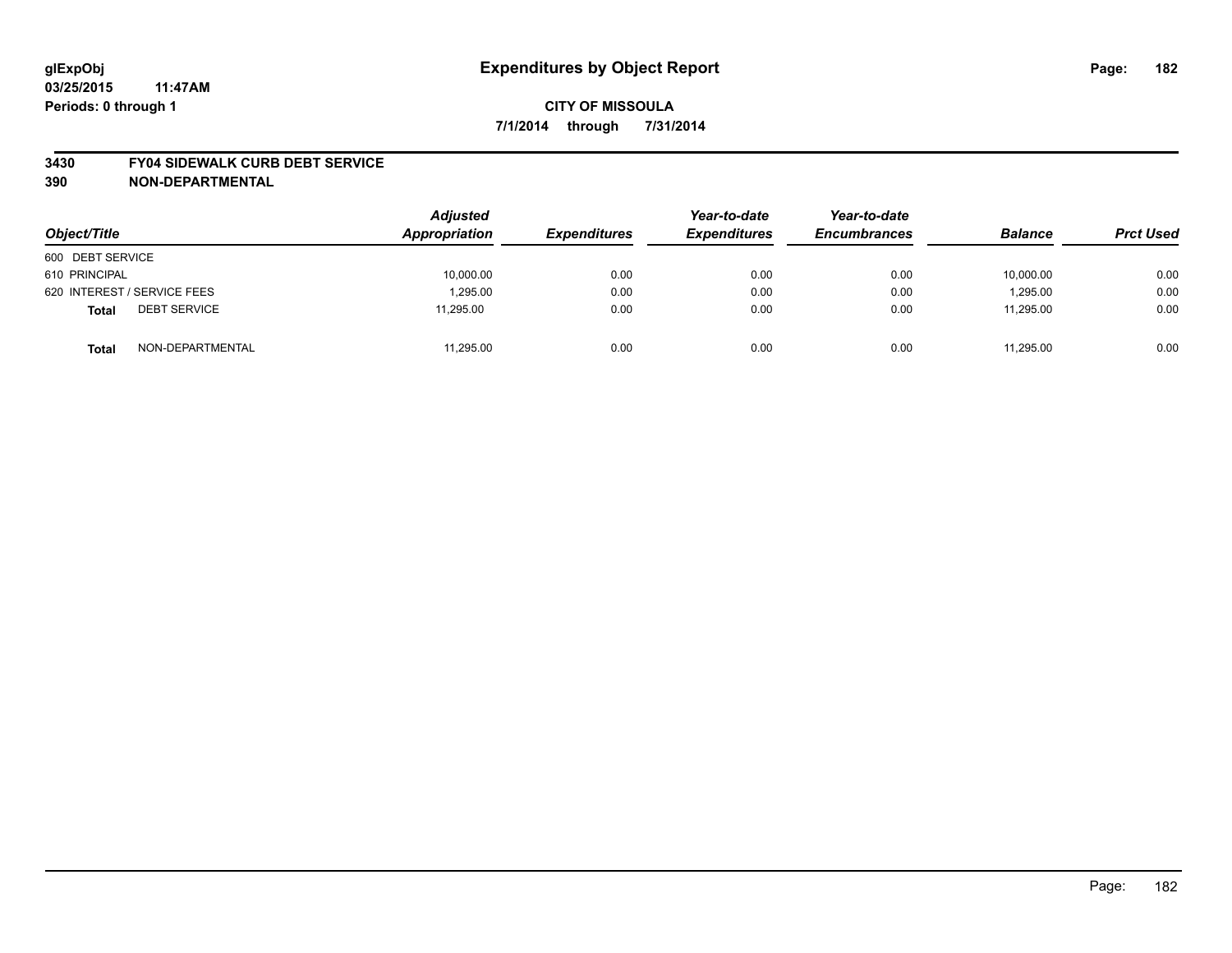**03/25/2015 11:47AM Periods: 0 through 1**

**CITY OF MISSOULA 7/1/2014 through 7/31/2014**

### **3430 FY04 SIDEWALK CURB DEBT SERVICE**

| Object/Title     |                                        | <b>Adjusted</b><br>Appropriation | <b>Expenditures</b> | Year-to-date<br><b>Expenditures</b> | Year-to-date<br><b>Encumbrances</b> | <b>Balance</b> | <b>Prct Used</b> |
|------------------|----------------------------------------|----------------------------------|---------------------|-------------------------------------|-------------------------------------|----------------|------------------|
| 600 DEBT SERVICE |                                        |                                  |                     |                                     |                                     |                |                  |
| 610 PRINCIPAL    |                                        | 10,000.00                        | 0.00                | 0.00                                | 0.00                                | 10.000.00      | 0.00             |
|                  | 620 INTEREST / SERVICE FEES            | 1,295.00                         | 0.00                | 0.00                                | 0.00                                | 1,295.00       | 0.00             |
| <b>Total</b>     | <b>DEBT SERVICE</b>                    | 11.295.00                        | 0.00                | 0.00                                | 0.00                                | 11,295.00      | 0.00             |
| <b>Total</b>     | <b>FY04 SIDEWALK CURB DEBT SERVICE</b> | 11.295.00                        | 0.00                | 0.00                                | 0.00                                | 11,295.00      | 0.00             |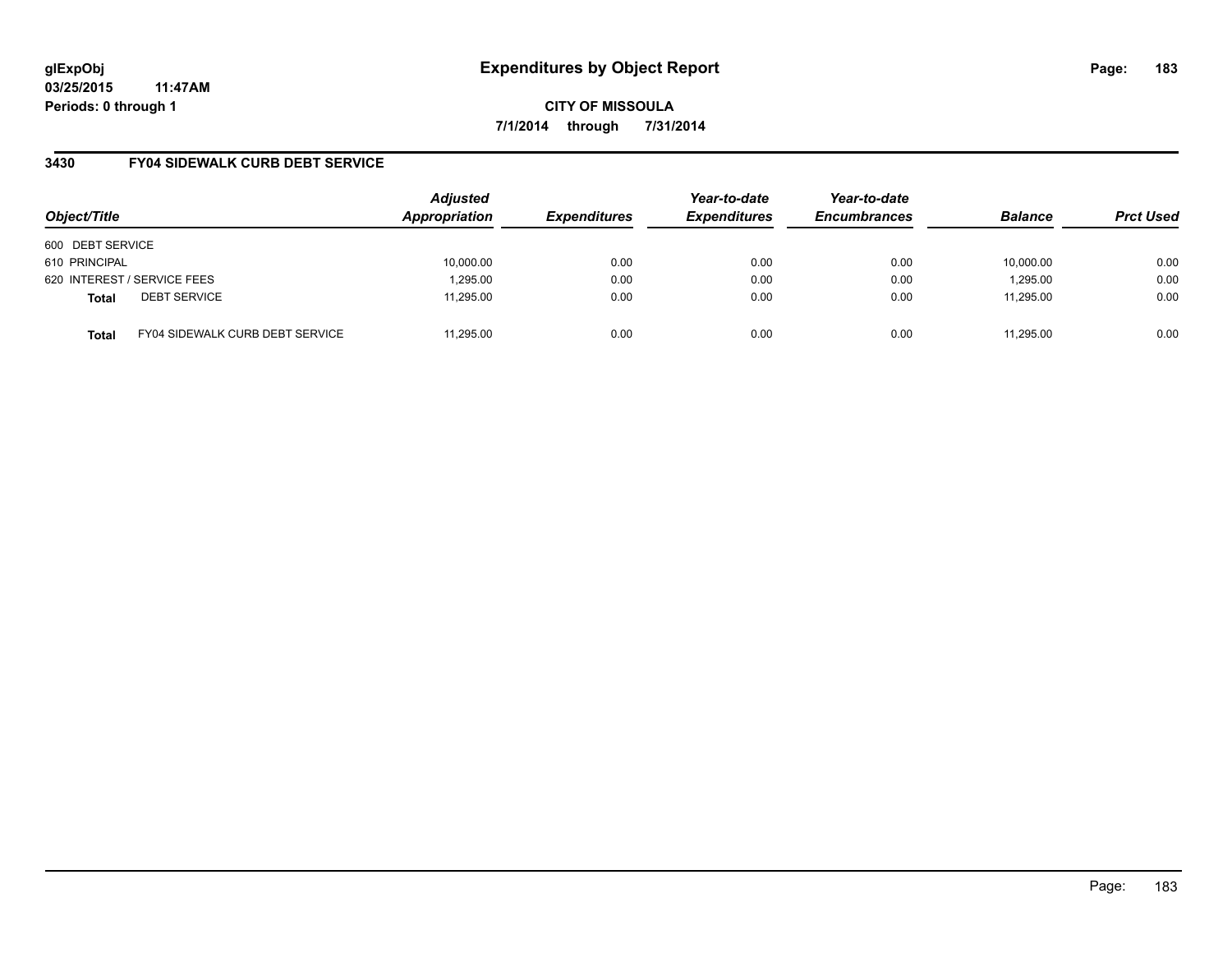**3440 FY 05 SIDEWALK AND CURB**

| Object/Title                        | <b>Adjusted</b><br>Appropriation | <b>Expenditures</b> | Year-to-date<br><b>Expenditures</b> | Year-to-date<br><b>Encumbrances</b> | <b>Balance</b> | <b>Prct Used</b> |
|-------------------------------------|----------------------------------|---------------------|-------------------------------------|-------------------------------------|----------------|------------------|
| 600 DEBT SERVICE                    |                                  |                     |                                     |                                     |                |                  |
| 610 PRINCIPAL                       | 35,000.00                        | 0.00                | 0.00                                | 0.00                                | 35,000.00      | 0.00             |
| 620 INTEREST / SERVICE FEES         | 5.163.00                         | 0.00                | 0.00                                | 0.00                                | 5.163.00       | 0.00             |
| <b>DEBT SERVICE</b><br><b>Total</b> | 40,163.00                        | 0.00                | 0.00                                | 0.00                                | 40,163.00      | 0.00             |
| NON-DEPARTMENTAL<br><b>Total</b>    | 40,163.00                        | 0.00                | 0.00                                | 0.00                                | 40,163.00      | 0.00             |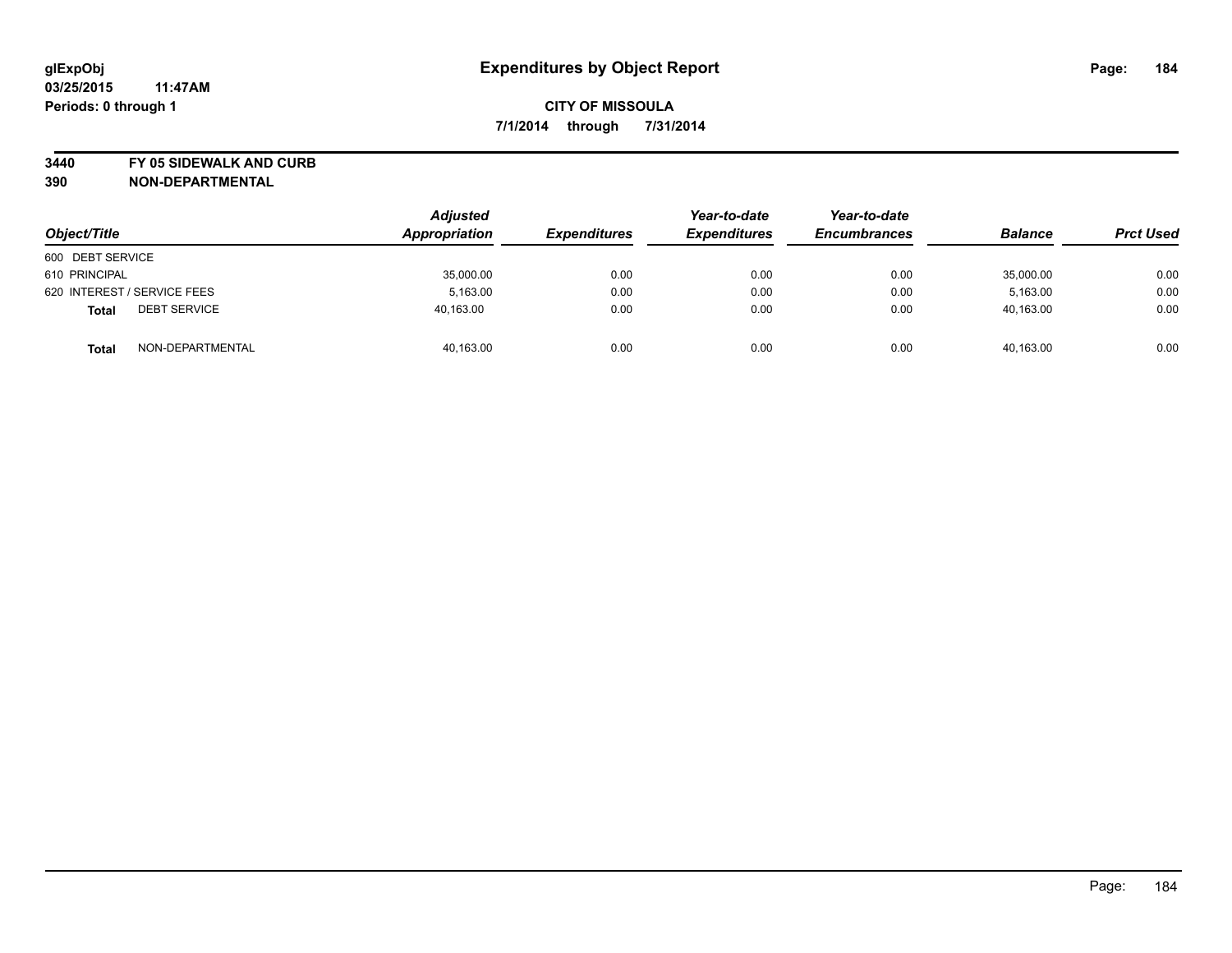### **3440 FY 05 SIDEWALK AND CURB**

| Object/Title                            | <b>Adjusted</b><br>Appropriation | <b>Expenditures</b> | Year-to-date<br><b>Expenditures</b> | Year-to-date<br><b>Encumbrances</b> | <b>Balance</b> | <b>Prct Used</b> |
|-----------------------------------------|----------------------------------|---------------------|-------------------------------------|-------------------------------------|----------------|------------------|
| 600 DEBT SERVICE                        |                                  |                     |                                     |                                     |                |                  |
| 610 PRINCIPAL                           | 35,000.00                        | 0.00                | 0.00                                | 0.00                                | 35,000.00      | 0.00             |
| 620 INTEREST / SERVICE FEES             | 5,163.00                         | 0.00                | 0.00                                | 0.00                                | 5,163.00       | 0.00             |
| <b>DEBT SERVICE</b><br><b>Total</b>     | 40,163.00                        | 0.00                | 0.00                                | 0.00                                | 40,163.00      | 0.00             |
| FY 05 SIDEWALK AND CURB<br><b>Total</b> | 40,163.00                        | 0.00                | 0.00                                | 0.00                                | 40,163.00      | 0.00             |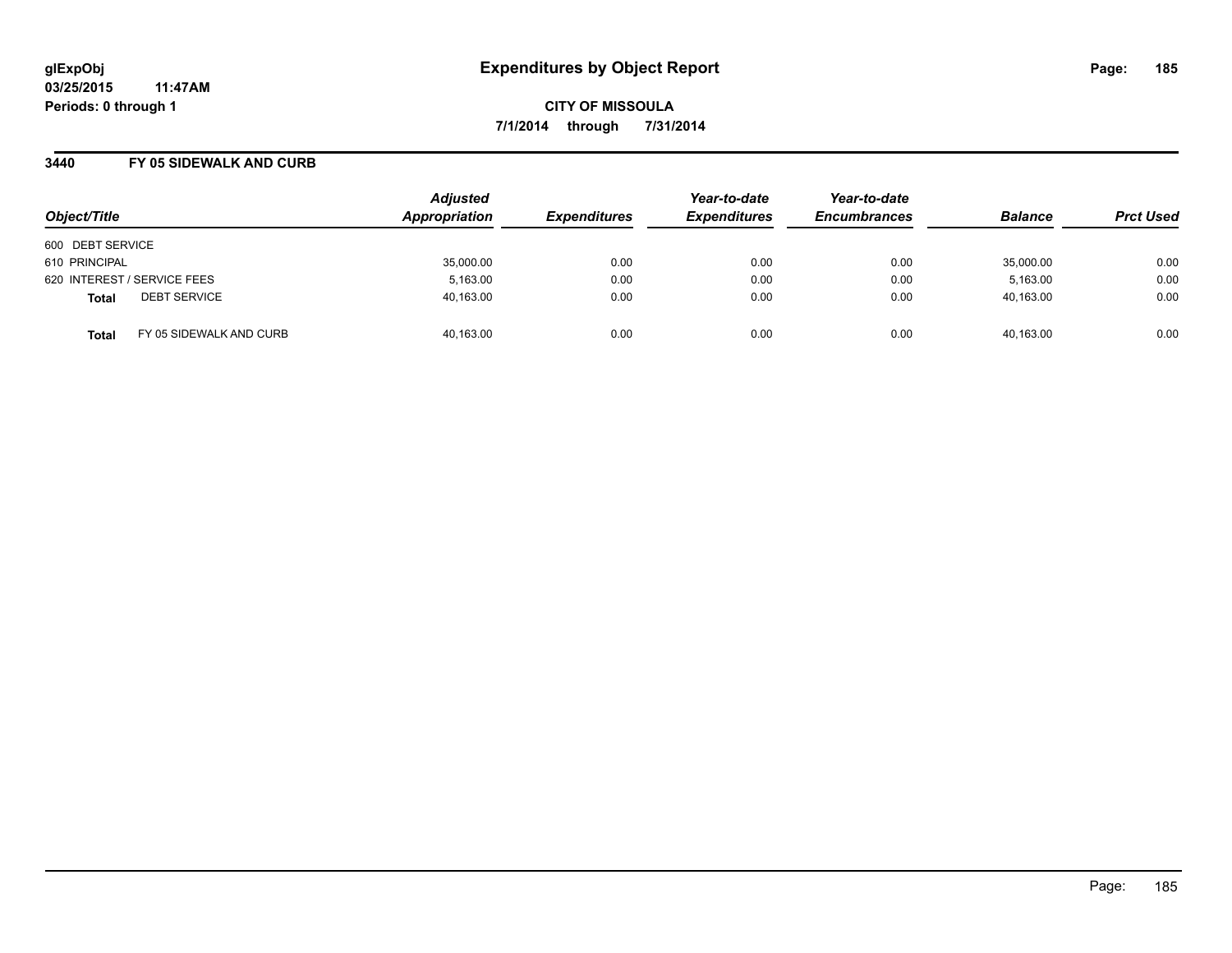**3450 FY 06 SIDEWALK AND CURB**

| Object/Title                        | <b>Adjusted</b><br>Appropriation | <b>Expenditures</b> | Year-to-date<br><b>Expenditures</b> | Year-to-date<br><b>Encumbrances</b> | <b>Balance</b> | <b>Prct Used</b> |
|-------------------------------------|----------------------------------|---------------------|-------------------------------------|-------------------------------------|----------------|------------------|
| 600 DEBT SERVICE                    |                                  |                     |                                     |                                     |                |                  |
| 610 PRINCIPAL                       | 25,000.00                        | 0.00                | 0.00                                | 0.00                                | 25,000.00      | 0.00             |
| 620 INTEREST / SERVICE FEES         | 4,569.00                         | 0.00                | 0.00                                | 0.00                                | 4,569.00       | 0.00             |
| <b>DEBT SERVICE</b><br><b>Total</b> | 29,569.00                        | 0.00                | 0.00                                | 0.00                                | 29,569.00      | 0.00             |
| NON-DEPARTMENTAL<br><b>Total</b>    | 29,569.00                        | 0.00                | 0.00                                | 0.00                                | 29,569.00      | 0.00             |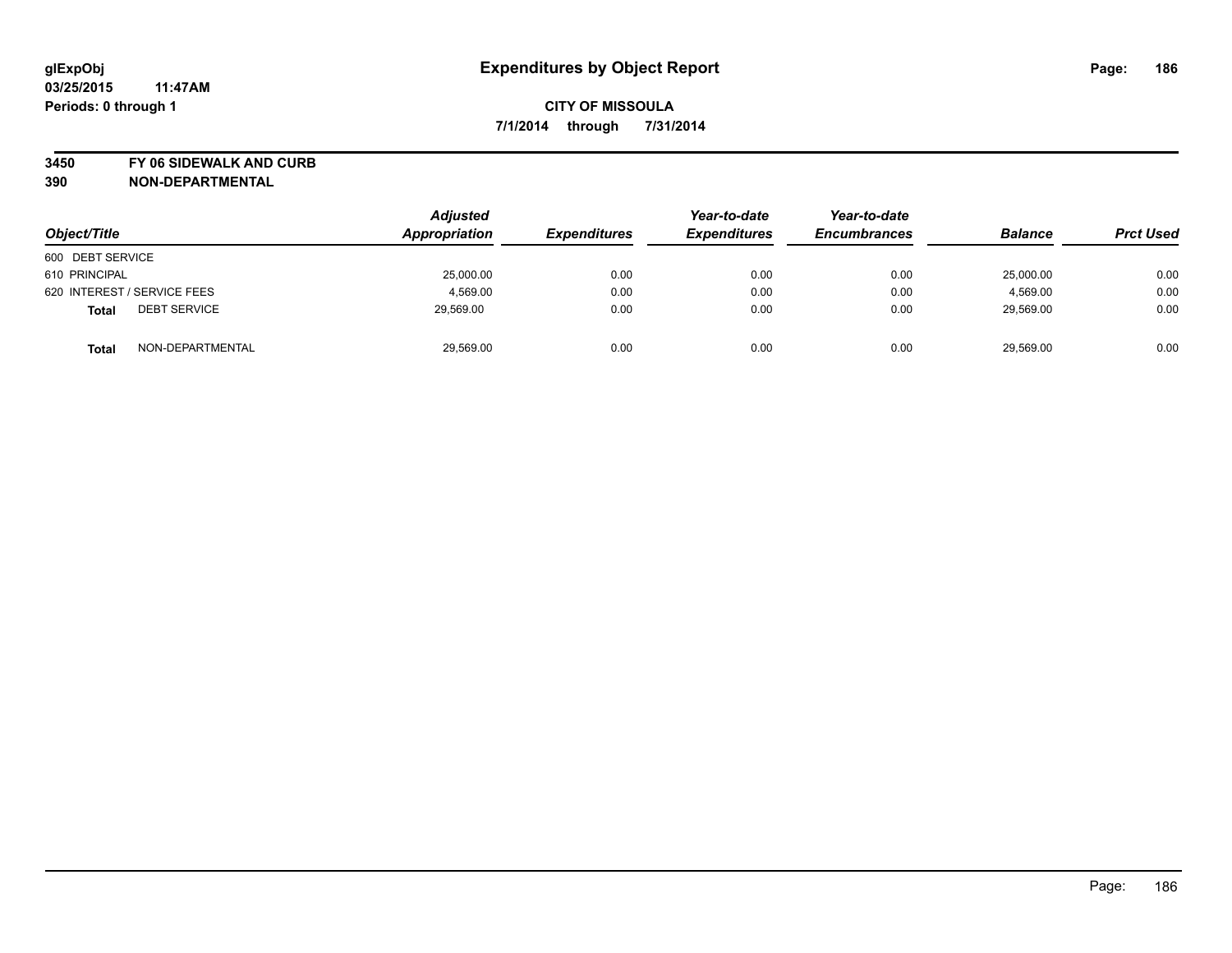### **3450 FY 06 SIDEWALK AND CURB**

| Object/Title                            | <b>Adjusted</b><br>Appropriation | <b>Expenditures</b> | Year-to-date<br><b>Expenditures</b> | Year-to-date<br><b>Encumbrances</b> | <b>Balance</b> | <b>Prct Used</b> |
|-----------------------------------------|----------------------------------|---------------------|-------------------------------------|-------------------------------------|----------------|------------------|
| 600 DEBT SERVICE                        |                                  |                     |                                     |                                     |                |                  |
| 610 PRINCIPAL                           | 25,000.00                        | 0.00                | 0.00                                | 0.00                                | 25,000.00      | 0.00             |
| 620 INTEREST / SERVICE FEES             | 4,569.00                         | 0.00                | 0.00                                | 0.00                                | 4,569.00       | 0.00             |
| <b>DEBT SERVICE</b><br><b>Total</b>     | 29,569.00                        | 0.00                | 0.00                                | 0.00                                | 29,569.00      | 0.00             |
| FY 06 SIDEWALK AND CURB<br><b>Total</b> | 29,569.00                        | 0.00                | 0.00                                | 0.00                                | 29,569.00      | 0.00             |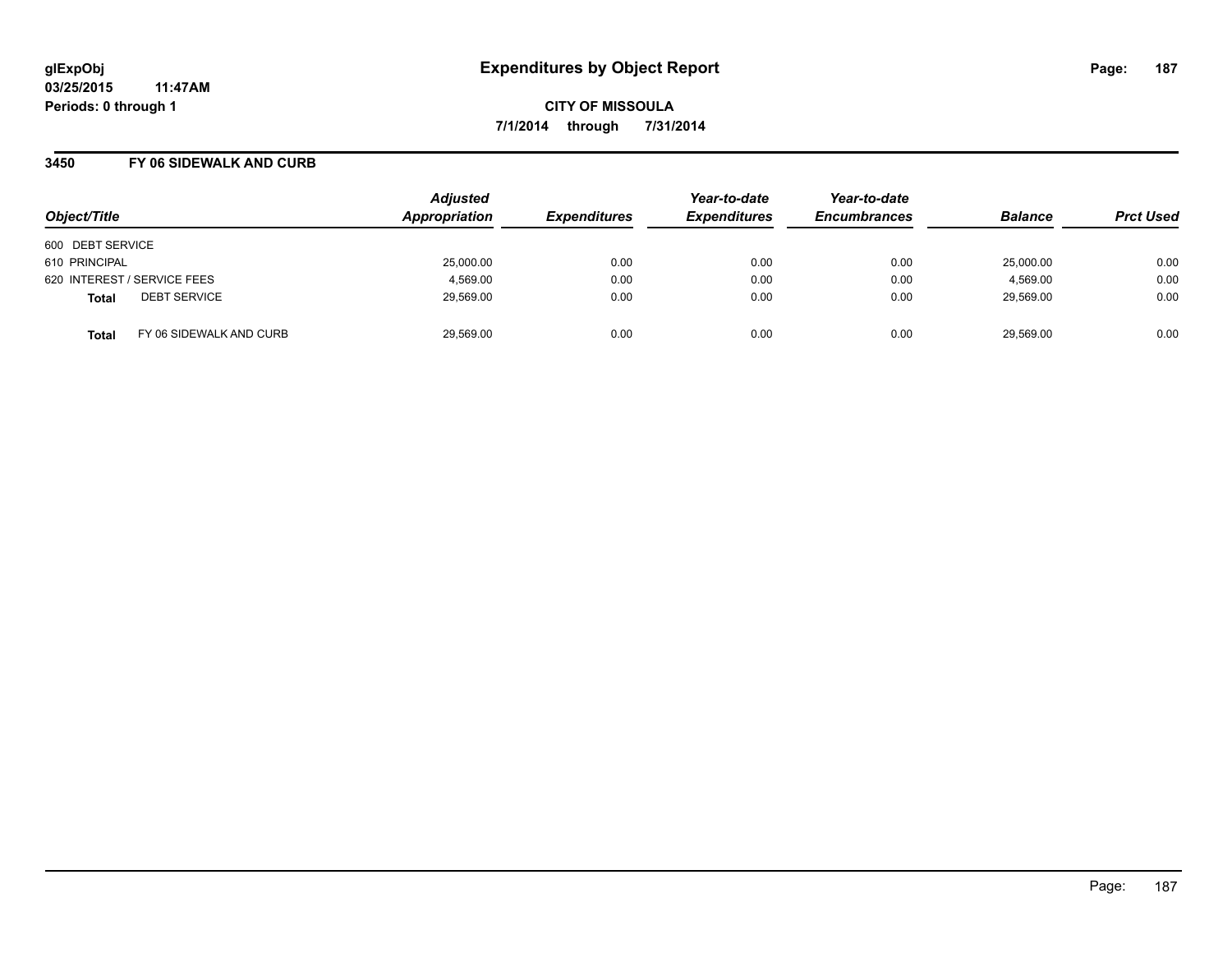#### **3460 FY07 SIDEWALK AND CURB DEBT**

| Object/Title                        | <b>Adjusted</b><br>Appropriation | <b>Expenditures</b> | Year-to-date<br><b>Expenditures</b> | Year-to-date<br><b>Encumbrances</b> | <b>Balance</b> | <b>Prct Used</b> |
|-------------------------------------|----------------------------------|---------------------|-------------------------------------|-------------------------------------|----------------|------------------|
| 600 DEBT SERVICE                    |                                  |                     |                                     |                                     |                |                  |
| 610 PRINCIPAL                       | 75,000.00                        | 0.00                | 0.00                                | 0.00                                | 75,000.00      | 0.00             |
| 620 INTEREST / SERVICE FEES         | 17.110.00                        | 0.00                | 0.00                                | 0.00                                | 17.110.00      | 0.00             |
| <b>DEBT SERVICE</b><br><b>Total</b> | 92,110.00                        | 0.00                | 0.00                                | 0.00                                | 92.110.00      | 0.00             |
| NON-DEPARTMENTAL<br><b>Total</b>    | 92,110.00                        | 0.00                | 0.00                                | 0.00                                | 92,110.00      | 0.00             |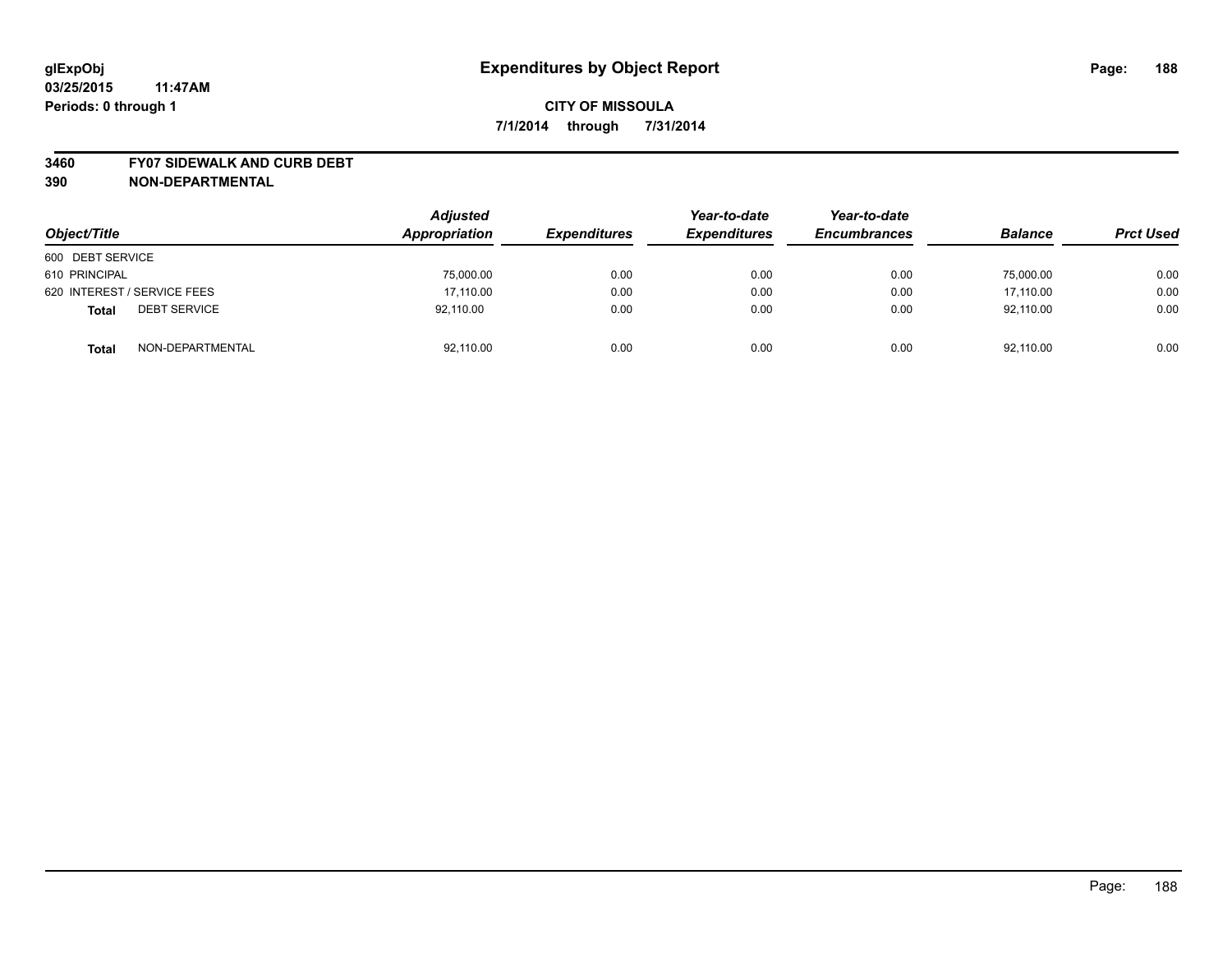**03/25/2015 11:47AM Periods: 0 through 1**

**CITY OF MISSOULA 7/1/2014 through 7/31/2014**

### **3460 FY07 SIDEWALK AND CURB DEBT**

| Object/Title                                       | <b>Adjusted</b><br>Appropriation | <b>Expenditures</b> | Year-to-date<br><b>Expenditures</b> | Year-to-date<br><b>Encumbrances</b> | <b>Balance</b> | <b>Prct Used</b> |
|----------------------------------------------------|----------------------------------|---------------------|-------------------------------------|-------------------------------------|----------------|------------------|
| 600 DEBT SERVICE                                   |                                  |                     |                                     |                                     |                |                  |
| 610 PRINCIPAL                                      | 75,000.00                        | 0.00                | 0.00                                | 0.00                                | 75.000.00      | 0.00             |
| 620 INTEREST / SERVICE FEES                        | 17,110.00                        | 0.00                | 0.00                                | 0.00                                | 17,110.00      | 0.00             |
| <b>DEBT SERVICE</b><br><b>Total</b>                | 92,110.00                        | 0.00                | 0.00                                | 0.00                                | 92,110.00      | 0.00             |
| <b>FY07 SIDEWALK AND CURB DEBT</b><br><b>Total</b> | 92,110.00                        | 0.00                | 0.00                                | 0.00                                | 92,110.00      | 0.00             |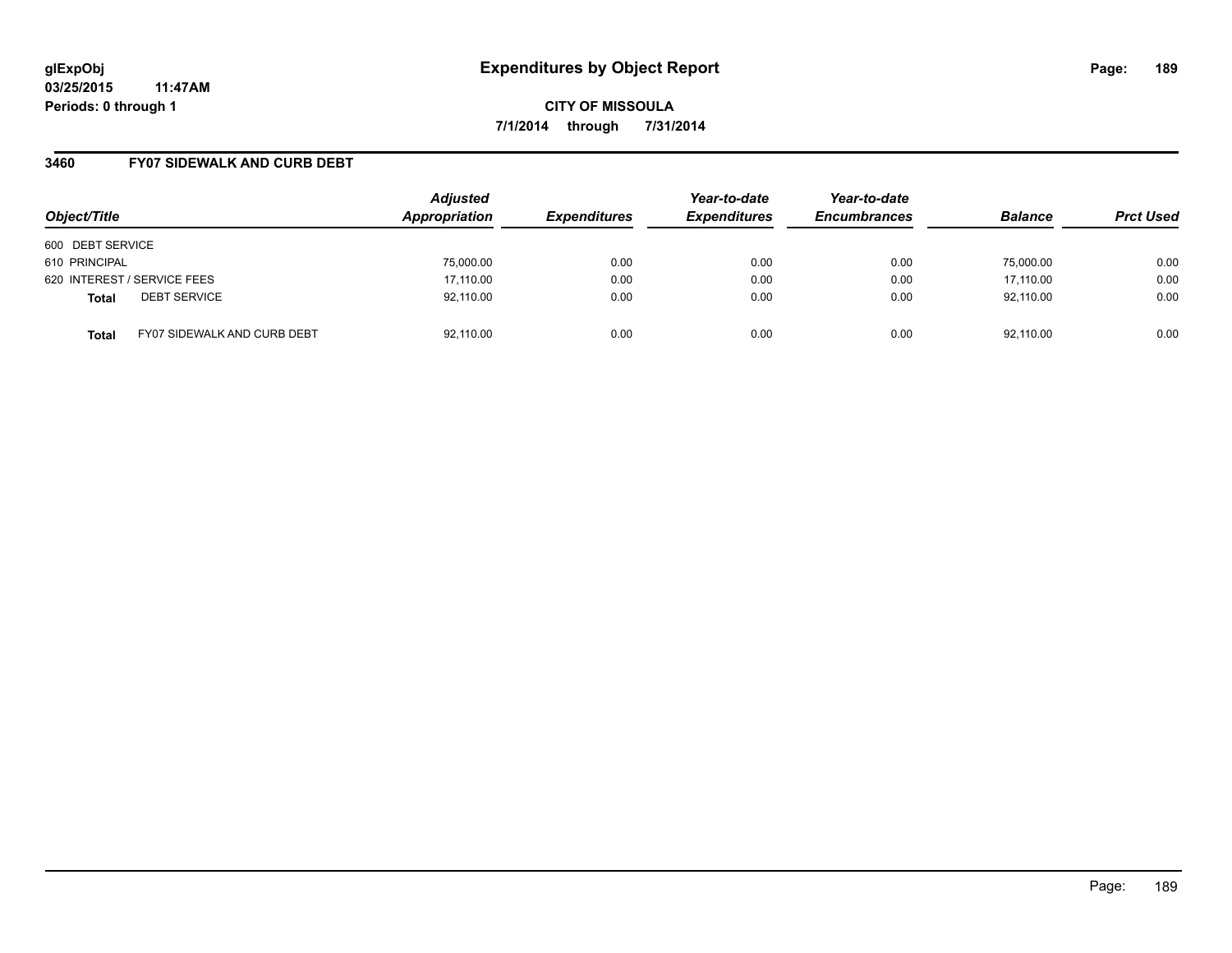#### **3461 SERIES 2008A SIDEWALK AND CURB**

**280 PUBLIC WORKS ADMIN/ENGINEERING**

| Object/Title                                   | <b>Adjusted</b><br>Appropriation | <b>Expenditures</b> | Year-to-date<br><b>Expenditures</b> | Year-to-date<br><b>Encumbrances</b> | <b>Balance</b> | <b>Prct Used</b> |
|------------------------------------------------|----------------------------------|---------------------|-------------------------------------|-------------------------------------|----------------|------------------|
| 800 OTHER OBJECTS                              |                                  |                     |                                     |                                     |                |                  |
| 820 TRANSFERS TO OTHER FUNDS                   | 0.00                             | 0.00                | 0.00                                | 0.00                                | 0.00           | 0.00             |
| OTHER OBJECTS<br><b>Total</b>                  | 0.00                             | 0.00                | 0.00                                | 0.00                                | 0.00           | 0.00             |
| PUBLIC WORKS ADMIN/ENGINEERING<br><b>Total</b> | 0.00                             | 0.00                | 0.00                                | 0.00                                | 0.00           | 0.00             |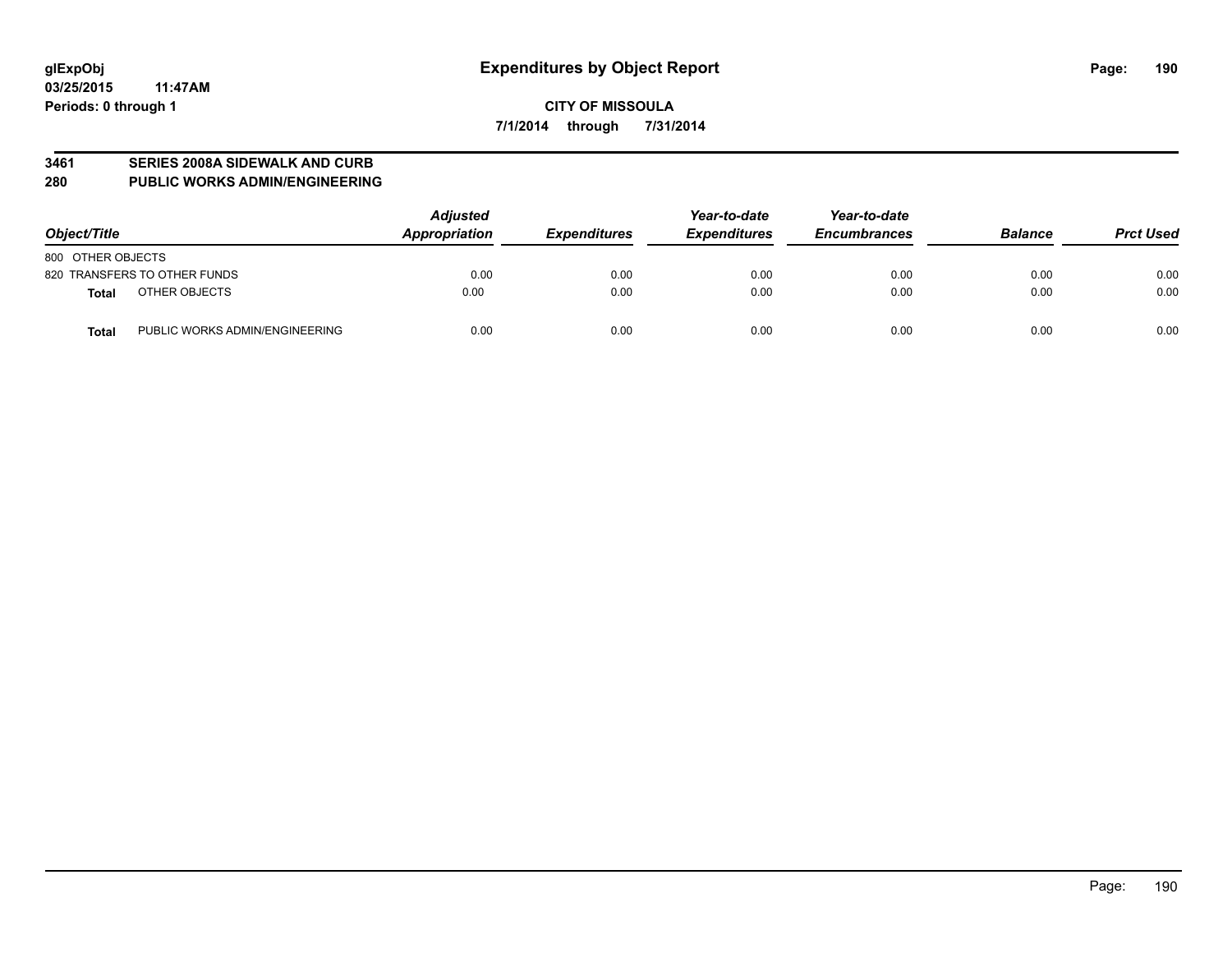#### **3461 SERIES 2008A SIDEWALK AND CURB**

|                                     | <b>Adjusted</b>      |                     | Year-to-date        | Year-to-date        |                |                  |
|-------------------------------------|----------------------|---------------------|---------------------|---------------------|----------------|------------------|
| Object/Title                        | <b>Appropriation</b> | <b>Expenditures</b> | <b>Expenditures</b> | <b>Encumbrances</b> | <b>Balance</b> | <b>Prct Used</b> |
| 600 DEBT SERVICE                    |                      |                     |                     |                     |                |                  |
| 610 PRINCIPAL                       | 50.000.00            | 0.00                | 0.00                | 0.00                | 50.000.00      | 0.00             |
| 620 INTEREST / SERVICE FEES         | 12,213.00            | 0.00                | 0.00                | 0.00                | 12.213.00      | 0.00             |
| <b>DEBT SERVICE</b><br><b>Total</b> | 62.213.00            | 0.00                | 0.00                | 0.00                | 62.213.00      | 0.00             |
| 800 OTHER OBJECTS                   |                      |                     |                     |                     |                |                  |
| 820 TRANSFERS TO OTHER FUNDS        | 0.00                 | 0.00                | 0.00                | 0.00                | 0.00           | 0.00             |
| OTHER OBJECTS<br><b>Total</b>       | 0.00                 | 0.00                | 0.00                | 0.00                | 0.00           | 0.00             |
| NON-DEPARTMENTAL<br><b>Total</b>    | 62.213.00            | 0.00                | 0.00                | 0.00                | 62.213.00      | 0.00             |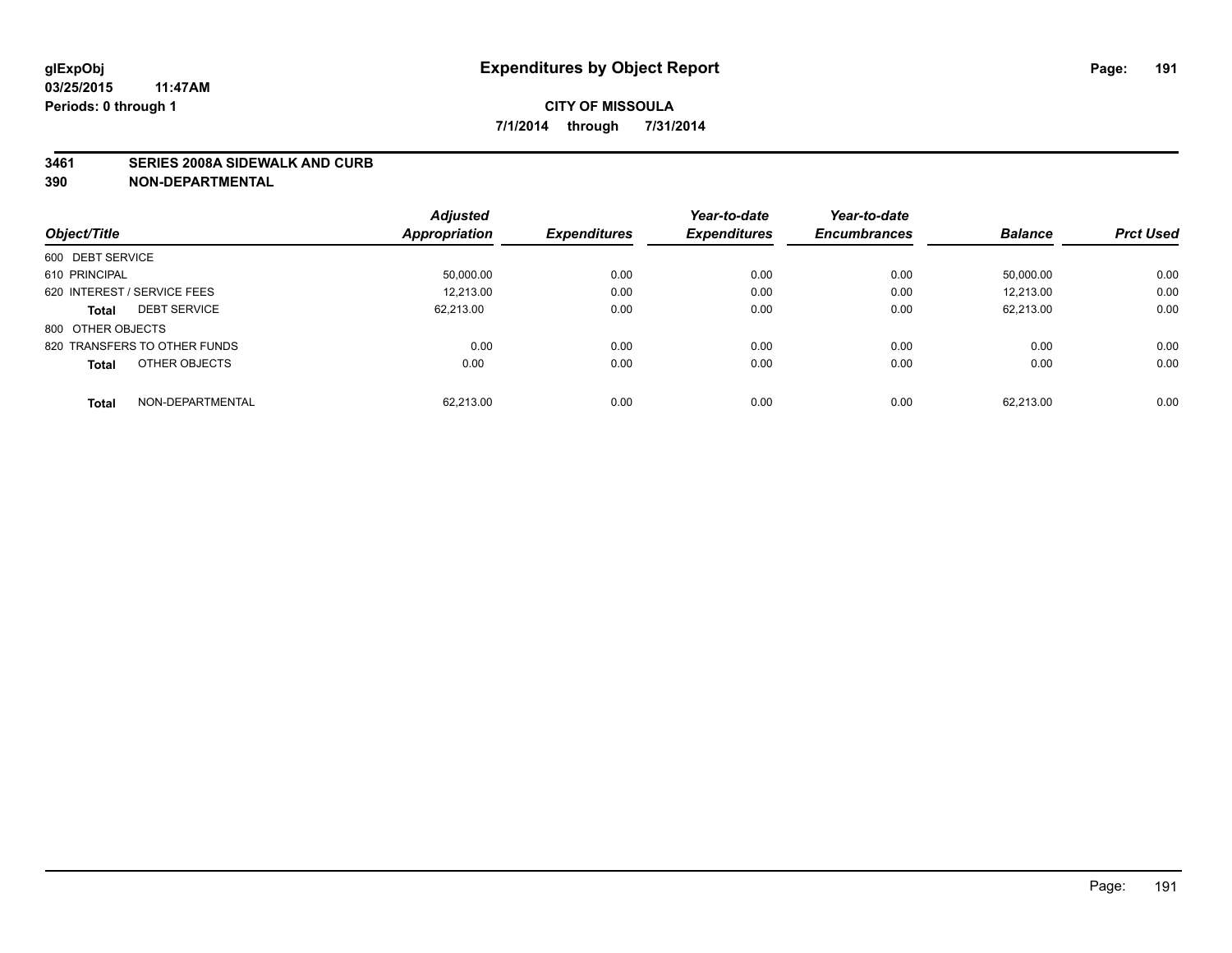**03/25/2015 11:47AM Periods: 0 through 1**

**CITY OF MISSOULA 7/1/2014 through 7/31/2014**

### **3461 SERIES 2008A SIDEWALK AND CURB**

| Object/Title      |                                | <b>Adjusted</b><br>Appropriation | <b>Expenditures</b> | Year-to-date<br><b>Expenditures</b> | Year-to-date<br><b>Encumbrances</b> | <b>Balance</b> | <b>Prct Used</b> |
|-------------------|--------------------------------|----------------------------------|---------------------|-------------------------------------|-------------------------------------|----------------|------------------|
| 600 DEBT SERVICE  |                                |                                  |                     |                                     |                                     |                |                  |
| 610 PRINCIPAL     |                                | 50,000.00                        | 0.00                | 0.00                                | 0.00                                | 50.000.00      | 0.00             |
|                   | 620 INTEREST / SERVICE FEES    | 12,213.00                        | 0.00                | 0.00                                | 0.00                                | 12.213.00      | 0.00             |
| <b>Total</b>      | <b>DEBT SERVICE</b>            | 62.213.00                        | 0.00                | 0.00                                | 0.00                                | 62.213.00      | 0.00             |
| 800 OTHER OBJECTS |                                |                                  |                     |                                     |                                     |                |                  |
|                   | 820 TRANSFERS TO OTHER FUNDS   | 0.00                             | 0.00                | 0.00                                | 0.00                                | 0.00           | 0.00             |
| <b>Total</b>      | OTHER OBJECTS                  | 0.00                             | 0.00                | 0.00                                | 0.00                                | 0.00           | 0.00             |
| <b>Total</b>      | SERIES 2008A SIDEWALK AND CURB | 62.213.00                        | 0.00                | 0.00                                | 0.00                                | 62.213.00      | 0.00             |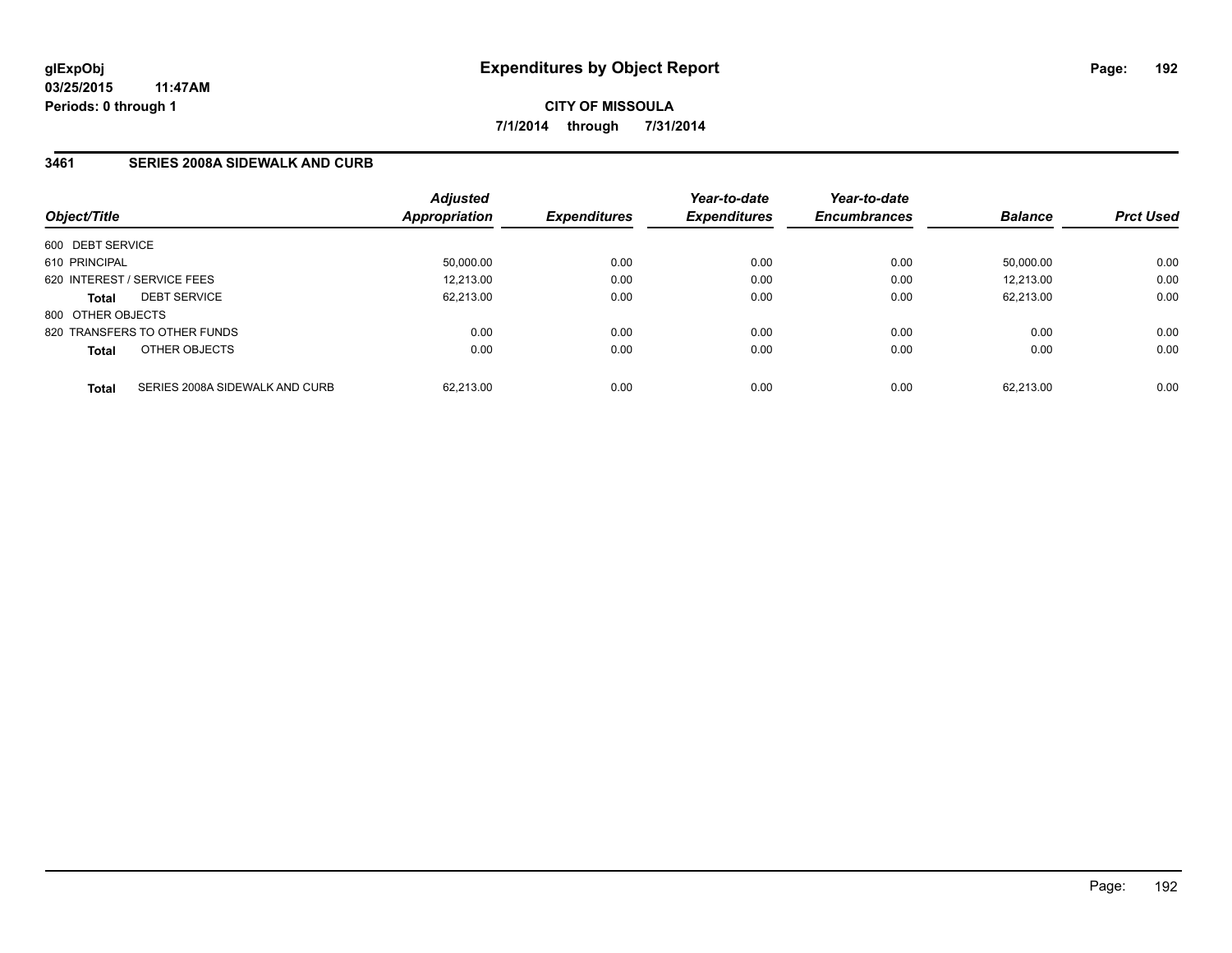#### **3462 SERIES 2009 SIDEWALK AND CURB**

|                                     | <b>Adjusted</b>      |                     | Year-to-date | Year-to-date        |                |                  |
|-------------------------------------|----------------------|---------------------|--------------|---------------------|----------------|------------------|
| Object/Title                        | <b>Appropriation</b> | <b>Expenditures</b> | Expenditures | <b>Encumbrances</b> | <b>Balance</b> | <b>Prct Used</b> |
| 600 DEBT SERVICE                    |                      |                     |              |                     |                |                  |
| 610 PRINCIPAL                       | 50,000.00            | 0.00                | 0.00         | 0.00                | 50.000.00      | 0.00             |
| 620 INTEREST / SERVICE FEES         | 17.143.00            | 0.00                | 0.00         | 0.00                | 17.143.00      | 0.00             |
| <b>DEBT SERVICE</b><br><b>Total</b> | 67.143.00            | 0.00                | 0.00         | 0.00                | 67,143.00      | 0.00             |
| 800 OTHER OBJECTS                   |                      |                     |              |                     |                |                  |
| 820 TRANSFERS TO OTHER FUNDS        | 0.00                 | 0.00                | 0.00         | 0.00                | 0.00           | 0.00             |
| OTHER OBJECTS<br><b>Total</b>       | 0.00                 | 0.00                | 0.00         | 0.00                | 0.00           | 0.00             |
| NON-DEPARTMENTAL<br>Total           | 67.143.00            | 0.00                | 0.00         | 0.00                | 67.143.00      | 0.00             |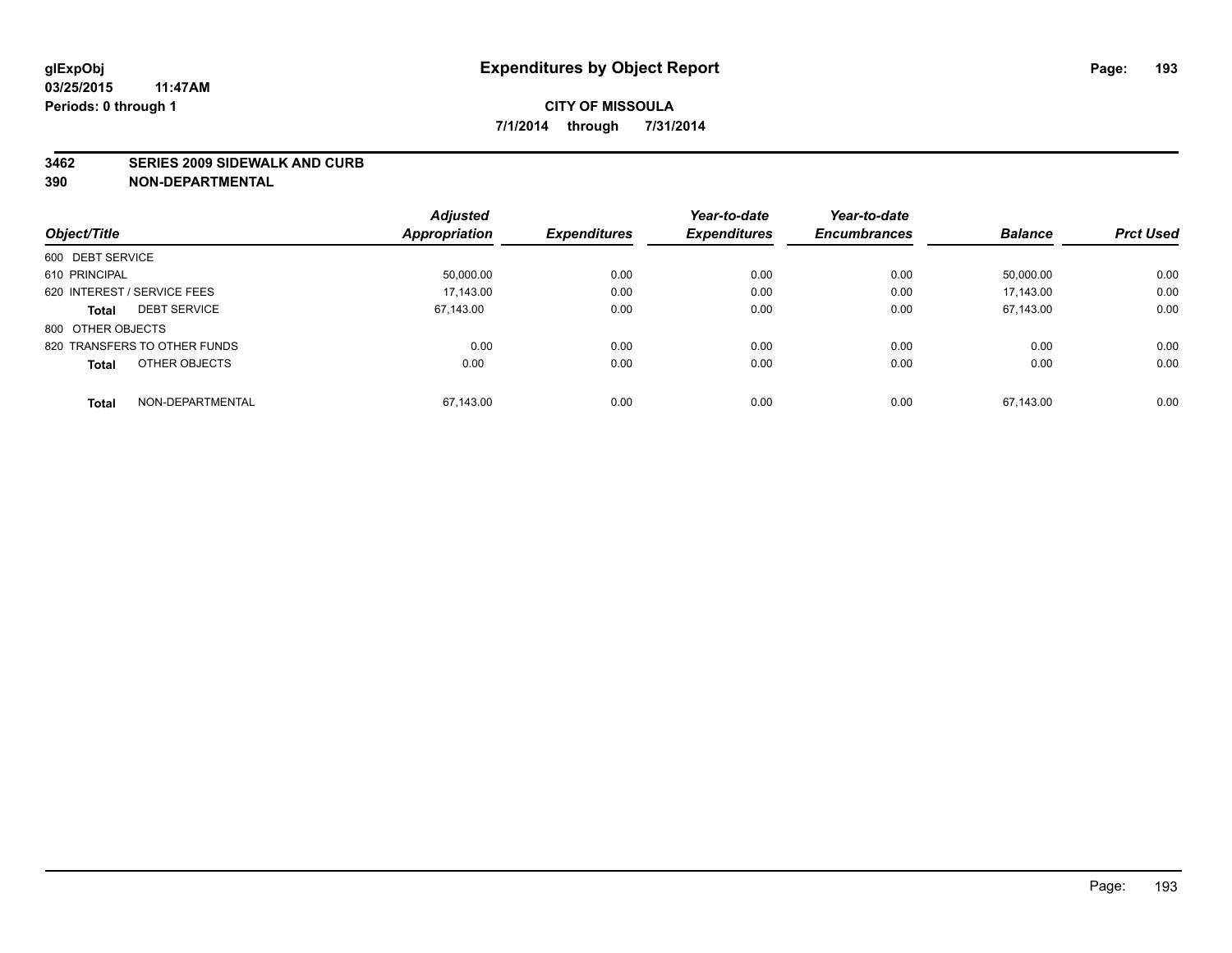### **3462 SERIES 2009 SIDEWALK AND CURB**

| Object/Title      |                               | <b>Adjusted</b><br>Appropriation | <b>Expenditures</b> | Year-to-date<br><b>Expenditures</b> | Year-to-date<br><b>Encumbrances</b> | <b>Balance</b> | <b>Prct Used</b> |
|-------------------|-------------------------------|----------------------------------|---------------------|-------------------------------------|-------------------------------------|----------------|------------------|
| 600 DEBT SERVICE  |                               |                                  |                     |                                     |                                     |                |                  |
| 610 PRINCIPAL     |                               | 50,000.00                        | 0.00                | 0.00                                | 0.00                                | 50,000.00      | 0.00             |
|                   | 620 INTEREST / SERVICE FEES   | 17,143.00                        | 0.00                | 0.00                                | 0.00                                | 17.143.00      | 0.00             |
| <b>Total</b>      | <b>DEBT SERVICE</b>           | 67.143.00                        | 0.00                | 0.00                                | 0.00                                | 67.143.00      | 0.00             |
| 800 OTHER OBJECTS |                               |                                  |                     |                                     |                                     |                |                  |
|                   | 820 TRANSFERS TO OTHER FUNDS  | 0.00                             | 0.00                | 0.00                                | 0.00                                | 0.00           | 0.00             |
| <b>Total</b>      | OTHER OBJECTS                 | 0.00                             | 0.00                | 0.00                                | 0.00                                | 0.00           | 0.00             |
| <b>Total</b>      | SERIES 2009 SIDEWALK AND CURB | 67.143.00                        | 0.00                | 0.00                                | 0.00                                | 67.143.00      | 0.00             |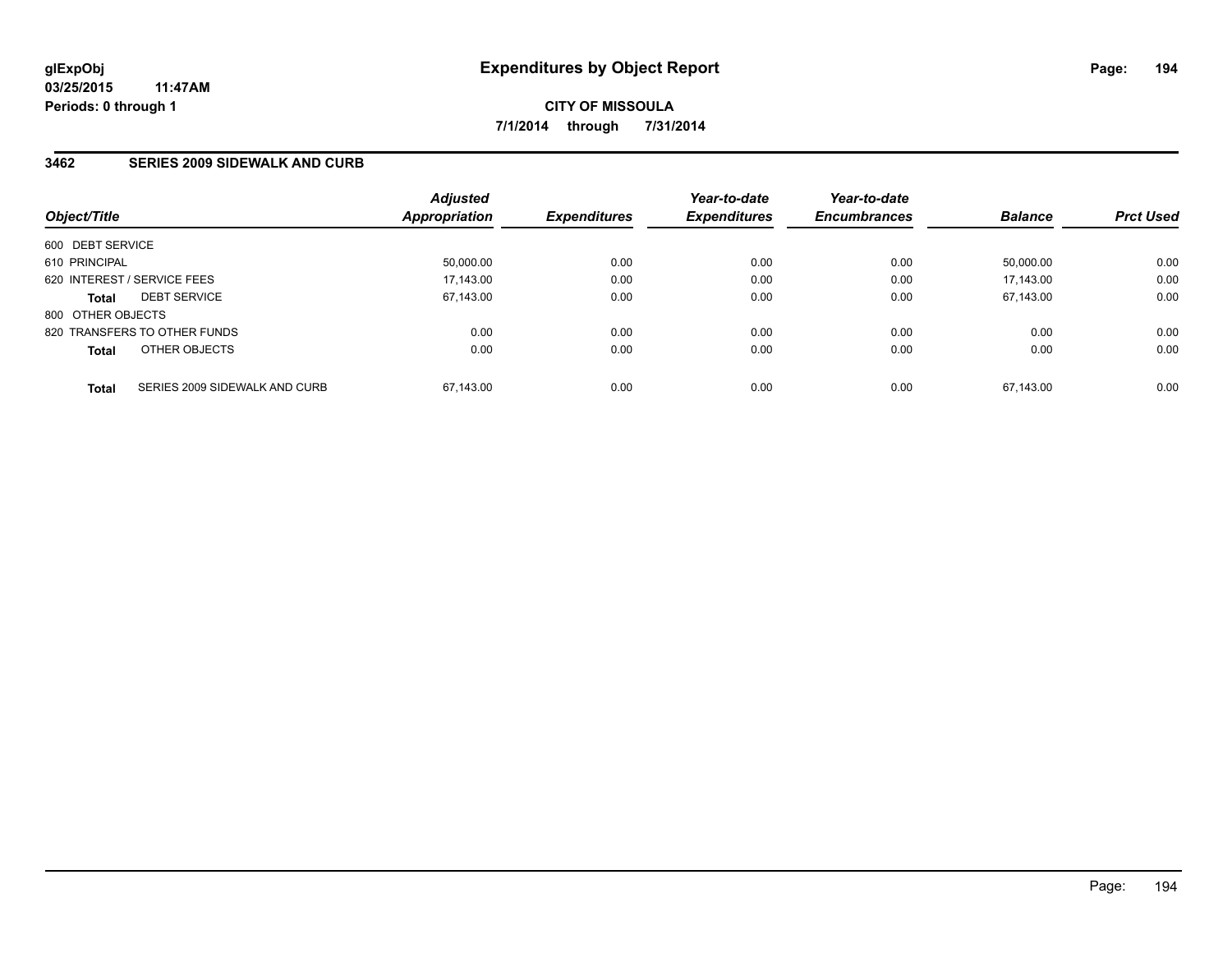#### **3463 SERIES 2010 SIDEWALK AND CURB**

|                             |                      | <b>Adjusted</b> |                     | Year-to-date        | Year-to-date        |                |                  |
|-----------------------------|----------------------|-----------------|---------------------|---------------------|---------------------|----------------|------------------|
| Object/Title                |                      | Appropriation   | <b>Expenditures</b> | <b>Expenditures</b> | <b>Encumbrances</b> | <b>Balance</b> | <b>Prct Used</b> |
| 500 FIXED CHARGES           |                      |                 |                     |                     |                     |                |                  |
| 550 MERCHANT SERVICE FEES   |                      | 0.00            | 0.00                | 0.00                | 0.00                | 0.00           | 0.00             |
| <b>Total</b>                | <b>FIXED CHARGES</b> | 0.00            | 0.00                | 0.00                | 0.00                | 0.00           | 0.00             |
| 600 DEBT SERVICE            |                      |                 |                     |                     |                     |                |                  |
| 610 PRINCIPAL               |                      | 75,000.00       | 0.00                | 0.00                | 0.00                | 75.000.00      | 0.00             |
| 620 INTEREST / SERVICE FEES |                      | 28.038.00       | 0.00                | 0.00                | 0.00                | 28.038.00      | 0.00             |
| <b>Total</b>                | <b>DEBT SERVICE</b>  | 103.038.00      | 0.00                | 0.00                | 0.00                | 103.038.00     | 0.00             |
| <b>Total</b>                | NON-DEPARTMENTAL     | 103.038.00      | 0.00                | 0.00                | 0.00                | 103.038.00     | 0.00             |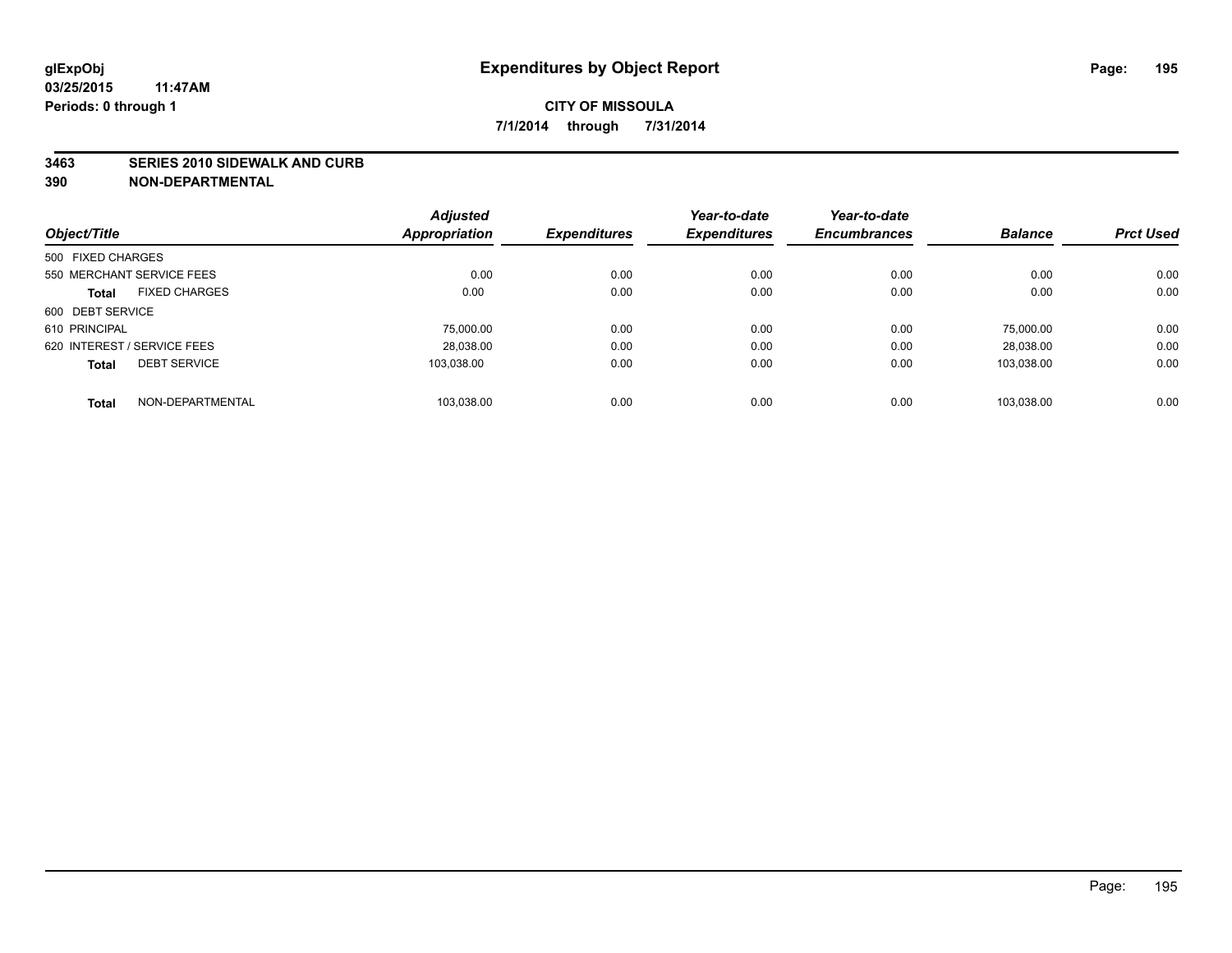### **3463 SERIES 2010 SIDEWALK AND CURB**

|                             | <b>Adjusted</b><br>Appropriation | <b>Expenditures</b> | Year-to-date<br><b>Expenditures</b> | Year-to-date<br><b>Encumbrances</b> | <b>Balance</b> | <b>Prct Used</b> |
|-----------------------------|----------------------------------|---------------------|-------------------------------------|-------------------------------------|----------------|------------------|
| 500 FIXED CHARGES           |                                  |                     |                                     |                                     |                |                  |
| 550 MERCHANT SERVICE FEES   | 0.00                             | 0.00                | 0.00                                | 0.00                                | 0.00           | 0.00             |
| <b>FIXED CHARGES</b>        | 0.00                             | 0.00                | 0.00                                | 0.00                                | 0.00           | 0.00             |
| 600 DEBT SERVICE            |                                  |                     |                                     |                                     |                |                  |
|                             | 75.000.00                        | 0.00                | 0.00                                | 0.00                                | 75.000.00      | 0.00             |
| 620 INTEREST / SERVICE FEES | 28,038.00                        | 0.00                | 0.00                                | 0.00                                | 28.038.00      | 0.00             |
| <b>DEBT SERVICE</b>         | 103.038.00                       | 0.00                | 0.00                                | 0.00                                | 103.038.00     | 0.00             |
|                             |                                  |                     |                                     |                                     |                | 0.00             |
|                             | SERIES 2010 SIDEWALK AND CURB    | 103.038.00          | 0.00                                | 0.00                                | 0.00           | 103.038.00       |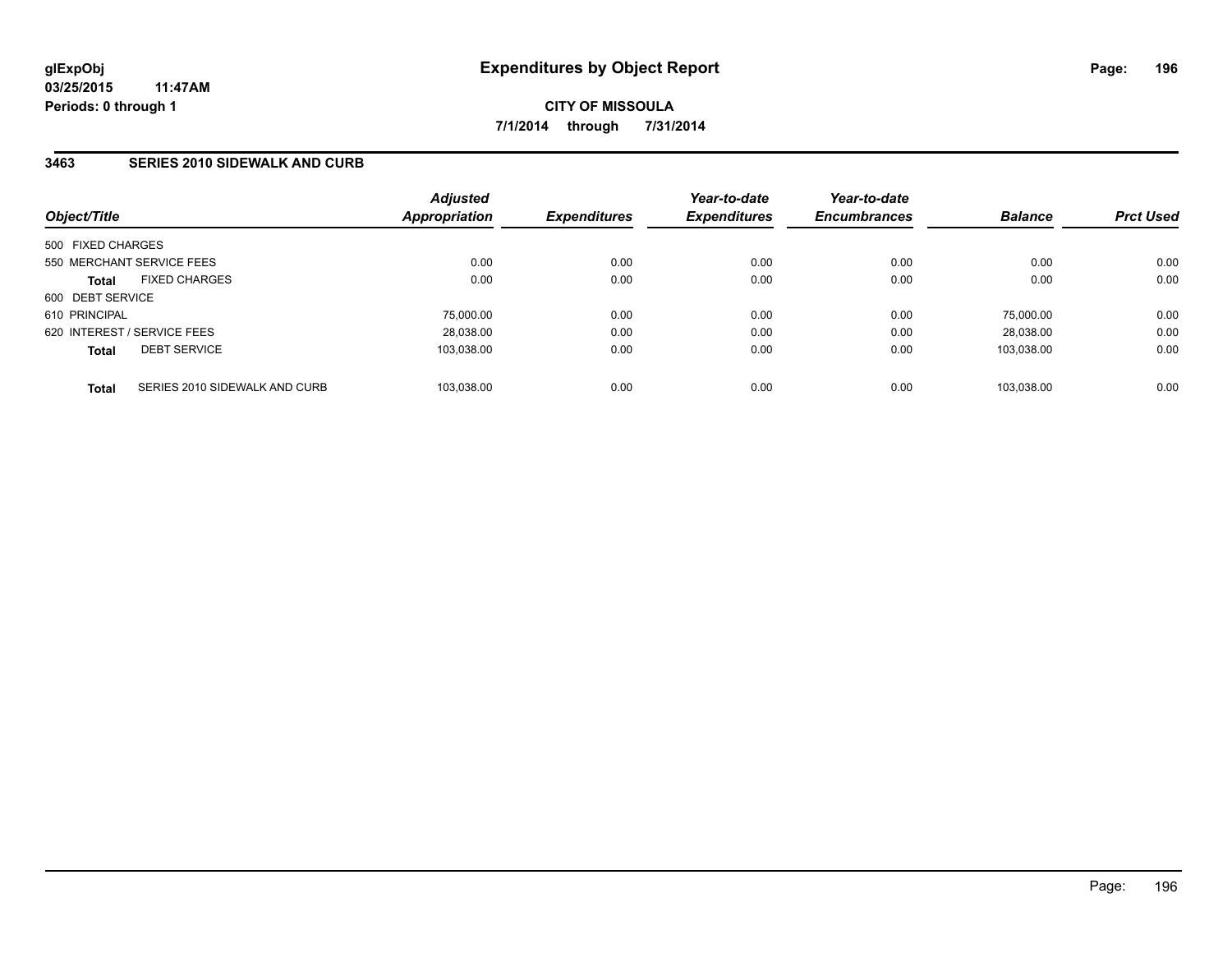#### **3464 FY12 S/C DEBT SERVICE**

| Object/Title                        | <b>Adjusted</b><br>Appropriation | <b>Expenditures</b> | Year-to-date<br><b>Expenditures</b> | Year-to-date<br><b>Encumbrances</b> | <b>Balance</b> | <b>Prct Used</b> |
|-------------------------------------|----------------------------------|---------------------|-------------------------------------|-------------------------------------|----------------|------------------|
| 600 DEBT SERVICE                    |                                  |                     |                                     |                                     |                |                  |
| 610 PRINCIPAL                       | 50,000.00                        | 0.00                | 0.00                                | 0.00                                | 50,000.00      | 0.00             |
| 620 INTEREST / SERVICE FEES         | 22,560.00                        | 0.00                | 0.00                                | 0.00                                | 22,560.00      | 0.00             |
| <b>DEBT SERVICE</b><br><b>Total</b> | 72,560.00                        | 0.00                | 0.00                                | 0.00                                | 72.560.00      | 0.00             |
| NON-DEPARTMENTAL<br><b>Total</b>    | 72,560.00                        | 0.00                | 0.00                                | 0.00                                | 72,560.00      | 0.00             |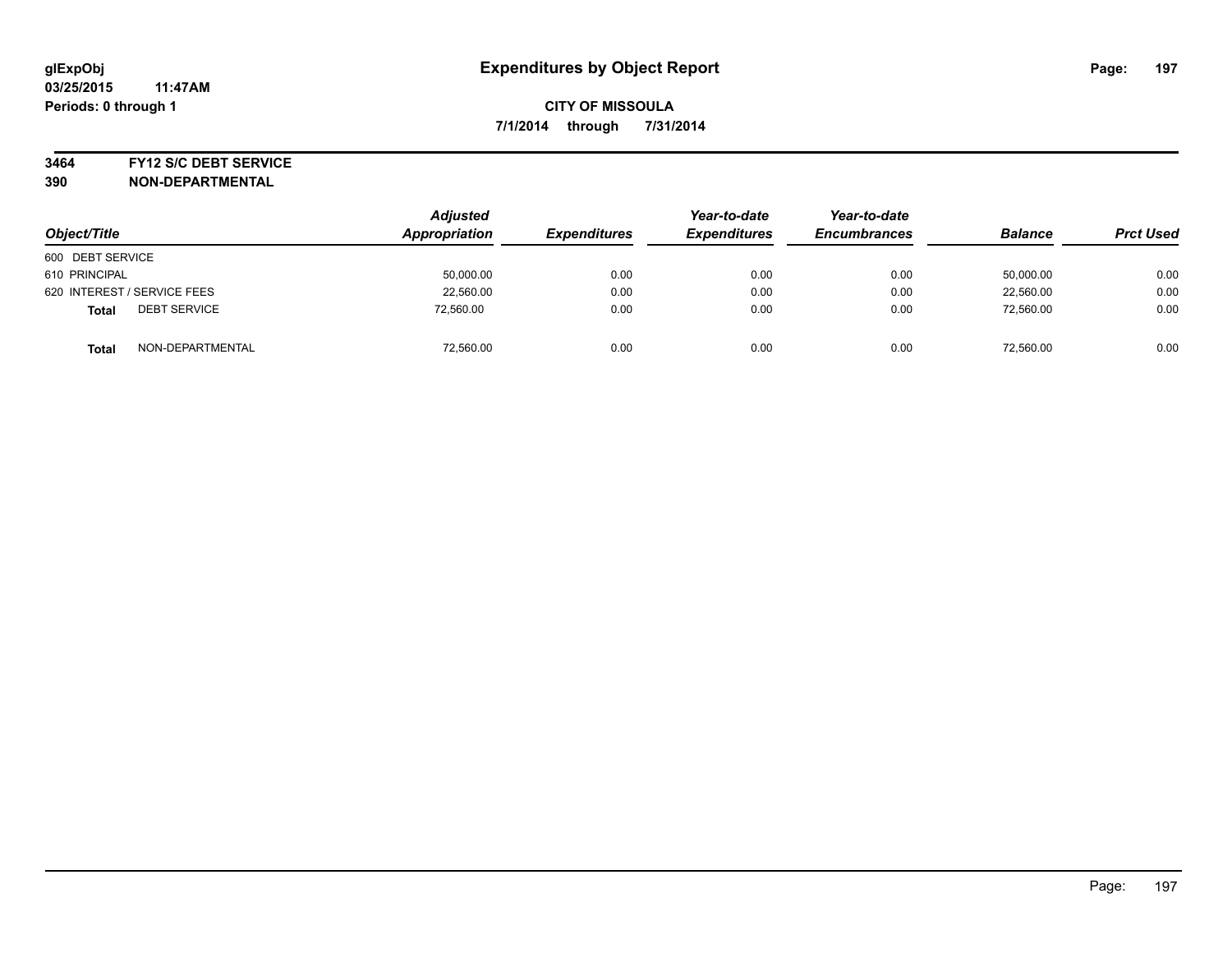### **3464 FY12 S/C DEBT SERVICE**

| Object/Title                          | <b>Adjusted</b><br>Appropriation | <b>Expenditures</b> | Year-to-date<br><b>Expenditures</b> | Year-to-date<br><b>Encumbrances</b> | <b>Balance</b> | <b>Prct Used</b> |
|---------------------------------------|----------------------------------|---------------------|-------------------------------------|-------------------------------------|----------------|------------------|
| 600 DEBT SERVICE                      |                                  |                     |                                     |                                     |                |                  |
| 610 PRINCIPAL                         | 50,000.00                        | 0.00                | 0.00                                | 0.00                                | 50.000.00      | 0.00             |
| 620 INTEREST / SERVICE FEES           | 22,560.00                        | 0.00                | 0.00                                | 0.00                                | 22,560.00      | 0.00             |
| <b>DEBT SERVICE</b><br><b>Total</b>   | 72,560.00                        | 0.00                | 0.00                                | 0.00                                | 72,560.00      | 0.00             |
| FY12 S/C DEBT SERVICE<br><b>Total</b> | 72,560.00                        | 0.00                | 0.00                                | 0.00                                | 72,560.00      | 0.00             |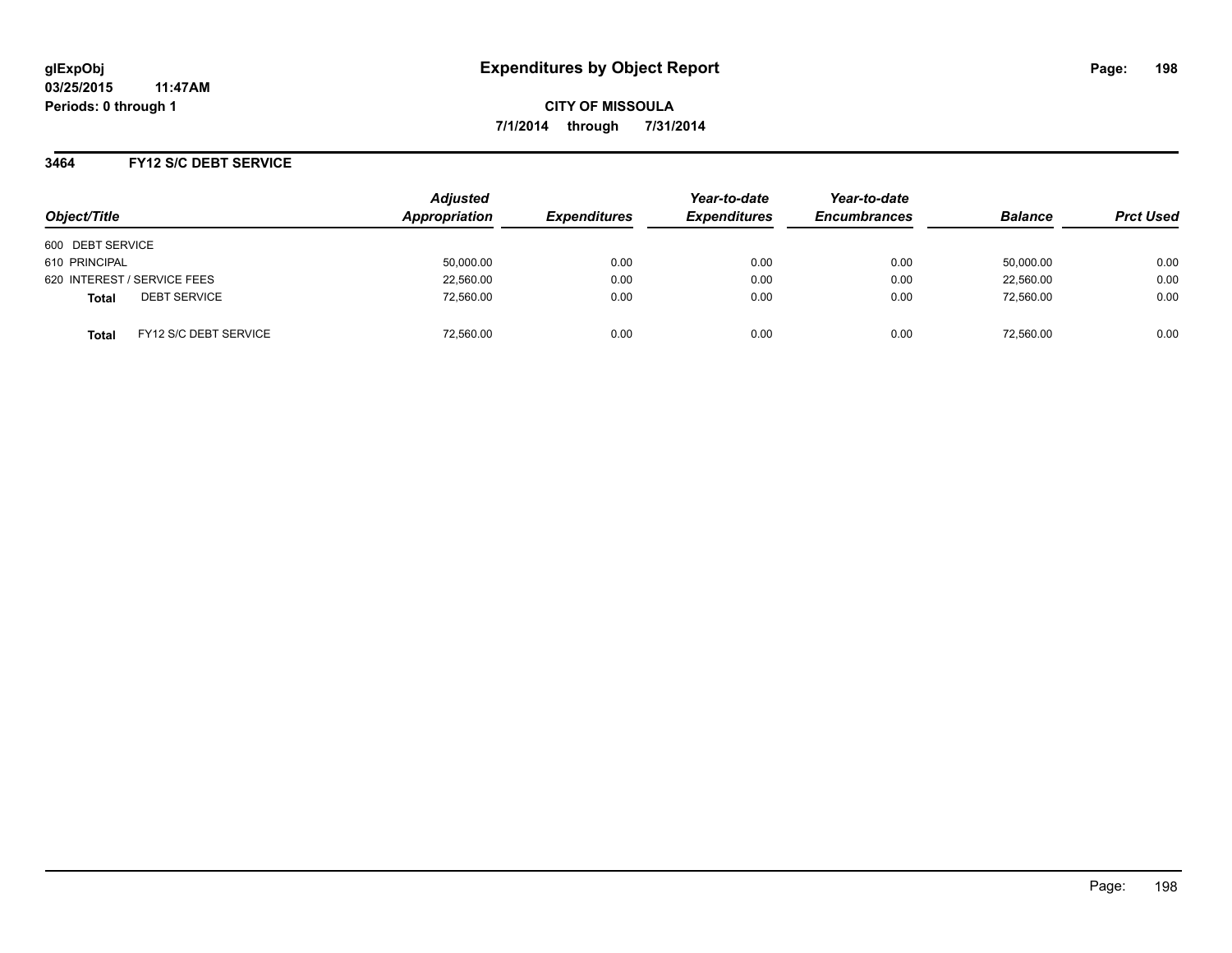#### **3465 FY13 SIDEWALK/CURB DEBT SERVICE**

| Object/Title                        | <b>Adjusted</b><br>Appropriation | <b>Expenditures</b> | Year-to-date<br><b>Expenditures</b> | Year-to-date<br><b>Encumbrances</b> | <b>Balance</b> | <b>Prct Used</b> |
|-------------------------------------|----------------------------------|---------------------|-------------------------------------|-------------------------------------|----------------|------------------|
| 600 DEBT SERVICE                    |                                  |                     |                                     |                                     |                |                  |
| 610 PRINCIPAL                       | 29,000.00                        | 0.00                | 0.00                                | 0.00                                | 29,000.00      | 0.00             |
| 620 INTEREST / SERVICE FEES         | 11.976.00                        | 0.00                | 0.00                                | 0.00                                | 11.976.00      | 0.00             |
| <b>DEBT SERVICE</b><br><b>Total</b> | 40,976.00                        | 0.00                | 0.00                                | 0.00                                | 40,976.00      | 0.00             |
| NON-DEPARTMENTAL<br><b>Total</b>    | 40,976.00                        | 0.00                | 0.00                                | 0.00                                | 40.976.00      | 0.00             |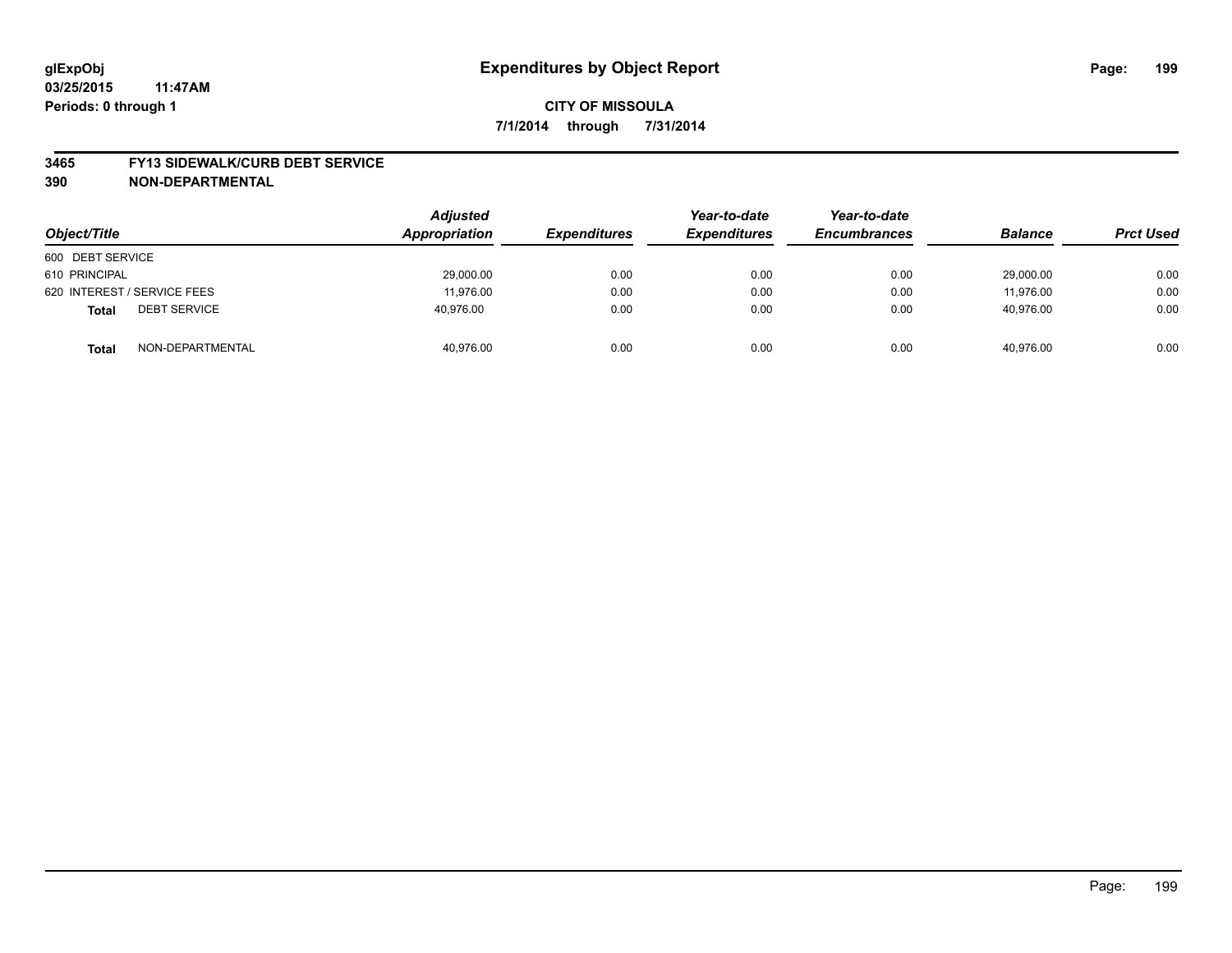**03/25/2015 11:47AM Periods: 0 through 1**

**CITY OF MISSOULA 7/1/2014 through 7/31/2014**

# **3465 FY13 SIDEWALK/CURB DEBT SERVICE**

| Object/Title     |                                 | <b>Adjusted</b><br>Appropriation | <b>Expenditures</b> | Year-to-date<br><b>Expenditures</b> | Year-to-date<br><b>Encumbrances</b> | <b>Balance</b> | <b>Prct Used</b> |
|------------------|---------------------------------|----------------------------------|---------------------|-------------------------------------|-------------------------------------|----------------|------------------|
| 600 DEBT SERVICE |                                 |                                  |                     |                                     |                                     |                |                  |
| 610 PRINCIPAL    |                                 | 29,000.00                        | 0.00                | 0.00                                | 0.00                                | 29.000.00      | 0.00             |
|                  | 620 INTEREST / SERVICE FEES     | 11,976.00                        | 0.00                | 0.00                                | 0.00                                | 11,976.00      | 0.00             |
| <b>Total</b>     | <b>DEBT SERVICE</b>             | 40,976.00                        | 0.00                | 0.00                                | 0.00                                | 40.976.00      | 0.00             |
| <b>Total</b>     | FY13 SIDEWALK/CURB DEBT SERVICE | 40,976.00                        | 0.00                | 0.00                                | 0.00                                | 40.976.00      | 0.00             |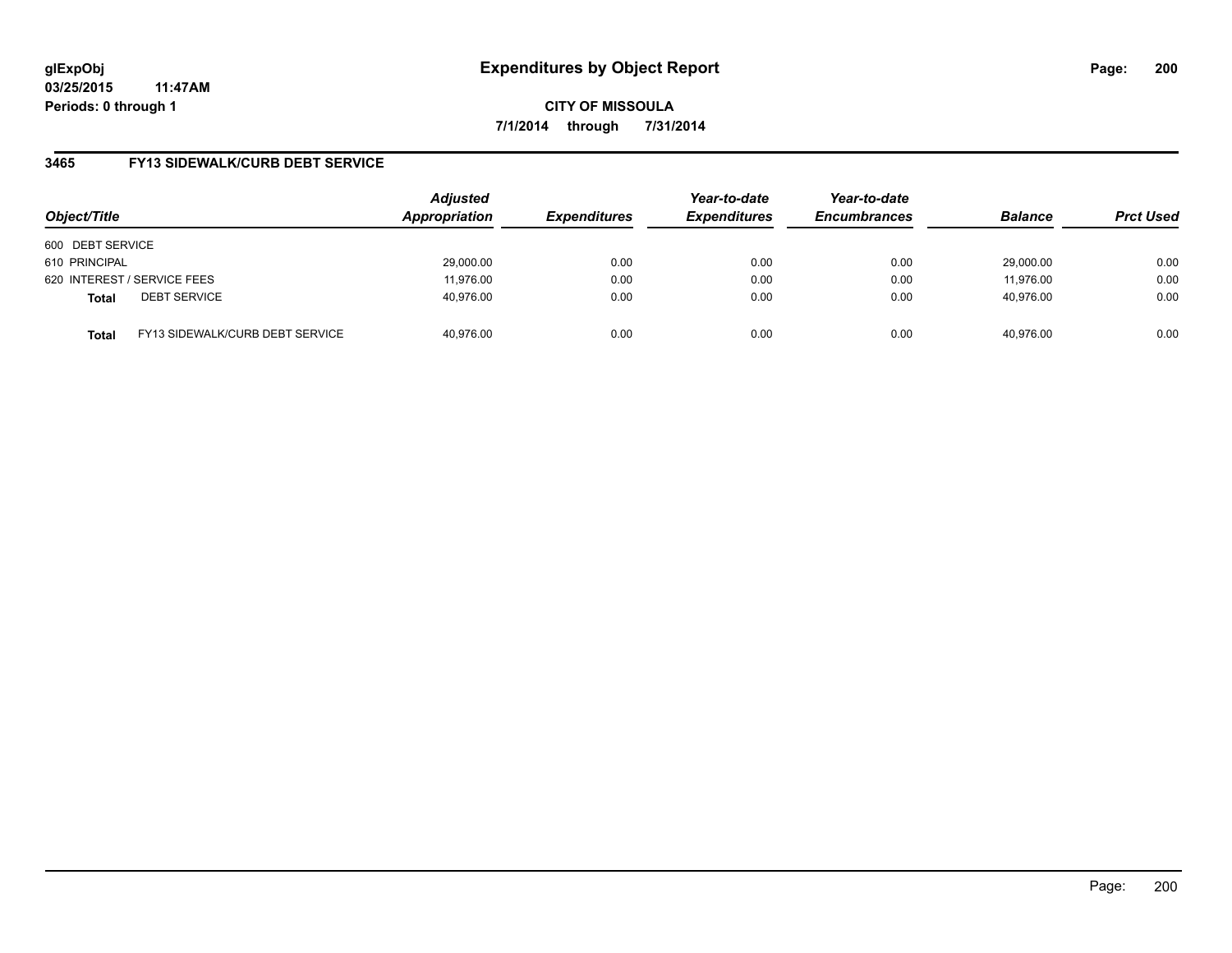### **3491 SID 491 DEBT SERVICE FUND**

| Object/Title                        | <b>Adjusted</b><br>Appropriation | <b>Expenditures</b> | Year-to-date<br><b>Expenditures</b> | Year-to-date<br><b>Encumbrances</b> | <b>Balance</b> | <b>Prct Used</b> |
|-------------------------------------|----------------------------------|---------------------|-------------------------------------|-------------------------------------|----------------|------------------|
| 600 DEBT SERVICE                    |                                  |                     |                                     |                                     |                |                  |
| 620 INTEREST / SERVICE FEES         | 0.00                             | 0.00                | 0.00                                | 0.00                                | 0.00           | 0.00             |
| <b>DEBT SERVICE</b><br><b>Total</b> | 0.00                             | 0.00                | 0.00                                | 0.00                                | 0.00           | 0.00             |
| NON-DEPARTMENTAL<br><b>Total</b>    | 0.00                             | 0.00                | 0.00                                | 0.00                                | 0.00           | 0.00             |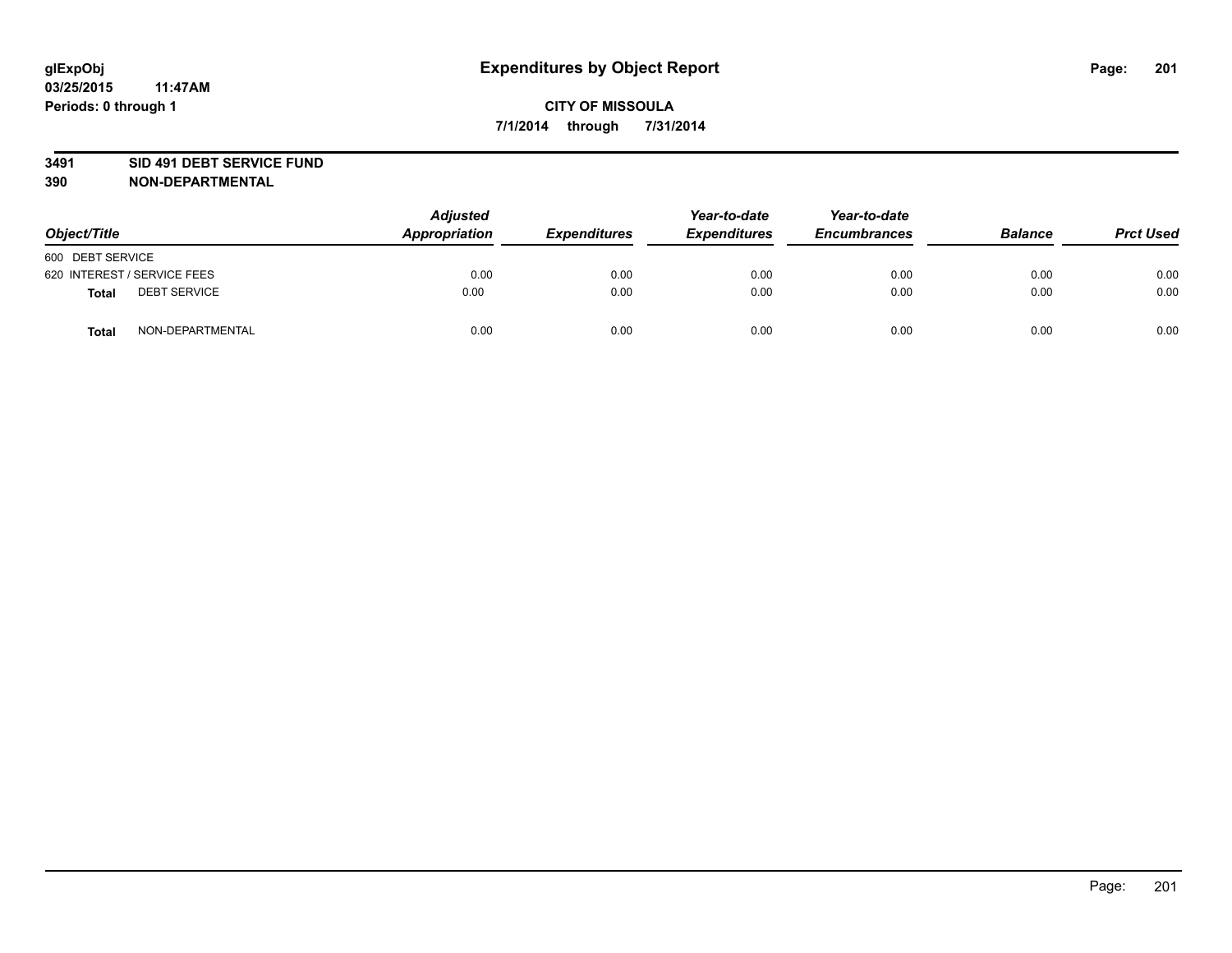### **3491 SID 491 DEBT SERVICE FUND**

| Object/Title                       | <b>Adjusted</b><br>Appropriation | <b>Expenditures</b> | Year-to-date<br><b>Expenditures</b> | Year-to-date<br><b>Encumbrances</b> | <b>Balance</b> | <b>Prct Used</b> |
|------------------------------------|----------------------------------|---------------------|-------------------------------------|-------------------------------------|----------------|------------------|
| 600 DEBT SERVICE                   |                                  |                     |                                     |                                     |                |                  |
| 620 INTEREST / SERVICE FEES        | 0.00                             | 0.00                | 0.00                                | 0.00                                | 0.00           | 0.00             |
| <b>DEBT SERVICE</b><br>Total       | 0.00                             | 0.00                | 0.00                                | 0.00                                | 0.00           | 0.00             |
| SID 491 DEBT SERVICE FUND<br>Total | 0.00                             | 0.00                | 0.00                                | 0.00                                | 0.00           | 0.00             |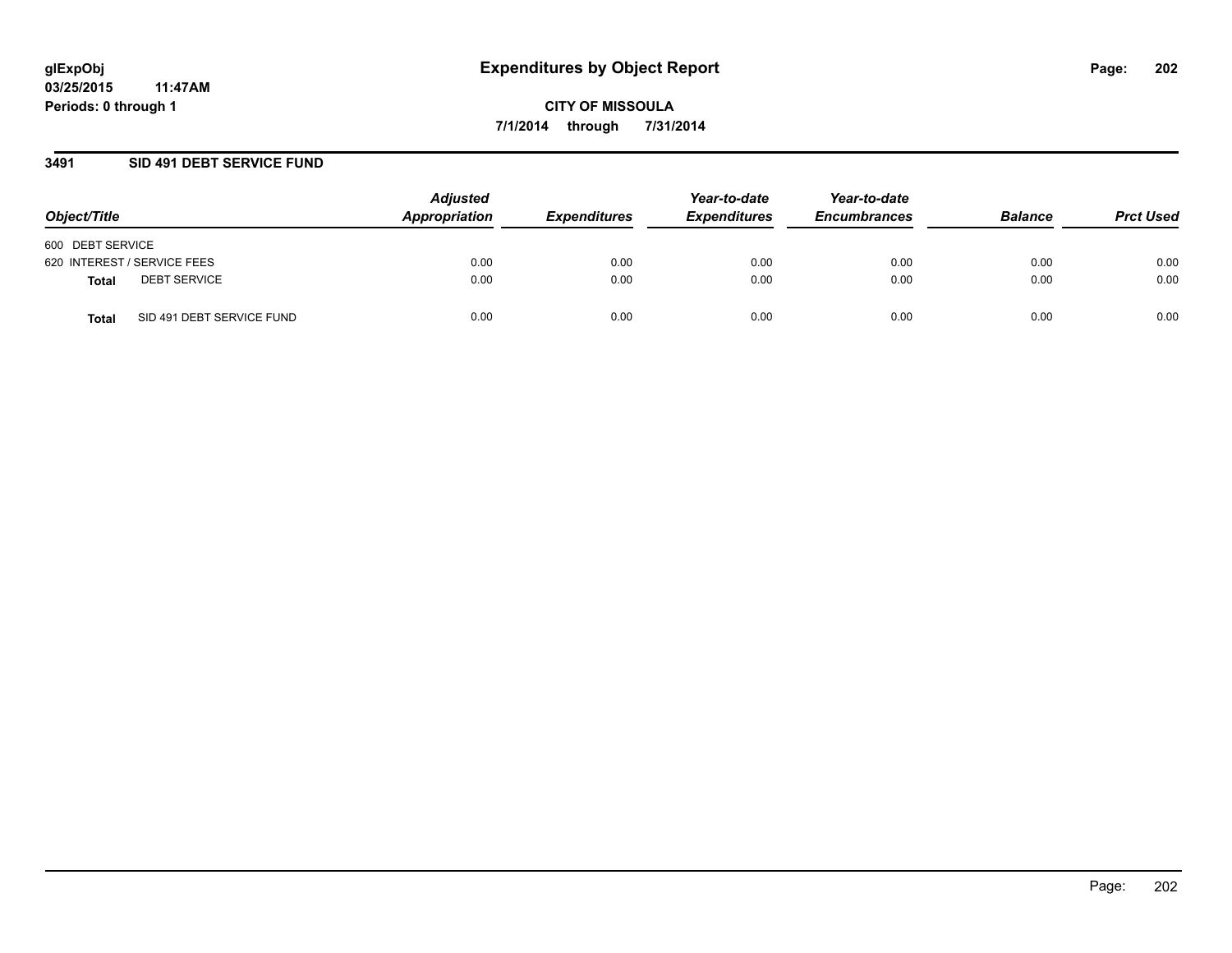### **3495 SID 495 DEBT SERVICE FUND**

| Object/Title                     | <b>Adjusted</b><br><b>Appropriation</b> | <b>Expenditures</b> | Year-to-date<br><b>Expenditures</b> | Year-to-date<br><b>Encumbrances</b> | <b>Balance</b> | <b>Prct Used</b> |
|----------------------------------|-----------------------------------------|---------------------|-------------------------------------|-------------------------------------|----------------|------------------|
| 800 OTHER OBJECTS                |                                         |                     |                                     |                                     |                |                  |
| 820 TRANSFERS TO OTHER FUNDS     | 0.00                                    | 0.00                | 0.00                                | 0.00                                | 0.00           | 0.00             |
| OTHER OBJECTS<br><b>Total</b>    | 0.00                                    | 0.00                | 0.00                                | 0.00                                | 0.00           | 0.00             |
| NON-DEPARTMENTAL<br><b>Total</b> | 0.00                                    | 0.00                | 0.00                                | 0.00                                | 0.00           | 0.00             |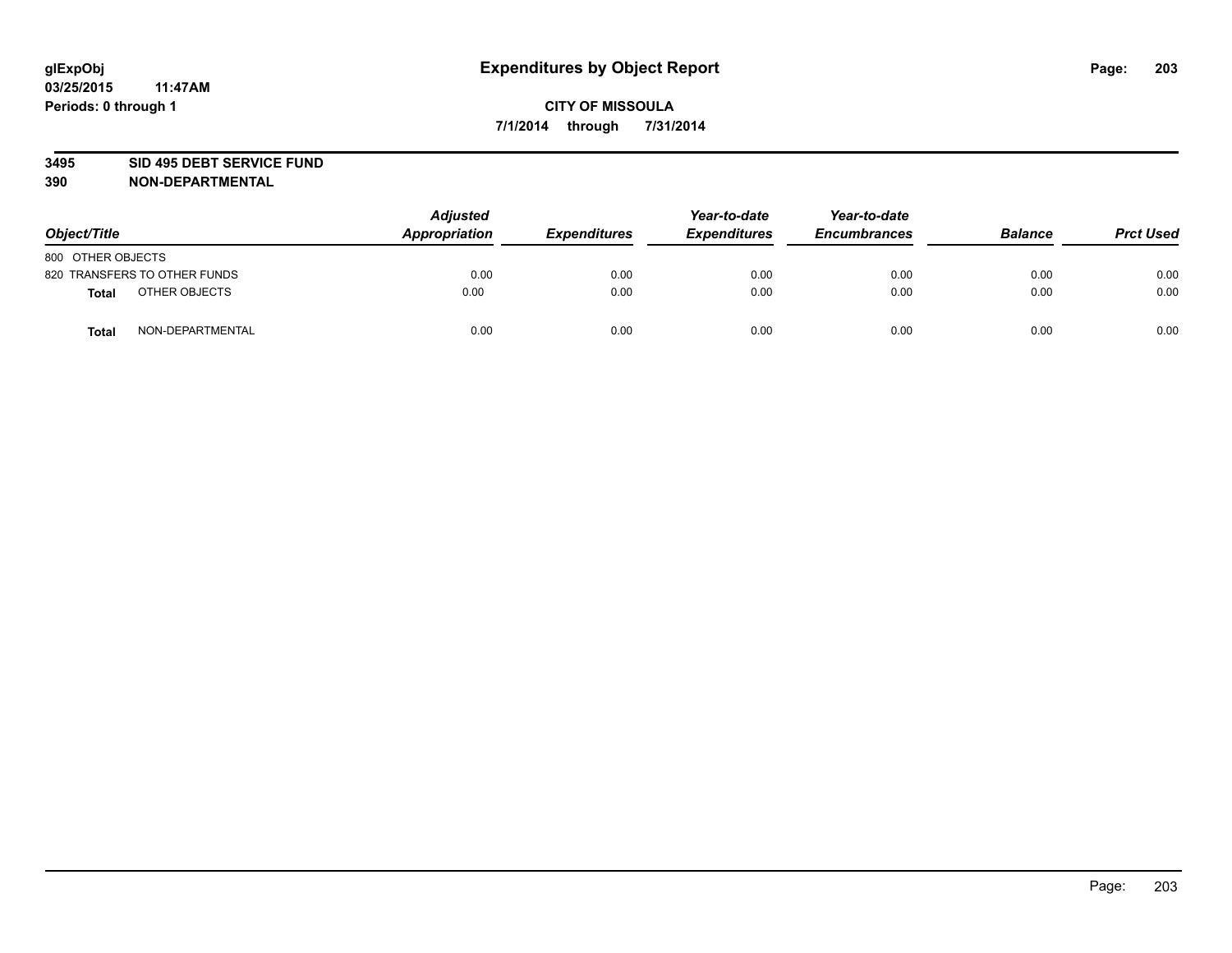### **3495 SID 495 DEBT SERVICE FUND**

| Object/Title                       | <b>Adjusted</b><br>Appropriation | <b>Expenditures</b> | Year-to-date<br><b>Expenditures</b> | Year-to-date<br><b>Encumbrances</b> | <b>Balance</b> | <b>Prct Used</b> |
|------------------------------------|----------------------------------|---------------------|-------------------------------------|-------------------------------------|----------------|------------------|
| 800 OTHER OBJECTS                  |                                  |                     |                                     |                                     |                |                  |
| 820 TRANSFERS TO OTHER FUNDS       | 0.00                             | 0.00                | 0.00                                | 0.00                                | 0.00           | 0.00             |
| OTHER OBJECTS<br>Total             | 0.00                             | 0.00                | 0.00                                | 0.00                                | 0.00           | 0.00             |
| SID 495 DEBT SERVICE FUND<br>Total | 0.00                             | 0.00                | 0.00                                | 0.00                                | 0.00           | 0.00             |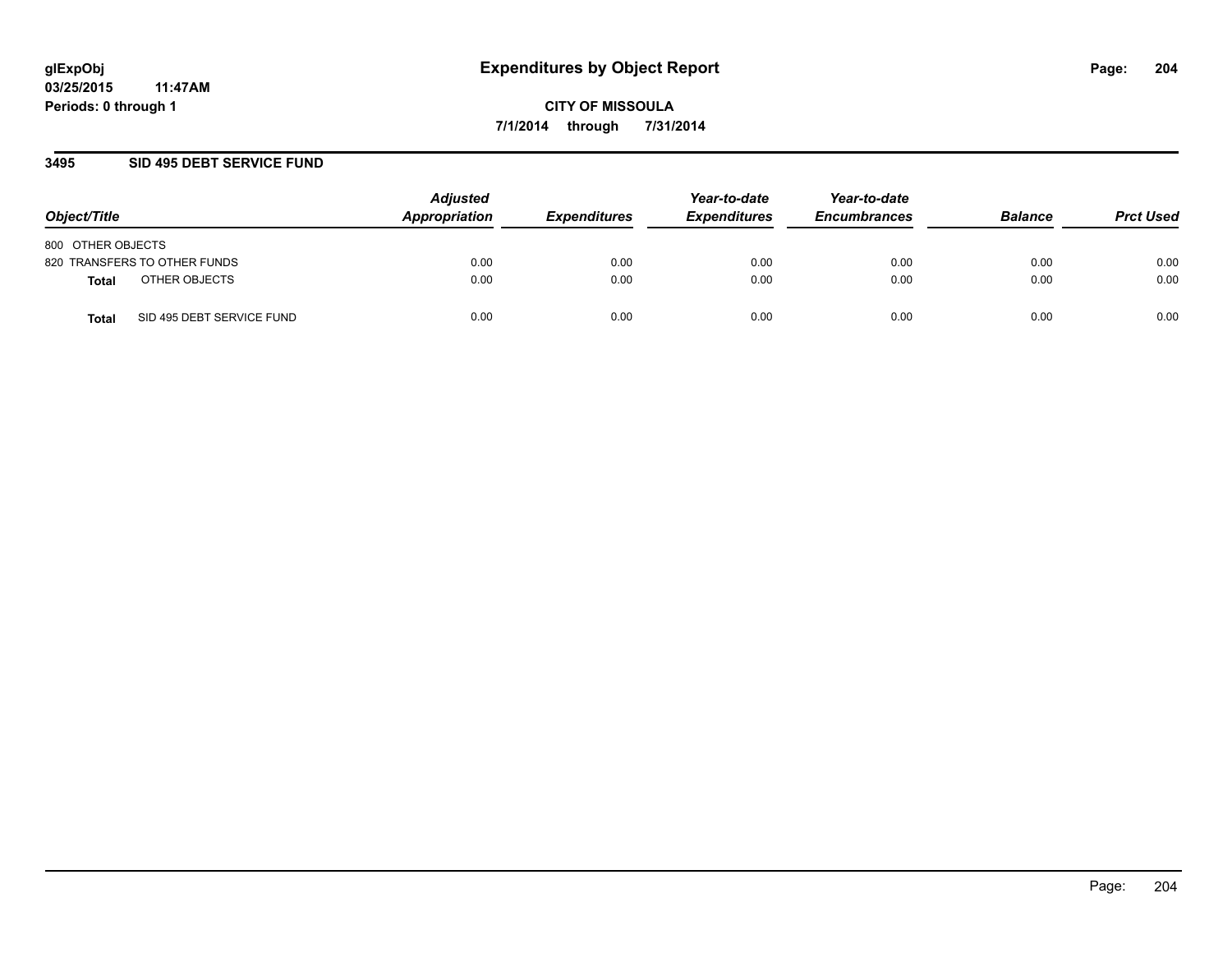### **3497 SID 497 DEBT SERVICE FUND**

|                                     | <b>Adjusted</b>      |                     | Year-to-date        | Year-to-date        |                |                  |
|-------------------------------------|----------------------|---------------------|---------------------|---------------------|----------------|------------------|
| Object/Title                        | <b>Appropriation</b> | <b>Expenditures</b> | <b>Expenditures</b> | <b>Encumbrances</b> | <b>Balance</b> | <b>Prct Used</b> |
| 600 DEBT SERVICE                    |                      |                     |                     |                     |                |                  |
| 620 INTEREST / SERVICE FEES         | 0.00                 | 0.00                | 0.00                | 0.00                | 0.00           | 0.00             |
| <b>DEBT SERVICE</b><br><b>Total</b> | 0.00                 | 0.00                | 0.00                | 0.00                | 0.00           | 0.00             |
| 800 OTHER OBJECTS                   |                      |                     |                     |                     |                |                  |
| 800 OTHER OBJECTS                   | 0.00                 | 0.00                | 0.00                | 0.00                | 0.00           | 0.00             |
| 820 TRANSFERS TO OTHER FUNDS        | 0.00                 | 0.00                | 0.00                | 0.00                | 0.00           | 0.00             |
| OTHER OBJECTS<br><b>Total</b>       | 0.00                 | 0.00                | 0.00                | 0.00                | 0.00           | 0.00             |
| NON-DEPARTMENTAL<br>Total           | 0.00                 | 0.00                | 0.00                | 0.00                | 0.00           | 0.00             |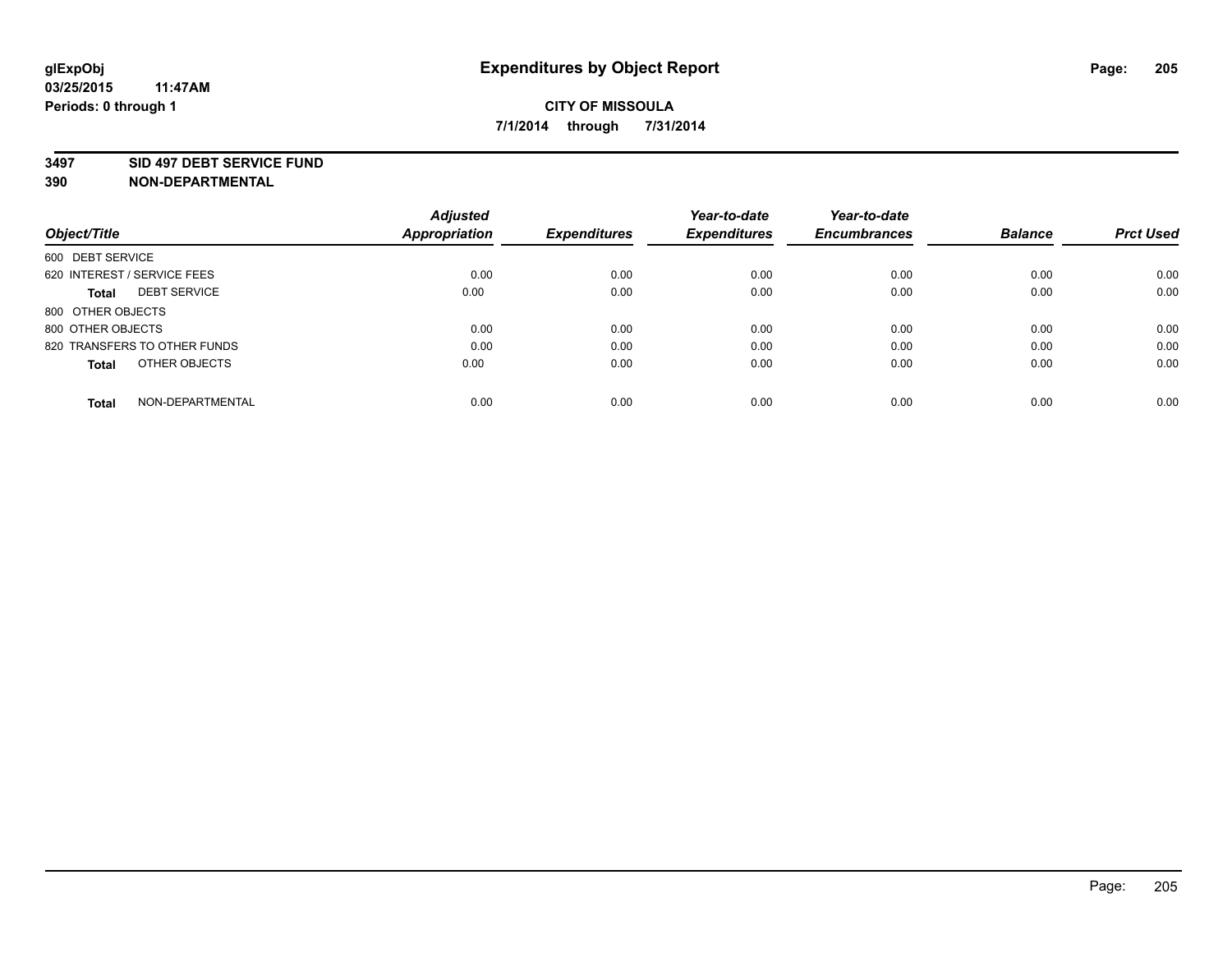### **3497 SID 497 DEBT SERVICE FUND**

| Object/Title                              | <b>Adjusted</b><br>Appropriation | <b>Expenditures</b> | Year-to-date<br><b>Expenditures</b> | Year-to-date<br><b>Encumbrances</b> | <b>Balance</b> | <b>Prct Used</b> |
|-------------------------------------------|----------------------------------|---------------------|-------------------------------------|-------------------------------------|----------------|------------------|
| 600 DEBT SERVICE                          |                                  |                     |                                     |                                     |                |                  |
| 620 INTEREST / SERVICE FEES               | 0.00                             | 0.00                | 0.00                                | 0.00                                | 0.00           | 0.00             |
| <b>DEBT SERVICE</b><br><b>Total</b>       | 0.00                             | 0.00                | 0.00                                | 0.00                                | 0.00           | 0.00             |
| 800 OTHER OBJECTS                         |                                  |                     |                                     |                                     |                |                  |
| 800 OTHER OBJECTS                         | 0.00                             | 0.00                | 0.00                                | 0.00                                | 0.00           | 0.00             |
| 820 TRANSFERS TO OTHER FUNDS              | 0.00                             | 0.00                | 0.00                                | 0.00                                | 0.00           | 0.00             |
| OTHER OBJECTS<br><b>Total</b>             | 0.00                             | 0.00                | 0.00                                | 0.00                                | 0.00           | 0.00             |
| SID 497 DEBT SERVICE FUND<br><b>Total</b> | 0.00                             | 0.00                | 0.00                                | 0.00                                | 0.00           | 0.00             |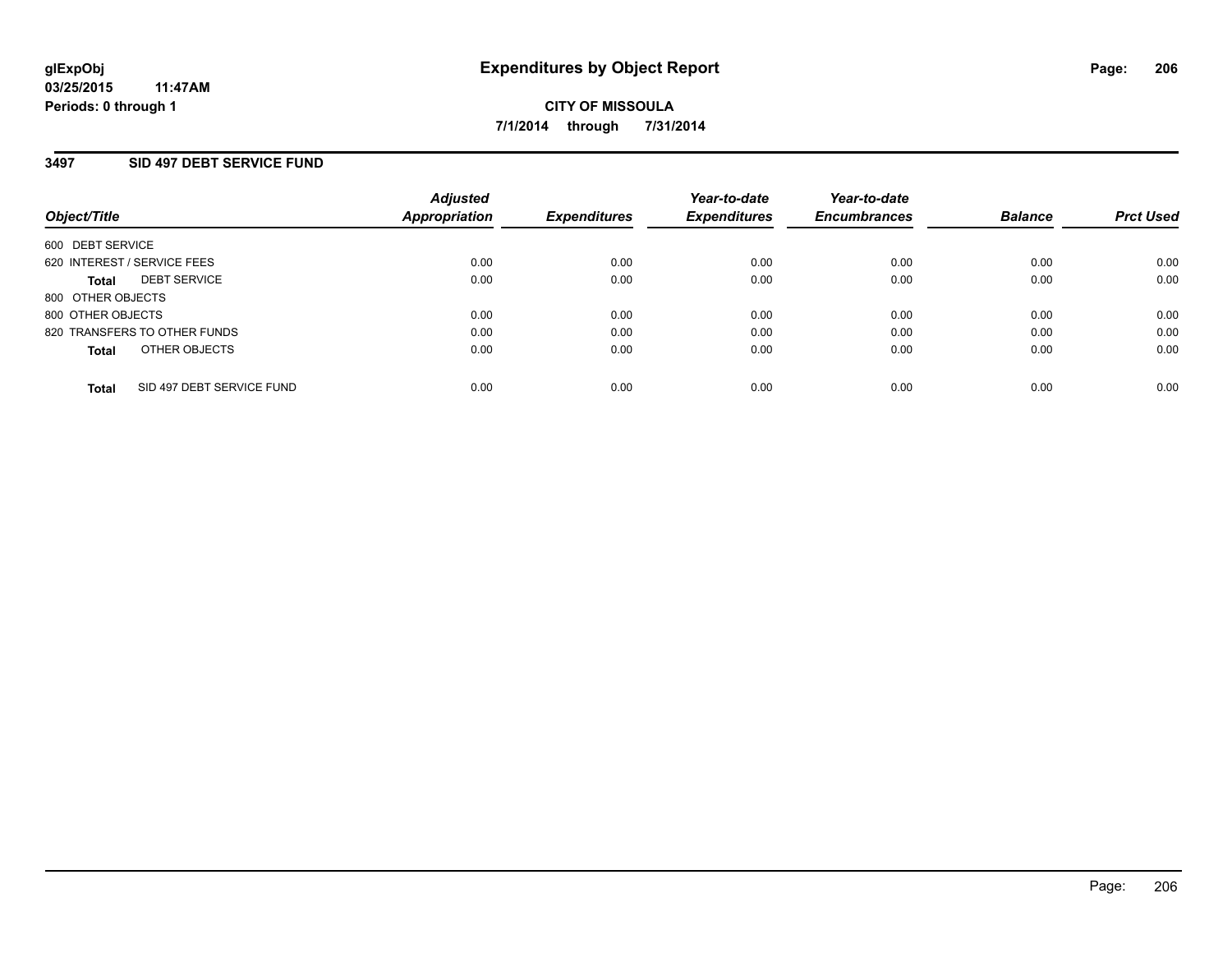### **3498 SID 498 DEBT SERVICE FUND**

| Object/Title                        | <b>Adjusted</b><br>Appropriation | <b>Expenditures</b> | Year-to-date<br><b>Expenditures</b> | Year-to-date<br><b>Encumbrances</b> | <b>Balance</b> | <b>Prct Used</b> |
|-------------------------------------|----------------------------------|---------------------|-------------------------------------|-------------------------------------|----------------|------------------|
| 600 DEBT SERVICE                    |                                  |                     |                                     |                                     |                |                  |
| 610 PRINCIPAL                       | 0.00                             | 0.00                | 0.00                                | 0.00                                | 0.00           | 0.00             |
| 620 INTEREST / SERVICE FEES         | 0.00                             | 0.00                | 0.00                                | 0.00                                | 0.00           | 0.00             |
| <b>DEBT SERVICE</b><br><b>Total</b> | 0.00                             | 0.00                | 0.00                                | 0.00                                | 0.00           | 0.00             |
| NON-DEPARTMENTAL<br><b>Total</b>    | 0.00                             | 0.00                | 0.00                                | 0.00                                | 0.00           | 0.00             |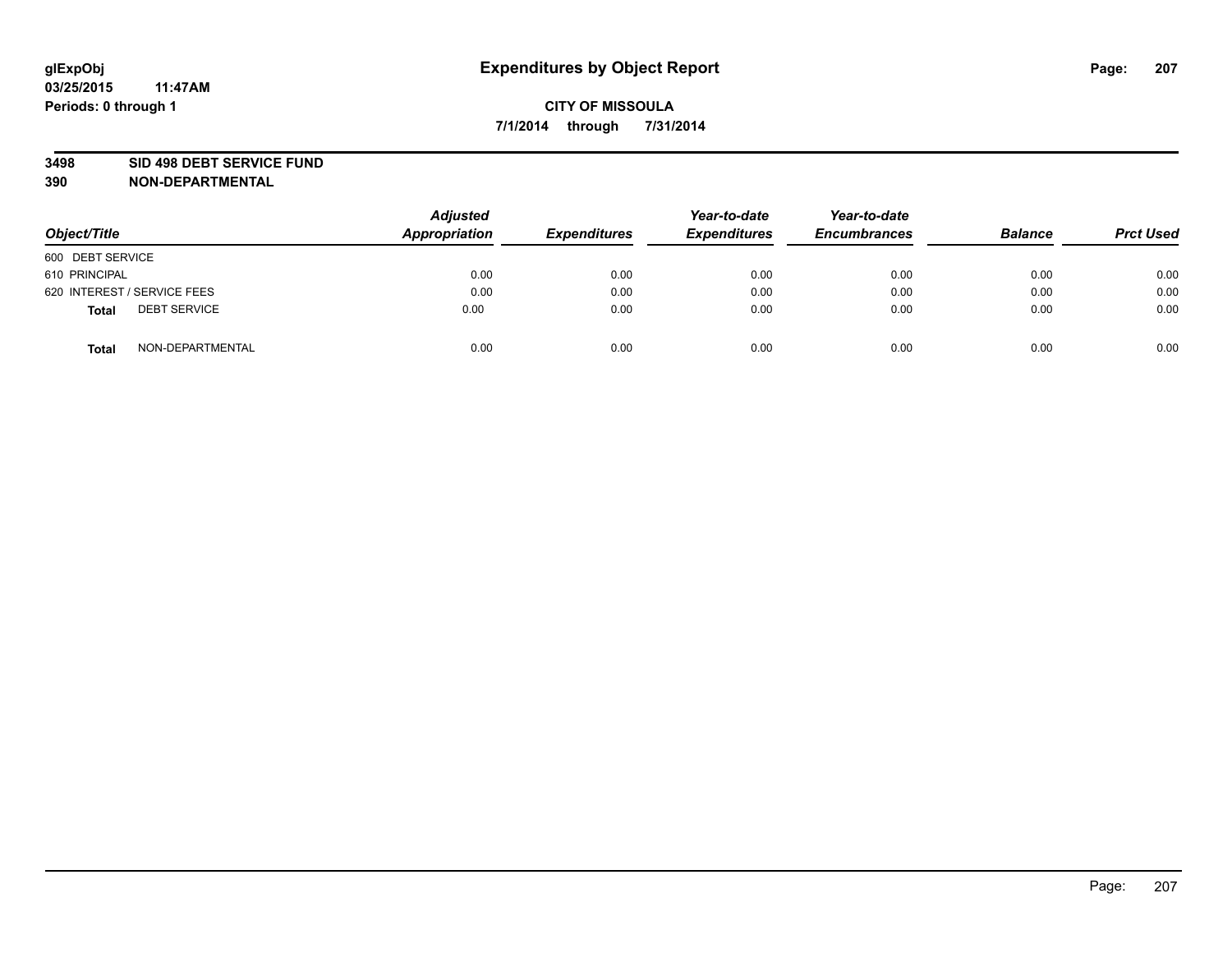### **3498 SID 498 DEBT SERVICE FUND**

| Object/Title                              | <b>Adjusted</b><br>Appropriation | <b>Expenditures</b> | Year-to-date<br><b>Expenditures</b> | Year-to-date<br><b>Encumbrances</b> | <b>Balance</b> | <b>Prct Used</b> |
|-------------------------------------------|----------------------------------|---------------------|-------------------------------------|-------------------------------------|----------------|------------------|
| 600 DEBT SERVICE                          |                                  |                     |                                     |                                     |                |                  |
| 610 PRINCIPAL                             | 0.00                             | 0.00                | 0.00                                | 0.00                                | 0.00           | 0.00             |
| 620 INTEREST / SERVICE FEES               | 0.00                             | 0.00                | 0.00                                | 0.00                                | 0.00           | 0.00             |
| <b>DEBT SERVICE</b><br><b>Total</b>       | 0.00                             | 0.00                | 0.00                                | 0.00                                | 0.00           | 0.00             |
| SID 498 DEBT SERVICE FUND<br><b>Total</b> | 0.00                             | 0.00                | 0.00                                | 0.00                                | 0.00           | 0.00             |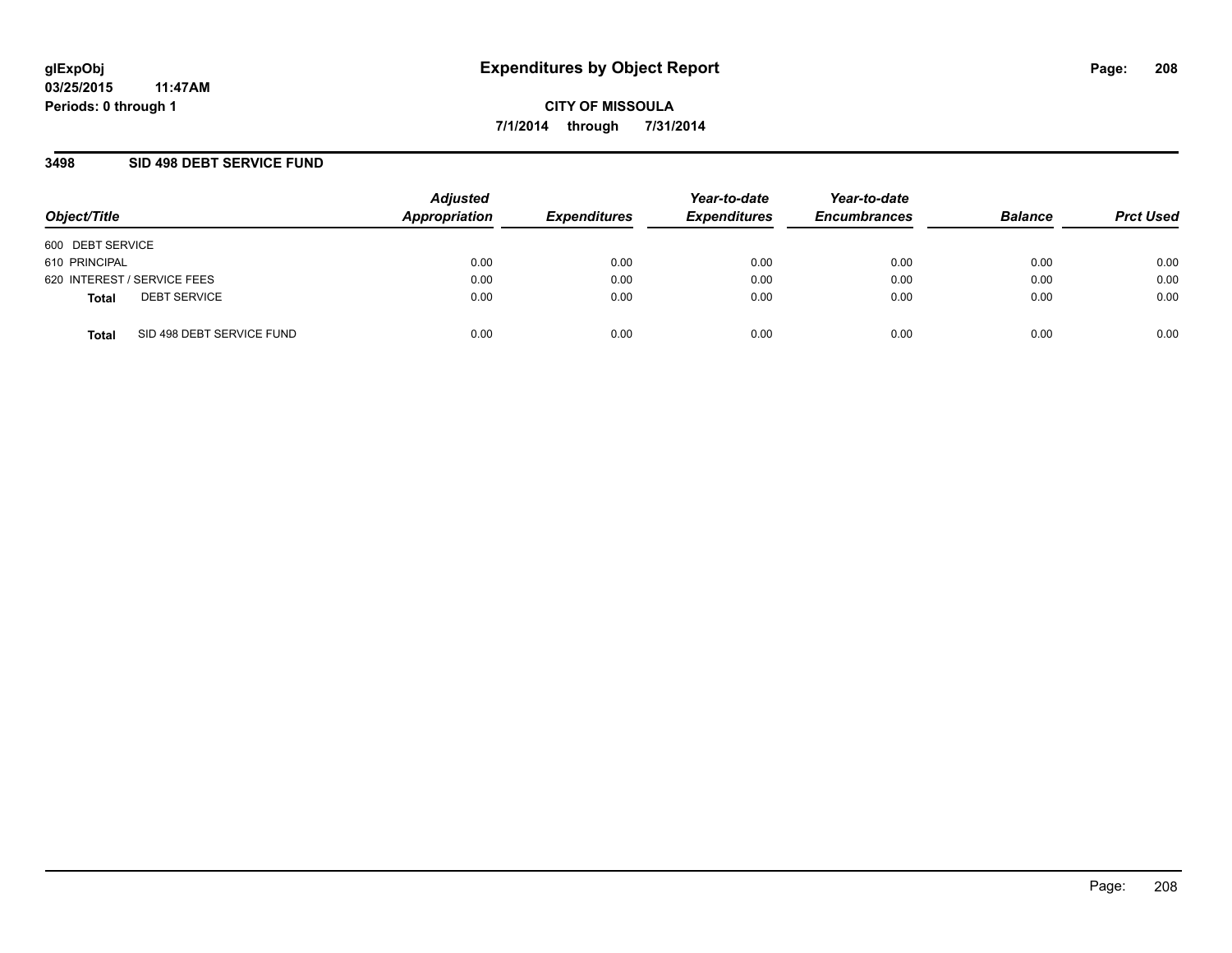#### **3500 SID 500 DEBT SERVICE FUND**

| Object/Title                        | <b>Adjusted</b><br>Appropriation | <b>Expenditures</b> | Year-to-date<br><b>Expenditures</b> | Year-to-date<br><b>Encumbrances</b> | <b>Balance</b> | <b>Prct Used</b> |
|-------------------------------------|----------------------------------|---------------------|-------------------------------------|-------------------------------------|----------------|------------------|
| 600 DEBT SERVICE                    |                                  |                     |                                     |                                     |                |                  |
| 620 INTEREST / SERVICE FEES         | 0.00                             | 0.00                | 0.00                                | 0.00                                | 0.00           | 0.00             |
| <b>DEBT SERVICE</b><br><b>Total</b> | 0.00                             | 0.00                | 0.00                                | 0.00                                | 0.00           | 0.00             |
| 800 OTHER OBJECTS                   |                                  |                     |                                     |                                     |                |                  |
| 820 TRANSFERS TO OTHER FUNDS        | 0.00                             | 0.00                | 0.00                                | 0.00                                | 0.00           | 0.00             |
| OTHER OBJECTS<br><b>Total</b>       | 0.00                             | 0.00                | 0.00                                | 0.00                                | 0.00           | 0.00             |
| NON-DEPARTMENTAL<br><b>Total</b>    | 0.00                             | 0.00                | 0.00                                | 0.00                                | 0.00           | 0.00             |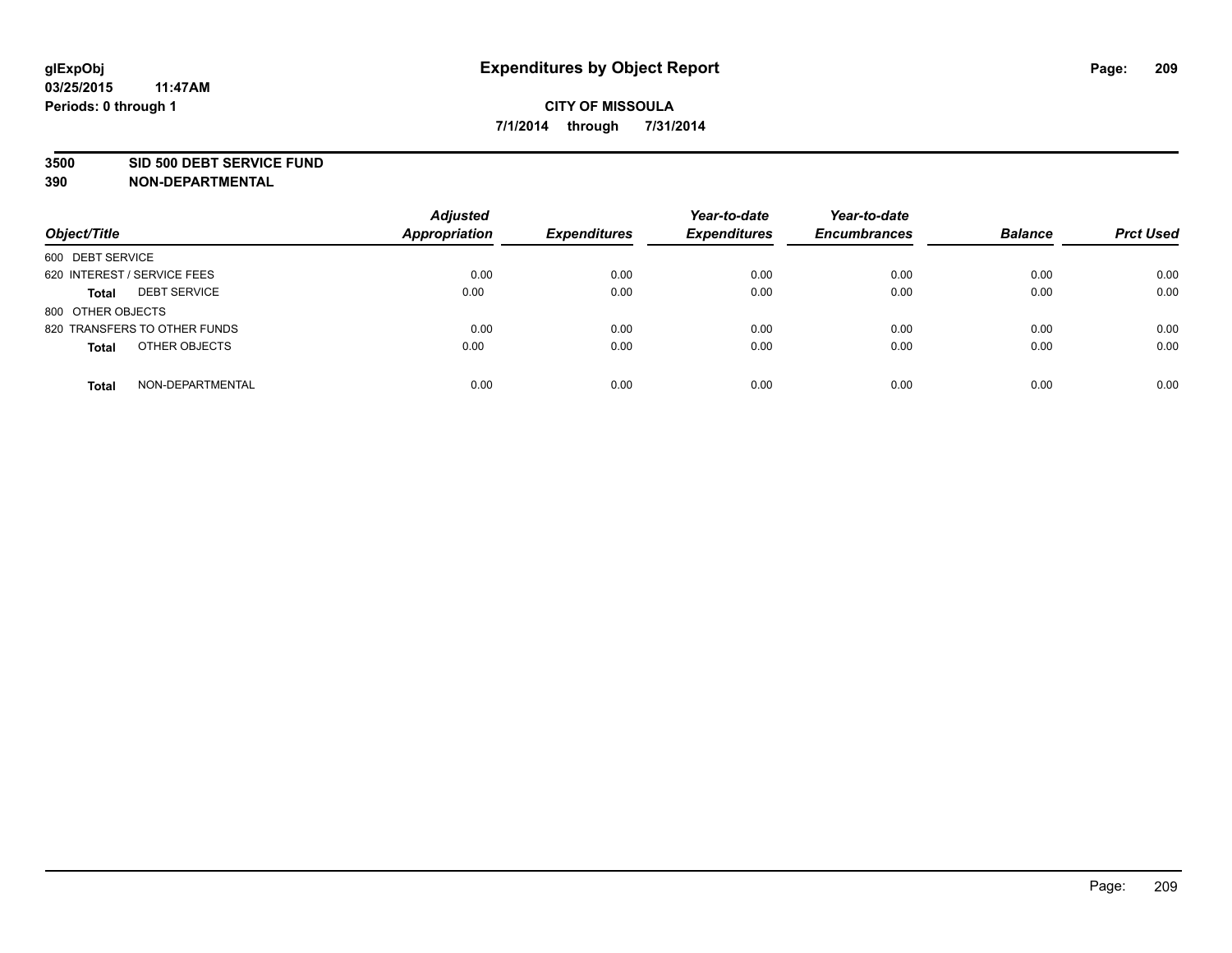### **3500 SID 500 DEBT SERVICE FUND**

| Object/Title                |                              | <b>Adjusted</b><br><b>Appropriation</b> | <b>Expenditures</b> | Year-to-date<br><b>Expenditures</b> | Year-to-date<br><b>Encumbrances</b> | <b>Balance</b> | <b>Prct Used</b> |
|-----------------------------|------------------------------|-----------------------------------------|---------------------|-------------------------------------|-------------------------------------|----------------|------------------|
| 600 DEBT SERVICE            |                              |                                         |                     |                                     |                                     |                |                  |
| 620 INTEREST / SERVICE FEES |                              | 0.00                                    | 0.00                | 0.00                                | 0.00                                | 0.00           | 0.00             |
| <b>Total</b>                | <b>DEBT SERVICE</b>          | 0.00                                    | 0.00                | 0.00                                | 0.00                                | 0.00           | 0.00             |
| 800 OTHER OBJECTS           |                              |                                         |                     |                                     |                                     |                |                  |
|                             | 820 TRANSFERS TO OTHER FUNDS | 0.00                                    | 0.00                | 0.00                                | 0.00                                | 0.00           | 0.00             |
| <b>Total</b>                | OTHER OBJECTS                | 0.00                                    | 0.00                | 0.00                                | 0.00                                | 0.00           | 0.00             |
| <b>Total</b>                | SID 500 DEBT SERVICE FUND    | 0.00                                    | 0.00                | 0.00                                | 0.00                                | 0.00           | 0.00             |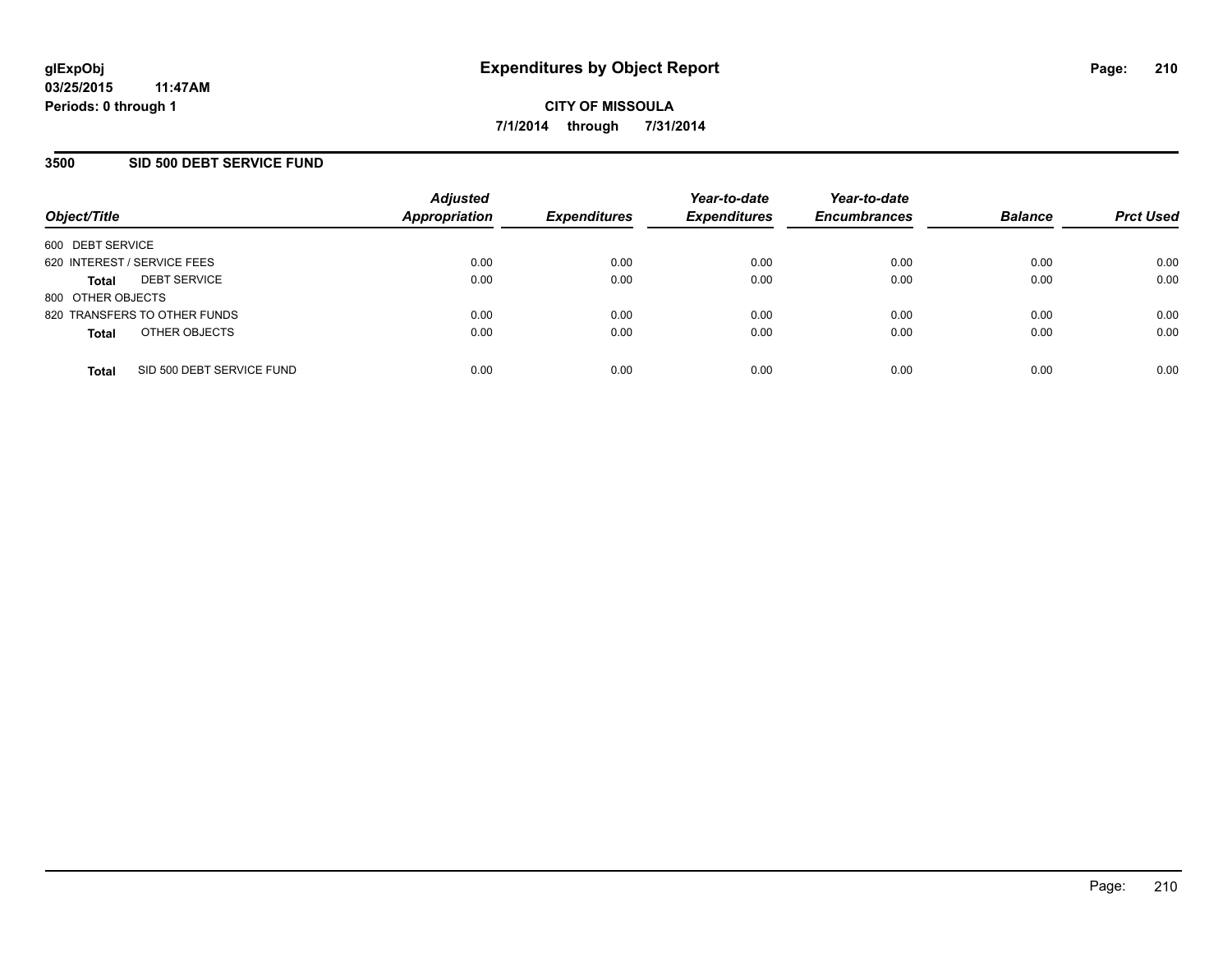### **3501 SID 501 DEBT SERVICE FUND**

| Object/Title                        | <b>Adjusted</b><br>Appropriation | <b>Expenditures</b> | Year-to-date<br><b>Expenditures</b> | Year-to-date<br><b>Encumbrances</b> | <b>Balance</b> | <b>Prct Used</b> |
|-------------------------------------|----------------------------------|---------------------|-------------------------------------|-------------------------------------|----------------|------------------|
| 600 DEBT SERVICE                    |                                  |                     |                                     |                                     |                |                  |
| 610 PRINCIPAL                       | 0.00                             | 0.00                | 0.00                                | 0.00                                | 0.00           | 0.00             |
| 620 INTEREST / SERVICE FEES         | 0.00                             | 0.00                | 0.00                                | 0.00                                | 0.00           | 0.00             |
| <b>DEBT SERVICE</b><br><b>Total</b> | 0.00                             | 0.00                | 0.00                                | 0.00                                | 0.00           | 0.00             |
| NON-DEPARTMENTAL<br><b>Total</b>    | 0.00                             | 0.00                | 0.00                                | 0.00                                | 0.00           | 0.00             |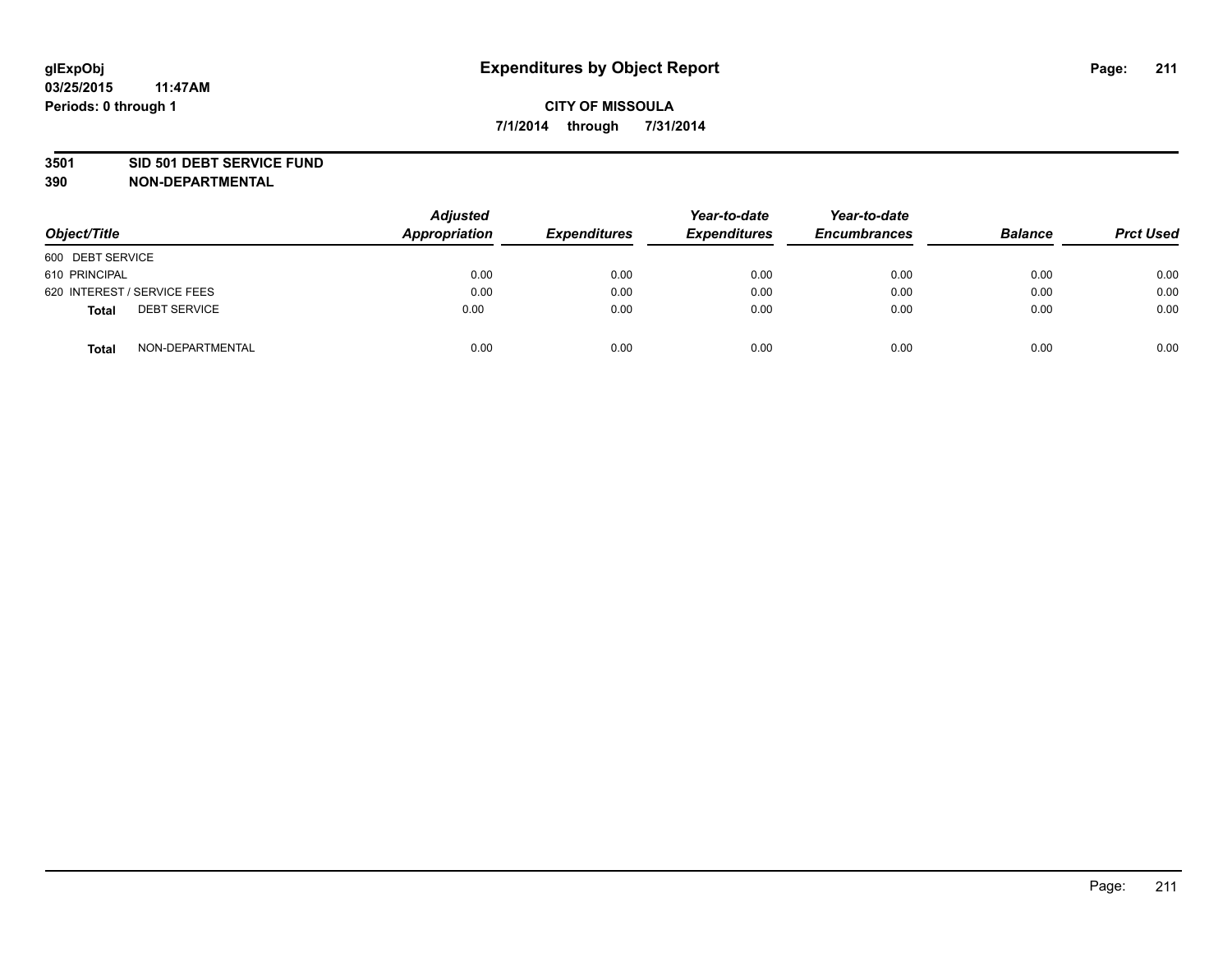## **3501 SID 501 DEBT SERVICE FUND**

| Object/Title                              | <b>Adjusted</b><br>Appropriation | <b>Expenditures</b> | Year-to-date<br><b>Expenditures</b> | Year-to-date<br><b>Encumbrances</b> | <b>Balance</b> | <b>Prct Used</b> |
|-------------------------------------------|----------------------------------|---------------------|-------------------------------------|-------------------------------------|----------------|------------------|
| 600 DEBT SERVICE                          |                                  |                     |                                     |                                     |                |                  |
| 610 PRINCIPAL                             | 0.00                             | 0.00                | 0.00                                | 0.00                                | 0.00           | 0.00             |
| 620 INTEREST / SERVICE FEES               | 0.00                             | 0.00                | 0.00                                | 0.00                                | 0.00           | 0.00             |
| <b>DEBT SERVICE</b><br><b>Total</b>       | 0.00                             | 0.00                | 0.00                                | 0.00                                | 0.00           | 0.00             |
| SID 501 DEBT SERVICE FUND<br><b>Total</b> | 0.00                             | 0.00                | 0.00                                | 0.00                                | 0.00           | 0.00             |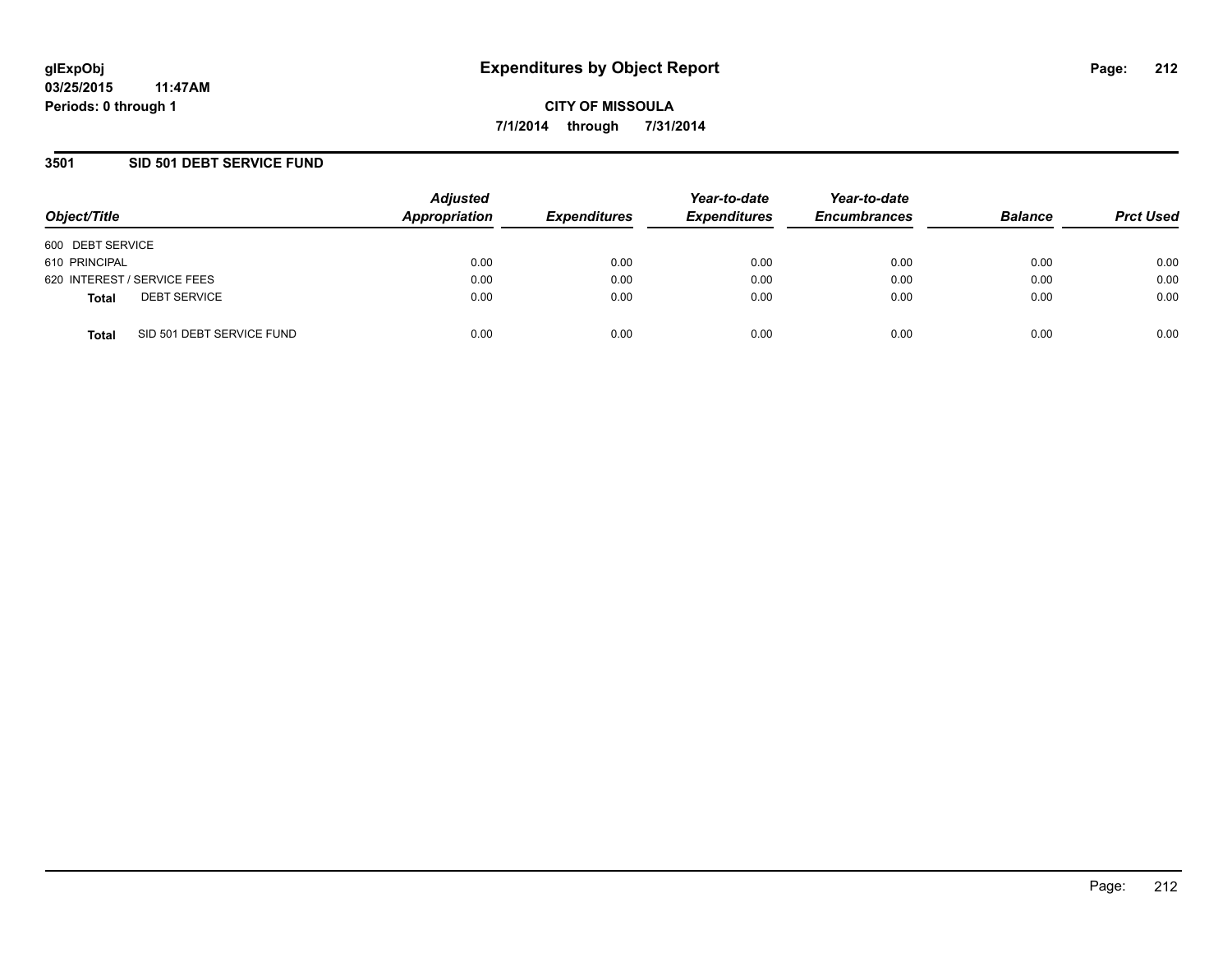### **3503 SID 503 DEBT SERVICE FUND**

| Object/Title                        | <b>Adjusted</b><br>Appropriation | <b>Expenditures</b> | Year-to-date<br><b>Expenditures</b> | Year-to-date<br><b>Encumbrances</b> | <b>Balance</b> | <b>Prct Used</b> |
|-------------------------------------|----------------------------------|---------------------|-------------------------------------|-------------------------------------|----------------|------------------|
| 600 DEBT SERVICE                    |                                  |                     |                                     |                                     |                |                  |
| 610 PRINCIPAL                       | 0.00                             | 0.00                | 0.00                                | 0.00                                | 0.00           | 0.00             |
| 620 INTEREST / SERVICE FEES         | 0.00                             | 0.00                | 0.00                                | 0.00                                | 0.00           | 0.00             |
| <b>DEBT SERVICE</b><br><b>Total</b> | 0.00                             | 0.00                | 0.00                                | 0.00                                | 0.00           | 0.00             |
| NON-DEPARTMENTAL<br><b>Total</b>    | 0.00                             | 0.00                | 0.00                                | 0.00                                | 0.00           | 0.00             |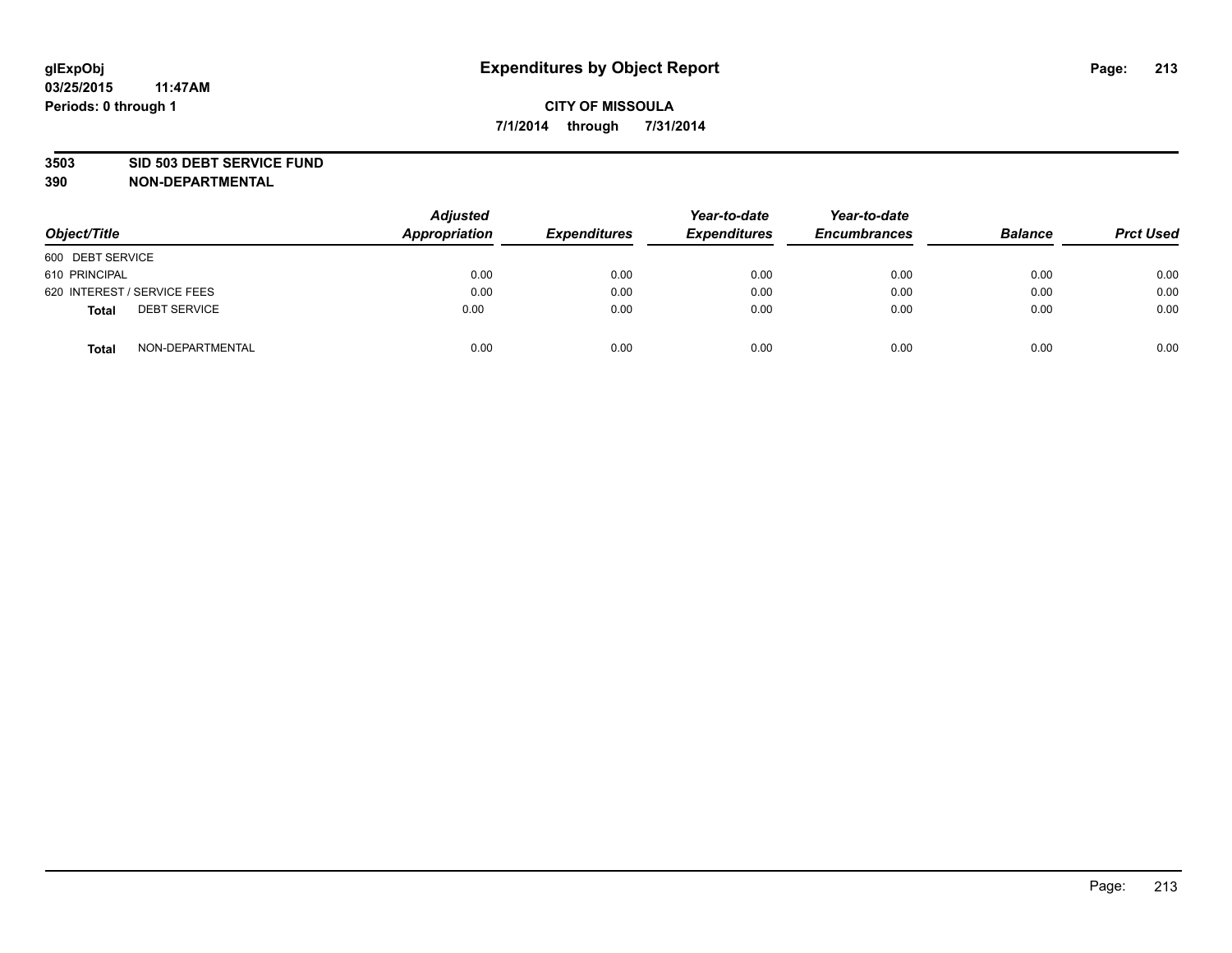### **3503 SID 503 DEBT SERVICE FUND**

| Object/Title     |                             | <b>Adjusted</b><br>Appropriation | <b>Expenditures</b> | Year-to-date<br><b>Expenditures</b> | Year-to-date<br><b>Encumbrances</b> | <b>Balance</b> | <b>Prct Used</b> |
|------------------|-----------------------------|----------------------------------|---------------------|-------------------------------------|-------------------------------------|----------------|------------------|
| 600 DEBT SERVICE |                             |                                  |                     |                                     |                                     |                |                  |
| 610 PRINCIPAL    |                             | 0.00                             | 0.00                | 0.00                                | 0.00                                | 0.00           | 0.00             |
|                  | 620 INTEREST / SERVICE FEES | 0.00                             | 0.00                | 0.00                                | 0.00                                | 0.00           | 0.00             |
| <b>Total</b>     | <b>DEBT SERVICE</b>         | 0.00                             | 0.00                | 0.00                                | 0.00                                | 0.00           | 0.00             |
| <b>Total</b>     | SID 503 DEBT SERVICE FUND   | 0.00                             | 0.00                | 0.00                                | 0.00                                | 0.00           | 0.00             |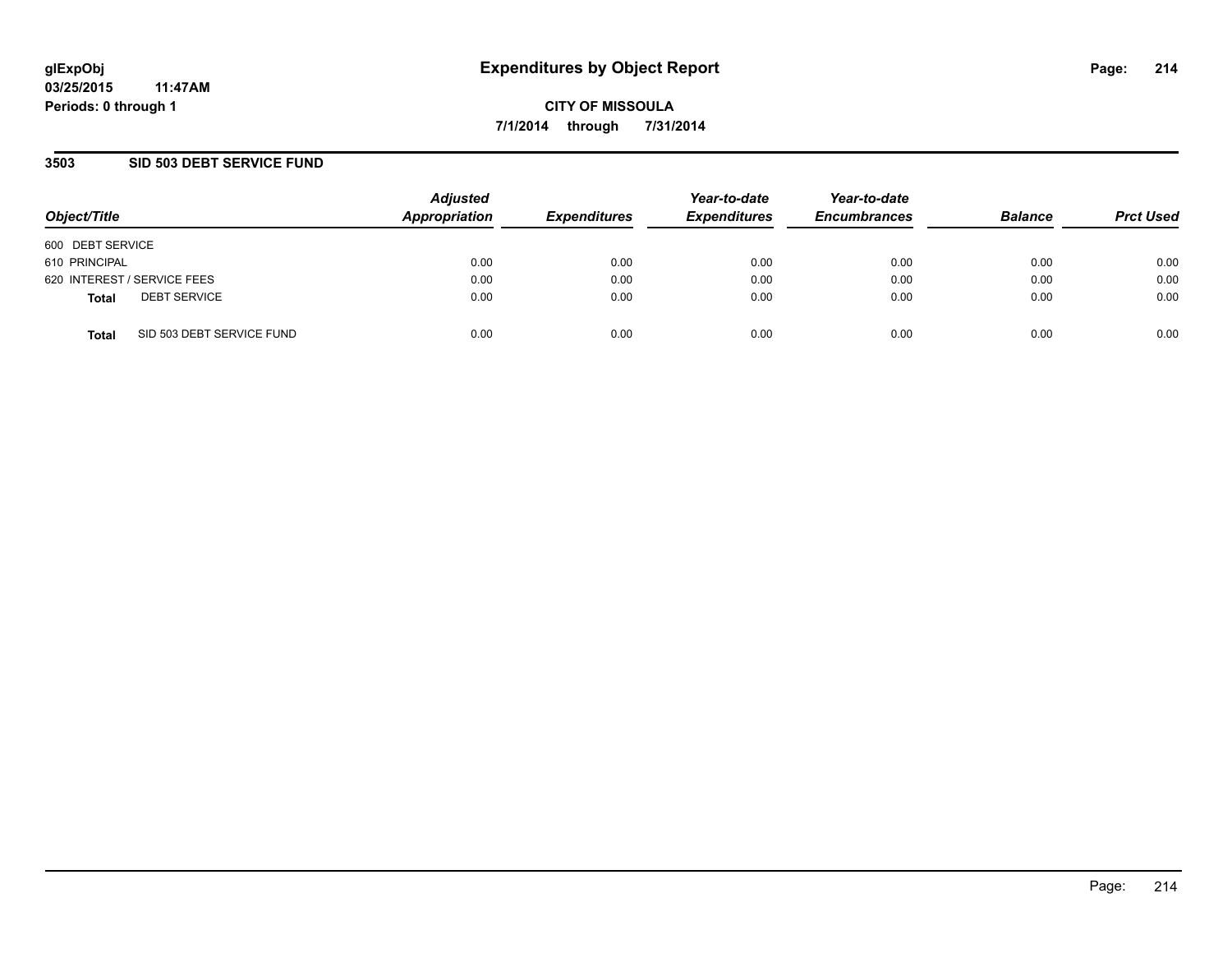### **3505 SID 505 DEBT SERVICE FUND**

| Object/Title                        | <b>Adjusted</b><br>Appropriation | <b>Expenditures</b> | Year-to-date<br><b>Expenditures</b> | Year-to-date<br><b>Encumbrances</b> | <b>Balance</b> | <b>Prct Used</b> |
|-------------------------------------|----------------------------------|---------------------|-------------------------------------|-------------------------------------|----------------|------------------|
| 600 DEBT SERVICE                    |                                  |                     |                                     |                                     |                |                  |
| 610 PRINCIPAL                       | 0.00                             | 0.00                | 0.00                                | 0.00                                | 0.00           | 0.00             |
| 620 INTEREST / SERVICE FEES         | 0.00                             | 0.00                | 0.00                                | 0.00                                | 0.00           | 0.00             |
| <b>DEBT SERVICE</b><br><b>Total</b> | 0.00                             | 0.00                | 0.00                                | 0.00                                | 0.00           | 0.00             |
| NON-DEPARTMENTAL<br><b>Total</b>    | 0.00                             | 0.00                | 0.00                                | 0.00                                | 0.00           | 0.00             |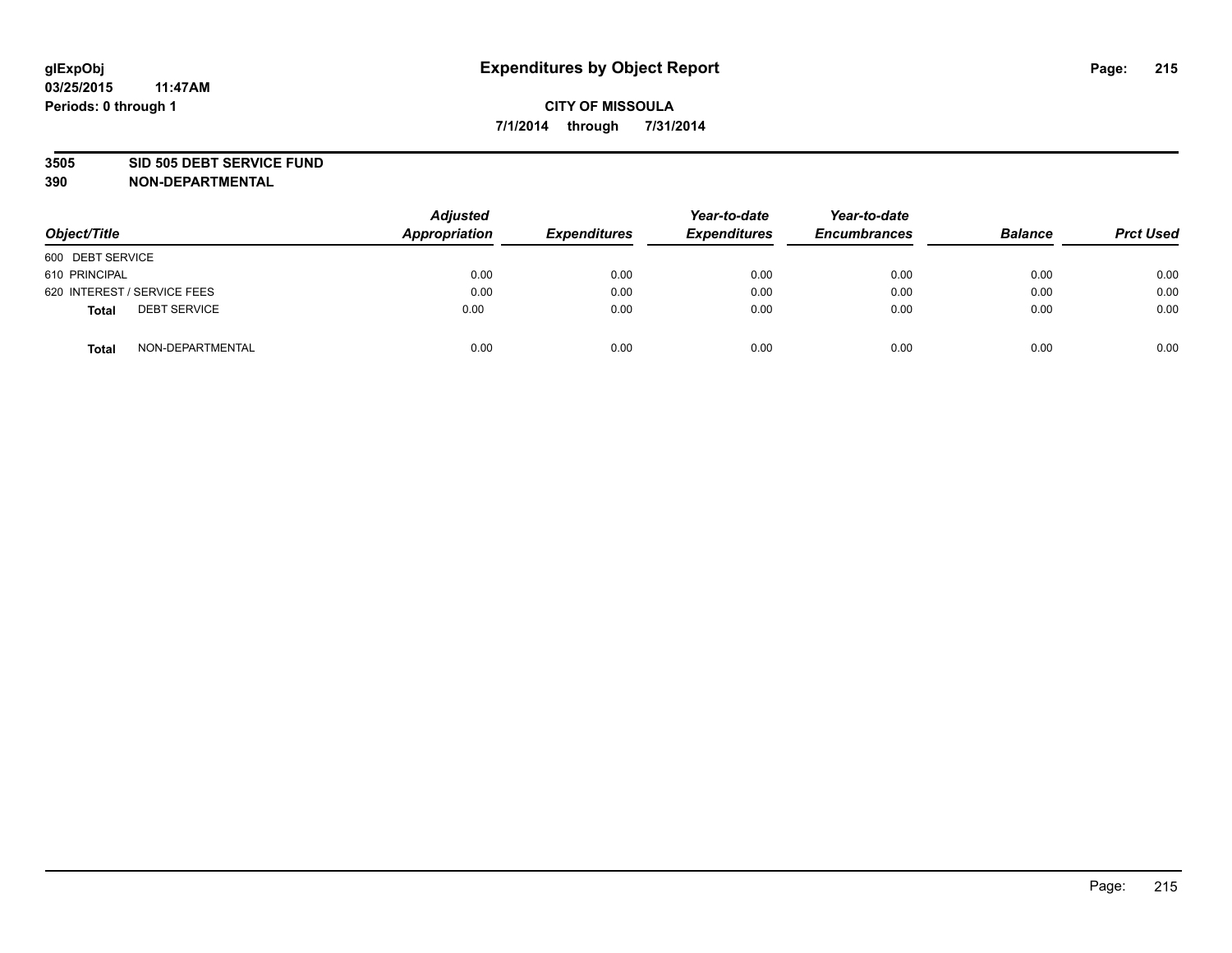### **3505 SID 505 DEBT SERVICE FUND**

| Object/Title                              | <b>Adjusted</b><br>Appropriation | <b>Expenditures</b> | Year-to-date<br><b>Expenditures</b> | Year-to-date<br><b>Encumbrances</b> | <b>Balance</b> | <b>Prct Used</b> |
|-------------------------------------------|----------------------------------|---------------------|-------------------------------------|-------------------------------------|----------------|------------------|
| 600 DEBT SERVICE                          |                                  |                     |                                     |                                     |                |                  |
| 610 PRINCIPAL                             | 0.00                             | 0.00                | 0.00                                | 0.00                                | 0.00           | 0.00             |
| 620 INTEREST / SERVICE FEES               | 0.00                             | 0.00                | 0.00                                | 0.00                                | 0.00           | 0.00             |
| <b>DEBT SERVICE</b><br><b>Total</b>       | 0.00                             | 0.00                | 0.00                                | 0.00                                | 0.00           | 0.00             |
| SID 505 DEBT SERVICE FUND<br><b>Total</b> | 0.00                             | 0.00                | 0.00                                | 0.00                                | 0.00           | 0.00             |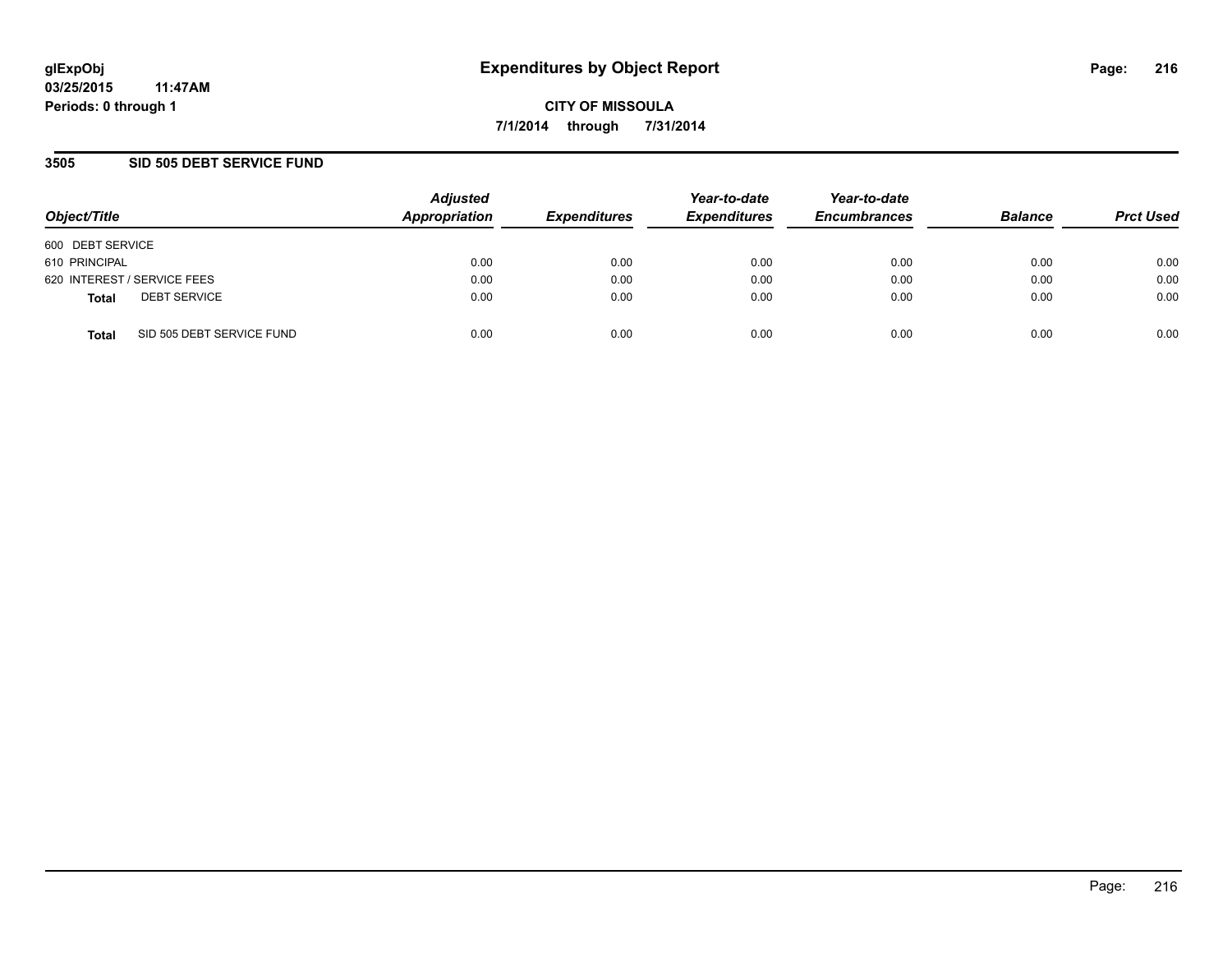#### **3506 SID 506 DEBT SERVICE FUND**

| Object/Title                        | <b>Adjusted</b><br>Appropriation | <b>Expenditures</b> | Year-to-date<br><b>Expenditures</b> | Year-to-date<br><b>Encumbrances</b> | <b>Balance</b> | <b>Prct Used</b> |
|-------------------------------------|----------------------------------|---------------------|-------------------------------------|-------------------------------------|----------------|------------------|
| 600 DEBT SERVICE                    |                                  |                     |                                     |                                     |                |                  |
| 610 PRINCIPAL                       | 0.00                             | 0.00                | 0.00                                | 0.00                                | 0.00           | 0.00             |
| 620 INTEREST / SERVICE FEES         | 0.00                             | 0.00                | 0.00                                | 0.00                                | 0.00           | 0.00             |
| <b>DEBT SERVICE</b><br><b>Total</b> | 0.00                             | 0.00                | 0.00                                | 0.00                                | 0.00           | 0.00             |
| NON-DEPARTMENTAL<br><b>Total</b>    | 0.00                             | 0.00                | 0.00                                | 0.00                                | 0.00           | 0.00             |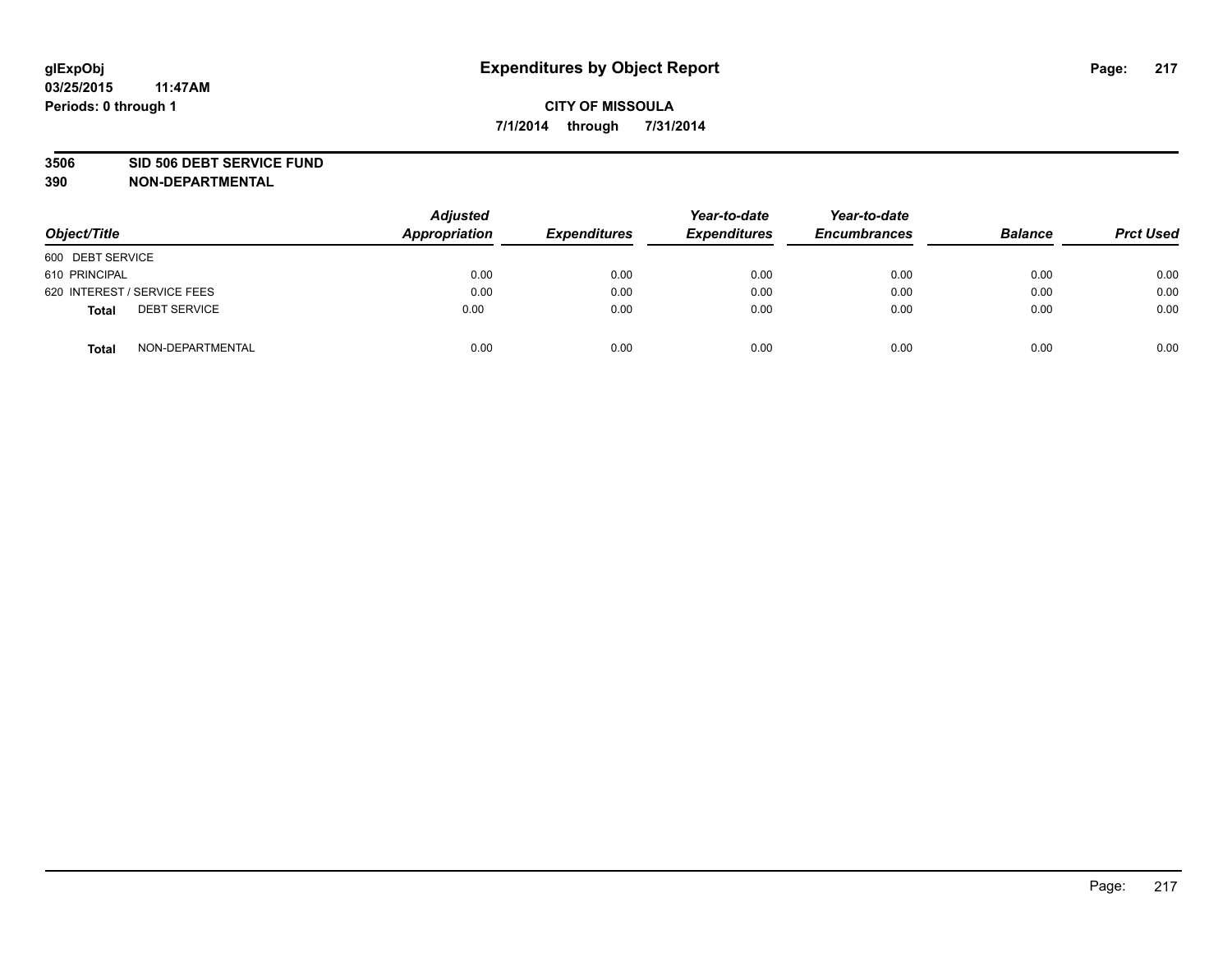### **3506 SID 506 DEBT SERVICE FUND**

| Object/Title                              | <b>Adjusted</b><br>Appropriation | <b>Expenditures</b> | Year-to-date<br><b>Expenditures</b> | Year-to-date<br><b>Encumbrances</b> | <b>Balance</b> | <b>Prct Used</b> |
|-------------------------------------------|----------------------------------|---------------------|-------------------------------------|-------------------------------------|----------------|------------------|
| 600 DEBT SERVICE                          |                                  |                     |                                     |                                     |                |                  |
| 610 PRINCIPAL                             | 0.00                             | 0.00                | 0.00                                | 0.00                                | 0.00           | 0.00             |
| 620 INTEREST / SERVICE FEES               | 0.00                             | 0.00                | 0.00                                | 0.00                                | 0.00           | 0.00             |
| <b>DEBT SERVICE</b><br><b>Total</b>       | 0.00                             | 0.00                | 0.00                                | 0.00                                | 0.00           | 0.00             |
| SID 506 DEBT SERVICE FUND<br><b>Total</b> | 0.00                             | 0.00                | 0.00                                | 0.00                                | 0.00           | 0.00             |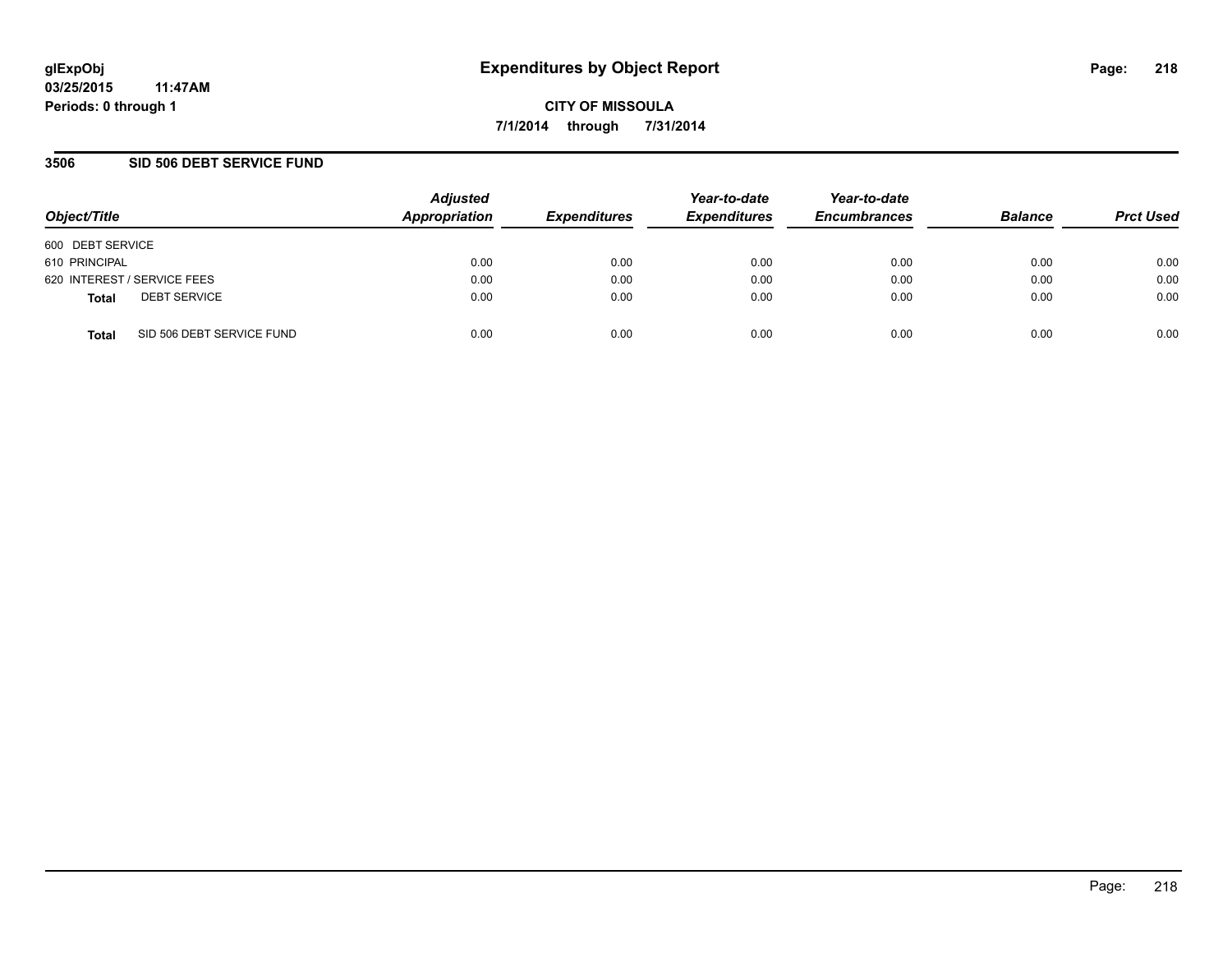#### **3510 SID 510 DEBT SERVICE FUND**

| Object/Title                        | <b>Adjusted</b><br>Appropriation | <b>Expenditures</b> | Year-to-date<br><b>Expenditures</b> | Year-to-date<br><b>Encumbrances</b> | <b>Balance</b> | <b>Prct Used</b> |
|-------------------------------------|----------------------------------|---------------------|-------------------------------------|-------------------------------------|----------------|------------------|
| 600 DEBT SERVICE                    |                                  |                     |                                     |                                     |                |                  |
| 610 PRINCIPAL                       | 0.00                             | 0.00                | 0.00                                | 0.00                                | 0.00           | 0.00             |
| 620 INTEREST / SERVICE FEES         | 0.00                             | 0.00                | 0.00                                | 0.00                                | 0.00           | 0.00             |
| <b>DEBT SERVICE</b><br><b>Total</b> | 0.00                             | 0.00                | 0.00                                | 0.00                                | 0.00           | 0.00             |
| NON-DEPARTMENTAL<br><b>Total</b>    | 0.00                             | 0.00                | 0.00                                | 0.00                                | 0.00           | 0.00             |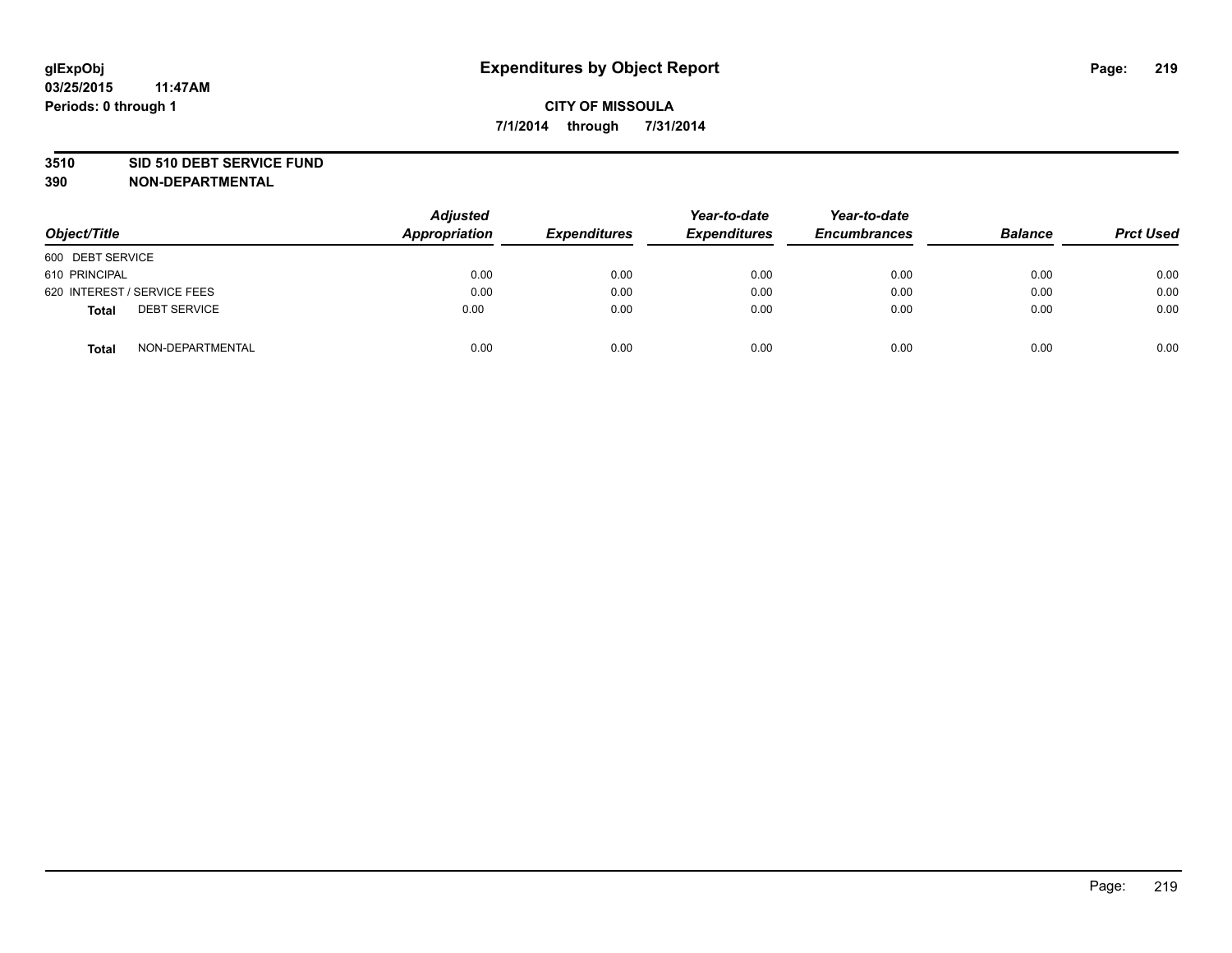### **3510 SID 510 DEBT SERVICE FUND**

| Object/Title     |                             | <b>Adjusted</b><br>Appropriation | <b>Expenditures</b> | Year-to-date<br><b>Expenditures</b> | Year-to-date<br><b>Encumbrances</b> | <b>Balance</b> | <b>Prct Used</b> |
|------------------|-----------------------------|----------------------------------|---------------------|-------------------------------------|-------------------------------------|----------------|------------------|
| 600 DEBT SERVICE |                             |                                  |                     |                                     |                                     |                |                  |
| 610 PRINCIPAL    |                             | 0.00                             | 0.00                | 0.00                                | 0.00                                | 0.00           | 0.00             |
|                  | 620 INTEREST / SERVICE FEES | 0.00                             | 0.00                | 0.00                                | 0.00                                | 0.00           | 0.00             |
| <b>Total</b>     | <b>DEBT SERVICE</b>         | 0.00                             | 0.00                | 0.00                                | 0.00                                | 0.00           | 0.00             |
| <b>Total</b>     | SID 510 DEBT SERVICE FUND   | 0.00                             | 0.00                | 0.00                                | 0.00                                | 0.00           | 0.00             |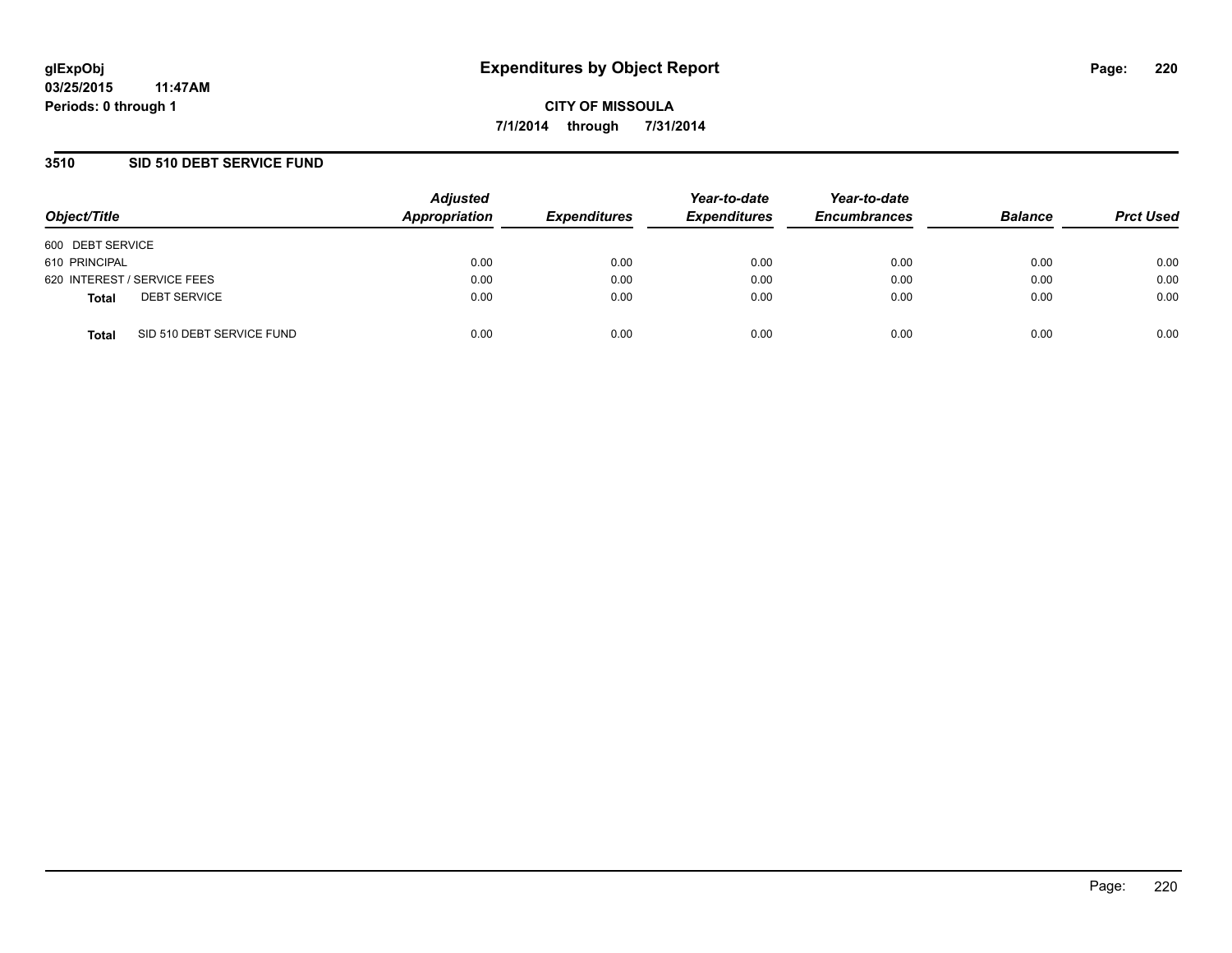#### **3511 SID 511 DEBT SERVICE FUND**

| Object/Title                        | <b>Adjusted</b><br>Appropriation | <b>Expenditures</b> | Year-to-date<br><b>Expenditures</b> | Year-to-date<br><b>Encumbrances</b> | <b>Balance</b> | <b>Prct Used</b> |
|-------------------------------------|----------------------------------|---------------------|-------------------------------------|-------------------------------------|----------------|------------------|
| 600 DEBT SERVICE                    |                                  |                     |                                     |                                     |                |                  |
| 610 PRINCIPAL                       | 0.00                             | 0.00                | 0.00                                | 0.00                                | 0.00           | 0.00             |
| 620 INTEREST / SERVICE FEES         | 0.00                             | 0.00                | 0.00                                | 0.00                                | 0.00           | 0.00             |
| <b>DEBT SERVICE</b><br><b>Total</b> | 0.00                             | 0.00                | 0.00                                | 0.00                                | 0.00           | 0.00             |
| NON-DEPARTMENTAL<br><b>Total</b>    | 0.00                             | 0.00                | 0.00                                | 0.00                                | 0.00           | 0.00             |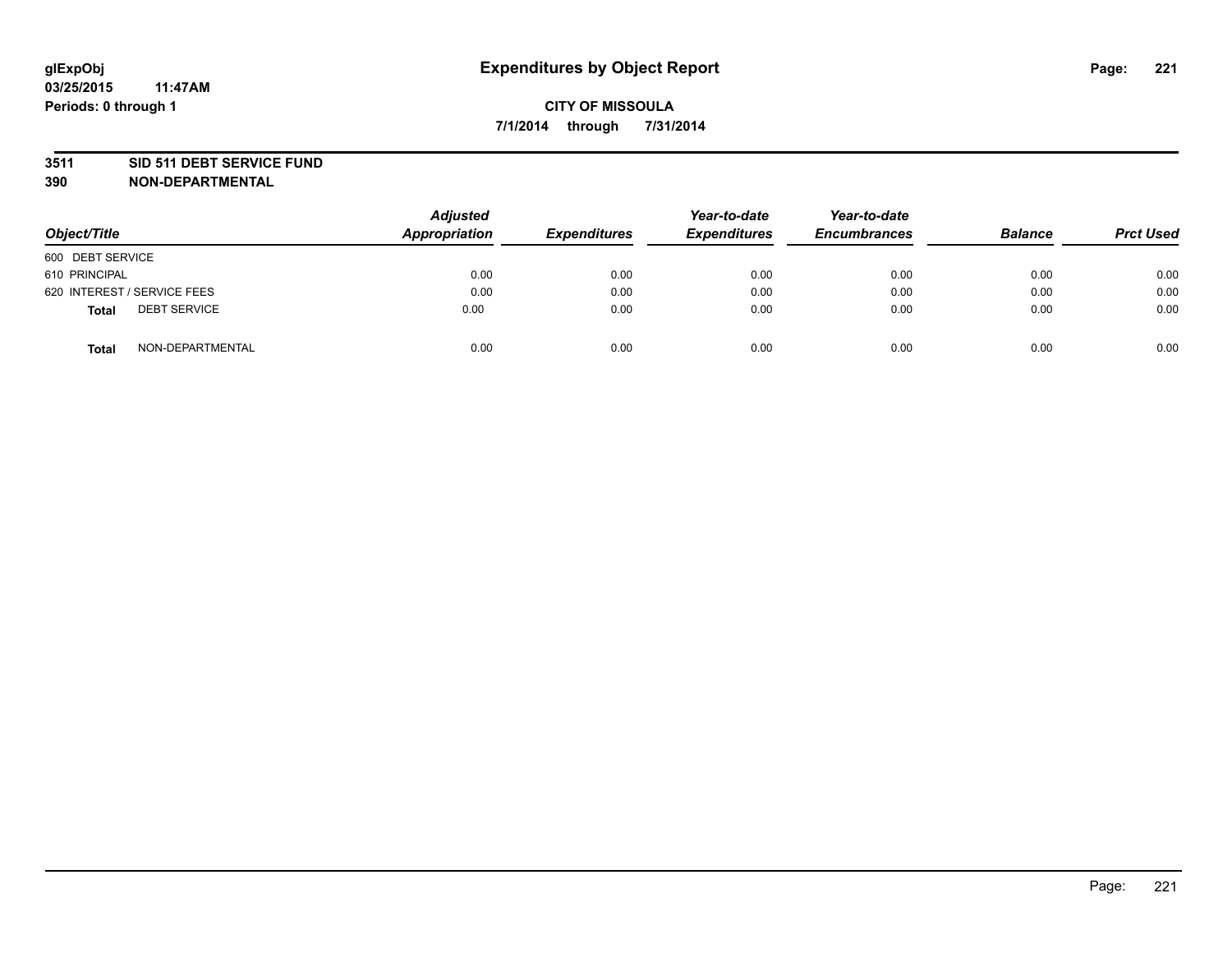### **3511 SID 511 DEBT SERVICE FUND**

| Object/Title                              | <b>Adjusted</b><br>Appropriation | <b>Expenditures</b> | Year-to-date<br><b>Expenditures</b> | Year-to-date<br><b>Encumbrances</b> | <b>Balance</b> | <b>Prct Used</b> |
|-------------------------------------------|----------------------------------|---------------------|-------------------------------------|-------------------------------------|----------------|------------------|
| 600 DEBT SERVICE                          |                                  |                     |                                     |                                     |                |                  |
| 610 PRINCIPAL                             | 0.00                             | 0.00                | 0.00                                | 0.00                                | 0.00           | 0.00             |
| 620 INTEREST / SERVICE FEES               | 0.00                             | 0.00                | 0.00                                | 0.00                                | 0.00           | 0.00             |
| <b>DEBT SERVICE</b><br><b>Total</b>       | 0.00                             | 0.00                | 0.00                                | 0.00                                | 0.00           | 0.00             |
| SID 511 DEBT SERVICE FUND<br><b>Total</b> | 0.00                             | 0.00                | 0.00                                | 0.00                                | 0.00           | 0.00             |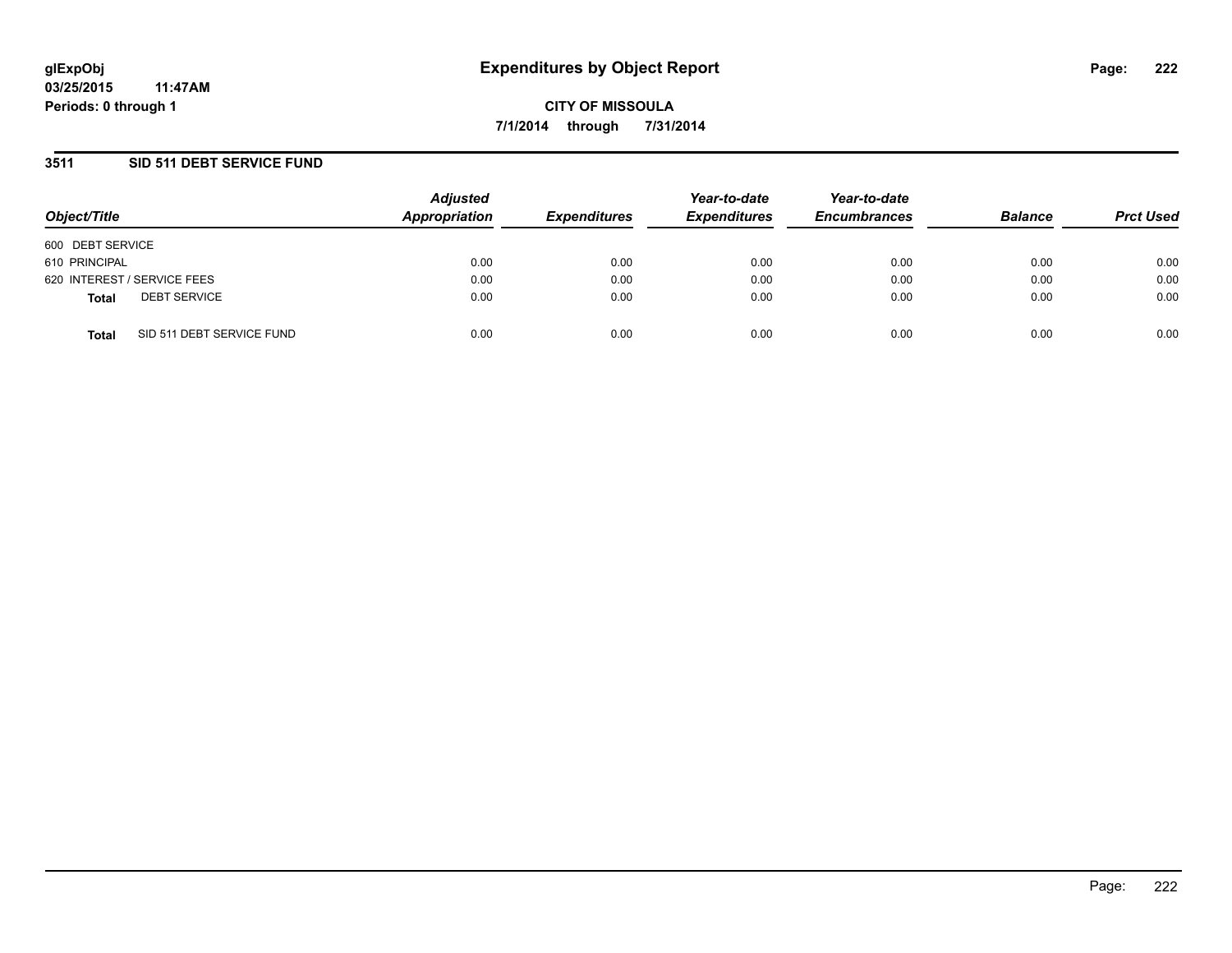#### **3512 SID 512 DEBT SERVICE FUND**

| Object/Title                        | <b>Adjusted</b><br>Appropriation | <b>Expenditures</b> | Year-to-date<br><b>Expenditures</b> | Year-to-date<br><b>Encumbrances</b> | <b>Balance</b> | <b>Prct Used</b> |
|-------------------------------------|----------------------------------|---------------------|-------------------------------------|-------------------------------------|----------------|------------------|
| 600 DEBT SERVICE                    |                                  |                     |                                     |                                     |                |                  |
| 610 PRINCIPAL                       | 74,175.00                        | 0.00                | 0.00                                | 0.00                                | 74.175.00      | 0.00             |
| 620 INTEREST / SERVICE FEES         | 7,118.00                         | 0.00                | 0.00                                | 0.00                                | 7.118.00       | 0.00             |
| <b>DEBT SERVICE</b><br><b>Total</b> | 81,293.00                        | 0.00                | 0.00                                | 0.00                                | 81,293.00      | 0.00             |
| NON-DEPARTMENTAL<br><b>Total</b>    | 81,293.00                        | 0.00                | 0.00                                | 0.00                                | 81,293.00      | 0.00             |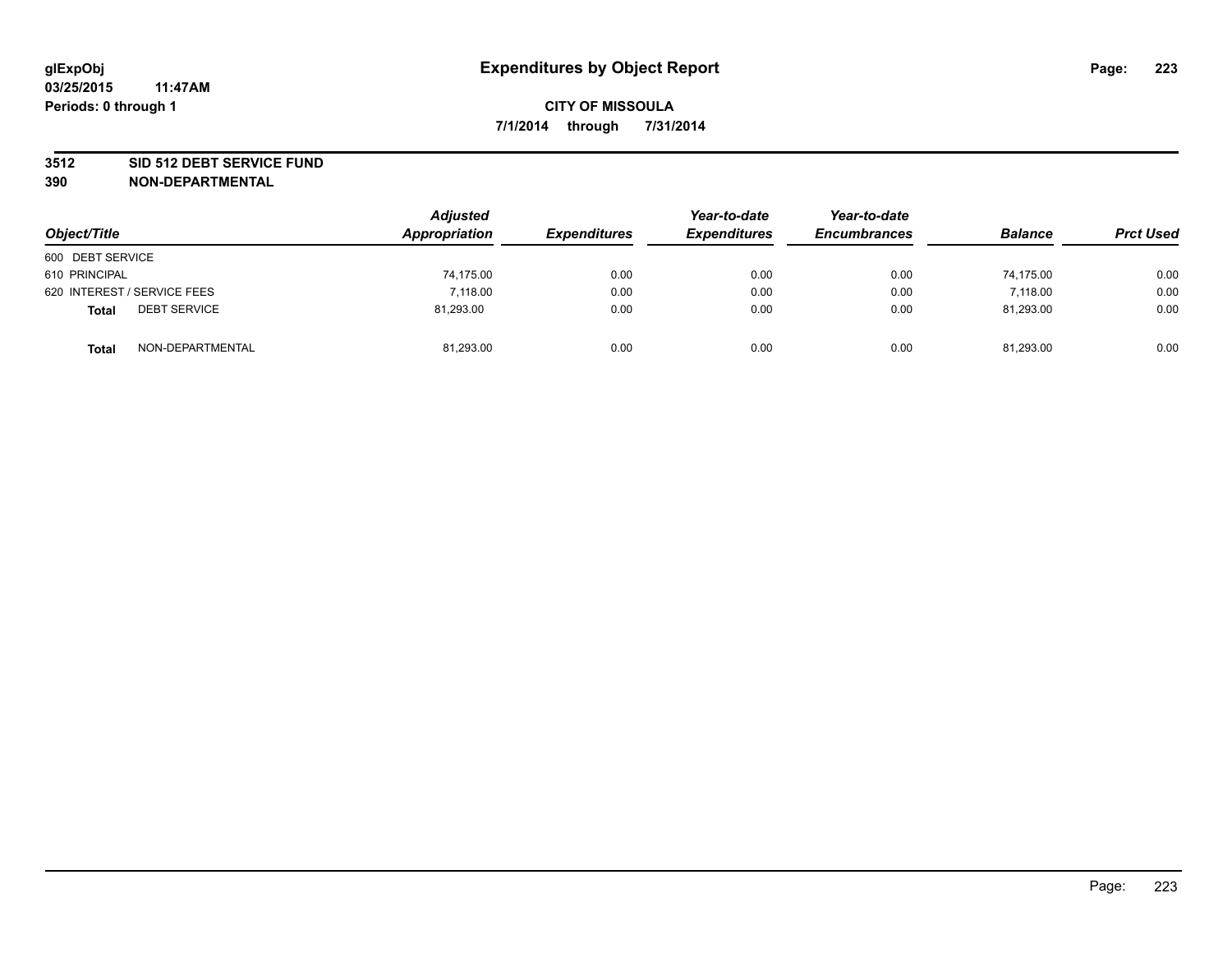### **3512 SID 512 DEBT SERVICE FUND**

| Object/Title     |                             | <b>Adjusted</b><br>Appropriation | <b>Expenditures</b> | Year-to-date<br><b>Expenditures</b> | Year-to-date<br><b>Encumbrances</b> | <b>Balance</b> | <b>Prct Used</b> |
|------------------|-----------------------------|----------------------------------|---------------------|-------------------------------------|-------------------------------------|----------------|------------------|
|                  |                             |                                  |                     |                                     |                                     |                |                  |
| 600 DEBT SERVICE |                             |                                  |                     |                                     |                                     |                |                  |
| 610 PRINCIPAL    |                             | 74,175.00                        | 0.00                | 0.00                                | 0.00                                | 74.175.00      | 0.00             |
|                  | 620 INTEREST / SERVICE FEES | 7,118.00                         | 0.00                | 0.00                                | 0.00                                | 7.118.00       | 0.00             |
| <b>Total</b>     | <b>DEBT SERVICE</b>         | 81,293.00                        | 0.00                | 0.00                                | 0.00                                | 81.293.00      | 0.00             |
| <b>Total</b>     | SID 512 DEBT SERVICE FUND   | 81,293.00                        | 0.00                | 0.00                                | 0.00                                | 81,293.00      | 0.00             |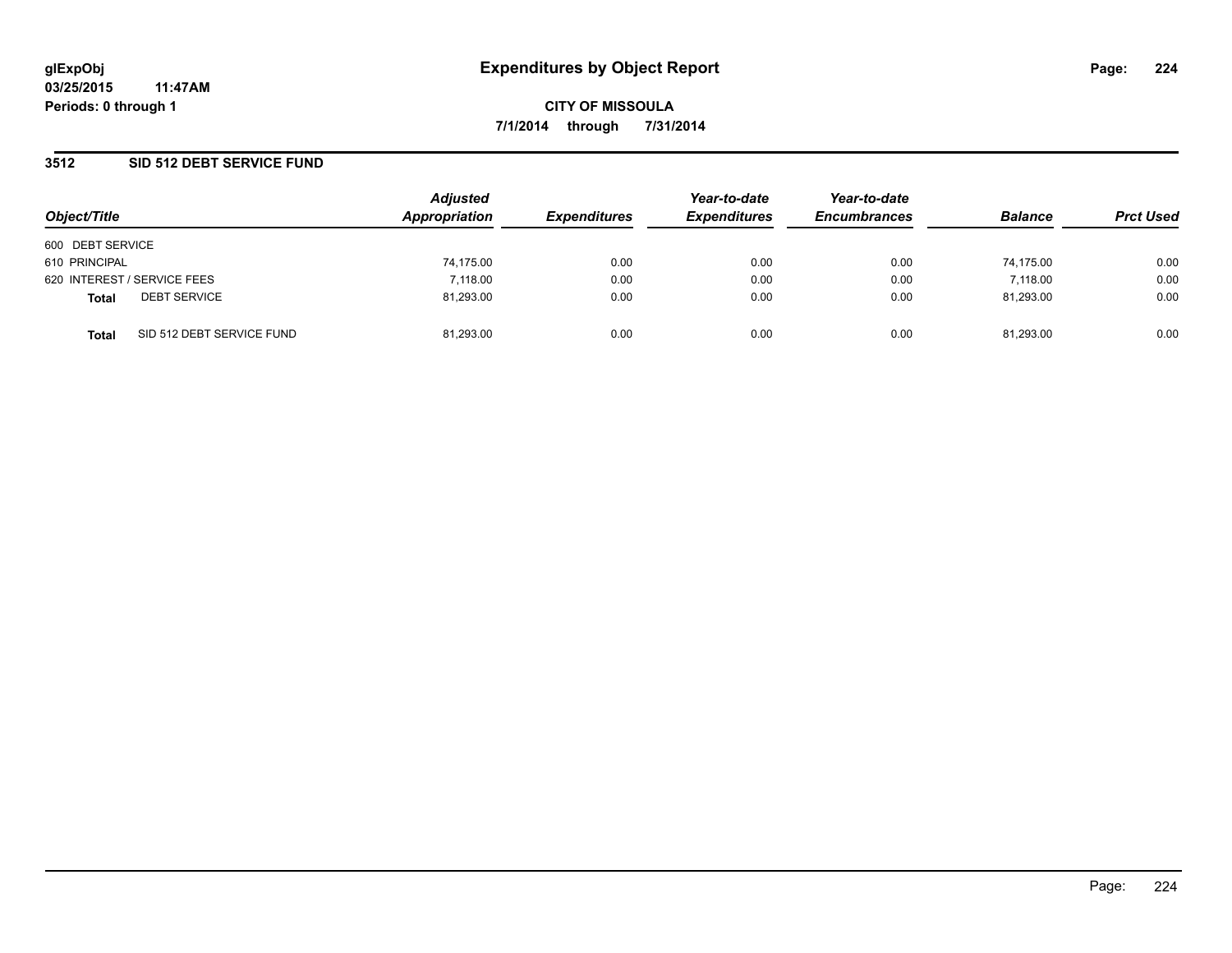#### **3513 SID 513 DEBT SERVICE FUND**

#### **280 PUBLIC WORKS ADMIN/ENGINEERING**

| Object/Title                                   | <b>Adjusted</b><br>Appropriation | <b>Expenditures</b> | Year-to-date<br><b>Expenditures</b> | Year-to-date<br><b>Encumbrances</b> | <b>Balance</b> | <b>Prct Used</b> |
|------------------------------------------------|----------------------------------|---------------------|-------------------------------------|-------------------------------------|----------------|------------------|
| 800 OTHER OBJECTS                              |                                  |                     |                                     |                                     |                |                  |
| 820 TRANSFERS TO OTHER FUNDS                   | 0.00                             | 0.00                | 0.00                                | 0.00                                | 0.00           | 0.00             |
| OTHER OBJECTS<br><b>Total</b>                  | 0.00                             | 0.00                | 0.00                                | 0.00                                | 0.00           | 0.00             |
| PUBLIC WORKS ADMIN/ENGINEERING<br><b>Total</b> | 0.00                             | 0.00                | 0.00                                | 0.00                                | 0.00           | 0.00             |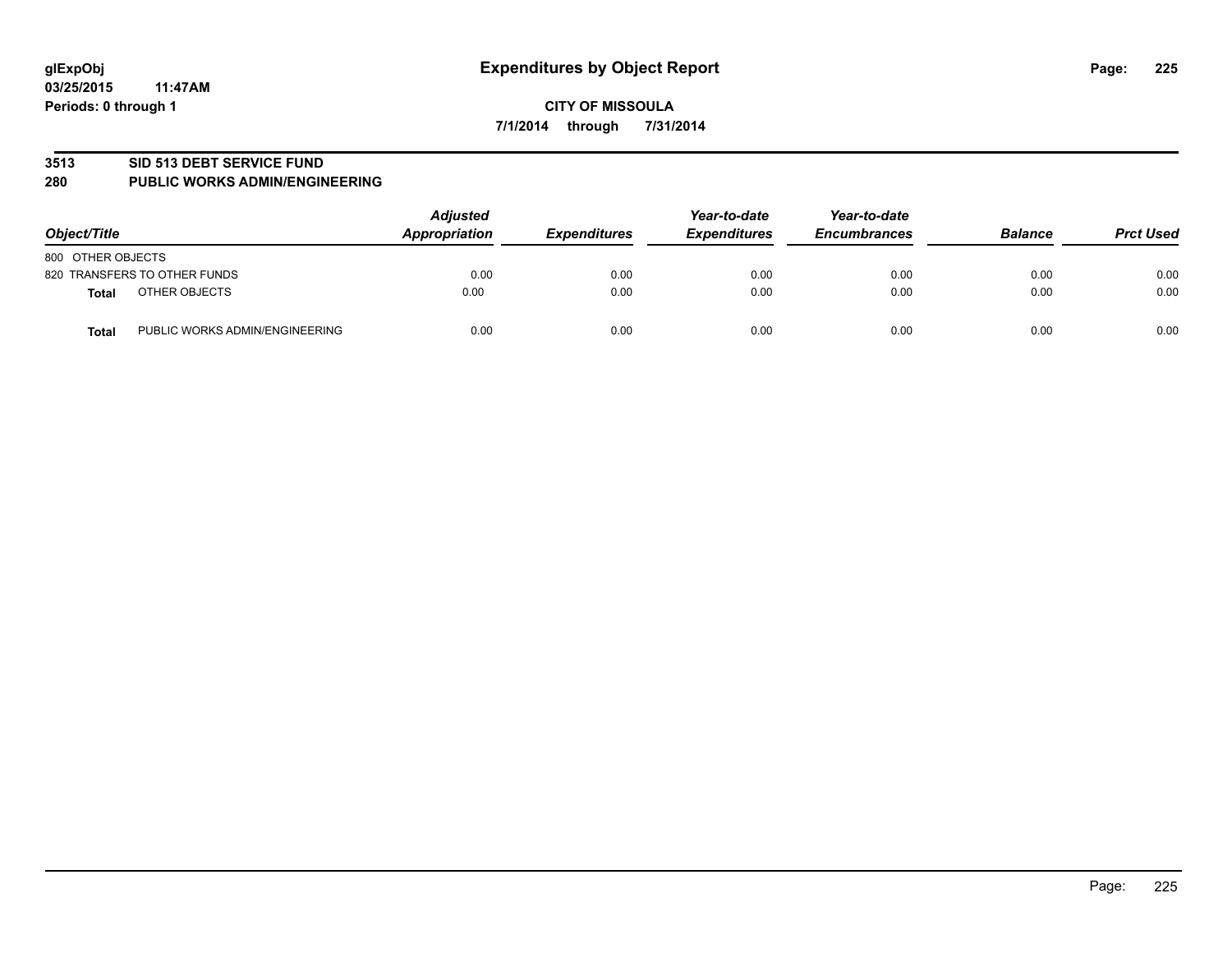#### **3513 SID 513 DEBT SERVICE FUND**

|                                     | <b>Adjusted</b>      |                     | Year-to-date        | Year-to-date        |                |                  |
|-------------------------------------|----------------------|---------------------|---------------------|---------------------|----------------|------------------|
| Object/Title                        | <b>Appropriation</b> | <b>Expenditures</b> | <b>Expenditures</b> | <b>Encumbrances</b> | <b>Balance</b> | <b>Prct Used</b> |
| 600 DEBT SERVICE                    |                      |                     |                     |                     |                |                  |
| 610 PRINCIPAL                       | 0.00                 | 0.00                | 0.00                | 0.00                | 0.00           | 0.00             |
| 620 INTEREST / SERVICE FEES         | 0.00                 | 0.00                | 0.00                | 0.00                | 0.00           | 0.00             |
| <b>DEBT SERVICE</b><br><b>Total</b> | 0.00                 | 0.00                | 0.00                | 0.00                | 0.00           | 0.00             |
| 800 OTHER OBJECTS                   |                      |                     |                     |                     |                |                  |
| 820 TRANSFERS TO OTHER FUNDS        | 0.00                 | 0.00                | 0.00                | 0.00                | 0.00           | 0.00             |
| OTHER OBJECTS<br><b>Total</b>       | 0.00                 | 0.00                | 0.00                | 0.00                | 0.00           | 0.00             |
| NON-DEPARTMENTAL<br><b>Total</b>    | 0.00                 | 0.00                | 0.00                | 0.00                | 0.00           | 0.00             |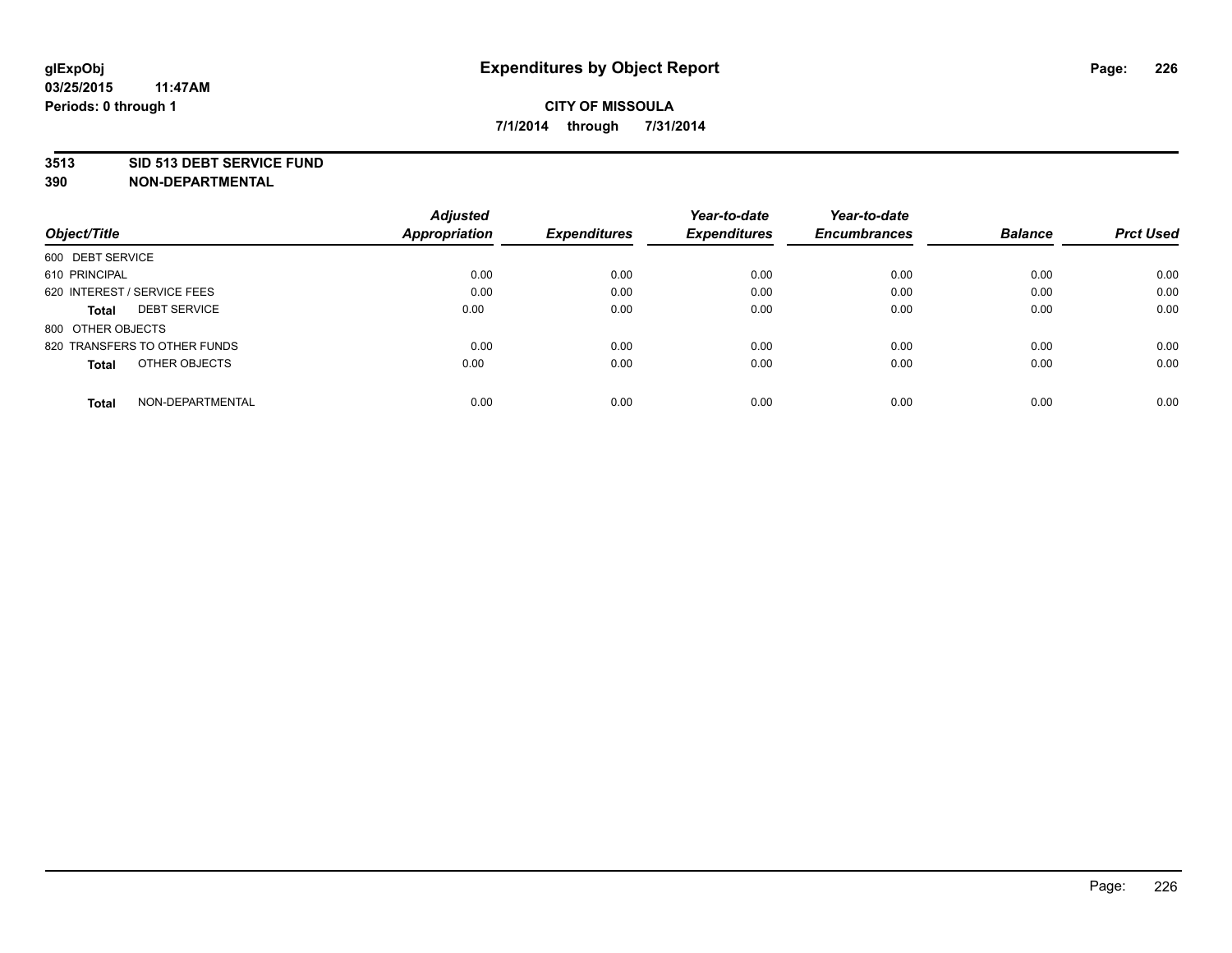### **3513 SID 513 DEBT SERVICE FUND**

| Object/Title                |                              | <b>Adjusted</b><br>Appropriation | <b>Expenditures</b> | Year-to-date<br><b>Expenditures</b> | Year-to-date<br><b>Encumbrances</b> | <b>Balance</b> | <b>Prct Used</b> |
|-----------------------------|------------------------------|----------------------------------|---------------------|-------------------------------------|-------------------------------------|----------------|------------------|
| 600 DEBT SERVICE            |                              |                                  |                     |                                     |                                     |                |                  |
| 610 PRINCIPAL               |                              | 0.00                             | 0.00                | 0.00                                | 0.00                                | 0.00           | 0.00             |
| 620 INTEREST / SERVICE FEES |                              | 0.00                             | 0.00                | 0.00                                | 0.00                                | 0.00           | 0.00             |
| <b>Total</b>                | <b>DEBT SERVICE</b>          | 0.00                             | 0.00                | 0.00                                | 0.00                                | 0.00           | 0.00             |
| 800 OTHER OBJECTS           |                              |                                  |                     |                                     |                                     |                |                  |
|                             | 820 TRANSFERS TO OTHER FUNDS | 0.00                             | 0.00                | 0.00                                | 0.00                                | 0.00           | 0.00             |
| <b>Total</b>                | OTHER OBJECTS                | 0.00                             | 0.00                | 0.00                                | 0.00                                | 0.00           | 0.00             |
| <b>Total</b>                | SID 513 DEBT SERVICE FUND    | 0.00                             | 0.00                | 0.00                                | 0.00                                | 0.00           | 0.00             |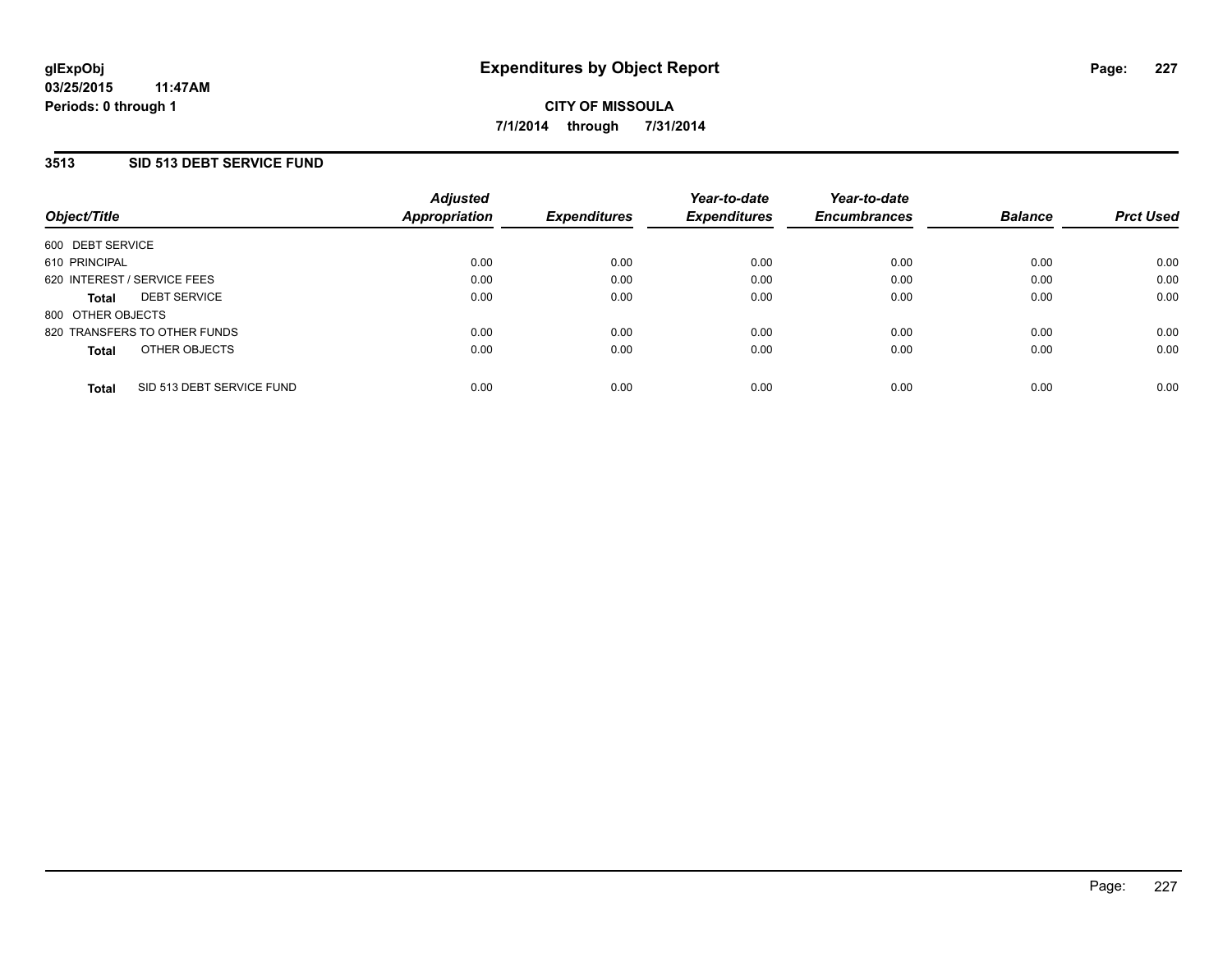#### **3514 SID 514 DEBT SERVICE FUND**

| Object/Title                        | <b>Adjusted</b><br><b>Appropriation</b> | <b>Expenditures</b> | Year-to-date<br><b>Expenditures</b> | Year-to-date<br><b>Encumbrances</b> | <b>Balance</b> | <b>Prct Used</b> |
|-------------------------------------|-----------------------------------------|---------------------|-------------------------------------|-------------------------------------|----------------|------------------|
| 600 DEBT SERVICE                    |                                         |                     |                                     |                                     |                |                  |
| 610 PRINCIPAL                       | 0.00                                    | 0.00                | 0.00                                | 0.00                                | 0.00           | 0.00             |
| 620 INTEREST / SERVICE FEES         | 0.00                                    | 0.00                | 0.00                                | 0.00                                | 0.00           | 0.00             |
| <b>DEBT SERVICE</b><br><b>Total</b> | 0.00                                    | 0.00                | 0.00                                | 0.00                                | 0.00           | 0.00             |
| NON-DEPARTMENTAL<br><b>Total</b>    | 0.00                                    | 0.00                | 0.00                                | 0.00                                | 0.00           | 0.00             |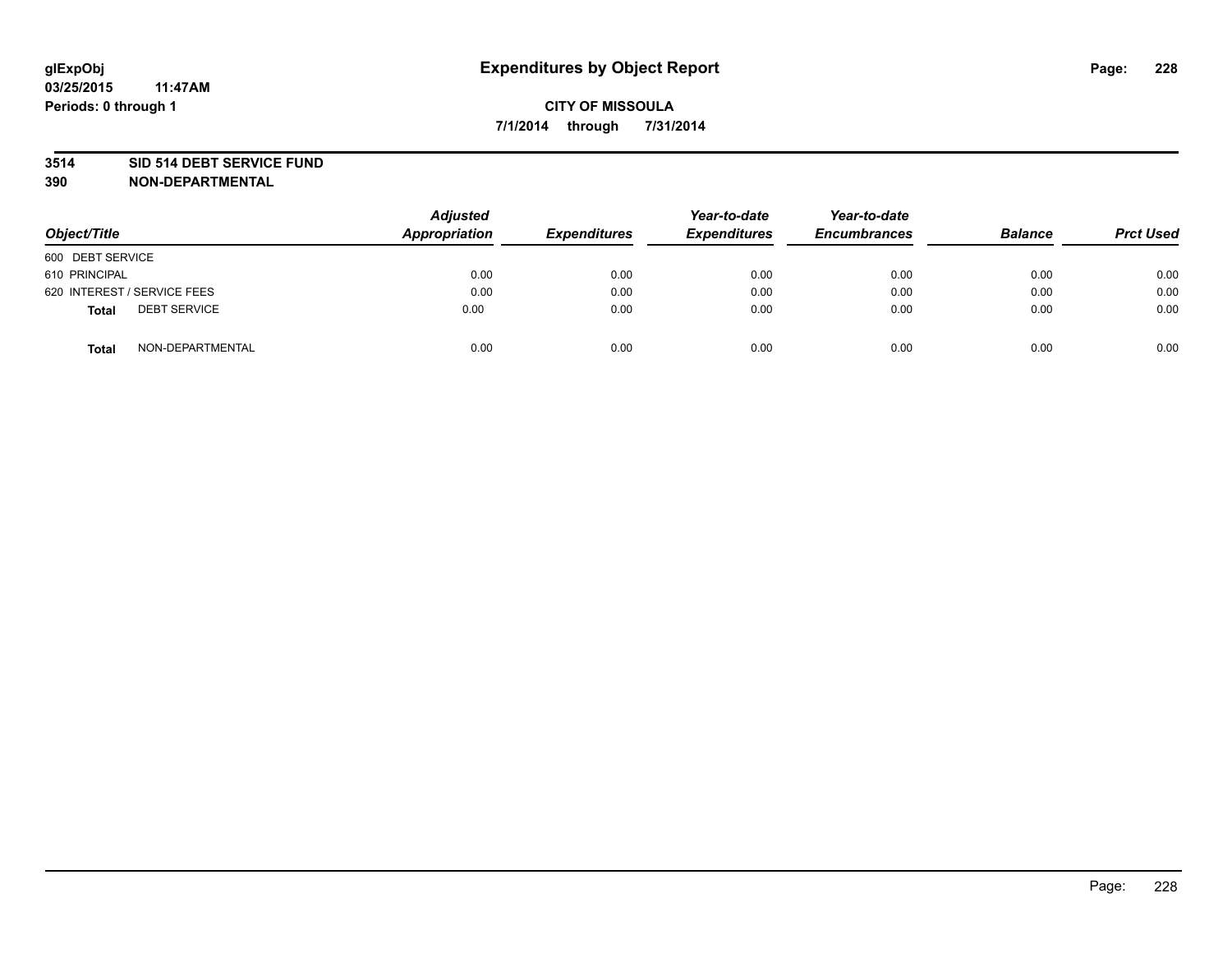### **3514 SID 514 DEBT SERVICE FUND**

| Object/Title                              | <b>Adjusted</b><br>Appropriation | <b>Expenditures</b> | Year-to-date<br><b>Expenditures</b> | Year-to-date<br><b>Encumbrances</b> | <b>Balance</b> | <b>Prct Used</b> |
|-------------------------------------------|----------------------------------|---------------------|-------------------------------------|-------------------------------------|----------------|------------------|
| 600 DEBT SERVICE                          |                                  |                     |                                     |                                     |                |                  |
| 610 PRINCIPAL                             | 0.00                             | 0.00                | 0.00                                | 0.00                                | 0.00           | 0.00             |
| 620 INTEREST / SERVICE FEES               | 0.00                             | 0.00                | 0.00                                | 0.00                                | 0.00           | 0.00             |
| <b>DEBT SERVICE</b><br><b>Total</b>       | 0.00                             | 0.00                | 0.00                                | 0.00                                | 0.00           | 0.00             |
| SID 514 DEBT SERVICE FUND<br><b>Total</b> | 0.00                             | 0.00                | 0.00                                | 0.00                                | 0.00           | 0.00             |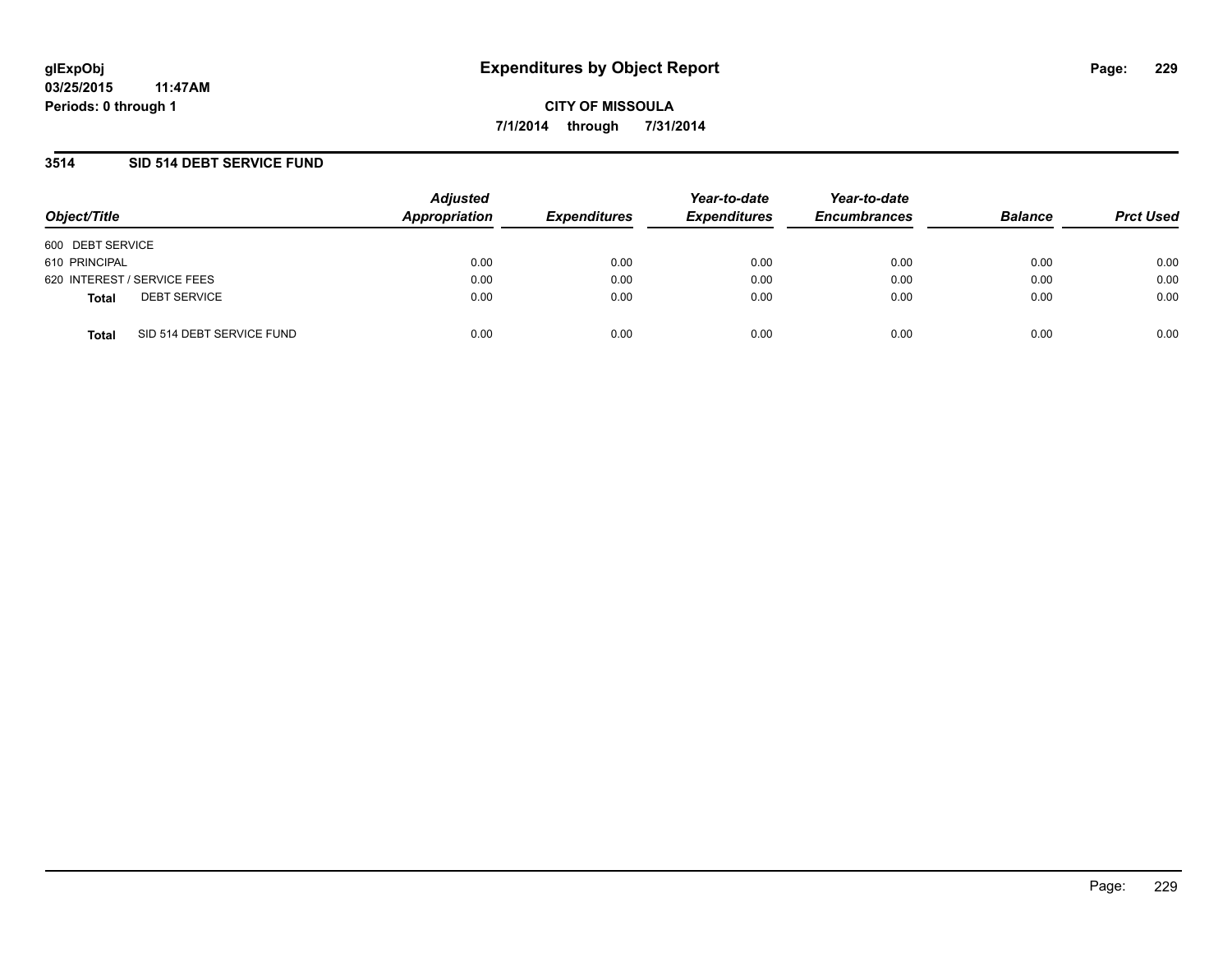#### **3515 SID 515 DEBT SERVICE FUND**

**390 NON-DEPARTMENTAL**

**03/25/2015**

|                                     | <b>Adjusted</b> |                     | Year-to-date        | Year-to-date        |                |                  |
|-------------------------------------|-----------------|---------------------|---------------------|---------------------|----------------|------------------|
| Object/Title                        | Appropriation   | <b>Expenditures</b> | <b>Expenditures</b> | <b>Encumbrances</b> | <b>Balance</b> | <b>Prct Used</b> |
| 600 DEBT SERVICE                    |                 |                     |                     |                     |                |                  |
| 610 PRINCIPAL                       | 0.00            | 0.00                | 0.00                | 0.00                | 0.00           | 0.00             |
| 620 INTEREST / SERVICE FEES         | 0.00            | 0.00                | 0.00                | 0.00                | 0.00           | 0.00             |
| <b>DEBT SERVICE</b><br><b>Total</b> | 0.00            | 0.00                | 0.00                | 0.00                | 0.00           | 0.00             |
| 800 OTHER OBJECTS                   |                 |                     |                     |                     |                |                  |
| 820 TRANSFERS TO OTHER FUNDS        | 0.00            | 0.00                | 0.00                | 0.00                | 0.00           | 0.00             |
| OTHER OBJECTS<br><b>Total</b>       | 0.00            | 0.00                | 0.00                | 0.00                | 0.00           | 0.00             |
| NON-DEPARTMENTAL<br>Total           | 0.00            | 0.00                | 0.00                | 0.00                | 0.00           | 0.00             |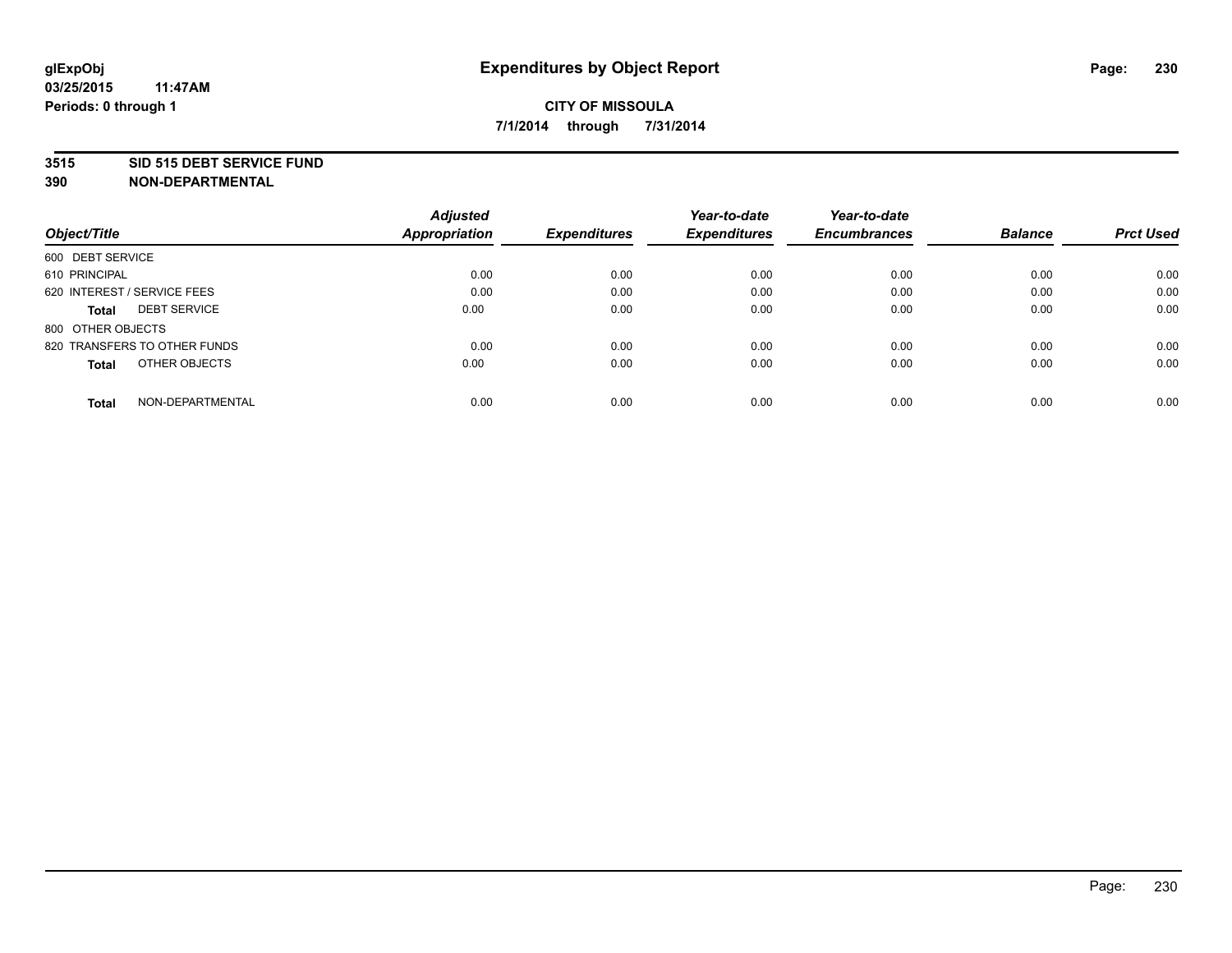## **3515 SID 515 DEBT SERVICE FUND**

| Object/Title                              | <b>Adjusted</b><br>Appropriation | <b>Expenditures</b> | Year-to-date<br><b>Expenditures</b> | Year-to-date<br><b>Encumbrances</b> | <b>Balance</b> | <b>Prct Used</b> |
|-------------------------------------------|----------------------------------|---------------------|-------------------------------------|-------------------------------------|----------------|------------------|
| 600 DEBT SERVICE                          |                                  |                     |                                     |                                     |                |                  |
| 610 PRINCIPAL                             | 0.00                             | 0.00                | 0.00                                | 0.00                                | 0.00           | 0.00             |
| 620 INTEREST / SERVICE FEES               | 0.00                             | 0.00                | 0.00                                | 0.00                                | 0.00           | 0.00             |
| <b>DEBT SERVICE</b><br><b>Total</b>       | 0.00                             | 0.00                | 0.00                                | 0.00                                | 0.00           | 0.00             |
| 800 OTHER OBJECTS                         |                                  |                     |                                     |                                     |                |                  |
| 820 TRANSFERS TO OTHER FUNDS              | 0.00                             | 0.00                | 0.00                                | 0.00                                | 0.00           | 0.00             |
| OTHER OBJECTS<br><b>Total</b>             | 0.00                             | 0.00                | 0.00                                | 0.00                                | 0.00           | 0.00             |
| SID 515 DEBT SERVICE FUND<br><b>Total</b> | 0.00                             | 0.00                | 0.00                                | 0.00                                | 0.00           | 0.00             |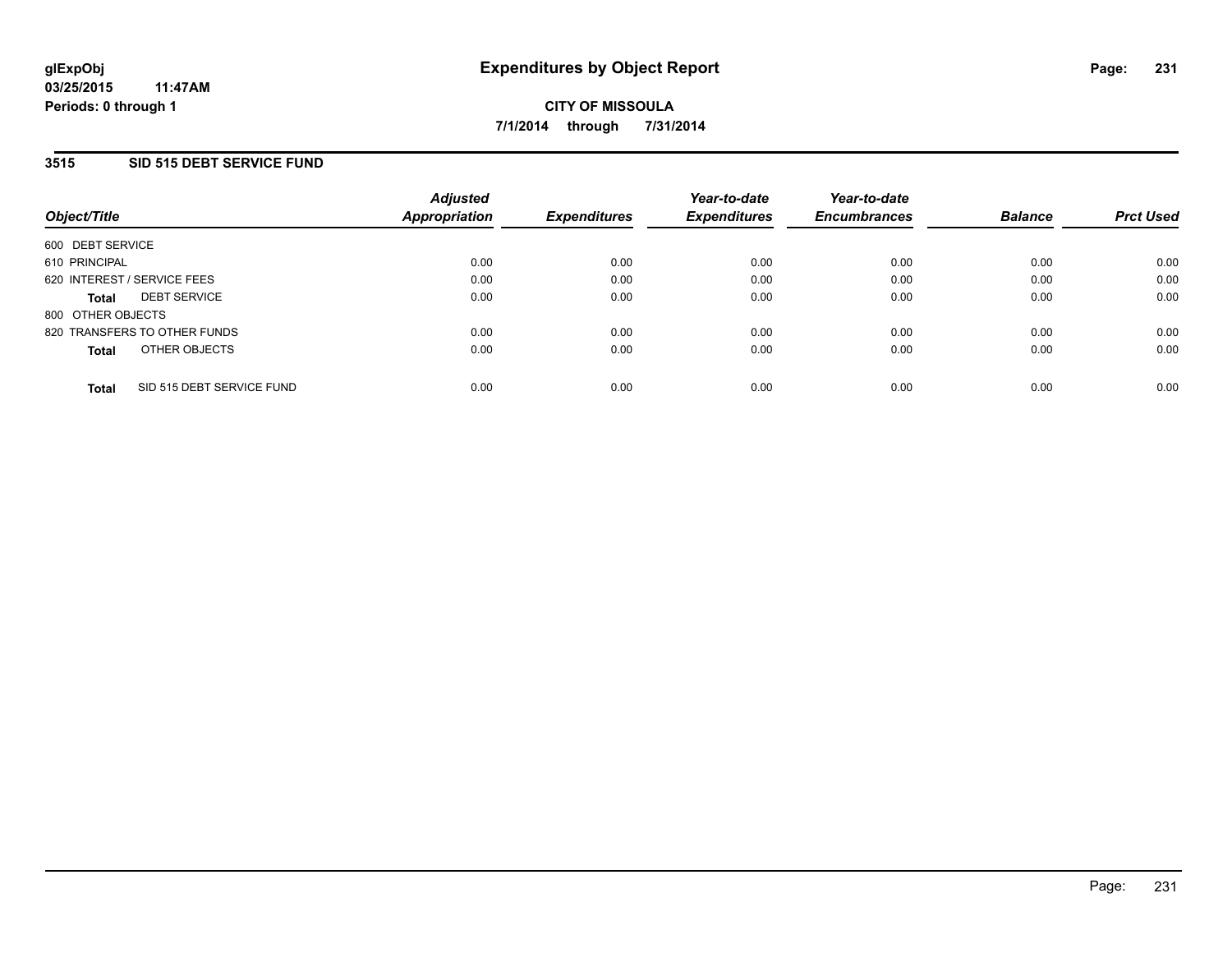#### **3517 SID 517 DEBT SERVICE FUND**

| Object/Title                        | <b>Adjusted</b><br>Appropriation | <b>Expenditures</b> | Year-to-date<br><b>Expenditures</b> | Year-to-date<br><b>Encumbrances</b> | <b>Balance</b> | <b>Prct Used</b> |
|-------------------------------------|----------------------------------|---------------------|-------------------------------------|-------------------------------------|----------------|------------------|
| 600 DEBT SERVICE                    |                                  |                     |                                     |                                     |                |                  |
| 610 PRINCIPAL                       | 0.00                             | 0.00                | 0.00                                | 0.00                                | 0.00           | 0.00             |
| 620 INTEREST / SERVICE FEES         | 0.00                             | 0.00                | 0.00                                | 0.00                                | 0.00           | 0.00             |
| <b>DEBT SERVICE</b><br><b>Total</b> | 0.00                             | 0.00                | 0.00                                | 0.00                                | 0.00           | 0.00             |
| NON-DEPARTMENTAL<br><b>Total</b>    | 0.00                             | 0.00                | 0.00                                | 0.00                                | 0.00           | 0.00             |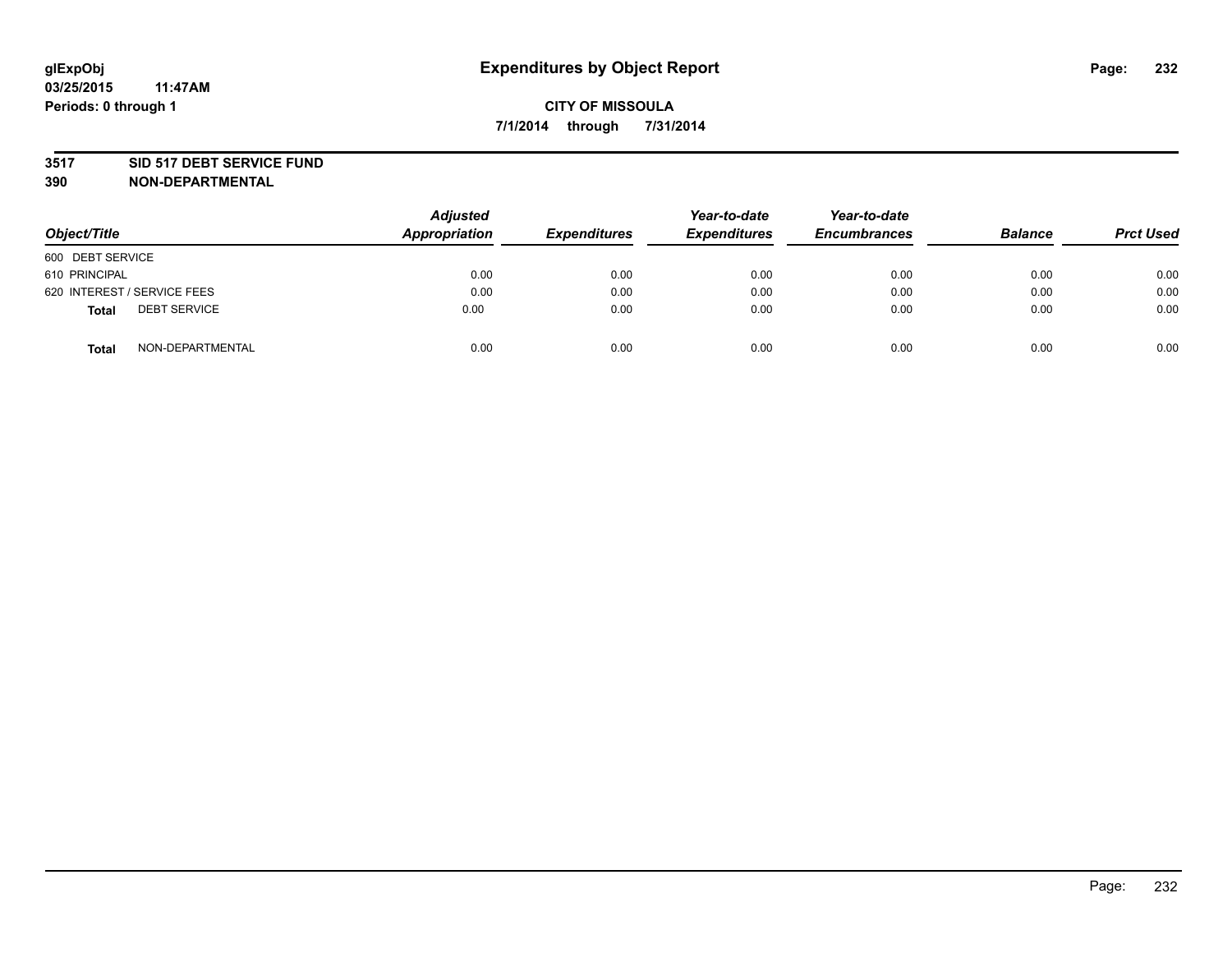## **3517 SID 517 DEBT SERVICE FUND**

| Object/Title                              | <b>Adjusted</b><br>Appropriation | <b>Expenditures</b> | Year-to-date<br><b>Expenditures</b> | Year-to-date<br><b>Encumbrances</b> | <b>Balance</b> | <b>Prct Used</b> |
|-------------------------------------------|----------------------------------|---------------------|-------------------------------------|-------------------------------------|----------------|------------------|
| 600 DEBT SERVICE                          |                                  |                     |                                     |                                     |                |                  |
| 610 PRINCIPAL                             | 0.00                             | 0.00                | 0.00                                | 0.00                                | 0.00           | 0.00             |
| 620 INTEREST / SERVICE FEES               | 0.00                             | 0.00                | 0.00                                | 0.00                                | 0.00           | 0.00             |
| <b>DEBT SERVICE</b><br><b>Total</b>       | 0.00                             | 0.00                | 0.00                                | 0.00                                | 0.00           | 0.00             |
| SID 517 DEBT SERVICE FUND<br><b>Total</b> | 0.00                             | 0.00                | 0.00                                | 0.00                                | 0.00           | 0.00             |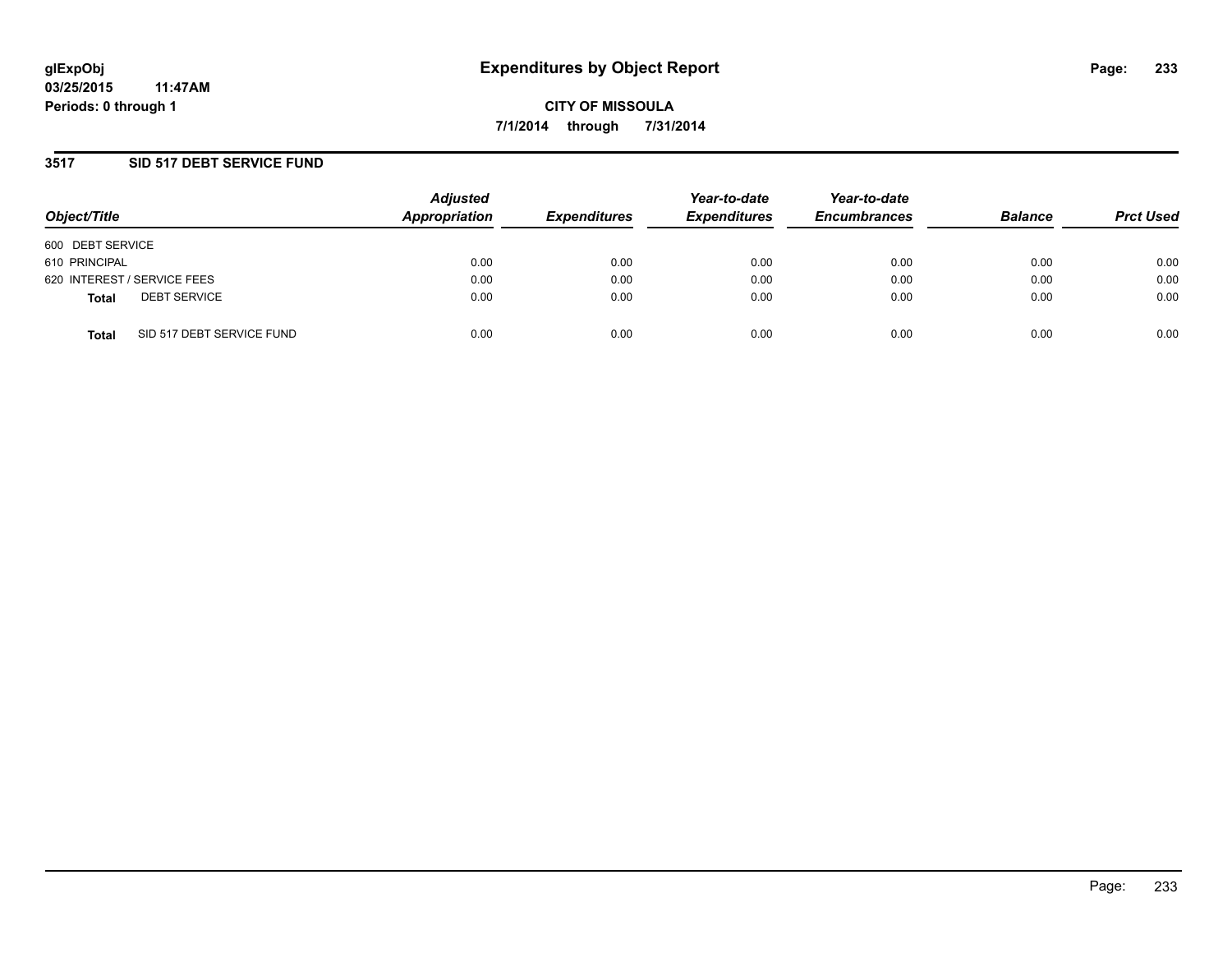#### **3518 SID 518 DEBT SERVICE FUND**

|                                     | <b>Adjusted</b>      |                     | Year-to-date        | Year-to-date        |                |                  |
|-------------------------------------|----------------------|---------------------|---------------------|---------------------|----------------|------------------|
| Object/Title                        | <b>Appropriation</b> | <b>Expenditures</b> | <b>Expenditures</b> | <b>Encumbrances</b> | <b>Balance</b> | <b>Prct Used</b> |
| 600 DEBT SERVICE                    |                      |                     |                     |                     |                |                  |
| 610 PRINCIPAL                       | 0.00                 | 0.00                | 0.00                | 0.00                | 0.00           | 0.00             |
| 620 INTEREST / SERVICE FEES         | 0.00                 | 0.00                | 0.00                | 0.00                | 0.00           | 0.00             |
| <b>DEBT SERVICE</b><br><b>Total</b> | 0.00                 | 0.00                | 0.00                | 0.00                | 0.00           | 0.00             |
| 800 OTHER OBJECTS                   |                      |                     |                     |                     |                |                  |
| 820 TRANSFERS TO OTHER FUNDS        | 0.00                 | 0.00                | 0.00                | 0.00                | 0.00           | 0.00             |
| OTHER OBJECTS<br><b>Total</b>       | 0.00                 | 0.00                | 0.00                | 0.00                | 0.00           | 0.00             |
| NON-DEPARTMENTAL<br>Total           | 0.00                 | 0.00                | 0.00                | 0.00                | 0.00           | 0.00             |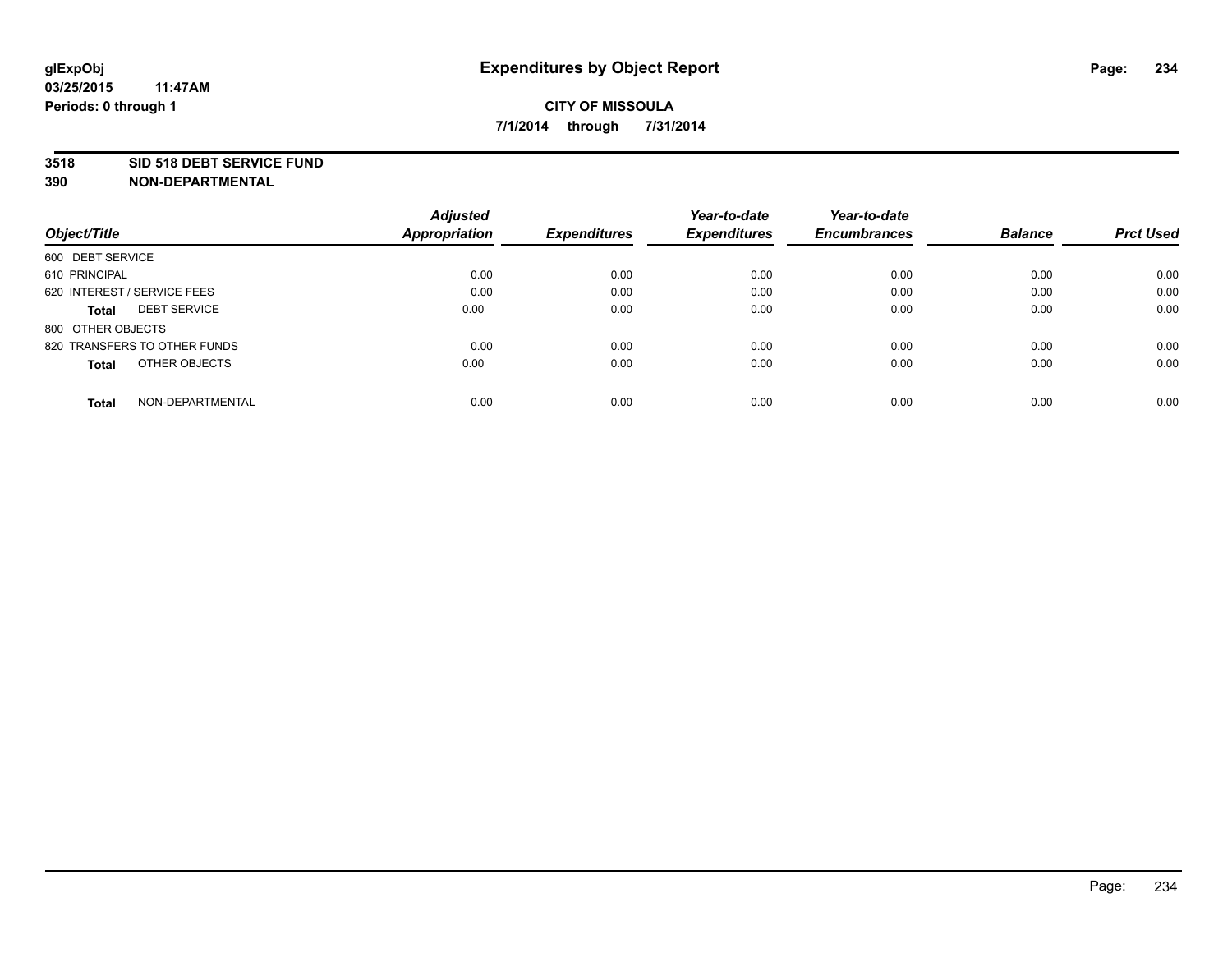## **3518 SID 518 DEBT SERVICE FUND**

| Object/Title                |                              | <b>Adjusted</b><br><b>Appropriation</b> | <b>Expenditures</b> | Year-to-date<br><b>Expenditures</b> | Year-to-date<br><b>Encumbrances</b> | <b>Balance</b> | <b>Prct Used</b> |
|-----------------------------|------------------------------|-----------------------------------------|---------------------|-------------------------------------|-------------------------------------|----------------|------------------|
| 600 DEBT SERVICE            |                              |                                         |                     |                                     |                                     |                |                  |
| 610 PRINCIPAL               |                              | 0.00                                    | 0.00                | 0.00                                | 0.00                                | 0.00           | 0.00             |
| 620 INTEREST / SERVICE FEES |                              | 0.00                                    | 0.00                | 0.00                                | 0.00                                | 0.00           | 0.00             |
| <b>Total</b>                | <b>DEBT SERVICE</b>          | 0.00                                    | 0.00                | 0.00                                | 0.00                                | 0.00           | 0.00             |
| 800 OTHER OBJECTS           |                              |                                         |                     |                                     |                                     |                |                  |
|                             | 820 TRANSFERS TO OTHER FUNDS | 0.00                                    | 0.00                | 0.00                                | 0.00                                | 0.00           | 0.00             |
| <b>Total</b>                | OTHER OBJECTS                | 0.00                                    | 0.00                | 0.00                                | 0.00                                | 0.00           | 0.00             |
| <b>Total</b>                | SID 518 DEBT SERVICE FUND    | 0.00                                    | 0.00                | 0.00                                | 0.00                                | 0.00           | 0.00             |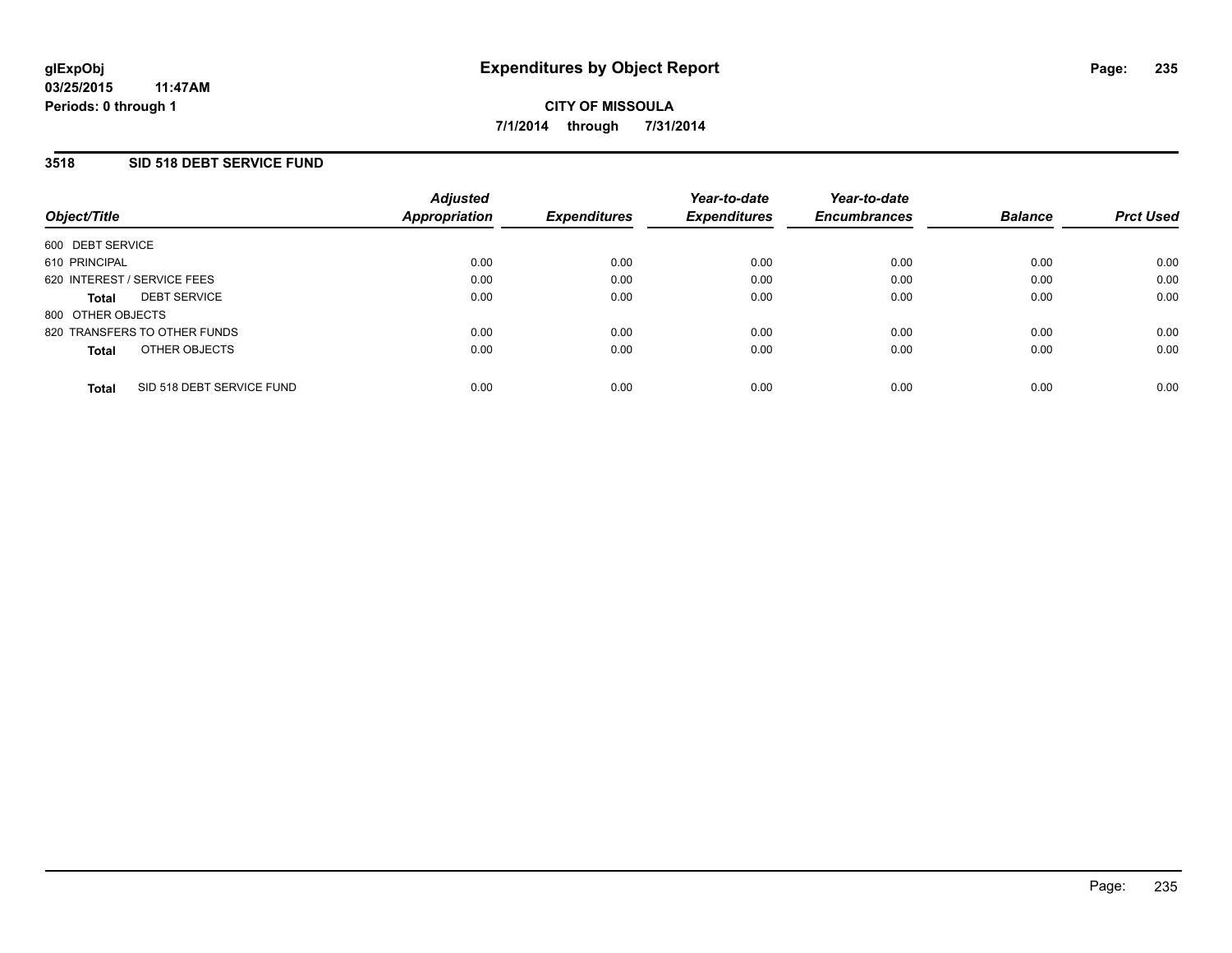#### **3519 SID 519 DEBT SERVICE FUND**

**390 NON-DEPARTMENTAL**

**03/25/2015**

|                                     | <b>Adjusted</b> |                     | Year-to-date        | Year-to-date        |                |                  |
|-------------------------------------|-----------------|---------------------|---------------------|---------------------|----------------|------------------|
| Object/Title                        | Appropriation   | <b>Expenditures</b> | <b>Expenditures</b> | <b>Encumbrances</b> | <b>Balance</b> | <b>Prct Used</b> |
| 600 DEBT SERVICE                    |                 |                     |                     |                     |                |                  |
| 610 PRINCIPAL                       | 0.00            | 0.00                | 0.00                | 0.00                | 0.00           | 0.00             |
| 620 INTEREST / SERVICE FEES         | 0.00            | 0.00                | 0.00                | 0.00                | 0.00           | 0.00             |
| <b>DEBT SERVICE</b><br><b>Total</b> | 0.00            | 0.00                | 0.00                | 0.00                | 0.00           | 0.00             |
| 800 OTHER OBJECTS                   |                 |                     |                     |                     |                |                  |
| 820 TRANSFERS TO OTHER FUNDS        | 0.00            | 0.00                | 0.00                | 0.00                | 0.00           | 0.00             |
| OTHER OBJECTS<br><b>Total</b>       | 0.00            | 0.00                | 0.00                | 0.00                | 0.00           | 0.00             |
| NON-DEPARTMENTAL<br>Total           | 0.00            | 0.00                | 0.00                | 0.00                | 0.00           | 0.00             |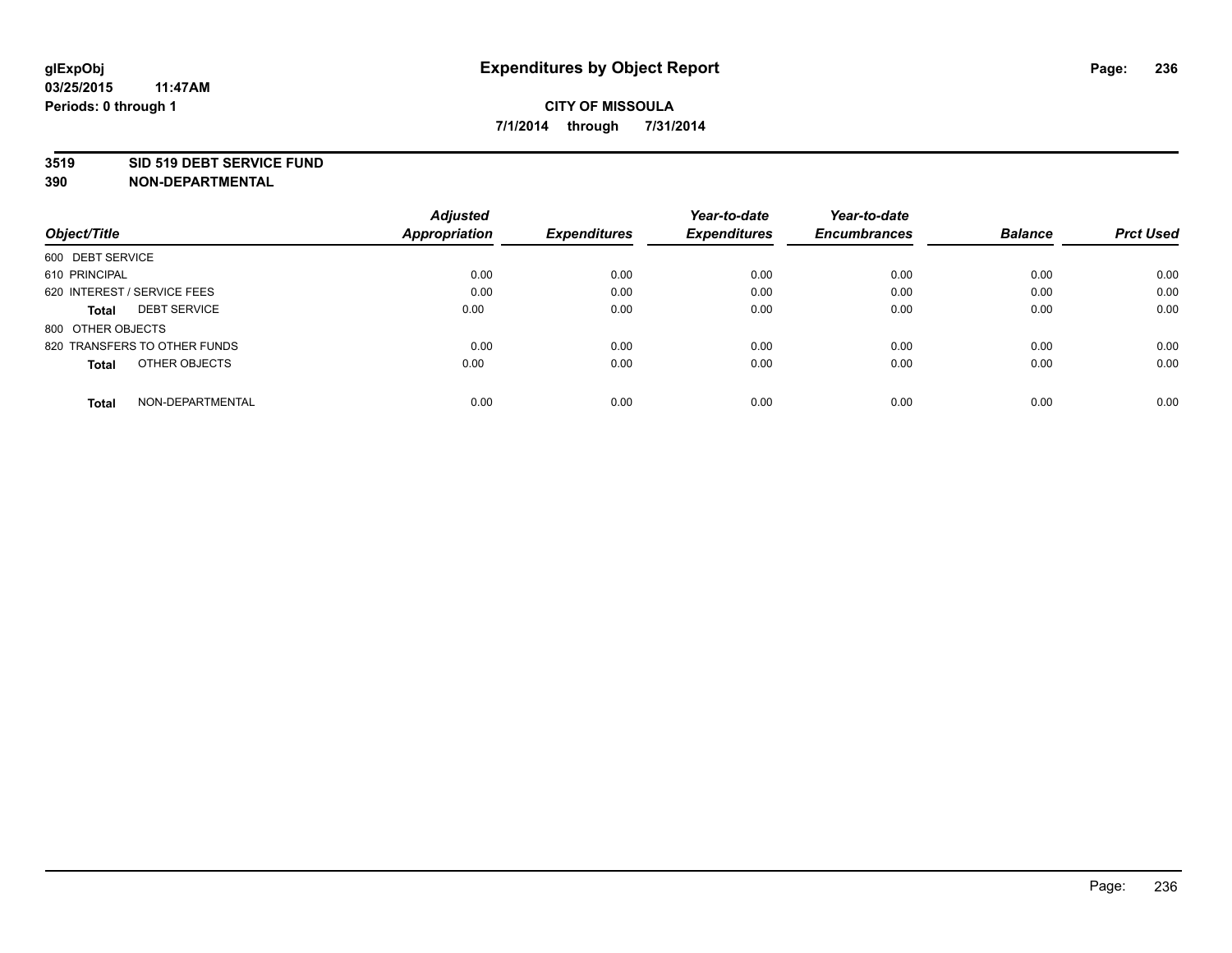### **3519 SID 519 DEBT SERVICE FUND**

| Object/Title                |                              | <b>Adjusted</b><br>Appropriation | <b>Expenditures</b> | Year-to-date<br><b>Expenditures</b> | Year-to-date<br><b>Encumbrances</b> | <b>Balance</b> | <b>Prct Used</b> |
|-----------------------------|------------------------------|----------------------------------|---------------------|-------------------------------------|-------------------------------------|----------------|------------------|
| 600 DEBT SERVICE            |                              |                                  |                     |                                     |                                     |                |                  |
| 610 PRINCIPAL               |                              | 0.00                             | 0.00                | 0.00                                | 0.00                                | 0.00           | 0.00             |
| 620 INTEREST / SERVICE FEES |                              | 0.00                             | 0.00                | 0.00                                | 0.00                                | 0.00           | 0.00             |
| <b>Total</b>                | <b>DEBT SERVICE</b>          | 0.00                             | 0.00                | 0.00                                | 0.00                                | 0.00           | 0.00             |
| 800 OTHER OBJECTS           |                              |                                  |                     |                                     |                                     |                |                  |
|                             | 820 TRANSFERS TO OTHER FUNDS | 0.00                             | 0.00                | 0.00                                | 0.00                                | 0.00           | 0.00             |
| <b>Total</b>                | OTHER OBJECTS                | 0.00                             | 0.00                | 0.00                                | 0.00                                | 0.00           | 0.00             |
| <b>Total</b>                | SID 519 DEBT SERVICE FUND    | 0.00                             | 0.00                | 0.00                                | 0.00                                | 0.00           | 0.00             |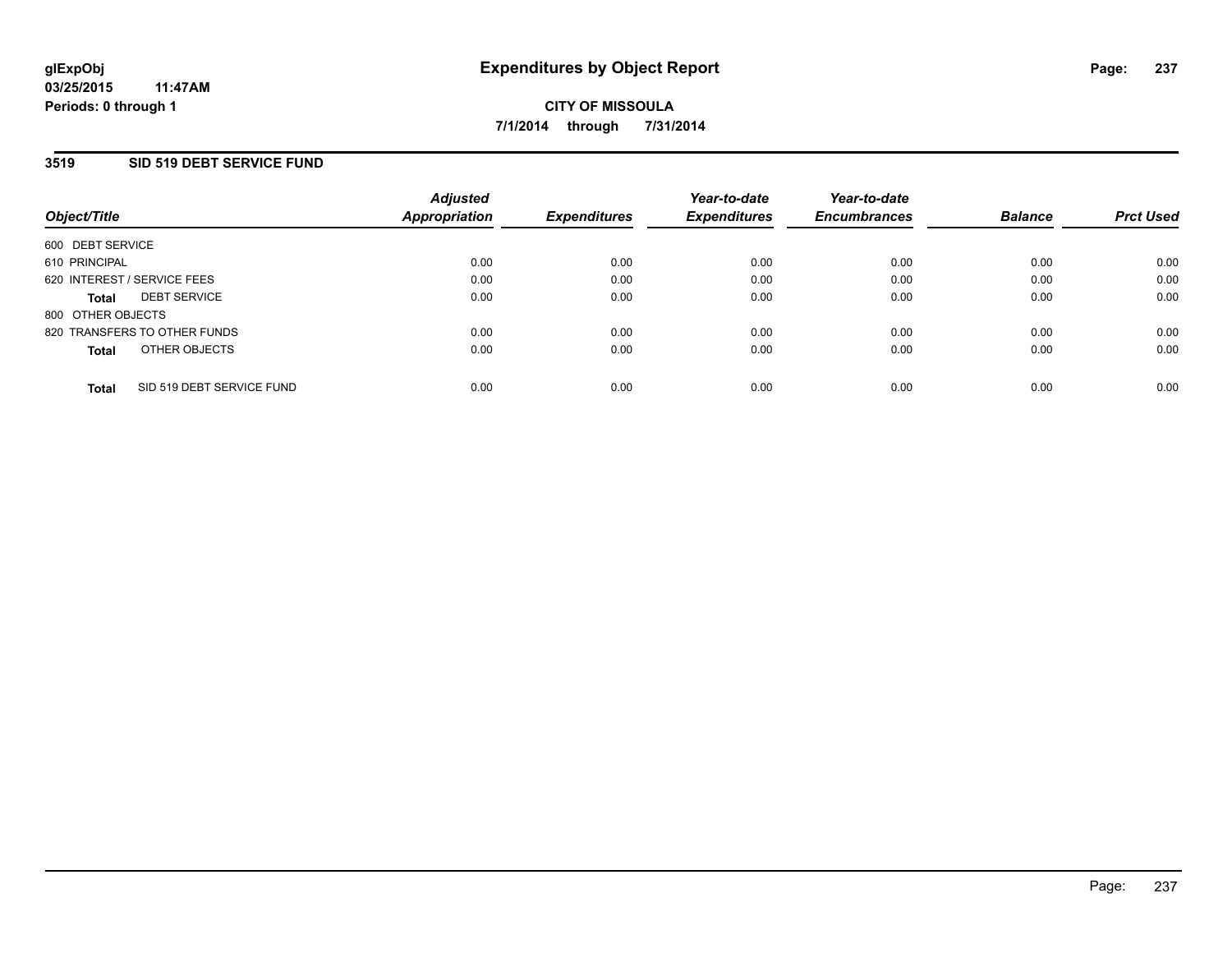#### **3520 SID 520 DEBT SERVICE FUND**

| Object/Title                |                      | <b>Adjusted</b><br>Appropriation | <b>Expenditures</b> | Year-to-date<br><b>Expenditures</b> | Year-to-date<br><b>Encumbrances</b> | <b>Balance</b> | <b>Prct Used</b> |
|-----------------------------|----------------------|----------------------------------|---------------------|-------------------------------------|-------------------------------------|----------------|------------------|
|                             |                      |                                  |                     |                                     |                                     |                |                  |
| 500 FIXED CHARGES           |                      |                                  |                     |                                     |                                     |                |                  |
| 550 MERCHANT SERVICE FEES   |                      | 0.00                             | 0.00                | 0.00                                | 0.00                                | 0.00           | 0.00             |
| <b>Total</b>                | <b>FIXED CHARGES</b> | 0.00                             | 0.00                | 0.00                                | 0.00                                | 0.00           | 0.00             |
| 600 DEBT SERVICE            |                      |                                  |                     |                                     |                                     |                |                  |
| 610 PRINCIPAL               |                      | 133.000.00                       | 0.00                | 0.00                                | 0.00                                | 133.000.00     | 0.00             |
| 620 INTEREST / SERVICE FEES |                      | 27,280.00                        | 0.00                | 0.00                                | 0.00                                | 27.280.00      | 0.00             |
| <b>Total</b>                | <b>DEBT SERVICE</b>  | 160.280.00                       | 0.00                | 0.00                                | 0.00                                | 160,280.00     | 0.00             |
| <b>Total</b>                | NON-DEPARTMENTAL     | 160.280.00                       | 0.00                | 0.00                                | 0.00                                | 160.280.00     | 0.00             |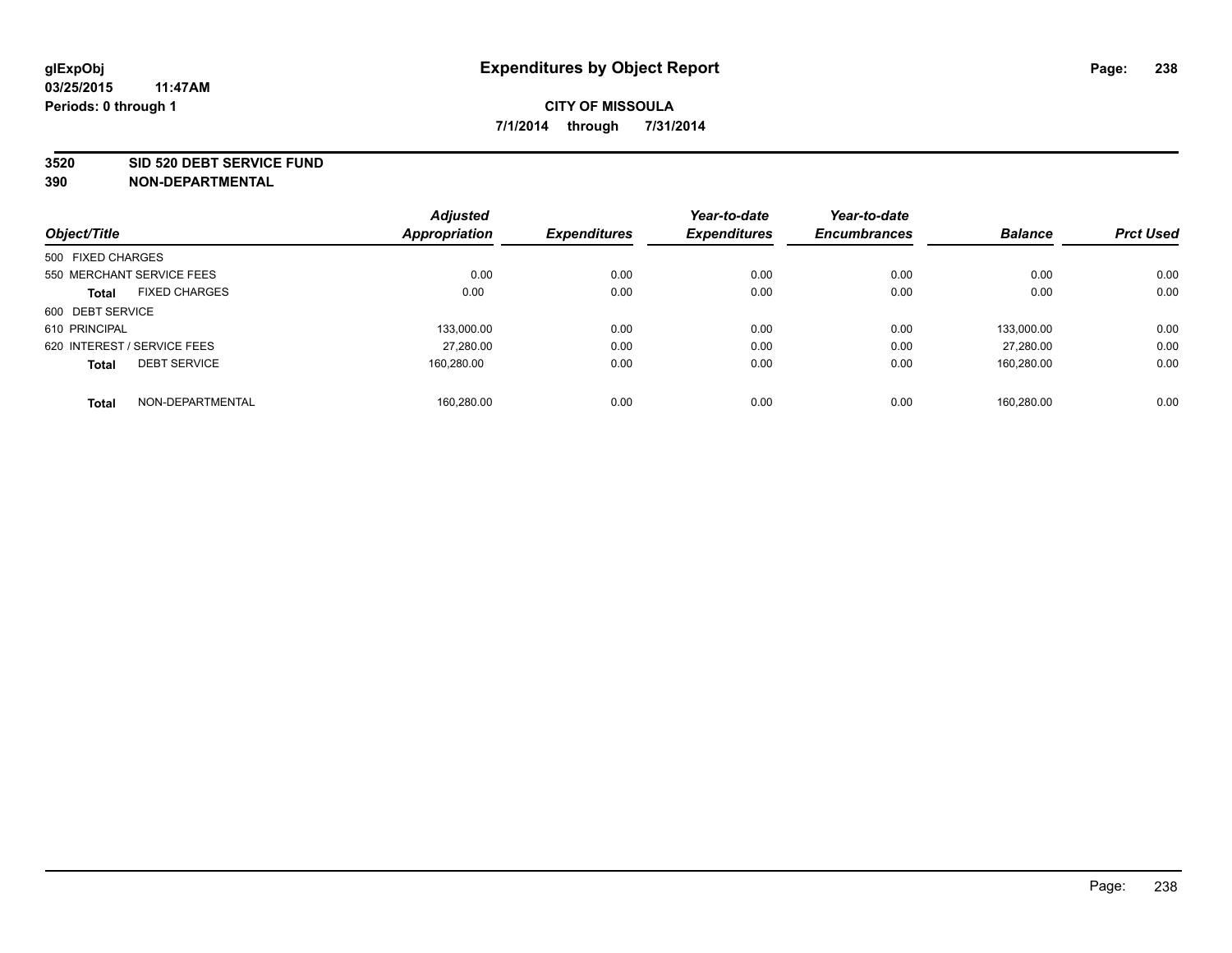## **3520 SID 520 DEBT SERVICE FUND**

| Object/Title                              | <b>Adjusted</b><br>Appropriation | <b>Expenditures</b> | Year-to-date<br><b>Expenditures</b> | Year-to-date<br><b>Encumbrances</b> | <b>Balance</b> | <b>Prct Used</b> |
|-------------------------------------------|----------------------------------|---------------------|-------------------------------------|-------------------------------------|----------------|------------------|
| 500 FIXED CHARGES                         |                                  |                     |                                     |                                     |                |                  |
| 550 MERCHANT SERVICE FEES                 | 0.00                             | 0.00                | 0.00                                | 0.00                                | 0.00           | 0.00             |
| <b>FIXED CHARGES</b><br><b>Total</b>      | 0.00                             | 0.00                | 0.00                                | 0.00                                | 0.00           | 0.00             |
| 600 DEBT SERVICE                          |                                  |                     |                                     |                                     |                |                  |
| 610 PRINCIPAL                             | 133,000.00                       | 0.00                | 0.00                                | 0.00                                | 133,000.00     | 0.00             |
| 620 INTEREST / SERVICE FEES               | 27.280.00                        | 0.00                | 0.00                                | 0.00                                | 27.280.00      | 0.00             |
| <b>DEBT SERVICE</b><br><b>Total</b>       | 160.280.00                       | 0.00                | 0.00                                | 0.00                                | 160.280.00     | 0.00             |
| SID 520 DEBT SERVICE FUND<br><b>Total</b> | 160.280.00                       | 0.00                | 0.00                                | 0.00                                | 160.280.00     | 0.00             |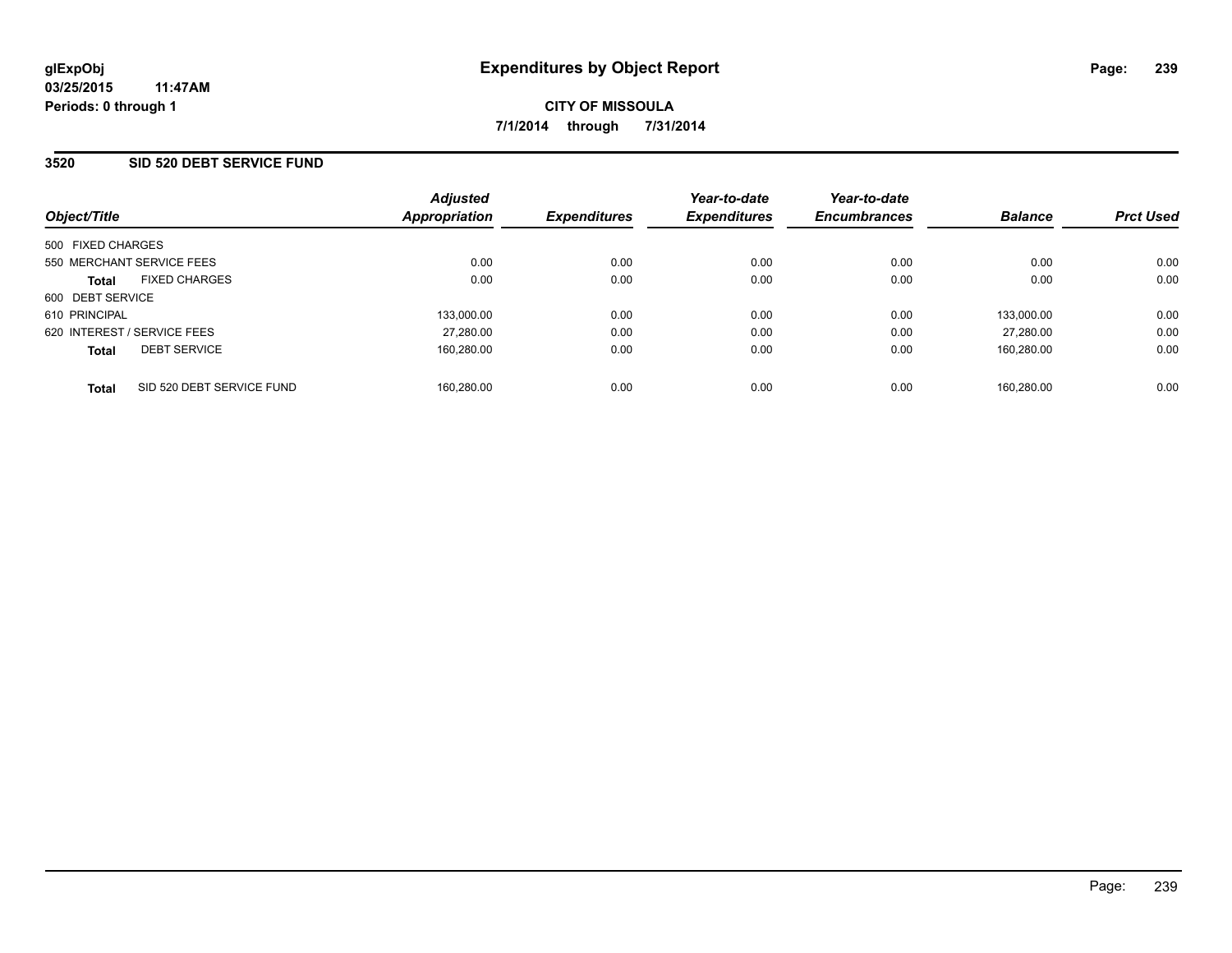#### **3521 SID 521 DEBT SERVICE FUND**

| Object/Title                        | <b>Adjusted</b><br>Appropriation | <b>Expenditures</b> | Year-to-date<br><b>Expenditures</b> | Year-to-date<br><b>Encumbrances</b> | <b>Balance</b> | <b>Prct Used</b> |
|-------------------------------------|----------------------------------|---------------------|-------------------------------------|-------------------------------------|----------------|------------------|
| 600 DEBT SERVICE                    |                                  |                     |                                     |                                     |                |                  |
| 610 PRINCIPAL                       | 338.00                           | 0.00                | 0.00                                | 0.00                                | 338.00         | 0.00             |
| 620 INTEREST / SERVICE FEES         | 382.00                           | 0.00                | 0.00                                | 0.00                                | 382.00         | 0.00             |
| <b>DEBT SERVICE</b><br><b>Total</b> | 720.00                           | 0.00                | 0.00                                | 0.00                                | 720.00         | 0.00             |
| NON-DEPARTMENTAL<br><b>Total</b>    | 720.00                           | 0.00                | 0.00                                | 0.00                                | 720.00         | 0.00             |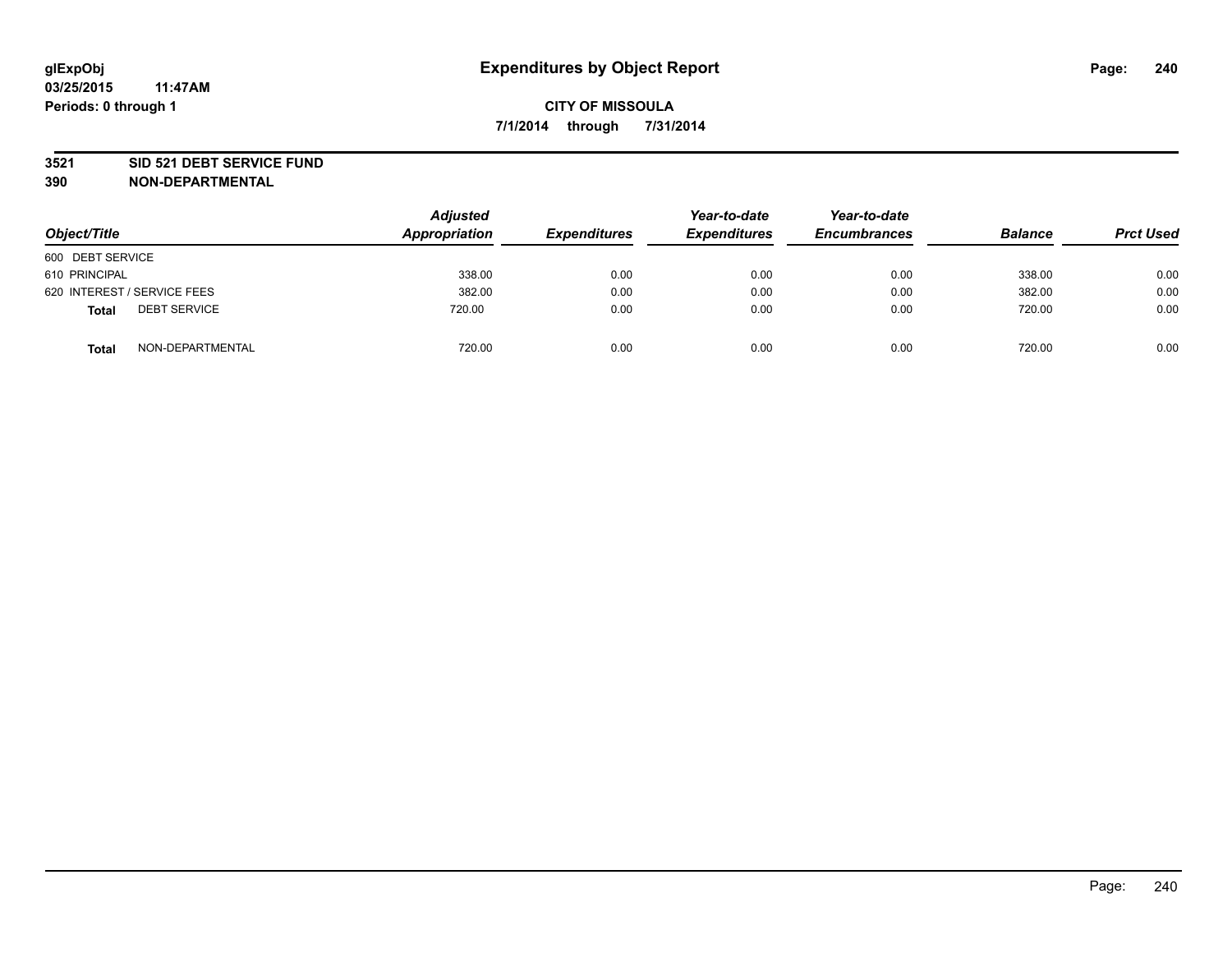### **3521 SID 521 DEBT SERVICE FUND**

| Object/Title     |                             | <b>Adjusted</b><br>Appropriation | <b>Expenditures</b> | Year-to-date<br><b>Expenditures</b> | Year-to-date<br><b>Encumbrances</b> | <b>Balance</b> | <b>Prct Used</b> |
|------------------|-----------------------------|----------------------------------|---------------------|-------------------------------------|-------------------------------------|----------------|------------------|
| 600 DEBT SERVICE |                             |                                  |                     |                                     |                                     |                |                  |
| 610 PRINCIPAL    |                             | 338.00                           | 0.00                | 0.00                                | 0.00                                | 338.00         | 0.00             |
|                  | 620 INTEREST / SERVICE FEES | 382.00                           | 0.00                | 0.00                                | 0.00                                | 382.00         | 0.00             |
| <b>Total</b>     | <b>DEBT SERVICE</b>         | 720.00                           | 0.00                | 0.00                                | 0.00                                | 720.00         | 0.00             |
| <b>Total</b>     | SID 521 DEBT SERVICE FUND   | 720.00                           | 0.00                | 0.00                                | 0.00                                | 720.00         | 0.00             |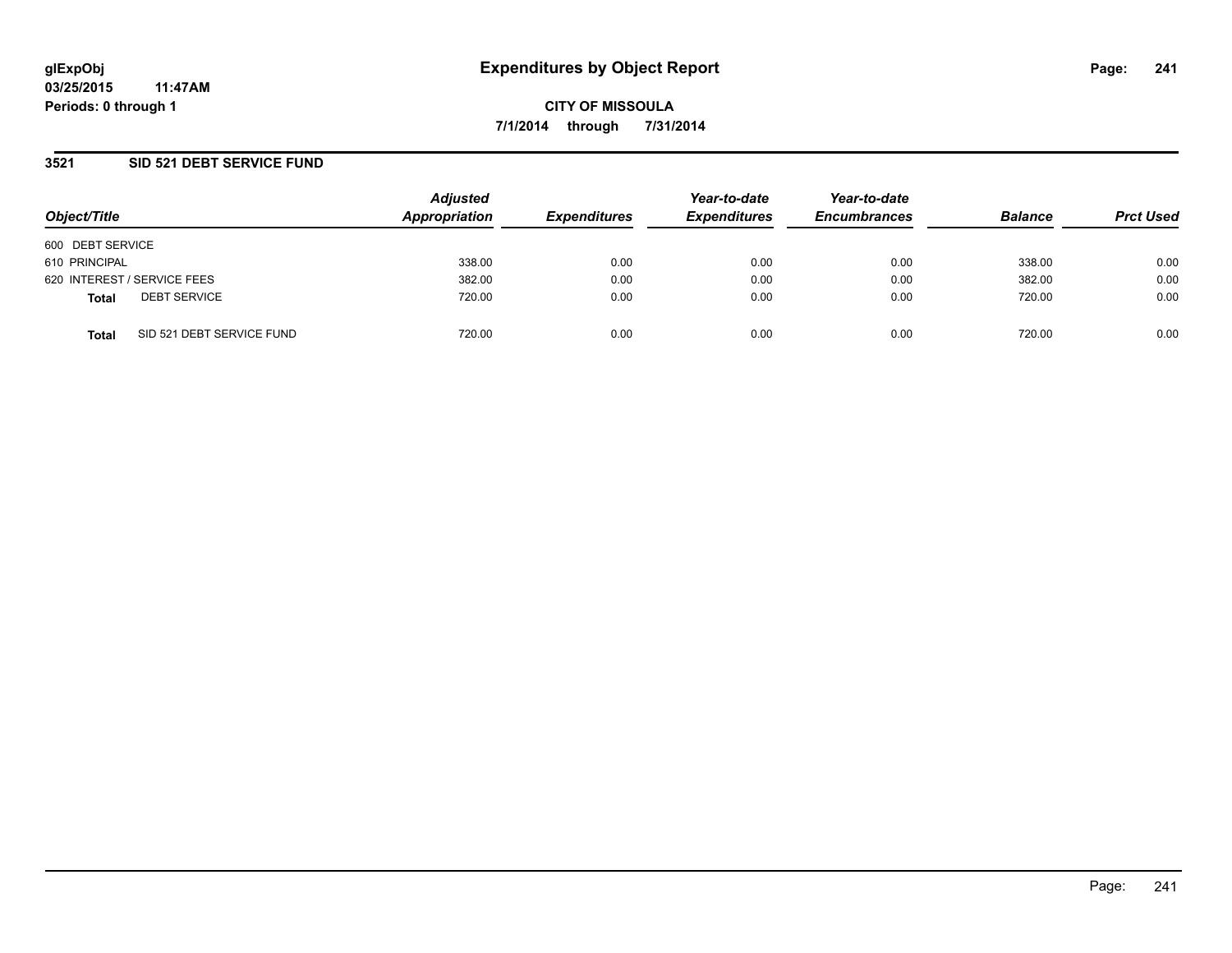#### **3522 SID 522 DEBT SERVICE FUND**

| Object/Title                        | <b>Adjusted</b><br><b>Appropriation</b> | <b>Expenditures</b> | Year-to-date<br><b>Expenditures</b> | Year-to-date<br><b>Encumbrances</b> | <b>Balance</b> | <b>Prct Used</b> |
|-------------------------------------|-----------------------------------------|---------------------|-------------------------------------|-------------------------------------|----------------|------------------|
| 600 DEBT SERVICE                    |                                         |                     |                                     |                                     |                |                  |
| 610 PRINCIPAL                       | 488.00                                  | 0.00                | 0.00                                | 0.00                                | 488.00         | 0.00             |
| 620 INTEREST / SERVICE FEES         | 47.00                                   | 0.00                | 0.00                                | 0.00                                | 47.00          | 0.00             |
| <b>DEBT SERVICE</b><br><b>Total</b> | 535.00                                  | 0.00                | 0.00                                | 0.00                                | 535.00         | 0.00             |
| NON-DEPARTMENTAL<br><b>Total</b>    | 535.00                                  | 0.00                | 0.00                                | 0.00                                | 535.00         | 0.00             |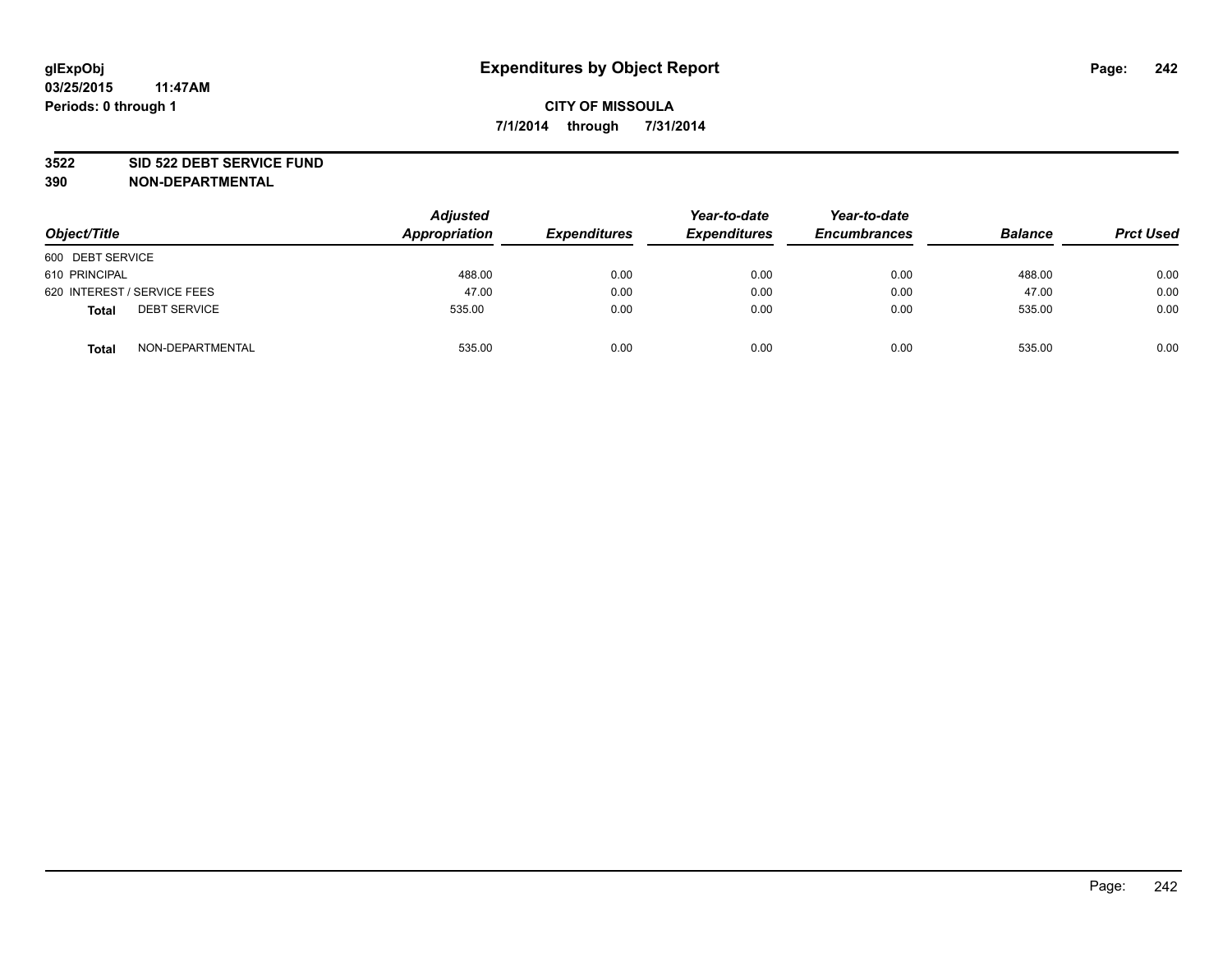## **3522 SID 522 DEBT SERVICE FUND**

| Object/Title                              | <b>Adjusted</b><br>Appropriation | <b>Expenditures</b> | Year-to-date<br><b>Expenditures</b> | Year-to-date<br><b>Encumbrances</b> | <b>Balance</b> | <b>Prct Used</b> |
|-------------------------------------------|----------------------------------|---------------------|-------------------------------------|-------------------------------------|----------------|------------------|
| 600 DEBT SERVICE                          |                                  |                     |                                     |                                     |                |                  |
| 610 PRINCIPAL                             | 488.00                           | 0.00                | 0.00                                | 0.00                                | 488.00         | 0.00             |
| 620 INTEREST / SERVICE FEES               | 47.00                            | 0.00                | 0.00                                | 0.00                                | 47.00          | 0.00             |
| <b>DEBT SERVICE</b><br><b>Total</b>       | 535.00                           | 0.00                | 0.00                                | 0.00                                | 535.00         | 0.00             |
| SID 522 DEBT SERVICE FUND<br><b>Total</b> | 535.00                           | 0.00                | 0.00                                | 0.00                                | 535.00         | 0.00             |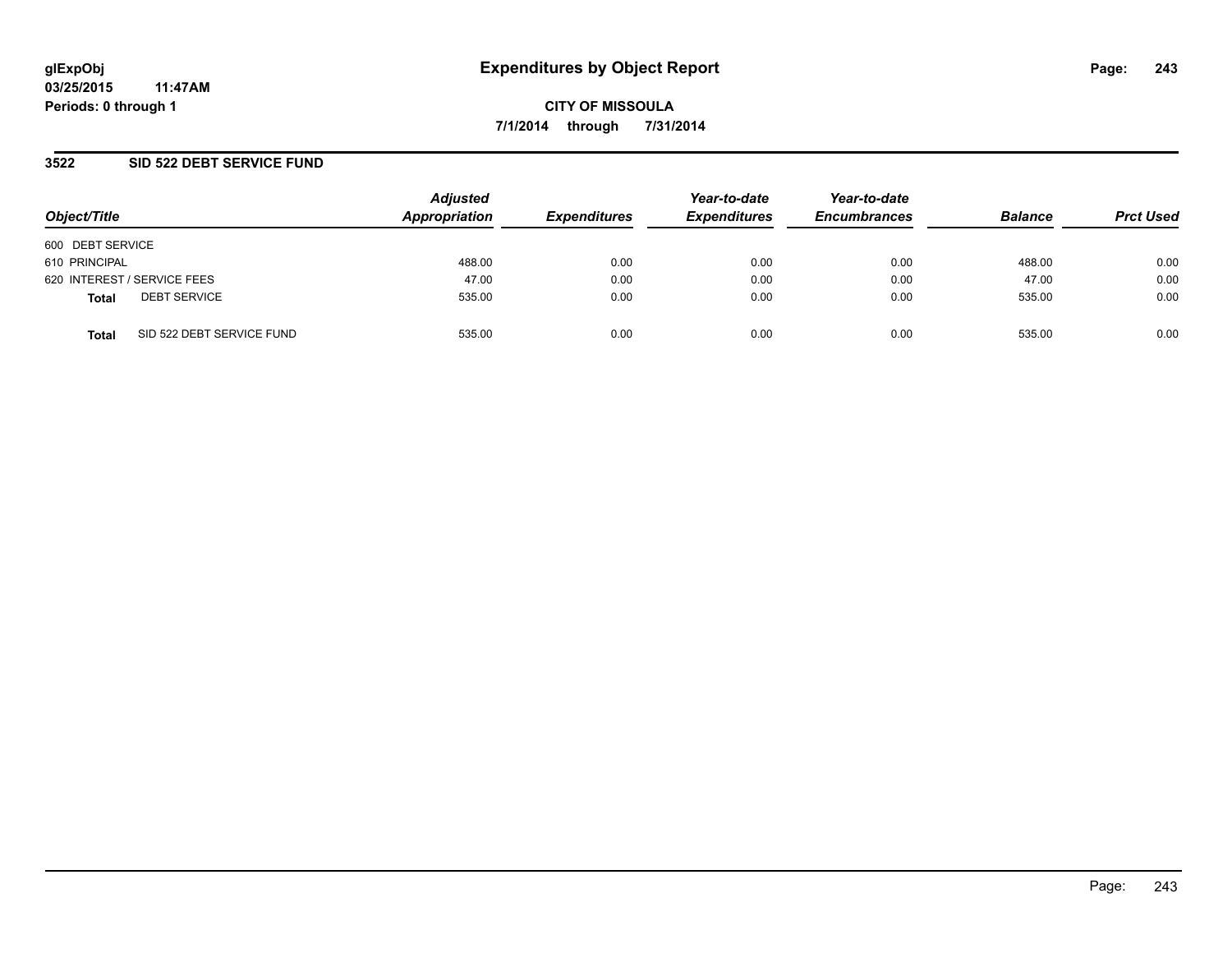#### **3524 SID 524 DEBT SERVICE FUND**

| Object/Title                |                           | <b>Adjusted</b><br><b>Appropriation</b> | <b>Expenditures</b> | Year-to-date<br><b>Expenditures</b> | Year-to-date<br><b>Encumbrances</b> | <b>Balance</b> | <b>Prct Used</b> |
|-----------------------------|---------------------------|-----------------------------------------|---------------------|-------------------------------------|-------------------------------------|----------------|------------------|
|                             |                           |                                         |                     |                                     |                                     |                |                  |
| 500 FIXED CHARGES           |                           |                                         |                     |                                     |                                     |                |                  |
|                             | 550 MERCHANT SERVICE FEES | 0.00                                    | 0.00                | 0.00                                | 0.00                                | 0.00           | 0.00             |
| <b>Total</b>                | <b>FIXED CHARGES</b>      | 0.00                                    | 0.00                | 0.00                                | 0.00                                | 0.00           | 0.00             |
| 600 DEBT SERVICE            |                           |                                         |                     |                                     |                                     |                |                  |
| 610 PRINCIPAL               |                           | 217.000.00                              | 0.00                | 0.00                                | 0.00                                | 217.000.00     | 0.00             |
| 620 INTEREST / SERVICE FEES |                           | 89,400.00                               | 0.00                | 0.00                                | 0.00                                | 89,400.00      | 0.00             |
| <b>Total</b>                | <b>DEBT SERVICE</b>       | 306.400.00                              | 0.00                | 0.00                                | 0.00                                | 306.400.00     | 0.00             |
| <b>Total</b>                | NON-DEPARTMENTAL          | 306.400.00                              | 0.00                | 0.00                                | 0.00                                | 306.400.00     | 0.00             |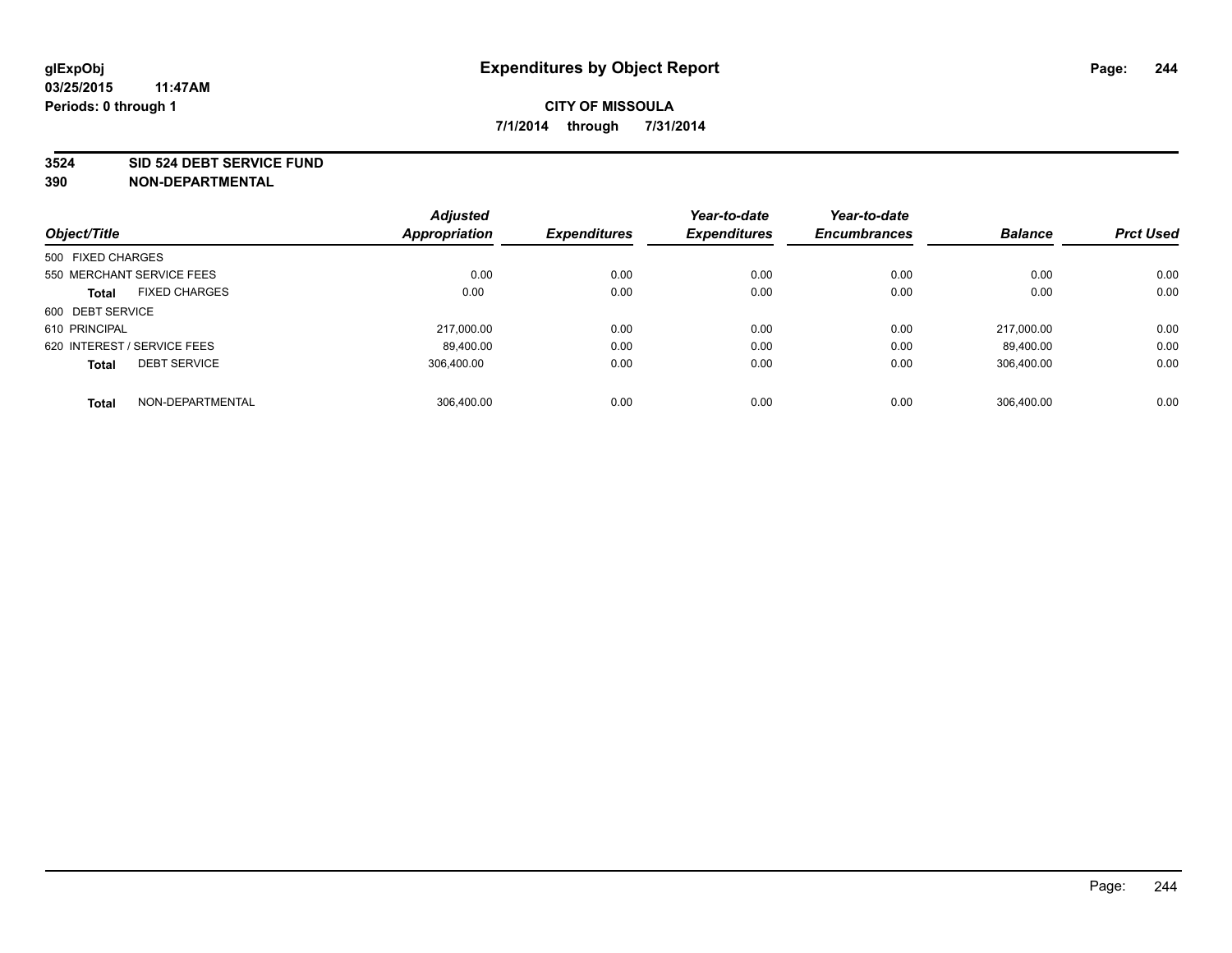## **3524 SID 524 DEBT SERVICE FUND**

| Object/Title                              | <b>Adjusted</b><br>Appropriation | <b>Expenditures</b> | Year-to-date<br><b>Expenditures</b> | Year-to-date<br><b>Encumbrances</b> | <b>Balance</b> | <b>Prct Used</b> |
|-------------------------------------------|----------------------------------|---------------------|-------------------------------------|-------------------------------------|----------------|------------------|
| 500 FIXED CHARGES                         |                                  |                     |                                     |                                     |                |                  |
| 550 MERCHANT SERVICE FEES                 | 0.00                             | 0.00                | 0.00                                | 0.00                                | 0.00           | 0.00             |
| <b>FIXED CHARGES</b><br><b>Total</b>      | 0.00                             | 0.00                | 0.00                                | 0.00                                | 0.00           | 0.00             |
| 600 DEBT SERVICE                          |                                  |                     |                                     |                                     |                |                  |
| 610 PRINCIPAL                             | 217.000.00                       | 0.00                | 0.00                                | 0.00                                | 217.000.00     | 0.00             |
| 620 INTEREST / SERVICE FEES               | 89.400.00                        | 0.00                | 0.00                                | 0.00                                | 89.400.00      | 0.00             |
| <b>DEBT SERVICE</b><br><b>Total</b>       | 306.400.00                       | 0.00                | 0.00                                | 0.00                                | 306.400.00     | 0.00             |
| SID 524 DEBT SERVICE FUND<br><b>Total</b> | 306.400.00                       | 0.00                | 0.00                                | 0.00                                | 306.400.00     | 0.00             |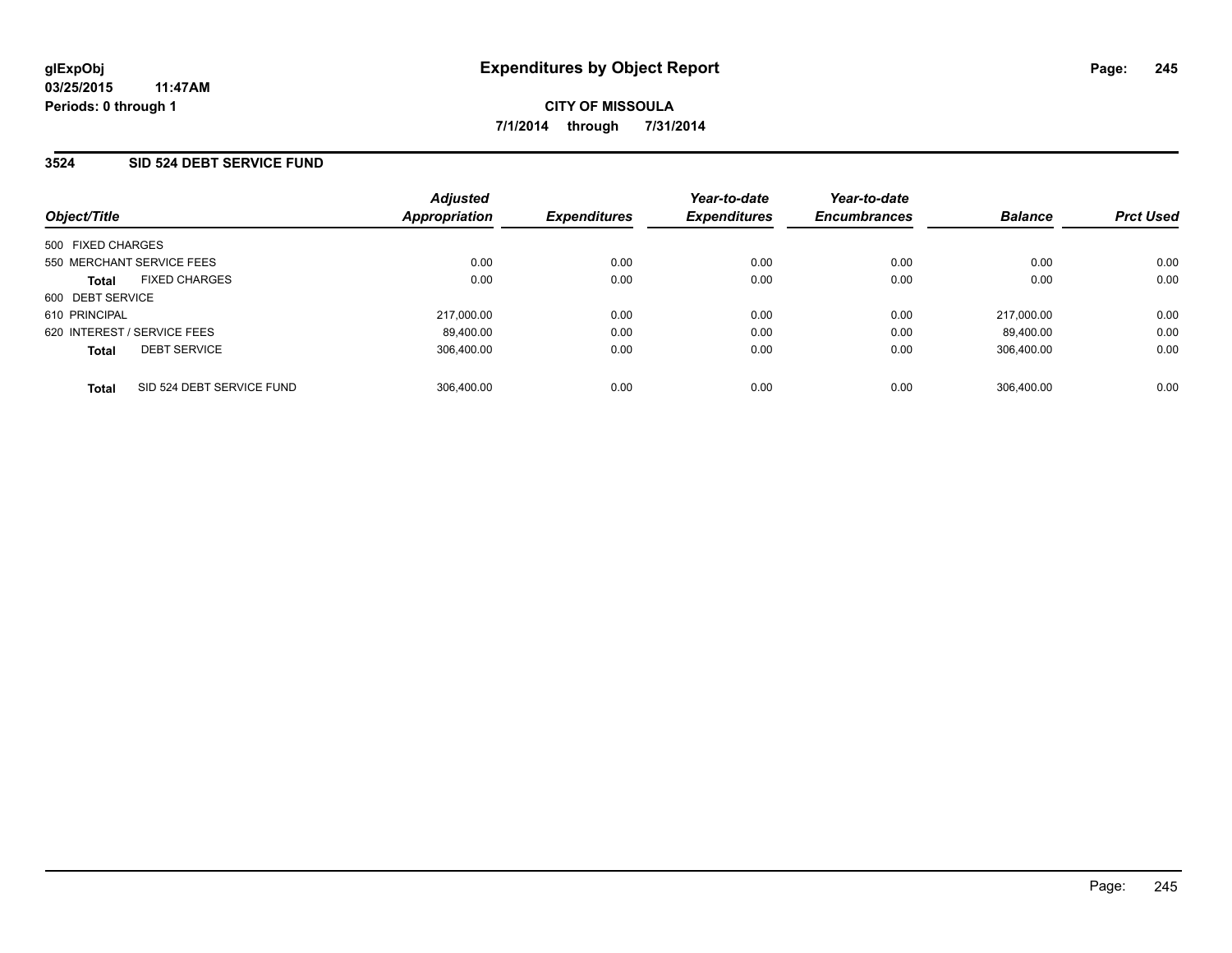#### **3525 SID 525 DEBT SERVICE FUND**

| Object/Title                        | <b>Adjusted</b><br>Appropriation | <b>Expenditures</b> | Year-to-date<br><b>Expenditures</b> | Year-to-date<br><b>Encumbrances</b> | <b>Balance</b> | <b>Prct Used</b> |
|-------------------------------------|----------------------------------|---------------------|-------------------------------------|-------------------------------------|----------------|------------------|
| 600 DEBT SERVICE                    |                                  |                     |                                     |                                     |                |                  |
| 610 PRINCIPAL                       | 25,000.00                        | 0.00                | 0.00                                | 0.00                                | 25,000.00      | 0.00             |
| 620 INTEREST / SERVICE FEES         | 6,500.00                         | 0.00                | 0.00                                | 0.00                                | 6,500.00       | 0.00             |
| <b>DEBT SERVICE</b><br><b>Total</b> | 31,500.00                        | 0.00                | 0.00                                | 0.00                                | 31,500.00      | 0.00             |
| NON-DEPARTMENTAL<br><b>Total</b>    | 31,500.00                        | 0.00                | 0.00                                | 0.00                                | 31,500.00      | 0.00             |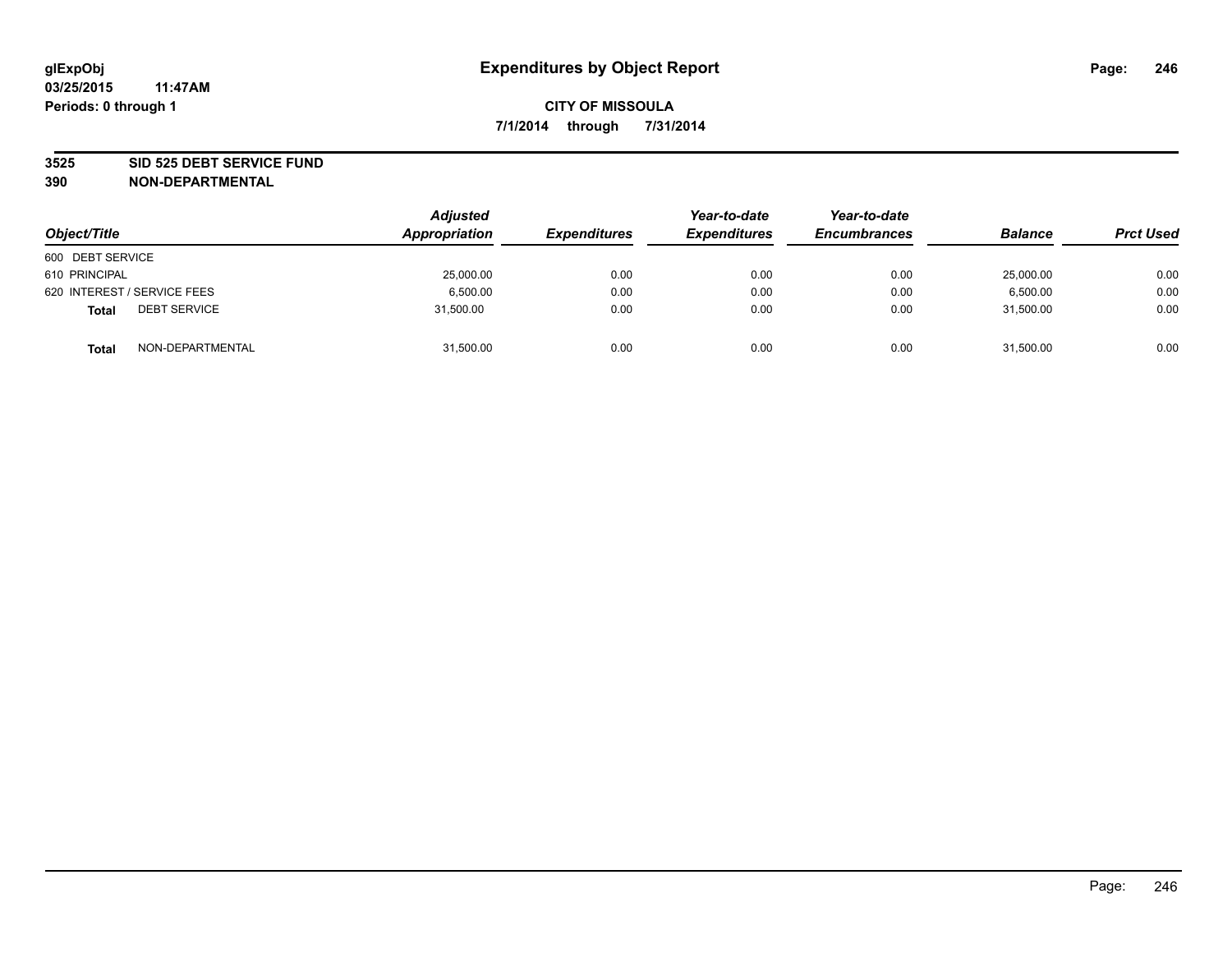### **3525 SID 525 DEBT SERVICE FUND**

| Object/Title                |                           | <b>Adjusted</b><br>Appropriation | <b>Expenditures</b> | Year-to-date<br><b>Expenditures</b> | Year-to-date<br><b>Encumbrances</b> | <b>Balance</b> | <b>Prct Used</b> |
|-----------------------------|---------------------------|----------------------------------|---------------------|-------------------------------------|-------------------------------------|----------------|------------------|
| 600 DEBT SERVICE            |                           |                                  |                     |                                     |                                     |                |                  |
| 610 PRINCIPAL               |                           | 25,000.00                        | 0.00                | 0.00                                | 0.00                                | 25,000.00      | 0.00             |
| 620 INTEREST / SERVICE FEES |                           | 6,500.00                         | 0.00                | 0.00                                | 0.00                                | 6,500.00       | 0.00             |
| <b>Total</b>                | <b>DEBT SERVICE</b>       | 31,500.00                        | 0.00                | 0.00                                | 0.00                                | 31.500.00      | 0.00             |
| <b>Total</b>                | SID 525 DEBT SERVICE FUND | 31.500.00                        | 0.00                | 0.00                                | 0.00                                | 31.500.00      | 0.00             |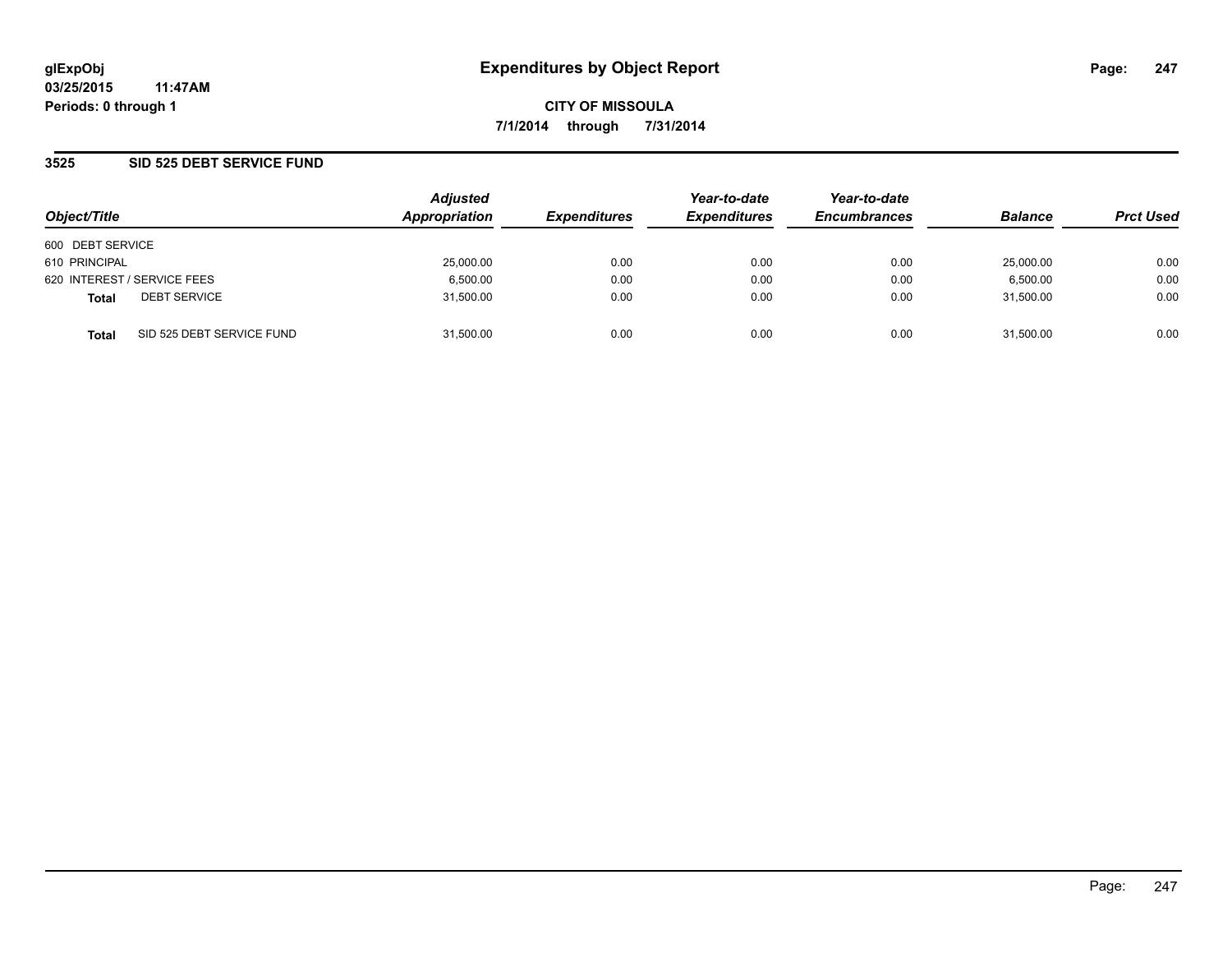#### **3526 SID 526 DEBT SERVICE FUND**

| Object/Title                        | <b>Adjusted</b><br>Appropriation | <b>Expenditures</b> | Year-to-date<br><b>Expenditures</b> | Year-to-date<br><b>Encumbrances</b> | <b>Balance</b> | <b>Prct Used</b> |
|-------------------------------------|----------------------------------|---------------------|-------------------------------------|-------------------------------------|----------------|------------------|
| 600 DEBT SERVICE                    |                                  |                     |                                     |                                     |                |                  |
| 610 PRINCIPAL                       | 148,000.00                       | 0.00                | 0.00                                | 0.00                                | 148,000.00     | 0.00             |
| 620 INTEREST / SERVICE FEES         | 45,300.00                        | 0.00                | 0.00                                | 0.00                                | 45.300.00      | 0.00             |
| <b>DEBT SERVICE</b><br><b>Total</b> | 193,300.00                       | 0.00                | 0.00                                | 0.00                                | 193.300.00     | 0.00             |
| NON-DEPARTMENTAL<br><b>Total</b>    | 193,300.00                       | 0.00                | 0.00                                | 0.00                                | 193,300.00     | 0.00             |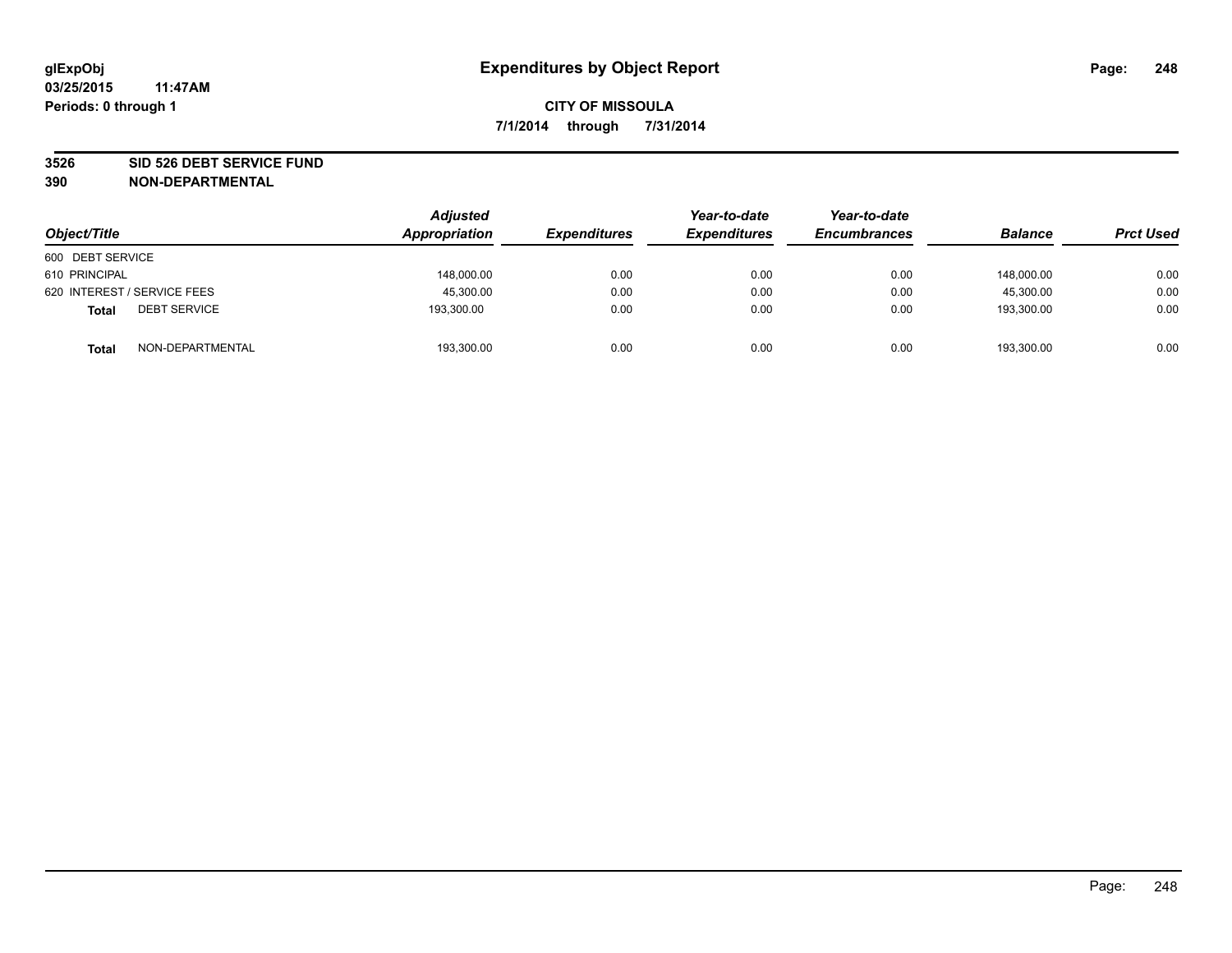### **3526 SID 526 DEBT SERVICE FUND**

| Object/Title                |                           | <b>Adjusted</b><br>Appropriation | <b>Expenditures</b> | Year-to-date<br><b>Expenditures</b> | Year-to-date<br><b>Encumbrances</b> | <b>Balance</b> | <b>Prct Used</b> |
|-----------------------------|---------------------------|----------------------------------|---------------------|-------------------------------------|-------------------------------------|----------------|------------------|
| 600 DEBT SERVICE            |                           |                                  |                     |                                     |                                     |                |                  |
| 610 PRINCIPAL               |                           | 148,000.00                       | 0.00                | 0.00                                | 0.00                                | 148.000.00     | 0.00             |
| 620 INTEREST / SERVICE FEES |                           | 45,300.00                        | 0.00                | 0.00                                | 0.00                                | 45,300.00      | 0.00             |
| <b>Total</b>                | <b>DEBT SERVICE</b>       | 193,300.00                       | 0.00                | 0.00                                | 0.00                                | 193,300.00     | 0.00             |
| <b>Total</b>                | SID 526 DEBT SERVICE FUND | 193.300.00                       | 0.00                | 0.00                                | 0.00                                | 193.300.00     | 0.00             |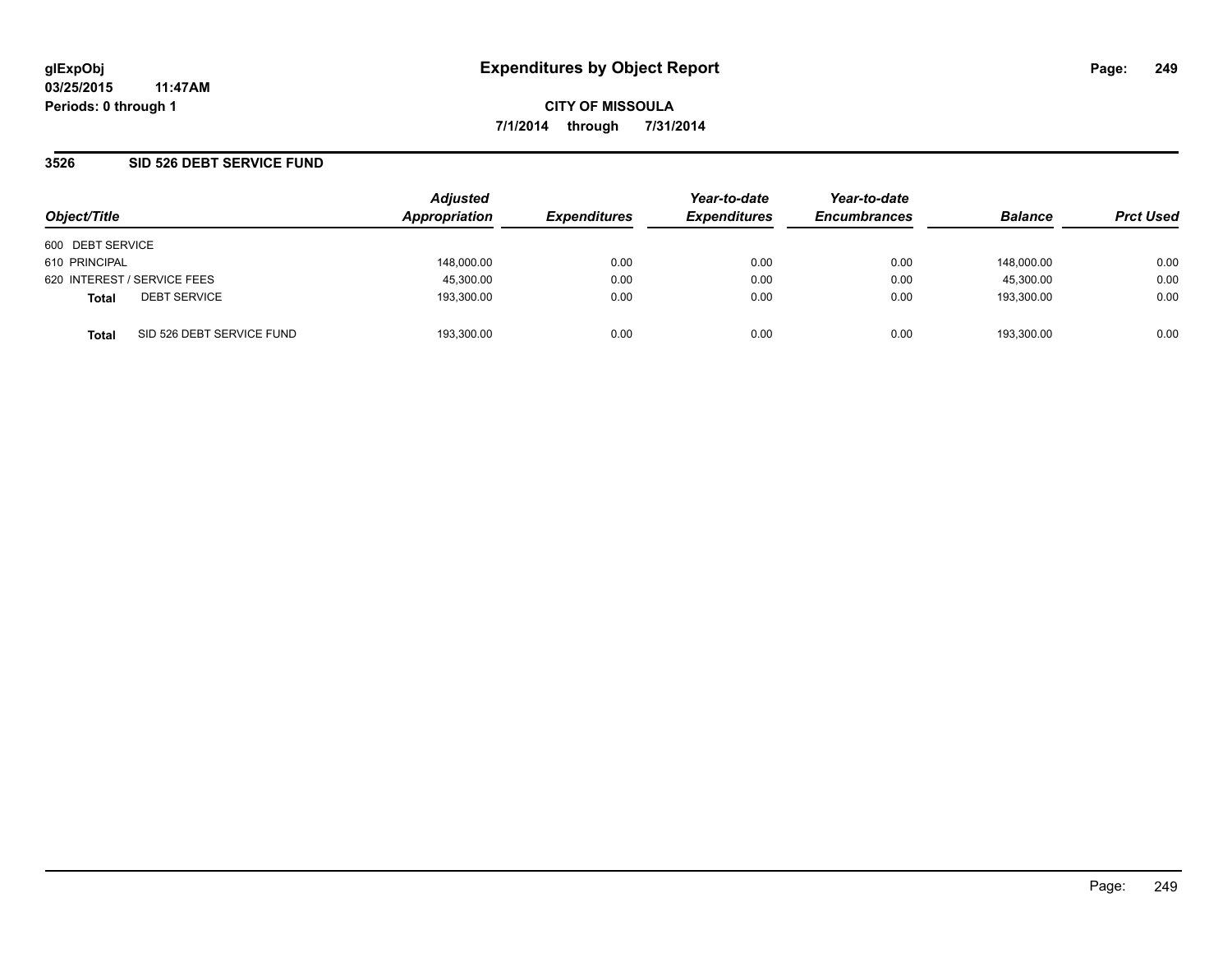#### **3527 SID 527 DEBT SERVICE FUND**

| Object/Title                        | <b>Adjusted</b><br>Appropriation | <b>Expenditures</b> | Year-to-date<br><b>Expenditures</b> | Year-to-date<br><b>Encumbrances</b> | <b>Balance</b> | <b>Prct Used</b> |
|-------------------------------------|----------------------------------|---------------------|-------------------------------------|-------------------------------------|----------------|------------------|
| 600 DEBT SERVICE                    |                                  |                     |                                     |                                     |                |                  |
| 610 PRINCIPAL                       | 0.00                             | 0.00                | 0.00                                | 0.00                                | 0.00           | 0.00             |
| 620 INTEREST / SERVICE FEES         | 0.00                             | 0.00                | 0.00                                | 0.00                                | 0.00           | 0.00             |
| <b>DEBT SERVICE</b><br><b>Total</b> | 0.00                             | 0.00                | 0.00                                | 0.00                                | 0.00           | 0.00             |
| NON-DEPARTMENTAL<br><b>Total</b>    | 0.00                             | 0.00                | 0.00                                | 0.00                                | 0.00           | 0.00             |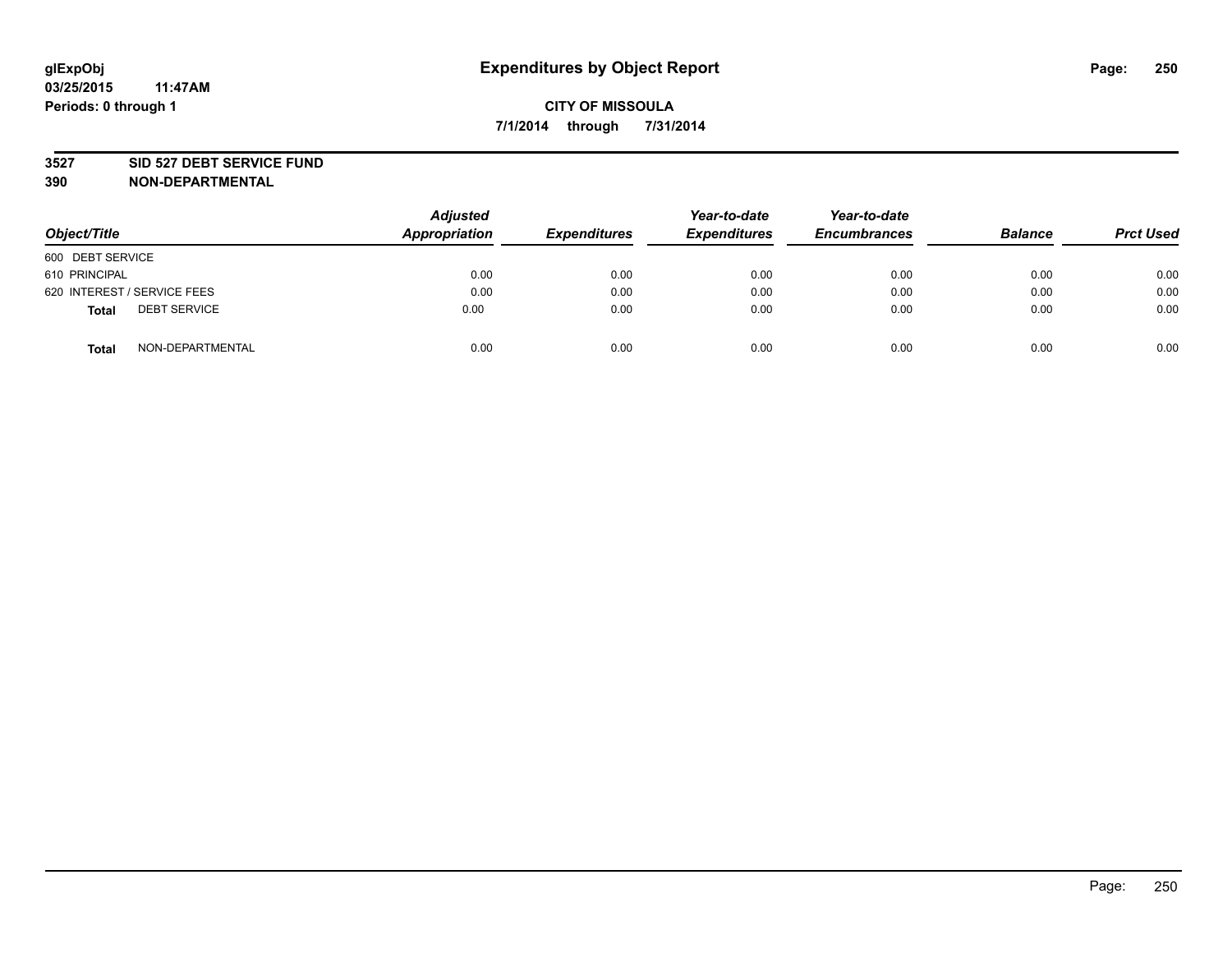## **3527 SID 527 DEBT SERVICE FUND**

| Object/Title                              | <b>Adjusted</b><br>Appropriation | <b>Expenditures</b> | Year-to-date<br><b>Expenditures</b> | Year-to-date<br><b>Encumbrances</b> | <b>Balance</b> | <b>Prct Used</b> |
|-------------------------------------------|----------------------------------|---------------------|-------------------------------------|-------------------------------------|----------------|------------------|
| 600 DEBT SERVICE                          |                                  |                     |                                     |                                     |                |                  |
| 610 PRINCIPAL                             | 0.00                             | 0.00                | 0.00                                | 0.00                                | 0.00           | 0.00             |
| 620 INTEREST / SERVICE FEES               | 0.00                             | 0.00                | 0.00                                | 0.00                                | 0.00           | 0.00             |
| <b>DEBT SERVICE</b><br><b>Total</b>       | 0.00                             | 0.00                | 0.00                                | 0.00                                | 0.00           | 0.00             |
| SID 527 DEBT SERVICE FUND<br><b>Total</b> | 0.00                             | 0.00                | 0.00                                | 0.00                                | 0.00           | 0.00             |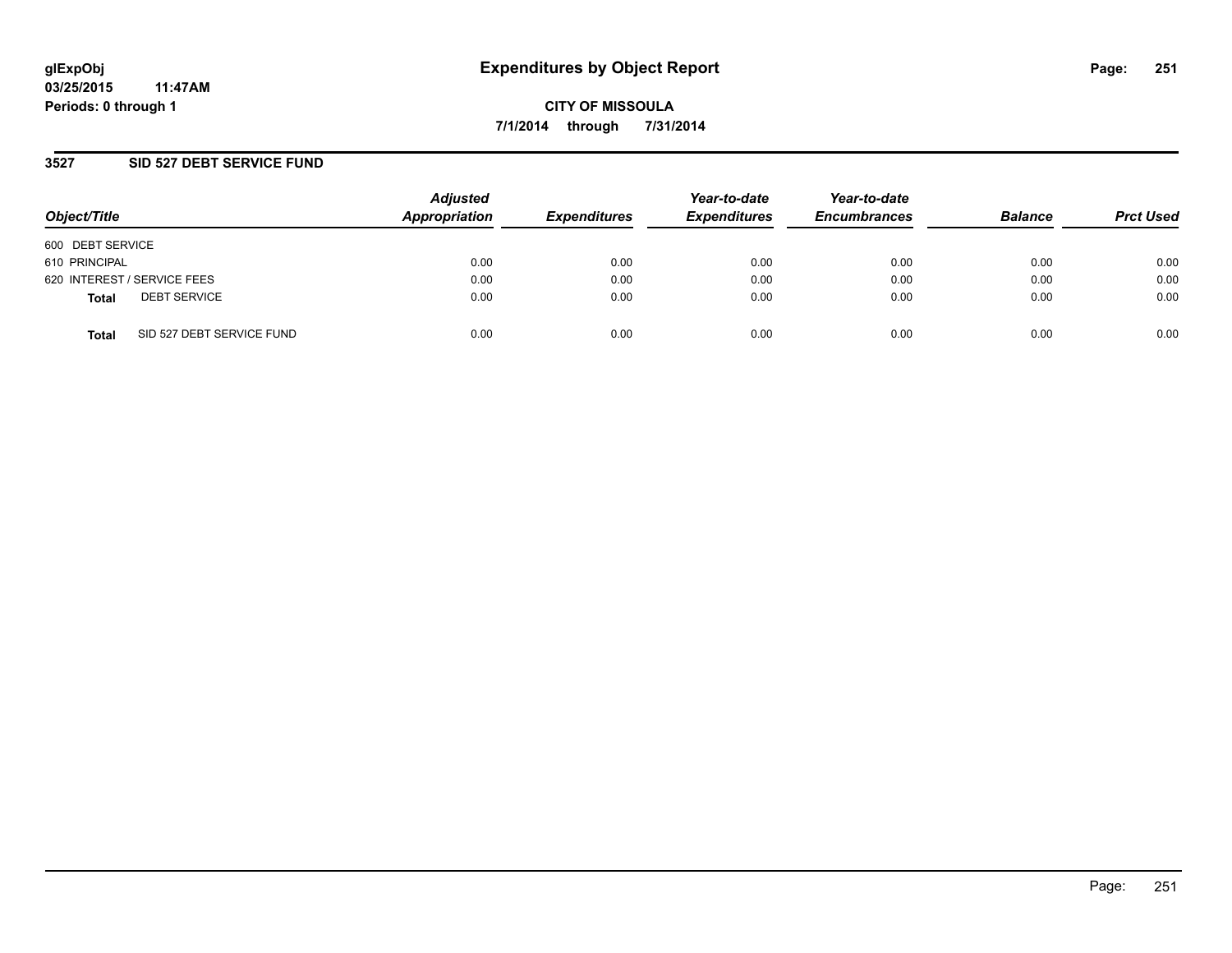#### **3530 SID 530 DEBT SERVICE FUND**

|                                     | <b>Adjusted</b>      |                     | Year-to-date        | Year-to-date        |                |                  |
|-------------------------------------|----------------------|---------------------|---------------------|---------------------|----------------|------------------|
| Object/Title                        | <b>Appropriation</b> | <b>Expenditures</b> | <b>Expenditures</b> | <b>Encumbrances</b> | <b>Balance</b> | <b>Prct Used</b> |
| 600 DEBT SERVICE                    |                      |                     |                     |                     |                |                  |
| 610 PRINCIPAL                       | 670.00               | 670.00              | 670.00              | 0.00                | 0.00           | 100.00           |
| 620 INTEREST / SERVICE FEES         | 10.00                | 6.68                | 6.68                | 0.00                | 3.32           | 66.80            |
| <b>DEBT SERVICE</b><br><b>Total</b> | 680.00               | 676.68              | 676.68              | 0.00                | 3.32           | 99.51            |
| 800 OTHER OBJECTS                   |                      |                     |                     |                     |                |                  |
| 820 TRANSFERS TO OTHER FUNDS        | 0.00                 | 0.00                | 0.00                | 0.00                | 0.00           | 0.00             |
| OTHER OBJECTS<br><b>Total</b>       | 0.00                 | 0.00                | 0.00                | 0.00                | 0.00           | 0.00             |
| NON-DEPARTMENTAL<br><b>Total</b>    | 680.00               | 676.68              | 676.68              | 0.00                | 3.32           | 99.51            |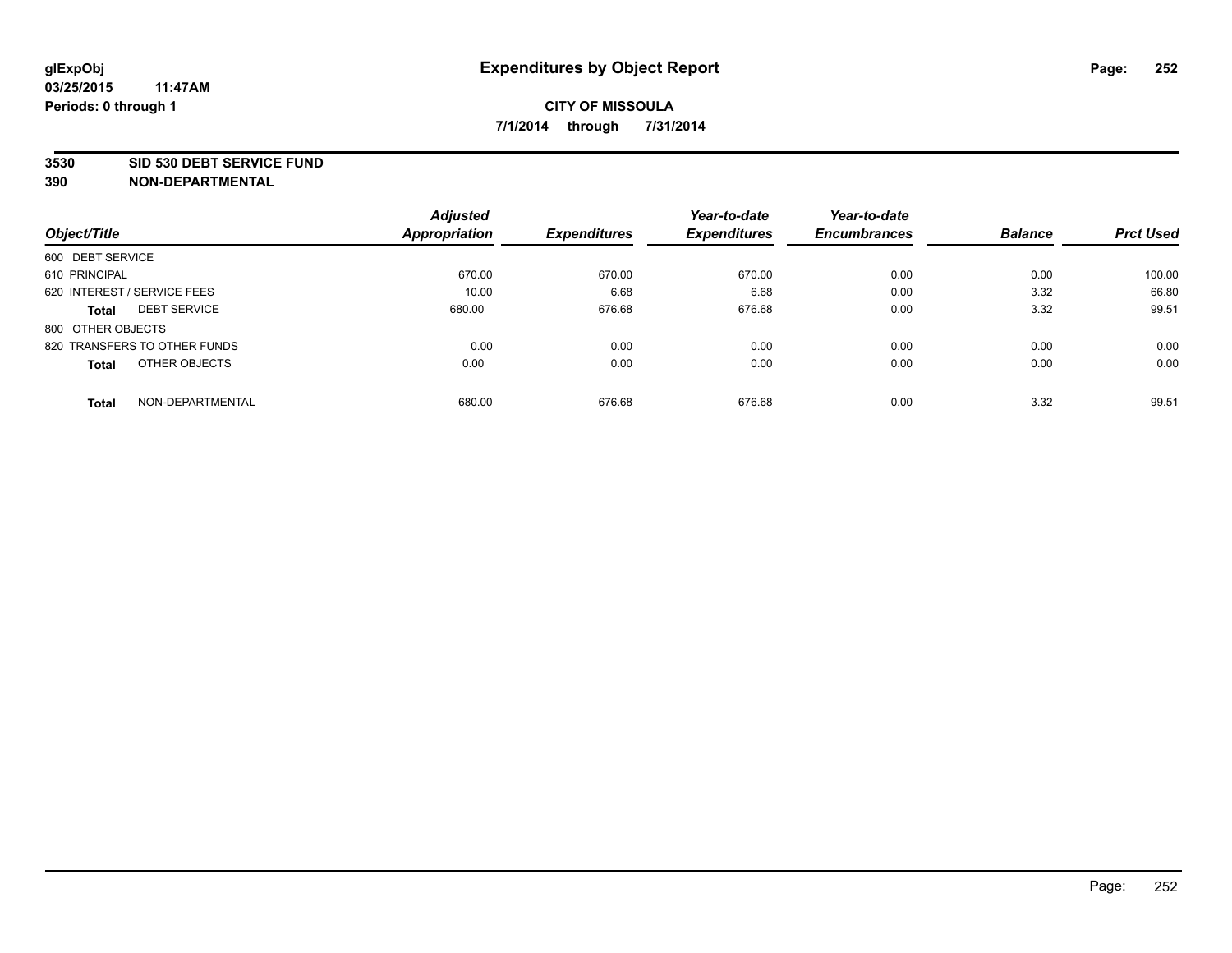## **3530 SID 530 DEBT SERVICE FUND**

| Object/Title      |                              | <b>Adjusted</b><br>Appropriation | <b>Expenditures</b> | Year-to-date<br><b>Expenditures</b> | Year-to-date<br><b>Encumbrances</b> | <b>Balance</b> | <b>Prct Used</b> |
|-------------------|------------------------------|----------------------------------|---------------------|-------------------------------------|-------------------------------------|----------------|------------------|
| 600 DEBT SERVICE  |                              |                                  |                     |                                     |                                     |                |                  |
| 610 PRINCIPAL     |                              | 670.00                           | 670.00              | 670.00                              | 0.00                                | 0.00           | 100.00           |
|                   | 620 INTEREST / SERVICE FEES  | 10.00                            | 6.68                | 6.68                                | 0.00                                | 3.32           | 66.80            |
| <b>Total</b>      | <b>DEBT SERVICE</b>          | 680.00                           | 676.68              | 676.68                              | 0.00                                | 3.32           | 99.51            |
| 800 OTHER OBJECTS |                              |                                  |                     |                                     |                                     |                |                  |
|                   | 820 TRANSFERS TO OTHER FUNDS | 0.00                             | 0.00                | 0.00                                | 0.00                                | 0.00           | 0.00             |
| <b>Total</b>      | OTHER OBJECTS                | 0.00                             | 0.00                | 0.00                                | 0.00                                | 0.00           | 0.00             |
| <b>Total</b>      | SID 530 DEBT SERVICE FUND    | 680.00                           | 676.68              | 676.68                              | 0.00                                | 3.32           | 99.51            |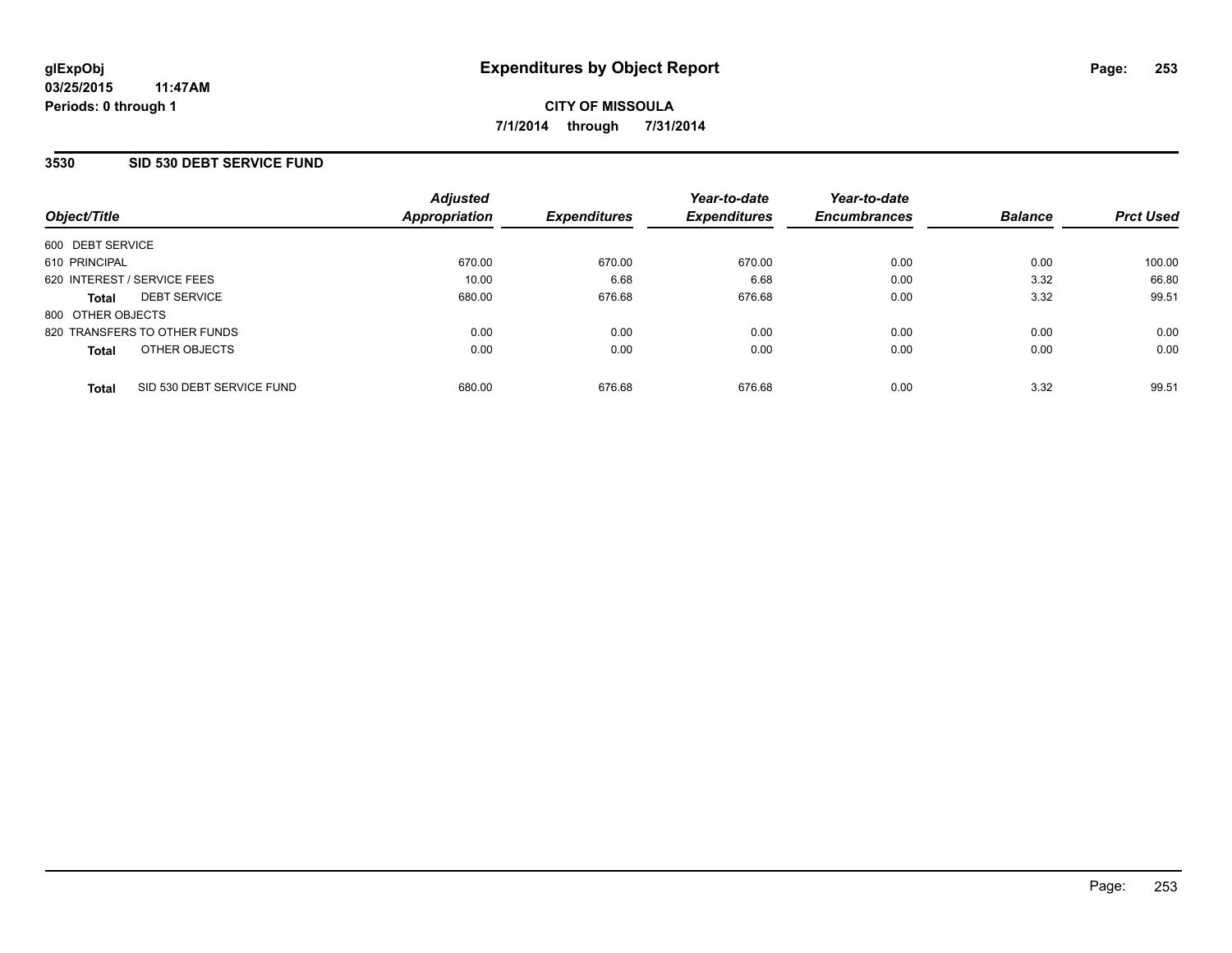### **3531 SID 531 HICKORY ST CALMING**

| Object/Title                     | <b>Adjusted</b><br>Appropriation | <b>Expenditures</b> | Year-to-date<br><b>Expenditures</b> | Year-to-date<br><b>Encumbrances</b> | <b>Balance</b> | <b>Prct Used</b> |
|----------------------------------|----------------------------------|---------------------|-------------------------------------|-------------------------------------|----------------|------------------|
| 800 OTHER OBJECTS                |                                  |                     |                                     |                                     |                |                  |
| 820 TRANSFERS TO OTHER FUNDS     | 0.00                             | 0.00                | 0.00                                | 0.00                                | 0.00           | 0.00             |
| OTHER OBJECTS<br><b>Total</b>    | 0.00                             | 0.00                | 0.00                                | 0.00                                | 0.00           | 0.00             |
| NON-DEPARTMENTAL<br><b>Total</b> | 0.00                             | 0.00                | 0.00                                | 0.00                                | 0.00           | 0.00             |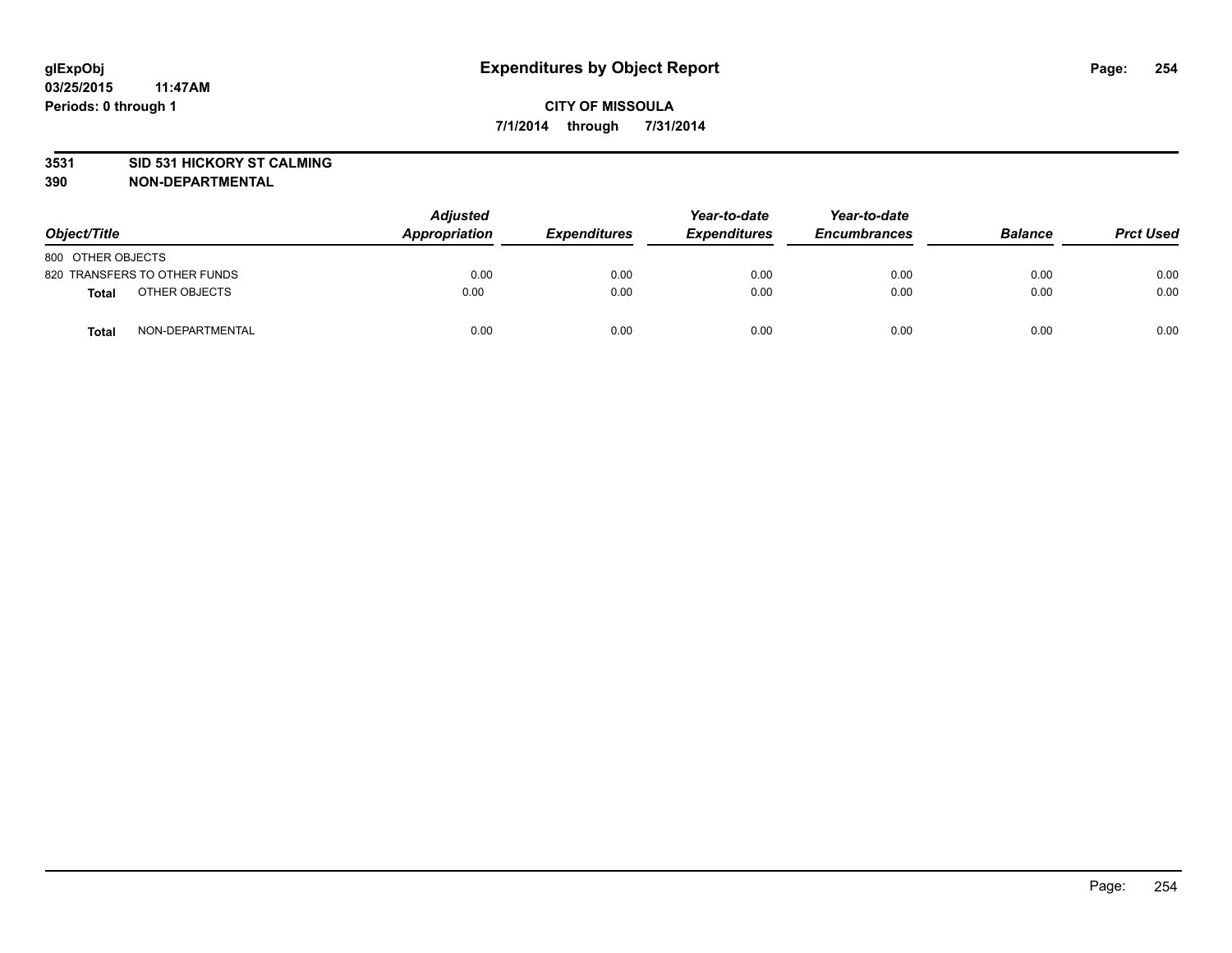## **3531 SID 531 HICKORY ST CALMING**

| Object/Title                               | <b>Adjusted</b><br>Appropriation | <b>Expenditures</b> | Year-to-date<br><b>Expenditures</b> | Year-to-date<br><b>Encumbrances</b> | <b>Balance</b> | <b>Prct Used</b> |
|--------------------------------------------|----------------------------------|---------------------|-------------------------------------|-------------------------------------|----------------|------------------|
| 800 OTHER OBJECTS                          |                                  |                     |                                     |                                     |                |                  |
| 820 TRANSFERS TO OTHER FUNDS               | 0.00                             | 0.00                | 0.00                                | 0.00                                | 0.00           | 0.00             |
| OTHER OBJECTS<br>Total                     | 0.00                             | 0.00                | 0.00                                | 0.00                                | 0.00           | 0.00             |
| SID 531 HICKORY ST CALMING<br><b>Total</b> | 0.00                             | 0.00                | 0.00                                | 0.00                                | 0.00           | 0.00             |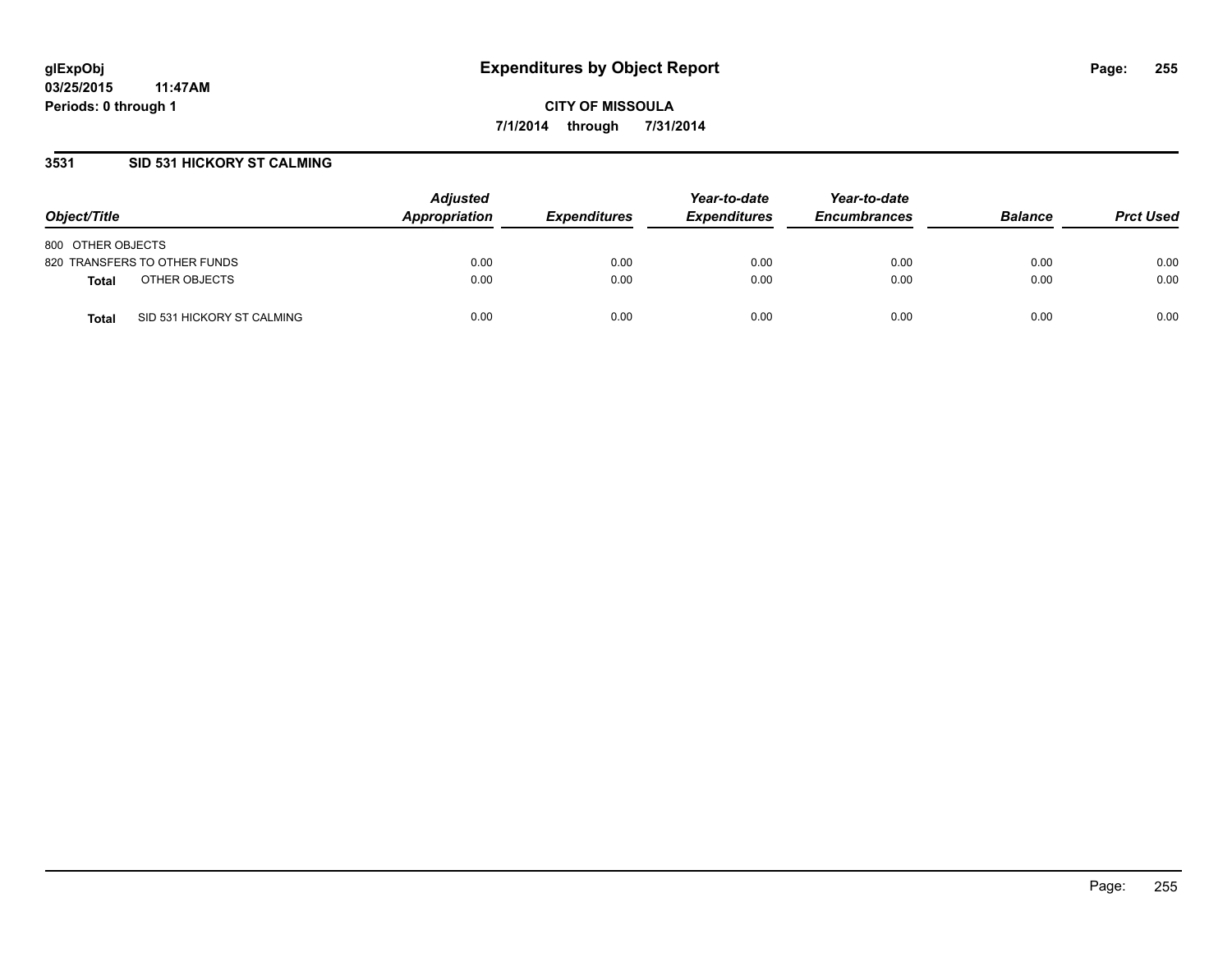### **3532 SID 532 DEBT SERVICE FUND**

| Object/Title                        | <b>Adjusted</b><br>Appropriation | <b>Expenditures</b> | Year-to-date<br><b>Expenditures</b> | Year-to-date<br><b>Encumbrances</b> | <b>Balance</b> | <b>Prct Used</b> |
|-------------------------------------|----------------------------------|---------------------|-------------------------------------|-------------------------------------|----------------|------------------|
| 600 DEBT SERVICE                    |                                  |                     |                                     |                                     |                |                  |
| 610 PRINCIPAL                       | 30,000.00                        | 0.00                | 0.00                                | 0.00                                | 30,000.00      | 0.00             |
| 620 INTEREST / SERVICE FEES         | 13,363.00                        | 0.00                | 0.00                                | 0.00                                | 13,363.00      | 0.00             |
| <b>DEBT SERVICE</b><br><b>Total</b> | 43,363.00                        | 0.00                | 0.00                                | 0.00                                | 43,363.00      | 0.00             |
| NON-DEPARTMENTAL<br><b>Total</b>    | 43,363.00                        | 0.00                | 0.00                                | 0.00                                | 43,363.00      | 0.00             |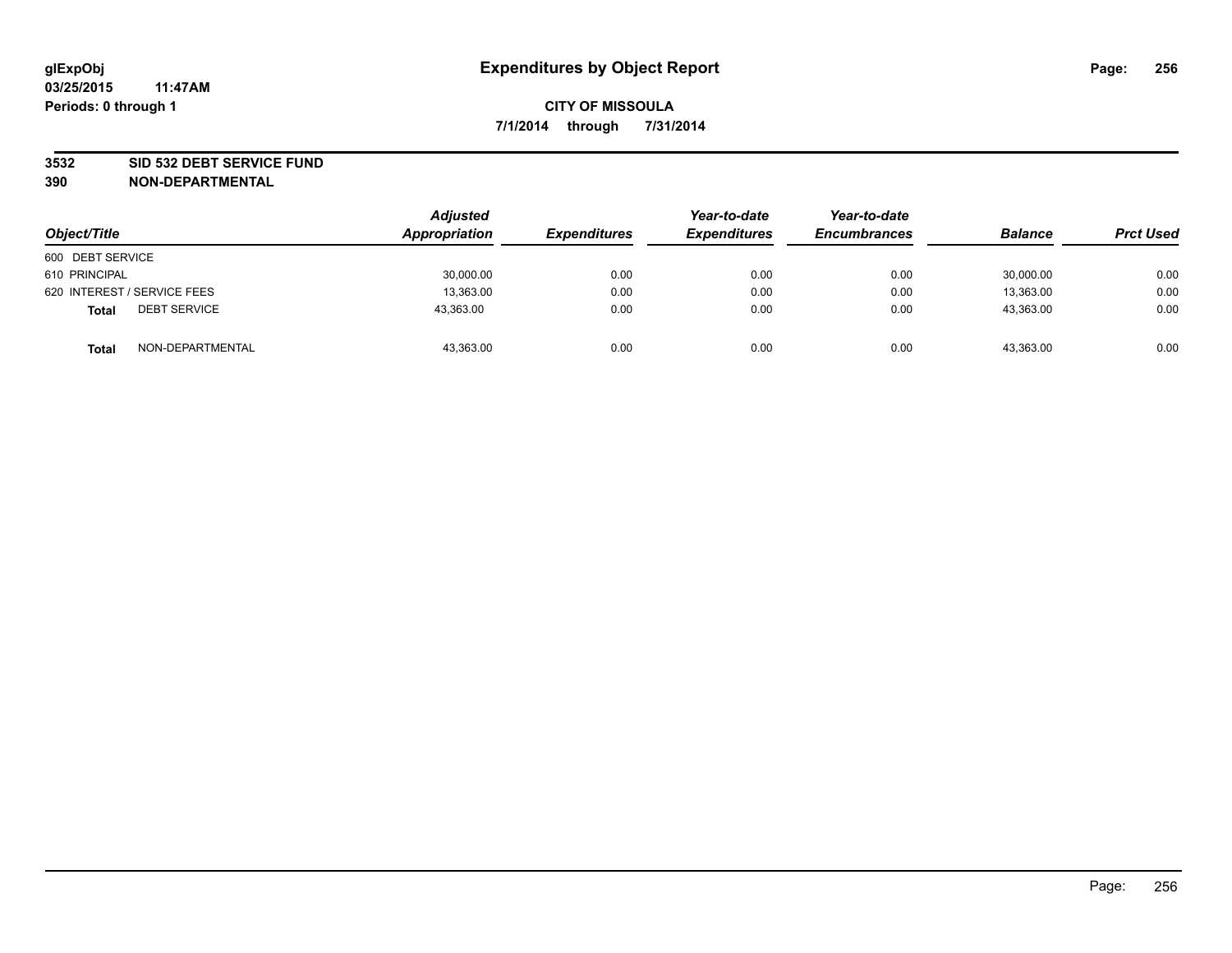## **3532 SID 532 DEBT SERVICE FUND**

| Object/Title     |                             | <b>Adjusted</b><br>Appropriation | <b>Expenditures</b> | Year-to-date<br><b>Expenditures</b> | Year-to-date<br><b>Encumbrances</b> | <b>Balance</b> | <b>Prct Used</b> |
|------------------|-----------------------------|----------------------------------|---------------------|-------------------------------------|-------------------------------------|----------------|------------------|
| 600 DEBT SERVICE |                             |                                  |                     |                                     |                                     |                |                  |
| 610 PRINCIPAL    |                             | 30,000.00                        | 0.00                | 0.00                                | 0.00                                | 30.000.00      | 0.00             |
|                  | 620 INTEREST / SERVICE FEES | 13,363.00                        | 0.00                | 0.00                                | 0.00                                | 13,363.00      | 0.00             |
| <b>Total</b>     | <b>DEBT SERVICE</b>         | 43,363.00                        | 0.00                | 0.00                                | 0.00                                | 43,363.00      | 0.00             |
| Total            | SID 532 DEBT SERVICE FUND   | 43,363.00                        | 0.00                | 0.00                                | 0.00                                | 43,363.00      | 0.00             |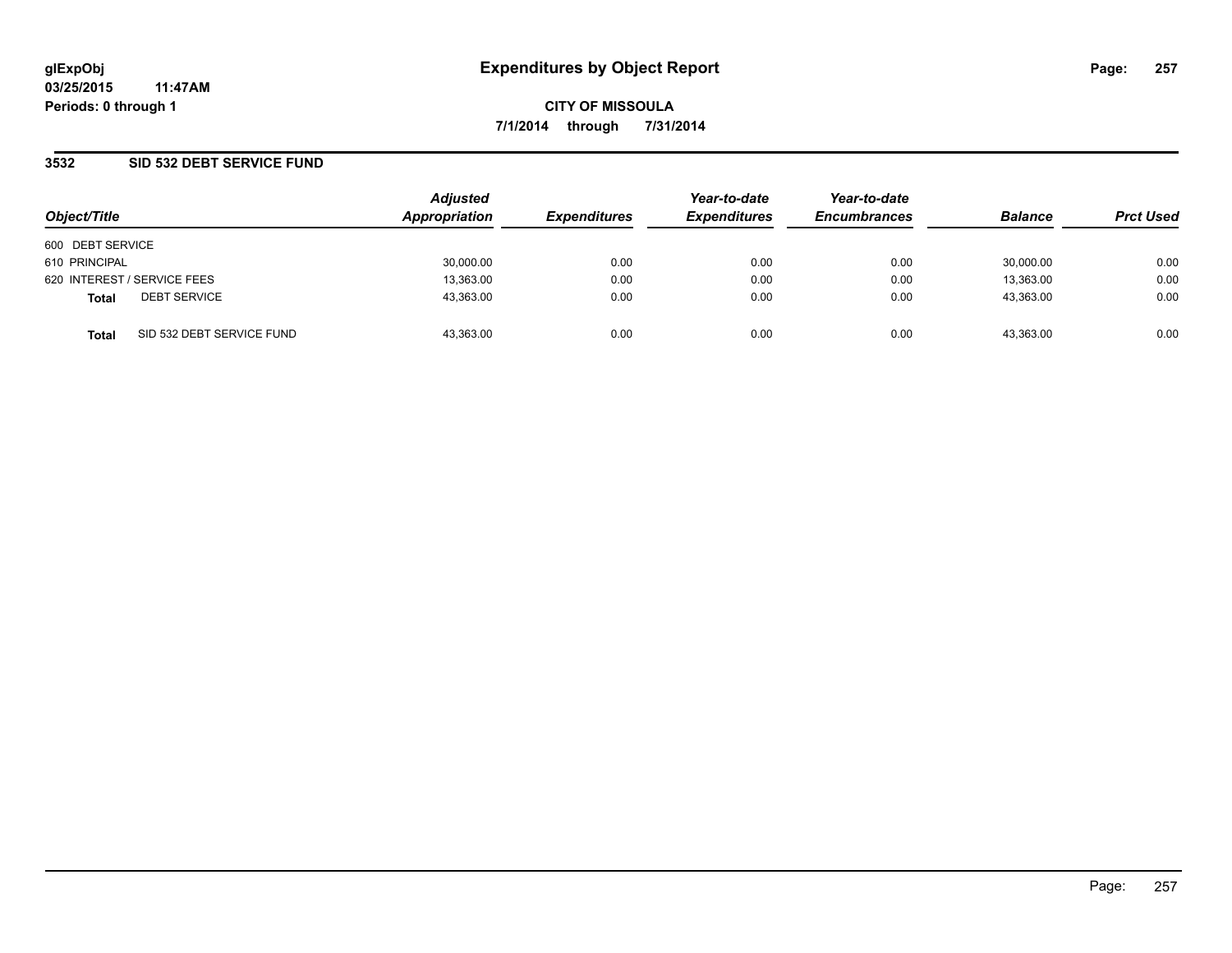#### **3533 GILBERT ST SEWER SID DEBT FUND**

| Object/Title      |                              | <b>Adjusted</b><br><b>Appropriation</b> | <b>Expenditures</b> | Year-to-date<br><b>Expenditures</b> | Year-to-date<br><b>Encumbrances</b> | <b>Balance</b> | <b>Prct Used</b> |
|-------------------|------------------------------|-----------------------------------------|---------------------|-------------------------------------|-------------------------------------|----------------|------------------|
| 500 FIXED CHARGES |                              |                                         |                     |                                     |                                     |                |                  |
| 500 FIXED CHARGES |                              | 0.00                                    | 0.00                | 0.00                                | 0.00                                | 0.00           | 0.00             |
| <b>Total</b>      | <b>FIXED CHARGES</b>         | 0.00                                    | 0.00                | 0.00                                | 0.00                                | 0.00           | 0.00             |
| 600 DEBT SERVICE  |                              |                                         |                     |                                     |                                     |                |                  |
| 610 PRINCIPAL     |                              | 12,000.00                               | 0.00                | 0.00                                | 0.00                                | 12,000.00      | 0.00             |
|                   | 620 INTEREST / SERVICE FEES  | 5.775.00                                | 0.00                | 0.00                                | 0.00                                | 5,775.00       | 0.00             |
| <b>Total</b>      | <b>DEBT SERVICE</b>          | 17,775.00                               | 0.00                | 0.00                                | 0.00                                | 17,775.00      | 0.00             |
| 800 OTHER OBJECTS |                              |                                         |                     |                                     |                                     |                |                  |
|                   | 820 TRANSFERS TO OTHER FUNDS | 0.00                                    | 0.00                | 0.00                                | 0.00                                | 0.00           | 0.00             |
| <b>Total</b>      | OTHER OBJECTS                | 0.00                                    | 0.00                | 0.00                                | 0.00                                | 0.00           | 0.00             |
| <b>Total</b>      | NON-DEPARTMENTAL             | 17,775.00                               | 0.00                | 0.00                                | 0.00                                | 17,775.00      | 0.00             |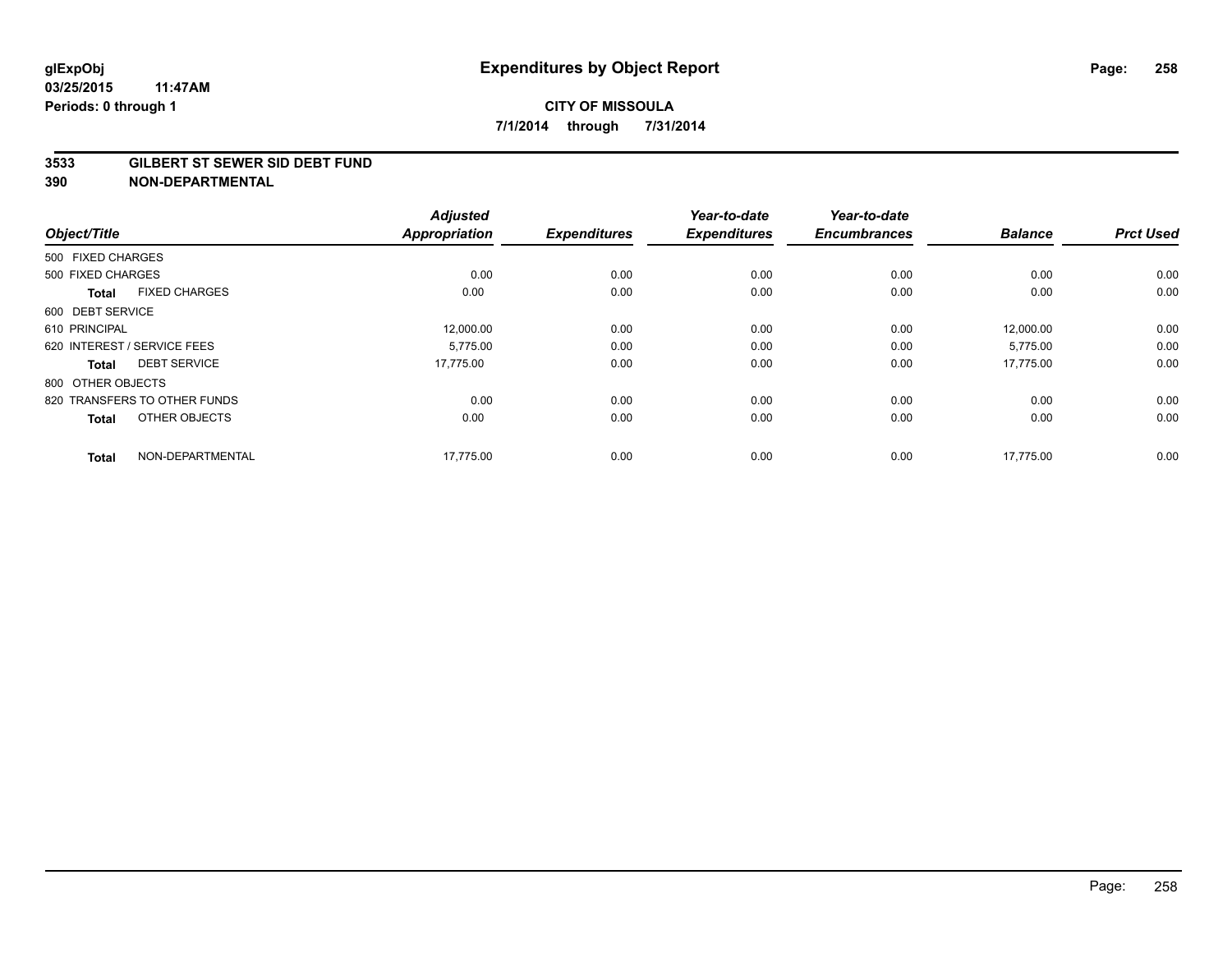**03/25/2015 11:47AM Periods: 0 through 1**

# **CITY OF MISSOULA 7/1/2014 through 7/31/2014**

## **3533 GILBERT ST SEWER SID DEBT FUND**

| Object/Title                                   | <b>Adjusted</b><br>Appropriation | <b>Expenditures</b> | Year-to-date<br><b>Expenditures</b> | Year-to-date<br><b>Encumbrances</b> | <b>Balance</b> | <b>Prct Used</b> |
|------------------------------------------------|----------------------------------|---------------------|-------------------------------------|-------------------------------------|----------------|------------------|
| 500 FIXED CHARGES                              |                                  |                     |                                     |                                     |                |                  |
| 500 FIXED CHARGES                              | 0.00                             | 0.00                | 0.00                                | 0.00                                | 0.00           | 0.00             |
| <b>FIXED CHARGES</b><br><b>Total</b>           | 0.00                             | 0.00                | 0.00                                | 0.00                                | 0.00           | 0.00             |
| 600 DEBT SERVICE                               |                                  |                     |                                     |                                     |                |                  |
| 610 PRINCIPAL                                  | 12,000.00                        | 0.00                | 0.00                                | 0.00                                | 12.000.00      | 0.00             |
| 620 INTEREST / SERVICE FEES                    | 5.775.00                         | 0.00                | 0.00                                | 0.00                                | 5,775.00       | 0.00             |
| <b>DEBT SERVICE</b><br><b>Total</b>            | 17.775.00                        | 0.00                | 0.00                                | 0.00                                | 17.775.00      | 0.00             |
| 800 OTHER OBJECTS                              |                                  |                     |                                     |                                     |                |                  |
| 820 TRANSFERS TO OTHER FUNDS                   | 0.00                             | 0.00                | 0.00                                | 0.00                                | 0.00           | 0.00             |
| OTHER OBJECTS<br><b>Total</b>                  | 0.00                             | 0.00                | 0.00                                | 0.00                                | 0.00           | 0.00             |
| GILBERT ST SEWER SID DEBT FUND<br><b>Total</b> | 17,775.00                        | 0.00                | 0.00                                | 0.00                                | 17,775.00      | 0.00             |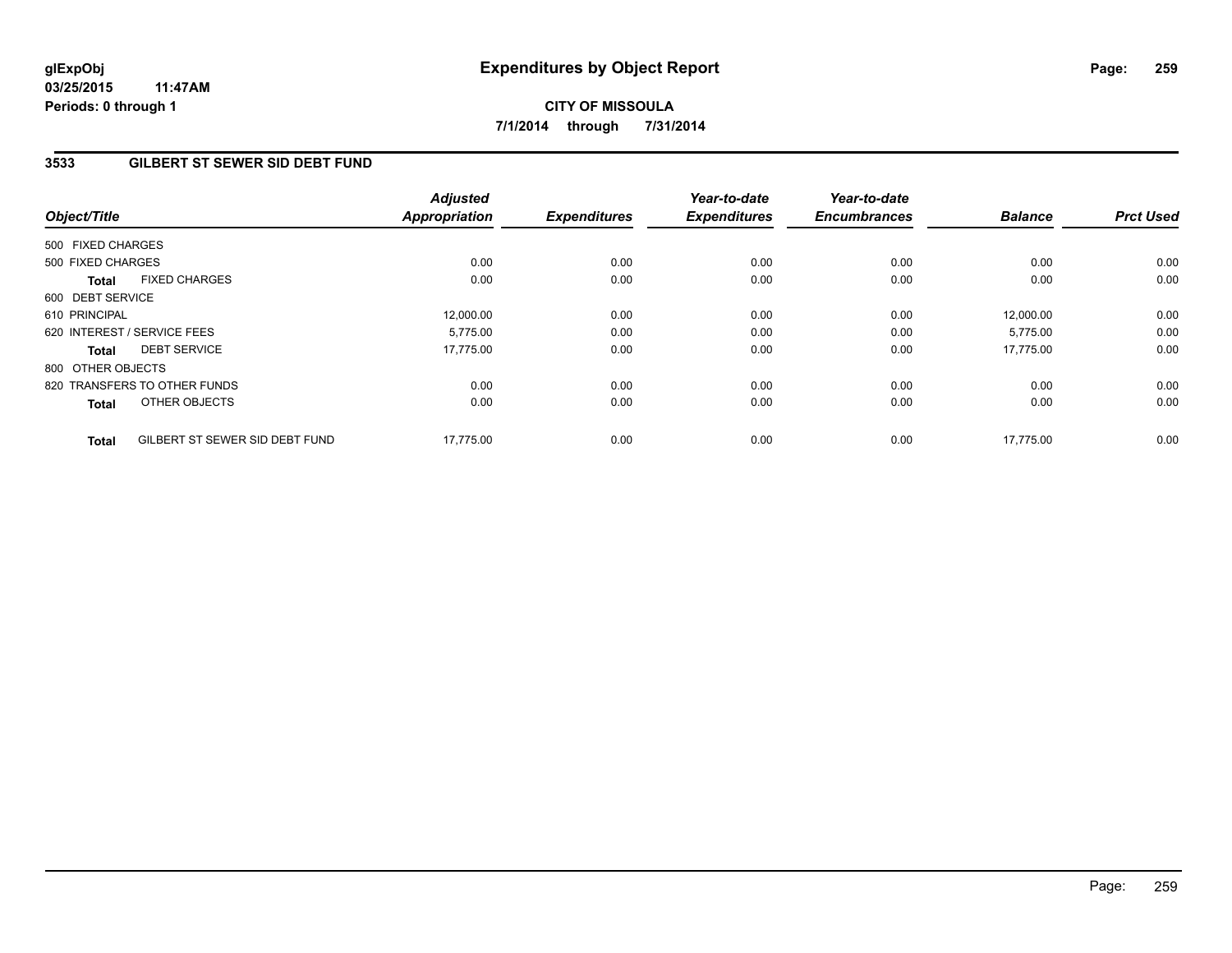### **3534 LINCOLNWOOD SEWER PHASE I**

| Object/Title                        | <b>Adjusted</b><br>Appropriation | <b>Expenditures</b> | Year-to-date<br><b>Expenditures</b> | Year-to-date<br><b>Encumbrances</b> | <b>Balance</b> | <b>Prct Used</b> |
|-------------------------------------|----------------------------------|---------------------|-------------------------------------|-------------------------------------|----------------|------------------|
| 600 DEBT SERVICE                    |                                  |                     |                                     |                                     |                |                  |
| 610 PRINCIPAL                       | 12,000.00                        | 0.00                | 0.00                                | 0.00                                | 12,000.00      | 0.00             |
| 620 INTEREST / SERVICE FEES         | 6,413.00                         | 0.00                | 0.00                                | 0.00                                | 6,413.00       | 0.00             |
| <b>DEBT SERVICE</b><br><b>Total</b> | 18,413.00                        | 0.00                | 0.00                                | 0.00                                | 18,413.00      | 0.00             |
| NON-DEPARTMENTAL<br><b>Total</b>    | 18,413.00                        | 0.00                | 0.00                                | 0.00                                | 18,413.00      | 0.00             |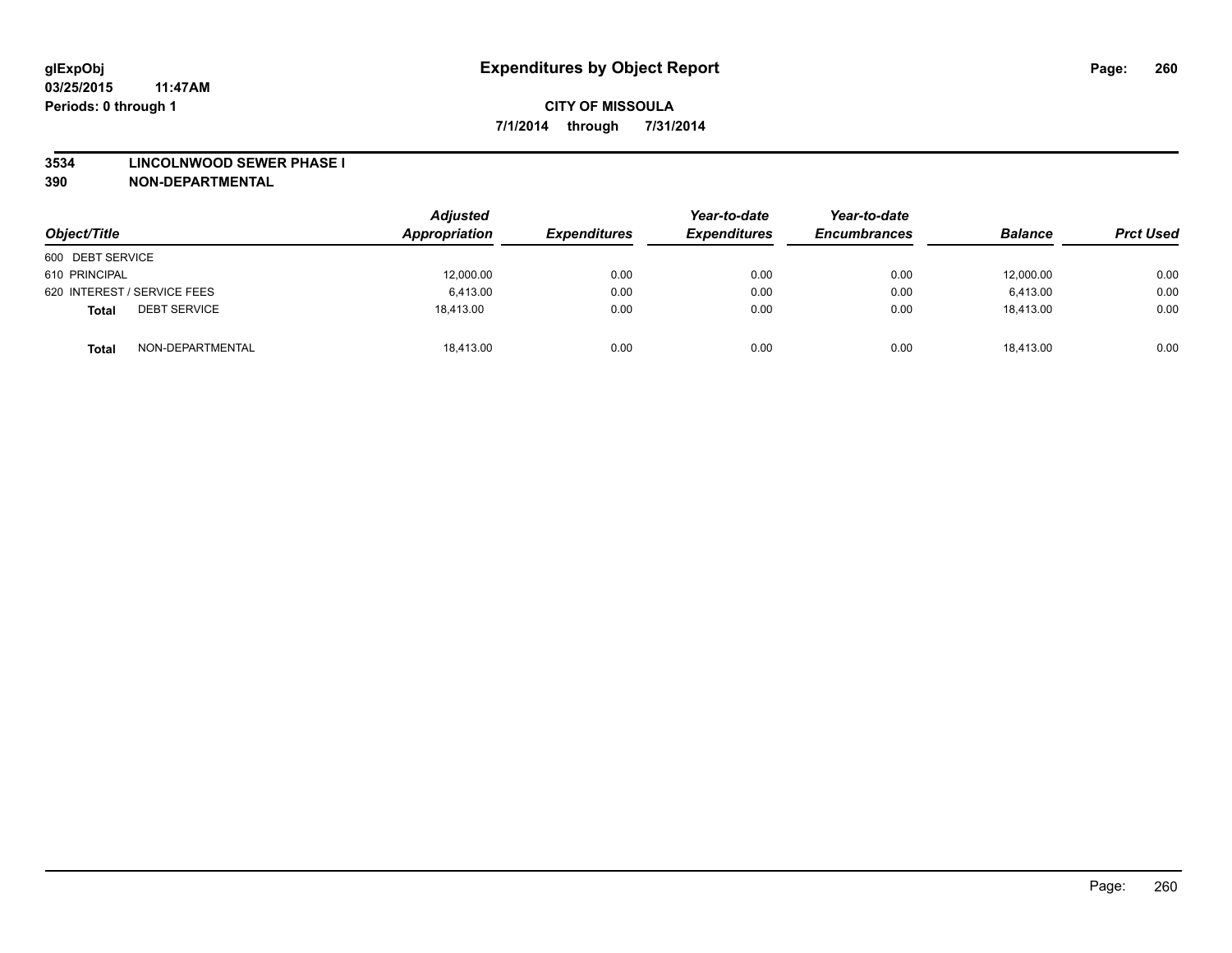**03/25/2015 11:47AM Periods: 0 through 1**

**CITY OF MISSOULA 7/1/2014 through 7/31/2014**

### **3534 LINCOLNWOOD SEWER PHASE I**

| Object/Title                              | <b>Adjusted</b><br>Appropriation | <b>Expenditures</b> | Year-to-date<br><b>Expenditures</b> | Year-to-date<br><b>Encumbrances</b> | <b>Balance</b> | <b>Prct Used</b> |
|-------------------------------------------|----------------------------------|---------------------|-------------------------------------|-------------------------------------|----------------|------------------|
| 600 DEBT SERVICE                          |                                  |                     |                                     |                                     |                |                  |
| 610 PRINCIPAL                             | 12,000.00                        | 0.00                | 0.00                                | 0.00                                | 12,000.00      | 0.00             |
| 620 INTEREST / SERVICE FEES               | 6,413.00                         | 0.00                | 0.00                                | 0.00                                | 6,413.00       | 0.00             |
| <b>DEBT SERVICE</b><br><b>Total</b>       | 18.413.00                        | 0.00                | 0.00                                | 0.00                                | 18.413.00      | 0.00             |
| LINCOLNWOOD SEWER PHASE I<br><b>Total</b> | 18.413.00                        | 0.00                | 0.00                                | 0.00                                | 18.413.00      | 0.00             |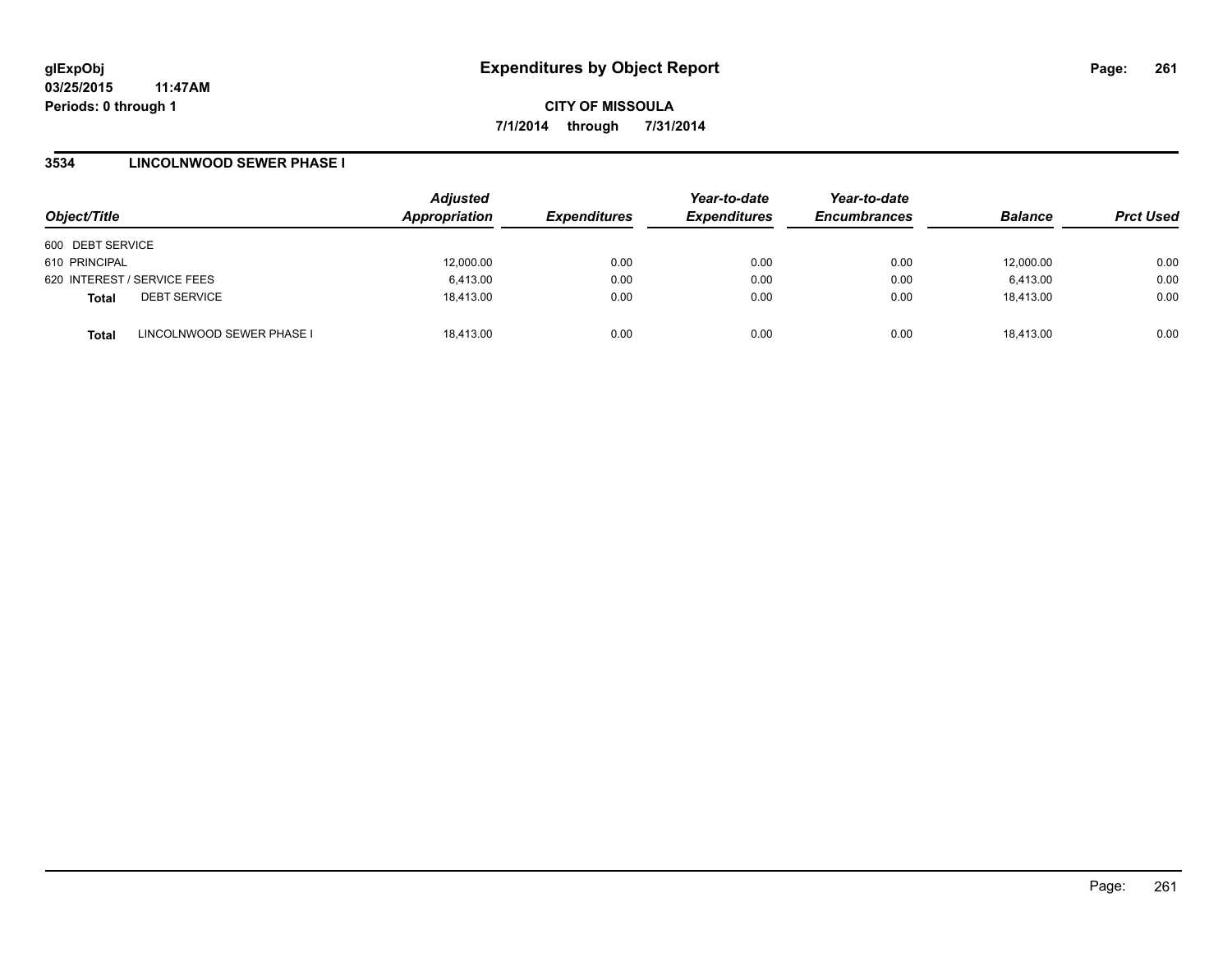### **3535 SLANT STREET TRAFFIC CALMING**

| Object/Title                         | <b>Adjusted</b><br>Appropriation | <b>Expenditures</b> | Year-to-date<br><b>Expenditures</b> | Year-to-date<br><b>Encumbrances</b> | <b>Balance</b> | <b>Prct Used</b> |
|--------------------------------------|----------------------------------|---------------------|-------------------------------------|-------------------------------------|----------------|------------------|
| 500 FIXED CHARGES                    |                                  |                     |                                     |                                     |                |                  |
| 550 MERCHANT SERVICE FEES            | 0.00                             | 0.00                | 0.00                                | 0.00                                | 0.00           | 0.00             |
| <b>FIXED CHARGES</b><br><b>Total</b> | 0.00                             | 0.00                | 0.00                                | 0.00                                | 0.00           | 0.00             |
| 800 OTHER OBJECTS                    |                                  |                     |                                     |                                     |                |                  |
| 820 TRANSFERS TO OTHER FUNDS         | 0.00                             | 0.00                | 0.00                                | 0.00                                | 0.00           | 0.00             |
| OTHER OBJECTS<br><b>Total</b>        | 0.00                             | 0.00                | 0.00                                | 0.00                                | 0.00           | 0.00             |
| NON-DEPARTMENTAL<br><b>Total</b>     | 0.00                             | 0.00                | 0.00                                | 0.00                                | 0.00           | 0.00             |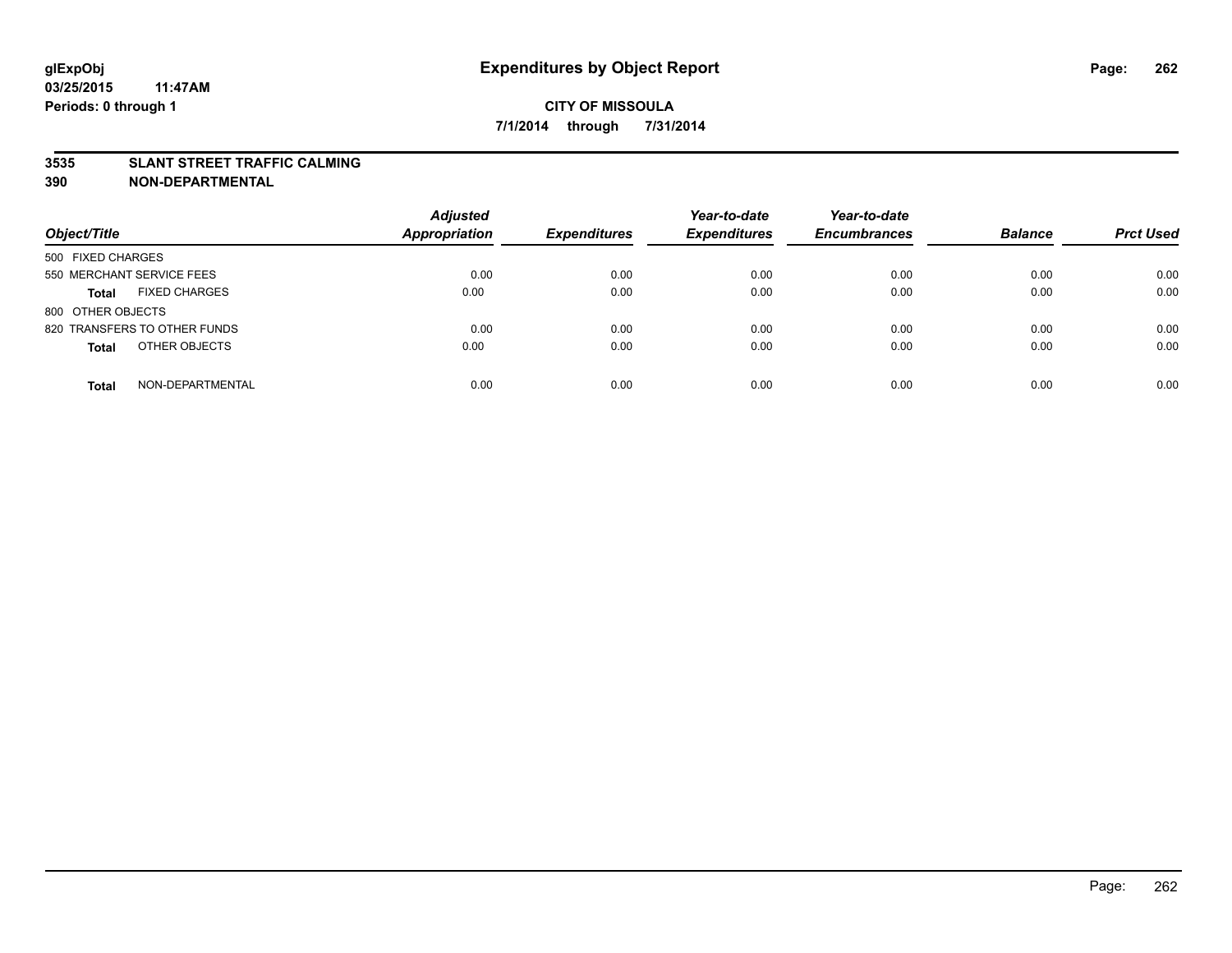## **3535 SLANT STREET TRAFFIC CALMING**

| Object/Title              |                              | <b>Adjusted</b><br>Appropriation | <b>Expenditures</b> | Year-to-date<br><b>Expenditures</b> | Year-to-date<br><b>Encumbrances</b> | <b>Balance</b> | <b>Prct Used</b> |
|---------------------------|------------------------------|----------------------------------|---------------------|-------------------------------------|-------------------------------------|----------------|------------------|
| 500 FIXED CHARGES         |                              |                                  |                     |                                     |                                     |                |                  |
| 550 MERCHANT SERVICE FEES |                              | 0.00                             | 0.00                | 0.00                                | 0.00                                | 0.00           | 0.00             |
| <b>Total</b>              | <b>FIXED CHARGES</b>         | 0.00                             | 0.00                | 0.00                                | 0.00                                | 0.00           | 0.00             |
| 800 OTHER OBJECTS         |                              |                                  |                     |                                     |                                     |                |                  |
|                           | 820 TRANSFERS TO OTHER FUNDS | 0.00                             | 0.00                | 0.00                                | 0.00                                | 0.00           | 0.00             |
| <b>Total</b>              | OTHER OBJECTS                | 0.00                             | 0.00                | 0.00                                | 0.00                                | 0.00           | 0.00             |
| <b>Total</b>              | SLANT STREET TRAFFIC CALMING | 0.00                             | 0.00                | 0.00                                | 0.00                                | 0.00           | 0.00             |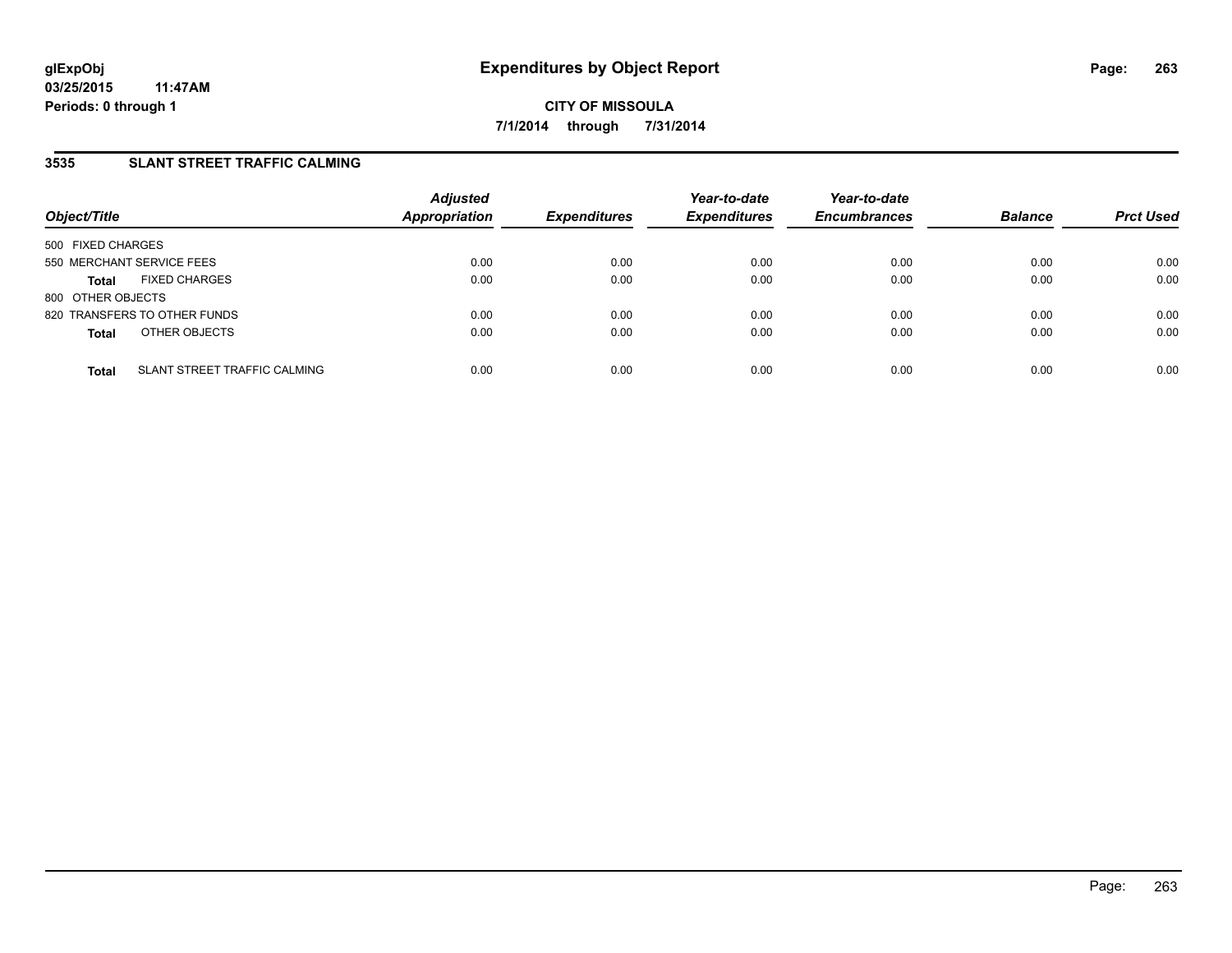#### **3536 LINCOLNWOOD SEWER PHASE II**

| Object/Title                        | <b>Adjusted</b><br>Appropriation | <b>Expenditures</b> | Year-to-date<br><b>Expenditures</b> | Year-to-date<br><b>Encumbrances</b> | <b>Balance</b> | <b>Prct Used</b> |
|-------------------------------------|----------------------------------|---------------------|-------------------------------------|-------------------------------------|----------------|------------------|
| 600 DEBT SERVICE                    |                                  |                     |                                     |                                     |                |                  |
| 610 PRINCIPAL                       | 20,000.00                        | 0.00                | 0.00                                | 0.00                                | 20,000.00      | 0.00             |
| 620 INTEREST / SERVICE FEES         | 11,100.00                        | 0.00                | 0.00                                | 0.00                                | 11,100.00      | 0.00             |
| <b>DEBT SERVICE</b><br><b>Total</b> | 31.100.00                        | 0.00                | 0.00                                | 0.00                                | 31,100.00      | 0.00             |
| NON-DEPARTMENTAL<br><b>Total</b>    | 31,100.00                        | 0.00                | 0.00                                | 0.00                                | 31,100.00      | 0.00             |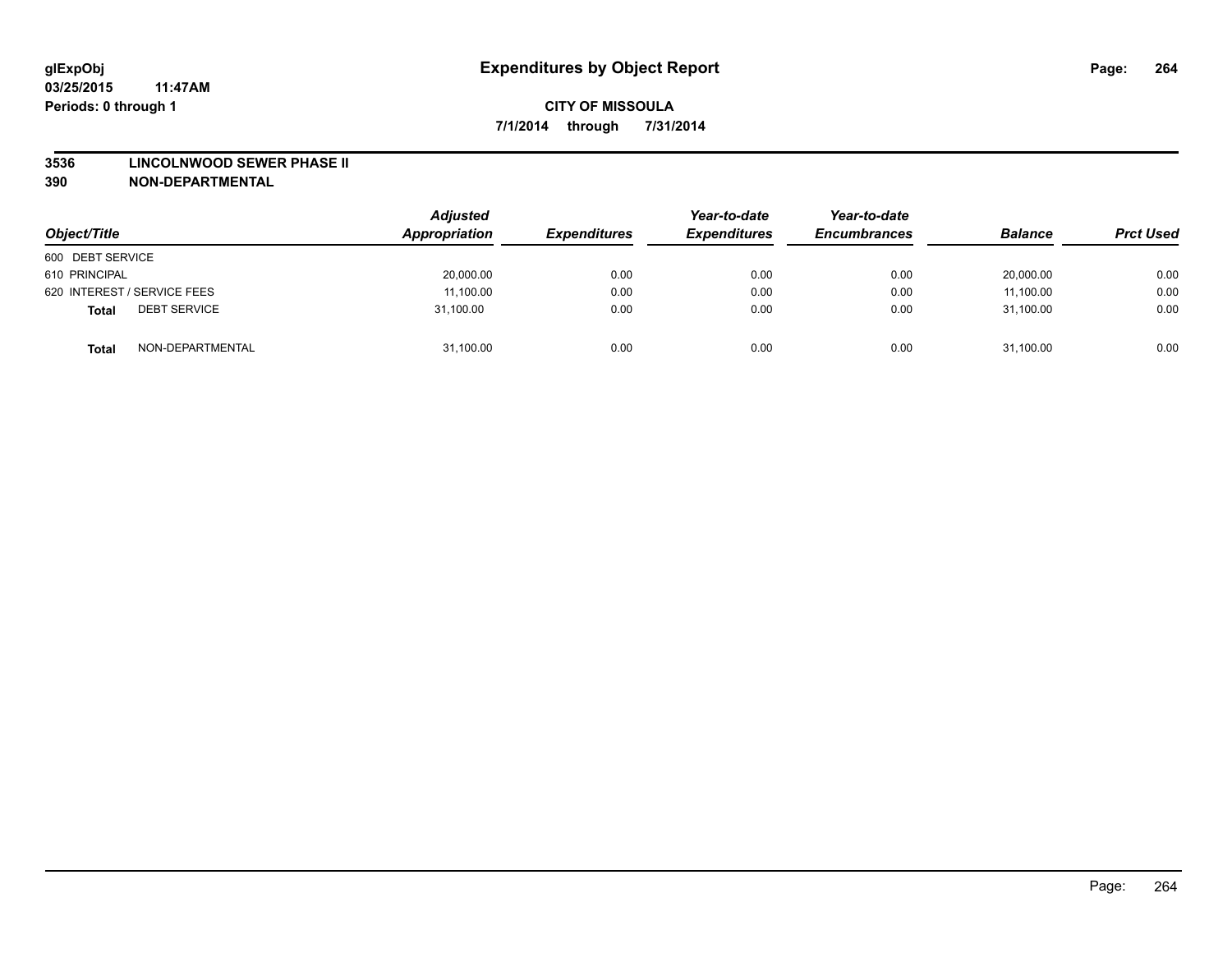**03/25/2015 11:47AM Periods: 0 through 1**

**CITY OF MISSOULA 7/1/2014 through 7/31/2014**

### **3536 LINCOLNWOOD SEWER PHASE II**

| Object/Title                |                            | <b>Adjusted</b><br>Appropriation | <b>Expenditures</b> | Year-to-date<br><b>Expenditures</b> | Year-to-date<br><b>Encumbrances</b> | <b>Balance</b> | <b>Prct Used</b> |
|-----------------------------|----------------------------|----------------------------------|---------------------|-------------------------------------|-------------------------------------|----------------|------------------|
| 600 DEBT SERVICE            |                            |                                  |                     |                                     |                                     |                |                  |
| 610 PRINCIPAL               |                            | 20,000.00                        | 0.00                | 0.00                                | 0.00                                | 20.000.00      | 0.00             |
| 620 INTEREST / SERVICE FEES |                            | 11,100.00                        | 0.00                | 0.00                                | 0.00                                | 11,100.00      | 0.00             |
| <b>Total</b>                | <b>DEBT SERVICE</b>        | 31,100.00                        | 0.00                | 0.00                                | 0.00                                | 31.100.00      | 0.00             |
| <b>Total</b>                | LINCOLNWOOD SEWER PHASE II | 31,100.00                        | 0.00                | 0.00                                | 0.00                                | 31,100.00      | 0.00             |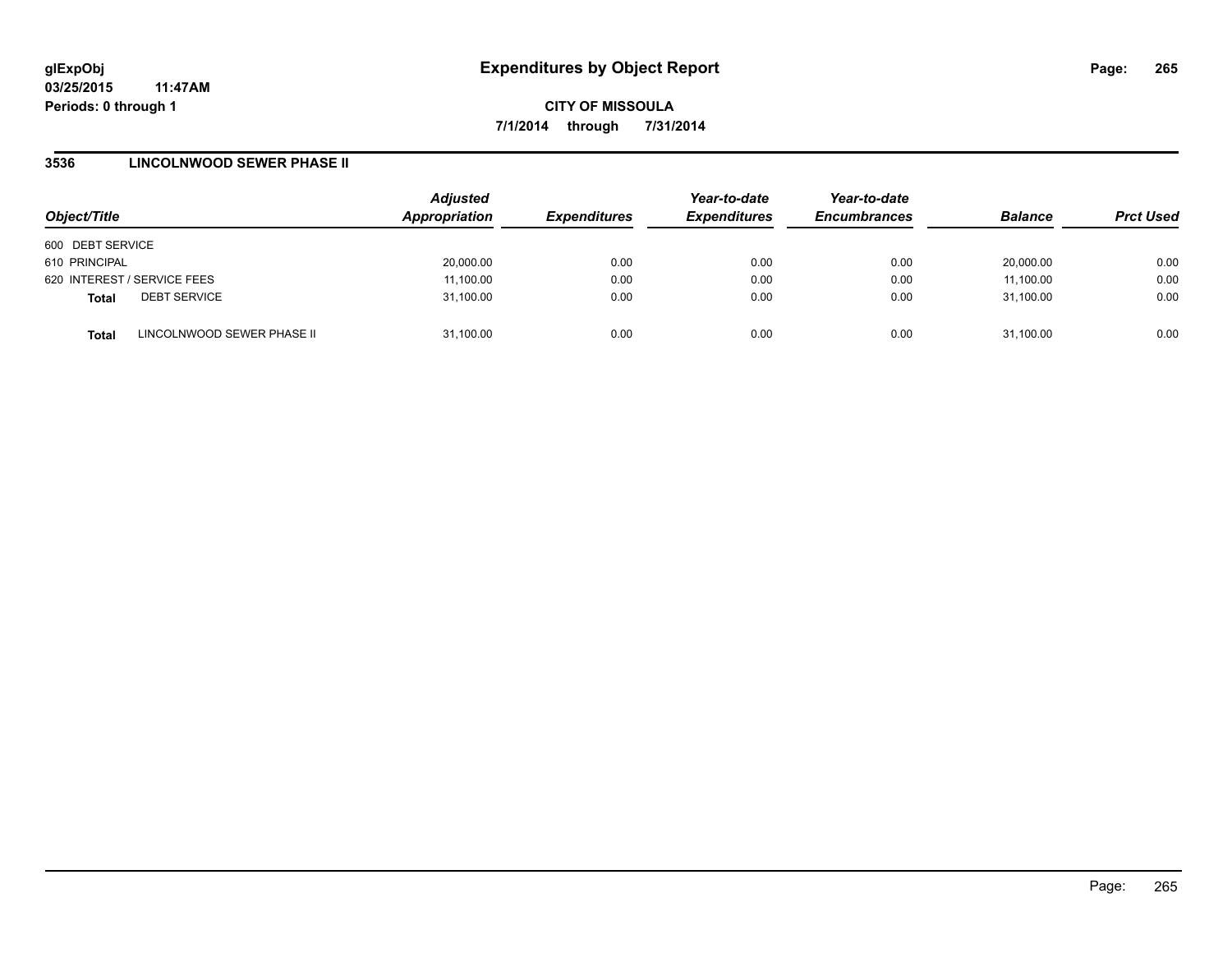### **3539 SOUTH 4TH STREET W TRAFFIC**

| Object/Title      |                              | <b>Adjusted</b><br>Appropriation | <b>Expenditures</b> | Year-to-date<br><b>Expenditures</b> | Year-to-date<br><b>Encumbrances</b> | <b>Balance</b> | <b>Prct Used</b> |
|-------------------|------------------------------|----------------------------------|---------------------|-------------------------------------|-------------------------------------|----------------|------------------|
| 800 OTHER OBJECTS |                              |                                  |                     |                                     |                                     |                |                  |
|                   | 820 TRANSFERS TO OTHER FUNDS | 0.00                             | 0.00                | 0.00                                | 0.00                                | 0.00           | 0.00             |
| <b>Total</b>      | OTHER OBJECTS                | 0.00                             | 0.00                | 0.00                                | 0.00                                | 0.00           | 0.00             |
| <b>Total</b>      | NON-DEPARTMENTAL             | 0.00                             | 0.00                | 0.00                                | 0.00                                | 0.00           | 0.00             |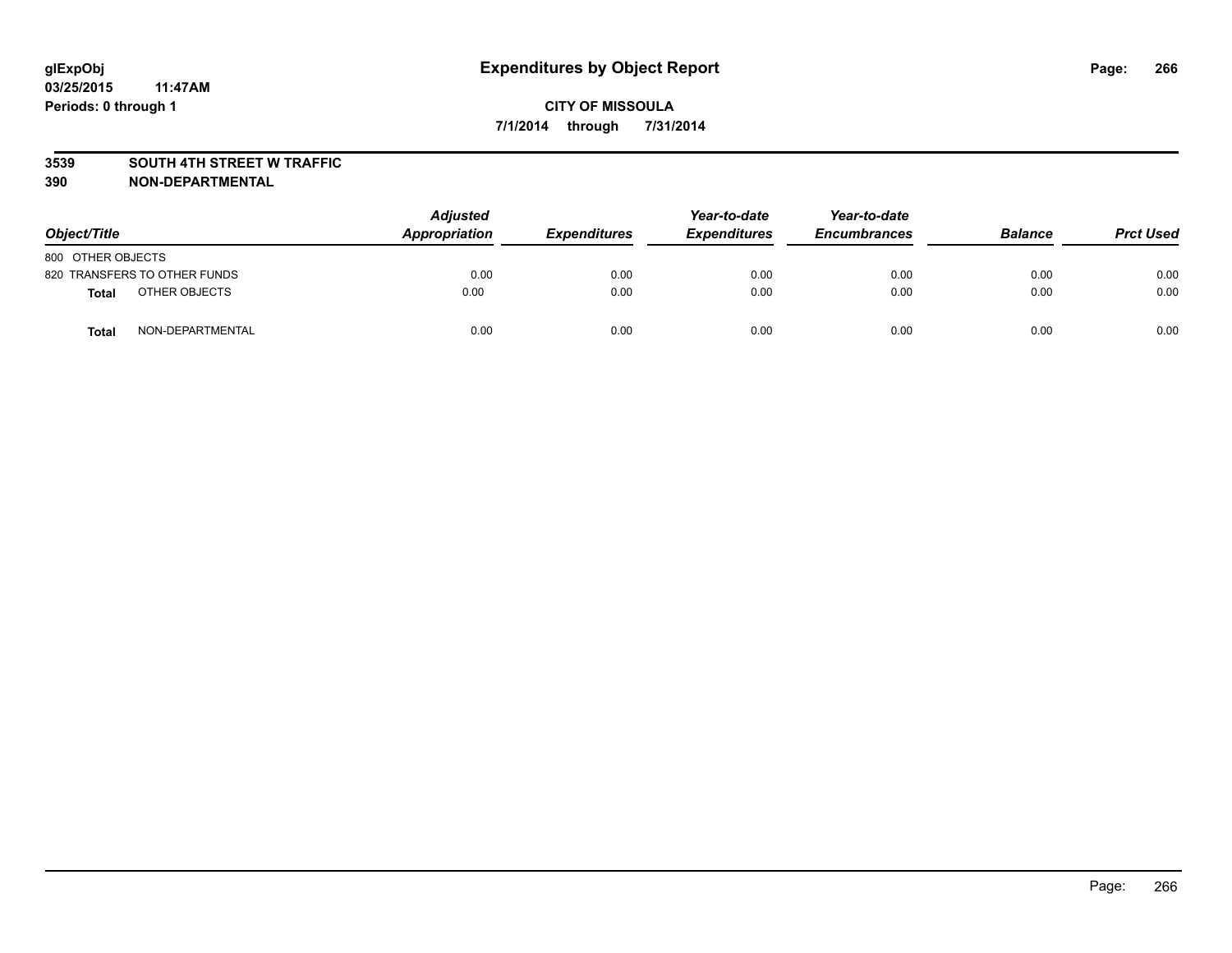## **3539 SOUTH 4TH STREET W TRAFFIC**

| Object/Title                               | <b>Adjusted</b><br>Appropriation | <b>Expenditures</b> | Year-to-date<br><b>Expenditures</b> | Year-to-date<br><b>Encumbrances</b> | <b>Balance</b> | <b>Prct Used</b> |
|--------------------------------------------|----------------------------------|---------------------|-------------------------------------|-------------------------------------|----------------|------------------|
| 800 OTHER OBJECTS                          |                                  |                     |                                     |                                     |                |                  |
| 820 TRANSFERS TO OTHER FUNDS               | 0.00                             | 0.00                | 0.00                                | 0.00                                | 0.00           | 0.00             |
| OTHER OBJECTS<br><b>Total</b>              | 0.00                             | 0.00                | 0.00                                | 0.00                                | 0.00           | 0.00             |
| SOUTH 4TH STREET W TRAFFIC<br><b>Total</b> | 0.00                             | 0.00                | 0.00                                | 0.00                                | 0.00           | 0.00             |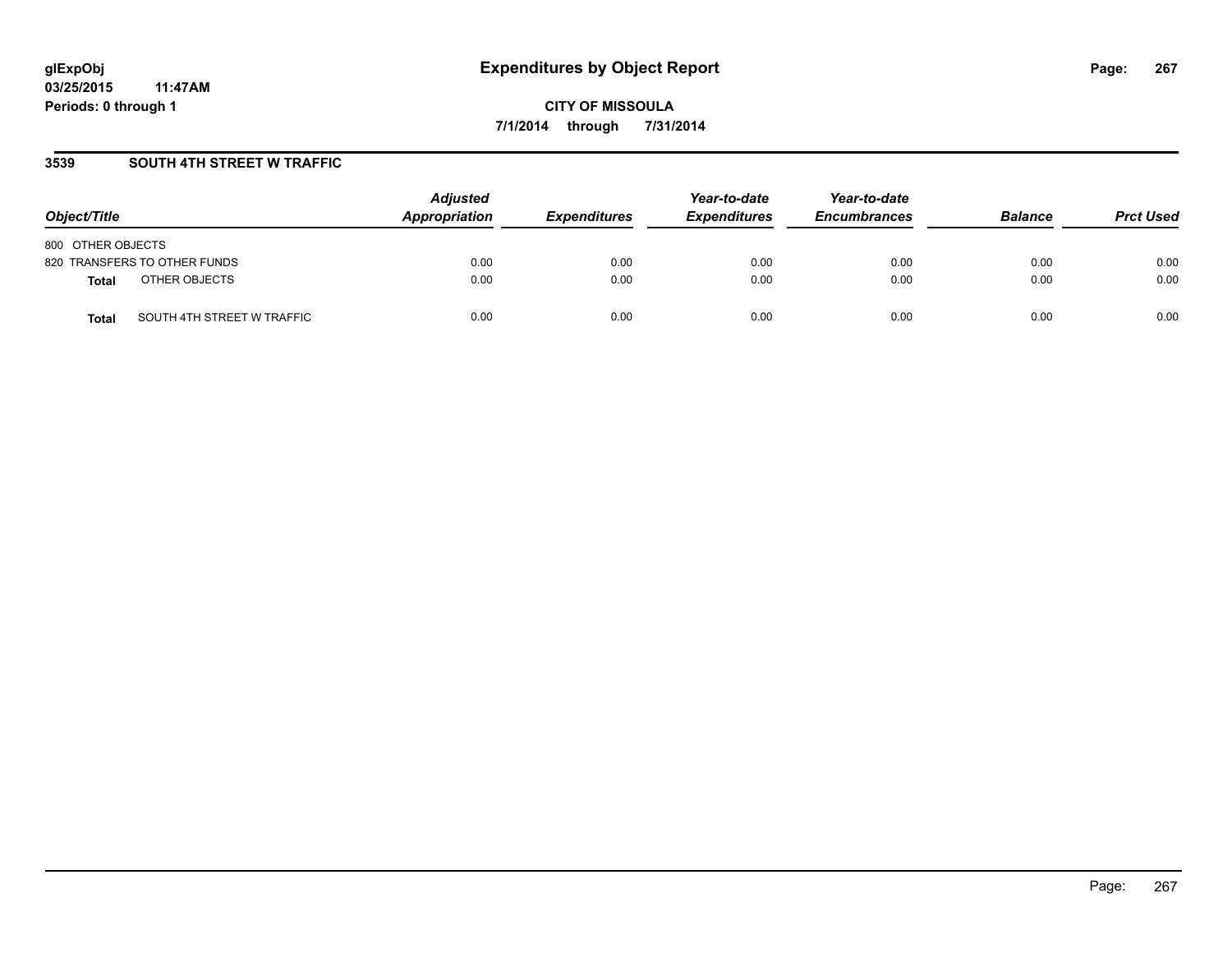### **3540 SID 540 DEBT SERVICE FUND**

| Object/Title                        | <b>Adjusted</b><br>Appropriation | <b>Expenditures</b> | Year-to-date<br><b>Expenditures</b> | Year-to-date<br><b>Encumbrances</b> | <b>Balance</b> | <b>Prct Used</b> |
|-------------------------------------|----------------------------------|---------------------|-------------------------------------|-------------------------------------|----------------|------------------|
| 600 DEBT SERVICE                    |                                  |                     |                                     |                                     |                |                  |
| 610 PRINCIPAL                       | 70,000.00                        | 0.00                | 0.00                                | 0.00                                | 70,000.00      | 0.00             |
| 620 INTEREST / SERVICE FEES         | 52,098.00                        | 0.00                | 0.00                                | 0.00                                | 52.098.00      | 0.00             |
| <b>DEBT SERVICE</b><br><b>Total</b> | 122.098.00                       | 0.00                | 0.00                                | 0.00                                | 122.098.00     | 0.00             |
| NON-DEPARTMENTAL<br><b>Total</b>    | 122,098.00                       | 0.00                | 0.00                                | 0.00                                | 122,098.00     | 0.00             |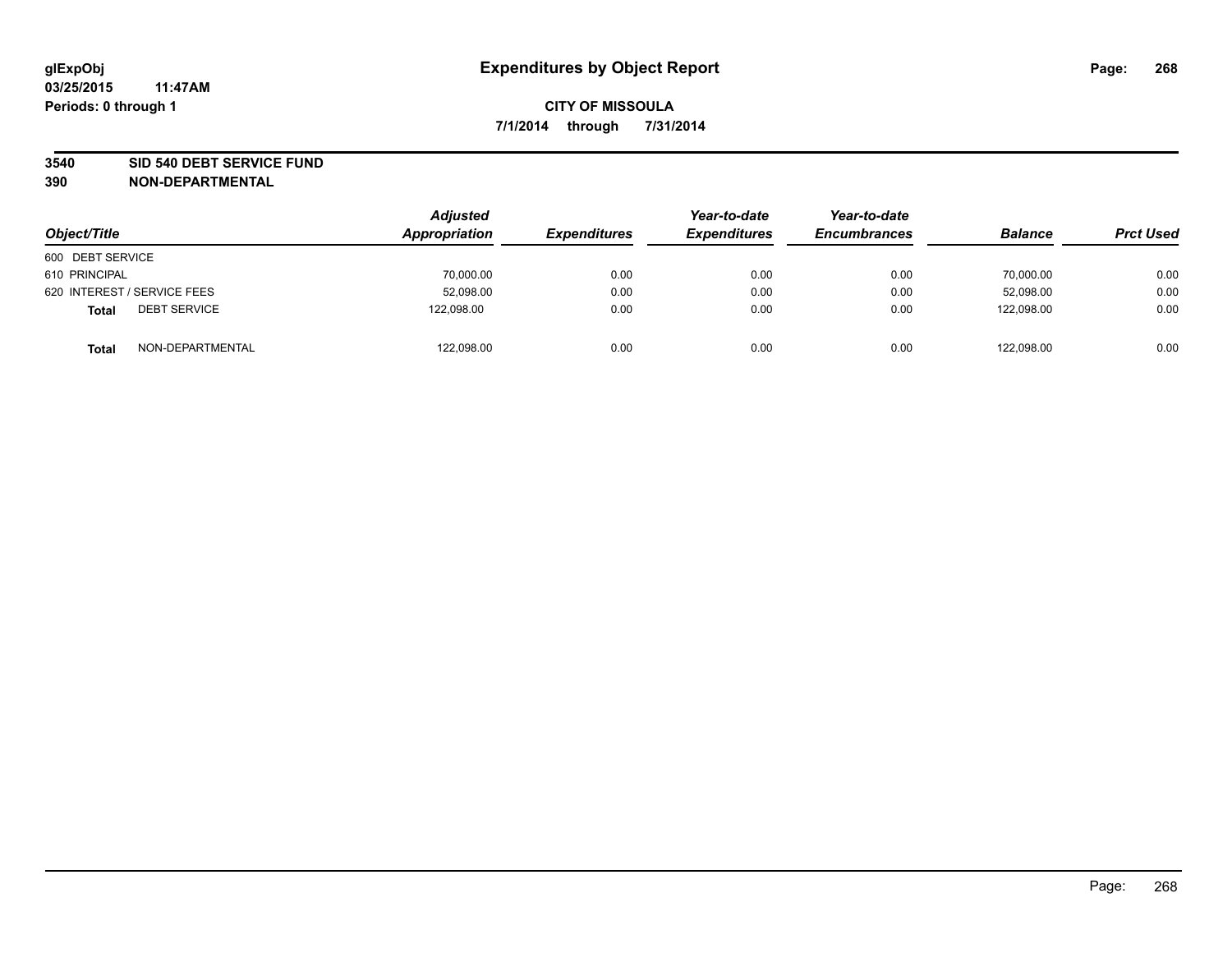## **3540 SID 540 DEBT SERVICE FUND**

| Object/Title                              | <b>Adjusted</b><br>Appropriation | <b>Expenditures</b> | Year-to-date<br><b>Expenditures</b> | Year-to-date<br><b>Encumbrances</b> | <b>Balance</b> | <b>Prct Used</b> |
|-------------------------------------------|----------------------------------|---------------------|-------------------------------------|-------------------------------------|----------------|------------------|
| 600 DEBT SERVICE                          |                                  |                     |                                     |                                     |                |                  |
| 610 PRINCIPAL                             | 70,000.00                        | 0.00                | 0.00                                | 0.00                                | 70.000.00      | 0.00             |
| 620 INTEREST / SERVICE FEES               | 52,098.00                        | 0.00                | 0.00                                | 0.00                                | 52,098.00      | 0.00             |
| <b>DEBT SERVICE</b><br><b>Total</b>       | 122,098.00                       | 0.00                | 0.00                                | 0.00                                | 122.098.00     | 0.00             |
| SID 540 DEBT SERVICE FUND<br><b>Total</b> | 122,098.00                       | 0.00                | 0.00                                | 0.00                                | 122.098.00     | 0.00             |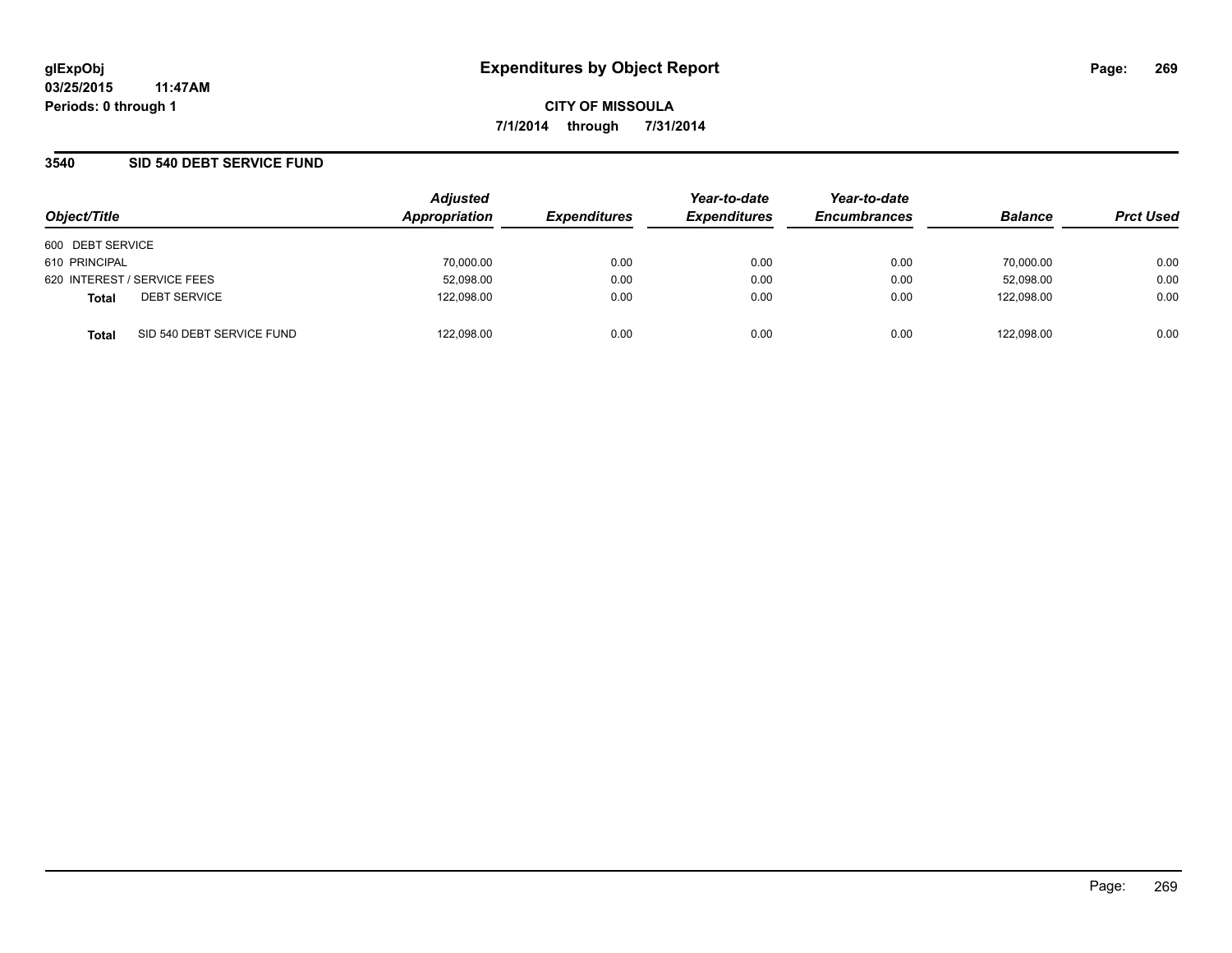### **3541 SID 541 DEBT SERVICE**

|                             |                      | <b>Adjusted</b> |                     | Year-to-date        | Year-to-date        |                |                  |
|-----------------------------|----------------------|-----------------|---------------------|---------------------|---------------------|----------------|------------------|
| Object/Title                |                      | Appropriation   | <b>Expenditures</b> | <b>Expenditures</b> | <b>Encumbrances</b> | <b>Balance</b> | <b>Prct Used</b> |
| 500 FIXED CHARGES           |                      |                 |                     |                     |                     |                |                  |
| 550 MERCHANT SERVICE FEES   |                      | 0.00            | 0.00                | 0.00                | 0.00                | 0.00           | 0.00             |
| <b>Total</b>                | <b>FIXED CHARGES</b> | 0.00            | 0.00                | 0.00                | 0.00                | 0.00           | 0.00             |
| 600 DEBT SERVICE            |                      |                 |                     |                     |                     |                |                  |
| 610 PRINCIPAL               |                      | 30.000.00       | 0.00                | 0.00                | 0.00                | 30.000.00      | 0.00             |
| 620 INTEREST / SERVICE FEES |                      | 30.383.00       | 0.00                | 0.00                | 0.00                | 30,383.00      | 0.00             |
| <b>Total</b>                | <b>DEBT SERVICE</b>  | 60.383.00       | 0.00                | 0.00                | 0.00                | 60,383.00      | 0.00             |
| <b>Total</b>                | NON-DEPARTMENTAL     | 60.383.00       | 0.00                | 0.00                | 0.00                | 60.383.00      | 0.00             |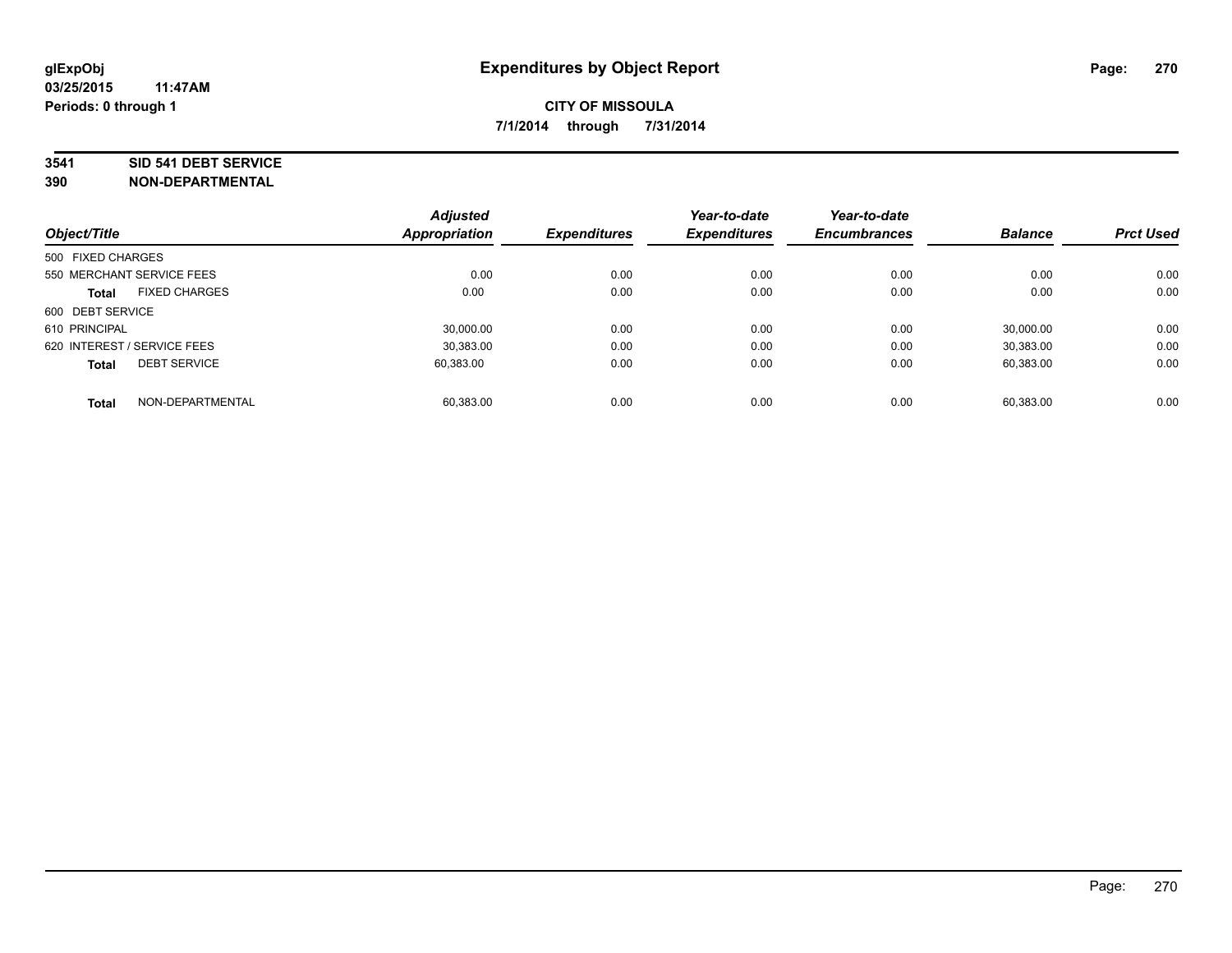### **3541 SID 541 DEBT SERVICE**

| Object/Title                         | <b>Adjusted</b><br>Appropriation | <b>Expenditures</b> | Year-to-date<br><b>Expenditures</b> | Year-to-date<br><b>Encumbrances</b> | <b>Balance</b> | <b>Prct Used</b> |
|--------------------------------------|----------------------------------|---------------------|-------------------------------------|-------------------------------------|----------------|------------------|
| 500 FIXED CHARGES                    |                                  |                     |                                     |                                     |                |                  |
| 550 MERCHANT SERVICE FEES            | 0.00                             | 0.00                | 0.00                                | 0.00                                | 0.00           | 0.00             |
| <b>FIXED CHARGES</b><br><b>Total</b> | 0.00                             | 0.00                | 0.00                                | 0.00                                | 0.00           | 0.00             |
| 600 DEBT SERVICE                     |                                  |                     |                                     |                                     |                |                  |
| 610 PRINCIPAL                        | 30.000.00                        | 0.00                | 0.00                                | 0.00                                | 30.000.00      | 0.00             |
| 620 INTEREST / SERVICE FEES          | 30.383.00                        | 0.00                | 0.00                                | 0.00                                | 30.383.00      | 0.00             |
| <b>DEBT SERVICE</b><br><b>Total</b>  | 60.383.00                        | 0.00                | 0.00                                | 0.00                                | 60.383.00      | 0.00             |
| SID 541 DEBT SERVICE<br><b>Total</b> | 60.383.00                        | 0.00                | 0.00                                | 0.00                                | 60.383.00      | 0.00             |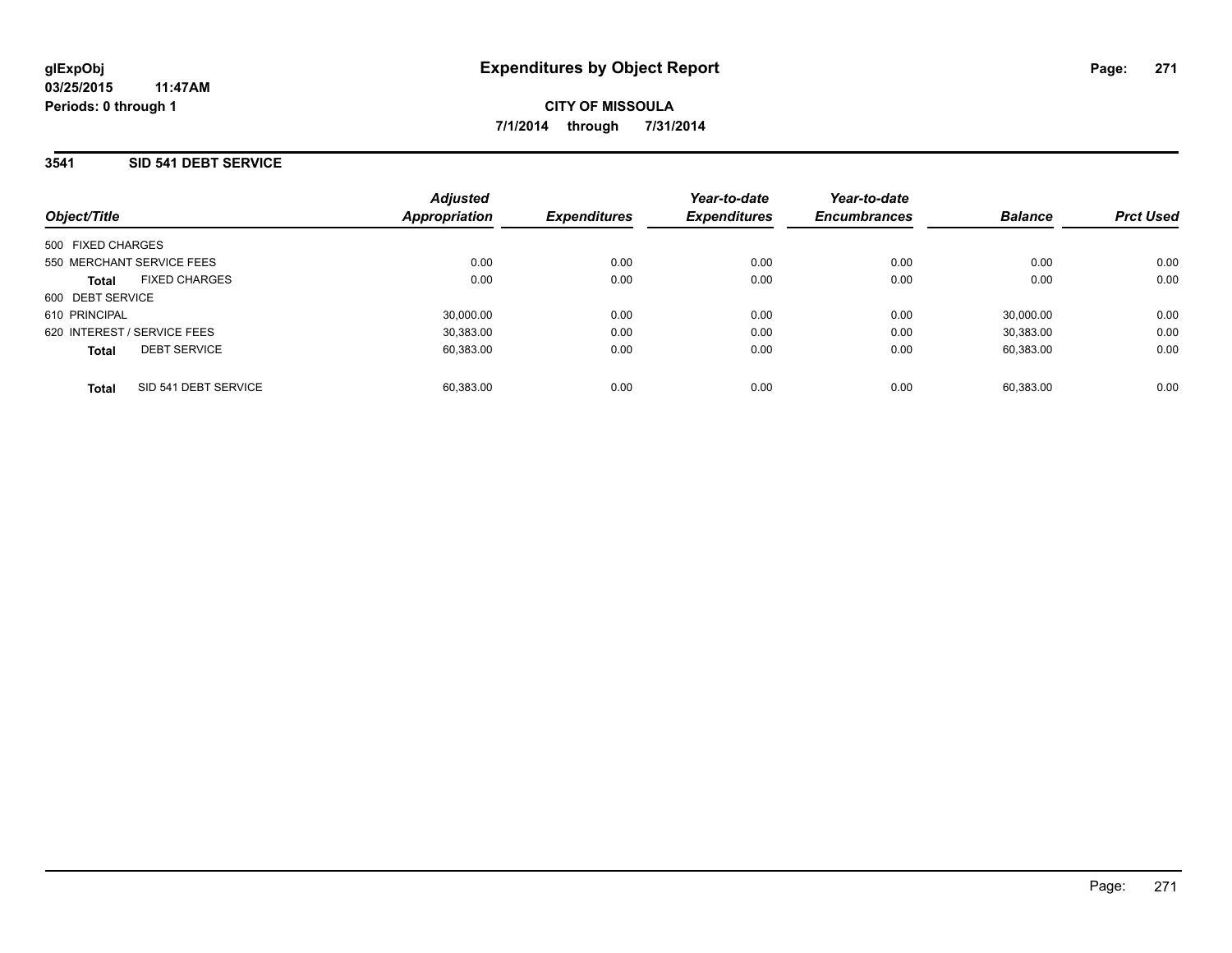### **3543 SID 543 DEBT SERVICE**

|                                     | <b>Adjusted</b><br><b>Appropriation</b> | <b>Expenditures</b> | Year-to-date<br><b>Expenditures</b> | Year-to-date<br><b>Encumbrances</b> | <b>Balance</b> | <b>Prct Used</b> |
|-------------------------------------|-----------------------------------------|---------------------|-------------------------------------|-------------------------------------|----------------|------------------|
| Object/Title                        |                                         |                     |                                     |                                     |                |                  |
| 600 DEBT SERVICE                    |                                         |                     |                                     |                                     |                |                  |
| 610 PRINCIPAL                       | 0.00                                    | 0.00                | 0.00                                | 0.00                                | 0.00           | 0.00             |
| 620 INTEREST / SERVICE FEES         | 0.00                                    | 0.00                | 0.00                                | 0.00                                | 0.00           | 0.00             |
| <b>DEBT SERVICE</b><br><b>Total</b> | 0.00                                    | 0.00                | 0.00                                | 0.00                                | 0.00           | 0.00             |
| 800 OTHER OBJECTS                   |                                         |                     |                                     |                                     |                |                  |
| 820 TRANSFERS TO OTHER FUNDS        | 0.00                                    | 0.00                | 0.00                                | 0.00                                | 0.00           | 0.00             |
| OTHER OBJECTS<br><b>Total</b>       | 0.00                                    | 0.00                | 0.00                                | 0.00                                | 0.00           | 0.00             |
| NON-DEPARTMENTAL<br><b>Total</b>    | 0.00                                    | 0.00                | 0.00                                | 0.00                                | 0.00           | 0.00             |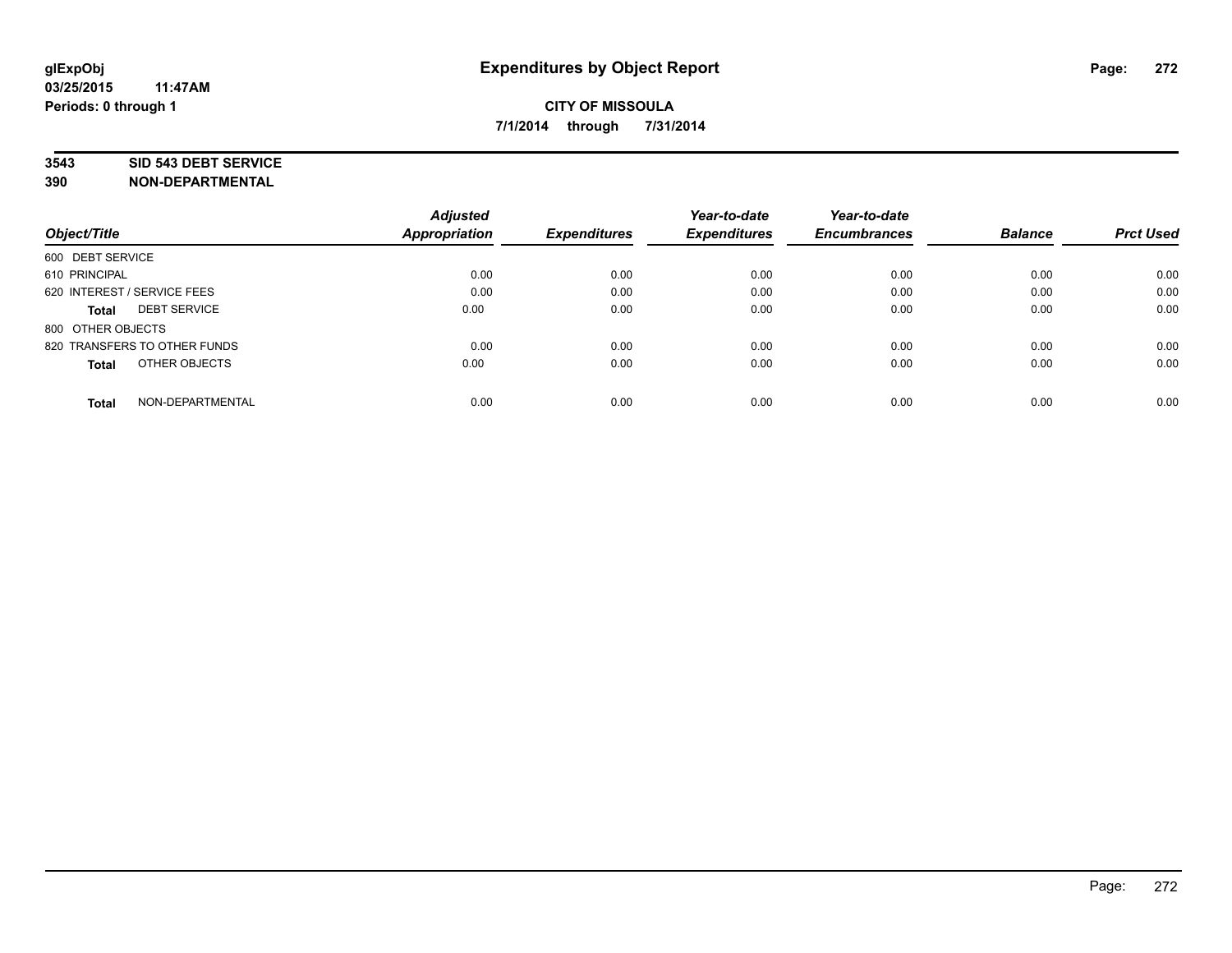## **3543 SID 543 DEBT SERVICE**

| Object/Title                         | <b>Adjusted</b><br>Appropriation | <b>Expenditures</b> | Year-to-date<br><b>Expenditures</b> | Year-to-date<br><b>Encumbrances</b> | <b>Balance</b> | <b>Prct Used</b> |
|--------------------------------------|----------------------------------|---------------------|-------------------------------------|-------------------------------------|----------------|------------------|
| 600 DEBT SERVICE                     |                                  |                     |                                     |                                     |                |                  |
| 610 PRINCIPAL                        | 0.00                             | 0.00                | 0.00                                | 0.00                                | 0.00           | 0.00             |
| 620 INTEREST / SERVICE FEES          | 0.00                             | 0.00                | 0.00                                | 0.00                                | 0.00           | 0.00             |
| <b>DEBT SERVICE</b><br><b>Total</b>  | 0.00                             | 0.00                | 0.00                                | 0.00                                | 0.00           | 0.00             |
| 800 OTHER OBJECTS                    |                                  |                     |                                     |                                     |                |                  |
| 820 TRANSFERS TO OTHER FUNDS         | 0.00                             | 0.00                | 0.00                                | 0.00                                | 0.00           | 0.00             |
| OTHER OBJECTS<br><b>Total</b>        | 0.00                             | 0.00                | 0.00                                | 0.00                                | 0.00           | 0.00             |
| SID 543 DEBT SERVICE<br><b>Total</b> | 0.00                             | 0.00                | 0.00                                | 0.00                                | 0.00           | 0.00             |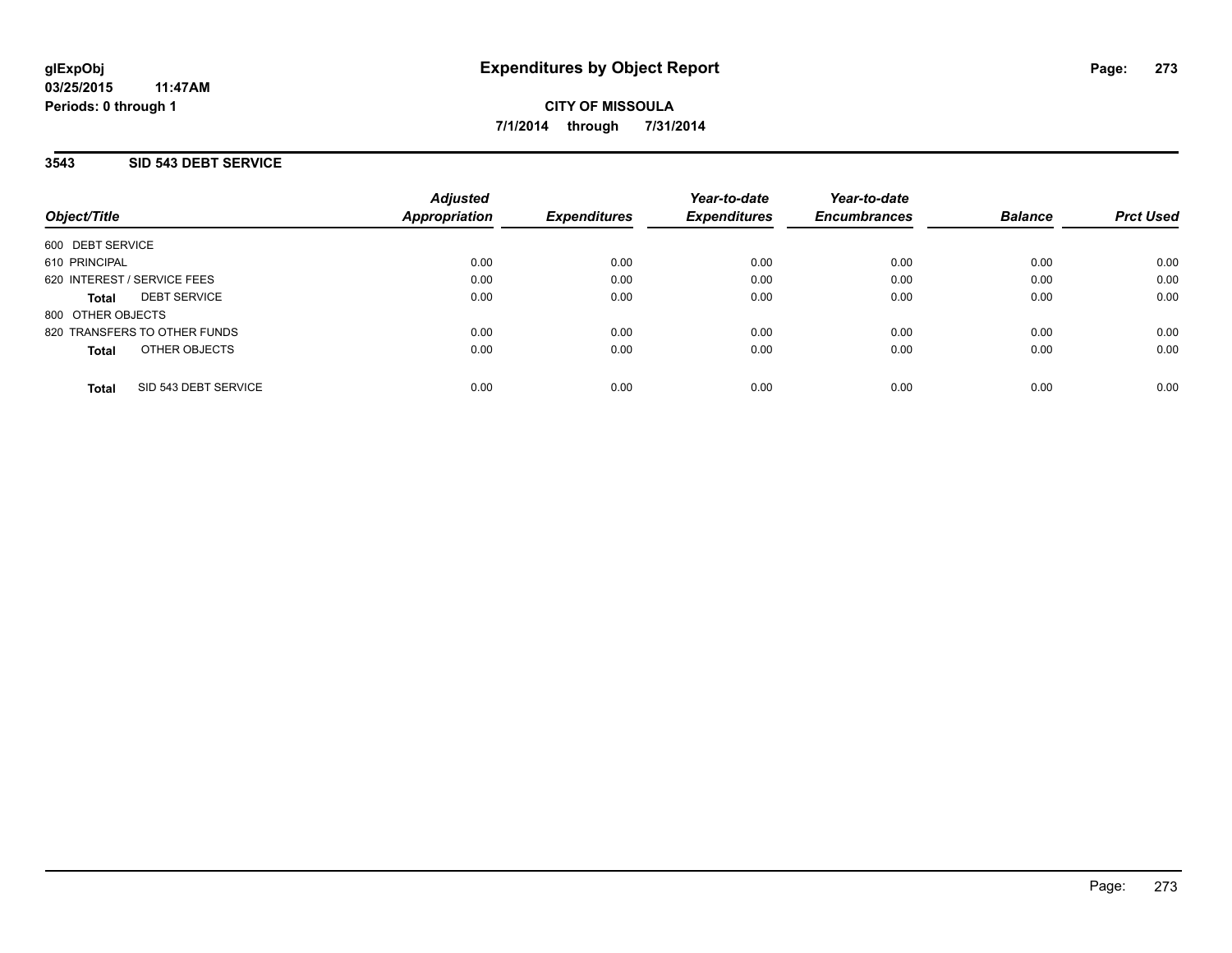### **3544 SID 544 RATTLESNAKE DEBT SERVICE**

| Object/Title                        | <b>Adjusted</b><br><b>Appropriation</b> | <b>Expenditures</b> | Year-to-date<br><b>Expenditures</b> | Year-to-date<br><b>Encumbrances</b> | <b>Balance</b> | <b>Prct Used</b> |
|-------------------------------------|-----------------------------------------|---------------------|-------------------------------------|-------------------------------------|----------------|------------------|
| 600 DEBT SERVICE                    |                                         |                     |                                     |                                     |                |                  |
| 610 PRINCIPAL                       | 65,000.00                               | 0.00                | 0.00                                | 0.00                                | 65,000.00      | 0.00             |
| 620 INTEREST / SERVICE FEES         | 51,638.00                               | 0.00                | 0.00                                | 0.00                                | 51.638.00      | 0.00             |
| <b>DEBT SERVICE</b><br><b>Total</b> | 116,638.00                              | 0.00                | 0.00                                | 0.00                                | 116,638.00     | 0.00             |
| NON-DEPARTMENTAL<br><b>Total</b>    | 116,638.00                              | 0.00                | 0.00                                | 0.00                                | 116.638.00     | 0.00             |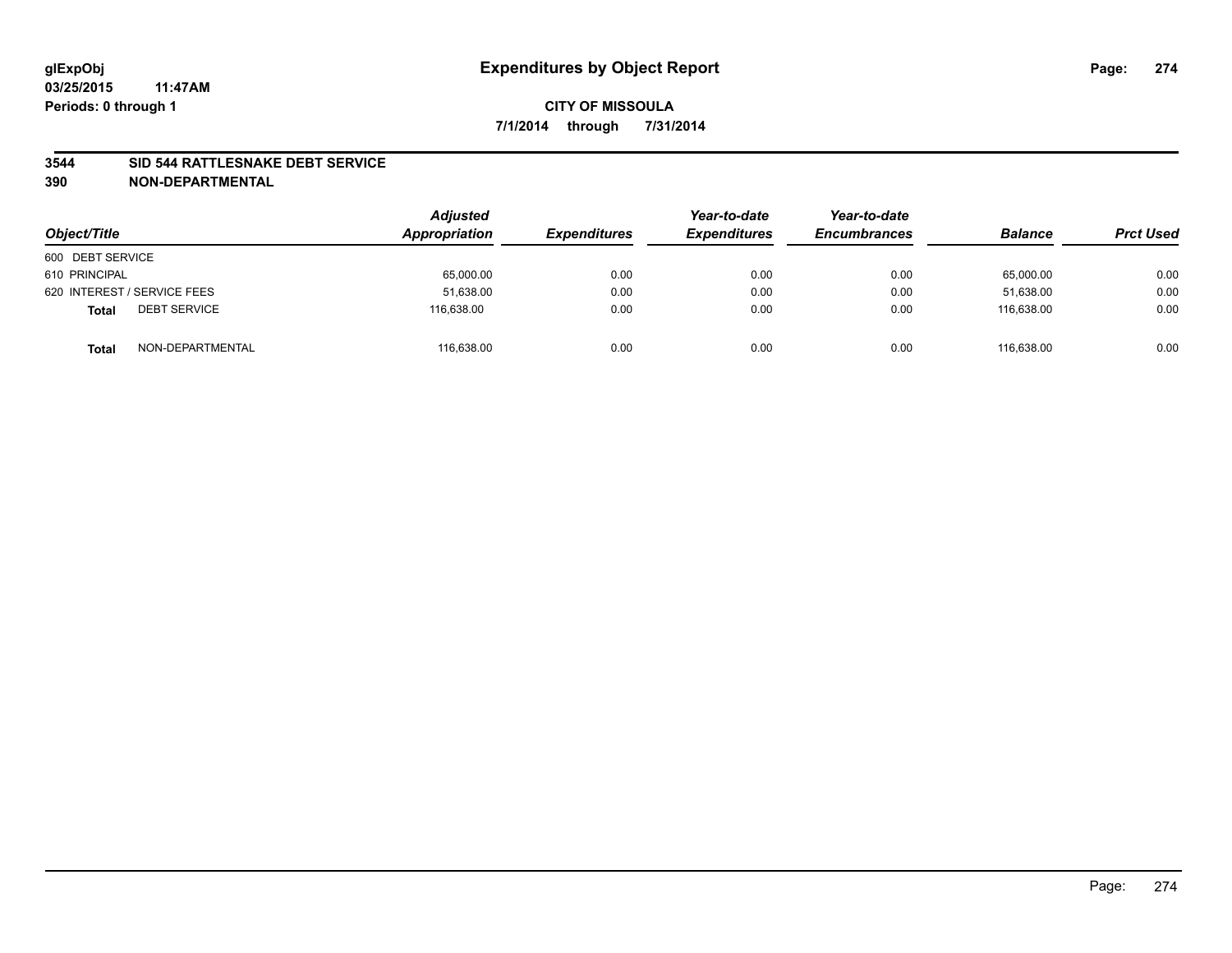### **3544 SID 544 RATTLESNAKE DEBT SERVICE**

**550 SID 544 PROJECT**

| Object/Title                        | <b>Adjusted</b><br>Appropriation | <b>Expenditures</b> | Year-to-date<br><b>Expenditures</b> | Year-to-date<br><b>Encumbrances</b> | <b>Balance</b> | <b>Prct Used</b> |
|-------------------------------------|----------------------------------|---------------------|-------------------------------------|-------------------------------------|----------------|------------------|
| 600 DEBT SERVICE                    |                                  |                     |                                     |                                     |                |                  |
| 610 PRINCIPAL                       | 16,000.00                        | 0.00                | 0.00                                | 0.00                                | 16,000.00      | 0.00             |
| 620 INTEREST / SERVICE FEES         | 5.110.00                         | 0.00                | 0.00                                | 0.00                                | 5.110.00       | 0.00             |
| <b>DEBT SERVICE</b><br><b>Total</b> | 21,110.00                        | 0.00                | 0.00                                | 0.00                                | 21,110.00      | 0.00             |
| SID 544 PROJECT<br><b>Total</b>     | 21,110.00                        | 0.00                | 0.00                                | 0.00                                | 21.110.00      | 0.00             |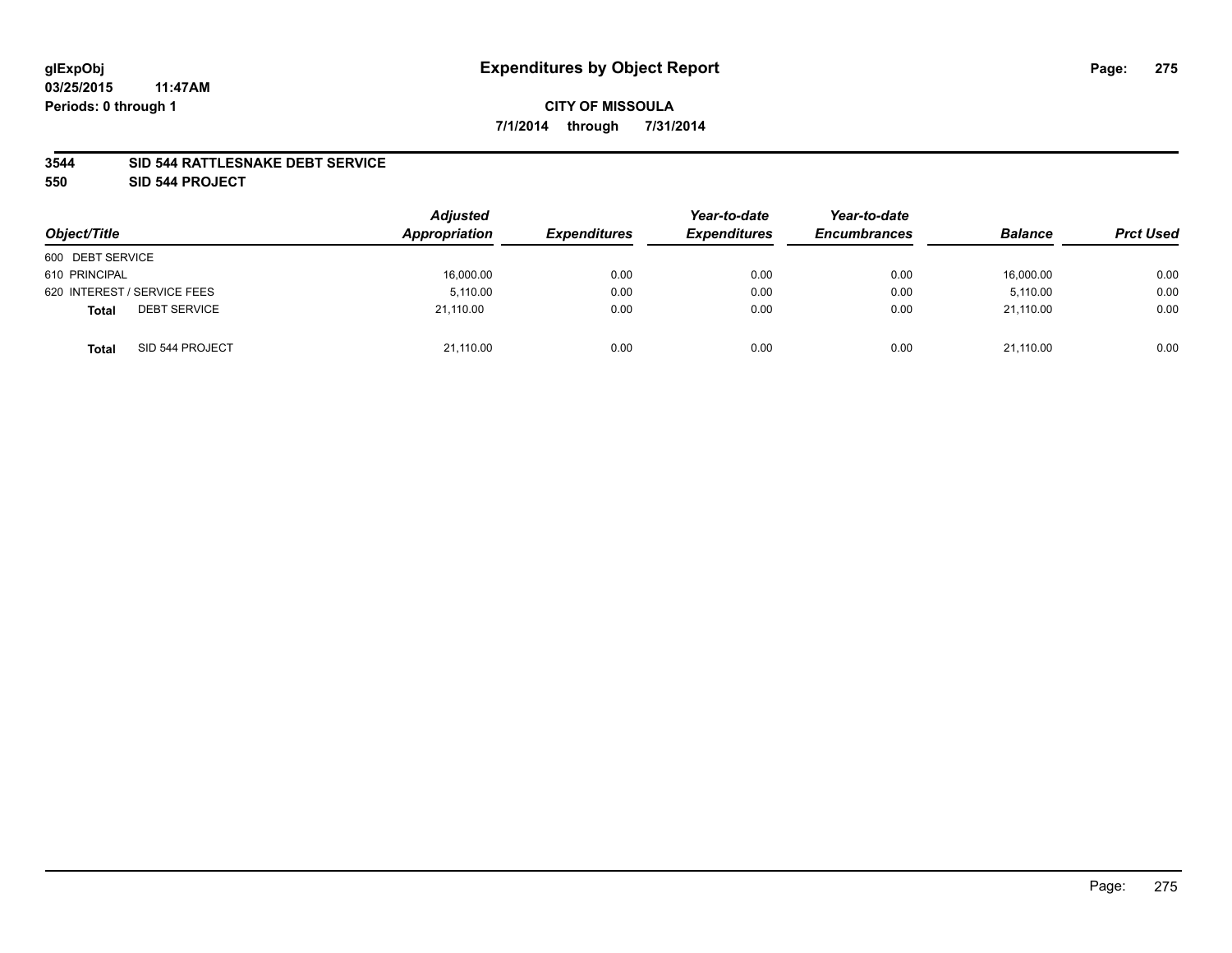### **3544 SID 544 RATTLESNAKE DEBT SERVICE**

**555 LOLO STREET PROJECT**

|                                            | <b>Adjusted</b>      |                     | Year-to-date        | Year-to-date        |                |                  |
|--------------------------------------------|----------------------|---------------------|---------------------|---------------------|----------------|------------------|
| Object/Title                               | <b>Appropriation</b> | <b>Expenditures</b> | <b>Expenditures</b> | <b>Encumbrances</b> | <b>Balance</b> | <b>Prct Used</b> |
| 500 FIXED CHARGES                          |                      |                     |                     |                     |                |                  |
| 550 MERCHANT SERVICE FEES                  | 0.00                 | 0.00                | 0.00                | 0.00                | 0.00           | 0.00             |
| <b>FIXED CHARGES</b><br><b>Total</b>       | 0.00                 | 0.00                | 0.00                | 0.00                | 0.00           | 0.00             |
| 600 DEBT SERVICE                           |                      |                     |                     |                     |                |                  |
| 610 PRINCIPAL                              | 1.500.00             | 0.00                | 0.00                | 0.00                | 1,500.00       | 0.00             |
| 620 INTEREST / SERVICE FEES                | 928.00               | 0.00                | 0.00                | 0.00                | 928.00         | 0.00             |
| <b>DEBT SERVICE</b><br><b>Total</b>        | 2.428.00             | 0.00                | 0.00                | 0.00                | 2,428.00       | 0.00             |
| <b>LOLO STREET PROJECT</b><br><b>Total</b> | 2.428.00             | 0.00                | 0.00                | 0.00                | 2.428.00       | 0.00             |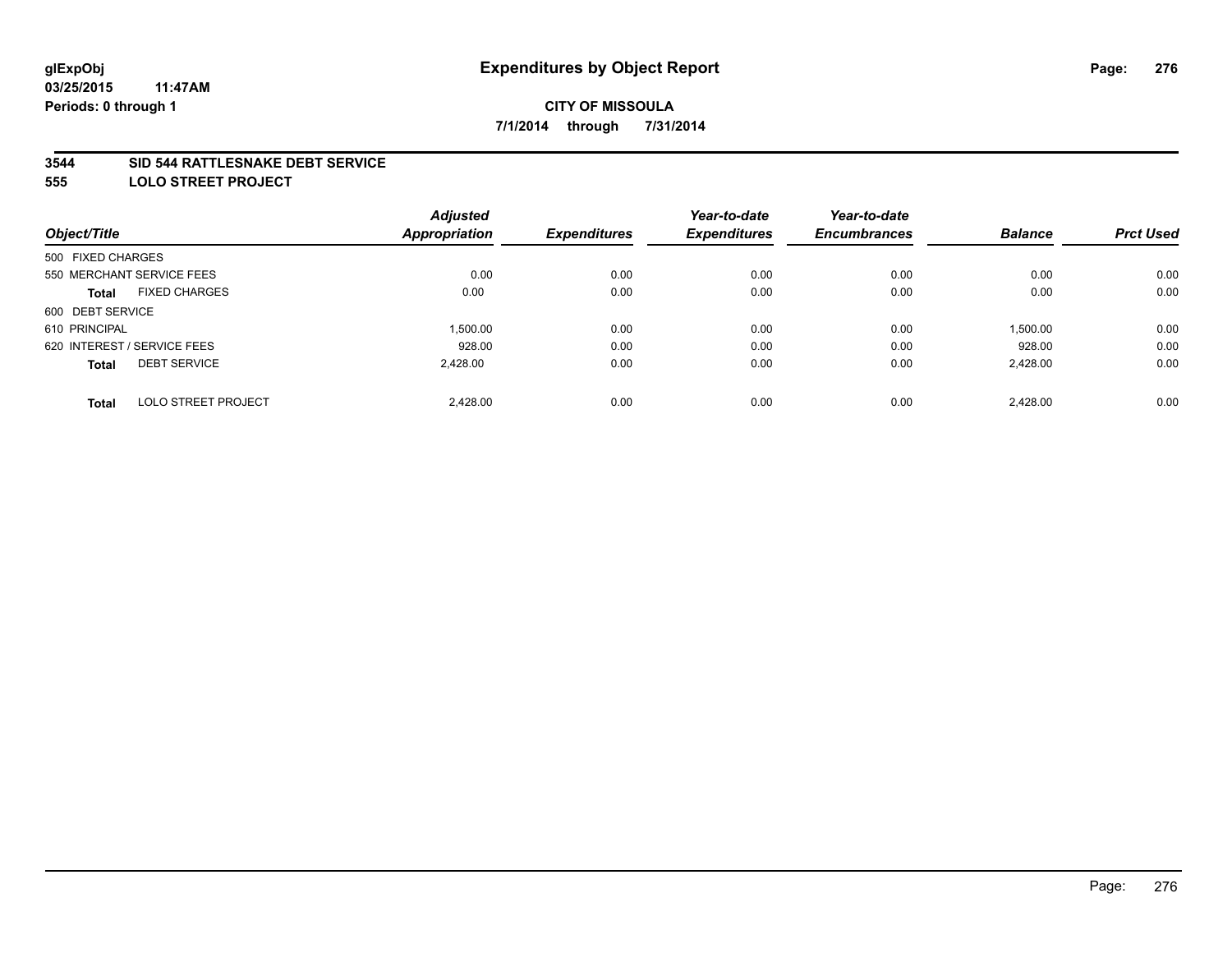**03/25/2015 11:47AM Periods: 0 through 1**

**CITY OF MISSOULA 7/1/2014 through 7/31/2014**

## **3544 SID 544 RATTLESNAKE DEBT SERVICE**

| Object/Title                                     | <b>Adjusted</b><br><b>Appropriation</b> | <b>Expenditures</b> | Year-to-date<br><b>Expenditures</b> | Year-to-date<br><b>Encumbrances</b> | <b>Balance</b> | <b>Prct Used</b> |
|--------------------------------------------------|-----------------------------------------|---------------------|-------------------------------------|-------------------------------------|----------------|------------------|
| 500 FIXED CHARGES                                |                                         |                     |                                     |                                     |                |                  |
| 550 MERCHANT SERVICE FEES                        | 0.00                                    | 0.00                | 0.00                                | 0.00                                | 0.00           | 0.00             |
| <b>FIXED CHARGES</b><br><b>Total</b>             |                                         | 0.00<br>0.00        | 0.00                                | 0.00                                | 0.00           | 0.00             |
| 600 DEBT SERVICE                                 |                                         |                     |                                     |                                     |                |                  |
| 610 PRINCIPAL                                    | 82.500.00                               | 0.00                | 0.00                                | 0.00                                | 82.500.00      | 0.00             |
| 620 INTEREST / SERVICE FEES                      | 57.676.00                               | 0.00                | 0.00                                | 0.00                                | 57.676.00      | 0.00             |
| <b>DEBT SERVICE</b><br><b>Total</b>              | 140.176.00                              | 0.00                | 0.00                                | 0.00                                | 140.176.00     | 0.00             |
| SID 544 RATTLESNAKE DEBT SERVICE<br><b>Total</b> | 140.176.00                              | 0.00                | 0.00                                | 0.00                                | 140.176.00     | 0.00             |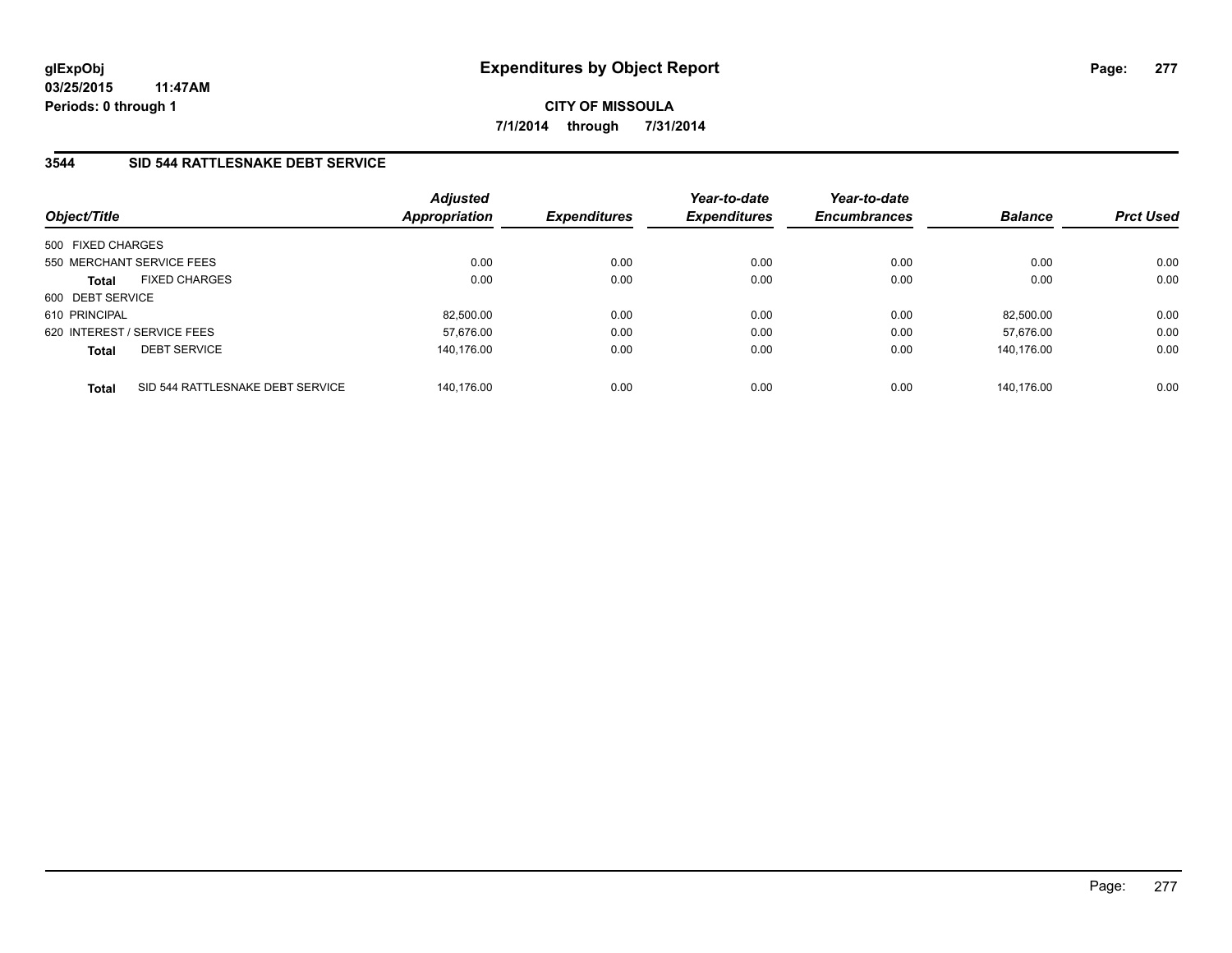#### **3545 SID 545 DEBT SERVICE**

| Object/Title                         | <b>Adjusted</b><br><b>Appropriation</b> | <b>Expenditures</b> | Year-to-date<br><b>Expenditures</b> | Year-to-date<br><b>Encumbrances</b> | <b>Balance</b> | <b>Prct Used</b> |
|--------------------------------------|-----------------------------------------|---------------------|-------------------------------------|-------------------------------------|----------------|------------------|
| 500 FIXED CHARGES                    |                                         |                     |                                     |                                     |                |                  |
| 550 MERCHANT SERVICE FEES            | 0.00                                    | 0.00                | 0.00                                | 0.00                                | 0.00           | 0.00             |
| <b>FIXED CHARGES</b><br><b>Total</b> | 0.00                                    | 0.00                | 0.00                                | 0.00                                | 0.00           | 0.00             |
| 600 DEBT SERVICE                     |                                         |                     |                                     |                                     |                |                  |
| 610 PRINCIPAL                        | 0.00                                    | 0.00                | 0.00                                | 0.00                                | 0.00           | 0.00             |
| 620 INTEREST / SERVICE FEES          | 0.00                                    | 0.00                | 0.00                                | 0.00                                | 0.00           | 0.00             |
| <b>DEBT SERVICE</b><br><b>Total</b>  | 0.00                                    | 0.00                | 0.00                                | 0.00                                | 0.00           | 0.00             |
| 800 OTHER OBJECTS                    |                                         |                     |                                     |                                     |                |                  |
| 820 TRANSFERS TO OTHER FUNDS         | 0.00                                    | 0.00                | 0.00                                | 0.00                                | 0.00           | 0.00             |
| OTHER OBJECTS<br><b>Total</b>        | 0.00                                    | 0.00                | 0.00                                | 0.00                                | 0.00           | 0.00             |
|                                      |                                         |                     |                                     |                                     |                |                  |
| NON-DEPARTMENTAL<br><b>Total</b>     | 0.00                                    | 0.00                | 0.00                                | 0.00                                | 0.00           | 0.00             |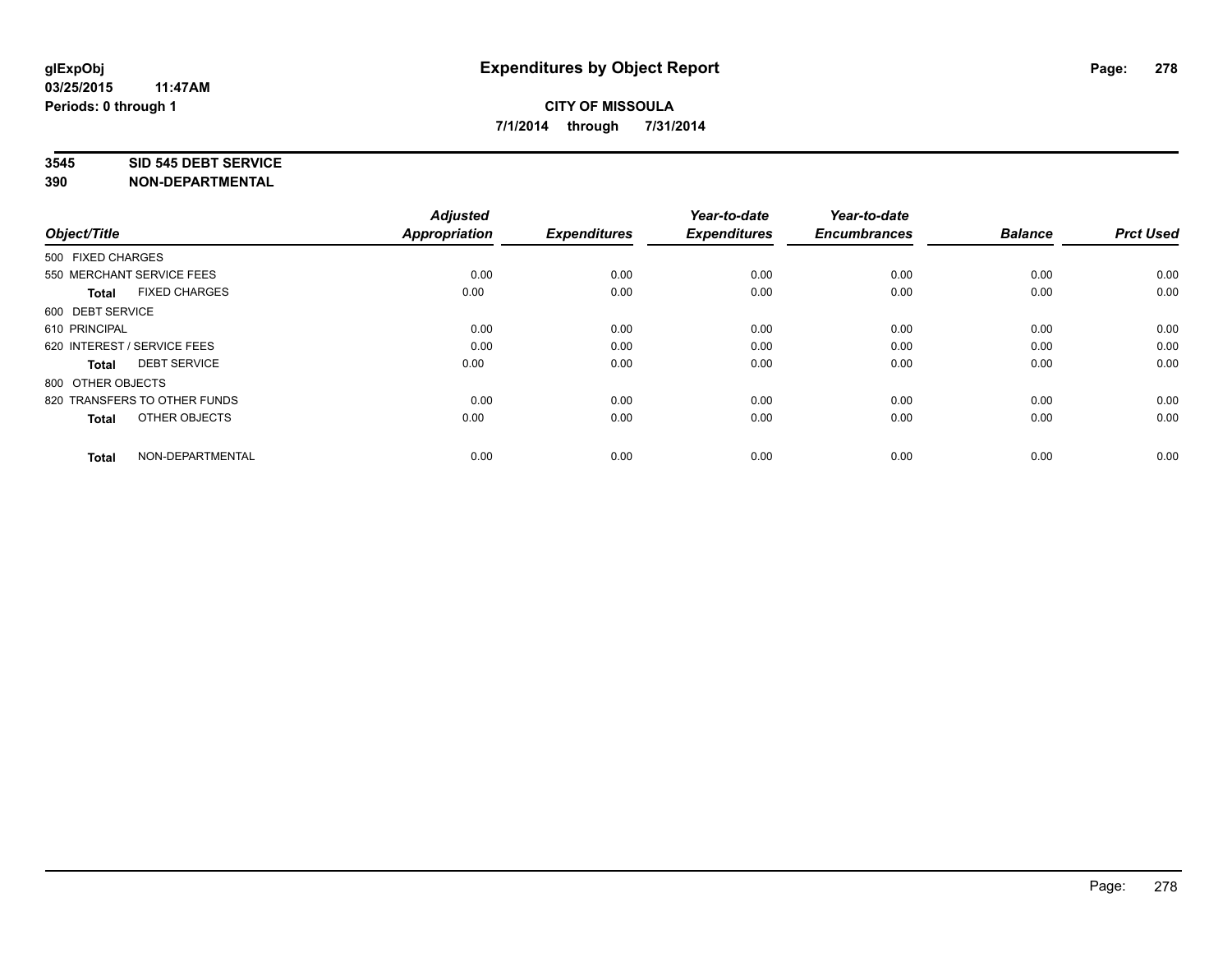## **3545 SID 545 DEBT SERVICE**

|                   |                              | <b>Adjusted</b>      |                     | Year-to-date        | Year-to-date<br><b>Encumbrances</b> | <b>Balance</b> | <b>Prct Used</b> |
|-------------------|------------------------------|----------------------|---------------------|---------------------|-------------------------------------|----------------|------------------|
| Object/Title      |                              | <b>Appropriation</b> | <b>Expenditures</b> | <b>Expenditures</b> |                                     |                |                  |
| 500 FIXED CHARGES |                              |                      |                     |                     |                                     |                |                  |
|                   | 550 MERCHANT SERVICE FEES    | 0.00                 | 0.00                | 0.00                | 0.00                                | 0.00           | 0.00             |
| Total             | <b>FIXED CHARGES</b>         | 0.00                 | 0.00                | 0.00                | 0.00                                | 0.00           | 0.00             |
| 600 DEBT SERVICE  |                              |                      |                     |                     |                                     |                |                  |
| 610 PRINCIPAL     |                              | 0.00                 | 0.00                | 0.00                | 0.00                                | 0.00           | 0.00             |
|                   | 620 INTEREST / SERVICE FEES  | 0.00                 | 0.00                | 0.00                | 0.00                                | 0.00           | 0.00             |
| Total             | <b>DEBT SERVICE</b>          | 0.00                 | 0.00                | 0.00                | 0.00                                | 0.00           | 0.00             |
| 800 OTHER OBJECTS |                              |                      |                     |                     |                                     |                |                  |
|                   | 820 TRANSFERS TO OTHER FUNDS | 0.00                 | 0.00                | 0.00                | 0.00                                | 0.00           | 0.00             |
| <b>Total</b>      | OTHER OBJECTS                | 0.00                 | 0.00                | 0.00                | 0.00                                | 0.00           | 0.00             |
| <b>Total</b>      | SID 545 DEBT SERVICE         | 0.00                 | 0.00                | 0.00                | 0.00                                | 0.00           | 0.00             |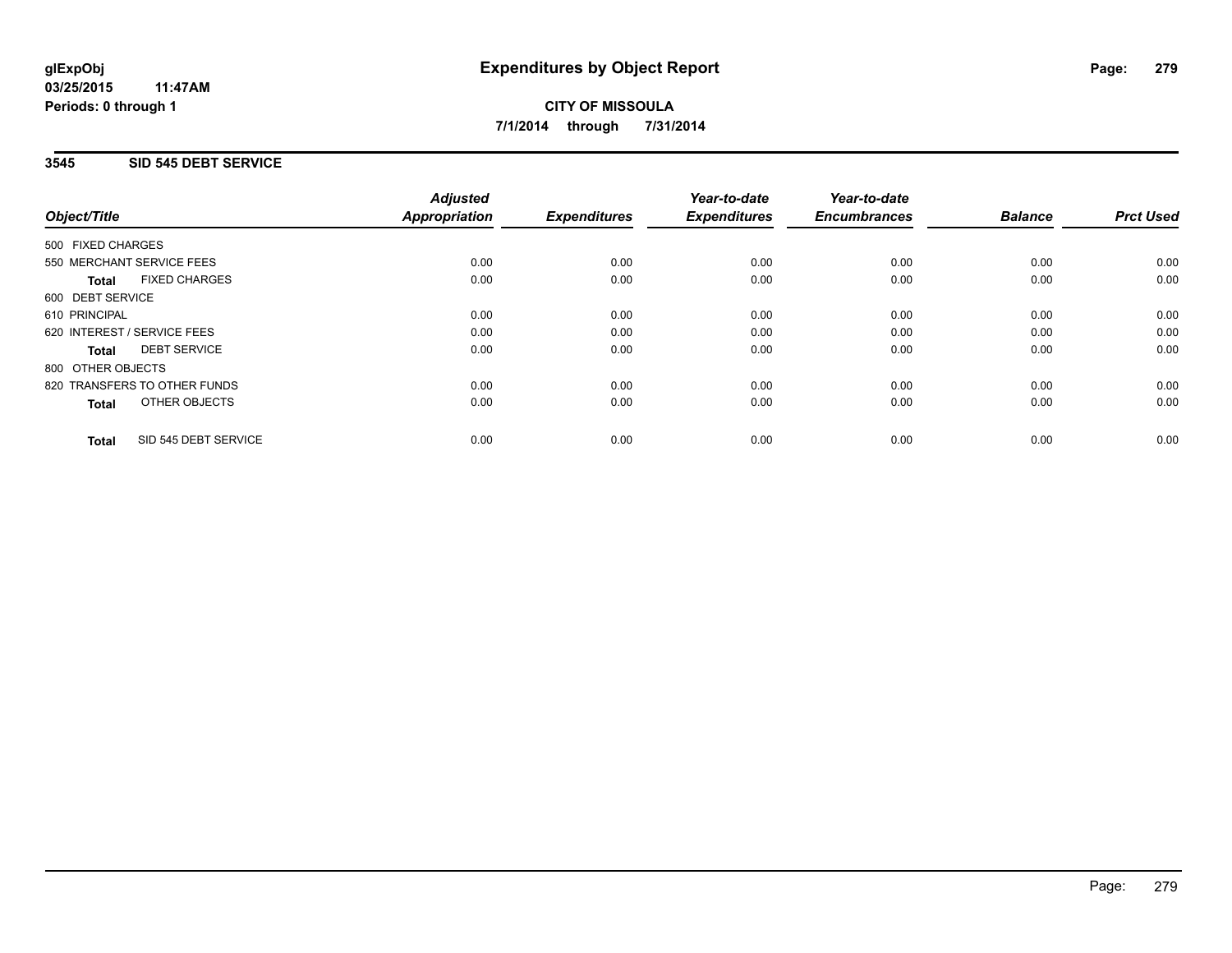# **3546 SID 546 DEBT SERVICE**

| Object/Title                        | <b>Adjusted</b><br>Appropriation | <b>Expenditures</b> | Year-to-date<br><b>Expenditures</b> | Year-to-date<br><b>Encumbrances</b> | <b>Balance</b> | <b>Prct Used</b> |
|-------------------------------------|----------------------------------|---------------------|-------------------------------------|-------------------------------------|----------------|------------------|
| 600 DEBT SERVICE                    |                                  |                     |                                     |                                     |                |                  |
| 610 PRINCIPAL                       | 0.00                             | 0.00                | 0.00                                | 0.00                                | 0.00           | 0.00             |
| 620 INTEREST / SERVICE FEES         | 0.00                             | 0.00                | 0.00                                | 0.00                                | 0.00           | 0.00             |
| <b>DEBT SERVICE</b><br><b>Total</b> | 0.00                             | 0.00                | 0.00                                | 0.00                                | 0.00           | 0.00             |
| NON-DEPARTMENTAL<br><b>Total</b>    | 0.00                             | 0.00                | 0.00                                | 0.00                                | 0.00           | 0.00             |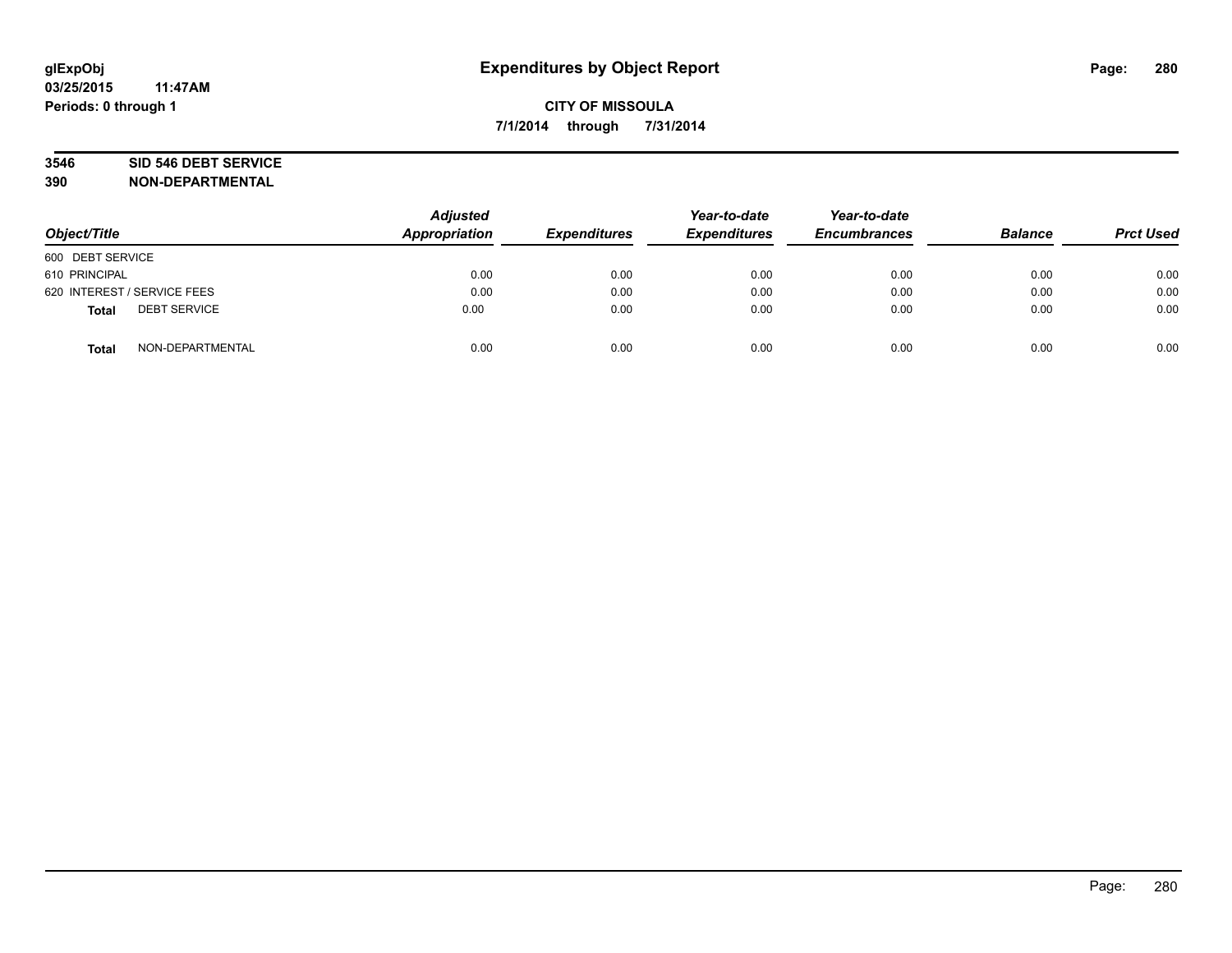### **3546 SID 546 DEBT SERVICE**

| Object/Title     |                             | <b>Adjusted</b><br>Appropriation | <b>Expenditures</b> | Year-to-date<br><b>Expenditures</b> | Year-to-date<br><b>Encumbrances</b> | <b>Balance</b> | <b>Prct Used</b> |
|------------------|-----------------------------|----------------------------------|---------------------|-------------------------------------|-------------------------------------|----------------|------------------|
| 600 DEBT SERVICE |                             |                                  |                     |                                     |                                     |                |                  |
| 610 PRINCIPAL    |                             | 0.00                             | 0.00                | 0.00                                | 0.00                                | 0.00           | 0.00             |
|                  | 620 INTEREST / SERVICE FEES | 0.00                             | 0.00                | 0.00                                | 0.00                                | 0.00           | 0.00             |
| <b>Total</b>     | <b>DEBT SERVICE</b>         | 0.00                             | 0.00                | 0.00                                | 0.00                                | 0.00           | 0.00             |
| <b>Total</b>     | SID 546 DEBT SERVICE        | 0.00                             | 0.00                | 0.00                                | 0.00                                | 0.00           | 0.00             |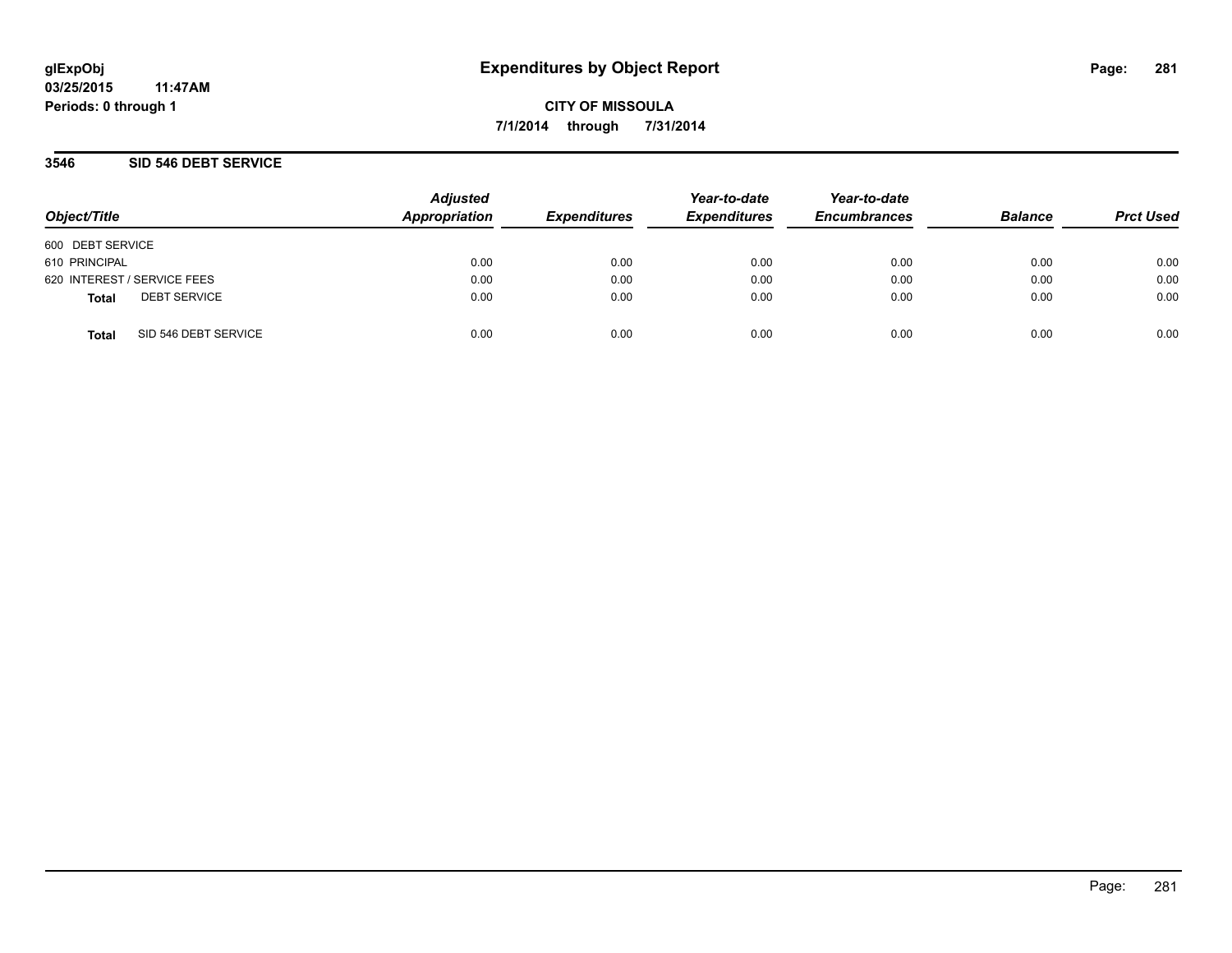**3548 SID 548-5TH, 6TH & ARTHUR**

| Object/Title                        | <b>Adjusted</b><br>Appropriation | <b>Expenditures</b> | Year-to-date<br><b>Expenditures</b> | Year-to-date<br><b>Encumbrances</b> | <b>Balance</b> | <b>Prct Used</b> |
|-------------------------------------|----------------------------------|---------------------|-------------------------------------|-------------------------------------|----------------|------------------|
| 600 DEBT SERVICE                    |                                  |                     |                                     |                                     |                |                  |
| 610 PRINCIPAL                       | 65,000.00                        | 0.00                | 0.00                                | 0.00                                | 65,000.00      | 0.00             |
| 620 INTEREST / SERVICE FEES         | 48.475.00                        | 0.00                | 0.00                                | 0.00                                | 48.475.00      | 0.00             |
| <b>DEBT SERVICE</b><br><b>Total</b> | 113,475.00                       | 0.00                | 0.00                                | 0.00                                | 113,475.00     | 0.00             |
| NON-DEPARTMENTAL<br><b>Total</b>    | 113,475.00                       | 0.00                | 0.00                                | 0.00                                | 113.475.00     | 0.00             |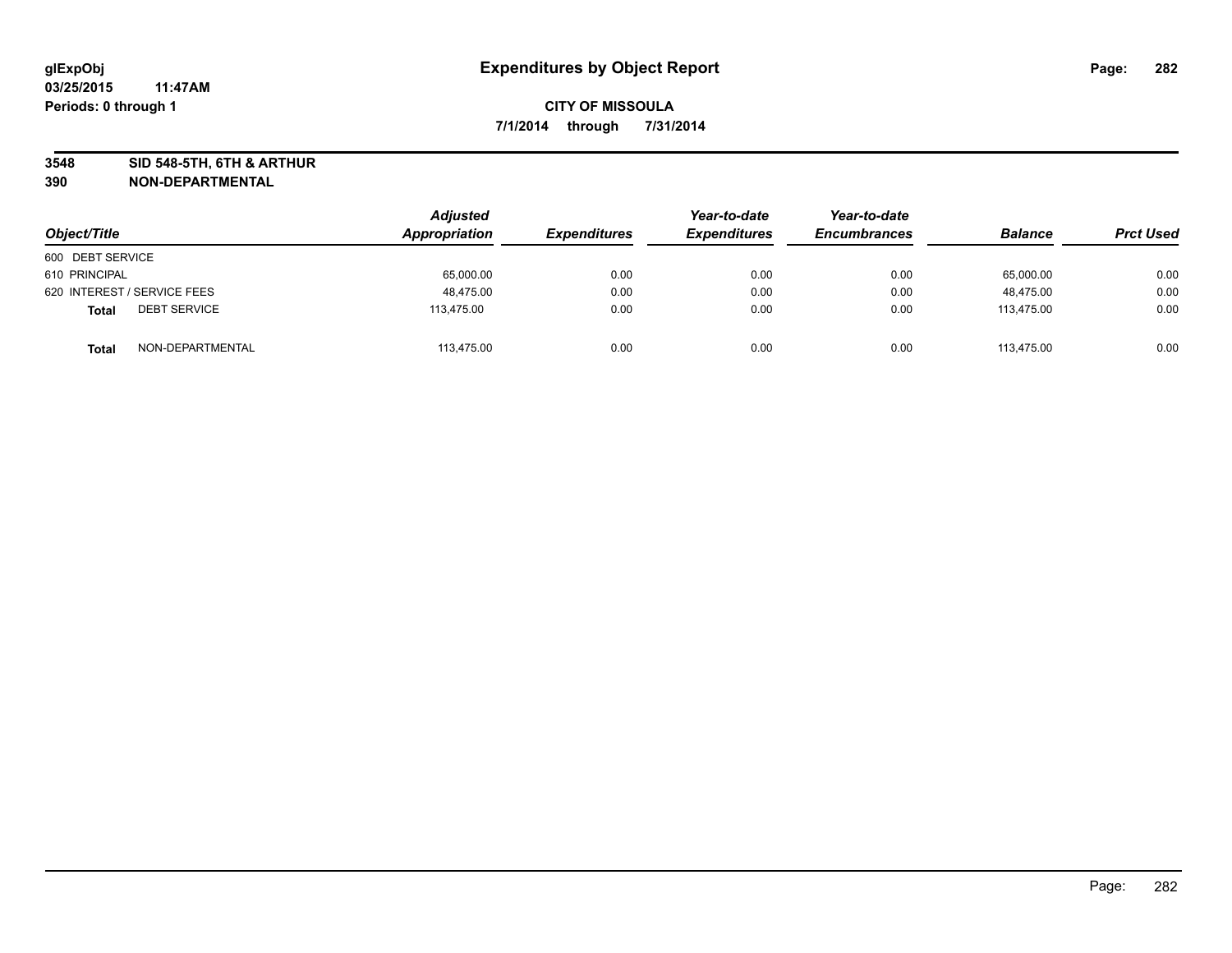## **3548 SID 548-5TH, 6TH & ARTHUR**

| Object/Title                |                           | <b>Adjusted</b><br>Appropriation | <b>Expenditures</b> | Year-to-date<br><b>Expenditures</b> | Year-to-date<br><b>Encumbrances</b> | <b>Balance</b> | <b>Prct Used</b> |
|-----------------------------|---------------------------|----------------------------------|---------------------|-------------------------------------|-------------------------------------|----------------|------------------|
| 600 DEBT SERVICE            |                           |                                  |                     |                                     |                                     |                |                  |
|                             |                           |                                  |                     |                                     |                                     |                |                  |
| 610 PRINCIPAL               |                           | 65,000.00                        | 0.00                | 0.00                                | 0.00                                | 65.000.00      | 0.00             |
| 620 INTEREST / SERVICE FEES |                           | 48,475.00                        | 0.00                | 0.00                                | 0.00                                | 48.475.00      | 0.00             |
| <b>Total</b>                | <b>DEBT SERVICE</b>       | 113,475.00                       | 0.00                | 0.00                                | 0.00                                | 113.475.00     | 0.00             |
| <b>Total</b>                | SID 548-5TH, 6TH & ARTHUR | 113.475.00                       | 0.00                | 0.00                                | 0.00                                | 113.475.00     | 0.00             |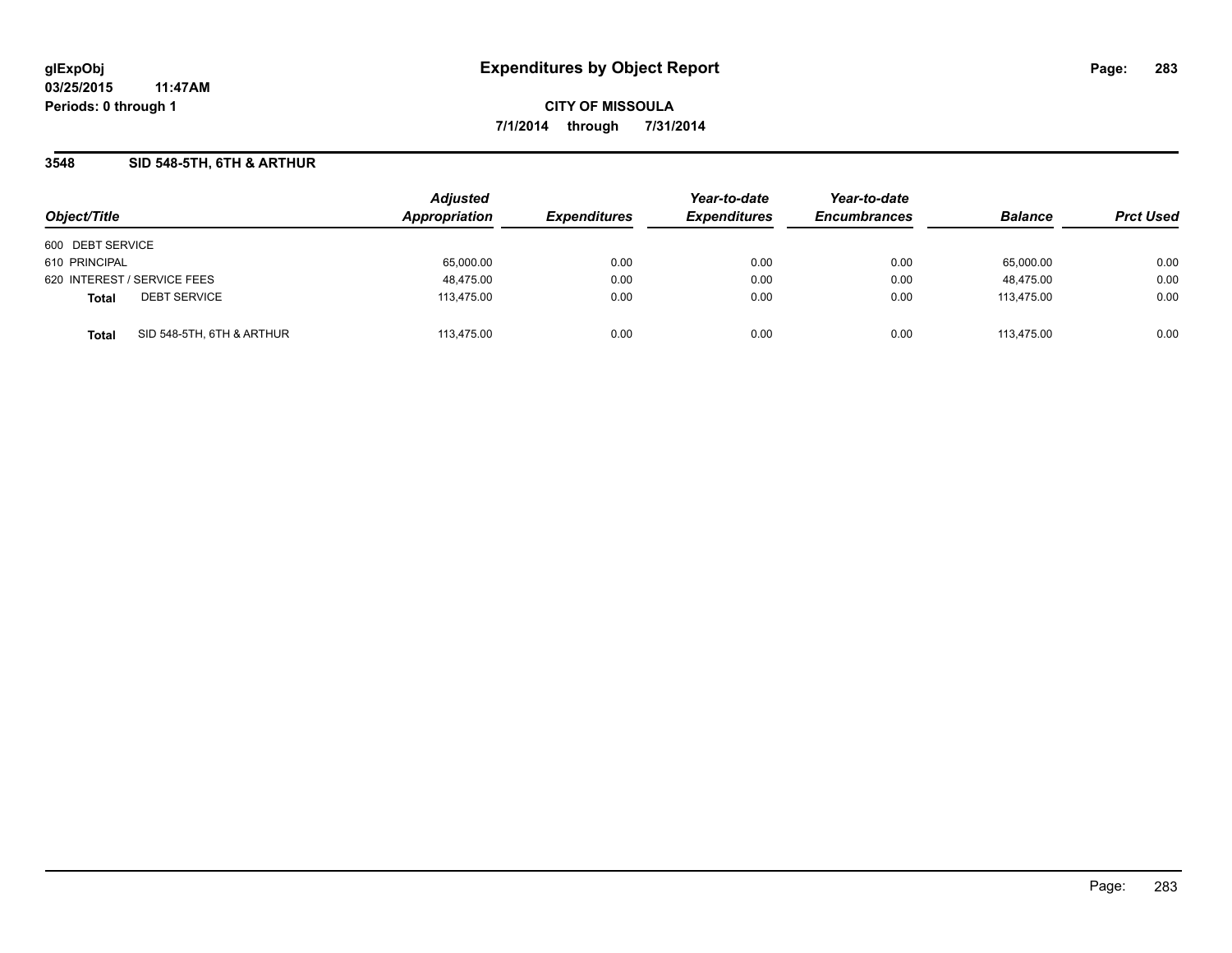#### **4060 CAPITAL IMPROVEMENT PROGRAM FUND**

|                        |                                   | <b>Adjusted</b>      |                     | Year-to-date        | Year-to-date        |                |                  |
|------------------------|-----------------------------------|----------------------|---------------------|---------------------|---------------------|----------------|------------------|
| Object/Title           |                                   | <b>Appropriation</b> | <b>Expenditures</b> | <b>Expenditures</b> | <b>Encumbrances</b> | <b>Balance</b> | <b>Prct Used</b> |
| 100 PERSONAL SERVICES  |                                   |                      |                     |                     |                     |                |                  |
| 110 SALARIES AND WAGES |                                   | 0.00                 | 0.00                | 0.00                | 0.00                | 0.00           | 0.00             |
|                        | <b>140 EMPLOYER CONTRIBUTIONS</b> | 0.00                 | 0.00                | 0.00                | 0.00                | 0.00           | 0.00             |
| Total                  | PERSONAL SERVICES                 | 0.00                 | 0.00                | 0.00                | 0.00                | 0.00           | 0.00             |
|                        | 300 PURCHASED SERVICES            |                      |                     |                     |                     |                |                  |
|                        | 350 PROFESSIONAL SERVICES         | 0.00                 | 0.00                | 0.00                | 0.00                | 0.00           | 0.00             |
| <b>Total</b>           | <b>PURCHASED SERVICES</b>         | 0.00                 | 0.00                | 0.00                | 0.00                | 0.00           | 0.00             |
| 600 DEBT SERVICE       |                                   |                      |                     |                     |                     |                |                  |
| 610 PRINCIPAL          |                                   | 672,789.00           | 17,931.84           | 17,931.84           | 0.00                | 654,857.16     | 2.67             |
|                        | 620 INTEREST / SERVICE FEES       | 216,042.00           | 788.93              | 788.93              | 0.00                | 215,253.07     | 0.37             |
| Total                  | <b>DEBT SERVICE</b>               | 888,831.00           | 18,720.77           | 18,720.77           | 0.00                | 870,110.23     | 2.11             |
| 800 OTHER OBJECTS      |                                   |                      |                     |                     |                     |                |                  |
|                        | 820 TRANSFERS TO OTHER FUNDS      | 0.00                 | 0.00                | 0.00                | 0.00                | 0.00           | 0.00             |
| Total                  | OTHER OBJECTS                     | 0.00                 | 0.00                | 0.00                | 0.00                | 0.00           | 0.00             |
| 900 CAPITAL OUTLAY     |                                   |                      |                     |                     |                     |                |                  |
| 930 IMPROVEMENTS       |                                   | 25,000.00            | 0.00                | 0.00                | 0.00                | 25,000.00      | 0.00             |
|                        | 940 MACHINERY & EQUIPMENT         | 0.00                 | 34,223.83           | 34,223.83           | 0.00                | $-34.223.83$   | 0.00             |
| <b>Total</b>           | <b>CAPITAL OUTLAY</b>             | 25,000.00            | 34,223.83           | 34,223.83           | 0.00                | $-9,223.83$    | 136.90           |
| <b>Total</b>           | NON-DEPARTMENTAL                  | 913,831.00           | 52,944.60           | 52,944.60           | 0.00                | 860,886.40     | 5.79             |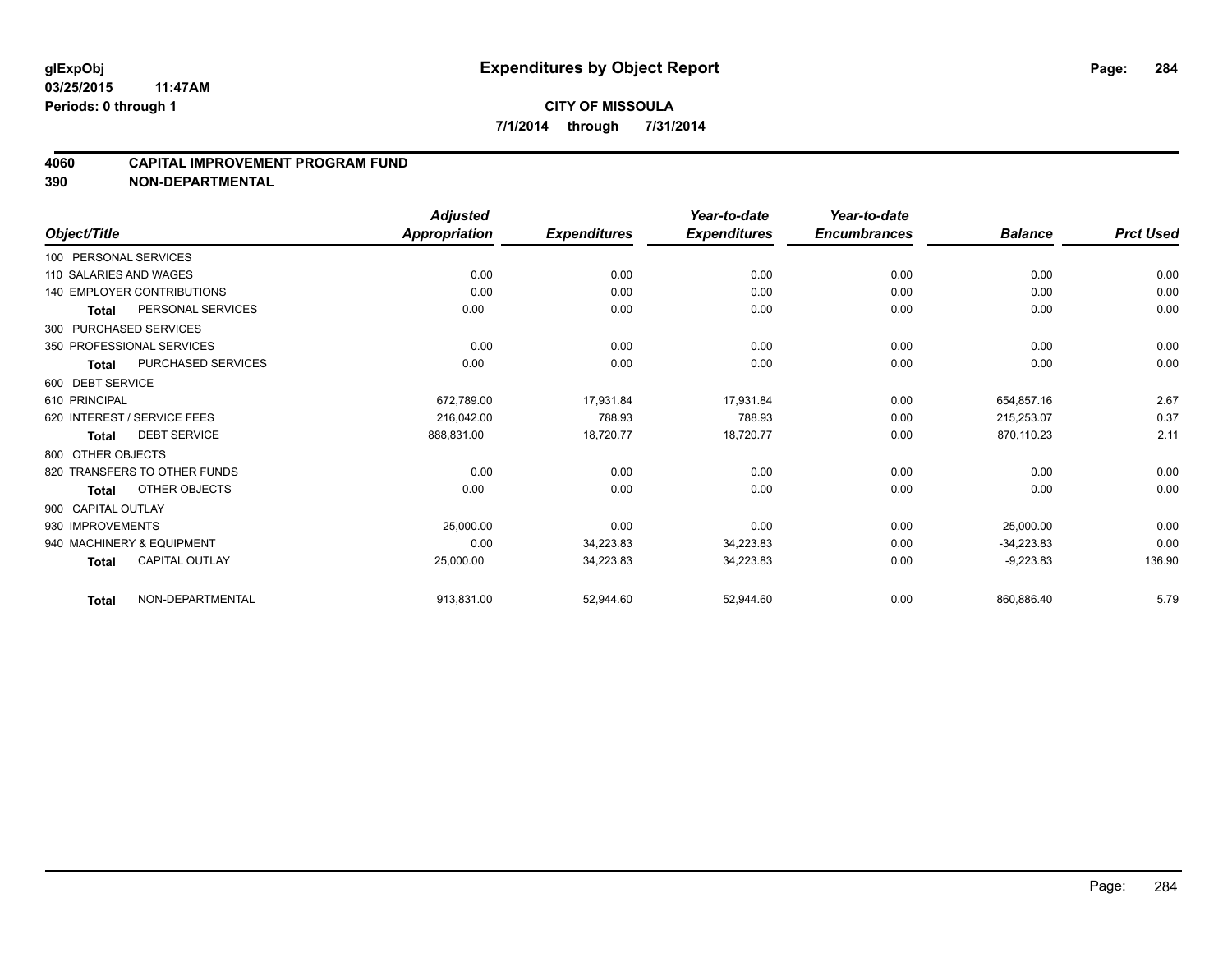### **4060 CAPITAL IMPROVEMENT PROGRAM FUND**

**391 ENERGY PERFORMANCE PROJ.**

| Object/Title                                    | <b>Adjusted</b><br><b>Appropriation</b> | <b>Expenditures</b> | Year-to-date<br><b>Expenditures</b> | Year-to-date<br><b>Encumbrances</b> | <b>Balance</b> | <b>Prct Used</b> |
|-------------------------------------------------|-----------------------------------------|---------------------|-------------------------------------|-------------------------------------|----------------|------------------|
| 300 PURCHASED SERVICES                          |                                         |                     |                                     |                                     |                |                  |
| 350 PROFESSIONAL SERVICES                       | 0.00                                    | 0.00                | 0.00                                | 0.00                                | 0.00           | 0.00             |
| PURCHASED SERVICES<br><b>Total</b>              | 0.00                                    | 0.00                | 0.00                                | 0.00                                | 0.00           | 0.00             |
| 900 CAPITAL OUTLAY                              |                                         |                     |                                     |                                     |                |                  |
| 930 IMPROVEMENTS                                | 0.00                                    | 0.00                | 0.00                                | 0.00                                | 0.00           | 0.00             |
| <b>CAPITAL OUTLAY</b><br><b>Total</b>           | 0.00                                    | 0.00                | 0.00                                | 0.00                                | 0.00           | 0.00             |
| <b>ENERGY PERFORMANCE PROJ.</b><br><b>Total</b> | 0.00                                    | 0.00                | 0.00                                | 0.00                                | 0.00           | 0.00             |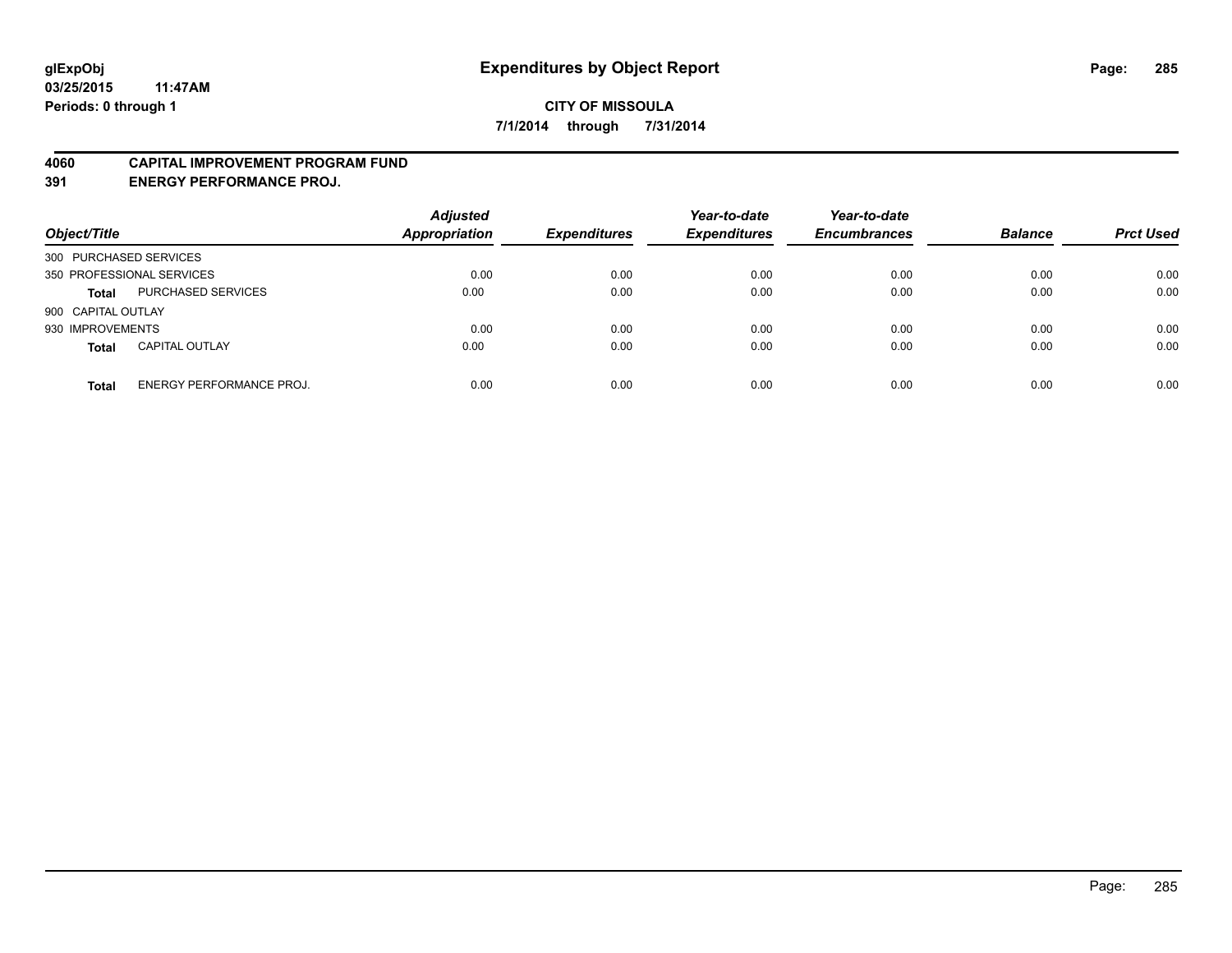**03/25/2015 11:47AM Periods: 0 through 1**

### **4060 CAPITAL IMPROVEMENT PROGRAM FUND**

|                        |                                   | <b>Adjusted</b>      |                     | Year-to-date        | Year-to-date        |                |                  |
|------------------------|-----------------------------------|----------------------|---------------------|---------------------|---------------------|----------------|------------------|
| Object/Title           |                                   | <b>Appropriation</b> | <b>Expenditures</b> | <b>Expenditures</b> | <b>Encumbrances</b> | <b>Balance</b> | <b>Prct Used</b> |
| 100 PERSONAL SERVICES  |                                   |                      |                     |                     |                     |                |                  |
| 110 SALARIES AND WAGES |                                   | 0.00                 | 0.00                | 0.00                | 0.00                | 0.00           | 0.00             |
|                        | <b>140 EMPLOYER CONTRIBUTIONS</b> | 0.00                 | 0.00                | 0.00                | 0.00                | 0.00           | 0.00             |
| <b>Total</b>           | PERSONAL SERVICES                 | 0.00                 | 0.00                | 0.00                | 0.00                | 0.00           | 0.00             |
| 300 PURCHASED SERVICES |                                   |                      |                     |                     |                     |                |                  |
|                        | 350 PROFESSIONAL SERVICES         | 0.00                 | 0.00                | 0.00                | 0.00                | 0.00           | 0.00             |
| <b>Total</b>           | <b>PURCHASED SERVICES</b>         | 0.00                 | 0.00                | 0.00                | 0.00                | 0.00           | 0.00             |
| 600 DEBT SERVICE       |                                   |                      |                     |                     |                     |                |                  |
| 610 PRINCIPAL          |                                   | 672,789.00           | 17,931.84           | 17.931.84           | 0.00                | 654,857.16     | 2.67             |
|                        | 620 INTEREST / SERVICE FEES       | 216.042.00           | 788.93              | 788.93              | 0.00                | 215,253.07     | 0.37             |
| Total                  | <b>DEBT SERVICE</b>               | 888,831.00           | 18,720.77           | 18,720.77           | 0.00                | 870,110.23     | 2.11             |
| 800 OTHER OBJECTS      |                                   |                      |                     |                     |                     |                |                  |
|                        | 820 TRANSFERS TO OTHER FUNDS      | 0.00                 | 0.00                | 0.00                | 0.00                | 0.00           | 0.00             |
| <b>Total</b>           | OTHER OBJECTS                     | 0.00                 | 0.00                | 0.00                | 0.00                | 0.00           | 0.00             |
| 900 CAPITAL OUTLAY     |                                   |                      |                     |                     |                     |                |                  |
| 930 IMPROVEMENTS       |                                   | 25,000.00            | 0.00                | 0.00                | 0.00                | 25,000.00      | 0.00             |
|                        | 940 MACHINERY & EQUIPMENT         | 0.00                 | 34.223.83           | 34.223.83           | 0.00                | $-34,223.83$   | 0.00             |
| <b>Total</b>           | <b>CAPITAL OUTLAY</b>             | 25,000.00            | 34,223.83           | 34,223.83           | 0.00                | $-9,223.83$    | 136.90           |
| <b>Total</b>           | CAPITAL IMPROVEMENT PROGRAM FUN   | 913,831.00           | 52,944.60           | 52,944.60           | 0.00                | 860,886.40     | 5.79             |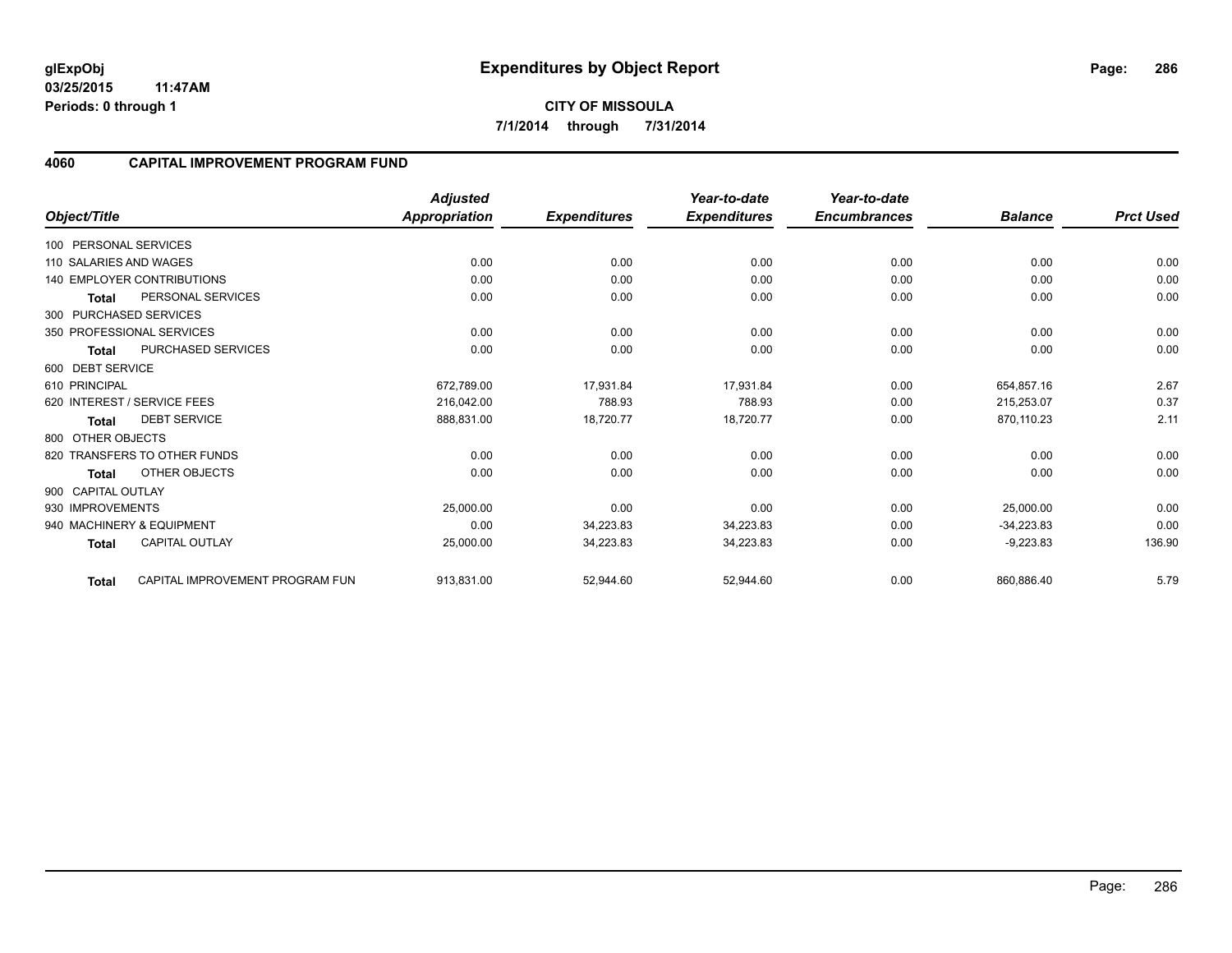### **4130 1997 G O BOND OPEN SPACE PURCHASE FUND**

| Object/Title                          | <b>Appropriation</b> | <b>Adjusted</b> | <b>Expenditures</b> | Year-to-date<br><b>Expenditures</b> | Year-to-date<br><b>Encumbrances</b> | <b>Balance</b> | <b>Prct Used</b> |
|---------------------------------------|----------------------|-----------------|---------------------|-------------------------------------|-------------------------------------|----------------|------------------|
| 800 OTHER OBJECTS                     |                      |                 |                     |                                     |                                     |                |                  |
| 820 TRANSFERS TO OTHER FUNDS          |                      | 0.00            | 0.00                | 0.00                                | 0.00                                | 0.00           | 0.00             |
| OTHER OBJECTS<br><b>Total</b>         |                      | 0.00            | 0.00                | 0.00                                | 0.00                                | 0.00           | 0.00             |
| 900 CAPITAL OUTLAY                    |                      |                 |                     |                                     |                                     |                |                  |
| 930 IMPROVEMENTS                      |                      | 375.602.00      | 0.00                | 0.00                                | 0.00                                | 375.602.00     | 0.00             |
| <b>CAPITAL OUTLAY</b><br><b>Total</b> | 375.602.00           |                 | 0.00                | 0.00                                | 0.00                                | 375,602.00     | 0.00             |
| NON-DEPARTMENTAL<br><b>Total</b>      |                      | 375.602.00      | 0.00                | 0.00                                | 0.00                                | 375.602.00     | 0.00             |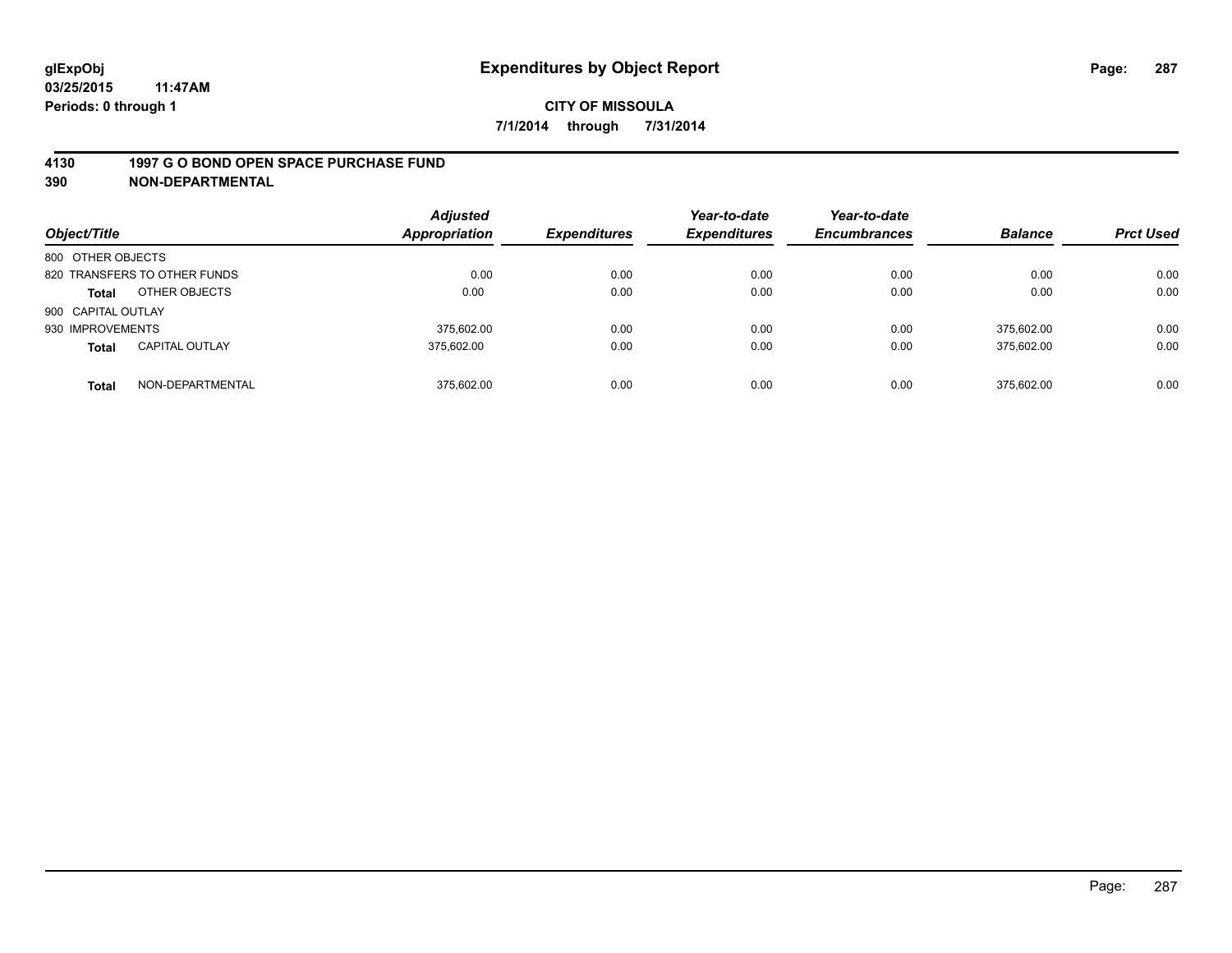**03/25/2015 11:47AM Periods: 0 through 1**

**CITY OF MISSOULA 7/1/2014 through 7/31/2014**

## **4130 1997 G O BOND OPEN SPACE PURCHASE FUND**

| Object/Title       |                                   | <b>Adjusted</b><br><b>Appropriation</b> | <b>Expenditures</b> | Year-to-date<br><b>Expenditures</b> | Year-to-date<br><b>Encumbrances</b> | <b>Balance</b> | <b>Prct Used</b> |
|--------------------|-----------------------------------|-----------------------------------------|---------------------|-------------------------------------|-------------------------------------|----------------|------------------|
| 800 OTHER OBJECTS  |                                   |                                         |                     |                                     |                                     |                |                  |
|                    | 820 TRANSFERS TO OTHER FUNDS      | 0.00                                    | 0.00                | 0.00                                | 0.00                                | 0.00           | 0.00             |
| Total              | OTHER OBJECTS                     | 0.00                                    | 0.00                | 0.00                                | 0.00                                | 0.00           | 0.00             |
| 900 CAPITAL OUTLAY |                                   |                                         |                     |                                     |                                     |                |                  |
| 930 IMPROVEMENTS   |                                   | 375,602.00                              | 0.00                | 0.00                                | 0.00                                | 375.602.00     | 0.00             |
| <b>Total</b>       | <b>CAPITAL OUTLAY</b>             | 375.602.00                              | 0.00                | 0.00                                | 0.00                                | 375.602.00     | 0.00             |
| <b>Total</b>       | 1997 G O BOND OPEN SPACE PURCHASI | 375.602.00                              | 0.00                | 0.00                                | 0.00                                | 375,602.00     | 0.00             |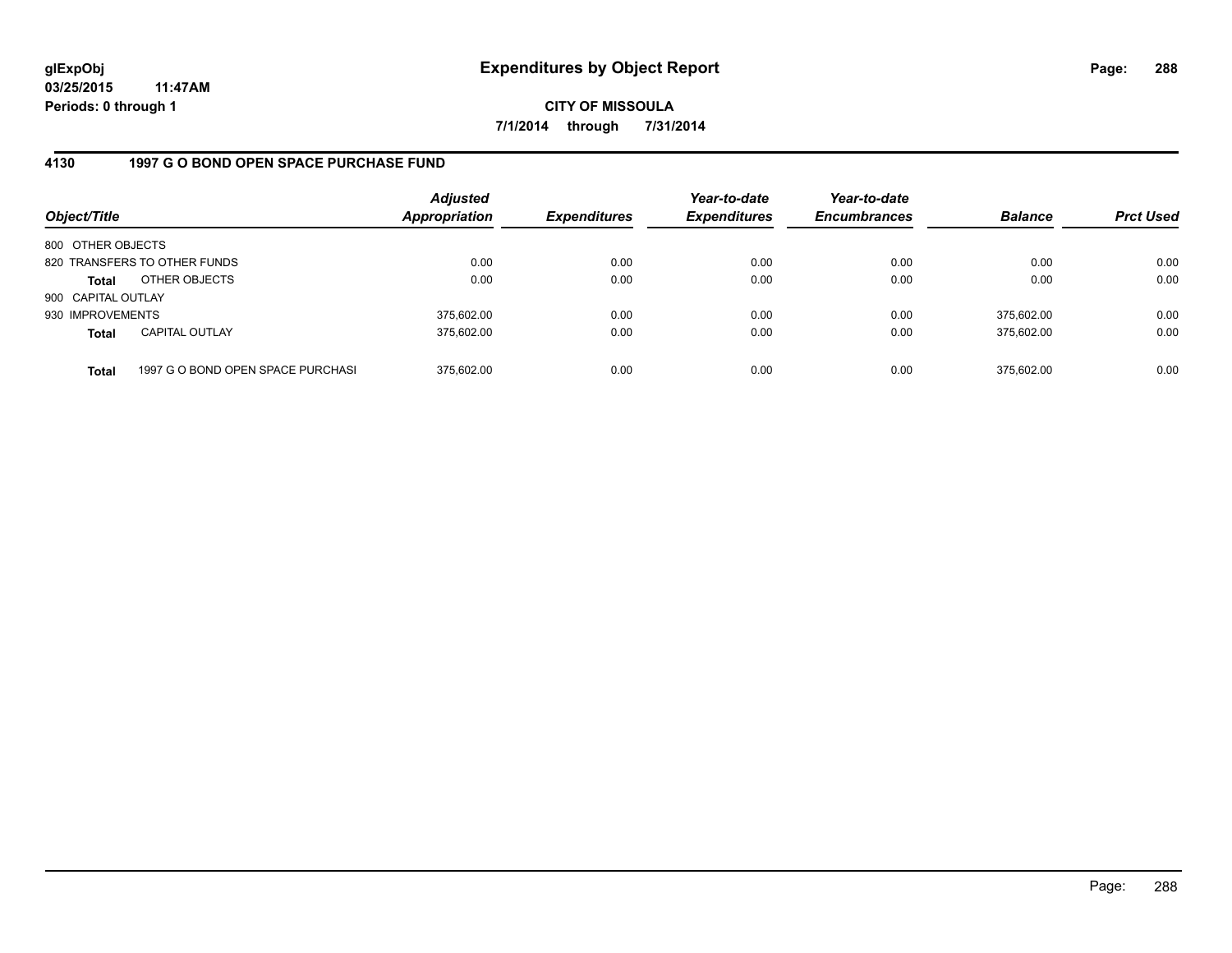#### **4196 NEW FIRE STATION GO BOND**

**300 FIRE**

| Object/Title                          | <b>Adjusted</b><br><b>Appropriation</b> | <b>Expenditures</b> | Year-to-date<br><b>Expenditures</b> | Year-to-date<br><b>Encumbrances</b> | <b>Balance</b> | <b>Prct Used</b> |
|---------------------------------------|-----------------------------------------|---------------------|-------------------------------------|-------------------------------------|----------------|------------------|
| 800 OTHER OBJECTS                     |                                         |                     |                                     |                                     |                |                  |
| 820 TRANSFERS TO OTHER FUNDS          | 0.00                                    | 0.00                | 0.00                                | 0.00                                | 0.00           | 0.00             |
| OTHER OBJECTS<br><b>Total</b>         | 0.00                                    | 0.00                | 0.00                                | 0.00                                | 0.00           | 0.00             |
| 900 CAPITAL OUTLAY                    |                                         |                     |                                     |                                     |                |                  |
| 920 BUILDINGS                         | 0.00                                    | 0.00                | 0.00                                | 0.00                                | 0.00           | 0.00             |
| 930 IMPROVEMENTS                      | 3.020.00                                | 0.00                | 0.00                                | 0.00                                | 3,020.00       | 0.00             |
| 940 MACHINERY & EQUIPMENT             | 0.00                                    | 0.00                | 0.00                                | 0.00                                | 0.00           | 0.00             |
| <b>CAPITAL OUTLAY</b><br><b>Total</b> | 3,020.00                                | 0.00                | 0.00                                | 0.00                                | 3,020.00       | 0.00             |
| <b>FIRE</b>                           | 3,020.00                                | 0.00                | 0.00                                | 0.00                                | 3,020.00       | 0.00             |
| <b>Total</b>                          |                                         |                     |                                     |                                     |                |                  |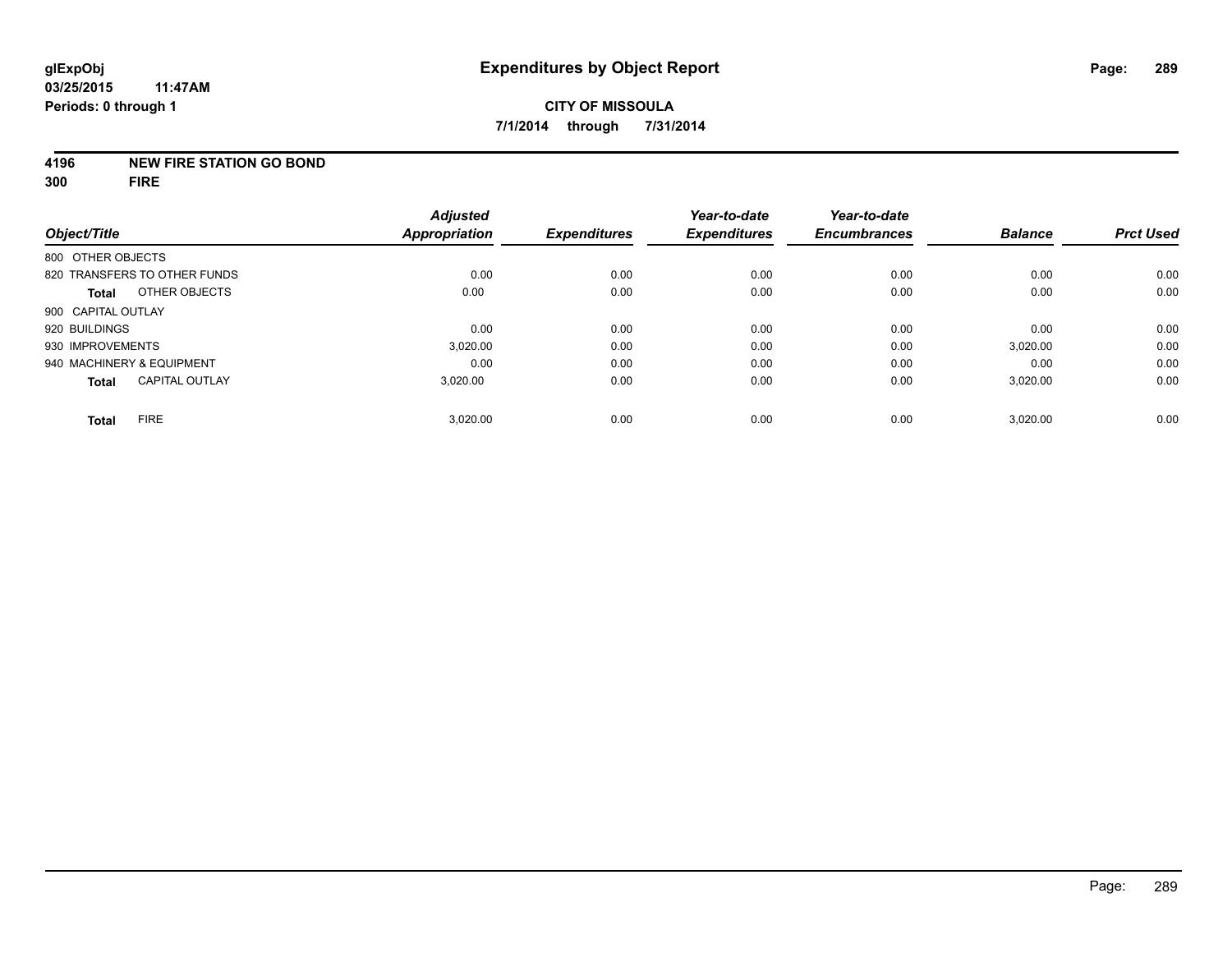# **4196 NEW FIRE STATION GO BOND**

| Object/Title              |                              | <b>Adjusted</b><br><b>Appropriation</b> | <b>Expenditures</b> | Year-to-date<br><b>Expenditures</b> | Year-to-date<br><b>Encumbrances</b> | <b>Balance</b> | <b>Prct Used</b> |
|---------------------------|------------------------------|-----------------------------------------|---------------------|-------------------------------------|-------------------------------------|----------------|------------------|
| 800 OTHER OBJECTS         |                              |                                         |                     |                                     |                                     |                |                  |
|                           | 820 TRANSFERS TO OTHER FUNDS | 0.00                                    | 0.00                | 0.00                                | 0.00                                | 0.00           | 0.00             |
| <b>Total</b>              | OTHER OBJECTS                | 0.00                                    | 0.00                | 0.00                                | 0.00                                | 0.00           | 0.00             |
| 900 CAPITAL OUTLAY        |                              |                                         |                     |                                     |                                     |                |                  |
| 920 BUILDINGS             |                              | 0.00                                    | 0.00                | 0.00                                | 0.00                                | 0.00           | 0.00             |
| 930 IMPROVEMENTS          |                              | 3,020.00                                | 0.00                | 0.00                                | 0.00                                | 3,020.00       | 0.00             |
| 940 MACHINERY & EQUIPMENT |                              | 0.00                                    | 0.00                | 0.00                                | 0.00                                | 0.00           | 0.00             |
| <b>Total</b>              | <b>CAPITAL OUTLAY</b>        | 3.020.00                                | 0.00                | 0.00                                | 0.00                                | 3,020.00       | 0.00             |
| <b>Total</b>              | NEW FIRE STATION GO BOND     | 3.020.00                                | 0.00                | 0.00                                | 0.00                                | 3,020.00       | 0.00             |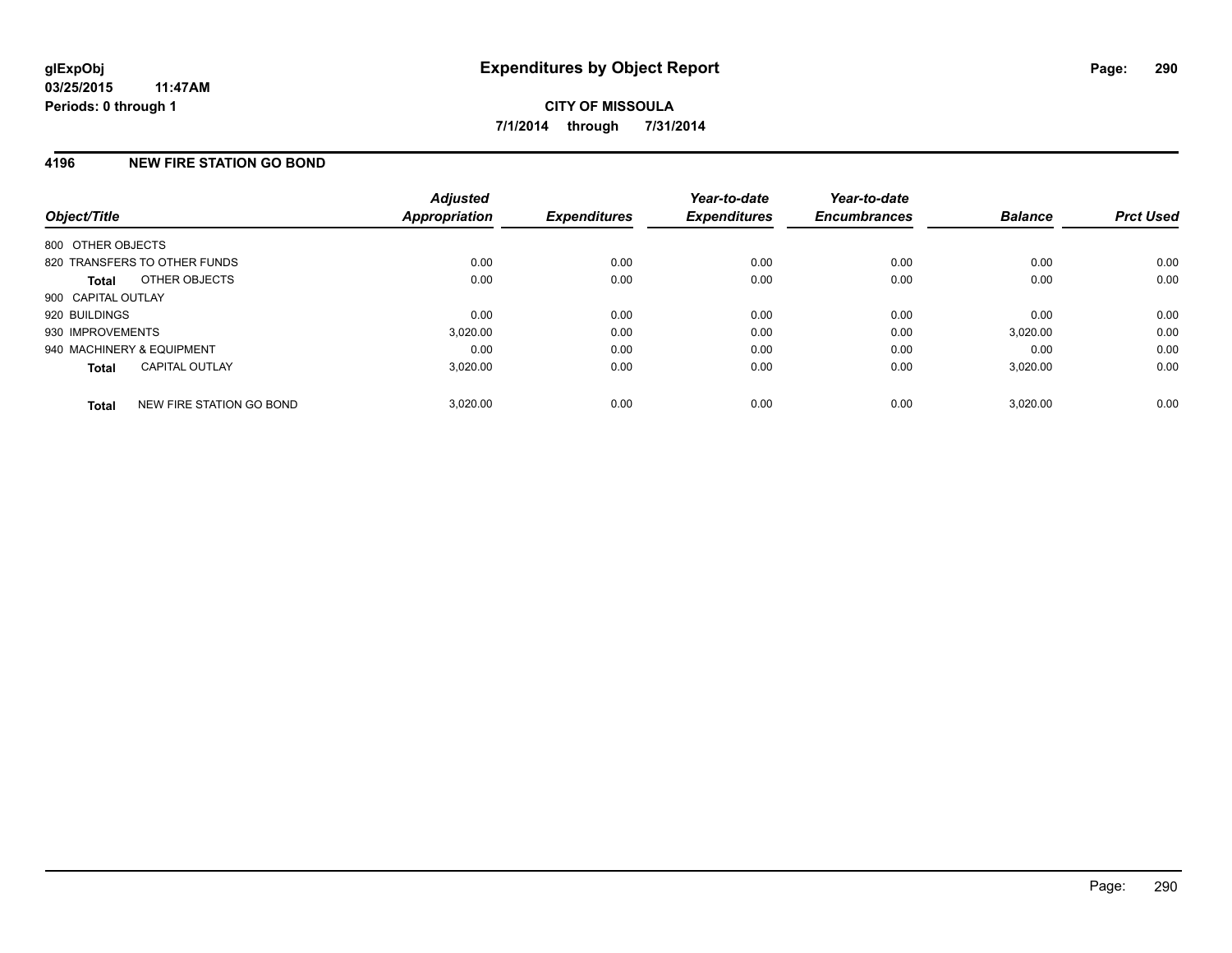#### **4450 S/C CONSTRUCTION FUND FOR FY06**

| Object/Title                                   | <b>Adjusted</b><br>Appropriation | <b>Expenditures</b> | Year-to-date<br><b>Expenditures</b> | Year-to-date<br><b>Encumbrances</b> | <b>Balance</b> | <b>Prct Used</b> |
|------------------------------------------------|----------------------------------|---------------------|-------------------------------------|-------------------------------------|----------------|------------------|
| 800 OTHER OBJECTS                              |                                  |                     |                                     |                                     |                |                  |
| 820 TRANSFERS TO OTHER FUNDS                   | 0.00                             | 0.00                | 0.00                                | 0.00                                | 0.00           | 0.00             |
| OTHER OBJECTS<br><b>Total</b>                  | 0.00                             | 0.00                | 0.00                                | 0.00                                | 0.00           | 0.00             |
| PUBLIC WORKS ADMIN/ENGINEERING<br><b>Total</b> | 0.00                             | 0.00                | 0.00                                | 0.00                                | 0.00           | 0.00             |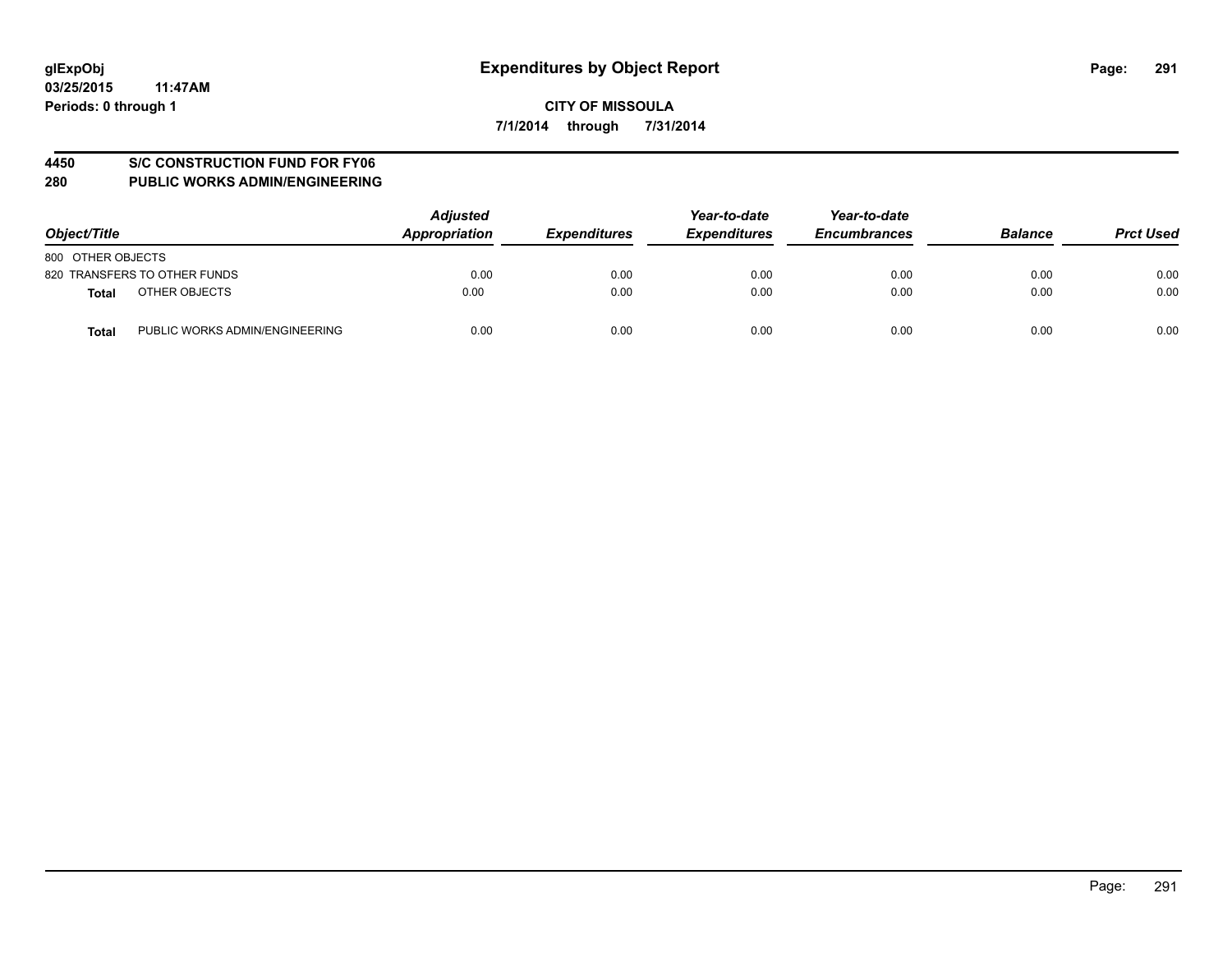**03/25/2015 11:47AM Periods: 0 through 1**

**CITY OF MISSOULA 7/1/2014 through 7/31/2014**

# **4450 S/C CONSTRUCTION FUND FOR FY06**

| Object/Title                            | <b>Adjusted</b><br>Appropriation | <b>Expenditures</b> | Year-to-date<br><b>Expenditures</b> | Year-to-date<br><b>Encumbrances</b> | <b>Balance</b> | <b>Prct Used</b> |
|-----------------------------------------|----------------------------------|---------------------|-------------------------------------|-------------------------------------|----------------|------------------|
| 800 OTHER OBJECTS                       |                                  |                     |                                     |                                     |                |                  |
| 820 TRANSFERS TO OTHER FUNDS            | 0.00                             | 0.00                | 0.00                                | 0.00                                | 0.00           | 0.00             |
| OTHER OBJECTS<br>Total                  | 0.00                             | 0.00                | 0.00                                | 0.00                                | 0.00           | 0.00             |
| S/C CONSTRUCTION FUND FOR FY06<br>Total | 0.00                             | 0.00                | 0.00                                | 0.00                                | 0.00           | 0.00             |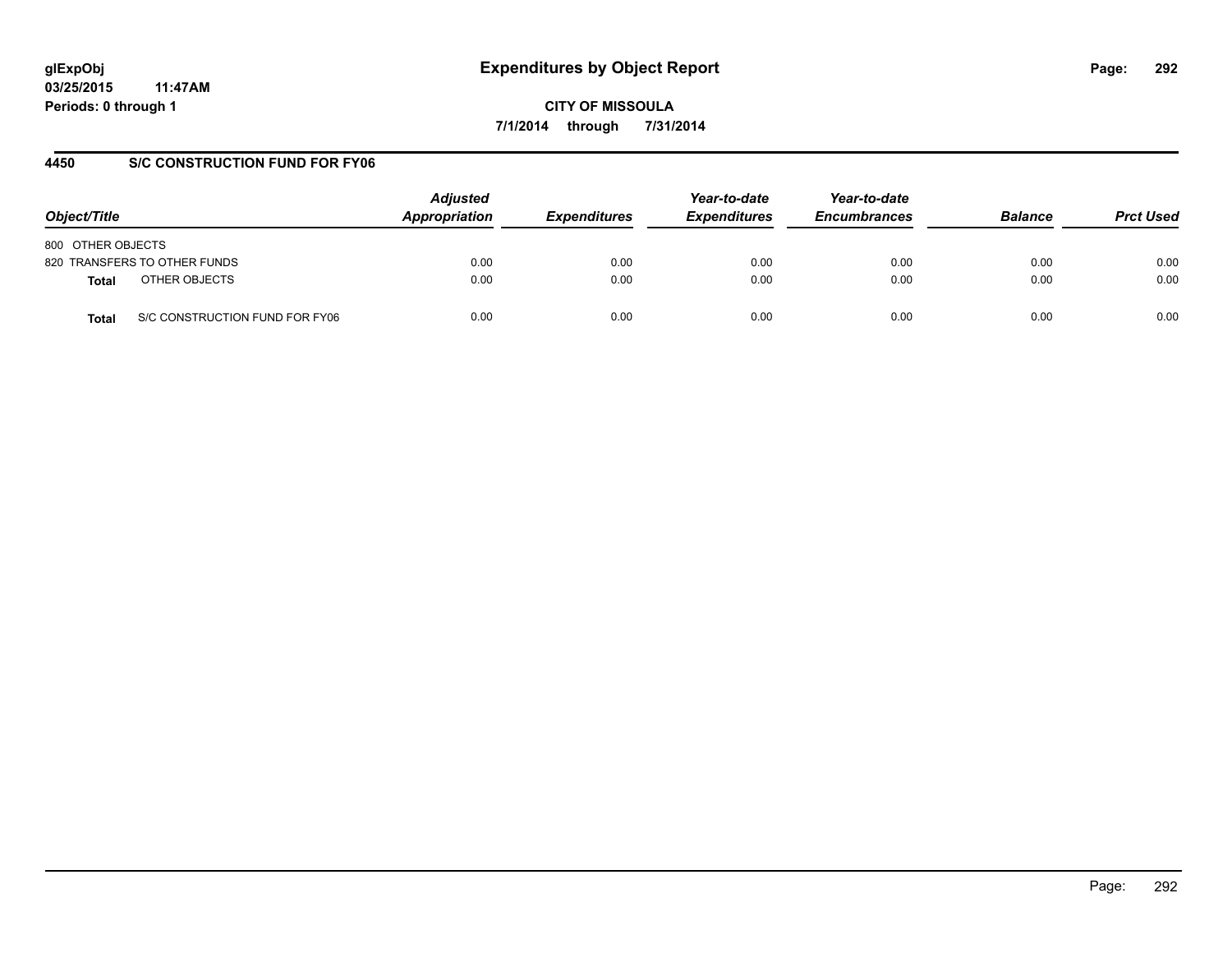#### **4451 FY07 S/C BOND FUND**

| Object/Title                                   | <b>Adjusted</b><br><b>Appropriation</b> | <b>Expenditures</b> | Year-to-date<br><b>Expenditures</b> | Year-to-date<br><b>Encumbrances</b> | <b>Balance</b> | <b>Prct Used</b> |
|------------------------------------------------|-----------------------------------------|---------------------|-------------------------------------|-------------------------------------|----------------|------------------|
| 800 OTHER OBJECTS                              |                                         |                     |                                     |                                     |                |                  |
| 820 TRANSFERS TO OTHER FUNDS                   | 0.00                                    | 0.00                | 0.00                                | 0.00                                | 0.00           | 0.00             |
| OTHER OBJECTS<br><b>Total</b>                  | 0.00                                    | 0.00                | 0.00                                | 0.00                                | 0.00           | 0.00             |
| PUBLIC WORKS ADMIN/ENGINEERING<br><b>Total</b> | 0.00                                    | 0.00                | 0.00                                | 0.00                                | 0.00           | 0.00             |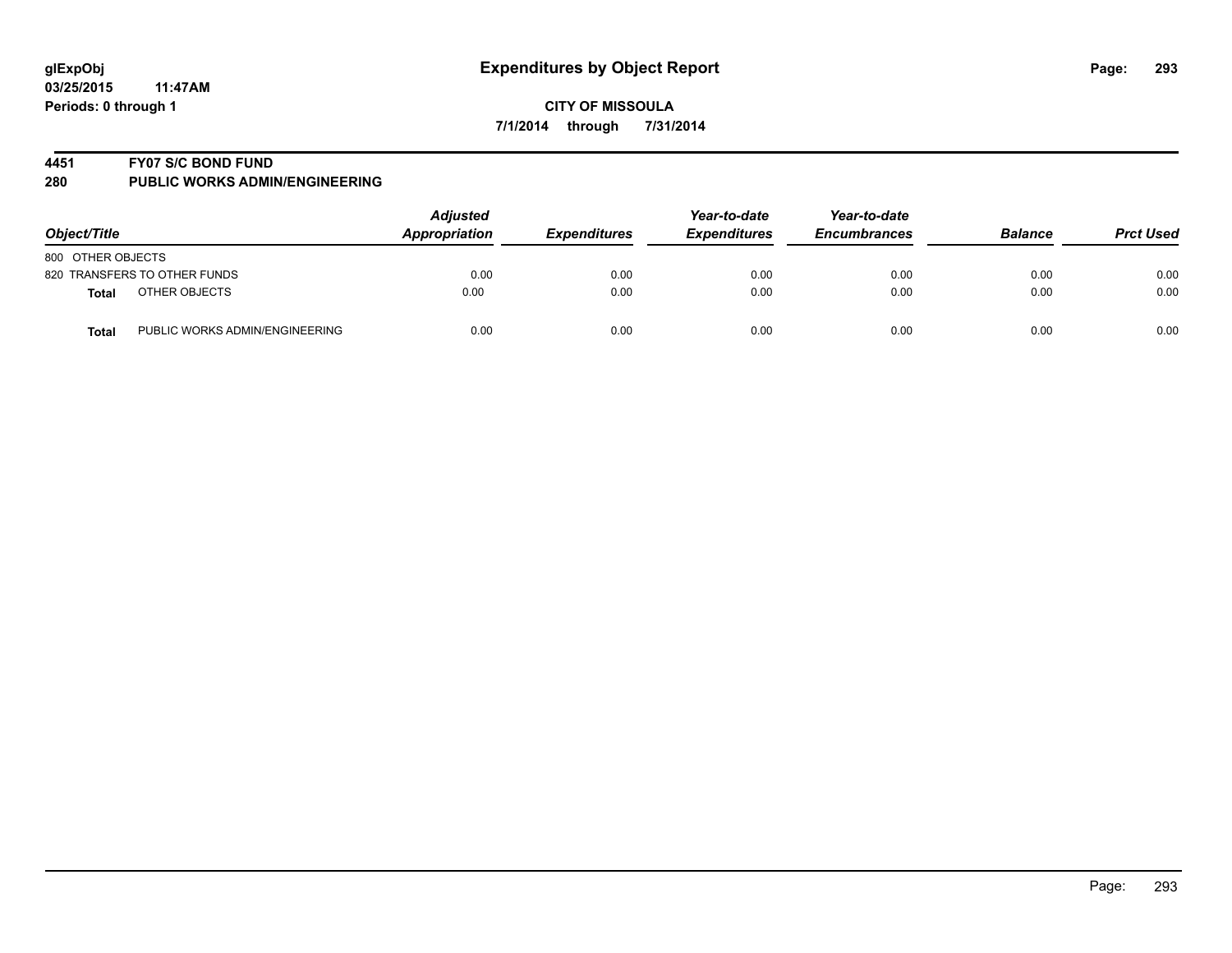# **4451 FY07 S/C BOND FUND**

| Object/Title                       | <b>Adjusted</b><br>Appropriation | <b>Expenditures</b> | Year-to-date<br><b>Expenditures</b> | Year-to-date<br><b>Encumbrances</b> | <b>Balance</b> | <b>Prct Used</b> |
|------------------------------------|----------------------------------|---------------------|-------------------------------------|-------------------------------------|----------------|------------------|
| 800 OTHER OBJECTS                  |                                  |                     |                                     |                                     |                |                  |
| 820 TRANSFERS TO OTHER FUNDS       | 0.00                             | 0.00                | 0.00                                | 0.00                                | 0.00           | 0.00             |
| OTHER OBJECTS<br><b>Total</b>      | 0.00                             | 0.00                | 0.00                                | 0.00                                | 0.00           | 0.00             |
| FY07 S/C BOND FUND<br><b>Total</b> | 0.00                             | 0.00                | 0.00                                | 0.00                                | 0.00           | 0.00             |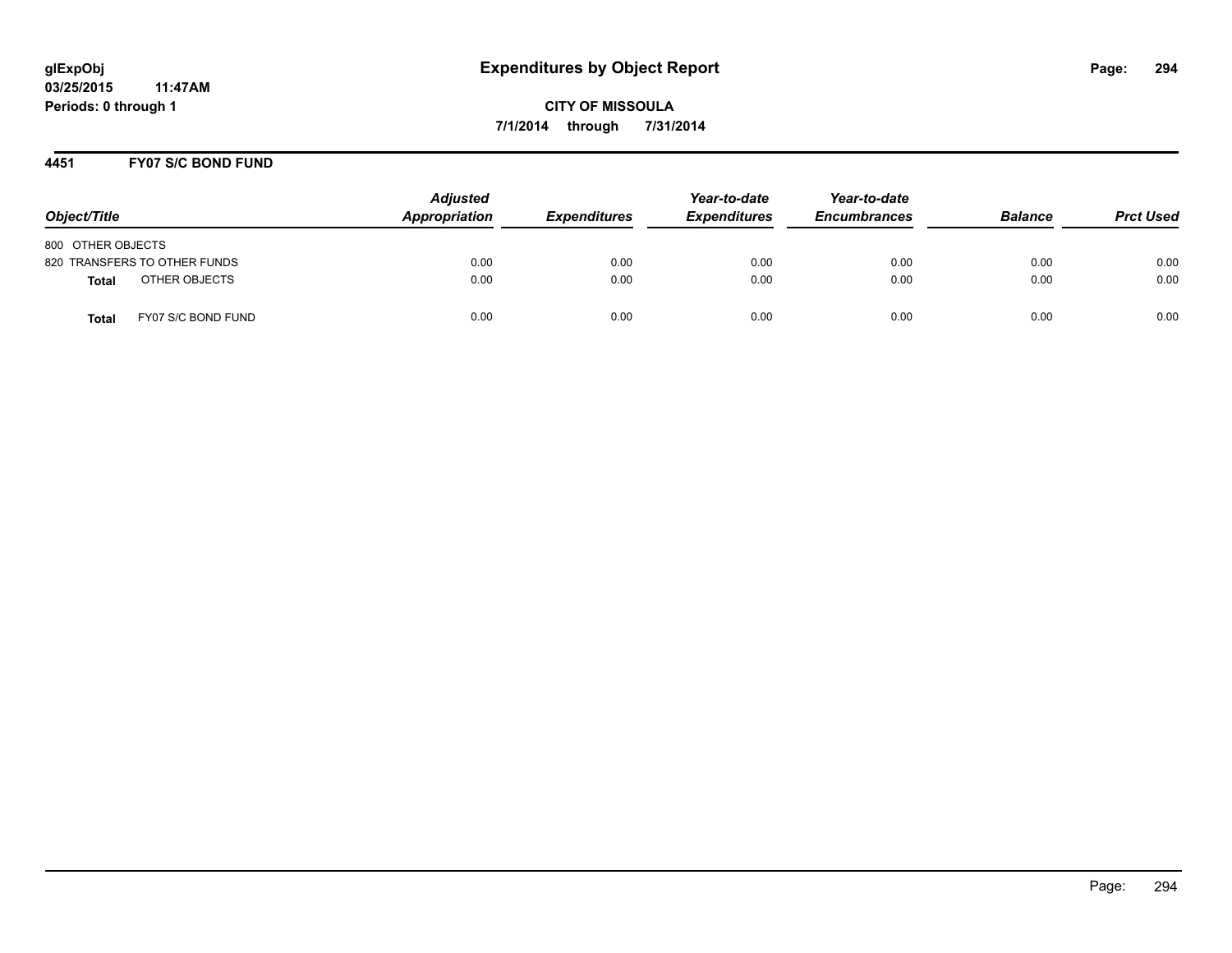# **4452 S/C CONSTRUCTION FUND FOR FY 08 BOND SAL**

| Object/Title       |                                | <b>Adjusted</b><br>Appropriation | <b>Expenditures</b> | Year-to-date<br><b>Expenditures</b> | Year-to-date<br><b>Encumbrances</b> | <b>Balance</b> | <b>Prct Used</b> |
|--------------------|--------------------------------|----------------------------------|---------------------|-------------------------------------|-------------------------------------|----------------|------------------|
| 900 CAPITAL OUTLAY |                                |                                  |                     |                                     |                                     |                |                  |
| 930 IMPROVEMENTS   |                                | 0.00                             | 0.00                | 0.00                                | 0.00                                | 0.00           | 0.00             |
| <b>Total</b>       | <b>CAPITAL OUTLAY</b>          | 0.00                             | 0.00                | 0.00                                | 0.00                                | 0.00           | 0.00             |
| <b>Total</b>       | PUBLIC WORKS ADMIN/ENGINEERING | 0.00                             | 0.00                | 0.00                                | 0.00                                | 0.00           | 0.00             |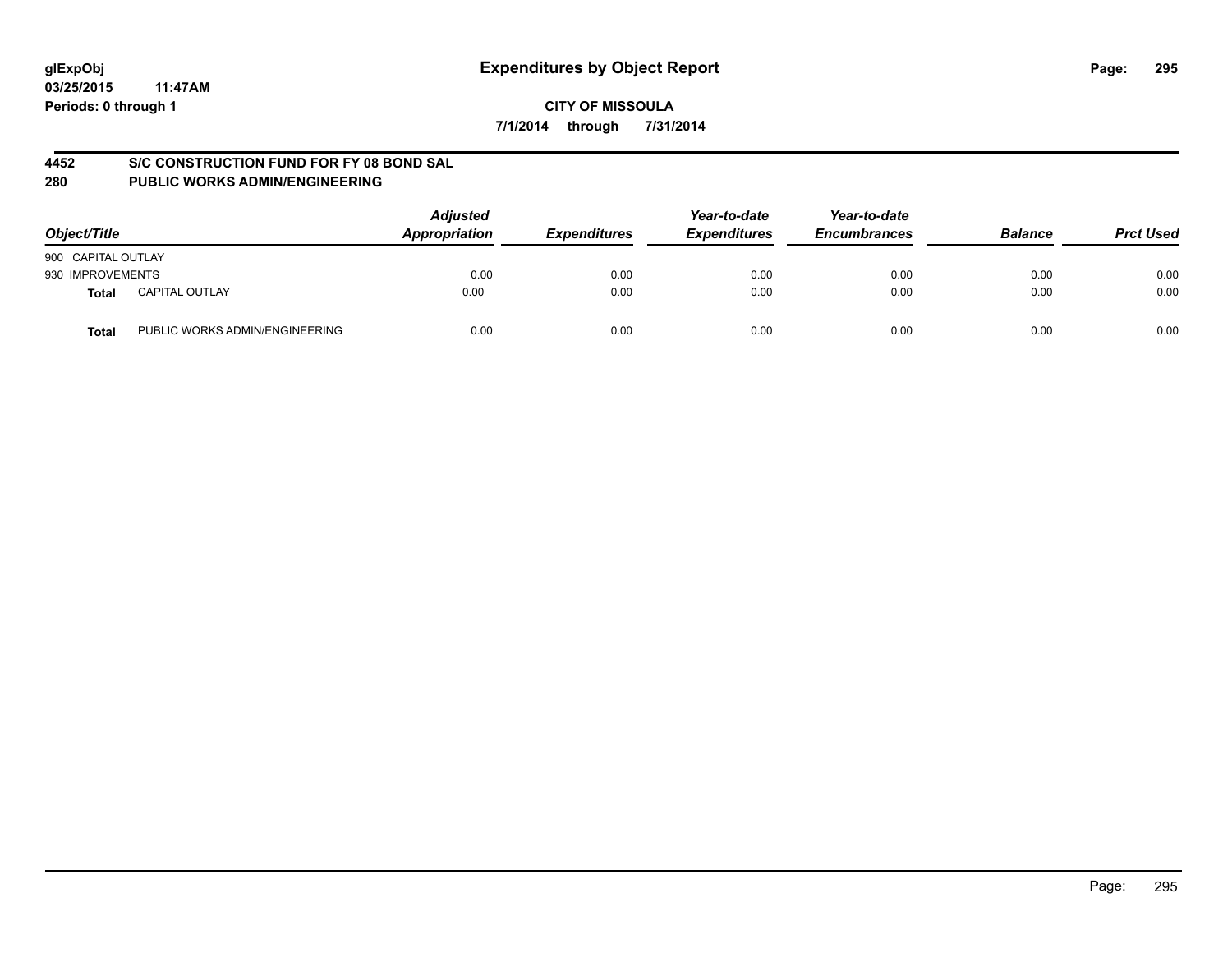# **glExpObj Expenditures by Object Report Page: 296**

**03/25/2015 11:47AM Periods: 0 through 1**

**CITY OF MISSOULA 7/1/2014 through 7/31/2014**

# **4452 S/C CONSTRUCTION FUND FOR FY 08 BOND SAL**

| Object/Title       |                                    | <b>Adjusted</b><br>Appropriation | <b>Expenditures</b> | Year-to-date<br><b>Expenditures</b> | Year-to-date<br><b>Encumbrances</b> | <b>Balance</b> | <b>Prct Used</b> |
|--------------------|------------------------------------|----------------------------------|---------------------|-------------------------------------|-------------------------------------|----------------|------------------|
| 900 CAPITAL OUTLAY |                                    |                                  |                     |                                     |                                     |                |                  |
| 930 IMPROVEMENTS   |                                    | 0.00                             | 0.00                | 0.00                                | 0.00                                | 0.00           | 0.00             |
| <b>Total</b>       | <b>CAPITAL OUTLAY</b>              | 0.00                             | 0.00                | 0.00                                | 0.00                                | 0.00           | 0.00             |
| Total              | S/C CONSTRUCTION FUND FOR FY 08 BO | 0.00                             | 0.00                | 0.00                                | 0.00                                | 0.00           | 0.00             |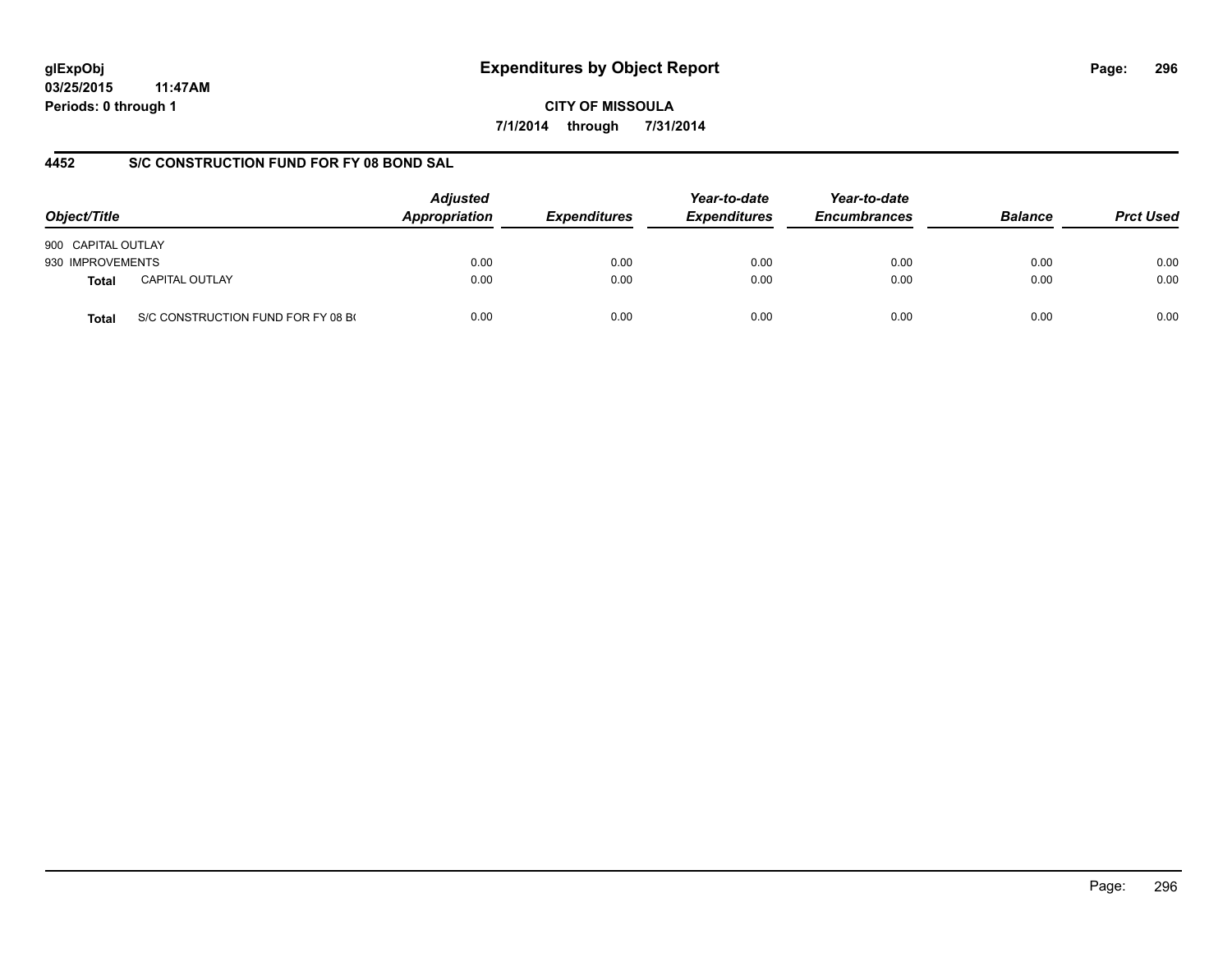#### **4453 S/C CONSTRUCTION FUND FY09 BOND**

| Object/Title       |                                | <b>Adjusted</b><br><b>Appropriation</b> | <b>Expenditures</b> | Year-to-date<br><b>Expenditures</b> | Year-to-date<br><b>Encumbrances</b> | <b>Balance</b> | <b>Prct Used</b> |
|--------------------|--------------------------------|-----------------------------------------|---------------------|-------------------------------------|-------------------------------------|----------------|------------------|
| 800 OTHER OBJECTS  |                                |                                         |                     |                                     |                                     |                |                  |
|                    | 820 TRANSFERS TO OTHER FUNDS   | 0.00                                    | 0.00                | 0.00                                | 0.00                                | 0.00           | 0.00             |
| <b>Total</b>       | OTHER OBJECTS                  | 0.00                                    | 0.00                | 0.00                                | 0.00                                | 0.00           | 0.00             |
| 900 CAPITAL OUTLAY |                                |                                         |                     |                                     |                                     |                |                  |
| 930 IMPROVEMENTS   |                                | 0.00                                    | 0.00                | 0.00                                | 0.00                                | 0.00           | 0.00             |
| <b>Total</b>       | <b>CAPITAL OUTLAY</b>          | 0.00                                    | 0.00                | 0.00                                | 0.00                                | 0.00           | 0.00             |
| <b>Total</b>       | PUBLIC WORKS ADMIN/ENGINEERING | 0.00                                    | 0.00                | 0.00                                | 0.00                                | 0.00           | 0.00             |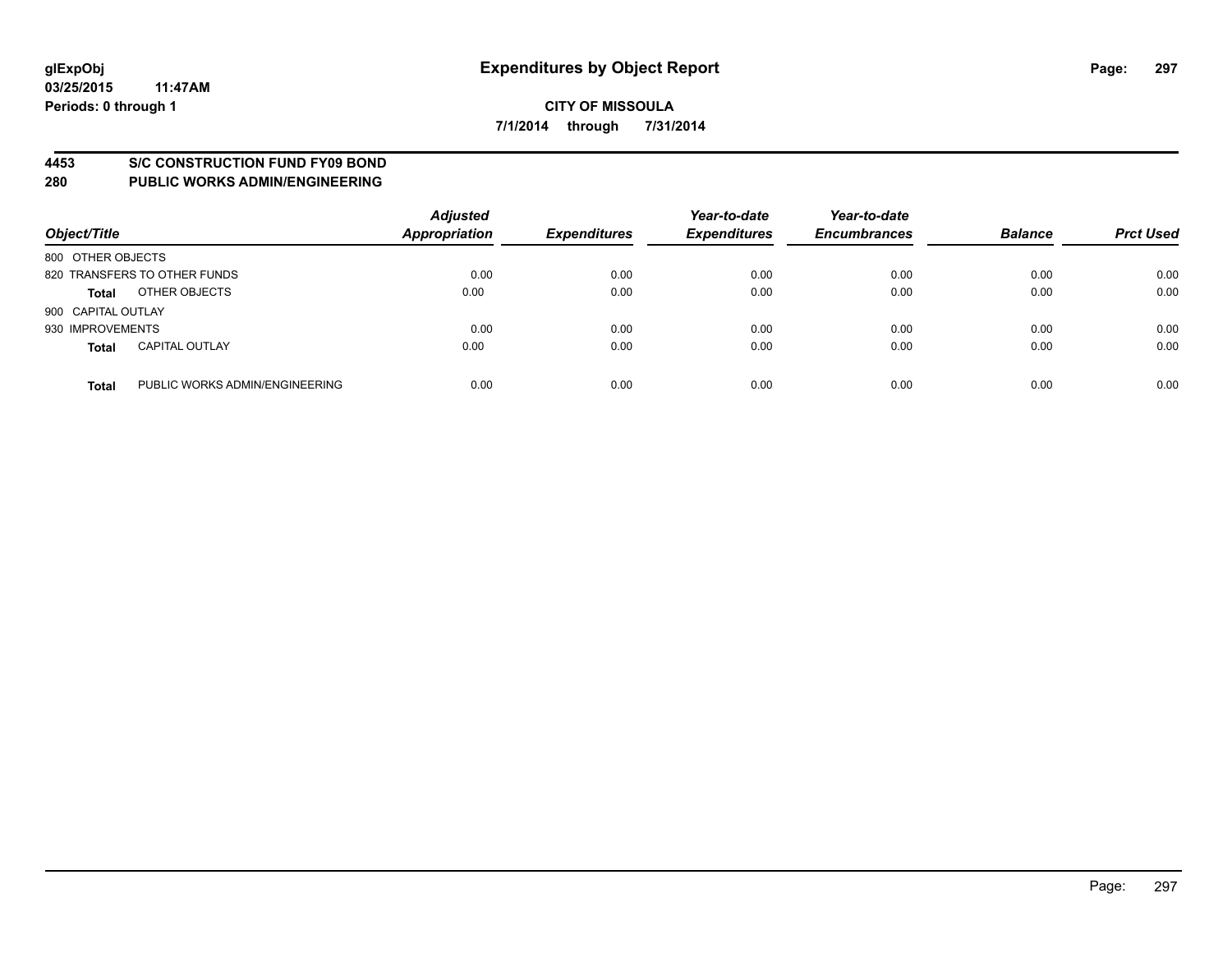#### **4453 S/C CONSTRUCTION FUND FY09 BOND**

| Object/Title      |                      | <b>Adjusted</b><br>Appropriation | <b>Expenditures</b> | Year-to-date<br><b>Expenditures</b> | Year-to-date<br><b>Encumbrances</b> | <b>Balance</b> | <b>Prct Used</b> |
|-------------------|----------------------|----------------------------------|---------------------|-------------------------------------|-------------------------------------|----------------|------------------|
| 500 FIXED CHARGES |                      |                                  |                     |                                     |                                     |                |                  |
| 500 FIXED CHARGES |                      | 0.00                             | 0.00                | 0.00                                | 0.00                                | 0.00           | 0.00             |
| Total             | <b>FIXED CHARGES</b> | 0.00                             | 0.00                | 0.00                                | 0.00                                | 0.00           | 0.00             |
| Total             | NON-DEPARTMENTAL     | 0.00                             | 0.00                | 0.00                                | 0.00                                | 0.00           | 0.00             |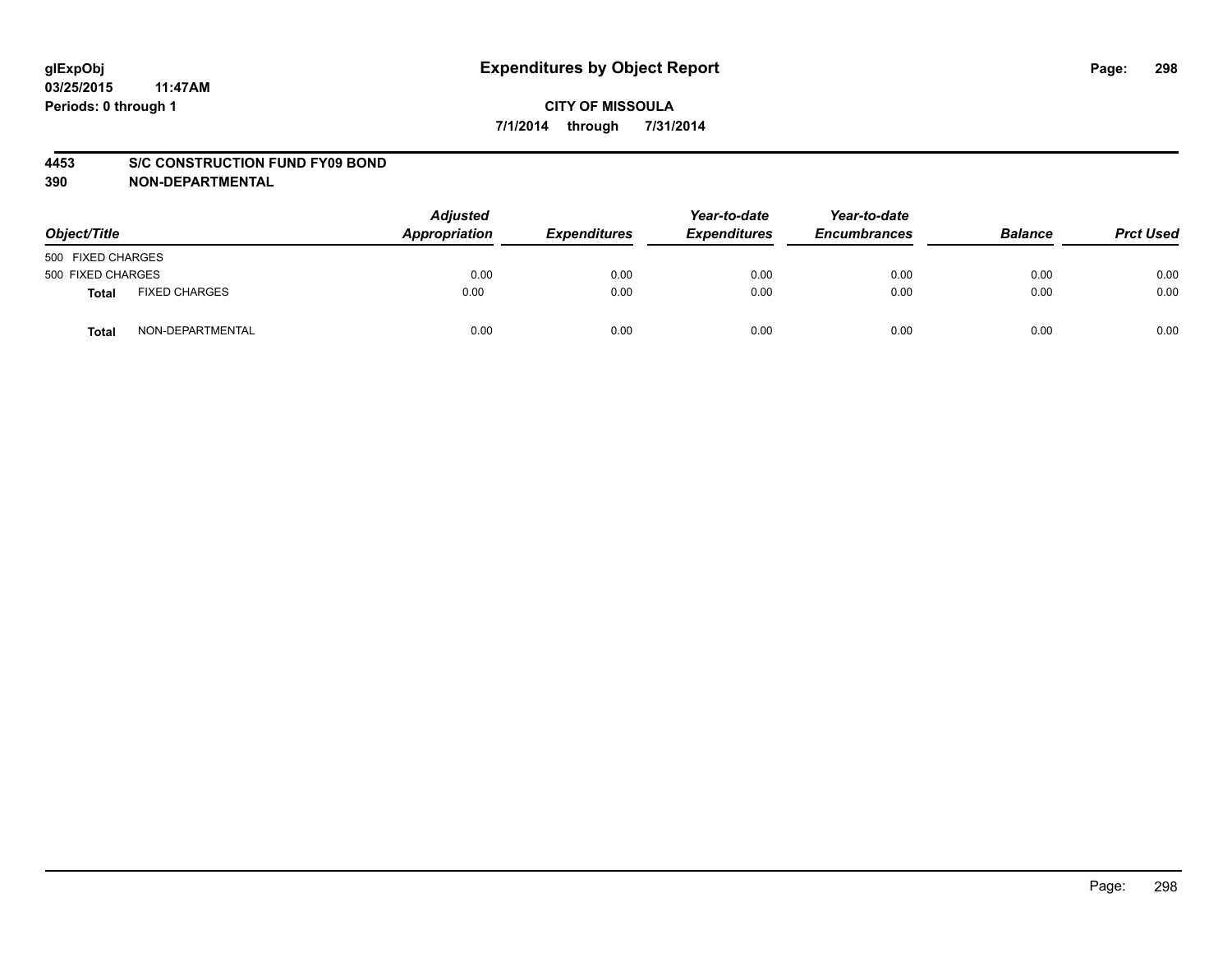**03/25/2015 11:47AM Periods: 0 through 1**

# **CITY OF MISSOULA 7/1/2014 through 7/31/2014**

# **4453 S/C CONSTRUCTION FUND FY09 BOND**

| Object/Title       |                                 | <b>Adjusted</b><br><b>Appropriation</b> | <b>Expenditures</b> | Year-to-date<br><b>Expenditures</b> | Year-to-date<br><b>Encumbrances</b> | <b>Balance</b> | <b>Prct Used</b> |
|--------------------|---------------------------------|-----------------------------------------|---------------------|-------------------------------------|-------------------------------------|----------------|------------------|
| 500 FIXED CHARGES  |                                 |                                         |                     |                                     |                                     |                |                  |
| 500 FIXED CHARGES  |                                 | 0.00                                    | 0.00                | 0.00                                | 0.00                                | 0.00           | 0.00             |
| <b>Total</b>       | <b>FIXED CHARGES</b>            | 0.00                                    | 0.00                | 0.00                                | 0.00                                | 0.00           | 0.00             |
| 800 OTHER OBJECTS  |                                 |                                         |                     |                                     |                                     |                |                  |
|                    | 820 TRANSFERS TO OTHER FUNDS    | 0.00                                    | 0.00                | 0.00                                | 0.00                                | 0.00           | 0.00             |
| <b>Total</b>       | OTHER OBJECTS                   | 0.00                                    | 0.00                | 0.00                                | 0.00                                | 0.00           | 0.00             |
| 900 CAPITAL OUTLAY |                                 |                                         |                     |                                     |                                     |                |                  |
| 930 IMPROVEMENTS   |                                 | 0.00                                    | 0.00                | 0.00                                | 0.00                                | 0.00           | 0.00             |
| <b>Total</b>       | <b>CAPITAL OUTLAY</b>           | 0.00                                    | 0.00                | 0.00                                | 0.00                                | 0.00           | 0.00             |
| <b>Total</b>       | S/C CONSTRUCTION FUND FY09 BOND | 0.00                                    | 0.00                | 0.00                                | 0.00                                | 0.00           | 0.00             |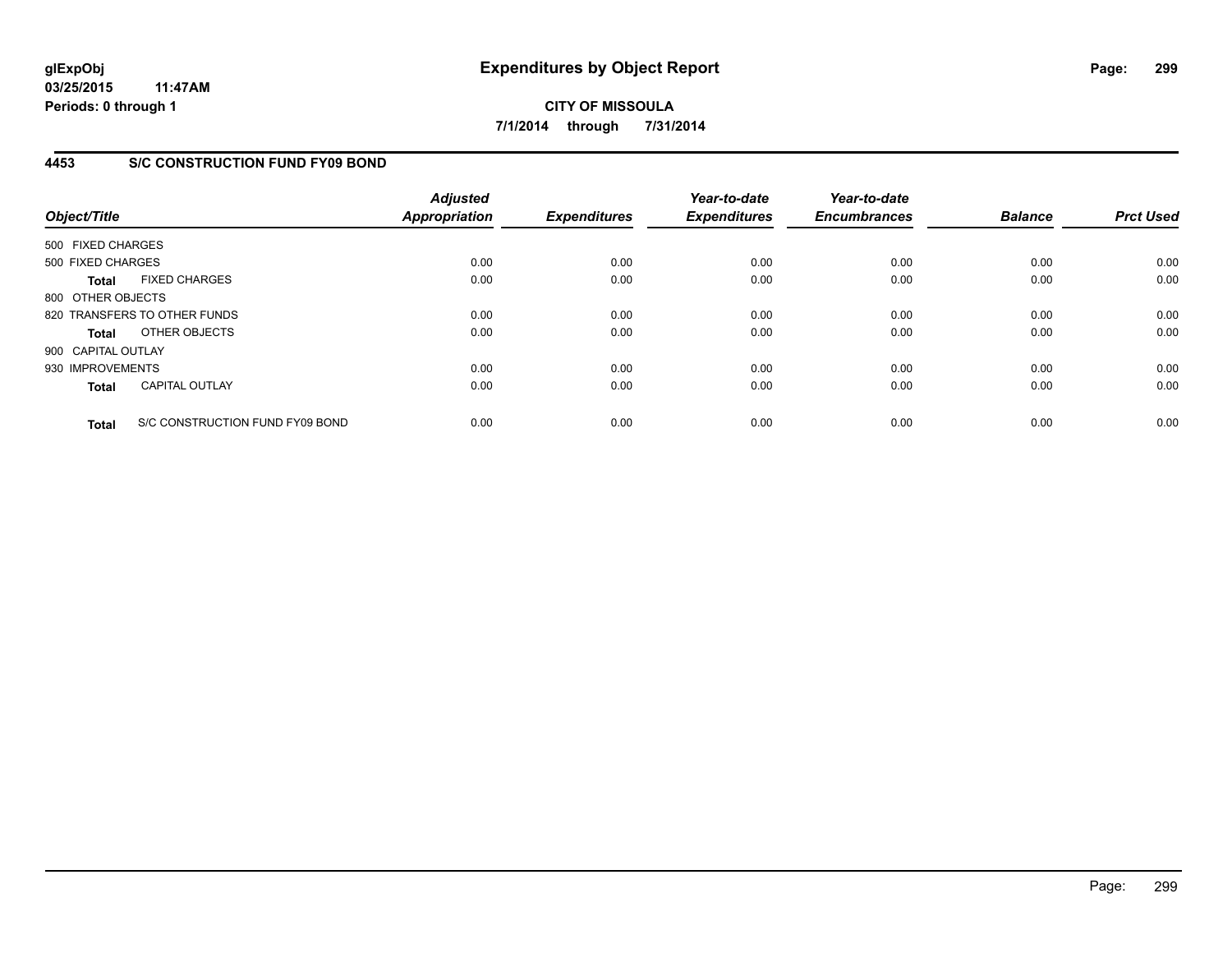# **4454 S/C CONSTRUCTION FUND FOR FY10**

| Object/Title                            | <b>Adjusted</b><br>Appropriation | <b>Expenditures</b> | Year-to-date<br><b>Expenditures</b> | Year-to-date<br><b>Encumbrances</b> | <b>Balance</b> | <b>Prct Used</b> |
|-----------------------------------------|----------------------------------|---------------------|-------------------------------------|-------------------------------------|----------------|------------------|
| 900 CAPITAL OUTLAY                      |                                  |                     |                                     |                                     |                |                  |
| 930 IMPROVEMENTS                        | 0.00                             | 0.00                | 0.00                                | 0.00                                | 0.00           | 0.00             |
| <b>CAPITAL OUTLAY</b><br>Total          | 0.00                             | 0.00                | 0.00                                | 0.00                                | 0.00           | 0.00             |
| PUBLIC WORKS ADMIN/ENGINEERING<br>Total | 0.00                             | 0.00                | 0.00                                | 0.00                                | 0.00           | 0.00             |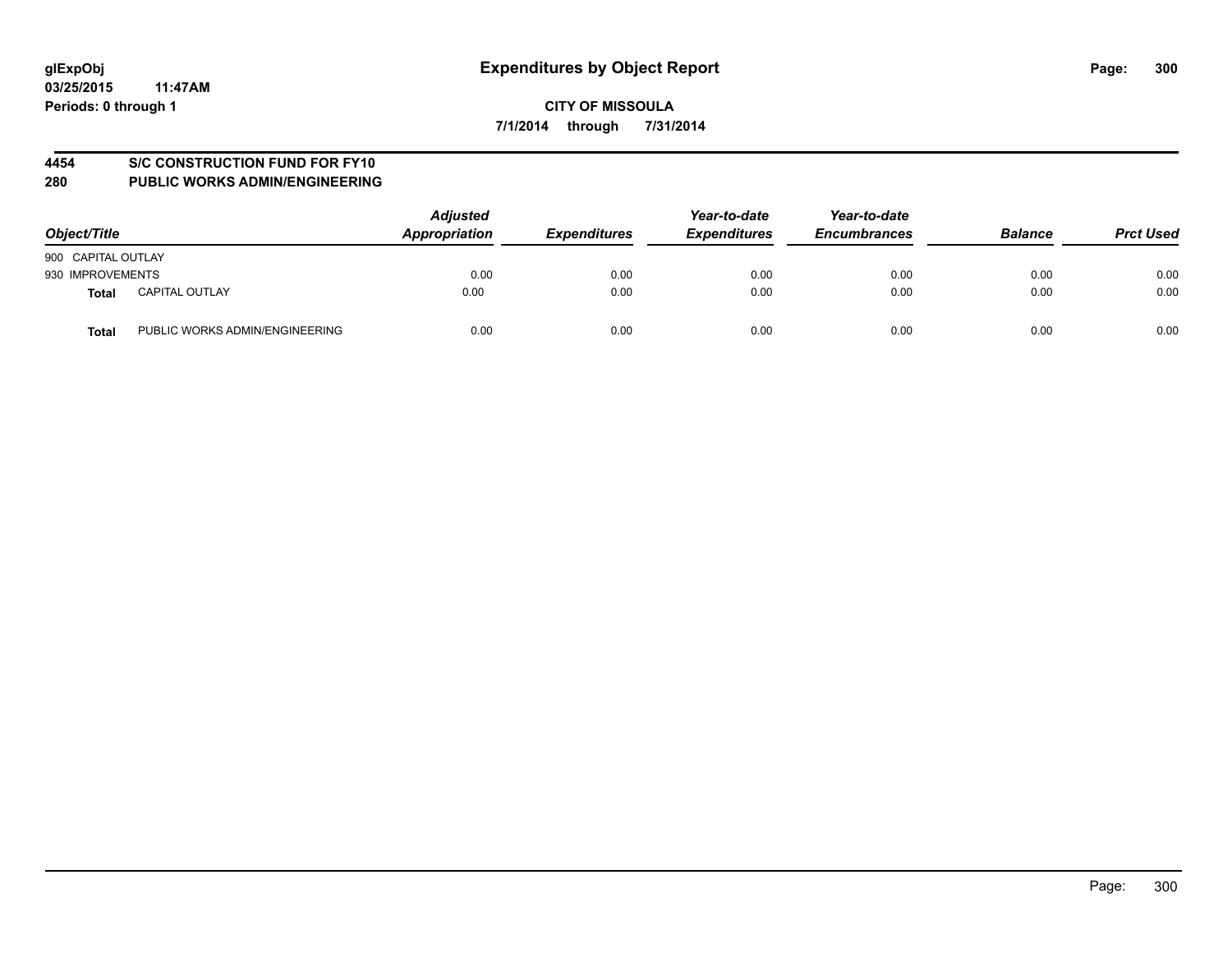**03/25/2015 11:47AM Periods: 0 through 1**

**CITY OF MISSOULA 7/1/2014 through 7/31/2014**

# **4454 S/C CONSTRUCTION FUND FOR FY10**

| Object/Title       |                                | <b>Adjusted</b><br>Appropriation | <b>Expenditures</b> | Year-to-date<br><b>Expenditures</b> | Year-to-date<br><b>Encumbrances</b> | <b>Balance</b> | <b>Prct Used</b> |
|--------------------|--------------------------------|----------------------------------|---------------------|-------------------------------------|-------------------------------------|----------------|------------------|
| 900 CAPITAL OUTLAY |                                |                                  |                     |                                     |                                     |                |                  |
| 930 IMPROVEMENTS   |                                | 0.00                             | 0.00                | 0.00                                | 0.00                                | 0.00           | 0.00             |
| <b>Total</b>       | <b>CAPITAL OUTLAY</b>          | 0.00                             | 0.00                | 0.00                                | 0.00                                | 0.00           | 0.00             |
| Total              | S/C CONSTRUCTION FUND FOR FY10 | 0.00                             | 0.00                | 0.00                                | 0.00                                | 0.00           | 0.00             |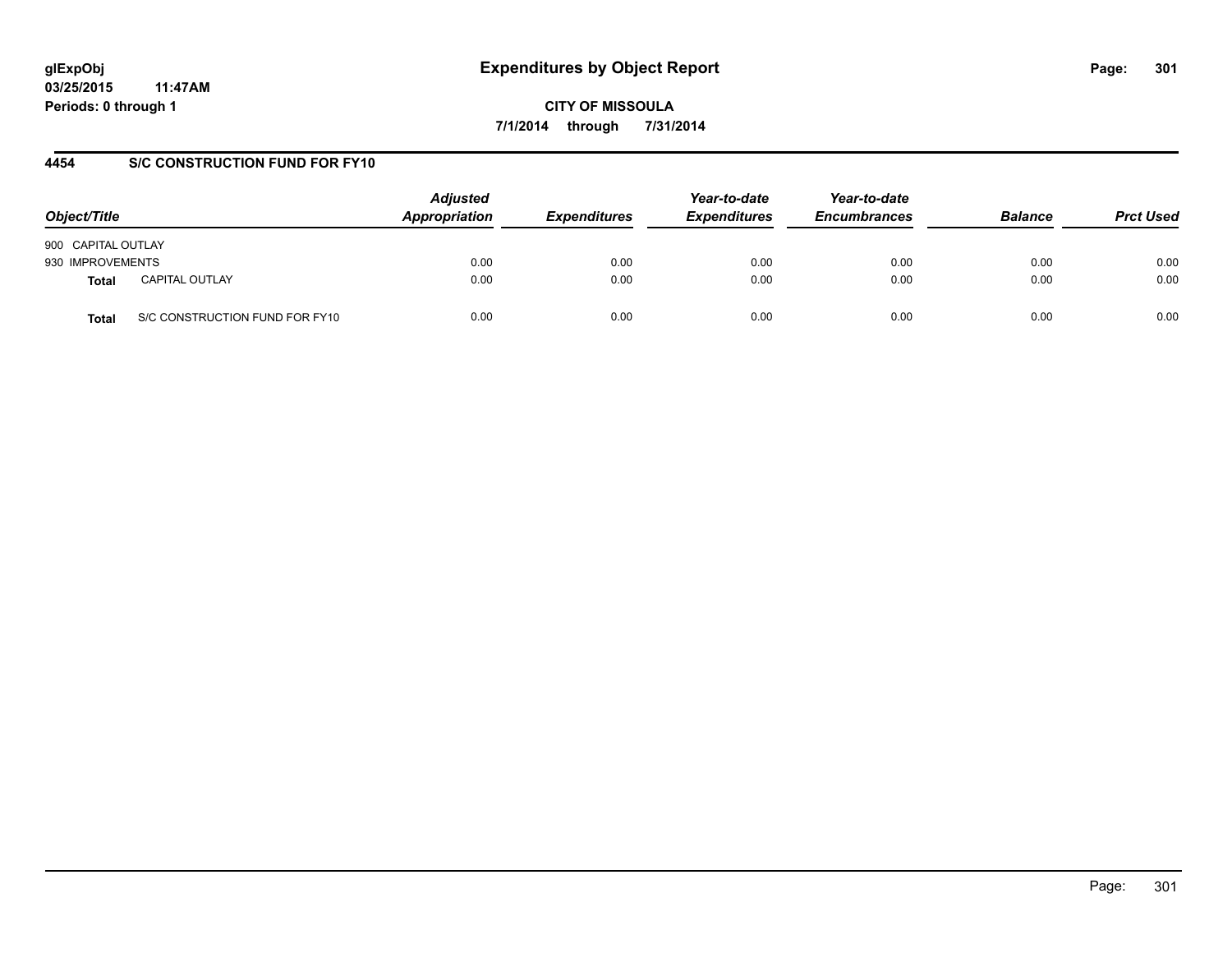#### **4455 FY11 S/C CONSTRUCTION FUND**

| Object/Title       |                                | <b>Adjusted</b><br>Appropriation | <b>Expenditures</b> | Year-to-date<br><b>Expenditures</b> | Year-to-date<br><b>Encumbrances</b> | <b>Balance</b> | <b>Prct Used</b> |
|--------------------|--------------------------------|----------------------------------|---------------------|-------------------------------------|-------------------------------------|----------------|------------------|
| 900 CAPITAL OUTLAY |                                |                                  |                     |                                     |                                     |                |                  |
| 930 IMPROVEMENTS   |                                | 0.00                             | 0.00                | 0.00                                | 0.00                                | 0.00           | 0.00             |
| <b>Total</b>       | <b>CAPITAL OUTLAY</b>          | 0.00                             | 0.00                | 0.00                                | 0.00                                | 0.00           | 0.00             |
| <b>Total</b>       | PUBLIC WORKS ADMIN/ENGINEERING | 0.00                             | 0.00                | 0.00                                | 0.00                                | 0.00           | 0.00             |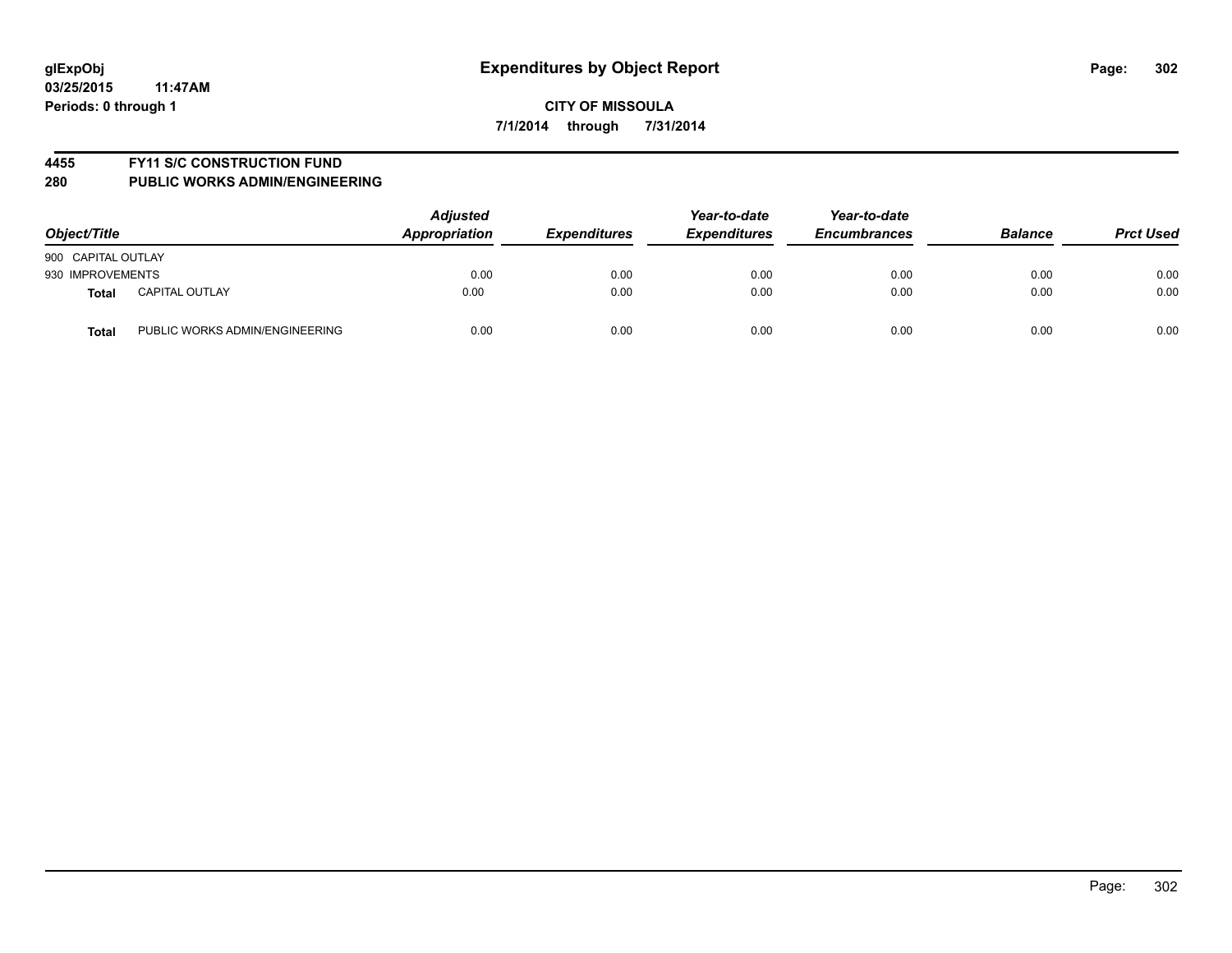# **4455 FY11 S/C CONSTRUCTION FUND**

| Object/Title                          | <b>Adjusted</b><br>Appropriation | <b>Expenditures</b> | Year-to-date<br><b>Expenditures</b> | Year-to-date<br><b>Encumbrances</b> | <b>Balance</b> | <b>Prct Used</b> |
|---------------------------------------|----------------------------------|---------------------|-------------------------------------|-------------------------------------|----------------|------------------|
| 900 CAPITAL OUTLAY                    |                                  |                     |                                     |                                     |                |                  |
| 930 IMPROVEMENTS                      | 0.00                             | 0.00                | 0.00                                | 0.00                                | 0.00           | 0.00             |
| <b>CAPITAL OUTLAY</b><br><b>Total</b> | 0.00                             | 0.00                | 0.00                                | 0.00                                | 0.00           | 0.00             |
| FY11 S/C CONSTRUCTION FUND<br>Total   | 0.00                             | 0.00                | 0.00                                | 0.00                                | 0.00           | 0.00             |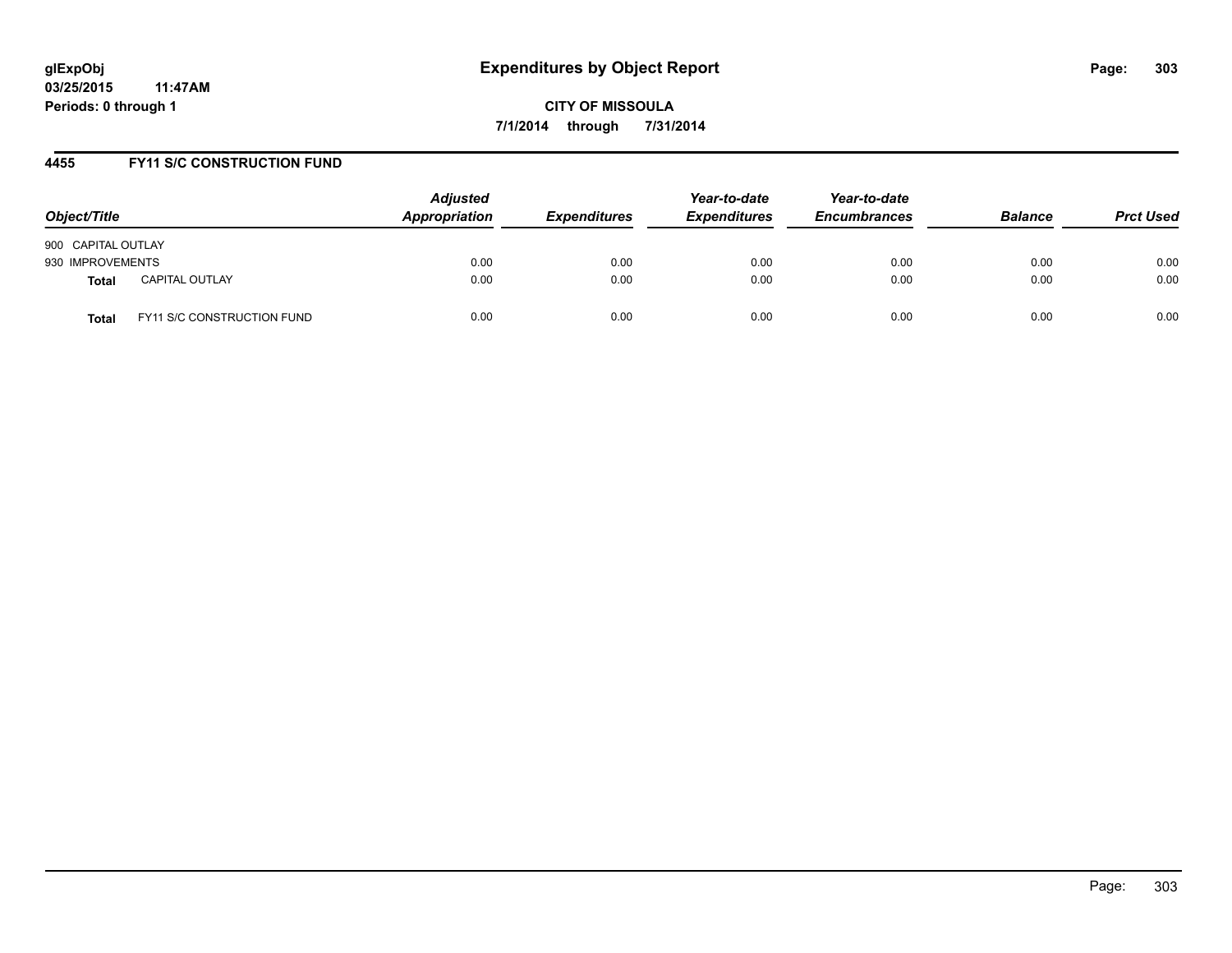#### **4456 FY12 S/C CONSTRUCTION FUND**

| Object/Title       |                                | <b>Adjusted</b><br>Appropriation | <b>Expenditures</b> | Year-to-date<br><b>Expenditures</b> | Year-to-date<br><b>Encumbrances</b> | <b>Balance</b> | <b>Prct Used</b> |
|--------------------|--------------------------------|----------------------------------|---------------------|-------------------------------------|-------------------------------------|----------------|------------------|
| 800 OTHER OBJECTS  |                                |                                  |                     |                                     |                                     |                |                  |
|                    | 820 TRANSFERS TO OTHER FUNDS   | 0.00                             | 0.00                | 0.00                                | 0.00                                | 0.00           | 0.00             |
| <b>Total</b>       | OTHER OBJECTS                  | 0.00                             | 0.00                | 0.00                                | 0.00                                | 0.00           | 0.00             |
| 900 CAPITAL OUTLAY |                                |                                  |                     |                                     |                                     |                |                  |
| 930 IMPROVEMENTS   |                                | 0.00                             | 0.00                | 0.00                                | 0.00                                | 0.00           | 0.00             |
| <b>Total</b>       | <b>CAPITAL OUTLAY</b>          | 0.00                             | 0.00                | 0.00                                | 0.00                                | 0.00           | 0.00             |
| <b>Total</b>       | PUBLIC WORKS ADMIN/ENGINEERING | 0.00                             | 0.00                | 0.00                                | 0.00                                | 0.00           | 0.00             |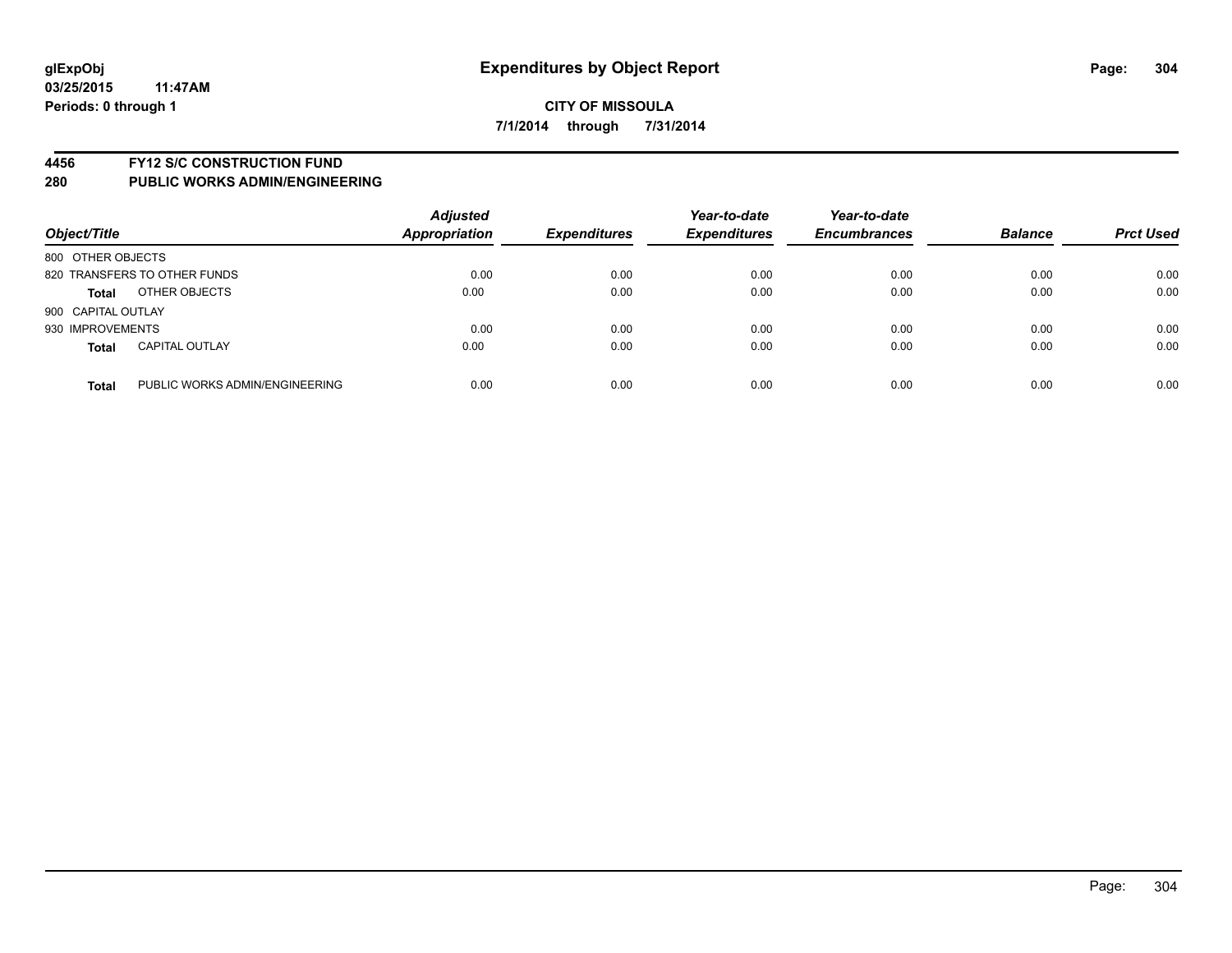#### **4456 FY12 S/C CONSTRUCTION FUND**

| Object/Title       |                                   | <b>Adjusted</b><br>Appropriation | <b>Expenditures</b> | Year-to-date<br><b>Expenditures</b> | Year-to-date<br><b>Encumbrances</b> | <b>Balance</b> | <b>Prct Used</b> |
|--------------------|-----------------------------------|----------------------------------|---------------------|-------------------------------------|-------------------------------------|----------------|------------------|
| 800 OTHER OBJECTS  |                                   |                                  |                     |                                     |                                     |                |                  |
|                    | 820 TRANSFERS TO OTHER FUNDS      | 0.00                             | 0.00                | 0.00                                | 0.00                                | 0.00           | 0.00             |
| <b>Total</b>       | OTHER OBJECTS                     | 0.00                             | 0.00                | 0.00                                | 0.00                                | 0.00           | 0.00             |
| 900 CAPITAL OUTLAY |                                   |                                  |                     |                                     |                                     |                |                  |
| 930 IMPROVEMENTS   |                                   | 0.00                             | 0.00                | 0.00                                | 0.00                                | 0.00           | 0.00             |
| <b>Total</b>       | <b>CAPITAL OUTLAY</b>             | 0.00                             | 0.00                | 0.00                                | 0.00                                | 0.00           | 0.00             |
| <b>Total</b>       | <b>FY12 S/C CONSTRUCTION FUND</b> | 0.00                             | 0.00                | 0.00                                | 0.00                                | 0.00           | 0.00             |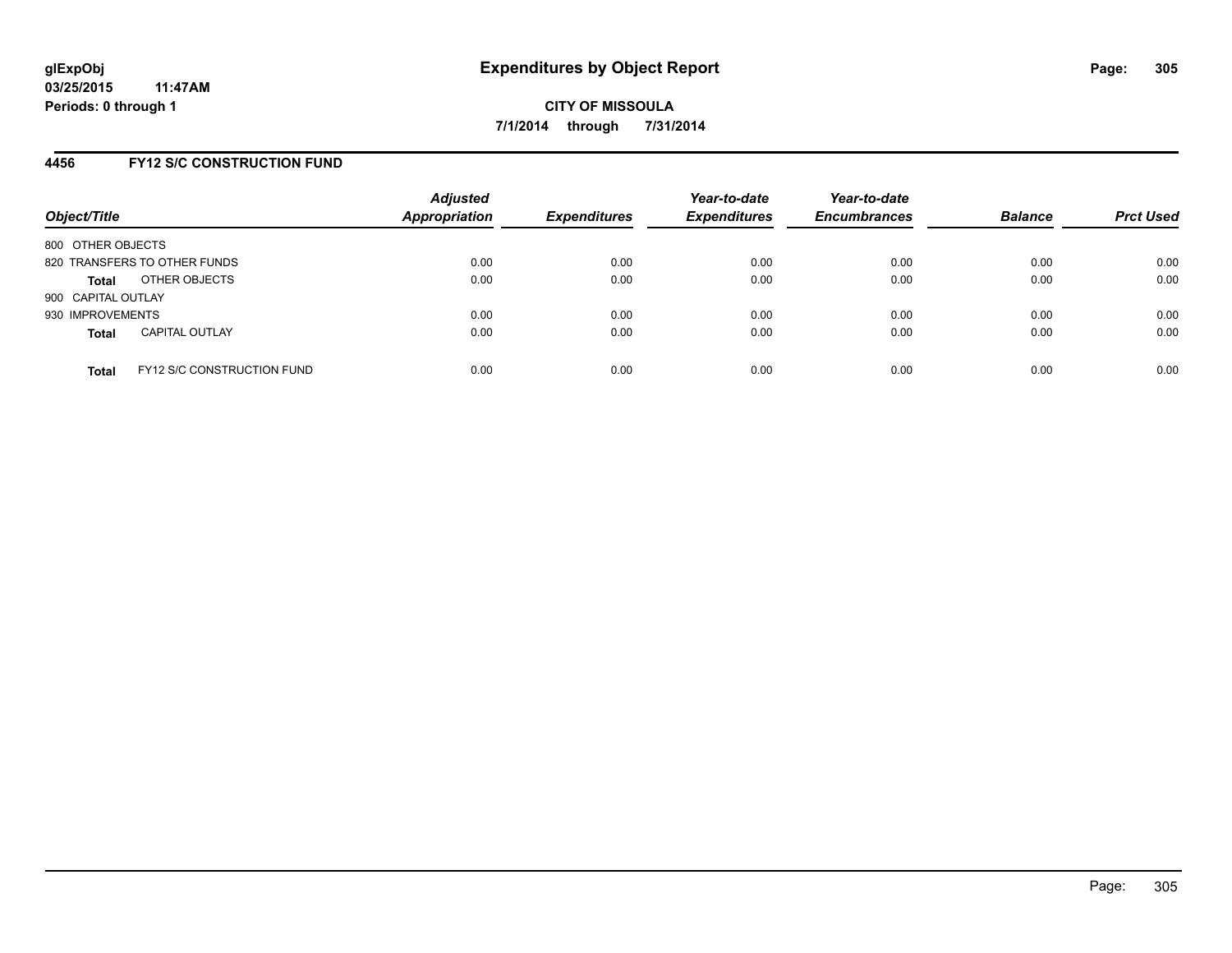# **4457 FY13 SIDEWALK/CURB CONSTRUCTION**

| Object/Title       |                                | <b>Adjusted</b><br>Appropriation | <b>Expenditures</b> | Year-to-date<br><b>Expenditures</b> | Year-to-date<br><b>Encumbrances</b> | <b>Balance</b> | <b>Prct Used</b> |
|--------------------|--------------------------------|----------------------------------|---------------------|-------------------------------------|-------------------------------------|----------------|------------------|
|                    | 300 PURCHASED SERVICES         |                                  |                     |                                     |                                     |                |                  |
|                    | 350 PROFESSIONAL SERVICES      | 0.00                             | 0.00                | 0.00                                | 0.00                                | 0.00           | 0.00             |
| <b>Total</b>       | <b>PURCHASED SERVICES</b>      | 0.00                             | 0.00                | 0.00                                | 0.00                                | 0.00           | 0.00             |
| 800 OTHER OBJECTS  |                                |                                  |                     |                                     |                                     |                |                  |
|                    | 820 TRANSFERS TO OTHER FUNDS   | 0.00                             | 0.00                | 0.00                                | 0.00                                | 0.00           | 0.00             |
| Total              | OTHER OBJECTS                  | 0.00                             | 0.00                | 0.00                                | 0.00                                | 0.00           | 0.00             |
| 900 CAPITAL OUTLAY |                                |                                  |                     |                                     |                                     |                |                  |
| 930 IMPROVEMENTS   |                                | 0.00                             | 0.00                | 0.00                                | 0.00                                | 0.00           | 0.00             |
| <b>Total</b>       | <b>CAPITAL OUTLAY</b>          | 0.00                             | 0.00                | 0.00                                | 0.00                                | 0.00           | 0.00             |
|                    |                                |                                  |                     |                                     |                                     |                |                  |
| <b>Total</b>       | PUBLIC WORKS ADMIN/ENGINEERING | 0.00                             | 0.00                | 0.00                                | 0.00                                | 0.00           | 0.00             |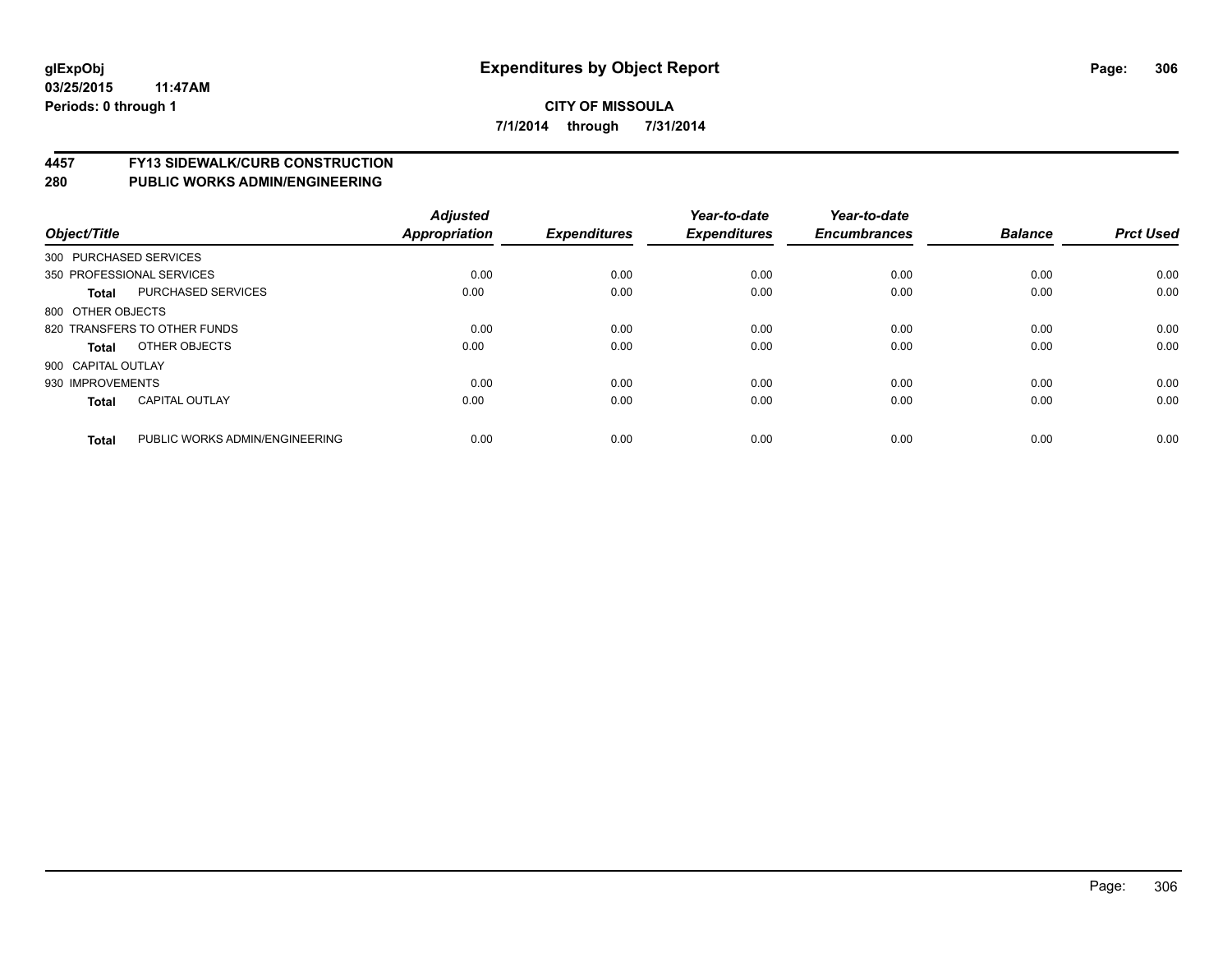# **4457 FY13 SIDEWALK/CURB CONSTRUCTION**

| Object/Title       |                                        | <b>Adjusted</b><br>Appropriation | <b>Expenditures</b> | Year-to-date<br><b>Expenditures</b> | Year-to-date<br><b>Encumbrances</b> | <b>Balance</b> | <b>Prct Used</b> |
|--------------------|----------------------------------------|----------------------------------|---------------------|-------------------------------------|-------------------------------------|----------------|------------------|
|                    | 300 PURCHASED SERVICES                 |                                  |                     |                                     |                                     |                |                  |
|                    | 350 PROFESSIONAL SERVICES              | 0.00                             | 0.00                | 0.00                                | 0.00                                | 0.00           | 0.00             |
| <b>Total</b>       | PURCHASED SERVICES                     | 0.00                             | 0.00                | 0.00                                | 0.00                                | 0.00           | 0.00             |
| 800 OTHER OBJECTS  |                                        |                                  |                     |                                     |                                     |                |                  |
|                    | 820 TRANSFERS TO OTHER FUNDS           | 0.00                             | 0.00                | 0.00                                | 0.00                                | 0.00           | 0.00             |
| <b>Total</b>       | OTHER OBJECTS                          | 0.00                             | 0.00                | 0.00                                | 0.00                                | 0.00           | 0.00             |
| 900 CAPITAL OUTLAY |                                        |                                  |                     |                                     |                                     |                |                  |
| 930 IMPROVEMENTS   |                                        | 0.00                             | 0.00                | 0.00                                | 0.00                                | 0.00           | 0.00             |
| <b>Total</b>       | <b>CAPITAL OUTLAY</b>                  | 0.00                             | 0.00                | 0.00                                | 0.00                                | 0.00           | 0.00             |
| <b>Total</b>       | <b>FY13 SIDEWALK/CURB CONSTRUCTION</b> | 0.00                             | 0.00                | 0.00                                | 0.00                                | 0.00           | 0.00             |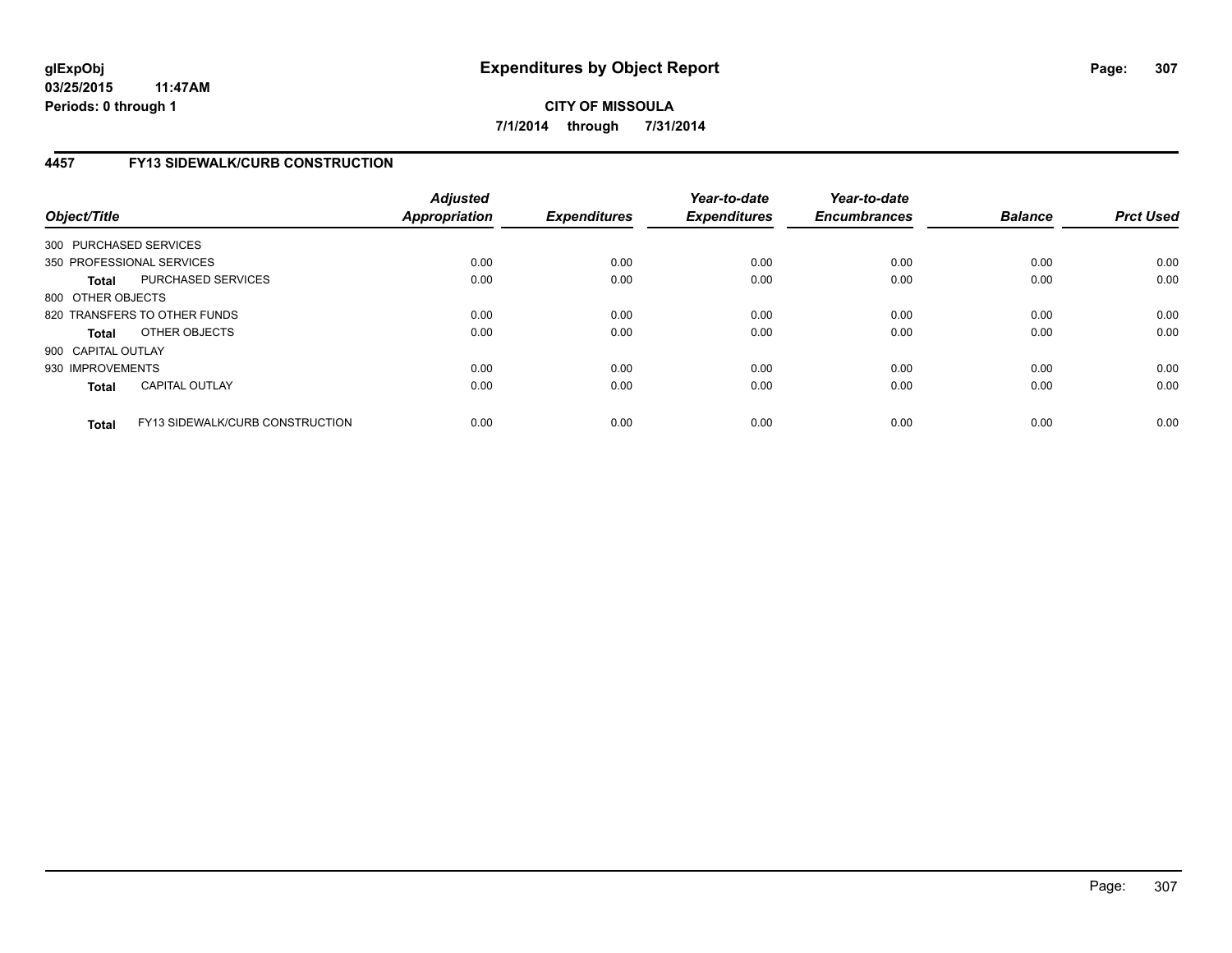# **glExpObj Expenditures by Object Report Page: 308**

**03/25/2015 11:47AM Periods: 0 through 1**

# **CITY OF MISSOULA 7/1/2014 through 7/31/2014**

#### **4458 FY14 SIDEWALK & CURB CONSTRUCTION**

| Object/Title       |                                | <b>Adjusted</b><br><b>Appropriation</b> | <b>Expenditures</b> | Year-to-date<br><b>Expenditures</b> | Year-to-date<br><b>Encumbrances</b> | <b>Balance</b> | <b>Prct Used</b> |
|--------------------|--------------------------------|-----------------------------------------|---------------------|-------------------------------------|-------------------------------------|----------------|------------------|
| 800 OTHER OBJECTS  |                                |                                         |                     |                                     |                                     |                |                  |
|                    | 820 TRANSFERS TO OTHER FUNDS   | 0.00                                    | 0.00                | 0.00                                | 0.00                                | 0.00           | 0.00             |
| <b>Total</b>       | OTHER OBJECTS                  | 0.00                                    | 0.00                | 0.00                                | 0.00                                | 0.00           | 0.00             |
| 900 CAPITAL OUTLAY |                                |                                         |                     |                                     |                                     |                |                  |
| 930 IMPROVEMENTS   |                                | 0.00                                    | 0.00                | 0.00                                | 0.00                                | 0.00           | 0.00             |
| <b>Total</b>       | <b>CAPITAL OUTLAY</b>          | 0.00                                    | 0.00                | 0.00                                | 0.00                                | 0.00           | 0.00             |
| <b>Total</b>       | PUBLIC WORKS ADMIN/ENGINEERING | 0.00                                    | 0.00                | 0.00                                | 0.00                                | 0.00           | 0.00             |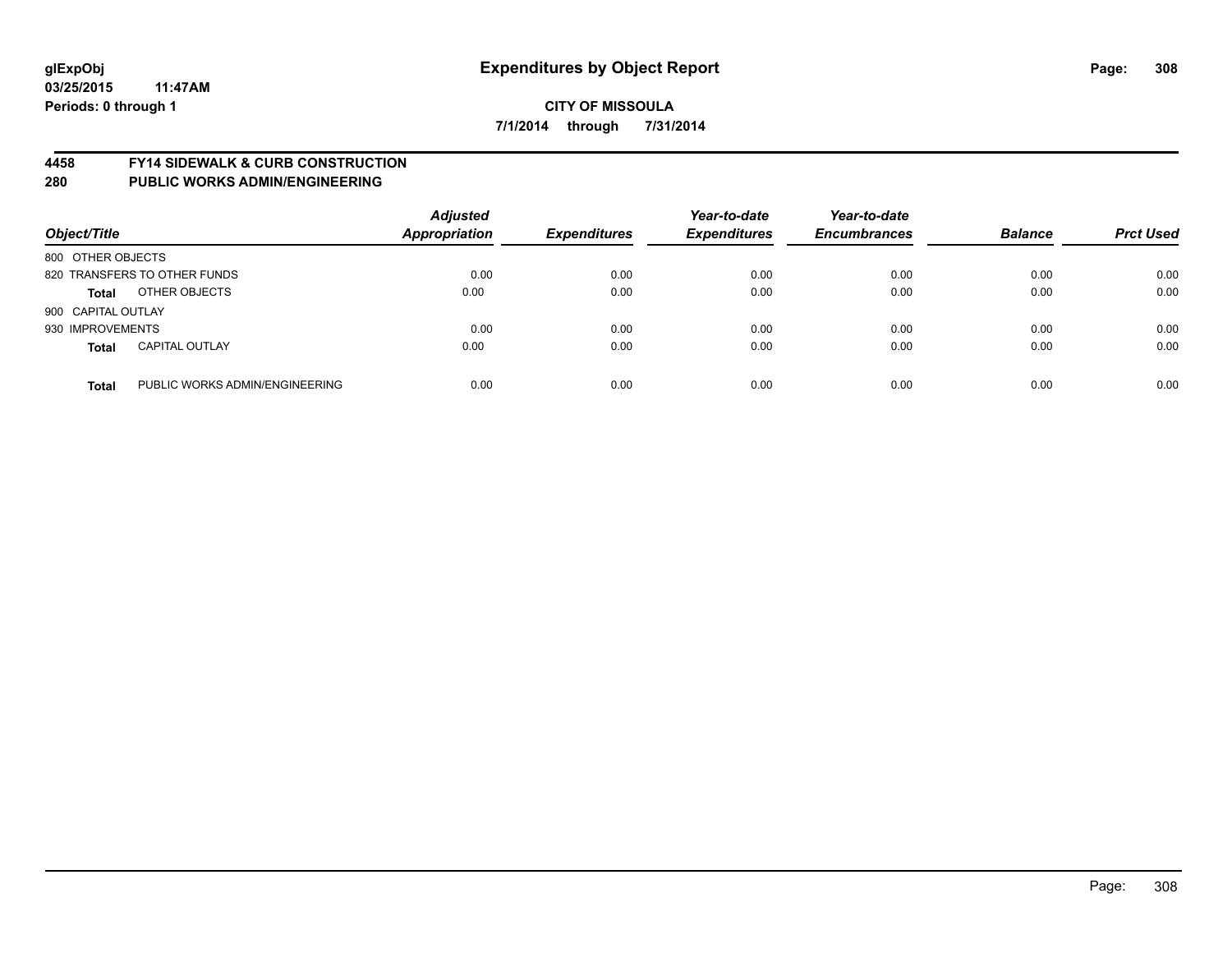**03/25/2015 11:47AM Periods: 0 through 1**

**CITY OF MISSOULA 7/1/2014 through 7/31/2014**

# **4458 FY14 SIDEWALK & CURB CONSTRUCTION**

| Object/Title       |                                              | <b>Adjusted</b><br><b>Appropriation</b> | <b>Expenditures</b> | Year-to-date<br><b>Expenditures</b> | Year-to-date<br><b>Encumbrances</b> | <b>Balance</b> | <b>Prct Used</b> |
|--------------------|----------------------------------------------|-----------------------------------------|---------------------|-------------------------------------|-------------------------------------|----------------|------------------|
| 800 OTHER OBJECTS  |                                              |                                         |                     |                                     |                                     |                |                  |
|                    | 820 TRANSFERS TO OTHER FUNDS                 | 0.00                                    | 0.00                | 0.00                                | 0.00                                | 0.00           | 0.00             |
| Total              | OTHER OBJECTS                                | 0.00                                    | 0.00                | 0.00                                | 0.00                                | 0.00           | 0.00             |
| 900 CAPITAL OUTLAY |                                              |                                         |                     |                                     |                                     |                |                  |
| 930 IMPROVEMENTS   |                                              | 0.00                                    | 0.00                | 0.00                                | 0.00                                | 0.00           | 0.00             |
| <b>Total</b>       | <b>CAPITAL OUTLAY</b>                        | 0.00                                    | 0.00                | 0.00                                | 0.00                                | 0.00           | 0.00             |
| <b>Total</b>       | <b>FY14 SIDEWALK &amp; CURB CONSTRUCTIOL</b> | 0.00                                    | 0.00                | 0.00                                | 0.00                                | 0.00           | 0.00             |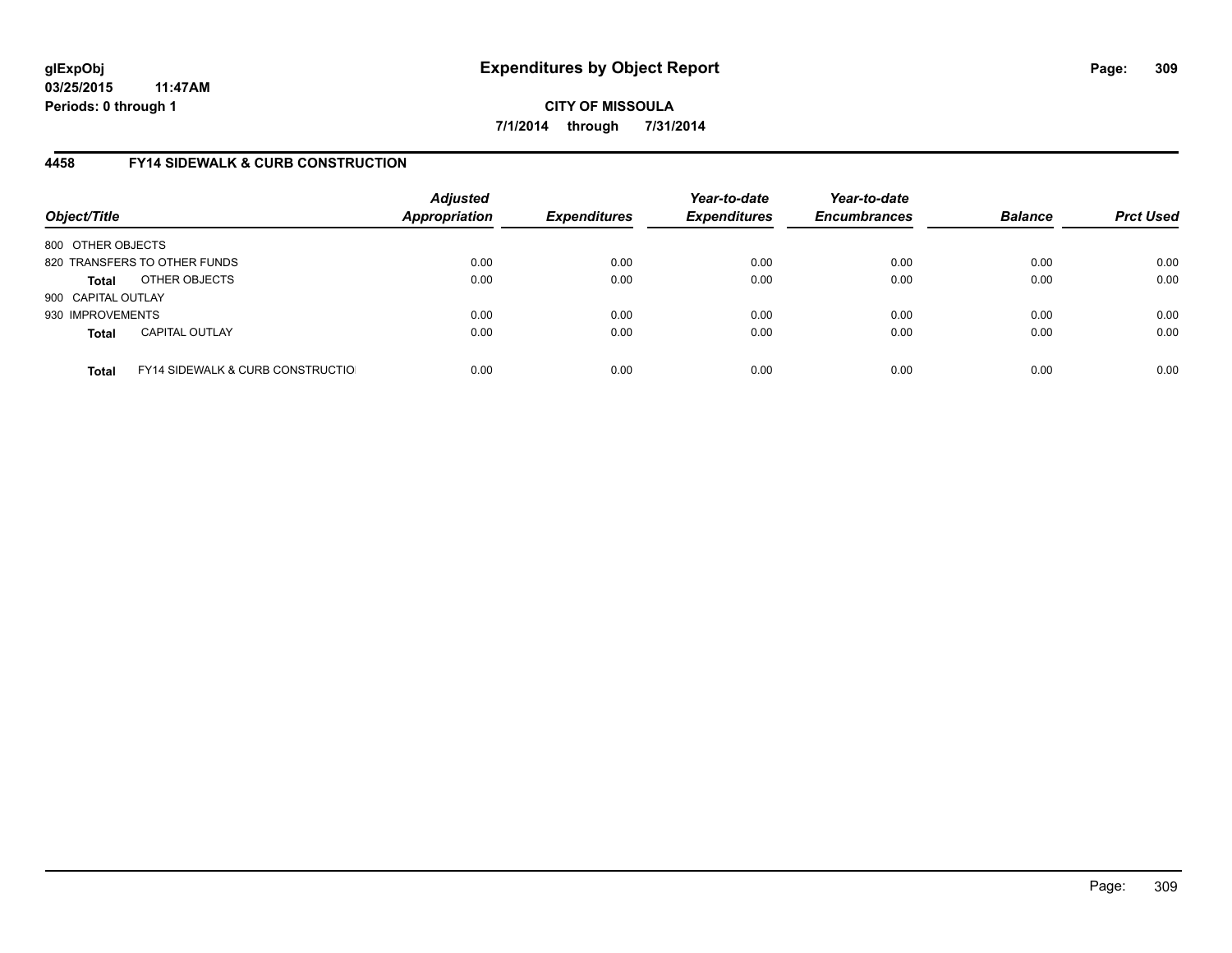# **4459 FY15 SIDEWALK/CURB CONSTRUCTION**

| Object/Title                            | <b>Adjusted</b><br><b>Appropriation</b> | <b>Expenditures</b> | Year-to-date<br><b>Expenditures</b> | Year-to-date<br><b>Encumbrances</b> | <b>Balance</b> | <b>Prct Used</b> |
|-----------------------------------------|-----------------------------------------|---------------------|-------------------------------------|-------------------------------------|----------------|------------------|
| 900 CAPITAL OUTLAY                      |                                         |                     |                                     |                                     |                |                  |
| 930 IMPROVEMENTS                        | 0.00                                    | 0.00                | 0.00                                | 0.00                                | 0.00           | 0.00             |
| <b>CAPITAL OUTLAY</b><br><b>Total</b>   | 0.00                                    | 0.00                | 0.00                                | 0.00                                | 0.00           | 0.00             |
| PUBLIC WORKS ADMIN/ENGINEERING<br>Total | 0.00                                    | 0.00                | 0.00                                | 0.00                                | 0.00           | 0.00             |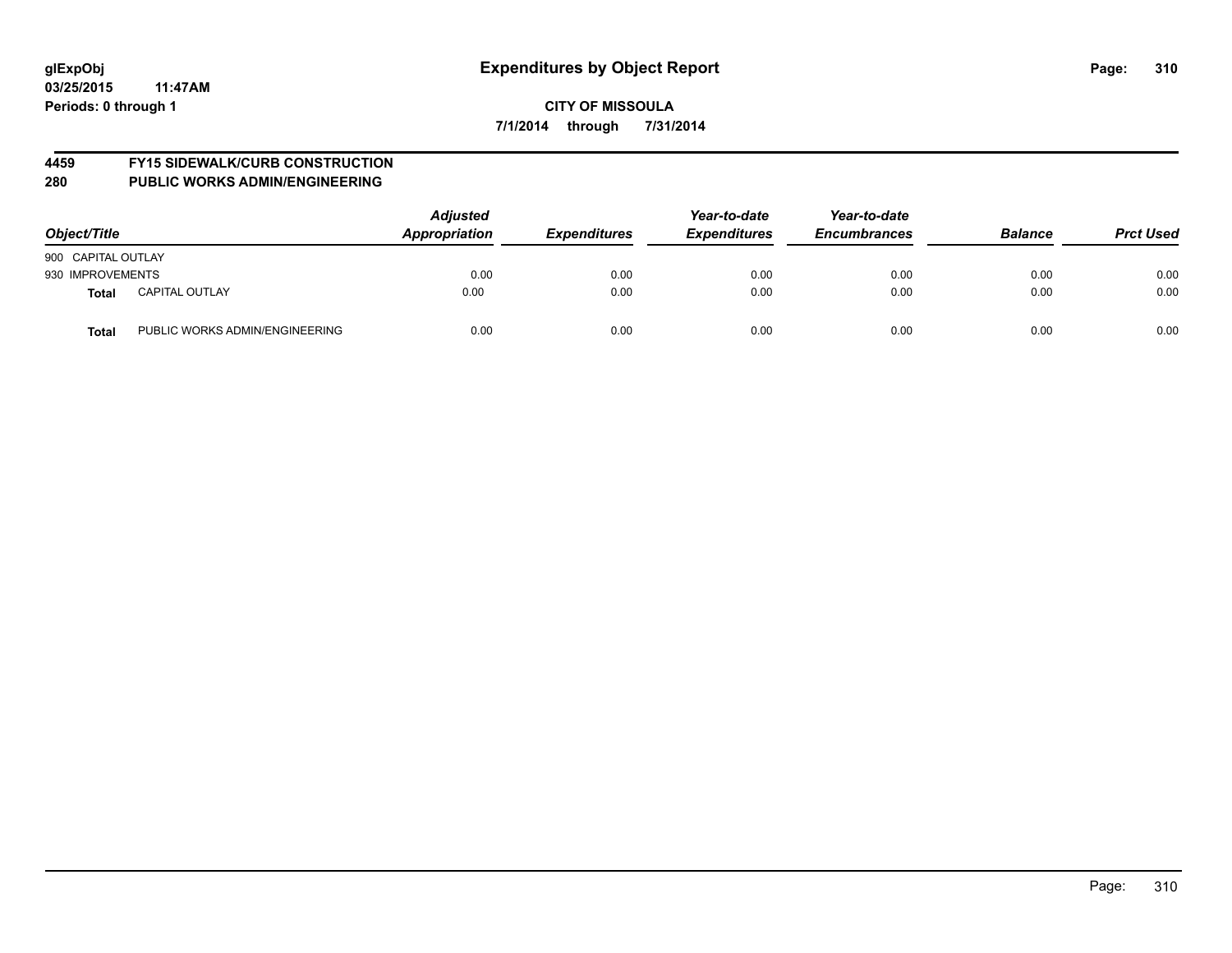# **glExpObj Expenditures by Object Report Page: 311**

**03/25/2015 11:47AM Periods: 0 through 1**

**CITY OF MISSOULA 7/1/2014 through 7/31/2014**

# **4459 FY15 SIDEWALK/CURB CONSTRUCTION**

| Object/Title       |                                        | <b>Adjusted</b><br>Appropriation | <b>Expenditures</b> | Year-to-date<br><b>Expenditures</b> | Year-to-date<br><b>Encumbrances</b> | <b>Balance</b> | <b>Prct Used</b> |
|--------------------|----------------------------------------|----------------------------------|---------------------|-------------------------------------|-------------------------------------|----------------|------------------|
| 900 CAPITAL OUTLAY |                                        |                                  |                     |                                     |                                     |                |                  |
| 930 IMPROVEMENTS   |                                        | 0.00                             | 0.00                | 0.00                                | 0.00                                | 0.00           | 0.00             |
| Total              | <b>CAPITAL OUTLAY</b>                  | 0.00                             | 0.00                | 0.00                                | 0.00                                | 0.00           | 0.00             |
| <b>Total</b>       | <b>FY15 SIDEWALK/CURB CONSTRUCTION</b> | 0.00                             | 0.00                | 0.00                                | 0.00                                | 0.00           | 0.00             |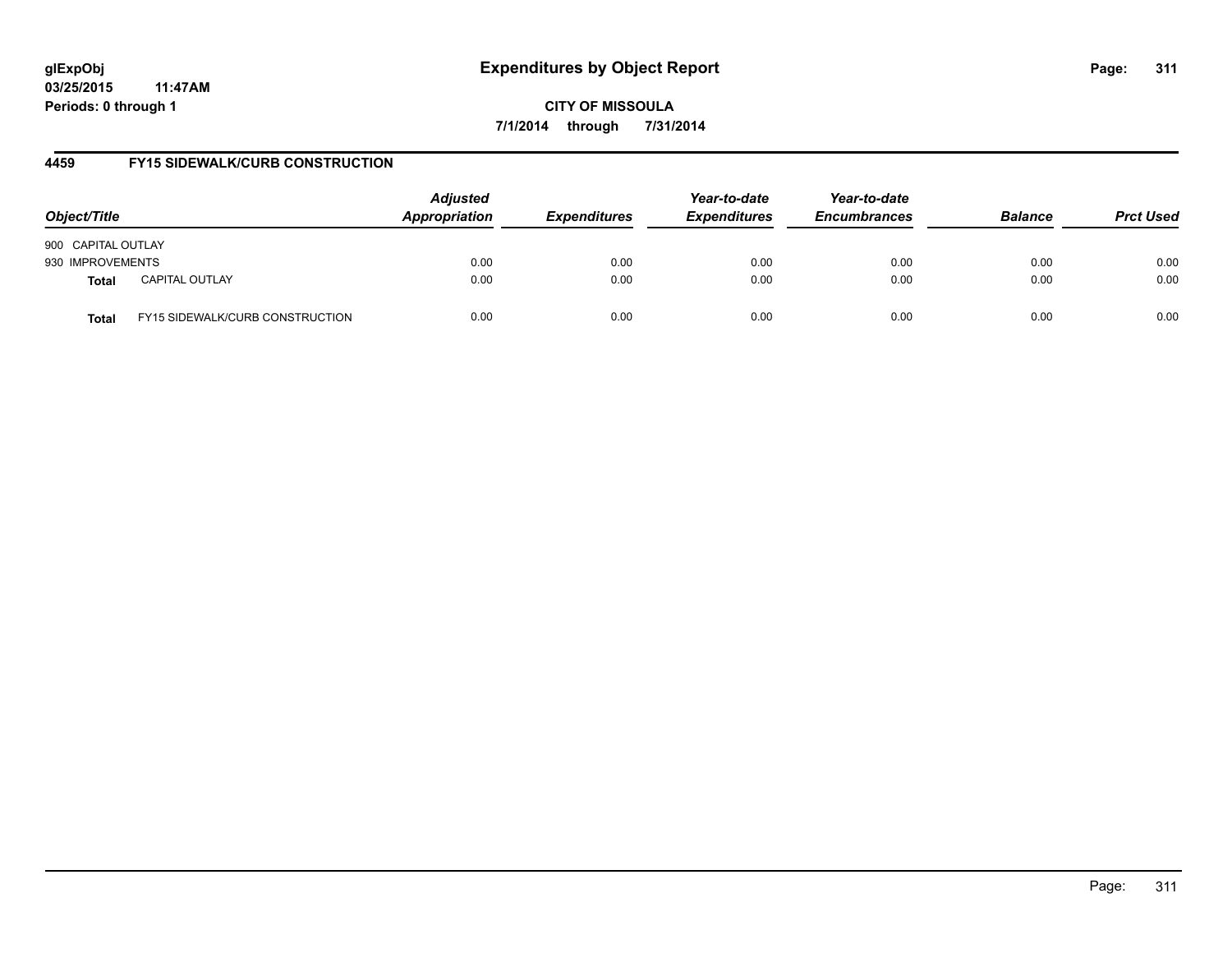# **4531 SID 531 TRAFFIC CALMING**

| Object/Title       |                       | <b>Adjusted</b><br>Appropriation | <b>Expenditures</b> | Year-to-date<br><b>Expenditures</b> | Year-to-date<br><b>Encumbrances</b> | <b>Balance</b> | <b>Prct Used</b> |
|--------------------|-----------------------|----------------------------------|---------------------|-------------------------------------|-------------------------------------|----------------|------------------|
| 900 CAPITAL OUTLAY |                       |                                  |                     |                                     |                                     |                |                  |
| 930 IMPROVEMENTS   |                       | 0.00                             | 0.00                | 0.00                                | 0.00                                | 0.00           | 0.00             |
| Total              | <b>CAPITAL OUTLAY</b> | 0.00                             | 0.00                | 0.00                                | 0.00                                | 0.00           | 0.00             |
| <b>Total</b>       | NON-DEPARTMENTAL      | 0.00                             | 0.00                | 0.00                                | 0.00                                | 0.00           | 0.00             |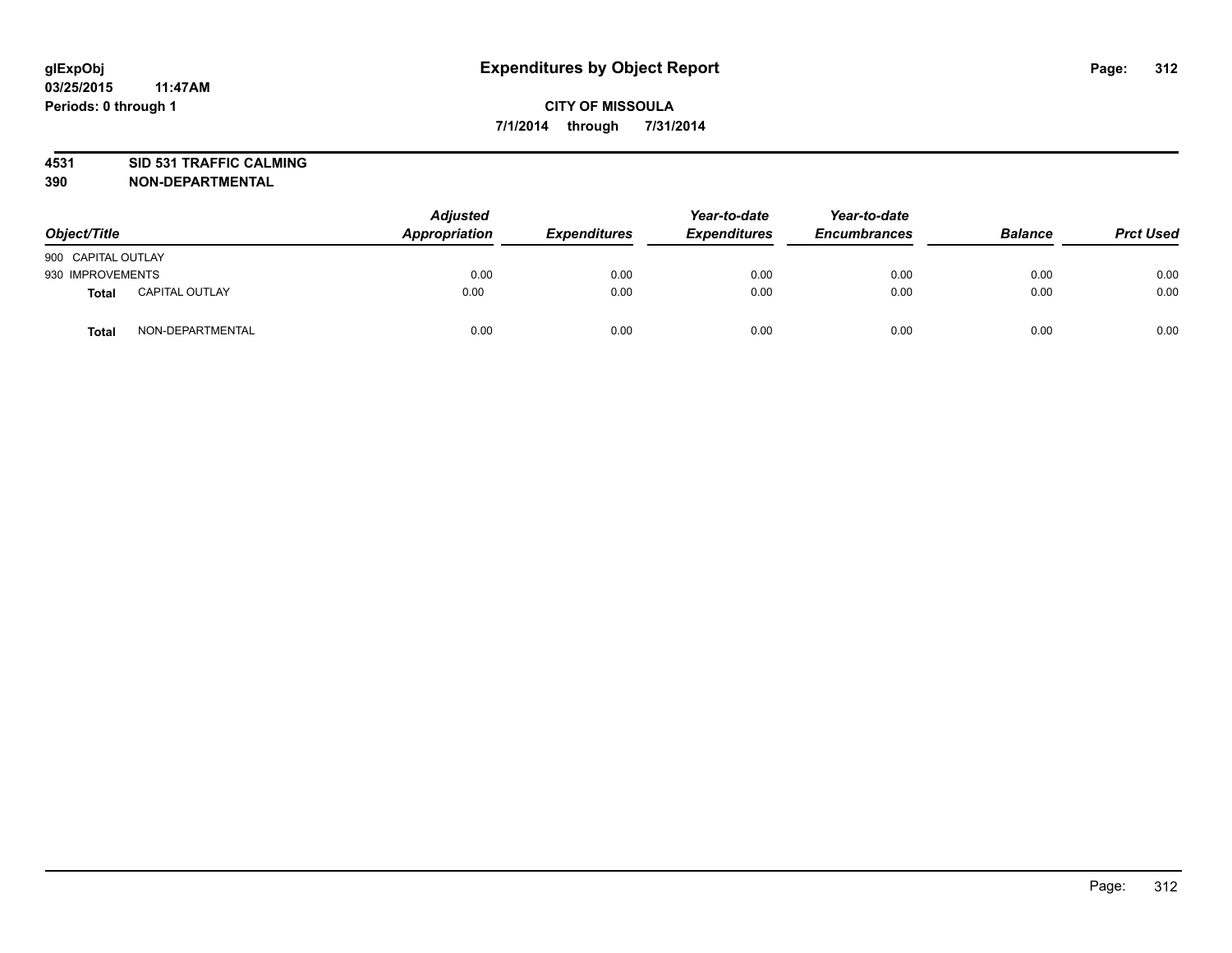# **4531 SID 531 TRAFFIC CALMING**

| Object/Title       |                         | <b>Adjusted</b><br>Appropriation | <b>Expenditures</b> | Year-to-date<br><b>Expenditures</b> | Year-to-date<br><b>Encumbrances</b> | <b>Balance</b> | <b>Prct Used</b> |
|--------------------|-------------------------|----------------------------------|---------------------|-------------------------------------|-------------------------------------|----------------|------------------|
| 900 CAPITAL OUTLAY |                         |                                  |                     |                                     |                                     |                |                  |
| 930 IMPROVEMENTS   |                         | 0.00                             | 0.00                | 0.00                                | 0.00                                | 0.00           | 0.00             |
| Total              | <b>CAPITAL OUTLAY</b>   | 0.00                             | 0.00                | 0.00                                | 0.00                                | 0.00           | 0.00             |
| Total              | SID 531 TRAFFIC CALMING | 0.00                             | 0.00                | 0.00                                | 0.00                                | 0.00           | 0.00             |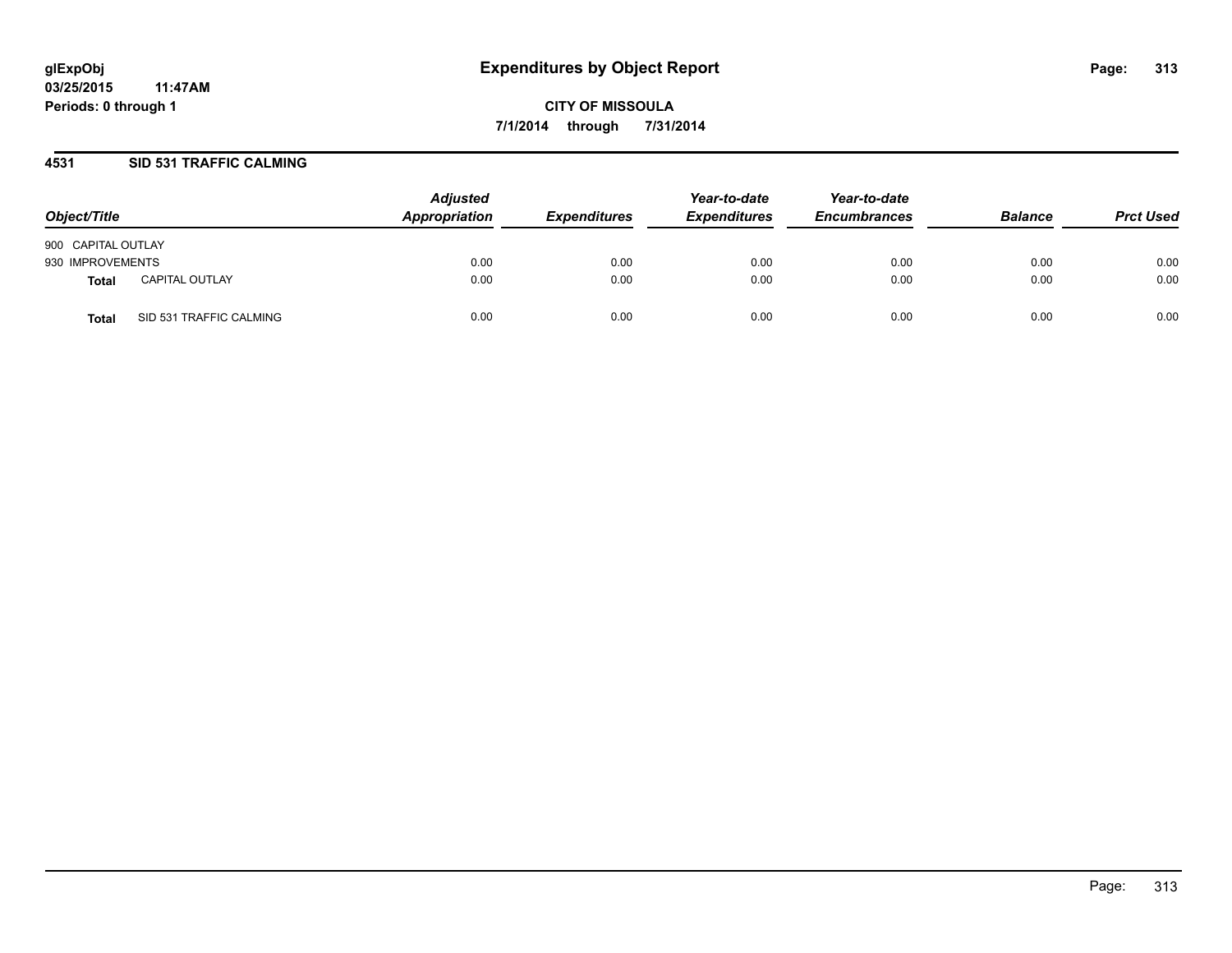# **4532 MALONEY RANCH SID**

| Object/Title       |                       | <b>Adjusted</b><br>Appropriation | <b>Expenditures</b> | Year-to-date<br><b>Expenditures</b> | Year-to-date<br><b>Encumbrances</b> | <b>Balance</b> | <b>Prct Used</b> |
|--------------------|-----------------------|----------------------------------|---------------------|-------------------------------------|-------------------------------------|----------------|------------------|
| 900 CAPITAL OUTLAY |                       |                                  |                     |                                     |                                     |                |                  |
| 930 IMPROVEMENTS   |                       | 0.00                             | 0.00                | 0.00                                | 0.00                                | 0.00           | 0.00             |
| <b>Total</b>       | <b>CAPITAL OUTLAY</b> | 0.00                             | 0.00                | 0.00                                | 0.00                                | 0.00           | 0.00             |
| <b>Total</b>       | NON-DEPARTMENTAL      | 0.00                             | 0.00                | 0.00                                | 0.00                                | 0.00           | 0.00             |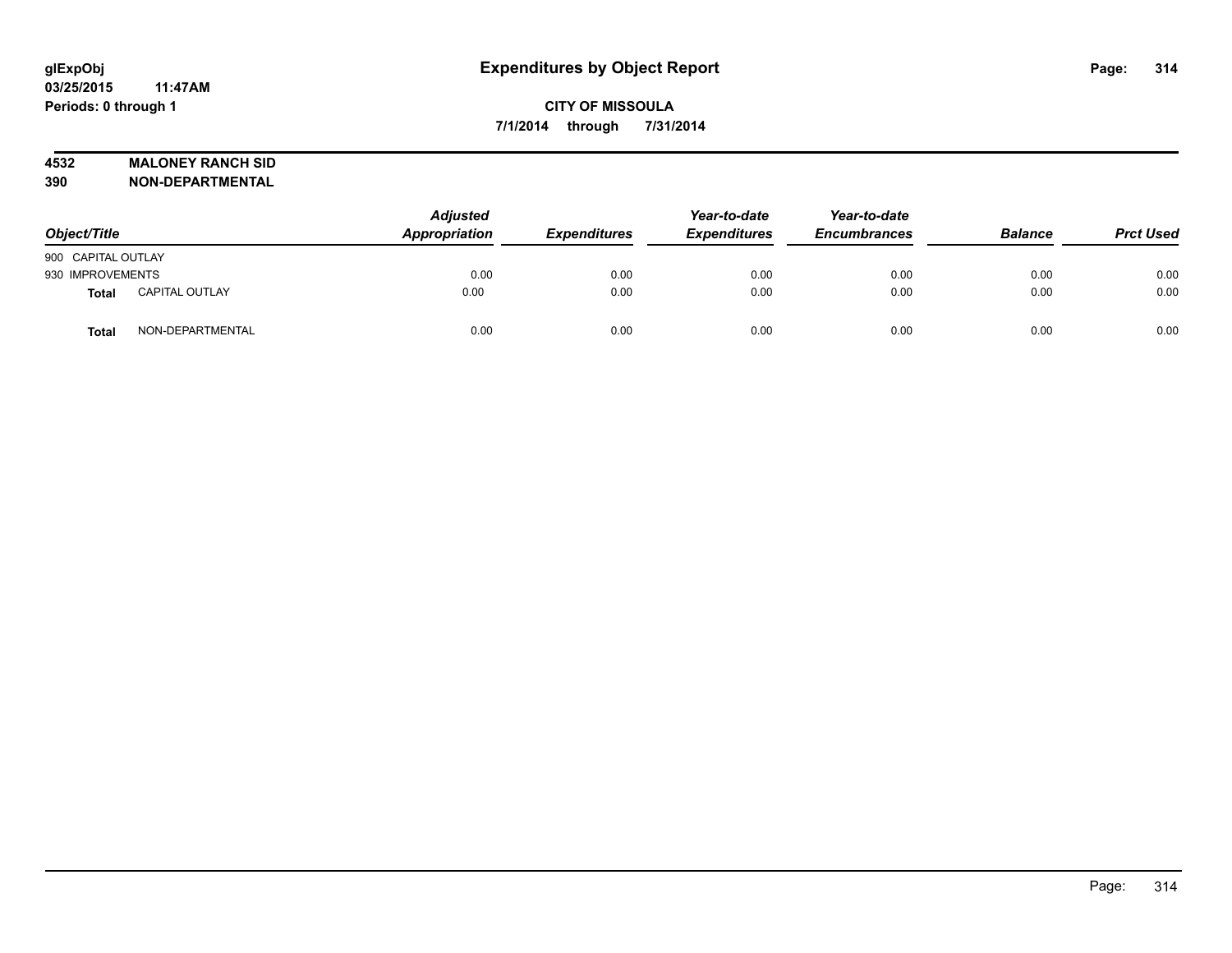#### **4532 MALONEY RANCH SID**

| Object/Title                             | <b>Adjusted</b><br>Appropriation | <b>Expenditures</b> | Year-to-date<br><b>Expenditures</b> | Year-to-date<br><b>Encumbrances</b> | <b>Balance</b> | <b>Prct Used</b> |
|------------------------------------------|----------------------------------|---------------------|-------------------------------------|-------------------------------------|----------------|------------------|
| 900 CAPITAL OUTLAY                       |                                  |                     |                                     |                                     |                |                  |
| 930 IMPROVEMENTS                         | 0.00                             | 0.00                | 0.00                                | 0.00                                | 0.00           | 0.00             |
| <b>CAPITAL OUTLAY</b><br><b>Total</b>    | 0.00                             | 0.00                | 0.00                                | 0.00                                | 0.00           | 0.00             |
| <b>MALONEY RANCH SID</b><br><b>Total</b> | 0.00                             | 0.00                | 0.00                                | 0.00                                | 0.00           | 0.00             |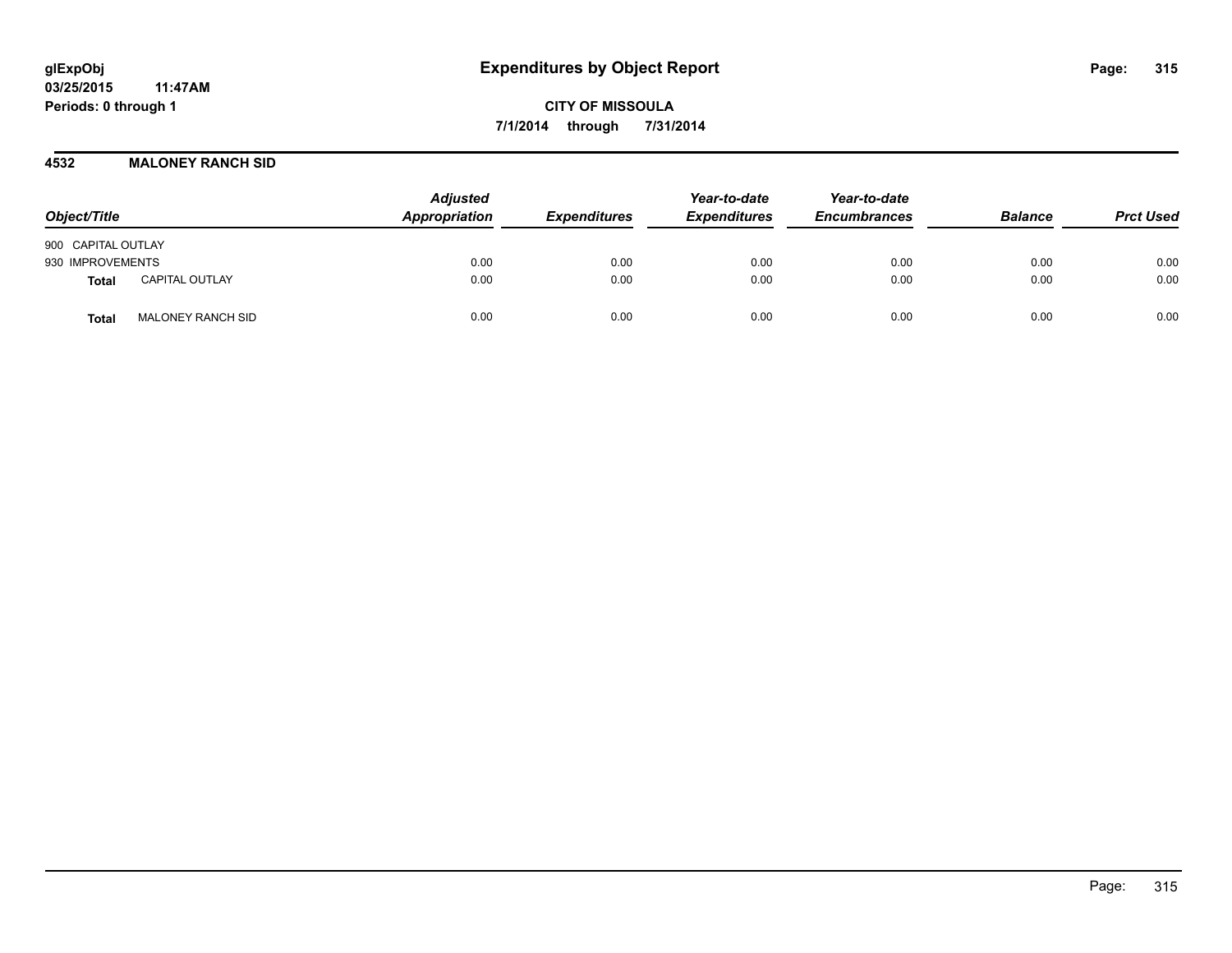# **4534 SID 534 LINCOLNWOOD**

| Object/Title                  | <b>Adjusted</b><br>Appropriation | <b>Expenditures</b> | Year-to-date<br><b>Expenditures</b> | Year-to-date<br><b>Encumbrances</b> | <b>Balance</b> | <b>Prct Used</b> |
|-------------------------------|----------------------------------|---------------------|-------------------------------------|-------------------------------------|----------------|------------------|
| 800 OTHER OBJECTS             |                                  |                     |                                     |                                     |                |                  |
| 820 TRANSFERS TO OTHER FUNDS  | 0.00                             | 0.00                | 0.00                                | 0.00                                | 0.00           | 0.00             |
| OTHER OBJECTS<br><b>Total</b> | 0.00                             | 0.00                | 0.00                                | 0.00                                | 0.00           | 0.00             |
| NON-DEPARTMENTAL<br>Total     | 0.00                             | 0.00                | 0.00                                | 0.00                                | 0.00           | 0.00             |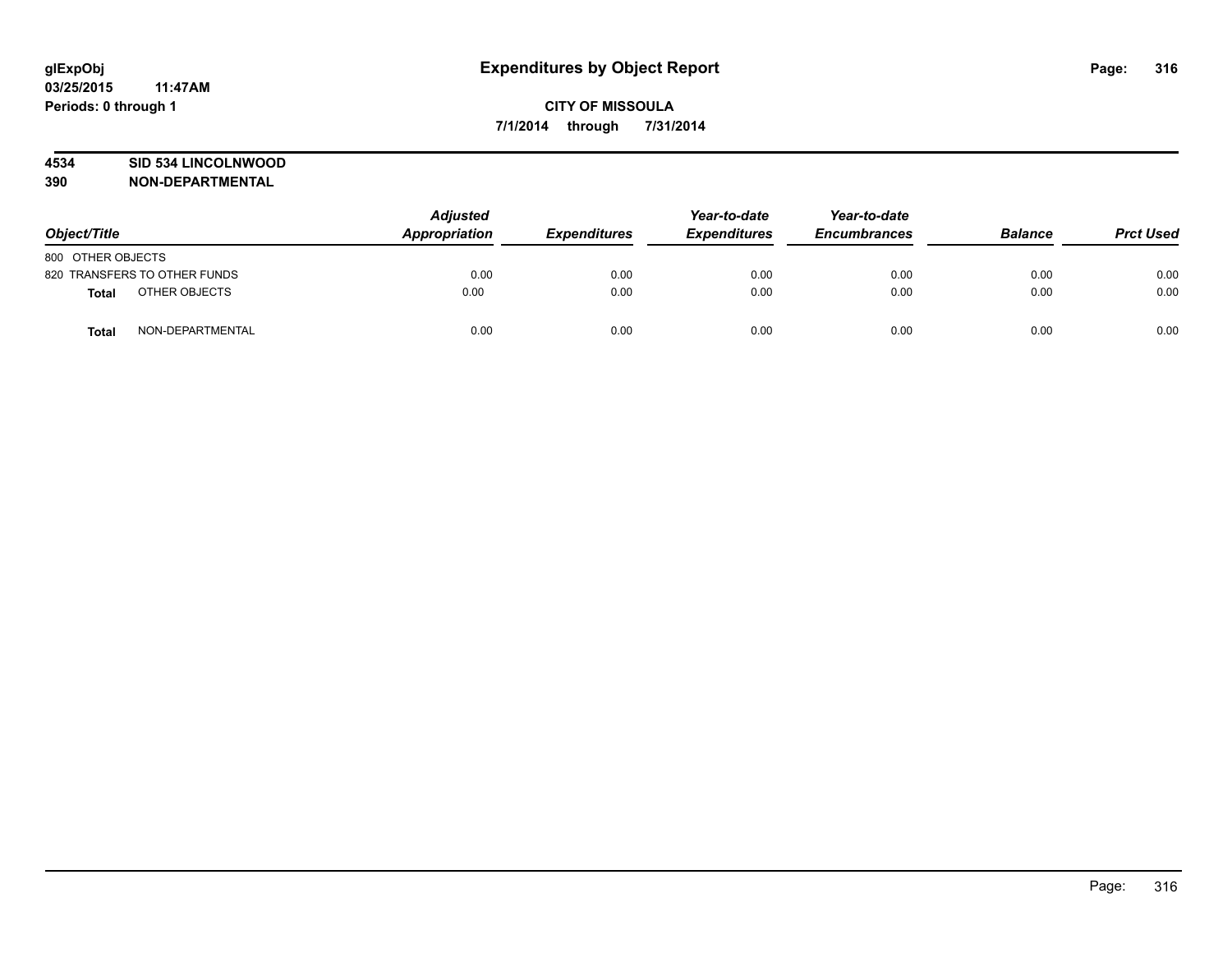# **4534 SID 534 LINCOLNWOOD**

| Object/Title                        | <b>Adjusted</b><br><b>Appropriation</b> | <b>Expenditures</b> | Year-to-date<br><b>Expenditures</b> | Year-to-date<br><b>Encumbrances</b> | <b>Balance</b> | <b>Prct Used</b> |
|-------------------------------------|-----------------------------------------|---------------------|-------------------------------------|-------------------------------------|----------------|------------------|
| 800 OTHER OBJECTS                   |                                         |                     |                                     |                                     |                |                  |
| 820 TRANSFERS TO OTHER FUNDS        | 0.00                                    | 0.00                | 0.00                                | 0.00                                | 0.00           | 0.00             |
| OTHER OBJECTS<br>Total              | 0.00                                    | 0.00                | 0.00                                | 0.00                                | 0.00           | 0.00             |
| SID 534 LINCOLNWOOD<br><b>Total</b> | 0.00                                    | 0.00                | 0.00                                | 0.00                                | 0.00           | 0.00             |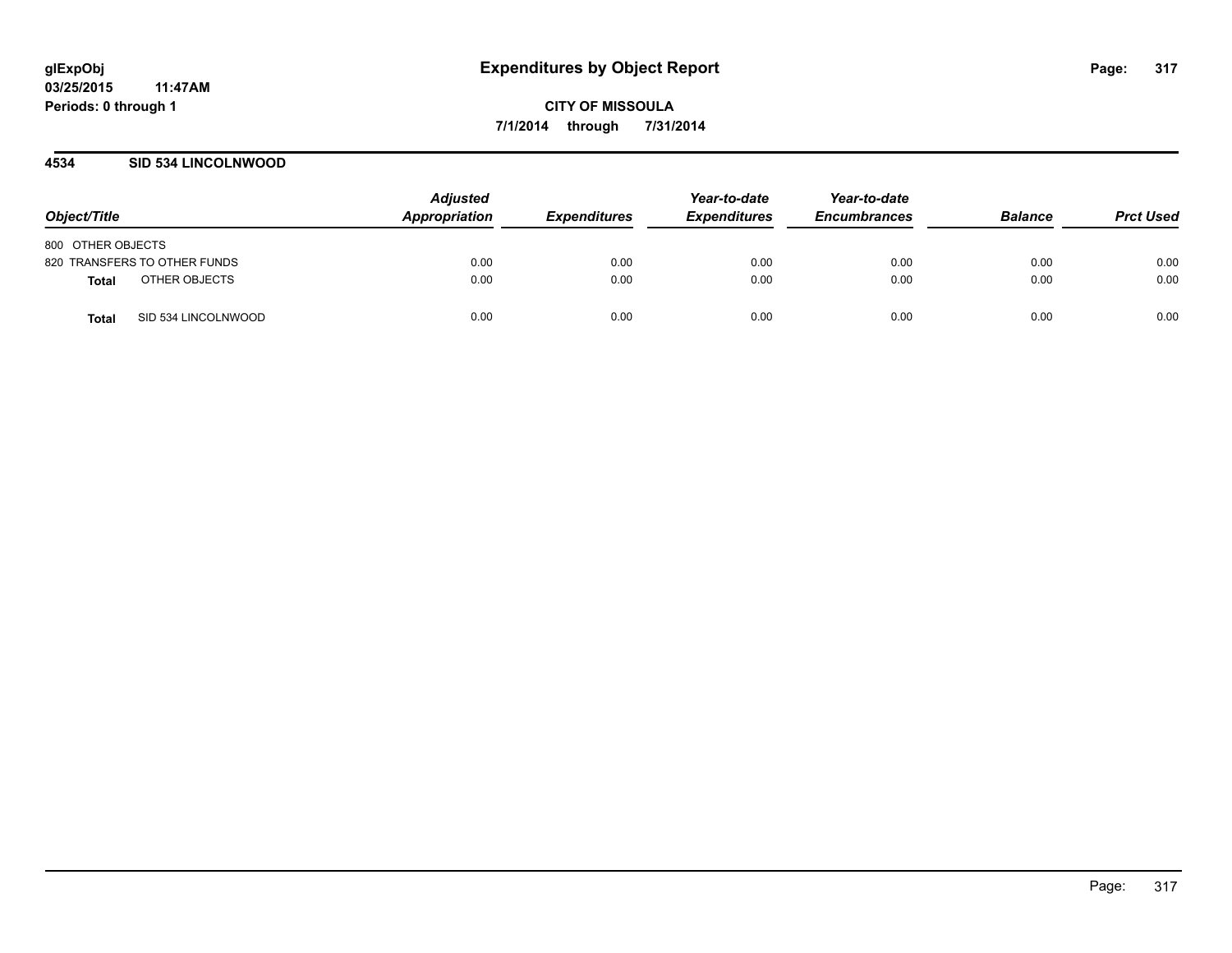#### **4540 SID 540 ENGLAND BLVD**

| Object/Title      |                              | <b>Adjusted</b><br>Appropriation | <b>Expenditures</b> | Year-to-date<br><b>Expenditures</b> | Year-to-date<br><b>Encumbrances</b> | <b>Balance</b> | <b>Prct Used</b> |
|-------------------|------------------------------|----------------------------------|---------------------|-------------------------------------|-------------------------------------|----------------|------------------|
| 800 OTHER OBJECTS |                              |                                  |                     |                                     |                                     |                |                  |
|                   | 820 TRANSFERS TO OTHER FUNDS | 0.00                             | 0.00                | 0.00                                | 0.00                                | 0.00           | 0.00             |
| <b>Total</b>      | OTHER OBJECTS                | 0.00                             | 0.00                | 0.00                                | 0.00                                | 0.00           | 0.00             |
| <b>Total</b>      | NON-DEPARTMENTAL             | 0.00                             | 0.00                | 0.00                                | 0.00                                | 0.00           | 0.00             |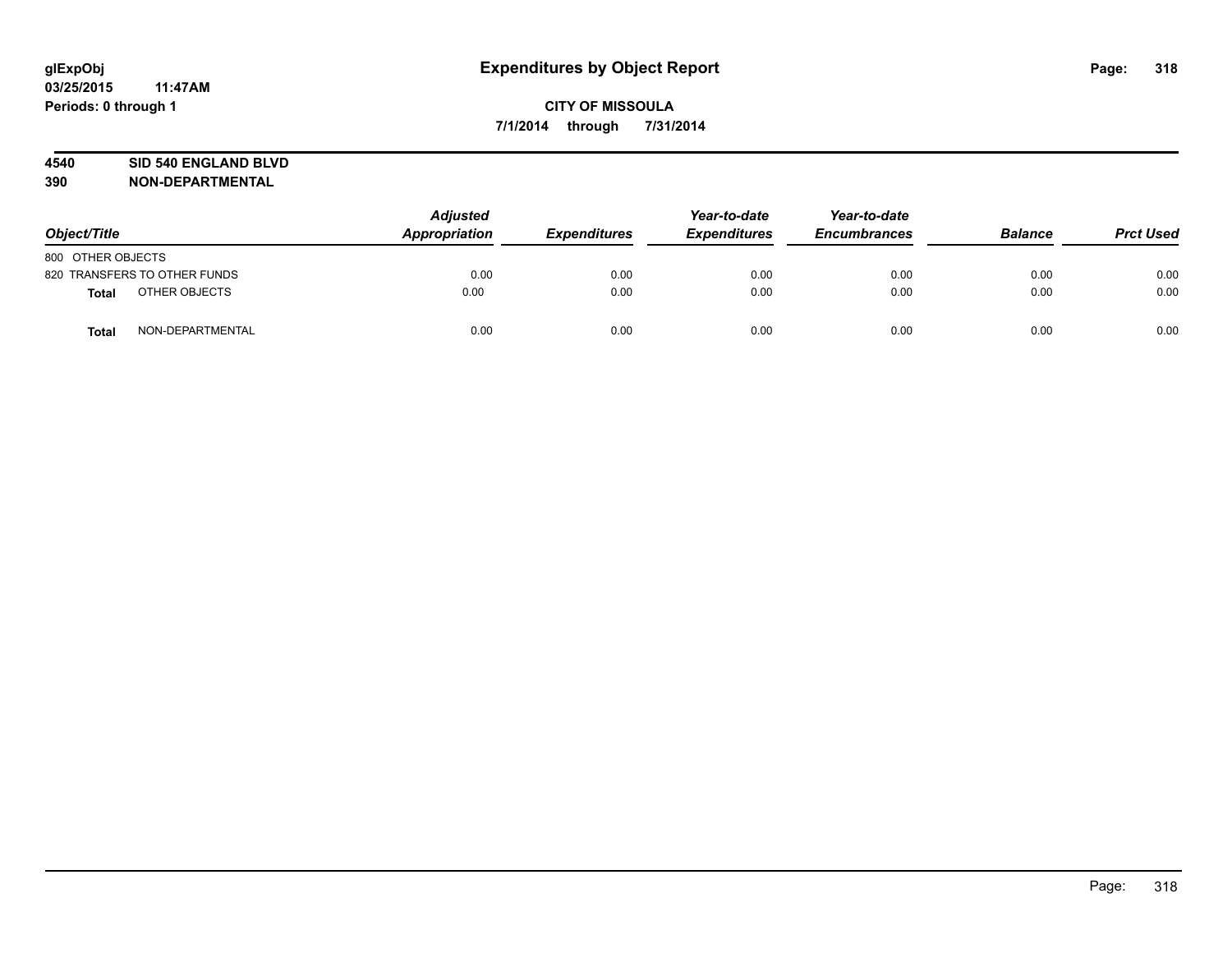# **4540 SID 540 ENGLAND BLVD**

| Object/Title                         | <b>Adjusted</b><br><b>Appropriation</b> | <b>Expenditures</b> | Year-to-date<br><b>Expenditures</b> | Year-to-date<br><b>Encumbrances</b> | <b>Balance</b> | <b>Prct Used</b> |
|--------------------------------------|-----------------------------------------|---------------------|-------------------------------------|-------------------------------------|----------------|------------------|
| 800 OTHER OBJECTS                    |                                         |                     |                                     |                                     |                |                  |
| 820 TRANSFERS TO OTHER FUNDS         | 0.00                                    | 0.00                | 0.00                                | 0.00                                | 0.00           | 0.00             |
| OTHER OBJECTS<br>Total               | 0.00                                    | 0.00                | 0.00                                | 0.00                                | 0.00           | 0.00             |
| SID 540 ENGLAND BLVD<br><b>Total</b> | 0.00                                    | 0.00                | 0.00                                | 0.00                                | 0.00           | 0.00             |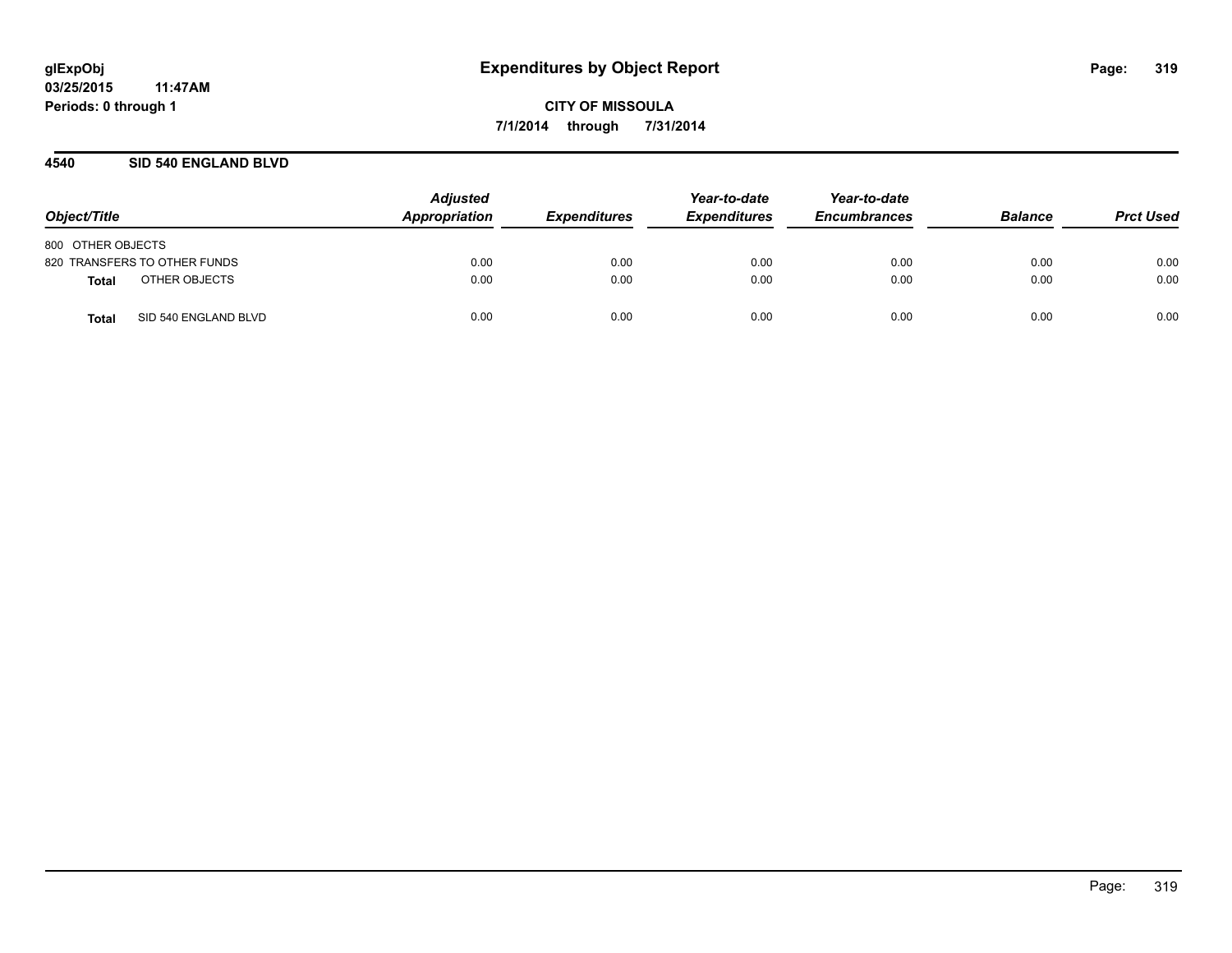#### **4541 SID 541 PINEVIEW PARK**

| Object/Title       |                       | <b>Adjusted</b><br><b>Appropriation</b> | <b>Expenditures</b> | Year-to-date<br><b>Expenditures</b> | Year-to-date<br><b>Encumbrances</b> | <b>Balance</b> | <b>Prct Used</b> |
|--------------------|-----------------------|-----------------------------------------|---------------------|-------------------------------------|-------------------------------------|----------------|------------------|
| 500 FIXED CHARGES  |                       |                                         |                     |                                     |                                     |                |                  |
| 500 FIXED CHARGES  |                       | 0.00                                    | 0.00                | 0.00                                | 0.00                                | 0.00           | 0.00             |
| <b>Total</b>       | <b>FIXED CHARGES</b>  | 0.00                                    | 0.00                | 0.00                                | 0.00                                | 0.00           | 0.00             |
| 900 CAPITAL OUTLAY |                       |                                         |                     |                                     |                                     |                |                  |
| 930 IMPROVEMENTS   |                       | 0.00                                    | 0.00                | 0.00                                | 0.00                                | 0.00           | 0.00             |
| <b>Total</b>       | <b>CAPITAL OUTLAY</b> | 0.00                                    | 0.00                | 0.00                                | 0.00                                | 0.00           | 0.00             |
| <b>Total</b>       | NON-DEPARTMENTAL      | 0.00                                    | 0.00                | 0.00                                | 0.00                                | 0.00           | 0.00             |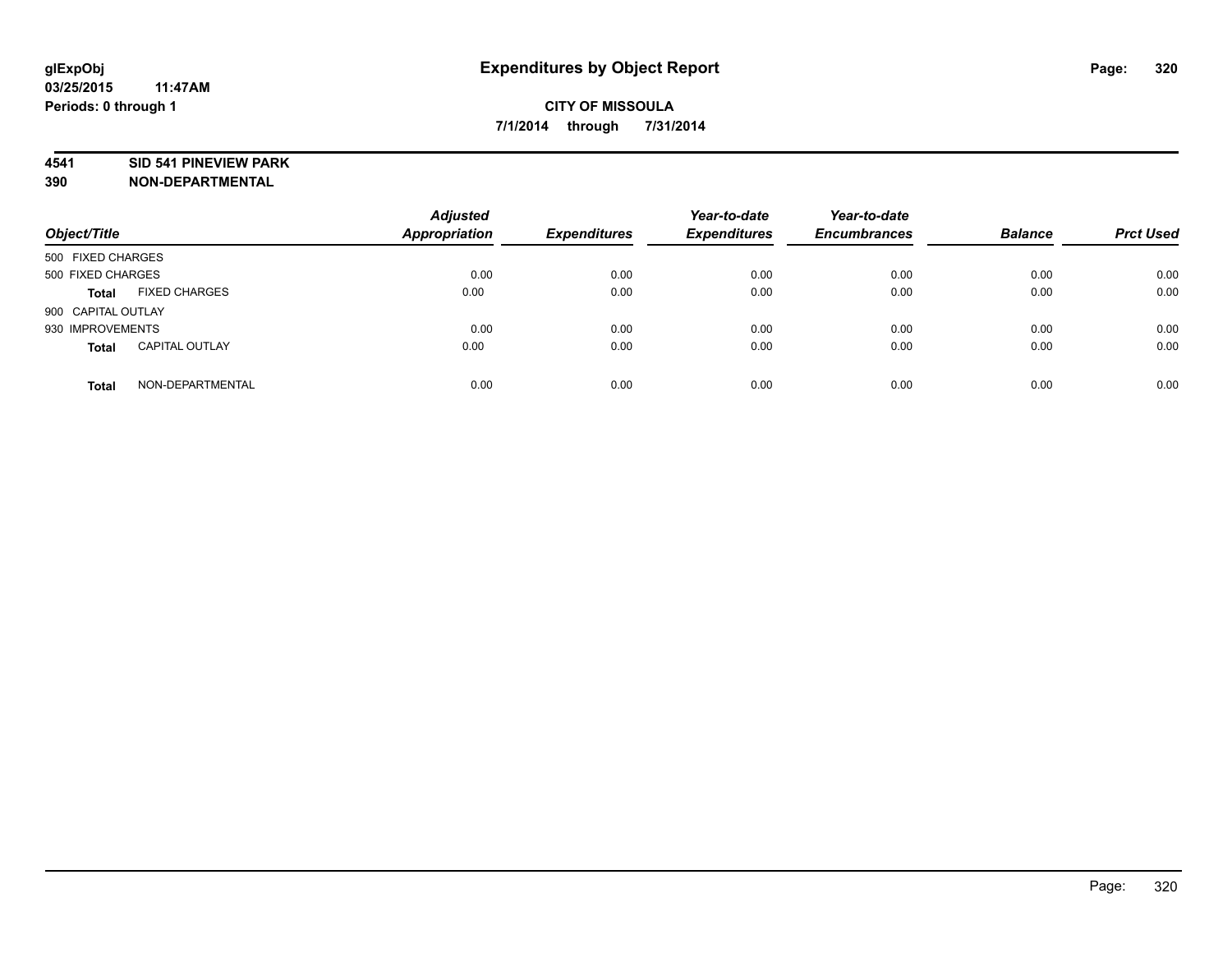# **4541 SID 541 PINEVIEW PARK**

| Object/Title       |                       | <b>Adjusted</b><br><b>Appropriation</b> | <b>Expenditures</b> | Year-to-date<br><b>Expenditures</b> | Year-to-date<br><b>Encumbrances</b> | <b>Balance</b> | <b>Prct Used</b> |
|--------------------|-----------------------|-----------------------------------------|---------------------|-------------------------------------|-------------------------------------|----------------|------------------|
| 500 FIXED CHARGES  |                       |                                         |                     |                                     |                                     |                |                  |
| 500 FIXED CHARGES  |                       | 0.00                                    | 0.00                | 0.00                                | 0.00                                | 0.00           | 0.00             |
| <b>Total</b>       | <b>FIXED CHARGES</b>  | 0.00                                    | 0.00                | 0.00                                | 0.00                                | 0.00           | 0.00             |
| 900 CAPITAL OUTLAY |                       |                                         |                     |                                     |                                     |                |                  |
| 930 IMPROVEMENTS   |                       | 0.00                                    | 0.00                | 0.00                                | 0.00                                | 0.00           | 0.00             |
| <b>Total</b>       | <b>CAPITAL OUTLAY</b> | 0.00                                    | 0.00                | 0.00                                | 0.00                                | 0.00           | 0.00             |
| <b>Total</b>       | SID 541 PINEVIEW PARK | 0.00                                    | 0.00                | 0.00                                | 0.00                                | 0.00           | 0.00             |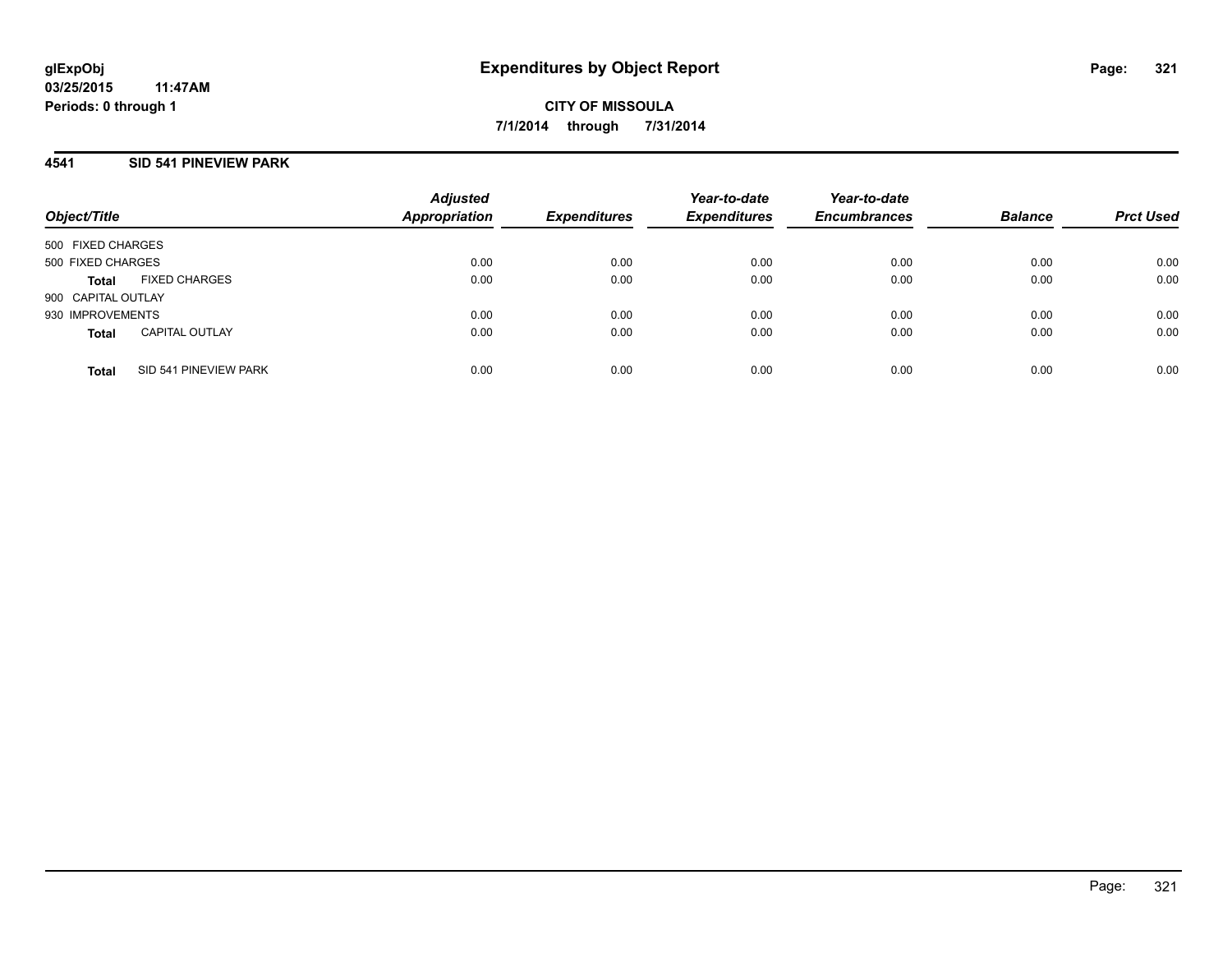# **4542 SID 542 HILLVIEW WAY**

| Object/Title       |                       | <b>Adjusted</b><br>Appropriation | <b>Expenditures</b> | Year-to-date<br><b>Expenditures</b> | Year-to-date<br><b>Encumbrances</b> | <b>Balance</b> | <b>Prct Used</b> |
|--------------------|-----------------------|----------------------------------|---------------------|-------------------------------------|-------------------------------------|----------------|------------------|
| 900 CAPITAL OUTLAY |                       |                                  |                     |                                     |                                     |                |                  |
| 930 IMPROVEMENTS   |                       | 0.00                             | 0.00                | 0.00                                | 0.00                                | 0.00           | 0.00             |
| Total              | <b>CAPITAL OUTLAY</b> | 0.00                             | 0.00                | 0.00                                | 0.00                                | 0.00           | 0.00             |
| Total              | NON-DEPARTMENTAL      | 0.00                             | 0.00                | 0.00                                | 0.00                                | 0.00           | 0.00             |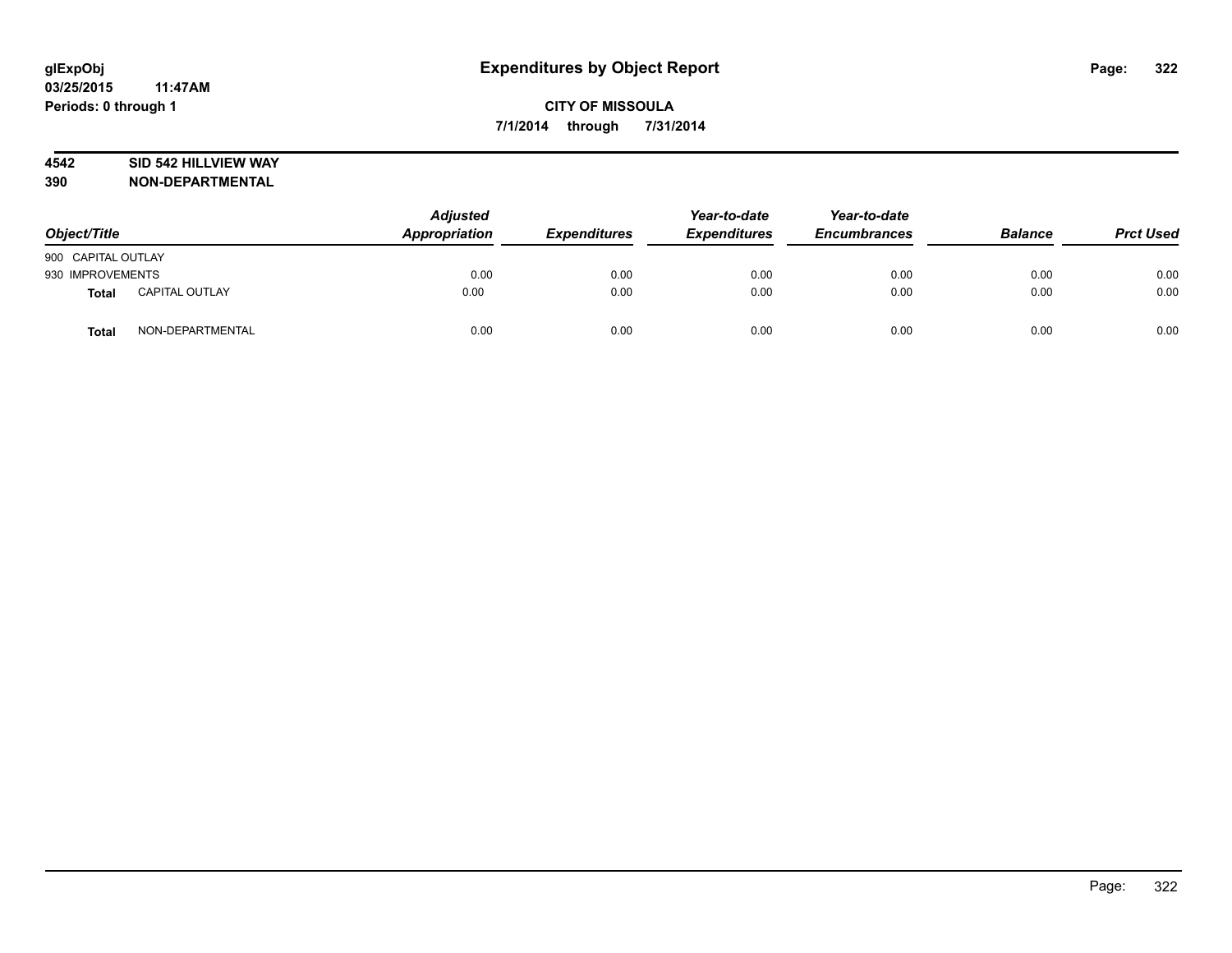#### **4542 SID 542 HILLVIEW WAY**

| Object/Title       |                       | <b>Adjusted</b><br>Appropriation | <b>Expenditures</b> | Year-to-date<br><b>Expenditures</b> | Year-to-date<br><b>Encumbrances</b> | <b>Balance</b> | <b>Prct Used</b> |
|--------------------|-----------------------|----------------------------------|---------------------|-------------------------------------|-------------------------------------|----------------|------------------|
| 900 CAPITAL OUTLAY |                       |                                  |                     |                                     |                                     |                |                  |
| 930 IMPROVEMENTS   |                       | 0.00                             | 0.00                | 0.00                                | 0.00                                | 0.00           | 0.00             |
| <b>Total</b>       | <b>CAPITAL OUTLAY</b> | 0.00                             | 0.00                | 0.00                                | 0.00                                | 0.00           | 0.00             |
| <b>Total</b>       | SID 542 HILLVIEW WAY  | 0.00                             | 0.00                | 0.00                                | 0.00                                | 0.00           | 0.00             |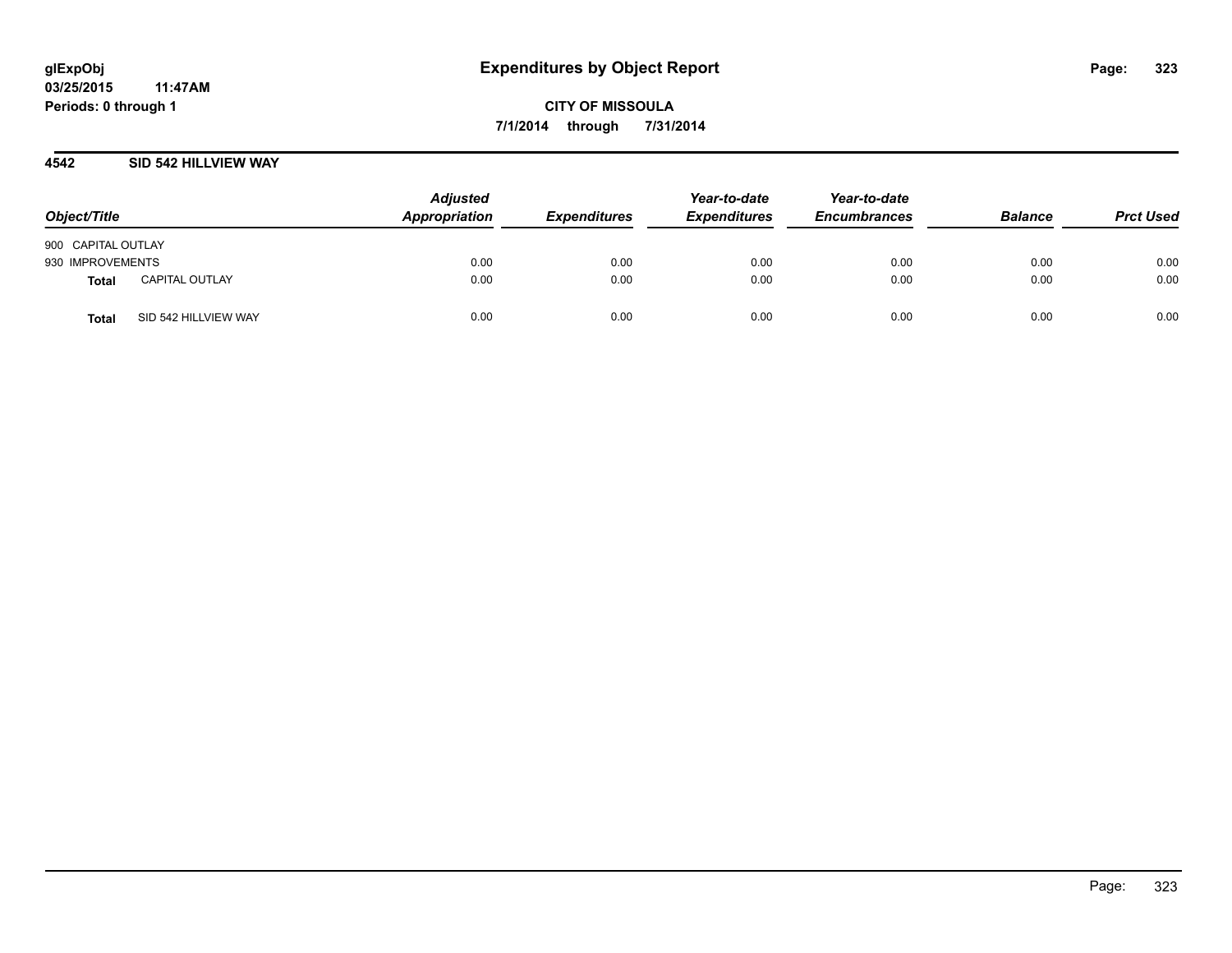**4543 SID 543 TRAFFIC CALMING**

| Object/Title              |                           | <b>Adjusted</b><br><b>Appropriation</b> | <b>Expenditures</b> | Year-to-date<br><b>Expenditures</b> | Year-to-date<br><b>Encumbrances</b> | <b>Balance</b> | <b>Prct Used</b> |
|---------------------------|---------------------------|-----------------------------------------|---------------------|-------------------------------------|-------------------------------------|----------------|------------------|
| 300 PURCHASED SERVICES    |                           |                                         |                     |                                     |                                     |                |                  |
| 350 PROFESSIONAL SERVICES |                           | 0.00                                    | 0.00                | 0.00                                | 0.00                                | 0.00           | 0.00             |
| <b>Total</b>              | <b>PURCHASED SERVICES</b> | 0.00                                    | 0.00                | 0.00                                | 0.00                                | 0.00           | 0.00             |
| 900 CAPITAL OUTLAY        |                           |                                         |                     |                                     |                                     |                |                  |
| 930 IMPROVEMENTS          |                           | 0.00                                    | 0.00                | 0.00                                | 0.00                                | 0.00           | 0.00             |
| <b>Total</b>              | <b>CAPITAL OUTLAY</b>     | 0.00                                    | 0.00                | 0.00                                | 0.00                                | 0.00           | 0.00             |
| <b>Total</b>              | NON-DEPARTMENTAL          | 0.00                                    | 0.00                | 0.00                                | 0.00                                | 0.00           | 0.00             |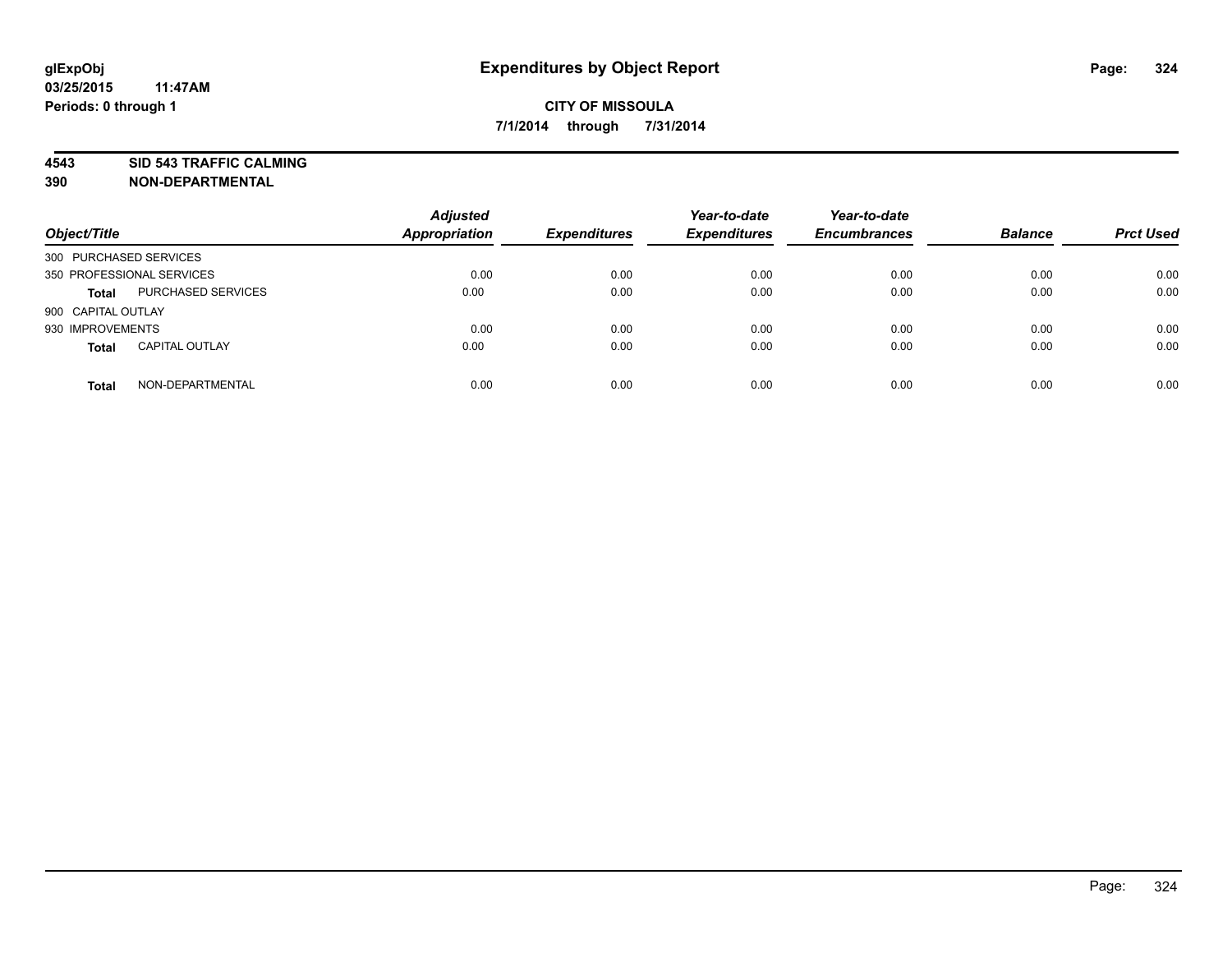## **4543 SID 543 TRAFFIC CALMING**

| Object/Title           |                           | <b>Adjusted</b><br>Appropriation | <b>Expenditures</b> | Year-to-date<br><b>Expenditures</b> | Year-to-date<br><b>Encumbrances</b> | <b>Balance</b> | <b>Prct Used</b> |
|------------------------|---------------------------|----------------------------------|---------------------|-------------------------------------|-------------------------------------|----------------|------------------|
| 300 PURCHASED SERVICES |                           |                                  |                     |                                     |                                     |                |                  |
|                        | 350 PROFESSIONAL SERVICES | 0.00                             | 0.00                | 0.00                                | 0.00                                | 0.00           | 0.00             |
| <b>Total</b>           | PURCHASED SERVICES        | 0.00                             | 0.00                | 0.00                                | 0.00                                | 0.00           | 0.00             |
| 900 CAPITAL OUTLAY     |                           |                                  |                     |                                     |                                     |                |                  |
| 930 IMPROVEMENTS       |                           | 0.00                             | 0.00                | 0.00                                | 0.00                                | 0.00           | 0.00             |
| <b>Total</b>           | <b>CAPITAL OUTLAY</b>     | 0.00                             | 0.00                | 0.00                                | 0.00                                | 0.00           | 0.00             |
| <b>Total</b>           | SID 543 TRAFFIC CALMING   | 0.00                             | 0.00                | 0.00                                | 0.00                                | 0.00           | 0.00             |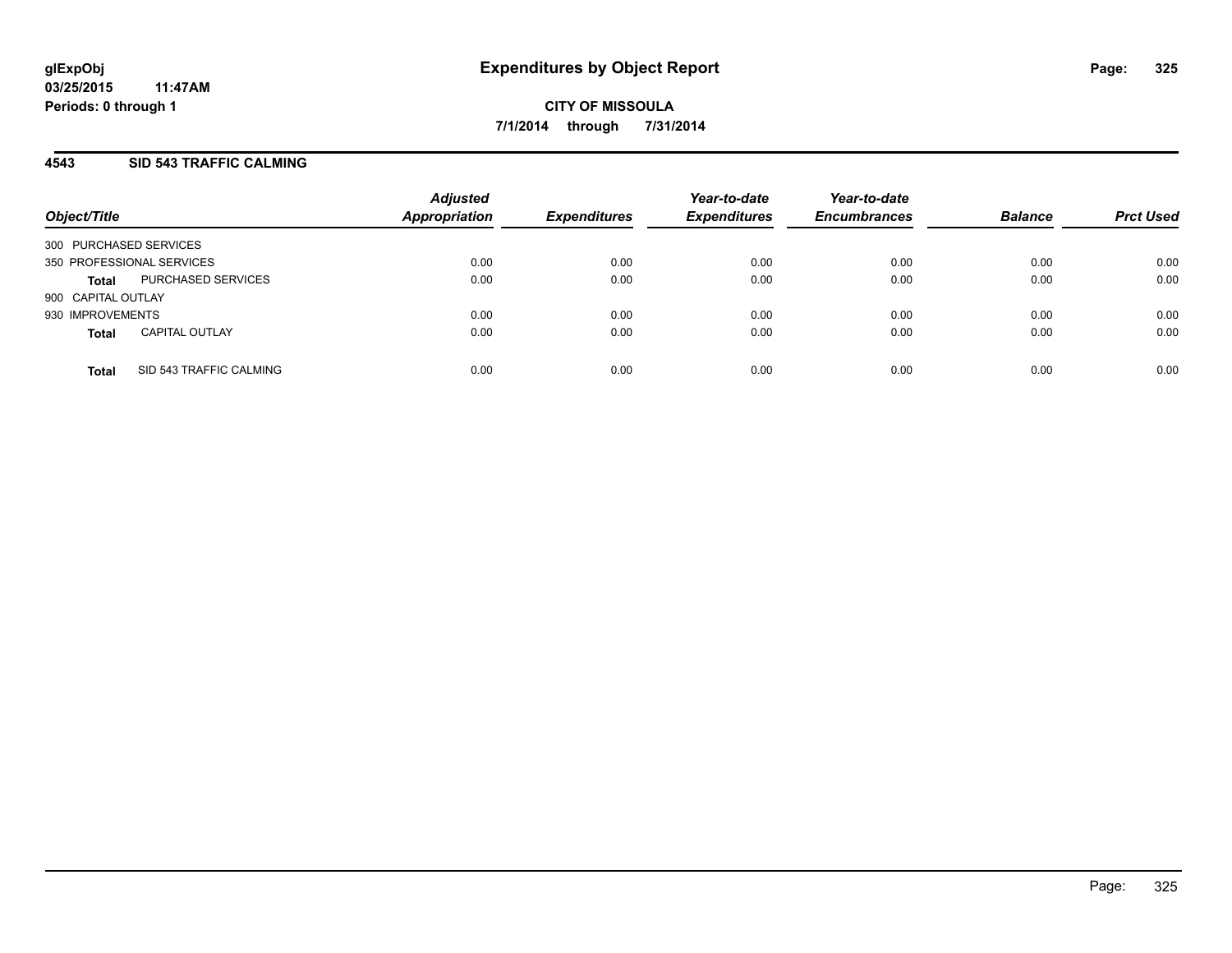#### **4544 MILLER CREEK MITIGATION FUND**

| Object/Title       |                       | <b>Adjusted</b><br>Appropriation | <b>Expenditures</b> | Year-to-date<br><b>Expenditures</b> | Year-to-date<br><b>Encumbrances</b> | <b>Balance</b> | <b>Prct Used</b> |
|--------------------|-----------------------|----------------------------------|---------------------|-------------------------------------|-------------------------------------|----------------|------------------|
| 900 CAPITAL OUTLAY |                       |                                  |                     |                                     |                                     |                |                  |
| 930 IMPROVEMENTS   |                       | 0.00                             | 0.00                | 0.00                                | 0.00                                | 0.00           | 0.00             |
| Total              | <b>CAPITAL OUTLAY</b> | 0.00                             | 0.00                | 0.00                                | 0.00                                | 0.00           | 0.00             |
| Total              | NON-DEPARTMENTAL      | 0.00                             | 0.00                | 0.00                                | 0.00                                | 0.00           | 0.00             |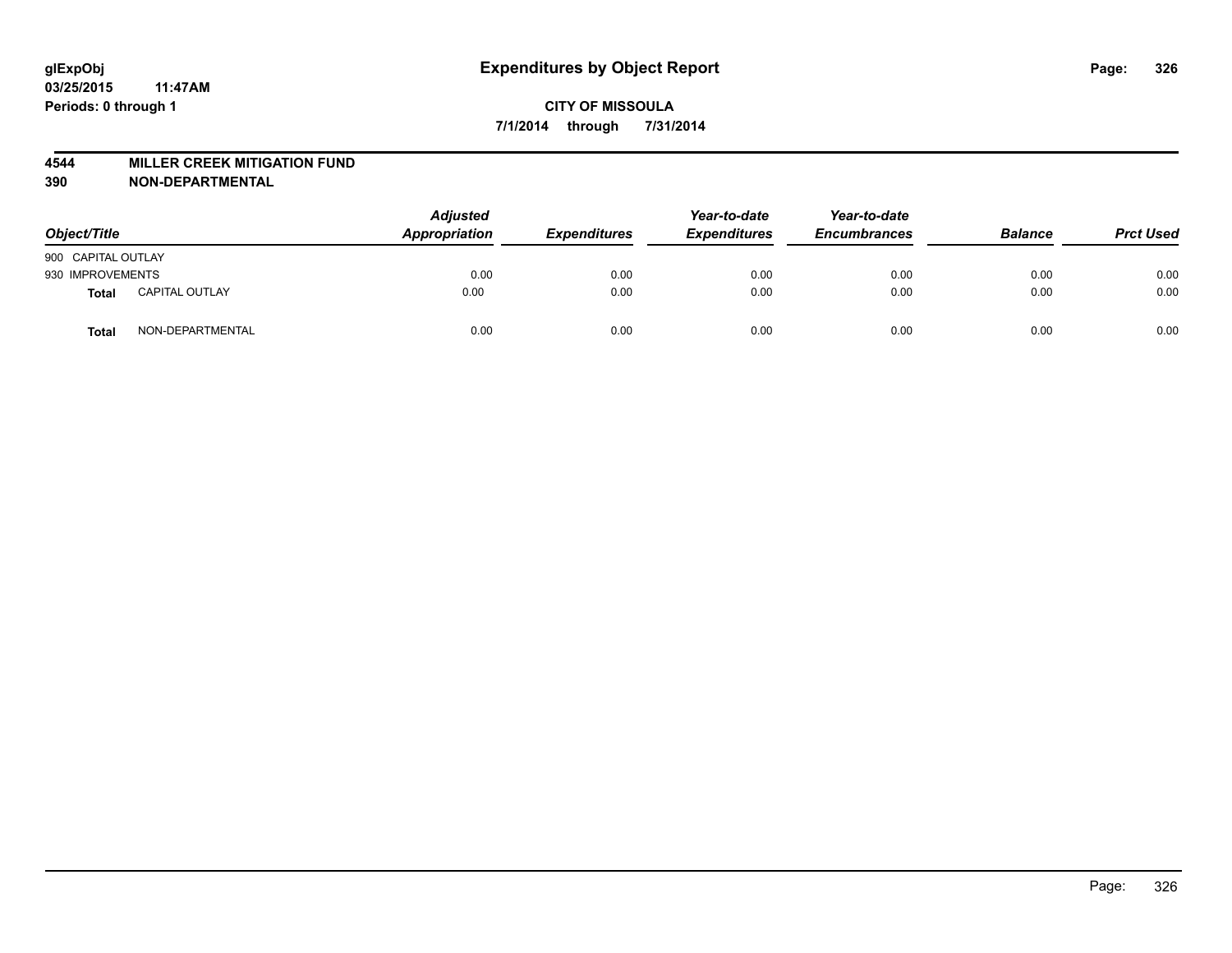**CITY OF MISSOULA 7/1/2014 through 7/31/2014**

### **4544 MILLER CREEK MITIGATION FUND**

| Object/Title                          | <b>Adjusted</b><br>Appropriation | <b>Expenditures</b> | Year-to-date<br><b>Expenditures</b> | Year-to-date<br><b>Encumbrances</b> | <b>Balance</b> | <b>Prct Used</b> |
|---------------------------------------|----------------------------------|---------------------|-------------------------------------|-------------------------------------|----------------|------------------|
| 900 CAPITAL OUTLAY                    |                                  |                     |                                     |                                     |                |                  |
| 930 IMPROVEMENTS                      | 0.00                             | 0.00                | 0.00                                | 0.00                                | 0.00           | 0.00             |
| <b>CAPITAL OUTLAY</b><br><b>Total</b> | 0.00                             | 0.00                | 0.00                                | 0.00                                | 0.00           | 0.00             |
| MILLER CREEK MITIGATION FUND<br>Total | 0.00                             | 0.00                | 0.00                                | 0.00                                | 0.00           | 0.00             |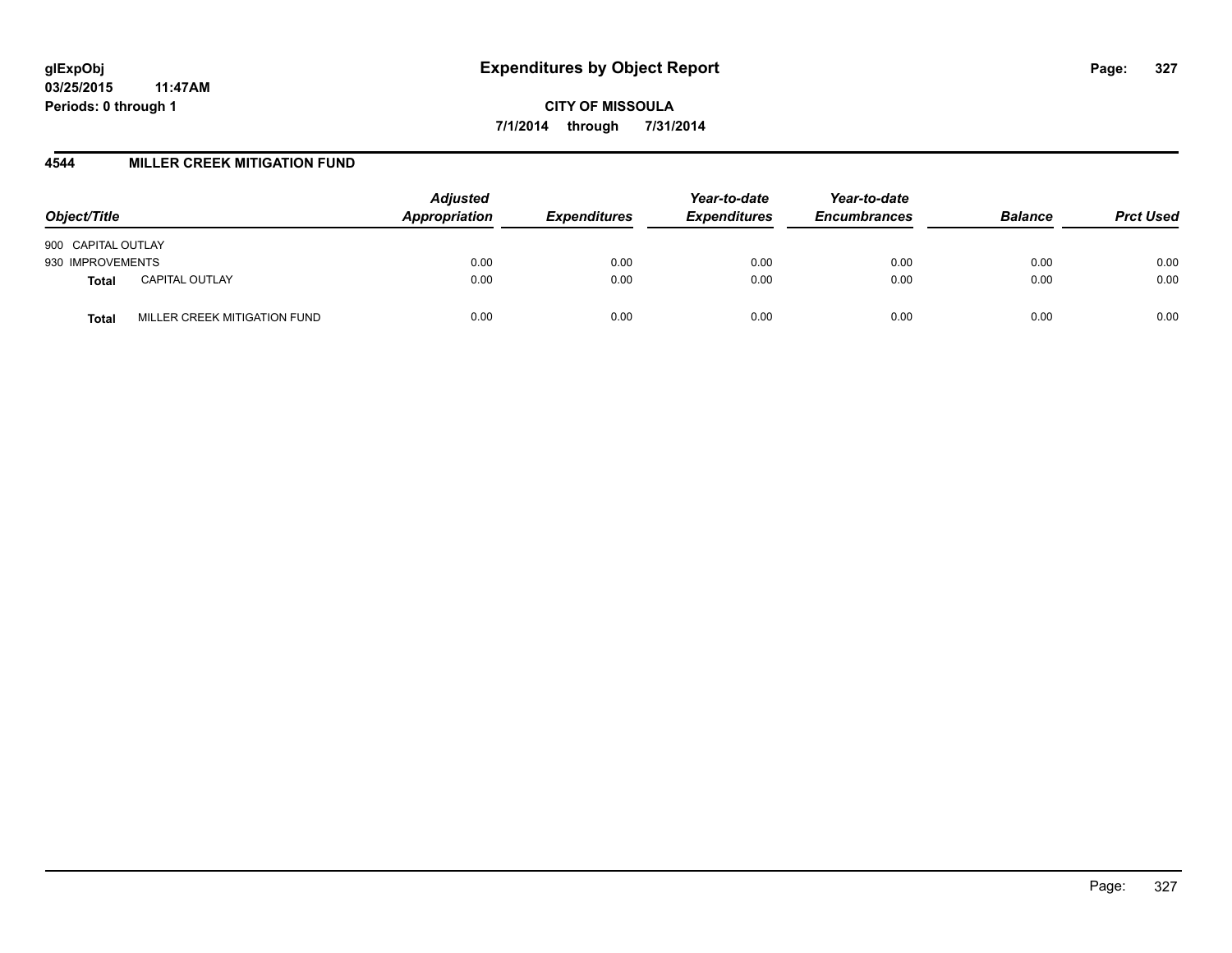#### **4545 MILLER CREEK TWITE CONSTRUCTION**

| Object/Title              |                       | <b>Adjusted</b><br><b>Appropriation</b> | <b>Expenditures</b> | Year-to-date<br><b>Expenditures</b> | Year-to-date<br><b>Encumbrances</b> | <b>Balance</b> | <b>Prct Used</b> |
|---------------------------|-----------------------|-----------------------------------------|---------------------|-------------------------------------|-------------------------------------|----------------|------------------|
| 300 PURCHASED SERVICES    |                       |                                         |                     |                                     |                                     |                |                  |
| 350 PROFESSIONAL SERVICES |                       | 0.00                                    | 0.00                | 0.00                                | 0.00                                | 0.00           | 0.00             |
| <b>Total</b>              | PURCHASED SERVICES    | 0.00                                    | 0.00                | 0.00                                | 0.00                                | 0.00           | 0.00             |
| 900 CAPITAL OUTLAY        |                       |                                         |                     |                                     |                                     |                |                  |
| 930 IMPROVEMENTS          |                       | 0.00                                    | 0.00                | 0.00                                | 0.00                                | 0.00           | 0.00             |
| <b>Total</b>              | <b>CAPITAL OUTLAY</b> | 0.00                                    | 0.00                | 0.00                                | 0.00                                | 0.00           | 0.00             |
| <b>Total</b>              | NON-DEPARTMENTAL      | 0.00                                    | 0.00                | 0.00                                | 0.00                                | 0.00           | 0.00             |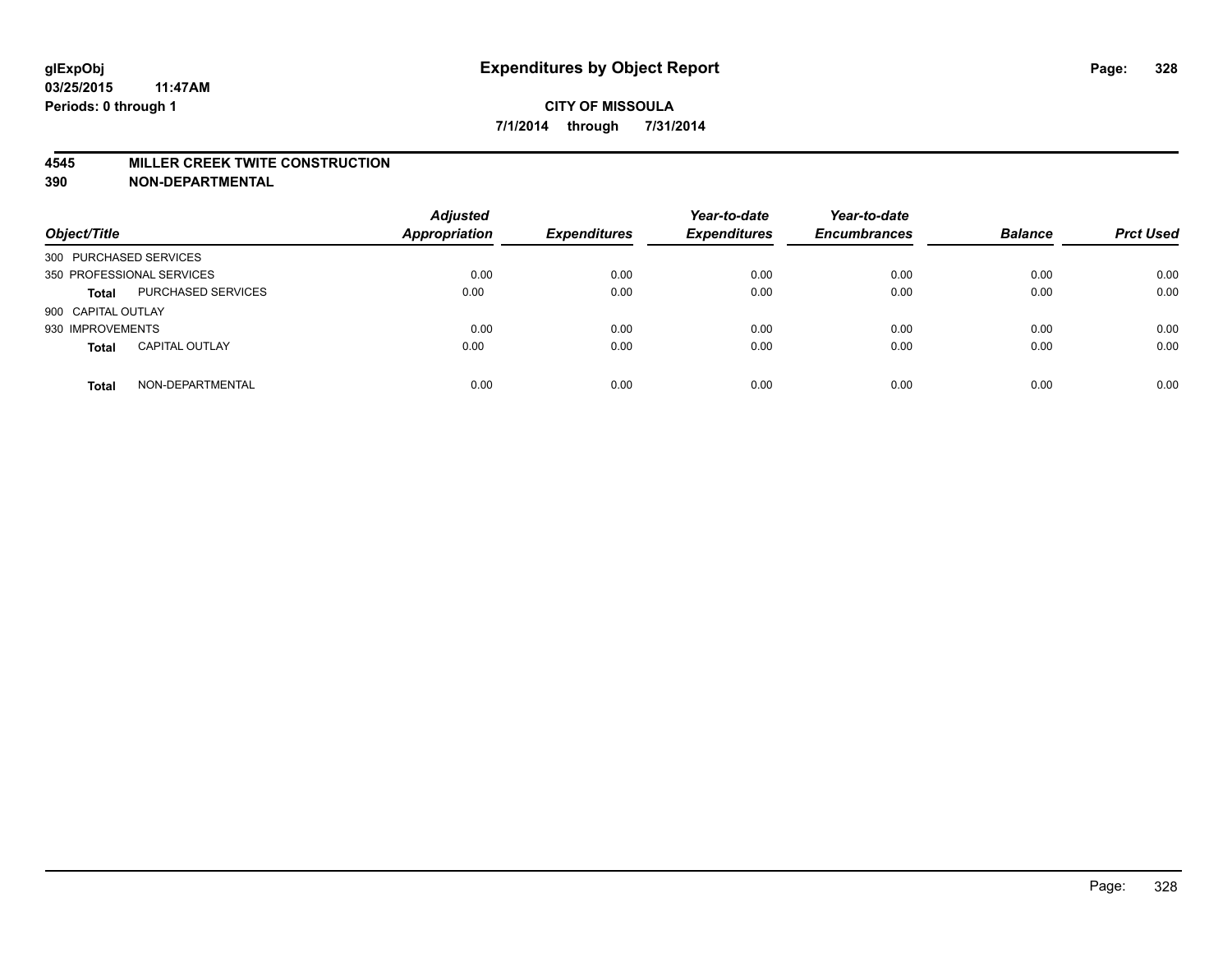# **4545 MILLER CREEK TWITE CONSTRUCTION**

| Object/Title           |                                 | <b>Adjusted</b><br><b>Appropriation</b> | <b>Expenditures</b> | Year-to-date<br><b>Expenditures</b> | Year-to-date<br><b>Encumbrances</b> | <b>Balance</b> | <b>Prct Used</b> |
|------------------------|---------------------------------|-----------------------------------------|---------------------|-------------------------------------|-------------------------------------|----------------|------------------|
| 300 PURCHASED SERVICES |                                 |                                         |                     |                                     |                                     |                |                  |
|                        | 350 PROFESSIONAL SERVICES       | 0.00                                    | 0.00                | 0.00                                | 0.00                                | 0.00           | 0.00             |
| <b>Total</b>           | PURCHASED SERVICES              | 0.00                                    | 0.00                | 0.00                                | 0.00                                | 0.00           | 0.00             |
| 900 CAPITAL OUTLAY     |                                 |                                         |                     |                                     |                                     |                |                  |
| 930 IMPROVEMENTS       |                                 | 0.00                                    | 0.00                | 0.00                                | 0.00                                | 0.00           | 0.00             |
| <b>Total</b>           | <b>CAPITAL OUTLAY</b>           | 0.00                                    | 0.00                | 0.00                                | 0.00                                | 0.00           | 0.00             |
| <b>Total</b>           | MILLER CREEK TWITE CONSTRUCTION | 0.00                                    | 0.00                | 0.00                                | 0.00                                | 0.00           | 0.00             |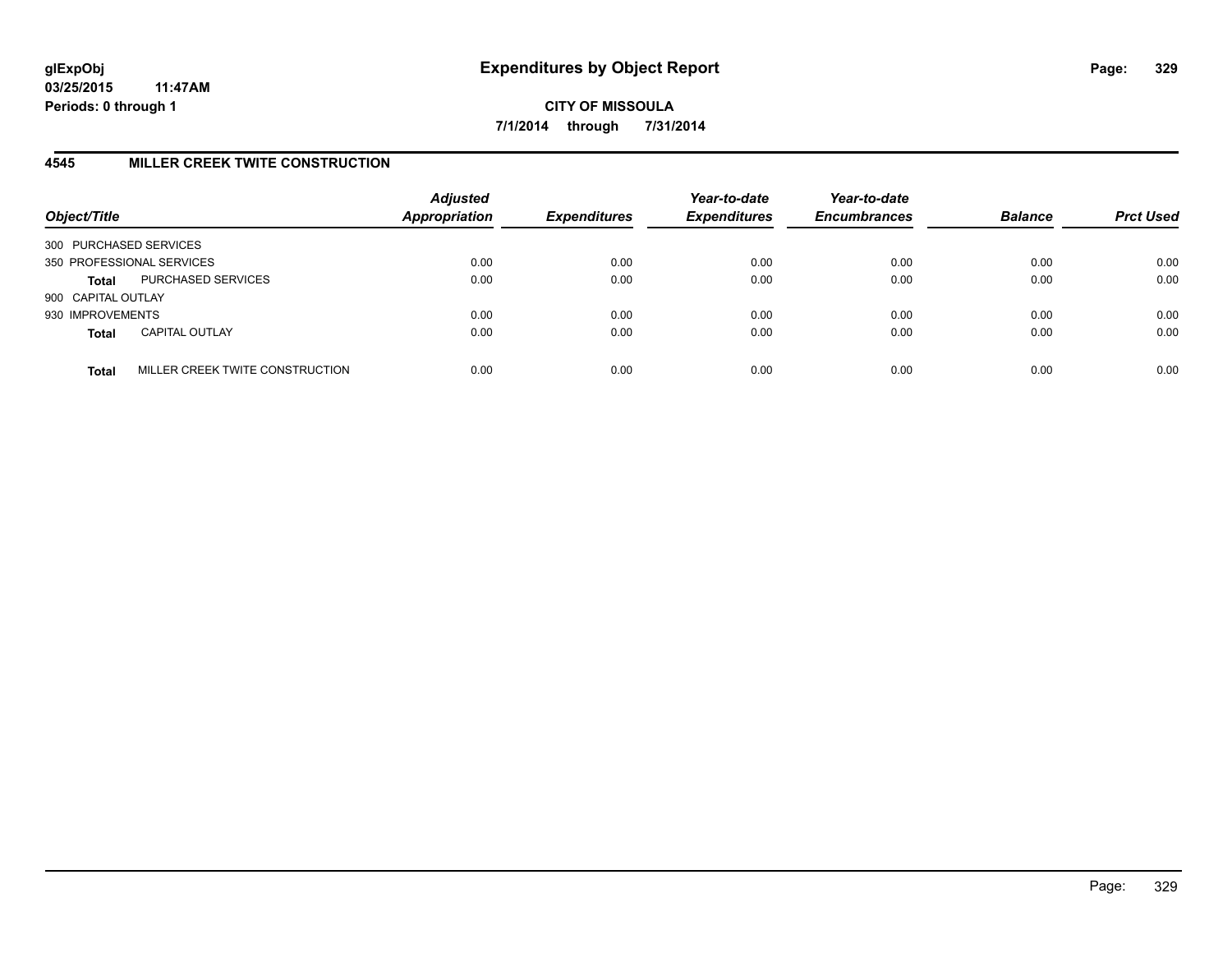### **4546 MILLER CREEK MALOHNEY CONSTRUCTION**

| Object/Title           |                           | <b>Adjusted</b><br><b>Appropriation</b> | <b>Expenditures</b> | Year-to-date<br><b>Expenditures</b> | Year-to-date<br><b>Encumbrances</b> | <b>Balance</b> | <b>Prct Used</b> |
|------------------------|---------------------------|-----------------------------------------|---------------------|-------------------------------------|-------------------------------------|----------------|------------------|
| 300 PURCHASED SERVICES |                           |                                         |                     |                                     |                                     |                |                  |
|                        | 350 PROFESSIONAL SERVICES | 0.00                                    | 0.00                | 0.00                                | 0.00                                | 0.00           | 0.00             |
| <b>Total</b>           | <b>PURCHASED SERVICES</b> | 0.00                                    | 0.00                | 0.00                                | 0.00                                | 0.00           | 0.00             |
| 900 CAPITAL OUTLAY     |                           |                                         |                     |                                     |                                     |                |                  |
| 930 IMPROVEMENTS       |                           | 0.00                                    | 0.00                | 0.00                                | 0.00                                | 0.00           | 0.00             |
| <b>Total</b>           | <b>CAPITAL OUTLAY</b>     | 0.00                                    | 0.00                | 0.00                                | 0.00                                | 0.00           | 0.00             |
| <b>Total</b>           | NON-DEPARTMENTAL          | 0.00                                    | 0.00                | 0.00                                | 0.00                                | 0.00           | 0.00             |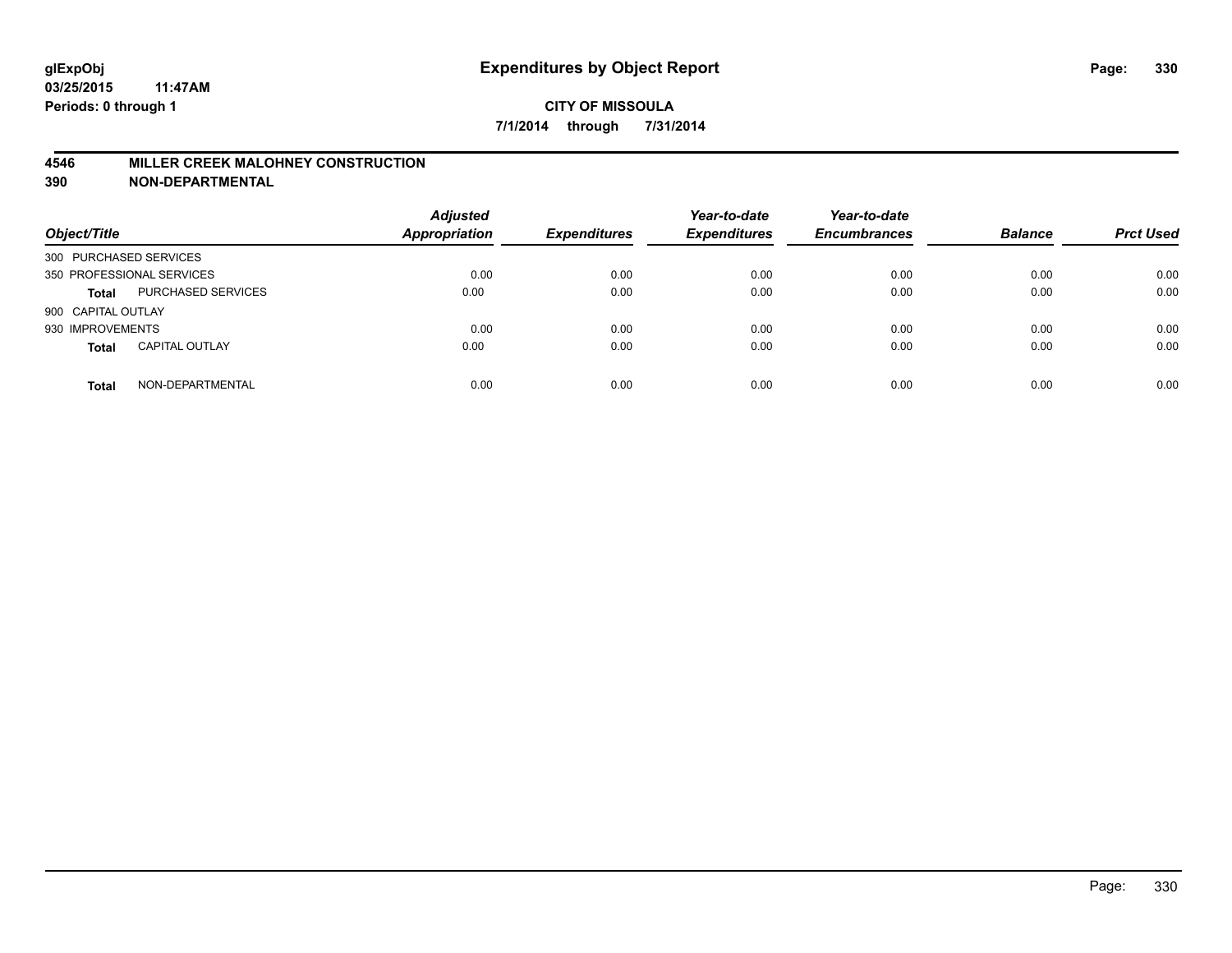**CITY OF MISSOULA 7/1/2014 through 7/31/2014**

# **4546 MILLER CREEK MALOHNEY CONSTRUCTION**

| Object/Title           |                                 | <b>Adjusted</b><br><b>Appropriation</b> | <b>Expenditures</b> | Year-to-date<br><b>Expenditures</b> | Year-to-date<br><b>Encumbrances</b> | <b>Balance</b> | <b>Prct Used</b> |
|------------------------|---------------------------------|-----------------------------------------|---------------------|-------------------------------------|-------------------------------------|----------------|------------------|
| 300 PURCHASED SERVICES |                                 |                                         |                     |                                     |                                     |                |                  |
|                        | 350 PROFESSIONAL SERVICES       | 0.00                                    | 0.00                | 0.00                                | 0.00                                | 0.00           | 0.00             |
| Total                  | PURCHASED SERVICES              | 0.00                                    | 0.00                | 0.00                                | 0.00                                | 0.00           | 0.00             |
| 900 CAPITAL OUTLAY     |                                 |                                         |                     |                                     |                                     |                |                  |
| 930 IMPROVEMENTS       |                                 | 0.00                                    | 0.00                | 0.00                                | 0.00                                | 0.00           | 0.00             |
| <b>Total</b>           | <b>CAPITAL OUTLAY</b>           | 0.00                                    | 0.00                | 0.00                                | 0.00                                | 0.00           | 0.00             |
| <b>Total</b>           | MILLER CREEK MALOHNEY CONSTRUCT | 0.00                                    | 0.00                | 0.00                                | 0.00                                | 0.00           | 0.00             |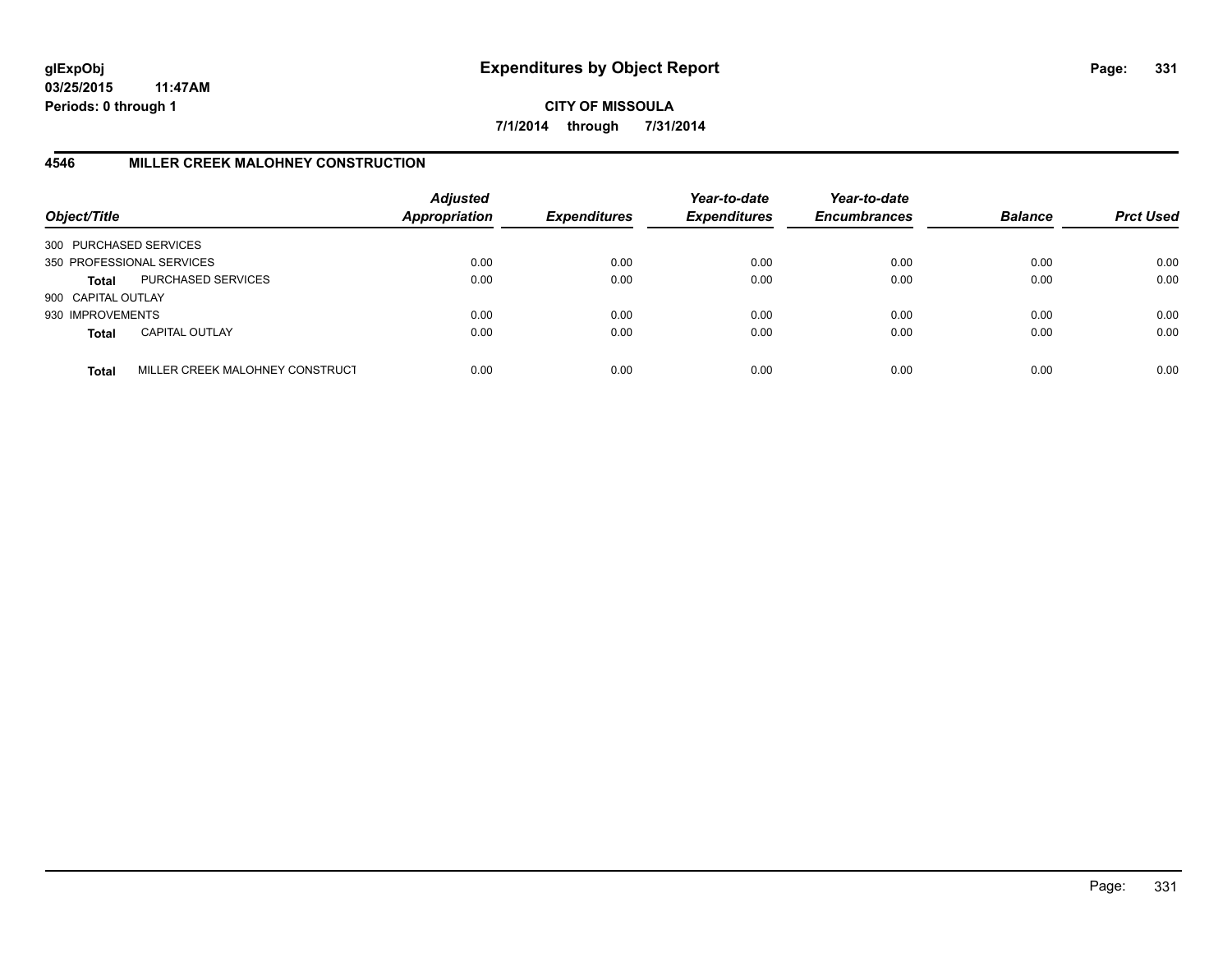#### **4547 MILLER CREEK MCCARTHY CONSTRUCTION**

| Object/Title           |                           | <b>Adjusted</b><br><b>Appropriation</b> | <b>Expenditures</b> | Year-to-date<br><b>Expenditures</b> | Year-to-date<br><b>Encumbrances</b> | <b>Balance</b> | <b>Prct Used</b> |
|------------------------|---------------------------|-----------------------------------------|---------------------|-------------------------------------|-------------------------------------|----------------|------------------|
| 300 PURCHASED SERVICES |                           |                                         |                     |                                     |                                     |                |                  |
|                        | 350 PROFESSIONAL SERVICES | 0.00                                    | 0.00                | 0.00                                | 0.00                                | 0.00           | 0.00             |
| <b>Total</b>           | PURCHASED SERVICES        | 0.00                                    | 0.00                | 0.00                                | 0.00                                | 0.00           | 0.00             |
| 900 CAPITAL OUTLAY     |                           |                                         |                     |                                     |                                     |                |                  |
| 930 IMPROVEMENTS       |                           | 0.00                                    | 0.00                | 0.00                                | 0.00                                | 0.00           | 0.00             |
| <b>Total</b>           | <b>CAPITAL OUTLAY</b>     | 0.00                                    | 0.00                | 0.00                                | 0.00                                | 0.00           | 0.00             |
| <b>Total</b>           | NON-DEPARTMENTAL          | 0.00                                    | 0.00                | 0.00                                | 0.00                                | 0.00           | 0.00             |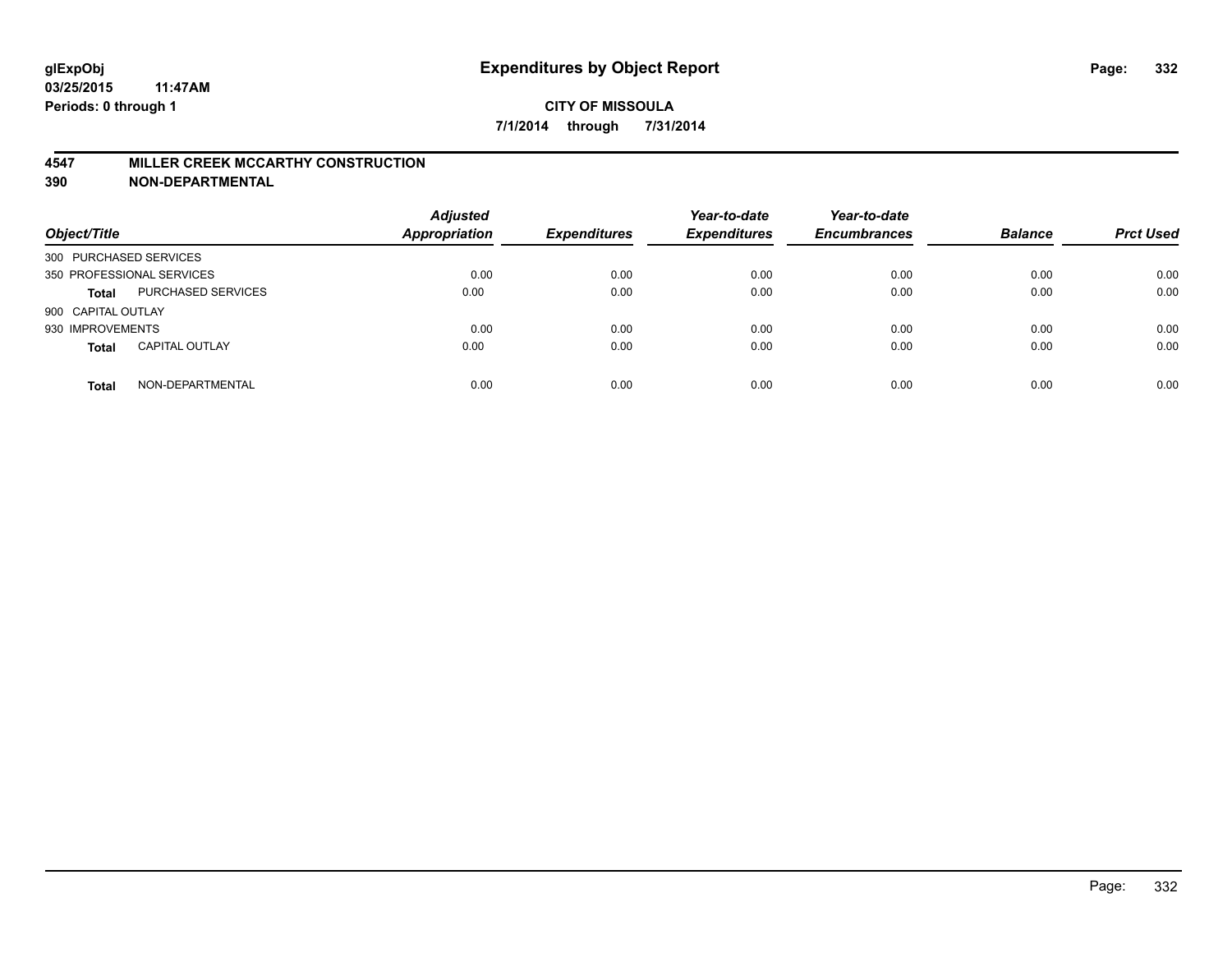**CITY OF MISSOULA 7/1/2014 through 7/31/2014**

# **4547 MILLER CREEK MCCARTHY CONSTRUCTION**

| Object/Title           |                                 | <b>Adjusted</b><br>Appropriation | <b>Expenditures</b> | Year-to-date<br><b>Expenditures</b> | Year-to-date<br><b>Encumbrances</b> | <b>Balance</b> | <b>Prct Used</b> |
|------------------------|---------------------------------|----------------------------------|---------------------|-------------------------------------|-------------------------------------|----------------|------------------|
| 300 PURCHASED SERVICES |                                 |                                  |                     |                                     |                                     |                |                  |
|                        | 350 PROFESSIONAL SERVICES       | 0.00                             | 0.00                | 0.00                                | 0.00                                | 0.00           | 0.00             |
| Total                  | PURCHASED SERVICES              | 0.00                             | 0.00                | 0.00                                | 0.00                                | 0.00           | 0.00             |
| 900 CAPITAL OUTLAY     |                                 |                                  |                     |                                     |                                     |                |                  |
| 930 IMPROVEMENTS       |                                 | 0.00                             | 0.00                | 0.00                                | 0.00                                | 0.00           | 0.00             |
| <b>Total</b>           | <b>CAPITAL OUTLAY</b>           | 0.00                             | 0.00                | 0.00                                | 0.00                                | 0.00           | 0.00             |
| <b>Total</b>           | MILLER CREEK MCCARTHY CONSTRUCT | 0.00                             | 0.00                | 0.00                                | 0.00                                | 0.00           | 0.00             |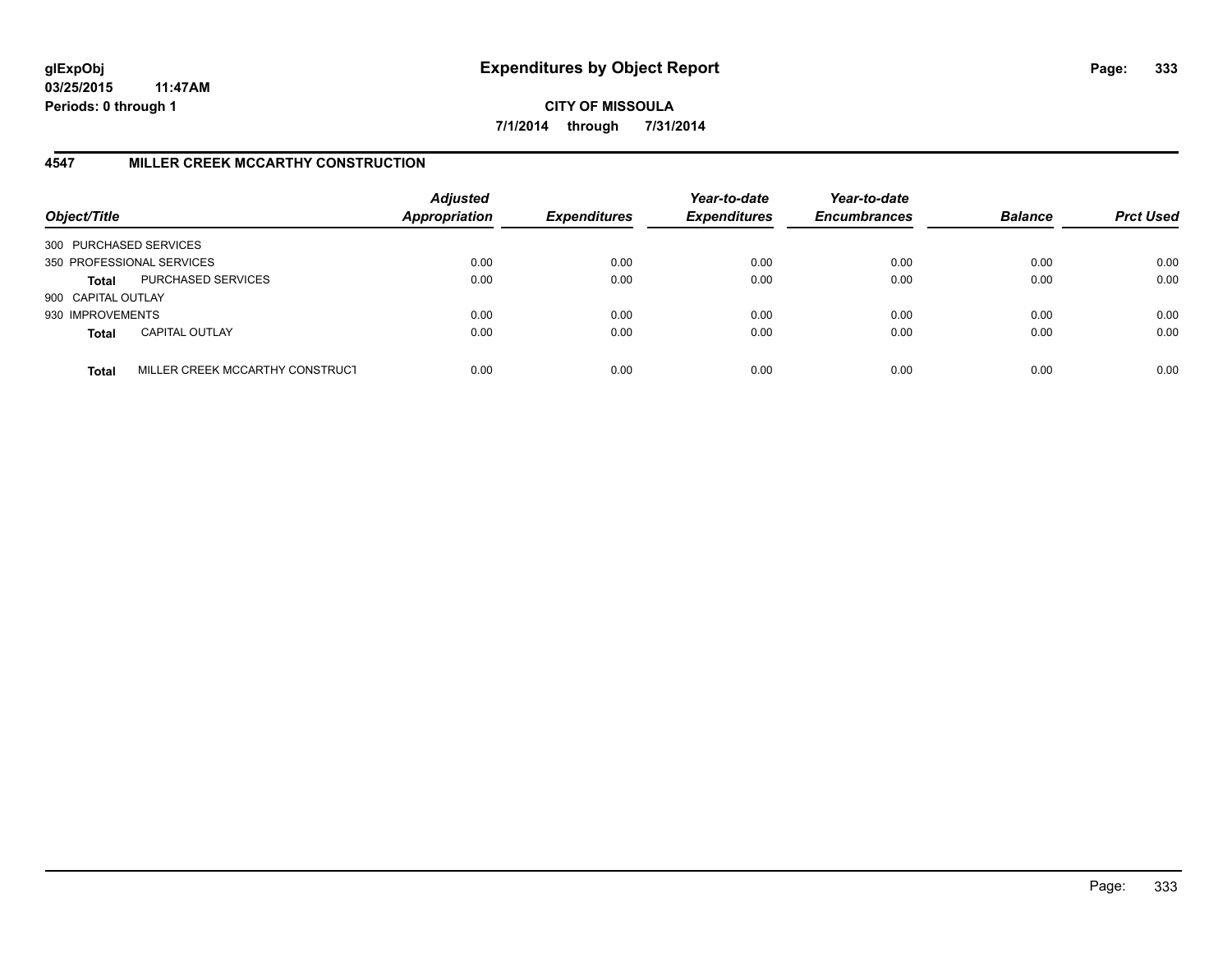#### **4548 5TH,6TH & ARTHUR ROAD IMPROVEMENTS**

| Object/Title              |                              | <b>Adjusted</b><br><b>Appropriation</b> | <b>Expenditures</b> | Year-to-date<br><b>Expenditures</b> | Year-to-date<br><b>Encumbrances</b> | <b>Balance</b> | <b>Prct Used</b> |
|---------------------------|------------------------------|-----------------------------------------|---------------------|-------------------------------------|-------------------------------------|----------------|------------------|
| 300 PURCHASED SERVICES    |                              |                                         |                     |                                     |                                     |                |                  |
| 350 PROFESSIONAL SERVICES |                              | 0.00                                    | 0.00                | 0.00                                | 0.00                                | 0.00           | 0.00             |
| <b>Total</b>              | <b>PURCHASED SERVICES</b>    | 0.00                                    | 0.00                | 0.00                                | 0.00                                | 0.00           | 0.00             |
| 800 OTHER OBJECTS         |                              |                                         |                     |                                     |                                     |                |                  |
|                           | 820 TRANSFERS TO OTHER FUNDS | 0.00                                    | 0.00                | 0.00                                | 0.00                                | 0.00           | 0.00             |
| Total                     | OTHER OBJECTS                | 0.00                                    | 0.00                | 0.00                                | 0.00                                | 0.00           | 0.00             |
| 900 CAPITAL OUTLAY        |                              |                                         |                     |                                     |                                     |                |                  |
| 930 IMPROVEMENTS          |                              | 0.00                                    | 0.00                | 0.00                                | 0.00                                | 0.00           | 0.00             |
| Total                     | <b>CAPITAL OUTLAY</b>        | 0.00                                    | 0.00                | 0.00                                | 0.00                                | 0.00           | 0.00             |
| <b>Total</b>              | NON-DEPARTMENTAL             | 0.00                                    | 0.00                | 0.00                                | 0.00                                | 0.00           | 0.00             |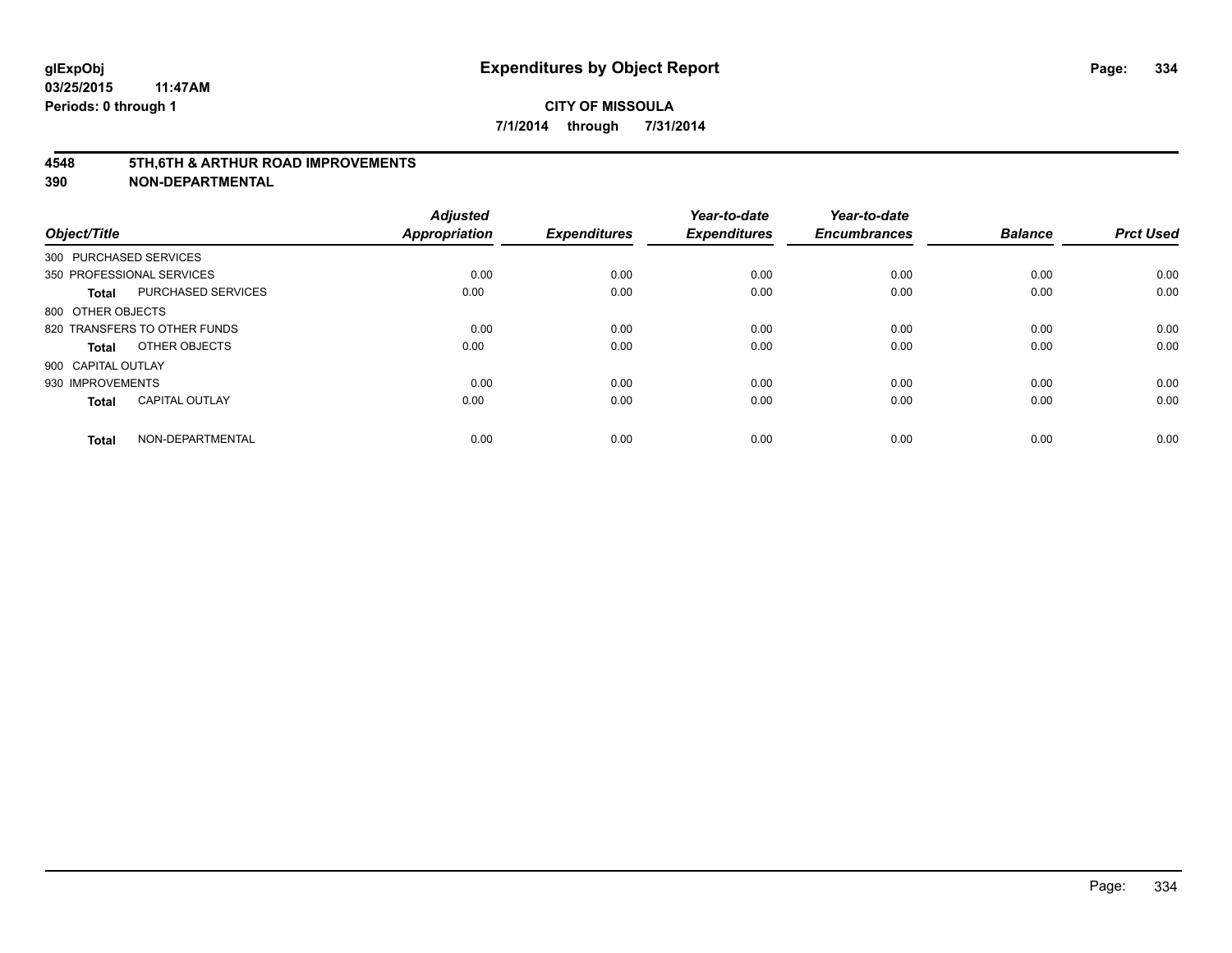**CITY OF MISSOULA 7/1/2014 through 7/31/2014**

# **4548 5TH,6TH & ARTHUR ROAD IMPROVEMENTS**

| Object/Title           |                                  | <b>Adjusted</b><br><b>Appropriation</b> | <b>Expenditures</b> | Year-to-date<br><b>Expenditures</b> | Year-to-date<br><b>Encumbrances</b> | <b>Balance</b> | <b>Prct Used</b> |
|------------------------|----------------------------------|-----------------------------------------|---------------------|-------------------------------------|-------------------------------------|----------------|------------------|
| 300 PURCHASED SERVICES |                                  |                                         |                     |                                     |                                     |                |                  |
|                        | 350 PROFESSIONAL SERVICES        | 0.00                                    | 0.00                | 0.00                                | 0.00                                | 0.00           | 0.00             |
| <b>Total</b>           | <b>PURCHASED SERVICES</b>        | 0.00                                    | 0.00                | 0.00                                | 0.00                                | 0.00           | 0.00             |
| 800 OTHER OBJECTS      |                                  |                                         |                     |                                     |                                     |                |                  |
|                        | 820 TRANSFERS TO OTHER FUNDS     | 0.00                                    | 0.00                | 0.00                                | 0.00                                | 0.00           | 0.00             |
| <b>Total</b>           | OTHER OBJECTS                    | 0.00                                    | 0.00                | 0.00                                | 0.00                                | 0.00           | 0.00             |
| 900 CAPITAL OUTLAY     |                                  |                                         |                     |                                     |                                     |                |                  |
| 930 IMPROVEMENTS       |                                  | 0.00                                    | 0.00                | 0.00                                | 0.00                                | 0.00           | 0.00             |
| <b>Total</b>           | <b>CAPITAL OUTLAY</b>            | 0.00                                    | 0.00                | 0.00                                | 0.00                                | 0.00           | 0.00             |
| <b>Total</b>           | 5TH.6TH & ARTHUR ROAD IMPROVEMEN | 0.00                                    | 0.00                | 0.00                                | 0.00                                | 0.00           | 0.00             |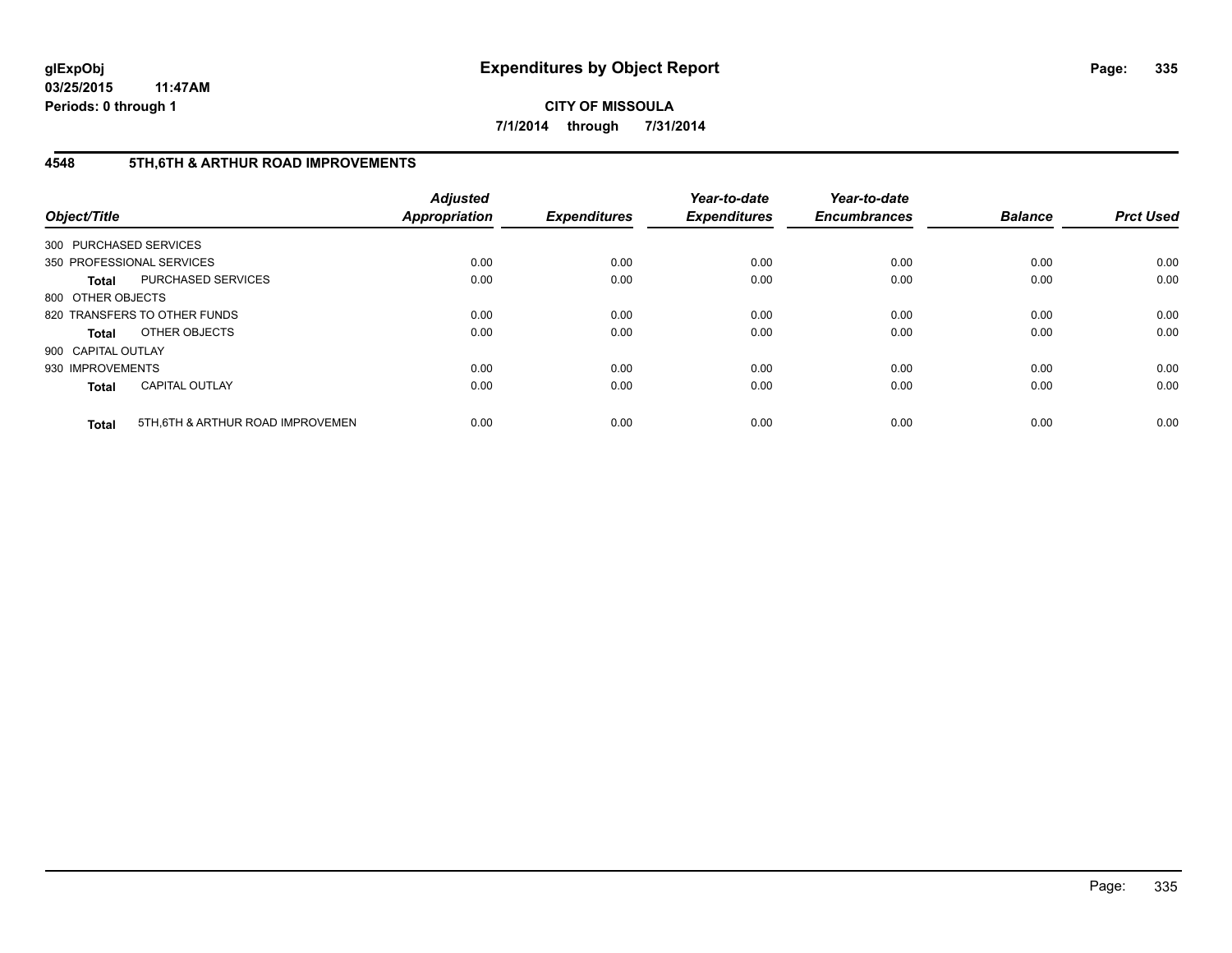## **4745 MALONEY/TWITE MILLER CR \$1.2M CONTRIB**

| Object/Title           |                              | <b>Adjusted</b><br><b>Appropriation</b> | <b>Expenditures</b> | Year-to-date<br><b>Expenditures</b> | Year-to-date<br><b>Encumbrances</b> | <b>Balance</b> | <b>Prct Used</b> |
|------------------------|------------------------------|-----------------------------------------|---------------------|-------------------------------------|-------------------------------------|----------------|------------------|
| 300 PURCHASED SERVICES |                              |                                         |                     |                                     |                                     |                |                  |
|                        | 350 PROFESSIONAL SERVICES    | 0.00                                    | 0.00                | 0.00                                | 0.00                                | 0.00           | 0.00             |
| <b>Total</b>           | <b>PURCHASED SERVICES</b>    | 0.00                                    | 0.00                | 0.00                                | 0.00                                | 0.00           | 0.00             |
| 800 OTHER OBJECTS      |                              |                                         |                     |                                     |                                     |                |                  |
|                        | 820 TRANSFERS TO OTHER FUNDS | 0.00                                    | 0.00                | 0.00                                | 0.00                                | 0.00           | 0.00             |
| Total                  | OTHER OBJECTS                | 0.00                                    | 0.00                | 0.00                                | 0.00                                | 0.00           | 0.00             |
| 900 CAPITAL OUTLAY     |                              |                                         |                     |                                     |                                     |                |                  |
| 930 IMPROVEMENTS       |                              | 0.00                                    | 0.00                | 0.00                                | 0.00                                | 0.00           | 0.00             |
| Total                  | <b>CAPITAL OUTLAY</b>        | 0.00                                    | 0.00                | 0.00                                | 0.00                                | 0.00           | 0.00             |
| <b>Total</b>           | NON-DEPARTMENTAL             | 0.00                                    | 0.00                | 0.00                                | 0.00                                | 0.00           | 0.00             |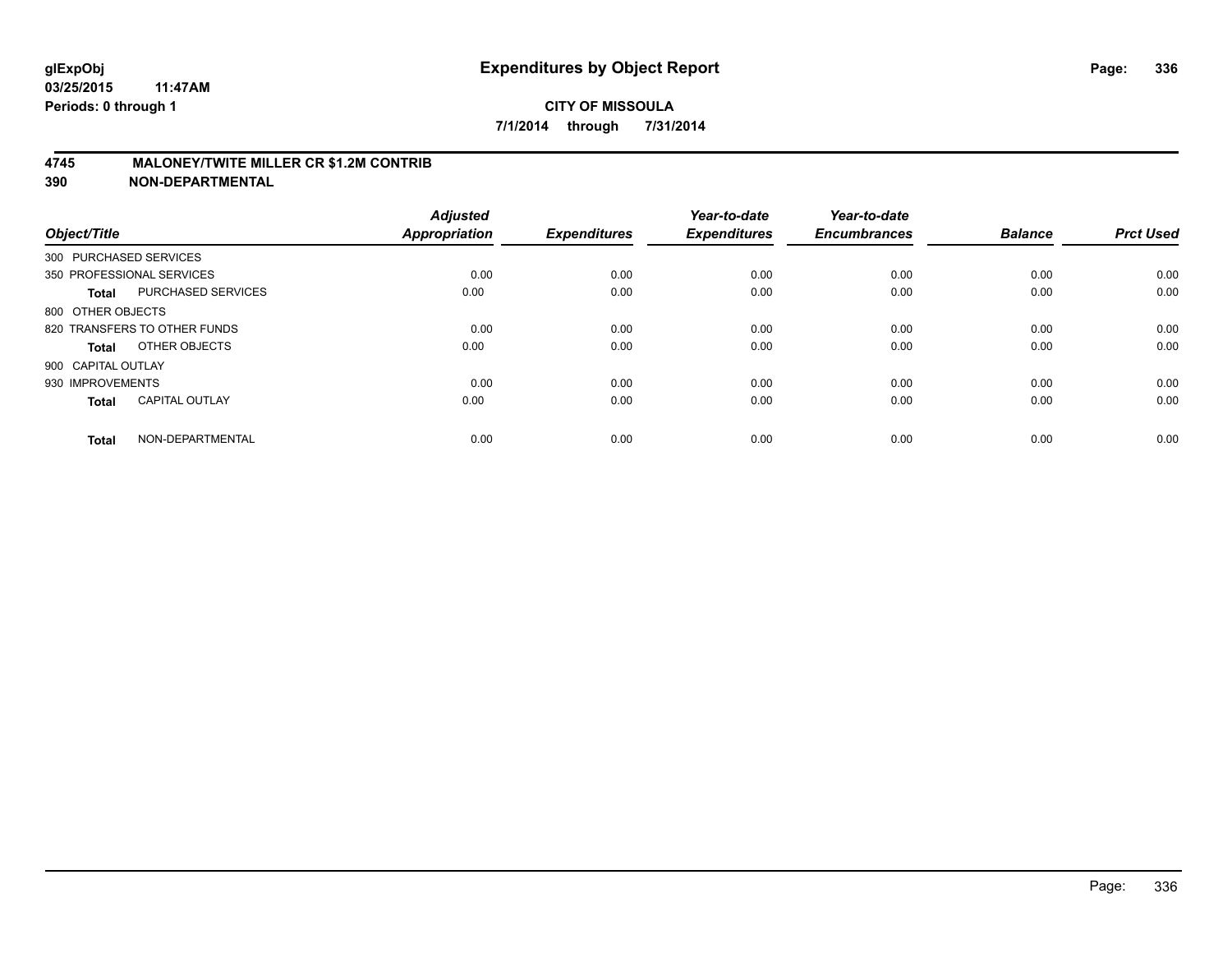**CITY OF MISSOULA 7/1/2014 through 7/31/2014**

# **4745 MALONEY/TWITE MILLER CR \$1.2M CONTRIB**

| Object/Title           |                                    | <b>Adjusted</b><br>Appropriation | <b>Expenditures</b> | Year-to-date<br><b>Expenditures</b> | Year-to-date<br><b>Encumbrances</b> | <b>Balance</b> | <b>Prct Used</b> |
|------------------------|------------------------------------|----------------------------------|---------------------|-------------------------------------|-------------------------------------|----------------|------------------|
| 300 PURCHASED SERVICES |                                    |                                  |                     |                                     |                                     |                |                  |
|                        | 350 PROFESSIONAL SERVICES          | 0.00                             | 0.00                | 0.00                                | 0.00                                | 0.00           | 0.00             |
| <b>Total</b>           | PURCHASED SERVICES                 | 0.00                             | 0.00                | 0.00                                | 0.00                                | 0.00           | 0.00             |
| 800 OTHER OBJECTS      |                                    |                                  |                     |                                     |                                     |                |                  |
|                        | 820 TRANSFERS TO OTHER FUNDS       | 0.00                             | 0.00                | 0.00                                | 0.00                                | 0.00           | 0.00             |
| <b>Total</b>           | OTHER OBJECTS                      | 0.00                             | 0.00                | 0.00                                | 0.00                                | 0.00           | 0.00             |
| 900 CAPITAL OUTLAY     |                                    |                                  |                     |                                     |                                     |                |                  |
| 930 IMPROVEMENTS       |                                    | 0.00                             | 0.00                | 0.00                                | 0.00                                | 0.00           | 0.00             |
| <b>Total</b>           | <b>CAPITAL OUTLAY</b>              | 0.00                             | 0.00                | 0.00                                | 0.00                                | 0.00           | 0.00             |
| <b>Total</b>           | MALONEY/TWITE MILLER CR \$1.2M CON | 0.00                             | 0.00                | 0.00                                | 0.00                                | 0.00           | 0.00             |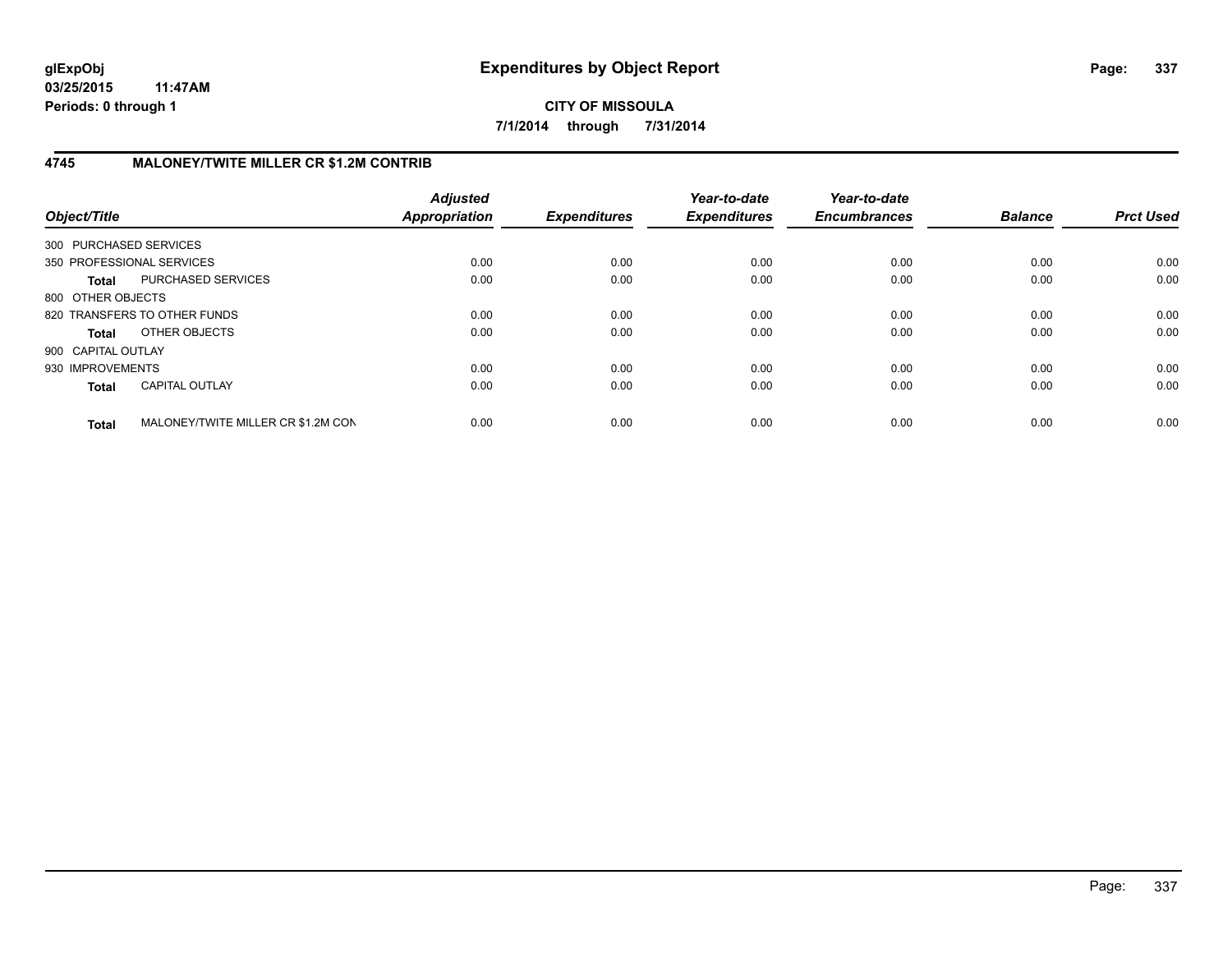## **CITY OF MISSOULA 7/1/2014 through 7/31/2014**

**4941 HILLVIEW WAY CONSTRUCTION**

**280 PUBLIC WORKS ADMIN/ENGINEERING**

| Object/Title           |                                | <b>Adjusted</b><br><b>Appropriation</b> | <b>Expenditures</b> | Year-to-date<br><b>Expenditures</b> | Year-to-date<br><b>Encumbrances</b> | <b>Balance</b> | <b>Prct Used</b> |
|------------------------|--------------------------------|-----------------------------------------|---------------------|-------------------------------------|-------------------------------------|----------------|------------------|
| 200 SUPPLIES           |                                |                                         |                     |                                     |                                     |                |                  |
| 210 OFFICE SUPPLIES    |                                | 0.00                                    | 0.00                | 0.00                                | 0.00                                | 0.00           | 0.00             |
| <b>Total</b>           | <b>SUPPLIES</b>                | 0.00                                    | 0.00                | 0.00                                | 0.00                                | 0.00           | 0.00             |
| 300 PURCHASED SERVICES |                                |                                         |                     |                                     |                                     |                |                  |
| 310 COMMUNICATIONS     |                                | 0.00                                    | 0.00                | 0.00                                | 0.00                                | 0.00           | 0.00             |
|                        | 320 PRINTING & DUPLICATING     | 0.00                                    | 0.00                | 0.00                                | 0.00                                | 0.00           | 0.00             |
|                        | 350 PROFESSIONAL SERVICES      | 0.00                                    | 0.00                | 0.00                                | 0.00                                | 0.00           | 0.00             |
| <b>Total</b>           | <b>PURCHASED SERVICES</b>      | 0.00                                    | 0.00                | 0.00                                | 0.00                                | 0.00           | 0.00             |
| 900 CAPITAL OUTLAY     |                                |                                         |                     |                                     |                                     |                |                  |
| 930 IMPROVEMENTS       |                                | 0.00                                    | 0.00                | 0.00                                | 0.00                                | 0.00           | 0.00             |
| <b>Total</b>           | <b>CAPITAL OUTLAY</b>          | 0.00                                    | 0.00                | 0.00                                | 0.00                                | 0.00           | 0.00             |
| <b>Total</b>           | PUBLIC WORKS ADMIN/ENGINEERING | 0.00                                    | 0.00                | 0.00                                | 0.00                                | 0.00           | 0.00             |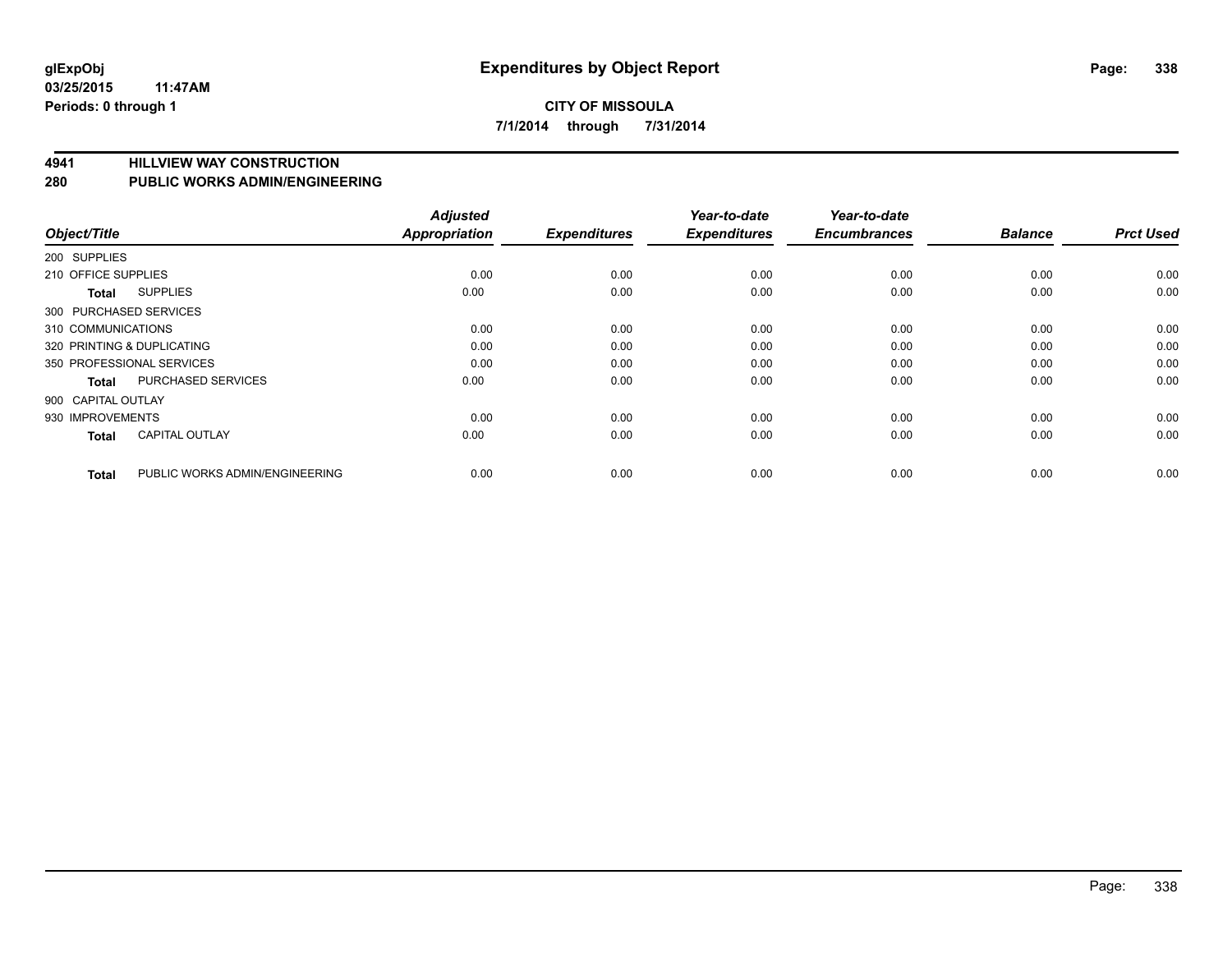## **4941 HILLVIEW WAY CONSTRUCTION**

| Object/Title                                     | <b>Adjusted</b><br><b>Appropriation</b> | <b>Expenditures</b> | Year-to-date<br><b>Expenditures</b> | Year-to-date<br><b>Encumbrances</b> | <b>Balance</b> | <b>Prct Used</b> |
|--------------------------------------------------|-----------------------------------------|---------------------|-------------------------------------|-------------------------------------|----------------|------------------|
|                                                  |                                         |                     |                                     |                                     |                |                  |
| 200 SUPPLIES                                     |                                         |                     |                                     |                                     |                |                  |
| 210 OFFICE SUPPLIES                              | 0.00                                    | 0.00                | 0.00                                | 0.00                                | 0.00           | 0.00             |
| <b>SUPPLIES</b><br><b>Total</b>                  | 0.00                                    | 0.00                | 0.00                                | 0.00                                | 0.00           | 0.00             |
| 300 PURCHASED SERVICES                           |                                         |                     |                                     |                                     |                |                  |
| 310 COMMUNICATIONS                               | 0.00                                    | 0.00                | 0.00                                | 0.00                                | 0.00           | 0.00             |
| 320 PRINTING & DUPLICATING                       | 0.00                                    | 0.00                | 0.00                                | 0.00                                | 0.00           | 0.00             |
| 350 PROFESSIONAL SERVICES                        | 0.00                                    | 0.00                | 0.00                                | 0.00                                | 0.00           | 0.00             |
| PURCHASED SERVICES<br><b>Total</b>               | 0.00                                    | 0.00                | 0.00                                | 0.00                                | 0.00           | 0.00             |
| 900 CAPITAL OUTLAY                               |                                         |                     |                                     |                                     |                |                  |
| 930 IMPROVEMENTS                                 | 0.00                                    | 0.00                | 0.00                                | 0.00                                | 0.00           | 0.00             |
| <b>CAPITAL OUTLAY</b><br><b>Total</b>            | 0.00                                    | 0.00                | 0.00                                | 0.00                                | 0.00           | 0.00             |
| <b>HILLVIEW WAY CONSTRUCTION</b><br><b>Total</b> | 0.00                                    | 0.00                | 0.00                                | 0.00                                | 0.00           | 0.00             |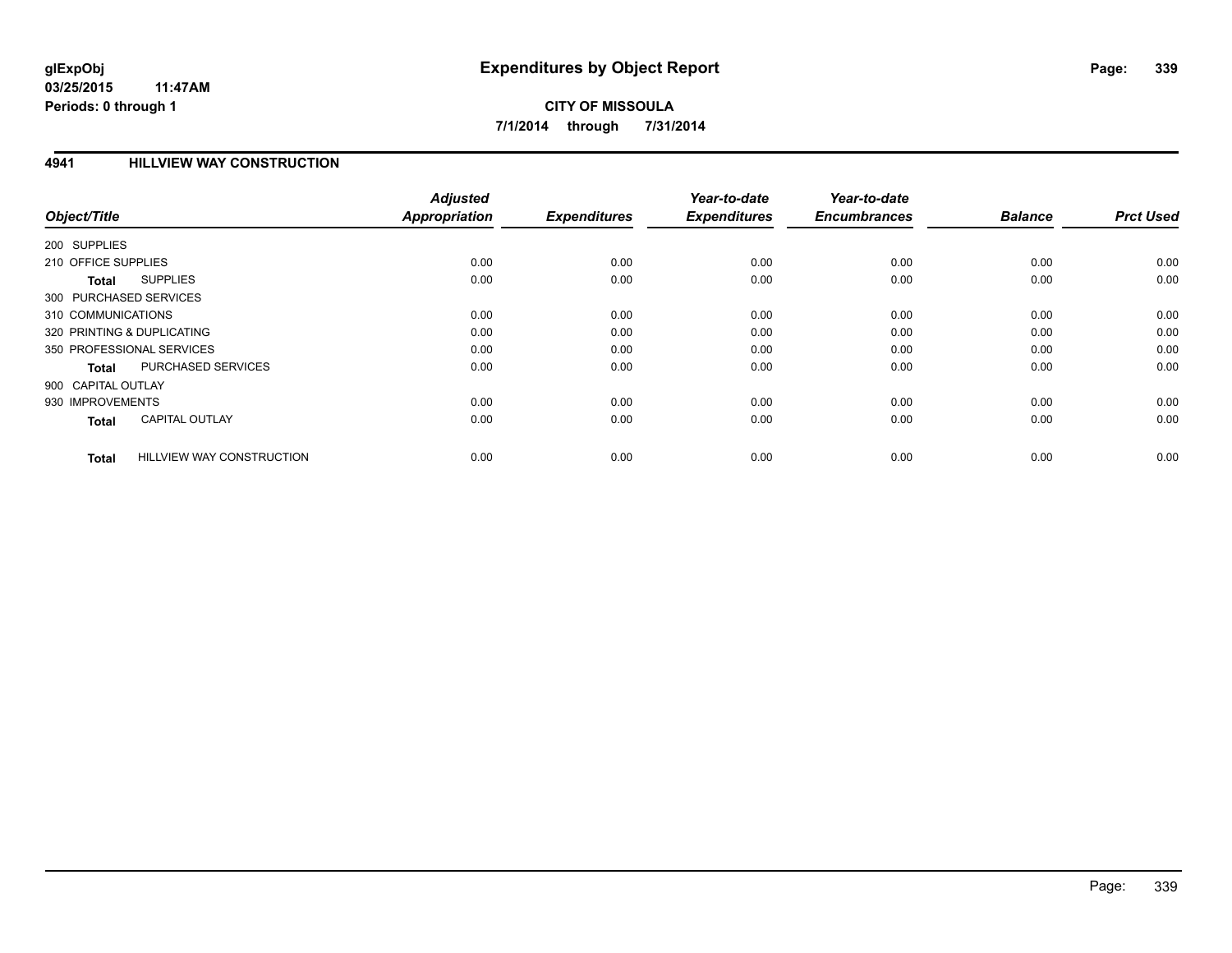## **4944 RATTLESNAKE SEWER COLLECTION (544)**

| Object/Title           |                           | <b>Adjusted</b><br><b>Appropriation</b> | <b>Expenditures</b> | Year-to-date<br><b>Expenditures</b> | Year-to-date<br><b>Encumbrances</b> | <b>Balance</b> | <b>Prct Used</b> |
|------------------------|---------------------------|-----------------------------------------|---------------------|-------------------------------------|-------------------------------------|----------------|------------------|
| 300 PURCHASED SERVICES |                           |                                         |                     |                                     |                                     |                |                  |
|                        | 350 PROFESSIONAL SERVICES | 0.00                                    | 0.00                | 0.00                                | 0.00                                | 0.00           | 0.00             |
| <b>Total</b>           | <b>PURCHASED SERVICES</b> | 0.00                                    | 0.00                | 0.00                                | 0.00                                | 0.00           | 0.00             |
| 600 DEBT SERVICE       |                           |                                         |                     |                                     |                                     |                |                  |
| 610 PRINCIPAL          |                           | 0.00                                    | 0.00                | 0.00                                | 0.00                                | 0.00           | 0.00             |
| <b>Total</b>           | <b>DEBT SERVICE</b>       | 0.00                                    | 0.00                | 0.00                                | 0.00                                | 0.00           | 0.00             |
| 900 CAPITAL OUTLAY     |                           |                                         |                     |                                     |                                     |                |                  |
| 930 IMPROVEMENTS       |                           | 0.00                                    | 0.00                | 0.00                                | 0.00                                | 0.00           | 0.00             |
| <b>Total</b>           | <b>CAPITAL OUTLAY</b>     | 0.00                                    | 0.00                | 0.00                                | 0.00                                | 0.00           | 0.00             |
| <b>Total</b>           | NON-DEPARTMENTAL          | 0.00                                    | 0.00                | 0.00                                | 0.00                                | 0.00           | 0.00             |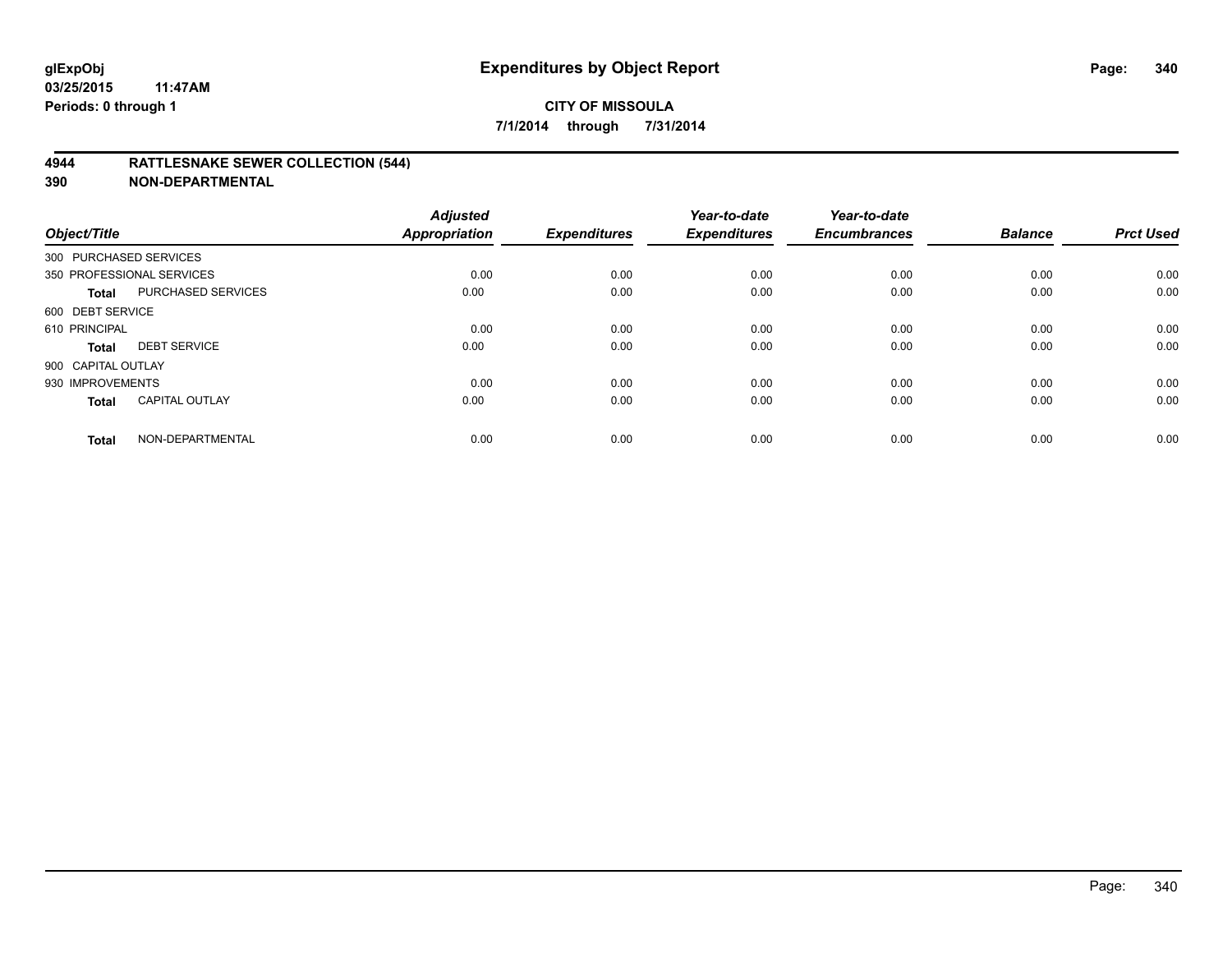## **4944 RATTLESNAKE SEWER COLLECTION (544)**

**550 SID 544 PROJECT**

| Object/Title                              | <b>Adjusted</b><br><b>Appropriation</b> | <b>Expenditures</b> | Year-to-date<br><b>Expenditures</b> | Year-to-date<br><b>Encumbrances</b> | <b>Balance</b> | <b>Prct Used</b> |
|-------------------------------------------|-----------------------------------------|---------------------|-------------------------------------|-------------------------------------|----------------|------------------|
| 300 PURCHASED SERVICES                    |                                         |                     |                                     |                                     |                |                  |
| 350 PROFESSIONAL SERVICES                 | 0.00                                    | 0.00                | 0.00                                | 0.00                                | 0.00           | 0.00             |
| <b>PURCHASED SERVICES</b><br><b>Total</b> | 0.00                                    | 0.00                | 0.00                                | 0.00                                | 0.00           | 0.00             |
| 900 CAPITAL OUTLAY                        |                                         |                     |                                     |                                     |                |                  |
| 915 EASEMENTS                             | 0.00                                    | 0.00                | 0.00                                | 0.00                                | 0.00           | 0.00             |
| 930 IMPROVEMENTS                          | 0.00                                    | 0.00                | 0.00                                | 0.00                                | 0.00           | 0.00             |
| 960 CAPITAL CONTINGENCY                   | 0.00                                    | 0.00                | 0.00                                | 0.00                                | 0.00           | 0.00             |
| <b>CAPITAL OUTLAY</b><br><b>Total</b>     | 0.00                                    | 0.00                | 0.00                                | 0.00                                | 0.00           | 0.00             |
| SID 544 PROJECT<br><b>Total</b>           | 0.00                                    | 0.00                | 0.00                                | 0.00                                | 0.00           | 0.00             |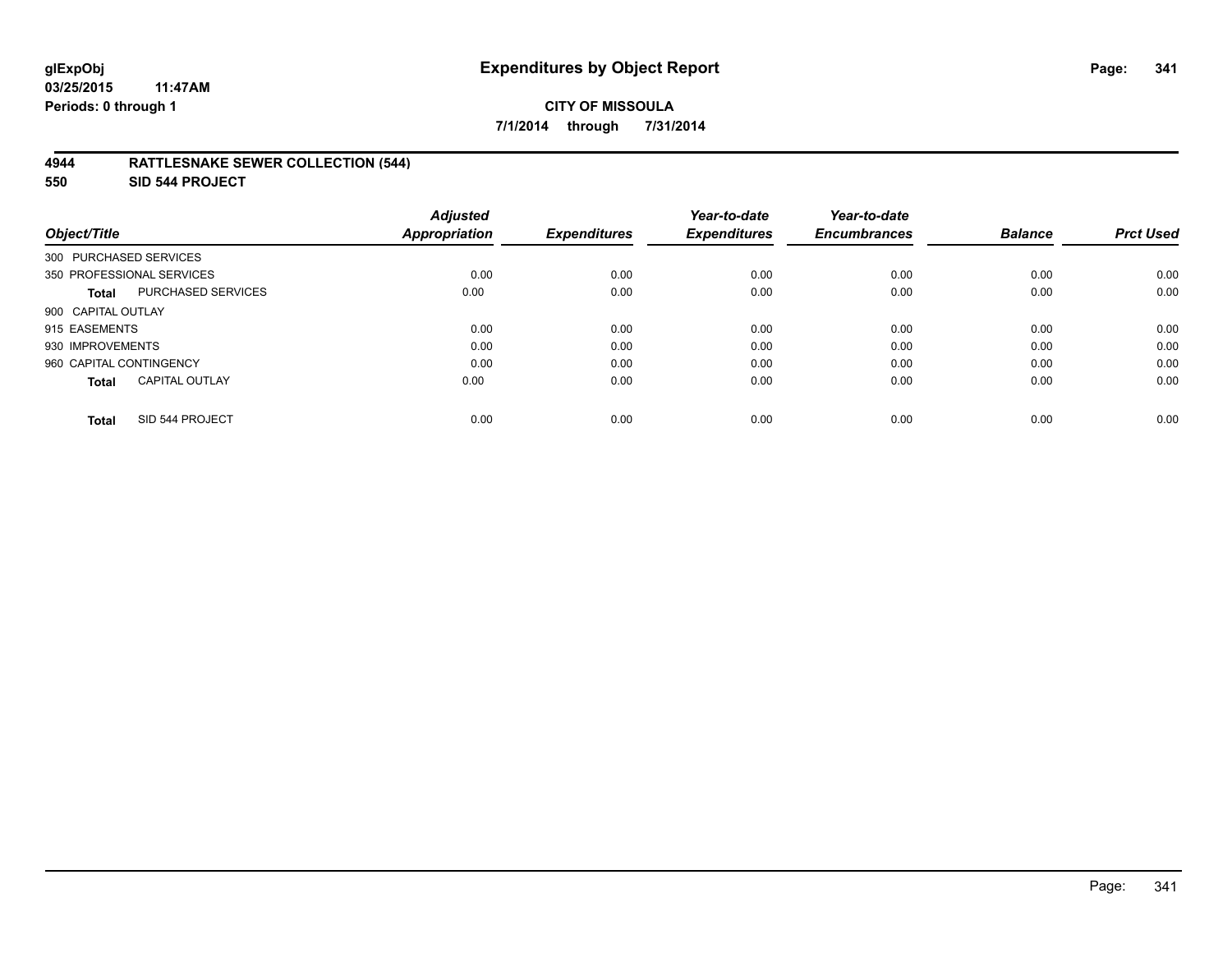## **4944 RATTLESNAKE SEWER COLLECTION (544)**

**555 LOLO STREET PROJECT**

| Object/Title                          | <b>Adjusted</b><br>Appropriation | <b>Expenditures</b> | Year-to-date<br><b>Expenditures</b> | Year-to-date<br><b>Encumbrances</b> | <b>Balance</b> | <b>Prct Used</b> |
|---------------------------------------|----------------------------------|---------------------|-------------------------------------|-------------------------------------|----------------|------------------|
| 900 CAPITAL OUTLAY                    |                                  |                     |                                     |                                     |                |                  |
| 930 IMPROVEMENTS                      | 0.00                             | 0.00                | 0.00                                | 0.00                                | 0.00           | 0.00             |
| 960 CAPITAL CONTINGENCY               | 0.00                             | 0.00                | 0.00                                | 0.00                                | 0.00           | 0.00             |
| <b>CAPITAL OUTLAY</b><br><b>Total</b> | 0.00                             | 0.00                | 0.00                                | 0.00                                | 0.00           | 0.00             |
| <b>LOLO STREET PROJECT</b><br>Total   | 0.00                             | 0.00                | 0.00                                | 0.00                                | 0.00           | 0.00             |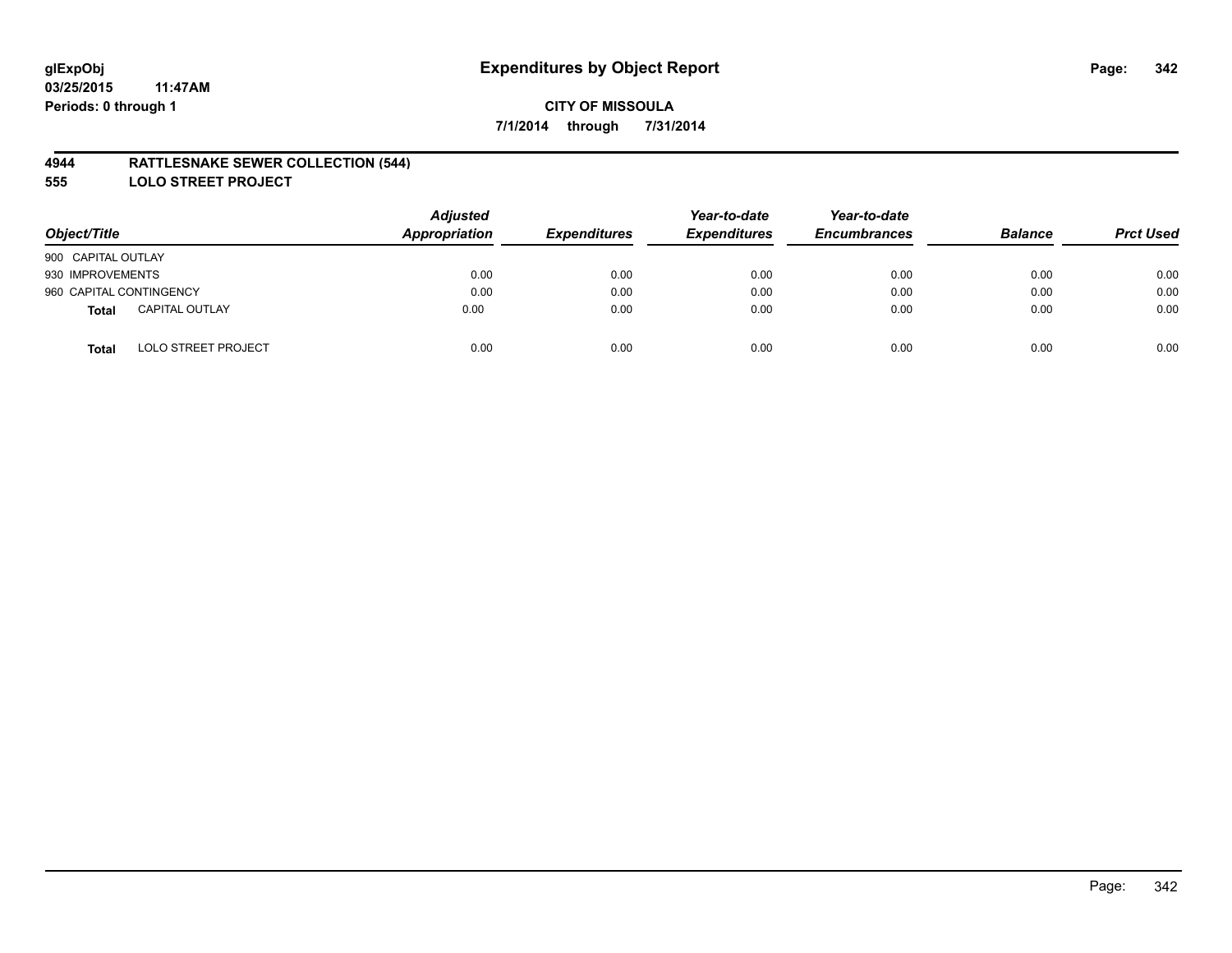# **CITY OF MISSOULA 7/1/2014 through 7/31/2014**

# **4944 RATTLESNAKE SEWER COLLECTION (544)**

| Object/Title            |                                  | <b>Adjusted</b><br><b>Appropriation</b> | <b>Expenditures</b> | Year-to-date<br><b>Expenditures</b> | Year-to-date<br><b>Encumbrances</b> | <b>Balance</b> | <b>Prct Used</b> |
|-------------------------|----------------------------------|-----------------------------------------|---------------------|-------------------------------------|-------------------------------------|----------------|------------------|
|                         |                                  |                                         |                     |                                     |                                     |                |                  |
| 300 PURCHASED SERVICES  |                                  |                                         |                     |                                     |                                     |                |                  |
|                         | 350 PROFESSIONAL SERVICES        | 0.00                                    | 0.00                | 0.00                                | 0.00                                | 0.00           | 0.00             |
| <b>Total</b>            | <b>PURCHASED SERVICES</b>        | 0.00                                    | 0.00                | 0.00                                | 0.00                                | 0.00           | 0.00             |
| 600 DEBT SERVICE        |                                  |                                         |                     |                                     |                                     |                |                  |
| 610 PRINCIPAL           |                                  | 0.00                                    | 0.00                | 0.00                                | 0.00                                | 0.00           | 0.00             |
| <b>Total</b>            | <b>DEBT SERVICE</b>              | 0.00                                    | 0.00                | 0.00                                | 0.00                                | 0.00           | 0.00             |
| 900 CAPITAL OUTLAY      |                                  |                                         |                     |                                     |                                     |                |                  |
| 915 EASEMENTS           |                                  | 0.00                                    | 0.00                | 0.00                                | 0.00                                | 0.00           | 0.00             |
| 930 IMPROVEMENTS        |                                  | 0.00                                    | 0.00                | 0.00                                | 0.00                                | 0.00           | 0.00             |
| 960 CAPITAL CONTINGENCY |                                  | 0.00                                    | 0.00                | 0.00                                | 0.00                                | 0.00           | 0.00             |
| <b>Total</b>            | <b>CAPITAL OUTLAY</b>            | 0.00                                    | 0.00                | 0.00                                | 0.00                                | 0.00           | 0.00             |
| <b>Total</b>            | RATTLESNAKE SEWER COLLECTION (54 | 0.00                                    | 0.00                | 0.00                                | 0.00                                | 0.00           | 0.00             |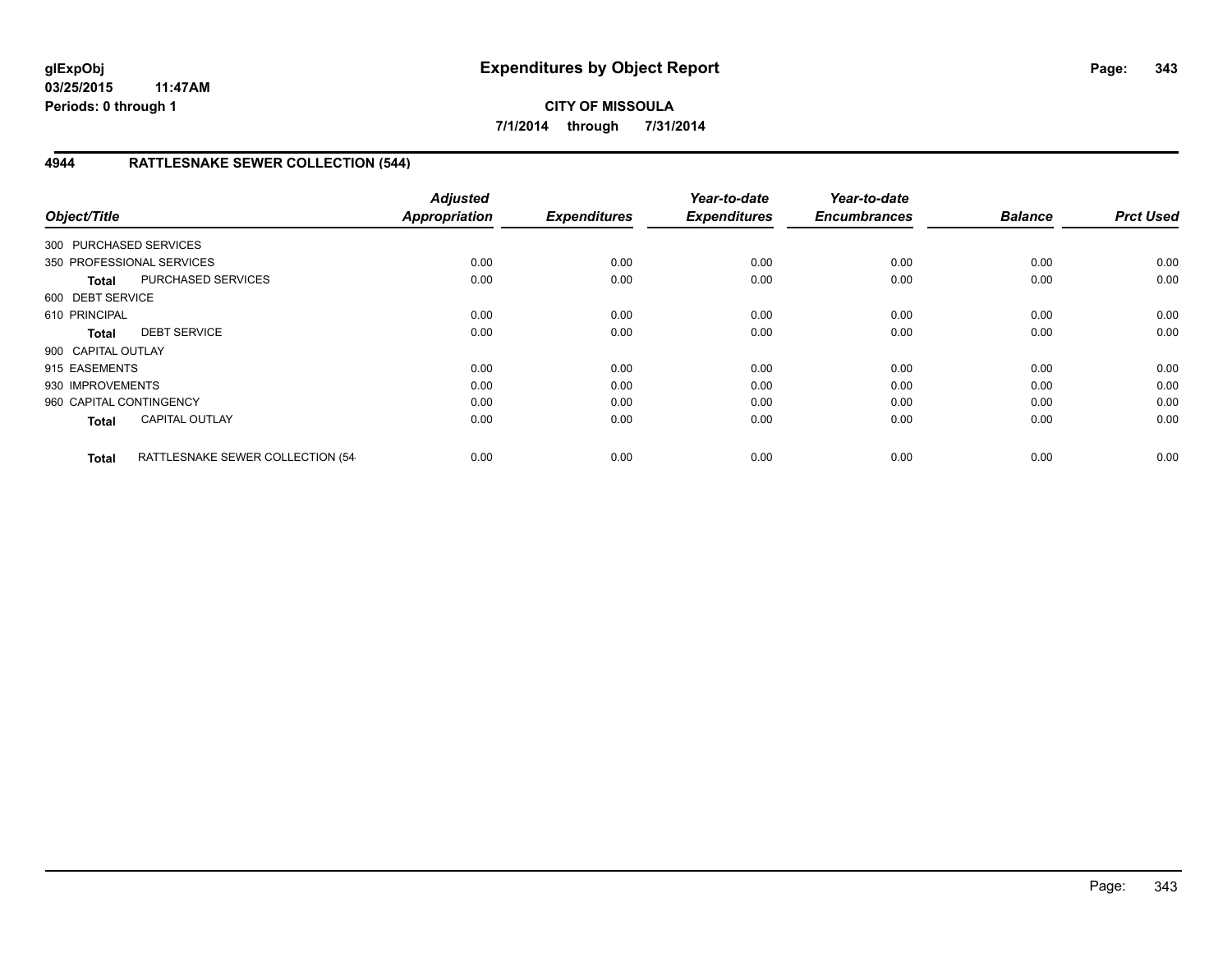#### **4946 PATTEE CREEK DR. TRAFFIC CALMING**

| Object/Title           |                           | <b>Adjusted</b><br><b>Appropriation</b> | <b>Expenditures</b> | Year-to-date<br><b>Expenditures</b> | Year-to-date<br><b>Encumbrances</b> | <b>Balance</b> | <b>Prct Used</b> |
|------------------------|---------------------------|-----------------------------------------|---------------------|-------------------------------------|-------------------------------------|----------------|------------------|
| 300 PURCHASED SERVICES |                           |                                         |                     |                                     |                                     |                |                  |
|                        | 350 PROFESSIONAL SERVICES | 0.00                                    | 0.00                | 0.00                                | 0.00                                | 0.00           | 0.00             |
| <b>Total</b>           | <b>PURCHASED SERVICES</b> | 0.00                                    | 0.00                | 0.00                                | 0.00                                | 0.00           | 0.00             |
| 900 CAPITAL OUTLAY     |                           |                                         |                     |                                     |                                     |                |                  |
| 930 IMPROVEMENTS       |                           | 0.00                                    | 0.00                | 0.00                                | 0.00                                | 0.00           | 0.00             |
| <b>Total</b>           | <b>CAPITAL OUTLAY</b>     | 0.00                                    | 0.00                | 0.00                                | 0.00                                | 0.00           | 0.00             |
| <b>Total</b>           | NON-DEPARTMENTAL          | 0.00                                    | 0.00                | 0.00                                | 0.00                                | 0.00           | 0.00             |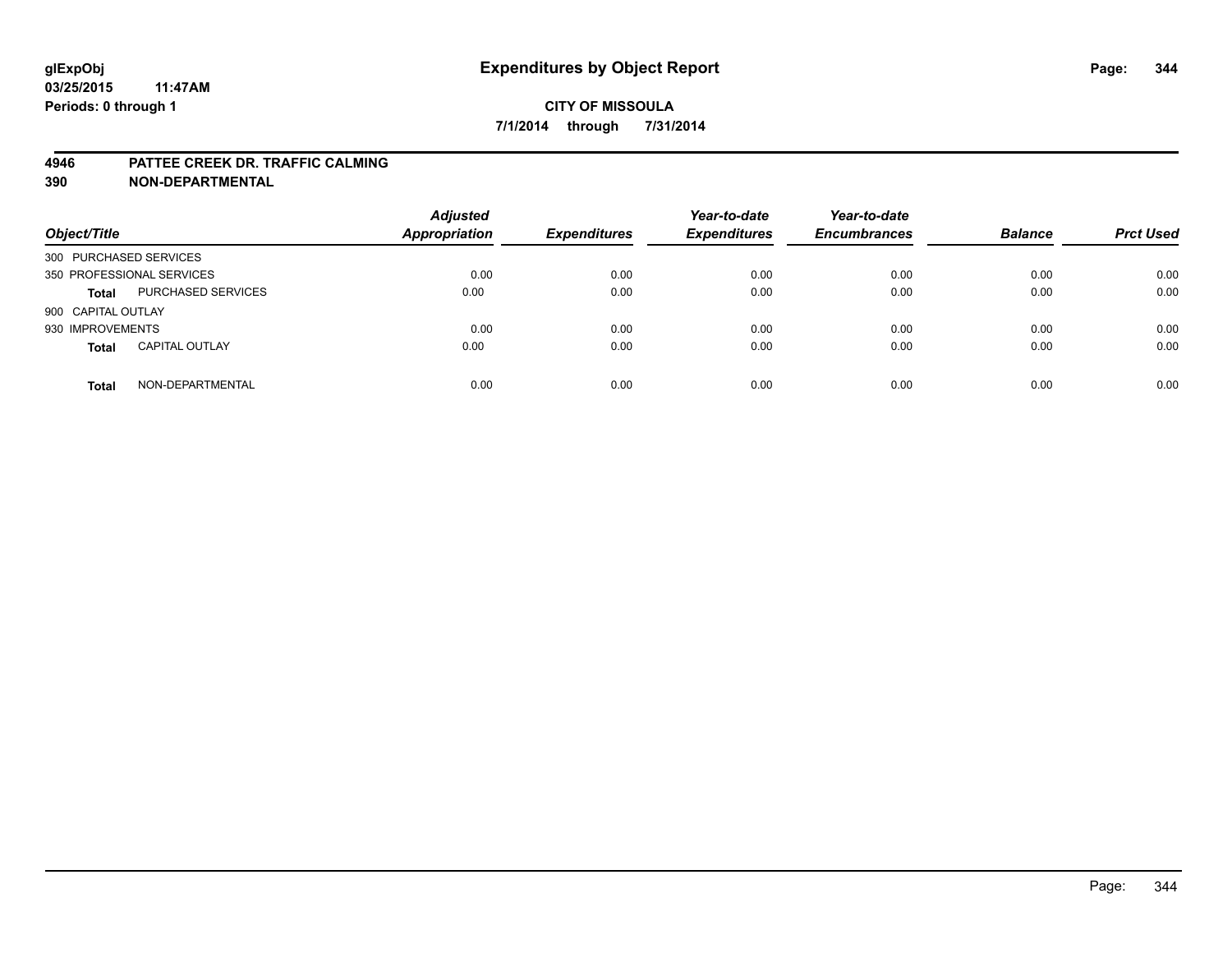**CITY OF MISSOULA 7/1/2014 through 7/31/2014**

# **4946 PATTEE CREEK DR. TRAFFIC CALMING**

| Object/Title           |                                  | <b>Adjusted</b><br><b>Appropriation</b> | <b>Expenditures</b> | Year-to-date<br><b>Expenditures</b> | Year-to-date<br><b>Encumbrances</b> | <b>Balance</b> | <b>Prct Used</b> |
|------------------------|----------------------------------|-----------------------------------------|---------------------|-------------------------------------|-------------------------------------|----------------|------------------|
| 300 PURCHASED SERVICES |                                  |                                         |                     |                                     |                                     |                |                  |
|                        | 350 PROFESSIONAL SERVICES        | 0.00                                    | 0.00                | 0.00                                | 0.00                                | 0.00           | 0.00             |
| <b>Total</b>           | PURCHASED SERVICES               | 0.00                                    | 0.00                | 0.00                                | 0.00                                | 0.00           | 0.00             |
| 900 CAPITAL OUTLAY     |                                  |                                         |                     |                                     |                                     |                |                  |
| 930 IMPROVEMENTS       |                                  | 0.00                                    | 0.00                | 0.00                                | 0.00                                | 0.00           | 0.00             |
| <b>Total</b>           | <b>CAPITAL OUTLAY</b>            | 0.00                                    | 0.00                | 0.00                                | 0.00                                | 0.00           | 0.00             |
| <b>Total</b>           | PATTEE CREEK DR. TRAFFIC CALMING | 0.00                                    | 0.00                | 0.00                                | 0.00                                | 0.00           | 0.00             |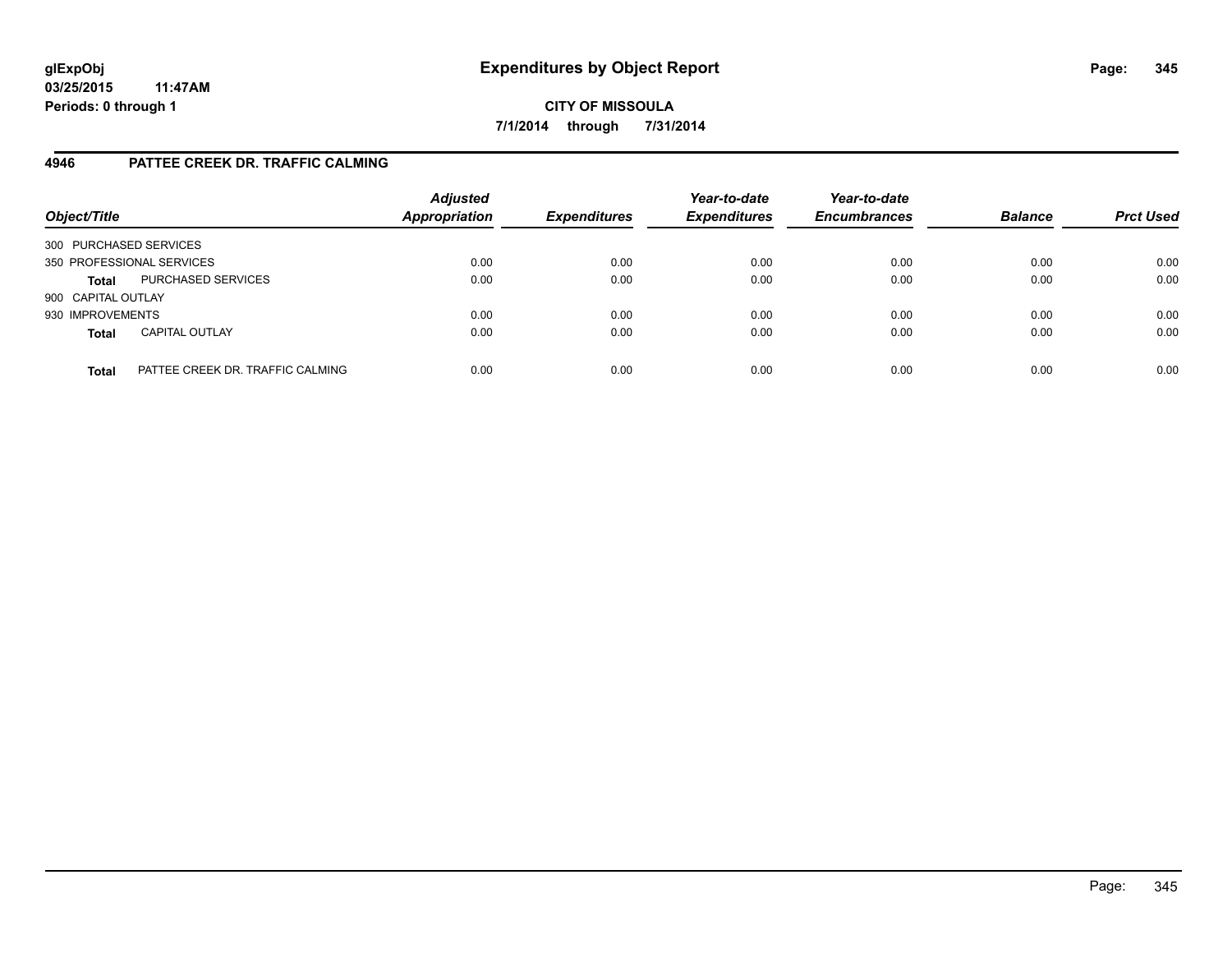### **4948 STORMWATER OUTFALL RETROFITS**

| Object/Title              |                           | <b>Adjusted</b><br>Appropriation | <b>Expenditures</b> | Year-to-date<br><b>Expenditures</b> | Year-to-date<br><b>Encumbrances</b> | <b>Balance</b> | <b>Prct Used</b> |
|---------------------------|---------------------------|----------------------------------|---------------------|-------------------------------------|-------------------------------------|----------------|------------------|
| 300 PURCHASED SERVICES    |                           |                                  |                     |                                     |                                     |                |                  |
| 350 PROFESSIONAL SERVICES |                           | 0.00                             | 0.00                | 0.00                                | 0.00                                | 0.00           | 0.00             |
| <b>Total</b>              | <b>PURCHASED SERVICES</b> | 0.00                             | 0.00                | 0.00                                | 0.00                                | 0.00           | 0.00             |
| <b>Total</b>              | NON-DEPARTMENTAL          | 0.00                             | 0.00                | 0.00                                | 0.00                                | 0.00           | 0.00             |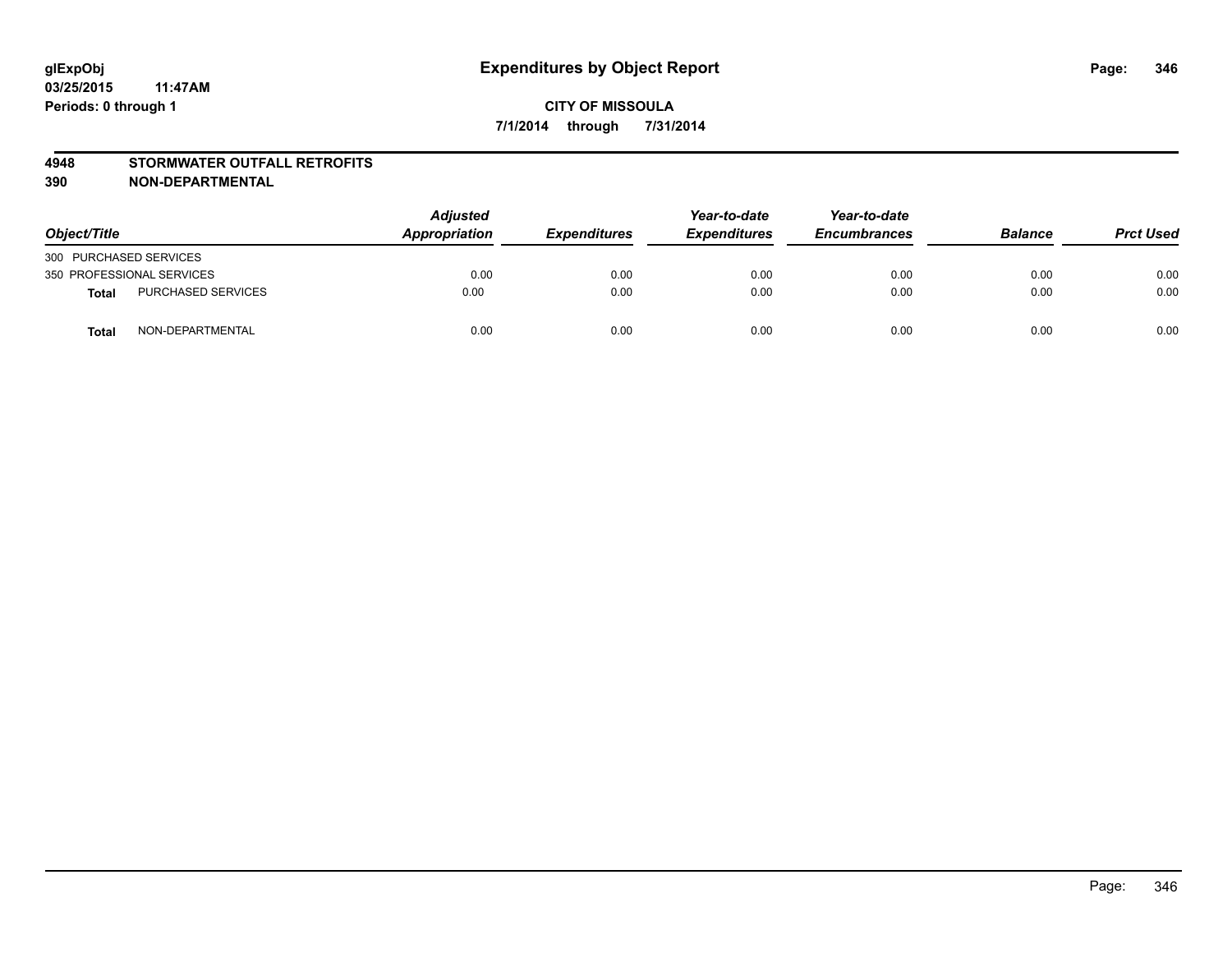**CITY OF MISSOULA 7/1/2014 through 7/31/2014**

# **4948 STORMWATER OUTFALL RETROFITS**

| Object/Title                          | <b>Adjusted</b><br>Appropriation | <b>Expenditures</b> | Year-to-date<br><b>Expenditures</b> | Year-to-date<br><b>Encumbrances</b> | <b>Balance</b> | <b>Prct Used</b> |
|---------------------------------------|----------------------------------|---------------------|-------------------------------------|-------------------------------------|----------------|------------------|
| 300 PURCHASED SERVICES                |                                  |                     |                                     |                                     |                |                  |
| 350 PROFESSIONAL SERVICES             | 0.00                             | 0.00                | 0.00                                | 0.00                                | 0.00           | 0.00             |
| PURCHASED SERVICES<br><b>Total</b>    | 0.00                             | 0.00                | 0.00                                | 0.00                                | 0.00           | 0.00             |
| STORMWATER OUTFALL RETROFITS<br>Total | 0.00                             | 0.00                | 0.00                                | 0.00                                | 0.00           | 0.00             |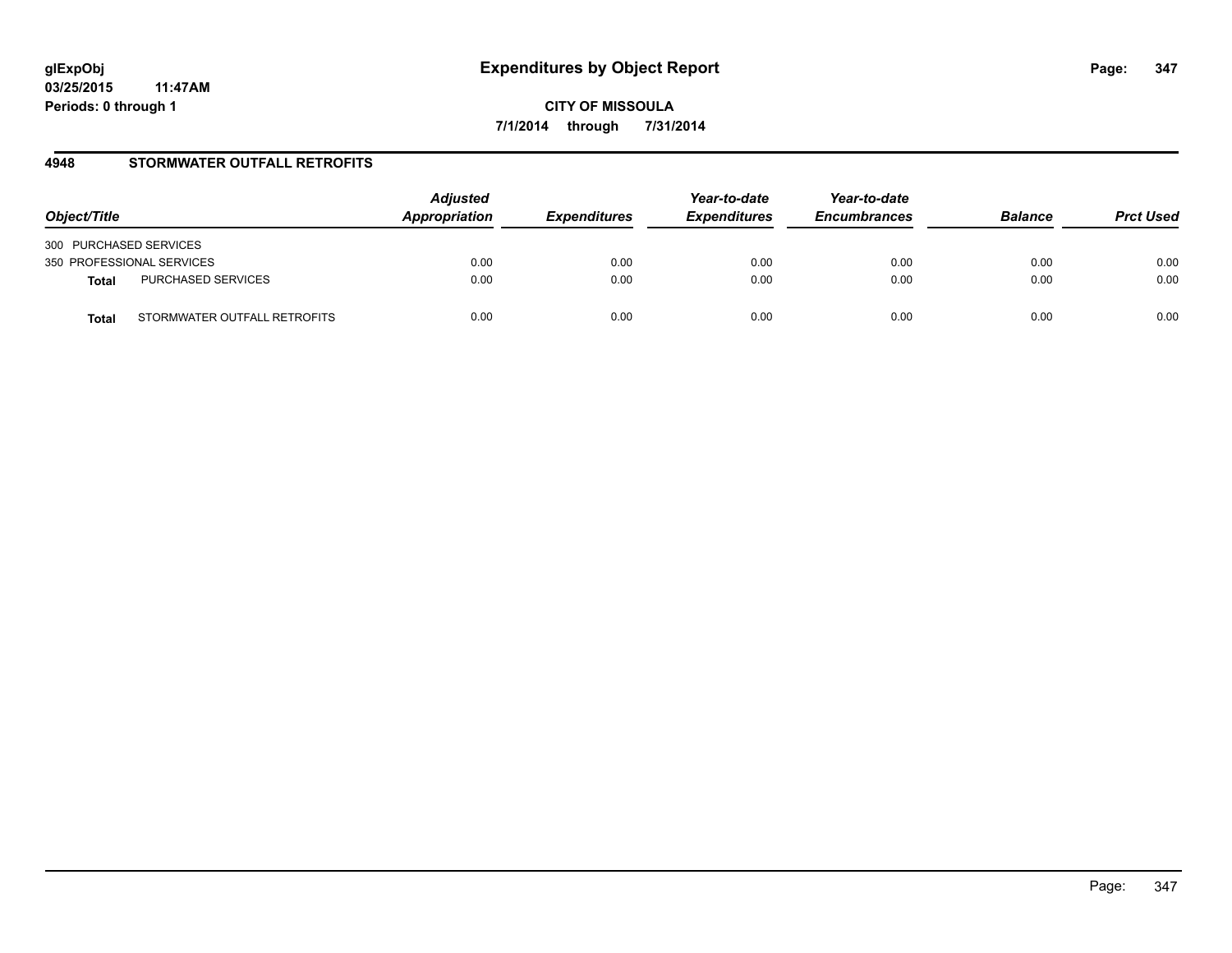#### **4990 ARRA ENHANCEMENTS**

**500 N HIGGINS STREETSCAPE**

| Object/Title       |                       | <b>Adjusted</b><br><b>Appropriation</b> | <b>Expenditures</b> | Year-to-date<br><b>Expenditures</b> | Year-to-date<br><b>Encumbrances</b> | <b>Balance</b> | <b>Prct Used</b> |
|--------------------|-----------------------|-----------------------------------------|---------------------|-------------------------------------|-------------------------------------|----------------|------------------|
| 900 CAPITAL OUTLAY |                       |                                         |                     |                                     |                                     |                |                  |
| 930 IMPROVEMENTS   |                       | 0.00                                    | 0.00                | 0.00                                | 0.00                                | 0.00           | 0.00             |
| <b>Total</b>       | <b>CAPITAL OUTLAY</b> | 0.00                                    | 0.00                | 0.00                                | 0.00                                | 0.00           | 0.00             |
| Total              | N HIGGINS STREETSCAPE | 0.00                                    | 0.00                | 0.00                                | 0.00                                | 0.00           | 0.00             |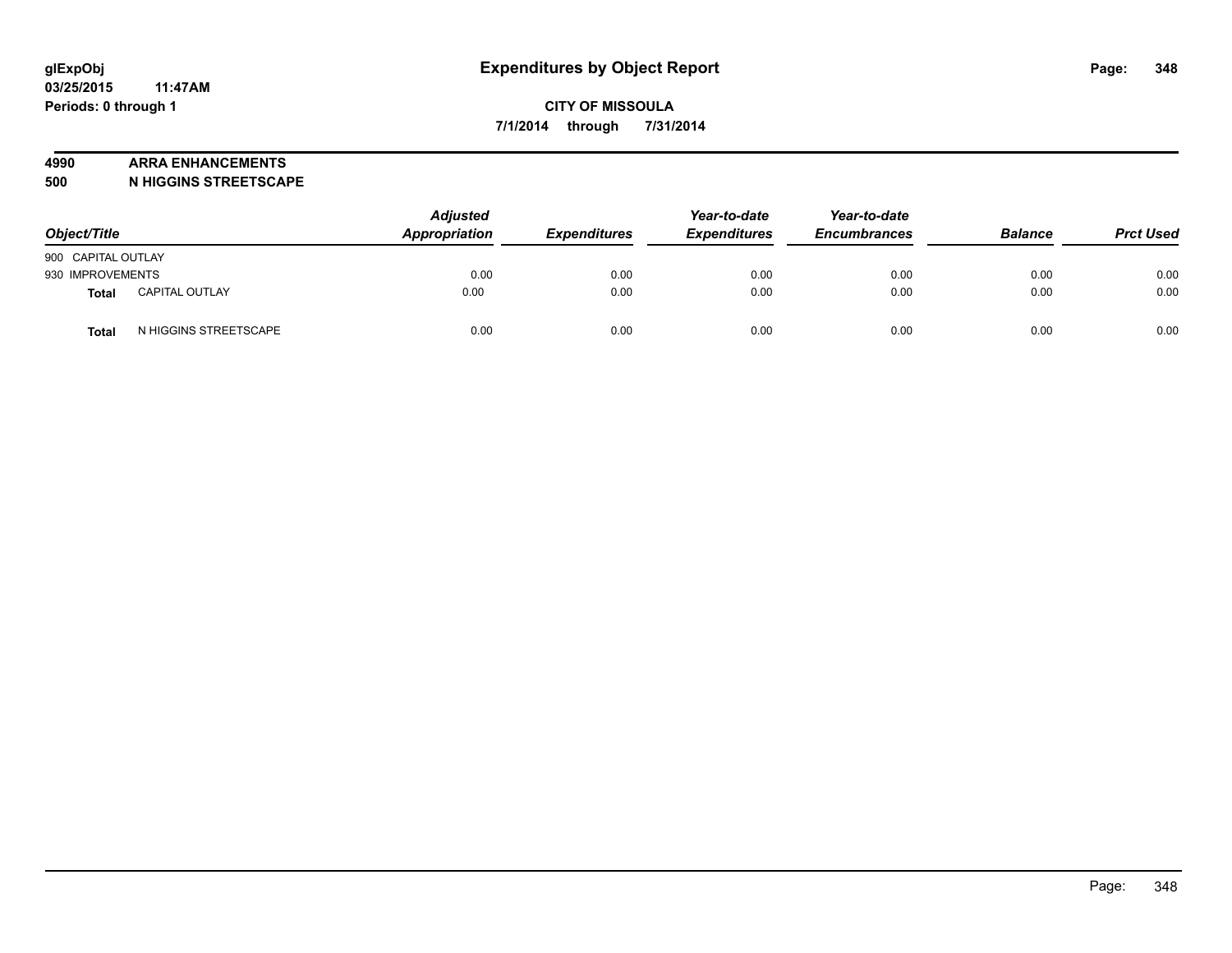# **CITY OF MISSOULA 7/1/2014 through 7/31/2014**

**4990 ARRA ENHANCEMENTS**

**510 CURB RAMPS**

| Object/Title       |                       | <b>Adjusted</b><br>Appropriation | <b>Expenditures</b> | Year-to-date<br><b>Expenditures</b> | Year-to-date<br><b>Encumbrances</b> | <b>Balance</b> | <b>Prct Used</b> |
|--------------------|-----------------------|----------------------------------|---------------------|-------------------------------------|-------------------------------------|----------------|------------------|
| 900 CAPITAL OUTLAY |                       |                                  |                     |                                     |                                     |                |                  |
| 930 IMPROVEMENTS   |                       | 0.00                             | 0.00                | 0.00                                | 0.00                                | 0.00           | 0.00             |
| Total              | <b>CAPITAL OUTLAY</b> | 0.00                             | 0.00                | 0.00                                | 0.00                                | 0.00           | 0.00             |
| <b>Total</b>       | <b>CURB RAMPS</b>     | 0.00                             | 0.00                | 0.00                                | 0.00                                | 0.00           | 0.00             |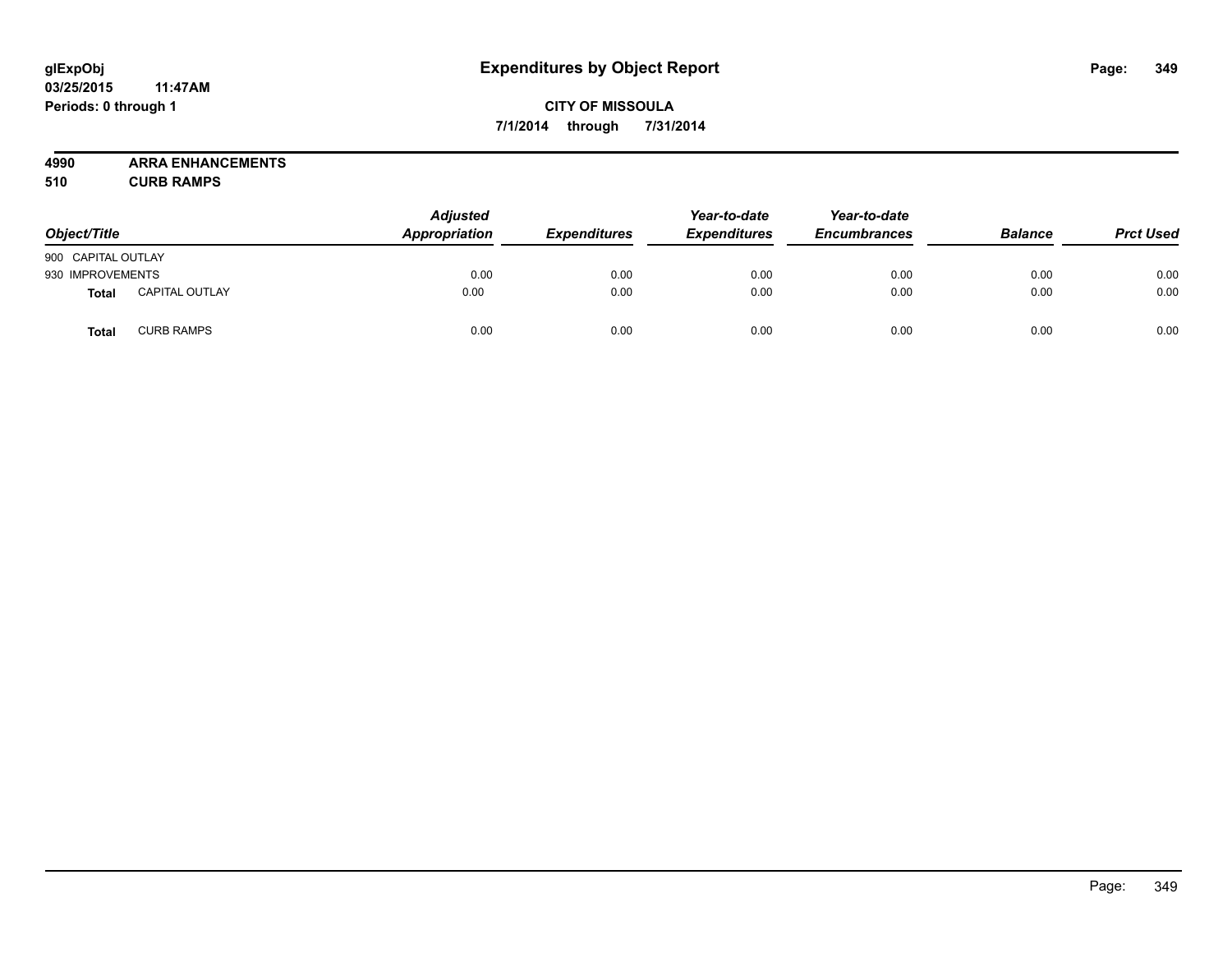#### **4990 ARRA ENHANCEMENTS**

#### **515 RSNAKE GATEWAY GREENOUGH DRIVE**

| Object/Title                                   | <b>Adjusted</b><br><b>Appropriation</b><br><b>Expenditures</b> | Year-to-date<br><b>Expenditures</b> | Year-to-date<br><b>Encumbrances</b> | <b>Balance</b> | <b>Prct Used</b> |      |
|------------------------------------------------|----------------------------------------------------------------|-------------------------------------|-------------------------------------|----------------|------------------|------|
| 900 CAPITAL OUTLAY                             |                                                                |                                     |                                     |                |                  |      |
| 930 IMPROVEMENTS                               | 0.00                                                           | 0.00                                | 0.00                                | 0.00           | 0.00             | 0.00 |
| <b>CAPITAL OUTLAY</b><br>Total                 | 0.00                                                           | 0.00                                | 0.00                                | 0.00           | 0.00             | 0.00 |
| RSNAKE GATEWAY GREENOUGH DRIVE<br><b>Total</b> | 0.00                                                           | 0.00                                | 0.00                                | 0.00           | 0.00             | 0.00 |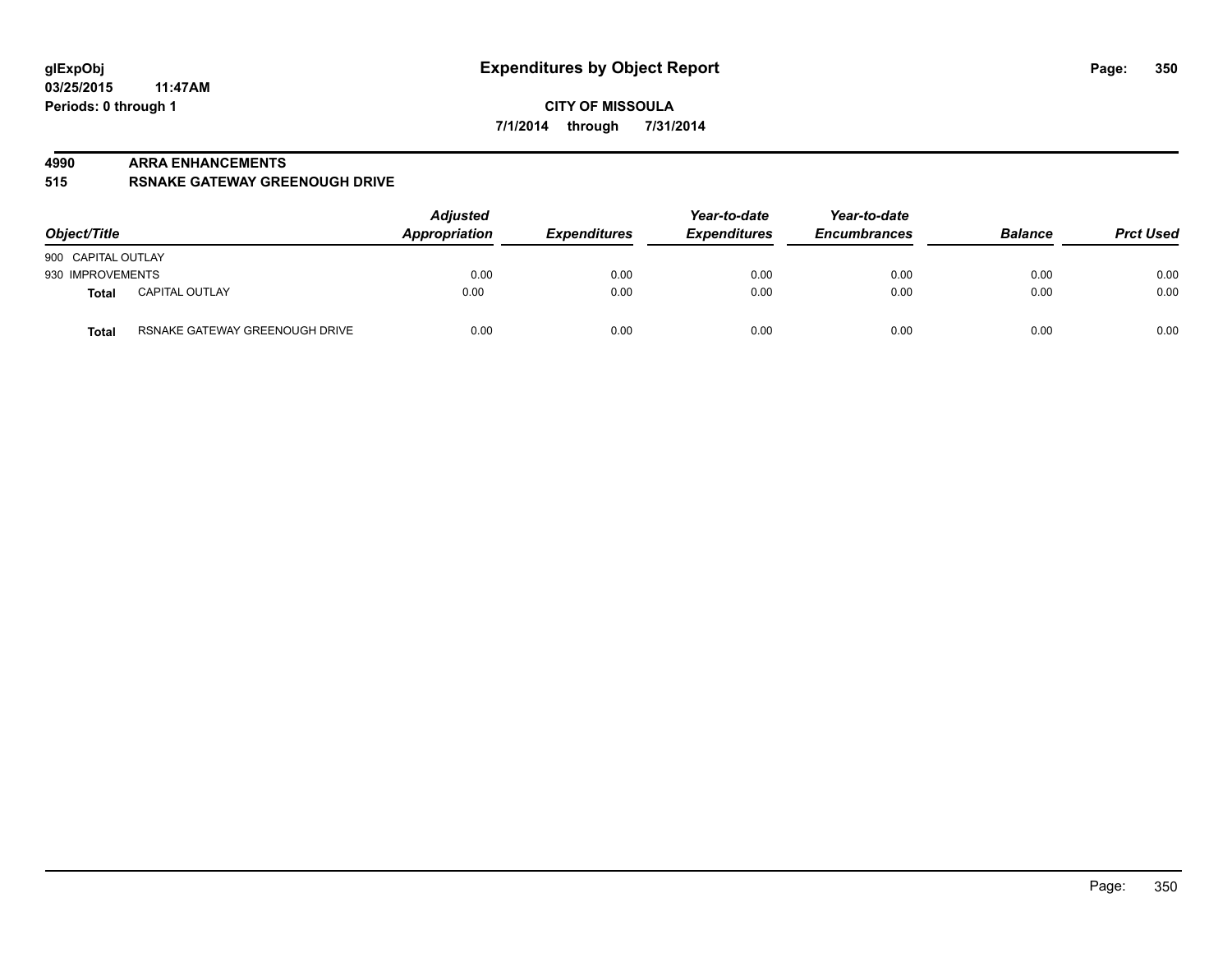**CITY OF MISSOULA 7/1/2014 through 7/31/2014**

## **4990 ARRA ENHANCEMENTS**

| Object/Title       |                       | <b>Adjusted</b><br>Appropriation | <b>Expenditures</b> | Year-to-date<br><b>Expenditures</b> | Year-to-date<br><b>Encumbrances</b> | <b>Balance</b> | <b>Prct Used</b> |
|--------------------|-----------------------|----------------------------------|---------------------|-------------------------------------|-------------------------------------|----------------|------------------|
| 900 CAPITAL OUTLAY |                       |                                  |                     |                                     |                                     |                |                  |
| 930 IMPROVEMENTS   |                       | 0.00                             | 0.00                | 0.00                                | 0.00                                | 0.00           | 0.00             |
| Total              | <b>CAPITAL OUTLAY</b> | 0.00                             | 0.00                | 0.00                                | 0.00                                | 0.00           | 0.00             |
| Total              | ARRA ENHANCEMENTS     | 0.00                             | 0.00                | 0.00                                | 0.00                                | 0.00           | 0.00             |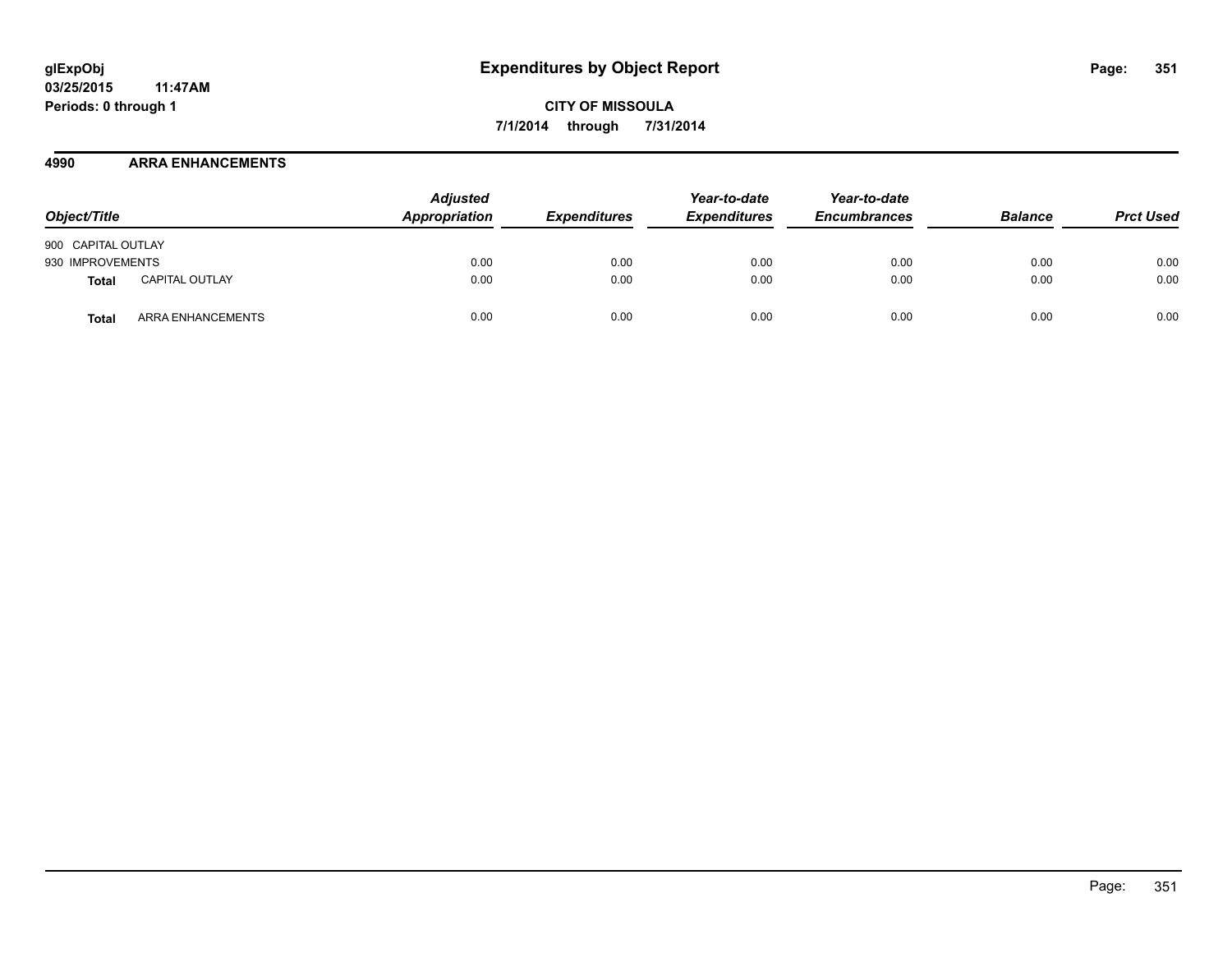#### **4991 ARRA HB645**

**500 N HIGGINS STREETSCAPE**

| Object/Title       |                       | <b>Adjusted</b><br>Appropriation | <b>Expenditures</b> | Year-to-date<br><b>Expenditures</b> | Year-to-date<br><b>Encumbrances</b> | <b>Balance</b> | <b>Prct Used</b> |
|--------------------|-----------------------|----------------------------------|---------------------|-------------------------------------|-------------------------------------|----------------|------------------|
| 900 CAPITAL OUTLAY |                       |                                  |                     |                                     |                                     |                |                  |
| 930 IMPROVEMENTS   |                       | 0.00                             | 0.00                | 0.00                                | 0.00                                | 0.00           | 0.00             |
| Total              | <b>CAPITAL OUTLAY</b> | 0.00                             | 0.00                | 0.00                                | 0.00                                | 0.00           | 0.00             |
| Total              | N HIGGINS STREETSCAPE | 0.00                             | 0.00                | 0.00                                | 0.00                                | 0.00           | 0.00             |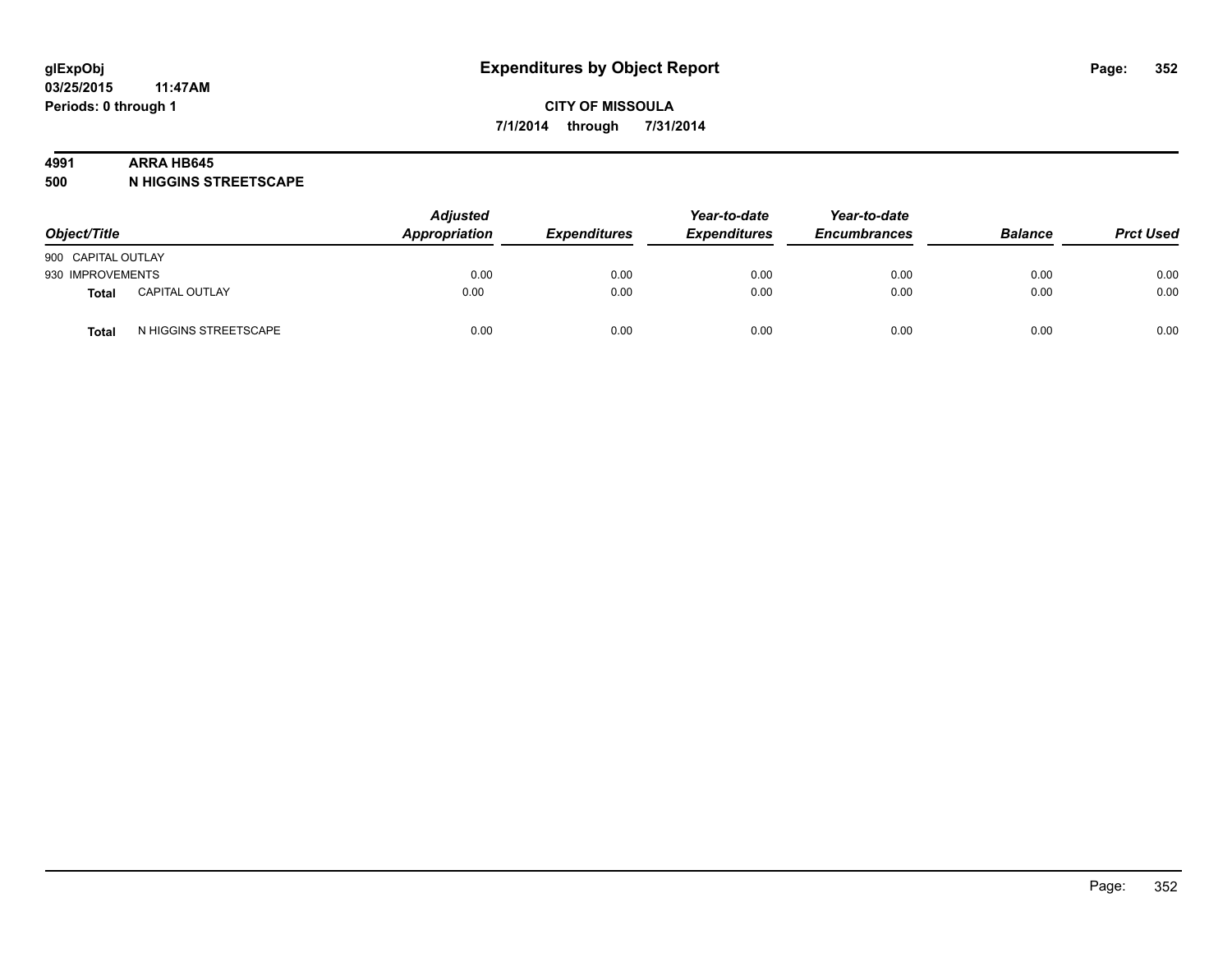# **4991 ARRA HB645**

**520 N HIGGINS PAVING**

| Object/Title       |                       | <b>Adjusted</b><br>Appropriation | <b>Expenditures</b> | Year-to-date<br><b>Expenditures</b> | Year-to-date<br><b>Encumbrances</b> | <b>Balance</b> | <b>Prct Used</b> |
|--------------------|-----------------------|----------------------------------|---------------------|-------------------------------------|-------------------------------------|----------------|------------------|
| 900 CAPITAL OUTLAY |                       |                                  |                     |                                     |                                     |                |                  |
| 930 IMPROVEMENTS   |                       | 0.00                             | 0.00                | 0.00                                | 0.00                                | 0.00           | 0.00             |
| Total              | <b>CAPITAL OUTLAY</b> | 0.00                             | 0.00                | 0.00                                | 0.00                                | 0.00           | 0.00             |
| Total              | N HIGGINS PAVING      | 0.00                             | 0.00                | 0.00                                | 0.00                                | 0.00           | 0.00             |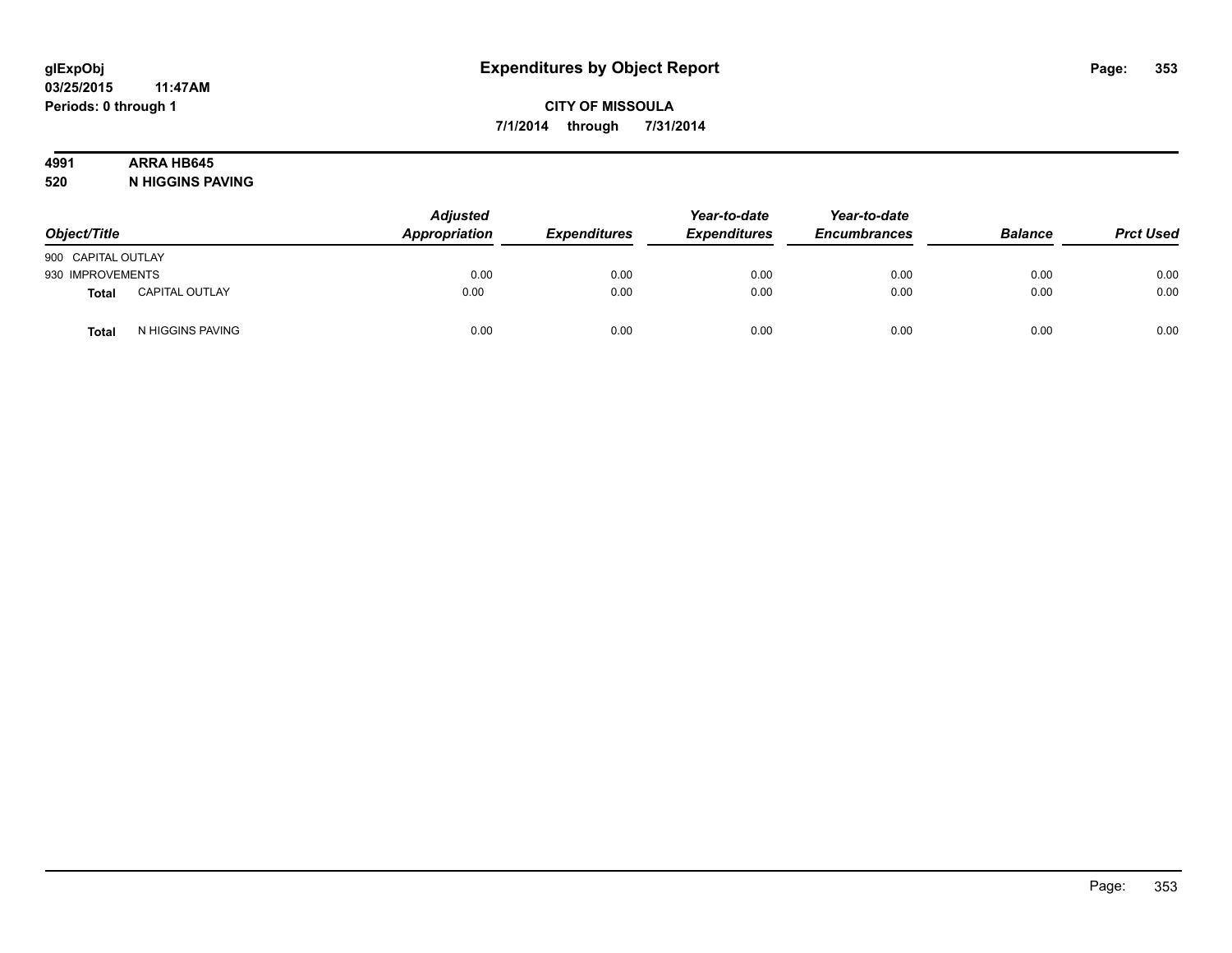**CITY OF MISSOULA 7/1/2014 through 7/31/2014**

#### **4991 ARRA HB645**

**525 BROOKS ST CURB & SW IMPROVEMENTS**

| Object/Title       |                                 | <b>Adjusted</b><br>Appropriation | <b>Expenditures</b> | Year-to-date<br><b>Expenditures</b> | Year-to-date<br><b>Encumbrances</b> | <b>Balance</b> | <b>Prct Used</b> |
|--------------------|---------------------------------|----------------------------------|---------------------|-------------------------------------|-------------------------------------|----------------|------------------|
| 900 CAPITAL OUTLAY |                                 |                                  |                     |                                     |                                     |                |                  |
| 930 IMPROVEMENTS   |                                 | 0.00                             | 0.00                | 0.00                                | 0.00                                | 0.00           | 0.00             |
| Total              | <b>CAPITAL OUTLAY</b>           | 0.00                             | 0.00                | 0.00                                | 0.00                                | 0.00           | 0.00             |
| <b>Total</b>       | BROOKS ST CURB & SW IMPROVEMENT | 0.00                             | 0.00                | 0.00                                | 0.00                                | 0.00           | 0.00             |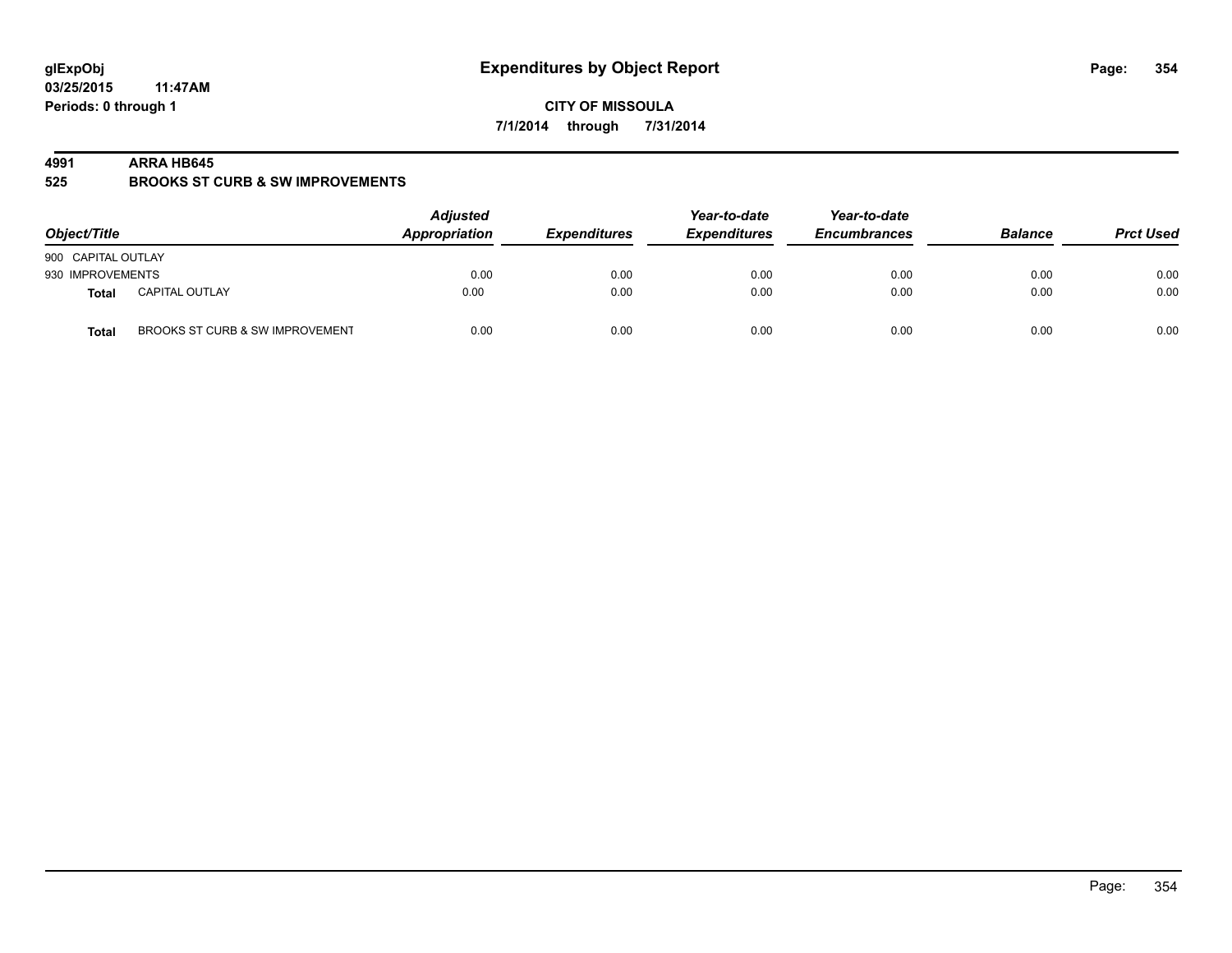# **4991 ARRA HB645**

**530 CURB RAMPS**

| Object/Title                          | <b>Adjusted</b><br><b>Appropriation</b> | <b>Expenditures</b> | Year-to-date<br><b>Expenditures</b> | Year-to-date<br><b>Encumbrances</b> | <b>Balance</b> | <b>Prct Used</b> |
|---------------------------------------|-----------------------------------------|---------------------|-------------------------------------|-------------------------------------|----------------|------------------|
| 100 PERSONAL SERVICES                 |                                         |                     |                                     |                                     |                |                  |
| 140 EMPLOYER CONTRIBUTIONS            | 0.00                                    | 0.00                | 0.00                                | 0.00                                | 0.00           | 0.00             |
| PERSONAL SERVICES<br><b>Total</b>     | 0.00                                    | 0.00                | 0.00                                | 0.00                                | 0.00           | 0.00             |
| 900 CAPITAL OUTLAY                    |                                         |                     |                                     |                                     |                |                  |
| 930 IMPROVEMENTS                      | 0.00                                    | 0.00                | 0.00                                | 0.00                                | 0.00           | 0.00             |
| <b>CAPITAL OUTLAY</b><br><b>Total</b> | 0.00                                    | 0.00                | 0.00                                | 0.00                                | 0.00           | 0.00             |
| <b>CURB RAMPS</b><br><b>Total</b>     | 0.00                                    | 0.00                | 0.00                                | 0.00                                | 0.00           | 0.00             |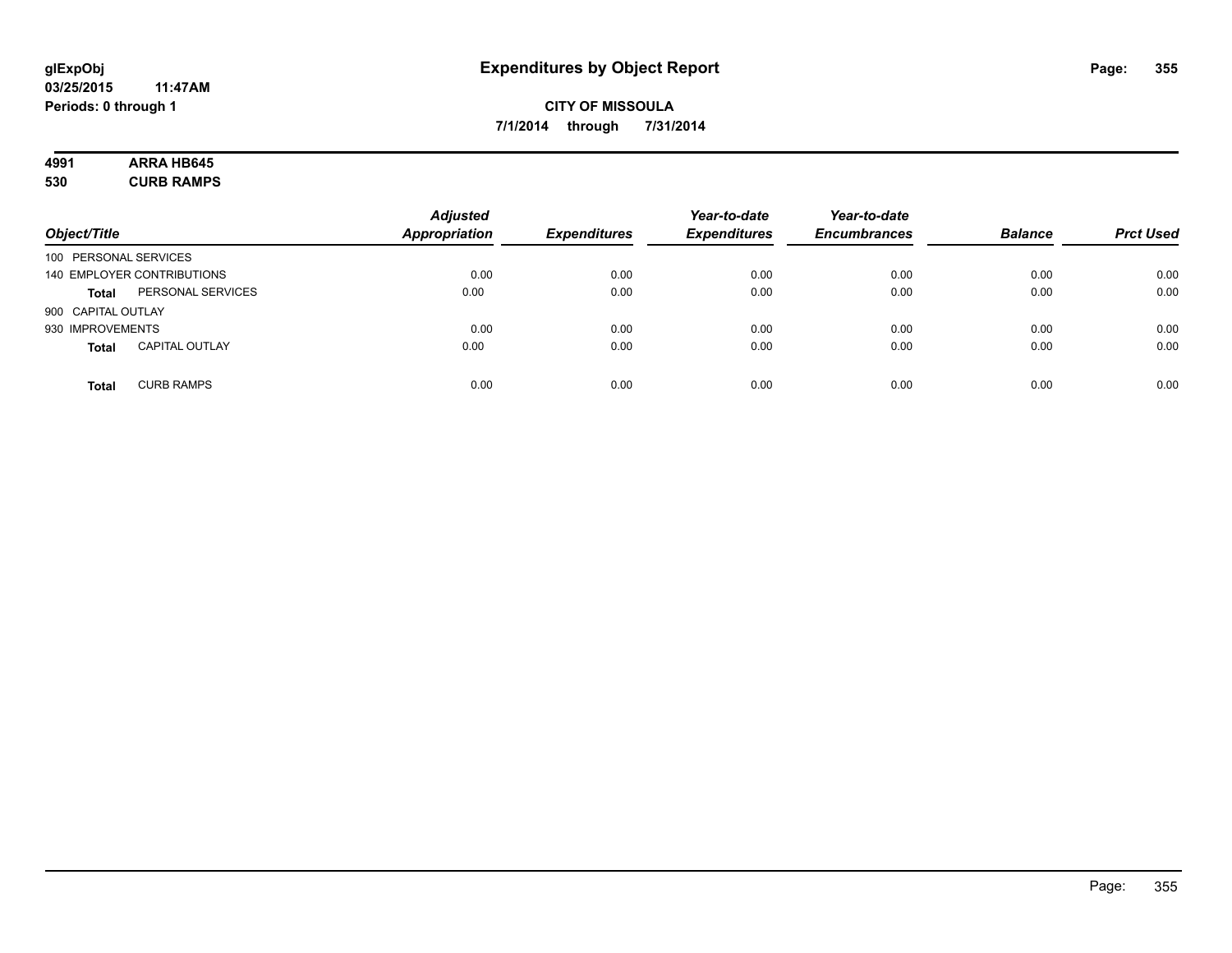#### **4991 ARRA HB645**

**535 PARKS PLAYGROUND INSTALLS**

| Object/Title             |                            | <b>Adjusted</b><br><b>Appropriation</b> | <b>Expenditures</b> | Year-to-date<br><b>Expenditures</b> | Year-to-date<br><b>Encumbrances</b> | <b>Balance</b> | <b>Prct Used</b> |
|--------------------------|----------------------------|-----------------------------------------|---------------------|-------------------------------------|-------------------------------------|----------------|------------------|
| 100 PERSONAL SERVICES    |                            |                                         |                     |                                     |                                     |                |                  |
| 110 SALARIES AND WAGES   |                            | 0.00                                    | 0.00                | 0.00                                | 0.00                                | 0.00           | 0.00             |
| 120 OVERTIME/TERMINATION |                            | 0.00                                    | 0.00                | 0.00                                | 0.00                                | 0.00           | 0.00             |
|                          | 140 EMPLOYER CONTRIBUTIONS | 0.00                                    | 0.00                | 0.00                                | 0.00                                | 0.00           | 0.00             |
| <b>Total</b>             | PERSONAL SERVICES          | 0.00                                    | 0.00                | 0.00                                | 0.00                                | 0.00           | 0.00             |
| 900 CAPITAL OUTLAY       |                            |                                         |                     |                                     |                                     |                |                  |
| 930 IMPROVEMENTS         |                            | 0.00                                    | 0.00                | 0.00                                | 0.00                                | 0.00           | 0.00             |
| <b>Total</b>             | <b>CAPITAL OUTLAY</b>      | 0.00                                    | 0.00                | 0.00                                | 0.00                                | 0.00           | 0.00             |
| <b>Total</b>             | PARKS PLAYGROUND INSTALLS  | 0.00                                    | 0.00                | 0.00                                | 0.00                                | 0.00           | 0.00             |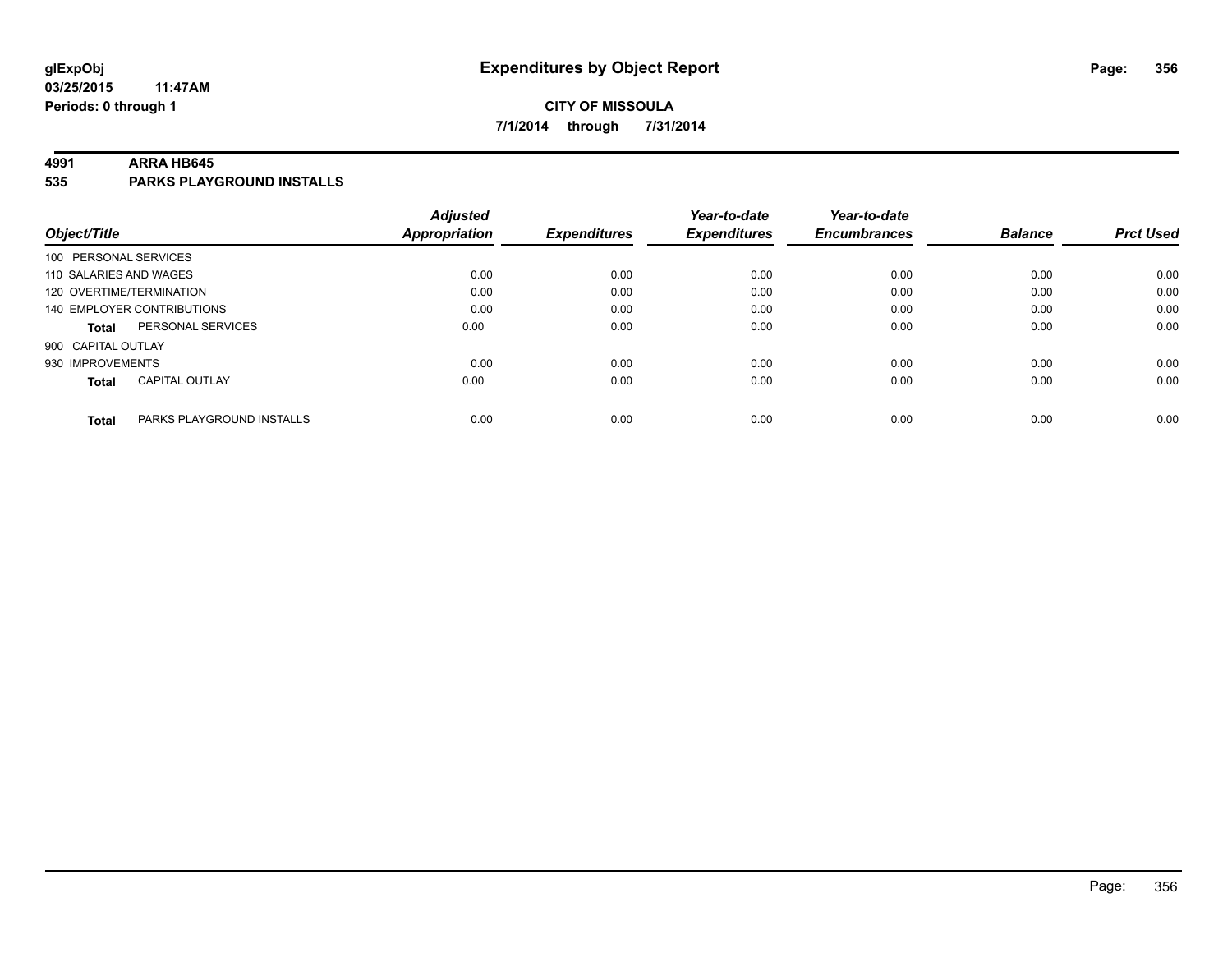#### **4991 ARRA HB645**

**540 GREENOUGH PARK BRIDGE**

|                          |                              | <b>Adjusted</b> |                     | Year-to-date        | Year-to-date        |                |                  |
|--------------------------|------------------------------|-----------------|---------------------|---------------------|---------------------|----------------|------------------|
| Object/Title             |                              | Appropriation   | <b>Expenditures</b> | <b>Expenditures</b> | <b>Encumbrances</b> | <b>Balance</b> | <b>Prct Used</b> |
| 100 PERSONAL SERVICES    |                              |                 |                     |                     |                     |                |                  |
| 120 OVERTIME/TERMINATION |                              | 0.00            | 0.00                | 0.00                | 0.00                | 0.00           | 0.00             |
|                          | 140 EMPLOYER CONTRIBUTIONS   | 0.00            | 0.00                | 0.00                | 0.00                | 0.00           | 0.00             |
| <b>Total</b>             | PERSONAL SERVICES            | 0.00            | 0.00                | 0.00                | 0.00                | 0.00           | 0.00             |
| 900 CAPITAL OUTLAY       |                              |                 |                     |                     |                     |                |                  |
| 930 IMPROVEMENTS         |                              | 0.00            | 0.00                | 0.00                | 0.00                | 0.00           | 0.00             |
| <b>Total</b>             | <b>CAPITAL OUTLAY</b>        | 0.00            | 0.00                | 0.00                | 0.00                | 0.00           | 0.00             |
| <b>Total</b>             | <b>GREENOUGH PARK BRIDGE</b> | 0.00            | 0.00                | 0.00                | 0.00                | 0.00           | 0.00             |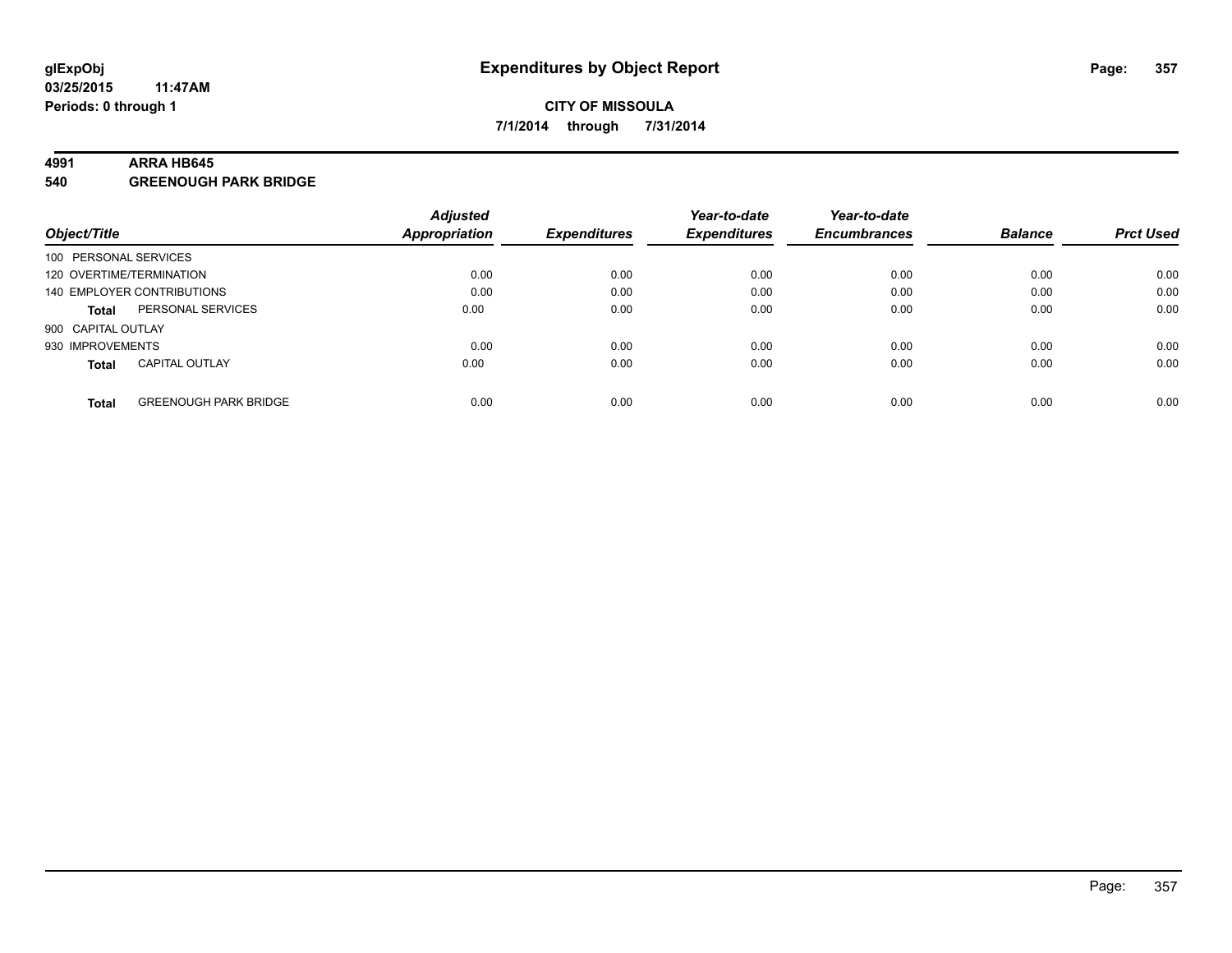**4991 ARRA HB645**

| Object/Title                          | <b>Adjusted</b><br><b>Appropriation</b> | <b>Expenditures</b> | Year-to-date<br><b>Expenditures</b> | Year-to-date<br><b>Encumbrances</b> | <b>Balance</b> | <b>Prct Used</b> |
|---------------------------------------|-----------------------------------------|---------------------|-------------------------------------|-------------------------------------|----------------|------------------|
| 100 PERSONAL SERVICES                 |                                         |                     |                                     |                                     |                |                  |
| 110 SALARIES AND WAGES                | 0.00                                    | 0.00                | 0.00                                | 0.00                                | 0.00           | 0.00             |
| 120 OVERTIME/TERMINATION              | 0.00                                    | 0.00                | 0.00                                | 0.00                                | 0.00           | 0.00             |
| 140 EMPLOYER CONTRIBUTIONS            | 0.00                                    | 0.00                | 0.00                                | 0.00                                | 0.00           | 0.00             |
| PERSONAL SERVICES<br><b>Total</b>     | 0.00                                    | 0.00                | 0.00                                | 0.00                                | 0.00           | 0.00             |
| 900 CAPITAL OUTLAY                    |                                         |                     |                                     |                                     |                |                  |
| 930 IMPROVEMENTS                      | 0.00                                    | 0.00                | 0.00                                | 0.00                                | 0.00           | 0.00             |
| <b>CAPITAL OUTLAY</b><br><b>Total</b> | 0.00                                    | 0.00                | 0.00                                | 0.00                                | 0.00           | 0.00             |
| ARRA HB645<br>Total                   | 0.00                                    | 0.00                | 0.00                                | 0.00                                | 0.00           | 0.00             |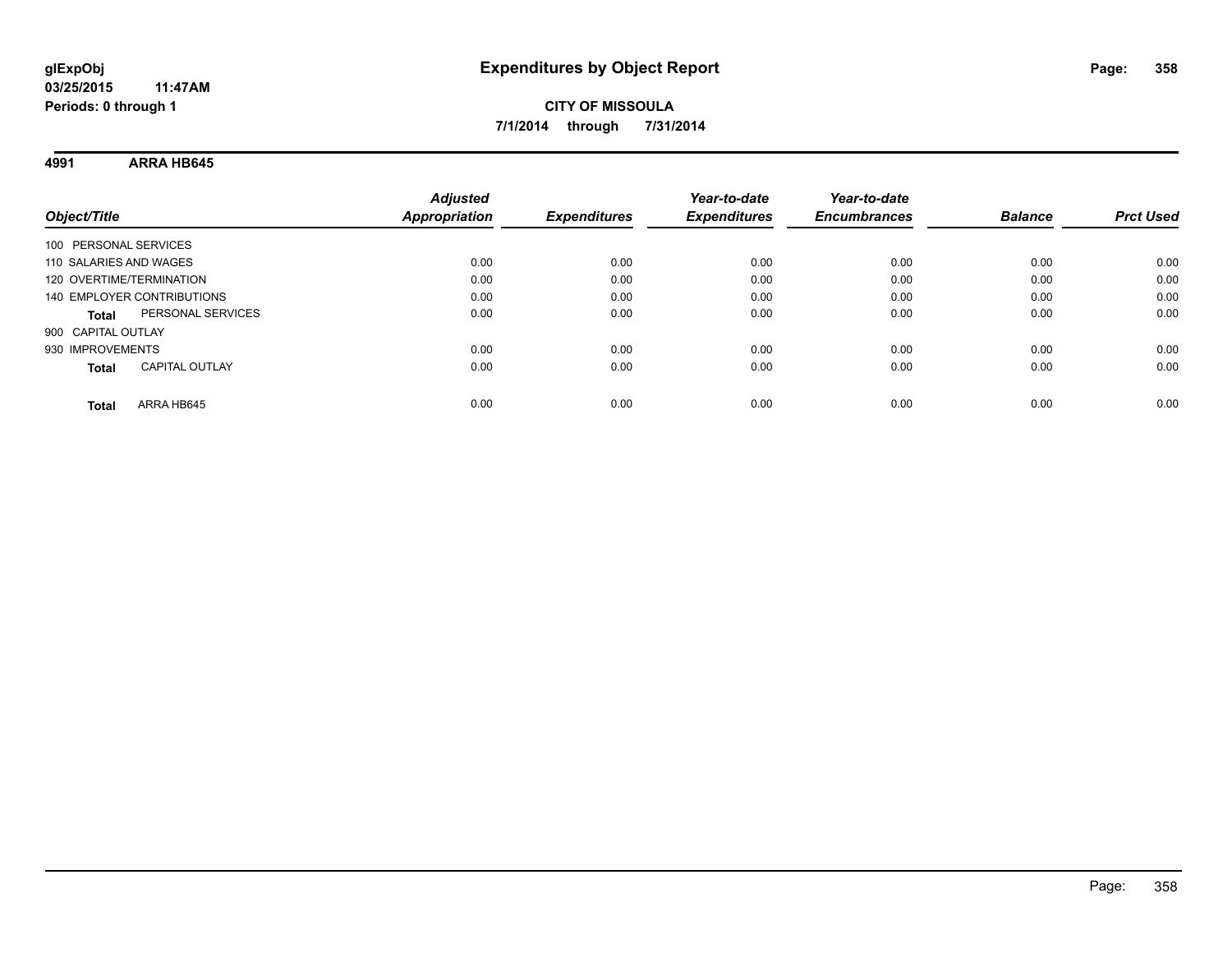**4992 WFL MILLER CREEK ROAD**

| Object/Title       |                       | <b>Adjusted</b><br>Appropriation | <b>Expenditures</b> | Year-to-date<br><b>Expenditures</b> | Year-to-date<br><b>Encumbrances</b> | <b>Balance</b> | <b>Prct Used</b> |
|--------------------|-----------------------|----------------------------------|---------------------|-------------------------------------|-------------------------------------|----------------|------------------|
| 900 CAPITAL OUTLAY |                       |                                  |                     |                                     |                                     |                |                  |
| 930 IMPROVEMENTS   |                       | 0.00                             | 0.00                | 0.00                                | 0.00                                | 0.00           | 0.00             |
| <b>Total</b>       | <b>CAPITAL OUTLAY</b> | 0.00                             | 0.00                | 0.00                                | 0.00                                | 0.00           | 0.00             |
| <b>Total</b>       | NON-DEPARTMENTAL      | 0.00                             | 0.00                | 0.00                                | 0.00                                | 0.00           | 0.00             |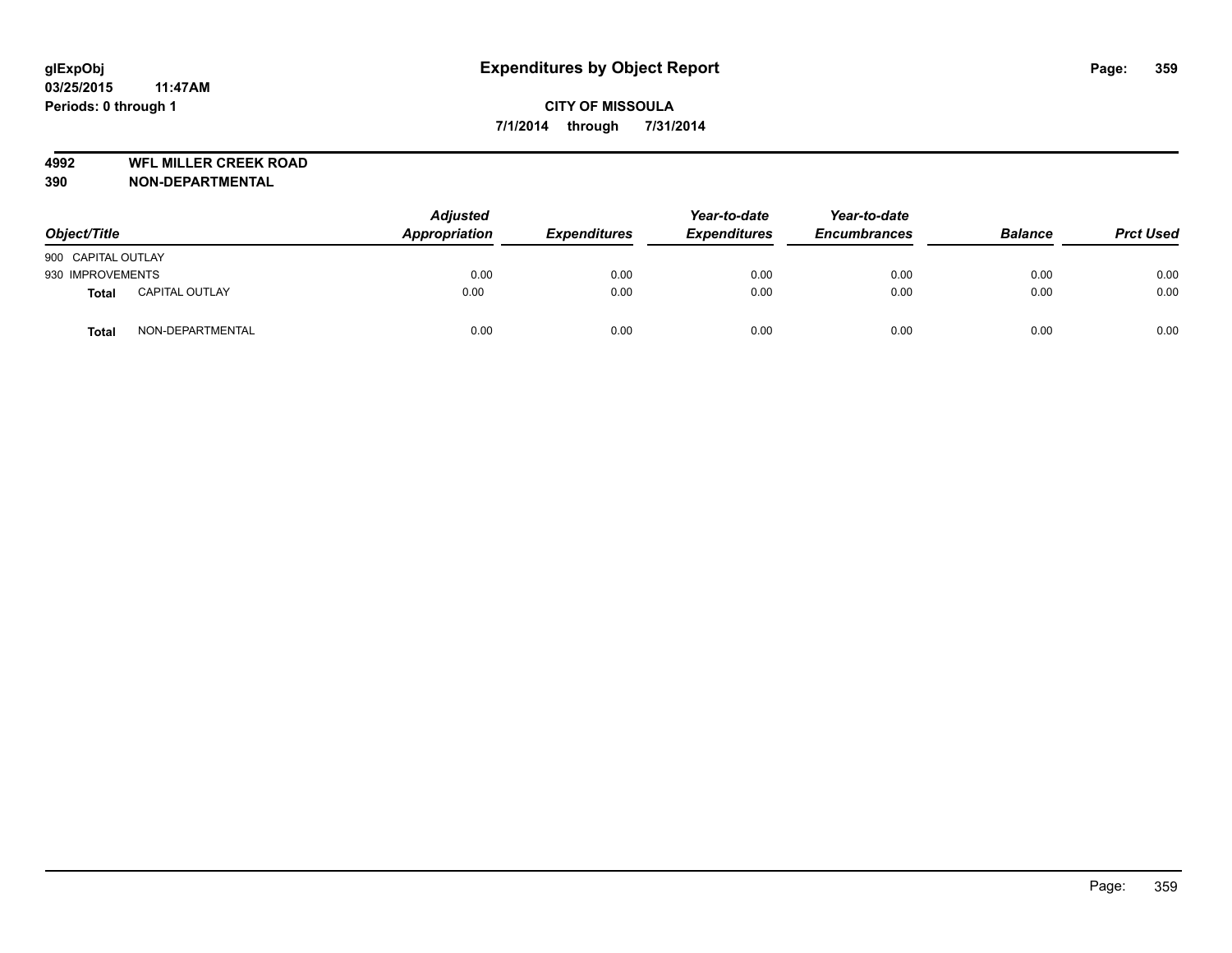## **4992 WFL MILLER CREEK ROAD**

| Object/Title                   | <b>Adjusted</b><br>Appropriation | <b>Expenditures</b> | Year-to-date<br><b>Expenditures</b> | Year-to-date<br><b>Encumbrances</b> | <b>Balance</b> | <b>Prct Used</b> |
|--------------------------------|----------------------------------|---------------------|-------------------------------------|-------------------------------------|----------------|------------------|
| 900 CAPITAL OUTLAY             |                                  |                     |                                     |                                     |                |                  |
| 930 IMPROVEMENTS               | 0.00                             | 0.00                | 0.00                                | 0.00                                | 0.00           | 0.00             |
| <b>CAPITAL OUTLAY</b><br>Total | 0.00                             | 0.00                | 0.00                                | 0.00                                | 0.00           | 0.00             |
| WFL MILLER CREEK ROAD<br>Total | 0.00                             | 0.00                | 0.00                                | 0.00                                | 0.00           | 0.00             |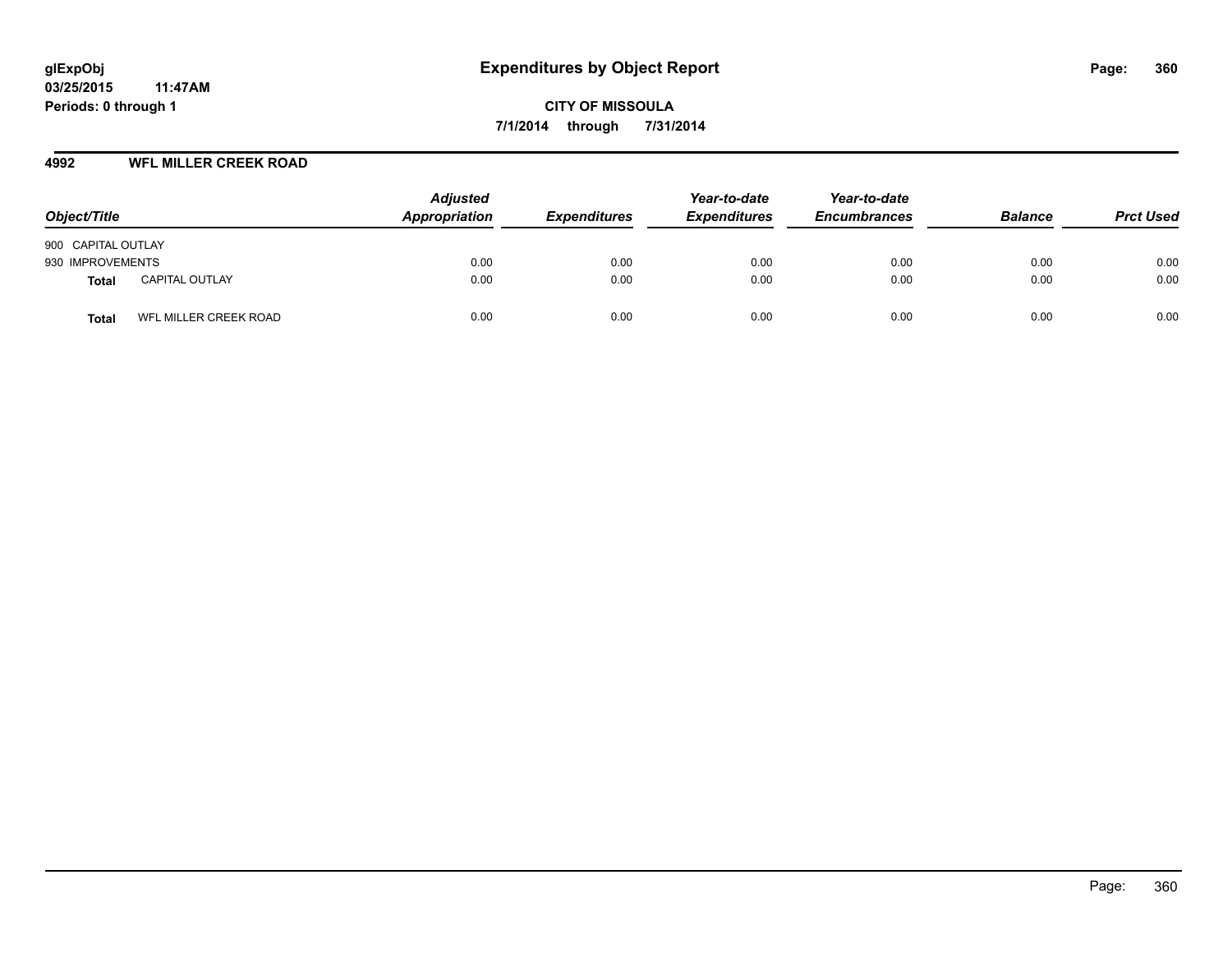#### **CITY OF MISSOULA 7/1/2014 through 7/31/2014**

#### **4993 WESTERN FEDERAL LANDS**

#### **280 PUBLIC WORKS ADMIN/ENGINEERING**

| Object/Title           |                                | <b>Adjusted</b><br>Appropriation | <b>Expenditures</b> | Year-to-date<br><b>Expenditures</b> | Year-to-date<br><b>Encumbrances</b> | <b>Balance</b> | <b>Prct Used</b> |
|------------------------|--------------------------------|----------------------------------|---------------------|-------------------------------------|-------------------------------------|----------------|------------------|
| 100 PERSONAL SERVICES  |                                |                                  |                     |                                     |                                     |                |                  |
| 110 SALARIES AND WAGES |                                | 0.00                             | 0.00                | 0.00                                | 0.00                                | 0.00           | 0.00             |
|                        | 140 EMPLOYER CONTRIBUTIONS     | 0.00                             | 0.00                | 0.00                                | 0.00                                | 0.00           | 0.00             |
| <b>Total</b>           | PERSONAL SERVICES              | 0.00                             | 0.00                | 0.00                                | 0.00                                | 0.00           | 0.00             |
| 300 PURCHASED SERVICES |                                |                                  |                     |                                     |                                     |                |                  |
|                        | 350 PROFESSIONAL SERVICES      | 0.00                             | 0.00                | 0.00                                | 0.00                                | 0.00           | 0.00             |
| <b>Total</b>           | <b>PURCHASED SERVICES</b>      | 0.00                             | 0.00                | 0.00                                | 0.00                                | 0.00           | 0.00             |
| 900 CAPITAL OUTLAY     |                                |                                  |                     |                                     |                                     |                |                  |
| 930 IMPROVEMENTS       |                                | 0.00                             | 0.00                | 0.00                                | 0.00                                | 0.00           | 0.00             |
| <b>Total</b>           | <b>CAPITAL OUTLAY</b>          | 0.00                             | 0.00                | 0.00                                | 0.00                                | 0.00           | 0.00             |
| <b>Total</b>           | PUBLIC WORKS ADMIN/ENGINEERING | 0.00                             | 0.00                | 0.00                                | 0.00                                | 0.00           | 0.00             |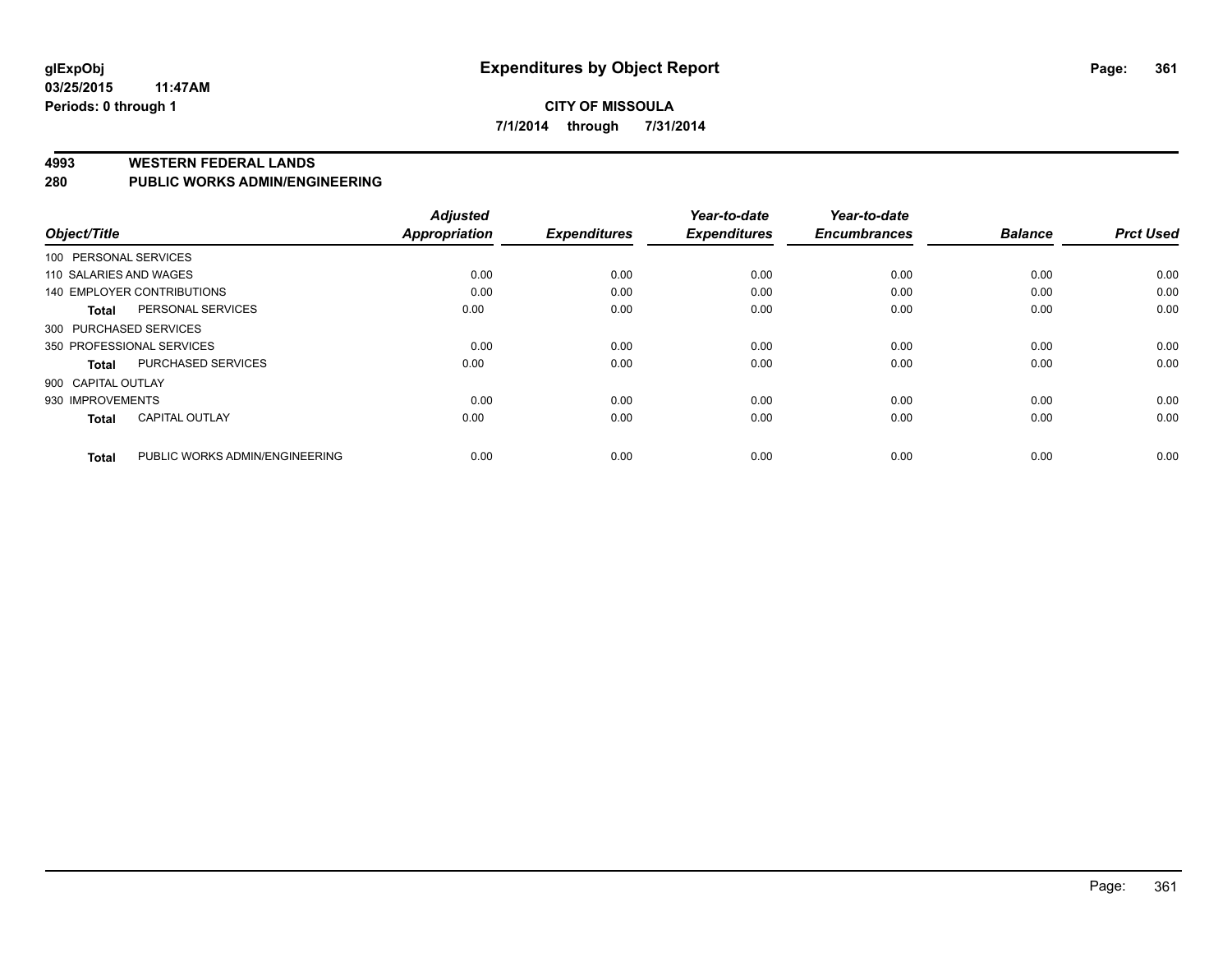#### **4993 WESTERN FEDERAL LANDS**

| Object/Title                                 | <b>Adjusted</b><br><b>Appropriation</b> | <b>Expenditures</b> | Year-to-date<br><b>Expenditures</b> | Year-to-date<br><b>Encumbrances</b> | <b>Balance</b> | <b>Prct Used</b> |
|----------------------------------------------|-----------------------------------------|---------------------|-------------------------------------|-------------------------------------|----------------|------------------|
| 100 PERSONAL SERVICES                        |                                         |                     |                                     |                                     |                |                  |
| 110 SALARIES AND WAGES                       | 0.00                                    | 0.00                | 0.00                                | 0.00                                | 0.00           | 0.00             |
| 140 EMPLOYER CONTRIBUTIONS                   | 0.00                                    | 0.00                | 0.00                                | 0.00                                | 0.00           | 0.00             |
| PERSONAL SERVICES<br><b>Total</b>            | 0.00                                    | 0.00                | 0.00                                | 0.00                                | 0.00           | 0.00             |
| 300 PURCHASED SERVICES                       |                                         |                     |                                     |                                     |                |                  |
| 350 PROFESSIONAL SERVICES                    | 0.00                                    | 0.00                | 0.00                                | 0.00                                | 0.00           | 0.00             |
| <b>PURCHASED SERVICES</b><br><b>Total</b>    | 0.00                                    | 0.00                | 0.00                                | 0.00                                | 0.00           | 0.00             |
| 900 CAPITAL OUTLAY                           |                                         |                     |                                     |                                     |                |                  |
| 930 IMPROVEMENTS                             | 0.00                                    | 0.00                | 0.00                                | 0.00                                | 0.00           | 0.00             |
| <b>CAPITAL OUTLAY</b><br><b>Total</b>        | 0.00                                    | 0.00                | 0.00                                | 0.00                                | 0.00           | 0.00             |
| <b>WESTERN FEDERAL LANDS</b><br><b>Total</b> | 0.00                                    | 0.00                | 0.00                                | 0.00                                | 0.00           | 0.00             |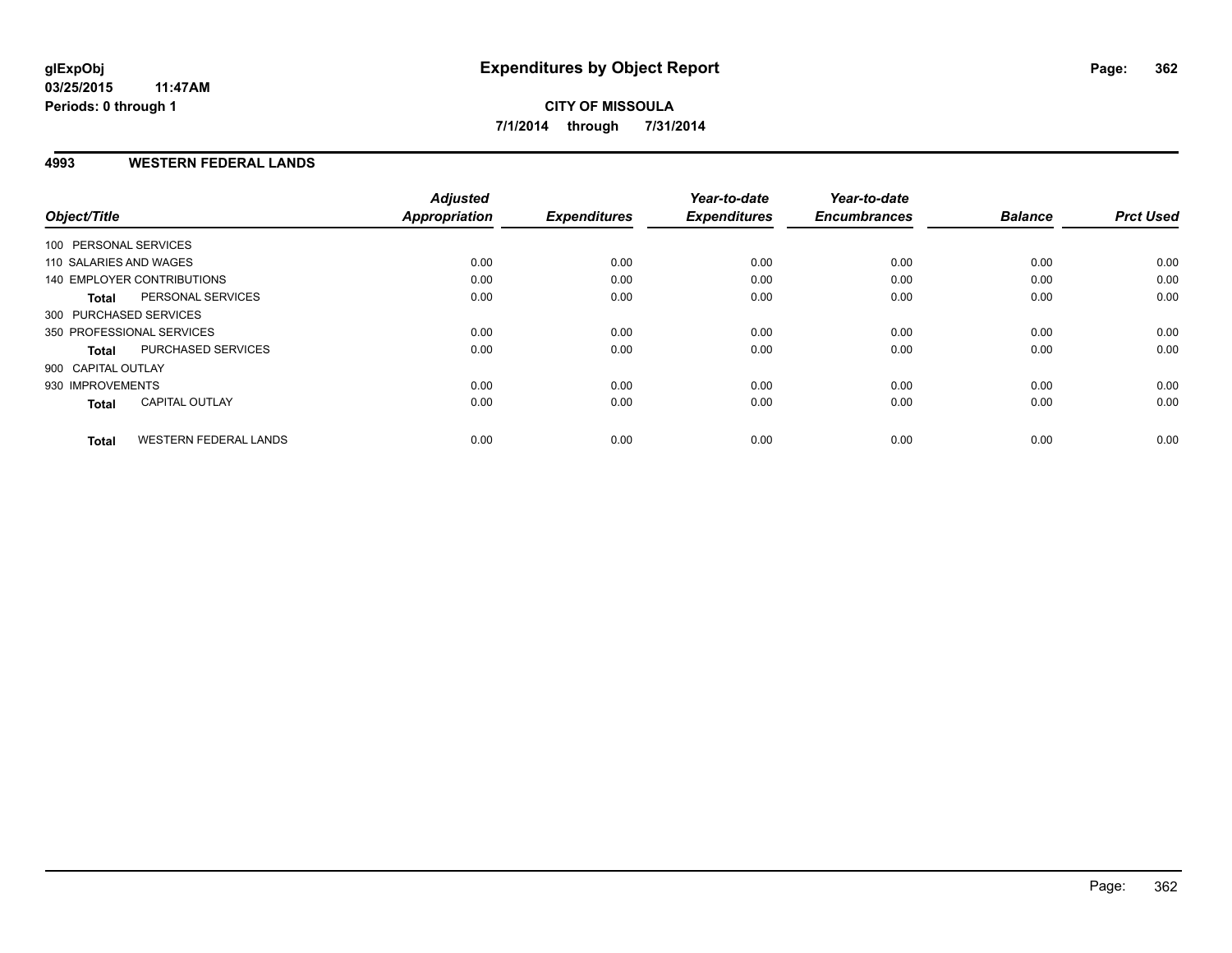### **5020 CIVIC STADIUM**

**395 PARKING COMMISSION**

| Object/Title      |                             | <b>Adjusted</b><br><b>Appropriation</b> | <b>Expenditures</b> | Year-to-date<br><b>Expenditures</b> | Year-to-date<br><b>Encumbrances</b> | <b>Balance</b> | <b>Prct Used</b> |
|-------------------|-----------------------------|-----------------------------------------|---------------------|-------------------------------------|-------------------------------------|----------------|------------------|
| 500 FIXED CHARGES |                             |                                         |                     |                                     |                                     |                |                  |
| 500 FIXED CHARGES |                             | 3,000.00                                | 0.00                | 0.00                                | 0.00                                | 3,000.00       | 0.00             |
| <b>Total</b>      | <b>FIXED CHARGES</b>        | 3,000.00                                | 0.00                | 0.00                                | 0.00                                | 3,000.00       | 0.00             |
| 600 DEBT SERVICE  |                             |                                         |                     |                                     |                                     |                |                  |
| 610 PRINCIPAL     |                             | 33,420.00                               | 0.00                | 0.00                                | 0.00                                | 33,420.00      | 0.00             |
|                   | 620 INTEREST / SERVICE FEES | 83,580.00                               | 0.00                | 0.00                                | 0.00                                | 83,580.00      | 0.00             |
| Total             | <b>DEBT SERVICE</b>         | 117,000.00                              | 0.00                | 0.00                                | 0.00                                | 117.000.00     | 0.00             |
| 800 OTHER OBJECTS |                             |                                         |                     |                                     |                                     |                |                  |
| 830 DEPRECIATION  |                             | 0.00                                    | 0.00                | 0.00                                | 0.00                                | 0.00           | 0.00             |
| <b>Total</b>      | OTHER OBJECTS               | 0.00                                    | 0.00                | 0.00                                | 0.00                                | 0.00           | 0.00             |
| <b>Total</b>      | PARKING COMMISSION          | 120,000.00                              | 0.00                | 0.00                                | 0.00                                | 120,000.00     | 0.00             |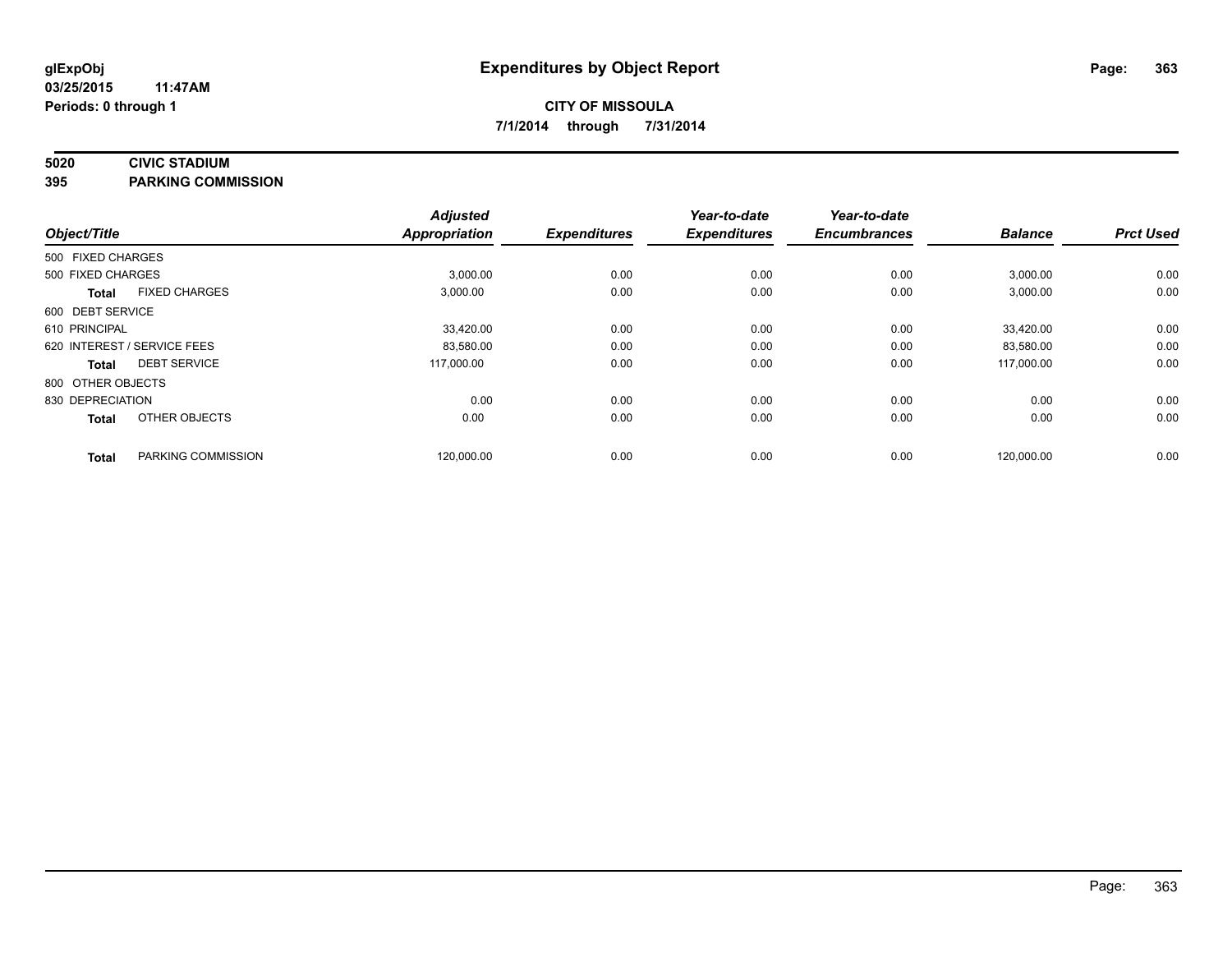**5020 CIVIC STADIUM**

| Object/Title                |                      | <b>Adjusted</b><br>Appropriation | <b>Expenditures</b> | Year-to-date<br><b>Expenditures</b> | Year-to-date<br><b>Encumbrances</b> | <b>Balance</b> | <b>Prct Used</b> |
|-----------------------------|----------------------|----------------------------------|---------------------|-------------------------------------|-------------------------------------|----------------|------------------|
|                             |                      |                                  |                     |                                     |                                     |                |                  |
| 500 FIXED CHARGES           |                      |                                  |                     |                                     |                                     |                |                  |
| 500 FIXED CHARGES           |                      | 3,000.00                         | 0.00                | 0.00                                | 0.00                                | 3,000.00       | 0.00             |
| <b>Total</b>                | <b>FIXED CHARGES</b> | 3,000.00                         | 0.00                | 0.00                                | 0.00                                | 3,000.00       | 0.00             |
| 600 DEBT SERVICE            |                      |                                  |                     |                                     |                                     |                |                  |
| 610 PRINCIPAL               |                      | 33,420.00                        | 0.00                | 0.00                                | 0.00                                | 33,420.00      | 0.00             |
| 620 INTEREST / SERVICE FEES |                      | 83,580.00                        | 0.00                | 0.00                                | 0.00                                | 83,580.00      | 0.00             |
| Total                       | <b>DEBT SERVICE</b>  | 117,000.00                       | 0.00                | 0.00                                | 0.00                                | 117,000.00     | 0.00             |
| 800 OTHER OBJECTS           |                      |                                  |                     |                                     |                                     |                |                  |
| 830 DEPRECIATION            |                      | 0.00                             | 0.00                | 0.00                                | 0.00                                | 0.00           | 0.00             |
| <b>Total</b>                | OTHER OBJECTS        | 0.00                             | 0.00                | 0.00                                | 0.00                                | 0.00           | 0.00             |
| <b>Total</b>                | <b>CIVIC STADIUM</b> | 120,000.00                       | 0.00                | 0.00                                | 0.00                                | 120,000.00     | 0.00             |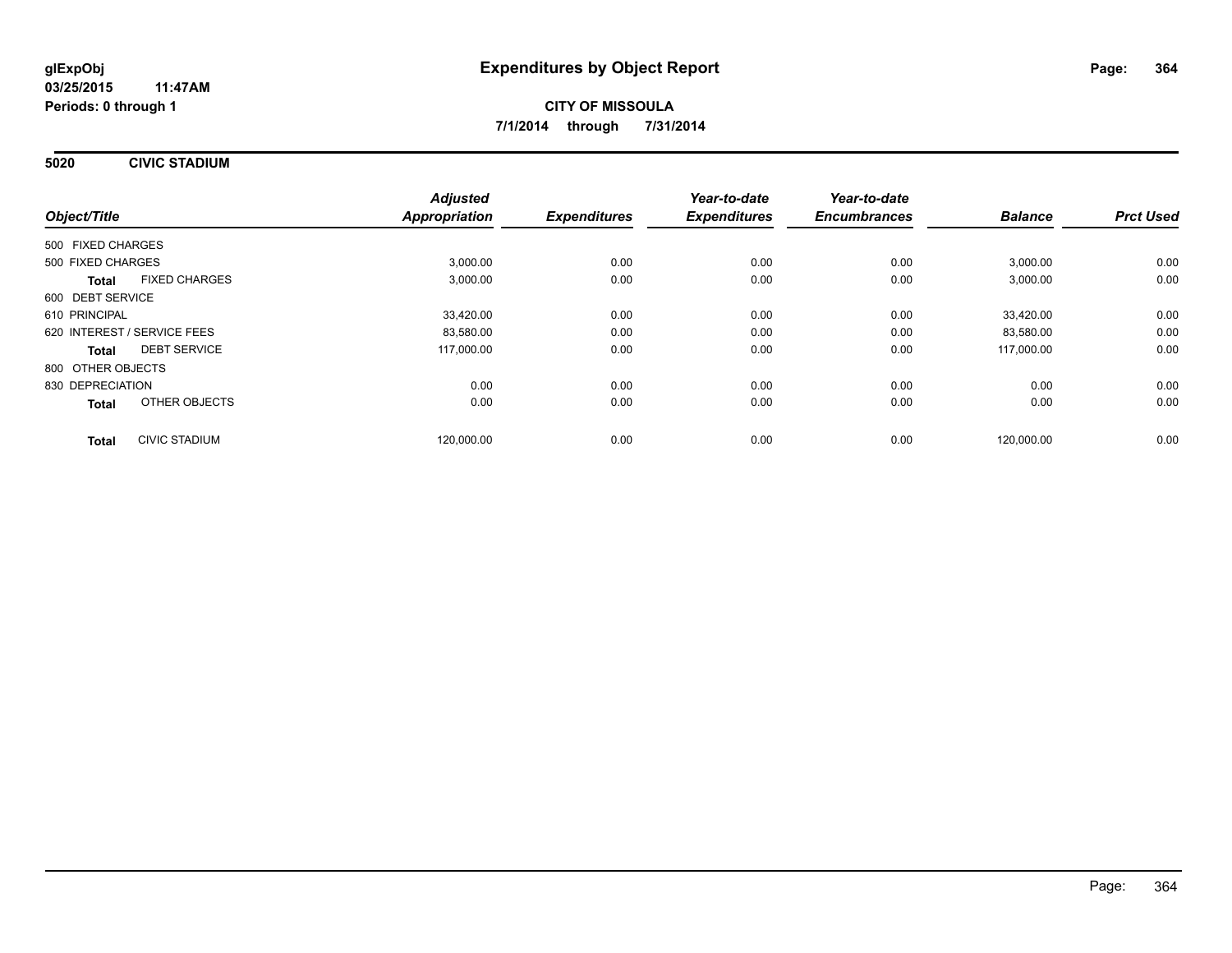# **5210 WATER**

**335 WATER**

|                                           | <b>Adjusted</b>      |                     | Year-to-date        | Year-to-date        |                |                  |
|-------------------------------------------|----------------------|---------------------|---------------------|---------------------|----------------|------------------|
| Object/Title                              | <b>Appropriation</b> | <b>Expenditures</b> | <b>Expenditures</b> | <b>Encumbrances</b> | <b>Balance</b> | <b>Prct Used</b> |
| 300 PURCHASED SERVICES                    |                      |                     |                     |                     |                |                  |
| 350 PROFESSIONAL SERVICES                 | 0.00                 | 0.00                | 0.00                | 0.00                | 0.00           | 0.00             |
| 390 OTHER PURCHASED SERVICES              | 0.00                 | 0.00                | 0.00                | 0.00                | 0.00           | 0.00             |
| <b>PURCHASED SERVICES</b><br><b>Total</b> | 0.00                 | 0.00                | 0.00                | 0.00                | 0.00           | 0.00             |
| 900 CAPITAL OUTLAY                        |                      |                     |                     |                     |                |                  |
| 910 LAND                                  | 0.00                 | 0.00                | 0.00                | 0.00                | 0.00           | 0.00             |
| 920 BUILDINGS                             | 0.00                 | 0.00                | 0.00                | 0.00                | 0.00           | 0.00             |
| 930 IMPROVEMENTS                          | 0.00                 | 0.00                | 0.00                | 0.00                | 0.00           | 0.00             |
| 940 MACHINERY & EQUIPMENT                 | 0.00                 | 0.00                | 0.00                | 0.00                | 0.00           | 0.00             |
| <b>CAPITAL OUTLAY</b><br><b>Total</b>     | 0.00                 | 0.00                | 0.00                | 0.00                | 0.00           | 0.00             |
|                                           |                      |                     |                     |                     |                |                  |
| <b>WATER</b><br><b>Total</b>              | 0.00                 | 0.00                | 0.00                | 0.00                | 0.00           | 0.00             |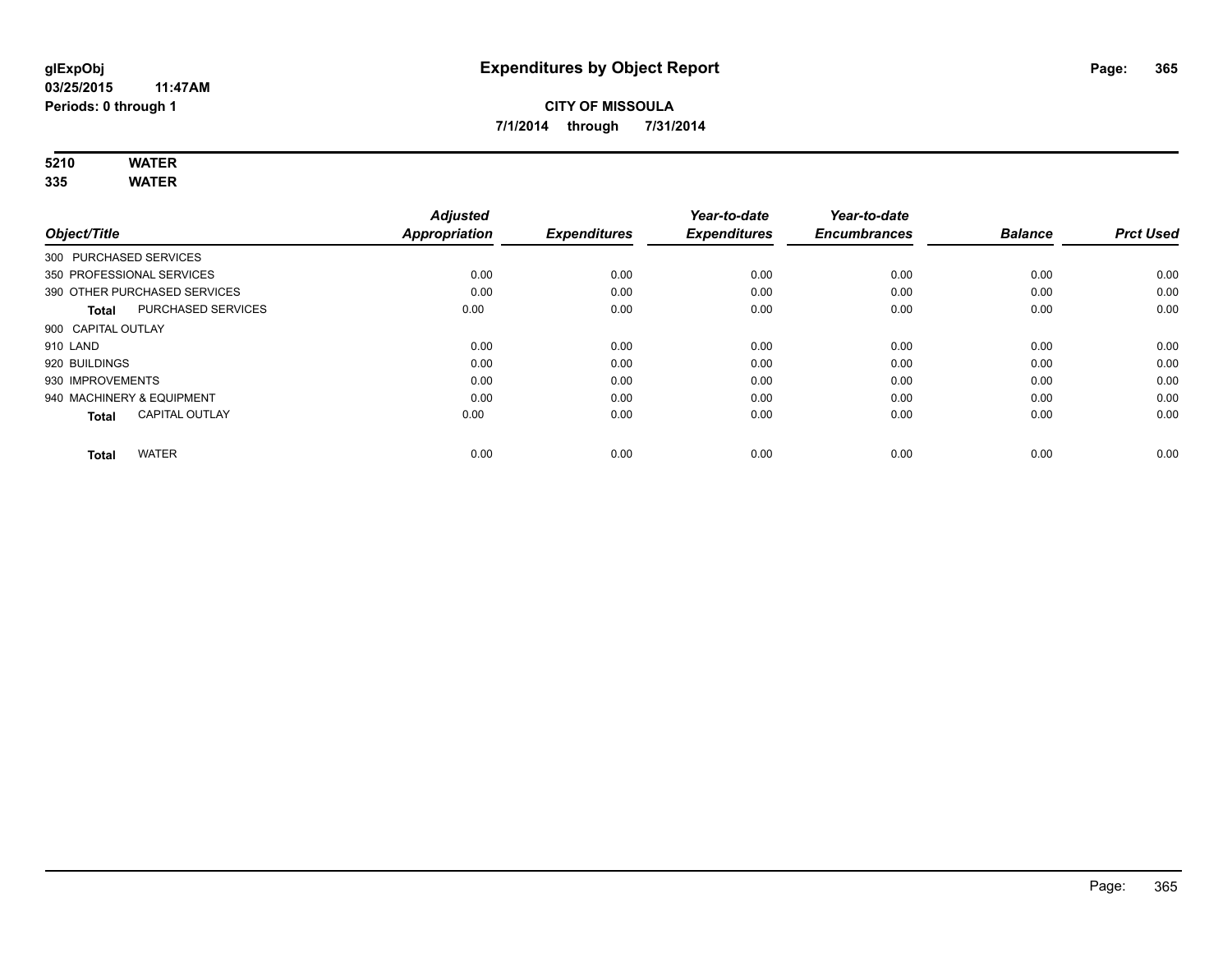**5210 WATER**

| Object/Title                          | <b>Adjusted</b><br><b>Appropriation</b> | <b>Expenditures</b> | Year-to-date<br><b>Expenditures</b> | Year-to-date<br><b>Encumbrances</b> | <b>Balance</b> | <b>Prct Used</b> |
|---------------------------------------|-----------------------------------------|---------------------|-------------------------------------|-------------------------------------|----------------|------------------|
|                                       |                                         |                     |                                     |                                     |                |                  |
| 300 PURCHASED SERVICES                |                                         |                     |                                     |                                     |                |                  |
| 350 PROFESSIONAL SERVICES             | 0.00                                    | 0.00                | 0.00                                | 0.00                                | 0.00           | 0.00             |
| 390 OTHER PURCHASED SERVICES          | 0.00                                    | 0.00                | 0.00                                | 0.00                                | 0.00           | 0.00             |
| PURCHASED SERVICES<br><b>Total</b>    | 0.00                                    | 0.00                | 0.00                                | 0.00                                | 0.00           | 0.00             |
| 900 CAPITAL OUTLAY                    |                                         |                     |                                     |                                     |                |                  |
| 910 LAND                              | 0.00                                    | 0.00                | 0.00                                | 0.00                                | 0.00           | 0.00             |
| 920 BUILDINGS                         | 0.00                                    | 0.00                | 0.00                                | 0.00                                | 0.00           | 0.00             |
| 930 IMPROVEMENTS                      | 0.00                                    | 0.00                | 0.00                                | 0.00                                | 0.00           | 0.00             |
| 940 MACHINERY & EQUIPMENT             | 0.00                                    | 0.00                | 0.00                                | 0.00                                | 0.00           | 0.00             |
| <b>CAPITAL OUTLAY</b><br><b>Total</b> | 0.00                                    | 0.00                | 0.00                                | 0.00                                | 0.00           | 0.00             |
| <b>WATER</b>                          | 0.00                                    | 0.00                | 0.00                                | 0.00                                | 0.00           | 0.00             |
| <b>Total</b>                          |                                         |                     |                                     |                                     |                |                  |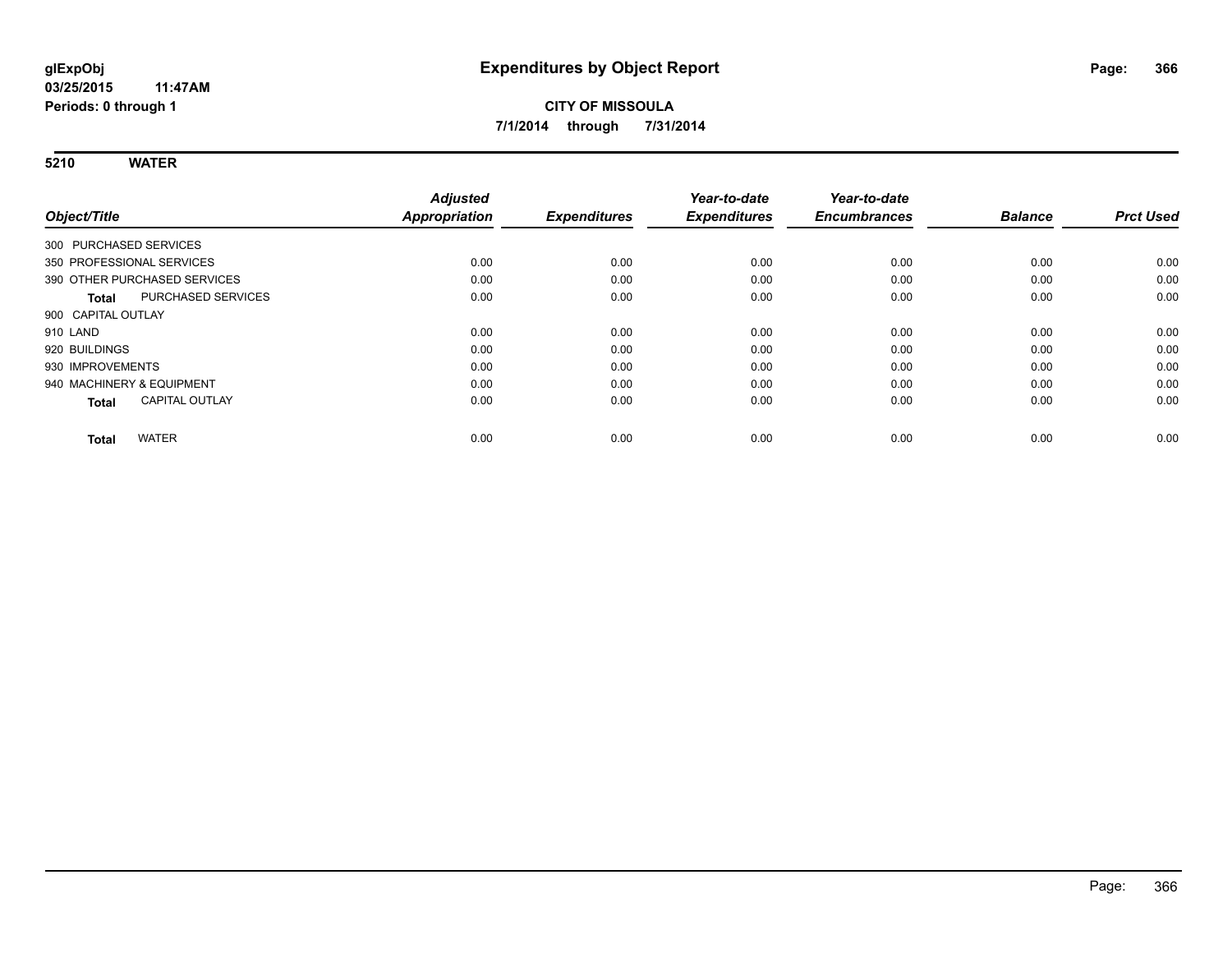#### **5310 SEWER OPERATING BUDGET FUND**

|                                           | <b>Adjusted</b> |                     | Year-to-date        | Year-to-date        |                |                  |
|-------------------------------------------|-----------------|---------------------|---------------------|---------------------|----------------|------------------|
| Object/Title                              | Appropriation   | <b>Expenditures</b> | <b>Expenditures</b> | <b>Encumbrances</b> | <b>Balance</b> | <b>Prct Used</b> |
| 100 PERSONAL SERVICES                     |                 |                     |                     |                     |                |                  |
| 110 SALARIES AND WAGES                    | 1,121,331.00    | 40,086.82           | 40,086.82           | 0.00                | 1,081,244.18   | 3.57             |
| 120 OVERTIME/TERMINATION                  | 19,000.00       | 341.98              | 341.98              | 0.00                | 18,658.02      | 1.80             |
| 130 OTHER                                 | 14,640.00       | 0.00                | 0.00                | 0.00                | 14,640.00      | 0.00             |
| 135 OPEB EXPENSE                          | 0.00            | 0.00                | 0.00                | 0.00                | 0.00           | 0.00             |
| <b>140 EMPLOYER CONTRIBUTIONS</b>         | 456,843.00      | 41,114.35           | 41,114.35           | 0.00                | 415,728.65     | 9.00             |
| <b>141 STATE RETIREMENT CONTRIBUTIONS</b> | 0.00            | 42.02               | 42.02               | 0.00                | $-42.02$       | 0.00             |
| 145 OPEB CONTRIBUTION                     | 0.00            | 0.00                | 0.00                | 0.00                | 0.00           | 0.00             |
| PERSONAL SERVICES<br>Total                | 1,611,814.00    | 81,585.17           | 81,585.17           | 0.00                | 1,530,228.83   | 5.06             |
| 200 SUPPLIES                              |                 |                     |                     |                     |                |                  |
| 210 OFFICE SUPPLIES                       | 3,400.00        | 0.00                | 0.00                | 0.00                | 3,400.00       | 0.00             |
| 220 OPERATING SUPPLIES                    | 214,170.00      | 12,198.40           | 12,198.40           | 0.00                | 201,971.60     | 5.70             |
| 230 REPAIR/MAINTENANCE                    | 152,050.00      | 3,123.10            | 3,123.10            | 0.00                | 148,926.90     | 2.05             |
| 231 GASOLINE                              | 60,000.00       | 0.00                | 0.00                | 0.00                | 60,000.00      | 0.00             |
| 240 OTHER SUPPLIES                        | 4,000.00        | 0.00                | 0.00                | 0.00                | 4,000.00       | 0.00             |
| <b>SUPPLIES</b><br><b>Total</b>           | 433,620.00      | 15,321.50           | 15,321.50           | 0.00                | 418,298.50     | 3.53             |
| 300 PURCHASED SERVICES                    |                 |                     |                     |                     |                |                  |
| 310 COMMUNICATIONS                        | 3,570.00        | 15.24               | 15.24               | 0.00                | 3,554.76       | 0.43             |
| 320 PRINTING & DUPLICATING                | 1,000.00        | 0.00                | 0.00                | 0.00                | 1,000.00       | 0.00             |
| 330 PUBLICITY, SUBSCRIPTIONS & DUES       | 1,836.00        | 534.00              | 534.00              | 0.00                | 1,302.00       | 29.08            |
| 341 ELECTRICITY & NATURAL GAS             | 500,580.00      | 0.00                | 0.00                | 0.00                | 500,580.00     | 0.00             |
| 343 WATER CHARGES                         | 10,248.00       | 0.00                | 0.00                | 0.00                | 10,248.00      | 0.00             |
| 344 TELEPHONE SERVICE                     | 16,337.00       | 1,116.69            | 1,116.69            | 0.00                | 15,220.31      | 6.84             |
| 345 GARBAGE                               | 20,804.00       | 0.00                | 0.00                | 0.00                | 20,804.00      | 0.00             |
| 350 PROFESSIONAL SERVICES                 | 70,000.00       | 1,981.37            | 1,981.37            | 0.00                | 68,018.63      | 2.83             |
| 360 REPAIR & MAINTENANCE                  | 171,154.00      | 12,088.10           | 12,088.10           | 0.00                | 159,065.90     | 7.06             |
| 370 TRAVEL                                | 14,000.00       | 0.00                | 0.00                | 0.00                | 14,000.00      | 0.00             |
| 380 TRAINING                              | 7,600.00        | 1,149.00            | 1,149.00            | 0.00                | 6,451.00       | 15.12            |
| 390 OTHER PURCHASED SERVICES              | 403,075.00      | 0.00                | 0.00                | 0.00                | 403,075.00     | 0.00             |
| PURCHASED SERVICES<br>Total               | 1,220,204.00    | 16,884.40           | 16,884.40           | 0.00                | 1,203,319.60   | 1.38             |
| 500 FIXED CHARGES                         |                 |                     |                     |                     |                |                  |
| 500 FIXED CHARGES                         | 1,267,827.00    | 200.00              | 200.00              | 0.00                | 1,267,627.00   | 0.02             |
| <b>FIXED CHARGES</b><br><b>Total</b>      | 1,267,827.00    | 200.00              | 200.00              | 0.00                | 1,267,627.00   | 0.02             |
| 600 DEBT SERVICE                          |                 |                     |                     |                     |                |                  |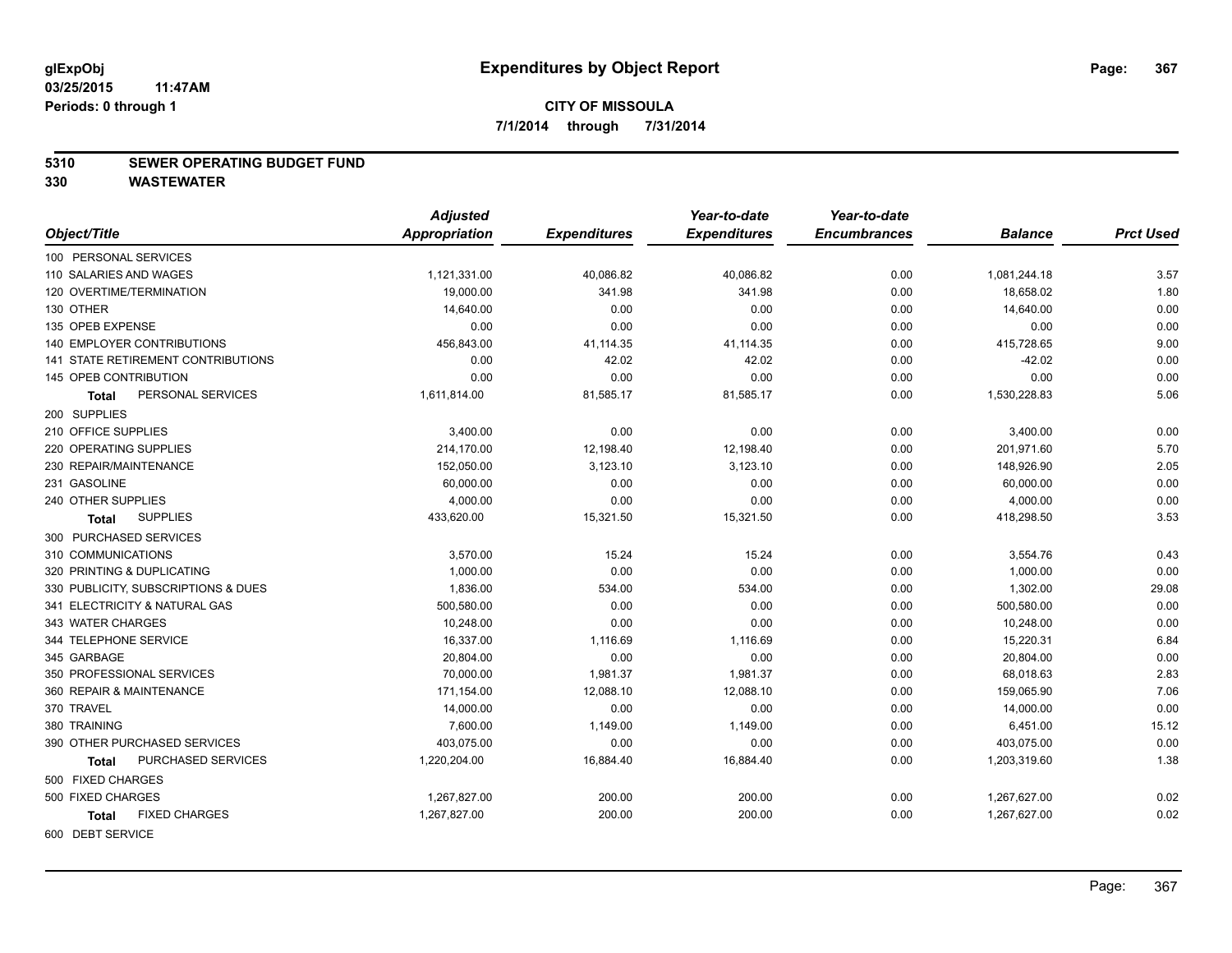#### **5310 SEWER OPERATING BUDGET FUND**

|                    |                                   | <b>Adjusted</b>      |                     | Year-to-date        | Year-to-date        |                |                  |
|--------------------|-----------------------------------|----------------------|---------------------|---------------------|---------------------|----------------|------------------|
| Object/Title       |                                   | <b>Appropriation</b> | <b>Expenditures</b> | <b>Expenditures</b> | <b>Encumbrances</b> | <b>Balance</b> | <b>Prct Used</b> |
| 610 PRINCIPAL      |                                   | 0.00                 | 0.00                | 0.00                | 0.00                | 0.00           | 0.00             |
|                    | 620 INTEREST / SERVICE FEES       | 0.00                 | 0.00                | 0.00                | 0.00                | 0.00           | 0.00             |
| <b>Total</b>       | <b>DEBT SERVICE</b>               | 0.00                 | 0.00                | 0.00                | 0.00                | 0.00           | 0.00             |
|                    | 700 GRANTS & CONTRIBUTIONS        |                      |                     |                     |                     |                |                  |
|                    | 700 GRANTS & CONTRIBUTIONS        | 1,500.00             | 0.00                | 0.00                | 0.00                | 1,500.00       | 0.00             |
| <b>Total</b>       | <b>GRANTS &amp; CONTRIBUTIONS</b> | 1,500.00             | 0.00                | 0.00                | 0.00                | 1,500.00       | 0.00             |
| 800 OTHER OBJECTS  |                                   |                      |                     |                     |                     |                |                  |
|                    | 820 TRANSFERS TO OTHER FUNDS      | 0.00                 | 0.00                | 0.00                | 0.00                | 0.00           | 0.00             |
| 830 DEPRECIATION   |                                   | 0.00                 | 0.00                | 0.00                | 0.00                | 0.00           | 0.00             |
| <b>Total</b>       | OTHER OBJECTS                     | 0.00                 | 0.00                | 0.00                | 0.00                | 0.00           | 0.00             |
| 900 CAPITAL OUTLAY |                                   |                      |                     |                     |                     |                |                  |
| 900 CAPITAL OUTLAY |                                   | 0.00                 | 0.00                | 0.00                | 0.00                | 0.00           | 0.00             |
| 930 IMPROVEMENTS   |                                   | 0.00                 | 0.00                | 0.00                | 0.00                | 0.00           | 0.00             |
|                    | 940 MACHINERY & EQUIPMENT         | 0.00                 | 0.00                | 0.00                | 0.00                | 0.00           | 0.00             |
| <b>Total</b>       | <b>CAPITAL OUTLAY</b>             | 0.00                 | 0.00                | 0.00                | 0.00                | 0.00           | 0.00             |
| <b>Total</b>       | <b>WASTEWATER</b>                 | 4,534,965.00         | 113,991.07          | 113,991.07          | 0.00                | 4,420,973.93   | 2.51             |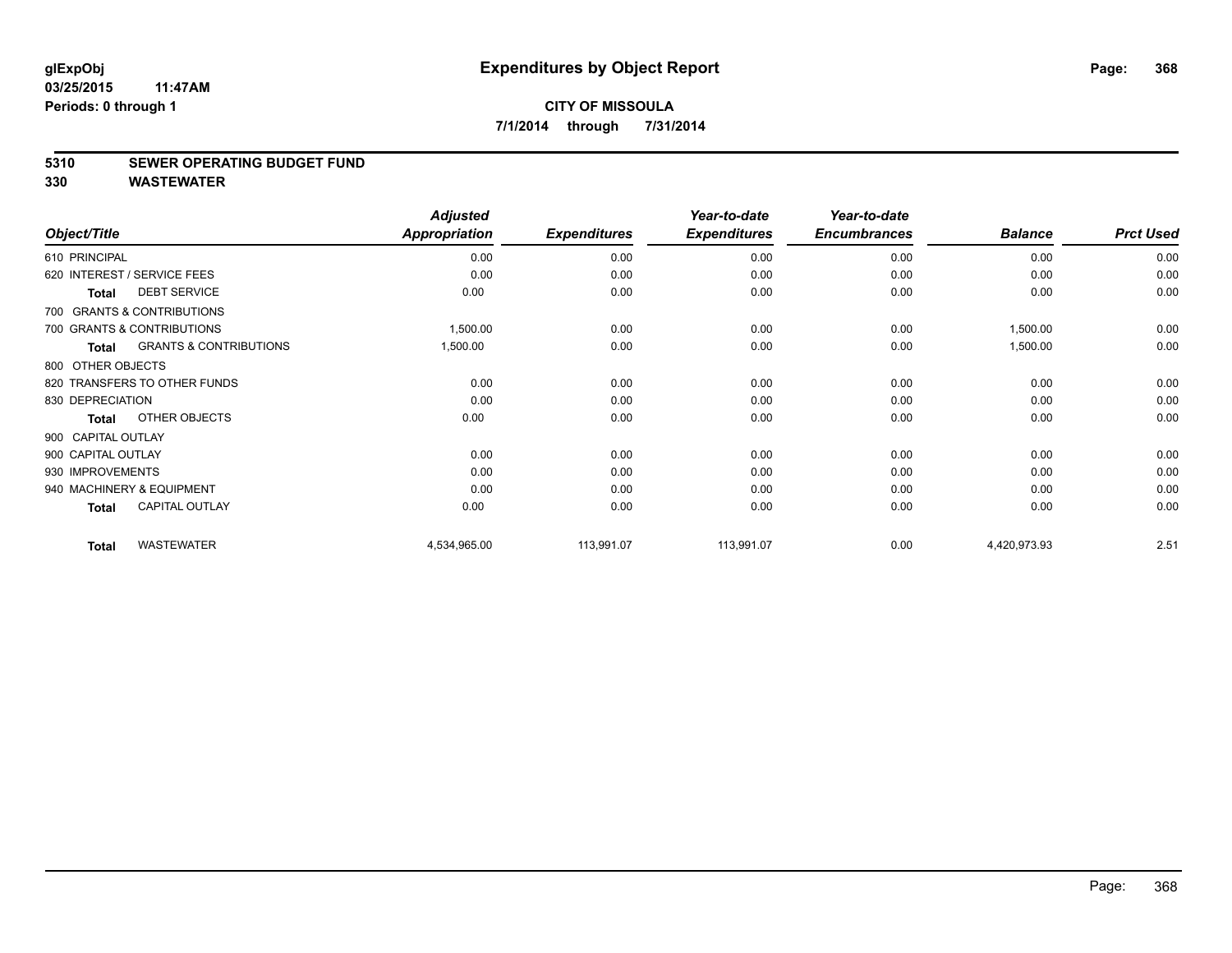#### **5310 SEWER OPERATING BUDGET FUND**

**900 DEPRECIATION**

| Object/Title      |                     | <b>Adjusted</b><br>Appropriation | <b>Expenditures</b> | Year-to-date<br><b>Expenditures</b> | Year-to-date<br><b>Encumbrances</b> | <b>Balance</b> | <b>Prct Used</b> |
|-------------------|---------------------|----------------------------------|---------------------|-------------------------------------|-------------------------------------|----------------|------------------|
| 800 OTHER OBJECTS |                     |                                  |                     |                                     |                                     |                |                  |
| 830 DEPRECIATION  |                     | 0.00                             | 0.00                | 0.00                                | 0.00                                | 0.00           | 0.00             |
| <b>Total</b>      | OTHER OBJECTS       | 0.00                             | 0.00                | 0.00                                | 0.00                                | 0.00           | 0.00             |
| <b>Total</b>      | <b>DEPRECIATION</b> | 0.00                             | 0.00                | 0.00                                | 0.00                                | 0.00           | 0.00             |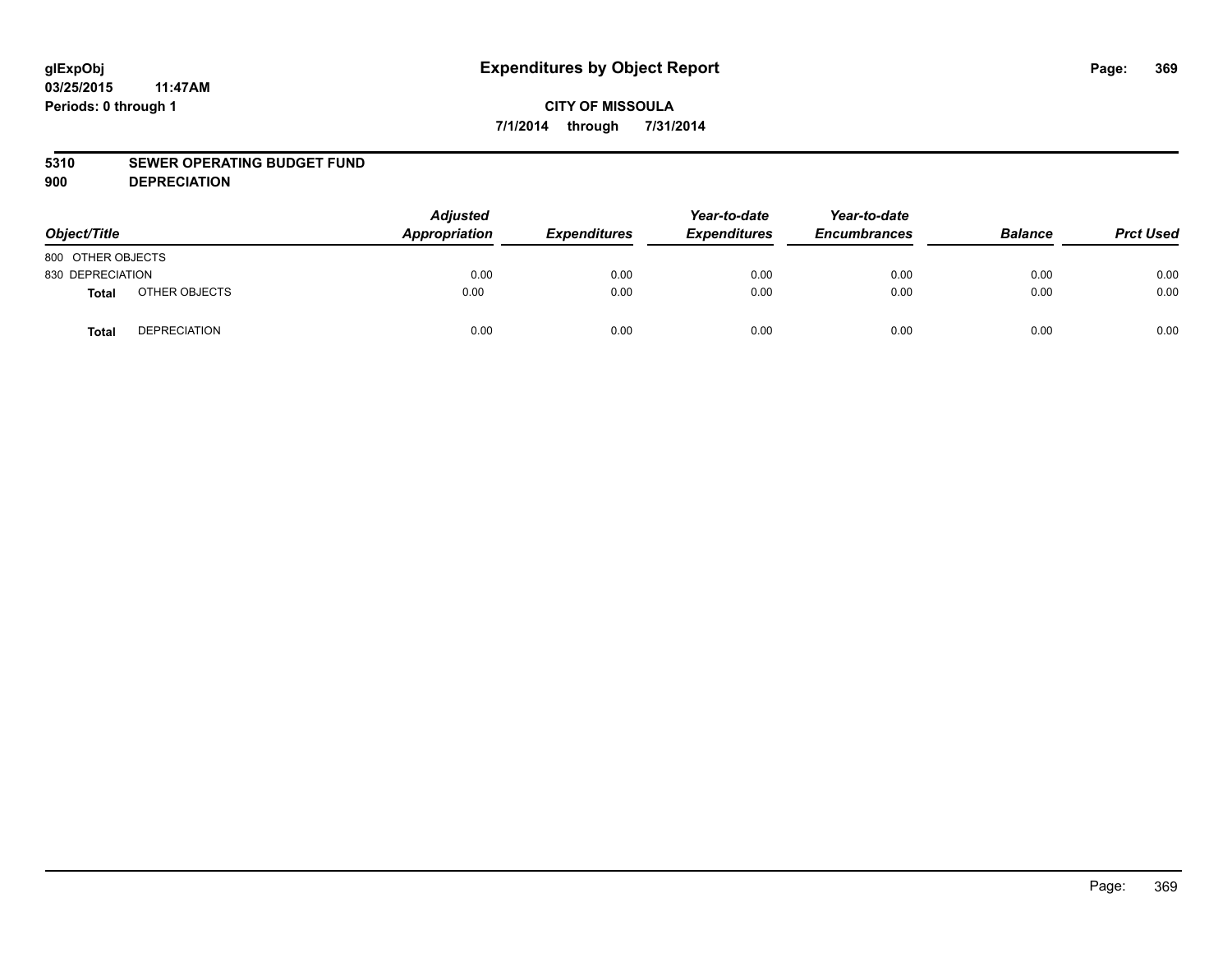# **CITY OF MISSOULA 7/1/2014 through 7/31/2014**

#### **5310 SEWER OPERATING BUDGET FUND**

|                                      | <b>Adjusted</b>      |                     | Year-to-date        | Year-to-date        |                |                  |
|--------------------------------------|----------------------|---------------------|---------------------|---------------------|----------------|------------------|
| Object/Title                         | <b>Appropriation</b> | <b>Expenditures</b> | <b>Expenditures</b> | <b>Encumbrances</b> | <b>Balance</b> | <b>Prct Used</b> |
| 100 PERSONAL SERVICES                |                      |                     |                     |                     |                |                  |
| 110 SALARIES AND WAGES               | 1,121,331.00         | 40,086.82           | 40,086.82           | 0.00                | 1,081,244.18   | 3.57             |
| 120 OVERTIME/TERMINATION             | 19,000.00            | 341.98              | 341.98              | 0.00                | 18,658.02      | 1.80             |
| 130 OTHER                            | 14,640.00            | 0.00                | 0.00                | 0.00                | 14,640.00      | 0.00             |
| 135 OPEB EXPENSE                     | 0.00                 | 0.00                | 0.00                | 0.00                | 0.00           | 0.00             |
| <b>140 EMPLOYER CONTRIBUTIONS</b>    | 456,843.00           | 41,114.35           | 41,114.35           | 0.00                | 415,728.65     | 9.00             |
| 141 STATE RETIREMENT CONTRIBUTIONS   | 0.00                 | 42.02               | 42.02               | 0.00                | $-42.02$       | 0.00             |
| 145 OPEB CONTRIBUTION                | 0.00                 | 0.00                | 0.00                | 0.00                | 0.00           | 0.00             |
| PERSONAL SERVICES<br>Total           | 1,611,814.00         | 81,585.17           | 81,585.17           | 0.00                | 1,530,228.83   | 5.06             |
| 200 SUPPLIES                         |                      |                     |                     |                     |                |                  |
| 210 OFFICE SUPPLIES                  | 3,400.00             | 0.00                | 0.00                | 0.00                | 3,400.00       | 0.00             |
| 220 OPERATING SUPPLIES               | 214,170.00           | 12,198.40           | 12,198.40           | 0.00                | 201,971.60     | 5.70             |
| 230 REPAIR/MAINTENANCE               | 152,050.00           | 3,123.10            | 3,123.10            | 0.00                | 148,926.90     | 2.05             |
| 231 GASOLINE                         | 60,000.00            | 0.00                | 0.00                | 0.00                | 60,000.00      | 0.00             |
| 240 OTHER SUPPLIES                   | 4,000.00             | 0.00                | 0.00                | 0.00                | 4,000.00       | 0.00             |
| <b>SUPPLIES</b><br><b>Total</b>      | 433,620.00           | 15,321.50           | 15,321.50           | 0.00                | 418,298.50     | 3.53             |
| 300 PURCHASED SERVICES               |                      |                     |                     |                     |                |                  |
| 310 COMMUNICATIONS                   | 3,570.00             | 15.24               | 15.24               | 0.00                | 3,554.76       | 0.43             |
| 320 PRINTING & DUPLICATING           | 1,000.00             | 0.00                | 0.00                | 0.00                | 1,000.00       | 0.00             |
| 330 PUBLICITY, SUBSCRIPTIONS & DUES  | 1,836.00             | 534.00              | 534.00              | 0.00                | 1,302.00       | 29.08            |
| 341 ELECTRICITY & NATURAL GAS        | 500,580.00           | 0.00                | 0.00                | 0.00                | 500,580.00     | 0.00             |
| 343 WATER CHARGES                    | 10,248.00            | 0.00                | 0.00                | 0.00                | 10,248.00      | 0.00             |
| 344 TELEPHONE SERVICE                | 16,337.00            | 1,116.69            | 1,116.69            | 0.00                | 15,220.31      | 6.84             |
| 345 GARBAGE                          | 20,804.00            | 0.00                | 0.00                | 0.00                | 20,804.00      | 0.00             |
| 350 PROFESSIONAL SERVICES            | 70,000.00            | 1,981.37            | 1,981.37            | 0.00                | 68,018.63      | 2.83             |
| 360 REPAIR & MAINTENANCE             | 171,154.00           | 12,088.10           | 12,088.10           | 0.00                | 159,065.90     | 7.06             |
| 370 TRAVEL                           | 14,000.00            | 0.00                | 0.00                | 0.00                | 14,000.00      | 0.00             |
| 380 TRAINING                         | 7,600.00             | 1,149.00            | 1,149.00            | 0.00                | 6,451.00       | 15.12            |
| 390 OTHER PURCHASED SERVICES         | 403,075.00           | 0.00                | 0.00                | 0.00                | 403,075.00     | 0.00             |
| PURCHASED SERVICES<br>Total          | 1,220,204.00         | 16,884.40           | 16,884.40           | 0.00                | 1,203,319.60   | 1.38             |
| 500 FIXED CHARGES                    |                      |                     |                     |                     |                |                  |
| 500 FIXED CHARGES                    | 1,267,827.00         | 200.00              | 200.00              | 0.00                | 1,267,627.00   | 0.02             |
| <b>FIXED CHARGES</b><br><b>Total</b> | 1,267,827.00         | 200.00              | 200.00              | 0.00                | 1,267,627.00   | 0.02             |
| 600 DEBT SERVICE                     |                      |                     |                     |                     |                |                  |
| 610 PRINCIPAL                        | 0.00                 | 0.00                | 0.00                | 0.00                | 0.00           | 0.00             |
|                                      |                      |                     |                     |                     |                |                  |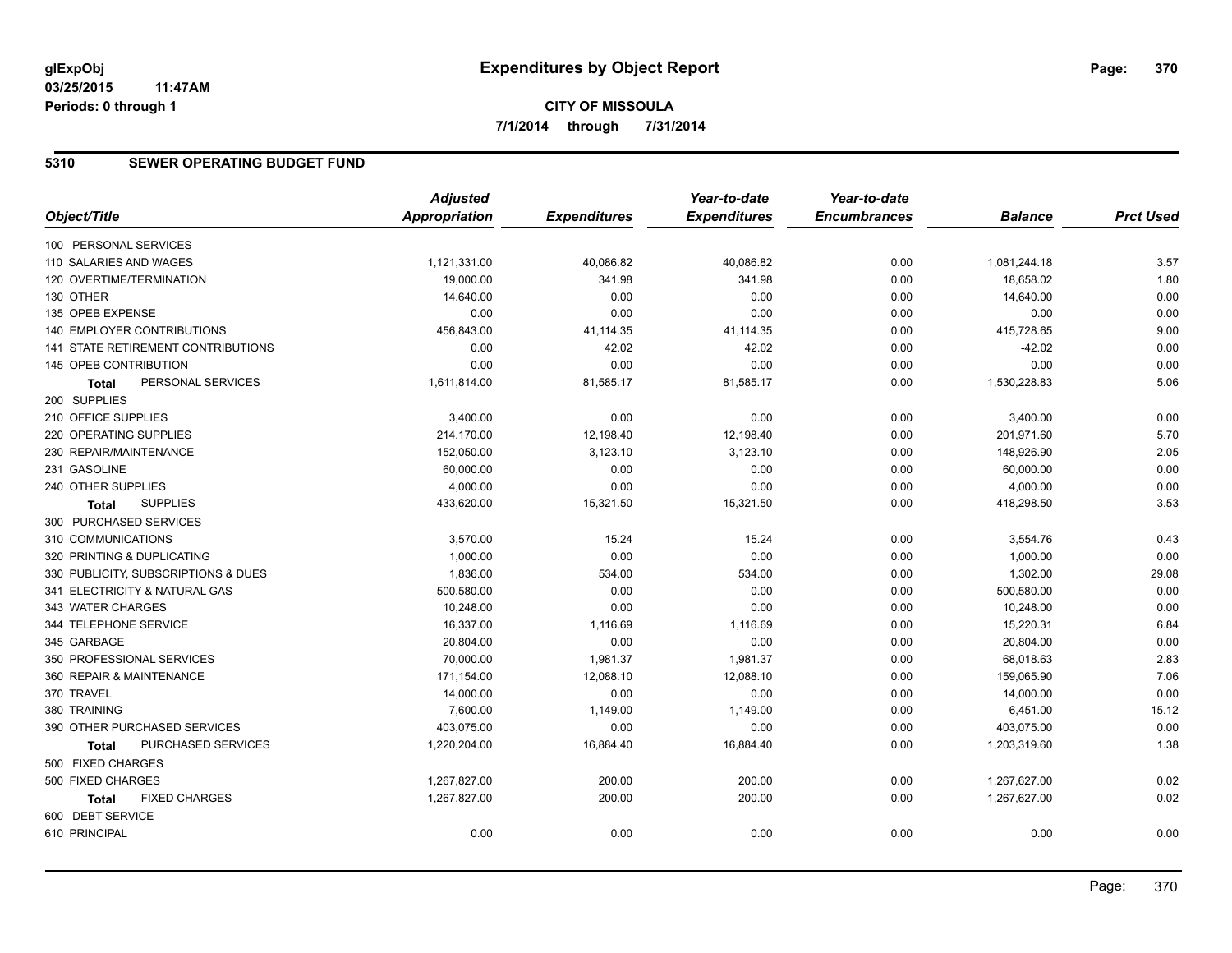### **5310 SEWER OPERATING BUDGET FUND**

| Object/Title                |                                   | <b>Adjusted</b><br><b>Appropriation</b> | <b>Expenditures</b> | Year-to-date<br><b>Expenditures</b> | Year-to-date<br><b>Encumbrances</b> | <b>Balance</b> | <b>Prct Used</b> |
|-----------------------------|-----------------------------------|-----------------------------------------|---------------------|-------------------------------------|-------------------------------------|----------------|------------------|
| 620 INTEREST / SERVICE FEES |                                   | 0.00                                    | 0.00                | 0.00                                | 0.00                                | 0.00           | 0.00             |
| <b>Total</b>                | <b>DEBT SERVICE</b>               | 0.00                                    | 0.00                | 0.00                                | 0.00                                | 0.00           | 0.00             |
|                             | 700 GRANTS & CONTRIBUTIONS        |                                         |                     |                                     |                                     |                |                  |
| 700 GRANTS & CONTRIBUTIONS  |                                   | 1,500.00                                | 0.00                | 0.00                                | 0.00                                | 1,500.00       | 0.00             |
| <b>Total</b>                | <b>GRANTS &amp; CONTRIBUTIONS</b> | 1,500.00                                | 0.00                | 0.00                                | 0.00                                | 1,500.00       | 0.00             |
| 800 OTHER OBJECTS           |                                   |                                         |                     |                                     |                                     |                |                  |
|                             | 820 TRANSFERS TO OTHER FUNDS      | 0.00                                    | 0.00                | 0.00                                | 0.00                                | 0.00           | 0.00             |
| 830 DEPRECIATION            |                                   | 0.00                                    | 0.00                | 0.00                                | 0.00                                | 0.00           | 0.00             |
| Total                       | <b>OTHER OBJECTS</b>              | 0.00                                    | 0.00                | 0.00                                | 0.00                                | 0.00           | 0.00             |
| 900 CAPITAL OUTLAY          |                                   |                                         |                     |                                     |                                     |                |                  |
| 900 CAPITAL OUTLAY          |                                   | 0.00                                    | 0.00                | 0.00                                | 0.00                                | 0.00           | 0.00             |
| 930 IMPROVEMENTS            |                                   | 0.00                                    | 0.00                | 0.00                                | 0.00                                | 0.00           | 0.00             |
| 940 MACHINERY & EQUIPMENT   |                                   | 0.00                                    | 0.00                | 0.00                                | 0.00                                | 0.00           | 0.00             |
| Total                       | <b>CAPITAL OUTLAY</b>             | 0.00                                    | 0.00                | 0.00                                | 0.00                                | 0.00           | 0.00             |
| <b>Total</b>                | SEWER OPERATING BUDGET FUND       | 4,534,965.00                            | 113,991.07          | 113,991.07                          | 0.00                                | 4,420,973.93   | 2.51             |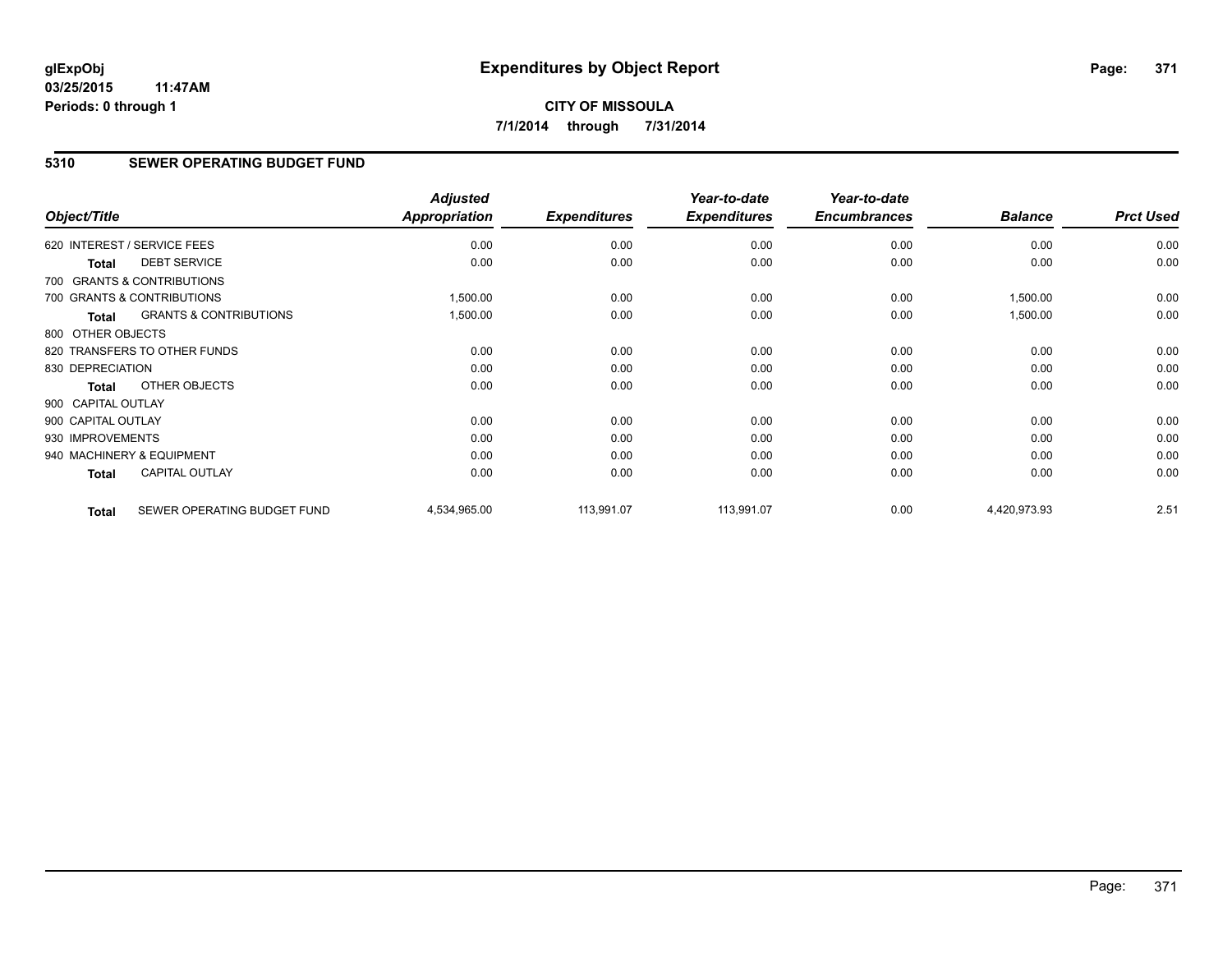### **5311 SEWER REVENUE COLLECTION & CLEARING FUND**

|                                      | <b>Adjusted</b><br><b>Appropriation</b> | <b>Expenditures</b> | Year-to-date<br><b>Expenditures</b> | Year-to-date<br><b>Encumbrances</b> | <b>Balance</b> |                  |
|--------------------------------------|-----------------------------------------|---------------------|-------------------------------------|-------------------------------------|----------------|------------------|
| Object/Title                         |                                         |                     |                                     |                                     |                | <b>Prct Used</b> |
| 500 FIXED CHARGES                    |                                         |                     |                                     |                                     |                |                  |
| 500 FIXED CHARGES                    | 0.00                                    | 0.00                | 0.00                                | 0.00                                | 0.00           | 0.00             |
| 550 MERCHANT SERVICE FEES            | 0.00                                    | 0.00                | 0.00                                | 0.00                                | 0.00           | 0.00             |
| <b>FIXED CHARGES</b><br><b>Total</b> | 0.00                                    | 0.00                | 0.00                                | 0.00                                | 0.00           | 0.00             |
| 600 DEBT SERVICE                     |                                         |                     |                                     |                                     |                |                  |
| 620 INTEREST / SERVICE FEES          | 0.00                                    | 0.00                | 0.00                                | 0.00                                | 0.00           | 0.00             |
| <b>DEBT SERVICE</b><br><b>Total</b>  | 0.00                                    | 0.00                | 0.00                                | 0.00                                | 0.00           | 0.00             |
| 800 OTHER OBJECTS                    |                                         |                     |                                     |                                     |                |                  |
| 800 OTHER OBJECTS                    | 0.00                                    | 0.00                | 0.00                                | 0.00                                | 0.00           | 0.00             |
| 820 TRANSFERS TO OTHER FUNDS         | 7,200,001.00                            | 0.00                | 0.00                                | 0.00                                | 7,200,001.00   | 0.00             |
| OTHER OBJECTS<br><b>Total</b>        | 7,200,001.00                            | 0.00                | 0.00                                | 0.00                                | 7,200,001.00   | 0.00             |
| <b>WASTEWATER</b><br><b>Total</b>    | 7.200.001.00                            | 0.00                | 0.00                                | 0.00                                | 7.200.001.00   | 0.00             |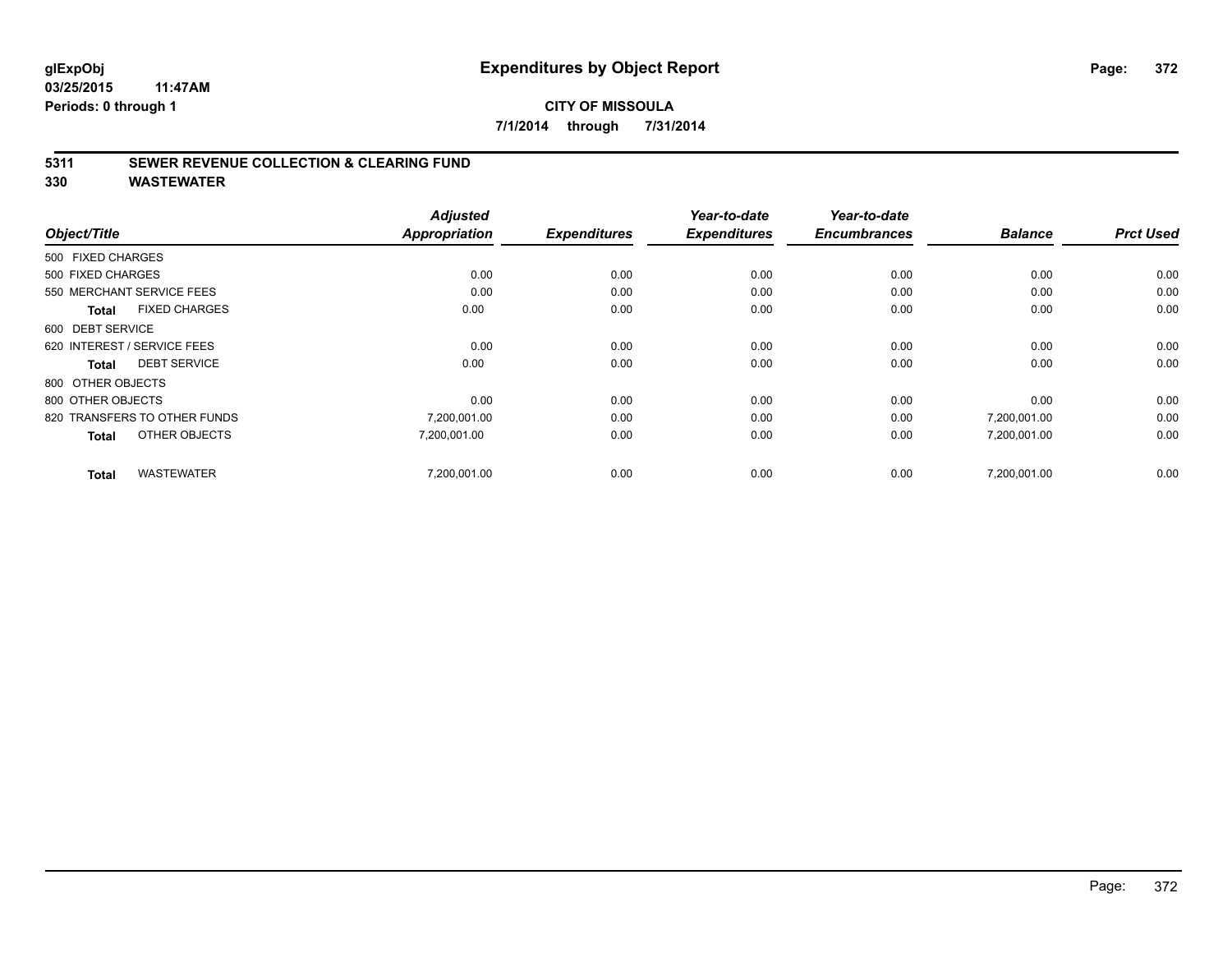# **CITY OF MISSOULA 7/1/2014 through 7/31/2014**

# **5311 SEWER REVENUE COLLECTION & CLEARING FUND**

| Object/Title      |                                  | <b>Adjusted</b><br><b>Appropriation</b> | <b>Expenditures</b> | Year-to-date<br><b>Expenditures</b> | Year-to-date<br><b>Encumbrances</b> | <b>Balance</b> | <b>Prct Used</b> |
|-------------------|----------------------------------|-----------------------------------------|---------------------|-------------------------------------|-------------------------------------|----------------|------------------|
|                   |                                  |                                         |                     |                                     |                                     |                |                  |
| 500 FIXED CHARGES |                                  |                                         |                     |                                     |                                     |                |                  |
| 500 FIXED CHARGES |                                  | 0.00                                    | 0.00                | 0.00                                | 0.00                                | 0.00           | 0.00             |
|                   | 550 MERCHANT SERVICE FEES        | 0.00                                    | 0.00                | 0.00                                | 0.00                                | 0.00           | 0.00             |
| <b>Total</b>      | <b>FIXED CHARGES</b>             | 0.00                                    | 0.00                | 0.00                                | 0.00                                | 0.00           | 0.00             |
| 600 DEBT SERVICE  |                                  |                                         |                     |                                     |                                     |                |                  |
|                   | 620 INTEREST / SERVICE FEES      | 0.00                                    | 0.00                | 0.00                                | 0.00                                | 0.00           | 0.00             |
| Total             | <b>DEBT SERVICE</b>              | 0.00                                    | 0.00                | 0.00                                | 0.00                                | 0.00           | 0.00             |
| 800 OTHER OBJECTS |                                  |                                         |                     |                                     |                                     |                |                  |
| 800 OTHER OBJECTS |                                  | 0.00                                    | 0.00                | 0.00                                | 0.00                                | 0.00           | 0.00             |
|                   | 820 TRANSFERS TO OTHER FUNDS     | 7,200,001.00                            | 0.00                | 0.00                                | 0.00                                | 7,200,001.00   | 0.00             |
| <b>Total</b>      | OTHER OBJECTS                    | 7,200,001.00                            | 0.00                | 0.00                                | 0.00                                | 7,200,001.00   | 0.00             |
| <b>Total</b>      | SEWER REVENUE COLLECTION & CLEAF | 7,200,001.00                            | 0.00                | 0.00                                | 0.00                                | 7,200,001.00   | 0.00             |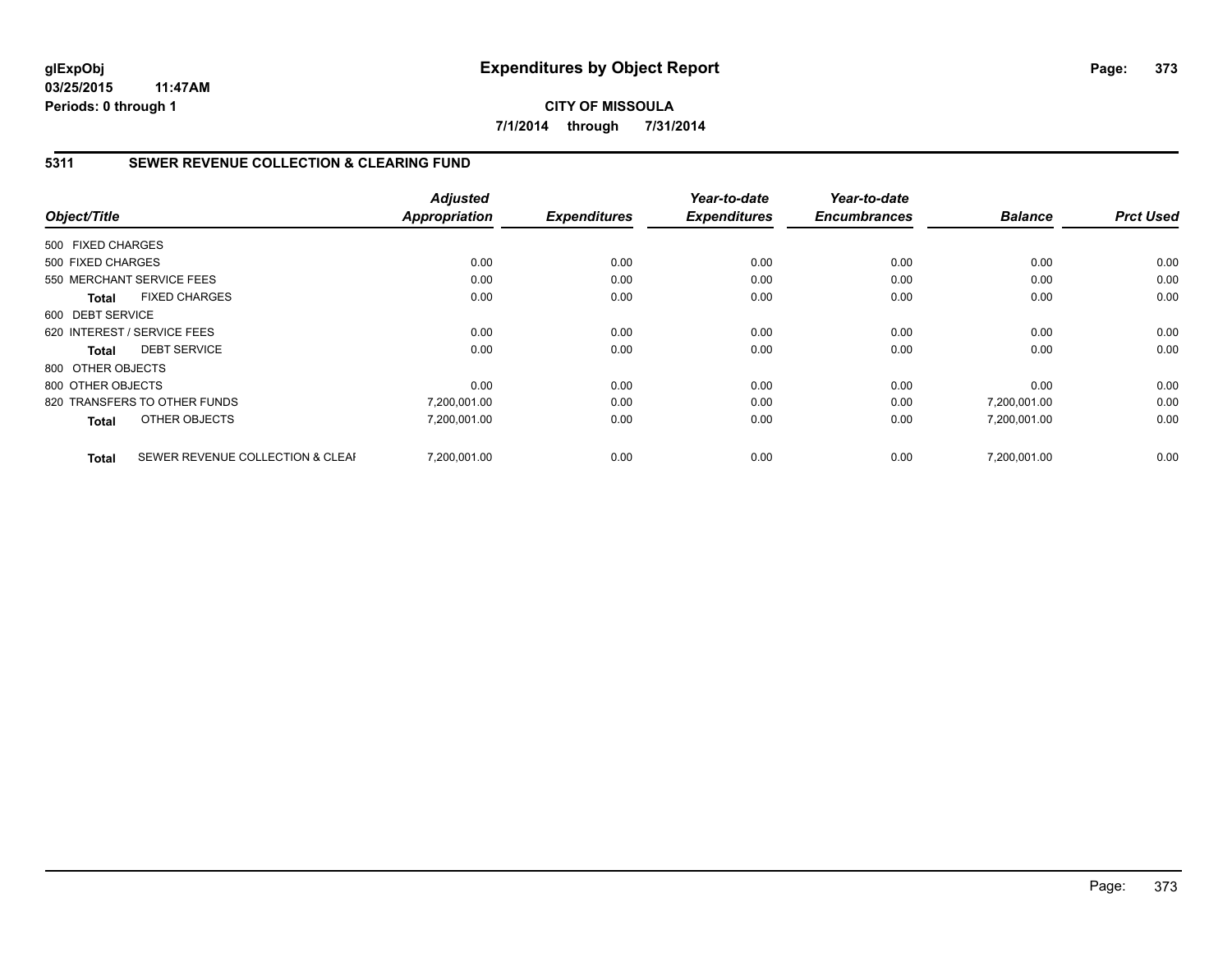# **5315 SEWER LOAN FUND**

| Object/Title           |                              | <b>Adjusted</b><br><b>Appropriation</b> | <b>Expenditures</b> | Year-to-date<br><b>Expenditures</b> | Year-to-date<br><b>Encumbrances</b> | <b>Balance</b> | <b>Prct Used</b> |
|------------------------|------------------------------|-----------------------------------------|---------------------|-------------------------------------|-------------------------------------|----------------|------------------|
| 300 PURCHASED SERVICES |                              |                                         |                     |                                     |                                     |                |                  |
|                        | 390 OTHER PURCHASED SERVICES | 0.00                                    | 0.00                | 0.00                                | 0.00                                | 0.00           | 0.00             |
| <b>Total</b>           | <b>PURCHASED SERVICES</b>    | 0.00                                    | 0.00                | 0.00                                | 0.00                                | 0.00           | 0.00             |
| 600 DEBT SERVICE       |                              |                                         |                     |                                     |                                     |                |                  |
|                        | 620 INTEREST / SERVICE FEES  | 0.00                                    | 0.00                | 0.00                                | 0.00                                | 0.00           | 0.00             |
| <b>Total</b>           | <b>DEBT SERVICE</b>          | 0.00                                    | 0.00                | 0.00                                | 0.00                                | 0.00           | 0.00             |
| 800 OTHER OBJECTS      |                              |                                         |                     |                                     |                                     |                |                  |
|                        | 820 TRANSFERS TO OTHER FUNDS | 20,000.00                               | 0.00                | 0.00                                | 0.00                                | 20,000.00      | 0.00             |
| 845 CONTINGENCY        |                              | 0.00                                    | 0.00                | 0.00                                | 0.00                                | 0.00           | 0.00             |
| <b>Total</b>           | OTHER OBJECTS                | 20,000.00                               | 0.00                | 0.00                                | 0.00                                | 20,000.00      | 0.00             |
| <b>Total</b>           | <b>WASTEWATER</b>            | 20,000.00                               | 0.00                | 0.00                                | 0.00                                | 20,000.00      | 0.00             |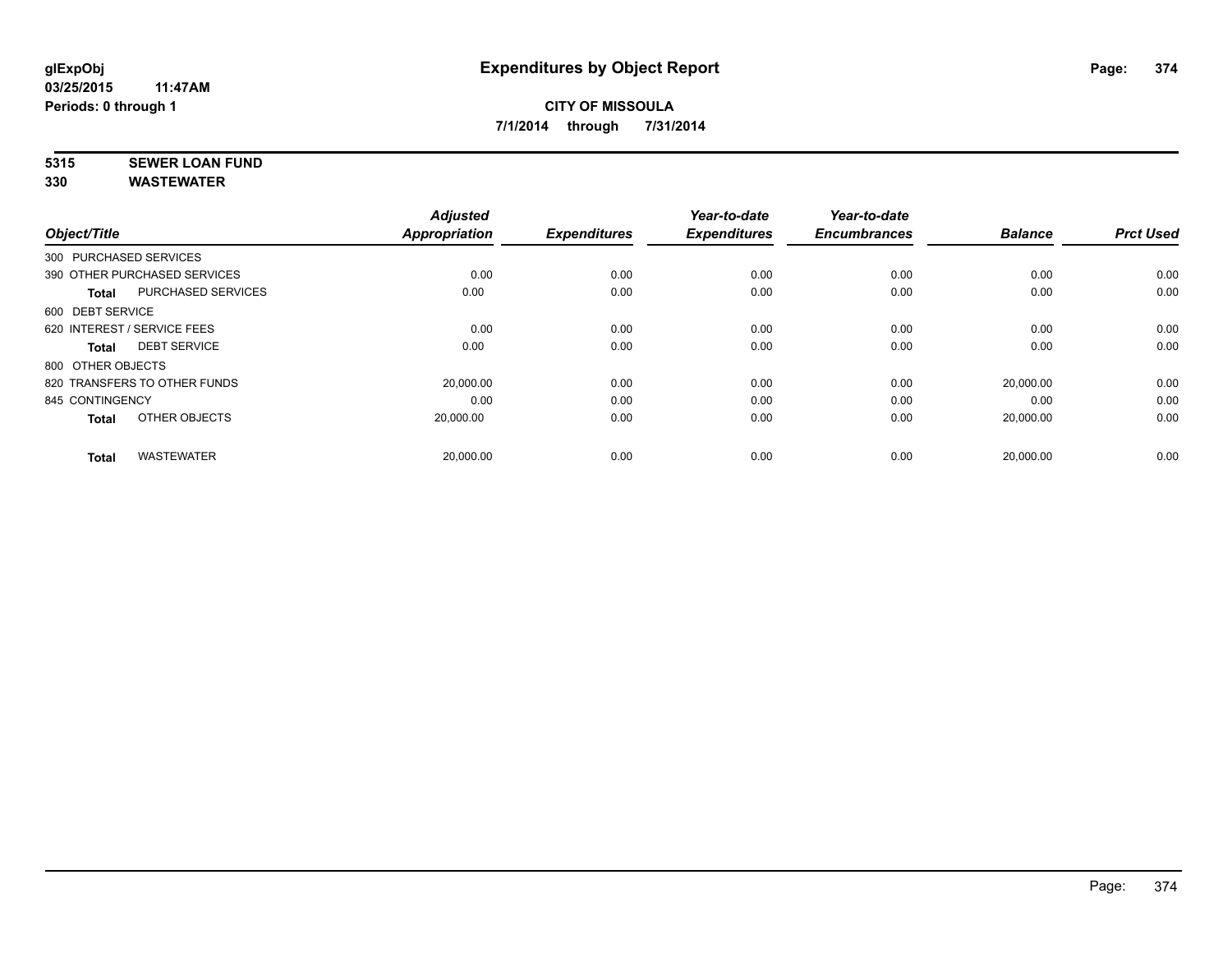## **5315 SEWER LOAN FUND**

|                   |                              | <b>Adjusted</b>      |                     | Year-to-date        | Year-to-date        |                |                  |
|-------------------|------------------------------|----------------------|---------------------|---------------------|---------------------|----------------|------------------|
| Object/Title      |                              | <b>Appropriation</b> | <b>Expenditures</b> | <b>Expenditures</b> | <b>Encumbrances</b> | <b>Balance</b> | <b>Prct Used</b> |
|                   | 300 PURCHASED SERVICES       |                      |                     |                     |                     |                |                  |
|                   | 390 OTHER PURCHASED SERVICES | 0.00                 | 0.00                | 0.00                | 0.00                | 0.00           | 0.00             |
| Total             | PURCHASED SERVICES           | 0.00                 | 0.00                | 0.00                | 0.00                | 0.00           | 0.00             |
| 600 DEBT SERVICE  |                              |                      |                     |                     |                     |                |                  |
|                   | 620 INTEREST / SERVICE FEES  | 0.00                 | 0.00                | 0.00                | 0.00                | 0.00           | 0.00             |
| Total             | <b>DEBT SERVICE</b>          | 0.00                 | 0.00                | 0.00                | 0.00                | 0.00           | 0.00             |
| 800 OTHER OBJECTS |                              |                      |                     |                     |                     |                |                  |
|                   | 820 TRANSFERS TO OTHER FUNDS | 20,000.00            | 0.00                | 0.00                | 0.00                | 20,000.00      | 0.00             |
| 845 CONTINGENCY   |                              | 0.00                 | 0.00                | 0.00                | 0.00                | 0.00           | 0.00             |
| <b>Total</b>      | OTHER OBJECTS                | 20,000.00            | 0.00                | 0.00                | 0.00                | 20,000.00      | 0.00             |
| <b>Total</b>      | <b>SEWER LOAN FUND</b>       | 20,000.00            | 0.00                | 0.00                | 0.00                | 20,000.00      | 0.00             |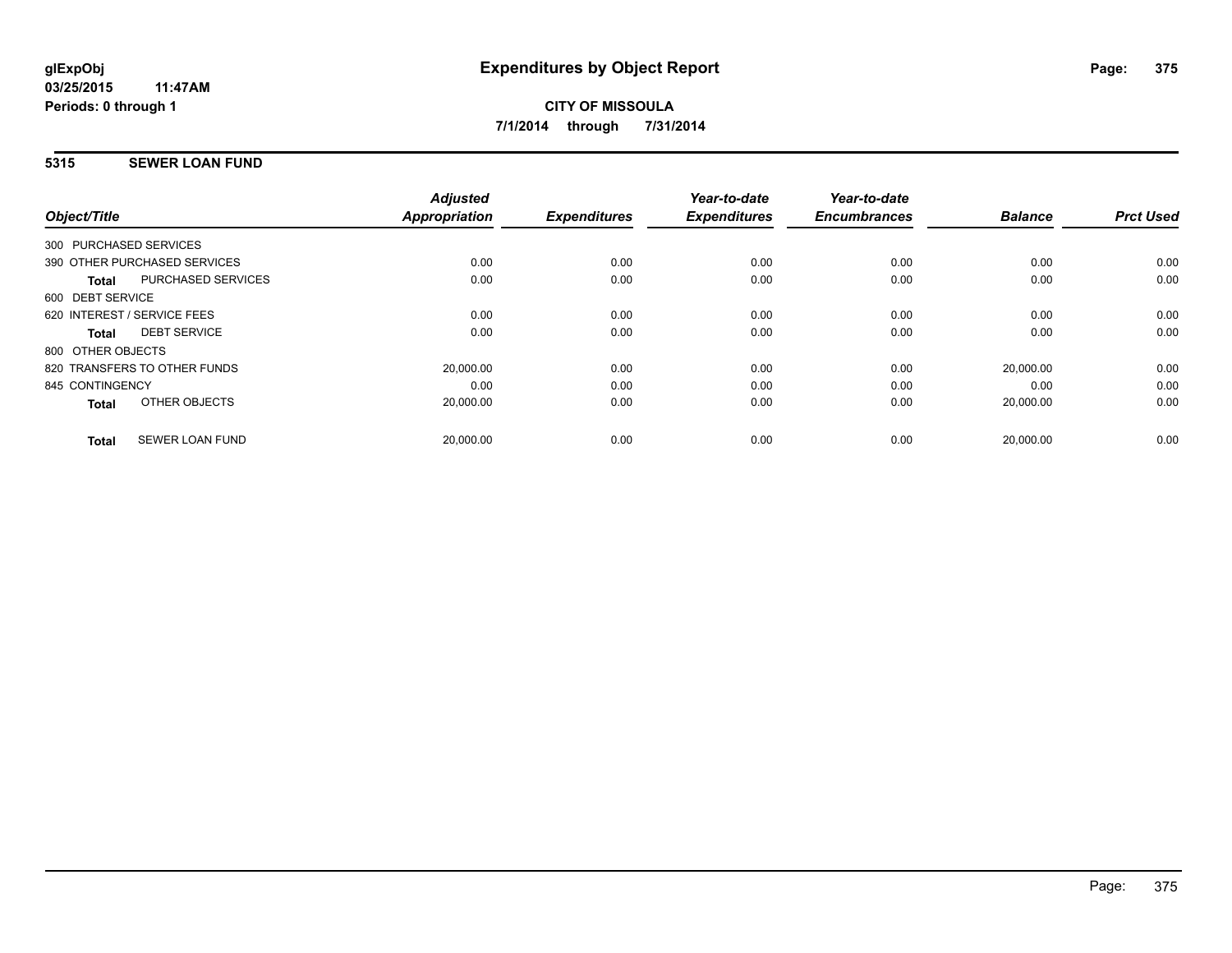#### **5320 SEWER REPLACEMENT & DEPRECIATION FUND**

|                                           | <b>Adjusted</b>      |                     | Year-to-date        | Year-to-date        |                |                  |
|-------------------------------------------|----------------------|---------------------|---------------------|---------------------|----------------|------------------|
| Object/Title                              | <b>Appropriation</b> | <b>Expenditures</b> | <b>Expenditures</b> | <b>Encumbrances</b> | <b>Balance</b> | <b>Prct Used</b> |
| 300 PURCHASED SERVICES                    |                      |                     |                     |                     |                |                  |
| 350 PROFESSIONAL SERVICES                 | 0.00                 | 0.00                | 0.00                | 0.00                | 0.00           | 0.00             |
| 360 REPAIR & MAINTENANCE                  | 200,000.00           | 4,533.00            | 4,533.00            | 0.00                | 195,467.00     | 2.27             |
| <b>PURCHASED SERVICES</b><br><b>Total</b> | 200,000.00           | 4,533.00            | 4,533.00            | 0.00                | 195,467.00     | 2.27             |
| 600 DEBT SERVICE                          |                      |                     |                     |                     |                |                  |
| 610 PRINCIPAL                             | 133,228.00           | 44,446.63           | 44,446.63           | 0.00                | 88,781.37      | 33.36            |
| 620 INTEREST / SERVICE FEES               | 6,363.00             | 5,766.38            | 5,766.38            | 0.00                | 596.62         | 90.62            |
| <b>DEBT SERVICE</b><br><b>Total</b>       | 139,591.00           | 50,213.01           | 50,213.01           | 0.00                | 89,377.99      | 35.97            |
| 800 OTHER OBJECTS                         |                      |                     |                     |                     |                |                  |
| 820 TRANSFERS TO OTHER FUNDS              | 0.00                 | 0.00                | 0.00                | 0.00                | 0.00           | 0.00             |
| 830 DEPRECIATION                          | 0.00                 | 0.00                | 0.00                | 0.00                | 0.00           | 0.00             |
| OTHER OBJECTS<br><b>Total</b>             | 0.00                 | 0.00                | 0.00                | 0.00                | 0.00           | 0.00             |
| 900 CAPITAL OUTLAY                        |                      |                     |                     |                     |                |                  |
| 900 CAPITAL OUTLAY                        | 0.00                 | 0.00                | 0.00                | 0.00                | 0.00           | 0.00             |
| 910 LAND                                  | 0.00                 | 0.00                | 0.00                | 0.00                | 0.00           | 0.00             |
| 930 IMPROVEMENTS                          | 210,000.00           | 0.00                | 0.00                | 0.00                | 210,000.00     | 0.00             |
| 940 MACHINERY & EQUIPMENT                 | 0.00                 | 0.00                | 0.00                | 0.00                | 0.00           | 0.00             |
| <b>CAPITAL OUTLAY</b><br><b>Total</b>     | 210,000.00           | 0.00                | 0.00                | 0.00                | 210,000.00     | 0.00             |
|                                           |                      |                     |                     |                     |                |                  |
| <b>WASTEWATER</b><br><b>Total</b>         | 549,591.00           | 54,746.01           | 54.746.01           | 0.00                | 494,844.99     | 9.96             |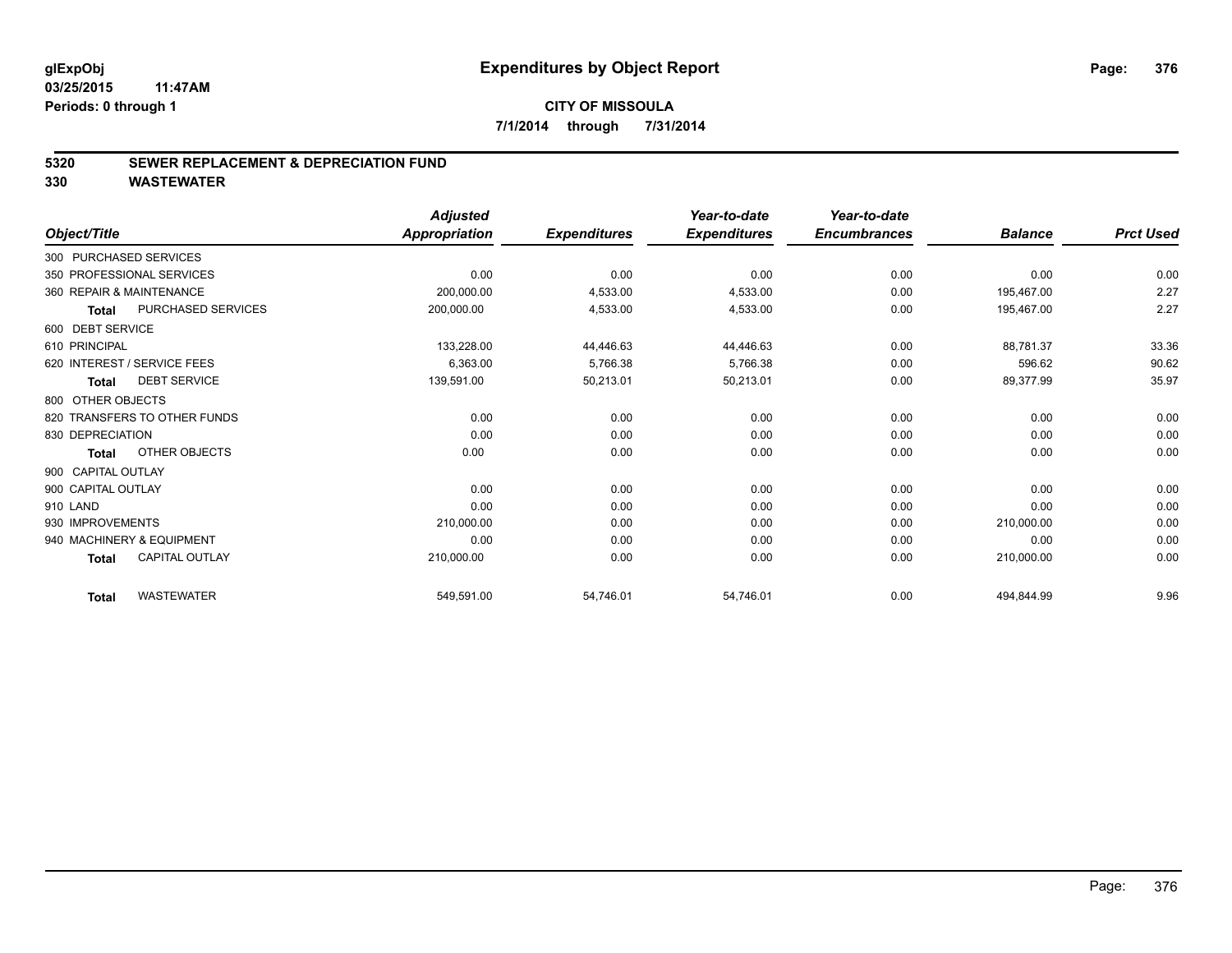# **5320 SEWER REPLACEMENT & DEPRECIATION FUND**

| Object/Title           |                                  | <b>Adjusted</b><br><b>Appropriation</b> | <b>Expenditures</b> | Year-to-date<br><b>Expenditures</b> | Year-to-date<br><b>Encumbrances</b> | <b>Balance</b> | <b>Prct Used</b> |
|------------------------|----------------------------------|-----------------------------------------|---------------------|-------------------------------------|-------------------------------------|----------------|------------------|
|                        |                                  |                                         |                     |                                     |                                     |                |                  |
| 300 PURCHASED SERVICES |                                  |                                         |                     |                                     |                                     |                |                  |
|                        | 350 PROFESSIONAL SERVICES        | 0.00                                    | 0.00                | 0.00                                | 0.00                                | 0.00           | 0.00             |
|                        | 360 REPAIR & MAINTENANCE         | 200,000.00                              | 4,533.00            | 4,533.00                            | 0.00                                | 195,467.00     | 2.27             |
| <b>Total</b>           | PURCHASED SERVICES               | 200,000.00                              | 4,533.00            | 4,533.00                            | 0.00                                | 195.467.00     | 2.27             |
| 600 DEBT SERVICE       |                                  |                                         |                     |                                     |                                     |                |                  |
| 610 PRINCIPAL          |                                  | 133,228.00                              | 44,446.63           | 44,446.63                           | 0.00                                | 88,781.37      | 33.36            |
|                        | 620 INTEREST / SERVICE FEES      | 6,363.00                                | 5,766.38            | 5,766.38                            | 0.00                                | 596.62         | 90.62            |
| <b>Total</b>           | <b>DEBT SERVICE</b>              | 139,591.00                              | 50,213.01           | 50,213.01                           | 0.00                                | 89,377.99      | 35.97            |
| 800 OTHER OBJECTS      |                                  |                                         |                     |                                     |                                     |                |                  |
|                        | 820 TRANSFERS TO OTHER FUNDS     | 0.00                                    | 0.00                | 0.00                                | 0.00                                | 0.00           | 0.00             |
| 830 DEPRECIATION       |                                  | 0.00                                    | 0.00                | 0.00                                | 0.00                                | 0.00           | 0.00             |
| <b>Total</b>           | OTHER OBJECTS                    | 0.00                                    | 0.00                | 0.00                                | 0.00                                | 0.00           | 0.00             |
| 900 CAPITAL OUTLAY     |                                  |                                         |                     |                                     |                                     |                |                  |
| 900 CAPITAL OUTLAY     |                                  | 0.00                                    | 0.00                | 0.00                                | 0.00                                | 0.00           | 0.00             |
| 910 LAND               |                                  | 0.00                                    | 0.00                | 0.00                                | 0.00                                | 0.00           | 0.00             |
| 930 IMPROVEMENTS       |                                  | 210,000.00                              | 0.00                | 0.00                                | 0.00                                | 210,000.00     | 0.00             |
|                        | 940 MACHINERY & EQUIPMENT        | 0.00                                    | 0.00                | 0.00                                | 0.00                                | 0.00           | 0.00             |
| <b>Total</b>           | <b>CAPITAL OUTLAY</b>            | 210,000.00                              | 0.00                | 0.00                                | 0.00                                | 210,000.00     | 0.00             |
| <b>Total</b>           | SEWER REPLACEMENT & DEPRECIATIOI | 549,591.00                              | 54,746.01           | 54,746.01                           | 0.00                                | 494,844.99     | 9.96             |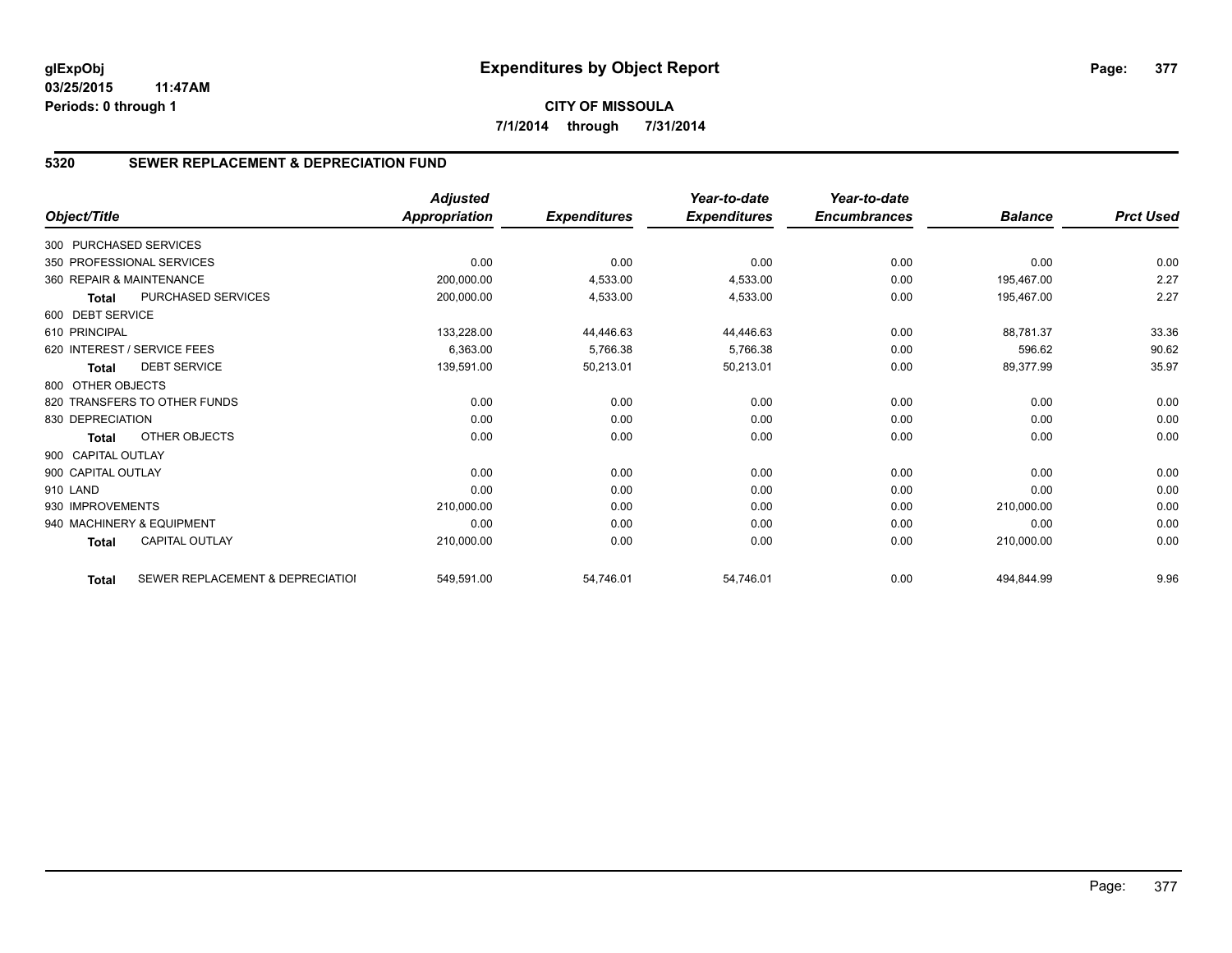#### **5325 SEWER DEVELOPMENT FEE FUND**

|                              |                       | <b>Adjusted</b>      |                     | Year-to-date        | Year-to-date        |                |                  |
|------------------------------|-----------------------|----------------------|---------------------|---------------------|---------------------|----------------|------------------|
| Object/Title                 |                       | <b>Appropriation</b> | <b>Expenditures</b> | <b>Expenditures</b> | <b>Encumbrances</b> | <b>Balance</b> | <b>Prct Used</b> |
| 300 PURCHASED SERVICES       |                       |                      |                     |                     |                     |                |                  |
| 350 PROFESSIONAL SERVICES    |                       | 0.00                 | 0.00                | 0.00                | 0.00                | 0.00           | 0.00             |
| 360 REPAIR & MAINTENANCE     |                       | 65,000.00            | 0.00                | 0.00                | 0.00                | 65,000.00      | 0.00             |
| <b>Total</b>                 | PURCHASED SERVICES    | 65,000.00            | 0.00                | 0.00                | 0.00                | 65,000.00      | 0.00             |
| 600 DEBT SERVICE             |                       |                      |                     |                     |                     |                |                  |
| 610 PRINCIPAL                |                       | 247,185.00           | 0.00                | 0.00                | 0.00                | 247,185.00     | 0.00             |
| 620 INTEREST / SERVICE FEES  |                       | 12,162.00            | 0.00                | 0.00                | 0.00                | 12,162.00      | 0.00             |
| <b>Total</b>                 | <b>DEBT SERVICE</b>   | 259,347.00           | 0.00                | 0.00                | 0.00                | 259,347.00     | 0.00             |
| 800 OTHER OBJECTS            |                       |                      |                     |                     |                     |                |                  |
| 820 TRANSFERS TO OTHER FUNDS |                       | 0.00                 | 0.00                | 0.00                | 0.00                | 0.00           | 0.00             |
| <b>Total</b>                 | OTHER OBJECTS         | 0.00                 | 0.00                | 0.00                | 0.00                | 0.00           | 0.00             |
| 900 CAPITAL OUTLAY           |                       |                      |                     |                     |                     |                |                  |
| 900 CAPITAL OUTLAY           |                       | 0.00                 | 0.00                | 0.00                | 0.00                | 0.00           | 0.00             |
| 910 LAND                     |                       | 0.00                 | 0.00                | 0.00                | 0.00                | 0.00           | 0.00             |
| 920 BUILDINGS                |                       | 242,000.00           | 330.00              | 330.00              | 0.00                | 241,670.00     | 0.14             |
| 930 IMPROVEMENTS             |                       | 108,559.00           | 0.00                | 0.00                | 0.00                | 108,559.00     | 0.00             |
| <b>Total</b>                 | <b>CAPITAL OUTLAY</b> | 350,559.00           | 330.00              | 330.00              | 0.00                | 350,229.00     | 0.09             |
| <b>Total</b>                 | <b>WASTEWATER</b>     | 674,906.00           | 330.00              | 330.00              | 0.00                | 674,576.00     | 0.05             |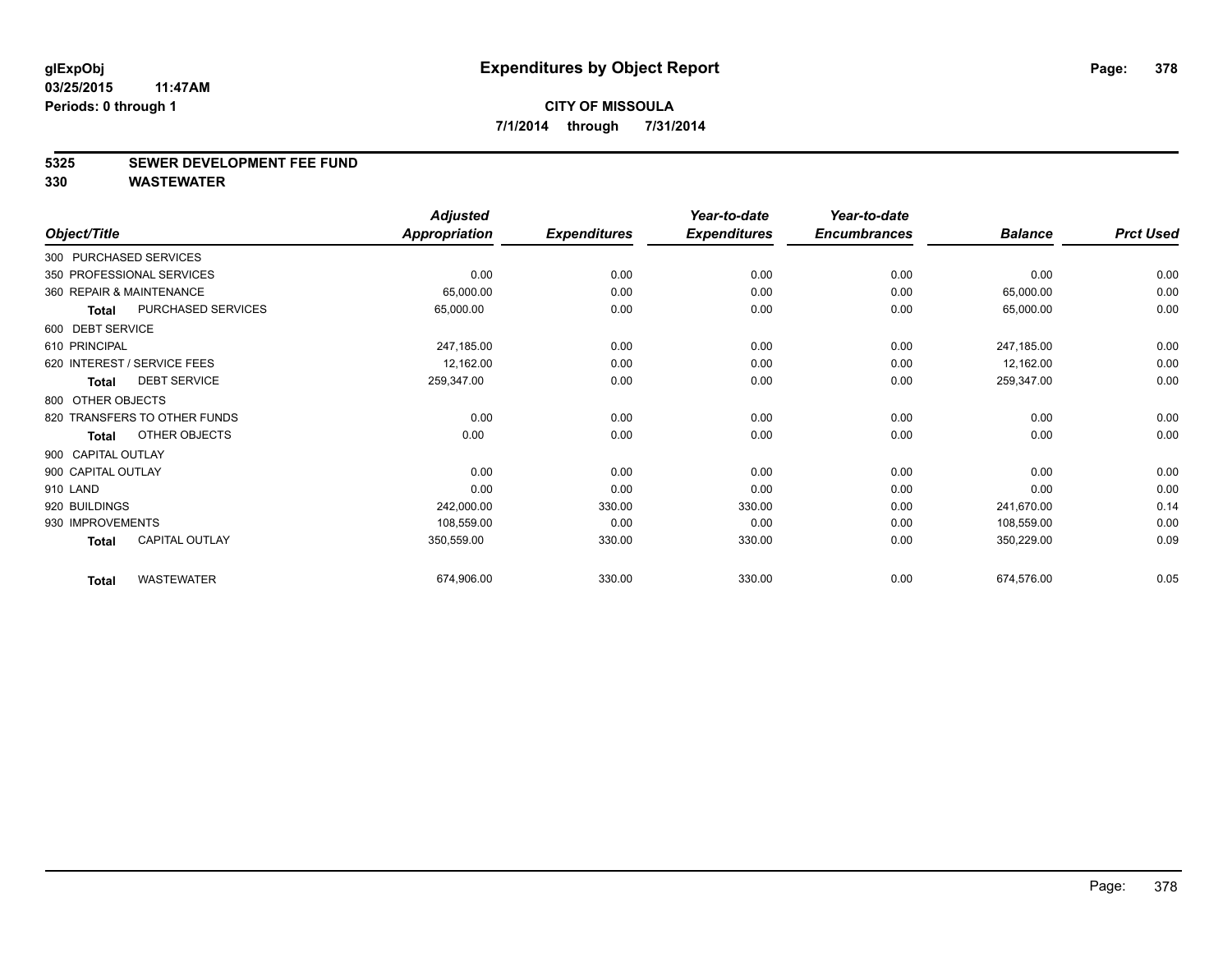**CITY OF MISSOULA 7/1/2014 through 7/31/2014**

#### **5325 SEWER DEVELOPMENT FEE FUND**

|                        |                              | <b>Adjusted</b>      |                     | Year-to-date        | Year-to-date        |                |                  |
|------------------------|------------------------------|----------------------|---------------------|---------------------|---------------------|----------------|------------------|
| Object/Title           |                              | <b>Appropriation</b> | <b>Expenditures</b> | <b>Expenditures</b> | <b>Encumbrances</b> | <b>Balance</b> | <b>Prct Used</b> |
| 300 PURCHASED SERVICES |                              |                      |                     |                     |                     |                |                  |
|                        | 350 PROFESSIONAL SERVICES    | 0.00                 | 0.00                | 0.00                | 0.00                | 0.00           | 0.00             |
|                        | 360 REPAIR & MAINTENANCE     | 65,000.00            | 0.00                | 0.00                | 0.00                | 65,000.00      | 0.00             |
| Total                  | PURCHASED SERVICES           | 65,000.00            | 0.00                | 0.00                | 0.00                | 65,000.00      | 0.00             |
| 600 DEBT SERVICE       |                              |                      |                     |                     |                     |                |                  |
| 610 PRINCIPAL          |                              | 247,185.00           | 0.00                | 0.00                | 0.00                | 247,185.00     | 0.00             |
|                        | 620 INTEREST / SERVICE FEES  | 12,162.00            | 0.00                | 0.00                | 0.00                | 12,162.00      | 0.00             |
| <b>Total</b>           | <b>DEBT SERVICE</b>          | 259,347.00           | 0.00                | 0.00                | 0.00                | 259,347.00     | 0.00             |
| 800 OTHER OBJECTS      |                              |                      |                     |                     |                     |                |                  |
|                        | 820 TRANSFERS TO OTHER FUNDS | 0.00                 | 0.00                | 0.00                | 0.00                | 0.00           | 0.00             |
| Total                  | OTHER OBJECTS                | 0.00                 | 0.00                | 0.00                | 0.00                | 0.00           | 0.00             |
| 900 CAPITAL OUTLAY     |                              |                      |                     |                     |                     |                |                  |
| 900 CAPITAL OUTLAY     |                              | 0.00                 | 0.00                | 0.00                | 0.00                | 0.00           | 0.00             |
| 910 LAND               |                              | 0.00                 | 0.00                | 0.00                | 0.00                | 0.00           | 0.00             |
| 920 BUILDINGS          |                              | 242,000.00           | 330.00              | 330.00              | 0.00                | 241,670.00     | 0.14             |
| 930 IMPROVEMENTS       |                              | 108,559.00           | 0.00                | 0.00                | 0.00                | 108,559.00     | 0.00             |
| Total                  | <b>CAPITAL OUTLAY</b>        | 350,559.00           | 330.00              | 330.00              | 0.00                | 350,229.00     | 0.09             |
| <b>Total</b>           | SEWER DEVELOPMENT FEE FUND   | 674,906.00           | 330.00              | 330.00              | 0.00                | 674,576.00     | 0.05             |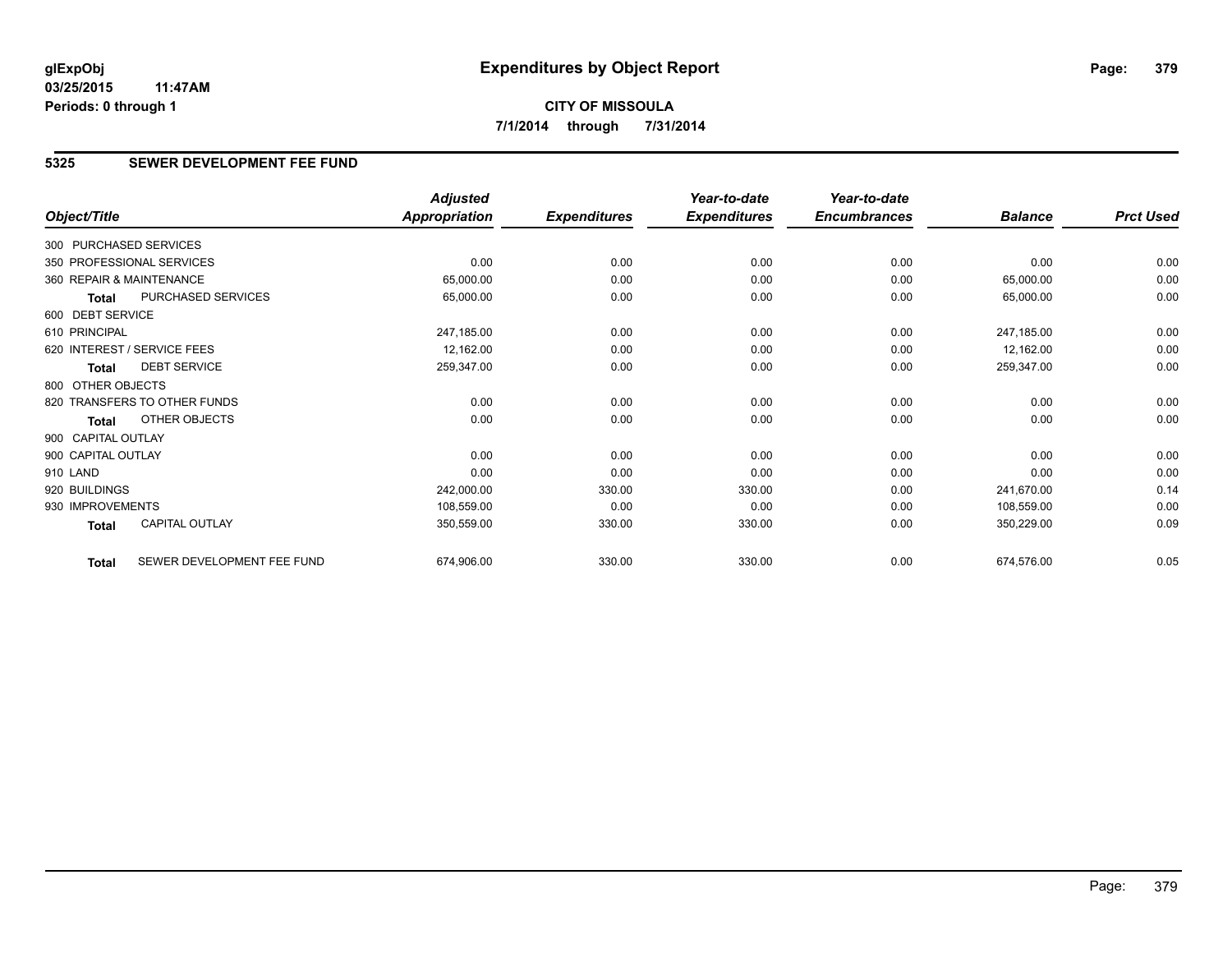#### **5340 SEWER CONSTRUCTION FUND**

| Object/Title                              | <b>Adjusted</b><br><b>Appropriation</b> | <b>Expenditures</b> | Year-to-date<br><b>Expenditures</b> | Year-to-date<br><b>Encumbrances</b> | <b>Balance</b> | <b>Prct Used</b> |
|-------------------------------------------|-----------------------------------------|---------------------|-------------------------------------|-------------------------------------|----------------|------------------|
| 300 PURCHASED SERVICES                    |                                         |                     |                                     |                                     |                |                  |
| 350 PROFESSIONAL SERVICES                 | 20,000.00                               | 0.00                | 0.00                                | 0.00                                | 20,000.00      | 0.00             |
| <b>PURCHASED SERVICES</b><br><b>Total</b> | 20,000.00                               | 0.00                | 0.00                                | 0.00                                | 20,000.00      | 0.00             |
| 800 OTHER OBJECTS                         |                                         |                     |                                     |                                     |                |                  |
| 820 TRANSFERS TO OTHER FUNDS              | 0.00                                    | 0.00                | 0.00                                | 0.00                                | 0.00           | 0.00             |
| OTHER OBJECTS<br>Total                    | 0.00                                    | 0.00                | 0.00                                | 0.00                                | 0.00           | 0.00             |
| 900 CAPITAL OUTLAY                        |                                         |                     |                                     |                                     |                |                  |
| 930 IMPROVEMENTS                          | 900.000.00                              | 0.00                | 0.00                                | 0.00                                | 900,000.00     | 0.00             |
| 940 MACHINERY & EQUIPMENT                 | 0.00                                    | 0.00                | 0.00                                | 0.00                                | 0.00           | 0.00             |
| <b>CAPITAL OUTLAY</b><br><b>Total</b>     | 900.000.00                              | 0.00                | 0.00                                | 0.00                                | 900.000.00     | 0.00             |
|                                           |                                         |                     |                                     |                                     |                |                  |
| <b>WASTEWATER</b><br><b>Total</b>         | 920,000.00                              | 0.00                | 0.00                                | 0.00                                | 920,000.00     | 0.00             |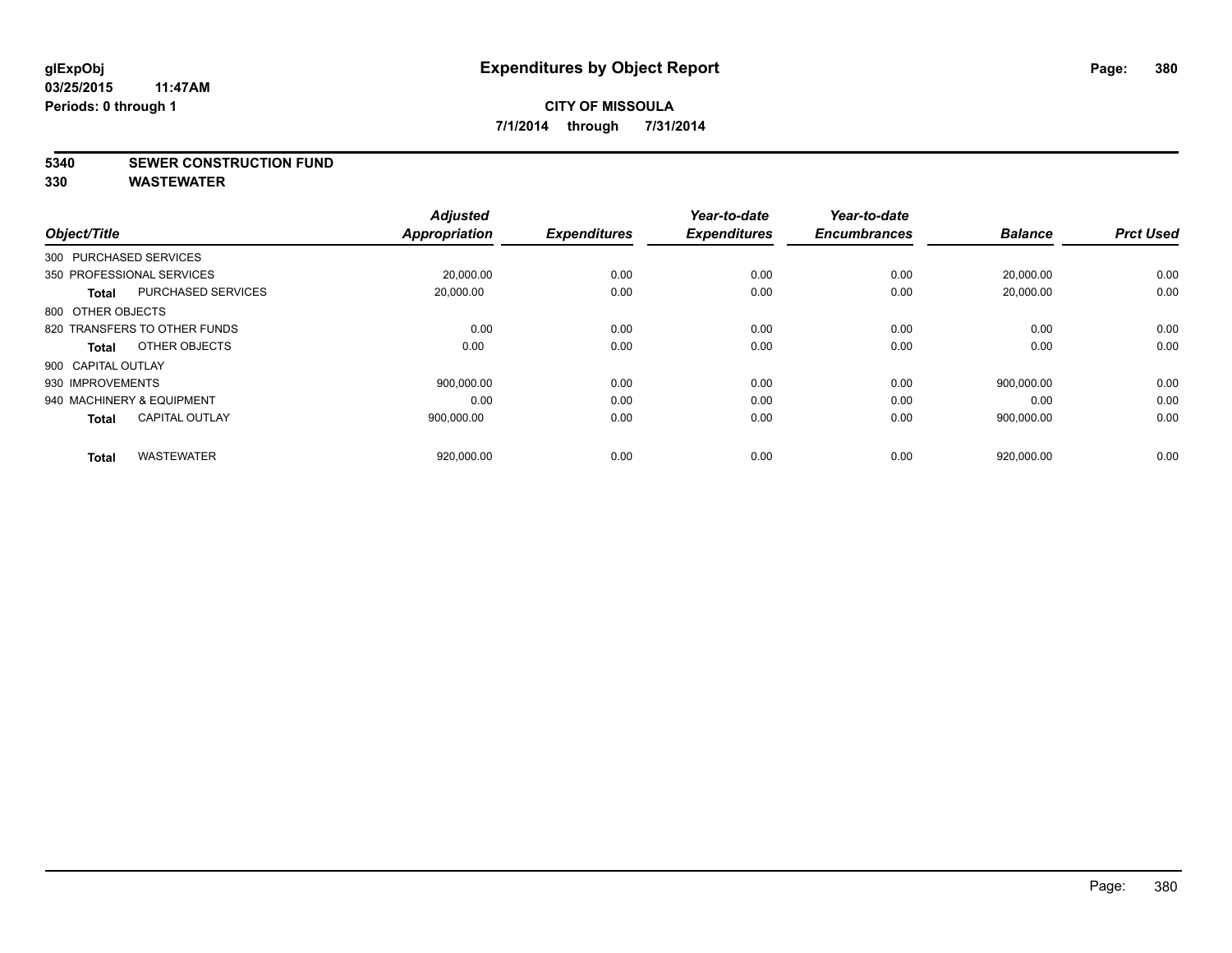#### **5340 SEWER CONSTRUCTION FUND**

**390 NON-DEPARTMENTAL**

| Object/Title       |                       | <b>Adjusted</b><br>Appropriation | <b>Expenditures</b> | Year-to-date<br><b>Expenditures</b> | Year-to-date<br><b>Encumbrances</b> | <b>Balance</b> | <b>Prct Used</b> |
|--------------------|-----------------------|----------------------------------|---------------------|-------------------------------------|-------------------------------------|----------------|------------------|
| 900 CAPITAL OUTLAY |                       |                                  |                     |                                     |                                     |                |                  |
| 930 IMPROVEMENTS   |                       | 0.00                             | 0.00                | 0.00                                | 0.00                                | 0.00           | 0.00             |
| Total              | <b>CAPITAL OUTLAY</b> | 0.00                             | 0.00                | 0.00                                | 0.00                                | 0.00           | 0.00             |
| Total              | NON-DEPARTMENTAL      | 0.00                             | 0.00                | 0.00                                | 0.00                                | 0.00           | 0.00             |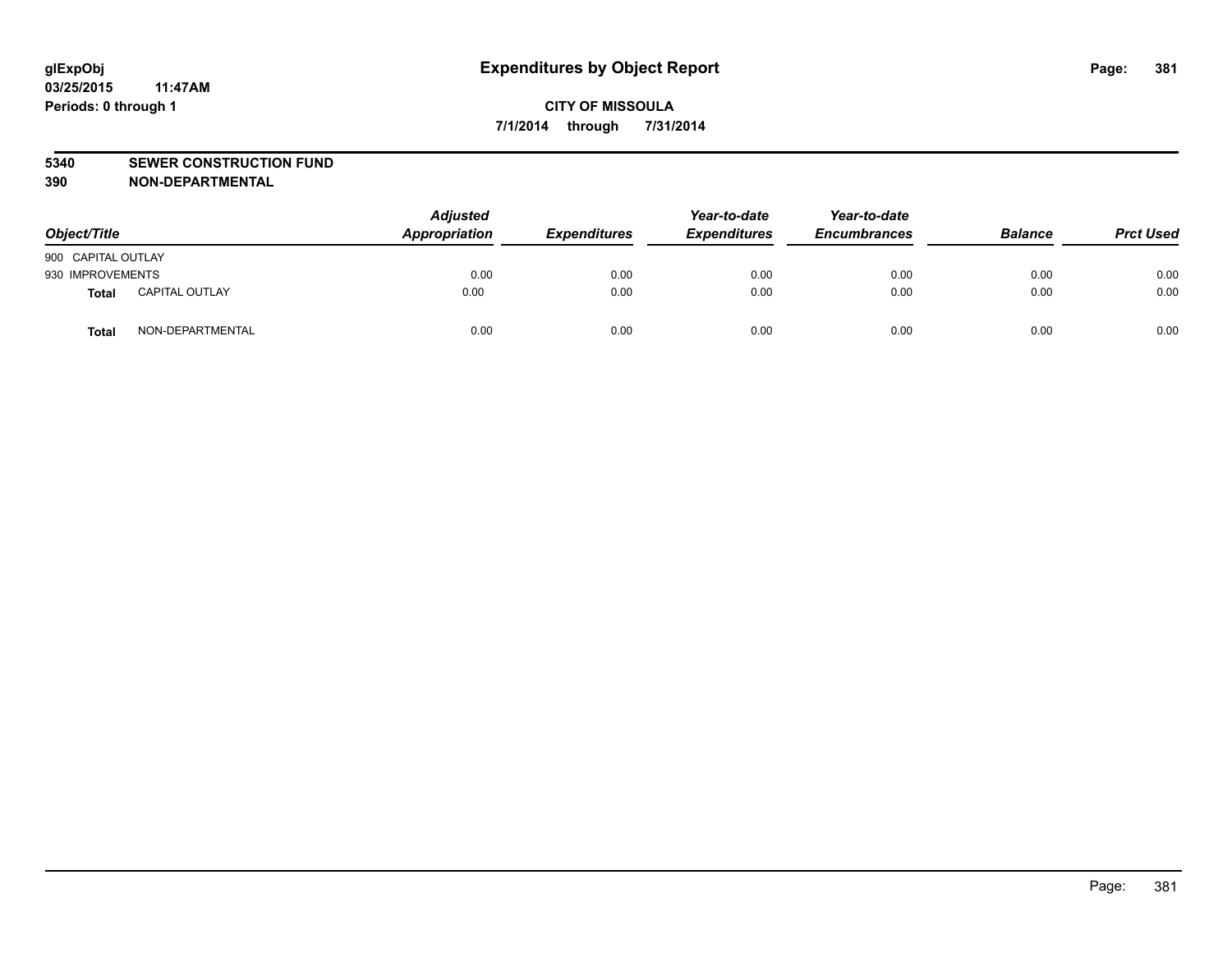#### **5340 SEWER CONSTRUCTION FUND**

| Object/Title              |                              | <b>Adjusted</b><br><b>Appropriation</b> | <b>Expenditures</b> | Year-to-date<br><b>Expenditures</b> | Year-to-date<br><b>Encumbrances</b> | <b>Balance</b> | <b>Prct Used</b> |
|---------------------------|------------------------------|-----------------------------------------|---------------------|-------------------------------------|-------------------------------------|----------------|------------------|
| 300 PURCHASED SERVICES    |                              |                                         |                     |                                     |                                     |                |                  |
| 350 PROFESSIONAL SERVICES |                              | 20,000.00                               | 0.00                | 0.00                                | 0.00                                | 20,000.00      | 0.00             |
| Total                     | <b>PURCHASED SERVICES</b>    | 20,000.00                               | 0.00                | 0.00                                | 0.00                                | 20,000.00      | 0.00             |
| 800 OTHER OBJECTS         |                              |                                         |                     |                                     |                                     |                |                  |
|                           | 820 TRANSFERS TO OTHER FUNDS | 0.00                                    | 0.00                | 0.00                                | 0.00                                | 0.00           | 0.00             |
| Total                     | OTHER OBJECTS                | 0.00                                    | 0.00                | 0.00                                | 0.00                                | 0.00           | 0.00             |
| 900 CAPITAL OUTLAY        |                              |                                         |                     |                                     |                                     |                |                  |
| 930 IMPROVEMENTS          |                              | 900.000.00                              | 0.00                | 0.00                                | 0.00                                | 900.000.00     | 0.00             |
| 940 MACHINERY & EQUIPMENT |                              | 0.00                                    | 0.00                | 0.00                                | 0.00                                | 0.00           | 0.00             |
| <b>Total</b>              | <b>CAPITAL OUTLAY</b>        | 900,000.00                              | 0.00                | 0.00                                | 0.00                                | 900,000.00     | 0.00             |
| <b>Total</b>              | SEWER CONSTRUCTION FUND      | 920,000.00                              | 0.00                | 0.00                                | 0.00                                | 920,000.00     | 0.00             |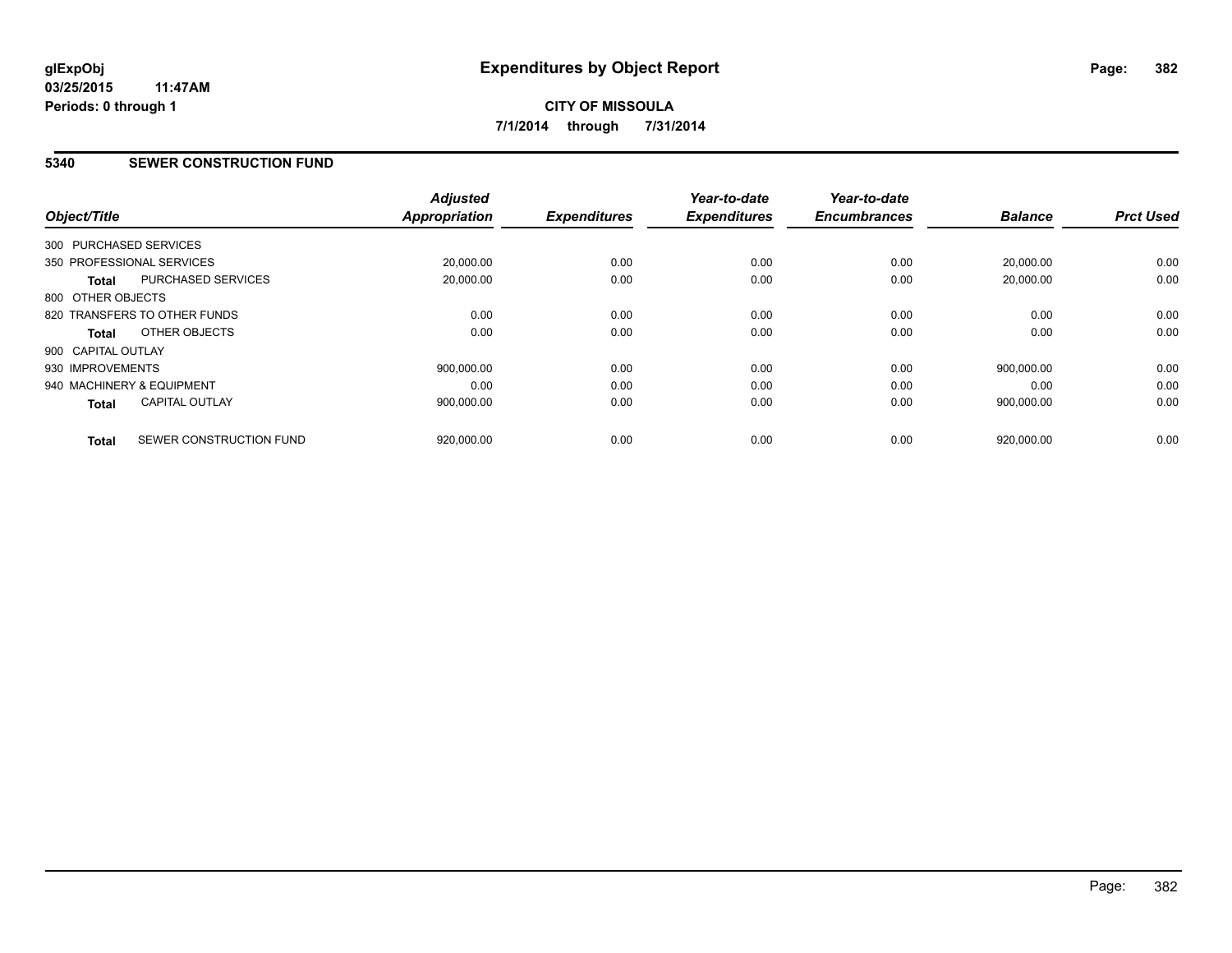# **CITY OF MISSOULA 7/1/2014 through 7/31/2014**

#### **5361 2001 SEWER REVENUE BONDS-DEBT SERVICE**

| Object/Title                        | <b>Adjusted</b><br>Appropriation | <b>Expenditures</b> | Year-to-date<br><b>Expenditures</b> | Year-to-date<br><b>Encumbrances</b> | <b>Balance</b> | <b>Prct Used</b> |
|-------------------------------------|----------------------------------|---------------------|-------------------------------------|-------------------------------------|----------------|------------------|
| 600 DEBT SERVICE                    |                                  |                     |                                     |                                     |                |                  |
| 610 PRINCIPAL                       | 27,000.00                        | 0.00                | 0.00                                | 0.00                                | 27,000.00      | 0.00             |
| 620 INTEREST / SERVICE FEES         | 3,590.00                         | 0.00                | 0.00                                | 0.00                                | 3,590.00       | 0.00             |
| <b>DEBT SERVICE</b><br><b>Total</b> | 30,590.00                        | 0.00                | 0.00                                | 0.00                                | 30,590.00      | 0.00             |
| WASTEWATER<br><b>Total</b>          | 30,590.00                        | 0.00                | 0.00                                | 0.00                                | 30,590.00      | 0.00             |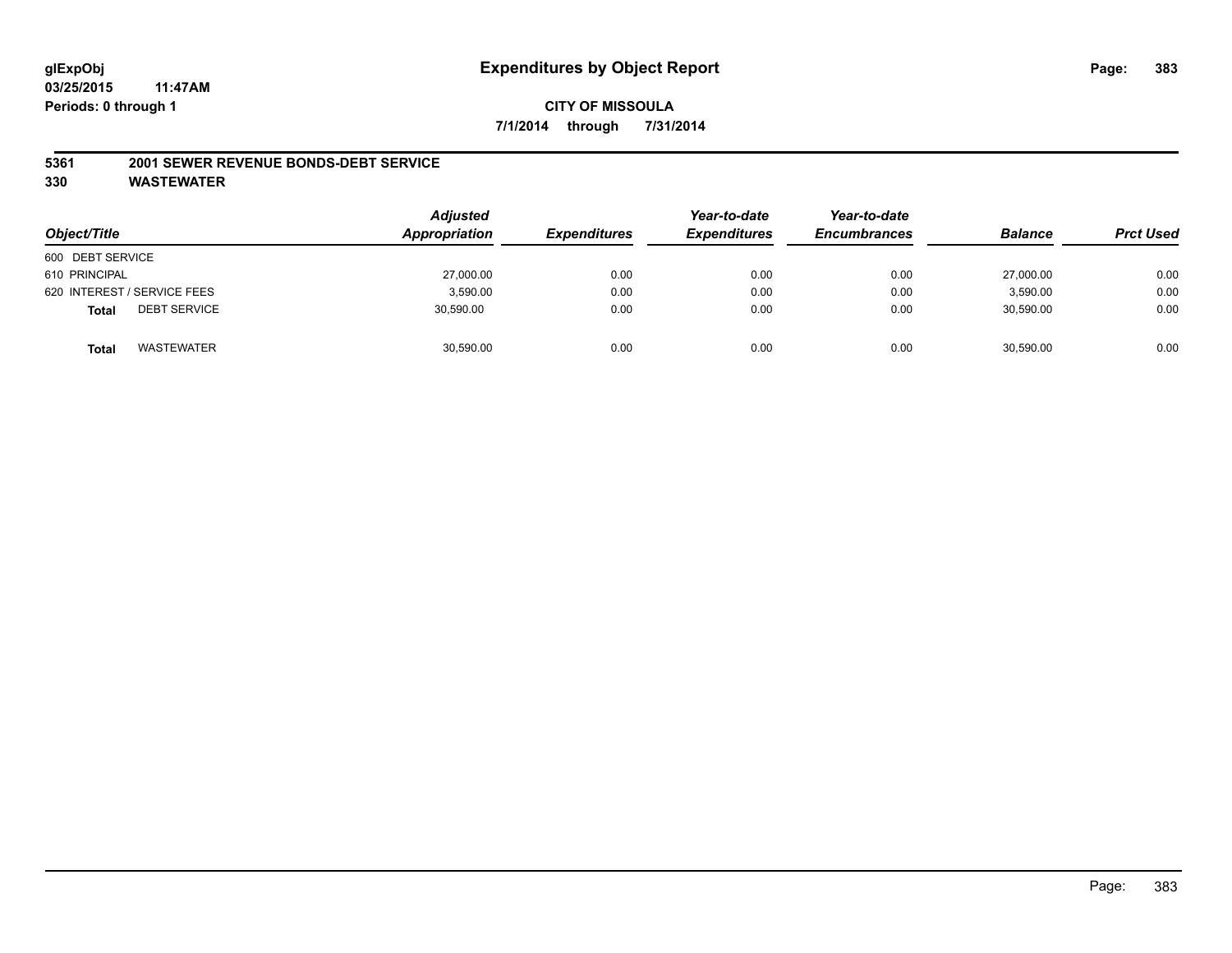**CITY OF MISSOULA 7/1/2014 through 7/31/2014**

#### **5361 2001 SEWER REVENUE BONDS-DEBT SERVICE**

| Object/Title     |                                  | <b>Adjusted</b><br>Appropriation | <b>Expenditures</b> | Year-to-date<br><b>Expenditures</b> | Year-to-date<br><b>Encumbrances</b> | <b>Balance</b> | <b>Prct Used</b> |
|------------------|----------------------------------|----------------------------------|---------------------|-------------------------------------|-------------------------------------|----------------|------------------|
| 600 DEBT SERVICE |                                  |                                  |                     |                                     |                                     |                |                  |
| 610 PRINCIPAL    |                                  | 27,000.00                        | 0.00                | 0.00                                | 0.00                                | 27.000.00      | 0.00             |
|                  | 620 INTEREST / SERVICE FEES      | 3,590.00                         | 0.00                | 0.00                                | 0.00                                | 3,590.00       | 0.00             |
| <b>Total</b>     | <b>DEBT SERVICE</b>              | 30,590.00                        | 0.00                | 0.00                                | 0.00                                | 30.590.00      | 0.00             |
| Total            | 2001 SEWER REVENUE BONDS-DEBT SE | 30.590.00                        | 0.00                | 0.00                                | 0.00                                | 30.590.00      | 0.00             |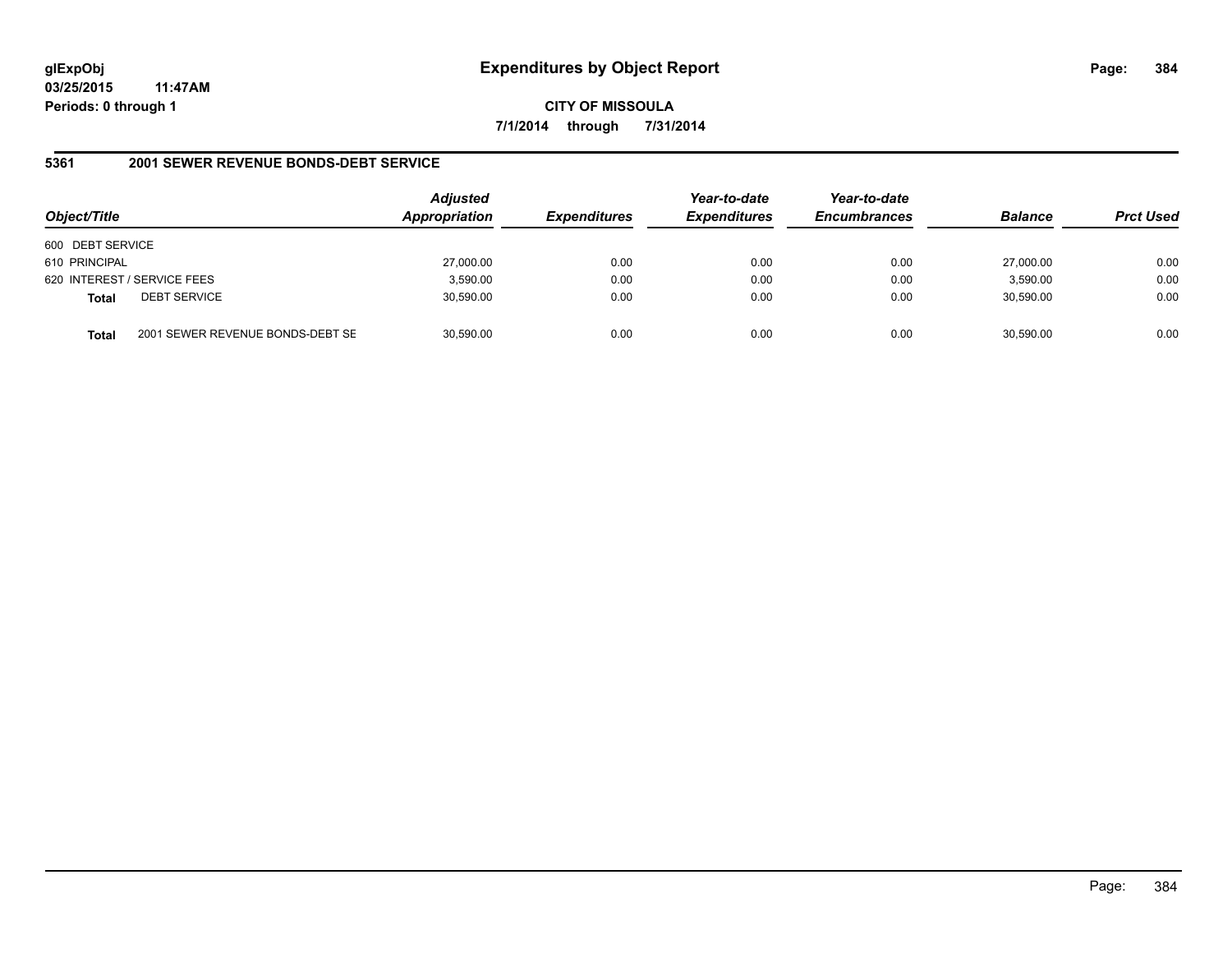#### **CITY OF MISSOULA 7/1/2014 through 7/31/2014**

#### **5362 00 SEWER REVENUE BOND - SERIES B DEBT SE**

|                                   | <b>Adjusted</b> |                     | Year-to-date        | Year-to-date        |                |                  |
|-----------------------------------|-----------------|---------------------|---------------------|---------------------|----------------|------------------|
| Object/Title                      | Appropriation   | <b>Expenditures</b> | <b>Expenditures</b> | <b>Encumbrances</b> | <b>Balance</b> | <b>Prct Used</b> |
| 600 DEBT SERVICE                  |                 |                     |                     |                     |                |                  |
| 610 PRINCIPAL                     | 44,000.00       | 0.00                | 0.00                | 0.00                | 44,000.00      | 0.00             |
| 620 INTEREST / SERVICE FEES       | 5.240.00        | 0.00                | 0.00                | 0.00                | 5.240.00       | 0.00             |
| <b>DEBT SERVICE</b><br>Total      | 49.240.00       | 0.00                | 0.00                | 0.00                | 49.240.00      | 0.00             |
| 800 OTHER OBJECTS                 |                 |                     |                     |                     |                |                  |
| 820 TRANSFERS TO OTHER FUNDS      | 0.00            | 0.00                | 0.00                | 0.00                | 0.00           | 0.00             |
| OTHER OBJECTS<br><b>Total</b>     | 0.00            | 0.00                | 0.00                | 0.00                | 0.00           | 0.00             |
| <b>WASTEWATER</b><br><b>Total</b> | 49.240.00       | 0.00                | 0.00                | 0.00                | 49.240.00      | 0.00             |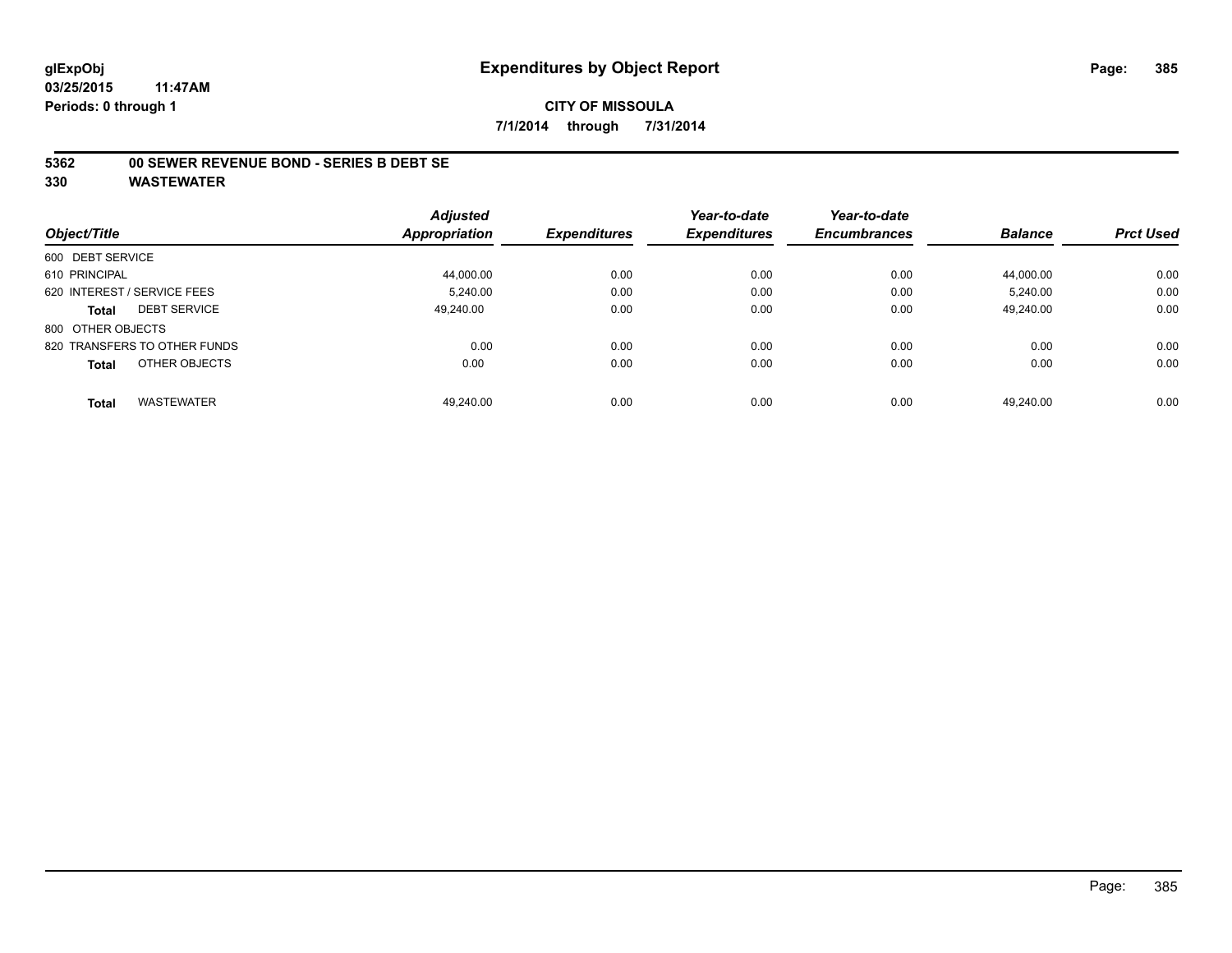**CITY OF MISSOULA 7/1/2014 through 7/31/2014**

## **5362 00 SEWER REVENUE BOND - SERIES B DEBT SE**

| Object/Title      |                                    | <b>Adjusted</b><br>Appropriation | <b>Expenditures</b> | Year-to-date<br><b>Expenditures</b> | Year-to-date<br><b>Encumbrances</b> | <b>Balance</b> | <b>Prct Used</b> |
|-------------------|------------------------------------|----------------------------------|---------------------|-------------------------------------|-------------------------------------|----------------|------------------|
| 600 DEBT SERVICE  |                                    |                                  |                     |                                     |                                     |                |                  |
| 610 PRINCIPAL     |                                    | 44,000.00                        | 0.00                | 0.00                                | 0.00                                | 44.000.00      | 0.00             |
|                   | 620 INTEREST / SERVICE FEES        | 5.240.00                         | 0.00                | 0.00                                | 0.00                                | 5.240.00       | 0.00             |
| <b>Total</b>      | <b>DEBT SERVICE</b>                | 49.240.00                        | 0.00                | 0.00                                | 0.00                                | 49,240.00      | 0.00             |
| 800 OTHER OBJECTS |                                    |                                  |                     |                                     |                                     |                |                  |
|                   | 820 TRANSFERS TO OTHER FUNDS       | 0.00                             | 0.00                | 0.00                                | 0.00                                | 0.00           | 0.00             |
| Total             | OTHER OBJECTS                      | 0.00                             | 0.00                | 0.00                                | 0.00                                | 0.00           | 0.00             |
| <b>Total</b>      | 00 SEWER REVENUE BOND - SERIES B D | 49.240.00                        | 0.00                | 0.00                                | 0.00                                | 49.240.00      | 0.00             |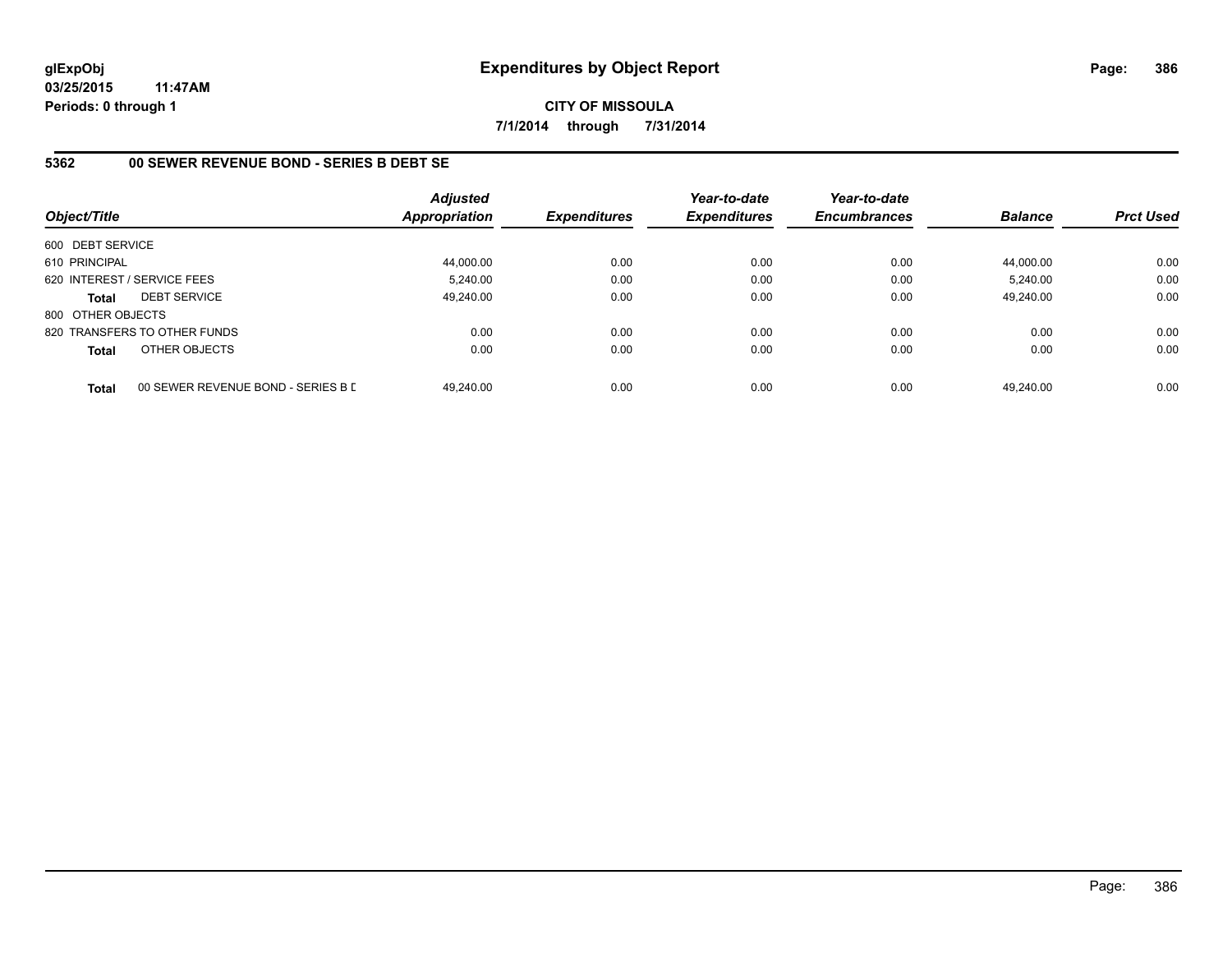# **CITY OF MISSOULA 7/1/2014 through 7/31/2014**

#### **5363 92 SEWER REVENUE BOND SERIES A DEBT SERV**

| Object/Title                        | <b>Adjusted</b><br>Appropriation | <b>Expenditures</b> | Year-to-date<br><b>Expenditures</b> | Year-to-date<br><b>Encumbrances</b> | <b>Balance</b> | <b>Prct Used</b> |
|-------------------------------------|----------------------------------|---------------------|-------------------------------------|-------------------------------------|----------------|------------------|
| 600 DEBT SERVICE                    |                                  |                     |                                     |                                     |                |                  |
| 610 PRINCIPAL                       | 0.00                             | 0.00                | 0.00                                | 0.00                                | 0.00           | 0.00             |
| 620 INTEREST / SERVICE FEES         | 0.00                             | 0.00                | 0.00                                | 0.00                                | 0.00           | 0.00             |
| <b>DEBT SERVICE</b><br><b>Total</b> | 0.00                             | 0.00                | 0.00                                | 0.00                                | 0.00           | 0.00             |
| <b>WASTEWATER</b><br><b>Total</b>   | 0.00                             | 0.00                | 0.00                                | 0.00                                | 0.00           | 0.00             |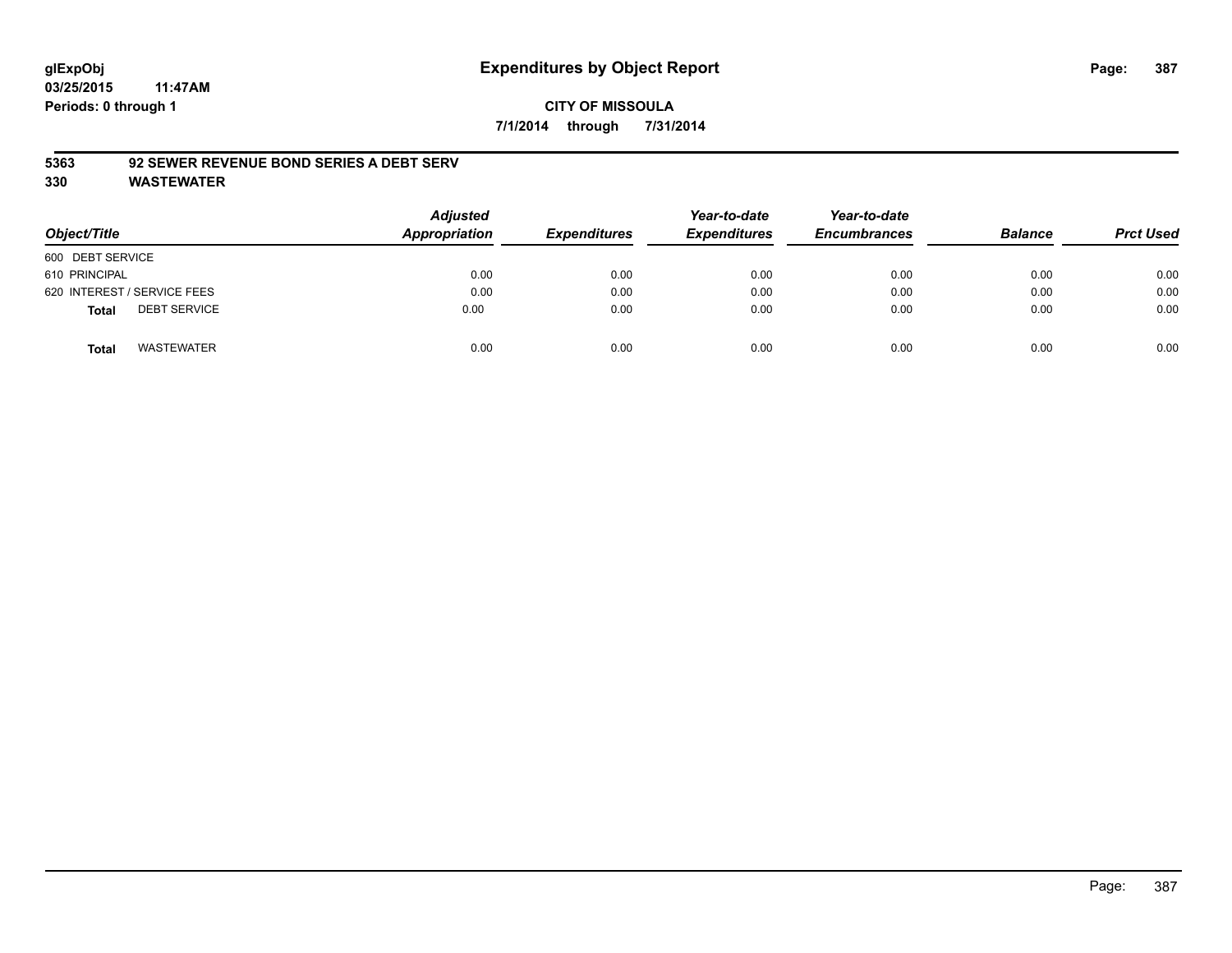# **glExpObj Expenditures by Object Report Page: 388**

**03/25/2015 11:47AM Periods: 0 through 1**

#### **5363 92 SEWER REVENUE BOND SERIES A DEBT SERV**

| Object/Title     |                                   | <b>Adjusted</b><br>Appropriation | <b>Expenditures</b> | Year-to-date<br><b>Expenditures</b> | Year-to-date<br><b>Encumbrances</b> | <b>Balance</b> | <b>Prct Used</b> |
|------------------|-----------------------------------|----------------------------------|---------------------|-------------------------------------|-------------------------------------|----------------|------------------|
| 600 DEBT SERVICE |                                   |                                  |                     |                                     |                                     |                |                  |
| 610 PRINCIPAL    |                                   | 0.00                             | 0.00                | 0.00                                | 0.00                                | 0.00           | 0.00             |
|                  | 620 INTEREST / SERVICE FEES       | 0.00                             | 0.00                | 0.00                                | 0.00                                | 0.00           | 0.00             |
| <b>Total</b>     | <b>DEBT SERVICE</b>               | 0.00                             | 0.00                | 0.00                                | 0.00                                | 0.00           | 0.00             |
| Total            | 92 SEWER REVENUE BOND SERIES A DE | 0.00                             | 0.00                | 0.00                                | 0.00                                | 0.00           | 0.00             |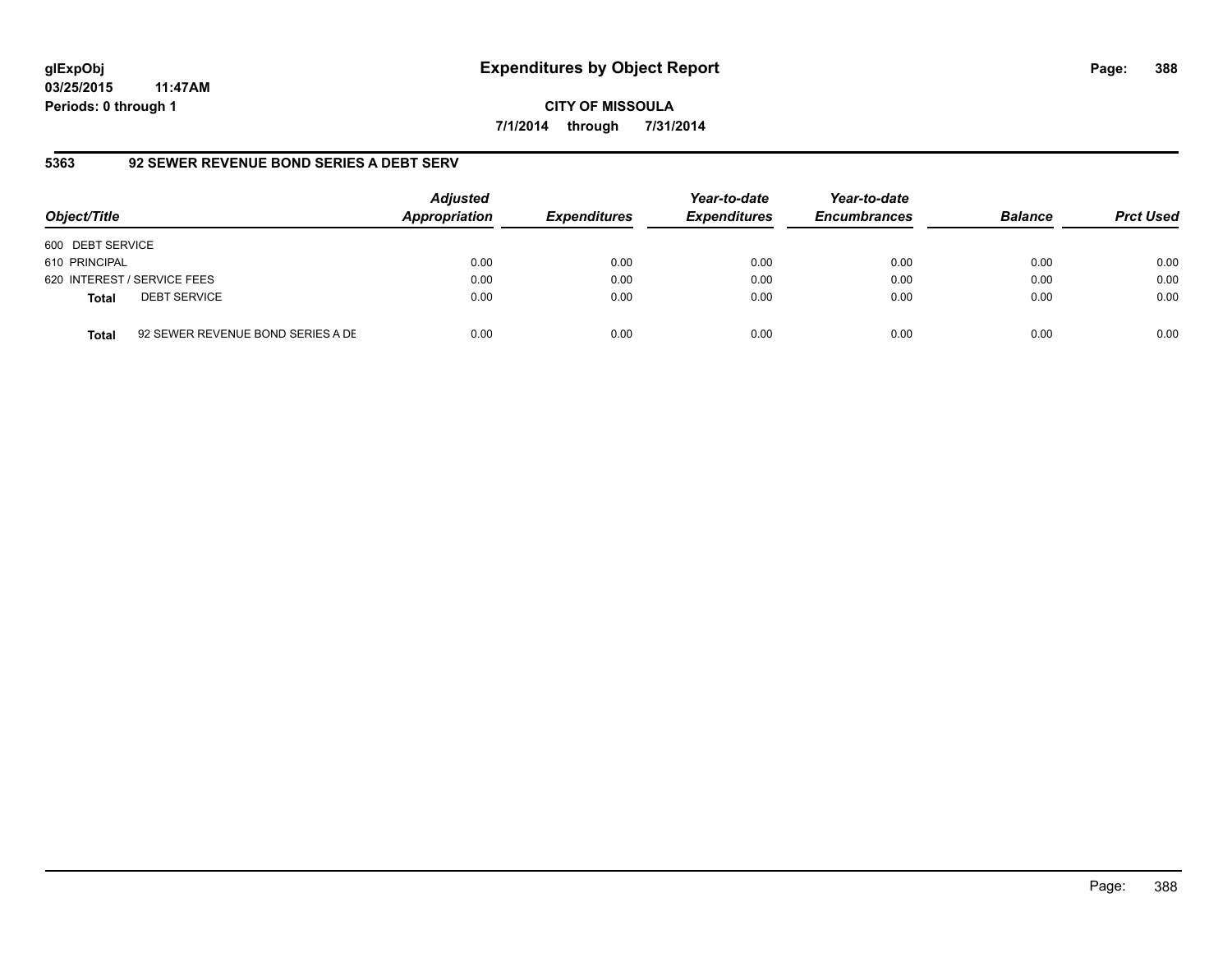# **glExpObj Expenditures by Object Report Page: 389**

**03/25/2015 11:47AM Periods: 0 through 1**

# **CITY OF MISSOULA 7/1/2014 through 7/31/2014**

#### **5364 92 SEWER REVENUE BOND - SERIES B DEBT S**

| Object/Title                        | Adjusted<br>Appropriation | <b>Expenditures</b> | Year-to-date<br><b>Expenditures</b> | Year-to-date<br><b>Encumbrances</b> | <b>Balance</b> | <b>Prct Used</b> |
|-------------------------------------|---------------------------|---------------------|-------------------------------------|-------------------------------------|----------------|------------------|
| 600 DEBT SERVICE                    |                           |                     |                                     |                                     |                |                  |
| 610 PRINCIPAL                       | 0.00                      | 0.00                | 0.00                                | 0.00                                | 0.00           | 0.00             |
| 620 INTEREST / SERVICE FEES         | 0.00                      | 0.00                | 0.00                                | 0.00                                | 0.00           | 0.00             |
| <b>DEBT SERVICE</b><br><b>Total</b> | 0.00                      | 0.00                | 0.00                                | 0.00                                | 0.00           | 0.00             |
| <b>WASTEWATER</b><br><b>Total</b>   | 0.00                      | 0.00                | 0.00                                | 0.00                                | 0.00           | 0.00             |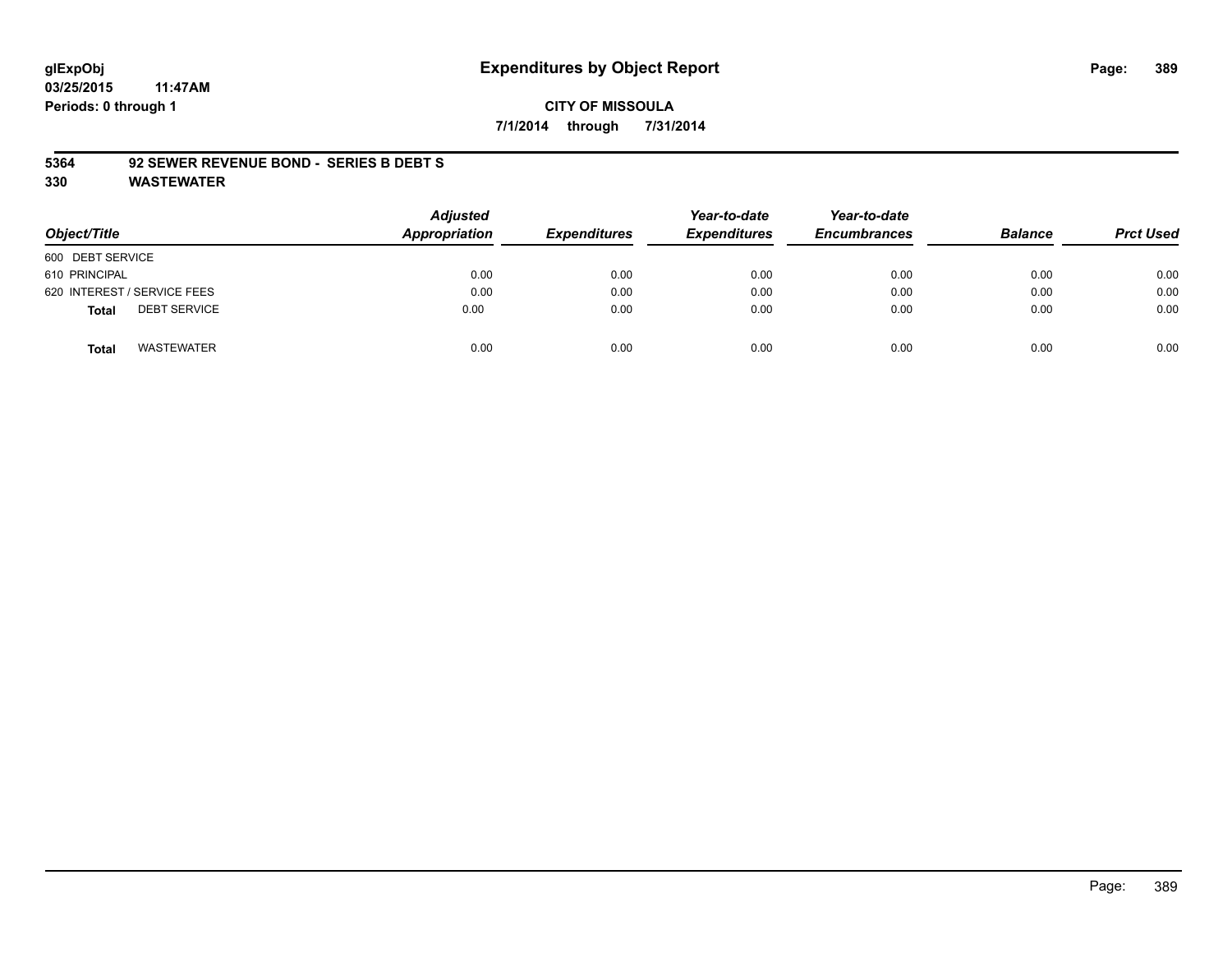# **glExpObj Expenditures by Object Report Page: 390**

**03/25/2015 11:47AM Periods: 0 through 1**

**CITY OF MISSOULA 7/1/2014 through 7/31/2014**

#### **5364 92 SEWER REVENUE BOND - SERIES B DEBT S**

| Object/Title                                       | <b>Adjusted</b><br>Appropriation | <b>Expenditures</b> | Year-to-date<br><b>Expenditures</b> | Year-to-date<br><b>Encumbrances</b> | <b>Balance</b> | <b>Prct Used</b> |
|----------------------------------------------------|----------------------------------|---------------------|-------------------------------------|-------------------------------------|----------------|------------------|
| 600 DEBT SERVICE                                   |                                  |                     |                                     |                                     |                |                  |
| 610 PRINCIPAL                                      | 0.00                             | 0.00                | 0.00                                | 0.00                                | 0.00           | 0.00             |
| 620 INTEREST / SERVICE FEES                        | 0.00                             | 0.00                | 0.00                                | 0.00                                | 0.00           | 0.00             |
| <b>DEBT SERVICE</b><br><b>Total</b>                | 0.00                             | 0.00                | 0.00                                | 0.00                                | 0.00           | 0.00             |
| 92 SEWER REVENUE BOND - SERIES B I<br><b>Total</b> | 0.00                             | 0.00                | 0.00                                | 0.00                                | 0.00           | 0.00             |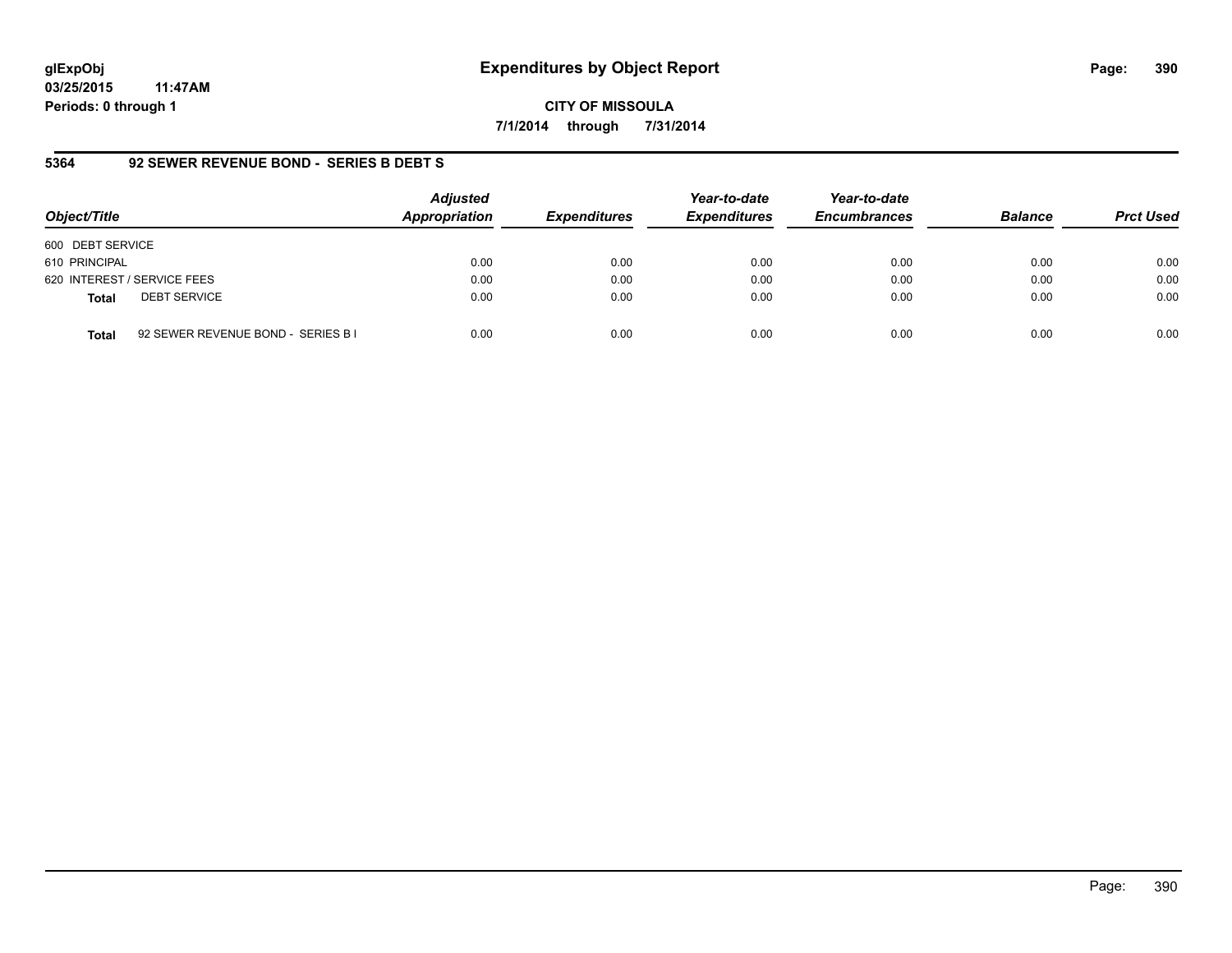# **CITY OF MISSOULA 7/1/2014 through 7/31/2014**

#### **5365 99 SEWER REVENUE BONDS DEBT SERVICE FUND**

| Object/Title                        | <b>Adjusted</b><br>Appropriation | <b>Expenditures</b> | Year-to-date<br><b>Expenditures</b> | Year-to-date<br><b>Encumbrances</b> | <b>Balance</b> | <b>Prct Used</b> |
|-------------------------------------|----------------------------------|---------------------|-------------------------------------|-------------------------------------|----------------|------------------|
| 600 DEBT SERVICE                    |                                  |                     |                                     |                                     |                |                  |
| 610 PRINCIPAL                       | 113,000.00                       | 0.00                | 0.00                                | 0.00                                | 113,000.00     | 0.00             |
| 620 INTEREST / SERVICE FEES         | 11,180.00                        | 0.00                | 0.00                                | 0.00                                | 11.180.00      | 0.00             |
| <b>DEBT SERVICE</b><br><b>Total</b> | 124.180.00                       | 0.00                | 0.00                                | 0.00                                | 124.180.00     | 0.00             |
| WASTEWATER<br><b>Total</b>          | 124,180.00                       | 0.00                | 0.00                                | 0.00                                | 124,180.00     | 0.00             |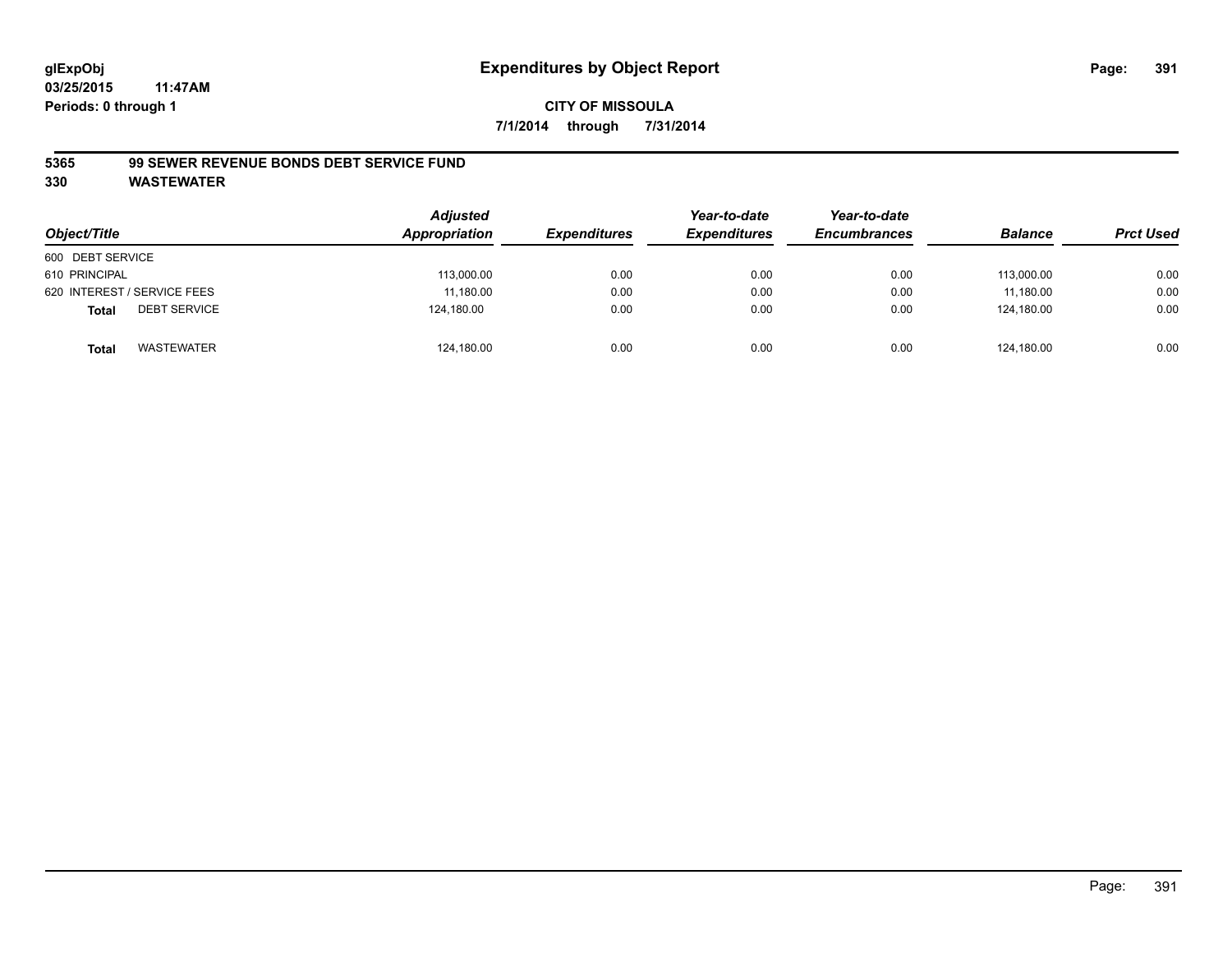**CITY OF MISSOULA 7/1/2014 through 7/31/2014**

# **5365 99 SEWER REVENUE BONDS DEBT SERVICE FUND**

| Object/Title     |                                  | <b>Adjusted</b><br>Appropriation | <b>Expenditures</b> | Year-to-date<br><b>Expenditures</b> | Year-to-date<br><b>Encumbrances</b> | <b>Balance</b> | <b>Prct Used</b> |
|------------------|----------------------------------|----------------------------------|---------------------|-------------------------------------|-------------------------------------|----------------|------------------|
| 600 DEBT SERVICE |                                  |                                  |                     |                                     |                                     |                |                  |
| 610 PRINCIPAL    |                                  | 113,000.00                       | 0.00                | 0.00                                | 0.00                                | 113.000.00     | 0.00             |
|                  | 620 INTEREST / SERVICE FEES      | 11,180.00                        | 0.00                | 0.00                                | 0.00                                | 11,180.00      | 0.00             |
| <b>Total</b>     | <b>DEBT SERVICE</b>              | 124,180.00                       | 0.00                | 0.00                                | 0.00                                | 124.180.00     | 0.00             |
| <b>Total</b>     | 99 SEWER REVENUE BONDS DEBT SERV | 124,180.00                       | 0.00                | 0.00                                | 0.00                                | 124.180.00     | 0.00             |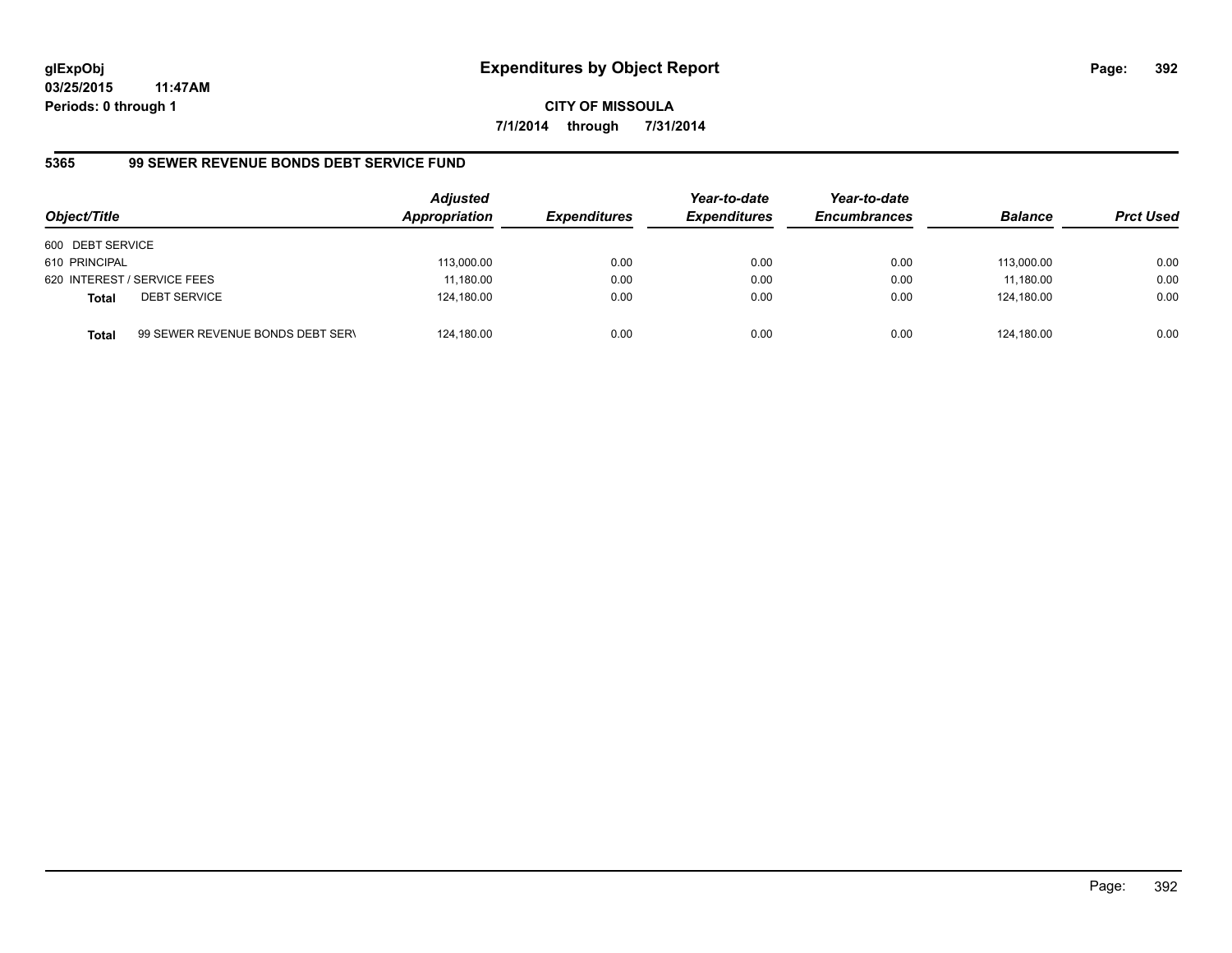### **CITY OF MISSOULA 7/1/2014 through 7/31/2014**

#### **5366 92 SEWER REVENUE BOND - SERIES A BOND RE**

| Object/Title                      | <b>Adjusted</b><br>Appropriation | <b>Expenditures</b> | Year-to-date<br><b>Expenditures</b> | Year-to-date<br><b>Encumbrances</b> | <b>Balance</b> | <b>Prct Used</b> |
|-----------------------------------|----------------------------------|---------------------|-------------------------------------|-------------------------------------|----------------|------------------|
| 800 OTHER OBJECTS                 |                                  |                     |                                     |                                     |                |                  |
| 820 TRANSFERS TO OTHER FUNDS      | 0.00                             | 0.00                | 0.00                                | 0.00                                | 0.00           | 0.00             |
| OTHER OBJECTS<br>Total            | 0.00                             | 0.00                | 0.00                                | 0.00                                | 0.00           | 0.00             |
| <b>WASTEWATER</b><br><b>Total</b> | 0.00                             | 0.00                | 0.00                                | 0.00                                | 0.00           | 0.00             |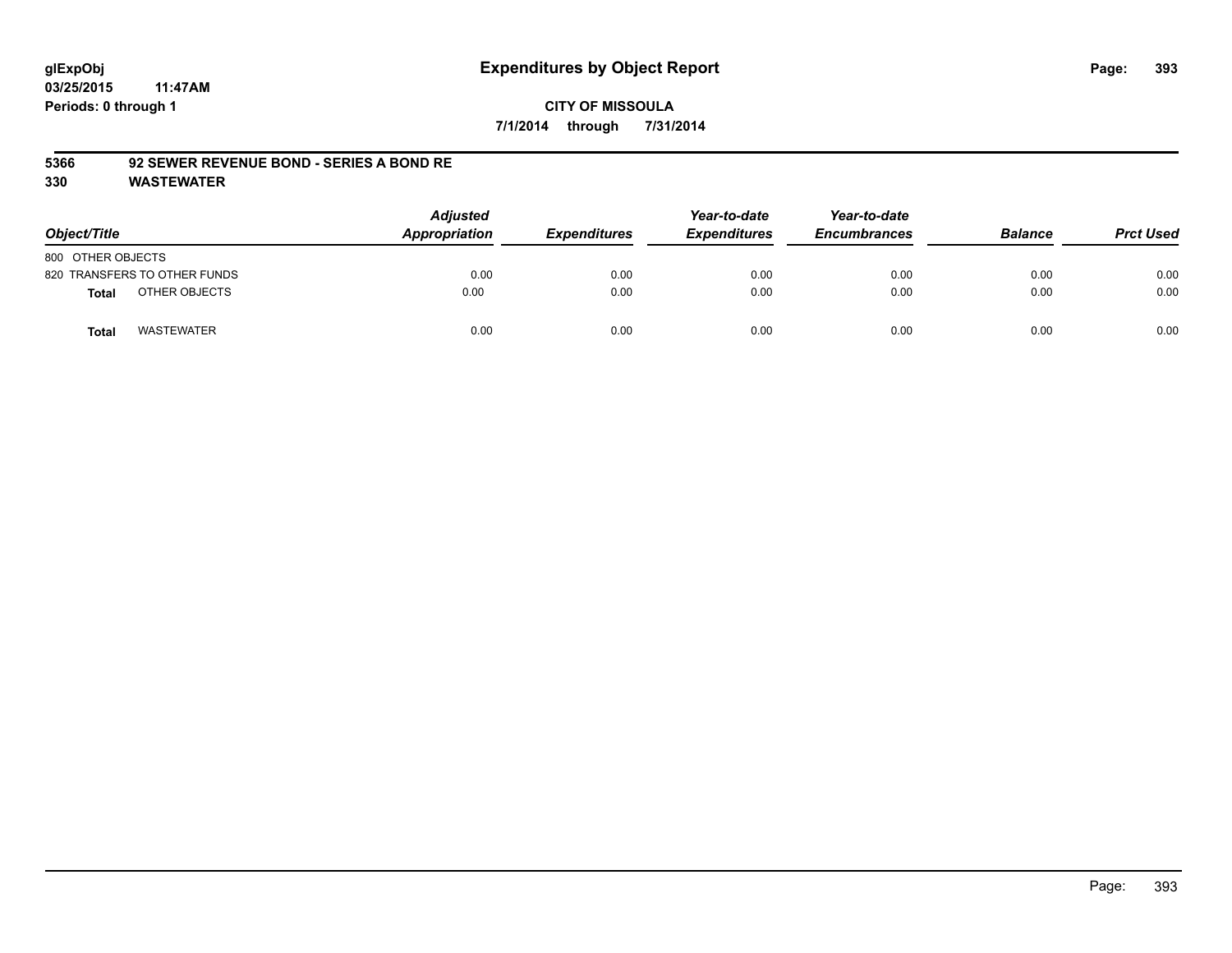**CITY OF MISSOULA 7/1/2014 through 7/31/2014**

# **5366 92 SEWER REVENUE BOND - SERIES A BOND RE**

| Object/Title                                       | <b>Adjusted</b><br>Appropriation | <b>Expenditures</b> | Year-to-date<br><b>Expenditures</b> | Year-to-date<br><b>Encumbrances</b> | <b>Balance</b> | <b>Prct Used</b> |
|----------------------------------------------------|----------------------------------|---------------------|-------------------------------------|-------------------------------------|----------------|------------------|
| 800 OTHER OBJECTS                                  |                                  |                     |                                     |                                     |                |                  |
| 820 TRANSFERS TO OTHER FUNDS                       | 0.00                             | 0.00                | 0.00                                | 0.00                                | 0.00           | 0.00             |
| OTHER OBJECTS<br><b>Total</b>                      | 0.00                             | 0.00                | 0.00                                | 0.00                                | 0.00           | 0.00             |
| 92 SEWER REVENUE BOND - SERIES A B<br><b>Total</b> | 0.00                             | 0.00                | 0.00                                | 0.00                                | 0.00           | 0.00             |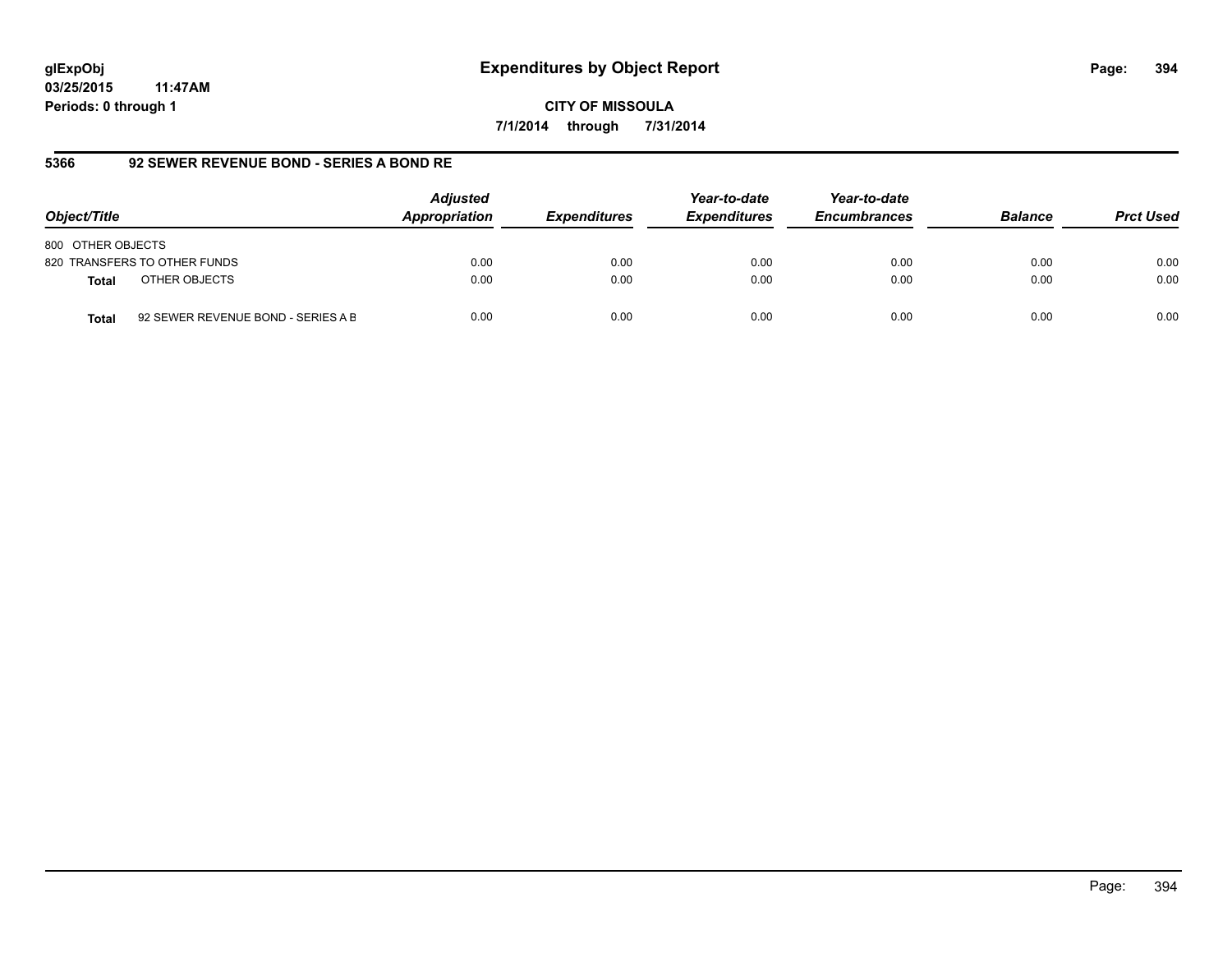#### **CITY OF MISSOULA 7/1/2014 through 7/31/2014**

#### **5367 92 SEWER REVENUE BOND - SERIES B BOND RE**

| Object/Title                  | <b>Adjusted</b><br>Appropriation | <b>Expenditures</b> | Year-to-date<br><b>Expenditures</b> | Year-to-date<br><b>Encumbrances</b> | <b>Balance</b> | <b>Prct Used</b> |
|-------------------------------|----------------------------------|---------------------|-------------------------------------|-------------------------------------|----------------|------------------|
| 800 OTHER OBJECTS             |                                  |                     |                                     |                                     |                |                  |
| 820 TRANSFERS TO OTHER FUNDS  | 0.00                             | 0.00                | 0.00                                | 0.00                                | 0.00           | 0.00             |
| OTHER OBJECTS<br><b>Total</b> | 0.00                             | 0.00                | 0.00                                | 0.00                                | 0.00           | 0.00             |
| <b>WASTEWATER</b><br>Total    | 0.00                             | 0.00                | 0.00                                | 0.00                                | 0.00           | 0.00             |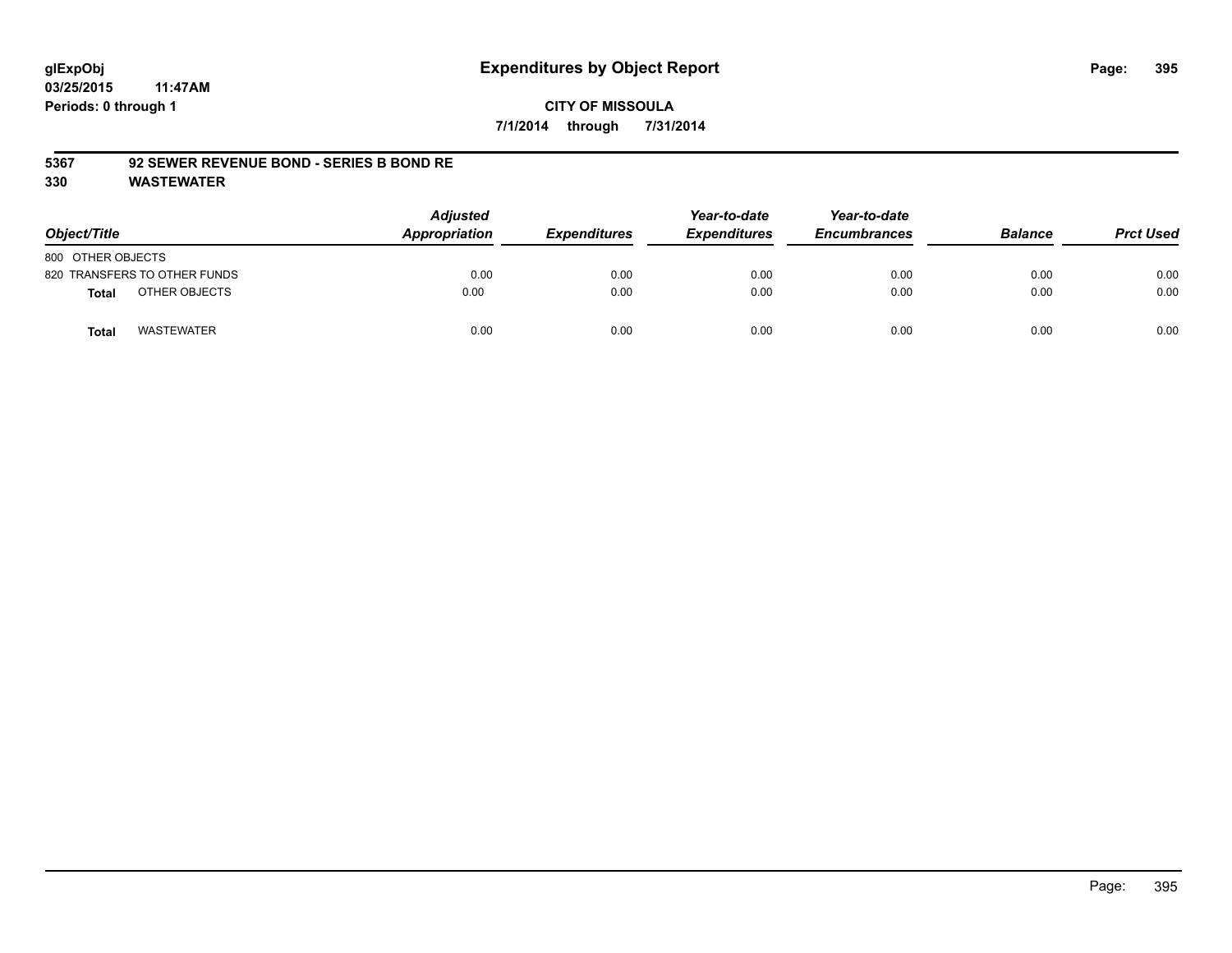**CITY OF MISSOULA 7/1/2014 through 7/31/2014**

# **5367 92 SEWER REVENUE BOND - SERIES B BOND RE**

| Object/Title                                       | <b>Adjusted</b><br>Appropriation | <b>Expenditures</b> | Year-to-date<br><b>Expenditures</b> | Year-to-date<br><b>Encumbrances</b> | <b>Balance</b> | <b>Prct Used</b> |
|----------------------------------------------------|----------------------------------|---------------------|-------------------------------------|-------------------------------------|----------------|------------------|
| 800 OTHER OBJECTS                                  |                                  |                     |                                     |                                     |                |                  |
| 820 TRANSFERS TO OTHER FUNDS                       | 0.00                             | 0.00                | 0.00                                | 0.00                                | 0.00           | 0.00             |
| OTHER OBJECTS<br><b>Total</b>                      | 0.00                             | 0.00                | 0.00                                | 0.00                                | 0.00           | 0.00             |
| 92 SEWER REVENUE BOND - SERIES B E<br><b>Total</b> | 0.00                             | 0.00                | 0.00                                | 0.00                                | 0.00           | 0.00             |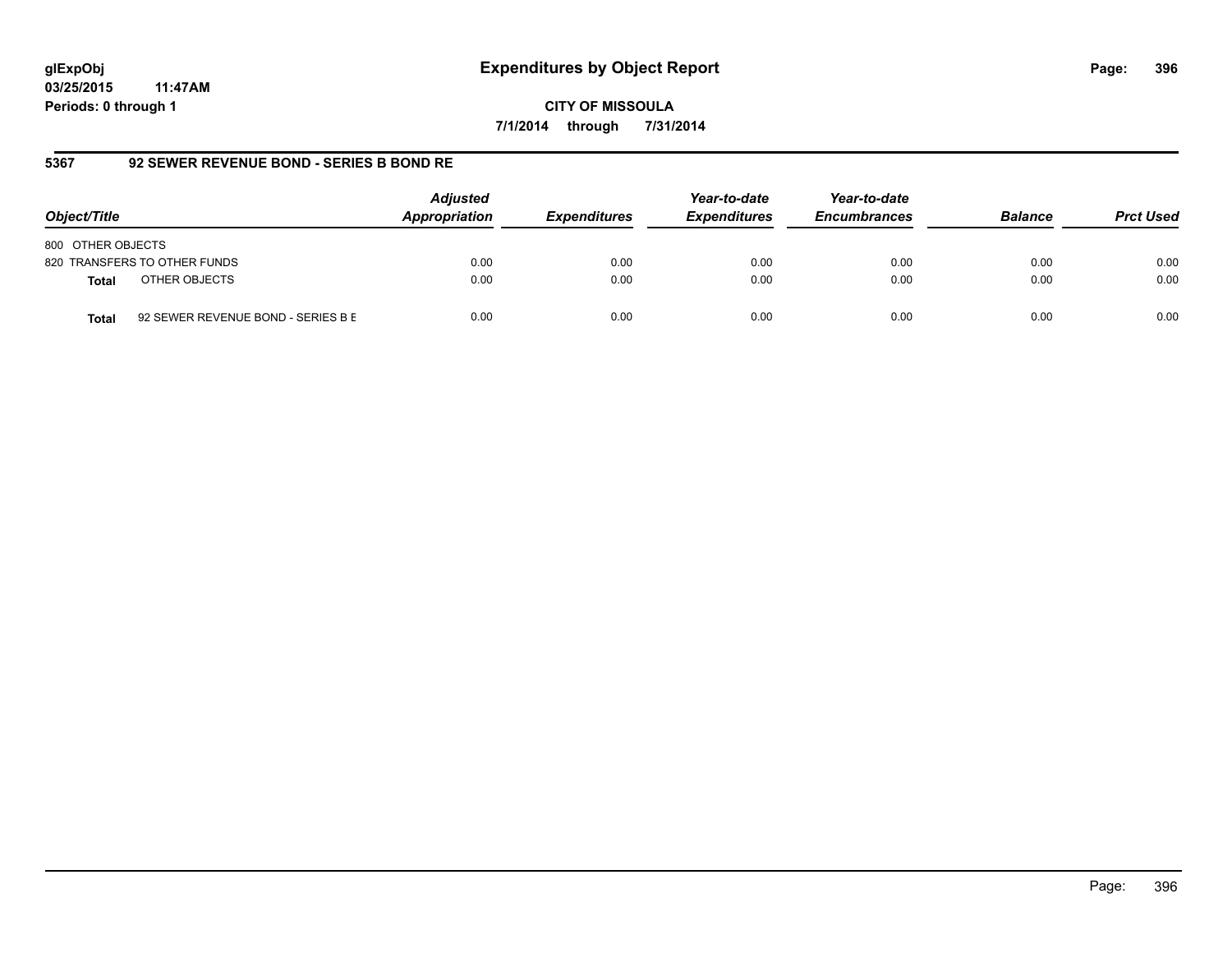#### **5368 00 SEWER REVENUE BOND RESERVE FUND**

| Object/Title                  | <b>Adjusted</b><br>Appropriation | <b>Expenditures</b> | Year-to-date<br><b>Expenditures</b> | Year-to-date<br><b>Encumbrances</b> | <b>Balance</b> | <b>Prct Used</b> |
|-------------------------------|----------------------------------|---------------------|-------------------------------------|-------------------------------------|----------------|------------------|
| 800 OTHER OBJECTS             |                                  |                     |                                     |                                     |                |                  |
| 820 TRANSFERS TO OTHER FUNDS  | 4.280.00                         | 0.00                | 0.00                                | 0.00                                | 4.280.00       | 0.00             |
| OTHER OBJECTS<br><b>Total</b> | 4,280.00                         | 0.00                | 0.00                                | 0.00                                | 4,280.00       | 0.00             |
| <b>WASTEWATER</b><br>Tota     | 4,280.00                         | 0.00                | 0.00                                | 0.00                                | 4,280.00       | 0.00             |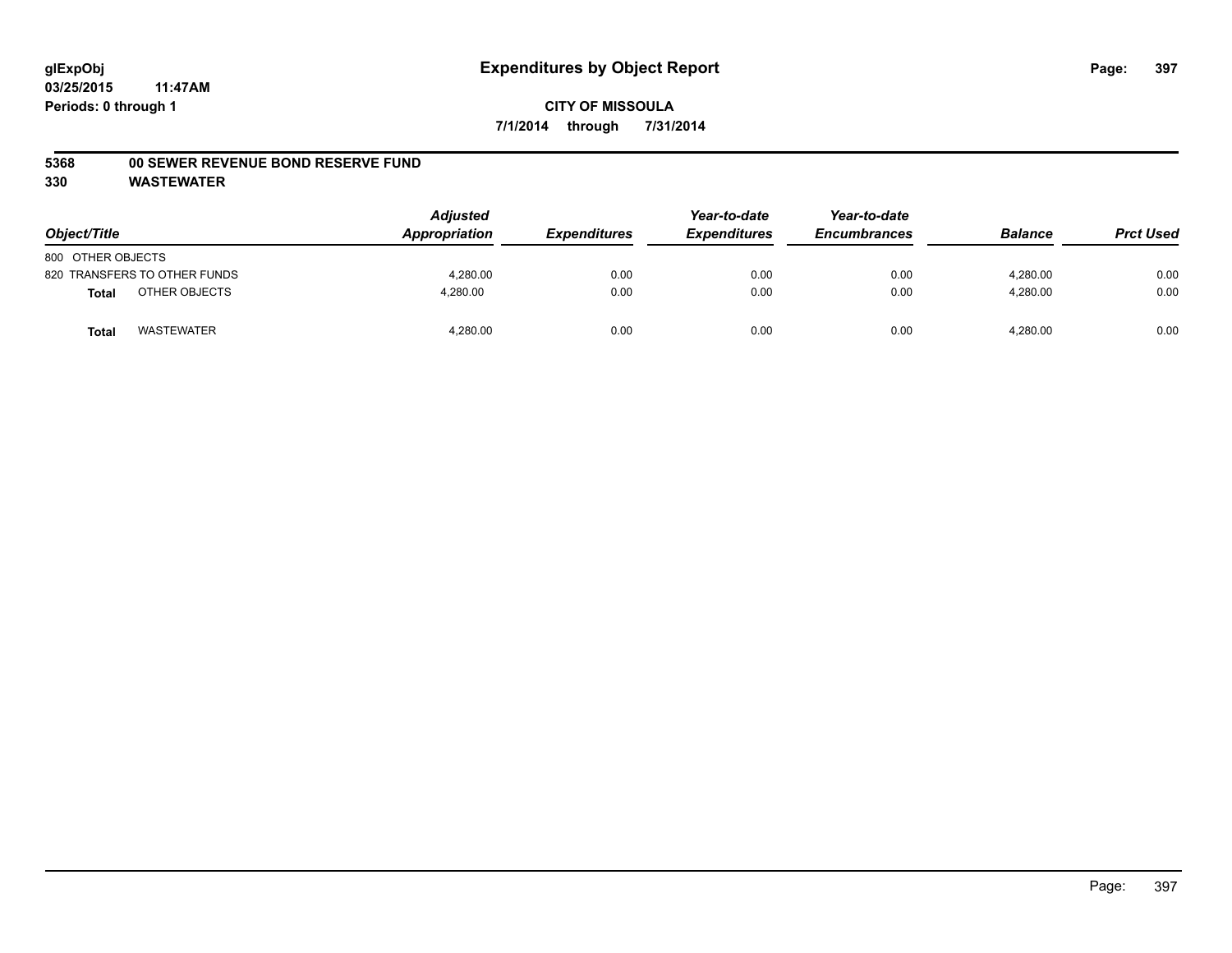**CITY OF MISSOULA 7/1/2014 through 7/31/2014**

# **5368 00 SEWER REVENUE BOND RESERVE FUND**

| Object/Title                                     | <b>Adjusted</b><br>Appropriation | <b>Expenditures</b> | Year-to-date<br><b>Expenditures</b> | Year-to-date<br><b>Encumbrances</b> | <b>Balance</b> | <b>Prct Used</b> |
|--------------------------------------------------|----------------------------------|---------------------|-------------------------------------|-------------------------------------|----------------|------------------|
| 800 OTHER OBJECTS                                |                                  |                     |                                     |                                     |                |                  |
| 820 TRANSFERS TO OTHER FUNDS                     | 4.280.00                         | 0.00                | 0.00                                | 0.00                                | 4.280.00       | 0.00             |
| OTHER OBJECTS<br>Total                           | 4.280.00                         | 0.00                | 0.00                                | 0.00                                | 4.280.00       | 0.00             |
| 00 SEWER REVENUE BOND RESERVE FL<br><b>Total</b> | 4.280.00                         | 0.00                | 0.00                                | 0.00                                | 4.280.00       | 0.00             |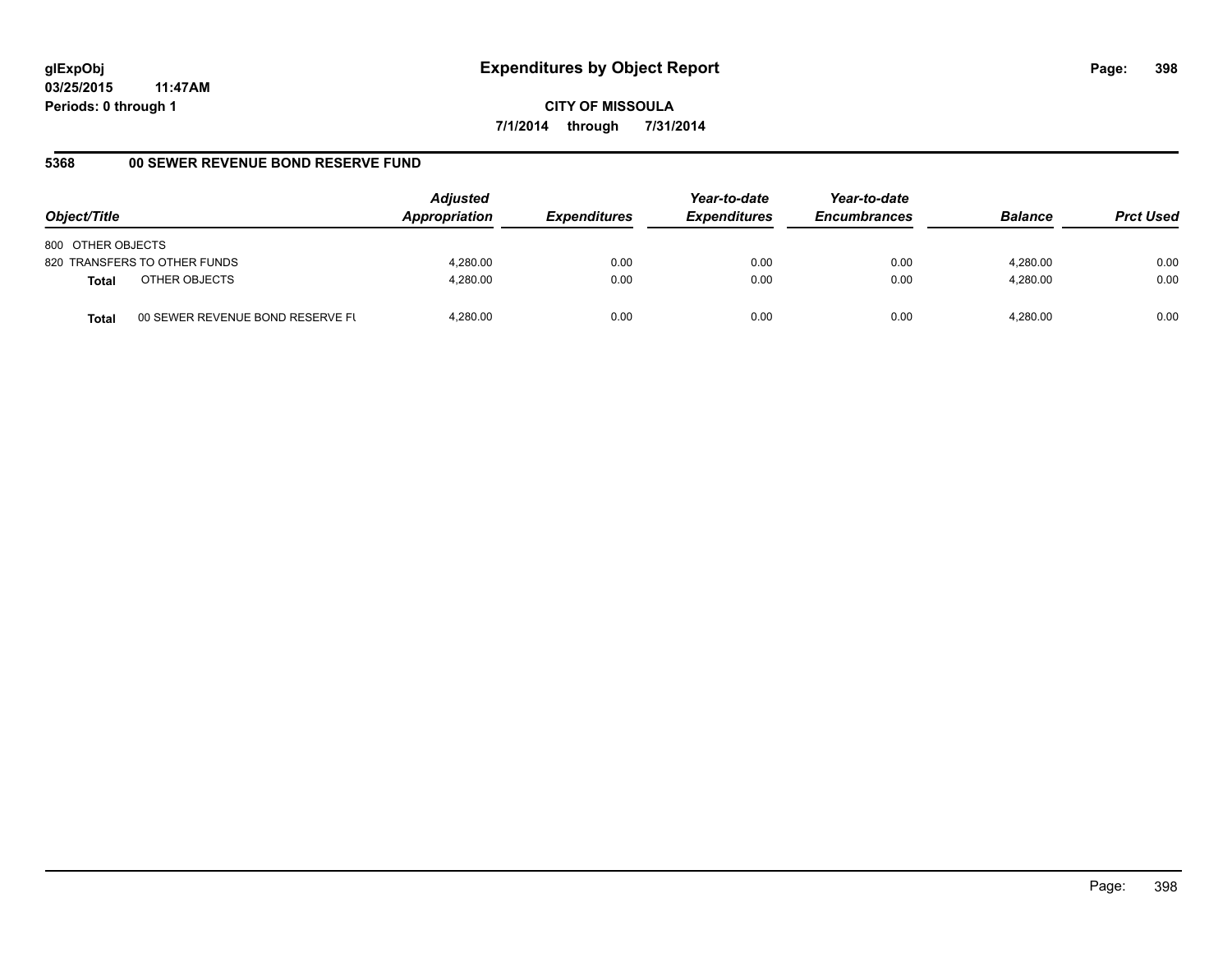## **5369 2001 SEWER REVENUE BOND**

| Object/Title                  | <b>Adjusted</b><br>Appropriation | <b>Expenditures</b> | Year-to-date<br><b>Expenditures</b> | Year-to-date<br><b>Encumbrances</b> | <b>Balance</b> | <b>Prct Used</b> |
|-------------------------------|----------------------------------|---------------------|-------------------------------------|-------------------------------------|----------------|------------------|
| 800 OTHER OBJECTS             |                                  |                     |                                     |                                     |                |                  |
| 820 TRANSFERS TO OTHER FUNDS  | 2,290.00                         | 0.00                | 0.00                                | 0.00                                | 2,290.00       | 0.00             |
| OTHER OBJECTS<br><b>Total</b> | 2,290.00                         | 0.00                | 0.00                                | 0.00                                | 2,290.00       | 0.00             |
| <b>WASTEWATER</b><br>Tota     | 2,290.00                         | 0.00                | 0.00                                | 0.00                                | 2,290.00       | 0.00             |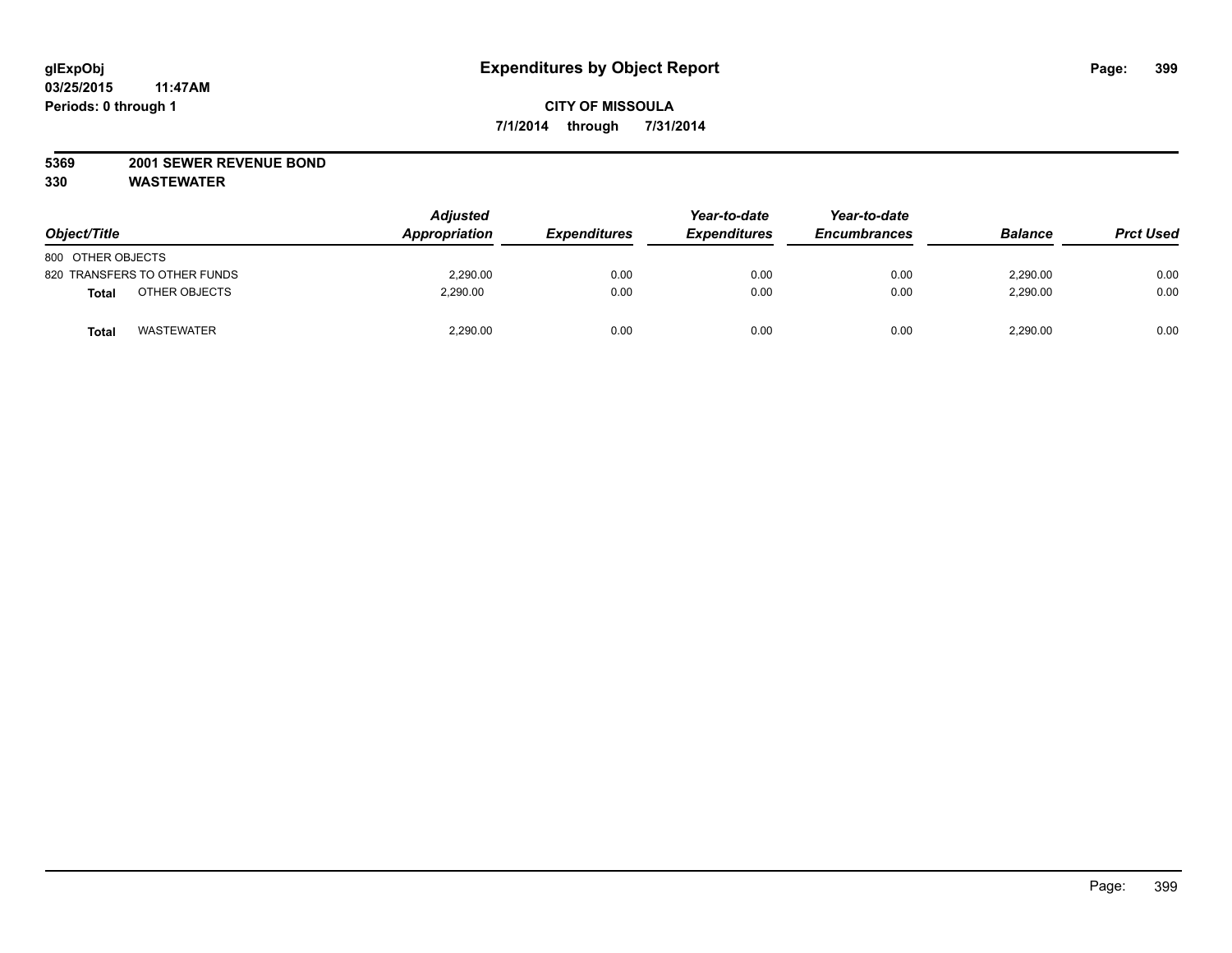## **5369 2001 SEWER REVENUE BOND**

| Object/Title                            | <b>Adjusted</b><br><b>Appropriation</b> | <b>Expenditures</b> | Year-to-date<br><b>Expenditures</b> | Year-to-date<br><b>Encumbrances</b> | <b>Balance</b> | <b>Prct Used</b> |
|-----------------------------------------|-----------------------------------------|---------------------|-------------------------------------|-------------------------------------|----------------|------------------|
| 800 OTHER OBJECTS                       |                                         |                     |                                     |                                     |                |                  |
| 820 TRANSFERS TO OTHER FUNDS            | 2,290.00                                | 0.00                | 0.00                                | 0.00                                | 2.290.00       | 0.00             |
| OTHER OBJECTS<br><b>Total</b>           | 2,290.00                                | 0.00                | 0.00                                | 0.00                                | 2,290.00       | 0.00             |
| 2001 SEWER REVENUE BOND<br><b>Total</b> | 2,290.00                                | 0.00                | 0.00                                | 0.00                                | 2,290.00       | 0.00             |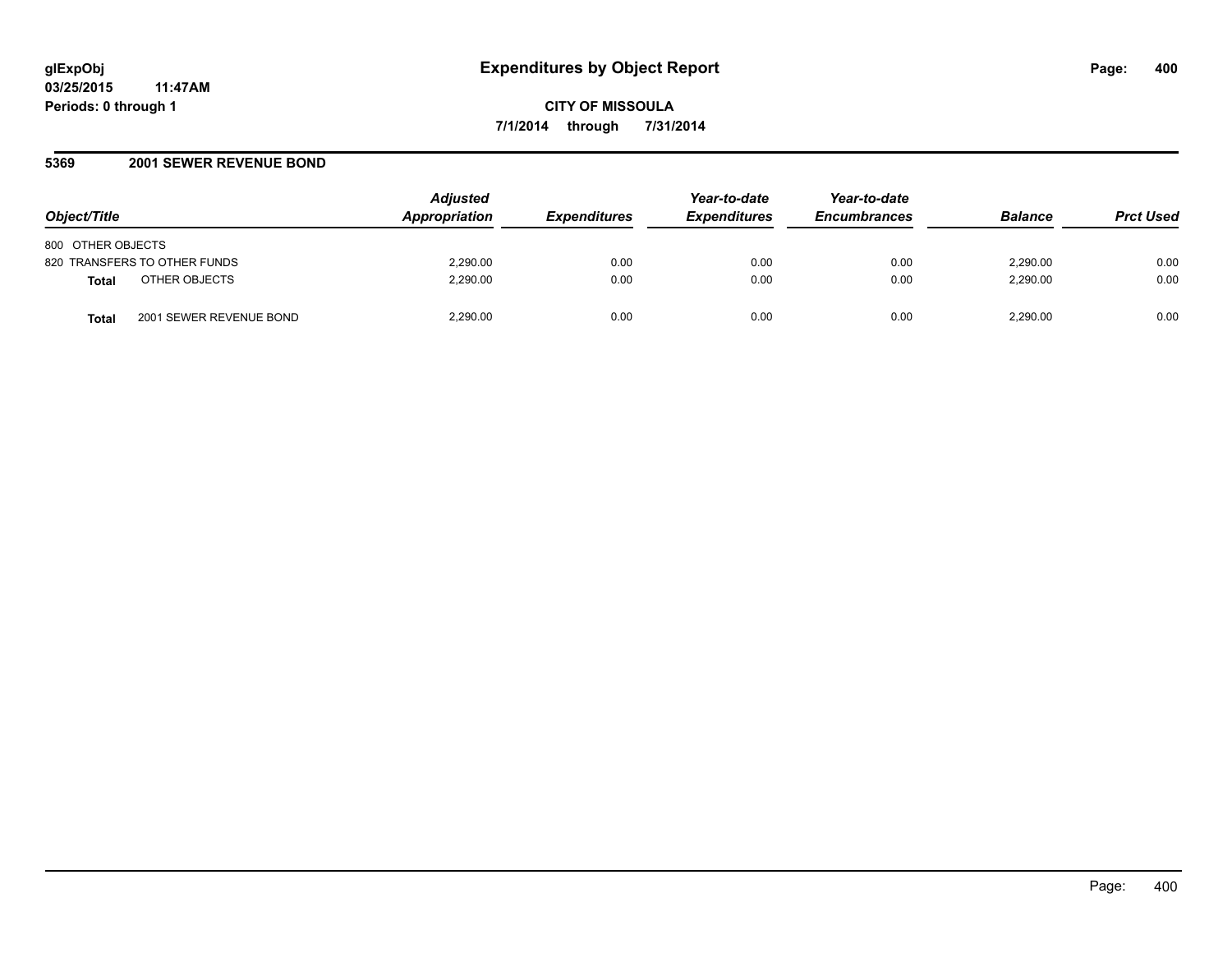#### **5370 99 SEWER REVENUE BOND RESERVE FUND**

| Object/Title                  | <b>Adjusted</b><br>Appropriation | <b>Expenditures</b> | Year-to-date<br><b>Expenditures</b> | Year-to-date<br><b>Encumbrances</b> | <b>Balance</b> | <b>Prct Used</b> |
|-------------------------------|----------------------------------|---------------------|-------------------------------------|-------------------------------------|----------------|------------------|
| 800 OTHER OBJECTS             |                                  |                     |                                     |                                     |                |                  |
| 820 TRANSFERS TO OTHER FUNDS  | 8.970.00                         | 0.00                | 0.00                                | 0.00                                | 8.970.00       | 0.00             |
| OTHER OBJECTS<br><b>Total</b> | 8.970.00                         | 0.00                | 0.00                                | 0.00                                | 8,970.00       | 0.00             |
| <b>WASTEWATER</b><br>Tota     | 8,970.00                         | 0.00                | 0.00                                | 0.00                                | 8,970.00       | 0.00             |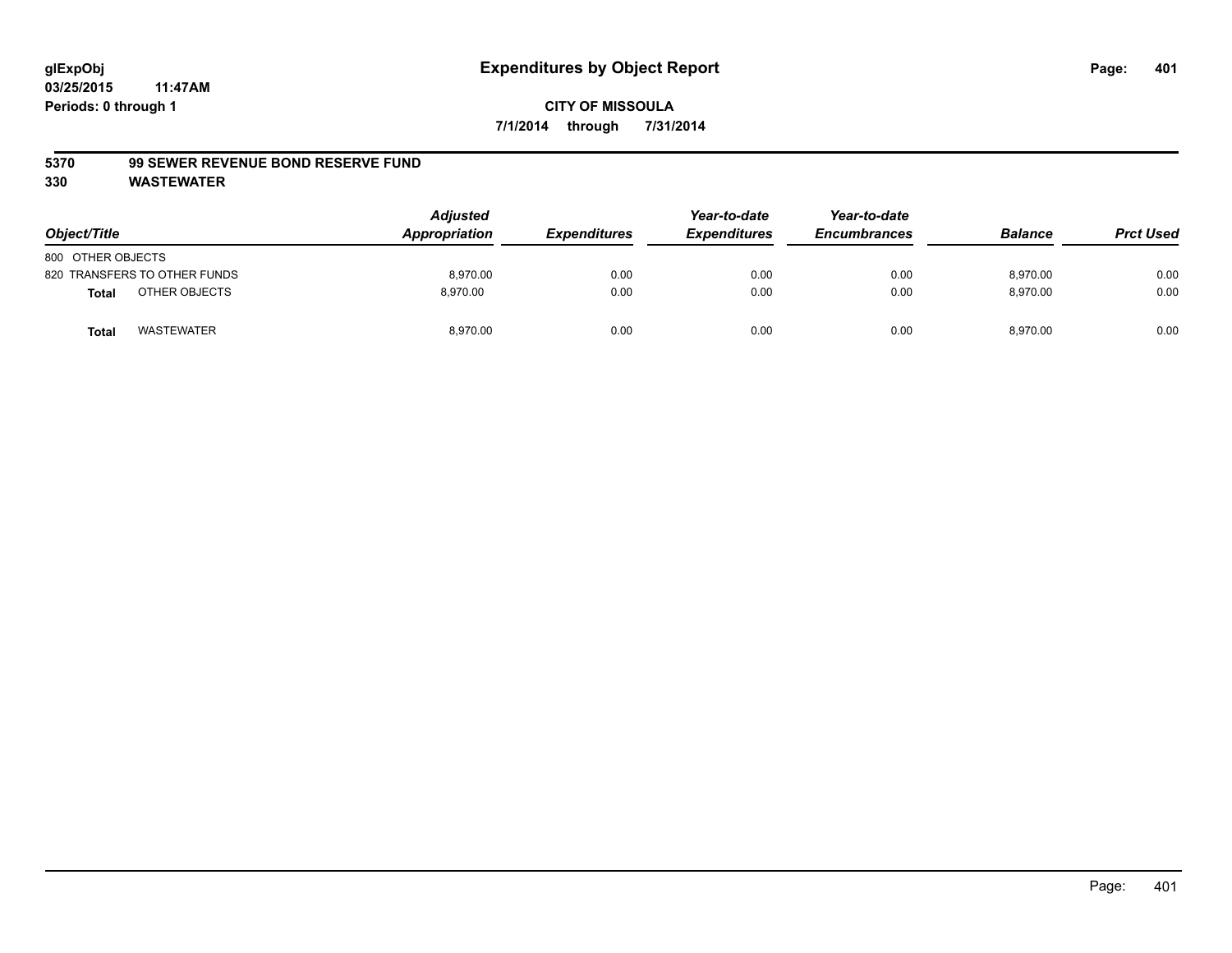**CITY OF MISSOULA 7/1/2014 through 7/31/2014**

# **5370 99 SEWER REVENUE BOND RESERVE FUND**

| Object/Title                  |                                  | <b>Adjusted</b><br>Appropriation | <b>Expenditures</b> | Year-to-date<br><b>Expenditures</b> | Year-to-date<br><b>Encumbrances</b> | <b>Balance</b> | <b>Prct Used</b> |
|-------------------------------|----------------------------------|----------------------------------|---------------------|-------------------------------------|-------------------------------------|----------------|------------------|
| 800 OTHER OBJECTS             |                                  |                                  |                     |                                     |                                     |                |                  |
| 820 TRANSFERS TO OTHER FUNDS  |                                  | 8.970.00                         | 0.00                | 0.00                                | 0.00                                | 8.970.00       | 0.00             |
| OTHER OBJECTS<br><b>Total</b> |                                  | 8.970.00                         | 0.00                | 0.00                                | 0.00                                | 8.970.00       | 0.00             |
| <b>Total</b>                  | 99 SEWER REVENUE BOND RESERVE FL | 8.970.00                         | 0.00                | 0.00                                | 0.00                                | 8.970.00       | 0.00             |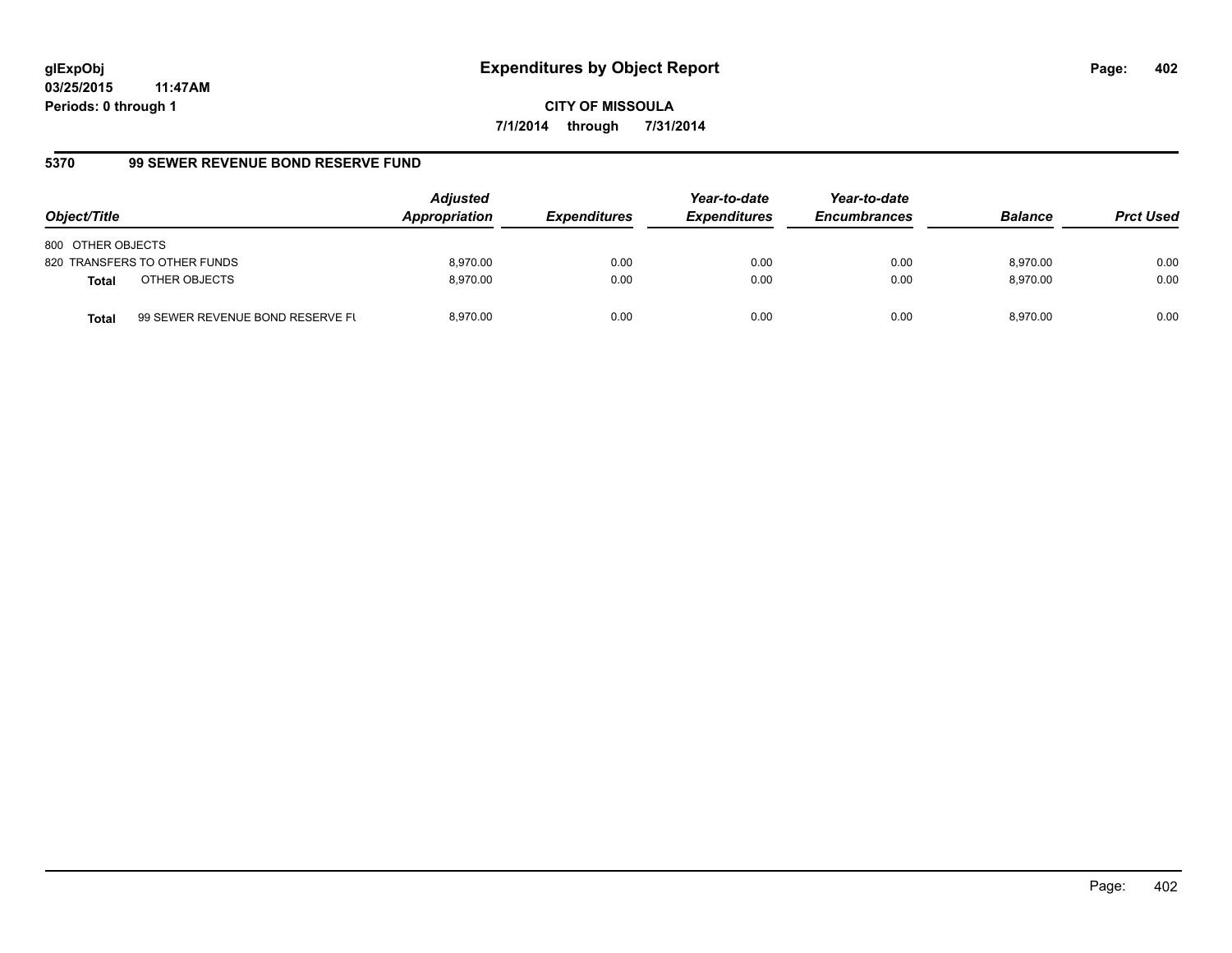#### **5371 2002 SEWER BONDS 330 WASTEWATER**

|                                     | <b>Adjusted</b> |                     | Year-to-date        | Year-to-date<br><b>Encumbrances</b> | <b>Balance</b> |                  |
|-------------------------------------|-----------------|---------------------|---------------------|-------------------------------------|----------------|------------------|
| Object/Title                        | Appropriation   | <b>Expenditures</b> | <b>Expenditures</b> |                                     |                | <b>Prct Used</b> |
| 600 DEBT SERVICE                    |                 |                     |                     |                                     |                |                  |
| 610 PRINCIPAL                       | 74,000.00       | 0.00                | 0.00                | 0.00                                | 74,000.00      | 0.00             |
| 620 INTEREST / SERVICE FEES         | 11,410.00       | 0.00                | 0.00                | 0.00                                | 11,410.00      | 0.00             |
| <b>DEBT SERVICE</b><br><b>Total</b> | 85.410.00       | 0.00                | 0.00                | 0.00                                | 85.410.00      | 0.00             |
| <b>WASTEWATER</b><br><b>Total</b>   | 85,410.00       | 0.00                | 0.00                | 0.00                                | 85,410.00      | 0.00             |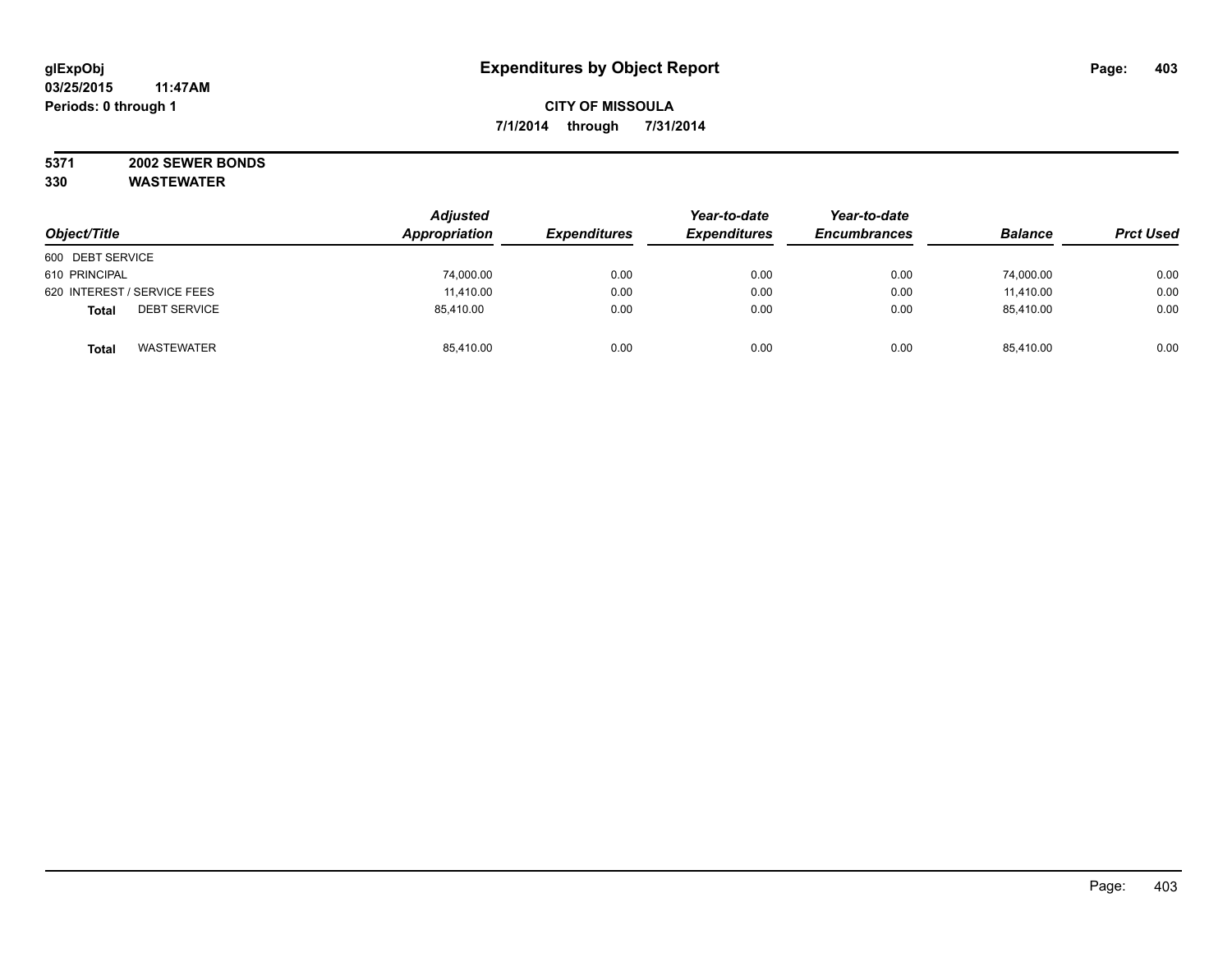**CITY OF MISSOULA 7/1/2014 through 7/31/2014**

**5371 2002 SEWER BONDS**

| Object/Title                        | <b>Adjusted</b><br>Appropriation | <b>Expenditures</b> | Year-to-date<br><b>Expenditures</b> | Year-to-date<br><b>Encumbrances</b> | <b>Balance</b> | <b>Prct Used</b> |
|-------------------------------------|----------------------------------|---------------------|-------------------------------------|-------------------------------------|----------------|------------------|
| 600 DEBT SERVICE                    |                                  |                     |                                     |                                     |                |                  |
| 610 PRINCIPAL                       | 74,000.00                        | 0.00                | 0.00                                | 0.00                                | 74,000.00      | 0.00             |
| 620 INTEREST / SERVICE FEES         | 11,410.00                        | 0.00                | 0.00                                | 0.00                                | 11,410.00      | 0.00             |
| <b>DEBT SERVICE</b><br><b>Total</b> | 85,410.00                        | 0.00                | 0.00                                | 0.00                                | 85.410.00      | 0.00             |
| 2002 SEWER BONDS<br><b>Total</b>    | 85,410.00                        | 0.00                | 0.00                                | 0.00                                | 85.410.00      | 0.00             |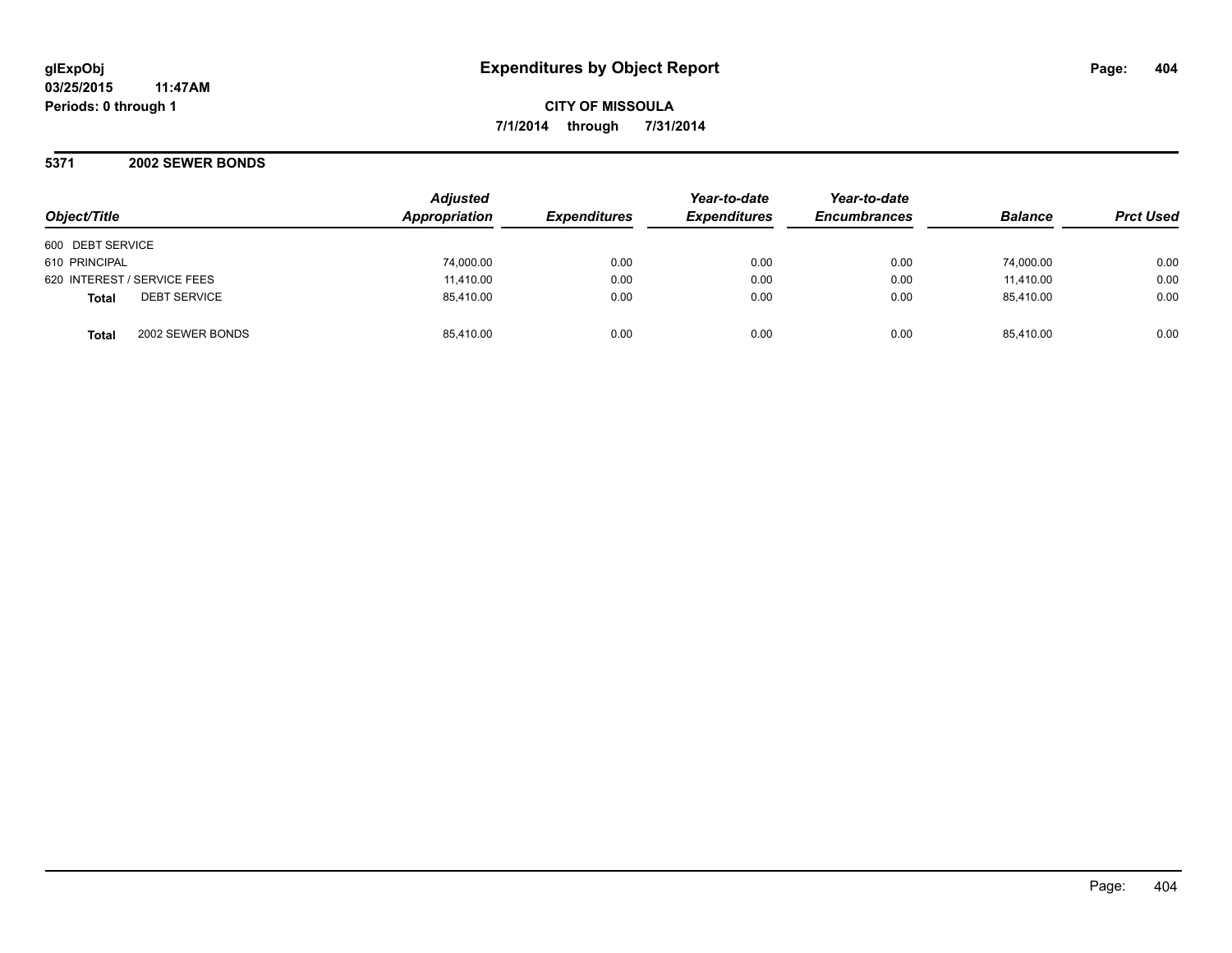## **5372 2002 SEWER REVENUE BOND**

| Object/Title                 | <b>Adjusted</b><br>Appropriation | <b>Expenditures</b> | Year-to-date<br><b>Expenditures</b> | Year-to-date<br><b>Encumbrances</b> | <b>Balance</b> | <b>Prct Used</b> |
|------------------------------|----------------------------------|---------------------|-------------------------------------|-------------------------------------|----------------|------------------|
| 800 OTHER OBJECTS            |                                  |                     |                                     |                                     |                |                  |
| 820 TRANSFERS TO OTHER FUNDS | 8.840.00                         | 0.00                | 0.00                                | 0.00                                | 8,840.00       | 0.00             |
| OTHER OBJECTS<br>Total       | 8.840.00                         | 0.00                | 0.00                                | 0.00                                | 8.840.00       | 0.00             |
| <b>WASTEWATER</b><br>Total   | 8,840.00                         | 0.00                | 0.00                                | 0.00                                | 8.840.00       | 0.00             |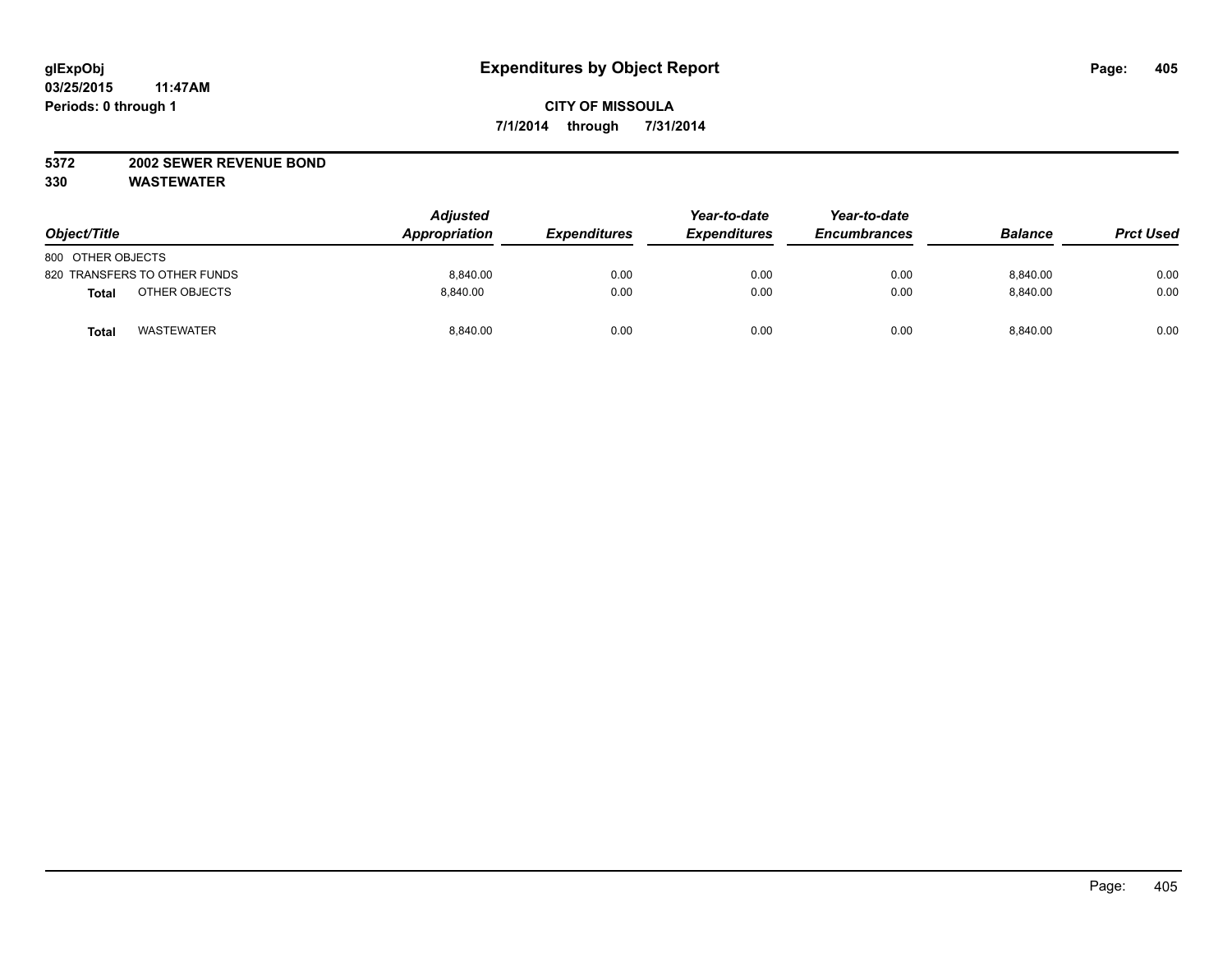#### **5372 2002 SEWER REVENUE BOND**

| Object/Title                            | <b>Adjusted</b><br><b>Appropriation</b> | <b>Expenditures</b> | Year-to-date<br><b>Expenditures</b> | Year-to-date<br><b>Encumbrances</b> | <b>Balance</b> | <b>Prct Used</b> |
|-----------------------------------------|-----------------------------------------|---------------------|-------------------------------------|-------------------------------------|----------------|------------------|
| 800 OTHER OBJECTS                       |                                         |                     |                                     |                                     |                |                  |
| 820 TRANSFERS TO OTHER FUNDS            | 8.840.00                                | 0.00                | 0.00                                | 0.00                                | 8.840.00       | 0.00             |
| OTHER OBJECTS<br><b>Total</b>           | 8.840.00                                | 0.00                | 0.00                                | 0.00                                | 8.840.00       | 0.00             |
| 2002 SEWER REVENUE BOND<br><b>Total</b> | 8.840.00                                | 0.00                | 0.00                                | 0.00                                | 8.840.00       | 0.00             |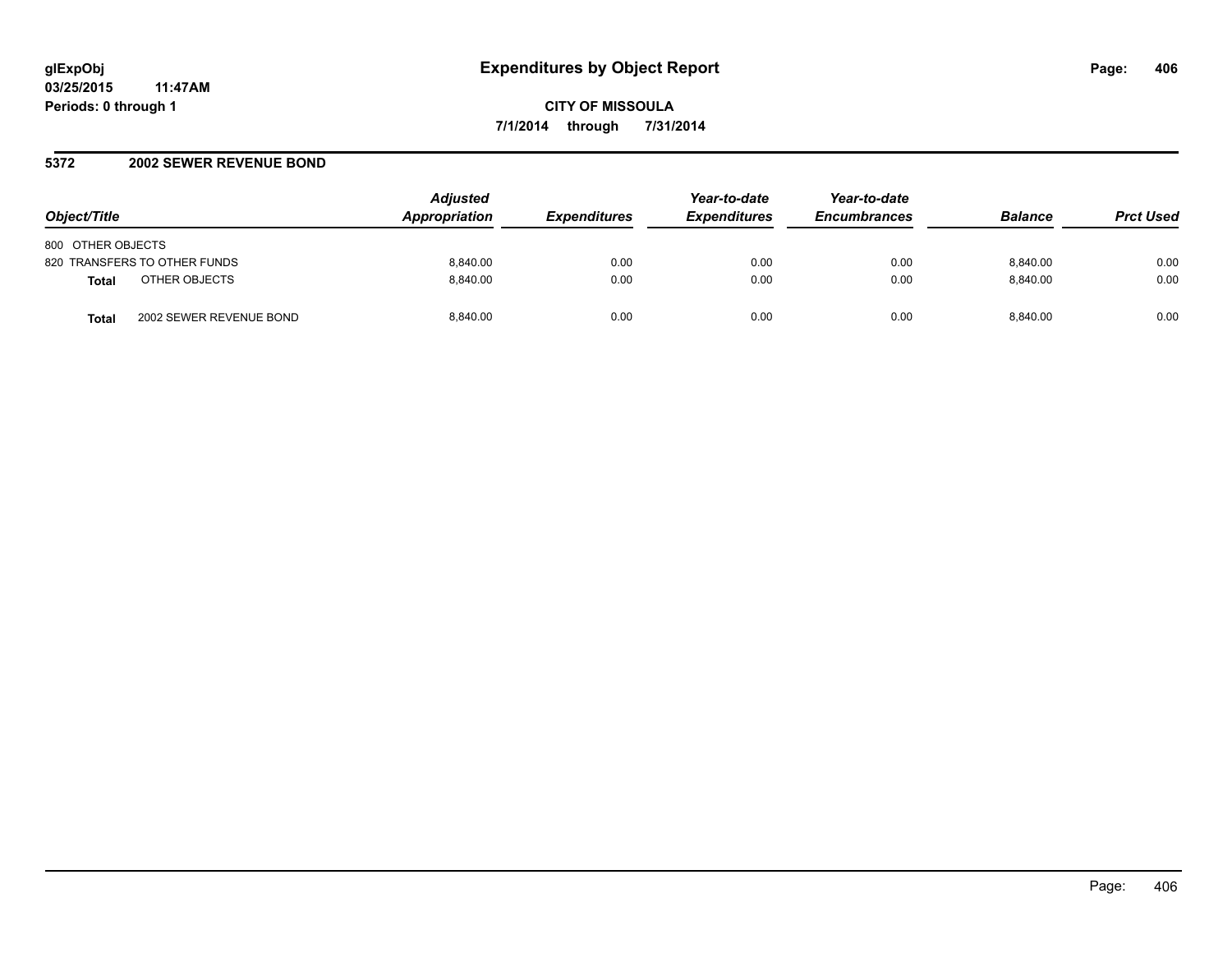#### **5373 2002 WWTP UPGRADE REVENUE BOND**

| Object/Title                        | <b>Adjusted</b><br>Appropriation | <b>Expenditures</b> | Year-to-date<br><b>Expenditures</b> | Year-to-date<br><b>Encumbrances</b> | <b>Balance</b> | <b>Prct Used</b> |
|-------------------------------------|----------------------------------|---------------------|-------------------------------------|-------------------------------------|----------------|------------------|
| 600 DEBT SERVICE                    |                                  |                     |                                     |                                     |                |                  |
| 610 PRINCIPAL                       | 284,000.00                       | 0.00                | 0.00                                | 0.00                                | 284,000.00     | 0.00             |
| 620 INTEREST / SERVICE FEES         | 47,350.00                        | 0.00                | 0.00                                | 0.00                                | 47.350.00      | 0.00             |
| <b>DEBT SERVICE</b><br><b>Total</b> | 331,350.00                       | 0.00                | 0.00                                | 0.00                                | 331.350.00     | 0.00             |
| WASTEWATER<br><b>Total</b>          | 331,350.00                       | 0.00                | 0.00                                | 0.00                                | 331,350.00     | 0.00             |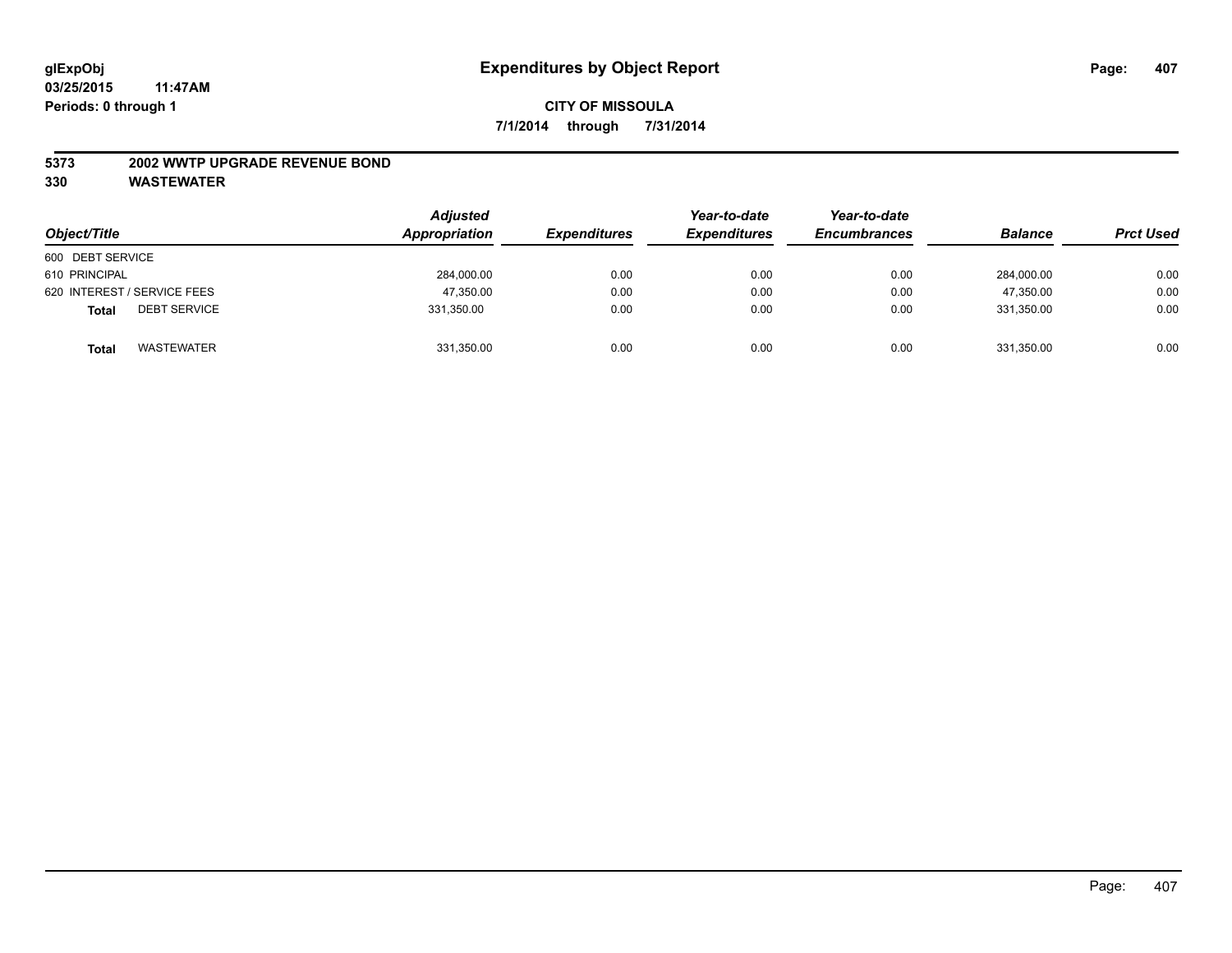**CITY OF MISSOULA 7/1/2014 through 7/31/2014**

## **5373 2002 WWTP UPGRADE REVENUE BOND**

| Object/Title     |                                | <b>Adjusted</b><br>Appropriation | <b>Expenditures</b> | Year-to-date<br><b>Expenditures</b> | Year-to-date<br><b>Encumbrances</b> | <b>Balance</b> | <b>Prct Used</b> |
|------------------|--------------------------------|----------------------------------|---------------------|-------------------------------------|-------------------------------------|----------------|------------------|
| 600 DEBT SERVICE |                                |                                  |                     |                                     |                                     |                |                  |
| 610 PRINCIPAL    |                                | 284,000.00                       | 0.00                | 0.00                                | 0.00                                | 284.000.00     | 0.00             |
|                  | 620 INTEREST / SERVICE FEES    | 47,350.00                        | 0.00                | 0.00                                | 0.00                                | 47,350.00      | 0.00             |
| <b>Total</b>     | <b>DEBT SERVICE</b>            | 331,350.00                       | 0.00                | 0.00                                | 0.00                                | 331.350.00     | 0.00             |
| <b>Total</b>     | 2002 WWTP UPGRADE REVENUE BOND | 331,350.00                       | 0.00                | 0.00                                | 0.00                                | 331,350.00     | 0.00             |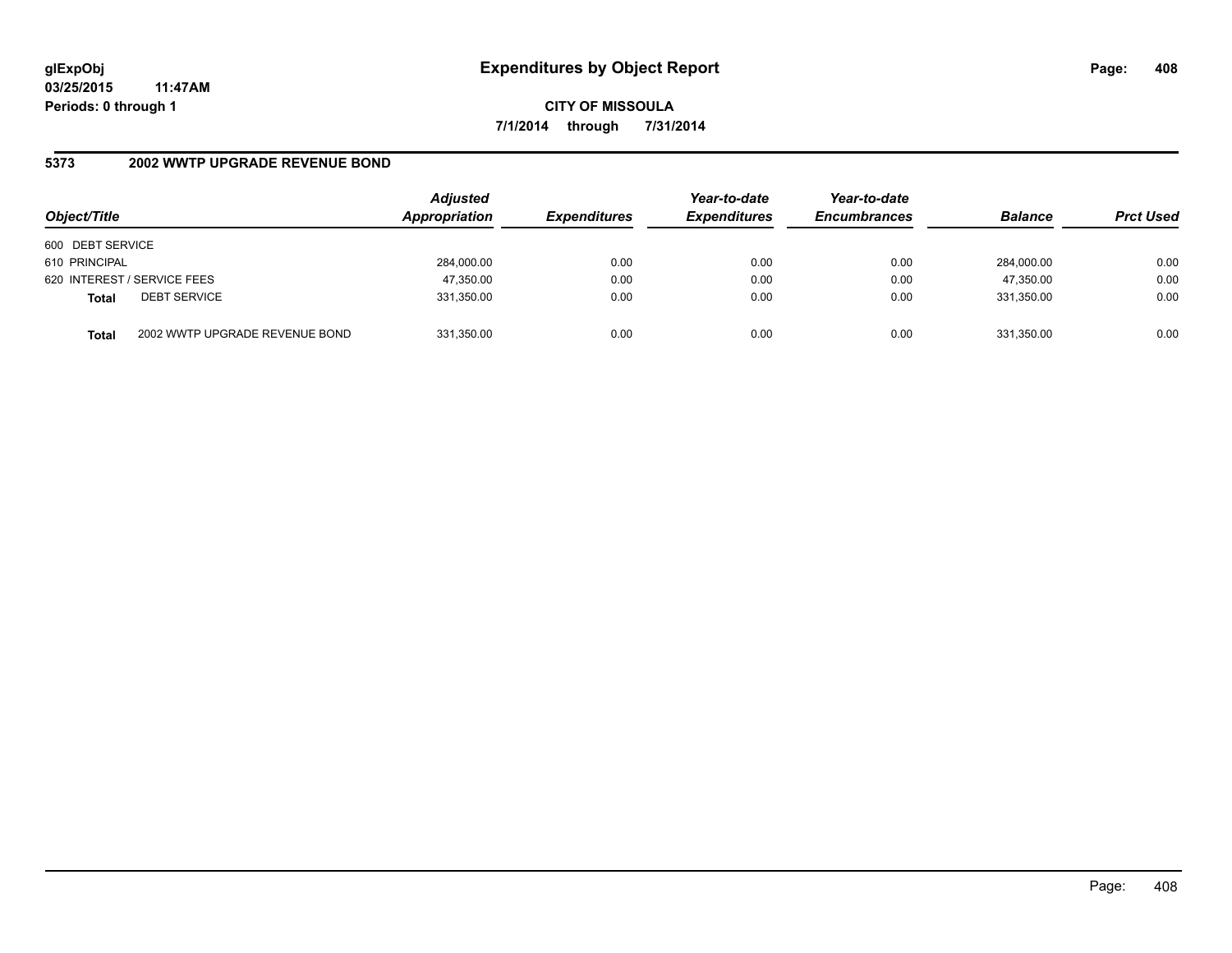#### **5374 2002 WWTP UPGRADE RESERVE**

|                                     | <b>Adjusted</b> |                     | Year-to-date        | Year-to-date        |                |                  |
|-------------------------------------|-----------------|---------------------|---------------------|---------------------|----------------|------------------|
| Object/Title                        | Appropriation   | <b>Expenditures</b> | <b>Expenditures</b> | <b>Encumbrances</b> | <b>Balance</b> | <b>Prct Used</b> |
| 600 DEBT SERVICE                    |                 |                     |                     |                     |                |                  |
| 610 PRINCIPAL                       | 0.00            | 0.00                | 0.00                | 0.00                | 0.00           | 0.00             |
| 620 INTEREST / SERVICE FEES         | 0.00            | 0.00                | 0.00                | 0.00                | 0.00           | 0.00             |
| <b>DEBT SERVICE</b><br><b>Total</b> | 0.00            | 0.00                | 0.00                | 0.00                | 0.00           | 0.00             |
| 800 OTHER OBJECTS                   |                 |                     |                     |                     |                |                  |
| 820 TRANSFERS TO OTHER FUNDS        | 30.132.00       | 0.00                | 0.00                | 0.00                | 30.132.00      | 0.00             |
| OTHER OBJECTS<br><b>Total</b>       | 30,132.00       | 0.00                | 0.00                | 0.00                | 30.132.00      | 0.00             |
| <b>WASTEWATER</b><br><b>Total</b>   | 30.132.00       | 0.00                | 0.00                | 0.00                | 30.132.00      | 0.00             |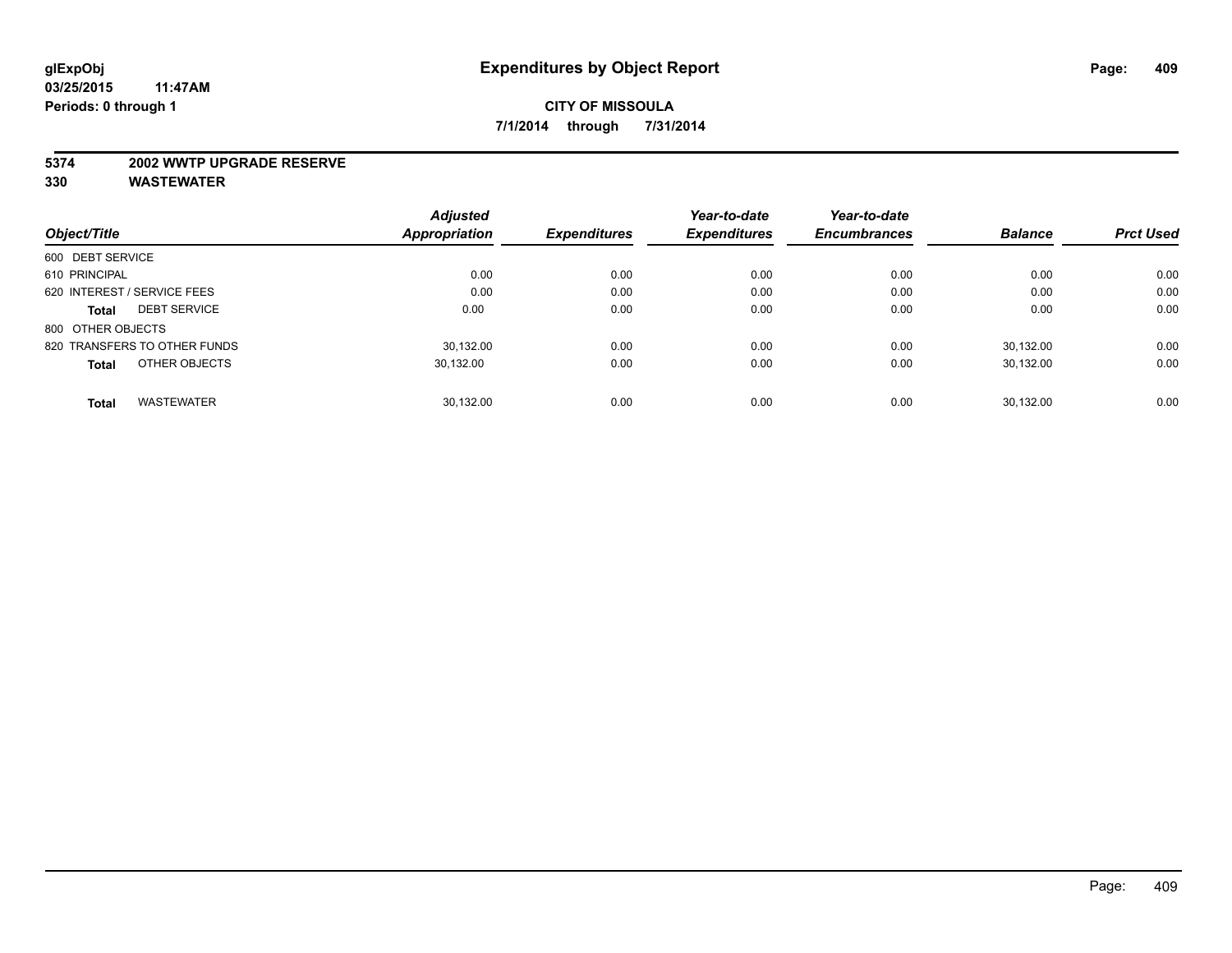#### **5374 2002 WWTP UPGRADE RESERVE**

| Object/Title                 |                           | <b>Adjusted</b><br>Appropriation | <b>Expenditures</b> | Year-to-date<br><b>Expenditures</b> | Year-to-date<br><b>Encumbrances</b> | <b>Balance</b> | <b>Prct Used</b> |
|------------------------------|---------------------------|----------------------------------|---------------------|-------------------------------------|-------------------------------------|----------------|------------------|
| 600 DEBT SERVICE             |                           |                                  |                     |                                     |                                     |                |                  |
| 610 PRINCIPAL                |                           | 0.00                             | 0.00                | 0.00                                | 0.00                                | 0.00           | 0.00             |
| 620 INTEREST / SERVICE FEES  |                           | 0.00                             | 0.00                | 0.00                                | 0.00                                | 0.00           | 0.00             |
| <b>Total</b>                 | <b>DEBT SERVICE</b>       | 0.00                             | 0.00                | 0.00                                | 0.00                                | 0.00           | 0.00             |
| 800 OTHER OBJECTS            |                           |                                  |                     |                                     |                                     |                |                  |
| 820 TRANSFERS TO OTHER FUNDS |                           | 30.132.00                        | 0.00                | 0.00                                | 0.00                                | 30.132.00      | 0.00             |
| <b>Total</b>                 | OTHER OBJECTS             | 30.132.00                        | 0.00                | 0.00                                | 0.00                                | 30.132.00      | 0.00             |
| <b>Total</b>                 | 2002 WWTP UPGRADE RESERVE | 30.132.00                        | 0.00                | 0.00                                | 0.00                                | 30.132.00      | 0.00             |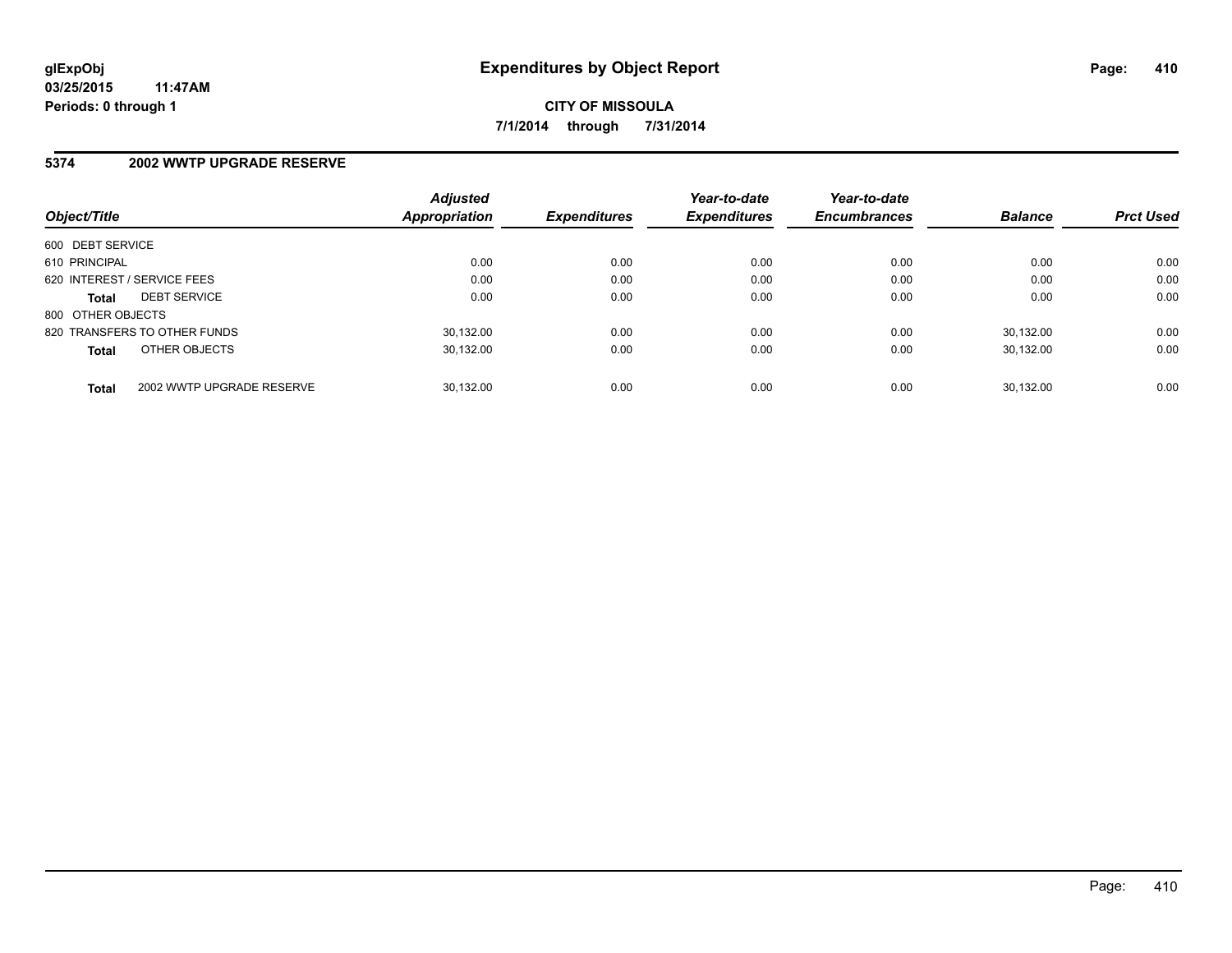## **5375 2003 WWTP SRF \$3.8M EPA DEBT**

| Object/Title                        | <b>Adjusted</b><br>Appropriation | <b>Expenditures</b> | Year-to-date<br><b>Expenditures</b> | Year-to-date<br><b>Encumbrances</b> | <b>Balance</b> | <b>Prct Used</b> |
|-------------------------------------|----------------------------------|---------------------|-------------------------------------|-------------------------------------|----------------|------------------|
| 600 DEBT SERVICE                    |                                  |                     |                                     |                                     |                |                  |
| 610 PRINCIPAL                       | 206,000.00                       | 0.00                | 0.00                                | 0.00                                | 206,000.00     | 0.00             |
| 620 INTEREST / SERVICE FEES         | 44,595.00                        | 0.00                | 0.00                                | 0.00                                | 44.595.00      | 0.00             |
| <b>DEBT SERVICE</b><br><b>Total</b> | 250,595.00                       | 0.00                | 0.00                                | 0.00                                | 250,595.00     | 0.00             |
| WASTEWATER<br><b>Total</b>          | 250,595.00                       | 0.00                | 0.00                                | 0.00                                | 250,595.00     | 0.00             |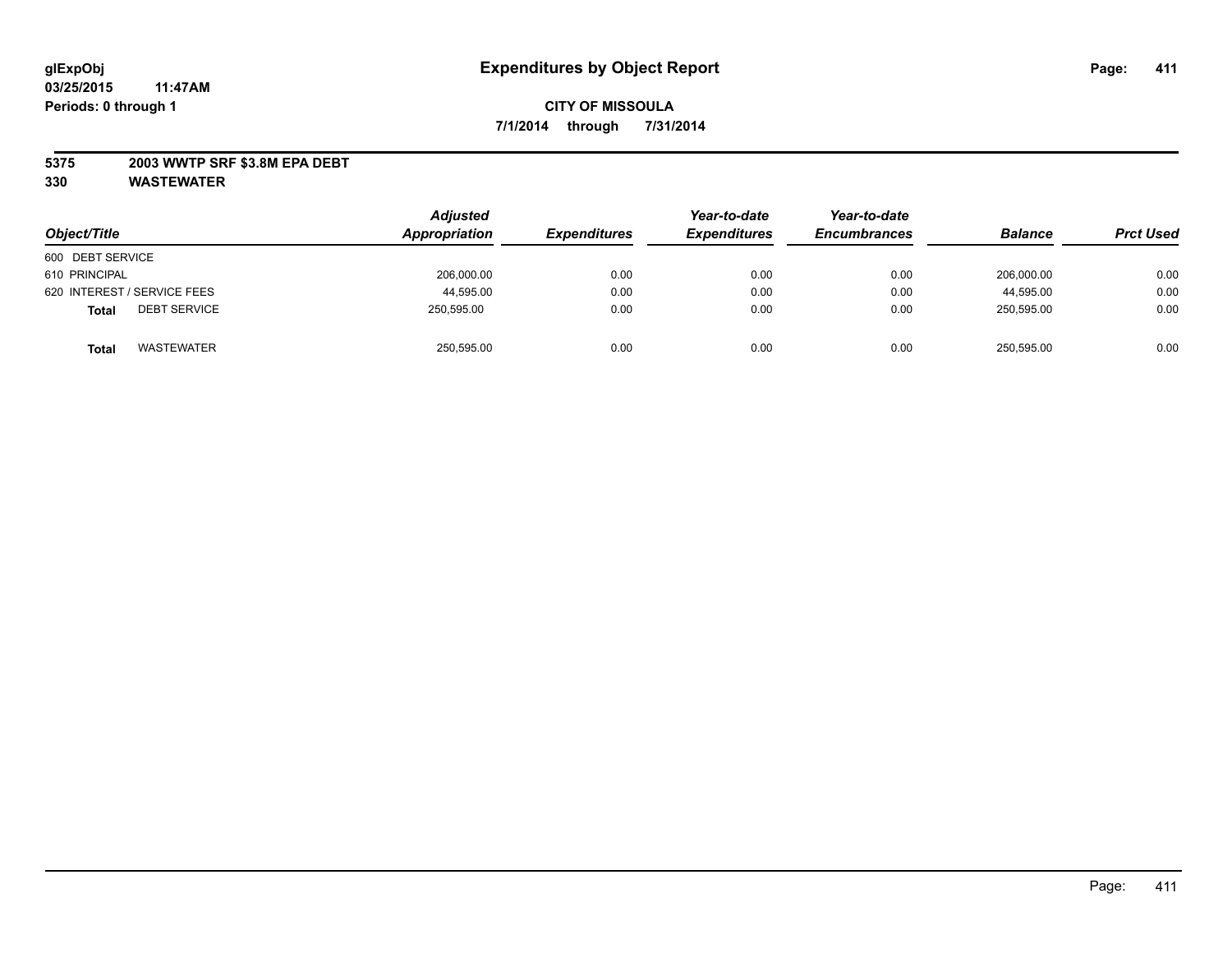## **5375 2003 WWTP SRF \$3.8M EPA DEBT**

| Object/Title                                  | <b>Adjusted</b><br>Appropriation | <b>Expenditures</b> | Year-to-date<br><b>Expenditures</b> | Year-to-date<br><b>Encumbrances</b> | <b>Balance</b> | <b>Prct Used</b> |
|-----------------------------------------------|----------------------------------|---------------------|-------------------------------------|-------------------------------------|----------------|------------------|
| 600 DEBT SERVICE                              |                                  |                     |                                     |                                     |                |                  |
| 610 PRINCIPAL                                 | 206.000.00                       | 0.00                | 0.00                                | 0.00                                | 206.000.00     | 0.00             |
| 620 INTEREST / SERVICE FEES                   | 44,595.00                        | 0.00                | 0.00                                | 0.00                                | 44,595.00      | 0.00             |
| <b>DEBT SERVICE</b><br><b>Total</b>           | 250,595.00                       | 0.00                | 0.00                                | 0.00                                | 250.595.00     | 0.00             |
| 2003 WWTP SRF \$3.8M EPA DEBT<br><b>Total</b> | 250,595.00                       | 0.00                | 0.00                                | 0.00                                | 250,595.00     | 0.00             |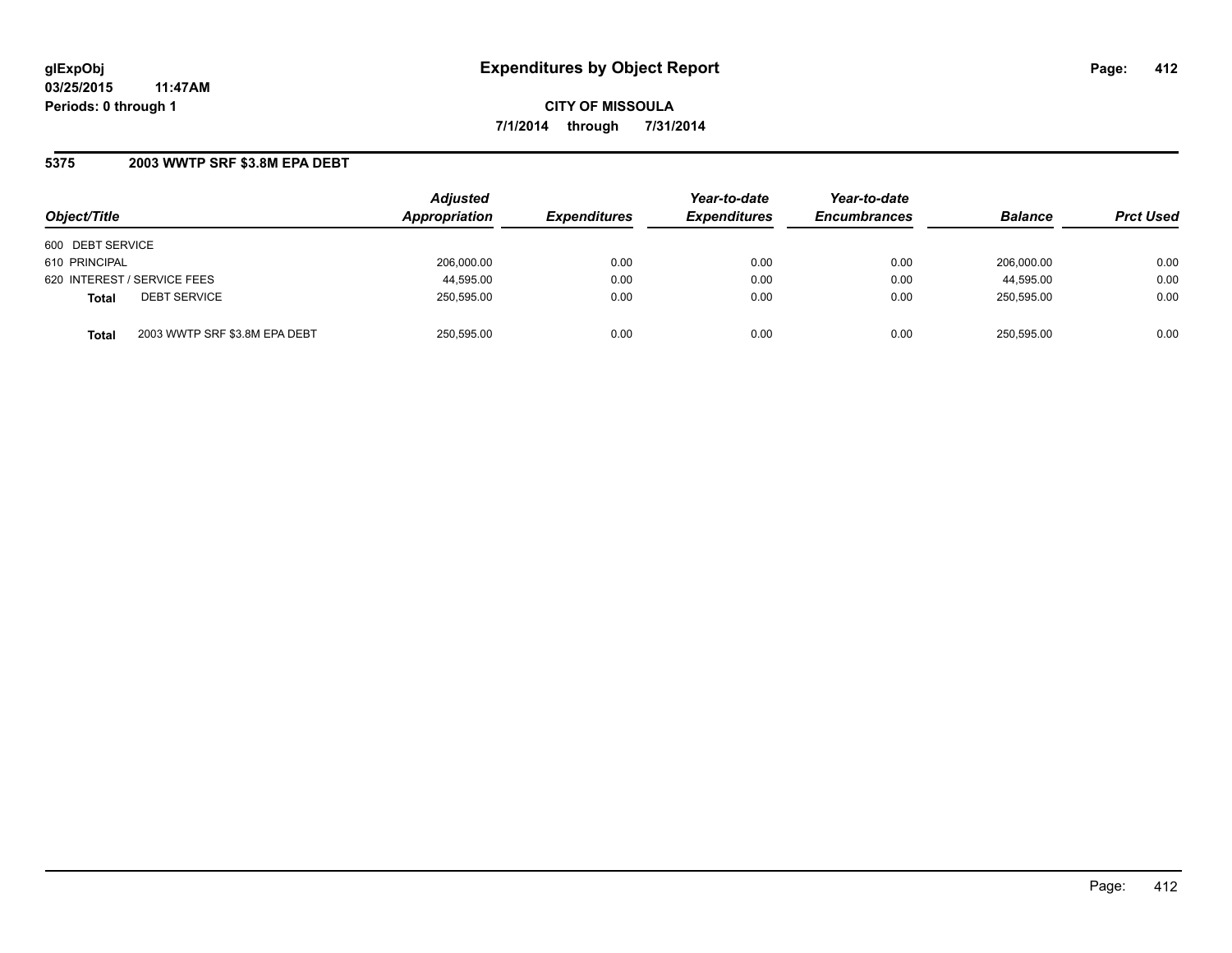## **5376 2003 WWTP SRF \$3.8M EPA RESERVE**

| Object/Title                  | <b>Adjusted</b><br>Appropriation | <b>Expenditures</b> | Year-to-date<br><b>Expenditures</b> | Year-to-date<br><b>Encumbrances</b> | <b>Balance</b> | <b>Prct Used</b> |
|-------------------------------|----------------------------------|---------------------|-------------------------------------|-------------------------------------|----------------|------------------|
| 800 OTHER OBJECTS             |                                  |                     |                                     |                                     |                |                  |
| 820 TRANSFERS TO OTHER FUNDS  | 21,190.00                        | 0.00                | 0.00                                | 0.00                                | 21,190.00      | 0.00             |
| OTHER OBJECTS<br><b>Total</b> | 21.190.00                        | 0.00                | 0.00                                | 0.00                                | 21.190.00      | 0.00             |
| <b>WASTEWATER</b><br>Tota.    | 21,190.00                        | 0.00                | 0.00                                | 0.00                                | 21,190.00      | 0.00             |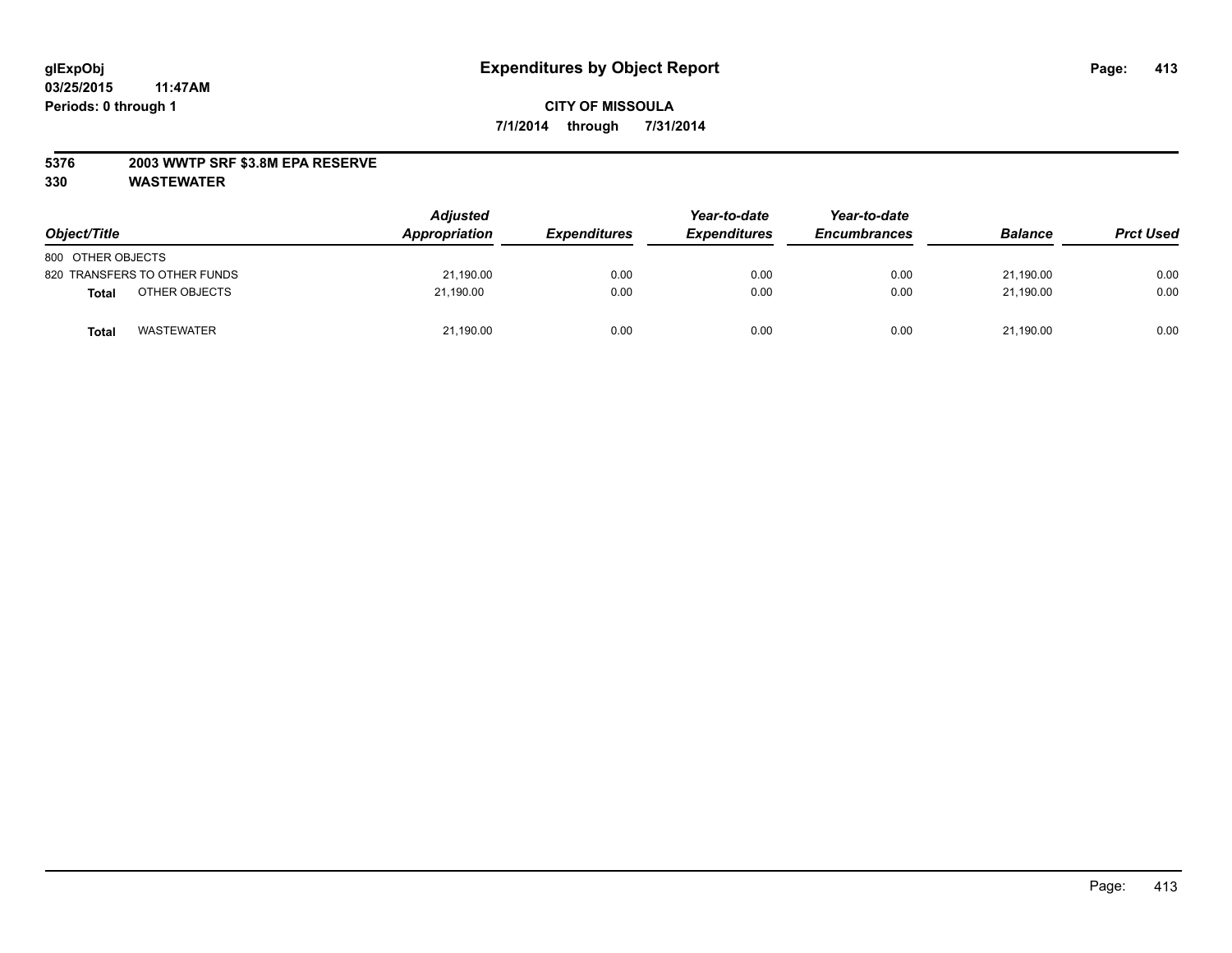**CITY OF MISSOULA 7/1/2014 through 7/31/2014**

# **5376 2003 WWTP SRF \$3.8M EPA RESERVE**

| Object/Title                              | <b>Adjusted</b><br>Appropriation | <b>Expenditures</b> | Year-to-date<br><b>Expenditures</b> | Year-to-date<br><b>Encumbrances</b> | <b>Balance</b> | <b>Prct Used</b> |
|-------------------------------------------|----------------------------------|---------------------|-------------------------------------|-------------------------------------|----------------|------------------|
| 800 OTHER OBJECTS                         |                                  |                     |                                     |                                     |                |                  |
| 820 TRANSFERS TO OTHER FUNDS              | 21,190.00                        | 0.00                | 0.00                                | 0.00                                | 21.190.00      | 0.00             |
| OTHER OBJECTS<br><b>Total</b>             | 21,190.00                        | 0.00                | 0.00                                | 0.00                                | 21.190.00      | 0.00             |
| 2003 WWTP SRF \$3.8M EPA RESERVE<br>Total | 21,190.00                        | 0.00                | 0.00                                | 0.00                                | 21.190.00      | 0.00             |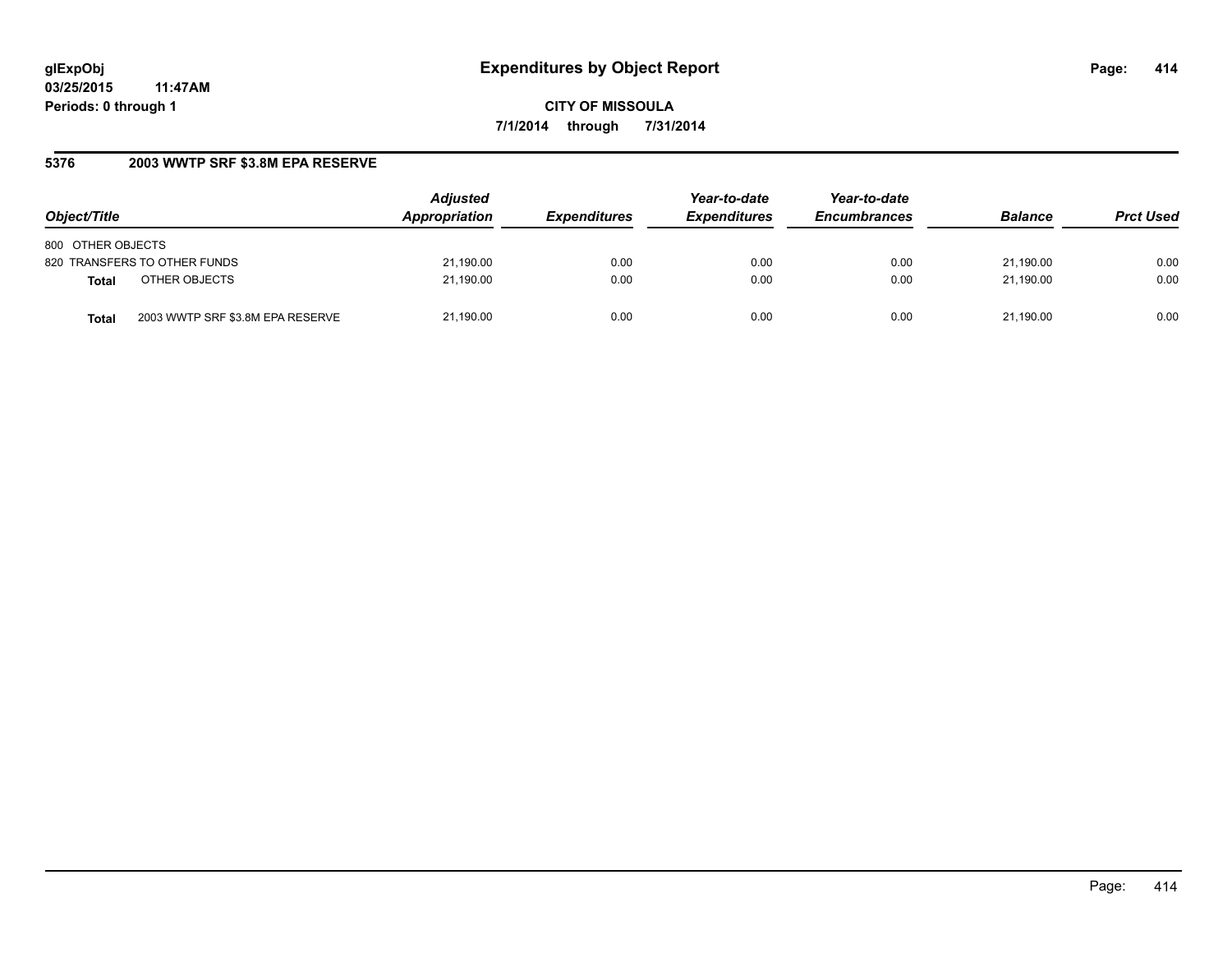## **5377 2004 WWTP \$3.023 LOAN DEBT SERVICE**

| Object/Title                        | <b>Adjusted</b><br>Appropriation | <b>Expenditures</b> | Year-to-date<br><b>Expenditures</b> | Year-to-date<br><b>Encumbrances</b> | <b>Balance</b> | <b>Prct Used</b> |
|-------------------------------------|----------------------------------|---------------------|-------------------------------------|-------------------------------------|----------------|------------------|
| 600 DEBT SERVICE                    |                                  |                     |                                     |                                     |                |                  |
| 610 PRINCIPAL                       | 197,000.00                       | 0.00                | 0.00                                | 0.00                                | 197.000.00     | 0.00             |
| 620 INTEREST / SERVICE FEES         | 45.473.00                        | 0.00                | 0.00                                | 0.00                                | 45.473.00      | 0.00             |
| <b>DEBT SERVICE</b><br><b>Total</b> | 242.473.00                       | 0.00                | 0.00                                | 0.00                                | 242,473.00     | 0.00             |
| <b>WASTEWATER</b><br><b>Total</b>   | 242.473.00                       | 0.00                | 0.00                                | 0.00                                | 242.473.00     | 0.00             |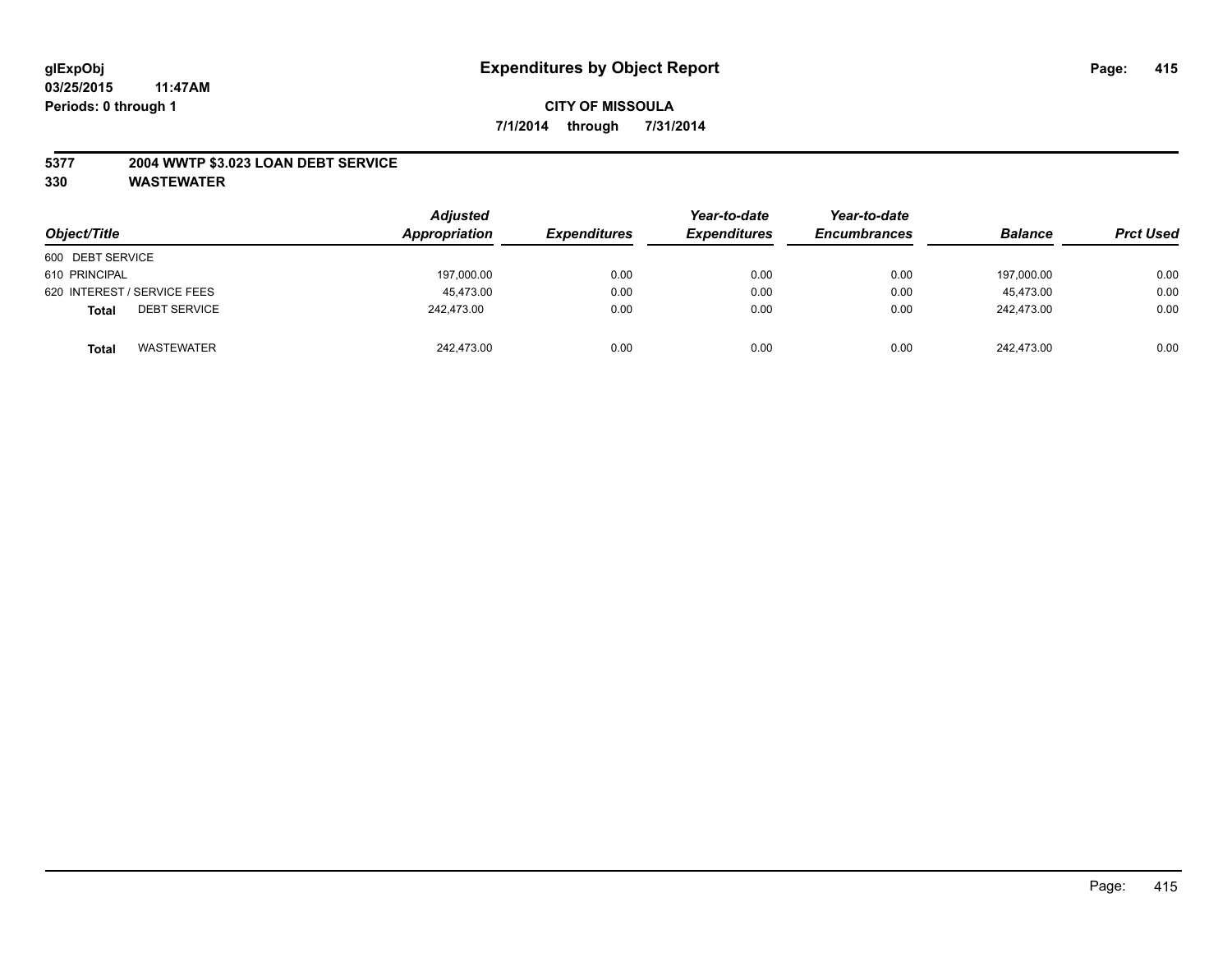**CITY OF MISSOULA 7/1/2014 through 7/31/2014**

## **5377 2004 WWTP \$3.023 LOAN DEBT SERVICE**

| Object/Title                        |                                     | <b>Adjusted</b><br>Appropriation | <b>Expenditures</b> | Year-to-date<br><b>Expenditures</b> | Year-to-date<br><b>Encumbrances</b> | <b>Balance</b> | <b>Prct Used</b> |
|-------------------------------------|-------------------------------------|----------------------------------|---------------------|-------------------------------------|-------------------------------------|----------------|------------------|
| 600 DEBT SERVICE                    |                                     |                                  |                     |                                     |                                     |                |                  |
| 610 PRINCIPAL                       |                                     | 197,000.00                       | 0.00                | 0.00                                | 0.00                                | 197,000.00     | 0.00             |
| 620 INTEREST / SERVICE FEES         |                                     | 45,473.00                        | 0.00                | 0.00                                | 0.00                                | 45.473.00      | 0.00             |
| <b>DEBT SERVICE</b><br><b>Total</b> |                                     | 242.473.00                       | 0.00                | 0.00                                | 0.00                                | 242.473.00     | 0.00             |
| <b>Total</b>                        | 2004 WWTP \$3.023 LOAN DEBT SERVICE | 242.473.00                       | 0.00                | 0.00                                | 0.00                                | 242.473.00     | 0.00             |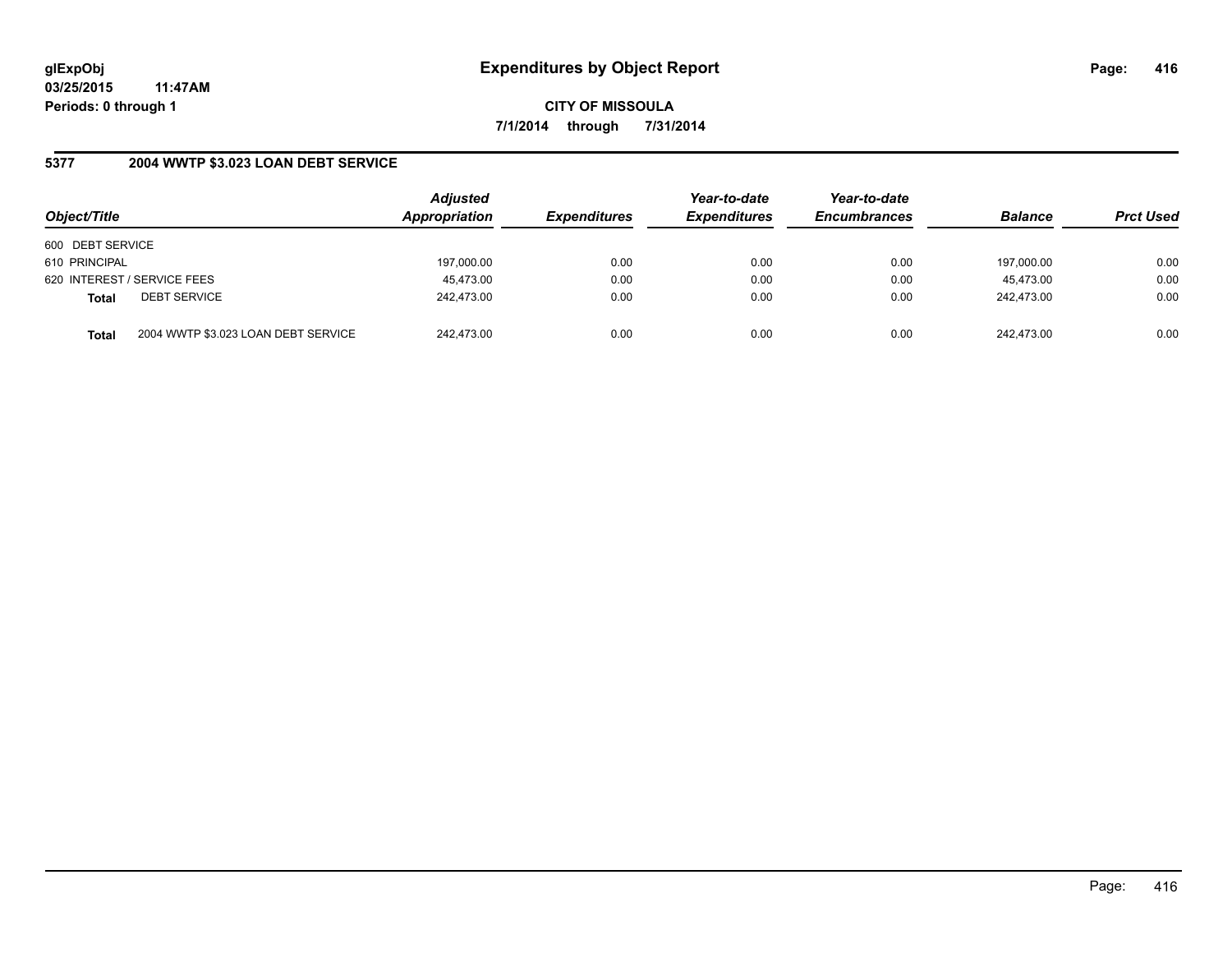## **5378 2004 WWTP \$3.023 LOAN RESERVE**

|                                     | <b>Adjusted</b> |                     | Year-to-date        | Year-to-date        |                |                  |
|-------------------------------------|-----------------|---------------------|---------------------|---------------------|----------------|------------------|
| Object/Title                        | Appropriation   | <b>Expenditures</b> | <b>Expenditures</b> | <b>Encumbrances</b> | <b>Balance</b> | <b>Prct Used</b> |
| 600 DEBT SERVICE                    |                 |                     |                     |                     |                |                  |
| 610 PRINCIPAL                       | 0.00            | 0.00                | 0.00                | 0.00                | 0.00           | 0.00             |
| 620 INTEREST / SERVICE FEES         | 0.00            | 0.00                | 0.00                | 0.00                | 0.00           | 0.00             |
| <b>DEBT SERVICE</b><br><b>Total</b> | 0.00            | 0.00                | 0.00                | 0.00                | 0.00           | 0.00             |
| 800 OTHER OBJECTS                   |                 |                     |                     |                     |                |                  |
| 820 TRANSFERS TO OTHER FUNDS        | 21.200.00       | 0.00                | 0.00                | 0.00                | 21.200.00      | 0.00             |
| OTHER OBJECTS<br><b>Total</b>       | 21.200.00       | 0.00                | 0.00                | 0.00                | 21.200.00      | 0.00             |
| <b>WASTEWATER</b><br>Total          | 21.200.00       | 0.00                | 0.00                | 0.00                | 21,200.00      | 0.00             |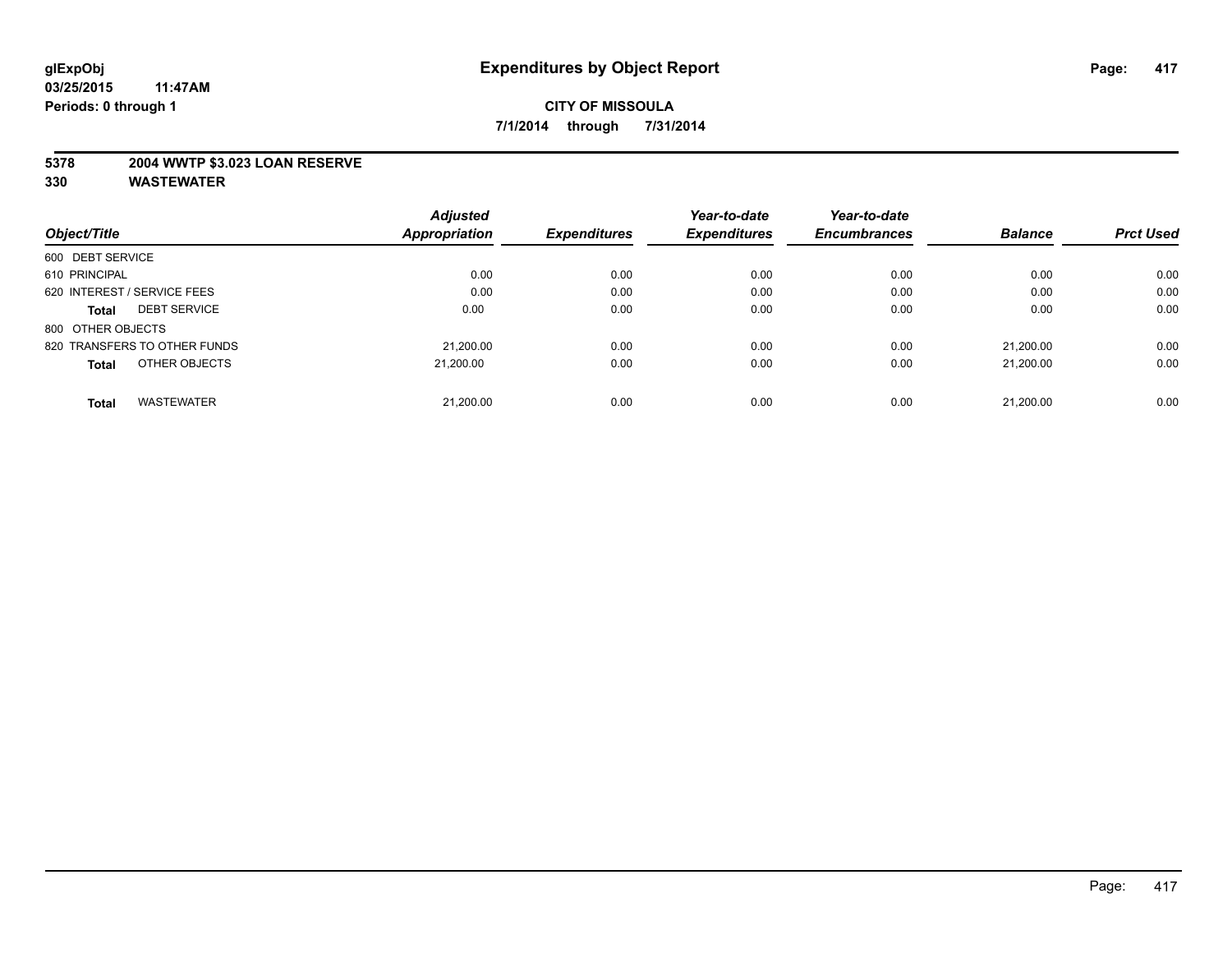## **5378 2004 WWTP \$3.023 LOAN RESERVE**

| Object/Title      |                                | <b>Adjusted</b><br>Appropriation | <b>Expenditures</b> | Year-to-date<br><b>Expenditures</b> | Year-to-date<br><b>Encumbrances</b> | <b>Balance</b> | <b>Prct Used</b> |
|-------------------|--------------------------------|----------------------------------|---------------------|-------------------------------------|-------------------------------------|----------------|------------------|
|                   |                                |                                  |                     |                                     |                                     |                |                  |
| 600 DEBT SERVICE  |                                |                                  |                     |                                     |                                     |                |                  |
| 610 PRINCIPAL     |                                | 0.00                             | 0.00                | 0.00                                | 0.00                                | 0.00           | 0.00             |
|                   | 620 INTEREST / SERVICE FEES    | 0.00                             | 0.00                | 0.00                                | 0.00                                | 0.00           | 0.00             |
| <b>Total</b>      | <b>DEBT SERVICE</b>            | 0.00                             | 0.00                | 0.00                                | 0.00                                | 0.00           | 0.00             |
| 800 OTHER OBJECTS |                                |                                  |                     |                                     |                                     |                |                  |
|                   | 820 TRANSFERS TO OTHER FUNDS   | 21,200.00                        | 0.00                | 0.00                                | 0.00                                | 21.200.00      | 0.00             |
| <b>Total</b>      | OTHER OBJECTS                  | 21.200.00                        | 0.00                | 0.00                                | 0.00                                | 21.200.00      | 0.00             |
|                   |                                |                                  |                     |                                     |                                     |                |                  |
| <b>Total</b>      | 2004 WWTP \$3.023 LOAN RESERVE | 21.200.00                        | 0.00                | 0.00                                | 0.00                                | 21.200.00      | 0.00             |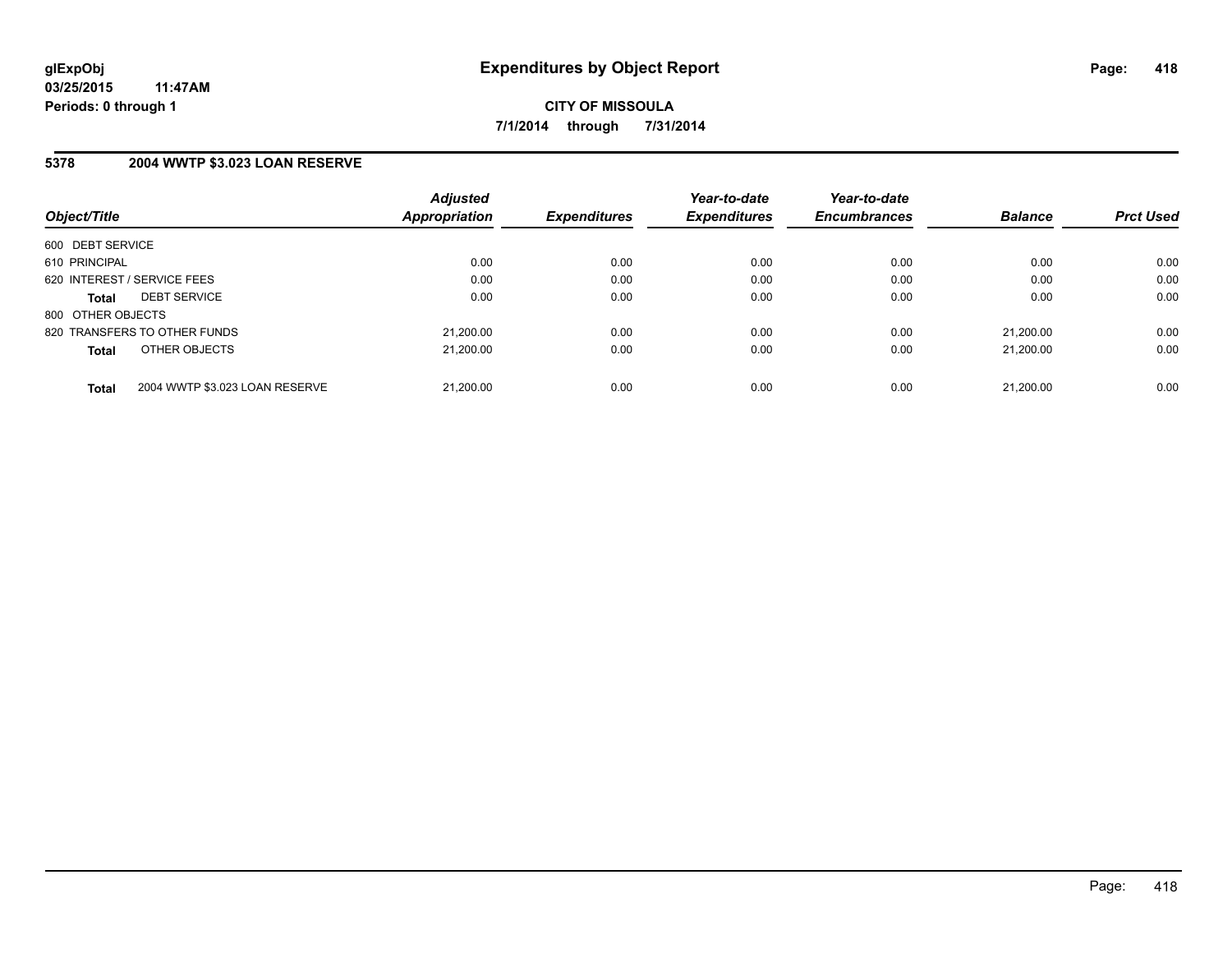#### **5379 2005 BRICH/BRDY/LIN/GIL SRF DEBT**

|                                     | <b>Adjusted</b> |                     | Year-to-date        | Year-to-date        |                |                  |
|-------------------------------------|-----------------|---------------------|---------------------|---------------------|----------------|------------------|
| Object/Title                        | Appropriation   | <b>Expenditures</b> | <b>Expenditures</b> | <b>Encumbrances</b> | <b>Balance</b> | <b>Prct Used</b> |
| 600 DEBT SERVICE                    |                 |                     |                     |                     |                |                  |
| 610 PRINCIPAL                       | 86,000.00       | 0.00                | 0.00                | 0.00                | 86.000.00      | 0.00             |
| 620 INTEREST / SERVICE FEES         | 23.389.00       | 0.00                | 0.00                | 0.00                | 23.389.00      | 0.00             |
| <b>DEBT SERVICE</b><br><b>Total</b> | 109,389.00      | 0.00                | 0.00                | 0.00                | 109,389.00     | 0.00             |
| 800 OTHER OBJECTS                   |                 |                     |                     |                     |                |                  |
| 820 TRANSFERS TO OTHER FUNDS        | 0.00            | 0.00                | 0.00                | 0.00                | 0.00           | 0.00             |
| OTHER OBJECTS<br><b>Total</b>       | 0.00            | 0.00                | 0.00                | 0.00                | 0.00           | 0.00             |
| <b>WASTEWATER</b><br><b>Total</b>   | 109.389.00      | 0.00                | 0.00                | 0.00                | 109.389.00     | 0.00             |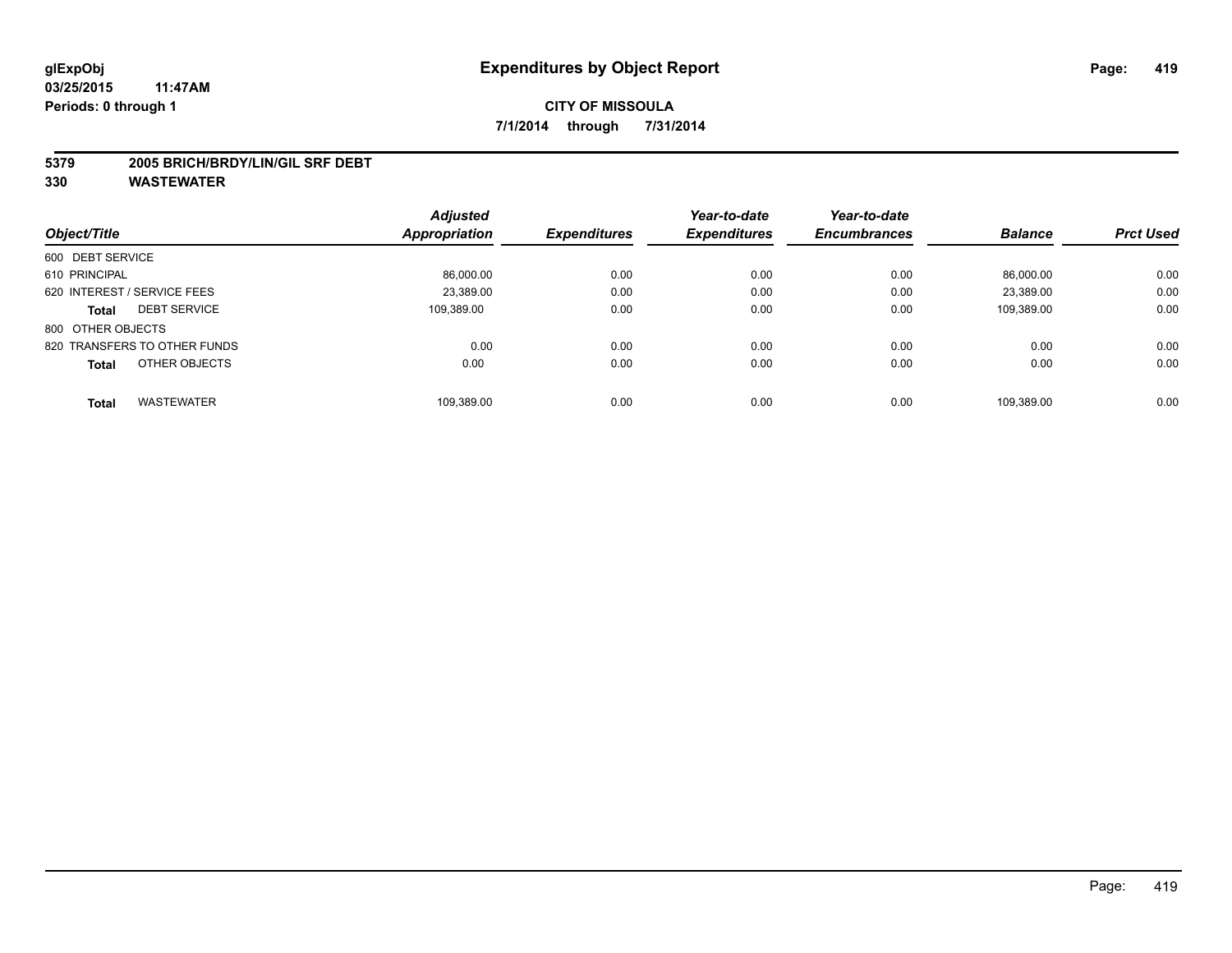## **5379 2005 BRICH/BRDY/LIN/GIL SRF DEBT**

| Object/Title      |                                  | <b>Adjusted</b><br><b>Appropriation</b> | <b>Expenditures</b> | Year-to-date<br><b>Expenditures</b> | Year-to-date<br><b>Encumbrances</b> | <b>Balance</b> | <b>Prct Used</b> |
|-------------------|----------------------------------|-----------------------------------------|---------------------|-------------------------------------|-------------------------------------|----------------|------------------|
| 600 DEBT SERVICE  |                                  |                                         |                     |                                     |                                     |                |                  |
| 610 PRINCIPAL     |                                  | 86,000.00                               | 0.00                | 0.00                                | 0.00                                | 86.000.00      | 0.00             |
|                   | 620 INTEREST / SERVICE FEES      | 23,389.00                               | 0.00                | 0.00                                | 0.00                                | 23.389.00      | 0.00             |
| <b>Total</b>      | <b>DEBT SERVICE</b>              | 109,389.00                              | 0.00                | 0.00                                | 0.00                                | 109.389.00     | 0.00             |
| 800 OTHER OBJECTS |                                  |                                         |                     |                                     |                                     |                |                  |
|                   | 820 TRANSFERS TO OTHER FUNDS     | 0.00                                    | 0.00                | 0.00                                | 0.00                                | 0.00           | 0.00             |
| <b>Total</b>      | OTHER OBJECTS                    | 0.00                                    | 0.00                | 0.00                                | 0.00                                | 0.00           | 0.00             |
| <b>Total</b>      | 2005 BRICH/BRDY/LIN/GIL SRF DEBT | 109.389.00                              | 0.00                | 0.00                                | 0.00                                | 109.389.00     | 0.00             |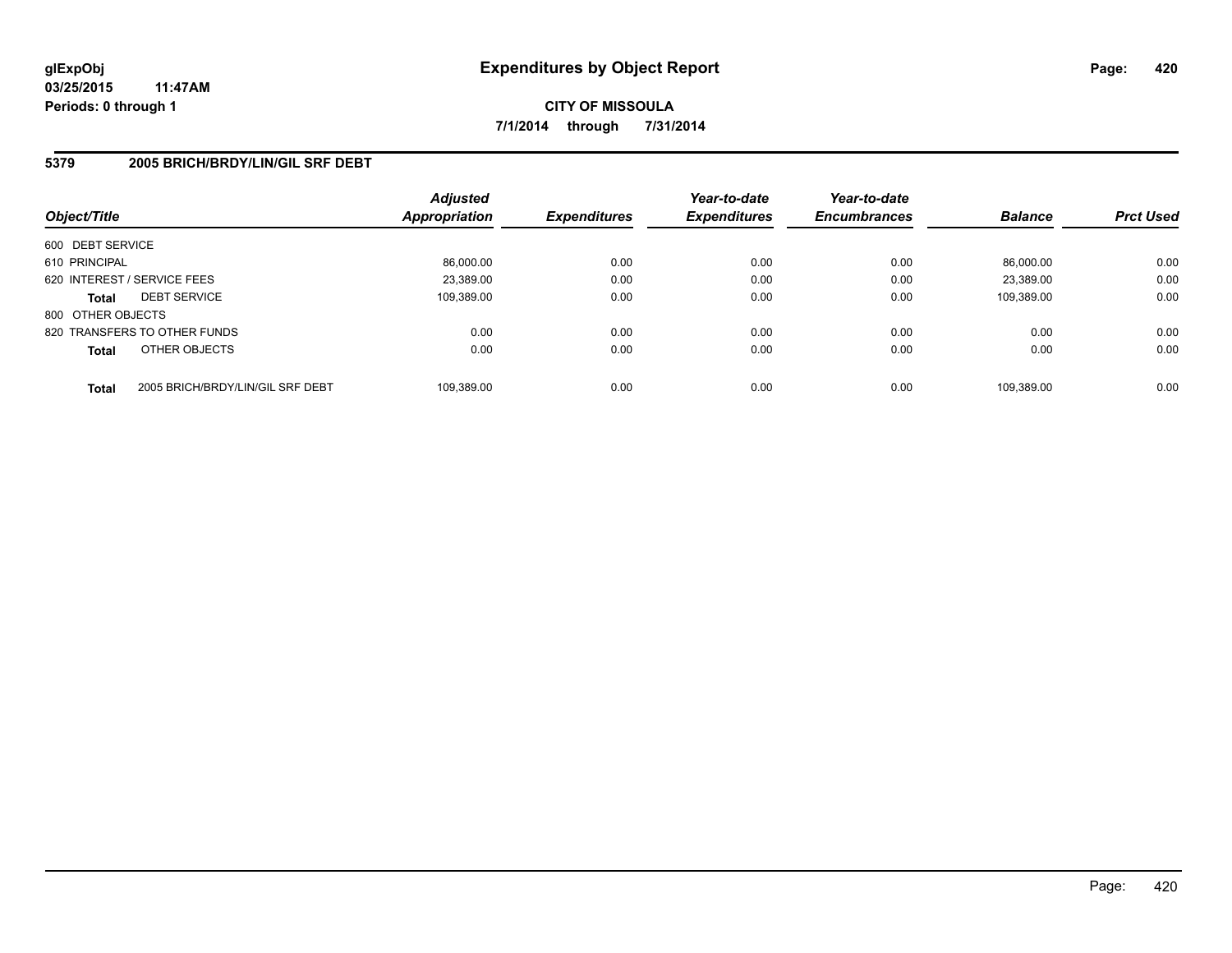## **5380 BRDWY/BIRCH/GILBERT/LINCOLNWOOD**

|                                     | <b>Adjusted</b> | <b>Expenditures</b> | Year-to-date<br><b>Expenditures</b> | Year-to-date        | <b>Balance</b> |                  |
|-------------------------------------|-----------------|---------------------|-------------------------------------|---------------------|----------------|------------------|
| Object/Title                        | Appropriation   |                     |                                     | <b>Encumbrances</b> |                | <b>Prct Used</b> |
| 600 DEBT SERVICE                    |                 |                     |                                     |                     |                |                  |
| 610 PRINCIPAL                       | 0.00            | 0.00                | 0.00                                | 0.00                | 0.00           | 0.00             |
| 620 INTEREST / SERVICE FEES         | 0.00            | 0.00                | 0.00                                | 0.00                | 0.00           | 0.00             |
| <b>DEBT SERVICE</b><br><b>Total</b> | 0.00            | 0.00                | 0.00                                | 0.00                | 0.00           | 0.00             |
| 800 OTHER OBJECTS                   |                 |                     |                                     |                     |                |                  |
| 820 TRANSFERS TO OTHER FUNDS        | 10.840.00       | 0.00                | 0.00                                | 0.00                | 10.840.00      | 0.00             |
| OTHER OBJECTS<br><b>Total</b>       | 10.840.00       | 0.00                | 0.00                                | 0.00                | 10.840.00      | 0.00             |
| <b>WASTEWATER</b><br><b>Total</b>   | 10.840.00       | 0.00                | 0.00                                | 0.00                | 10.840.00      | 0.00             |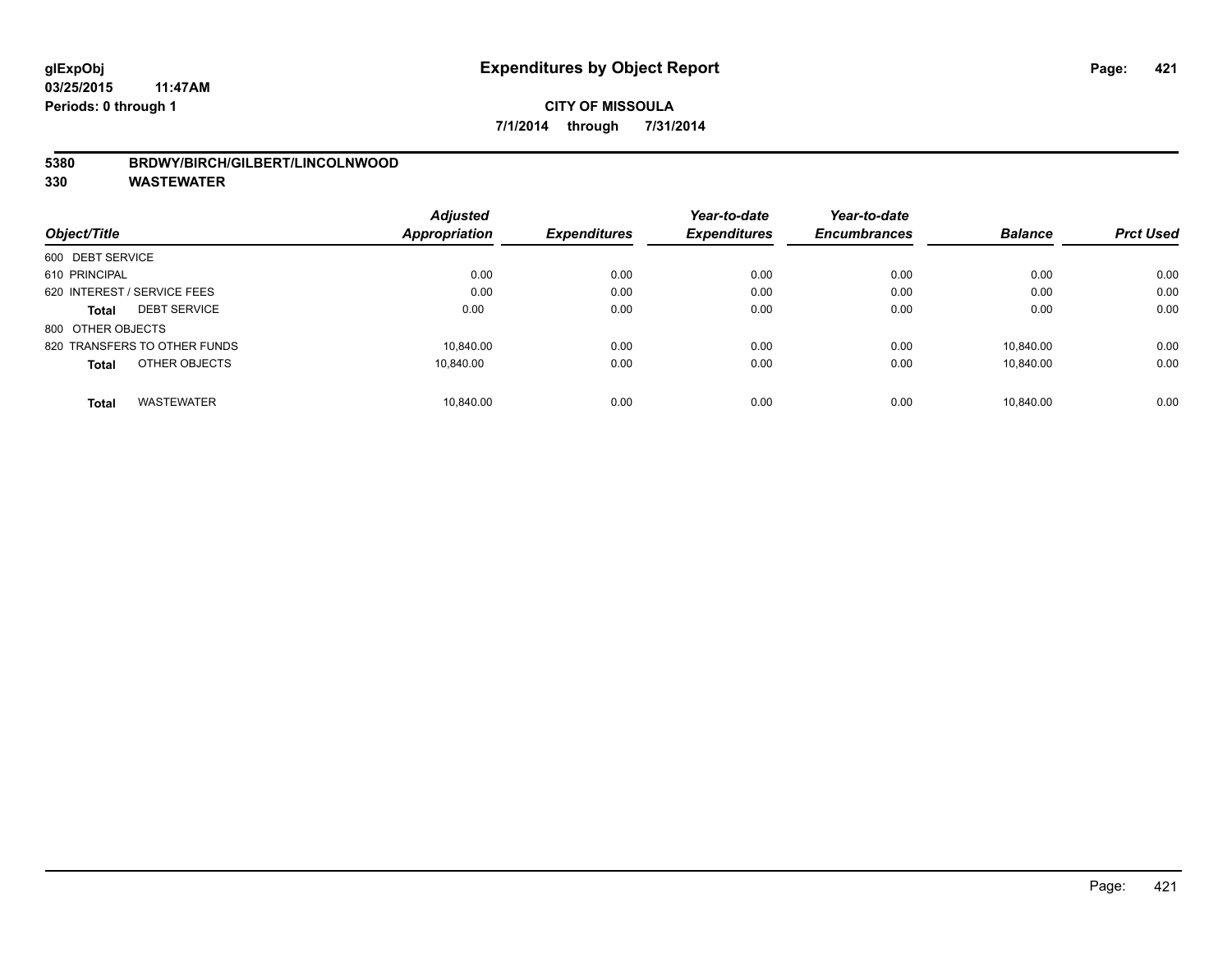# **CITY OF MISSOULA 7/1/2014 through 7/31/2014**

## **5380 BRDWY/BIRCH/GILBERT/LINCOLNWOOD**

| Object/Title      |                                 | Adjusted<br><b>Appropriation</b> | <b>Expenditures</b> | Year-to-date<br><b>Expenditures</b> | Year-to-date<br><b>Encumbrances</b> | <b>Balance</b> | <b>Prct Used</b> |
|-------------------|---------------------------------|----------------------------------|---------------------|-------------------------------------|-------------------------------------|----------------|------------------|
| 600 DEBT SERVICE  |                                 |                                  |                     |                                     |                                     |                |                  |
| 610 PRINCIPAL     |                                 | 0.00                             | 0.00                | 0.00                                | 0.00                                | 0.00           | 0.00             |
|                   | 620 INTEREST / SERVICE FEES     | 0.00                             | 0.00                | 0.00                                | 0.00                                | 0.00           | 0.00             |
| <b>Total</b>      | <b>DEBT SERVICE</b>             | 0.00                             | 0.00                | 0.00                                | 0.00                                | 0.00           | 0.00             |
| 800 OTHER OBJECTS |                                 |                                  |                     |                                     |                                     |                |                  |
|                   | 820 TRANSFERS TO OTHER FUNDS    | 10.840.00                        | 0.00                | 0.00                                | 0.00                                | 10.840.00      | 0.00             |
| <b>Total</b>      | OTHER OBJECTS                   | 10.840.00                        | 0.00                | 0.00                                | 0.00                                | 10.840.00      | 0.00             |
| <b>Total</b>      | BRDWY/BIRCH/GILBERT/LINCOLNWOOD | 10.840.00                        | 0.00                | 0.00                                | 0.00                                | 10.840.00      | 0.00             |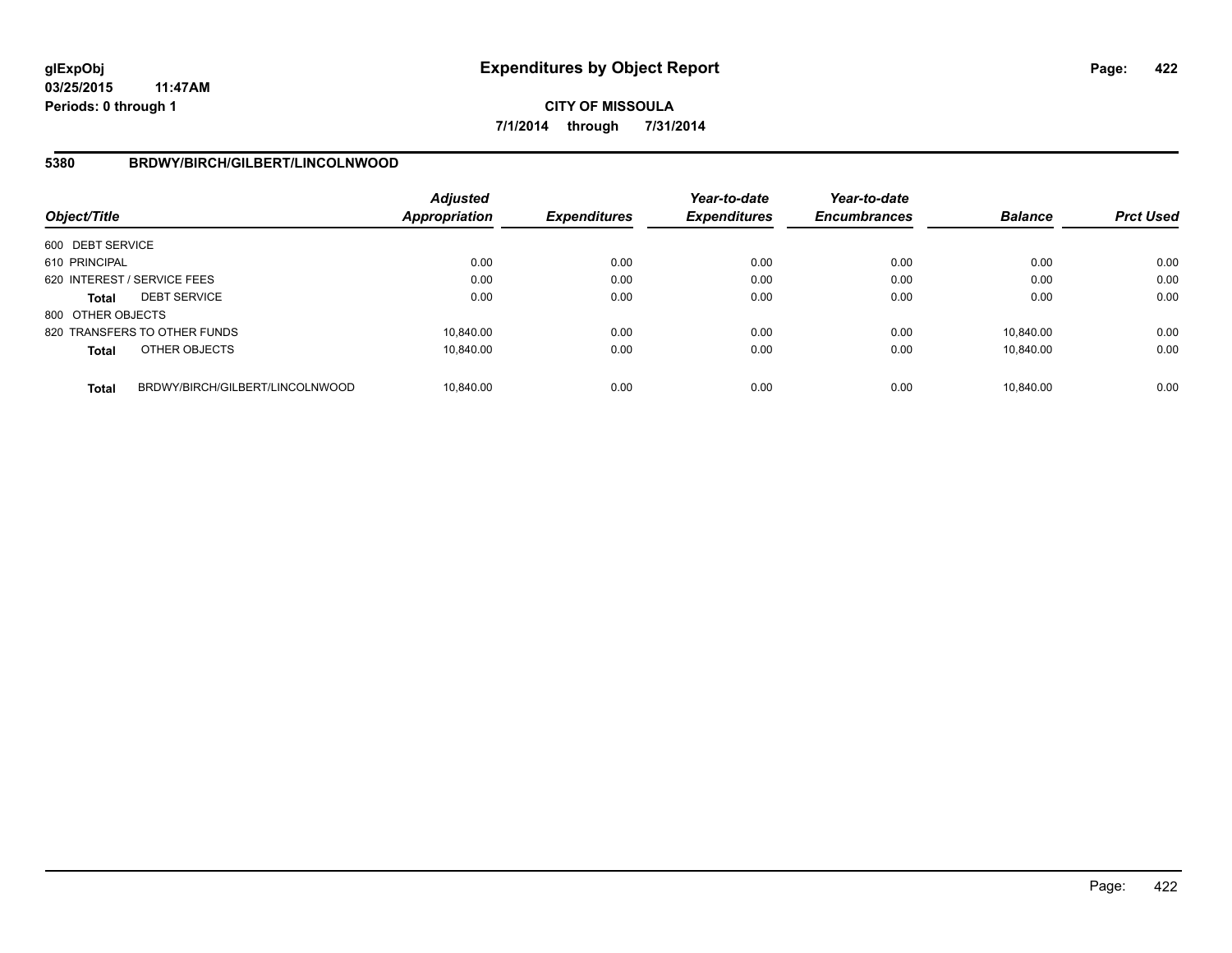#### **5381 LINCOLNWOOD PH2 DEBT SERVICE**

|                                     | <b>Adjusted</b>      |                     | Year-to-date        | Year-to-date        |                |                  |
|-------------------------------------|----------------------|---------------------|---------------------|---------------------|----------------|------------------|
| Object/Title                        | <b>Appropriation</b> | <b>Expenditures</b> | <b>Expenditures</b> | <b>Encumbrances</b> | <b>Balance</b> | <b>Prct Used</b> |
| 600 DEBT SERVICE                    |                      |                     |                     |                     |                |                  |
| 610 PRINCIPAL                       | 0.00                 | 0.00                | 0.00                | 0.00                | 0.00           | 0.00             |
| 620 INTEREST / SERVICE FEES         | 0.00                 | 0.00                | 0.00                | 0.00                | 0.00           | 0.00             |
| <b>DEBT SERVICE</b><br><b>Total</b> | 0.00                 | 0.00                | 0.00                | 0.00                | 0.00           | 0.00             |
| 800 OTHER OBJECTS                   |                      |                     |                     |                     |                |                  |
| 820 TRANSFERS TO OTHER FUNDS        | 0.00                 | 0.00                | 0.00                | 0.00                | 0.00           | 0.00             |
| OTHER OBJECTS<br><b>Total</b>       | 0.00                 | 0.00                | 0.00                | 0.00                | 0.00           | 0.00             |
| <b>WASTEWATER</b><br>Total          | 0.00                 | 0.00                | 0.00                | 0.00                | 0.00           | 0.00             |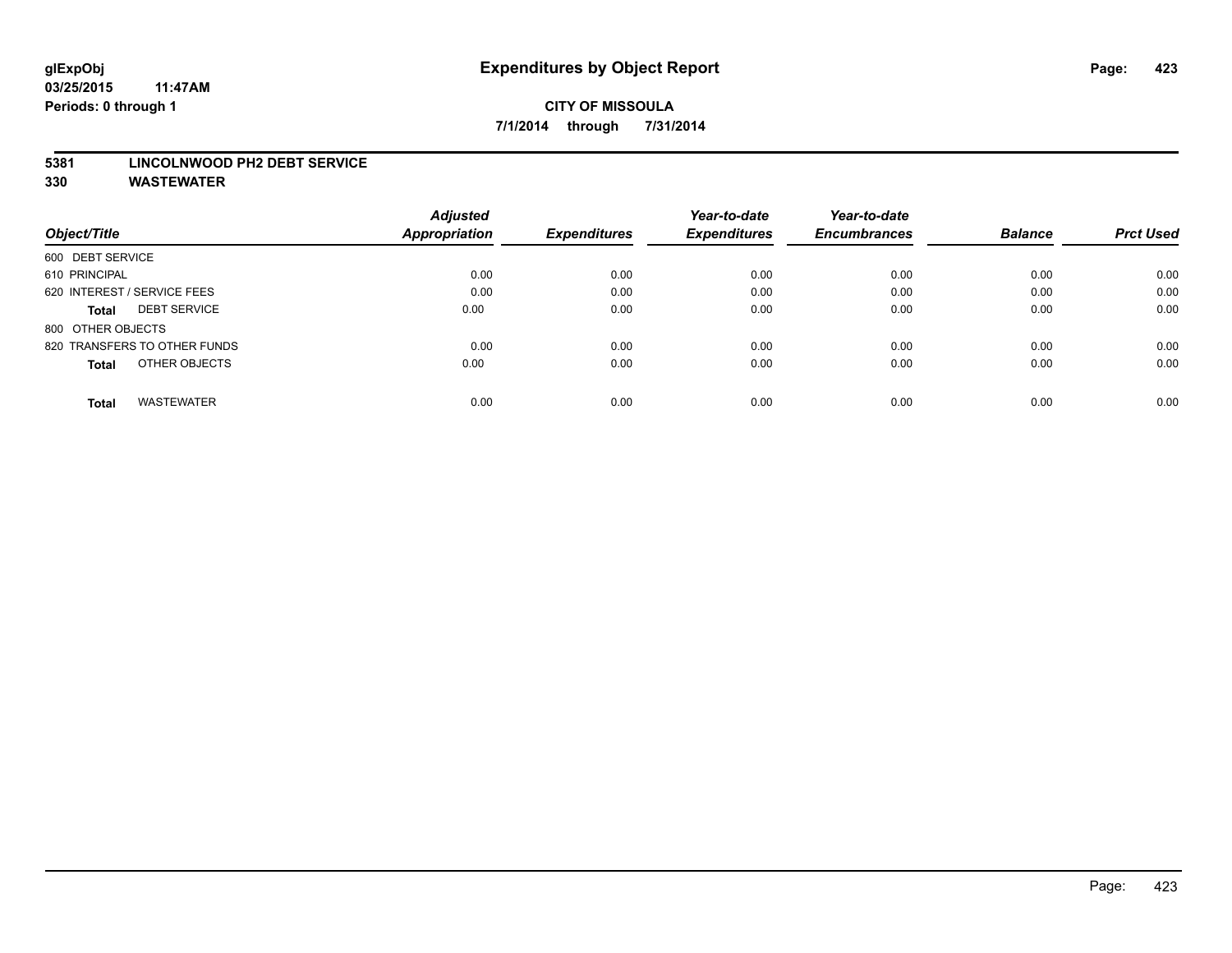# **5381 LINCOLNWOOD PH2 DEBT SERVICE**

| Object/Title      |                              | <b>Adjusted</b><br><b>Appropriation</b> | <b>Expenditures</b> | Year-to-date<br><b>Expenditures</b> | Year-to-date<br><b>Encumbrances</b> | <b>Balance</b> | <b>Prct Used</b> |
|-------------------|------------------------------|-----------------------------------------|---------------------|-------------------------------------|-------------------------------------|----------------|------------------|
| 600 DEBT SERVICE  |                              |                                         |                     |                                     |                                     |                |                  |
| 610 PRINCIPAL     |                              | 0.00                                    | 0.00                | 0.00                                | 0.00                                | 0.00           | 0.00             |
|                   | 620 INTEREST / SERVICE FEES  | 0.00                                    | 0.00                | 0.00                                | 0.00                                | 0.00           | 0.00             |
| <b>Total</b>      | <b>DEBT SERVICE</b>          | 0.00                                    | 0.00                | 0.00                                | 0.00                                | 0.00           | 0.00             |
| 800 OTHER OBJECTS |                              |                                         |                     |                                     |                                     |                |                  |
|                   | 820 TRANSFERS TO OTHER FUNDS | 0.00                                    | 0.00                | 0.00                                | 0.00                                | 0.00           | 0.00             |
| <b>Total</b>      | OTHER OBJECTS                | 0.00                                    | 0.00                | 0.00                                | 0.00                                | 0.00           | 0.00             |
| <b>Total</b>      | LINCOLNWOOD PH2 DEBT SERVICE | 0.00                                    | 0.00                | 0.00                                | 0.00                                | 0.00           | 0.00             |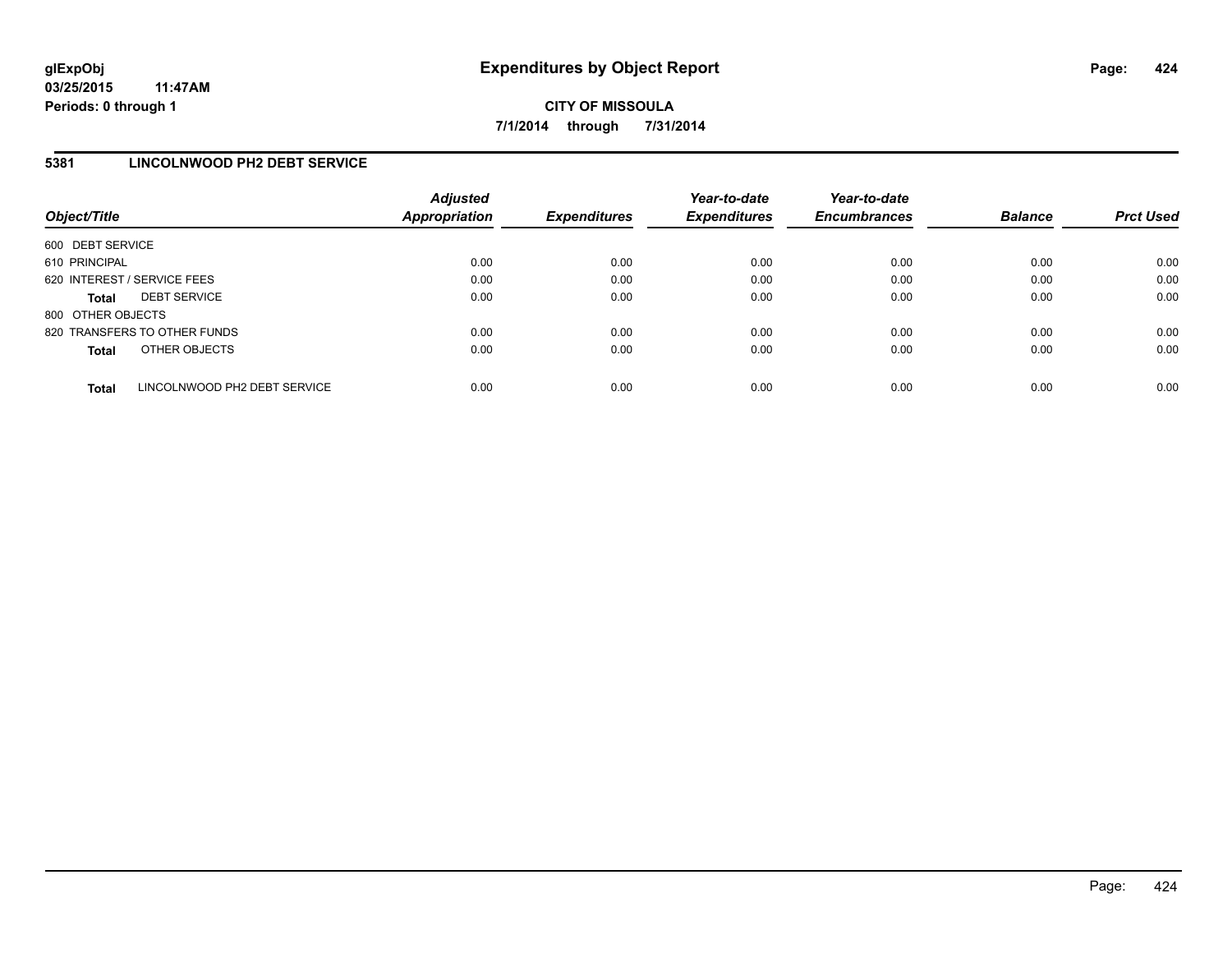#### **5382 LINCOLNWOOD PH2 RESERVE FUND**

|                                     | <b>Adjusted</b> |                     | Year-to-date        | Year-to-date        |                |                  |
|-------------------------------------|-----------------|---------------------|---------------------|---------------------|----------------|------------------|
| Object/Title                        | Appropriation   | <b>Expenditures</b> | <b>Expenditures</b> | <b>Encumbrances</b> | <b>Balance</b> | <b>Prct Used</b> |
| 600 DEBT SERVICE                    |                 |                     |                     |                     |                |                  |
| 610 PRINCIPAL                       | 0.00            | 0.00                | 0.00                | 0.00                | 0.00           | 0.00             |
| 620 INTEREST / SERVICE FEES         | 0.00            | 0.00                | 0.00                | 0.00                | 0.00           | 0.00             |
| <b>DEBT SERVICE</b><br><b>Total</b> | 0.00            | 0.00                | 0.00                | 0.00                | 0.00           | 0.00             |
| 800 OTHER OBJECTS                   |                 |                     |                     |                     |                |                  |
| 820 TRANSFERS TO OTHER FUNDS        | 21,850.00       | 0.00                | 0.00                | 0.00                | 21.850.00      | 0.00             |
| OTHER OBJECTS<br><b>Total</b>       | 21.850.00       | 0.00                | 0.00                | 0.00                | 21.850.00      | 0.00             |
| <b>WASTEWATER</b><br><b>Total</b>   | 21,850.00       | 0.00                | 0.00                | 0.00                | 21.850.00      | 0.00             |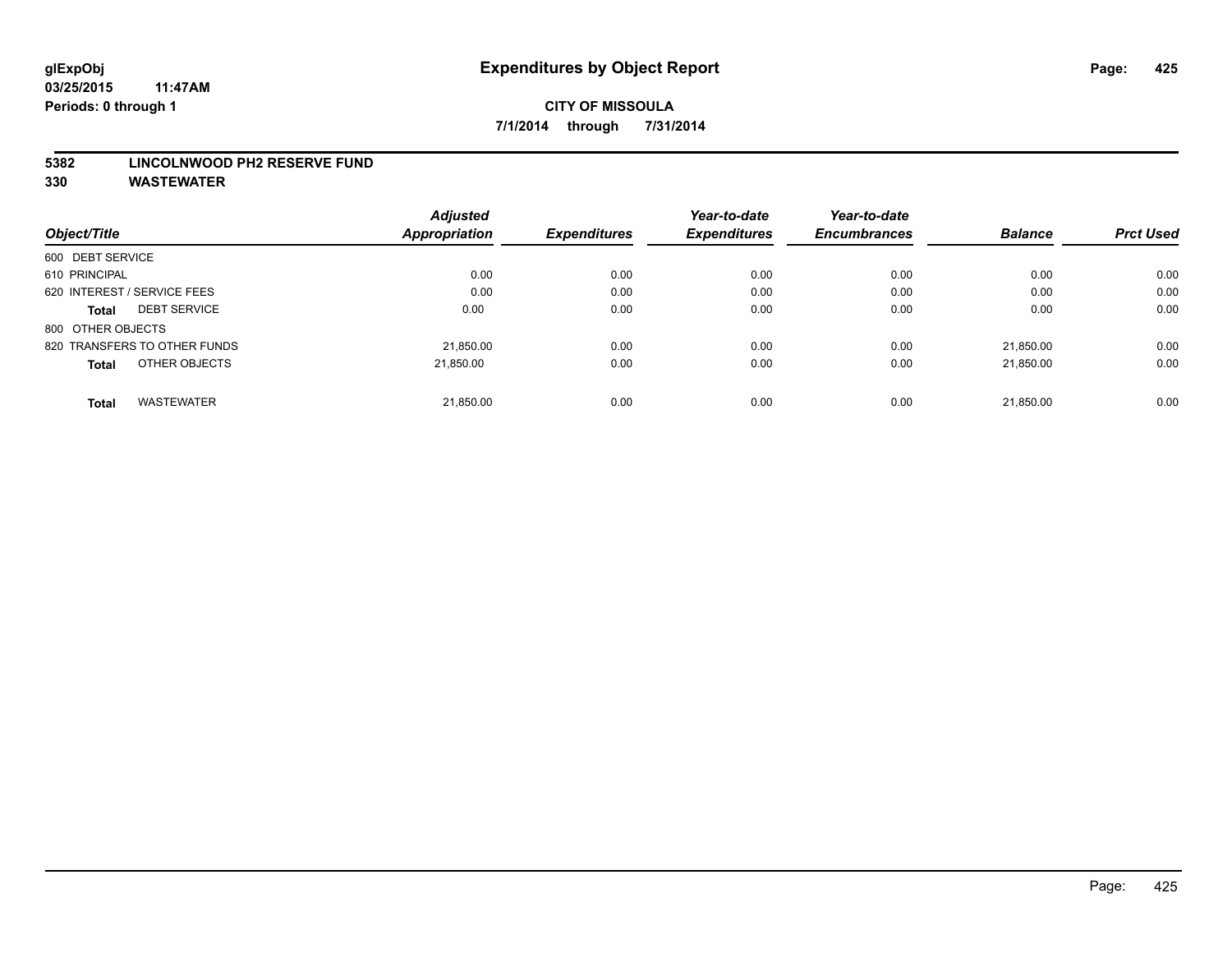## **5382 LINCOLNWOOD PH2 RESERVE FUND**

| Object/Title                |                              | <b>Adjusted</b><br><b>Appropriation</b> | <b>Expenditures</b> | Year-to-date<br><b>Expenditures</b> | Year-to-date<br><b>Encumbrances</b> | <b>Balance</b> | <b>Prct Used</b> |
|-----------------------------|------------------------------|-----------------------------------------|---------------------|-------------------------------------|-------------------------------------|----------------|------------------|
| 600 DEBT SERVICE            |                              |                                         |                     |                                     |                                     |                |                  |
| 610 PRINCIPAL               |                              | 0.00                                    | 0.00                | 0.00                                | 0.00                                | 0.00           | 0.00             |
| 620 INTEREST / SERVICE FEES |                              | 0.00                                    | 0.00                | 0.00                                | 0.00                                | 0.00           | 0.00             |
| <b>Total</b>                | <b>DEBT SERVICE</b>          | 0.00                                    | 0.00                | 0.00                                | 0.00                                | 0.00           | 0.00             |
| 800 OTHER OBJECTS           |                              |                                         |                     |                                     |                                     |                |                  |
|                             | 820 TRANSFERS TO OTHER FUNDS | 21.850.00                               | 0.00                | 0.00                                | 0.00                                | 21.850.00      | 0.00             |
| <b>Total</b>                | OTHER OBJECTS                | 21.850.00                               | 0.00                | 0.00                                | 0.00                                | 21.850.00      | 0.00             |
| <b>Total</b>                | LINCOLNWOOD PH2 RESERVE FUND | 21.850.00                               | 0.00                | 0.00                                | 0.00                                | 21.850.00      | 0.00             |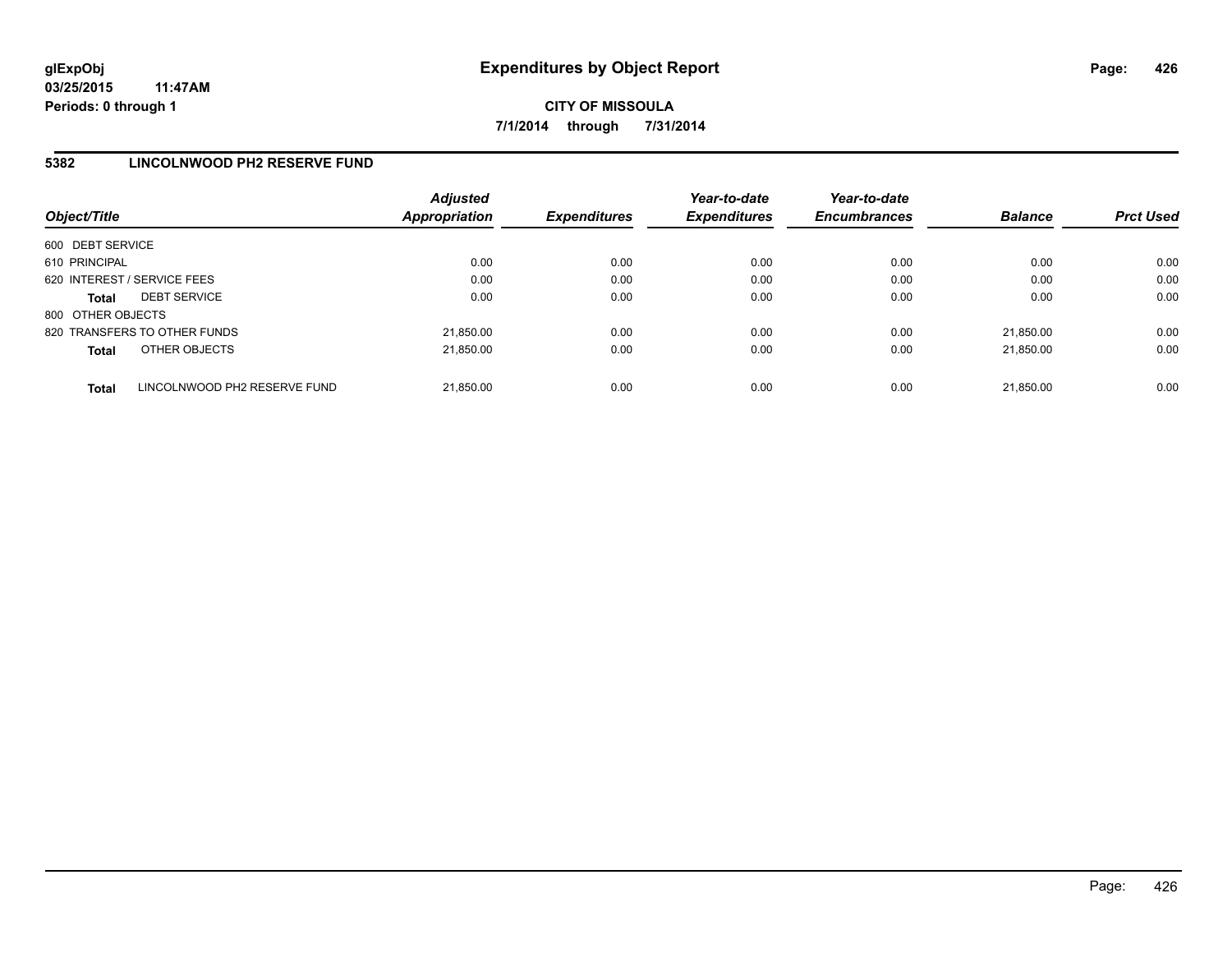#### **5383 FY09 RATTLESNAKE SEWER DEBT SVS**

|                                     | <b>Adjusted</b> |                     | Year-to-date        | Year-to-date        |                |                  |
|-------------------------------------|-----------------|---------------------|---------------------|---------------------|----------------|------------------|
| Object/Title                        | Appropriation   | <b>Expenditures</b> | <b>Expenditures</b> | <b>Encumbrances</b> | <b>Balance</b> | <b>Prct Used</b> |
| 600 DEBT SERVICE                    |                 |                     |                     |                     |                |                  |
| 610 PRINCIPAL                       | 0.00            | 0.00                | 0.00                | 0.00                | 0.00           | 0.00             |
| 620 INTEREST / SERVICE FEES         | 0.00            | 0.00                | 0.00                | 0.00                | 0.00           | 0.00             |
| <b>DEBT SERVICE</b><br><b>Total</b> | 0.00            | 0.00                | 0.00                | 0.00                | 0.00           | 0.00             |
| 800 OTHER OBJECTS                   |                 |                     |                     |                     |                |                  |
| 820 TRANSFERS TO OTHER FUNDS        | 0.00            | 0.00                | 0.00                | 0.00                | 0.00           | 0.00             |
| OTHER OBJECTS<br><b>Total</b>       | 0.00            | 0.00                | 0.00                | 0.00                | 0.00           | 0.00             |
| <b>WASTEWATER</b><br><b>Total</b>   | 0.00            | 0.00                | 0.00                | 0.00                | 0.00           | 0.00             |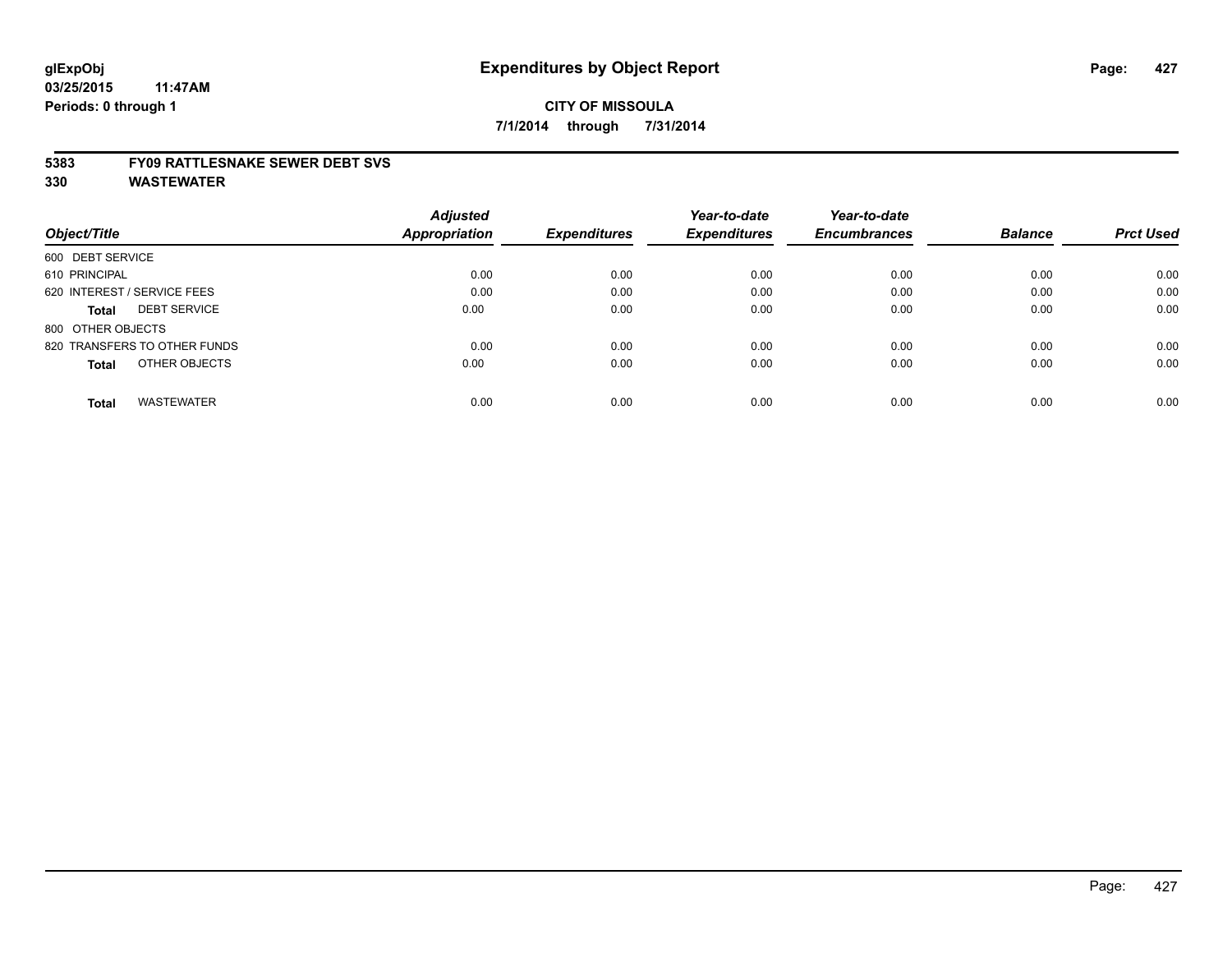#### **5383 FY09 RATTLESNAKE SEWER DEBT SVS**

**550 SID 544 PROJECT**

| Object/Title                        | <b>Adjusted</b><br>Appropriation | <b>Expenditures</b> | Year-to-date<br><b>Expenditures</b> | Year-to-date<br><b>Encumbrances</b> | <b>Balance</b> | <b>Prct Used</b> |
|-------------------------------------|----------------------------------|---------------------|-------------------------------------|-------------------------------------|----------------|------------------|
| 600 DEBT SERVICE                    |                                  |                     |                                     |                                     |                |                  |
| 610 PRINCIPAL                       | 20,000.00                        | 0.00                | 0.00                                | 0.00                                | 20,000.00      | 0.00             |
| 620 INTEREST / SERVICE FEES         | 11,550.00                        | 0.00                | 0.00                                | 0.00                                | 11.550.00      | 0.00             |
| <b>DEBT SERVICE</b><br><b>Total</b> | 31,550.00                        | 0.00                | 0.00                                | 0.00                                | 31,550.00      | 0.00             |
| SID 544 PROJECT<br><b>Total</b>     | 31,550.00                        | 0.00                | 0.00                                | 0.00                                | 31,550.00      | 0.00             |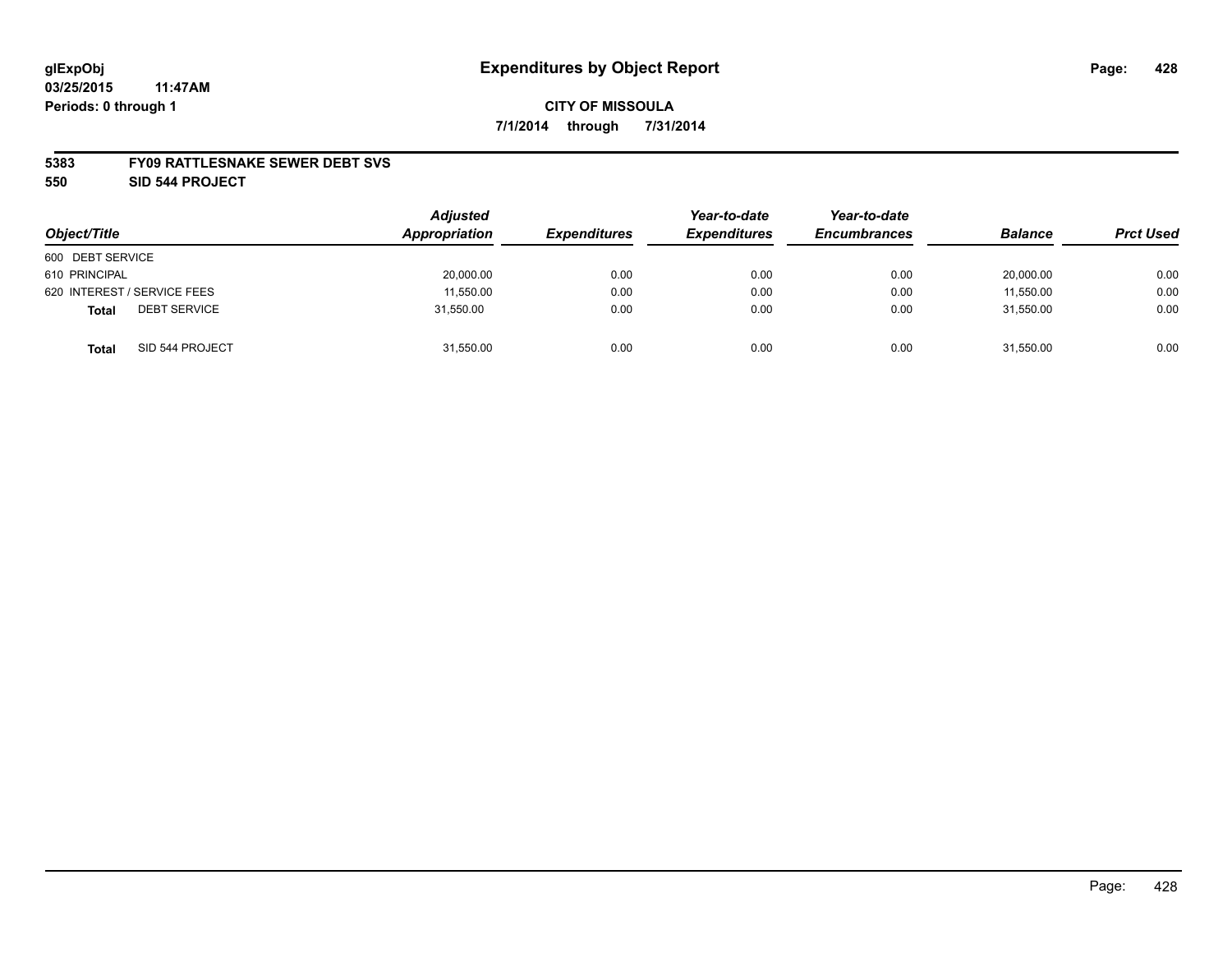**CITY OF MISSOULA 7/1/2014 through 7/31/2014**

# **5383 FY09 RATTLESNAKE SEWER DEBT SVS**

| Object/Title      |                                 | <b>Adjusted</b><br><b>Appropriation</b> | <b>Expenditures</b> | Year-to-date<br><b>Expenditures</b> | Year-to-date<br><b>Encumbrances</b> | <b>Balance</b> | <b>Prct Used</b> |
|-------------------|---------------------------------|-----------------------------------------|---------------------|-------------------------------------|-------------------------------------|----------------|------------------|
| 600 DEBT SERVICE  |                                 |                                         |                     |                                     |                                     |                |                  |
| 610 PRINCIPAL     |                                 | 20,000.00                               | 0.00                | 0.00                                | 0.00                                | 20.000.00      | 0.00             |
|                   | 620 INTEREST / SERVICE FEES     | 11,550.00                               | 0.00                | 0.00                                | 0.00                                | 11,550.00      | 0.00             |
| <b>Total</b>      | <b>DEBT SERVICE</b>             | 31,550.00                               | 0.00                | 0.00                                | 0.00                                | 31.550.00      | 0.00             |
| 800 OTHER OBJECTS |                                 |                                         |                     |                                     |                                     |                |                  |
|                   | 820 TRANSFERS TO OTHER FUNDS    | 0.00                                    | 0.00                | 0.00                                | 0.00                                | 0.00           | 0.00             |
| <b>Total</b>      | OTHER OBJECTS                   | 0.00                                    | 0.00                | 0.00                                | 0.00                                | 0.00           | 0.00             |
| <b>Total</b>      | FY09 RATTLESNAKE SEWER DEBT SVS | 31.550.00                               | 0.00                | 0.00                                | 0.00                                | 31.550.00      | 0.00             |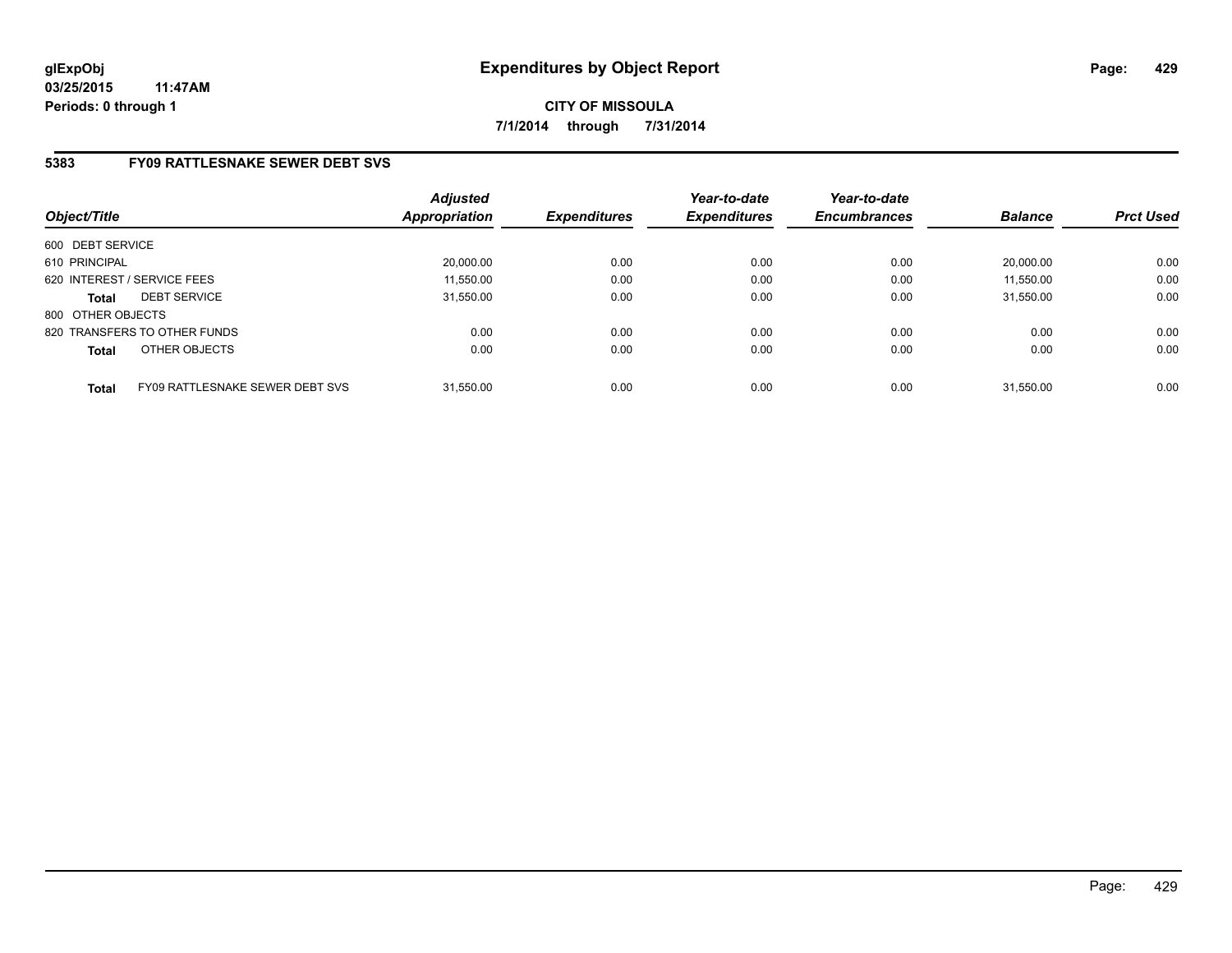# **CITY OF MISSOULA 7/1/2014 through 7/31/2014**

# **5384 09 LOLO BOND RESERVE**

| Object/Title                      | <b>Adjusted</b><br>Appropriation | <b>Expenditures</b> | Year-to-date<br><b>Expenditures</b> | Year-to-date<br><b>Encumbrances</b> | <b>Balance</b> | <b>Prct Used</b> |
|-----------------------------------|----------------------------------|---------------------|-------------------------------------|-------------------------------------|----------------|------------------|
| 800 OTHER OBJECTS                 |                                  |                     |                                     |                                     |                |                  |
| 820 TRANSFERS TO OTHER FUNDS      | 4.644.00                         | 0.00                | 0.00                                | 0.00                                | 4.644.00       | 0.00             |
| OTHER OBJECTS<br>Total            | 4.644.00                         | 0.00                | 0.00                                | 0.00                                | 4.644.00       | 0.00             |
| <b>WASTEWATER</b><br><b>Total</b> | 4,644.00                         | 0.00                | 0.00                                | 0.00                                | 4,644.00       | 0.00             |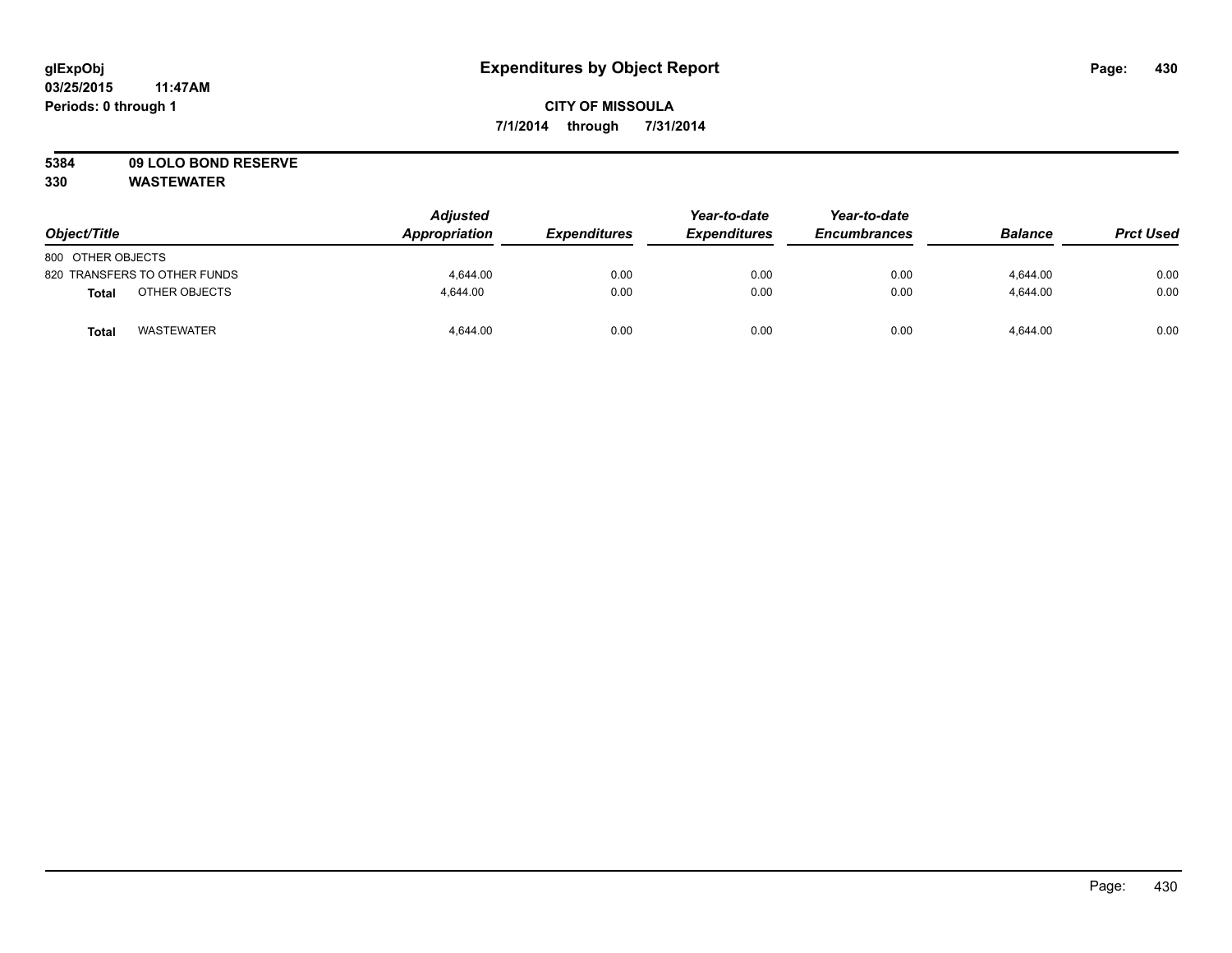## **5384 09 LOLO BOND RESERVE**

| Object/Title                         | <b>Adjusted</b><br><b>Appropriation</b> | <i><b>Expenditures</b></i> | Year-to-date<br><b>Expenditures</b> | Year-to-date<br><b>Encumbrances</b> | <b>Balance</b> | <b>Prct Used</b> |
|--------------------------------------|-----------------------------------------|----------------------------|-------------------------------------|-------------------------------------|----------------|------------------|
| 800 OTHER OBJECTS                    |                                         |                            |                                     |                                     |                |                  |
| 820 TRANSFERS TO OTHER FUNDS         | 4,644.00                                | 0.00                       | 0.00                                | 0.00                                | 4,644.00       | 0.00             |
| OTHER OBJECTS<br><b>Total</b>        | 4.644.00                                | 0.00                       | 0.00                                | 0.00                                | 4.644.00       | 0.00             |
| 09 LOLO BOND RESERVE<br><b>Total</b> | 4,644.00                                | 0.00                       | 0.00                                | 0.00                                | 4,644.00       | 0.00             |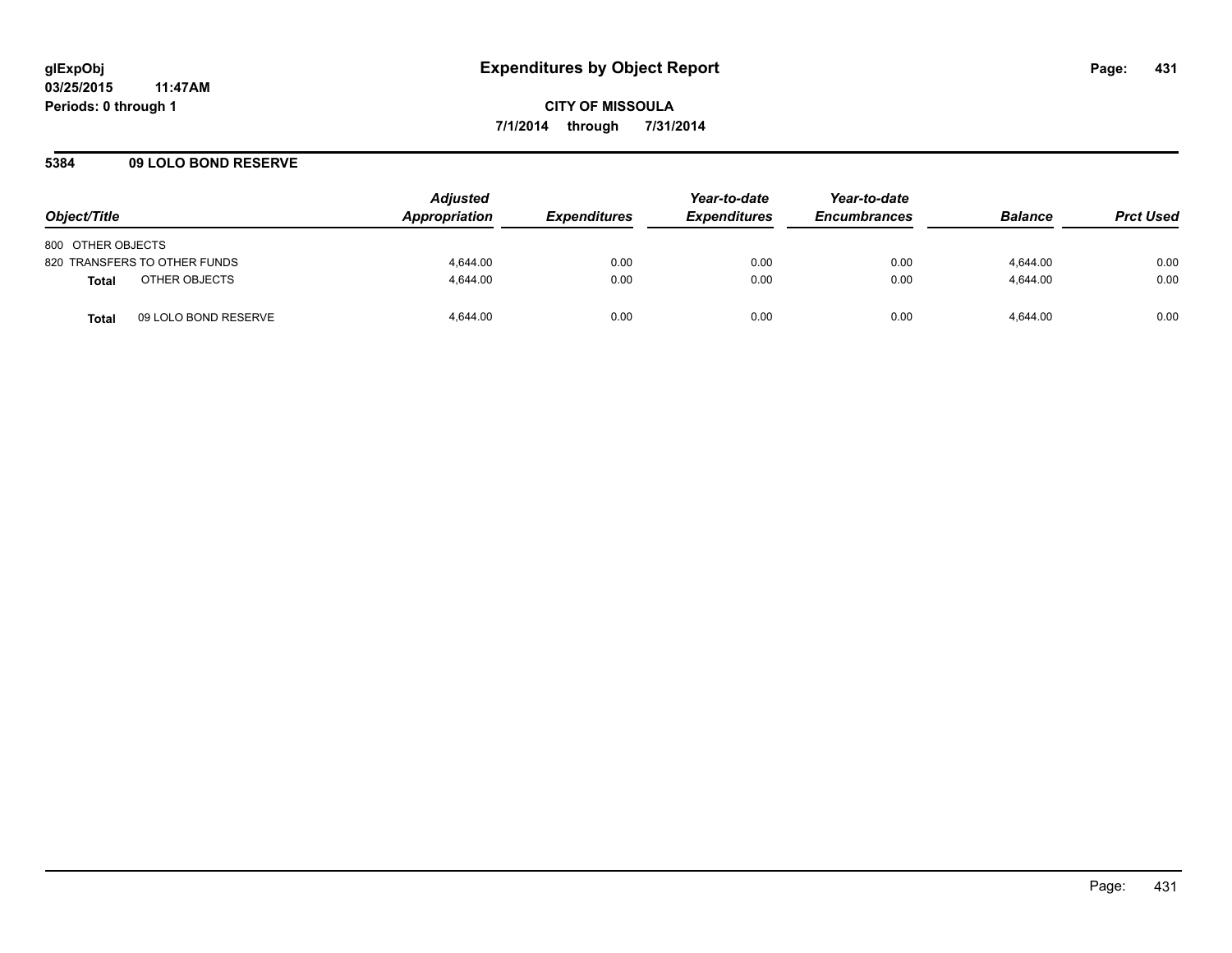# **CITY OF MISSOULA 7/1/2014 through 7/31/2014**

#### **5386 FY10 HEADWORKS DEBT SERVICE**

| Object/Title                        | <b>Adjusted</b><br>Appropriation | <b>Expenditures</b> | Year-to-date<br><b>Expenditures</b> | Year-to-date<br><b>Encumbrances</b> | <b>Balance</b> | <b>Prct Used</b> |
|-------------------------------------|----------------------------------|---------------------|-------------------------------------|-------------------------------------|----------------|------------------|
| 600 DEBT SERVICE                    |                                  |                     |                                     |                                     |                |                  |
| 610 PRINCIPAL                       | 130,000.00                       | 0.00                | 0.00                                | 0.00                                | 130,000.00     | 0.00             |
| 620 INTEREST / SERVICE FEES         | 566,949.00                       | 0.00                | 0.00                                | 0.00                                | 566.949.00     | 0.00             |
| <b>DEBT SERVICE</b><br><b>Total</b> | 696.949.00                       | 0.00                | 0.00                                | 0.00                                | 696.949.00     | 0.00             |
| <b>WASTEWATER</b><br><b>Total</b>   | 696,949.00                       | 0.00                | 0.00                                | 0.00                                | 696.949.00     | 0.00             |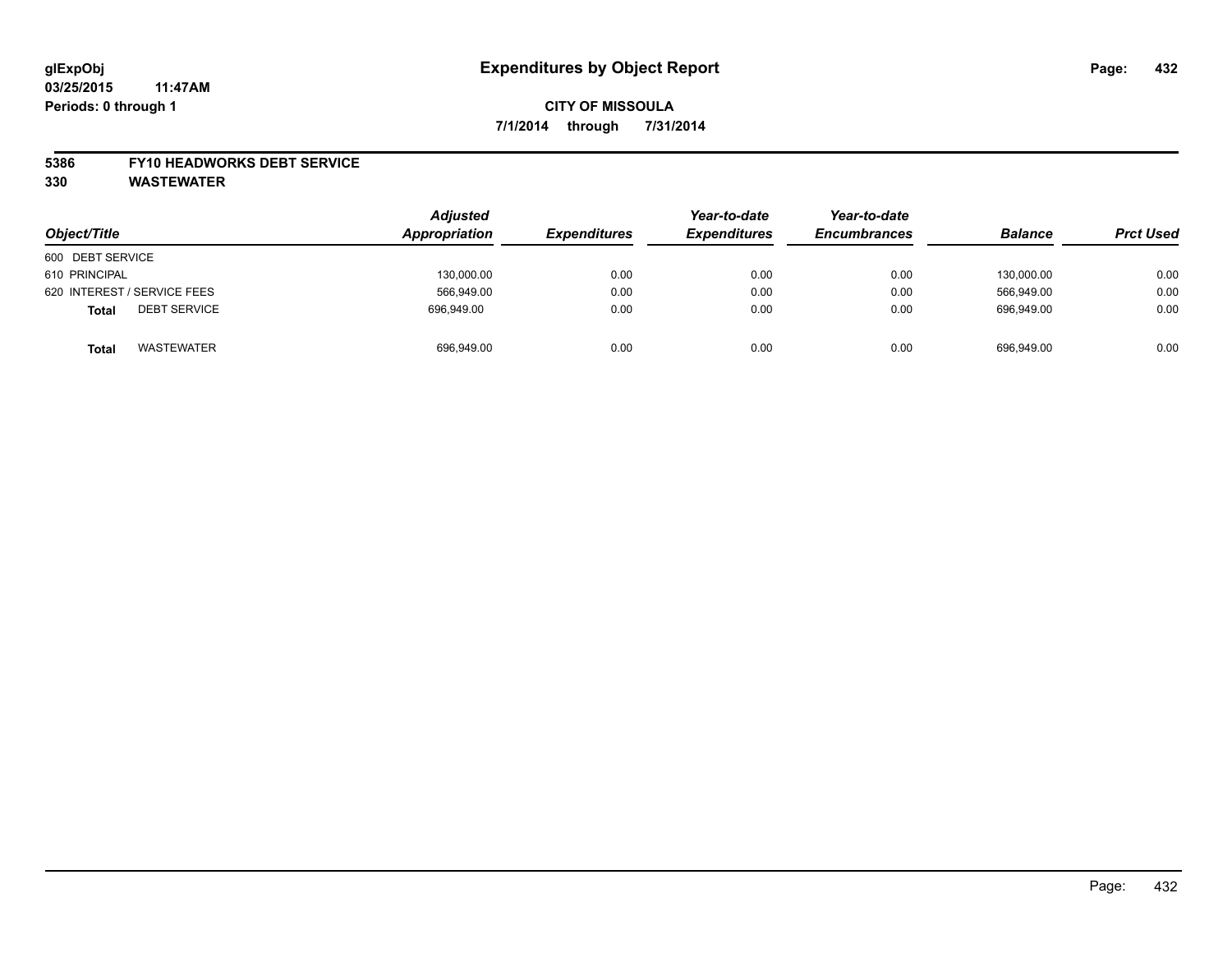**CITY OF MISSOULA 7/1/2014 through 7/31/2014**

## **5386 FY10 HEADWORKS DEBT SERVICE**

| Object/Title                                | <b>Adjusted</b><br>Appropriation | <b>Expenditures</b> | Year-to-date<br><b>Expenditures</b> | Year-to-date<br><b>Encumbrances</b> | <b>Balance</b> | <b>Prct Used</b> |
|---------------------------------------------|----------------------------------|---------------------|-------------------------------------|-------------------------------------|----------------|------------------|
| 600 DEBT SERVICE                            |                                  |                     |                                     |                                     |                |                  |
| 610 PRINCIPAL                               | 130,000.00                       | 0.00                | 0.00                                | 0.00                                | 130.000.00     | 0.00             |
| 620 INTEREST / SERVICE FEES                 | 566,949.00                       | 0.00                | 0.00                                | 0.00                                | 566.949.00     | 0.00             |
| <b>DEBT SERVICE</b><br><b>Total</b>         | 696,949.00                       | 0.00                | 0.00                                | 0.00                                | 696.949.00     | 0.00             |
| FY10 HEADWORKS DEBT SERVICE<br><b>Total</b> | 696,949.00                       | 0.00                | 0.00                                | 0.00                                | 696.949.00     | 0.00             |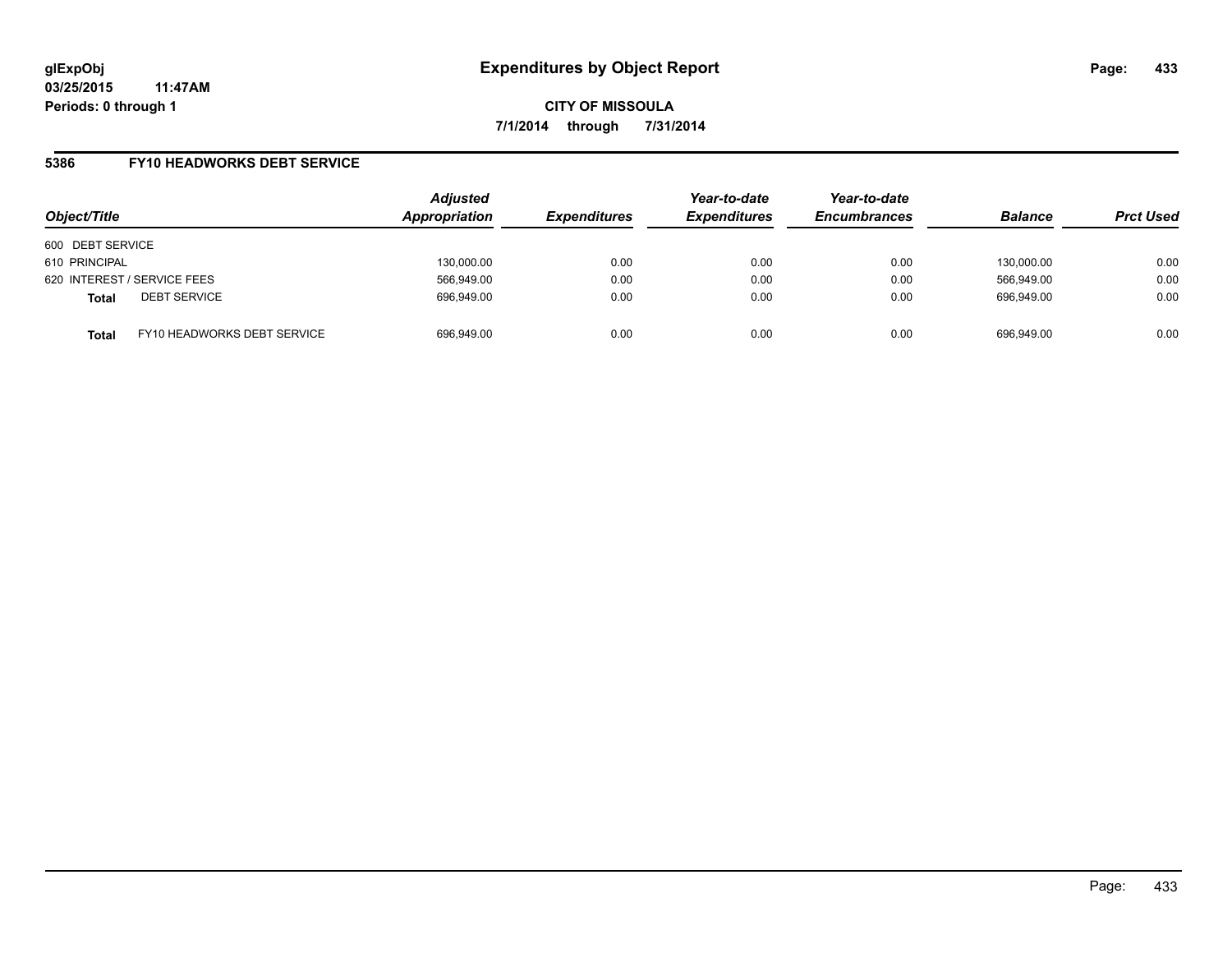# **CITY OF MISSOULA 7/1/2014 through 7/31/2014**

### **5387 FY11 SEWER \$1.29M BOND DEBT SERVICE**

**330 WASTEWATER**

| Object/Title                        | <b>Adjusted</b><br>Appropriation | <b>Expenditures</b> | Year-to-date<br><b>Expenditures</b> | Year-to-date<br><b>Encumbrances</b> | <b>Balance</b> | <b>Prct Used</b> |
|-------------------------------------|----------------------------------|---------------------|-------------------------------------|-------------------------------------|----------------|------------------|
| 600 DEBT SERVICE                    |                                  |                     |                                     |                                     |                |                  |
| 610 PRINCIPAL                       | 45,000.00                        | 0.00                | 0.00                                | 0.00                                | 45.000.00      | 0.00             |
| 620 INTEREST / SERVICE FEES         | 58,430.00                        | 0.00                | 0.00                                | 0.00                                | 58.430.00      | 0.00             |
| <b>DEBT SERVICE</b><br><b>Total</b> | 103,430.00                       | 0.00                | 0.00                                | 0.00                                | 103.430.00     | 0.00             |
| WASTEWATER<br><b>Total</b>          | 103,430.00                       | 0.00                | 0.00                                | 0.00                                | 103.430.00     | 0.00             |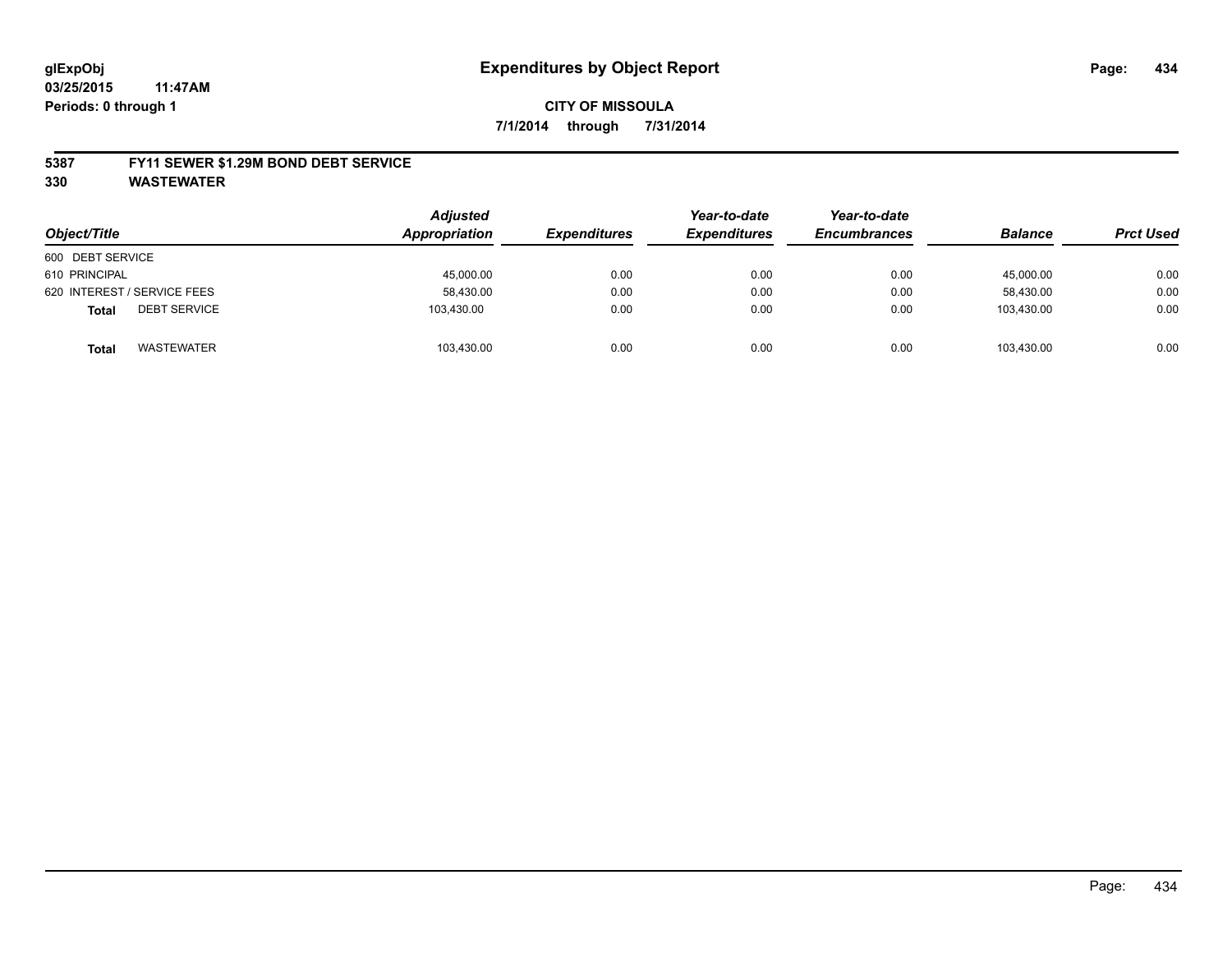**CITY OF MISSOULA 7/1/2014 through 7/31/2014**

## **5387 FY11 SEWER \$1.29M BOND DEBT SERVICE**

| Object/Title     |                                      | <b>Adjusted</b><br>Appropriation | <b>Expenditures</b> | Year-to-date<br><b>Expenditures</b> | Year-to-date<br><b>Encumbrances</b> | <b>Balance</b> | <b>Prct Used</b> |
|------------------|--------------------------------------|----------------------------------|---------------------|-------------------------------------|-------------------------------------|----------------|------------------|
| 600 DEBT SERVICE |                                      |                                  |                     |                                     |                                     |                |                  |
| 610 PRINCIPAL    |                                      | 45,000.00                        | 0.00                | 0.00                                | 0.00                                | 45.000.00      | 0.00             |
|                  | 620 INTEREST / SERVICE FEES          | 58,430.00                        | 0.00                | 0.00                                | 0.00                                | 58,430.00      | 0.00             |
| <b>Total</b>     | <b>DEBT SERVICE</b>                  | 103,430.00                       | 0.00                | 0.00                                | 0.00                                | 103.430.00     | 0.00             |
| <b>Total</b>     | FY11 SEWER \$1.29M BOND DEBT SERVICE | 103,430.00                       | 0.00                | 0.00                                | 0.00                                | 103.430.00     | 0.00             |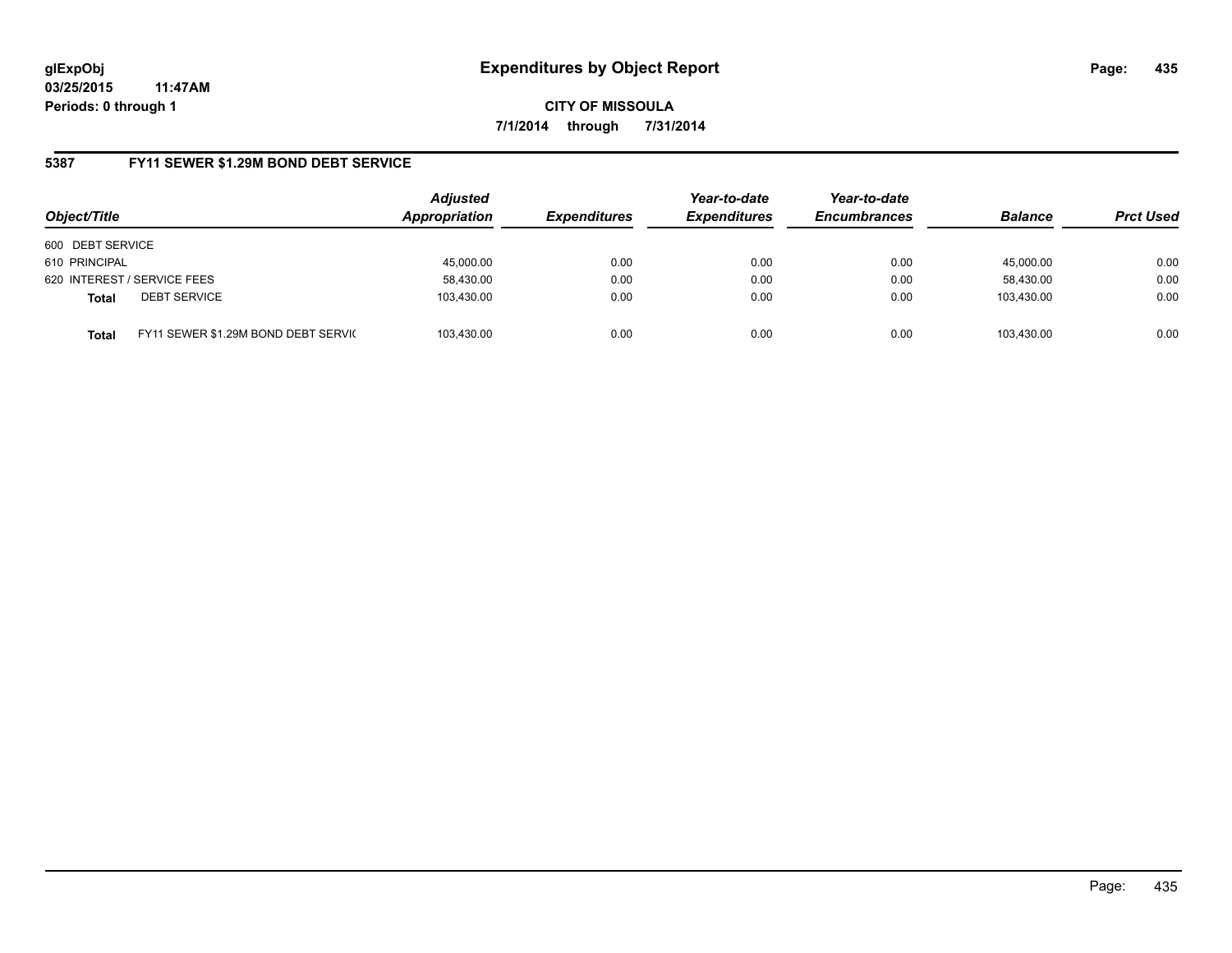### **5388 FY11 \$1.29M SEWER BOND RESERVE**

**330 WASTEWATER**

| Object/Title                  | <b>Adjusted</b><br>Appropriation | <b>Expenditures</b> | Year-to-date<br><b>Expenditures</b> | Year-to-date<br><b>Encumbrances</b> | <b>Balance</b> | <b>Prct Used</b> |
|-------------------------------|----------------------------------|---------------------|-------------------------------------|-------------------------------------|----------------|------------------|
| 800 OTHER OBJECTS             |                                  |                     |                                     |                                     |                |                  |
| 820 TRANSFERS TO OTHER FUNDS  | 0.00                             | 0.00                | 0.00                                | 0.00                                | 0.00           | 0.00             |
| OTHER OBJECTS<br><b>Total</b> | 0.00                             | 0.00                | 0.00                                | 0.00                                | 0.00           | 0.00             |
| <b>WASTEWATER</b><br>Tota     | 0.00                             | 0.00                | 0.00                                | 0.00                                | 0.00           | 0.00             |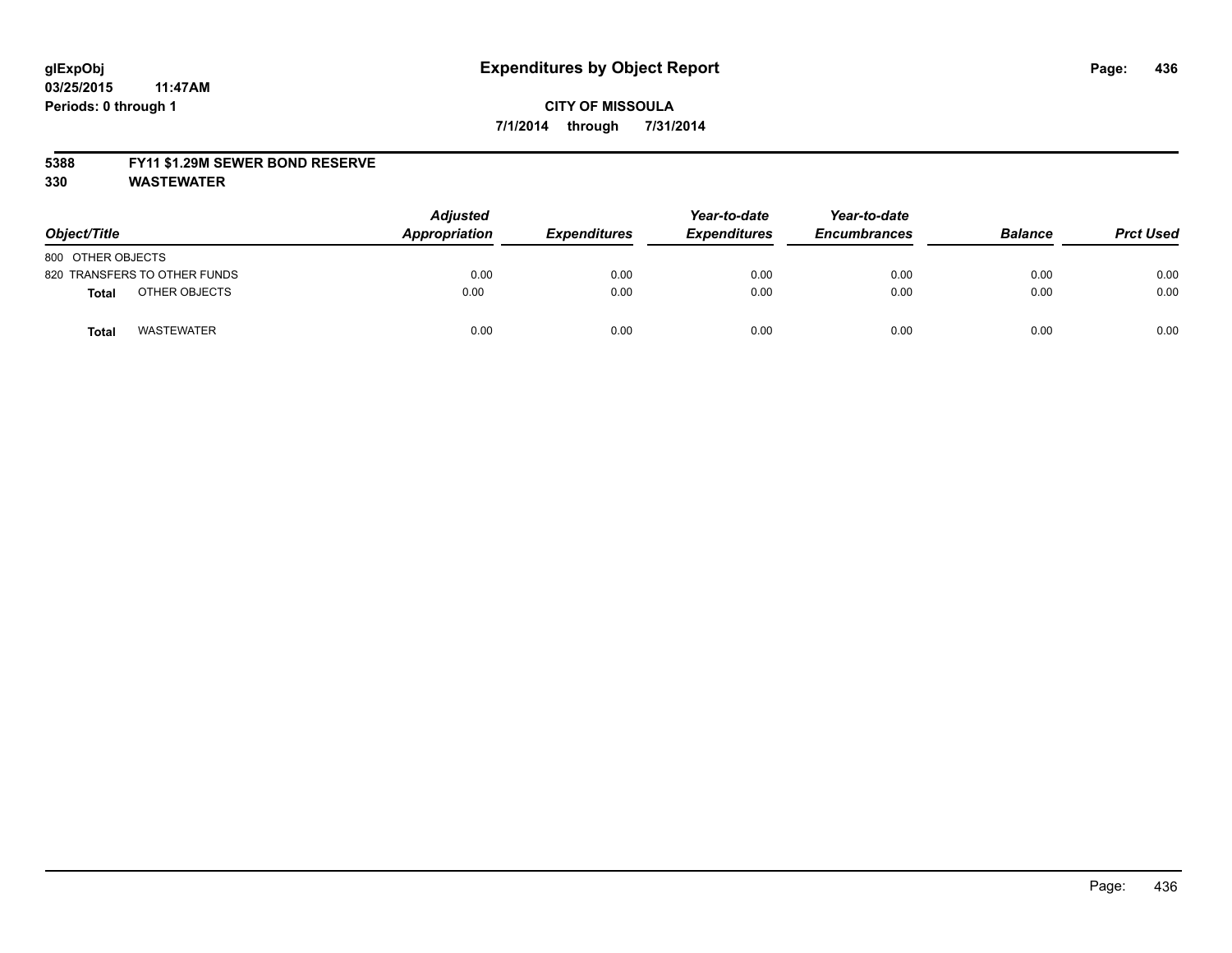**CITY OF MISSOULA 7/1/2014 through 7/31/2014**

# **5388 FY11 \$1.29M SEWER BOND RESERVE**

| Object/Title                                    | <b>Adjusted</b><br>Appropriation | <b>Expenditures</b> | Year-to-date<br><b>Expenditures</b> | Year-to-date<br><b>Encumbrances</b> | <b>Balance</b> | <b>Prct Used</b> |
|-------------------------------------------------|----------------------------------|---------------------|-------------------------------------|-------------------------------------|----------------|------------------|
| 800 OTHER OBJECTS                               |                                  |                     |                                     |                                     |                |                  |
| 820 TRANSFERS TO OTHER FUNDS                    | 0.00                             | 0.00                | 0.00                                | 0.00                                | 0.00           | 0.00             |
| OTHER OBJECTS<br><b>Total</b>                   | 0.00                             | 0.00                | 0.00                                | 0.00                                | 0.00           | 0.00             |
| FY11 \$1.29M SEWER BOND RESERVE<br><b>Total</b> | 0.00                             | 0.00                | 0.00                                | 0.00                                | 0.00           | 0.00             |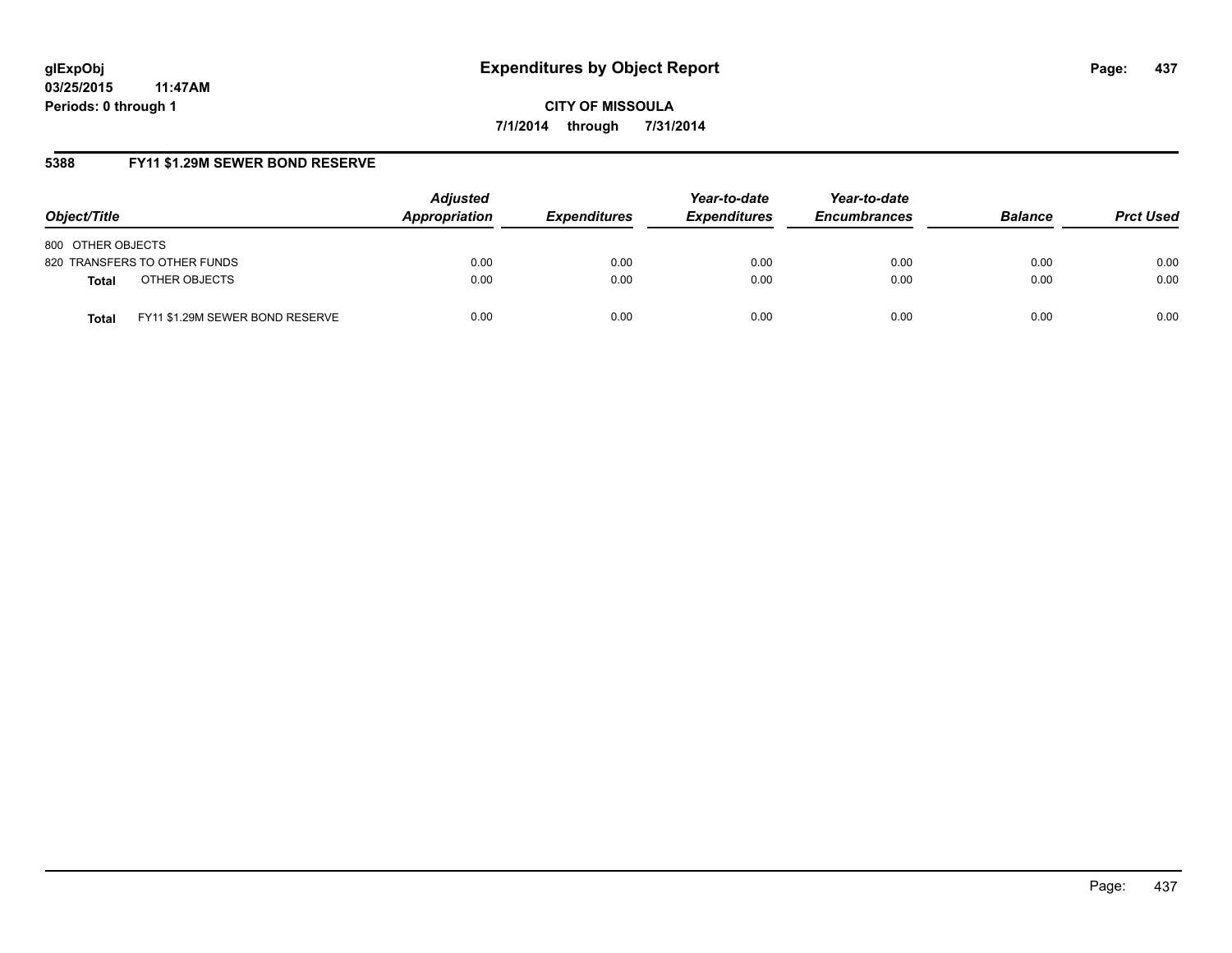## **5711 AQUATICS**

**370 PARKS & RECREATION**

|                                           | <b>Adjusted</b>      |                     | Year-to-date        | Year-to-date        |                |                  |
|-------------------------------------------|----------------------|---------------------|---------------------|---------------------|----------------|------------------|
| Object/Title                              | <b>Appropriation</b> | <b>Expenditures</b> | <b>Expenditures</b> | <b>Encumbrances</b> | <b>Balance</b> | <b>Prct Used</b> |
| 100 PERSONAL SERVICES                     |                      |                     |                     |                     |                |                  |
| 110 SALARIES AND WAGES                    | 528,564.00           | 40,953.85           | 40,953.85           | 0.00                | 487,610.15     | 7.75             |
| 120 OVERTIME/TERMINATION                  | 1,000.00             | 52.23               | 52.23               | 0.00                | 947.77         | 5.22             |
| 135 OPEB EXPENSE                          | 0.00                 | 0.00                | 0.00                | 0.00                | 0.00           | 0.00             |
| 140 EMPLOYER CONTRIBUTIONS                | 132,782.00           | 12,673.15           | 12,673.15           | 0.00                | 120,108.85     | 9.54             |
| <b>141 STATE RETIREMENT CONTRIBUTIONS</b> | 0.00                 | 40.95               | 40.95               | 0.00                | $-40.95$       | 0.00             |
| 145 OPEB CONTRIBUTION                     | 0.00                 | 0.00                | 0.00                | 0.00                | 0.00           | 0.00             |
| PERSONAL SERVICES<br><b>Total</b>         | 662,346.00           | 53,720.18           | 53,720.18           | 0.00                | 608,625.82     | 8.11             |
| 200 SUPPLIES                              |                      |                     |                     |                     |                |                  |
| 210 OFFICE SUPPLIES                       | 4,500.00             | 0.00                | 0.00                | 0.00                | 4,500.00       | 0.00             |
| 220 OPERATING SUPPLIES                    | 45,000.00            | 752.66              | 752.66              | 0.00                | 44,247.34      | 1.67             |
| 230 REPAIR/MAINTENANCE                    | 68,000.00            | 13,250.42           | 13,250.42           | 0.00                | 54,749.58      | 19.49            |
| 231 GASOLINE                              | 0.00                 | 0.00                | 0.00                | 0.00                | 0.00           | 0.00             |
| 240 OTHER SUPPLIES                        | 121,000.00           | 19,502.91           | 19,502.91           | 0.00                | 101,497.09     | 16.12            |
| 250 SUPPLIES FOR RESALE                   | 0.00                 | 0.00                | 0.00                | 0.00                | 0.00           | 0.00             |
| <b>SUPPLIES</b><br>Total                  | 238,500.00           | 33,505.99           | 33,505.99           | 0.00                | 204,994.01     | 14.05            |
| 300 PURCHASED SERVICES                    |                      |                     |                     |                     |                |                  |
| 310 COMMUNICATIONS                        | 500.00               | 0.00                | 0.00                | 0.00                | 500.00         | 0.00             |
| 320 PRINTING & DUPLICATING                | 10,500.00            | 0.00                | 0.00                | 0.00                | 10,500.00      | 0.00             |
| 330 PUBLICITY, SUBSCRIPTIONS & DUES       | 17,200.00            | 75.00               | 75.00               | 0.00                | 17,125.00      | 0.44             |
| 340 SEWER                                 | 10,275.00            | 2,265.23            | 2,265.23            | 0.00                | 8,009.77       | 22.05            |
| 341 ELECTRICITY & NATURAL GAS             | 191,000.00           | 0.00                | 0.00                | 0.00                | 191,000.00     | 0.00             |
| 343 WATER CHARGES                         | 13,644.00            | 0.00                | 0.00                | 0.00                | 13,644.00      | 0.00             |
| 344 TELEPHONE SERVICE                     | 7,539.00             | 354.18              | 354.18              | 0.00                | 7,184.82       | 4.70             |
| 345 GARBAGE                               | 4,651.00             | 285.18              | 285.18              | 0.00                | 4,365.82       | 6.13             |
| 350 PROFESSIONAL SERVICES                 | 40,000.00            | 4,331.60            | 4,331.60            | 0.00                | 35,668.40      | 10.83            |
| 360 REPAIR & MAINTENANCE                  | 20,500.00            | 816.77              | 816.77              | 0.00                | 19,683.23      | 3.98             |
| 370 TRAVEL                                | 2,000.00             | 0.00                | 0.00                | 0.00                | 2,000.00       | 0.00             |
| 380 TRAINING                              | 5,000.00             | 0.00                | 0.00                | 0.00                | 5,000.00       | 0.00             |
| 390 OTHER PURCHASED SERVICES              | 19,300.00            | 0.00                | 0.00                | 0.00                | 19,300.00      | 0.00             |
| PURCHASED SERVICES<br><b>Total</b>        | 342,109.00           | 8,127.96            | 8,127.96            | 0.00                | 333,981.04     | 2.38             |
| 500 FIXED CHARGES                         |                      |                     |                     |                     |                |                  |
| 500 FIXED CHARGES                         | 381.00               | 0.00                | 0.00                | 0.00                | 381.00         | 0.00             |
| 550 MERCHANT SERVICE FEES                 | 14,000.00            | 0.00                | 0.00                | 0.00                | 14,000.00      | 0.00             |
|                                           |                      |                     |                     |                     |                |                  |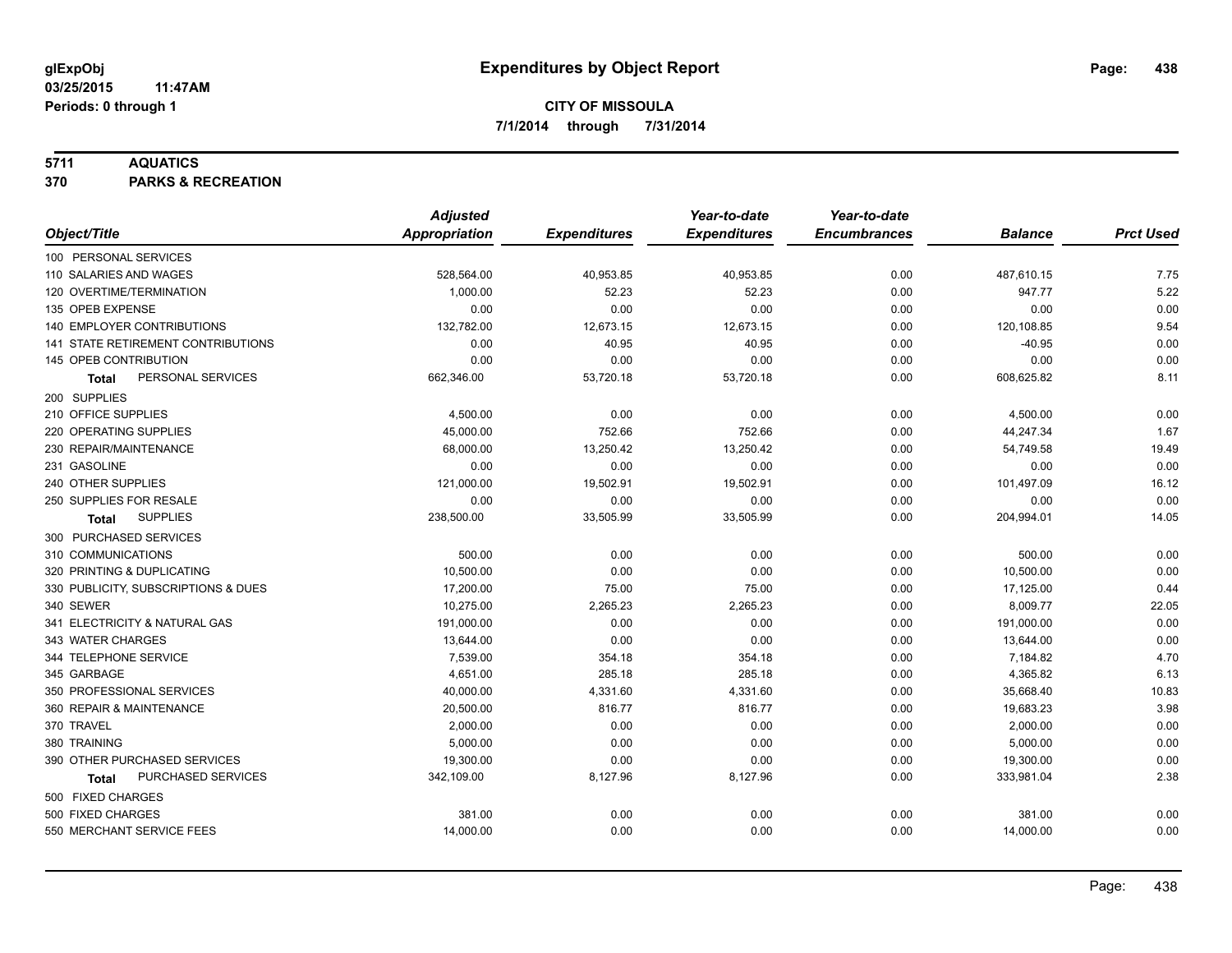## **5711 AQUATICS**

**370 PARKS & RECREATION**

|                    |                              | <b>Adjusted</b>      |                     | Year-to-date        | Year-to-date        |                |                  |
|--------------------|------------------------------|----------------------|---------------------|---------------------|---------------------|----------------|------------------|
| Object/Title       |                              | <b>Appropriation</b> | <b>Expenditures</b> | <b>Expenditures</b> | <b>Encumbrances</b> | <b>Balance</b> | <b>Prct Used</b> |
| <b>Total</b>       | <b>FIXED CHARGES</b>         | 14,381.00            | 0.00                | 0.00                | 0.00                | 14,381.00      | 0.00             |
| 600 DEBT SERVICE   |                              |                      |                     |                     |                     |                |                  |
| 610 PRINCIPAL      |                              | 12,377.00            | 0.00                | 0.00                | 0.00                | 12,377.00      | 0.00             |
|                    | 620 INTEREST / SERVICE FEES  | 0.00                 | 0.00                | 0.00                | 0.00                | 0.00           | 0.00             |
| Total              | <b>DEBT SERVICE</b>          | 12,377.00            | 0.00                | 0.00                | 0.00                | 12,377.00      | 0.00             |
| 800 OTHER OBJECTS  |                              |                      |                     |                     |                     |                |                  |
|                    | 820 TRANSFERS TO OTHER FUNDS | 0.00                 | 0.00                | 0.00                | 0.00                | 0.00           | 0.00             |
| <b>Total</b>       | OTHER OBJECTS                | 0.00                 | 0.00                | 0.00                | 0.00                | 0.00           | 0.00             |
| 900 CAPITAL OUTLAY |                              |                      |                     |                     |                     |                |                  |
| 920 BUILDINGS      |                              | 45,000.00            | 0.00                | 0.00                | 0.00                | 45,000.00      | 0.00             |
| 930 IMPROVEMENTS   |                              | 70,000.00            | 25,502.78           | 25,502.78           | 0.00                | 44,497.22      | 36.43            |
|                    | 940 MACHINERY & EQUIPMENT    | 20,000.00            | 0.00                | 0.00                | 0.00                | 20,000.00      | 0.00             |
| <b>Total</b>       | <b>CAPITAL OUTLAY</b>        | 135,000.00           | 25,502.78           | 25,502.78           | 0.00                | 109,497.22     | 18.89            |
| <b>Total</b>       | PARKS & RECREATION           | 1,404,713.00         | 120,856.91          | 120,856.91          | 0.00                | 1,283,856.09   | 8.60             |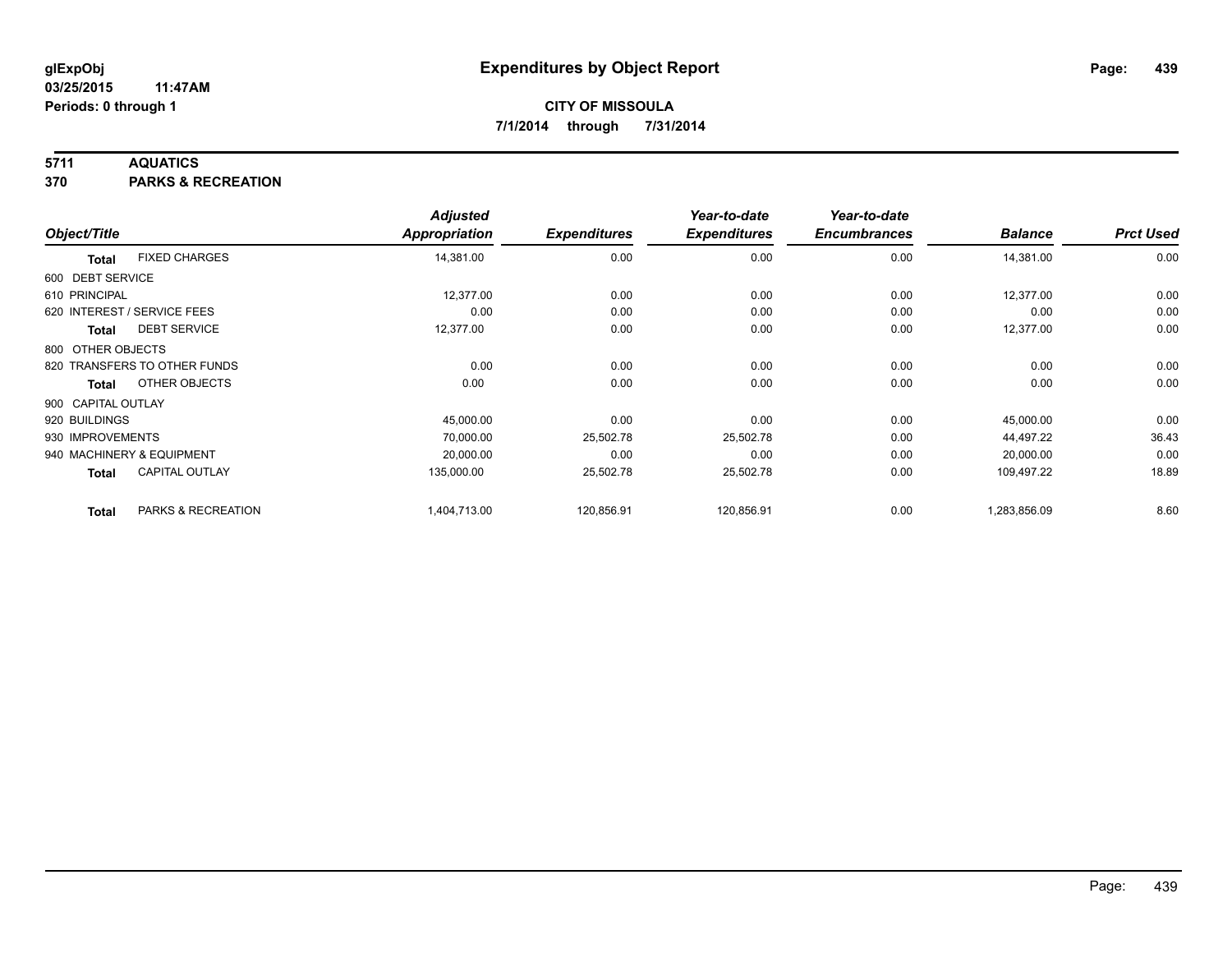## **5711 AQUATICS**

**371 AQUATICS SALARIES**

| Object/Title                             | <b>Adjusted</b><br><b>Appropriation</b> | <b>Expenditures</b> | Year-to-date<br><b>Expenditures</b> | Year-to-date<br><b>Encumbrances</b> | <b>Balance</b> | <b>Prct Used</b> |
|------------------------------------------|-----------------------------------------|---------------------|-------------------------------------|-------------------------------------|----------------|------------------|
| 100 PERSONAL SERVICES                    |                                         |                     |                                     |                                     |                |                  |
| 110 SALARIES AND WAGES                   | 0.00                                    | 0.00                | 0.00                                | 0.00                                | 0.00           | 0.00             |
| 120 OVERTIME/TERMINATION                 | 0.00                                    | 0.00                | 0.00                                | 0.00                                | 0.00           | 0.00             |
| 135 OPEB EXPENSE                         | 0.00                                    | 0.00                | 0.00                                | 0.00                                | 0.00           | 0.00             |
| 140 EMPLOYER CONTRIBUTIONS               | 0.00                                    | 0.00                | 0.00                                | 0.00                                | 0.00           | 0.00             |
| 141 STATE RETIREMENT CONTRIBUTIONS       | 0.00                                    | 0.00                | 0.00                                | 0.00                                | 0.00           | 0.00             |
| 145 OPEB CONTRIBUTION                    | 0.00                                    | 0.00                | 0.00                                | 0.00                                | 0.00           | 0.00             |
| PERSONAL SERVICES<br><b>Total</b>        | 0.00                                    | 0.00                | 0.00                                | 0.00                                | 0.00           | 0.00             |
| <b>AQUATICS SALARIES</b><br><b>Total</b> | 0.00                                    | 0.00                | 0.00                                | 0.00                                | 0.00           | 0.00             |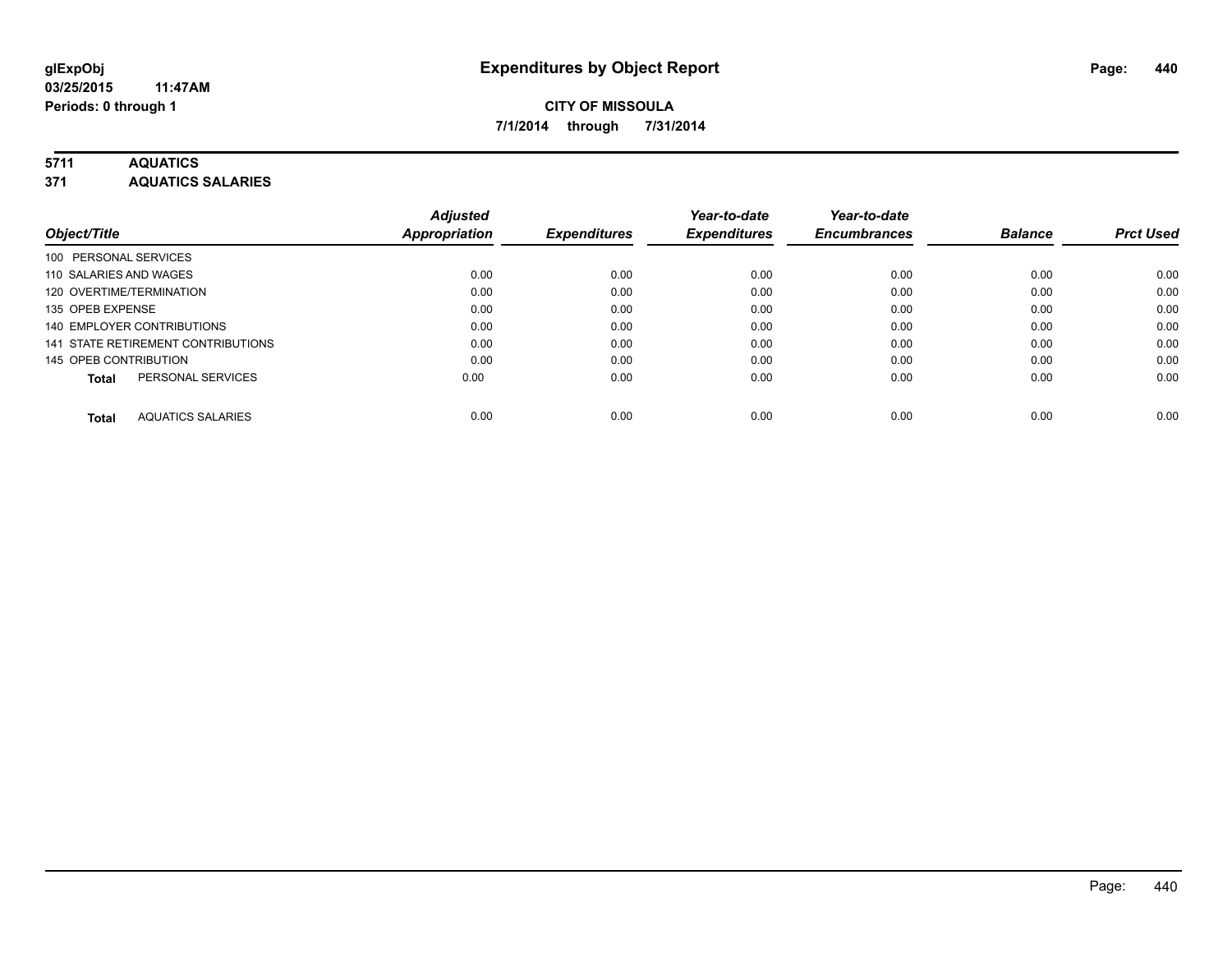## **5711 AQUATICS**

**390 NON-DEPARTMENTAL**

| Object/Title                          | <b>Adjusted</b><br><b>Appropriation</b> | <b>Expenditures</b> | Year-to-date<br><b>Expenditures</b> | Year-to-date<br><b>Encumbrances</b> | <b>Balance</b> | <b>Prct Used</b> |
|---------------------------------------|-----------------------------------------|---------------------|-------------------------------------|-------------------------------------|----------------|------------------|
| 800 OTHER OBJECTS                     |                                         |                     |                                     |                                     |                |                  |
| 830 DEPRECIATION                      | 0.00                                    | 0.00                | 0.00                                | 0.00                                | 0.00           | 0.00             |
| OTHER OBJECTS<br><b>Total</b>         | 0.00                                    | 0.00                | 0.00                                | 0.00                                | 0.00           | 0.00             |
| 900 CAPITAL OUTLAY                    |                                         |                     |                                     |                                     |                |                  |
| 900 CAPITAL OUTLAY                    | 0.00                                    | 0.00                | 0.00                                | 0.00                                | 0.00           | 0.00             |
| <b>CAPITAL OUTLAY</b><br><b>Total</b> | 0.00                                    | 0.00                | 0.00                                | 0.00                                | 0.00           | 0.00             |
| NON-DEPARTMENTAL<br><b>Total</b>      | 0.00                                    | 0.00                | 0.00                                | 0.00                                | 0.00           | 0.00             |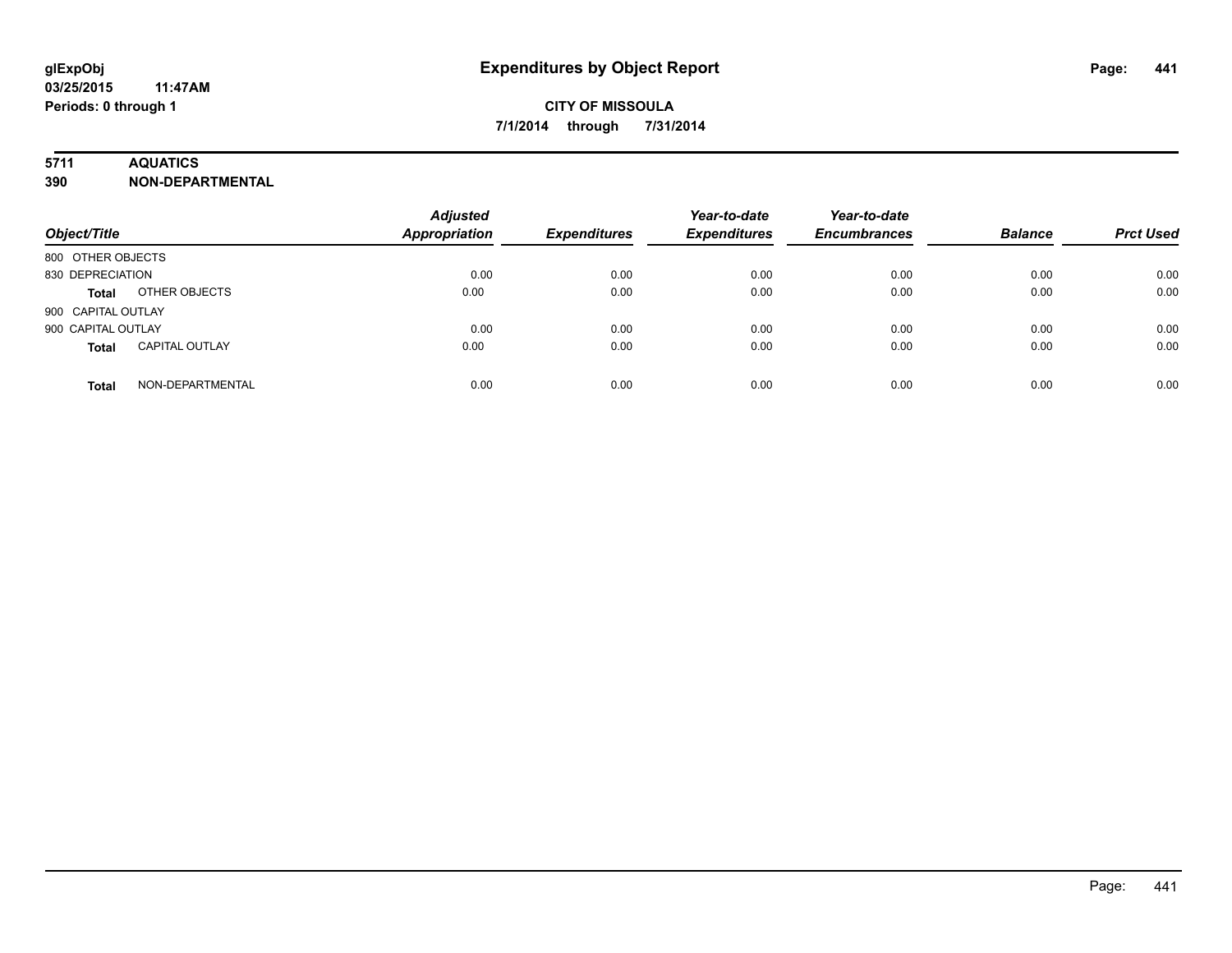**5711 AQUATICS**

|                                      | <b>Adjusted</b>      |                     | Year-to-date        | Year-to-date        |                |                  |
|--------------------------------------|----------------------|---------------------|---------------------|---------------------|----------------|------------------|
| Object/Title                         | <b>Appropriation</b> | <b>Expenditures</b> | <b>Expenditures</b> | <b>Encumbrances</b> | <b>Balance</b> | <b>Prct Used</b> |
| 100 PERSONAL SERVICES                |                      |                     |                     |                     |                |                  |
| 110 SALARIES AND WAGES               | 528,564.00           | 40,953.85           | 40,953.85           | 0.00                | 487,610.15     | 7.75             |
| 120 OVERTIME/TERMINATION             | 1,000.00             | 52.23               | 52.23               | 0.00                | 947.77         | 5.22             |
| 135 OPEB EXPENSE                     | 0.00                 | 0.00                | 0.00                | 0.00                | 0.00           | 0.00             |
| 140 EMPLOYER CONTRIBUTIONS           | 132,782.00           | 12,673.15           | 12,673.15           | 0.00                | 120,108.85     | 9.54             |
| 141 STATE RETIREMENT CONTRIBUTIONS   | 0.00                 | 40.95               | 40.95               | 0.00                | $-40.95$       | 0.00             |
| 145 OPEB CONTRIBUTION                | 0.00                 | 0.00                | 0.00                | 0.00                | 0.00           | 0.00             |
| PERSONAL SERVICES<br>Total           | 662,346.00           | 53,720.18           | 53,720.18           | 0.00                | 608,625.82     | 8.11             |
| 200 SUPPLIES                         |                      |                     |                     |                     |                |                  |
| 210 OFFICE SUPPLIES                  | 4,500.00             | 0.00                | 0.00                | 0.00                | 4,500.00       | 0.00             |
| 220 OPERATING SUPPLIES               | 45,000.00            | 752.66              | 752.66              | 0.00                | 44,247.34      | 1.67             |
| 230 REPAIR/MAINTENANCE               | 68,000.00            | 13,250.42           | 13,250.42           | 0.00                | 54,749.58      | 19.49            |
| 231 GASOLINE                         | 0.00                 | 0.00                | 0.00                | 0.00                | 0.00           | 0.00             |
| 240 OTHER SUPPLIES                   | 121,000.00           | 19,502.91           | 19,502.91           | 0.00                | 101,497.09     | 16.12            |
| 250 SUPPLIES FOR RESALE              | 0.00                 | 0.00                | 0.00                | 0.00                | 0.00           | 0.00             |
| <b>SUPPLIES</b><br>Total             | 238,500.00           | 33,505.99           | 33,505.99           | 0.00                | 204,994.01     | 14.05            |
| 300 PURCHASED SERVICES               |                      |                     |                     |                     |                |                  |
| 310 COMMUNICATIONS                   | 500.00               | 0.00                | 0.00                | 0.00                | 500.00         | 0.00             |
| 320 PRINTING & DUPLICATING           | 10,500.00            | 0.00                | 0.00                | 0.00                | 10,500.00      | 0.00             |
| 330 PUBLICITY, SUBSCRIPTIONS & DUES  | 17,200.00            | 75.00               | 75.00               | 0.00                | 17,125.00      | 0.44             |
| 340 SEWER                            | 10,275.00            | 2,265.23            | 2,265.23            | 0.00                | 8,009.77       | 22.05            |
| 341 ELECTRICITY & NATURAL GAS        | 191,000.00           | 0.00                | 0.00                | 0.00                | 191,000.00     | 0.00             |
| 343 WATER CHARGES                    | 13,644.00            | 0.00                | 0.00                | 0.00                | 13,644.00      | 0.00             |
| 344 TELEPHONE SERVICE                | 7,539.00             | 354.18              | 354.18              | 0.00                | 7,184.82       | 4.70             |
| 345 GARBAGE                          | 4,651.00             | 285.18              | 285.18              | 0.00                | 4,365.82       | 6.13             |
| 350 PROFESSIONAL SERVICES            | 40,000.00            | 4,331.60            | 4,331.60            | 0.00                | 35,668.40      | 10.83            |
| 360 REPAIR & MAINTENANCE             | 20,500.00            | 816.77              | 816.77              | 0.00                | 19,683.23      | 3.98             |
| 370 TRAVEL                           | 2,000.00             | 0.00                | 0.00                | 0.00                | 2,000.00       | 0.00             |
| 380 TRAINING                         | 5,000.00             | 0.00                | 0.00                | 0.00                | 5,000.00       | 0.00             |
| 390 OTHER PURCHASED SERVICES         | 19,300.00            | 0.00                | 0.00                | 0.00                | 19,300.00      | 0.00             |
| PURCHASED SERVICES<br>Total          | 342,109.00           | 8,127.96            | 8,127.96            | 0.00                | 333,981.04     | 2.38             |
| 500 FIXED CHARGES                    |                      |                     |                     |                     |                |                  |
| 500 FIXED CHARGES                    | 381.00               | 0.00                | 0.00                | 0.00                | 381.00         | 0.00             |
| 550 MERCHANT SERVICE FEES            | 14,000.00            | 0.00                | 0.00                | 0.00                | 14,000.00      | 0.00             |
| <b>FIXED CHARGES</b><br><b>Total</b> | 14,381.00            | 0.00                | 0.00                | 0.00                | 14,381.00      | 0.00             |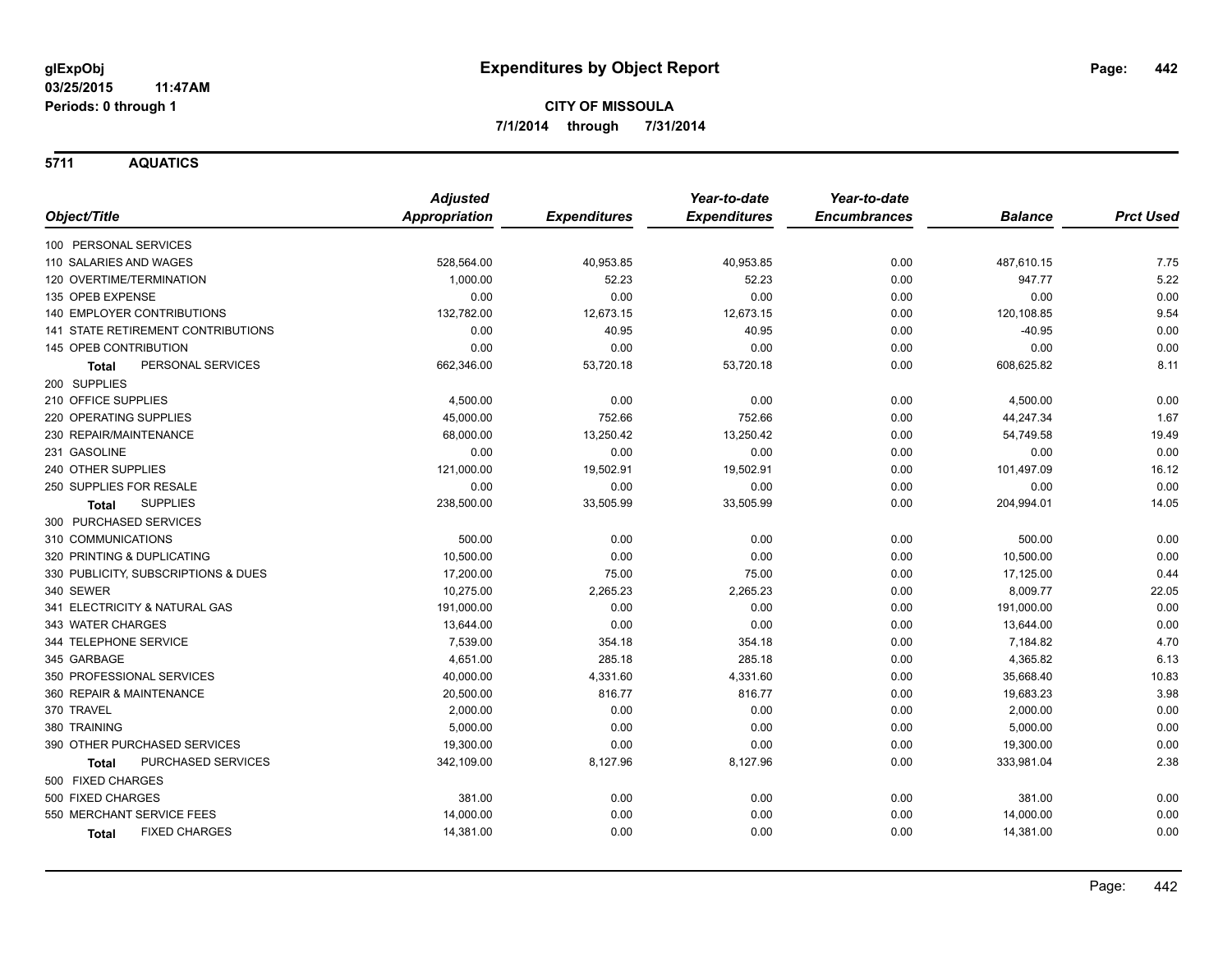**5711 AQUATICS**

|                                     | <b>Adjusted</b>      |                     | Year-to-date<br><b>Expenditures</b> | Year-to-date<br><b>Encumbrances</b> | <b>Balance</b> | <b>Prct Used</b> |
|-------------------------------------|----------------------|---------------------|-------------------------------------|-------------------------------------|----------------|------------------|
| Object/Title                        | <b>Appropriation</b> | <b>Expenditures</b> |                                     |                                     |                |                  |
| 600 DEBT SERVICE                    |                      |                     |                                     |                                     |                |                  |
| 610 PRINCIPAL                       | 12,377.00            | 0.00                | 0.00                                | 0.00                                | 12,377.00      | 0.00             |
| 620 INTEREST / SERVICE FEES         | 0.00                 | 0.00                | 0.00                                | 0.00                                | 0.00           | 0.00             |
| <b>DEBT SERVICE</b><br><b>Total</b> | 12,377.00            | 0.00                | 0.00                                | 0.00                                | 12,377.00      | 0.00             |
| 800 OTHER OBJECTS                   |                      |                     |                                     |                                     |                |                  |
| 820 TRANSFERS TO OTHER FUNDS        | 0.00                 | 0.00                | 0.00                                | 0.00                                | 0.00           | 0.00             |
| 830 DEPRECIATION                    | 0.00                 | 0.00                | 0.00                                | 0.00                                | 0.00           | 0.00             |
| OTHER OBJECTS<br><b>Total</b>       | 0.00                 | 0.00                | 0.00                                | 0.00                                | 0.00           | 0.00             |
| 900 CAPITAL OUTLAY                  |                      |                     |                                     |                                     |                |                  |
| 900 CAPITAL OUTLAY                  | 0.00                 | 0.00                | 0.00                                | 0.00                                | 0.00           | 0.00             |
| 920 BUILDINGS                       | 45,000.00            | 0.00                | 0.00                                | 0.00                                | 45,000.00      | 0.00             |
| 930 IMPROVEMENTS                    | 70,000.00            | 25,502.78           | 25,502.78                           | 0.00                                | 44,497.22      | 36.43            |
| 940 MACHINERY & EQUIPMENT           | 20,000.00            | 0.00                | 0.00                                | 0.00                                | 20,000.00      | 0.00             |
| <b>CAPITAL OUTLAY</b><br>Total      | 135,000.00           | 25,502.78           | 25,502.78                           | 0.00                                | 109,497.22     | 18.89            |
| <b>AQUATICS</b><br><b>Total</b>     | 1,404,713.00         | 120,856.91          | 120,856.91                          | 0.00                                | 1,283,856.09   | 8.60             |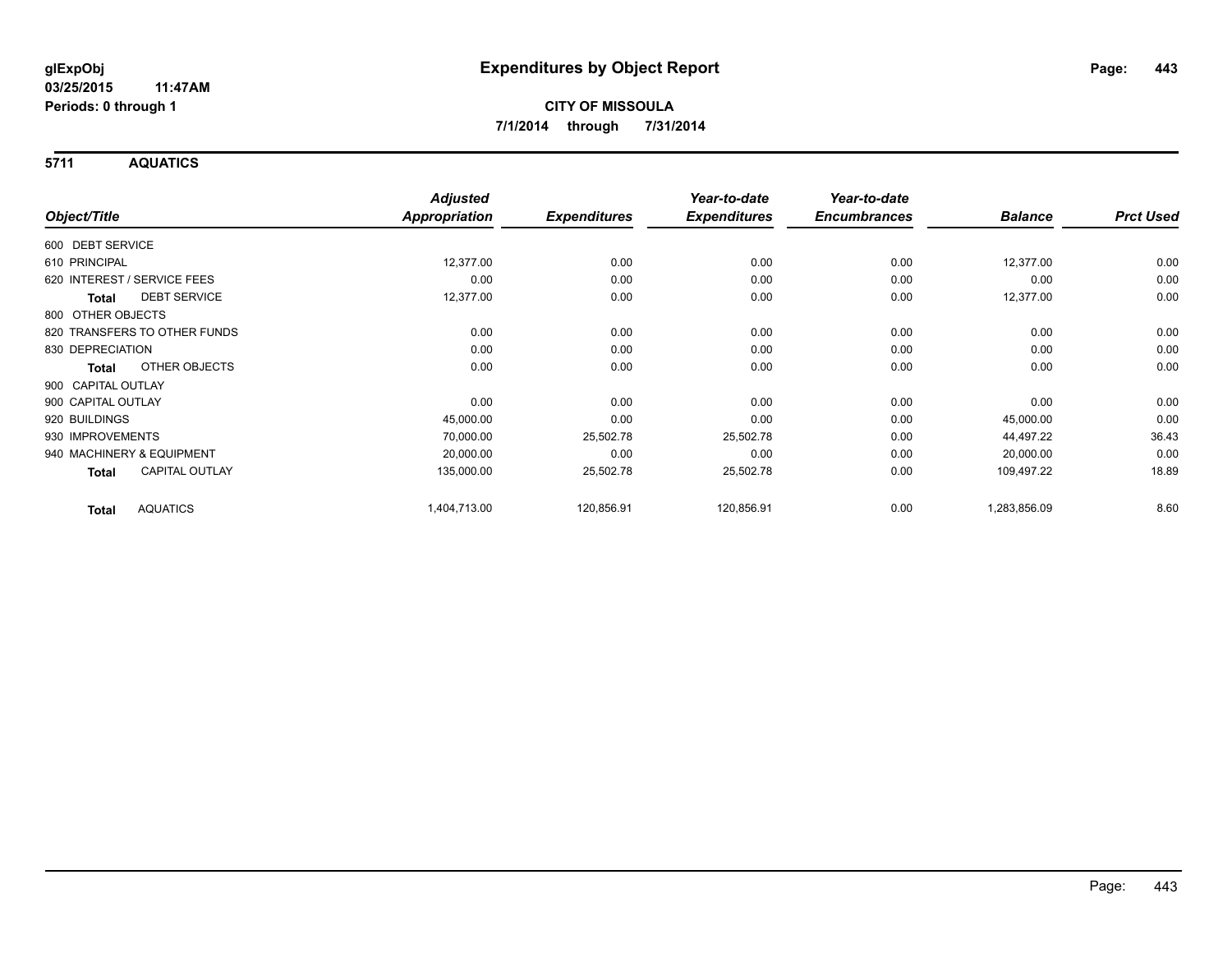### **6050 EMPLOYEE BENEFIT PLAN FUND**

**390 NON-DEPARTMENTAL**

|                                           | <b>Adjusted</b> |                     | Year-to-date        | Year-to-date<br><b>Encumbrances</b> | <b>Balance</b> | <b>Prct Used</b> |
|-------------------------------------------|-----------------|---------------------|---------------------|-------------------------------------|----------------|------------------|
| Object/Title                              | Appropriation   | <b>Expenditures</b> | <b>Expenditures</b> |                                     |                |                  |
| 300 PURCHASED SERVICES                    |                 |                     |                     |                                     |                |                  |
| 350 PROFESSIONAL SERVICES                 | 51.840.00       | 0.00                | 0.00                | 0.00                                | 51.840.00      | 0.00             |
| 351 INSURANCE CLAIMS                      | 5.091.229.00    | 416.692.21          | 416.692.21          | 0.00                                | 4.674.536.79   | 8.18             |
| 352 HEALTH PROGRAMS                       | 80,000.00       | 0.00                | 0.00                | 0.00                                | 80.000.00      | 0.00             |
| 353 ADMINISTRATION EXPENDITURES           | 582.161.00      | 108.879.03          | 108.879.03          | 0.00                                | 473.281.97     | 18.70            |
| 354 TRANSITIONAL REINSURANCE PROGRAM      | 0.00            | 0.00                | 0.00                | 0.00                                | 0.00           | 0.00             |
| <b>PURCHASED SERVICES</b><br><b>Total</b> | 5.805.230.00    | 525.571.24          | 525.571.24          | 0.00                                | 5.279.658.76   | 9.05             |
| NON-DEPARTMENTAL<br><b>Total</b>          | 5.805.230.00    | 525.571.24          | 525.571.24          | 0.00                                | 5.279.658.76   | 9.05             |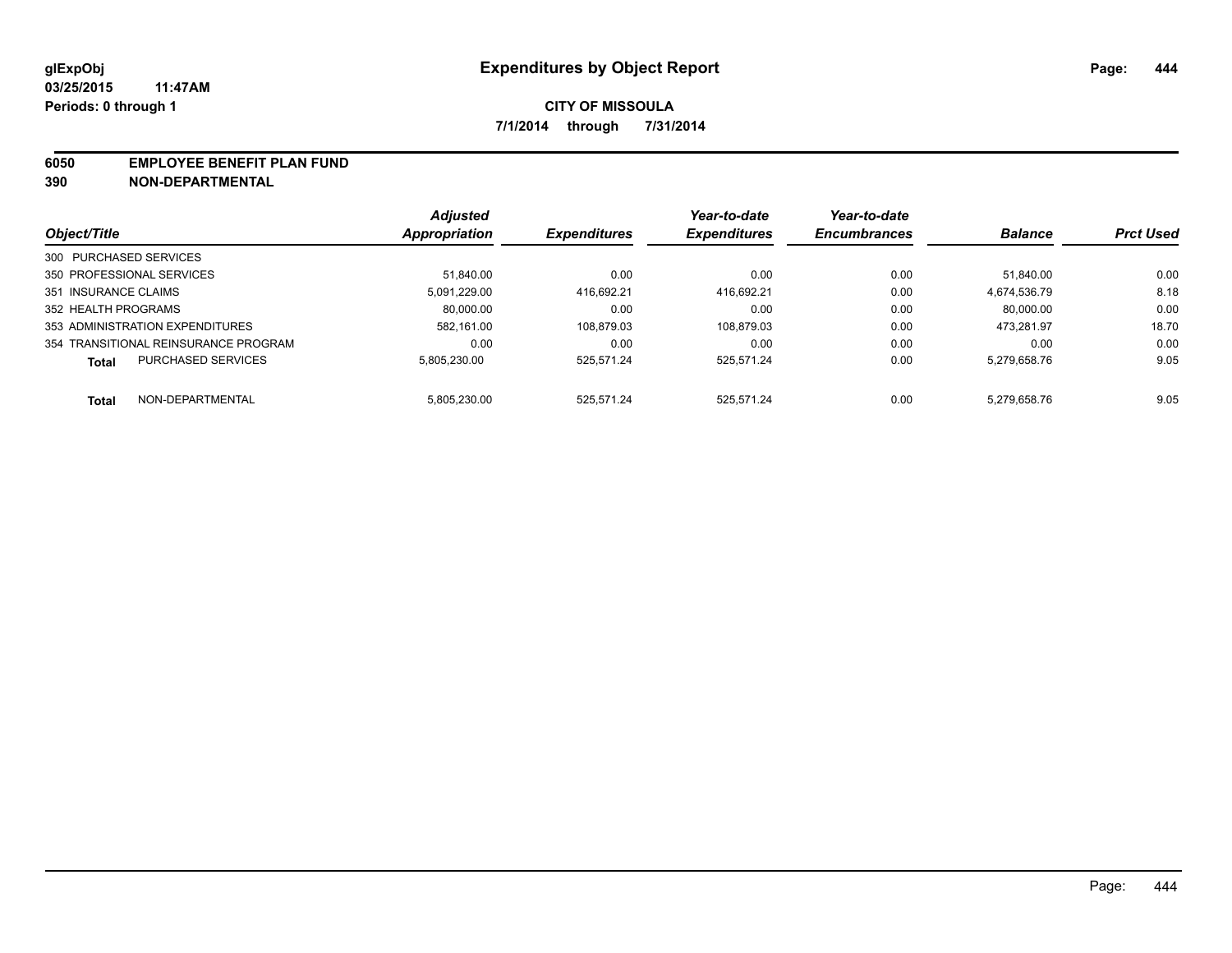## **6050 EMPLOYEE BENEFIT PLAN FUND**

| Object/Title           |                                      | <b>Adjusted</b><br>Appropriation | <b>Expenditures</b> | Year-to-date<br><b>Expenditures</b> | Year-to-date<br><b>Encumbrances</b> | <b>Balance</b> | <b>Prct Used</b> |
|------------------------|--------------------------------------|----------------------------------|---------------------|-------------------------------------|-------------------------------------|----------------|------------------|
| 300 PURCHASED SERVICES |                                      |                                  |                     |                                     |                                     |                |                  |
|                        | 350 PROFESSIONAL SERVICES            | 51.840.00                        | 0.00                | 0.00                                | 0.00                                | 51.840.00      | 0.00             |
| 351 INSURANCE CLAIMS   |                                      | 5.091.229.00                     | 416.692.21          | 416.692.21                          | 0.00                                | 4.674.536.79   | 8.18             |
| 352 HEALTH PROGRAMS    |                                      | 80.000.00                        | 0.00                | 0.00                                | 0.00                                | 80.000.00      | 0.00             |
|                        | 353 ADMINISTRATION EXPENDITURES      | 582.161.00                       | 108.879.03          | 108,879.03                          | 0.00                                | 473.281.97     | 18.70            |
|                        | 354 TRANSITIONAL REINSURANCE PROGRAM | 0.00                             | 0.00                | 0.00                                | 0.00                                | 0.00           | 0.00             |
| <b>Total</b>           | <b>PURCHASED SERVICES</b>            | 5.805.230.00                     | 525.571.24          | 525.571.24                          | 0.00                                | 5.279.658.76   | 9.05             |
| <b>Total</b>           | EMPLOYEE BENEFIT PLAN FUND           | 5.805.230.00                     | 525.571.24          | 525.571.24                          | 0.00                                | 5.279.658.76   | 9.05             |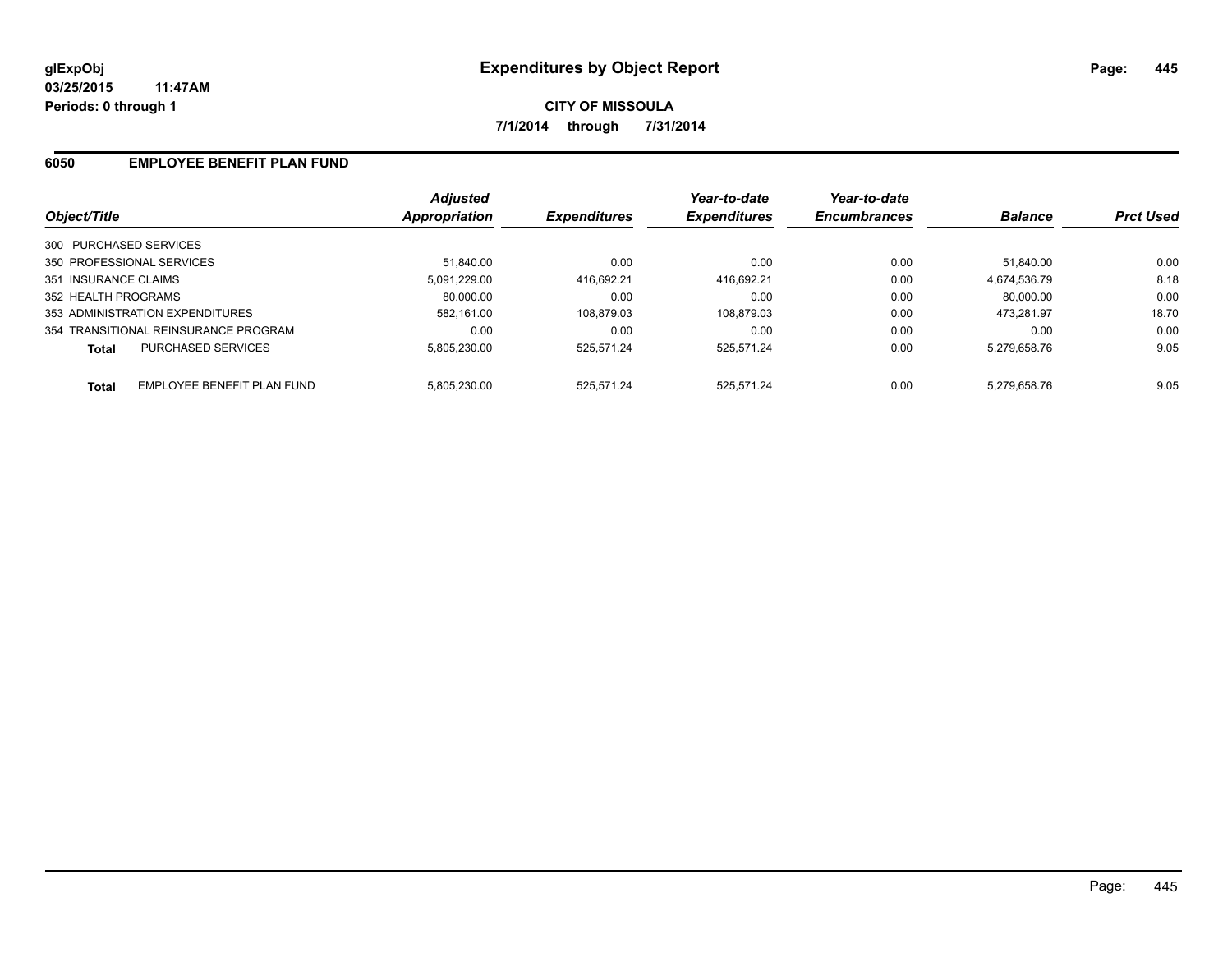### **7370 PARKING COMMISSION FUND**

|                                           | <b>Adjusted</b> |                     | Year-to-date        | Year-to-date        |                |                  |
|-------------------------------------------|-----------------|---------------------|---------------------|---------------------|----------------|------------------|
| Object/Title                              | Appropriation   | <b>Expenditures</b> | <b>Expenditures</b> | <b>Encumbrances</b> | <b>Balance</b> | <b>Prct Used</b> |
| 100 PERSONAL SERVICES                     |                 |                     |                     |                     |                |                  |
| 110 SALARIES AND WAGES                    | 417,868.00      | 15,367.16           | 15,367.16           | 0.00                | 402,500.84     | 3.68             |
| 120 OVERTIME/TERMINATION                  | 7,234.00        | 4.34                | 4.34                | 0.00                | 7,229.66       | 0.06             |
| 130 OTHER                                 | 0.00            | 0.00                | 0.00                | 0.00                | 0.00           | 0.00             |
| 135 OPEB EXPENSE                          | 0.00            | 0.00                | 0.00                | 0.00                | 0.00           | 0.00             |
| 140 EMPLOYER CONTRIBUTIONS                | 198,517.00      | 19,963.92           | 19,963.92           | 0.00                | 178,553.08     | 10.06            |
| 141 STATE RETIREMENT CONTRIBUTIONS        | 0.00            | 15.37               | 15.37               | 0.00                | $-15.37$       | 0.00             |
| 145 OPEB CONTRIBUTION                     | 0.00            | 0.00                | 0.00                | 0.00                | 0.00           | 0.00             |
| PERSONAL SERVICES<br><b>Total</b>         | 623,619.00      | 35,350.79           | 35,350.79           | 0.00                | 588,268.21     | 5.67             |
| 200 SUPPLIES                              |                 |                     |                     |                     |                |                  |
| 210 OFFICE SUPPLIES                       | 5,400.00        | 1,058.43            | 1,058.43            | 0.00                | 4,341.57       | 19.60            |
| 220 OPERATING SUPPLIES                    | 15,000.00       | 663.28              | 663.28              | 0.00                | 14,336.72      | 4.42             |
| 230 REPAIR/MAINTENANCE                    | 18,000.00       | 141.87              | 141.87              | 0.00                | 17,858.13      | 0.79             |
| 231 GASOLINE                              | 8,000.00        | 0.00                | 0.00                | 0.00                | 8,000.00       | 0.00             |
| <b>SUPPLIES</b><br>Total                  | 46,400.00       | 1,863.58            | 1,863.58            | 0.00                | 44,536.42      | 4.02             |
| 300 PURCHASED SERVICES                    |                 |                     |                     |                     |                |                  |
| 310 COMMUNICATIONS                        | 17,338.00       | 441.65              | 441.65              | 0.00                | 16,896.35      | 2.55             |
| 320 PRINTING & DUPLICATING                | 10,000.00       | 1,627.20            | 1,627.20            | 0.00                | 8,372.80       | 16.27            |
| 330 PUBLICITY, SUBSCRIPTIONS & DUES       | 5,000.00        | 0.00                | 0.00                | 0.00                | 5,000.00       | 0.00             |
| 340 SEWER                                 | 137.00          | 70.25               | 70.25               | 0.00                | 66.75          | 51.28            |
| 341 ELECTRICITY & NATURAL GAS             | 36,440.00       | 0.00                | 0.00                | 0.00                | 36,440.00      | 0.00             |
| 343 WATER CHARGES                         | 4,000.00        | 0.00                | 0.00                | 0.00                | 4,000.00       | 0.00             |
| 344 TELEPHONE SERVICE                     | 5,200.00        | 0.00                | 0.00                | 0.00                | 5,200.00       | 0.00             |
| 345 GARBAGE                               | 3,000.00        | 360.33              | 360.33              | 0.00                | 2,639.67       | 12.01            |
| 350 PROFESSIONAL SERVICES                 | 61,250.00       | 677.00              | 677.00              | 0.00                | 60,573.00      | 1.11             |
| 360 REPAIR & MAINTENANCE                  | 72,500.00       | 10,954.21           | 10,954.21           | 0.00                | 61,545.79      | 15.11            |
| 370 TRAVEL                                | 1,600.00        | 0.00                | 0.00                | 0.00                | 1,600.00       | 0.00             |
| 380 TRAINING                              | 1,900.00        | 0.00                | 0.00                | 0.00                | 1,900.00       | 0.00             |
| 390 OTHER PURCHASED SERVICES              | 161,059.00      | 152.16              | 152.16              | 0.00                | 160,906.84     | 0.09             |
| PURCHASED SERVICES<br><b>Total</b>        | 379,424.00      | 14,282.80           | 14,282.80           | 0.00                | 365,141.20     | 3.76             |
| 400 BUILDING MATERIALS                    |                 |                     |                     |                     |                |                  |
| <b>400 BUILDING MATERIALS</b>             | 0.00            | 0.00                | 0.00                | 0.00                | 0.00           | 0.00             |
| <b>BUILDING MATERIALS</b><br><b>Total</b> | 0.00            | 0.00                | 0.00                | 0.00                | 0.00           | 0.00             |
| 500 FIXED CHARGES                         |                 |                     |                     |                     |                |                  |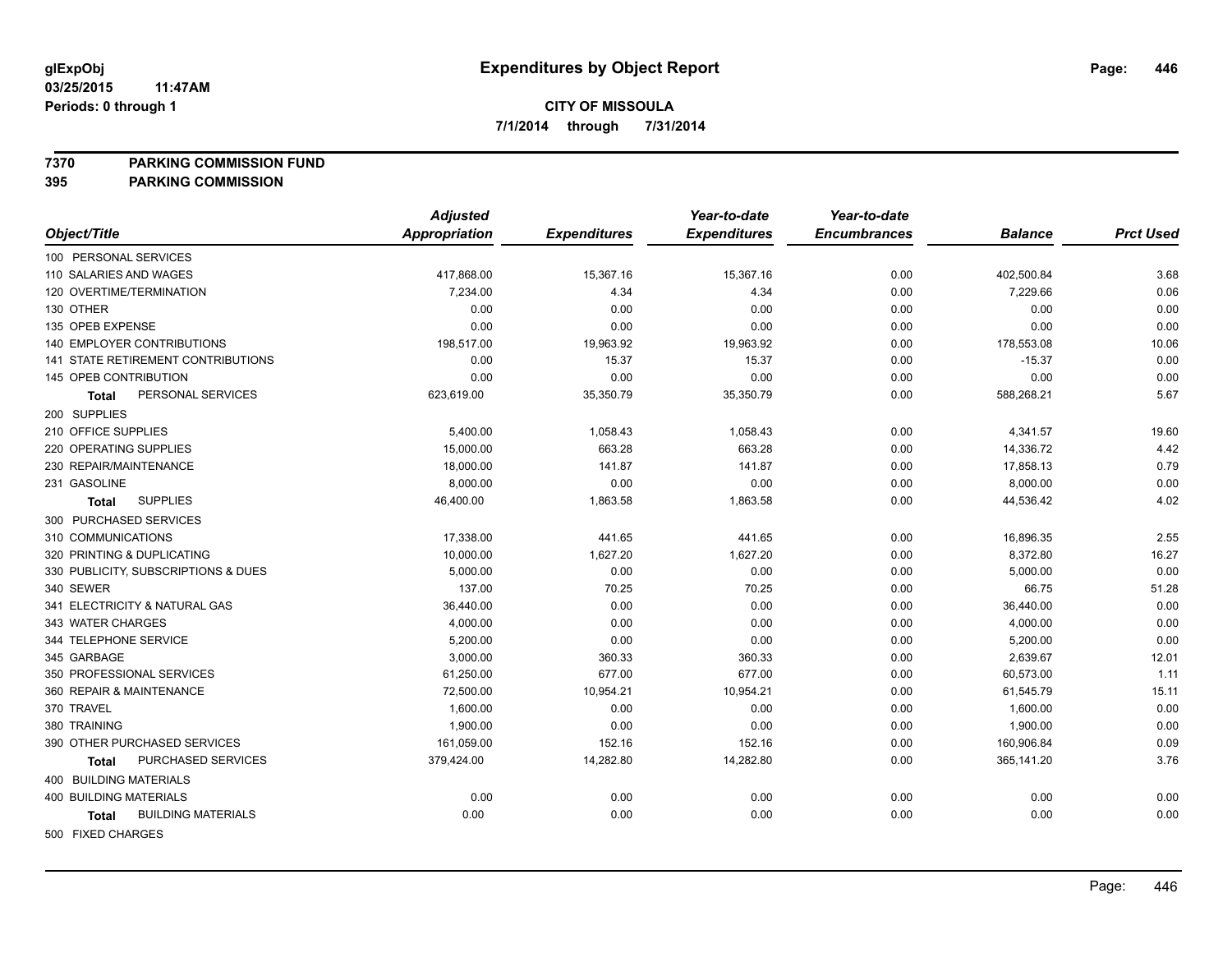**7370 PARKING COMMISSION FUND**

|                                                   | <b>Adjusted</b> |                     | Year-to-date        | Year-to-date        |                |                  |
|---------------------------------------------------|-----------------|---------------------|---------------------|---------------------|----------------|------------------|
| Object/Title                                      | Appropriation   | <b>Expenditures</b> | <b>Expenditures</b> | <b>Encumbrances</b> | <b>Balance</b> | <b>Prct Used</b> |
| 500 FIXED CHARGES                                 | 190,121.00      | 1,650.00            | 1,650.00            | 0.00                | 188.471.00     | 0.87             |
| 550 MERCHANT SERVICE FEES                         | 0.00            | 0.00                | 0.00                | 0.00                | 0.00           | 0.00             |
| <b>FIXED CHARGES</b><br><b>Total</b>              | 190,121.00      | 1,650.00            | 1,650.00            | 0.00                | 188,471.00     | 0.87             |
| 600 DEBT SERVICE                                  |                 |                     |                     |                     |                |                  |
| 610 PRINCIPAL                                     | 0.00            | 0.00                | 0.00                | 0.00                | 0.00           | 0.00             |
| 620 INTEREST / SERVICE FEES                       | 0.00            | 0.00                | 0.00                | 0.00                | 0.00           | 0.00             |
| <b>DEBT SERVICE</b><br><b>Total</b>               | 0.00            | 0.00                | 0.00                | 0.00                | 0.00           | 0.00             |
| 700 GRANTS & CONTRIBUTIONS                        |                 |                     |                     |                     |                |                  |
| 700 GRANTS & CONTRIBUTIONS                        | 74,000.00       | 12,481.75           | 12,481.75           | 0.00                | 61,518.25      | 16.87            |
| <b>GRANTS &amp; CONTRIBUTIONS</b><br><b>Total</b> | 74,000.00       | 12,481.75           | 12,481.75           | 0.00                | 61,518.25      | 16.87            |
| 800 OTHER OBJECTS                                 |                 |                     |                     |                     |                |                  |
| 820 TRANSFERS TO OTHER FUNDS                      | 162,328.00      | 0.00                | 0.00                | 0.00                | 162,328.00     | 0.00             |
| 845 CONTINGENCY                                   | 48,965.00       | 0.00                | 0.00                | 0.00                | 48,965.00      | 0.00             |
| OTHER OBJECTS<br><b>Total</b>                     | 211,293.00      | 0.00                | 0.00                | 0.00                | 211,293.00     | 0.00             |
| 900 CAPITAL OUTLAY                                |                 |                     |                     |                     |                |                  |
| 920 BUILDINGS                                     | 0.00            | 0.00                | 0.00                | 0.00                | 0.00           | 0.00             |
| 930 IMPROVEMENTS                                  | 0.00            | 0.00                | 0.00                | 0.00                | 0.00           | 0.00             |
| 940 MACHINERY & EQUIPMENT                         | 1,000,000.00    | 0.00                | 0.00                | 0.00                | 1,000,000.00   | 0.00             |
| <b>CAPITAL OUTLAY</b><br><b>Total</b>             | 1,000,000.00    | 0.00                | 0.00                | 0.00                | 1,000,000.00   | 0.00             |
| PARKING COMMISSION<br><b>Total</b>                | 2,524,857.00    | 65,628.92           | 65,628.92           | 0.00                | 2,459,228.08   | 2.60             |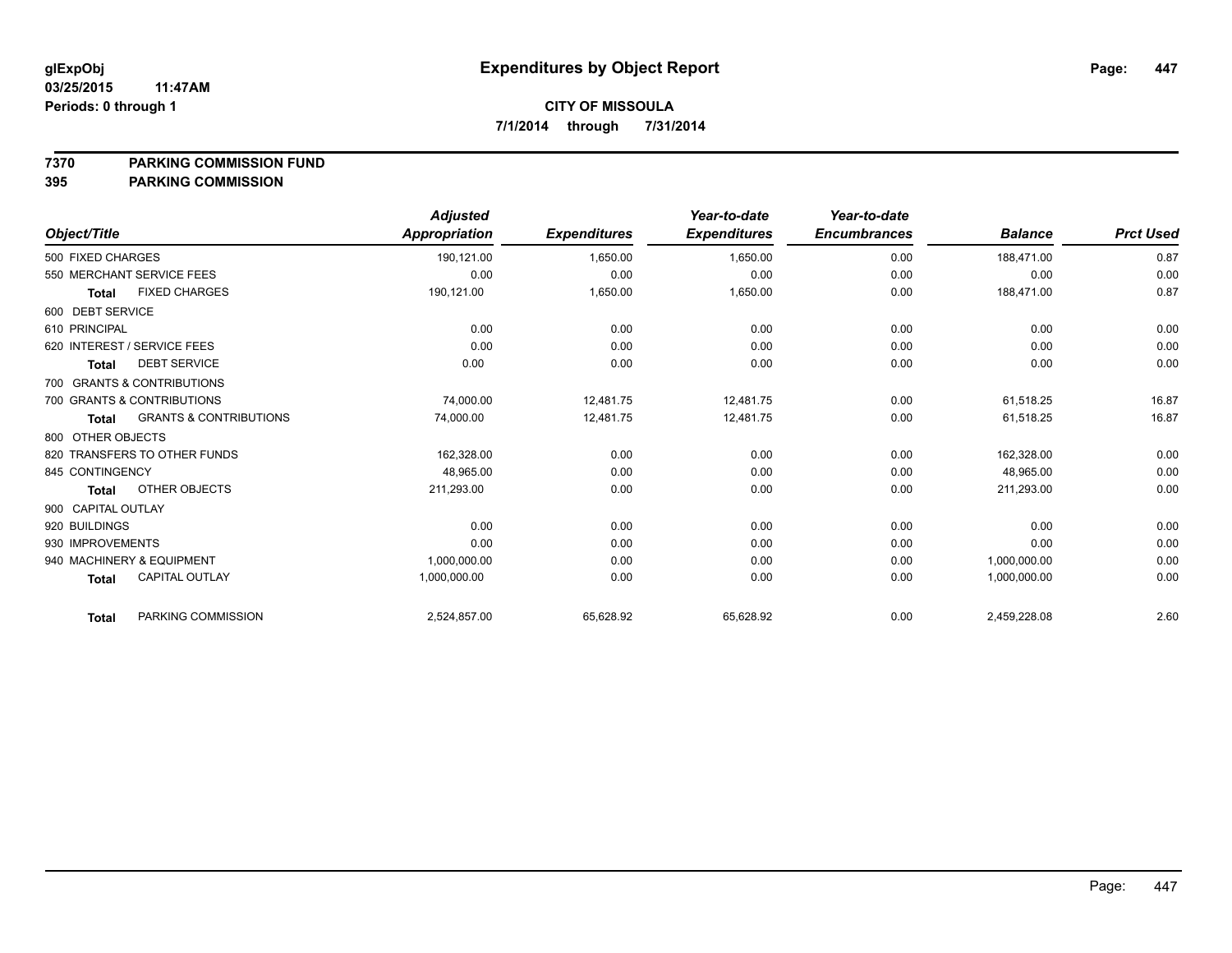### **7370 PARKING COMMISSION FUND**

**900 DEPRECIATION**

| Object/Title                          | <b>Adjusted</b><br><b>Appropriation</b> | <b>Expenditures</b> | Year-to-date<br><b>Expenditures</b> | Year-to-date<br><b>Encumbrances</b> | <b>Balance</b> | <b>Prct Used</b> |
|---------------------------------------|-----------------------------------------|---------------------|-------------------------------------|-------------------------------------|----------------|------------------|
| 800 OTHER OBJECTS                     |                                         |                     |                                     |                                     |                |                  |
| 830 DEPRECIATION                      | 0.00                                    | 0.00                | 0.00                                | 0.00                                | 0.00           | 0.00             |
| OTHER OBJECTS<br><b>Total</b>         | 0.00                                    | 0.00                | 0.00                                | 0.00                                | 0.00           | 0.00             |
| 900 CAPITAL OUTLAY                    |                                         |                     |                                     |                                     |                |                  |
| 940 MACHINERY & EQUIPMENT             | 0.00                                    | 0.00                | 0.00                                | 0.00                                | 0.00           | 0.00             |
| <b>CAPITAL OUTLAY</b><br><b>Total</b> | 0.00                                    | 0.00                | 0.00                                | 0.00                                | 0.00           | 0.00             |
| <b>DEPRECIATION</b><br><b>Total</b>   | 0.00                                    | 0.00                | 0.00                                | 0.00                                | 0.00           | 0.00             |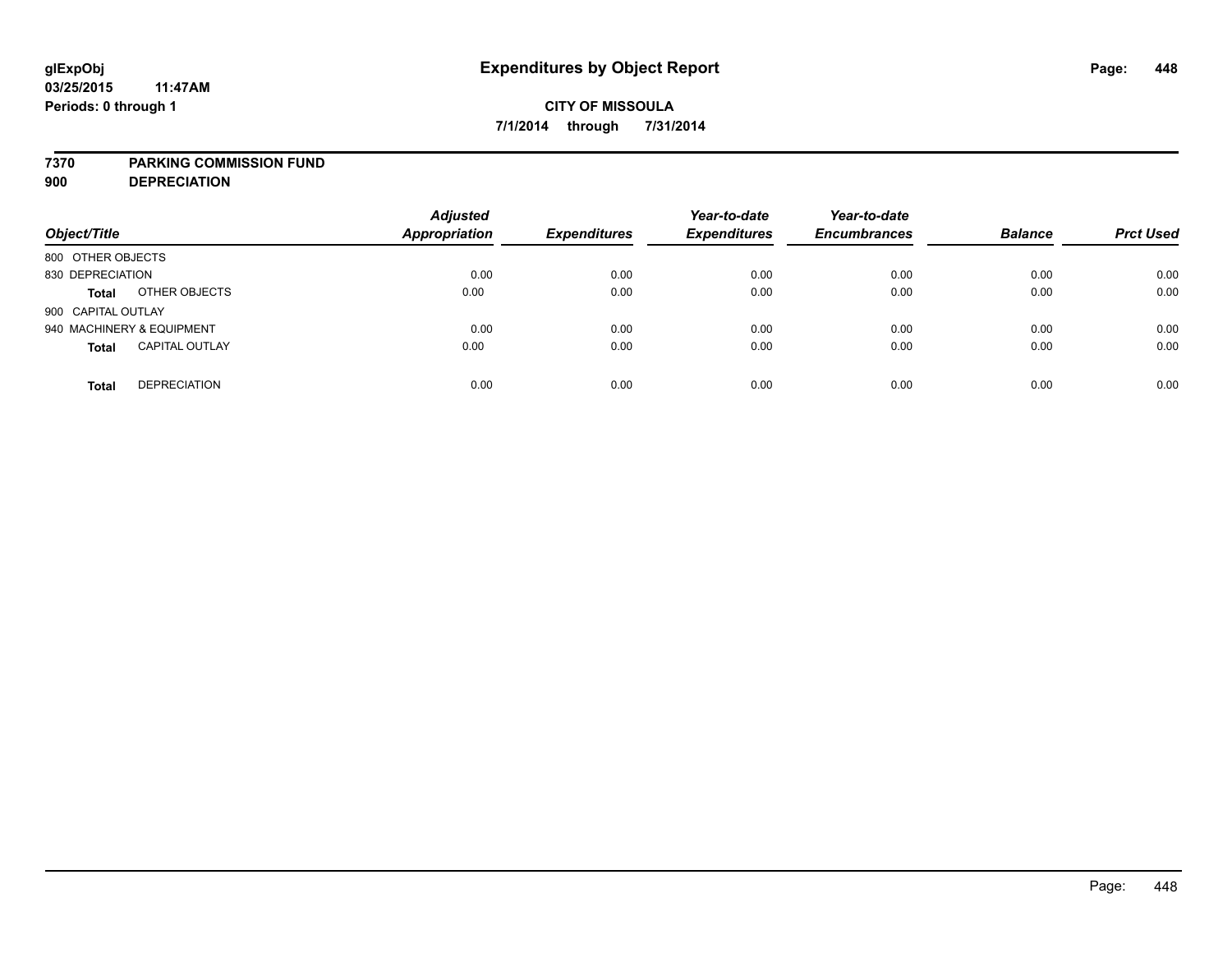# **CITY OF MISSOULA 7/1/2014 through 7/31/2014**

## **7370 PARKING COMMISSION FUND**

|                                           | <b>Adjusted</b>      |                     | Year-to-date        | Year-to-date        |                |                  |
|-------------------------------------------|----------------------|---------------------|---------------------|---------------------|----------------|------------------|
| Object/Title                              | <b>Appropriation</b> | <b>Expenditures</b> | <b>Expenditures</b> | <b>Encumbrances</b> | <b>Balance</b> | <b>Prct Used</b> |
| 100 PERSONAL SERVICES                     |                      |                     |                     |                     |                |                  |
| 110 SALARIES AND WAGES                    | 417,868.00           | 15,367.16           | 15,367.16           | 0.00                | 402,500.84     | 3.68             |
| 120 OVERTIME/TERMINATION                  | 7,234.00             | 4.34                | 4.34                | 0.00                | 7,229.66       | 0.06             |
| 130 OTHER                                 | 0.00                 | 0.00                | 0.00                | 0.00                | 0.00           | 0.00             |
| 135 OPEB EXPENSE                          | 0.00                 | 0.00                | 0.00                | 0.00                | 0.00           | 0.00             |
| <b>140 EMPLOYER CONTRIBUTIONS</b>         | 198,517.00           | 19,963.92           | 19,963.92           | 0.00                | 178,553.08     | 10.06            |
| 141 STATE RETIREMENT CONTRIBUTIONS        | 0.00                 | 15.37               | 15.37               | 0.00                | $-15.37$       | 0.00             |
| 145 OPEB CONTRIBUTION                     | 0.00                 | 0.00                | 0.00                | 0.00                | 0.00           | 0.00             |
| PERSONAL SERVICES<br><b>Total</b>         | 623,619.00           | 35,350.79           | 35,350.79           | 0.00                | 588,268.21     | 5.67             |
| 200 SUPPLIES                              |                      |                     |                     |                     |                |                  |
| 210 OFFICE SUPPLIES                       | 5,400.00             | 1,058.43            | 1,058.43            | 0.00                | 4,341.57       | 19.60            |
| 220 OPERATING SUPPLIES                    | 15,000.00            | 663.28              | 663.28              | 0.00                | 14,336.72      | 4.42             |
| 230 REPAIR/MAINTENANCE                    | 18,000.00            | 141.87              | 141.87              | 0.00                | 17,858.13      | 0.79             |
| 231 GASOLINE                              | 8,000.00             | 0.00                | 0.00                | 0.00                | 8,000.00       | 0.00             |
| <b>SUPPLIES</b><br><b>Total</b>           | 46,400.00            | 1,863.58            | 1,863.58            | 0.00                | 44,536.42      | 4.02             |
| 300 PURCHASED SERVICES                    |                      |                     |                     |                     |                |                  |
| 310 COMMUNICATIONS                        | 17,338.00            | 441.65              | 441.65              | 0.00                | 16,896.35      | 2.55             |
| 320 PRINTING & DUPLICATING                | 10,000.00            | 1,627.20            | 1,627.20            | 0.00                | 8,372.80       | 16.27            |
| 330 PUBLICITY, SUBSCRIPTIONS & DUES       | 5,000.00             | 0.00                | 0.00                | 0.00                | 5,000.00       | 0.00             |
| 340 SEWER                                 | 137.00               | 70.25               | 70.25               | 0.00                | 66.75          | 51.28            |
| 341 ELECTRICITY & NATURAL GAS             | 36,440.00            | 0.00                | 0.00                | 0.00                | 36,440.00      | 0.00             |
| 343 WATER CHARGES                         | 4,000.00             | 0.00                | 0.00                | 0.00                | 4,000.00       | 0.00             |
| 344 TELEPHONE SERVICE                     | 5,200.00             | 0.00                | 0.00                | 0.00                | 5,200.00       | 0.00             |
| 345 GARBAGE                               | 3,000.00             | 360.33              | 360.33              | 0.00                | 2,639.67       | 12.01            |
| 350 PROFESSIONAL SERVICES                 | 61,250.00            | 677.00              | 677.00              | 0.00                | 60,573.00      | 1.11             |
| 360 REPAIR & MAINTENANCE                  | 72,500.00            | 10,954.21           | 10,954.21           | 0.00                | 61,545.79      | 15.11            |
| 370 TRAVEL                                | 1,600.00             | 0.00                | 0.00                | 0.00                | 1,600.00       | 0.00             |
| 380 TRAINING                              | 1,900.00             | 0.00                | 0.00                | 0.00                | 1,900.00       | 0.00             |
| 390 OTHER PURCHASED SERVICES              | 161,059.00           | 152.16              | 152.16              | 0.00                | 160,906.84     | 0.09             |
| PURCHASED SERVICES<br><b>Total</b>        | 379,424.00           | 14,282.80           | 14,282.80           | 0.00                | 365,141.20     | 3.76             |
| 400 BUILDING MATERIALS                    |                      |                     |                     |                     |                |                  |
| 400 BUILDING MATERIALS                    | 0.00                 | 0.00                | 0.00                | 0.00                | 0.00           | 0.00             |
| <b>BUILDING MATERIALS</b><br><b>Total</b> | 0.00                 | 0.00                | 0.00                | 0.00                | 0.00           | 0.00             |
| 500 FIXED CHARGES                         |                      |                     |                     |                     |                |                  |
| 500 FIXED CHARGES                         | 190,121.00           | 1,650.00            | 1,650.00            | 0.00                | 188,471.00     | 0.87             |
|                                           |                      |                     |                     |                     |                |                  |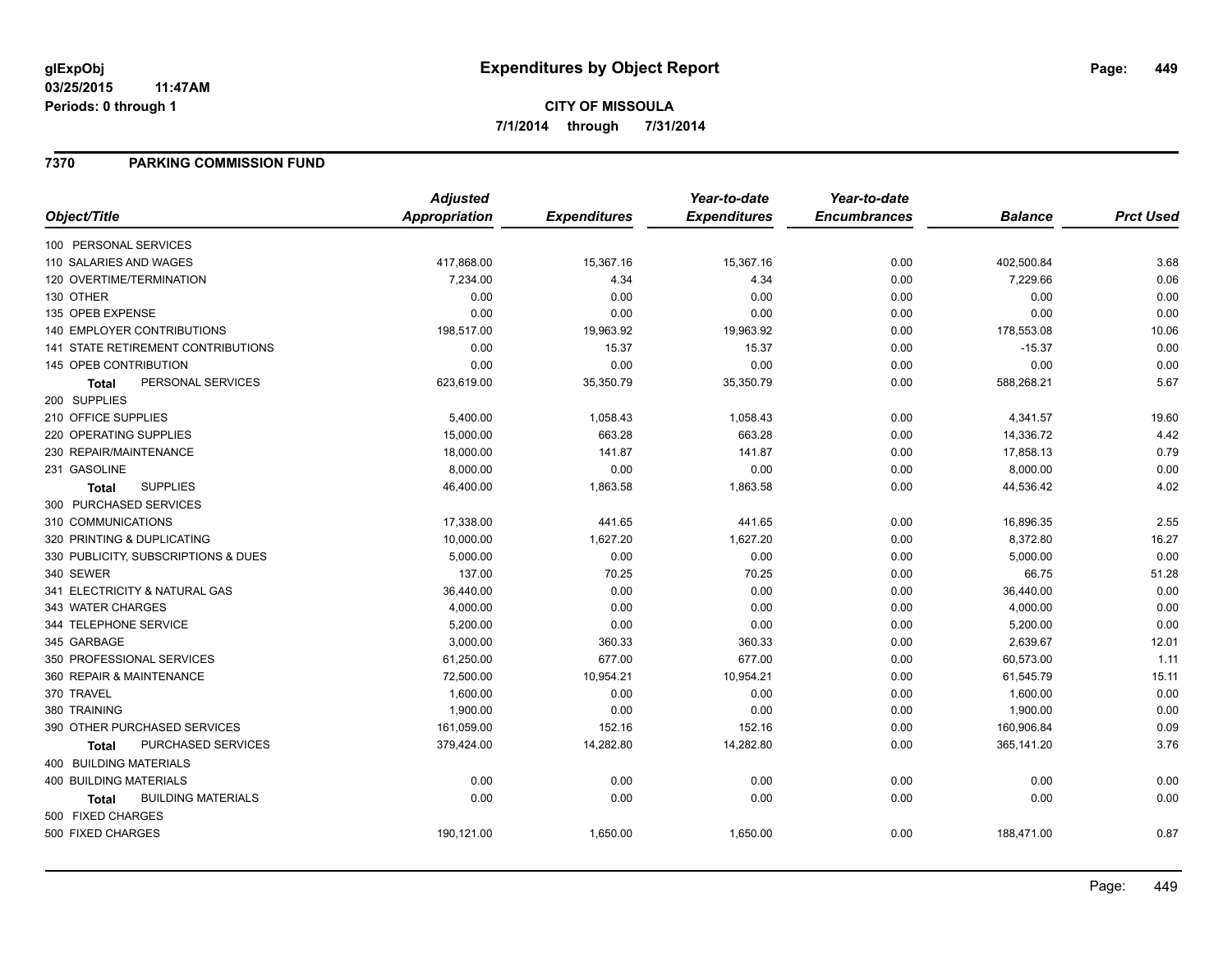## **7370 PARKING COMMISSION FUND**

|                    |                                   | <b>Adjusted</b> |                     | Year-to-date        | Year-to-date        |                |                  |
|--------------------|-----------------------------------|-----------------|---------------------|---------------------|---------------------|----------------|------------------|
| Object/Title       |                                   | Appropriation   | <b>Expenditures</b> | <b>Expenditures</b> | <b>Encumbrances</b> | <b>Balance</b> | <b>Prct Used</b> |
|                    | 550 MERCHANT SERVICE FEES         | 0.00            | 0.00                | 0.00                | 0.00                | 0.00           | 0.00             |
| <b>Total</b>       | <b>FIXED CHARGES</b>              | 190,121.00      | 1,650.00            | 1,650.00            | 0.00                | 188,471.00     | 0.87             |
| 600 DEBT SERVICE   |                                   |                 |                     |                     |                     |                |                  |
| 610 PRINCIPAL      |                                   | 0.00            | 0.00                | 0.00                | 0.00                | 0.00           | 0.00             |
|                    | 620 INTEREST / SERVICE FEES       | 0.00            | 0.00                | 0.00                | 0.00                | 0.00           | 0.00             |
| <b>Total</b>       | <b>DEBT SERVICE</b>               | 0.00            | 0.00                | 0.00                | 0.00                | 0.00           | 0.00             |
|                    | 700 GRANTS & CONTRIBUTIONS        |                 |                     |                     |                     |                |                  |
|                    | 700 GRANTS & CONTRIBUTIONS        | 74,000.00       | 12,481.75           | 12,481.75           | 0.00                | 61,518.25      | 16.87            |
| <b>Total</b>       | <b>GRANTS &amp; CONTRIBUTIONS</b> | 74,000.00       | 12,481.75           | 12,481.75           | 0.00                | 61,518.25      | 16.87            |
| 800 OTHER OBJECTS  |                                   |                 |                     |                     |                     |                |                  |
|                    | 820 TRANSFERS TO OTHER FUNDS      | 162,328.00      | 0.00                | 0.00                | 0.00                | 162,328.00     | 0.00             |
| 830 DEPRECIATION   |                                   | 0.00            | 0.00                | 0.00                | 0.00                | 0.00           | 0.00             |
| 845 CONTINGENCY    |                                   | 48,965.00       | 0.00                | 0.00                | 0.00                | 48,965.00      | 0.00             |
| <b>Total</b>       | OTHER OBJECTS                     | 211,293.00      | 0.00                | 0.00                | 0.00                | 211,293.00     | 0.00             |
| 900 CAPITAL OUTLAY |                                   |                 |                     |                     |                     |                |                  |
| 920 BUILDINGS      |                                   | 0.00            | 0.00                | 0.00                | 0.00                | 0.00           | 0.00             |
| 930 IMPROVEMENTS   |                                   | 0.00            | 0.00                | 0.00                | 0.00                | 0.00           | 0.00             |
|                    | 940 MACHINERY & EQUIPMENT         | 1,000,000.00    | 0.00                | 0.00                | 0.00                | 1,000,000.00   | 0.00             |
| <b>Total</b>       | <b>CAPITAL OUTLAY</b>             | 1,000,000.00    | 0.00                | 0.00                | 0.00                | 1,000,000.00   | 0.00             |
| <b>Total</b>       | PARKING COMMISSION FUND           | 2,524,857.00    | 65,628.92           | 65,628.92           | 0.00                | 2,459,228.08   | 2.60             |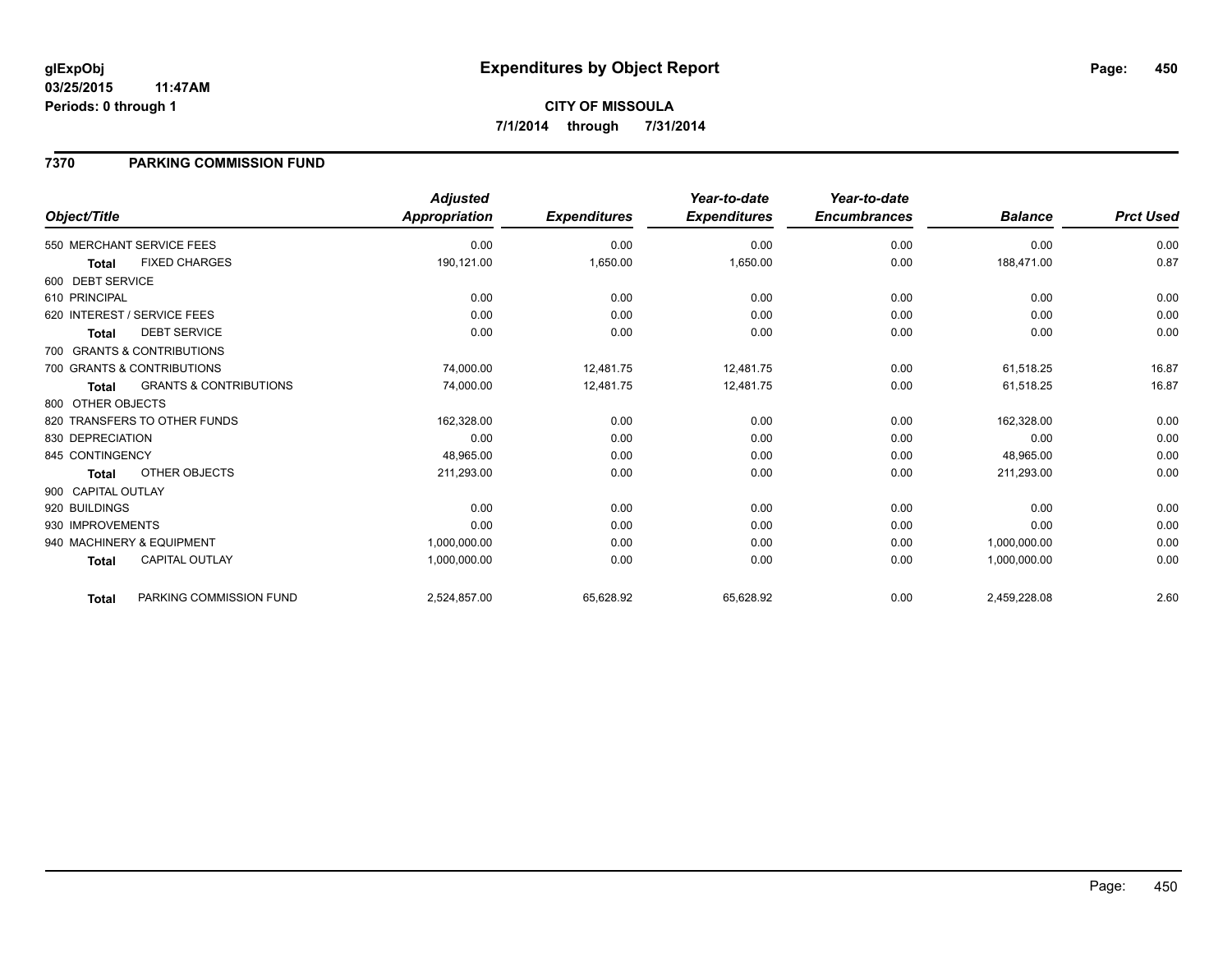### **7371 FRONT STREET PARKING BONDS**

| Object/Title                        | <b>Adjusted</b><br>Appropriation | <i><b>Expenditures</b></i> | Year-to-date<br><b>Expenditures</b> | Year-to-date<br><b>Encumbrances</b> | <b>Balance</b> | <b>Prct Used</b> |
|-------------------------------------|----------------------------------|----------------------------|-------------------------------------|-------------------------------------|----------------|------------------|
| 600 DEBT SERVICE                    |                                  |                            |                                     |                                     |                |                  |
| 620 INTEREST / SERVICE FEES         | 269,059.00                       | $-61.615.45$               | $-61,615.45$                        | 0.00                                | 330.674.45     | $-22.90$         |
| <b>DEBT SERVICE</b><br><b>Total</b> | 269.059.00                       | $-61.615.45$               | $-61.615.45$                        | 0.00                                | 330.674.45     | $-22.90$         |
| 800 OTHER OBJECTS                   |                                  |                            |                                     |                                     |                |                  |
| 820 TRANSFERS TO OTHER FUNDS        | 0.00                             | 0.00                       | 0.00                                | 0.00                                | 0.00           | 0.00             |
| OTHER OBJECTS<br><b>Total</b>       | 0.00                             | 0.00                       | 0.00                                | 0.00                                | 0.00           | 0.00             |
| PARKING COMMISSION<br>Total         | 269.059.00                       | $-61.615.45$               | $-61.615.45$                        | 0.00                                | 330.674.45     | $-22.90$         |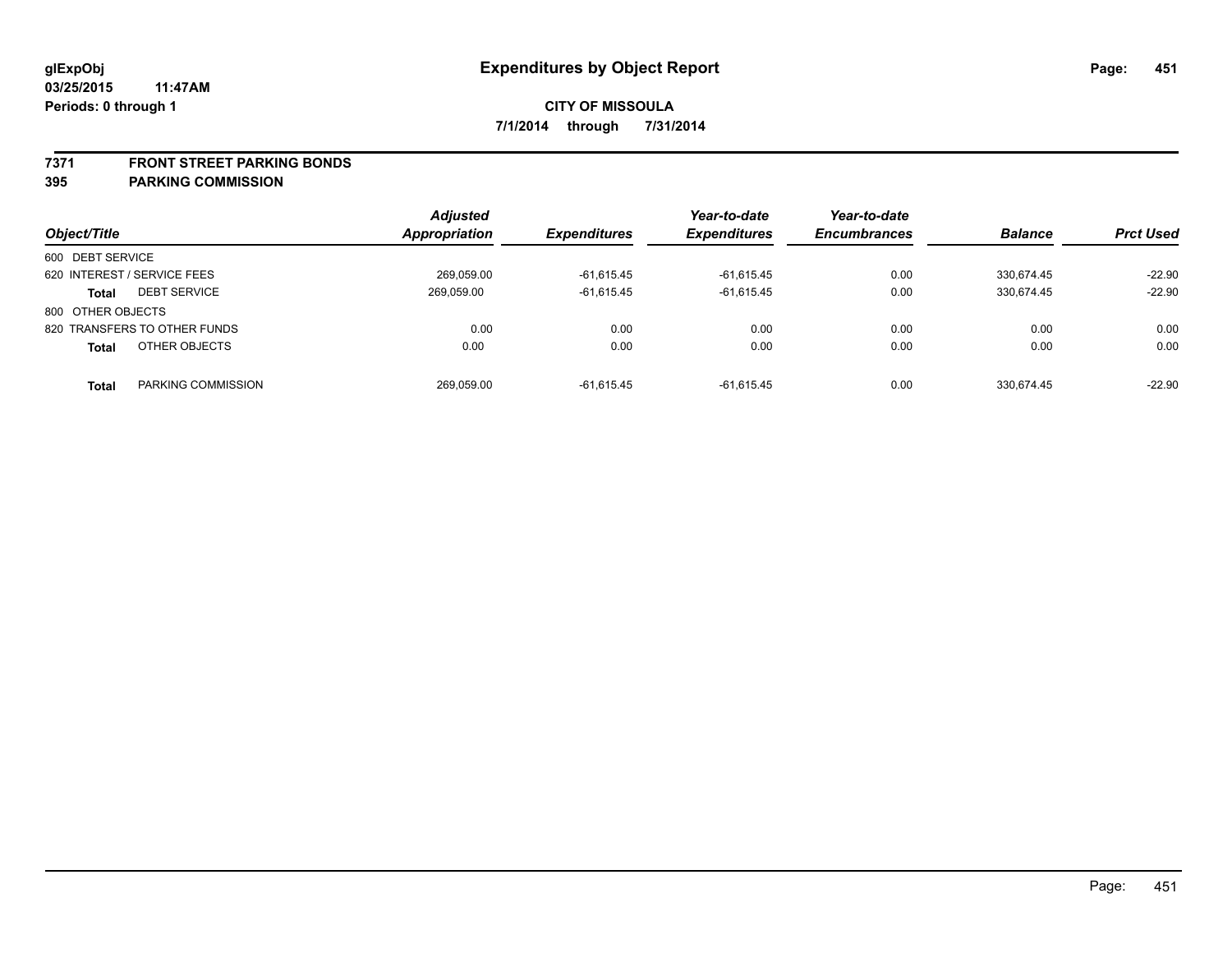**CITY OF MISSOULA 7/1/2014 through 7/31/2014**

## **7371 FRONT STREET PARKING BONDS**

| Object/Title      |                              | <b>Adjusted</b><br><b>Appropriation</b> | <b>Expenditures</b> | Year-to-date<br><b>Expenditures</b> | Year-to-date<br><b>Encumbrances</b> | <b>Balance</b> | <b>Prct Used</b> |
|-------------------|------------------------------|-----------------------------------------|---------------------|-------------------------------------|-------------------------------------|----------------|------------------|
| 600 DEBT SERVICE  |                              |                                         |                     |                                     |                                     |                |                  |
|                   | 620 INTEREST / SERVICE FEES  | 269,059.00                              | $-61,615.45$        | $-61,615.45$                        | 0.00                                | 330.674.45     | $-22.90$         |
| Total             | <b>DEBT SERVICE</b>          | 269,059.00                              | $-61,615.45$        | $-61.615.45$                        | 0.00                                | 330.674.45     | $-22.90$         |
| 800 OTHER OBJECTS |                              |                                         |                     |                                     |                                     |                |                  |
|                   | 820 TRANSFERS TO OTHER FUNDS | 0.00                                    | 0.00                | 0.00                                | 0.00                                | 0.00           | 0.00             |
| <b>Total</b>      | OTHER OBJECTS                | 0.00                                    | 0.00                | 0.00                                | 0.00                                | 0.00           | 0.00             |
| <b>Total</b>      | FRONT STREET PARKING BONDS   | 269,059.00                              | $-61.615.45$        | $-61.615.45$                        | 0.00                                | 330.674.45     | $-22.90$         |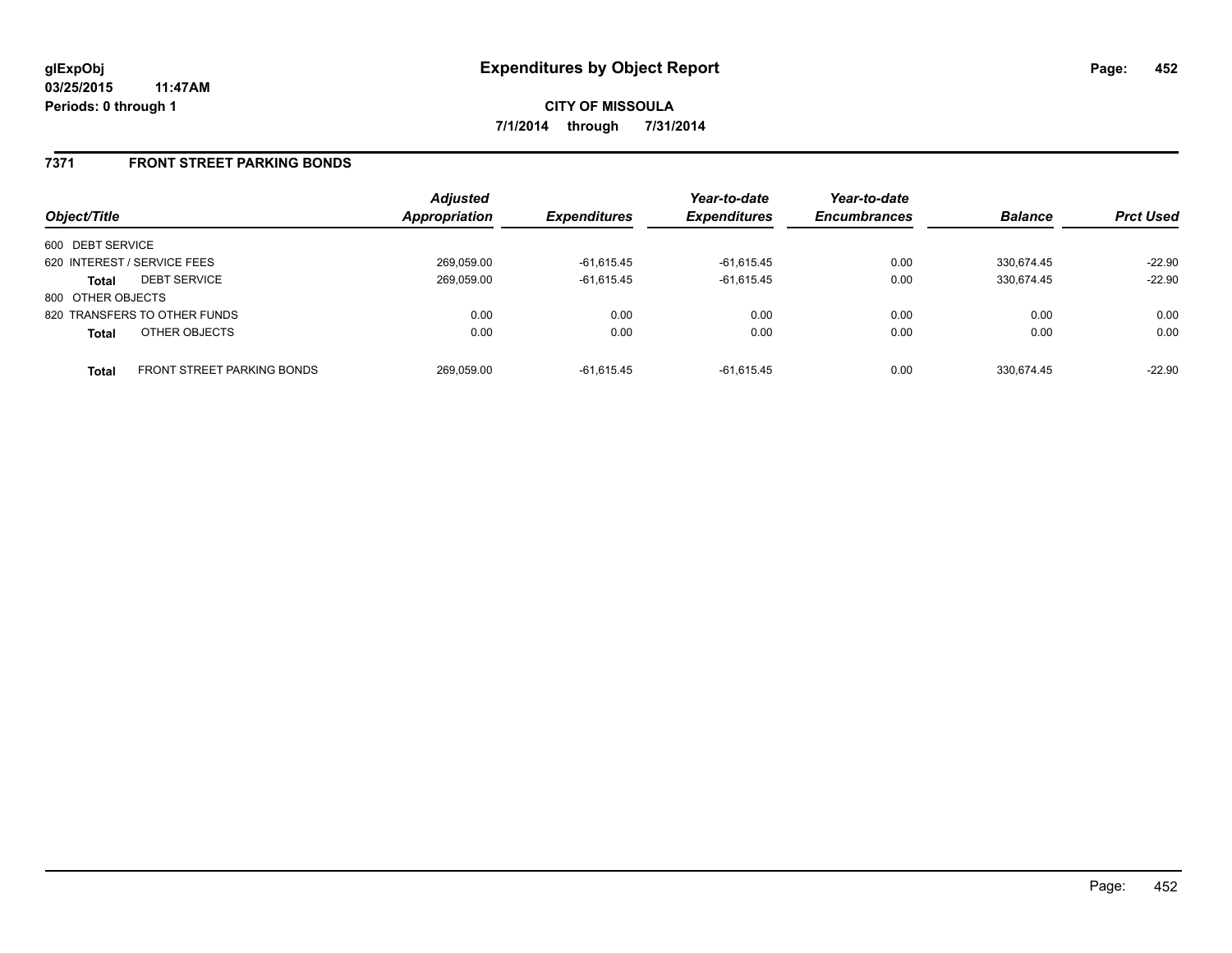### **7372 SINKING FUND/FRONT ST PARKING BONDS**

| Object/Title                        | <b>Adjusted</b><br>Appropriation | <b>Expenditures</b> | Year-to-date<br><b>Expenditures</b> | Year-to-date<br><b>Encumbrances</b> | <b>Balance</b> | <b>Prct Used</b> |
|-------------------------------------|----------------------------------|---------------------|-------------------------------------|-------------------------------------|----------------|------------------|
| 600 DEBT SERVICE                    |                                  |                     |                                     |                                     |                |                  |
| 610 PRINCIPAL                       | 40,000.00                        | 0.00                | 0.00                                | 0.00                                | 40,000.00      | 0.00             |
| 620 INTEREST / SERVICE FEES         | 0.00                             | 0.00                | 0.00                                | 0.00                                | 0.00           | 0.00             |
| <b>DEBT SERVICE</b><br><b>Total</b> | 40.000.00                        | 0.00                | 0.00                                | 0.00                                | 40,000.00      | 0.00             |
| 800 OTHER OBJECTS                   |                                  |                     |                                     |                                     |                |                  |
| 820 TRANSFERS TO OTHER FUNDS        | 0.00                             | 0.00                | 0.00                                | 0.00                                | 0.00           | 0.00             |
| OTHER OBJECTS<br><b>Total</b>       | 0.00                             | 0.00                | 0.00                                | 0.00                                | 0.00           | 0.00             |
| PARKING COMMISSION<br><b>Total</b>  | 40.000.00                        | 0.00                | 0.00                                | 0.00                                | 40.000.00      | 0.00             |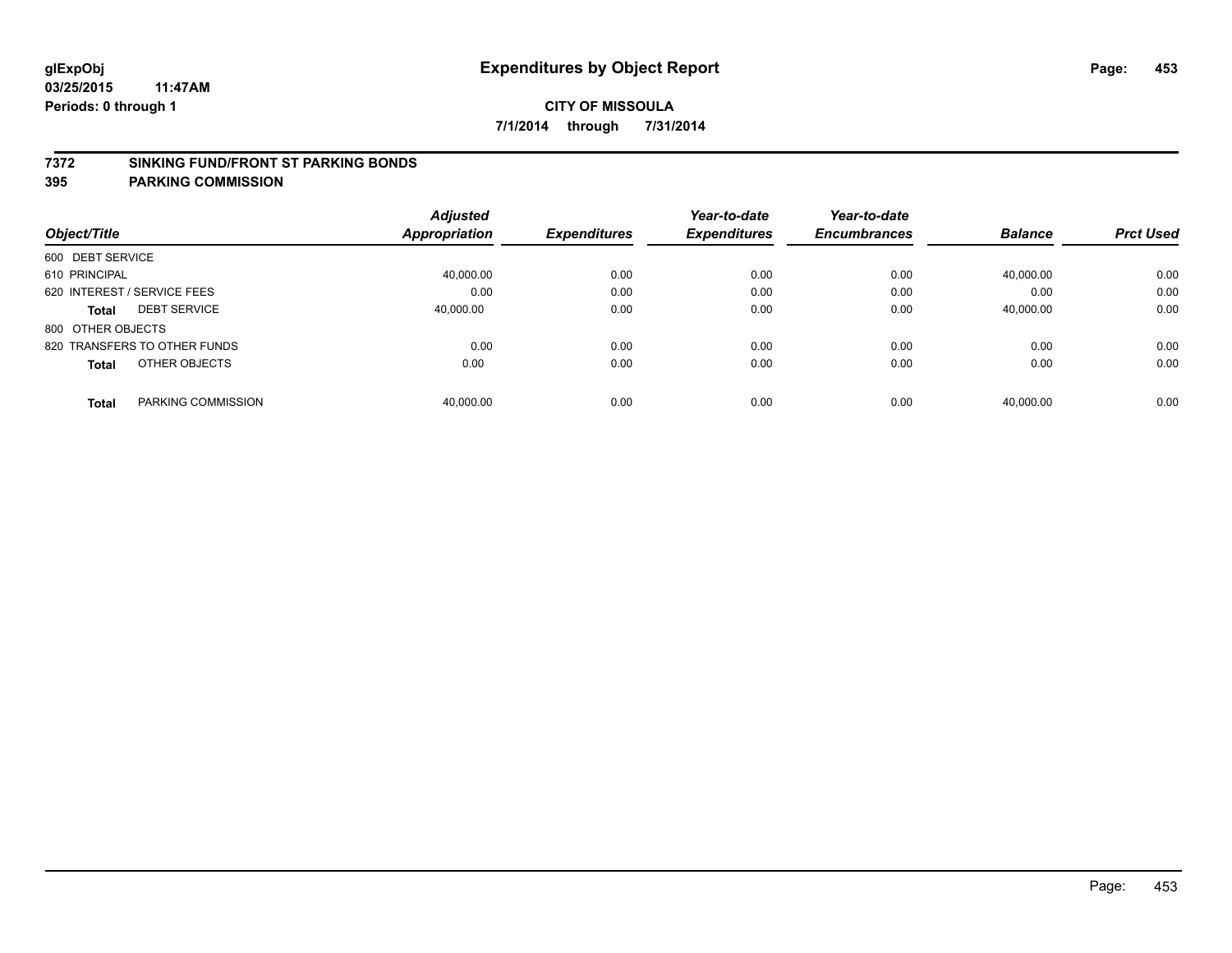**CITY OF MISSOULA 7/1/2014 through 7/31/2014**

## **7372 SINKING FUND/FRONT ST PARKING BONDS**

| Object/Title      |                                   | <b>Adjusted</b><br>Appropriation | <b>Expenditures</b> | Year-to-date<br><b>Expenditures</b> | Year-to-date<br><b>Encumbrances</b> | <b>Balance</b> | <b>Prct Used</b> |
|-------------------|-----------------------------------|----------------------------------|---------------------|-------------------------------------|-------------------------------------|----------------|------------------|
| 600 DEBT SERVICE  |                                   |                                  |                     |                                     |                                     |                |                  |
| 610 PRINCIPAL     |                                   | 40,000.00                        | 0.00                | 0.00                                | 0.00                                | 40,000.00      | 0.00             |
|                   | 620 INTEREST / SERVICE FEES       | 0.00                             | 0.00                | 0.00                                | 0.00                                | 0.00           | 0.00             |
| <b>Total</b>      | <b>DEBT SERVICE</b>               | 40.000.00                        | 0.00                | 0.00                                | 0.00                                | 40.000.00      | 0.00             |
| 800 OTHER OBJECTS |                                   |                                  |                     |                                     |                                     |                |                  |
|                   | 820 TRANSFERS TO OTHER FUNDS      | 0.00                             | 0.00                | 0.00                                | 0.00                                | 0.00           | 0.00             |
| <b>Total</b>      | OTHER OBJECTS                     | 0.00                             | 0.00                | 0.00                                | 0.00                                | 0.00           | 0.00             |
| <b>Total</b>      | SINKING FUND/FRONT ST PARKING BON | 40.000.00                        | 0.00                | 0.00                                | 0.00                                | 40.000.00      | 0.00             |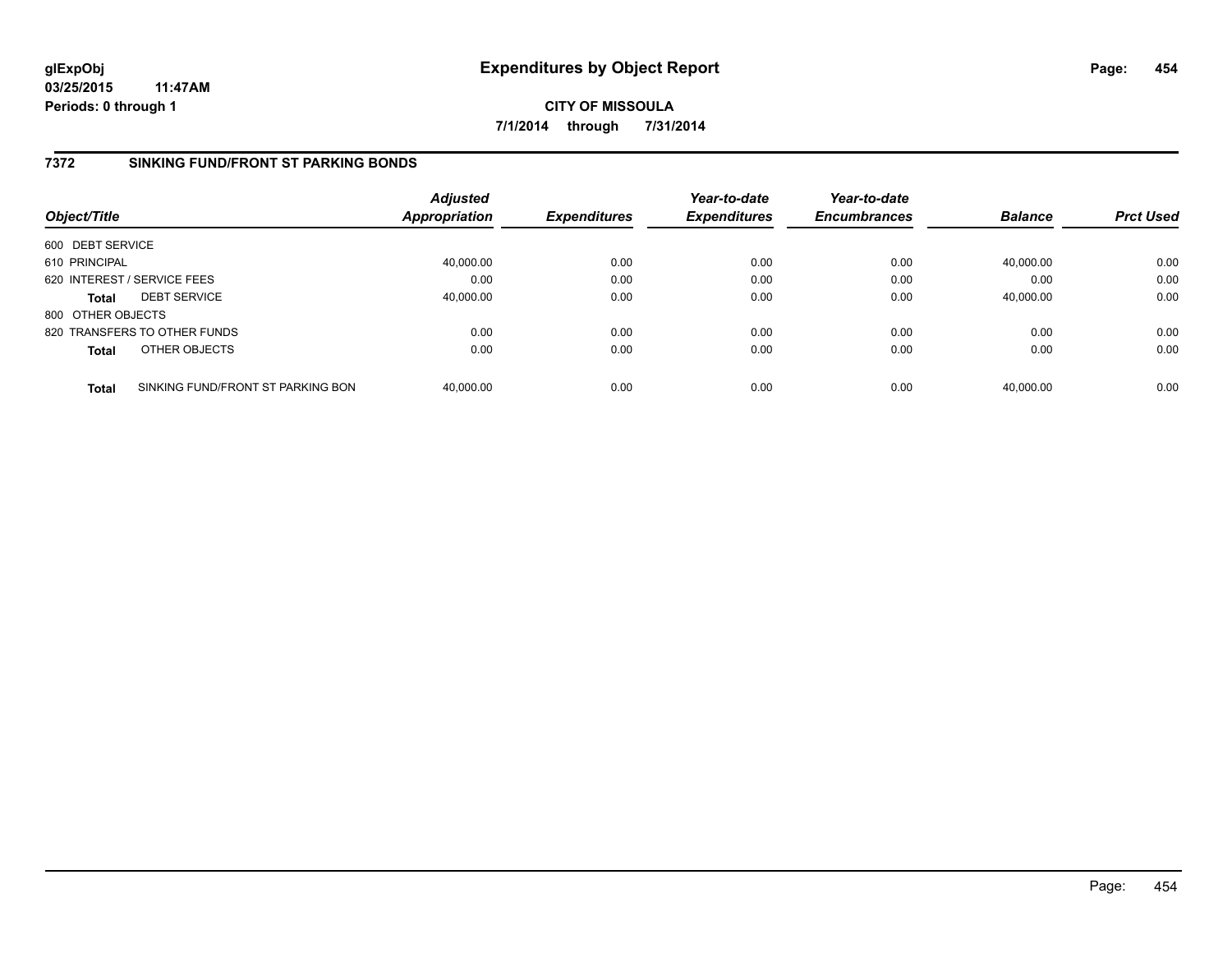### **7373 MPC SERIES 2010B CONSTRUCTION**

|                    |                              | <b>Adjusted</b>      |                     | Year-to-date        | Year-to-date        |                |                  |
|--------------------|------------------------------|----------------------|---------------------|---------------------|---------------------|----------------|------------------|
| Object/Title       |                              | <b>Appropriation</b> | <b>Expenditures</b> | <b>Expenditures</b> | <b>Encumbrances</b> | <b>Balance</b> | <b>Prct Used</b> |
|                    | 300 PURCHASED SERVICES       |                      |                     |                     |                     |                |                  |
|                    | 350 PROFESSIONAL SERVICES    | 0.00                 | 0.00                | 0.00                | 0.00                | 0.00           | 0.00             |
|                    | 390 OTHER PURCHASED SERVICES | 0.00                 | 0.00                | 0.00                | 0.00                | 0.00           | 0.00             |
| <b>Total</b>       | PURCHASED SERVICES           | 0.00                 | 0.00                | 0.00                | 0.00                | 0.00           | 0.00             |
| 600 DEBT SERVICE   |                              |                      |                     |                     |                     |                |                  |
| 600 DEBT SERVICE   |                              | 0.00                 | 0.00                | 0.00                | 0.00                | 0.00           | 0.00             |
| 610 PRINCIPAL      |                              | 0.00                 | 0.00                | 0.00                | 0.00                | 0.00           | 0.00             |
|                    | 620 INTEREST / SERVICE FEES  | 0.00                 | 0.00                | 0.00                | 0.00                | 0.00           | 0.00             |
| <b>Total</b>       | <b>DEBT SERVICE</b>          | 0.00                 | 0.00                | 0.00                | 0.00                | 0.00           | 0.00             |
| 800 OTHER OBJECTS  |                              |                      |                     |                     |                     |                |                  |
|                    | 820 TRANSFERS TO OTHER FUNDS | 0.00                 | 0.00                | 0.00                | 0.00                | 0.00           | 0.00             |
| <b>Total</b>       | OTHER OBJECTS                | 0.00                 | 0.00                | 0.00                | 0.00                | 0.00           | 0.00             |
| 900 CAPITAL OUTLAY |                              |                      |                     |                     |                     |                |                  |
| 900 CAPITAL OUTLAY |                              | 0.00                 | 0.00                | 0.00                | 0.00                | 0.00           | 0.00             |
| 920 BUILDINGS      |                              | 0.00                 | 0.00                | 0.00                | 0.00                | 0.00           | 0.00             |
| 930 IMPROVEMENTS   |                              | 0.00                 | 0.00                | 0.00                | 0.00                | 0.00           | 0.00             |
| <b>Total</b>       | <b>CAPITAL OUTLAY</b>        | 0.00                 | 0.00                | 0.00                | 0.00                | 0.00           | 0.00             |
| <b>Total</b>       | PARKING COMMISSION           | 0.00                 | 0.00                | 0.00                | 0.00                | 0.00           | 0.00             |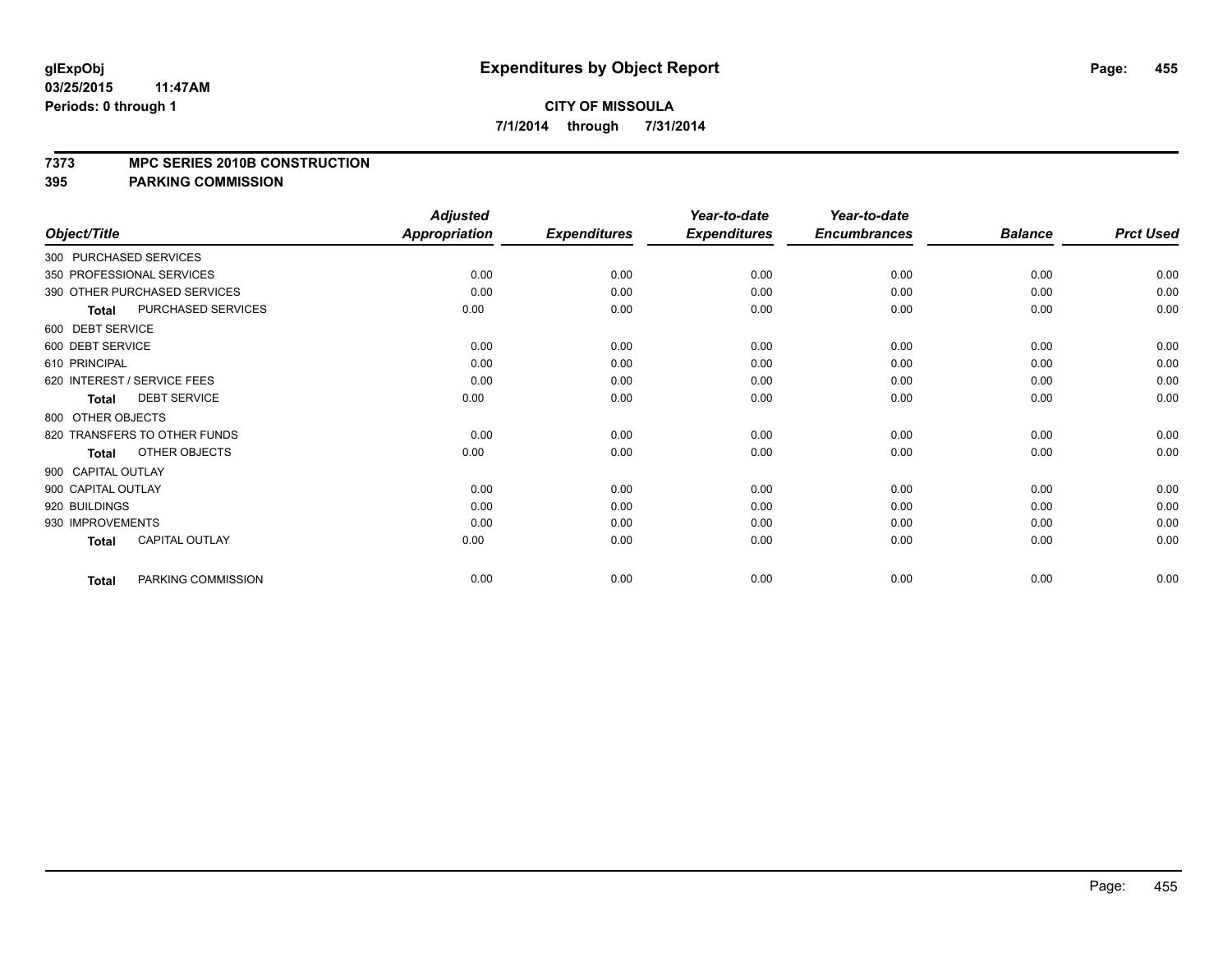### **7373 MPC SERIES 2010B CONSTRUCTION**

**900 DEPRECIATION**

| Object/Title      |                     | <b>Adjusted</b><br>Appropriation | <b>Expenditures</b> | Year-to-date<br><b>Expenditures</b> | Year-to-date<br><b>Encumbrances</b> | <b>Balance</b> | <b>Prct Used</b> |
|-------------------|---------------------|----------------------------------|---------------------|-------------------------------------|-------------------------------------|----------------|------------------|
| 800 OTHER OBJECTS |                     |                                  |                     |                                     |                                     |                |                  |
| 830 DEPRECIATION  |                     | 0.00                             | 0.00                | 0.00                                | 0.00                                | 0.00           | 0.00             |
| <b>Total</b>      | OTHER OBJECTS       | 0.00                             | 0.00                | 0.00                                | 0.00                                | 0.00           | 0.00             |
| <b>Total</b>      | <b>DEPRECIATION</b> | 0.00                             | 0.00                | 0.00                                | 0.00                                | 0.00           | 0.00             |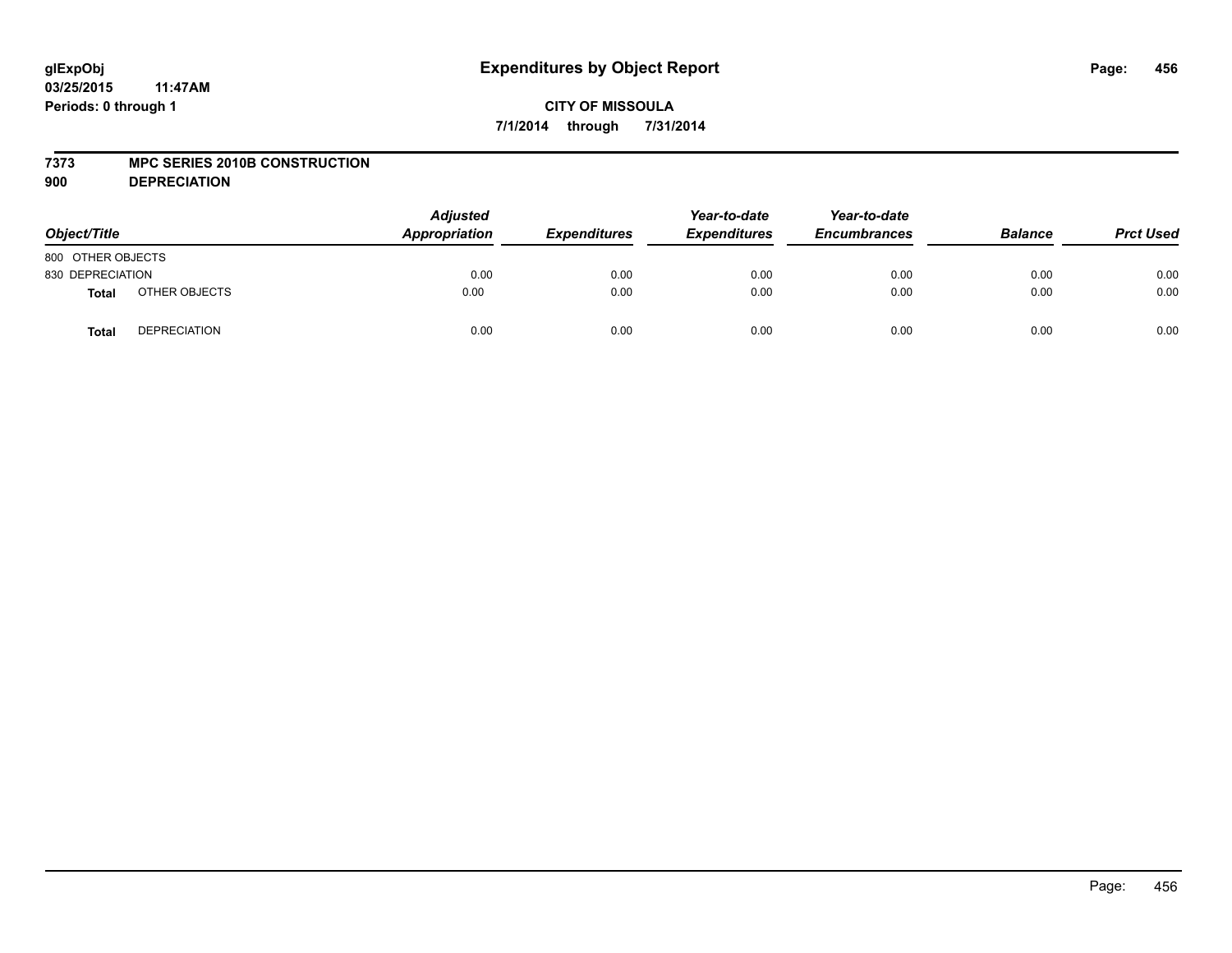# **CITY OF MISSOULA 7/1/2014 through 7/31/2014**

# **7373 MPC SERIES 2010B CONSTRUCTION**

| Object/Title           |                               | <b>Adjusted</b><br><b>Appropriation</b> | <b>Expenditures</b> | Year-to-date<br><b>Expenditures</b> | Year-to-date<br><b>Encumbrances</b> | <b>Balance</b> | <b>Prct Used</b> |
|------------------------|-------------------------------|-----------------------------------------|---------------------|-------------------------------------|-------------------------------------|----------------|------------------|
|                        |                               |                                         |                     |                                     |                                     |                |                  |
| 300 PURCHASED SERVICES |                               |                                         |                     |                                     |                                     |                |                  |
|                        | 350 PROFESSIONAL SERVICES     | 0.00                                    | 0.00                | 0.00                                | 0.00                                | 0.00           | 0.00             |
|                        | 390 OTHER PURCHASED SERVICES  | 0.00                                    | 0.00                | 0.00                                | 0.00                                | 0.00           | 0.00             |
| Total                  | PURCHASED SERVICES            | 0.00                                    | 0.00                | 0.00                                | 0.00                                | 0.00           | 0.00             |
| 600 DEBT SERVICE       |                               |                                         |                     |                                     |                                     |                |                  |
| 600 DEBT SERVICE       |                               | 0.00                                    | 0.00                | 0.00                                | 0.00                                | 0.00           | 0.00             |
| 610 PRINCIPAL          |                               | 0.00                                    | 0.00                | 0.00                                | 0.00                                | 0.00           | 0.00             |
|                        | 620 INTEREST / SERVICE FEES   | 0.00                                    | 0.00                | 0.00                                | 0.00                                | 0.00           | 0.00             |
| <b>Total</b>           | <b>DEBT SERVICE</b>           | 0.00                                    | 0.00                | 0.00                                | 0.00                                | 0.00           | 0.00             |
| 800 OTHER OBJECTS      |                               |                                         |                     |                                     |                                     |                |                  |
|                        | 820 TRANSFERS TO OTHER FUNDS  | 0.00                                    | 0.00                | 0.00                                | 0.00                                | 0.00           | 0.00             |
| 830 DEPRECIATION       |                               | 0.00                                    | 0.00                | 0.00                                | 0.00                                | 0.00           | 0.00             |
| <b>Total</b>           | OTHER OBJECTS                 | 0.00                                    | 0.00                | 0.00                                | 0.00                                | 0.00           | 0.00             |
| 900 CAPITAL OUTLAY     |                               |                                         |                     |                                     |                                     |                |                  |
| 900 CAPITAL OUTLAY     |                               | 0.00                                    | 0.00                | 0.00                                | 0.00                                | 0.00           | 0.00             |
| 920 BUILDINGS          |                               | 0.00                                    | 0.00                | 0.00                                | 0.00                                | 0.00           | 0.00             |
| 930 IMPROVEMENTS       |                               | 0.00                                    | 0.00                | 0.00                                | 0.00                                | 0.00           | 0.00             |
| <b>Total</b>           | <b>CAPITAL OUTLAY</b>         | 0.00                                    | 0.00                | 0.00                                | 0.00                                | 0.00           | 0.00             |
| Total                  | MPC SERIES 2010B CONSTRUCTION | 0.00                                    | 0.00                | 0.00                                | 0.00                                | 0.00           | 0.00             |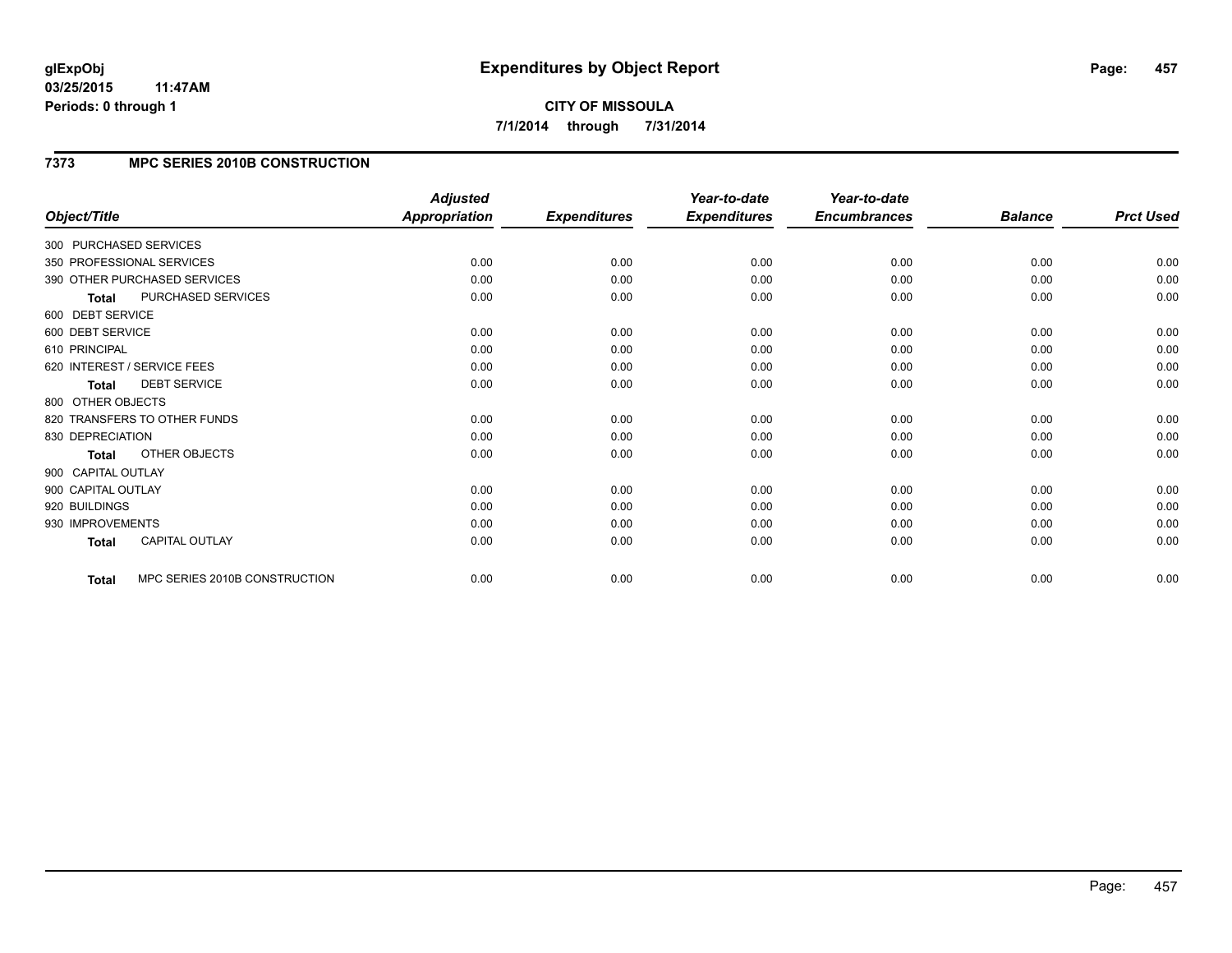### **7374 RESERVE FUND-PARKING BONDS**

| Object/Title       |                       | <b>Adjusted</b><br><b>Appropriation</b> | <b>Expenditures</b> | Year-to-date<br><b>Expenditures</b> | Year-to-date<br><b>Encumbrances</b> | <b>Balance</b> | <b>Prct Used</b> |
|--------------------|-----------------------|-----------------------------------------|---------------------|-------------------------------------|-------------------------------------|----------------|------------------|
| 900 CAPITAL OUTLAY |                       |                                         |                     |                                     |                                     |                |                  |
| 920 BUILDINGS      |                       | 0.00                                    | 0.00                | 0.00                                | 0.00                                | 0.00           | 0.00             |
| 930 IMPROVEMENTS   |                       | 0.00                                    | 0.00                | 0.00                                | 0.00                                | 0.00           | 0.00             |
| <b>Total</b>       | <b>CAPITAL OUTLAY</b> | 0.00                                    | 0.00                | 0.00                                | 0.00                                | 0.00           | 0.00             |
| <b>Total</b>       | PARKING COMMISSION    | 0.00                                    | 0.00                | 0.00                                | 0.00                                | 0.00           | 0.00             |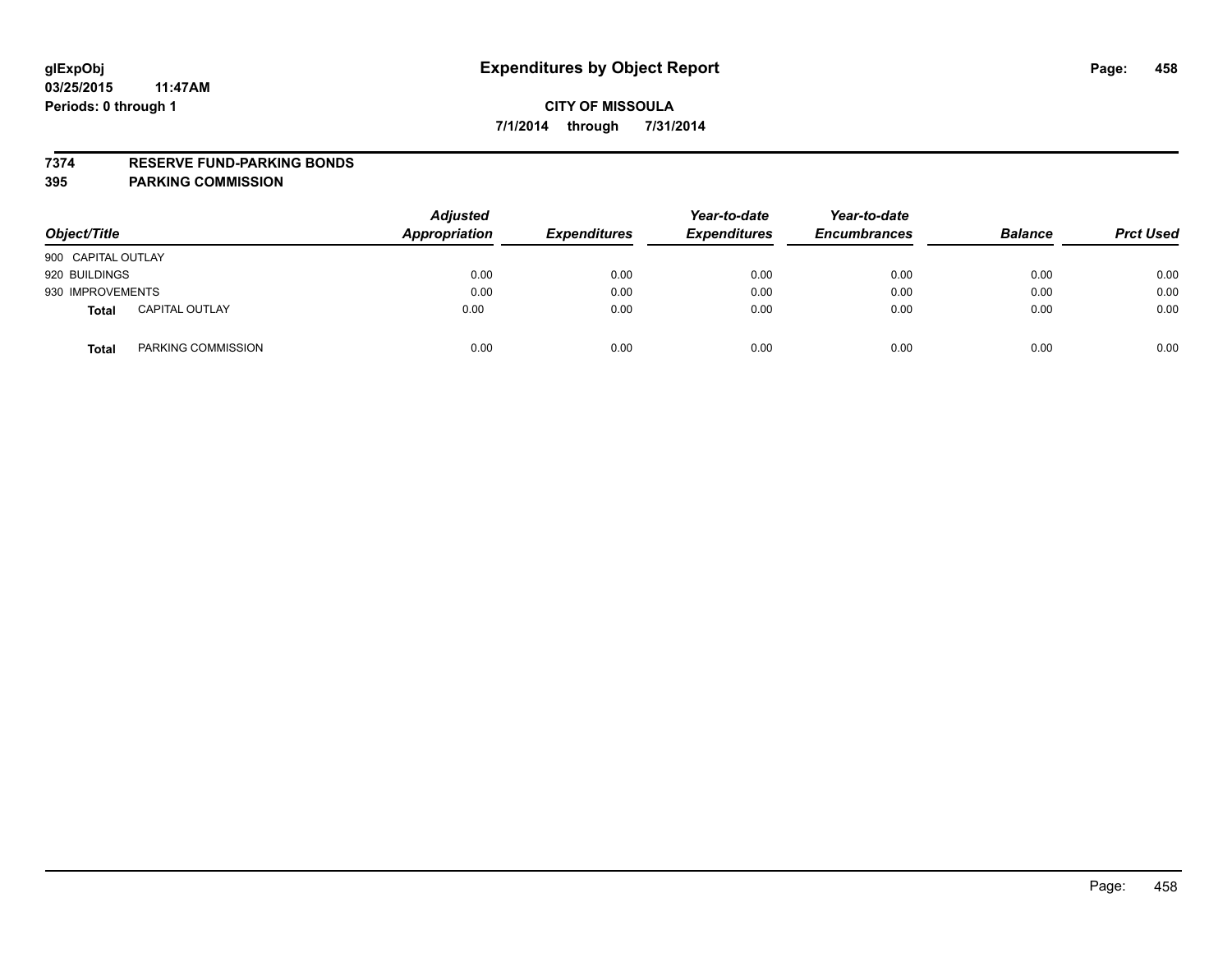**CITY OF MISSOULA 7/1/2014 through 7/31/2014**

## **7374 RESERVE FUND-PARKING BONDS**

| Object/Title       |                            | <b>Adjusted</b><br>Appropriation | <b>Expenditures</b> | Year-to-date<br><b>Expenditures</b> | Year-to-date<br><b>Encumbrances</b> | <b>Balance</b> | <b>Prct Used</b> |
|--------------------|----------------------------|----------------------------------|---------------------|-------------------------------------|-------------------------------------|----------------|------------------|
| 900 CAPITAL OUTLAY |                            |                                  |                     |                                     |                                     |                |                  |
| 920 BUILDINGS      |                            | 0.00                             | 0.00                | 0.00                                | 0.00                                | 0.00           | 0.00             |
| 930 IMPROVEMENTS   |                            | 0.00                             | 0.00                | 0.00                                | 0.00                                | 0.00           | 0.00             |
| Total              | <b>CAPITAL OUTLAY</b>      | 0.00                             | 0.00                | 0.00                                | 0.00                                | 0.00           | 0.00             |
| Total              | RESERVE FUND-PARKING BONDS | 0.00                             | 0.00                | 0.00                                | 0.00                                | 0.00           | 0.00             |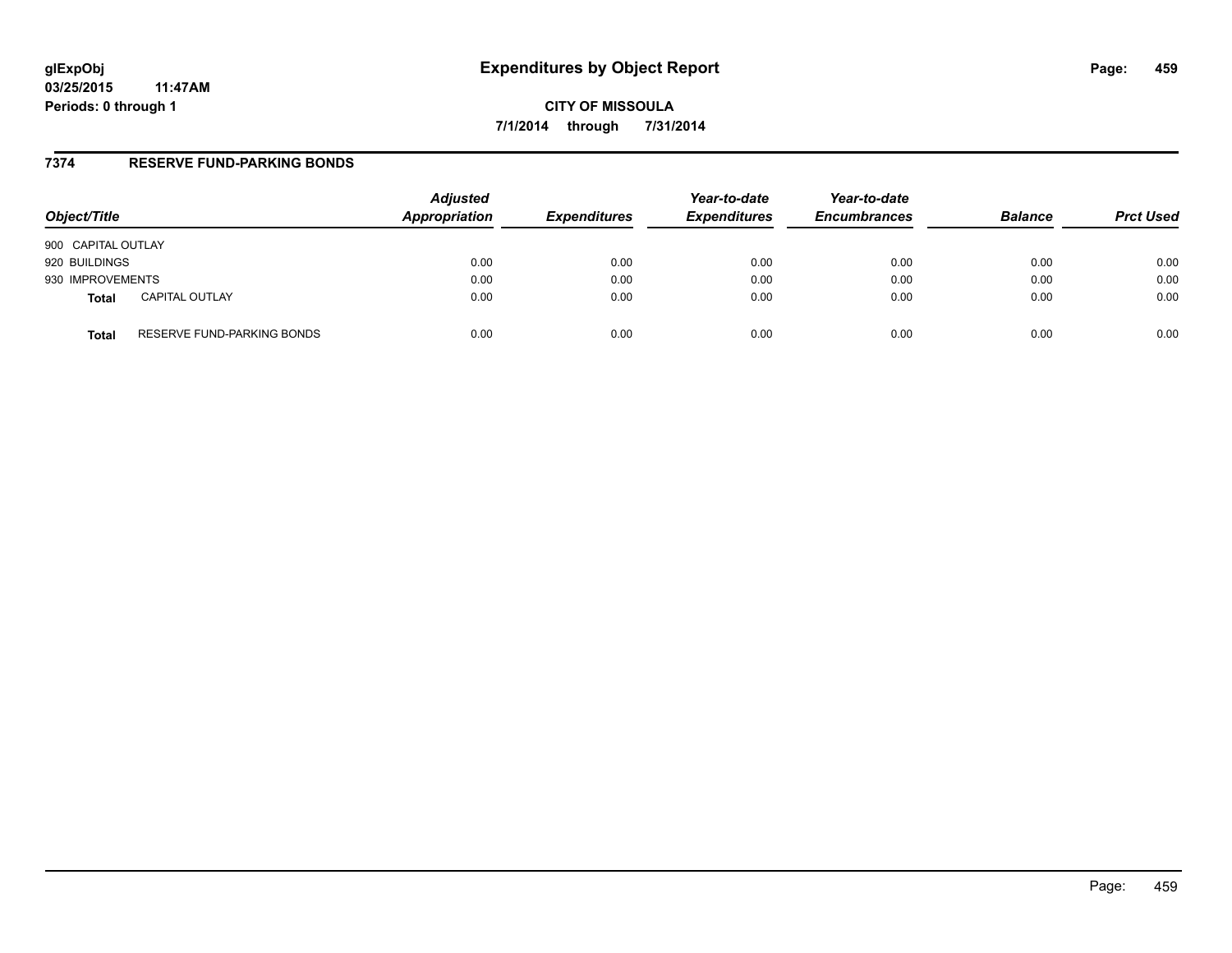### **7375 PLEDGED TAX INCREMENT-2010B BOND**

| Object/Title                              | <b>Adjusted</b><br><b>Appropriation</b> | <b>Expenditures</b> | Year-to-date<br><b>Expenditures</b> | Year-to-date<br><b>Encumbrances</b> | <b>Balance</b> | <b>Prct Used</b> |
|-------------------------------------------|-----------------------------------------|---------------------|-------------------------------------|-------------------------------------|----------------|------------------|
| 300 PURCHASED SERVICES                    |                                         |                     |                                     |                                     |                |                  |
| 390 OTHER PURCHASED SERVICES              | 121.431.00                              | 0.00                | 0.00                                | 0.00                                | 121.431.00     | 0.00             |
| <b>PURCHASED SERVICES</b><br><b>Total</b> | 121,431.00                              | 0.00                | 0.00                                | 0.00                                | 121.431.00     | 0.00             |
| 800 OTHER OBJECTS                         |                                         |                     |                                     |                                     |                |                  |
| 820 TRANSFERS TO OTHER FUNDS              | 146.731.00                              | 0.00                | 0.00                                | 0.00                                | 146.731.00     | 0.00             |
| OTHER OBJECTS<br><b>Total</b>             | 146.731.00                              | 0.00                | 0.00                                | 0.00                                | 146,731.00     | 0.00             |
| PARKING COMMISSION<br><b>Total</b>        | 268,162.00                              | 0.00                | 0.00                                | 0.00                                | 268.162.00     | 0.00             |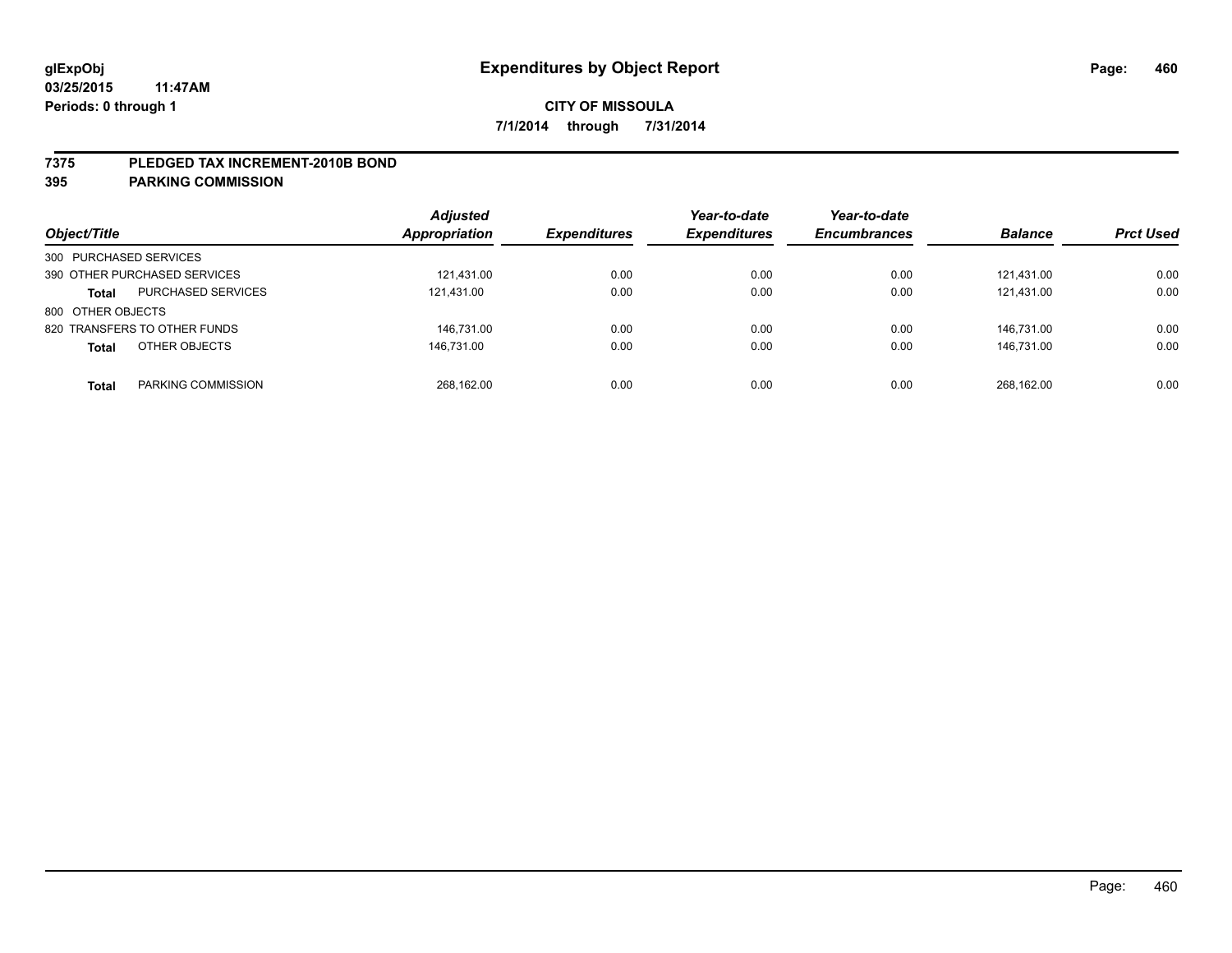## **7375 PLEDGED TAX INCREMENT-2010B BOND**

| Object/Title           |                                  | <b>Adjusted</b><br>Appropriation | <b>Expenditures</b> | Year-to-date<br><b>Expenditures</b> | Year-to-date<br><b>Encumbrances</b> | <b>Balance</b> | <b>Prct Used</b> |
|------------------------|----------------------------------|----------------------------------|---------------------|-------------------------------------|-------------------------------------|----------------|------------------|
| 300 PURCHASED SERVICES |                                  |                                  |                     |                                     |                                     |                |                  |
|                        | 390 OTHER PURCHASED SERVICES     | 121.431.00                       | 0.00                | 0.00                                | 0.00                                | 121.431.00     | 0.00             |
| <b>Total</b>           | <b>PURCHASED SERVICES</b>        | 121,431.00                       | 0.00                | 0.00                                | 0.00                                | 121.431.00     | 0.00             |
| 800 OTHER OBJECTS      |                                  |                                  |                     |                                     |                                     |                |                  |
|                        | 820 TRANSFERS TO OTHER FUNDS     | 146,731.00                       | 0.00                | 0.00                                | 0.00                                | 146.731.00     | 0.00             |
| <b>Total</b>           | OTHER OBJECTS                    | 146,731.00                       | 0.00                | 0.00                                | 0.00                                | 146.731.00     | 0.00             |
| <b>Total</b>           | PLEDGED TAX INCREMENT-2010B BOND | 268,162.00                       | 0.00                | 0.00                                | 0.00                                | 268.162.00     | 0.00             |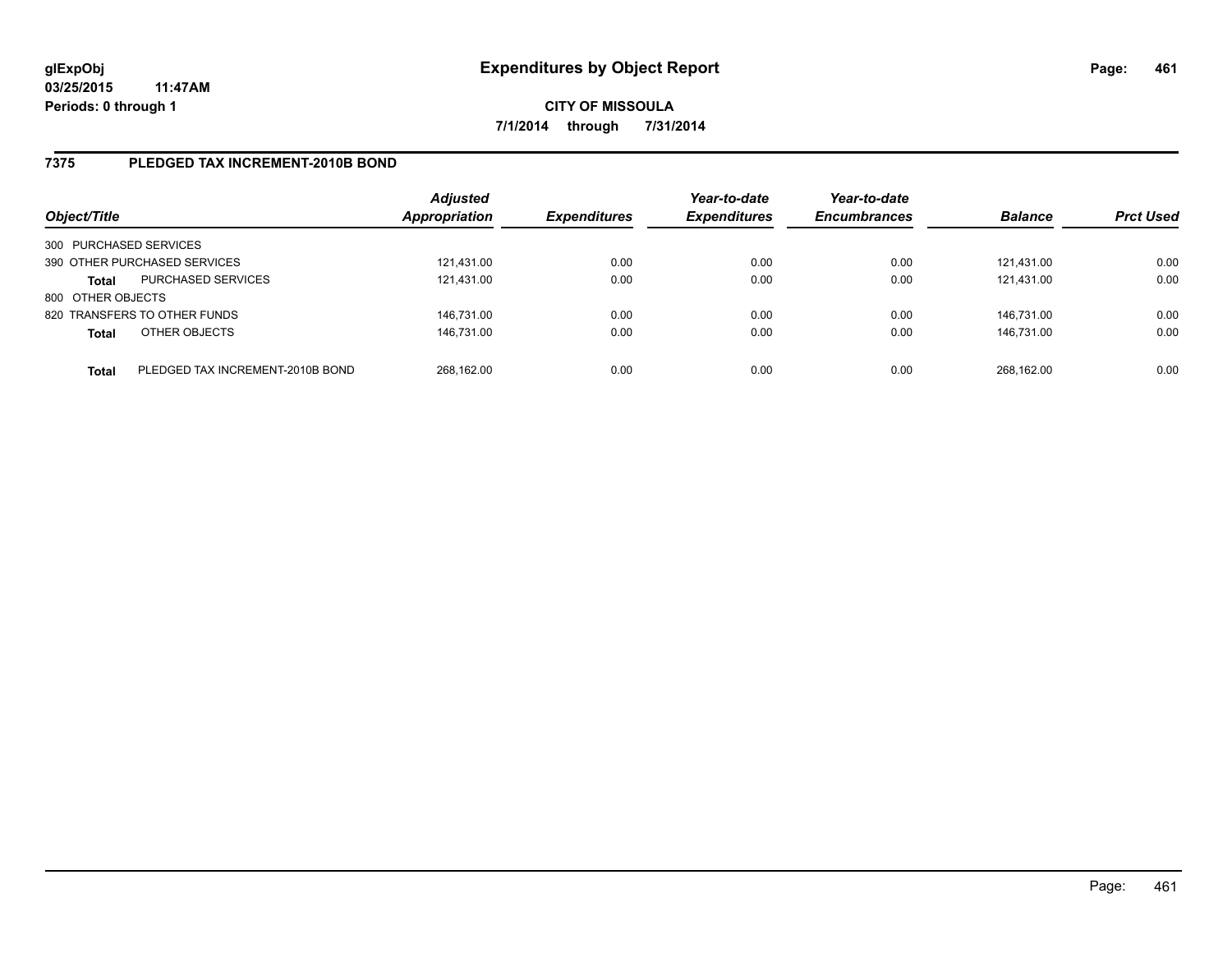### **7376 MPC 2010A BONDS DEBT INTEREST**

| Object/Title                        | <b>Adjusted</b><br><b>Appropriation</b> | <b>Expenditures</b> | Year-to-date<br><b>Expenditures</b> | Year-to-date<br><b>Encumbrances</b> | <b>Balance</b> | <b>Prct Used</b> |
|-------------------------------------|-----------------------------------------|---------------------|-------------------------------------|-------------------------------------|----------------|------------------|
| 600 DEBT SERVICE                    |                                         |                     |                                     |                                     |                |                  |
| 620 INTEREST / SERVICE FEES         | 0.00                                    | 0.00                | 0.00                                | 0.00                                | 0.00           | 0.00             |
| <b>DEBT SERVICE</b><br><b>Total</b> | 0.00                                    | 0.00                | 0.00                                | 0.00                                | 0.00           | 0.00             |
| 800 OTHER OBJECTS                   |                                         |                     |                                     |                                     |                |                  |
| 820 TRANSFERS TO OTHER FUNDS        | 0.00                                    | 0.00                | 0.00                                | 0.00                                | 0.00           | 0.00             |
| OTHER OBJECTS<br><b>Total</b>       | 0.00                                    | 0.00                | 0.00                                | 0.00                                | 0.00           | 0.00             |
| PARKING COMMISSION<br><b>Total</b>  | 0.00                                    | 0.00                | 0.00                                | 0.00                                | 0.00           | 0.00             |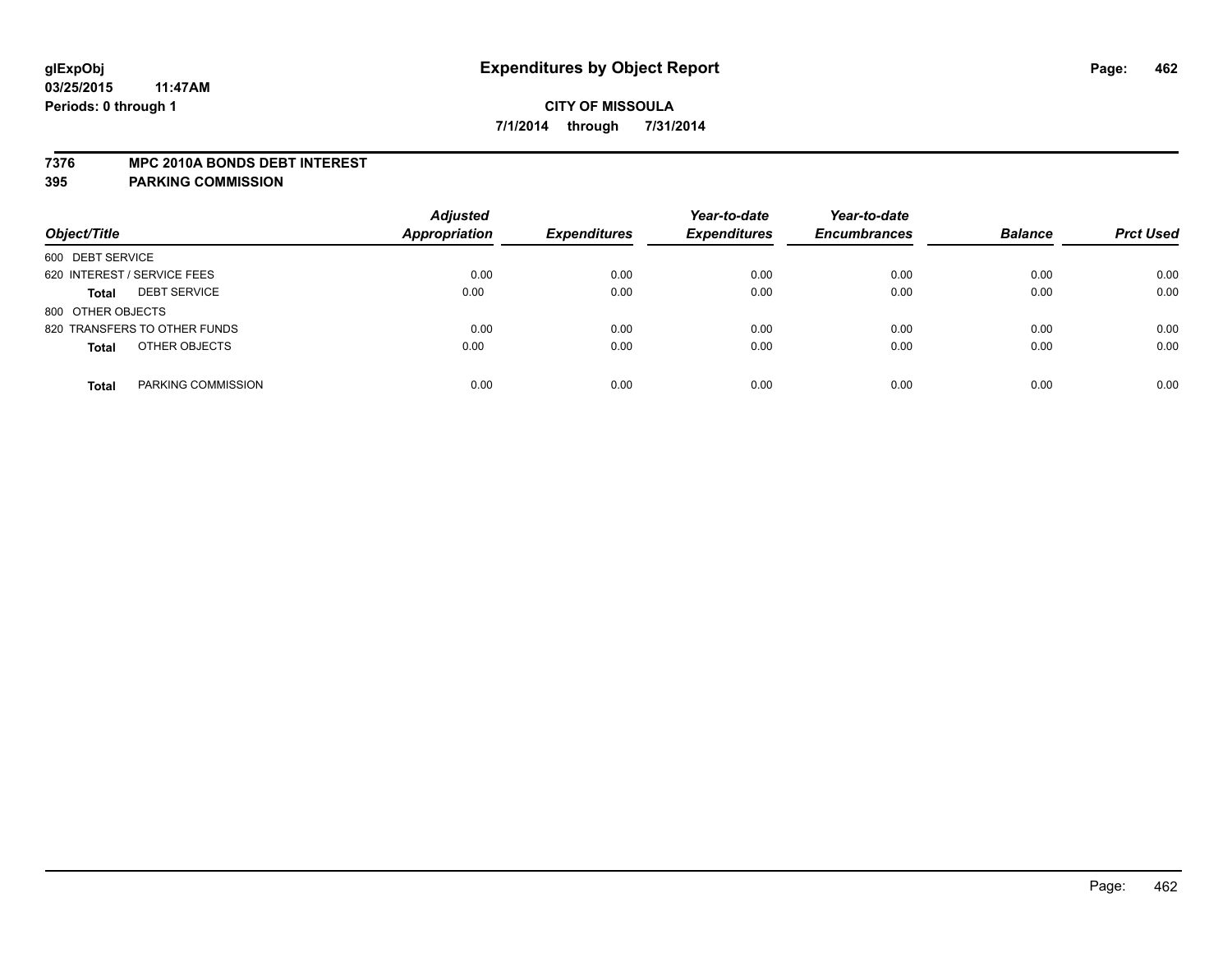## **7376 MPC 2010A BONDS DEBT INTEREST**

| Object/Title                |                               | <b>Adjusted</b><br>Appropriation | <b>Expenditures</b> | Year-to-date<br><b>Expenditures</b> | Year-to-date<br><b>Encumbrances</b> | <b>Balance</b> | <b>Prct Used</b> |
|-----------------------------|-------------------------------|----------------------------------|---------------------|-------------------------------------|-------------------------------------|----------------|------------------|
| 600 DEBT SERVICE            |                               |                                  |                     |                                     |                                     |                |                  |
| 620 INTEREST / SERVICE FEES |                               | 0.00                             | 0.00                | 0.00                                | 0.00                                | 0.00           | 0.00             |
| Total                       | <b>DEBT SERVICE</b>           | 0.00                             | 0.00                | 0.00                                | 0.00                                | 0.00           | 0.00             |
| 800 OTHER OBJECTS           |                               |                                  |                     |                                     |                                     |                |                  |
|                             | 820 TRANSFERS TO OTHER FUNDS  | 0.00                             | 0.00                | 0.00                                | 0.00                                | 0.00           | 0.00             |
| <b>Total</b>                | OTHER OBJECTS                 | 0.00                             | 0.00                | 0.00                                | 0.00                                | 0.00           | 0.00             |
| <b>Total</b>                | MPC 2010A BONDS DEBT INTEREST | 0.00                             | 0.00                | 0.00                                | 0.00                                | 0.00           | 0.00             |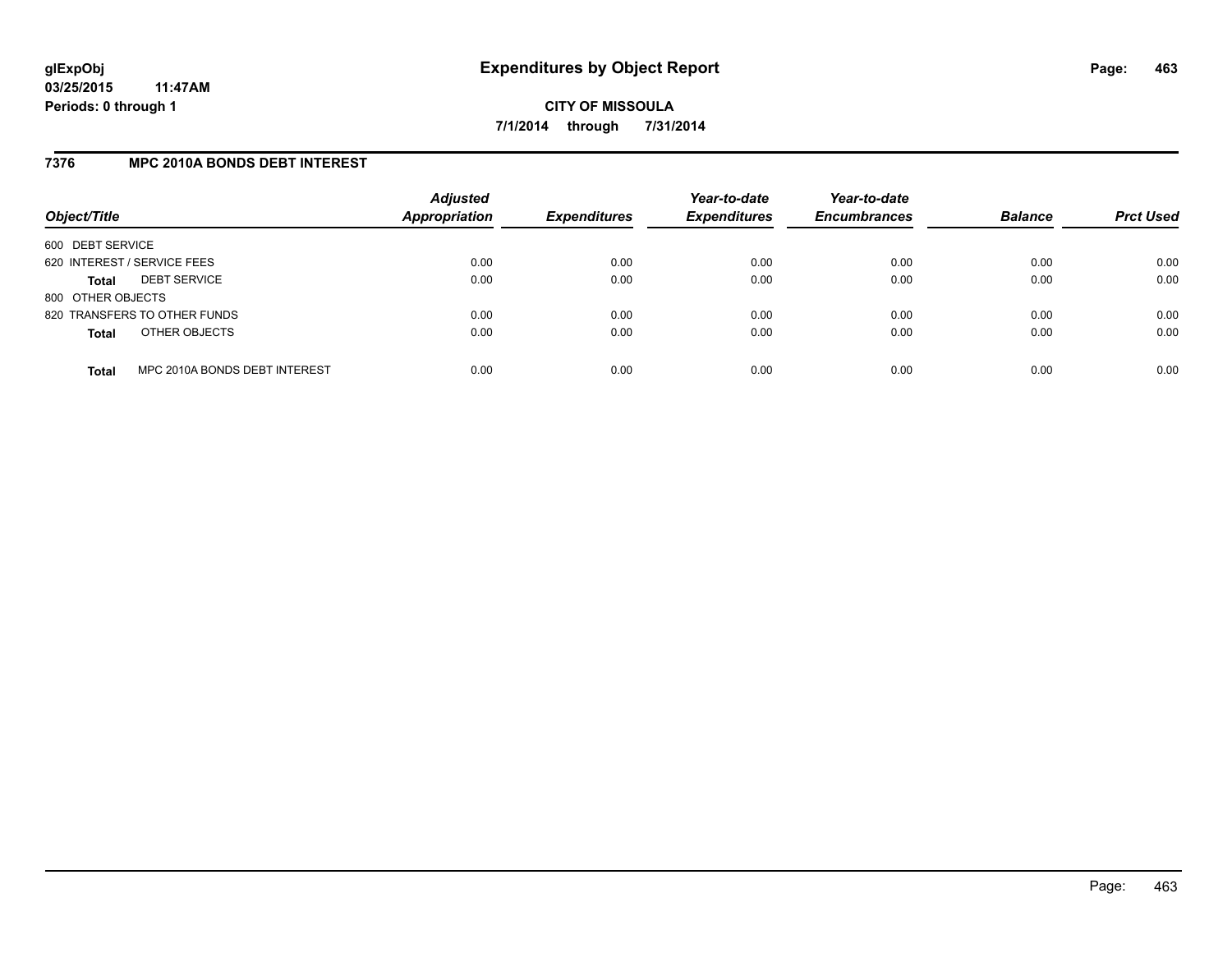### **7377 MPC 2010A BONDS SINKING FUND**

|                                     | <b>Adjusted</b> |                     | Year-to-date        | Year-to-date        |                |                  |
|-------------------------------------|-----------------|---------------------|---------------------|---------------------|----------------|------------------|
| Object/Title                        | Appropriation   | <b>Expenditures</b> | <b>Expenditures</b> | <b>Encumbrances</b> | <b>Balance</b> | <b>Prct Used</b> |
| 600 DEBT SERVICE                    |                 |                     |                     |                     |                |                  |
| 610 PRINCIPAL                       | 0.00            | 0.00                | 0.00                | 0.00                | 0.00           | 0.00             |
| 620 INTEREST / SERVICE FEES         | 0.00            | 0.00                | 0.00                | 0.00                | 0.00           | 0.00             |
| <b>DEBT SERVICE</b><br><b>Total</b> | 0.00            | 0.00                | 0.00                | 0.00                | 0.00           | 0.00             |
| 800 OTHER OBJECTS                   |                 |                     |                     |                     |                |                  |
| 820 TRANSFERS TO OTHER FUNDS        | 0.00            | 0.00                | 0.00                | 0.00                | 0.00           | 0.00             |
| OTHER OBJECTS<br><b>Total</b>       | 0.00            | 0.00                | 0.00                | 0.00                | 0.00           | 0.00             |
| PARKING COMMISSION<br><b>Total</b>  | 0.00            | 0.00                | 0.00                | 0.00                | 0.00           | 0.00             |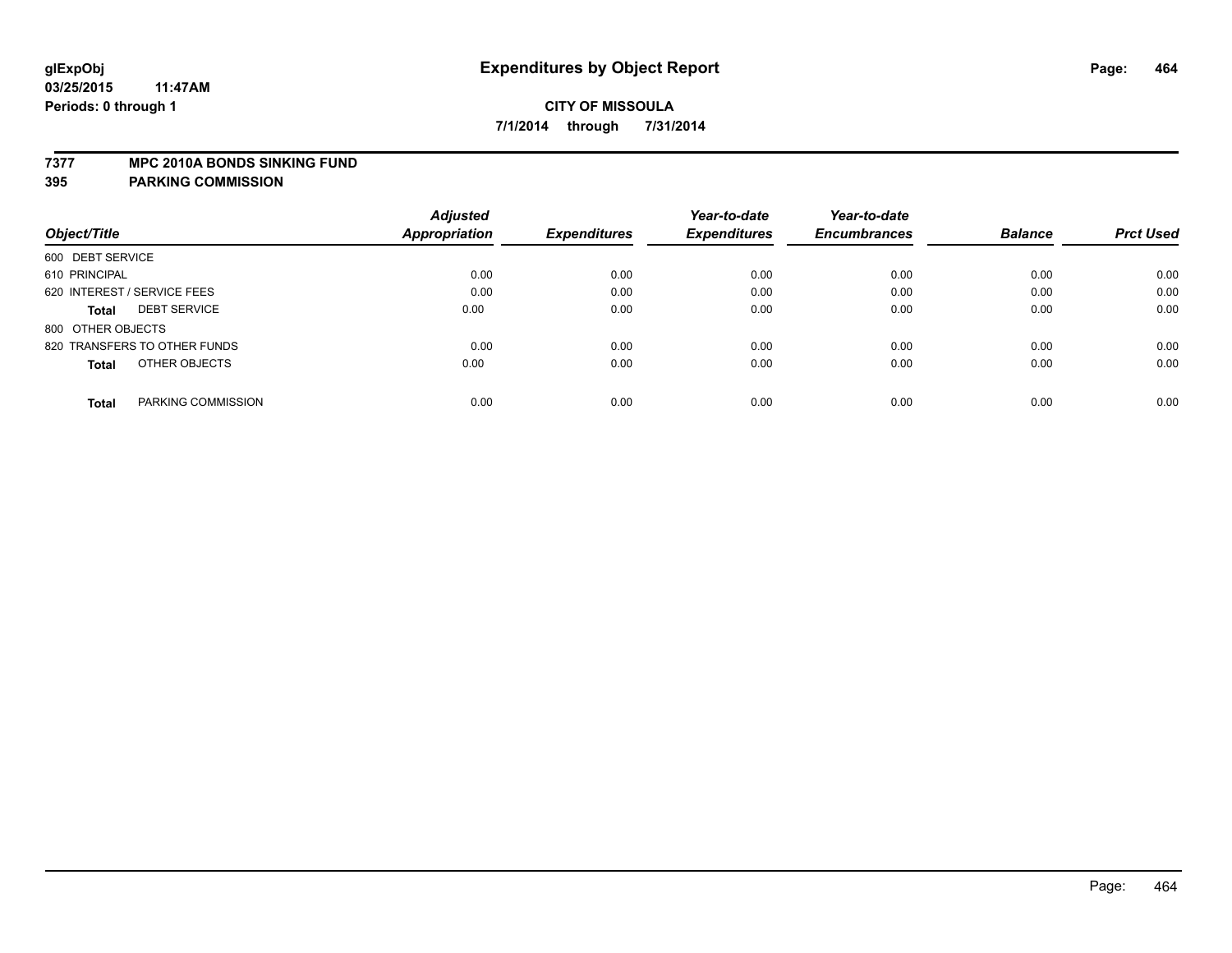## **7377 MPC 2010A BONDS SINKING FUND**

| Object/Title                |                              | <b>Adjusted</b><br><b>Appropriation</b> | <b>Expenditures</b> | Year-to-date<br><b>Expenditures</b> | Year-to-date<br><b>Encumbrances</b> | <b>Balance</b> | <b>Prct Used</b> |
|-----------------------------|------------------------------|-----------------------------------------|---------------------|-------------------------------------|-------------------------------------|----------------|------------------|
| 600 DEBT SERVICE            |                              |                                         |                     |                                     |                                     |                |                  |
| 610 PRINCIPAL               |                              | 0.00                                    | 0.00                | 0.00                                | 0.00                                | 0.00           | 0.00             |
| 620 INTEREST / SERVICE FEES |                              | 0.00                                    | 0.00                | 0.00                                | 0.00                                | 0.00           | 0.00             |
| <b>Total</b>                | <b>DEBT SERVICE</b>          | 0.00                                    | 0.00                | 0.00                                | 0.00                                | 0.00           | 0.00             |
| 800 OTHER OBJECTS           |                              |                                         |                     |                                     |                                     |                |                  |
|                             | 820 TRANSFERS TO OTHER FUNDS | 0.00                                    | 0.00                | 0.00                                | 0.00                                | 0.00           | 0.00             |
| <b>Total</b>                | OTHER OBJECTS                | 0.00                                    | 0.00                | 0.00                                | 0.00                                | 0.00           | 0.00             |
| <b>Total</b>                | MPC 2010A BONDS SINKING FUND | 0.00                                    | 0.00                | 0.00                                | 0.00                                | 0.00           | 0.00             |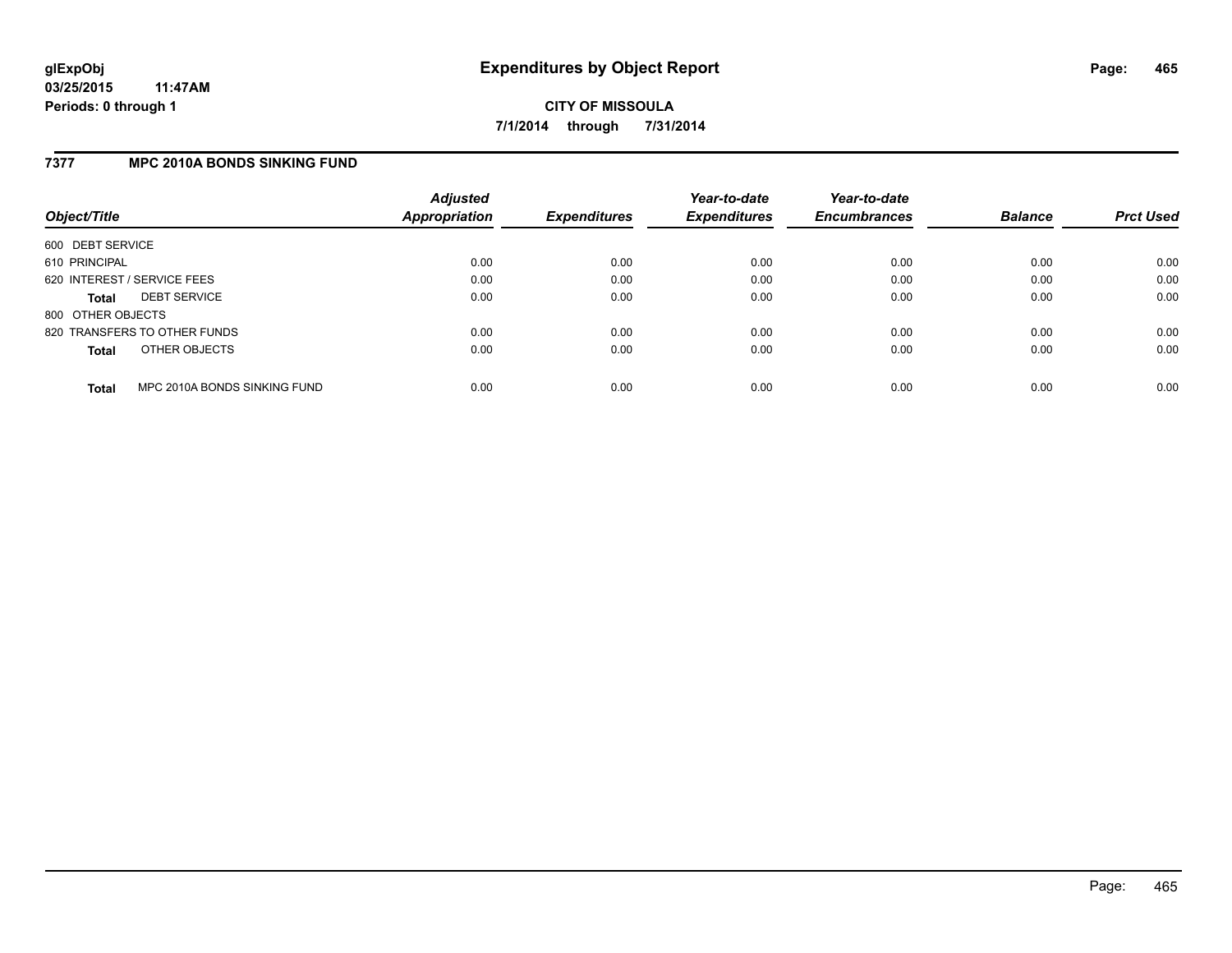**7378 MPC 2010A BOND RESERVE**

| Object/Title                          | <b>Adjusted</b><br><b>Appropriation</b> | <b>Expenditures</b> | Year-to-date<br><b>Expenditures</b> | Year-to-date<br><b>Encumbrances</b> | <b>Balance</b> | <b>Prct Used</b> |
|---------------------------------------|-----------------------------------------|---------------------|-------------------------------------|-------------------------------------|----------------|------------------|
| 800 OTHER OBJECTS                     |                                         |                     |                                     |                                     |                |                  |
| 820 TRANSFERS TO OTHER FUNDS          | 0.00                                    | 0.00                | 0.00                                | 0.00                                | 0.00           | 0.00             |
| OTHER OBJECTS<br><b>Total</b>         | 0.00                                    | 0.00                | 0.00                                | 0.00                                | 0.00           | 0.00             |
| 900 CAPITAL OUTLAY                    |                                         |                     |                                     |                                     |                |                  |
| 930 IMPROVEMENTS                      | 0.00                                    | 0.00                | 0.00                                | 0.00                                | 0.00           | 0.00             |
| <b>CAPITAL OUTLAY</b><br><b>Total</b> | 0.00                                    | 0.00                | 0.00                                | 0.00                                | 0.00           | 0.00             |
| PARKING COMMISSION<br><b>Total</b>    | 0.00                                    | 0.00                | 0.00                                | 0.00                                | 0.00           | 0.00             |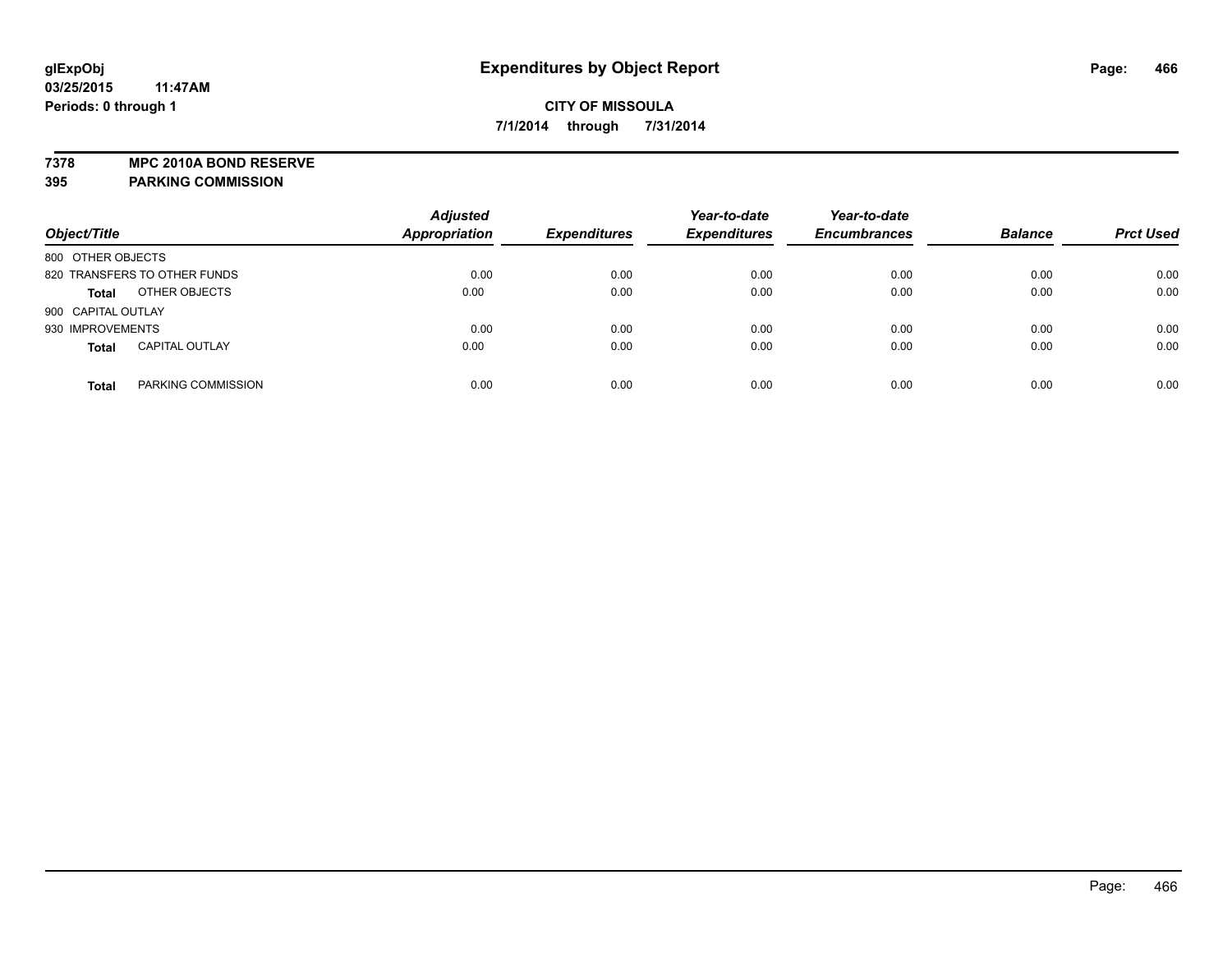## **7378 MPC 2010A BOND RESERVE**

| Object/Title                           | <b>Adjusted</b><br><b>Appropriation</b> | <b>Expenditures</b> | Year-to-date<br><b>Expenditures</b> | Year-to-date<br><b>Encumbrances</b> | <b>Balance</b> | <b>Prct Used</b> |
|----------------------------------------|-----------------------------------------|---------------------|-------------------------------------|-------------------------------------|----------------|------------------|
| 800 OTHER OBJECTS                      |                                         |                     |                                     |                                     |                |                  |
| 820 TRANSFERS TO OTHER FUNDS           | 0.00                                    | 0.00                | 0.00                                | 0.00                                | 0.00           | 0.00             |
| OTHER OBJECTS<br><b>Total</b>          | 0.00                                    | 0.00                | 0.00                                | 0.00                                | 0.00           | 0.00             |
| 900 CAPITAL OUTLAY                     |                                         |                     |                                     |                                     |                |                  |
| 930 IMPROVEMENTS                       | 0.00                                    | 0.00                | 0.00                                | 0.00                                | 0.00           | 0.00             |
| <b>CAPITAL OUTLAY</b><br><b>Total</b>  | 0.00                                    | 0.00                | 0.00                                | 0.00                                | 0.00           | 0.00             |
| MPC 2010A BOND RESERVE<br><b>Total</b> | 0.00                                    | 0.00                | 0.00                                | 0.00                                | 0.00           | 0.00             |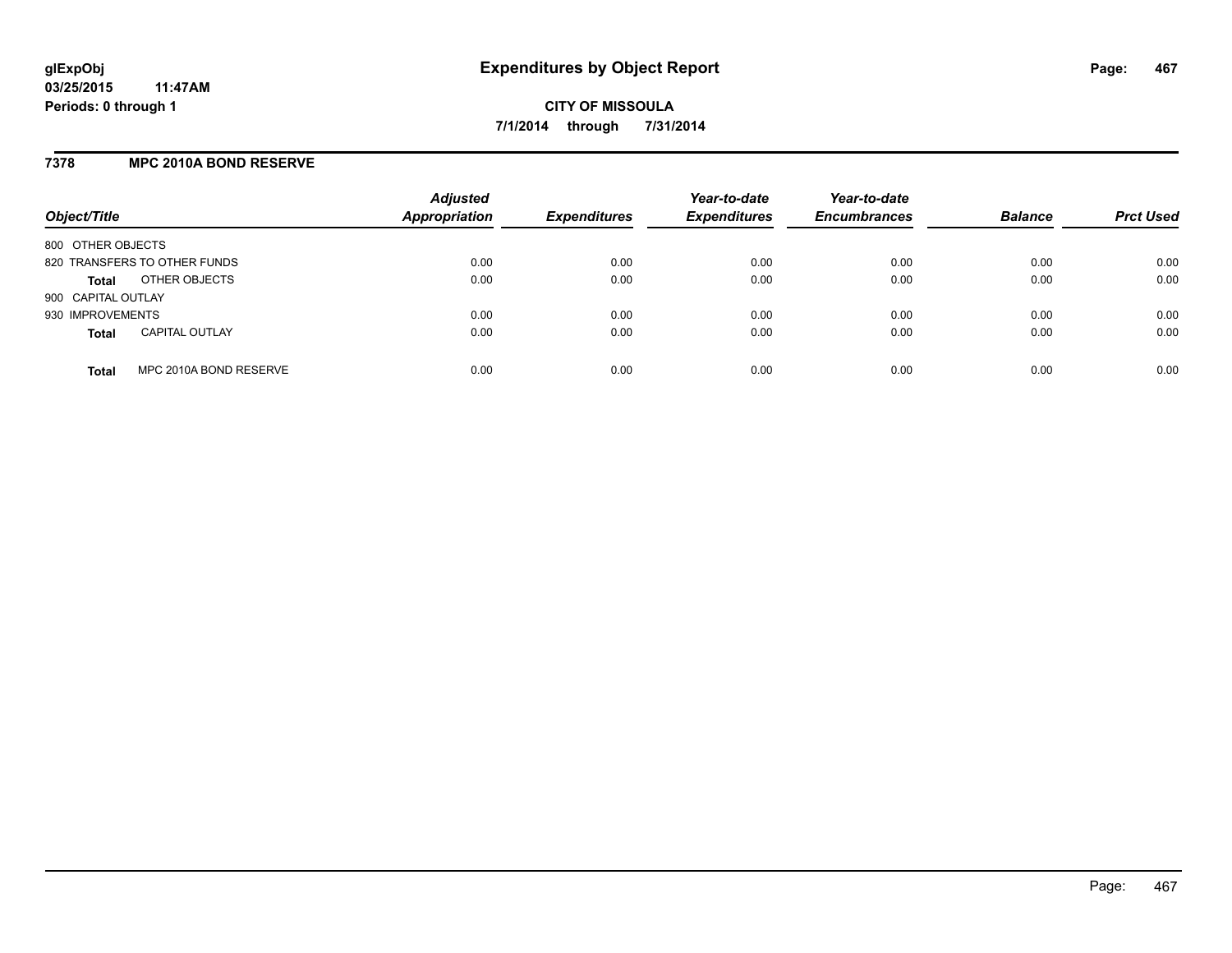### **7379 MPC 2010A BOND CONSTRUCTION**

| Object/Title                          | <b>Adjusted</b><br>Appropriation | <b>Expenditures</b> | Year-to-date<br><b>Expenditures</b> | Year-to-date<br><b>Encumbrances</b> | <b>Balance</b> | <b>Prct Used</b> |
|---------------------------------------|----------------------------------|---------------------|-------------------------------------|-------------------------------------|----------------|------------------|
| 600 DEBT SERVICE                      |                                  |                     |                                     |                                     |                |                  |
|                                       |                                  |                     |                                     |                                     |                |                  |
| 610 PRINCIPAL                         | 0.00                             | 0.00                | 0.00                                | 0.00                                | 0.00           | 0.00             |
| 620 INTEREST / SERVICE FEES           | 0.00                             | 0.00                | 0.00                                | 0.00                                | 0.00           | 0.00             |
| <b>DEBT SERVICE</b><br>Total          | 0.00                             | 0.00                | 0.00                                | 0.00                                | 0.00           | 0.00             |
| 800 OTHER OBJECTS                     |                                  |                     |                                     |                                     |                |                  |
| 820 TRANSFERS TO OTHER FUNDS          | 0.00                             | 0.00                | 0.00                                | 0.00                                | 0.00           | 0.00             |
| OTHER OBJECTS<br><b>Total</b>         | 0.00                             | 0.00                | 0.00                                | 0.00                                | 0.00           | 0.00             |
| 900 CAPITAL OUTLAY                    |                                  |                     |                                     |                                     |                |                  |
| 930 IMPROVEMENTS                      | 0.00                             | 0.00                | 0.00                                | 0.00                                | 0.00           | 0.00             |
| <b>CAPITAL OUTLAY</b><br><b>Total</b> | 0.00                             | 0.00                | 0.00                                | 0.00                                | 0.00           | 0.00             |
|                                       |                                  |                     |                                     |                                     |                |                  |
| PARKING COMMISSION<br><b>Total</b>    | 0.00                             | 0.00                | 0.00                                | 0.00                                | 0.00           | 0.00             |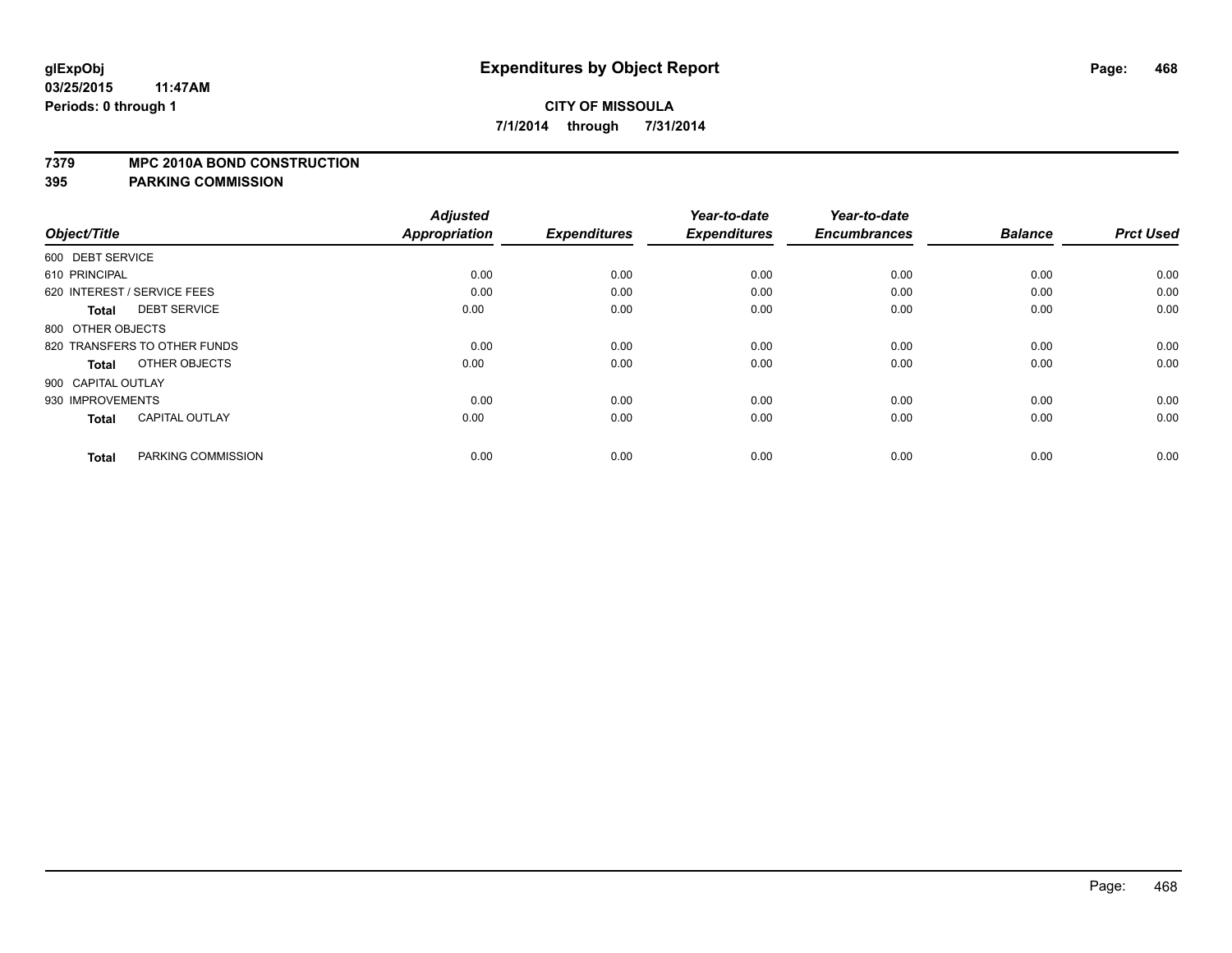### **7379 MPC 2010A BOND CONSTRUCTION**

| Object/Title       |                              | <b>Adjusted</b><br>Appropriation | <b>Expenditures</b> | Year-to-date<br><b>Expenditures</b> | Year-to-date<br><b>Encumbrances</b> | <b>Balance</b> | <b>Prct Used</b> |
|--------------------|------------------------------|----------------------------------|---------------------|-------------------------------------|-------------------------------------|----------------|------------------|
| 600 DEBT SERVICE   |                              |                                  |                     |                                     |                                     |                |                  |
| 610 PRINCIPAL      |                              | 0.00                             | 0.00                | 0.00                                | 0.00                                | 0.00           | 0.00             |
|                    | 620 INTEREST / SERVICE FEES  | 0.00                             | 0.00                | 0.00                                | 0.00                                | 0.00           | 0.00             |
| Total              | <b>DEBT SERVICE</b>          | 0.00                             | 0.00                | 0.00                                | 0.00                                | 0.00           | 0.00             |
| 800 OTHER OBJECTS  |                              |                                  |                     |                                     |                                     |                |                  |
|                    | 820 TRANSFERS TO OTHER FUNDS | 0.00                             | 0.00                | 0.00                                | 0.00                                | 0.00           | 0.00             |
| Total              | OTHER OBJECTS                | 0.00                             | 0.00                | 0.00                                | 0.00                                | 0.00           | 0.00             |
| 900 CAPITAL OUTLAY |                              |                                  |                     |                                     |                                     |                |                  |
| 930 IMPROVEMENTS   |                              | 0.00                             | 0.00                | 0.00                                | 0.00                                | 0.00           | 0.00             |
| <b>Total</b>       | <b>CAPITAL OUTLAY</b>        | 0.00                             | 0.00                | 0.00                                | 0.00                                | 0.00           | 0.00             |
| <b>Total</b>       | MPC 2010A BOND CONSTRUCTION  | 0.00                             | 0.00                | 0.00                                | 0.00                                | 0.00           | 0.00             |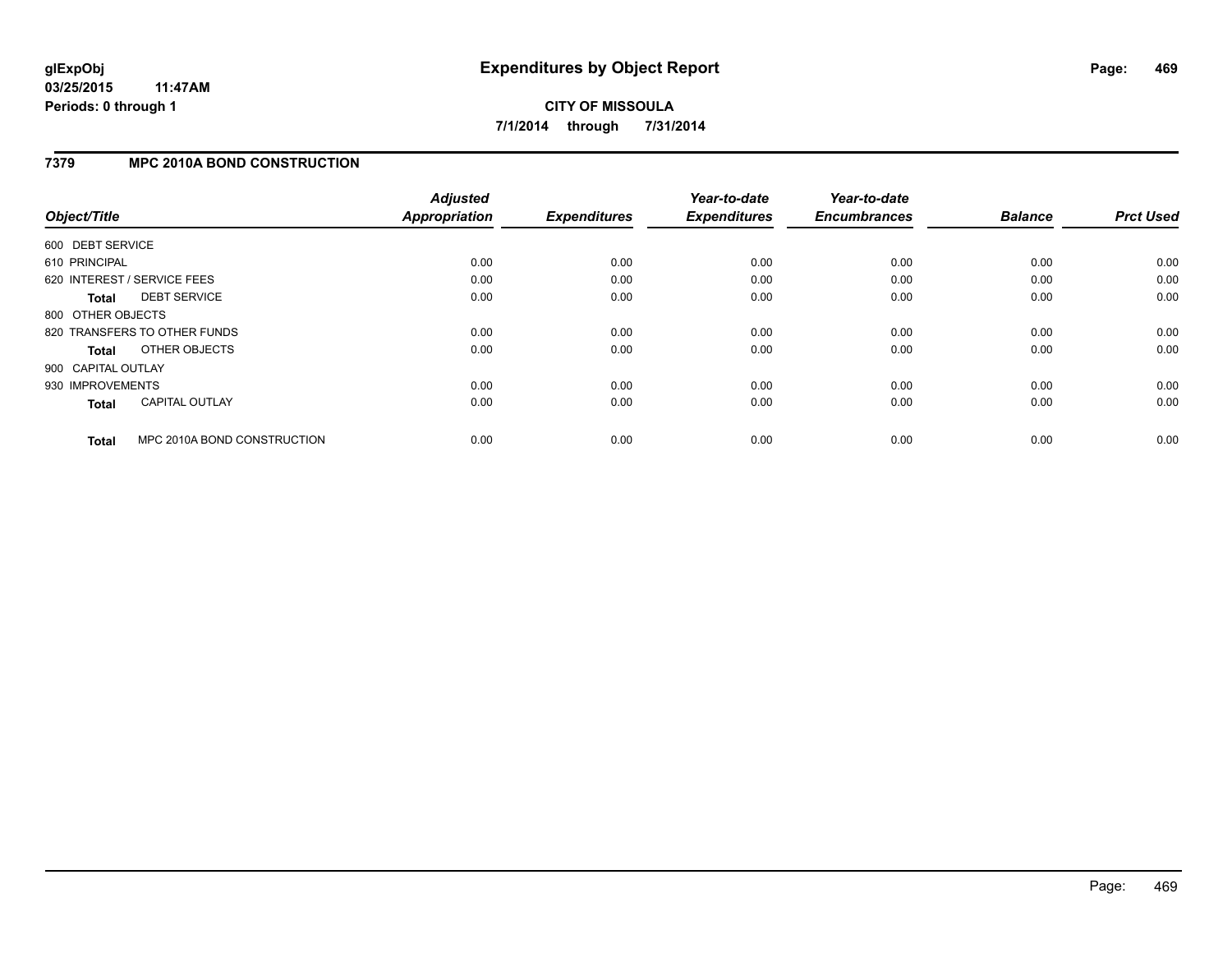#### **7380 BUSINESS IMPROVEMENT DISTRICT**

**375 BUSINESS IMPROVEMENT DISTRICT**

| Object/Title           |                                      | <b>Adjusted</b><br>Appropriation | <b>Expenditures</b> | Year-to-date<br><b>Expenditures</b> | Year-to-date<br><b>Encumbrances</b> | <b>Balance</b> | <b>Prct Used</b> |
|------------------------|--------------------------------------|----------------------------------|---------------------|-------------------------------------|-------------------------------------|----------------|------------------|
| 300 PURCHASED SERVICES |                                      |                                  |                     |                                     |                                     |                |                  |
|                        | 350 PROFESSIONAL SERVICES            | 416,004.00                       | 0.00                | 0.00                                | 0.00                                | 416.004.00     | 0.00             |
| <b>Total</b>           | PURCHASED SERVICES                   | 416.004.00                       | 0.00                | 0.00                                | 0.00                                | 416.004.00     | 0.00             |
| 800 OTHER OBJECTS      |                                      |                                  |                     |                                     |                                     |                |                  |
| 845 CONTINGENCY        |                                      | 5.000.00                         | 0.00                | 0.00                                | 0.00                                | 5,000.00       | 0.00             |
| <b>Total</b>           | OTHER OBJECTS                        | 5.000.00                         | 0.00                | 0.00                                | 0.00                                | 5,000.00       | 0.00             |
| <b>Total</b>           | <b>BUSINESS IMPROVEMENT DISTRICT</b> | 421,004.00                       | 0.00                | 0.00                                | 0.00                                | 421.004.00     | 0.00             |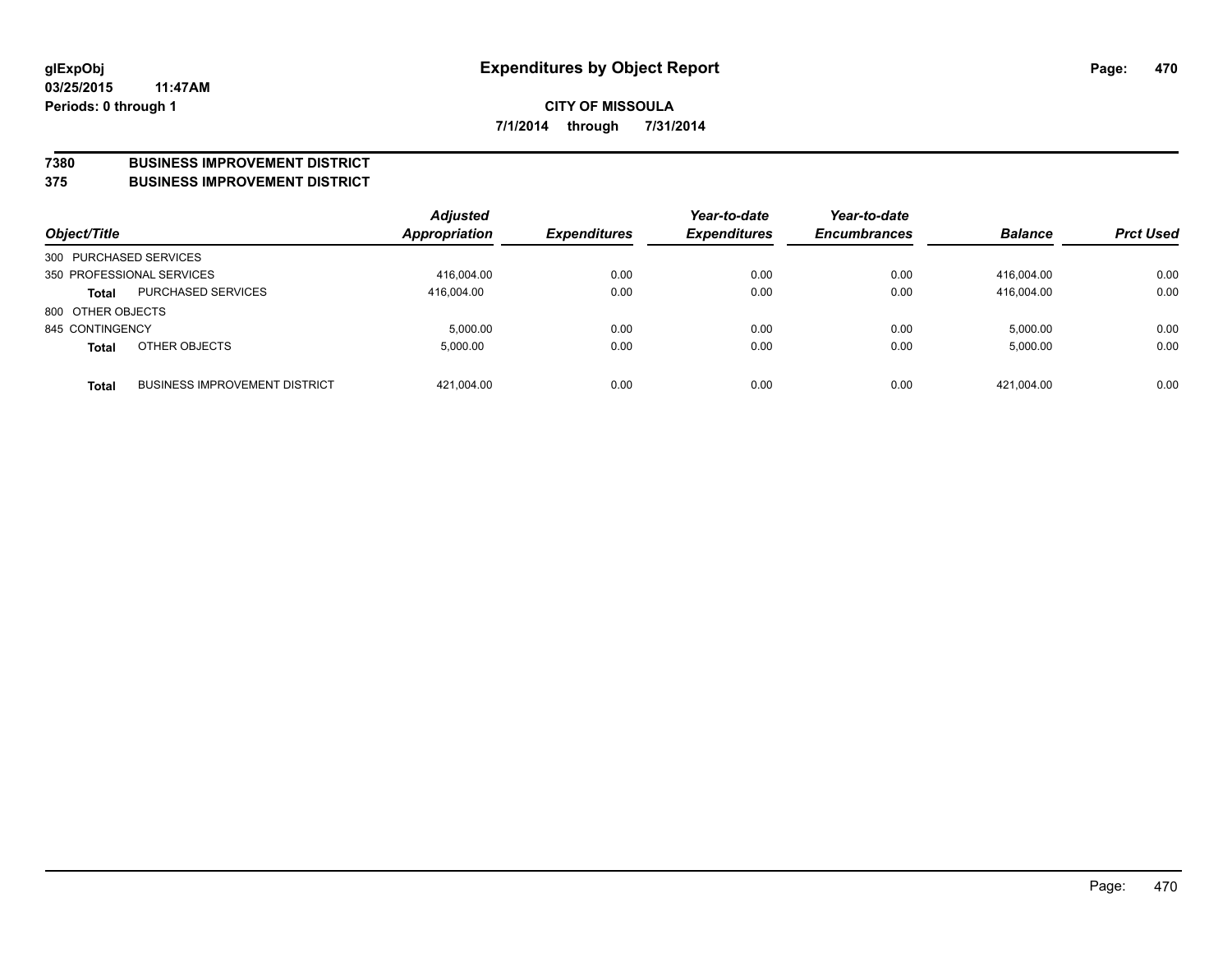### **7380 BUSINESS IMPROVEMENT DISTRICT**

| Object/Title           |                                      | <b>Adjusted</b><br><b>Appropriation</b> | <b>Expenditures</b> | Year-to-date<br><b>Expenditures</b> | Year-to-date<br><b>Encumbrances</b> | <b>Balance</b> | <b>Prct Used</b> |
|------------------------|--------------------------------------|-----------------------------------------|---------------------|-------------------------------------|-------------------------------------|----------------|------------------|
| 300 PURCHASED SERVICES |                                      |                                         |                     |                                     |                                     |                |                  |
|                        | 350 PROFESSIONAL SERVICES            | 416.004.00                              | 0.00                | 0.00                                | 0.00                                | 416.004.00     | 0.00             |
| Total                  | PURCHASED SERVICES                   | 416,004.00                              | 0.00                | 0.00                                | 0.00                                | 416.004.00     | 0.00             |
| 800 OTHER OBJECTS      |                                      |                                         |                     |                                     |                                     |                |                  |
| 845 CONTINGENCY        |                                      | 5.000.00                                | 0.00                | 0.00                                | 0.00                                | 5,000.00       | 0.00             |
| <b>Total</b>           | OTHER OBJECTS                        | 5.000.00                                | 0.00                | 0.00                                | 0.00                                | 5,000.00       | 0.00             |
| <b>Total</b>           | <b>BUSINESS IMPROVEMENT DISTRICT</b> | 421,004.00                              | 0.00                | 0.00                                | 0.00                                | 421,004.00     | 0.00             |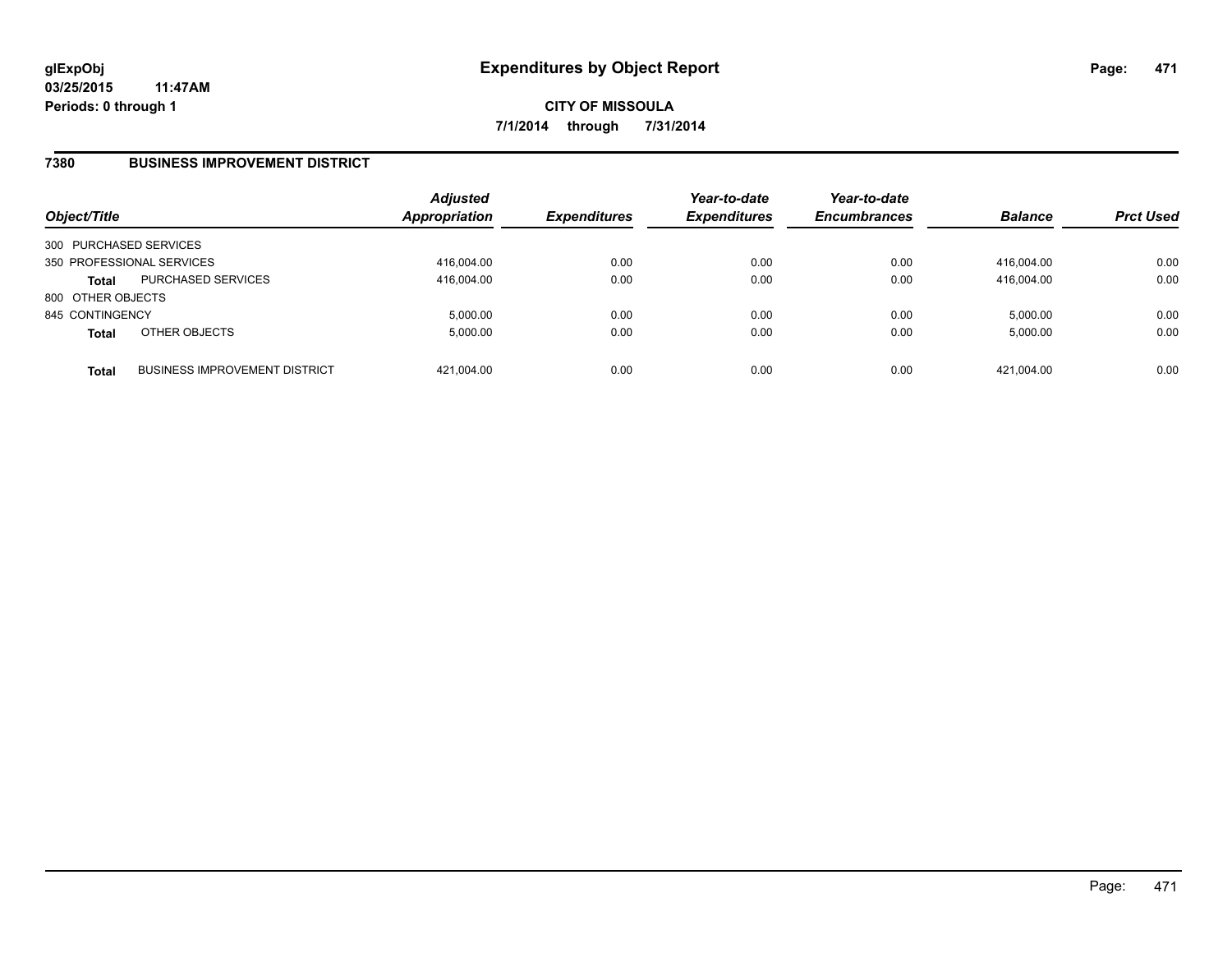#### **7381 TOURISM BUSINESS IMPROVEMENT DISTRICT**

#### **375 BUSINESS IMPROVEMENT DISTRICT**

| Object/Title                                         | <b>Adjusted</b><br>Appropriation | <i><b>Expenditures</b></i> | Year-to-date<br><b>Expenditures</b> | Year-to-date<br><b>Encumbrances</b> | <b>Balance</b> | <b>Prct Used</b> |
|------------------------------------------------------|----------------------------------|----------------------------|-------------------------------------|-------------------------------------|----------------|------------------|
| 300 PURCHASED SERVICES                               |                                  |                            |                                     |                                     |                |                  |
| 390 OTHER PURCHASED SERVICES                         | 620.494.00                       | 0.00                       | 0.00                                | 0.00                                | 620,494.00     | 0.00             |
| <b>PURCHASED SERVICES</b><br><b>Total</b>            | 620.494.00                       | 0.00                       | 0.00                                | 0.00                                | 620.494.00     | 0.00             |
| <b>BUSINESS IMPROVEMENT DISTRICT</b><br><b>Total</b> | 620,494.00                       | 0.00                       | 0.00                                | 0.00                                | 620,494.00     | 0.00             |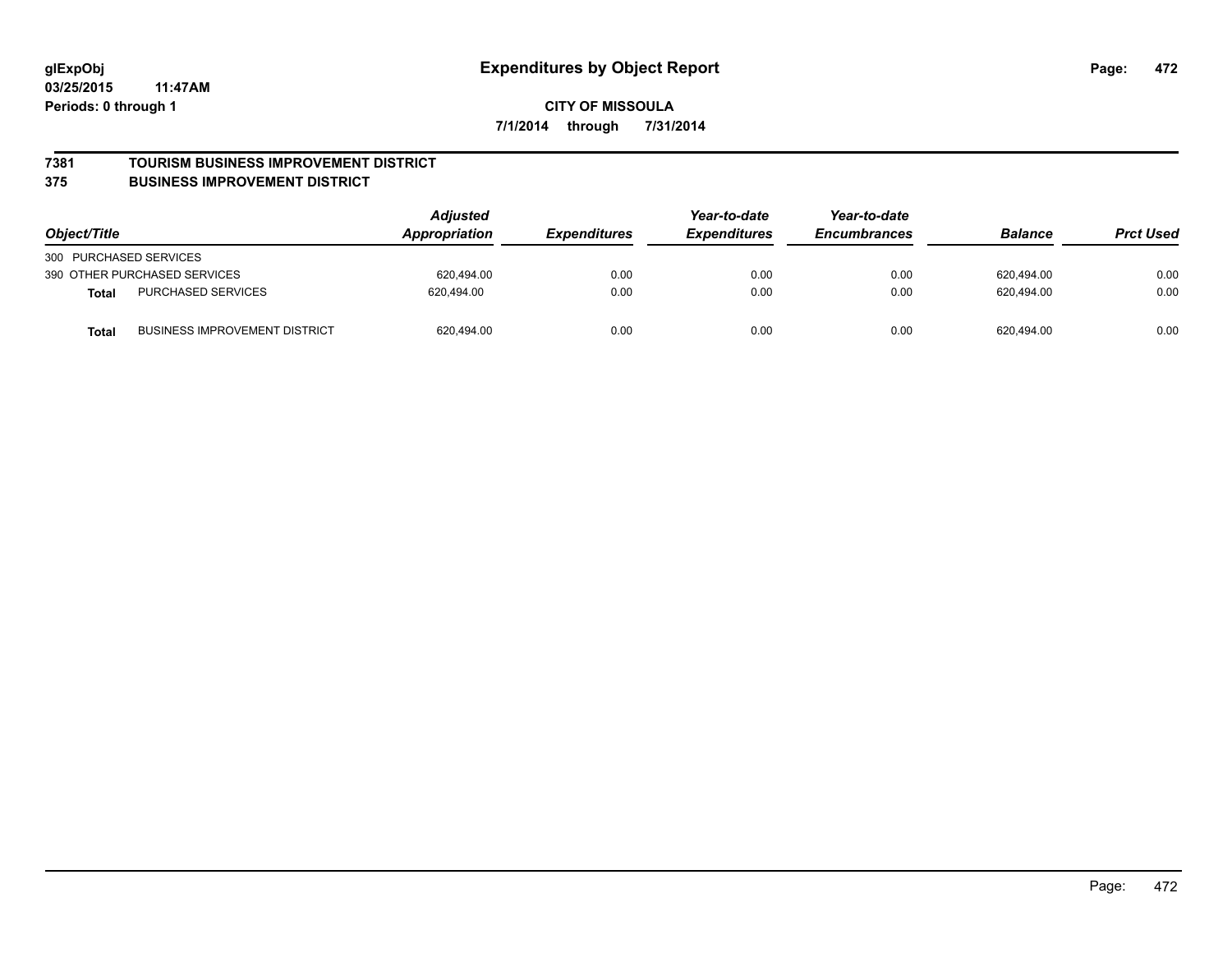**CITY OF MISSOULA 7/1/2014 through 7/31/2014**

### **7381 TOURISM BUSINESS IMPROVEMENT DISTRICT**

| Object/Title                                     | <b>Adjusted</b><br>Appropriation | <i><b>Expenditures</b></i> | Year-to-date<br><b>Expenditures</b> | Year-to-date<br><b>Encumbrances</b> | <b>Balance</b> | <b>Prct Used</b> |
|--------------------------------------------------|----------------------------------|----------------------------|-------------------------------------|-------------------------------------|----------------|------------------|
| 300 PURCHASED SERVICES                           |                                  |                            |                                     |                                     |                |                  |
| 390 OTHER PURCHASED SERVICES                     | 620.494.00                       | 0.00                       | 0.00                                | 0.00                                | 620.494.00     | 0.00             |
| PURCHASED SERVICES<br><b>Total</b>               | 620.494.00                       | 0.00                       | 0.00                                | 0.00                                | 620.494.00     | 0.00             |
| TOURISM BUSINESS IMPROVEMENT DIS<br><b>Total</b> | 620,494.00                       | 0.00                       | 0.00                                | 0.00                                | 620.494.00     | 0.00             |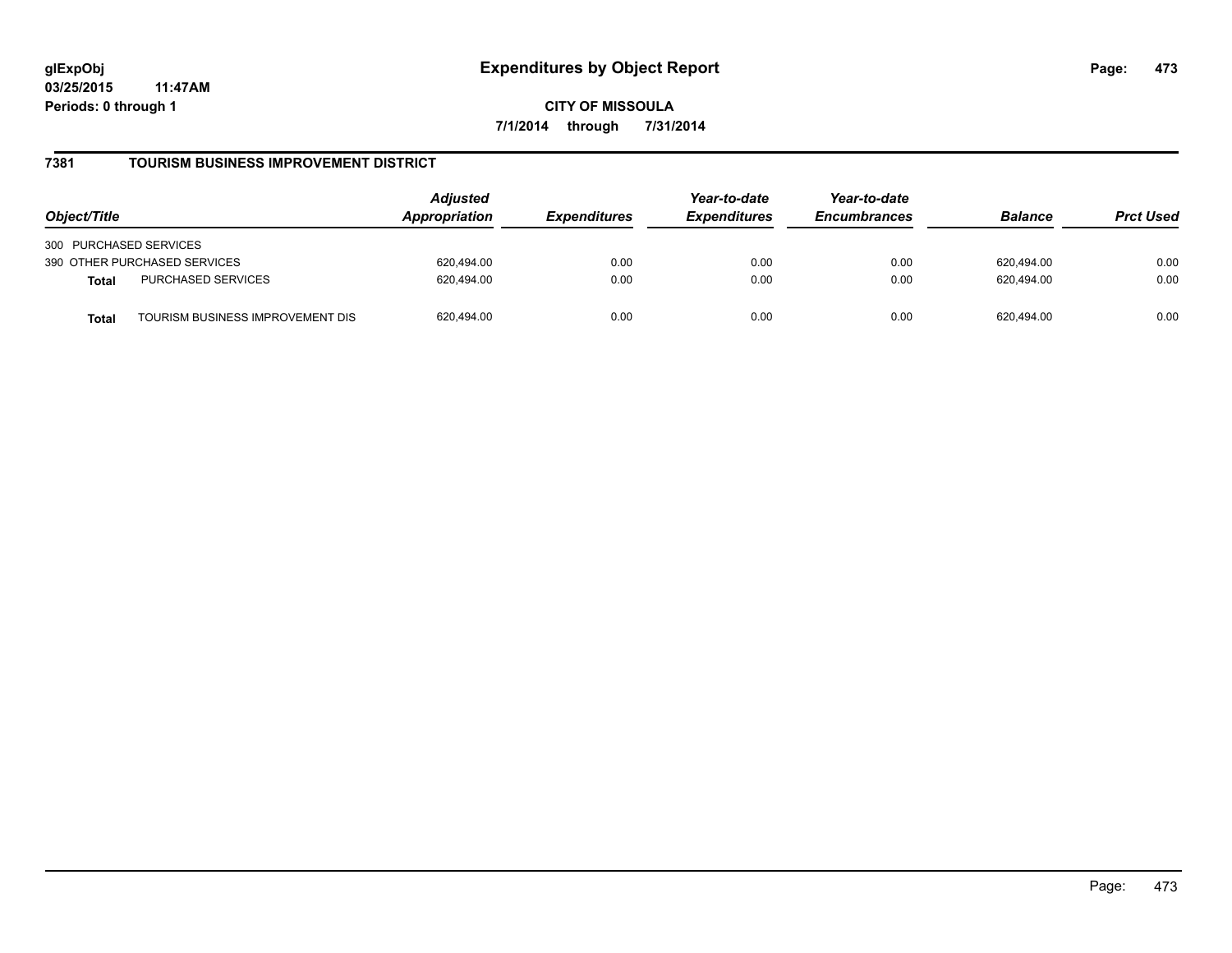# **7382 5.75M TIF RESERVE**

**390 NON-DEPARTMENTAL**

| Object/Title      |                              | <b>Adjusted</b><br>Appropriation | <b>Expenditures</b> | Year-to-date<br><b>Expenditures</b> | Year-to-date<br><b>Encumbrances</b> | <b>Balance</b> | <b>Prct Used</b> |
|-------------------|------------------------------|----------------------------------|---------------------|-------------------------------------|-------------------------------------|----------------|------------------|
| 800 OTHER OBJECTS |                              |                                  |                     |                                     |                                     |                |                  |
|                   | 820 TRANSFERS TO OTHER FUNDS | 0.00                             | 0.00                | 0.00                                | 0.00                                | 0.00           | 0.00             |
| <b>Total</b>      | OTHER OBJECTS                | 0.00                             | 0.00                | 0.00                                | 0.00                                | 0.00           | 0.00             |
| <b>Total</b>      | NON-DEPARTMENTAL             | 0.00                             | 0.00                | 0.00                                | 0.00                                | 0.00           | 0.00             |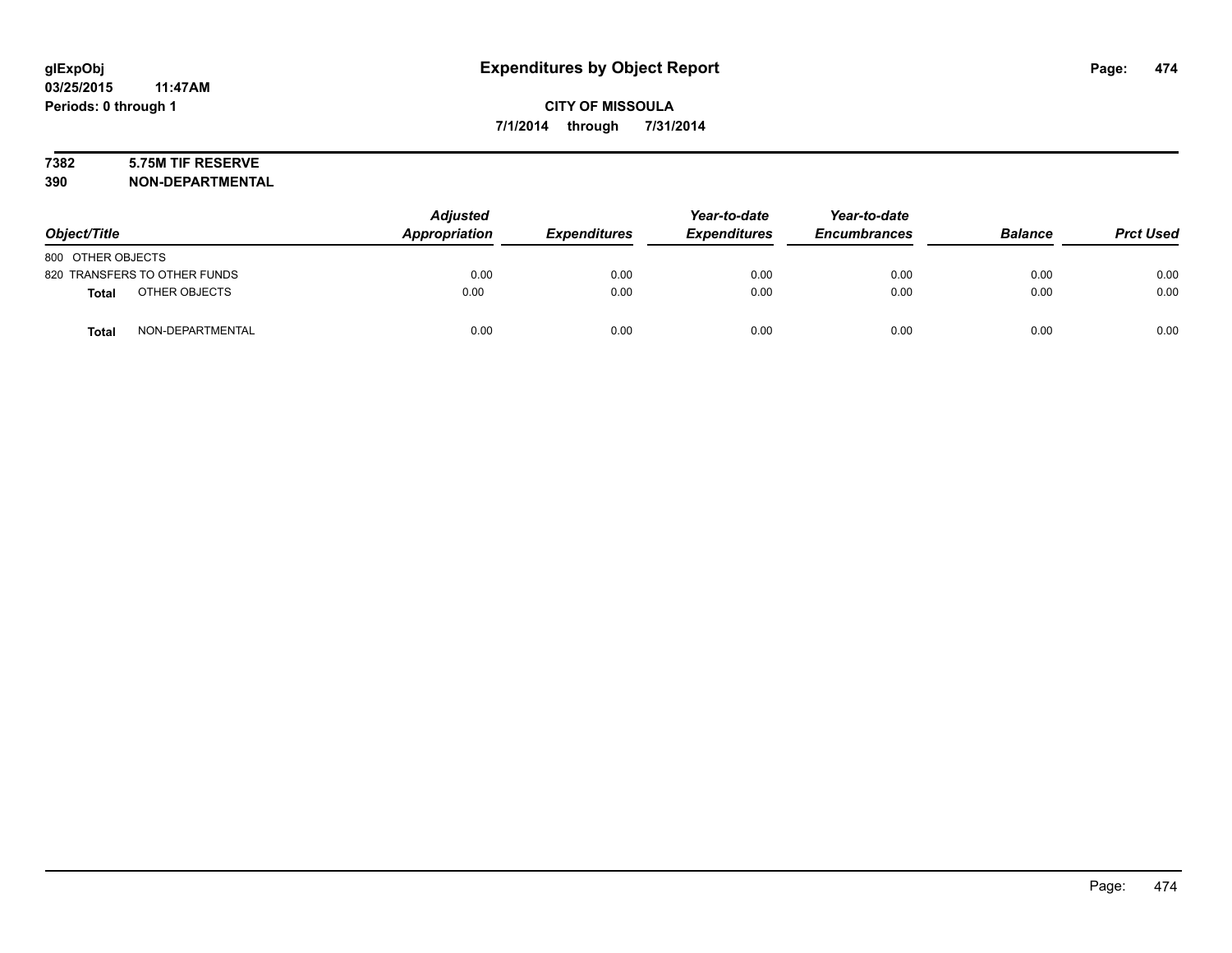**CITY OF MISSOULA 7/1/2014 through 7/31/2014**

### **7382 5.75M TIF RESERVE**

| Object/Title                      | <b>Adjusted</b><br>Appropriation | <b>Expenditures</b> | Year-to-date<br><b>Expenditures</b> | Year-to-date<br><b>Encumbrances</b> | <b>Balance</b> | <b>Prct Used</b> |
|-----------------------------------|----------------------------------|---------------------|-------------------------------------|-------------------------------------|----------------|------------------|
| 800 OTHER OBJECTS                 |                                  |                     |                                     |                                     |                |                  |
| 820 TRANSFERS TO OTHER FUNDS      | 0.00                             | 0.00                | 0.00                                | 0.00                                | 0.00           | 0.00             |
| OTHER OBJECTS<br>Total            | 0.00                             | 0.00                | 0.00                                | 0.00                                | 0.00           | 0.00             |
| 5.75M TIF RESERVE<br><b>Total</b> | 0.00                             | 0.00                | 0.00                                | 0.00                                | 0.00           | 0.00             |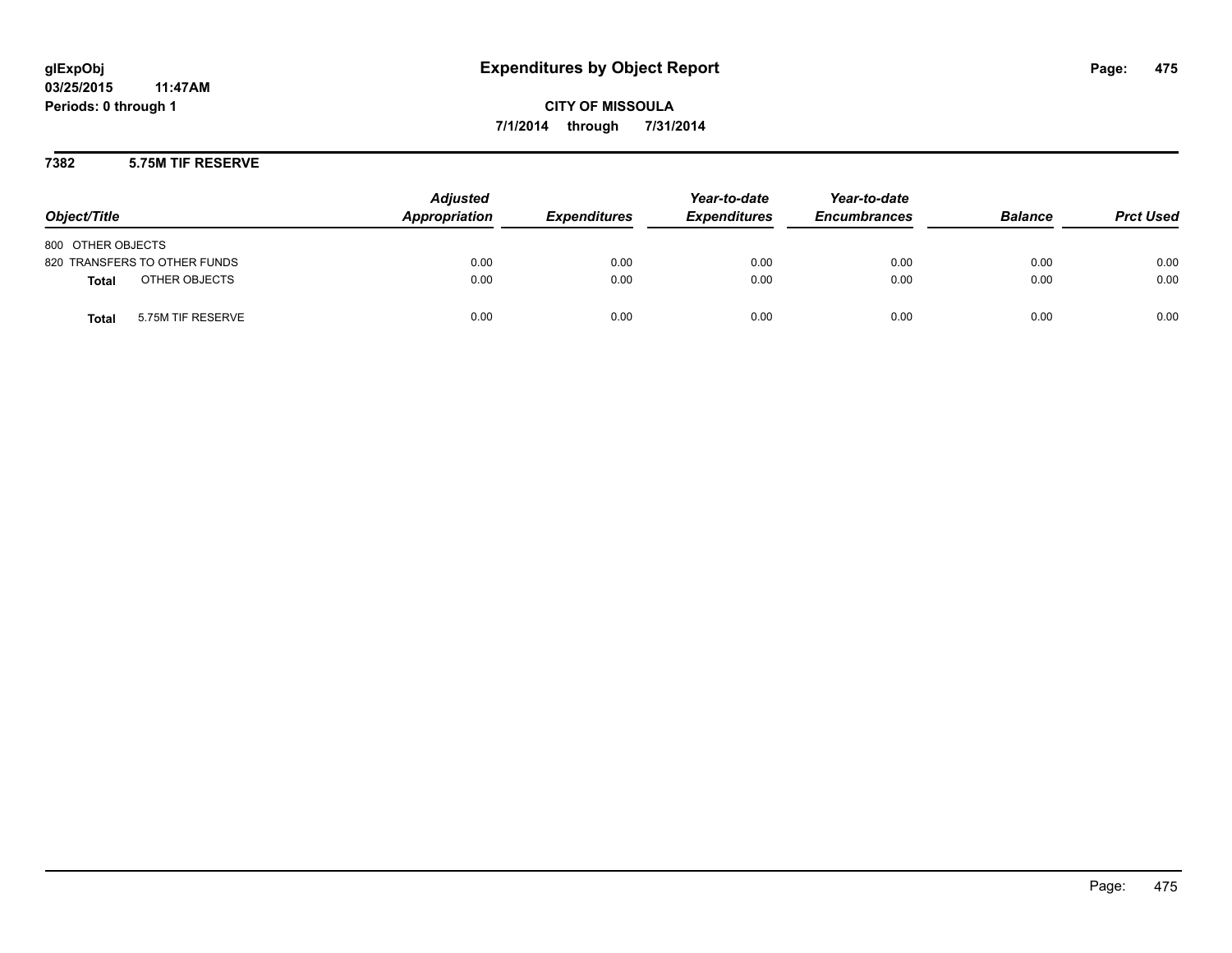#### **7383 RIVERFRONT TRIANGLE URD**

| Object/Title      |                                   | <b>Adjusted</b><br><b>Appropriation</b> | <b>Expenditures</b> | Year-to-date<br><b>Expenditures</b> | Year-to-date<br><b>Encumbrances</b> | <b>Balance</b> | <b>Prct Used</b> |
|-------------------|-----------------------------------|-----------------------------------------|---------------------|-------------------------------------|-------------------------------------|----------------|------------------|
|                   | 300 PURCHASED SERVICES            |                                         |                     |                                     |                                     |                |                  |
|                   | 350 PROFESSIONAL SERVICES         | 0.00                                    | 0.00                | 0.00                                | 0.00                                | 0.00           | 0.00             |
| <b>Total</b>      | PURCHASED SERVICES                | 0.00                                    | 0.00                | 0.00                                | 0.00                                | 0.00           | 0.00             |
|                   | 700 GRANTS & CONTRIBUTIONS        |                                         |                     |                                     |                                     |                |                  |
|                   | 700 GRANTS & CONTRIBUTIONS        | 15.000.00                               | 0.00                | 0.00                                | 0.00                                | 15,000.00      | 0.00             |
| <b>Total</b>      | <b>GRANTS &amp; CONTRIBUTIONS</b> | 15,000.00                               | 0.00                | 0.00                                | 0.00                                | 15,000.00      | 0.00             |
| 800 OTHER OBJECTS |                                   |                                         |                     |                                     |                                     |                |                  |
|                   | 820 TRANSFERS TO OTHER FUNDS      | 0.00                                    | 0.00                | 0.00                                | 0.00                                | 0.00           | 0.00             |
| 845 CONTINGENCY   |                                   | 11,862.00                               | 0.00                | 0.00                                | 0.00                                | 11,862.00      | 0.00             |
| <b>Total</b>      | OTHER OBJECTS                     | 11.862.00                               | 0.00                | 0.00                                | 0.00                                | 11,862.00      | 0.00             |
| <b>Total</b>      | <b>MRA</b>                        | 26,862.00                               | 0.00                | 0.00                                | 0.00                                | 26,862.00      | 0.00             |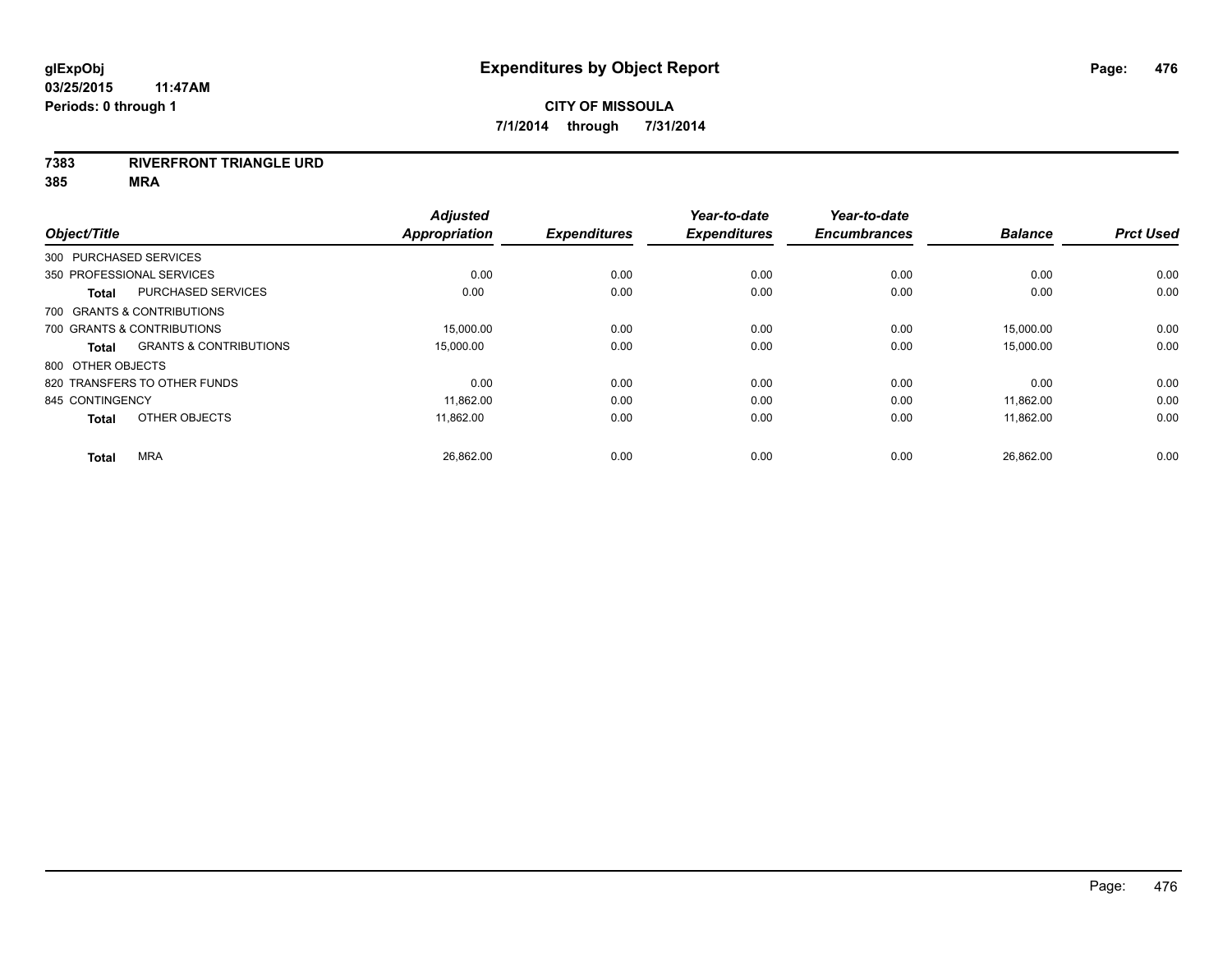### **7383 RIVERFRONT TRIANGLE URD**

| Object/Title           |                                   | <b>Adjusted</b><br><b>Appropriation</b> | <b>Expenditures</b> | Year-to-date<br><b>Expenditures</b> | Year-to-date<br><b>Encumbrances</b> | <b>Balance</b> | <b>Prct Used</b> |
|------------------------|-----------------------------------|-----------------------------------------|---------------------|-------------------------------------|-------------------------------------|----------------|------------------|
| 300 PURCHASED SERVICES |                                   |                                         |                     |                                     |                                     |                |                  |
|                        | 350 PROFESSIONAL SERVICES         | 0.00                                    | 0.00                | 0.00                                | 0.00                                | 0.00           | 0.00             |
| <b>Total</b>           | <b>PURCHASED SERVICES</b>         | 0.00                                    | 0.00                | 0.00                                | 0.00                                | 0.00           | 0.00             |
|                        | 700 GRANTS & CONTRIBUTIONS        |                                         |                     |                                     |                                     |                |                  |
|                        | 700 GRANTS & CONTRIBUTIONS        | 15,000.00                               | 0.00                | 0.00                                | 0.00                                | 15.000.00      | 0.00             |
| Total                  | <b>GRANTS &amp; CONTRIBUTIONS</b> | 15,000.00                               | 0.00                | 0.00                                | 0.00                                | 15,000.00      | 0.00             |
| 800 OTHER OBJECTS      |                                   |                                         |                     |                                     |                                     |                |                  |
|                        | 820 TRANSFERS TO OTHER FUNDS      | 0.00                                    | 0.00                | 0.00                                | 0.00                                | 0.00           | 0.00             |
| 845 CONTINGENCY        |                                   | 11,862.00                               | 0.00                | 0.00                                | 0.00                                | 11.862.00      | 0.00             |
| <b>Total</b>           | OTHER OBJECTS                     | 11,862.00                               | 0.00                | 0.00                                | 0.00                                | 11,862.00      | 0.00             |
| <b>Total</b>           | <b>RIVERFRONT TRIANGLE URD</b>    | 26,862.00                               | 0.00                | 0.00                                | 0.00                                | 26,862.00      | 0.00             |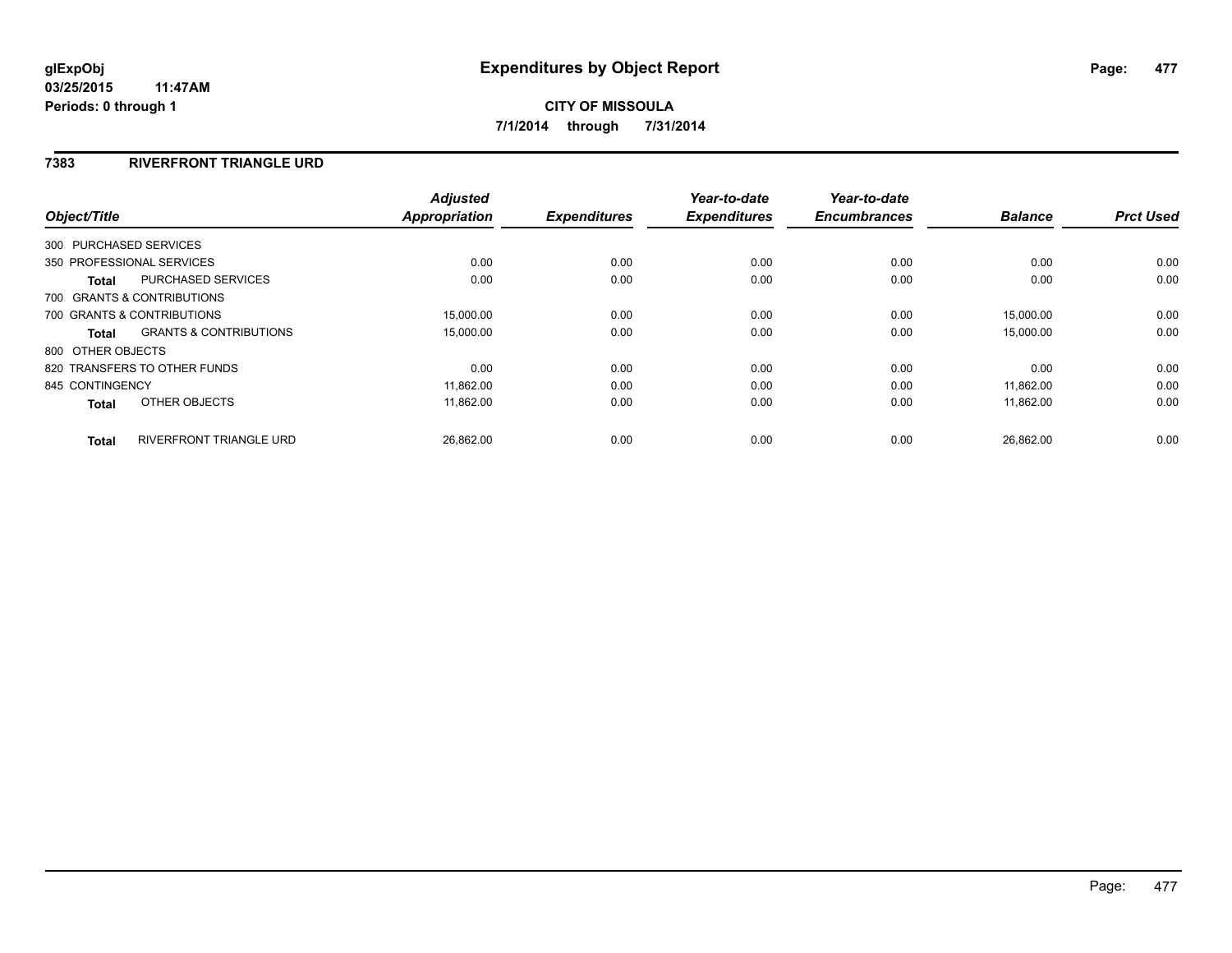### **7384 MILLSITE TAX INCREMENT FUND**

|                              |                     | <b>Adjusted</b>      |                     | Year-to-date        | Year-to-date        |                |                  |
|------------------------------|---------------------|----------------------|---------------------|---------------------|---------------------|----------------|------------------|
| Object/Title                 |                     | <b>Appropriation</b> | <b>Expenditures</b> | <b>Expenditures</b> | <b>Encumbrances</b> | <b>Balance</b> | <b>Prct Used</b> |
| 600 DEBT SERVICE             |                     |                      |                     |                     |                     |                |                  |
| 610 PRINCIPAL                |                     | 0.00                 | 0.00                | 0.00                | 0.00                | 0.00           | 0.00             |
| 620 INTEREST / SERVICE FEES  |                     | 0.00                 | 0.00                | 0.00                | 0.00                | 0.00           | 0.00             |
| Total                        | <b>DEBT SERVICE</b> | 0.00                 | 0.00                | 0.00                | 0.00                | 0.00           | 0.00             |
| 800 OTHER OBJECTS            |                     |                      |                     |                     |                     |                |                  |
| 820 TRANSFERS TO OTHER FUNDS |                     | 0.00                 | 0.00                | 0.00                | 0.00                | 0.00           | 0.00             |
| <b>Total</b>                 | OTHER OBJECTS       | 0.00                 | 0.00                | 0.00                | 0.00                | 0.00           | 0.00             |
| <b>MRA</b><br><b>Total</b>   |                     | 0.00                 | 0.00                | 0.00                | 0.00                | 0.00           | 0.00             |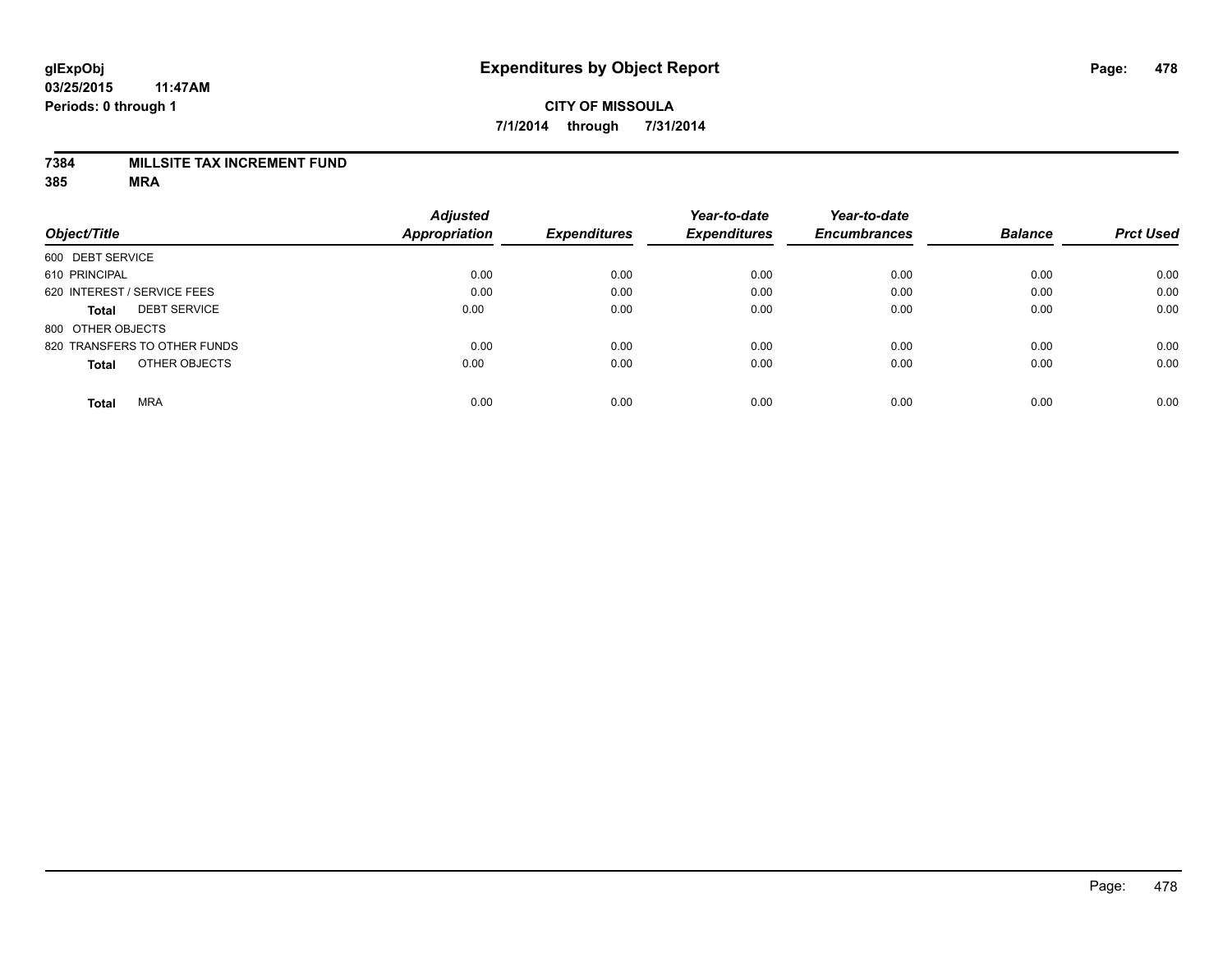### **7384 MILLSITE TAX INCREMENT FUND**

| Object/Title      |                              | <b>Adjusted</b><br>Appropriation | <b>Expenditures</b> | Year-to-date<br><b>Expenditures</b> | Year-to-date<br><b>Encumbrances</b> | <b>Balance</b> | <b>Prct Used</b> |
|-------------------|------------------------------|----------------------------------|---------------------|-------------------------------------|-------------------------------------|----------------|------------------|
| 600 DEBT SERVICE  |                              |                                  |                     |                                     |                                     |                |                  |
| 610 PRINCIPAL     |                              | 0.00                             | 0.00                | 0.00                                | 0.00                                | 0.00           | 0.00             |
|                   | 620 INTEREST / SERVICE FEES  | 0.00                             | 0.00                | 0.00                                | 0.00                                | 0.00           | 0.00             |
| <b>Total</b>      | <b>DEBT SERVICE</b>          | 0.00                             | 0.00                | 0.00                                | 0.00                                | 0.00           | 0.00             |
| 800 OTHER OBJECTS |                              |                                  |                     |                                     |                                     |                |                  |
|                   | 820 TRANSFERS TO OTHER FUNDS | 0.00                             | 0.00                | 0.00                                | 0.00                                | 0.00           | 0.00             |
| <b>Total</b>      | OTHER OBJECTS                | 0.00                             | 0.00                | 0.00                                | 0.00                                | 0.00           | 0.00             |
| <b>Total</b>      | MILLSITE TAX INCREMENT FUND  | 0.00                             | 0.00                | 0.00                                | 0.00                                | 0.00           | 0.00             |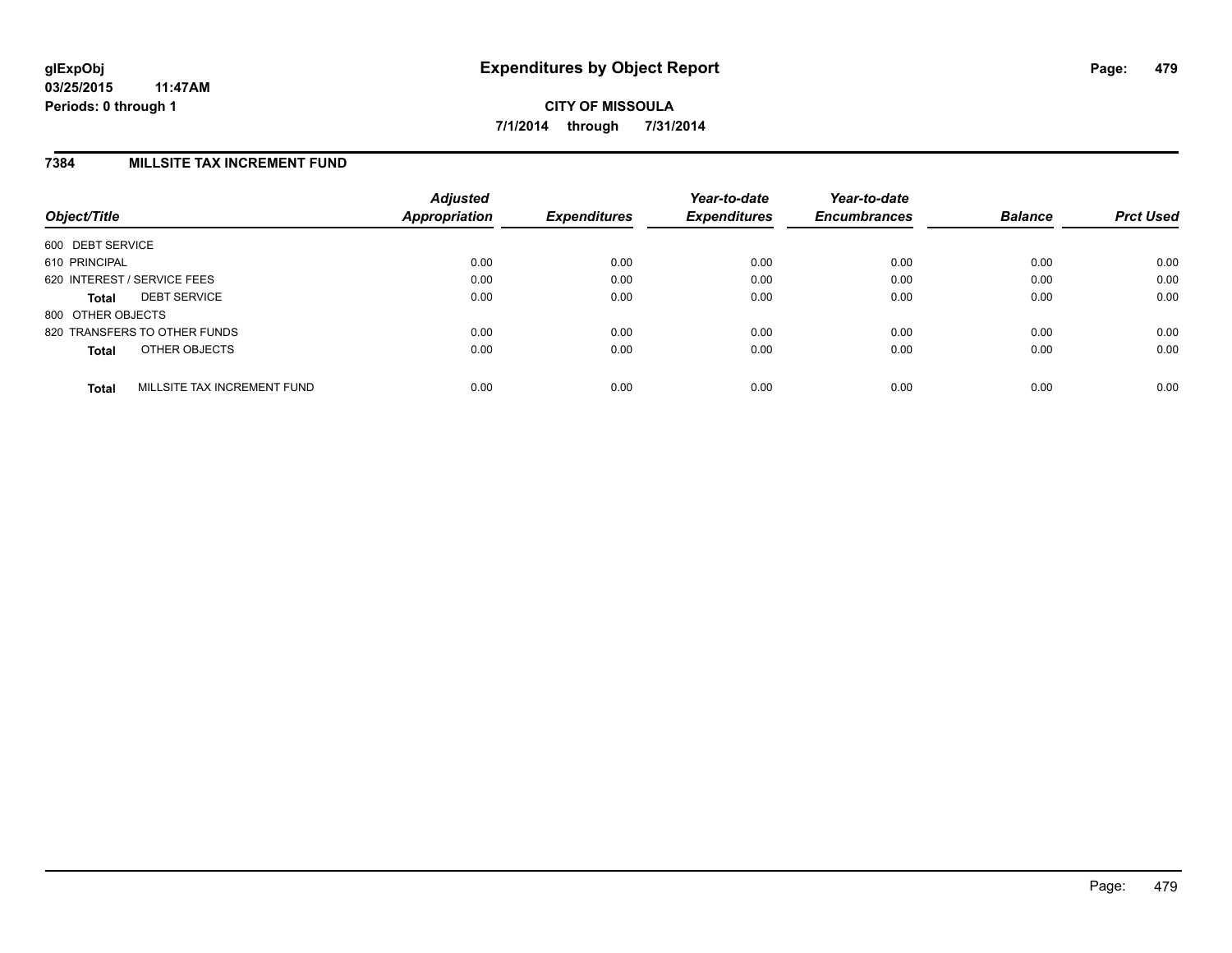# **7385 FRONT STREET URD**

| Object/Title           |                                   | <b>Adjusted</b><br>Appropriation | <b>Expenditures</b> | Year-to-date<br><b>Expenditures</b> | Year-to-date<br><b>Encumbrances</b> | <b>Balance</b> | <b>Prct Used</b> |
|------------------------|-----------------------------------|----------------------------------|---------------------|-------------------------------------|-------------------------------------|----------------|------------------|
| 300 PURCHASED SERVICES |                                   |                                  |                     |                                     |                                     |                |                  |
|                        | 350 PROFESSIONAL SERVICES         | 2,168.00                         | 5,266.75            | 5,266.75                            | 0.00                                | $-3,098.75$    | 242.93           |
| <b>Total</b>           | PURCHASED SERVICES                | 2,168.00                         | 5,266.75            | 5,266.75                            | 0.00                                | $-3,098.75$    | 242.93           |
|                        | 700 GRANTS & CONTRIBUTIONS        |                                  |                     |                                     |                                     |                |                  |
|                        | 700 GRANTS & CONTRIBUTIONS        | 174,560.00                       | 0.00                | 0.00                                | 0.00                                | 174,560.00     | 0.00             |
| <b>Total</b>           | <b>GRANTS &amp; CONTRIBUTIONS</b> | 174,560.00                       | 0.00                | 0.00                                | 0.00                                | 174,560.00     | 0.00             |
| 800 OTHER OBJECTS      |                                   |                                  |                     |                                     |                                     |                |                  |
| 845 CONTINGENCY        |                                   | 353.524.00                       | 0.00                | 0.00                                | 0.00                                | 353,524.00     | 0.00             |
| <b>Total</b>           | OTHER OBJECTS                     | 353,524.00                       | 0.00                | 0.00                                | 0.00                                | 353,524.00     | 0.00             |
| 900 CAPITAL OUTLAY     |                                   |                                  |                     |                                     |                                     |                |                  |
| 930 IMPROVEMENTS       |                                   | 0.00                             | 0.00                | 0.00                                | 0.00                                | 0.00           | 0.00             |
| <b>Total</b>           | <b>CAPITAL OUTLAY</b>             | 0.00                             | 0.00                | 0.00                                | 0.00                                | 0.00           | 0.00             |
| <b>Total</b>           | <b>MRA</b>                        | 530.252.00                       | 5,266.75            | 5,266.75                            | 0.00                                | 524.985.25     | 0.99             |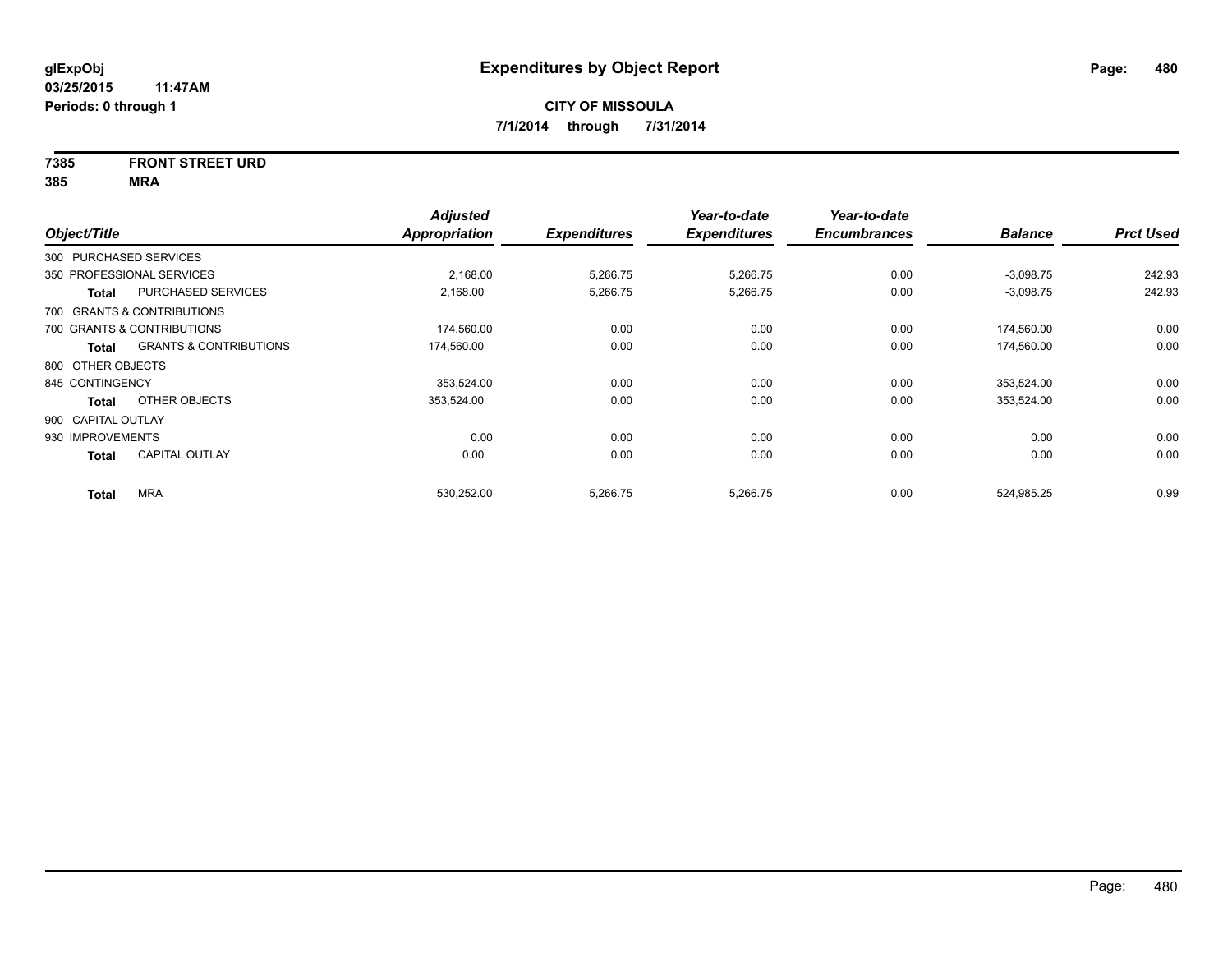### **7385 FRONT STREET URD**

|                    |                                   | <b>Adjusted</b> |                     | Year-to-date        | Year-to-date        |                |                  |
|--------------------|-----------------------------------|-----------------|---------------------|---------------------|---------------------|----------------|------------------|
| Object/Title       |                                   | Appropriation   | <b>Expenditures</b> | <b>Expenditures</b> | <b>Encumbrances</b> | <b>Balance</b> | <b>Prct Used</b> |
|                    | 300 PURCHASED SERVICES            |                 |                     |                     |                     |                |                  |
|                    | 350 PROFESSIONAL SERVICES         | 2,168.00        | 5,266.75            | 5,266.75            | 0.00                | $-3,098.75$    | 242.93           |
| Total              | <b>PURCHASED SERVICES</b>         | 2,168.00        | 5,266.75            | 5,266.75            | 0.00                | $-3,098.75$    | 242.93           |
|                    | 700 GRANTS & CONTRIBUTIONS        |                 |                     |                     |                     |                |                  |
|                    | 700 GRANTS & CONTRIBUTIONS        | 174,560.00      | 0.00                | 0.00                | 0.00                | 174,560.00     | 0.00             |
| Total              | <b>GRANTS &amp; CONTRIBUTIONS</b> | 174,560.00      | 0.00                | 0.00                | 0.00                | 174,560.00     | 0.00             |
| 800 OTHER OBJECTS  |                                   |                 |                     |                     |                     |                |                  |
| 845 CONTINGENCY    |                                   | 353,524.00      | 0.00                | 0.00                | 0.00                | 353,524.00     | 0.00             |
| Total              | OTHER OBJECTS                     | 353,524.00      | 0.00                | 0.00                | 0.00                | 353,524.00     | 0.00             |
| 900 CAPITAL OUTLAY |                                   |                 |                     |                     |                     |                |                  |
| 930 IMPROVEMENTS   |                                   | 0.00            | 0.00                | 0.00                | 0.00                | 0.00           | 0.00             |
| Total              | <b>CAPITAL OUTLAY</b>             | 0.00            | 0.00                | 0.00                | 0.00                | 0.00           | 0.00             |
| <b>Total</b>       | FRONT STREET URD                  | 530,252.00      | 5,266.75            | 5,266.75            | 0.00                | 524,985.25     | 0.99             |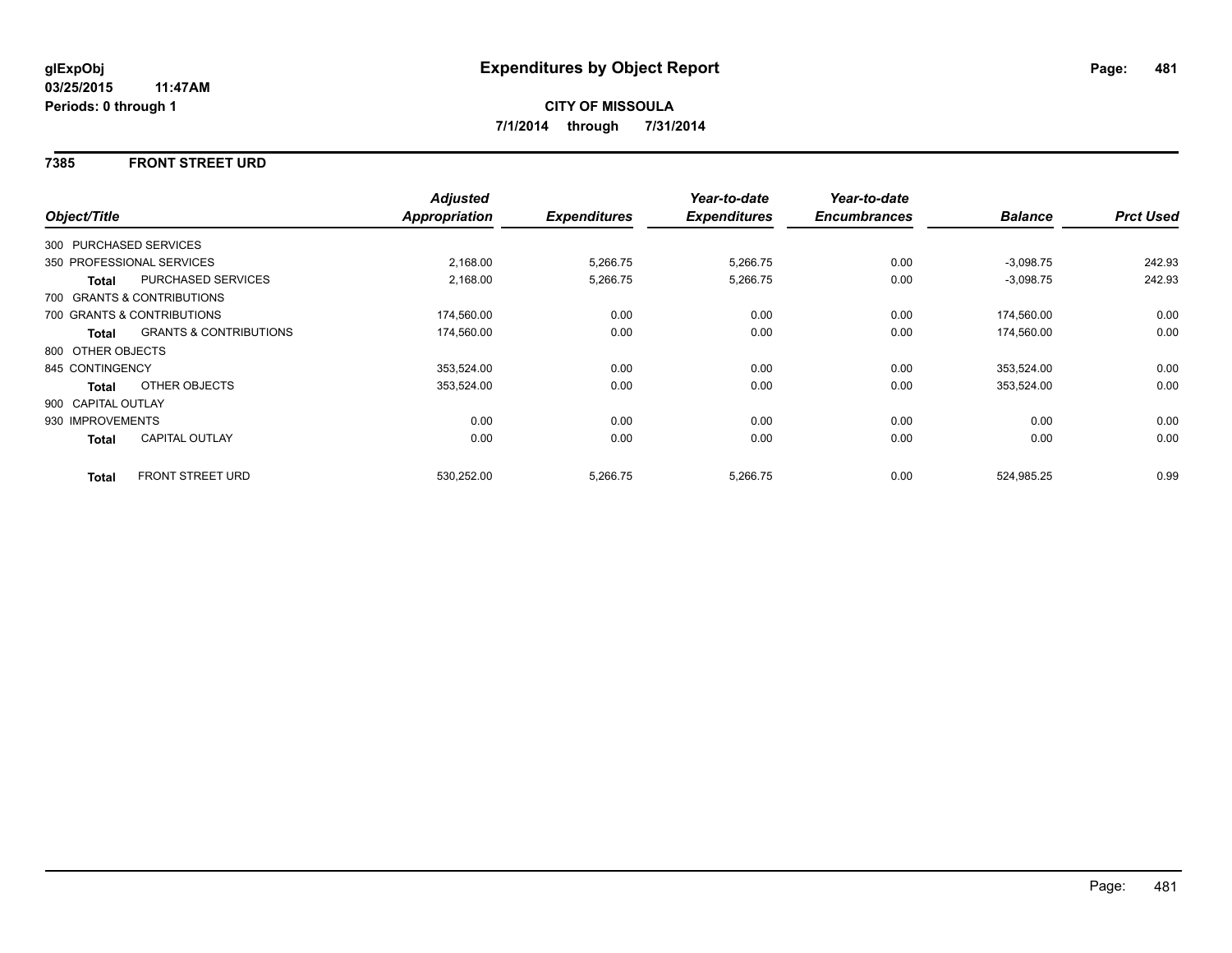# **CITY OF MISSOULA 7/1/2014 through 7/31/2014**

### **7386 DEBT SERVICE-SAFEWAY/ST PAT 1.5M**

| Object/Title       |                       | <b>Adjusted</b><br>Appropriation | <b>Expenditures</b> | Year-to-date<br><b>Expenditures</b> | Year-to-date<br><b>Encumbrances</b> | <b>Balance</b> | <b>Prct Used</b> |
|--------------------|-----------------------|----------------------------------|---------------------|-------------------------------------|-------------------------------------|----------------|------------------|
| 900 CAPITAL OUTLAY |                       |                                  |                     |                                     |                                     |                |                  |
| 930 IMPROVEMENTS   |                       | 0.00                             | 0.00                | 0.00                                | 0.00                                | 0.00           | 0.00             |
| Total              | <b>CAPITAL OUTLAY</b> | 0.00                             | 0.00                | 0.00                                | 0.00                                | 0.00           | 0.00             |
| Total              | <b>MRA</b>            | 0.00                             | 0.00                | 0.00                                | 0.00                                | 0.00           | 0.00             |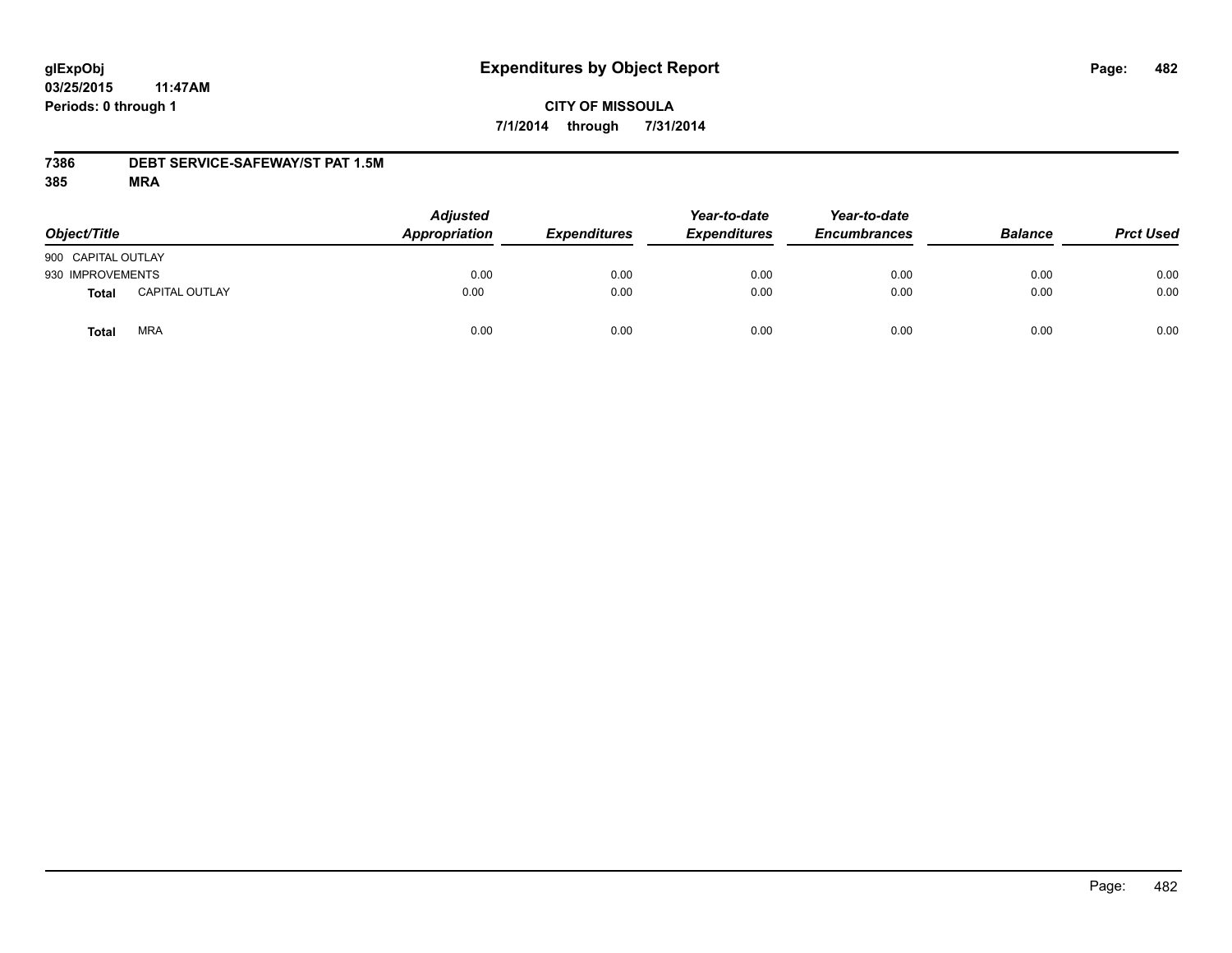### **7386 DEBT SERVICE-SAFEWAY/ST PAT 1.5M**

**390 NON-DEPARTMENTAL**

| Object/Title                        | <b>Adjusted</b><br>Appropriation | <b>Expenditures</b> | Year-to-date<br><b>Expenditures</b> | Year-to-date<br><b>Encumbrances</b> | <b>Balance</b> | <b>Prct Used</b> |
|-------------------------------------|----------------------------------|---------------------|-------------------------------------|-------------------------------------|----------------|------------------|
| 600 DEBT SERVICE                    |                                  |                     |                                     |                                     |                |                  |
| 610 PRINCIPAL                       | 61,147.00                        | 0.00                | 0.00                                | 0.00                                | 61,147.00      | 0.00             |
| 620 INTEREST / SERVICE FEES         | 94,728.00                        | 0.00                | 0.00                                | 0.00                                | 94.728.00      | 0.00             |
| <b>DEBT SERVICE</b><br><b>Total</b> | 155.875.00                       | 0.00                | 0.00                                | 0.00                                | 155.875.00     | 0.00             |
| NON-DEPARTMENTAL<br><b>Total</b>    | 155,875.00                       | 0.00                | 0.00                                | 0.00                                | 155,875.00     | 0.00             |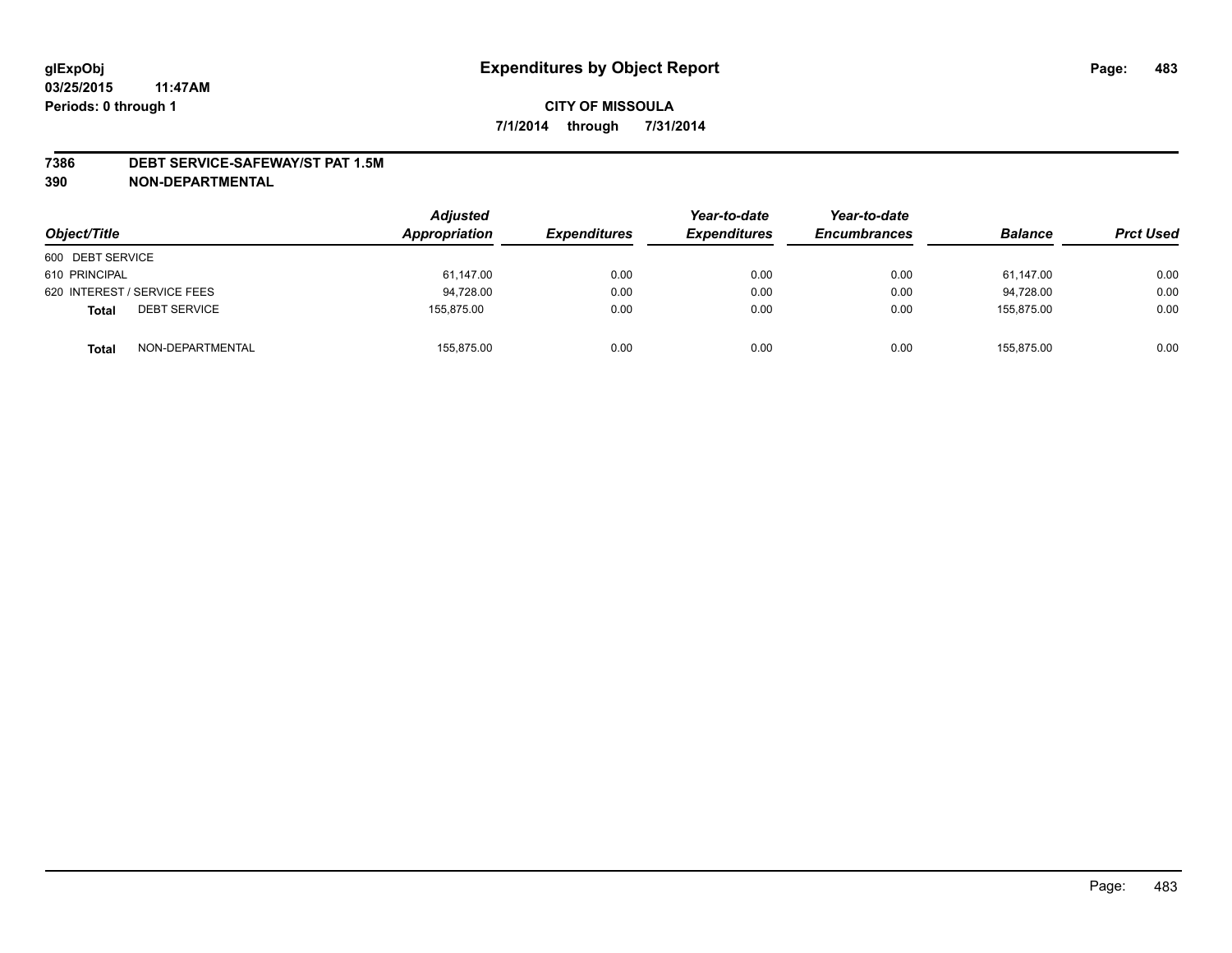# **7386 DEBT SERVICE-SAFEWAY/ST PAT 1.5M**

| Object/Title       |                                  | <b>Adjusted</b><br>Appropriation | <b>Expenditures</b> | Year-to-date<br><b>Expenditures</b> | Year-to-date<br><b>Encumbrances</b> | <b>Balance</b> | <b>Prct Used</b> |
|--------------------|----------------------------------|----------------------------------|---------------------|-------------------------------------|-------------------------------------|----------------|------------------|
| 600 DEBT SERVICE   |                                  |                                  |                     |                                     |                                     |                |                  |
| 610 PRINCIPAL      |                                  | 61,147.00                        | 0.00                | 0.00                                | 0.00                                | 61.147.00      | 0.00             |
|                    | 620 INTEREST / SERVICE FEES      | 94,728.00                        | 0.00                | 0.00                                | 0.00                                | 94.728.00      | 0.00             |
| <b>Total</b>       | <b>DEBT SERVICE</b>              | 155.875.00                       | 0.00                | 0.00                                | 0.00                                | 155.875.00     | 0.00             |
| 900 CAPITAL OUTLAY |                                  |                                  |                     |                                     |                                     |                |                  |
| 930 IMPROVEMENTS   |                                  | 0.00                             | 0.00                | 0.00                                | 0.00                                | 0.00           | 0.00             |
| <b>Total</b>       | <b>CAPITAL OUTLAY</b>            | 0.00                             | 0.00                | 0.00                                | 0.00                                | 0.00           | 0.00             |
| <b>Total</b>       | DEBT SERVICE-SAFEWAY/ST PAT 1.5M | 155.875.00                       | 0.00                | 0.00                                | 0.00                                | 155.875.00     | 0.00             |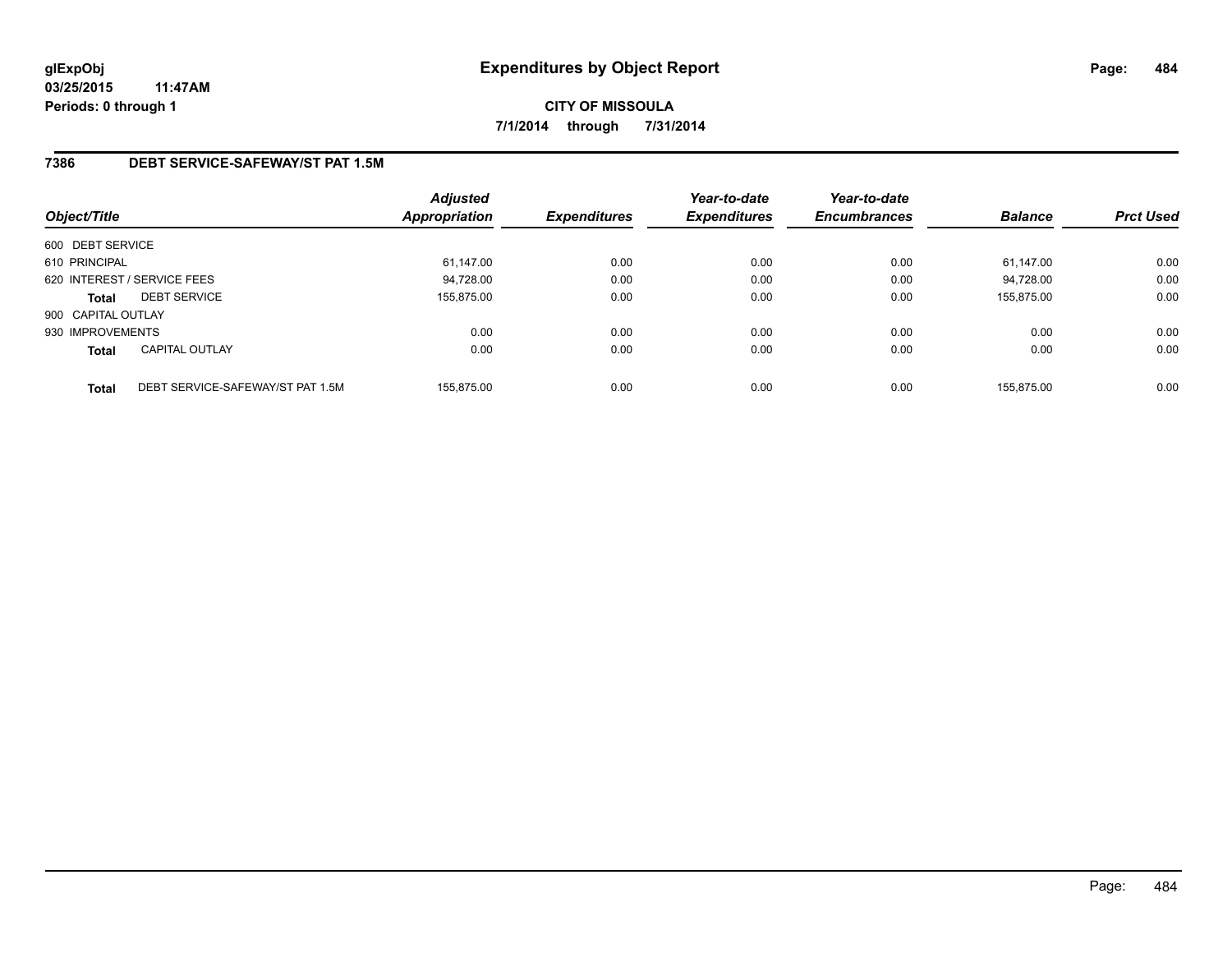#### **7387 DEBT SERVICE-BROWNFIELD RLF 1.125M**

**390 NON-DEPARTMENTAL**

| Object/Title                        | <b>Adjusted</b><br>Appropriation | <b>Expenditures</b> | Year-to-date<br><b>Expenditures</b> | Year-to-date<br><b>Encumbrances</b> | <b>Balance</b> | <b>Prct Used</b> |
|-------------------------------------|----------------------------------|---------------------|-------------------------------------|-------------------------------------|----------------|------------------|
| 600 DEBT SERVICE                    |                                  |                     |                                     |                                     |                |                  |
| 610 PRINCIPAL                       | 26,625.00                        | 0.00                | 0.00                                | 0.00                                | 26,625.00      | 0.00             |
| 620 INTEREST / SERVICE FEES         | 5.316.00                         | 0.00                | 0.00                                | 0.00                                | 5.316.00       | 0.00             |
| <b>DEBT SERVICE</b><br><b>Total</b> | 31.941.00                        | 0.00                | 0.00                                | 0.00                                | 31.941.00      | 0.00             |
| NON-DEPARTMENTAL<br><b>Total</b>    | 31,941.00                        | 0.00                | 0.00                                | 0.00                                | 31,941.00      | 0.00             |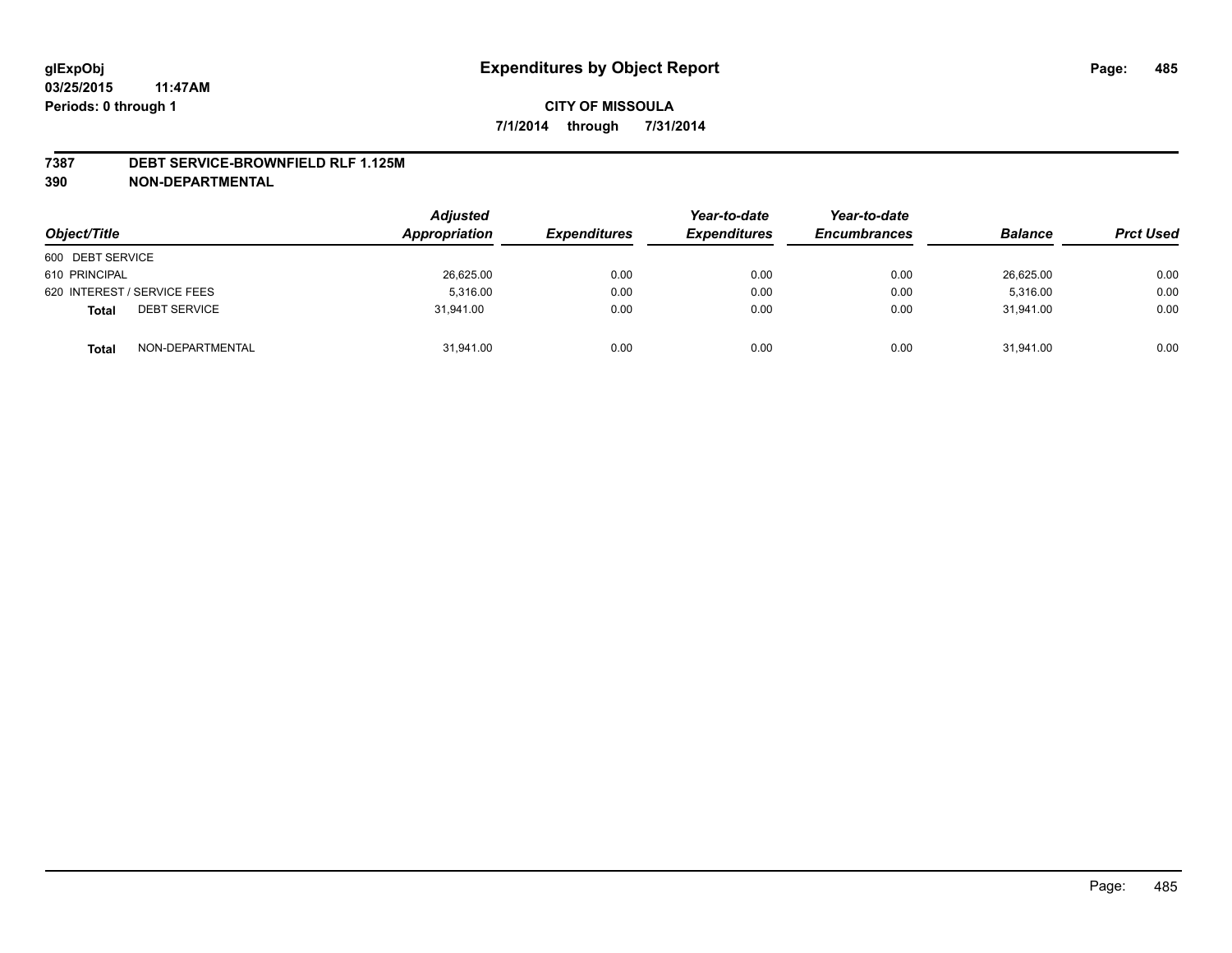**CITY OF MISSOULA 7/1/2014 through 7/31/2014**

### **7387 DEBT SERVICE-BROWNFIELD RLF 1.125M**

| Object/Title     |                                    | <b>Adjusted</b><br>Appropriation | <b>Expenditures</b> | Year-to-date<br><b>Expenditures</b> | Year-to-date<br><b>Encumbrances</b> | <b>Balance</b> | <b>Prct Used</b> |
|------------------|------------------------------------|----------------------------------|---------------------|-------------------------------------|-------------------------------------|----------------|------------------|
| 600 DEBT SERVICE |                                    |                                  |                     |                                     |                                     |                |                  |
| 610 PRINCIPAL    |                                    | 26,625.00                        | 0.00                | 0.00                                | 0.00                                | 26,625.00      | 0.00             |
|                  | 620 INTEREST / SERVICE FEES        | 5,316.00                         | 0.00                | 0.00                                | 0.00                                | 5,316.00       | 0.00             |
| <b>Total</b>     | <b>DEBT SERVICE</b>                | 31,941.00                        | 0.00                | 0.00                                | 0.00                                | 31.941.00      | 0.00             |
| <b>Total</b>     | DEBT SERVICE-BROWNFIELD RLF 1.125M | 31.941.00                        | 0.00                | 0.00                                | 0.00                                | 31.941.00      | 0.00             |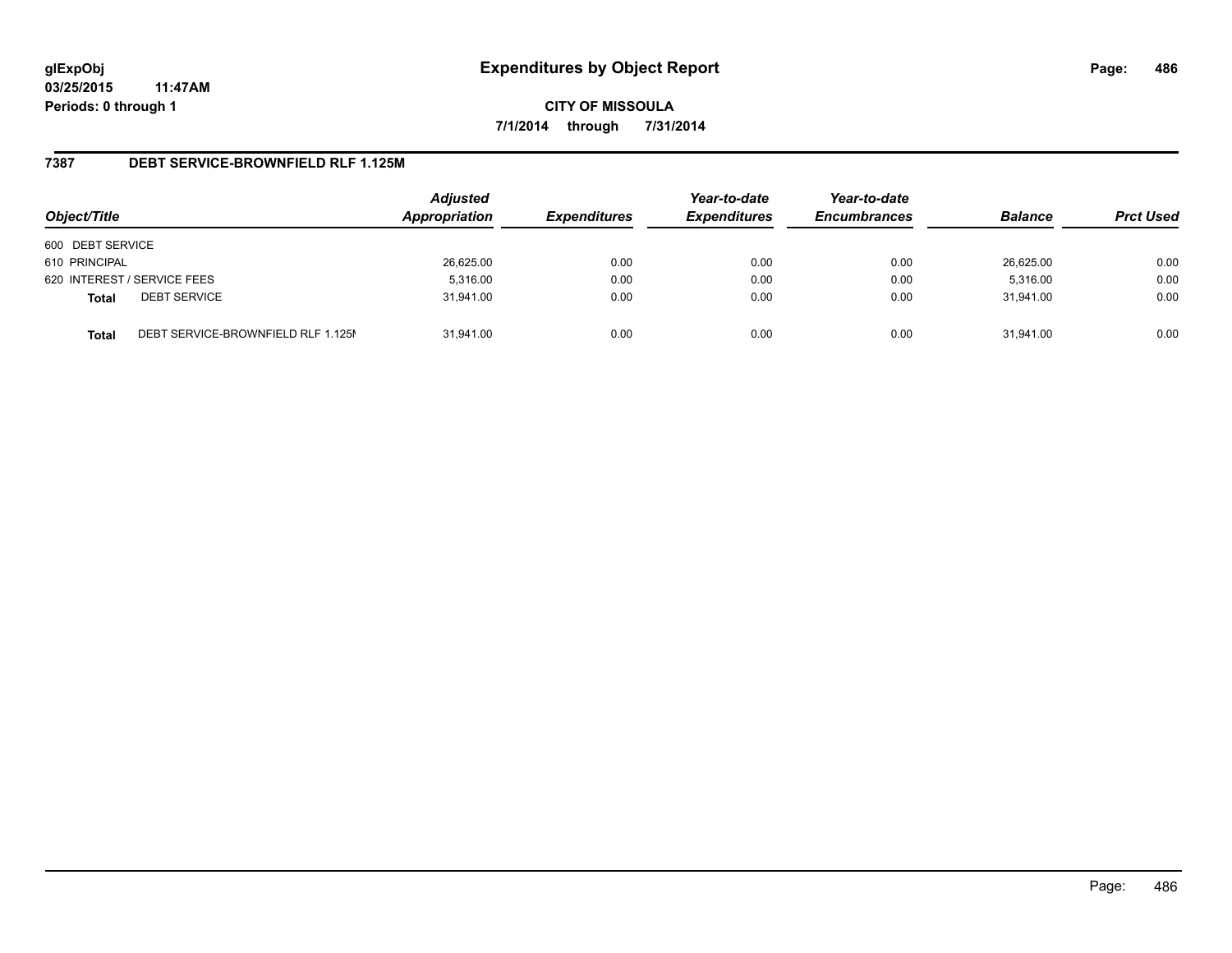# **7388 RESERVE-3.6m TIF**

**390 NON-DEPARTMENTAL**

| Object/Title                     | <b>Adjusted</b><br>Appropriation | <b>Expenditures</b> | Year-to-date<br><b>Expenditures</b> | Year-to-date<br><b>Encumbrances</b> | <b>Balance</b> | <b>Prct Used</b> |
|----------------------------------|----------------------------------|---------------------|-------------------------------------|-------------------------------------|----------------|------------------|
| 800 OTHER OBJECTS                |                                  |                     |                                     |                                     |                |                  |
| 820 TRANSFERS TO OTHER FUNDS     | 0.00                             | 0.00                | 0.00                                | 0.00                                | 0.00           | 0.00             |
| OTHER OBJECTS<br><b>Total</b>    | 0.00                             | 0.00                | 0.00                                | 0.00                                | 0.00           | 0.00             |
| NON-DEPARTMENTAL<br><b>Total</b> | 0.00                             | 0.00                | 0.00                                | 0.00                                | 0.00           | 0.00             |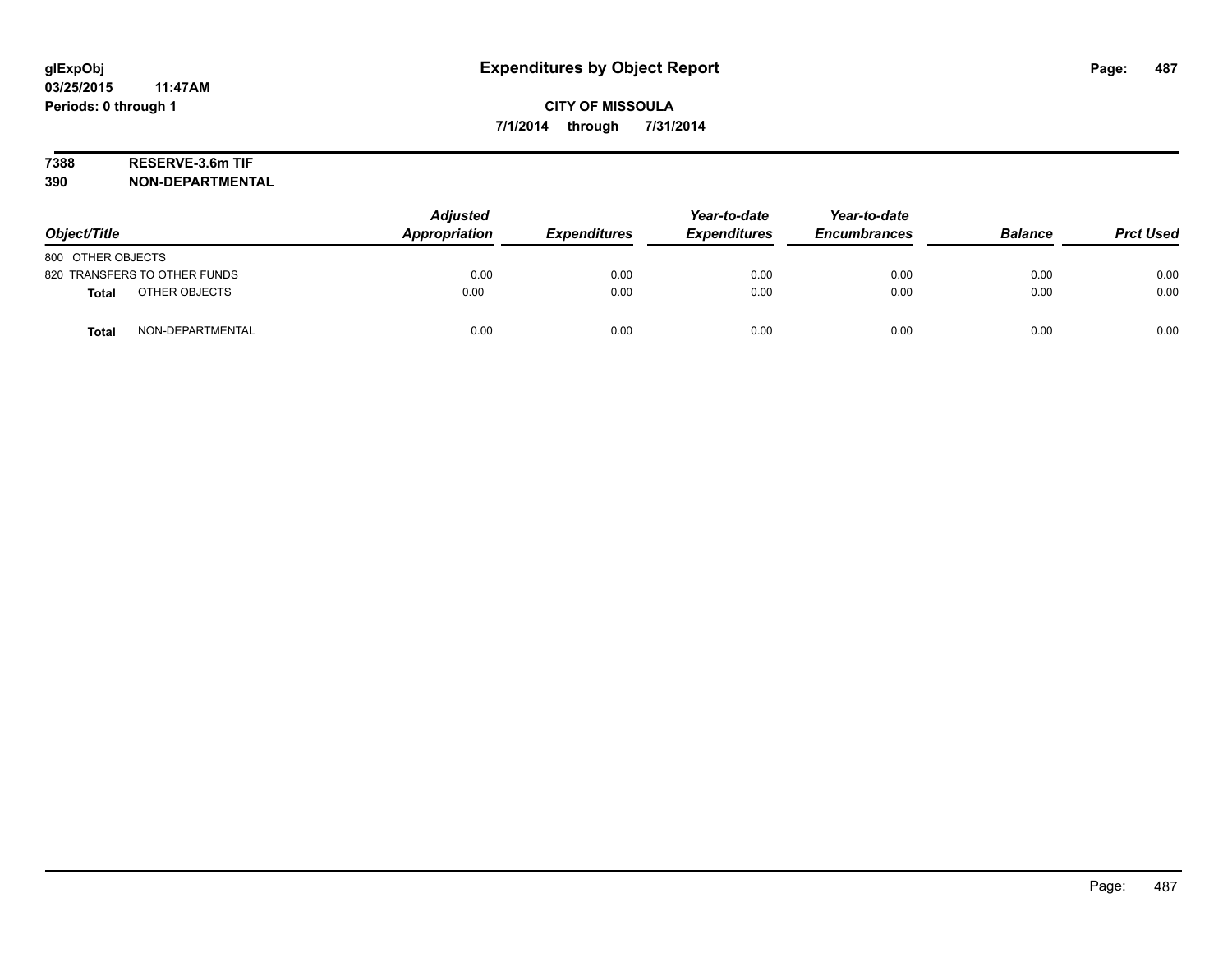**CITY OF MISSOULA 7/1/2014 through 7/31/2014**

**7388 RESERVE-3.6m TIF**

| Object/Title                     | <b>Adjusted</b><br>Appropriation | <b>Expenditures</b> | Year-to-date<br><b>Expenditures</b> | Year-to-date<br><b>Encumbrances</b> | <b>Balance</b> | <b>Prct Used</b> |
|----------------------------------|----------------------------------|---------------------|-------------------------------------|-------------------------------------|----------------|------------------|
| 800 OTHER OBJECTS                |                                  |                     |                                     |                                     |                |                  |
| 820 TRANSFERS TO OTHER FUNDS     | 0.00                             | 0.00                | 0.00                                | 0.00                                | 0.00           | 0.00             |
| OTHER OBJECTS<br><b>Total</b>    | 0.00                             | 0.00                | 0.00                                | 0.00                                | 0.00           | 0.00             |
| RESERVE-3.6m TIF<br><b>Total</b> | 0.00                             | 0.00                | 0.00                                | 0.00                                | 0.00           | 0.00             |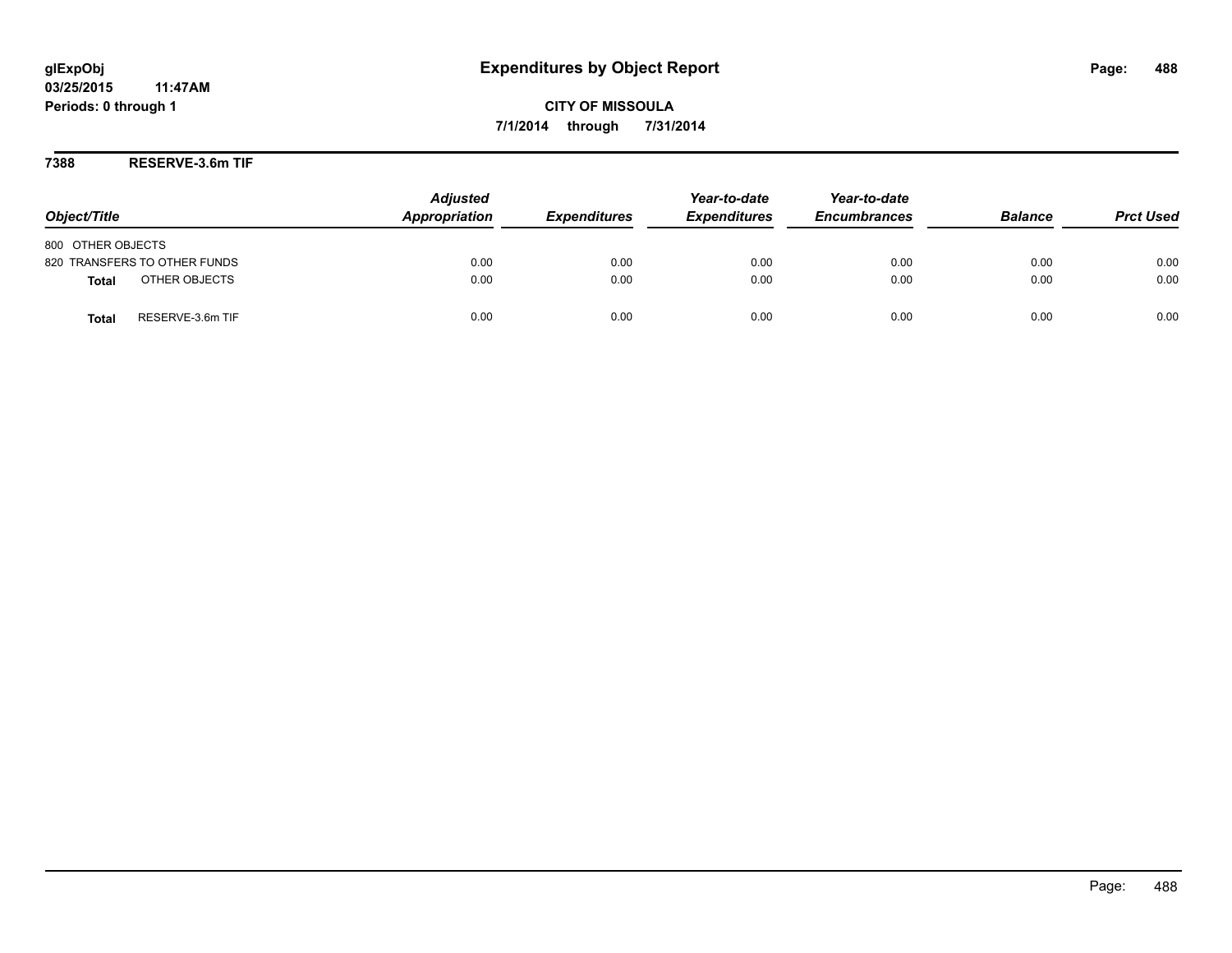# **CITY OF MISSOULA 7/1/2014 through 7/31/2014**

**7389 DEBT SERVICE - 3.6M/5.75M**

| Object/Title                        | <b>Adjusted</b><br>Appropriation | <b>Expenditures</b> | Year-to-date<br><i><b>Expenditures</b></i> | Year-to-date<br><b>Encumbrances</b> | <b>Balance</b> | <b>Prct Used</b> |
|-------------------------------------|----------------------------------|---------------------|--------------------------------------------|-------------------------------------|----------------|------------------|
| 600 DEBT SERVICE                    |                                  |                     |                                            |                                     |                |                  |
| 610 PRINCIPAL                       | 500,000.00                       | 250,000.00          | 250.000.00                                 | 0.00                                | 250.000.00     | 50.00            |
| 620 INTEREST / SERVICE FEES         | 0.00                             | 0.00                | 0.00                                       | 0.00                                | 0.00           | 0.00             |
| <b>DEBT SERVICE</b><br><b>Total</b> | 500,000.00                       | 250,000.00          | 250,000.00                                 | 0.00                                | 250.000.00     | 50.00            |
| <b>MRA</b><br>Total                 | 500,000.00                       | 250,000.00          | 250,000.00                                 | 0.00                                | 250,000.00     | 50.00            |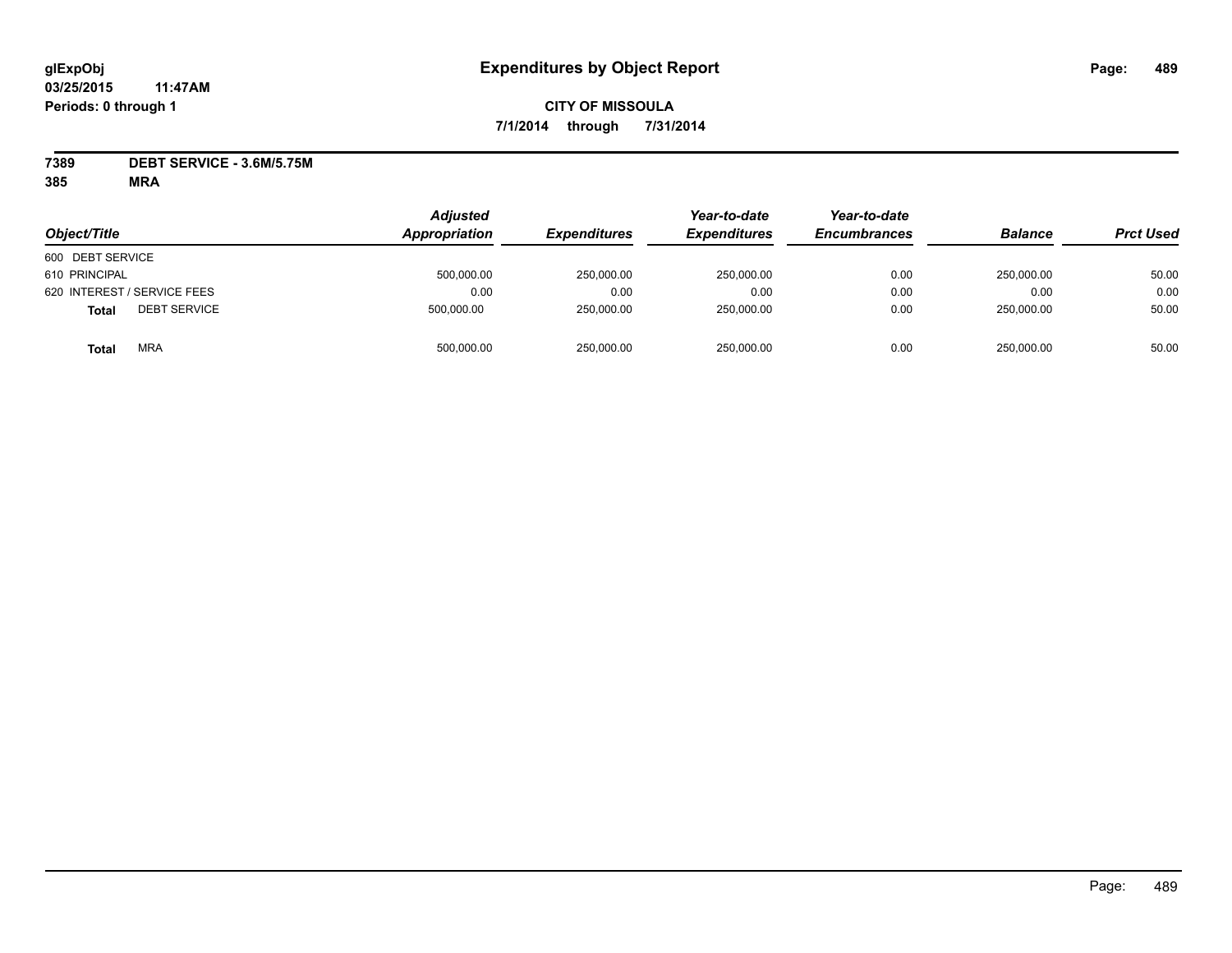**7389 DEBT SERVICE - 3.6M/5.75M 390 NON-DEPARTMENTAL**

| Object/Title                        | <b>Adjusted</b><br>Appropriation | <b>Expenditures</b> | Year-to-date<br><b>Expenditures</b> | Year-to-date<br><b>Encumbrances</b> | <b>Balance</b> | <b>Prct Used</b> |
|-------------------------------------|----------------------------------|---------------------|-------------------------------------|-------------------------------------|----------------|------------------|
| 600 DEBT SERVICE                    |                                  |                     |                                     |                                     |                |                  |
| 610 PRINCIPAL                       | 362,000.00                       | 0.00                | 0.00                                | 0.00                                | 362.000.00     | 0.00             |
| 620 INTEREST / SERVICE FEES         | 309,916.00                       | 0.00                | 0.00                                | 0.00                                | 309,916.00     | 0.00             |
| <b>DEBT SERVICE</b><br><b>Total</b> | 671,916.00                       | 0.00                | 0.00                                | 0.00                                | 671.916.00     | 0.00             |
| NON-DEPARTMENTAL<br><b>Total</b>    | 671,916.00                       | 0.00                | 0.00                                | 0.00                                | 671.916.00     | 0.00             |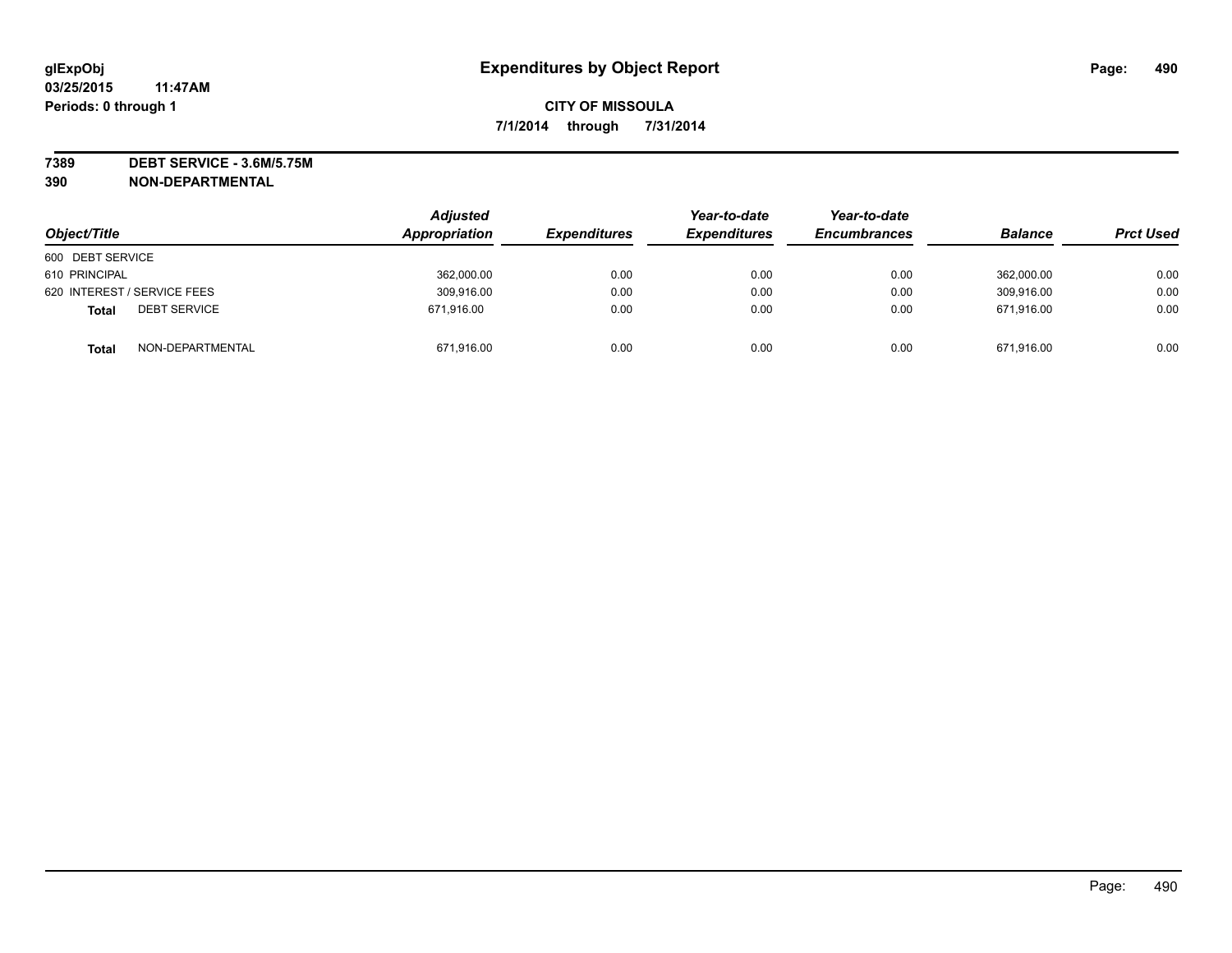**CITY OF MISSOULA 7/1/2014 through 7/31/2014**

### **7389 DEBT SERVICE - 3.6M/5.75M**

| Object/Title                              | <b>Adjusted</b><br>Appropriation | <b>Expenditures</b> | Year-to-date<br><b>Expenditures</b> | Year-to-date<br><b>Encumbrances</b> | <b>Balance</b> | <b>Prct Used</b> |
|-------------------------------------------|----------------------------------|---------------------|-------------------------------------|-------------------------------------|----------------|------------------|
| 600 DEBT SERVICE                          |                                  |                     |                                     |                                     |                |                  |
| 610 PRINCIPAL                             | 862,000.00                       | 250,000.00          | 250,000.00                          | 0.00                                | 612,000.00     | 29.00            |
| 620 INTEREST / SERVICE FEES               | 309.916.00                       | 0.00                | 0.00                                | 0.00                                | 309.916.00     | 0.00             |
| <b>DEBT SERVICE</b><br><b>Total</b>       | 1,171,916.00                     | 250.000.00          | 250.000.00                          | 0.00                                | 921.916.00     | 21.33            |
| DEBT SERVICE - 3.6M/5.75M<br><b>Total</b> | 1,171,916.00                     | 250,000.00          | 250,000.00                          | 0.00                                | 921,916.00     | 21.33            |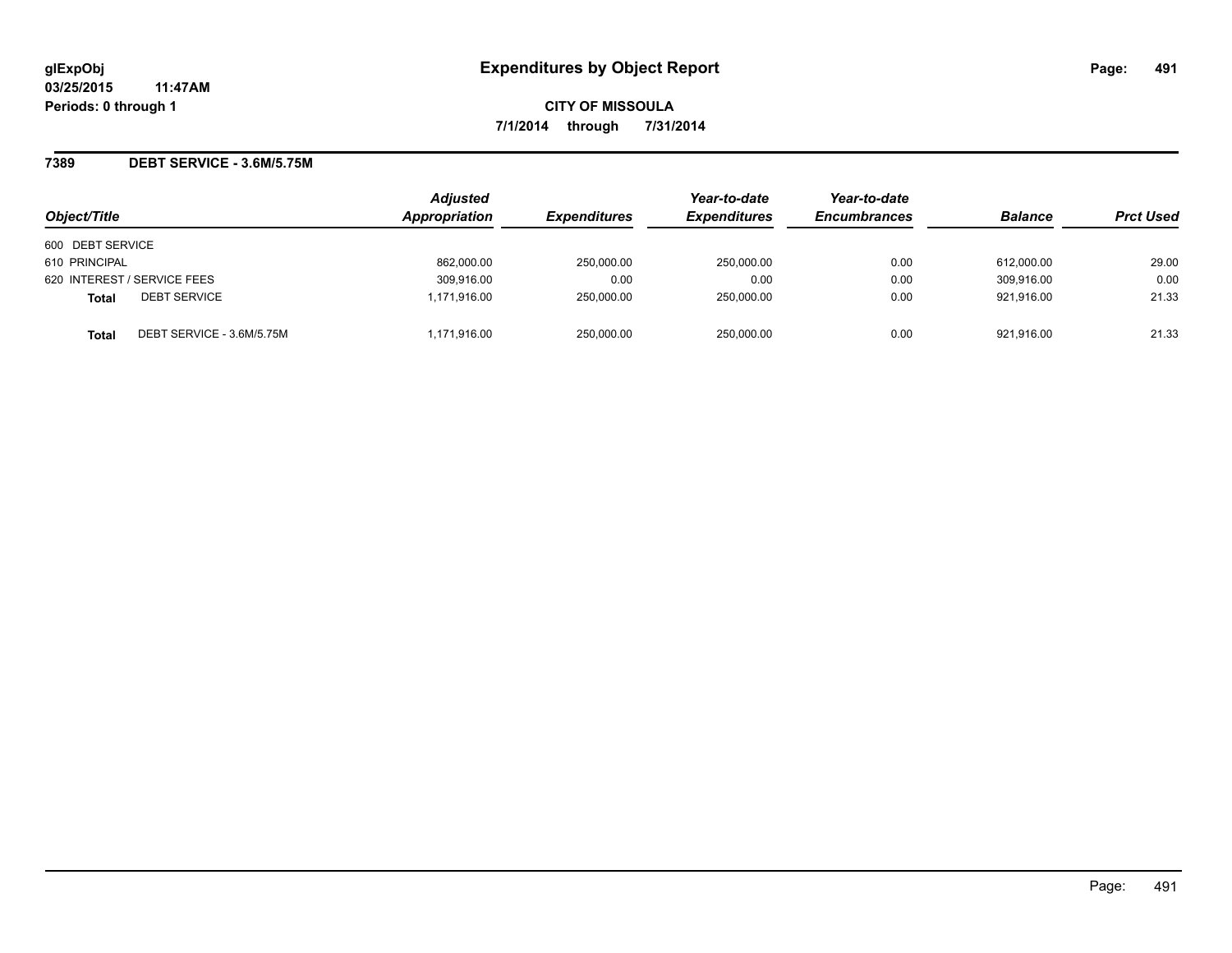# **CITY OF MISSOULA 7/1/2014 through 7/31/2014**

# **7390 URDII CLEARING - 3.6M TIF**

| Object/Title                  | <b>Adjusted</b><br><b>Appropriation</b> | <b>Expenditures</b> | Year-to-date<br><b>Expenditures</b> | Year-to-date<br><b>Encumbrances</b> | <b>Balance</b> | <b>Prct Used</b> |
|-------------------------------|-----------------------------------------|---------------------|-------------------------------------|-------------------------------------|----------------|------------------|
| 800 OTHER OBJECTS             |                                         |                     |                                     |                                     |                |                  |
| 820 TRANSFERS TO OTHER FUNDS  | 0.00                                    | 0.00                | 0.00                                | 0.00                                | 0.00           | 0.00             |
| OTHER OBJECTS<br><b>Total</b> | 0.00                                    | 0.00                | 0.00                                | 0.00                                | 0.00           | 0.00             |
| <b>MRA</b><br><b>Total</b>    | 0.00                                    | 0.00                | 0.00                                | 0.00                                | 0.00           | 0.00             |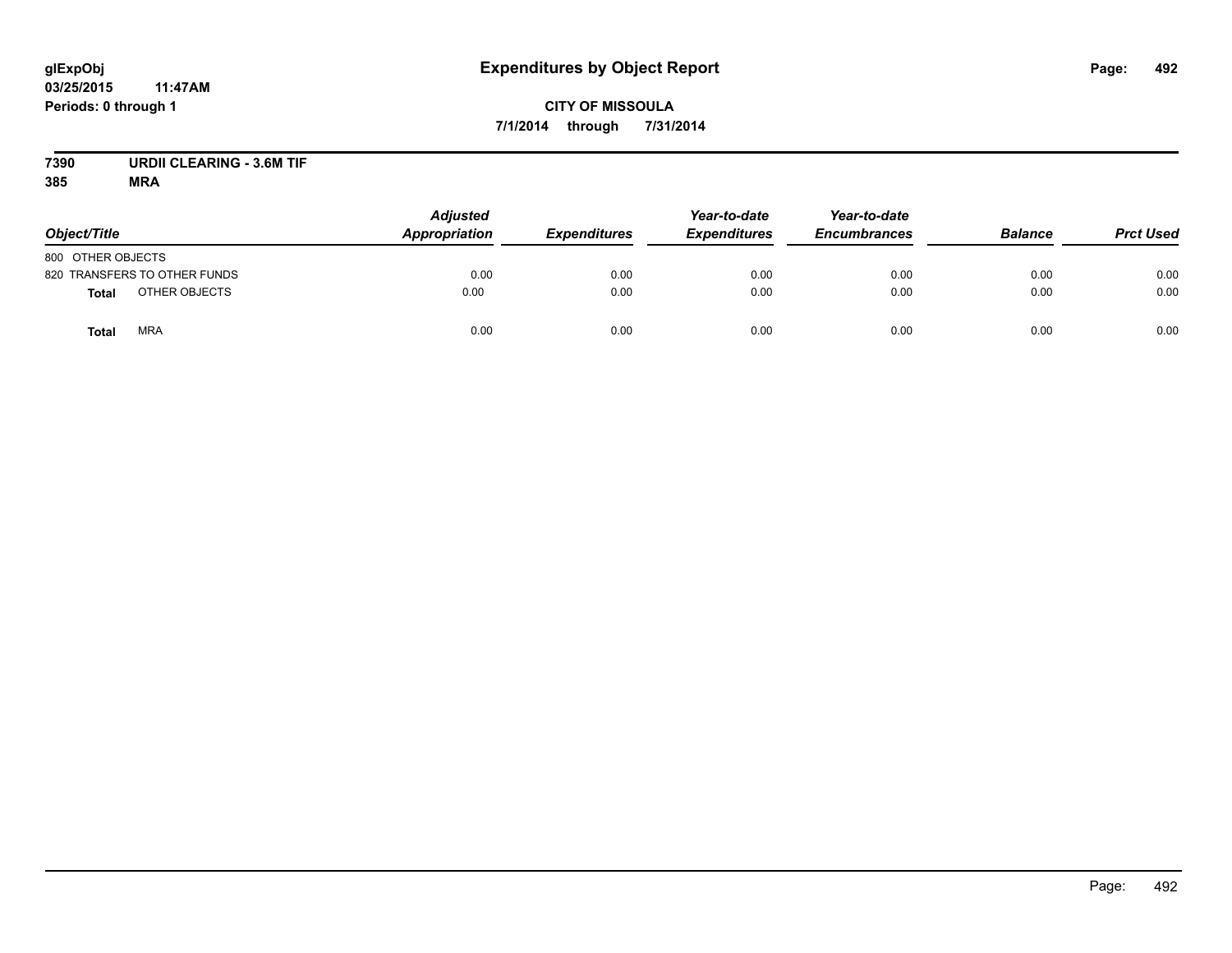**7390 URDII CLEARING - 3.6M TIF**

**390 NON-DEPARTMENTAL**

| Object/Title                 | <b>Adjusted</b><br>Appropriation | <b>Expenditures</b> | Year-to-date<br><b>Expenditures</b> | Year-to-date<br><b>Encumbrances</b> | <b>Balance</b> | <b>Prct Used</b> |
|------------------------------|----------------------------------|---------------------|-------------------------------------|-------------------------------------|----------------|------------------|
| 800 OTHER OBJECTS            |                                  |                     |                                     |                                     |                |                  |
| 820 TRANSFERS TO OTHER FUNDS | 1,872,885.00                     | 0.00                | 0.00                                | 0.00                                | 1.872.885.00   | 0.00             |
| OTHER OBJECTS<br>Total       | 1.872.885.00                     | 0.00                | 0.00                                | 0.00                                | 1.872.885.00   | 0.00             |
| NON-DEPARTMENTAL<br>Total    | 1,872,885.00                     | 0.00                | 0.00                                | 0.00                                | 1,872,885.00   | 0.00             |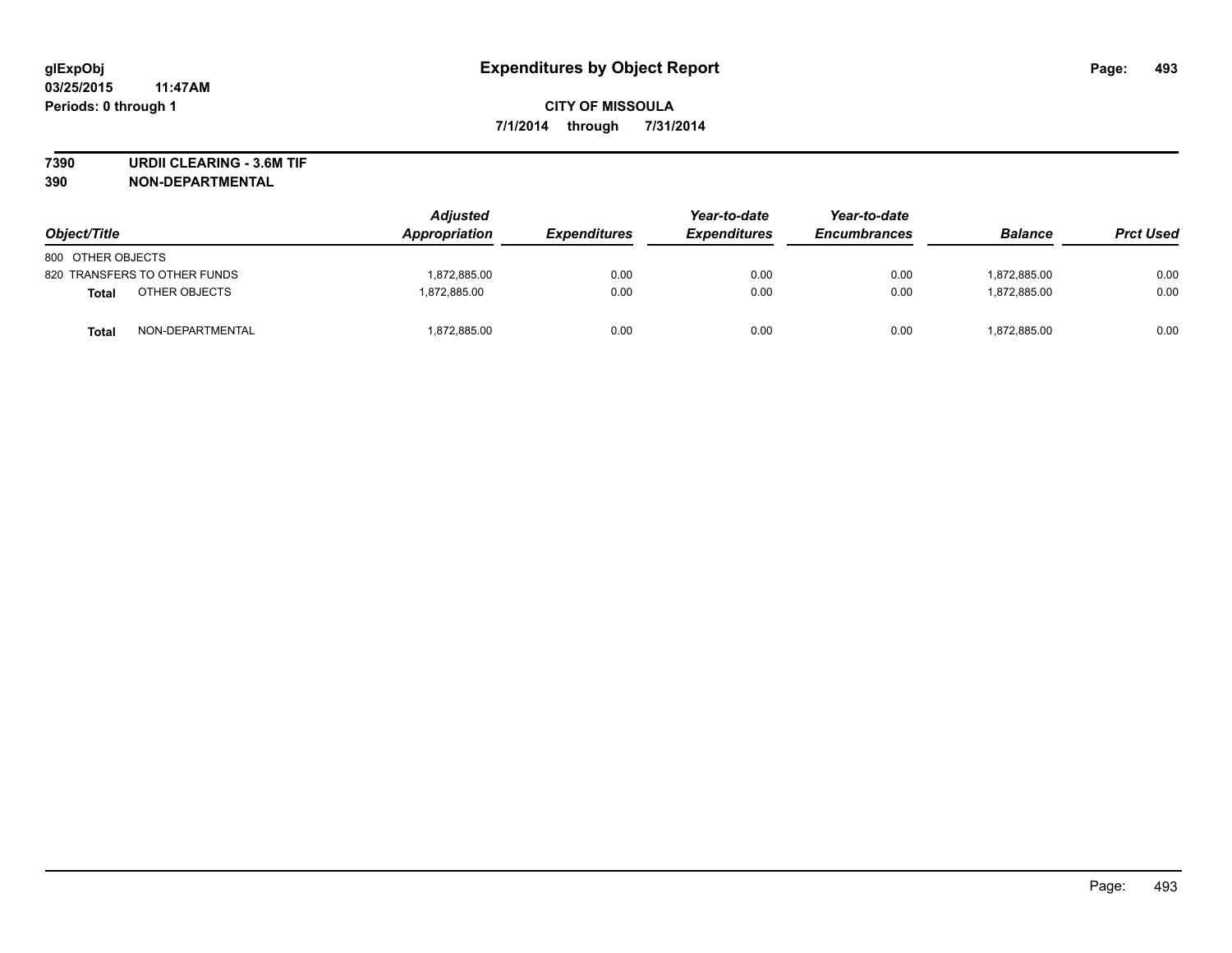### **7390 URDII CLEARING - 3.6M TIF**

| Object/Title                              | <b>Adjusted</b><br>Appropriation | <b>Expenditures</b> | Year-to-date<br><b>Expenditures</b> | Year-to-date<br><b>Encumbrances</b> | <b>Balance</b> | <b>Prct Used</b> |
|-------------------------------------------|----------------------------------|---------------------|-------------------------------------|-------------------------------------|----------------|------------------|
| 800 OTHER OBJECTS                         |                                  |                     |                                     |                                     |                |                  |
| 820 TRANSFERS TO OTHER FUNDS              | 1,872,885.00                     | 0.00                | 0.00                                | 0.00                                | 1,872,885.00   | 0.00             |
| OTHER OBJECTS<br><b>Total</b>             | 1,872,885.00                     | 0.00                | 0.00                                | 0.00                                | 1.872.885.00   | 0.00             |
| URDII CLEARING - 3.6M TIF<br><b>Total</b> | 1,872,885.00                     | 0.00                | 0.00                                | 0.00                                | 1,872,885.00   | 0.00             |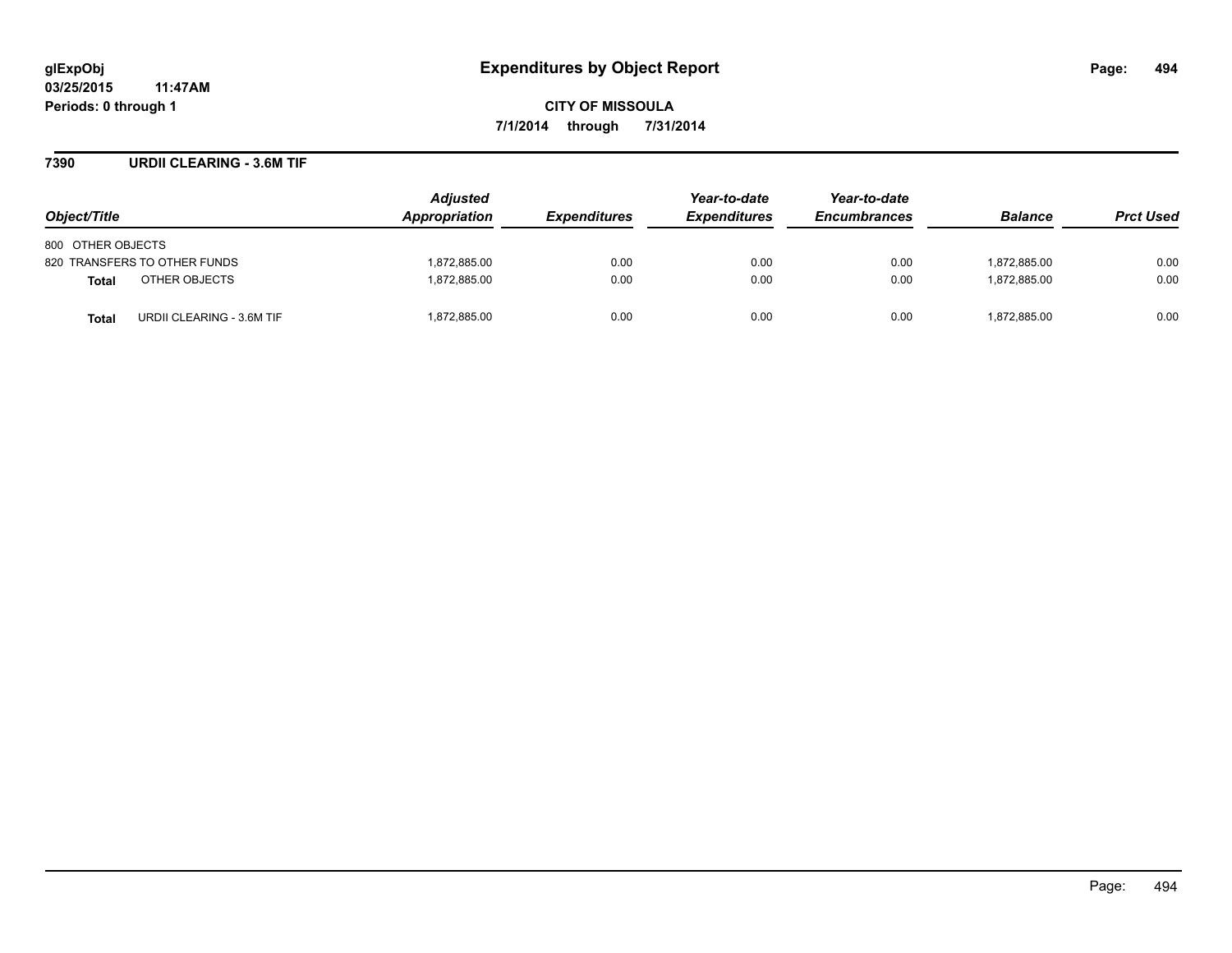**7392 MRA - URD II FUND**

|                        |                                   | <b>Adjusted</b> |                     | Year-to-date        | Year-to-date        |                |                  |
|------------------------|-----------------------------------|-----------------|---------------------|---------------------|---------------------|----------------|------------------|
| Object/Title           |                                   | Appropriation   | <b>Expenditures</b> | <b>Expenditures</b> | <b>Encumbrances</b> | <b>Balance</b> | <b>Prct Used</b> |
| 300 PURCHASED SERVICES |                                   |                 |                     |                     |                     |                |                  |
| 344 TELEPHONE SERVICE  |                                   | 0.00            | 0.00                | 0.00                | 0.00                | 0.00           | 0.00             |
|                        | 350 PROFESSIONAL SERVICES         | 169,272.00      | 0.00                | 0.00                | 0.00                | 169,272.00     | 0.00             |
| <b>Total</b>           | PURCHASED SERVICES                | 169,272.00      | 0.00                | 0.00                | 0.00                | 169,272.00     | 0.00             |
|                        | 700 GRANTS & CONTRIBUTIONS        |                 |                     |                     |                     |                |                  |
|                        | 700 GRANTS & CONTRIBUTIONS        | 98,607.00       | 0.00                | 0.00                | 0.00                | 98,607.00      | 0.00             |
| Total                  | <b>GRANTS &amp; CONTRIBUTIONS</b> | 98,607.00       | 0.00                | 0.00                | 0.00                | 98,607.00      | 0.00             |
| 800 OTHER OBJECTS      |                                   |                 |                     |                     |                     |                |                  |
|                        | 820 TRANSFERS TO OTHER FUNDS      | 250,000.00      | 0.00                | 0.00                | 0.00                | 250,000.00     | 0.00             |
| 845 CONTINGENCY        |                                   | 611,369.00      | 0.00                | 0.00                | 0.00                | 611,369.00     | 0.00             |
| <b>Total</b>           | OTHER OBJECTS                     | 861,369.00      | 0.00                | 0.00                | 0.00                | 861,369.00     | 0.00             |
| 900 CAPITAL OUTLAY     |                                   |                 |                     |                     |                     |                |                  |
| 910 LAND               |                                   | 0.00            | 115,264.00          | 115,264.00          | 0.00                | $-115,264.00$  | 0.00             |
| 920 BUILDINGS          |                                   | 0.00            | 0.00                | 0.00                | 0.00                | 0.00           | 0.00             |
| 930 IMPROVEMENTS       |                                   | 680,000.00      | 0.00                | 0.00                | 0.00                | 680,000.00     | 0.00             |
| <b>Total</b>           | CAPITAL OUTLAY                    | 680,000.00      | 115,264.00          | 115,264.00          | 0.00                | 564,736.00     | 16.95            |
| <b>Total</b>           | <b>MRA</b>                        | 1,809,248.00    | 115,264.00          | 115,264.00          | 0.00                | 1,693,984.00   | 6.37             |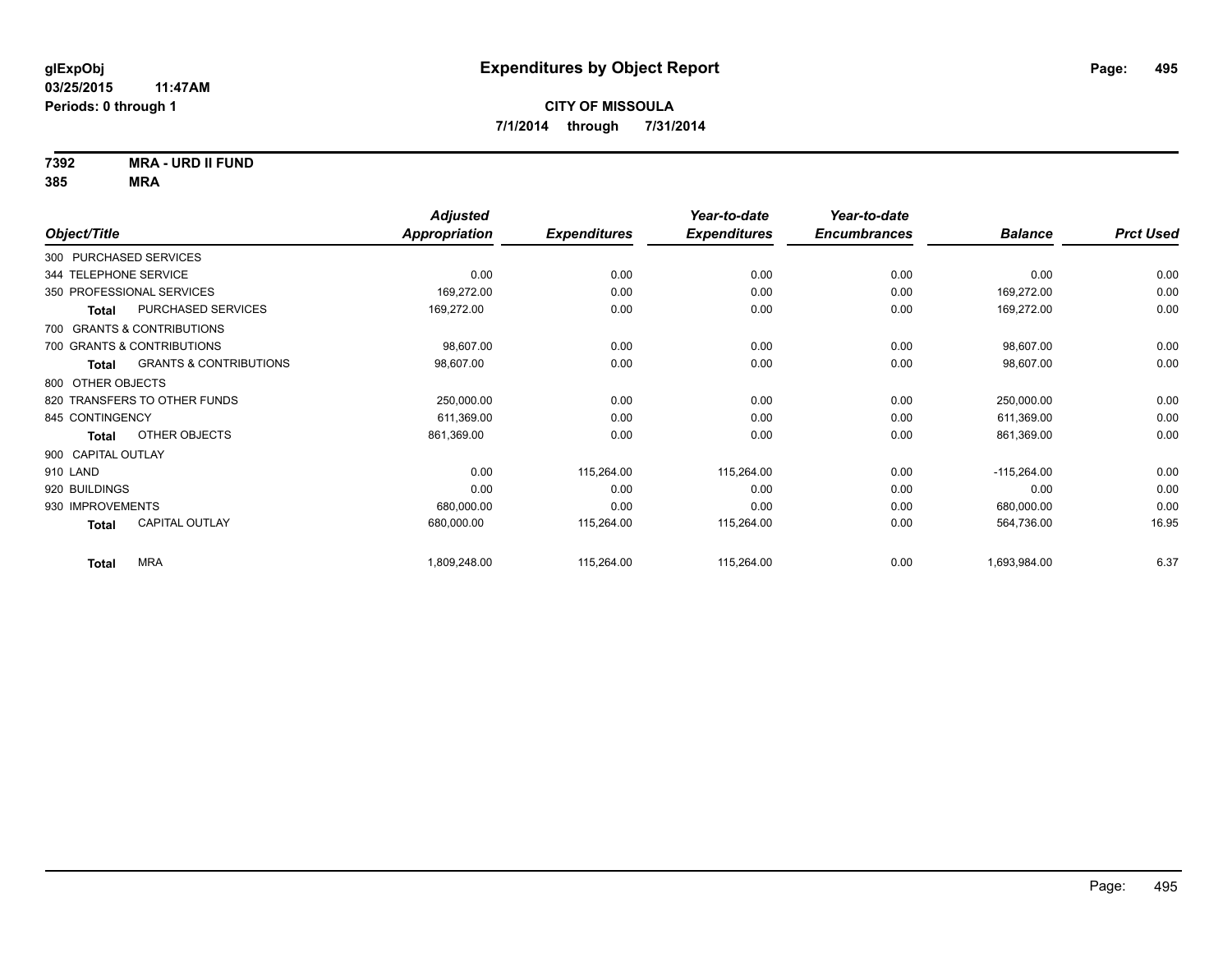### **7392 MRA - URD II FUND**

|                                            | <b>Adjusted</b>      |                     | Year-to-date        | Year-to-date        |                |                  |
|--------------------------------------------|----------------------|---------------------|---------------------|---------------------|----------------|------------------|
| Object/Title                               | <b>Appropriation</b> | <b>Expenditures</b> | <b>Expenditures</b> | <b>Encumbrances</b> | <b>Balance</b> | <b>Prct Used</b> |
| 300 PURCHASED SERVICES                     |                      |                     |                     |                     |                |                  |
| 344 TELEPHONE SERVICE                      | 0.00                 | 0.00                | 0.00                | 0.00                | 0.00           | 0.00             |
| 350 PROFESSIONAL SERVICES                  | 169,272.00           | 0.00                | 0.00                | 0.00                | 169,272.00     | 0.00             |
| PURCHASED SERVICES<br><b>Total</b>         | 169,272.00           | 0.00                | 0.00                | 0.00                | 169,272.00     | 0.00             |
| 700 GRANTS & CONTRIBUTIONS                 |                      |                     |                     |                     |                |                  |
| 700 GRANTS & CONTRIBUTIONS                 | 98,607.00            | 0.00                | 0.00                | 0.00                | 98,607.00      | 0.00             |
| <b>GRANTS &amp; CONTRIBUTIONS</b><br>Total | 98,607.00            | 0.00                | 0.00                | 0.00                | 98,607.00      | 0.00             |
| 800 OTHER OBJECTS                          |                      |                     |                     |                     |                |                  |
| 820 TRANSFERS TO OTHER FUNDS               | 250,000.00           | 0.00                | 0.00                | 0.00                | 250,000.00     | 0.00             |
| 845 CONTINGENCY                            | 611,369.00           | 0.00                | 0.00                | 0.00                | 611,369.00     | 0.00             |
| <b>OTHER OBJECTS</b><br>Total              | 861,369.00           | 0.00                | 0.00                | 0.00                | 861,369.00     | 0.00             |
| 900 CAPITAL OUTLAY                         |                      |                     |                     |                     |                |                  |
| 910 LAND                                   | 0.00                 | 115,264.00          | 115,264.00          | 0.00                | $-115,264.00$  | 0.00             |
| 920 BUILDINGS                              | 0.00                 | 0.00                | 0.00                | 0.00                | 0.00           | 0.00             |
| 930 IMPROVEMENTS                           | 680,000.00           | 0.00                | 0.00                | 0.00                | 680,000.00     | 0.00             |
| <b>CAPITAL OUTLAY</b><br>Total             | 680,000.00           | 115,264.00          | 115,264.00          | 0.00                | 564,736.00     | 16.95            |
| MRA - URD II FUND<br><b>Total</b>          | 1,809,248.00         | 115,264.00          | 115,264.00          | 0.00                | 1,693,984.00   | 6.37             |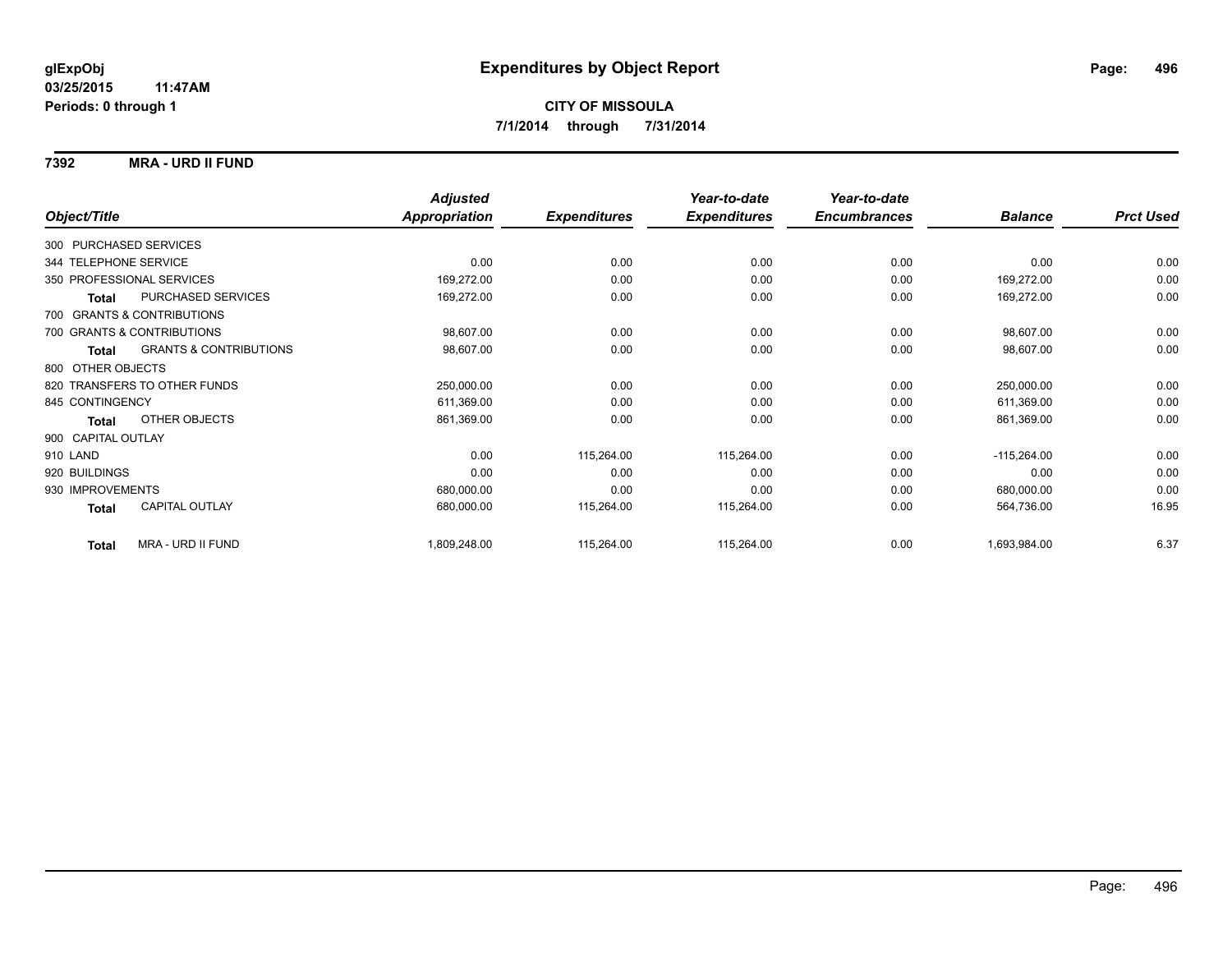**7393 MRA - URD III FUND**

| Object/Title               |                                           | <b>Adjusted</b><br><b>Appropriation</b> | <b>Expenditures</b> | Year-to-date<br><b>Expenditures</b> | Year-to-date<br><b>Encumbrances</b> | <b>Balance</b> | <b>Prct Used</b> |
|----------------------------|-------------------------------------------|-----------------------------------------|---------------------|-------------------------------------|-------------------------------------|----------------|------------------|
|                            |                                           |                                         |                     |                                     |                                     |                |                  |
| 100 PERSONAL SERVICES      |                                           |                                         |                     |                                     |                                     |                |                  |
| 110 SALARIES AND WAGES     |                                           | 331,208.00                              | 10,042.60           | 10,042.60                           | 0.00                                | 321,165.40     | 3.03             |
| 120 OVERTIME/TERMINATION   |                                           | 5.000.00                                | 0.00                | 0.00                                | 0.00                                | 5,000.00       | 0.00             |
|                            | <b>140 EMPLOYER CONTRIBUTIONS</b>         | 111,443.00                              | 9,035.56            | 9,035.56                            | 0.00                                | 102,407.44     | 8.11             |
|                            | <b>141 STATE RETIREMENT CONTRIBUTIONS</b> | 319.00                                  | 10.04               | 10.04                               | 0.00                                | 308.96         | 3.15             |
| Total                      | PERSONAL SERVICES                         | 447,970.00                              | 19,088.20           | 19,088.20                           | 0.00                                | 428,881.80     | 4.26             |
| 200 SUPPLIES               |                                           |                                         |                     |                                     |                                     |                |                  |
| 210 OFFICE SUPPLIES        |                                           | 4,000.00                                | 129.09              | 129.09                              | 0.00                                | 3,870.91       | 3.23             |
| 220 OPERATING SUPPLIES     |                                           | 500.00                                  | 0.00                | 0.00                                | 0.00                                | 500.00         | 0.00             |
| 230 REPAIR/MAINTENANCE     |                                           | 828.00                                  | 0.00                | 0.00                                | 0.00                                | 828.00         | 0.00             |
| 231 GASOLINE               |                                           | 400.00                                  | 0.00                | 0.00                                | 0.00                                | 400.00         | 0.00             |
| 240 OTHER SUPPLIES         |                                           | 3,398.00                                | 0.00                | 0.00                                | 0.00                                | 3,398.00       | 0.00             |
| <b>Total</b>               | <b>SUPPLIES</b>                           | 9,126.00                                | 129.09              | 129.09                              | 0.00                                | 8,996.91       | 1.41             |
| 300 PURCHASED SERVICES     |                                           |                                         |                     |                                     |                                     |                |                  |
| 310 COMMUNICATIONS         |                                           | 800.00                                  | 0.00                | 0.00                                | 0.00                                | 800.00         | 0.00             |
| 320 PRINTING & DUPLICATING |                                           | 3,000.00                                | 0.00                | 0.00                                | 0.00                                | 3,000.00       | 0.00             |
|                            | 330 PUBLICITY, SUBSCRIPTIONS & DUES       | 3,000.00                                | 100.00              | 100.00                              | 0.00                                | 2,900.00       | 3.33             |
| 344 TELEPHONE SERVICE      |                                           | 1,300.00                                | 0.00                | 0.00                                | 0.00                                | 1,300.00       | 0.00             |
| 345 GARBAGE                |                                           | 565.00                                  | 44.35               | 44.35                               | 0.00                                | 520.65         | 7.85             |
| 350 PROFESSIONAL SERVICES  |                                           | 498,807.00                              | 0.00                | 0.00                                | 0.00                                | 498,807.00     | 0.00             |
| 360 REPAIR & MAINTENANCE   |                                           | 6.990.00                                | 0.00                | 0.00                                | 0.00                                | 6,990.00       | 0.00             |
| 370 TRAVEL                 |                                           | 3,500.00                                | 0.00                | 0.00                                | 0.00                                | 3,500.00       | 0.00             |
| 380 TRAINING               |                                           | 4,500.00                                | 0.00                | 0.00                                | 0.00                                | 4,500.00       | 0.00             |
|                            | 390 OTHER PURCHASED SERVICES              | 500.00                                  | 0.00                | 0.00                                | 0.00                                | 500.00         | 0.00             |
| Total                      | PURCHASED SERVICES                        | 522,962.00                              | 144.35              | 144.35                              | 0.00                                | 522,817.65     | 0.03             |
|                            | 700 GRANTS & CONTRIBUTIONS                |                                         |                     |                                     |                                     |                |                  |
|                            | 700 GRANTS & CONTRIBUTIONS                | 2,198,424.00                            | 0.00                | 0.00                                | 0.00                                | 2,198,424.00   | 0.00             |
| <b>Total</b>               | <b>GRANTS &amp; CONTRIBUTIONS</b>         | 2,198,424.00                            | 0.00                | 0.00                                | 0.00                                | 2,198,424.00   | 0.00             |
| 800 OTHER OBJECTS          |                                           |                                         |                     |                                     |                                     |                |                  |
|                            | 820 TRANSFERS TO OTHER FUNDS              | 0.00                                    | 0.00                | 0.00                                | 0.00                                | 0.00           | 0.00             |
| 845 CONTINGENCY            |                                           | 784,332.00                              | 0.00                | 0.00                                | 0.00                                | 784,332.00     | 0.00             |
| Total                      | OTHER OBJECTS                             | 784,332.00                              | 0.00                | 0.00                                | 0.00                                | 784,332.00     | 0.00             |
| 900 CAPITAL OUTLAY         |                                           |                                         |                     |                                     |                                     |                |                  |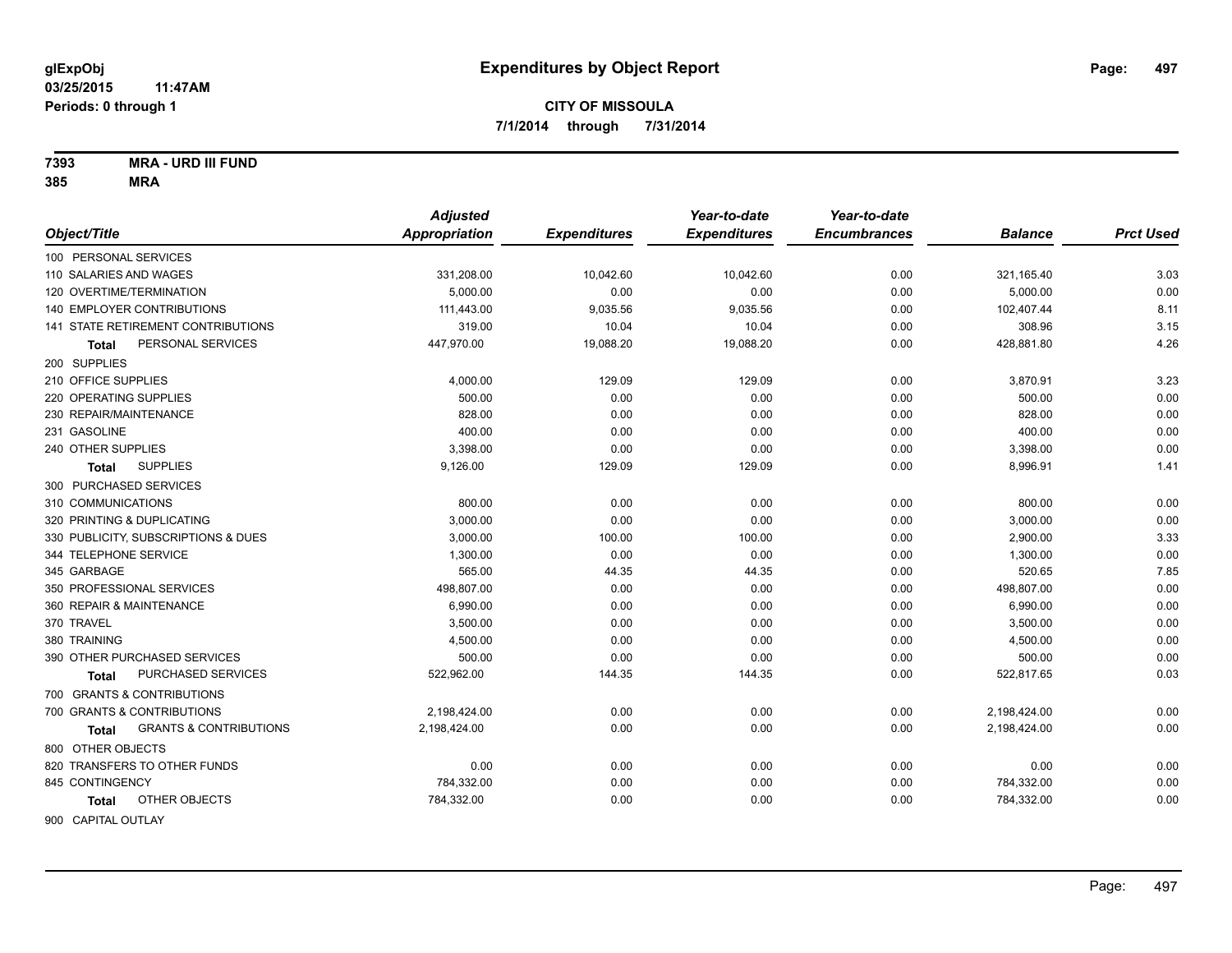# **CITY OF MISSOULA 7/1/2014 through 7/31/2014**

# **7393 MRA - URD III FUND**

|                                | <b>Adjusted</b><br>Appropriation | <i><b>Expenditures</b></i> | Year-to-date<br><b>Expenditures</b> | Year-to-date<br><b>Encumbrances</b> | <b>Balance</b> | <b>Prct Used</b> |
|--------------------------------|----------------------------------|----------------------------|-------------------------------------|-------------------------------------|----------------|------------------|
| Object/Title                   |                                  |                            |                                     |                                     |                |                  |
| 930 IMPROVEMENTS               | 2,115,956.00                     | 138.00                     | 138.00                              | 0.00                                | 2.115.818.00   | 0.01             |
| 940 MACHINERY & EQUIPMENT      | 30,000.00                        | 0.00                       | 0.00                                | 0.00                                | 30.000.00      | 0.00             |
| <b>CAPITAL OUTLAY</b><br>Total | 2,145,956.00                     | 138.00                     | 138.00                              | 0.00                                | 2,145,818.00   | 0.01             |
| <b>MRA</b><br><b>Total</b>     | 6,108,770.00                     | 19.499.64                  | 19.499.64                           | 0.00                                | 6.089.270.36   | 0.32             |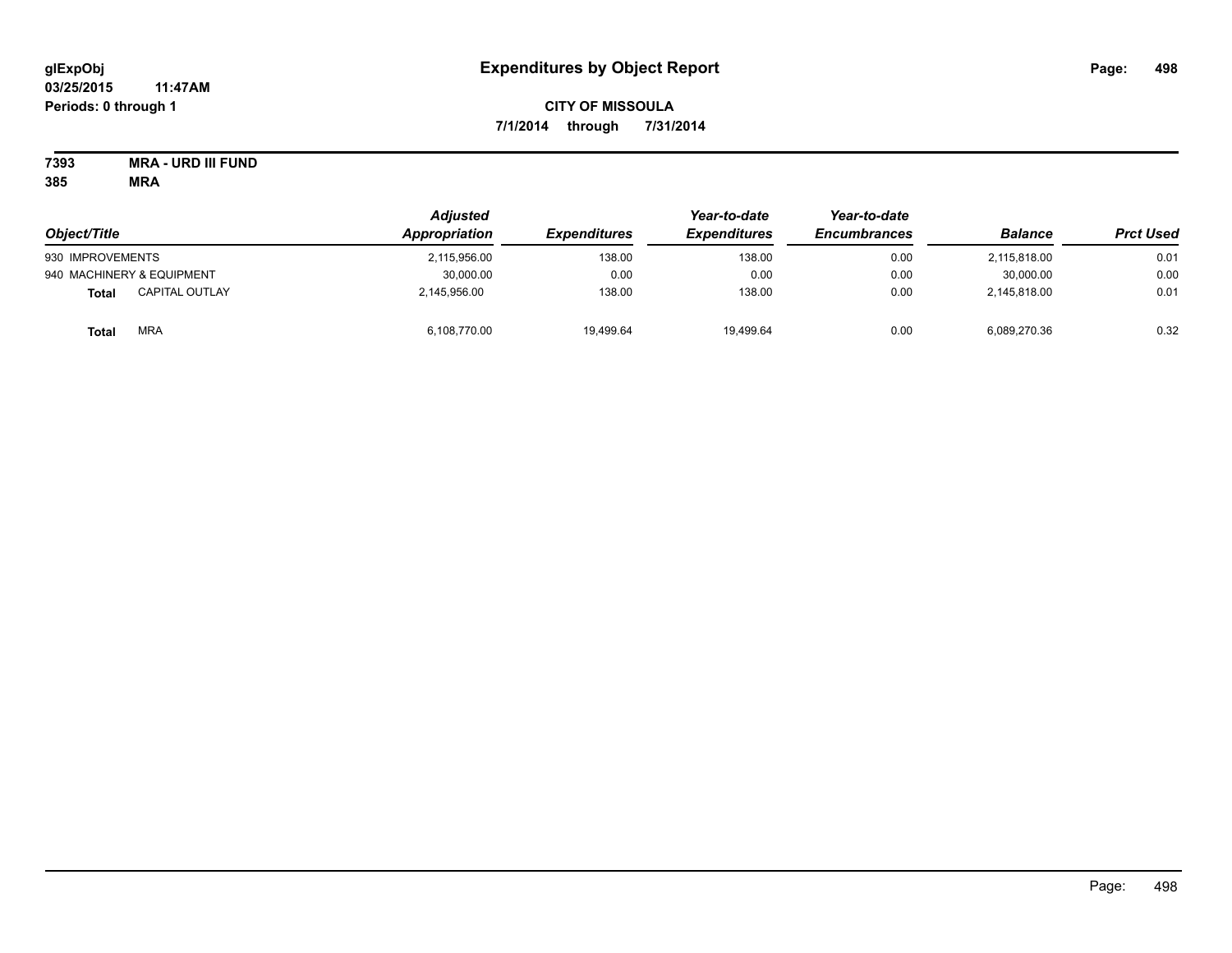# **7393 MRA - URD III FUND**

**900 DEPRECIATION**

| Object/Title      |                     | <b>Adjusted</b><br>Appropriation | <b>Expenditures</b> | Year-to-date<br><b>Expenditures</b> | Year-to-date<br><b>Encumbrances</b> | <b>Balance</b> | <b>Prct Used</b> |
|-------------------|---------------------|----------------------------------|---------------------|-------------------------------------|-------------------------------------|----------------|------------------|
| 800 OTHER OBJECTS |                     |                                  |                     |                                     |                                     |                |                  |
| 830 DEPRECIATION  |                     | 0.00                             | 0.00                | 0.00                                | 0.00                                | 0.00           | 0.00             |
| <b>Total</b>      | OTHER OBJECTS       | 0.00                             | 0.00                | 0.00                                | 0.00                                | 0.00           | 0.00             |
| <b>Total</b>      | <b>DEPRECIATION</b> | 0.00                             | 0.00                | 0.00                                | 0.00                                | 0.00           | 0.00             |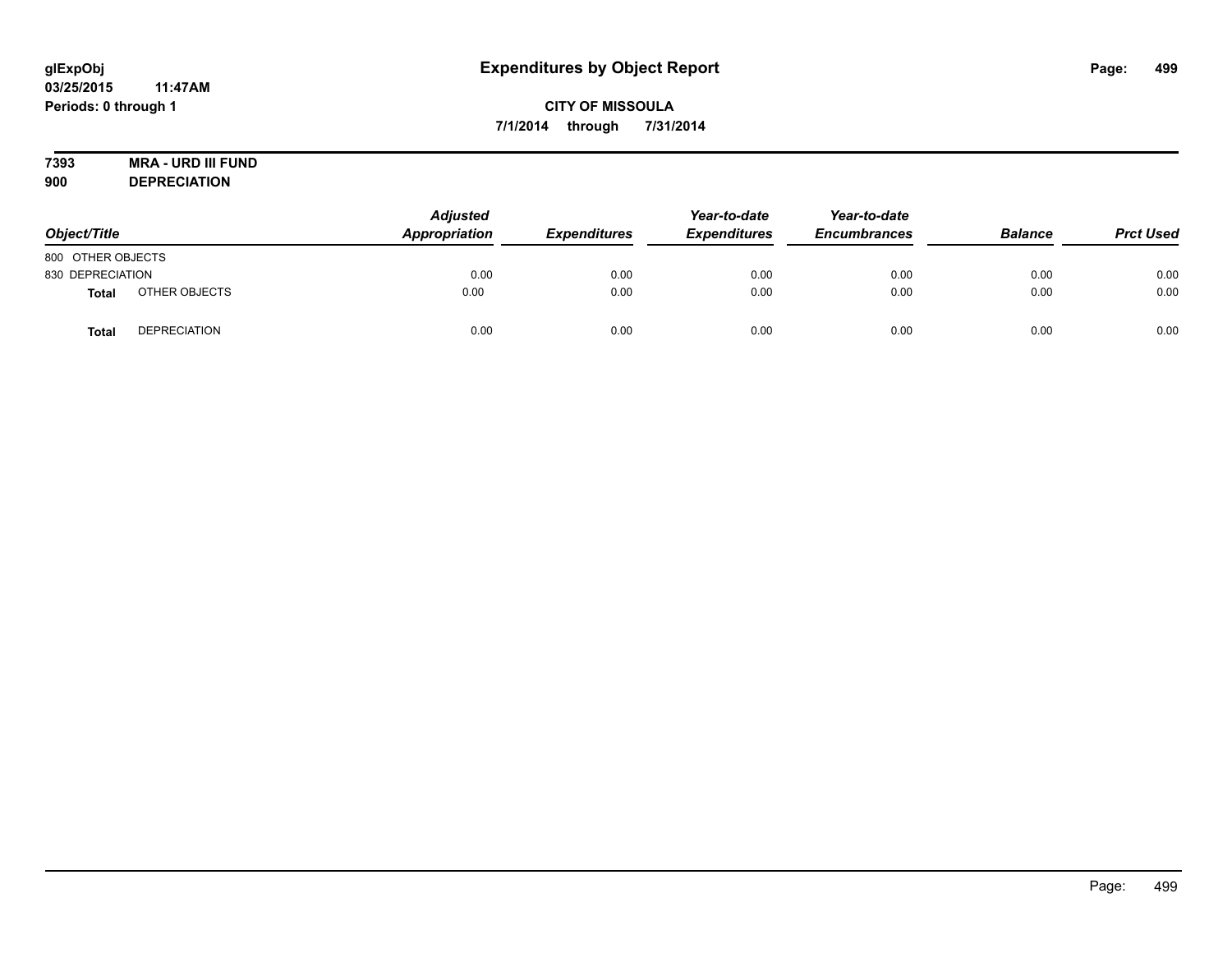**7393 MRA - URD III FUND**

|                                                   | <b>Adjusted</b> |                     | Year-to-date        | Year-to-date        |                |                  |
|---------------------------------------------------|-----------------|---------------------|---------------------|---------------------|----------------|------------------|
| Object/Title                                      | Appropriation   | <b>Expenditures</b> | <b>Expenditures</b> | <b>Encumbrances</b> | <b>Balance</b> | <b>Prct Used</b> |
| 100 PERSONAL SERVICES                             |                 |                     |                     |                     |                |                  |
| 110 SALARIES AND WAGES                            | 331,208.00      | 10,042.60           | 10,042.60           | 0.00                | 321,165.40     | 3.03             |
| 120 OVERTIME/TERMINATION                          | 5,000.00        | 0.00                | 0.00                | 0.00                | 5,000.00       | 0.00             |
| <b>140 EMPLOYER CONTRIBUTIONS</b>                 | 111,443.00      | 9,035.56            | 9,035.56            | 0.00                | 102,407.44     | 8.11             |
| 141 STATE RETIREMENT CONTRIBUTIONS                | 319.00          | 10.04               | 10.04               | 0.00                | 308.96         | 3.15             |
| PERSONAL SERVICES<br><b>Total</b>                 | 447,970.00      | 19,088.20           | 19,088.20           | 0.00                | 428,881.80     | 4.26             |
| 200 SUPPLIES                                      |                 |                     |                     |                     |                |                  |
| 210 OFFICE SUPPLIES                               | 4,000.00        | 129.09              | 129.09              | 0.00                | 3,870.91       | 3.23             |
| 220 OPERATING SUPPLIES                            | 500.00          | 0.00                | 0.00                | 0.00                | 500.00         | 0.00             |
| 230 REPAIR/MAINTENANCE                            | 828.00          | 0.00                | 0.00                | 0.00                | 828.00         | 0.00             |
| 231 GASOLINE                                      | 400.00          | 0.00                | 0.00                | 0.00                | 400.00         | 0.00             |
| 240 OTHER SUPPLIES                                | 3,398.00        | 0.00                | 0.00                | 0.00                | 3,398.00       | 0.00             |
| <b>SUPPLIES</b><br>Total                          | 9,126.00        | 129.09              | 129.09              | 0.00                | 8,996.91       | 1.41             |
| 300 PURCHASED SERVICES                            |                 |                     |                     |                     |                |                  |
| 310 COMMUNICATIONS                                | 800.00          | 0.00                | 0.00                | 0.00                | 800.00         | 0.00             |
| 320 PRINTING & DUPLICATING                        | 3,000.00        | 0.00                | 0.00                | 0.00                | 3,000.00       | 0.00             |
| 330 PUBLICITY, SUBSCRIPTIONS & DUES               | 3,000.00        | 100.00              | 100.00              | 0.00                | 2,900.00       | 3.33             |
| 344 TELEPHONE SERVICE                             | 1,300.00        | 0.00                | 0.00                | 0.00                | 1,300.00       | 0.00             |
| 345 GARBAGE                                       | 565.00          | 44.35               | 44.35               | 0.00                | 520.65         | 7.85             |
| 350 PROFESSIONAL SERVICES                         | 498,807.00      | 0.00                | 0.00                | 0.00                | 498,807.00     | 0.00             |
| 360 REPAIR & MAINTENANCE                          | 6,990.00        | 0.00                | 0.00                | 0.00                | 6,990.00       | 0.00             |
| 370 TRAVEL                                        | 3,500.00        | 0.00                | 0.00                | 0.00                | 3,500.00       | 0.00             |
| 380 TRAINING                                      | 4,500.00        | 0.00                | 0.00                | 0.00                | 4,500.00       | 0.00             |
| 390 OTHER PURCHASED SERVICES                      | 500.00          | 0.00                | 0.00                | 0.00                | 500.00         | 0.00             |
| PURCHASED SERVICES<br><b>Total</b>                | 522,962.00      | 144.35              | 144.35              | 0.00                | 522,817.65     | 0.03             |
| 700 GRANTS & CONTRIBUTIONS                        |                 |                     |                     |                     |                |                  |
| 700 GRANTS & CONTRIBUTIONS                        | 2,198,424.00    | 0.00                | 0.00                | 0.00                | 2,198,424.00   | 0.00             |
| <b>GRANTS &amp; CONTRIBUTIONS</b><br><b>Total</b> | 2,198,424.00    | 0.00                | 0.00                | 0.00                | 2,198,424.00   | 0.00             |
| 800 OTHER OBJECTS                                 |                 |                     |                     |                     |                |                  |
| 820 TRANSFERS TO OTHER FUNDS                      | 0.00            | 0.00                | 0.00                | 0.00                | 0.00           | 0.00             |
| 830 DEPRECIATION                                  | 0.00            | 0.00                | 0.00                | 0.00                | 0.00           | 0.00             |
| 845 CONTINGENCY                                   | 784,332.00      | 0.00                | 0.00                | 0.00                | 784,332.00     | 0.00             |
| OTHER OBJECTS<br>Total                            | 784,332.00      | 0.00                | 0.00                | 0.00                | 784,332.00     | 0.00             |
| 900 CAPITAL OUTLAY                                |                 |                     |                     |                     |                |                  |
| 930 IMPROVEMENTS                                  | 2,115,956.00    | 138.00              | 138.00              | 0.00                | 2,115,818.00   | 0.01             |
|                                                   |                 |                     |                     |                     |                |                  |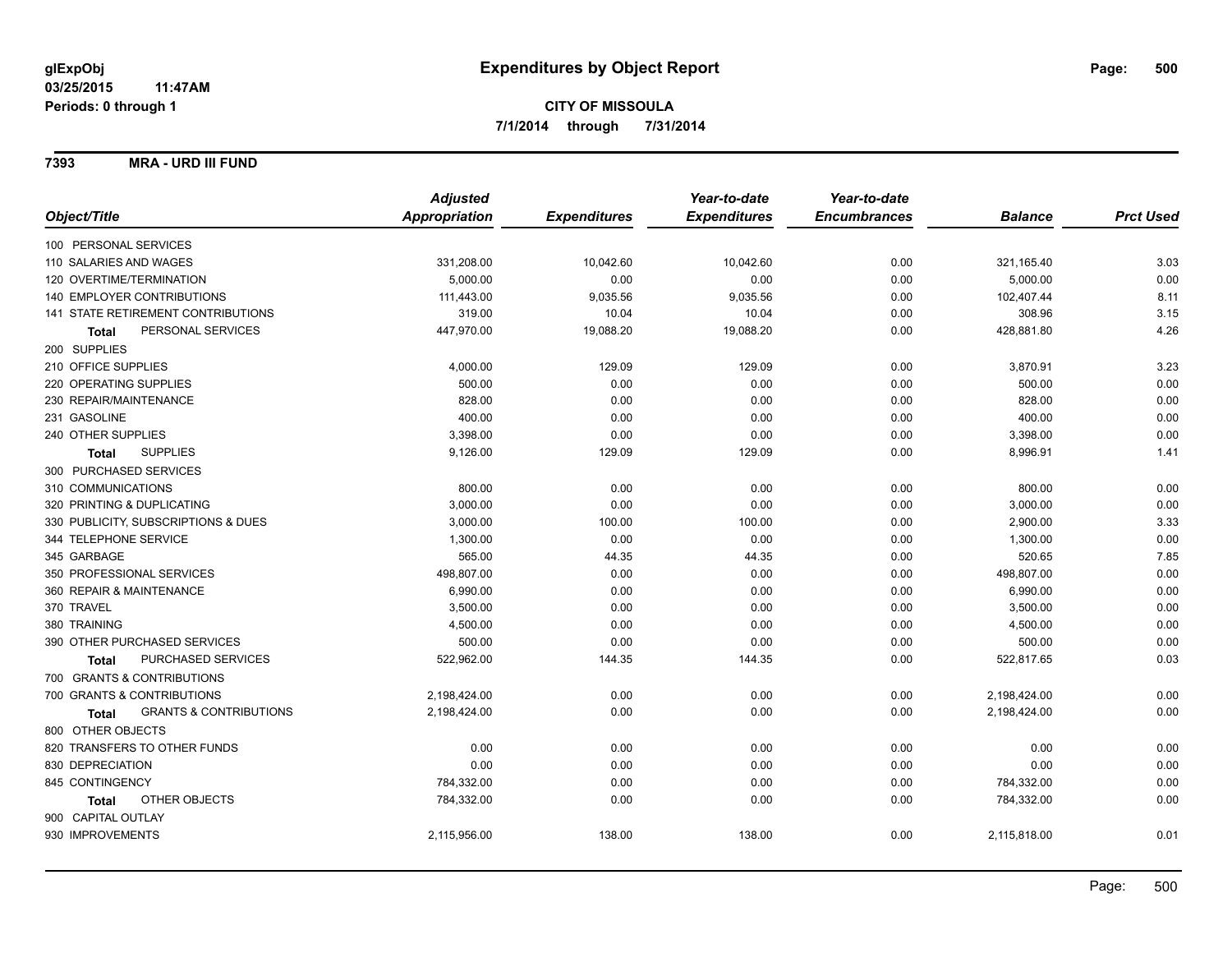**7393 MRA - URD III FUND**

|                                       | <b>Adjusted</b> |                     |                     | Year-to-date        |                |                  |
|---------------------------------------|-----------------|---------------------|---------------------|---------------------|----------------|------------------|
| Object/Title                          | Appropriation   | <b>Expenditures</b> | <b>Expenditures</b> | <b>Encumbrances</b> | <b>Balance</b> | <b>Prct Used</b> |
| 940 MACHINERY & EQUIPMENT             | 30,000.00       | 0.00                | 0.00                | 0.00                | 30.000.00      | 0.00             |
| <b>CAPITAL OUTLAY</b><br><b>Total</b> | 2,145,956.00    | 138.00              | 138.00              | 0.00                | 2,145,818.00   | 0.01             |
| MRA - URD III FUND<br><b>Total</b>    | 6,108,770.00    | 19,499.64           | 19,499.64           | 0.00                | 6,089,270.36   | 0.32             |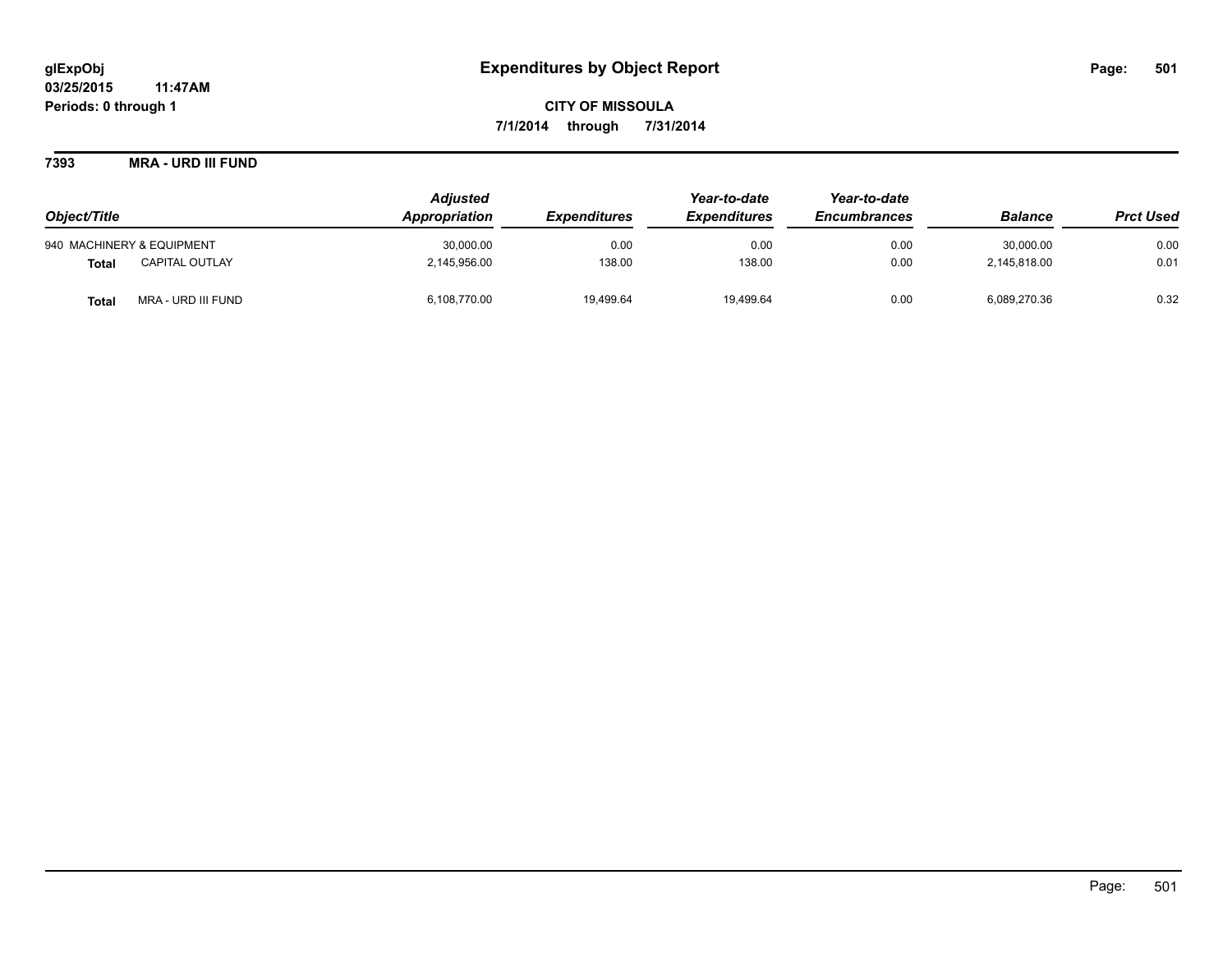#### **7394 MRA TAX INCREMENT DEBT CLEARING FUND**

**390 NON-DEPARTMENTAL**

| Object/Title      |                              | <b>Adjusted</b><br>Appropriation | <b>Expenditures</b> | Year-to-date<br><b>Expenditures</b> | Year-to-date<br><b>Encumbrances</b> | <b>Balance</b> | <b>Prct Used</b> |
|-------------------|------------------------------|----------------------------------|---------------------|-------------------------------------|-------------------------------------|----------------|------------------|
| 800 OTHER OBJECTS |                              |                                  |                     |                                     |                                     |                |                  |
|                   | 820 TRANSFERS TO OTHER FUNDS | 0.00                             | 0.00                | 0.00                                | 0.00                                | 0.00           | 0.00             |
| <b>Total</b>      | OTHER OBJECTS                | 0.00                             | 0.00                | 0.00                                | 0.00                                | 0.00           | 0.00             |
| <b>Total</b>      | NON-DEPARTMENTAL             | 0.00                             | 0.00                | 0.00                                | 0.00                                | 0.00           | 0.00             |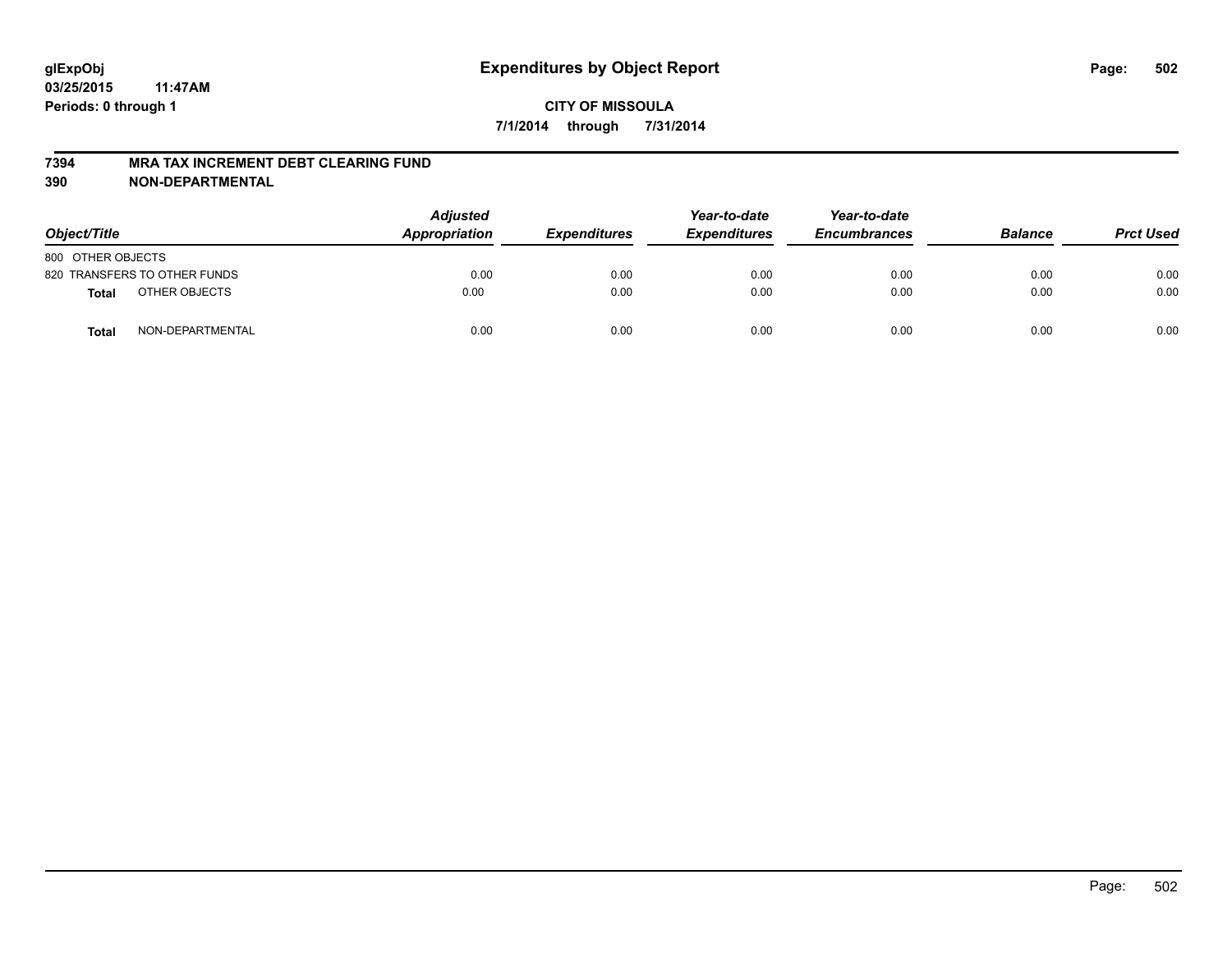**CITY OF MISSOULA 7/1/2014 through 7/31/2014**

### **7394 MRA TAX INCREMENT DEBT CLEARING FUND**

| Object/Title                                      | <b>Adjusted</b><br>Appropriation | <b>Expenditures</b> | Year-to-date<br><b>Expenditures</b> | Year-to-date<br><b>Encumbrances</b> | <b>Balance</b> | <b>Prct Used</b> |
|---------------------------------------------------|----------------------------------|---------------------|-------------------------------------|-------------------------------------|----------------|------------------|
| 800 OTHER OBJECTS                                 |                                  |                     |                                     |                                     |                |                  |
| 820 TRANSFERS TO OTHER FUNDS                      | 0.00                             | 0.00                | 0.00                                | 0.00                                | 0.00           | 0.00             |
| OTHER OBJECTS<br>Total                            | 0.00                             | 0.00                | 0.00                                | 0.00                                | 0.00           | 0.00             |
| MRA TAX INCREMENT DEBT CLEARING F<br><b>Total</b> | 0.00                             | 0.00                | 0.00                                | 0.00                                | 0.00           | 0.00             |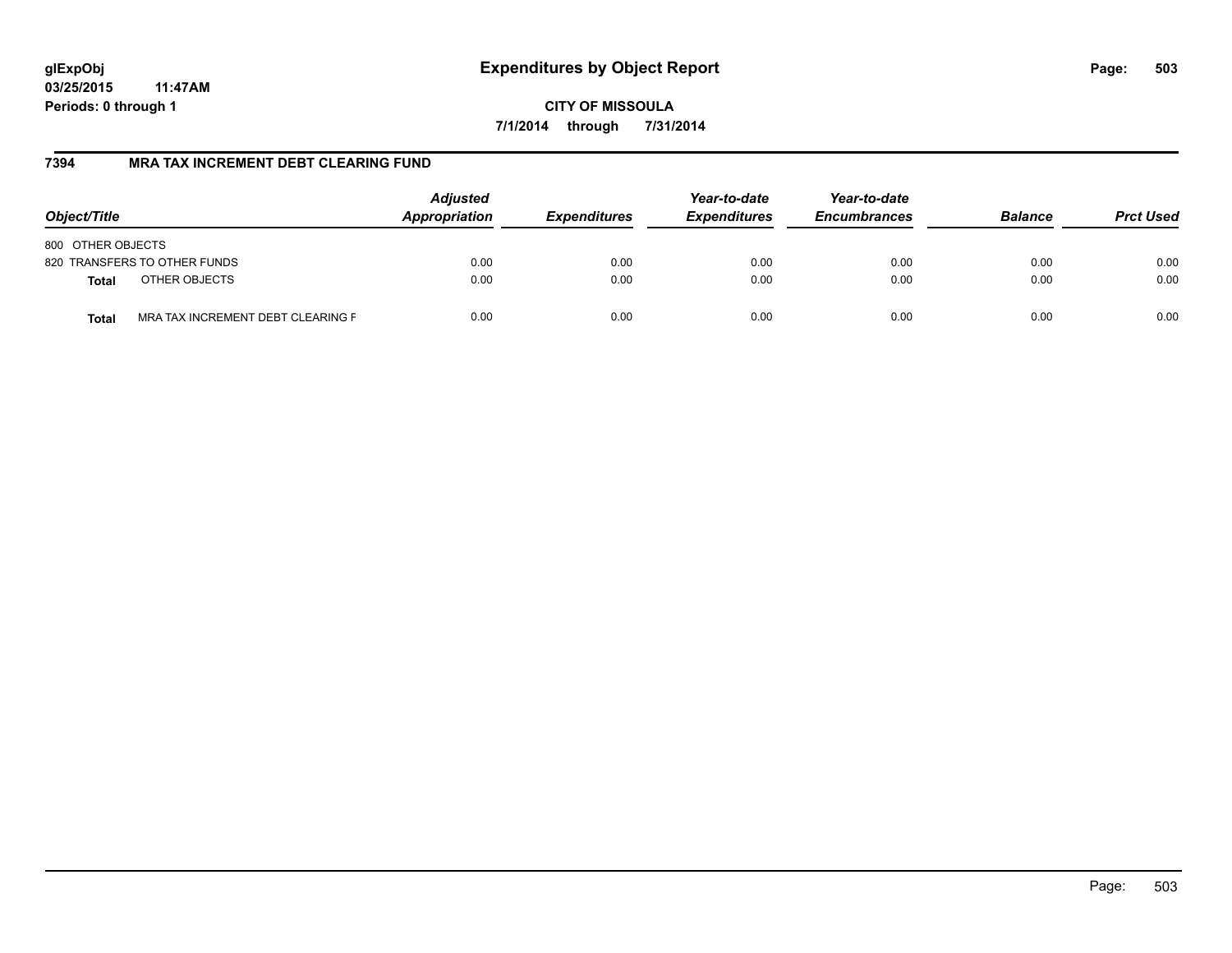#### **7395 MRA TAX INCREMENT DEBT SERVICE INTEREST**

**390 NON-DEPARTMENTAL**

|                                     | <b>Adjusted</b>      |                     | Year-to-date        | Year-to-date        |                |                  |
|-------------------------------------|----------------------|---------------------|---------------------|---------------------|----------------|------------------|
| Object/Title                        | <b>Appropriation</b> | <b>Expenditures</b> | <b>Expenditures</b> | <b>Encumbrances</b> | <b>Balance</b> | <b>Prct Used</b> |
| 600 DEBT SERVICE                    |                      |                     |                     |                     |                |                  |
| 610 PRINCIPAL                       | 0.00                 | 0.00                | 0.00                | 0.00                | 0.00           | 0.00             |
| 620 INTEREST / SERVICE FEES         | 0.00                 | 0.00                | 0.00                | 0.00                | 0.00           | 0.00             |
| <b>DEBT SERVICE</b><br><b>Total</b> | 0.00                 | 0.00                | 0.00                | 0.00                | 0.00           | 0.00             |
| 800 OTHER OBJECTS                   |                      |                     |                     |                     |                |                  |
| 820 TRANSFERS TO OTHER FUNDS        | 0.00                 | 0.00                | 0.00                | 0.00                | 0.00           | 0.00             |
| OTHER OBJECTS<br><b>Total</b>       | 0.00                 | 0.00                | 0.00                | 0.00                | 0.00           | 0.00             |
| NON-DEPARTMENTAL<br>Total           | 0.00                 | 0.00                | 0.00                | 0.00                | 0.00           | 0.00             |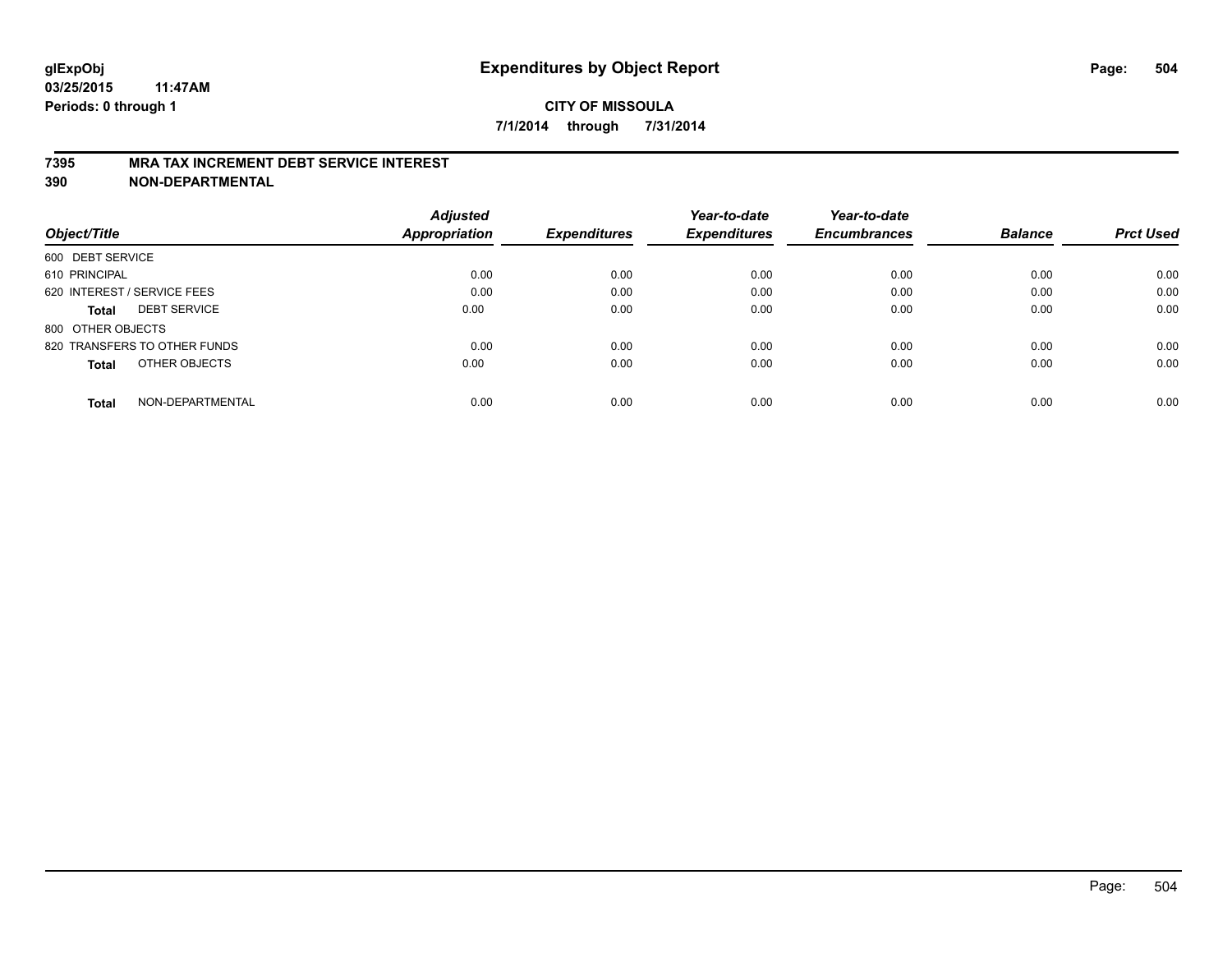**CITY OF MISSOULA 7/1/2014 through 7/31/2014**

### **7395 MRA TAX INCREMENT DEBT SERVICE INTEREST**

| Object/Title                |                                   | <b>Adjusted</b><br><b>Appropriation</b> | <b>Expenditures</b> | Year-to-date<br><b>Expenditures</b> | Year-to-date<br><b>Encumbrances</b> | <b>Balance</b> | <b>Prct Used</b> |
|-----------------------------|-----------------------------------|-----------------------------------------|---------------------|-------------------------------------|-------------------------------------|----------------|------------------|
| 600 DEBT SERVICE            |                                   |                                         |                     |                                     |                                     |                |                  |
| 610 PRINCIPAL               |                                   | 0.00                                    | 0.00                | 0.00                                | 0.00                                | 0.00           | 0.00             |
| 620 INTEREST / SERVICE FEES |                                   | 0.00                                    | 0.00                | 0.00                                | 0.00                                | 0.00           | 0.00             |
| <b>Total</b>                | <b>DEBT SERVICE</b>               | 0.00                                    | 0.00                | 0.00                                | 0.00                                | 0.00           | 0.00             |
| 800 OTHER OBJECTS           |                                   |                                         |                     |                                     |                                     |                |                  |
|                             | 820 TRANSFERS TO OTHER FUNDS      | 0.00                                    | 0.00                | 0.00                                | 0.00                                | 0.00           | 0.00             |
| <b>Total</b>                | OTHER OBJECTS                     | 0.00                                    | 0.00                | 0.00                                | 0.00                                | 0.00           | 0.00             |
| <b>Total</b>                | MRA TAX INCREMENT DEBT SERVICE IN | 0.00                                    | 0.00                | 0.00                                | 0.00                                | 0.00           | 0.00             |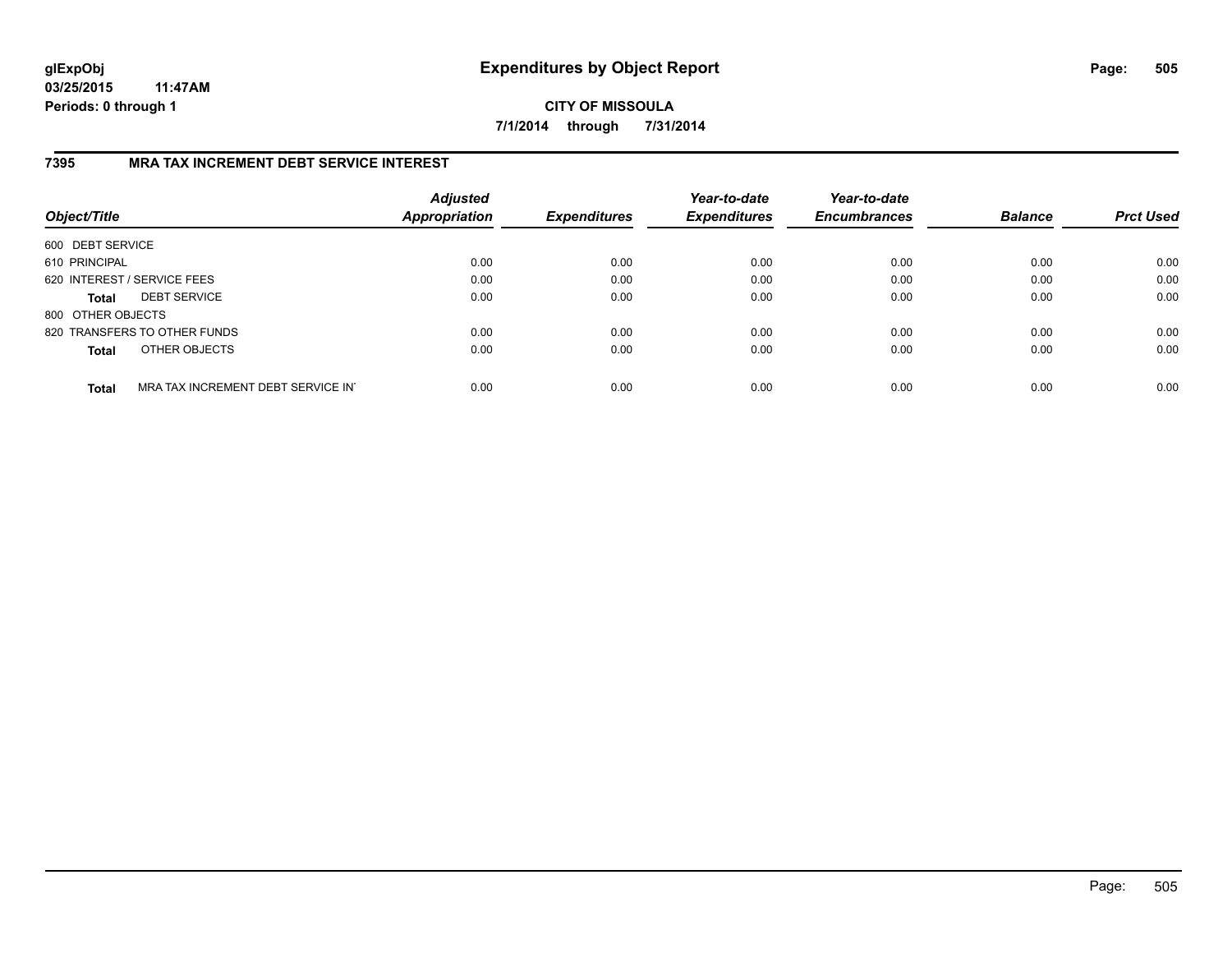#### **7396 MRA TAX INCREMENT DEBT SERVICE SINKING F**

**390 NON-DEPARTMENTAL**

| Object/Title      |                              | <b>Adjusted</b><br><b>Appropriation</b> | <b>Expenditures</b> | Year-to-date<br><b>Expenditures</b> | Year-to-date<br><b>Encumbrances</b> | <b>Balance</b> | <b>Prct Used</b> |
|-------------------|------------------------------|-----------------------------------------|---------------------|-------------------------------------|-------------------------------------|----------------|------------------|
| 600 DEBT SERVICE  |                              |                                         |                     |                                     |                                     |                |                  |
| 610 PRINCIPAL     |                              | 0.00                                    | 0.00                | 0.00                                | 0.00                                | 0.00           | 0.00             |
| <b>Total</b>      | <b>DEBT SERVICE</b>          | 0.00                                    | 0.00                | 0.00                                | 0.00                                | 0.00           | 0.00             |
| 800 OTHER OBJECTS |                              |                                         |                     |                                     |                                     |                |                  |
|                   | 820 TRANSFERS TO OTHER FUNDS | 0.00                                    | 0.00                | 0.00                                | 0.00                                | 0.00           | 0.00             |
| <b>Total</b>      | OTHER OBJECTS                | 0.00                                    | 0.00                | 0.00                                | 0.00                                | 0.00           | 0.00             |
| <b>Total</b>      | NON-DEPARTMENTAL             | 0.00                                    | 0.00                | 0.00                                | 0.00                                | 0.00           | 0.00             |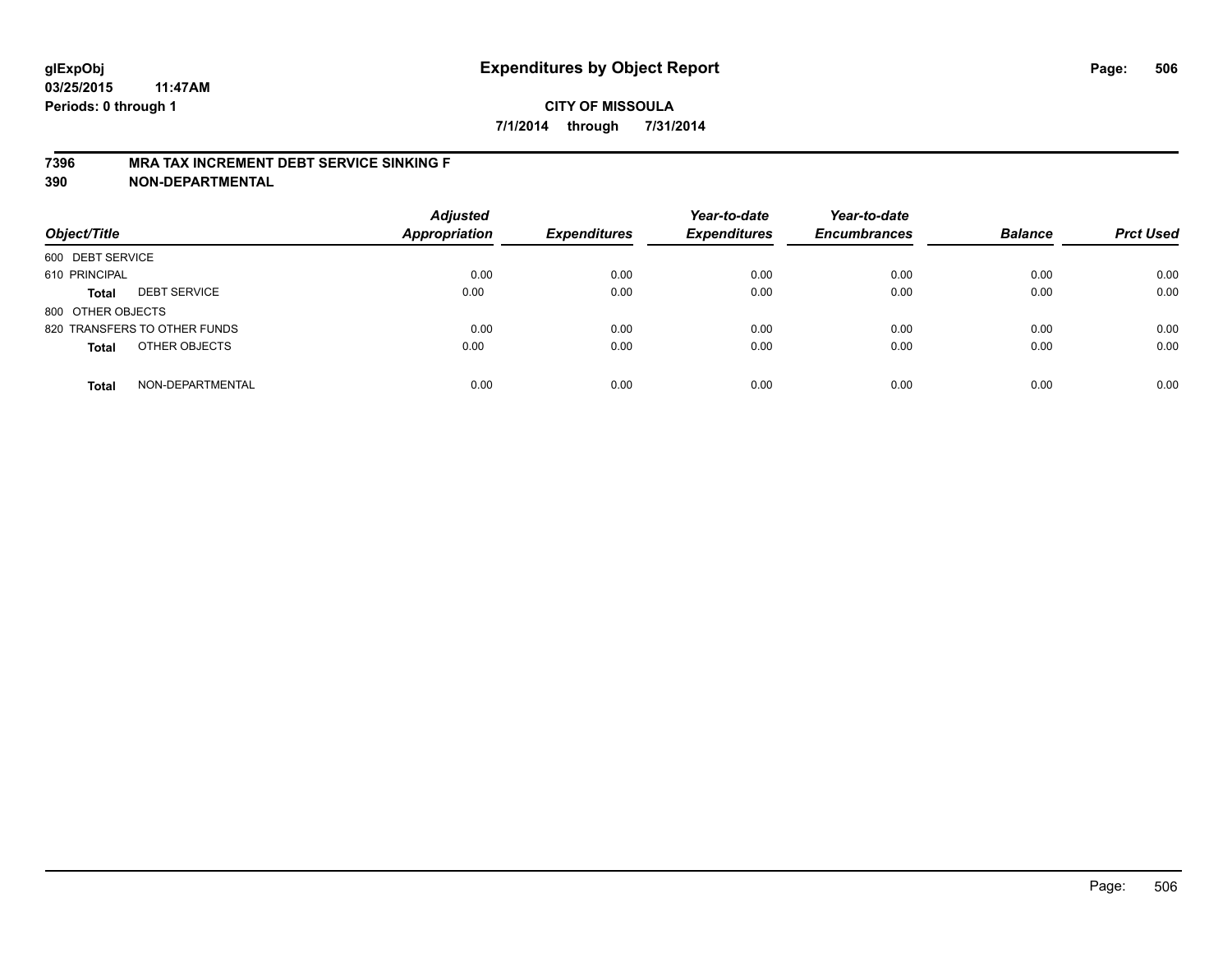# **CITY OF MISSOULA 7/1/2014 through 7/31/2014**

# **7396 MRA TAX INCREMENT DEBT SERVICE SINKING F**

| Object/Title      |                                    | <b>Adjusted</b><br><b>Appropriation</b> | <b>Expenditures</b> | Year-to-date<br><b>Expenditures</b> | Year-to-date<br><b>Encumbrances</b> | <b>Balance</b> | <b>Prct Used</b> |
|-------------------|------------------------------------|-----------------------------------------|---------------------|-------------------------------------|-------------------------------------|----------------|------------------|
| 600 DEBT SERVICE  |                                    |                                         |                     |                                     |                                     |                |                  |
| 610 PRINCIPAL     |                                    | 0.00                                    | 0.00                | 0.00                                | 0.00                                | 0.00           | 0.00             |
| <b>Total</b>      | <b>DEBT SERVICE</b>                | 0.00                                    | 0.00                | 0.00                                | 0.00                                | 0.00           | 0.00             |
| 800 OTHER OBJECTS |                                    |                                         |                     |                                     |                                     |                |                  |
|                   | 820 TRANSFERS TO OTHER FUNDS       | 0.00                                    | 0.00                | 0.00                                | 0.00                                | 0.00           | 0.00             |
| <b>Total</b>      | OTHER OBJECTS                      | 0.00                                    | 0.00                | 0.00                                | 0.00                                | 0.00           | 0.00             |
| <b>Total</b>      | MRA TAX INCREMENT DEBT SERVICE SII | 0.00                                    | 0.00                | 0.00                                | 0.00                                | 0.00           | 0.00             |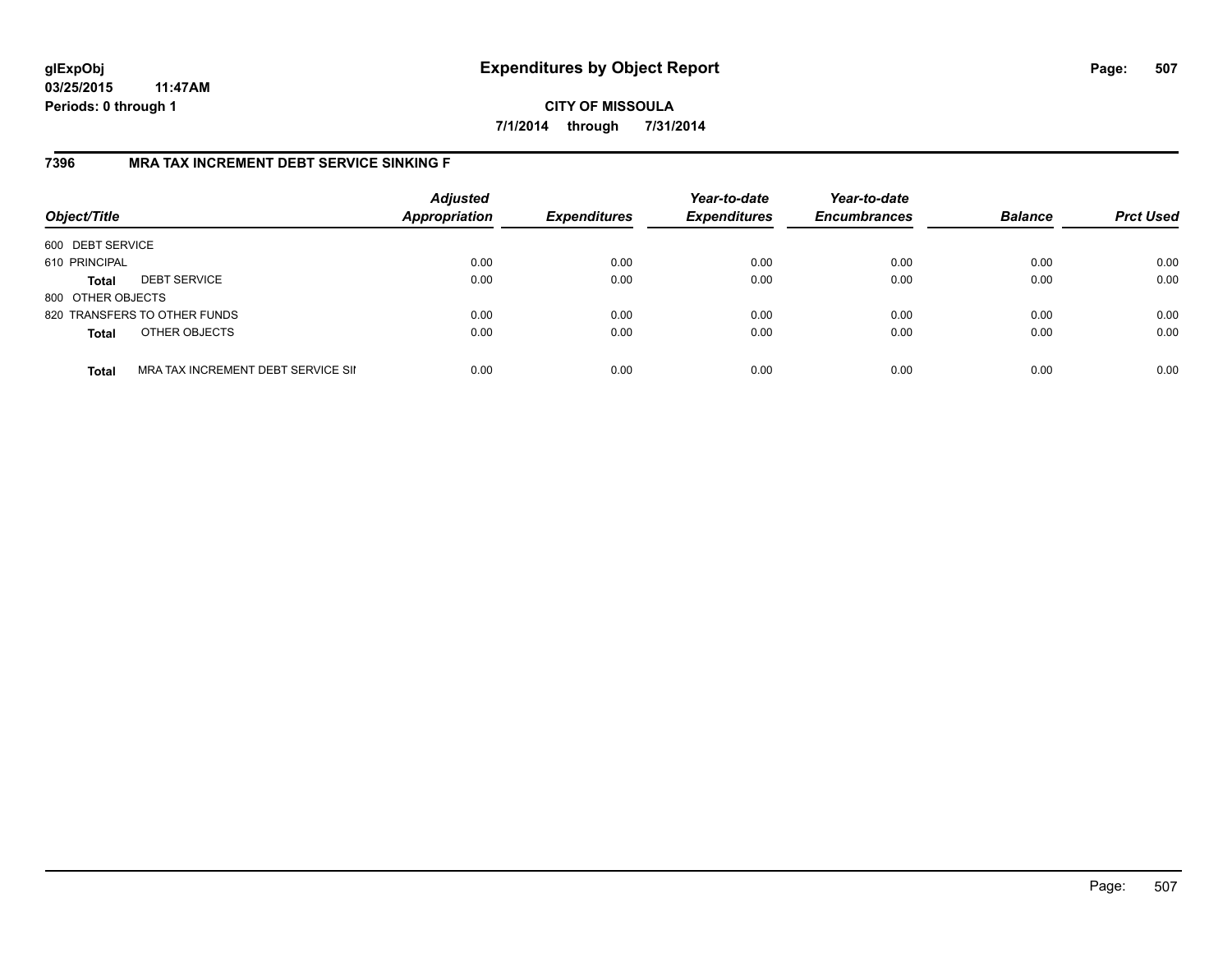#### **7397 MRA TAX INCREMENT BOND RESERVE FUND**

**390 NON-DEPARTMENTAL**

| Object/Title      |                              | <b>Adjusted</b><br>Appropriation | <b>Expenditures</b> | Year-to-date<br><b>Expenditures</b> | Year-to-date<br><b>Encumbrances</b> | <b>Balance</b> | <b>Prct Used</b> |
|-------------------|------------------------------|----------------------------------|---------------------|-------------------------------------|-------------------------------------|----------------|------------------|
| 800 OTHER OBJECTS |                              |                                  |                     |                                     |                                     |                |                  |
|                   | 820 TRANSFERS TO OTHER FUNDS | 0.00                             | 0.00                | 0.00                                | 0.00                                | 0.00           | 0.00             |
| Total             | OTHER OBJECTS                | 0.00                             | 0.00                | 0.00                                | 0.00                                | 0.00           | 0.00             |
| <b>Total</b>      | NON-DEPARTMENTAL             | 0.00                             | 0.00                | 0.00                                | 0.00                                | 0.00           | 0.00             |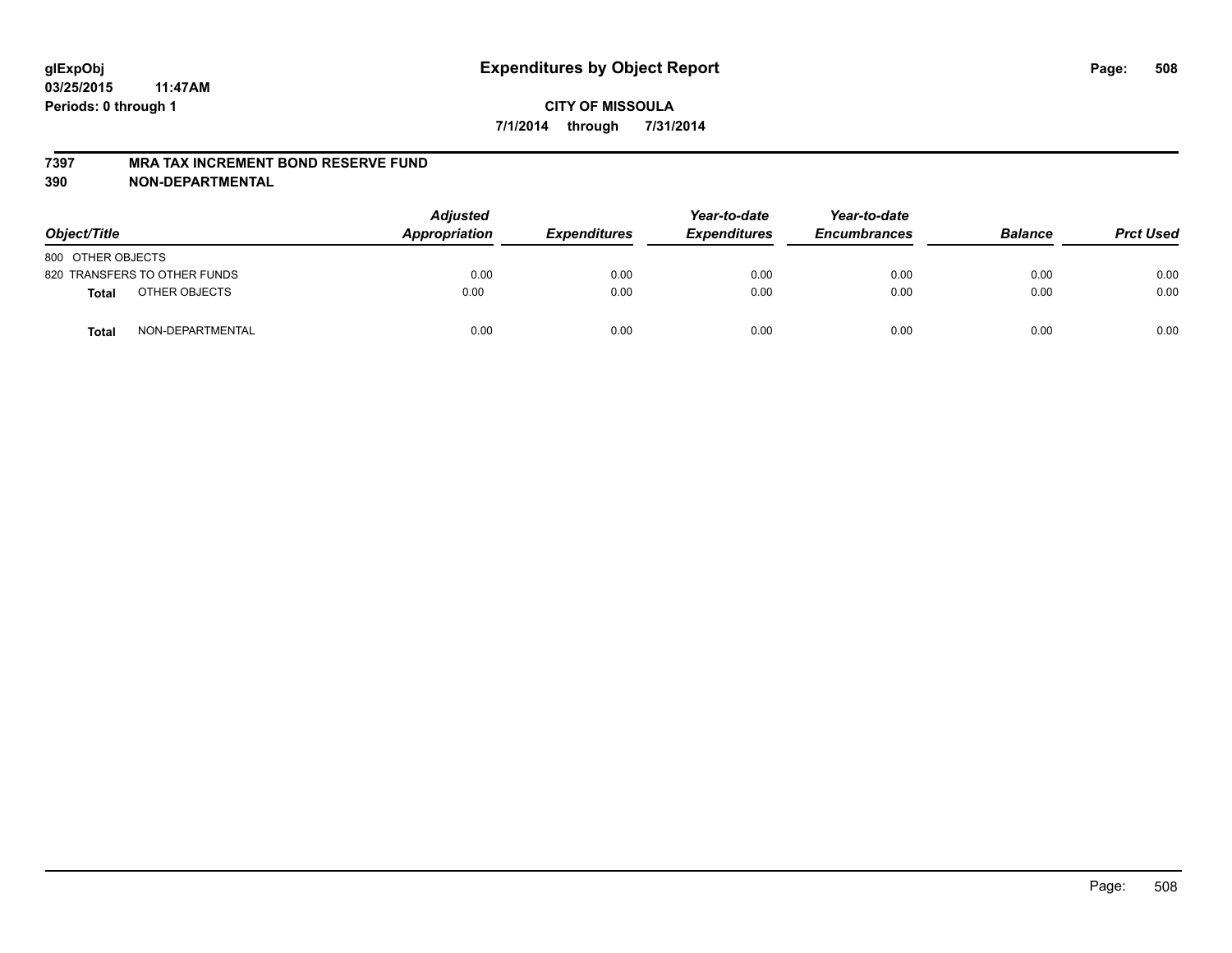**CITY OF MISSOULA 7/1/2014 through 7/31/2014**

# **7397 MRA TAX INCREMENT BOND RESERVE FUND**

| Object/Title                              | <b>Adjusted</b><br>Appropriation | <b>Expenditures</b> | Year-to-date<br><b>Expenditures</b> | Year-to-date<br><b>Encumbrances</b> | <b>Balance</b> | <b>Prct Used</b> |
|-------------------------------------------|----------------------------------|---------------------|-------------------------------------|-------------------------------------|----------------|------------------|
| 800 OTHER OBJECTS                         |                                  |                     |                                     |                                     |                |                  |
| 820 TRANSFERS TO OTHER FUNDS              | 0.00                             | 0.00                | 0.00                                | 0.00                                | 0.00           | 0.00             |
| OTHER OBJECTS<br><b>Total</b>             | 0.00                             | 0.00                | 0.00                                | 0.00                                | 0.00           | 0.00             |
| MRA TAX INCREMENT BOND RESERVE F<br>Total | 0.00                             | 0.00                | 0.00                                | 0.00                                | 0.00           | 0.00             |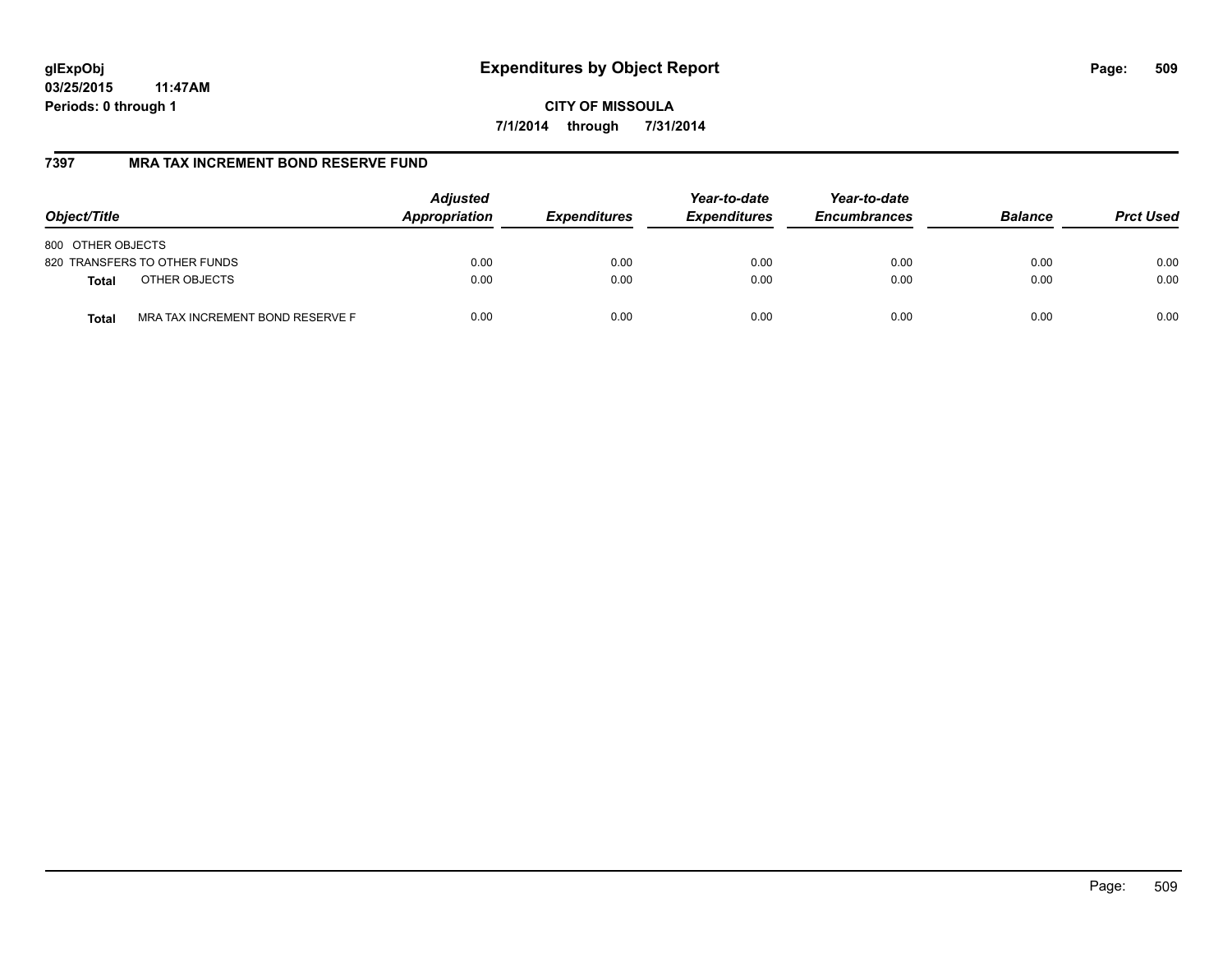### **7399 INTERMOUNTAIN BOND DEBT SERVICE**

**385 MRA**

| Object/Title                        | <b>Adjusted</b><br>Appropriation | <b>Expenditures</b> | Year-to-date<br><b>Expenditures</b> | Year-to-date<br><b>Encumbrances</b> | <b>Balance</b> | <b>Prct Used</b> |
|-------------------------------------|----------------------------------|---------------------|-------------------------------------|-------------------------------------|----------------|------------------|
| 600 DEBT SERVICE                    |                                  |                     |                                     |                                     |                |                  |
| 610 PRINCIPAL                       | 72,000.00                        | 0.00                | 0.00                                | 0.00                                | 72,000.00      | 0.00             |
| 620 INTEREST / SERVICE FEES         | 73,769.00                        | 600.00              | 600.00                              | 0.00                                | 73.169.00      | 0.81             |
| <b>DEBT SERVICE</b><br><b>Total</b> | 145,769.00                       | 600.00              | 600.00                              | 0.00                                | 145.169.00     | 0.41             |
| <b>MRA</b><br><b>Total</b>          | 145,769.00                       | 600.00              | 600.00                              | 0.00                                | 145.169.00     | 0.41             |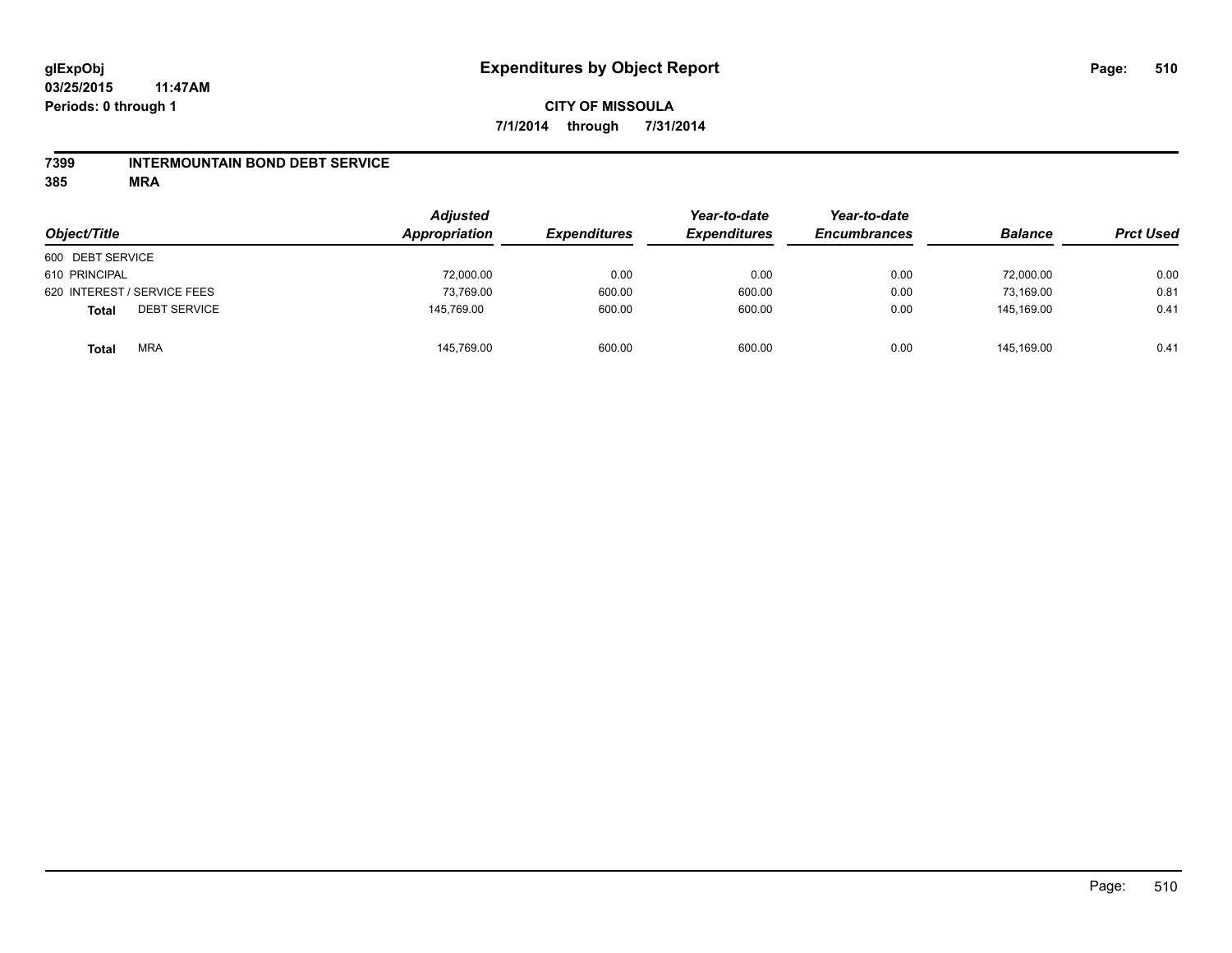#### **7399 INTERMOUNTAIN BOND DEBT SERVICE**

**390 NON-DEPARTMENTAL**

| Object/Title      |                              | <b>Adjusted</b><br>Appropriation | <b>Expenditures</b> | Year-to-date<br><b>Expenditures</b> | Year-to-date<br><b>Encumbrances</b> | <b>Balance</b> | <b>Prct Used</b> |
|-------------------|------------------------------|----------------------------------|---------------------|-------------------------------------|-------------------------------------|----------------|------------------|
| 800 OTHER OBJECTS |                              |                                  |                     |                                     |                                     |                |                  |
|                   | 820 TRANSFERS TO OTHER FUNDS | 0.00                             | 0.00                | 0.00                                | 0.00                                | 0.00           | 0.00             |
| Total             | OTHER OBJECTS                | 0.00                             | 0.00                | 0.00                                | 0.00                                | 0.00           | 0.00             |
| <b>Total</b>      | NON-DEPARTMENTAL             | 0.00                             | 0.00                | 0.00                                | 0.00                                | 0.00           | 0.00             |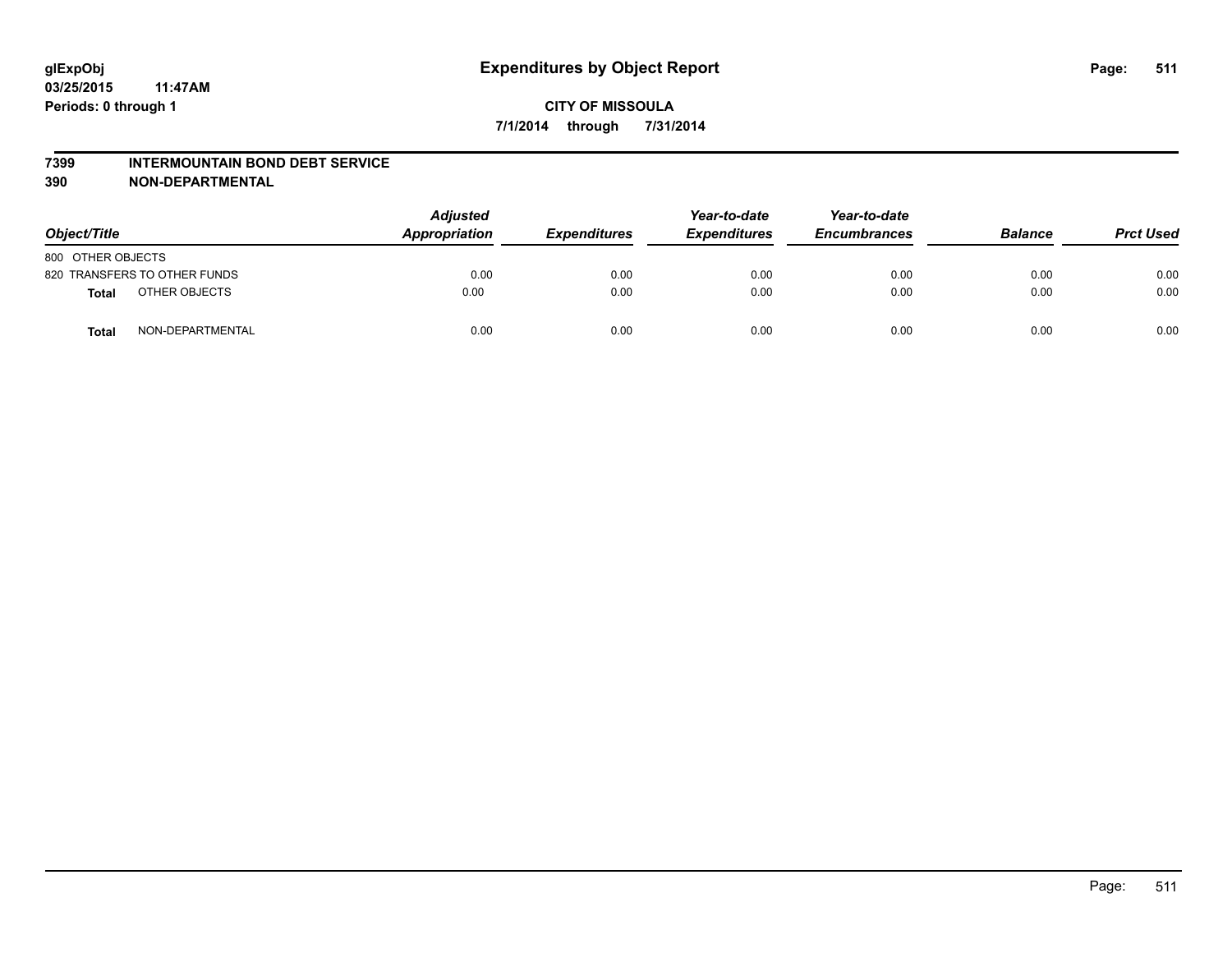**CITY OF MISSOULA 7/1/2014 through 7/31/2014**

### **7399 INTERMOUNTAIN BOND DEBT SERVICE**

| Object/Title      |                                 | <b>Adjusted</b><br><b>Appropriation</b> | <b>Expenditures</b> | Year-to-date<br><b>Expenditures</b> | Year-to-date<br><b>Encumbrances</b> | <b>Balance</b> | <b>Prct Used</b> |
|-------------------|---------------------------------|-----------------------------------------|---------------------|-------------------------------------|-------------------------------------|----------------|------------------|
| 600 DEBT SERVICE  |                                 |                                         |                     |                                     |                                     |                |                  |
| 610 PRINCIPAL     |                                 | 72.000.00                               | 0.00                | 0.00                                | 0.00                                | 72.000.00      | 0.00             |
|                   | 620 INTEREST / SERVICE FEES     | 73,769.00                               | 600.00              | 600.00                              | 0.00                                | 73.169.00      | 0.81             |
| <b>Total</b>      | <b>DEBT SERVICE</b>             | 145.769.00                              | 600.00              | 600.00                              | 0.00                                | 145.169.00     | 0.41             |
| 800 OTHER OBJECTS |                                 |                                         |                     |                                     |                                     |                |                  |
|                   | 820 TRANSFERS TO OTHER FUNDS    | 0.00                                    | 0.00                | 0.00                                | 0.00                                | 0.00           | 0.00             |
| <b>Total</b>      | OTHER OBJECTS                   | 0.00                                    | 0.00                | 0.00                                | 0.00                                | 0.00           | 0.00             |
| <b>Total</b>      | INTERMOUNTAIN BOND DEBT SERVICE | 145.769.00                              | 600.00              | 600.00                              | 0.00                                | 145.169.00     | 0.41             |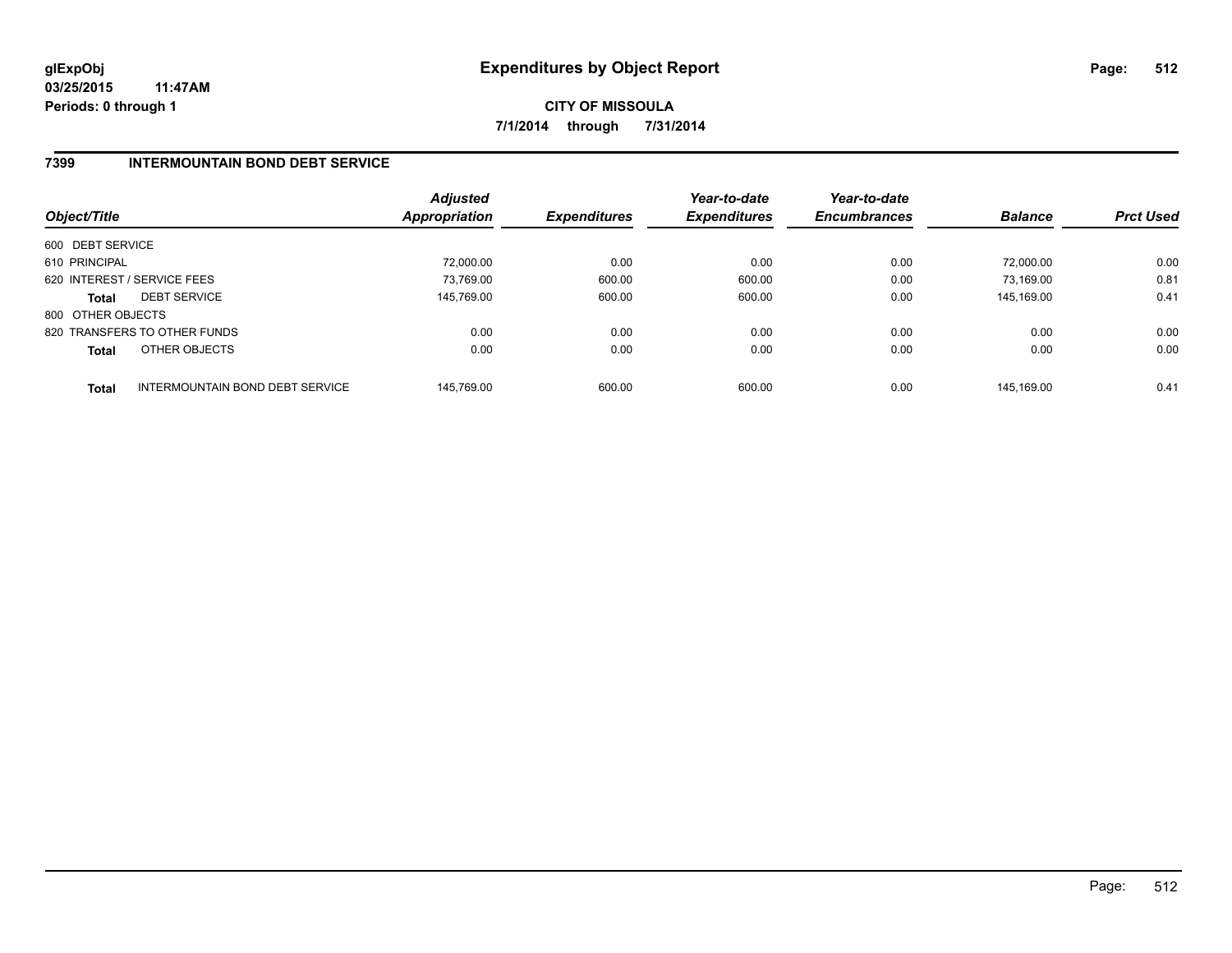### **7400 FRONT ST BOND CLEARING**

**385 MRA**

| Object/Title      |                                   | <b>Adjusted</b><br><b>Appropriation</b> | <b>Expenditures</b> | Year-to-date<br><b>Expenditures</b> | Year-to-date<br><b>Encumbrances</b> | <b>Balance</b> | <b>Prct Used</b> |
|-------------------|-----------------------------------|-----------------------------------------|---------------------|-------------------------------------|-------------------------------------|----------------|------------------|
|                   | 700 GRANTS & CONTRIBUTIONS        |                                         |                     |                                     |                                     |                |                  |
|                   | 700 GRANTS & CONTRIBUTIONS        | 0.00                                    | 0.00                | 0.00                                | 0.00                                | 0.00           | 0.00             |
| <b>Total</b>      | <b>GRANTS &amp; CONTRIBUTIONS</b> | 0.00                                    | 0.00                | 0.00                                | 0.00                                | 0.00           | 0.00             |
| 800 OTHER OBJECTS |                                   |                                         |                     |                                     |                                     |                |                  |
|                   | 820 TRANSFERS TO OTHER FUNDS      | 453.262.00                              | 0.00                | 0.00                                | 0.00                                | 453.262.00     | 0.00             |
| <b>Total</b>      | OTHER OBJECTS                     | 453.262.00                              | 0.00                | 0.00                                | 0.00                                | 453.262.00     | 0.00             |
| <b>Total</b>      | <b>MRA</b>                        | 453.262.00                              | 0.00                | 0.00                                | 0.00                                | 453.262.00     | 0.00             |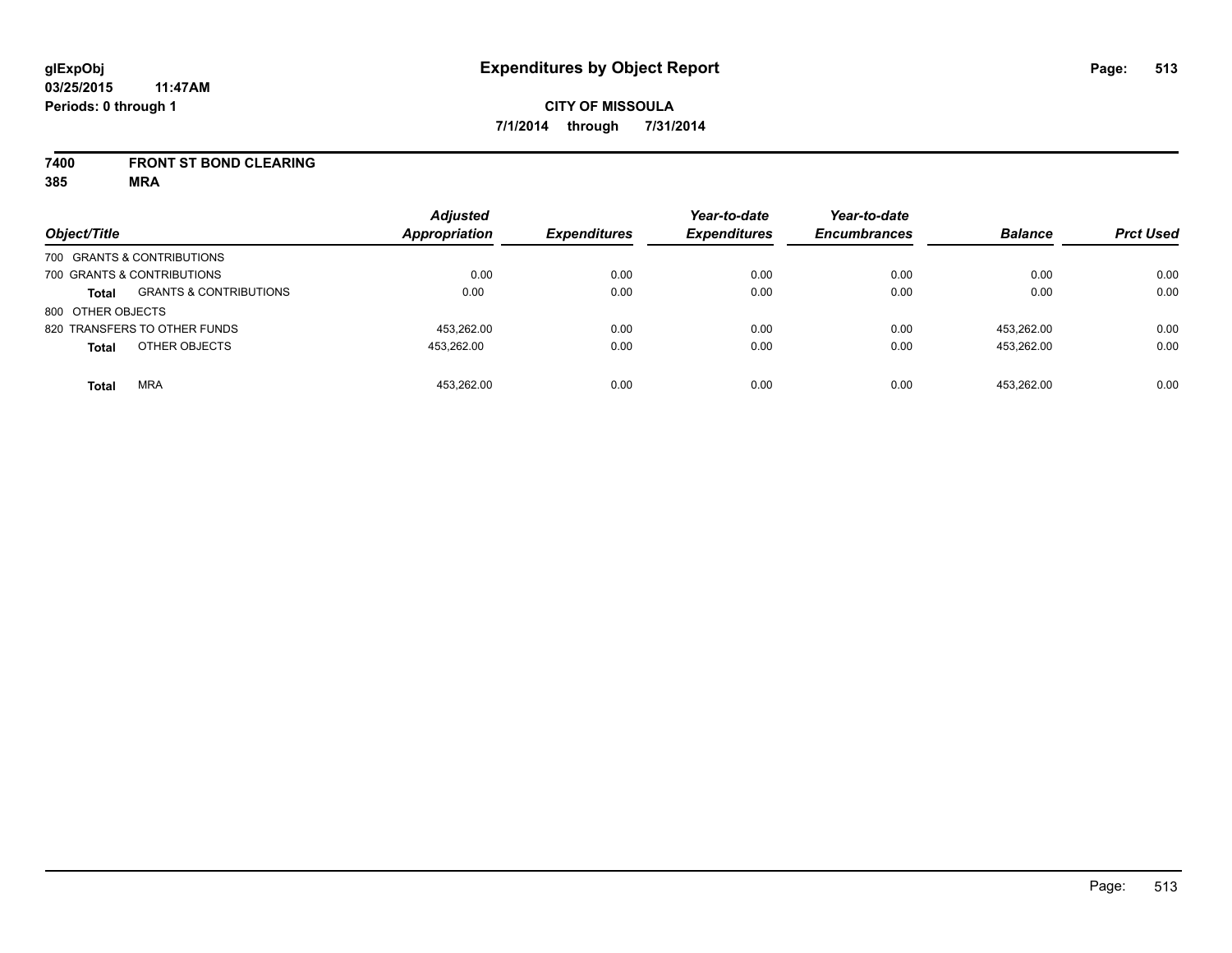### **7400 FRONT ST BOND CLEARING**

| Object/Title      |                                   | <b>Adjusted</b><br><b>Appropriation</b> | <b>Expenditures</b> | Year-to-date<br><b>Expenditures</b> | Year-to-date<br><b>Encumbrances</b> | <b>Balance</b> | <b>Prct Used</b> |
|-------------------|-----------------------------------|-----------------------------------------|---------------------|-------------------------------------|-------------------------------------|----------------|------------------|
|                   | 700 GRANTS & CONTRIBUTIONS        |                                         |                     |                                     |                                     |                |                  |
|                   | 700 GRANTS & CONTRIBUTIONS        | 0.00                                    | 0.00                | 0.00                                | 0.00                                | 0.00           | 0.00             |
| <b>Total</b>      | <b>GRANTS &amp; CONTRIBUTIONS</b> | 0.00                                    | 0.00                | 0.00                                | 0.00                                | 0.00           | 0.00             |
| 800 OTHER OBJECTS |                                   |                                         |                     |                                     |                                     |                |                  |
|                   | 820 TRANSFERS TO OTHER FUNDS      | 453.262.00                              | 0.00                | 0.00                                | 0.00                                | 453.262.00     | 0.00             |
| <b>Total</b>      | OTHER OBJECTS                     | 453.262.00                              | 0.00                | 0.00                                | 0.00                                | 453.262.00     | 0.00             |
| <b>Total</b>      | <b>FRONT ST BOND CLEARING</b>     | 453.262.00                              | 0.00                | 0.00                                | 0.00                                | 453.262.00     | 0.00             |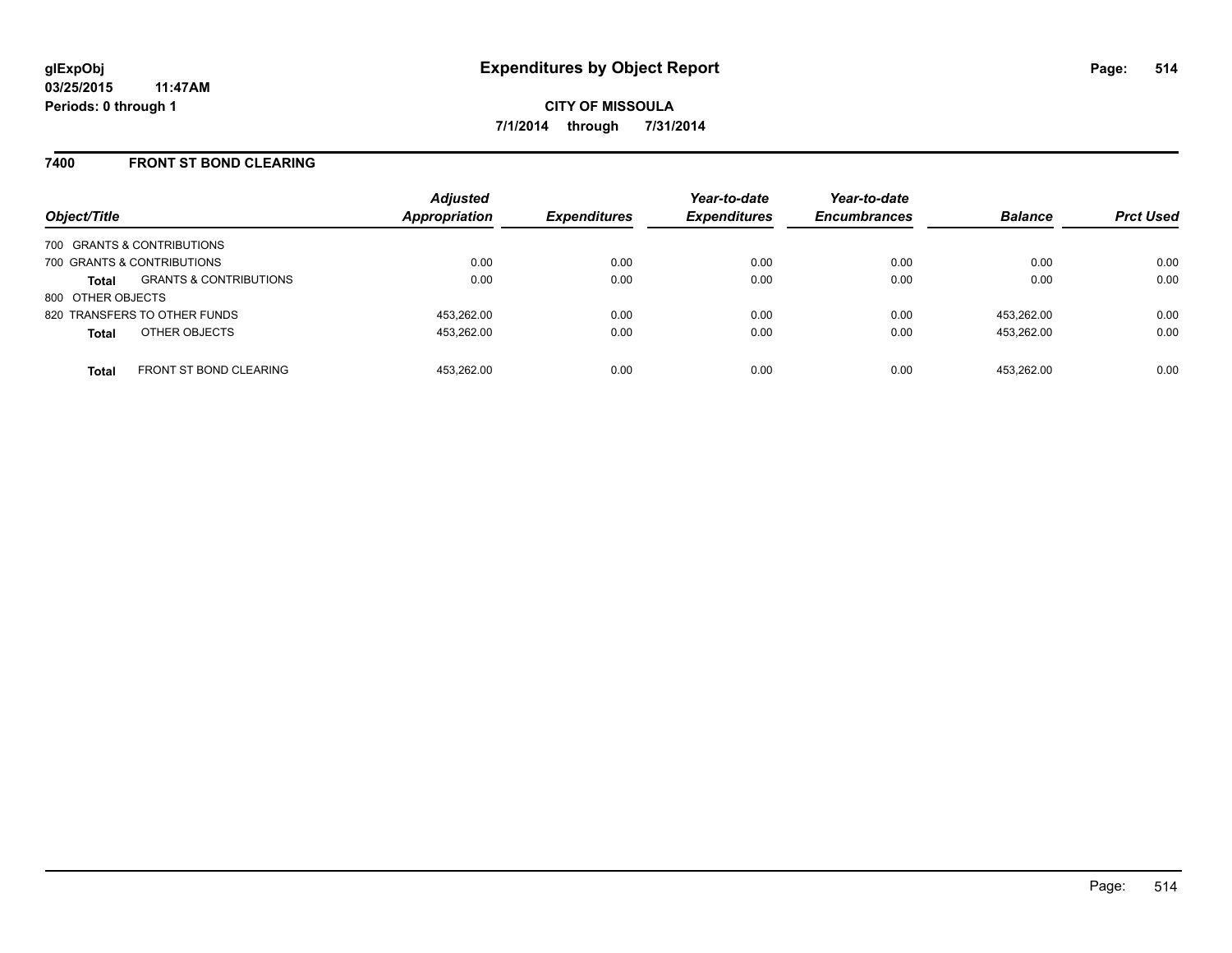#### **7401 FRONT ST PARKING STRUCTURE**

**385 MRA**

|                             |                              | <b>Adjusted</b> |                     | Year-to-date        | Year-to-date        |                |                  |
|-----------------------------|------------------------------|-----------------|---------------------|---------------------|---------------------|----------------|------------------|
| Object/Title                |                              | Appropriation   | <b>Expenditures</b> | <b>Expenditures</b> | <b>Encumbrances</b> | <b>Balance</b> | <b>Prct Used</b> |
| 300 PURCHASED SERVICES      |                              |                 |                     |                     |                     |                |                  |
|                             | 390 OTHER PURCHASED SERVICES | 0.00            | 0.00                | 0.00                | 0.00                | 0.00           | 0.00             |
| <b>Total</b>                | <b>PURCHASED SERVICES</b>    | 0.00            | 0.00                | 0.00                | 0.00                | 0.00           | 0.00             |
| 600 DEBT SERVICE            |                              |                 |                     |                     |                     |                |                  |
| 610 PRINCIPAL               |                              | 30,000.00       | 0.00                | 0.00                | 0.00                | 30,000.00      | 0.00             |
| 620 INTEREST / SERVICE FEES |                              | 116.134.00      | $-4.213.47$         | $-4.213.47$         | 0.00                | 120.347.47     | $-3.63$          |
| <b>Total</b>                | <b>DEBT SERVICE</b>          | 146.134.00      | $-4,213.47$         | $-4,213.47$         | 0.00                | 150,347.47     | $-2.88$          |
| 800 OTHER OBJECTS           |                              |                 |                     |                     |                     |                |                  |
|                             | 820 TRANSFERS TO OTHER FUNDS | 0.00            | 0.00                | 0.00                | 0.00                | 0.00           | 0.00             |
| <b>Total</b>                | OTHER OBJECTS                | 0.00            | 0.00                | 0.00                | 0.00                | 0.00           | 0.00             |
| <b>Total</b>                | <b>MRA</b>                   | 146,134.00      | $-4,213.47$         | $-4,213.47$         | 0.00                | 150,347.47     | $-2.88$          |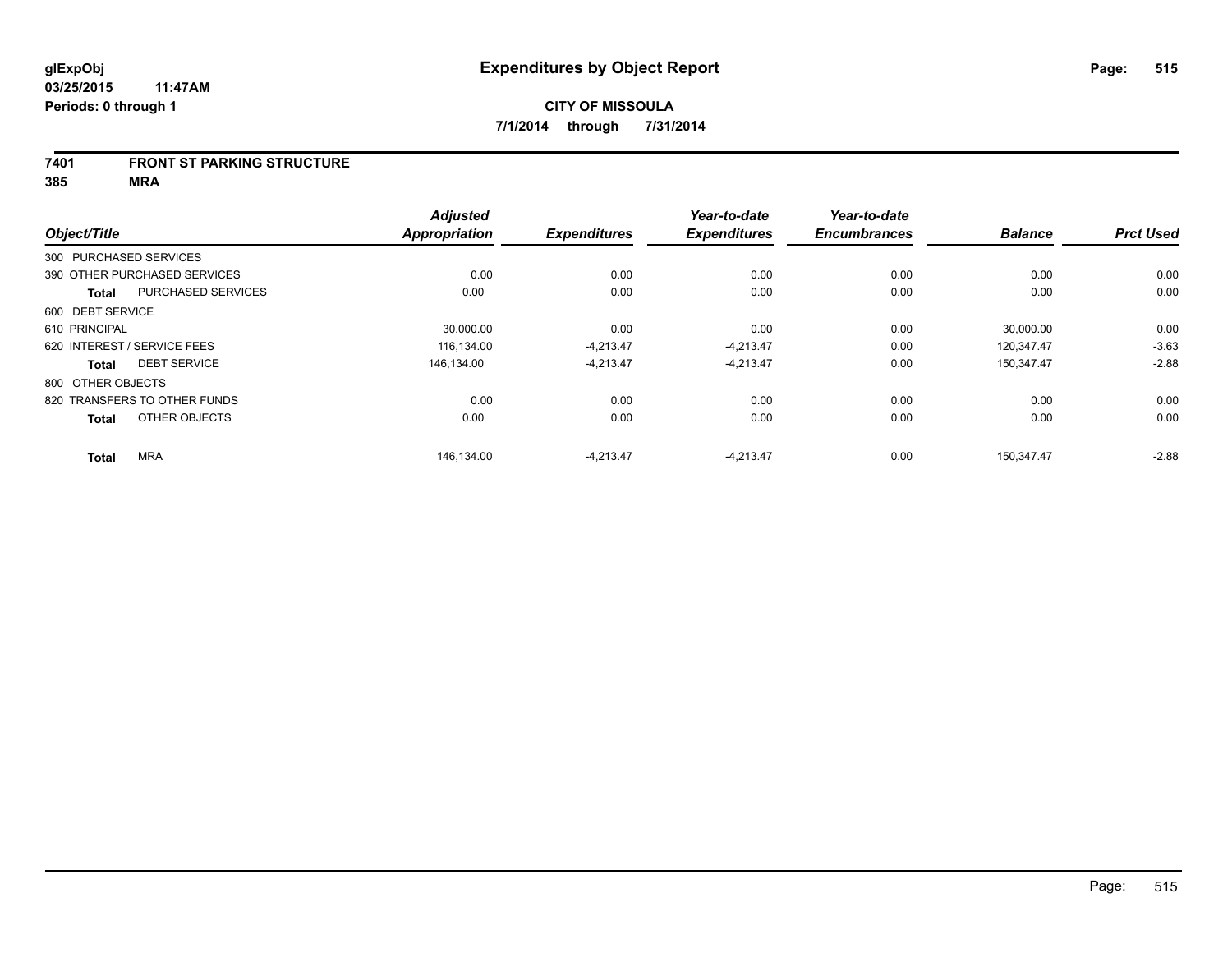# **7401 FRONT ST PARKING STRUCTURE**

| Object/Title           |                                   | <b>Adjusted</b><br>Appropriation | <b>Expenditures</b> | Year-to-date<br><b>Expenditures</b> | Year-to-date<br><b>Encumbrances</b> | <b>Balance</b> | <b>Prct Used</b> |
|------------------------|-----------------------------------|----------------------------------|---------------------|-------------------------------------|-------------------------------------|----------------|------------------|
| 300 PURCHASED SERVICES |                                   |                                  |                     |                                     |                                     |                |                  |
|                        | 390 OTHER PURCHASED SERVICES      | 0.00                             | 0.00                | 0.00                                | 0.00                                | 0.00           | 0.00             |
| <b>Total</b>           | <b>PURCHASED SERVICES</b>         | 0.00                             | 0.00                | 0.00                                | 0.00                                | 0.00           | 0.00             |
| 600 DEBT SERVICE       |                                   |                                  |                     |                                     |                                     |                |                  |
| 610 PRINCIPAL          |                                   | 30.000.00                        | 0.00                | 0.00                                | 0.00                                | 30.000.00      | 0.00             |
|                        | 620 INTEREST / SERVICE FEES       | 116,134.00                       | $-4,213.47$         | $-4,213.47$                         | 0.00                                | 120.347.47     | $-3.63$          |
| <b>Total</b>           | <b>DEBT SERVICE</b>               | 146.134.00                       | $-4,213.47$         | $-4,213.47$                         | 0.00                                | 150.347.47     | $-2.88$          |
| 800 OTHER OBJECTS      |                                   |                                  |                     |                                     |                                     |                |                  |
|                        | 820 TRANSFERS TO OTHER FUNDS      | 0.00                             | 0.00                | 0.00                                | 0.00                                | 0.00           | 0.00             |
| <b>Total</b>           | OTHER OBJECTS                     | 0.00                             | 0.00                | 0.00                                | 0.00                                | 0.00           | 0.00             |
| <b>Total</b>           | <b>FRONT ST PARKING STRUCTURE</b> | 146.134.00                       | $-4.213.47$         | $-4.213.47$                         | 0.00                                | 150.347.47     | $-2.88$          |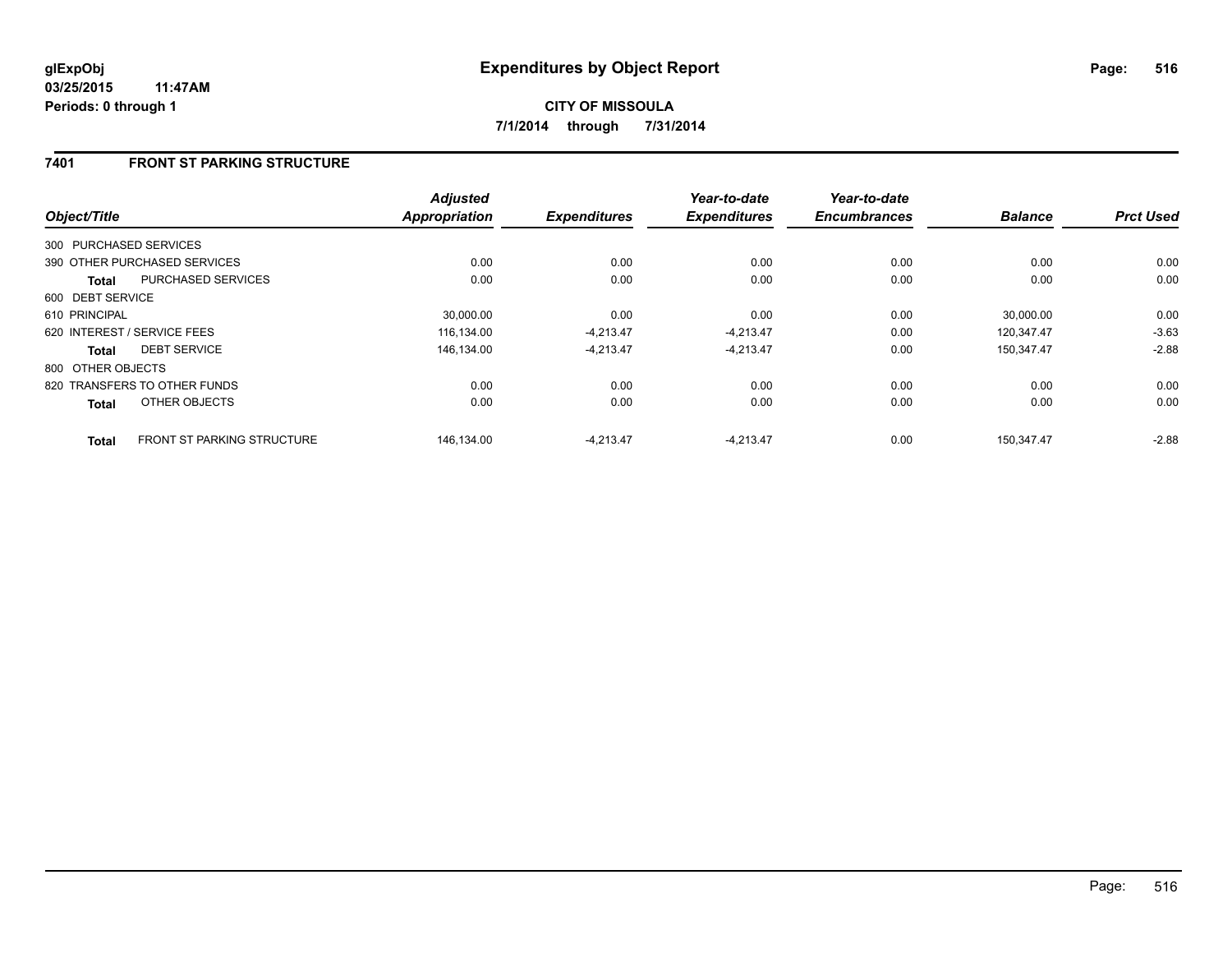### **7402 FRONT ST SUBORDINATE LIEN NOTE**

**385 MRA**

| Object/Title                                      | <b>Adjusted</b><br><b>Appropriation</b> | <b>Expenditures</b> | Year-to-date<br><b>Expenditures</b> | Year-to-date<br><b>Encumbrances</b> | <b>Balance</b> | <b>Prct Used</b> |
|---------------------------------------------------|-----------------------------------------|---------------------|-------------------------------------|-------------------------------------|----------------|------------------|
|                                                   |                                         |                     |                                     |                                     |                |                  |
| 600 DEBT SERVICE                                  |                                         |                     |                                     |                                     |                |                  |
| 610 PRINCIPAL                                     | 67,309.00                               | 0.00                | 0.00                                | 0.00                                | 67,309.00      | 0.00             |
| 620 INTEREST / SERVICE FEES                       | 99.248.00                               | 0.00                | 0.00                                | 0.00                                | 99.248.00      | 0.00             |
| <b>DEBT SERVICE</b><br><b>Total</b>               | 166.557.00                              | 0.00                | 0.00                                | 0.00                                | 166,557.00     | 0.00             |
| 700 GRANTS & CONTRIBUTIONS                        |                                         |                     |                                     |                                     |                |                  |
| 700 GRANTS & CONTRIBUTIONS                        | 0.00                                    | 0.00                | 0.00                                | 0.00                                | 0.00           | 0.00             |
| <b>GRANTS &amp; CONTRIBUTIONS</b><br><b>Total</b> | 0.00                                    | 0.00                | 0.00                                | 0.00                                | 0.00           | 0.00             |
| 800 OTHER OBJECTS                                 |                                         |                     |                                     |                                     |                |                  |
| 820 TRANSFERS TO OTHER FUNDS                      | 0.00                                    | 0.00                | 0.00                                | 0.00                                | 0.00           | 0.00             |
| OTHER OBJECTS<br><b>Total</b>                     | 0.00                                    | 0.00                | 0.00                                | 0.00                                | 0.00           | 0.00             |
|                                                   |                                         |                     |                                     |                                     |                | 0.00             |
| <b>MRA</b><br><b>Total</b>                        | 166,557.00                              | 0.00                | 0.00                                | 0.00                                | 166,557.00     |                  |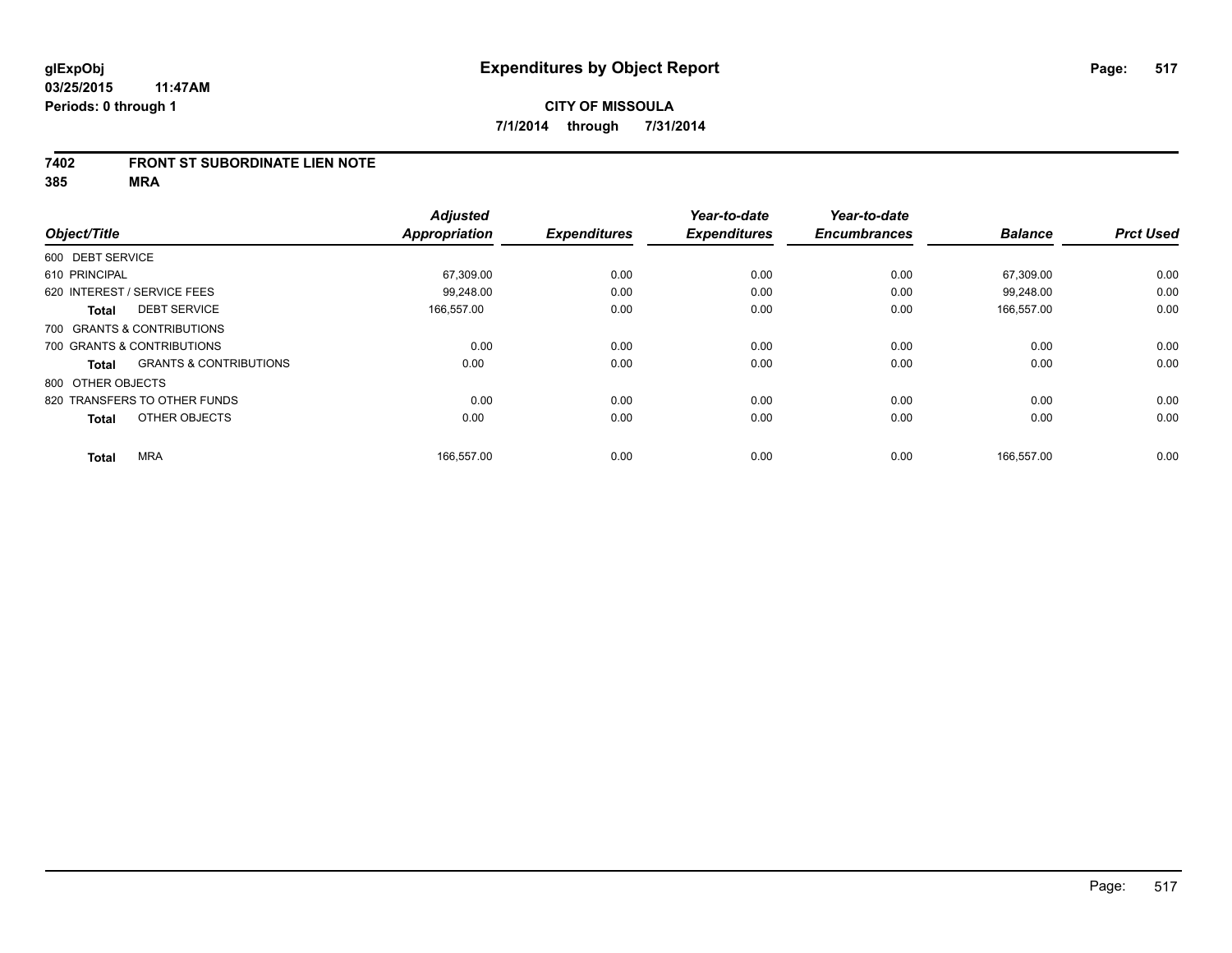**CITY OF MISSOULA 7/1/2014 through 7/31/2014**

# **7402 FRONT ST SUBORDINATE LIEN NOTE**

| Object/Title      |                                       | <b>Adjusted</b><br><b>Appropriation</b> | <b>Expenditures</b> | Year-to-date<br><b>Expenditures</b> | Year-to-date<br><b>Encumbrances</b> | <b>Balance</b> | <b>Prct Used</b> |
|-------------------|---------------------------------------|-----------------------------------------|---------------------|-------------------------------------|-------------------------------------|----------------|------------------|
|                   |                                       |                                         |                     |                                     |                                     |                |                  |
| 600 DEBT SERVICE  |                                       |                                         |                     |                                     |                                     |                |                  |
| 610 PRINCIPAL     |                                       | 67,309.00                               | 0.00                | 0.00                                | 0.00                                | 67,309.00      | 0.00             |
|                   | 620 INTEREST / SERVICE FEES           | 99,248.00                               | 0.00                | 0.00                                | 0.00                                | 99.248.00      | 0.00             |
| <b>Total</b>      | <b>DEBT SERVICE</b>                   | 166,557.00                              | 0.00                | 0.00                                | 0.00                                | 166,557.00     | 0.00             |
|                   | 700 GRANTS & CONTRIBUTIONS            |                                         |                     |                                     |                                     |                |                  |
|                   | 700 GRANTS & CONTRIBUTIONS            | 0.00                                    | 0.00                | 0.00                                | 0.00                                | 0.00           | 0.00             |
| Total             | <b>GRANTS &amp; CONTRIBUTIONS</b>     | 0.00                                    | 0.00                | 0.00                                | 0.00                                | 0.00           | 0.00             |
| 800 OTHER OBJECTS |                                       |                                         |                     |                                     |                                     |                |                  |
|                   | 820 TRANSFERS TO OTHER FUNDS          | 0.00                                    | 0.00                | 0.00                                | 0.00                                | 0.00           | 0.00             |
| <b>Total</b>      | OTHER OBJECTS                         | 0.00                                    | 0.00                | 0.00                                | 0.00                                | 0.00           | 0.00             |
| <b>Total</b>      | <b>FRONT ST SUBORDINATE LIEN NOTE</b> | 166.557.00                              | 0.00                | 0.00                                | 0.00                                | 166.557.00     | 0.00             |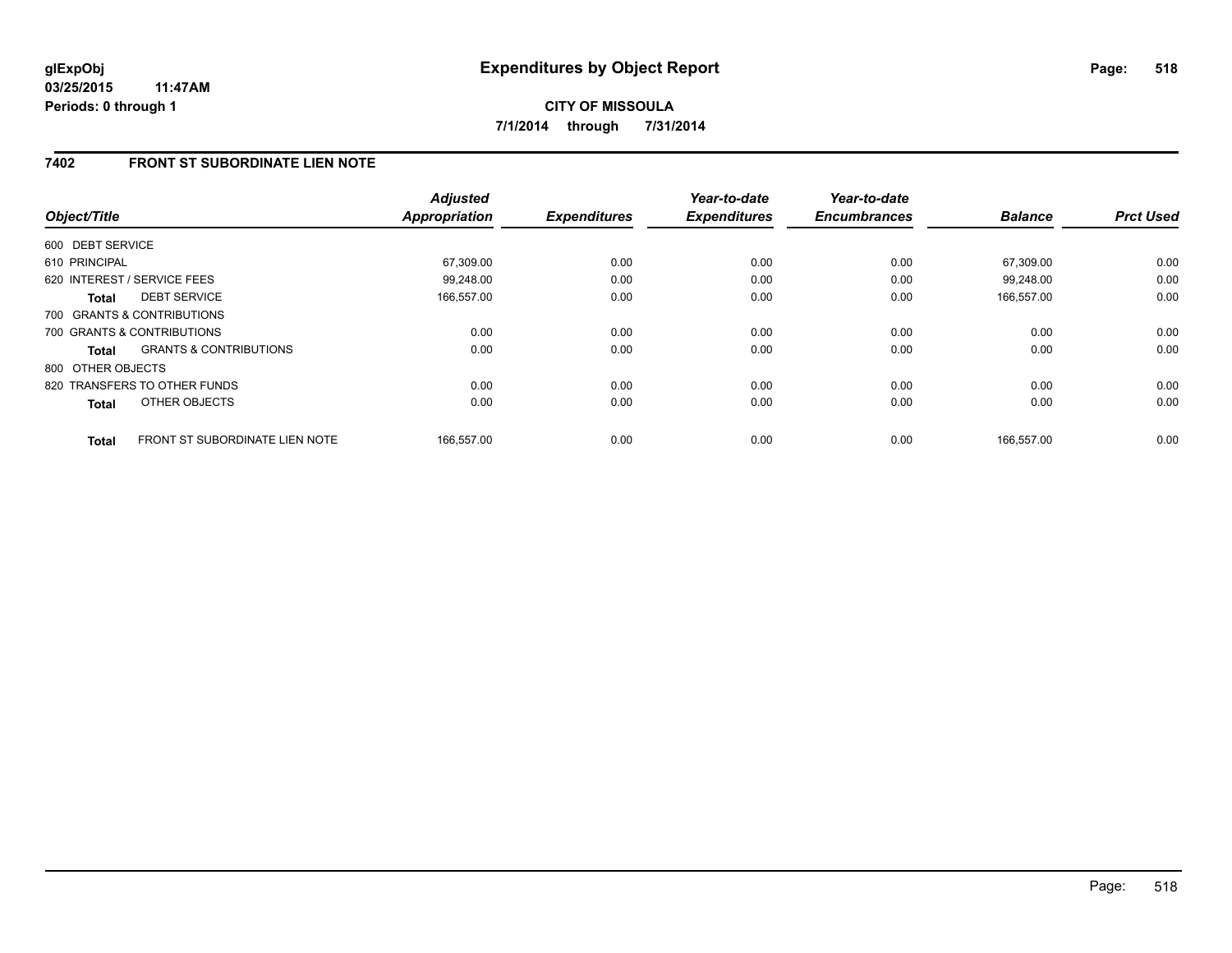#### **7447 COURT COLLECTED PARKING FINES**

**230 MUNICIPAL COURT**

| Object/Title      |                        | <b>Adjusted</b><br>Appropriation | <b>Expenditures</b> | Year-to-date<br><b>Expenditures</b> | Year-to-date<br><b>Encumbrances</b> | <b>Balance</b> | <b>Prct Used</b> |
|-------------------|------------------------|----------------------------------|---------------------|-------------------------------------|-------------------------------------|----------------|------------------|
| 500 FIXED CHARGES |                        |                                  |                     |                                     |                                     |                |                  |
| 500 FIXED CHARGES |                        | 0.00                             | 0.00                | 0.00                                | 0.00                                | 0.00           | 0.00             |
| Total             | <b>FIXED CHARGES</b>   | 0.00                             | 0.00                | 0.00                                | 0.00                                | 0.00           | 0.00             |
| <b>Total</b>      | <b>MUNICIPAL COURT</b> | 0.00                             | 0.00                | 0.00                                | 0.00                                | 0.00           | 0.00             |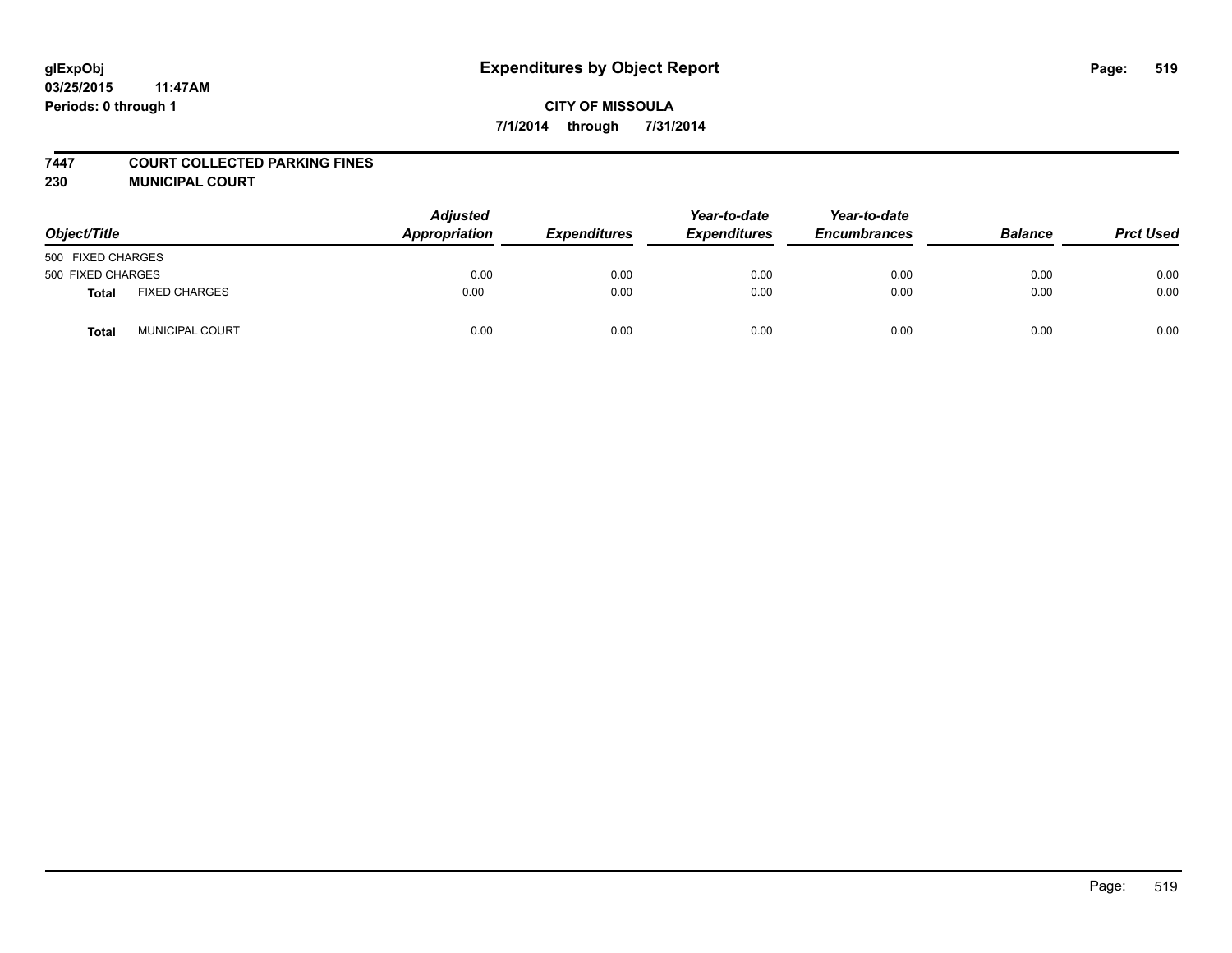# **glExpObj Expenditures by Object Report Page: 520**

**03/25/2015 11:47AM Periods: 0 through 1**

**CITY OF MISSOULA 7/1/2014 through 7/31/2014**

### **7447 COURT COLLECTED PARKING FINES**

| Object/Title                                         | <b>Adjusted</b><br>Appropriation | <b>Expenditures</b> | Year-to-date<br><b>Expenditures</b> | Year-to-date<br><b>Encumbrances</b> | <b>Balance</b> | <b>Prct Used</b> |
|------------------------------------------------------|----------------------------------|---------------------|-------------------------------------|-------------------------------------|----------------|------------------|
| 500 FIXED CHARGES                                    |                                  |                     |                                     |                                     |                |                  |
| 500 FIXED CHARGES                                    | 0.00                             | 0.00                | 0.00                                | 0.00                                | 0.00           | 0.00             |
| <b>FIXED CHARGES</b><br><b>Total</b>                 | 0.00                             | 0.00                | 0.00                                | 0.00                                | 0.00           | 0.00             |
| <b>COURT COLLECTED PARKING FINES</b><br><b>Total</b> | 0.00                             | 0.00                | 0.00                                | 0.00                                | 0.00           | 0.00             |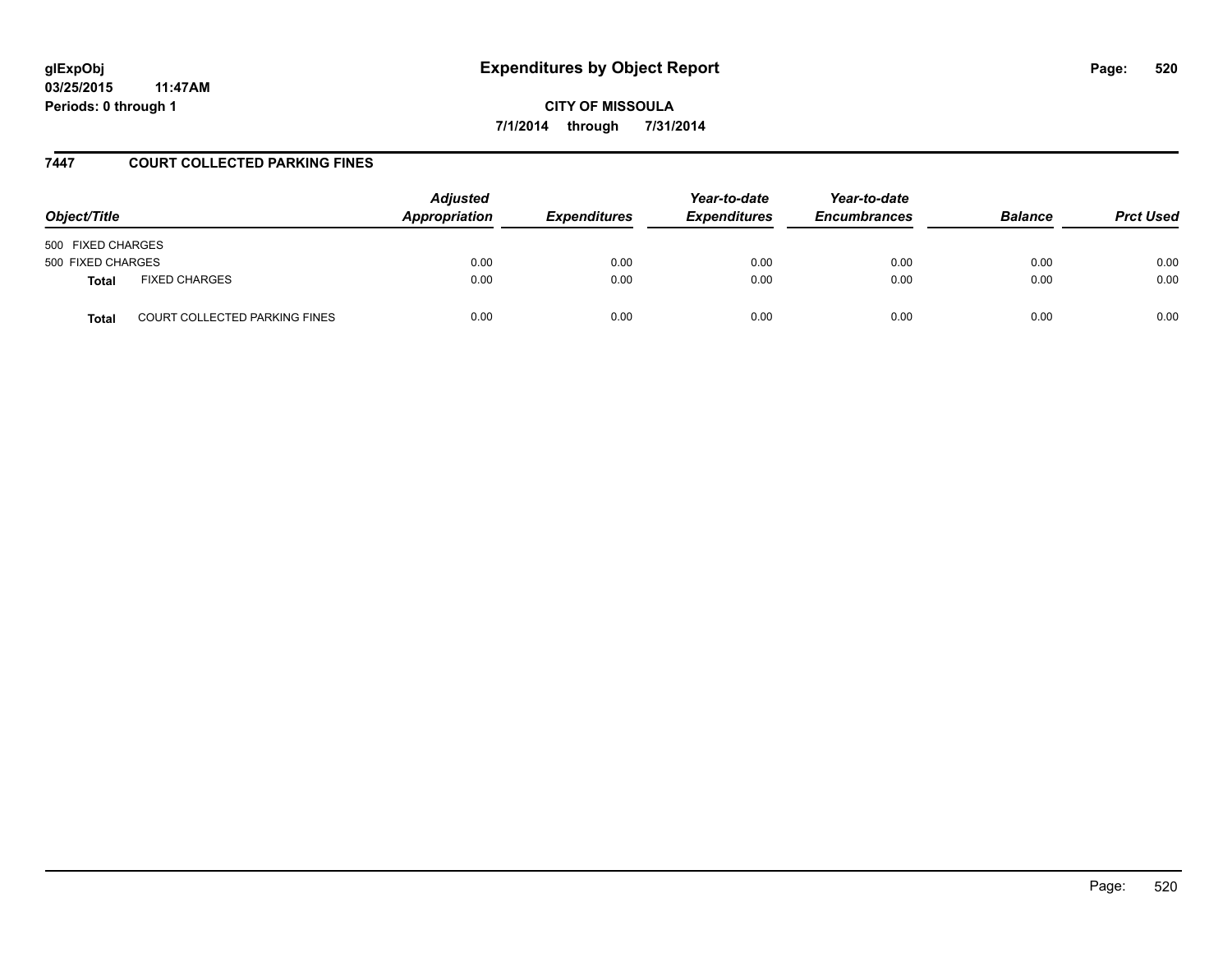# **7458 COURT SURCHARGE**

**230 MUNICIPAL COURT**

| Object/Title      |                        | <b>Adjusted</b><br>Appropriation | <b>Expenditures</b> | Year-to-date<br><b>Expenditures</b> | Year-to-date<br><b>Encumbrances</b> | <b>Balance</b> | <b>Prct Used</b> |
|-------------------|------------------------|----------------------------------|---------------------|-------------------------------------|-------------------------------------|----------------|------------------|
| 500 FIXED CHARGES |                        |                                  |                     |                                     |                                     |                |                  |
| 500 FIXED CHARGES |                        | 0.00                             | 0.00                | 0.00                                | 0.00                                | 0.00           | 0.00             |
| Total             | <b>FIXED CHARGES</b>   | 0.00                             | 0.00                | 0.00                                | 0.00                                | 0.00           | 0.00             |
| <b>Total</b>      | <b>MUNICIPAL COURT</b> | 0.00                             | 0.00                | 0.00                                | 0.00                                | 0.00           | 0.00             |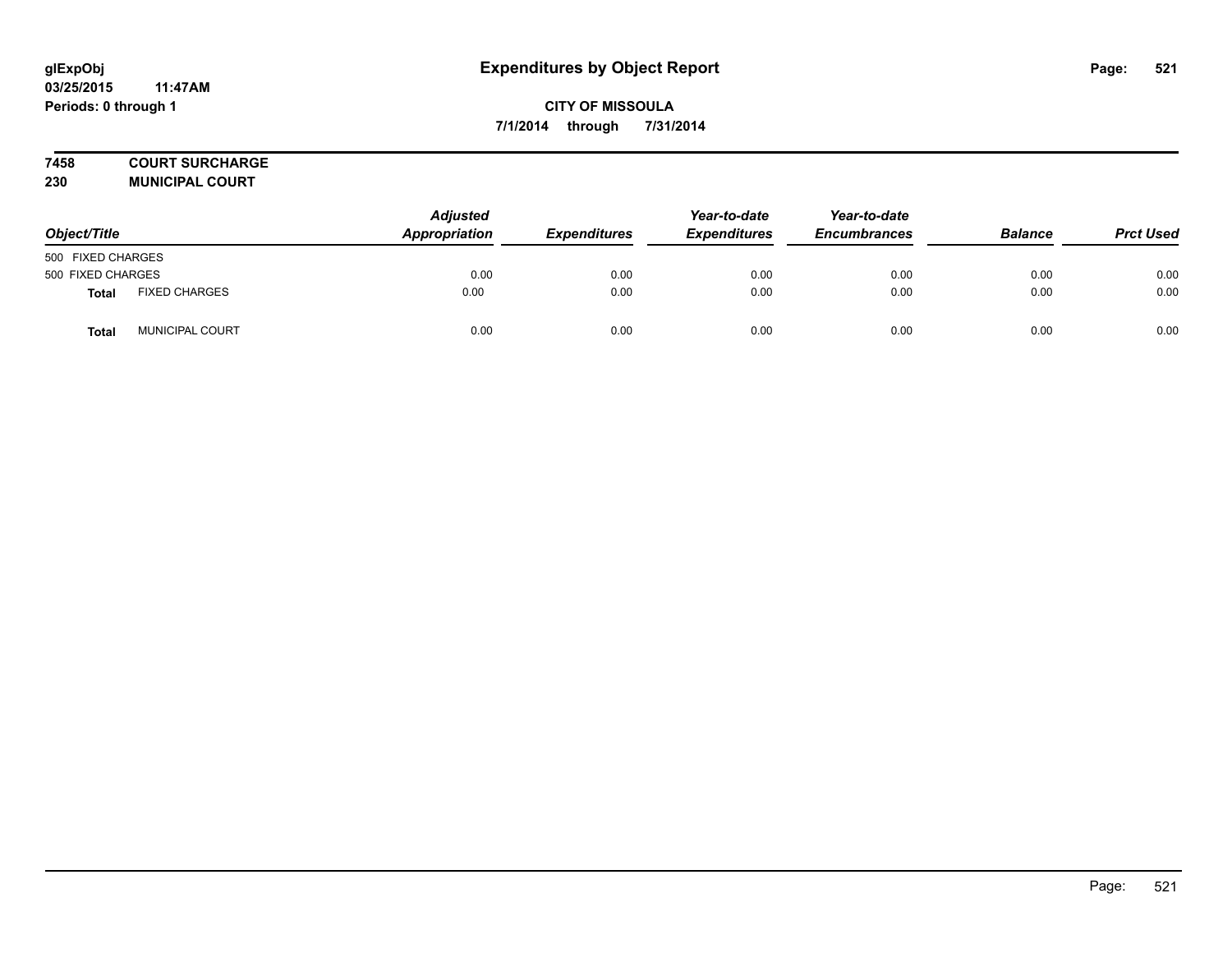#### **7458 COURT SURCHARGE**

| Object/Title      |                        | <b>Adjusted</b><br>Appropriation | <b>Expenditures</b> | Year-to-date<br><b>Expenditures</b> | Year-to-date<br><b>Encumbrances</b> | <b>Balance</b> | <b>Prct Used</b> |
|-------------------|------------------------|----------------------------------|---------------------|-------------------------------------|-------------------------------------|----------------|------------------|
| 500 FIXED CHARGES |                        |                                  |                     |                                     |                                     |                |                  |
| 500 FIXED CHARGES |                        | 0.00                             | 0.00                | 0.00                                | 0.00                                | 0.00           | 0.00             |
| Total             | <b>FIXED CHARGES</b>   | 0.00                             | 0.00                | 0.00                                | 0.00                                | 0.00           | 0.00             |
| <b>Total</b>      | <b>COURT SURCHARGE</b> | 0.00                             | 0.00                | 0.00                                | 0.00                                | 0.00           | 0.00             |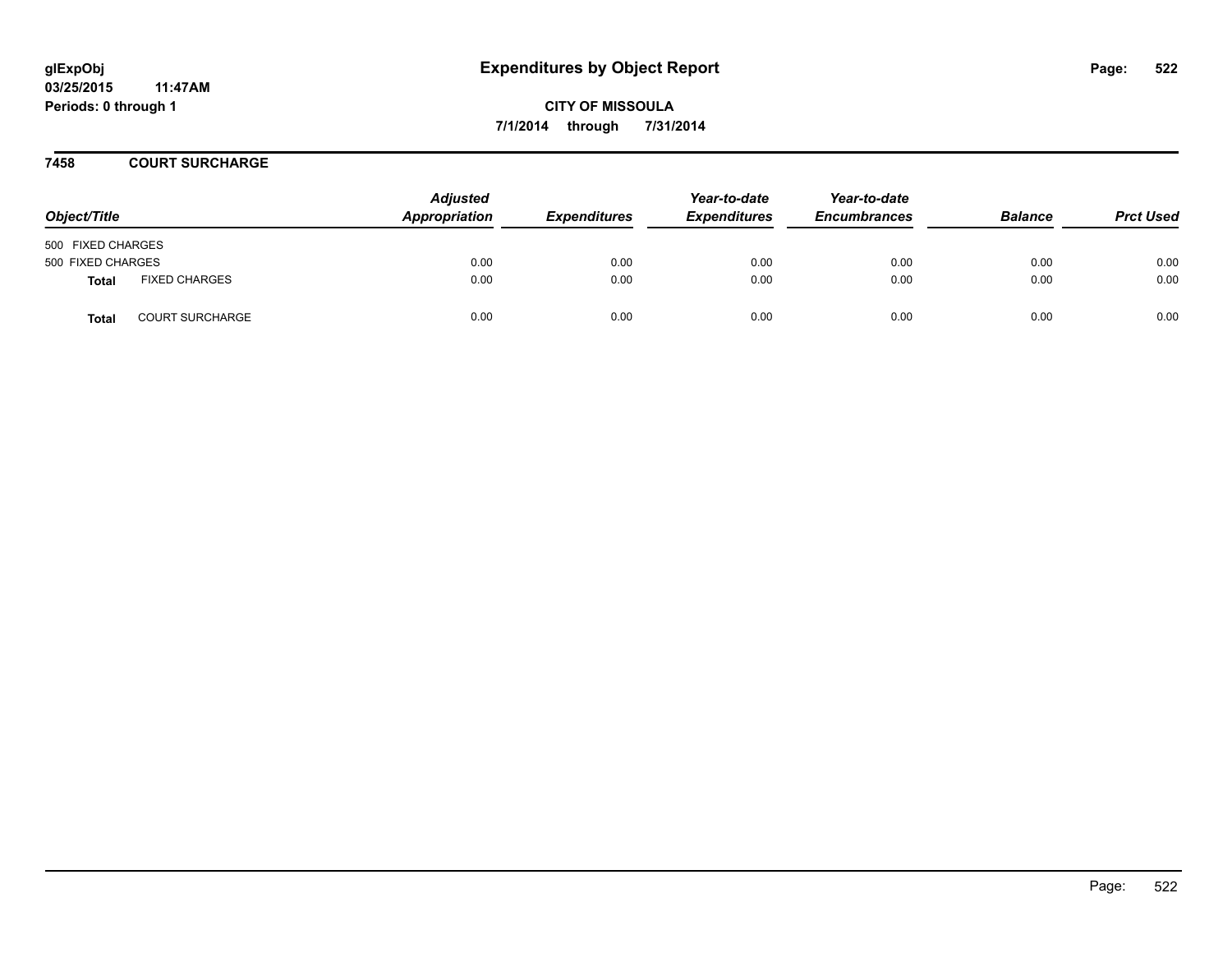# **glExpObj Expenditures by Object Report Page: 523**

# **CITY OF MISSOULA 7/1/2014 through 7/31/2014**

**7469 PUBLIC DEFENDER FEES 230 MUNICIPAL COURT**

| Object/Title      |                        | <b>Adjusted</b><br>Appropriation | <b>Expenditures</b> | Year-to-date<br><b>Expenditures</b> | Year-to-date<br><b>Encumbrances</b> | <b>Balance</b> | <b>Prct Used</b> |
|-------------------|------------------------|----------------------------------|---------------------|-------------------------------------|-------------------------------------|----------------|------------------|
| 500 FIXED CHARGES |                        |                                  |                     |                                     |                                     |                |                  |
| 500 FIXED CHARGES |                        | 0.00                             | 0.00                | 0.00                                | 0.00                                | 0.00           | 0.00             |
| <b>Total</b>      | <b>FIXED CHARGES</b>   | 0.00                             | 0.00                | 0.00                                | 0.00                                | 0.00           | 0.00             |
| Total             | <b>MUNICIPAL COURT</b> | 0.00                             | 0.00                | 0.00                                | 0.00                                | 0.00           | 0.00             |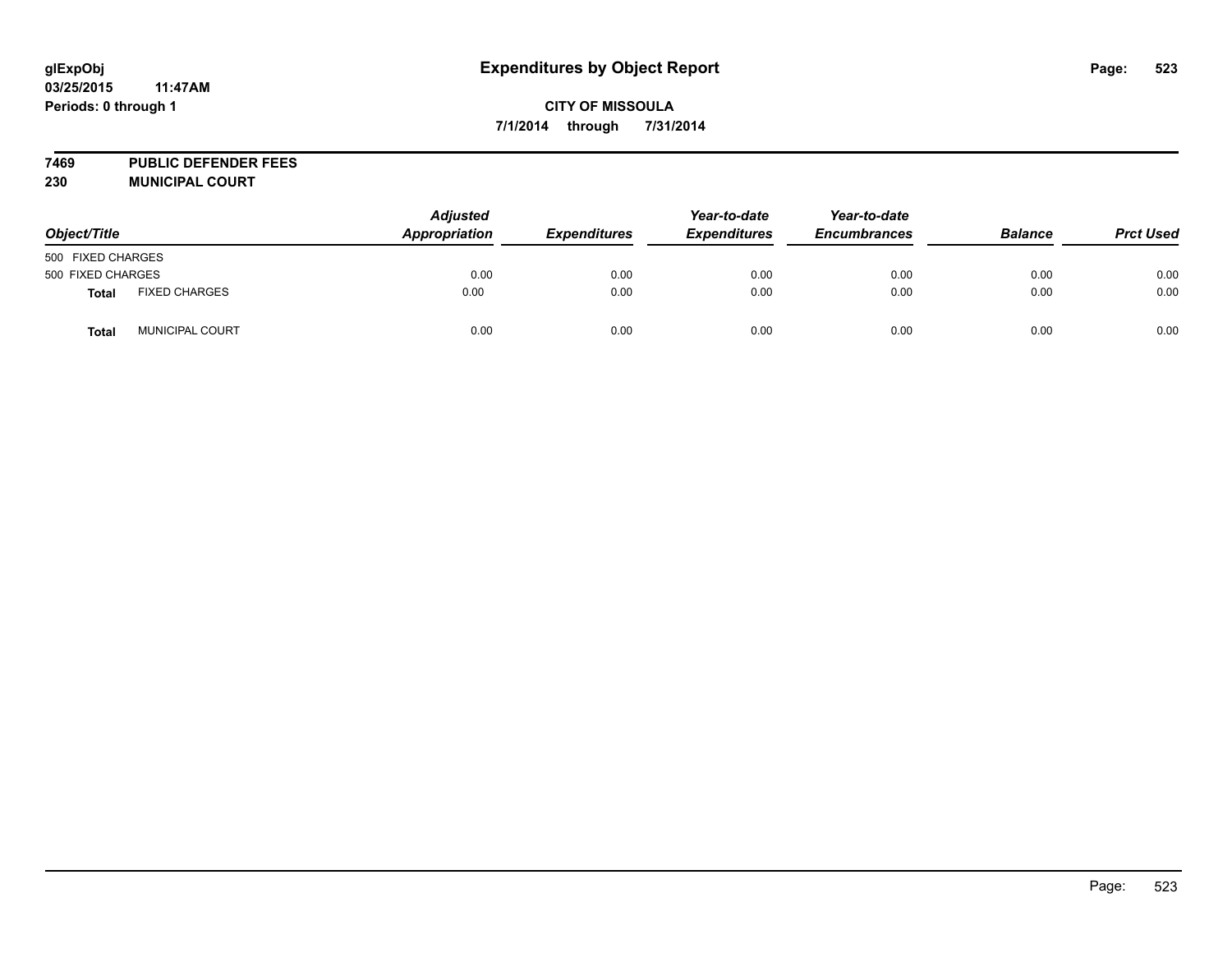#### **7469 PUBLIC DEFENDER FEES**

| Object/Title      |                      | <b>Adjusted</b><br>Appropriation | <b>Expenditures</b> | Year-to-date<br><b>Expenditures</b> | Year-to-date<br><b>Encumbrances</b> | <b>Balance</b> | <b>Prct Used</b> |
|-------------------|----------------------|----------------------------------|---------------------|-------------------------------------|-------------------------------------|----------------|------------------|
| 500 FIXED CHARGES |                      |                                  |                     |                                     |                                     |                |                  |
| 500 FIXED CHARGES |                      | 0.00                             | 0.00                | 0.00                                | 0.00                                | 0.00           | 0.00             |
| Total             | <b>FIXED CHARGES</b> | 0.00                             | 0.00                | 0.00                                | 0.00                                | 0.00           | 0.00             |
| Total             | PUBLIC DEFENDER FEES | 0.00                             | 0.00                | 0.00                                | 0.00                                | 0.00           | 0.00             |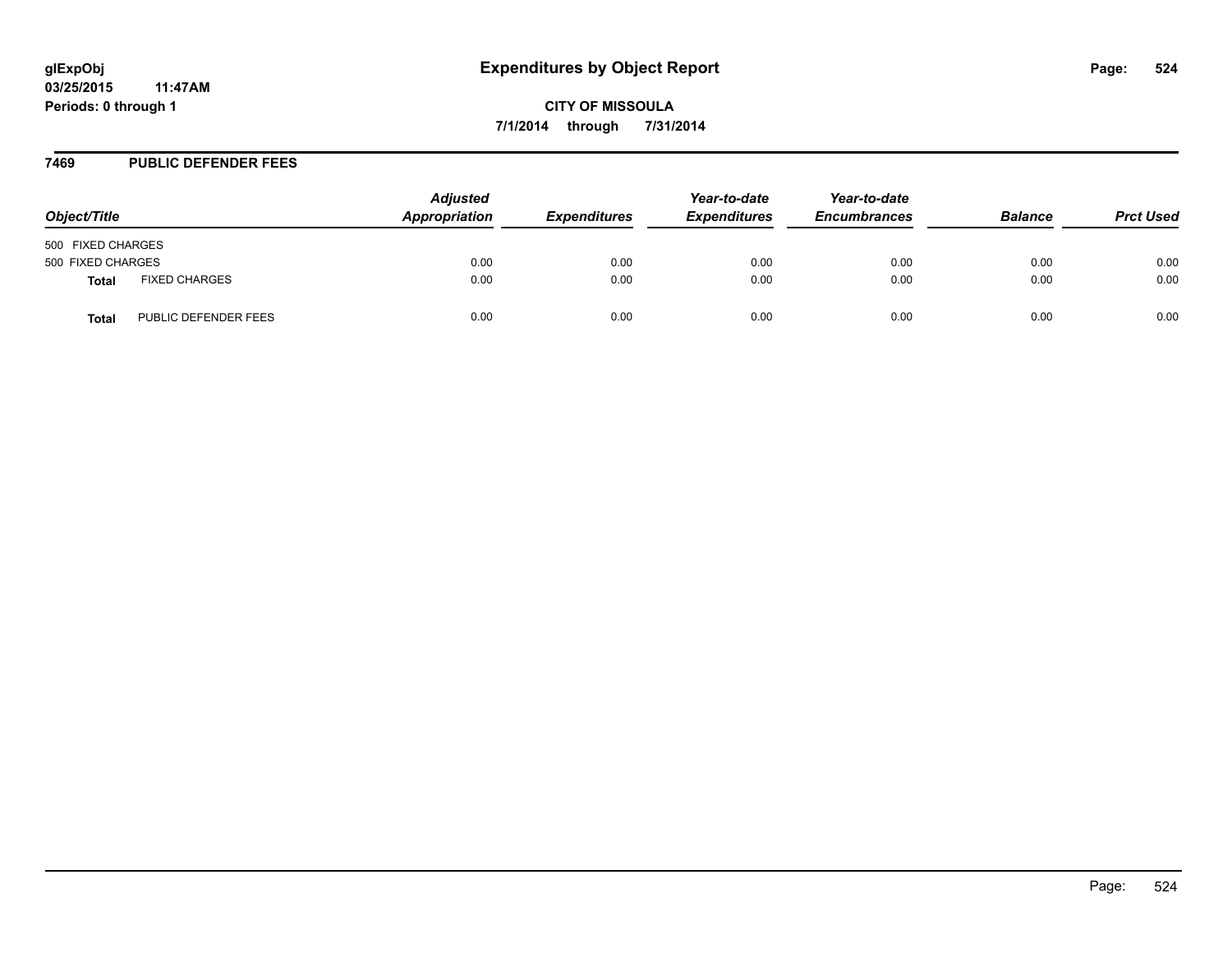# **7903 COUNTY CLEARING**

**390 NON-DEPARTMENTAL**

| Object/Title      |                  | <b>Adjusted</b><br><b>Appropriation</b> | <b>Expenditures</b> | Year-to-date<br><b>Expenditures</b> | Year-to-date<br><b>Encumbrances</b> | <b>Balance</b> | <b>Prct Used</b> |
|-------------------|------------------|-----------------------------------------|---------------------|-------------------------------------|-------------------------------------|----------------|------------------|
| 800 OTHER OBJECTS |                  |                                         |                     |                                     |                                     |                |                  |
| 845 CONTINGENCY   |                  | 0.00                                    | 0.00                | 0.00                                | 0.00                                | 0.00           | 0.00             |
| Total             | OTHER OBJECTS    | 0.00                                    | 0.00                | 0.00                                | 0.00                                | 0.00           | 0.00             |
| Total             | NON-DEPARTMENTAL | 0.00                                    | 0.00                | 0.00                                | 0.00                                | 0.00           | 0.00             |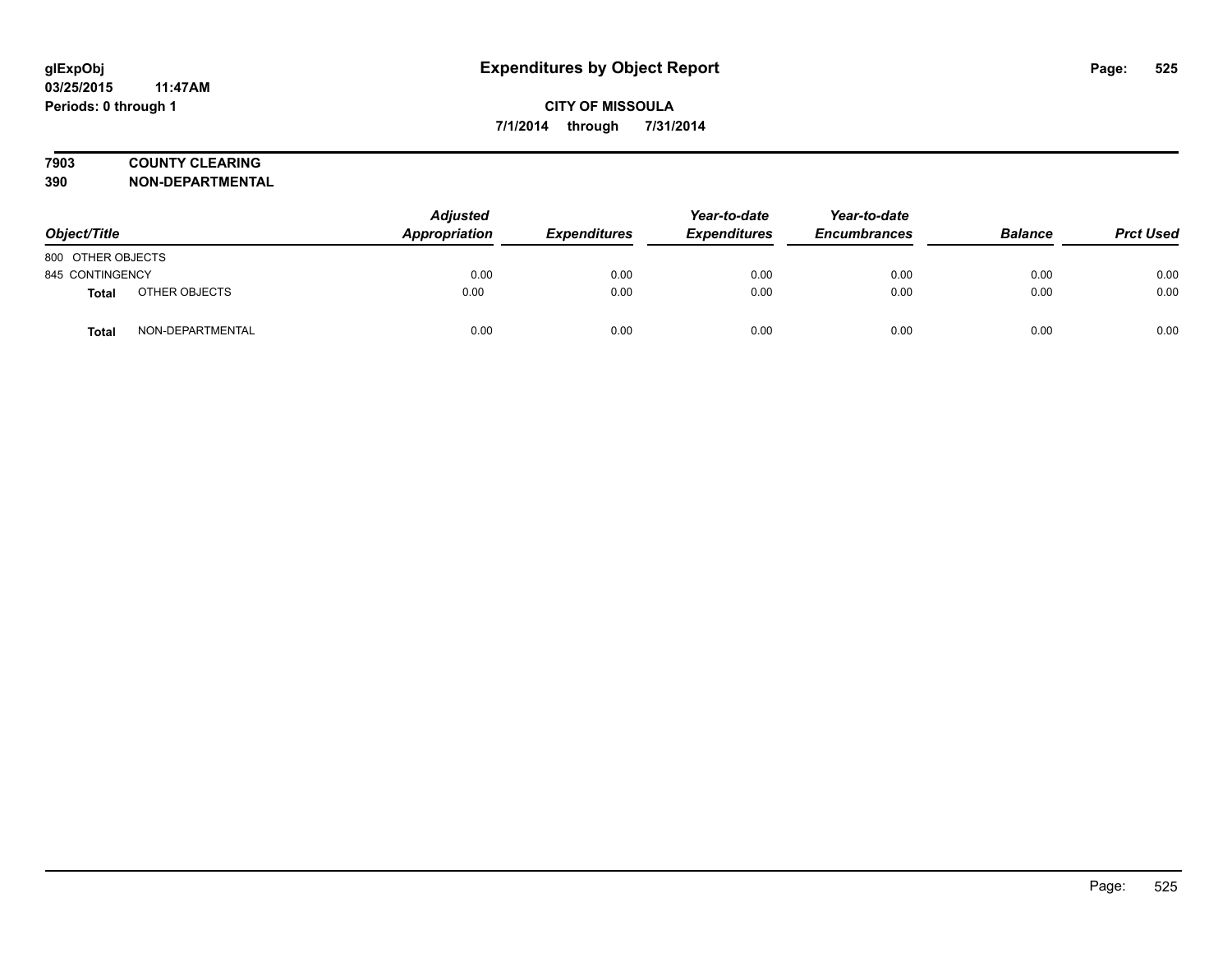**CITY OF MISSOULA 7/1/2014 through 7/31/2014**

**7903 COUNTY CLEARING**

| Object/Title      |                        | <b>Adjusted</b><br>Appropriation | <b>Expenditures</b> | Year-to-date<br><b>Expenditures</b> | Year-to-date<br><b>Encumbrances</b> | <b>Balance</b> | <b>Prct Used</b> |
|-------------------|------------------------|----------------------------------|---------------------|-------------------------------------|-------------------------------------|----------------|------------------|
| 800 OTHER OBJECTS |                        |                                  |                     |                                     |                                     |                |                  |
| 845 CONTINGENCY   |                        | 0.00                             | 0.00                | 0.00                                | 0.00                                | 0.00           | 0.00             |
| <b>Total</b>      | OTHER OBJECTS          | 0.00                             | 0.00                | 0.00                                | 0.00                                | 0.00           | 0.00             |
| <b>Total</b>      | <b>COUNTY CLEARING</b> | 0.00                             | 0.00                | 0.00                                | 0.00                                | 0.00           | 0.00             |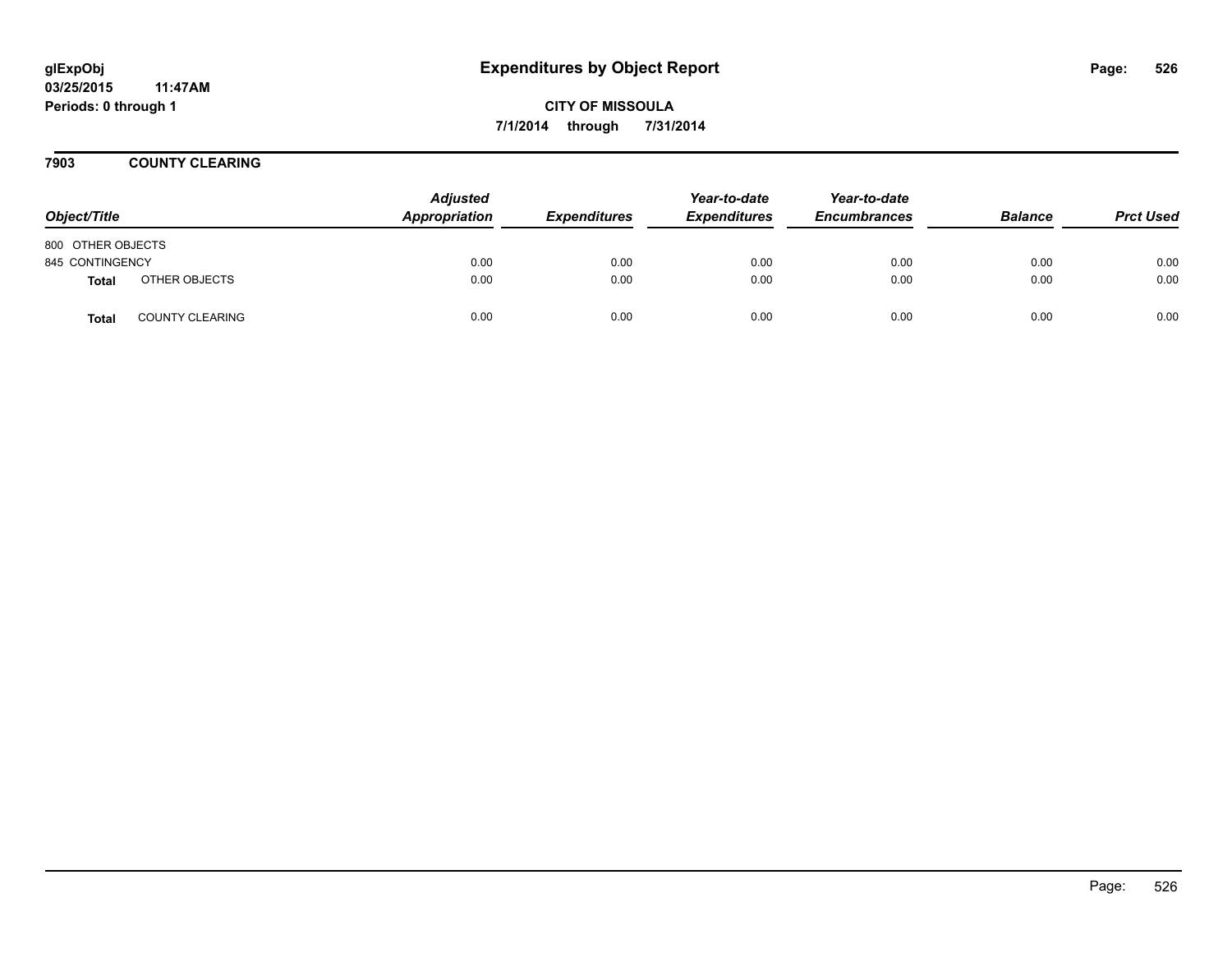### **CITY OF MISSOULA 7/1/2014 through 7/31/2014**

#### **7904 SEWER REBATE**

**280 PUBLIC WORKS ADMIN/ENGINEERING**

| Object/Title                                   | <b>Adjusted</b><br>Appropriation | <b>Expenditures</b> | Year-to-date<br><b>Expenditures</b> | Year-to-date<br><b>Encumbrances</b> | <b>Balance</b> | <b>Prct Used</b> |
|------------------------------------------------|----------------------------------|---------------------|-------------------------------------|-------------------------------------|----------------|------------------|
| 500 FIXED CHARGES                              |                                  |                     |                                     |                                     |                |                  |
| 500 FIXED CHARGES                              | 0.00                             | 0.00                | 0.00                                | 0.00                                | 0.00           | 0.00             |
| <b>FIXED CHARGES</b><br>Total                  | 0.00                             | 0.00                | 0.00                                | 0.00                                | 0.00           | 0.00             |
| 800 OTHER OBJECTS                              |                                  |                     |                                     |                                     |                |                  |
| 820 TRANSFERS TO OTHER FUNDS                   | 0.00                             | 0.00                | 0.00                                | 0.00                                | 0.00           | 0.00             |
| OTHER OBJECTS<br><b>Total</b>                  | 0.00                             | 0.00                | 0.00                                | 0.00                                | 0.00           | 0.00             |
| PUBLIC WORKS ADMIN/ENGINEERING<br><b>Total</b> | 0.00                             | 0.00                | 0.00                                | 0.00                                | 0.00           | 0.00             |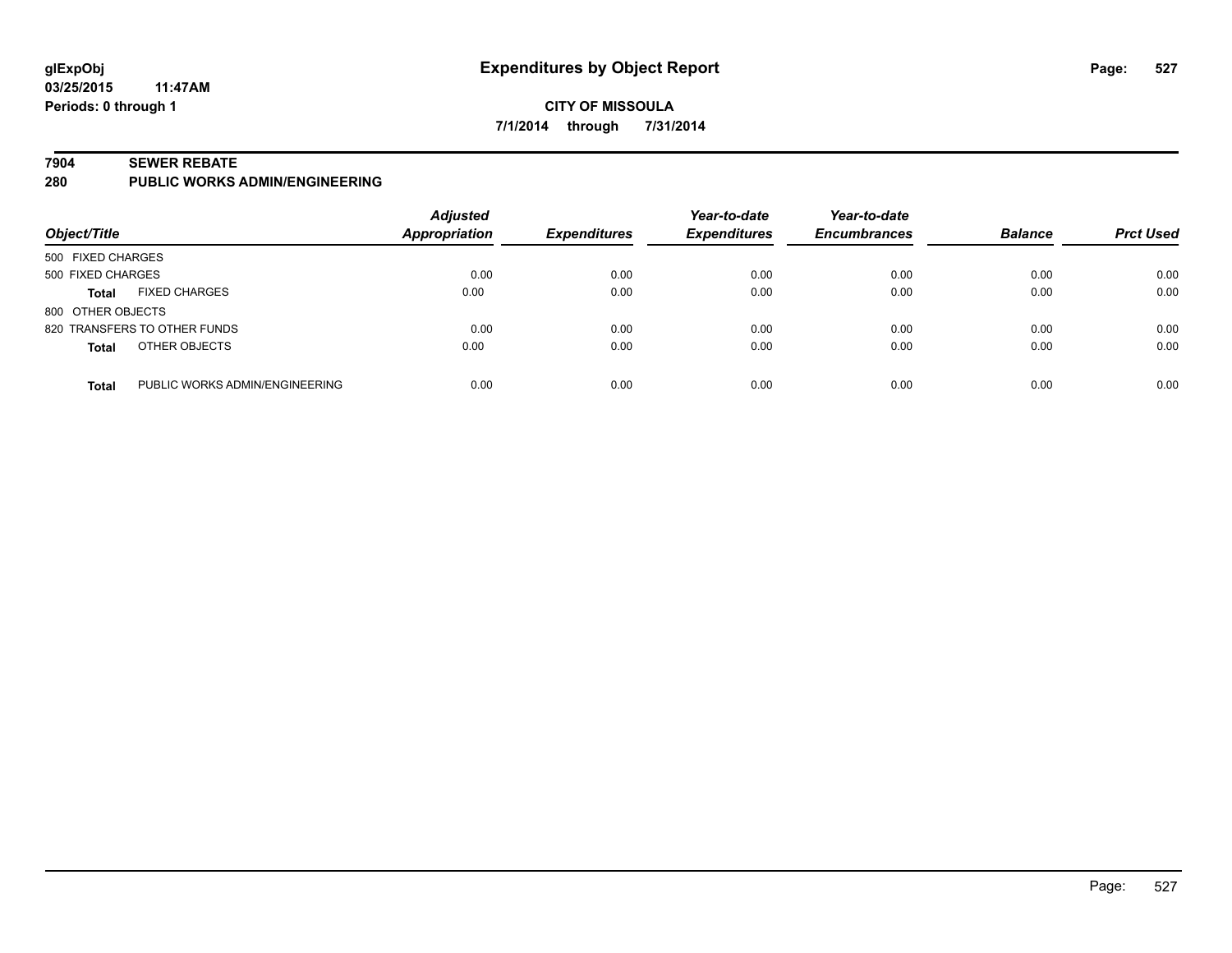### **7904 SEWER REBATE**

| Object/Title      |                              | <b>Adjusted</b><br><b>Appropriation</b> | <b>Expenditures</b> | Year-to-date<br><b>Expenditures</b> | Year-to-date<br><b>Encumbrances</b> | <b>Balance</b> | <b>Prct Used</b> |
|-------------------|------------------------------|-----------------------------------------|---------------------|-------------------------------------|-------------------------------------|----------------|------------------|
| 500 FIXED CHARGES |                              |                                         |                     |                                     |                                     |                |                  |
| 500 FIXED CHARGES |                              | 0.00                                    | 0.00                | 0.00                                | 0.00                                | 0.00           | 0.00             |
| <b>Total</b>      | <b>FIXED CHARGES</b>         | 0.00                                    | 0.00                | 0.00                                | 0.00                                | 0.00           | 0.00             |
| 800 OTHER OBJECTS |                              |                                         |                     |                                     |                                     |                |                  |
|                   | 820 TRANSFERS TO OTHER FUNDS | 0.00                                    | 0.00                | 0.00                                | 0.00                                | 0.00           | 0.00             |
| <b>Total</b>      | OTHER OBJECTS                | 0.00                                    | 0.00                | 0.00                                | 0.00                                | 0.00           | 0.00             |
| <b>Total</b>      | <b>SEWER REBATE</b>          | 0.00                                    | 0.00                | 0.00                                | 0.00                                | 0.00           | 0.00             |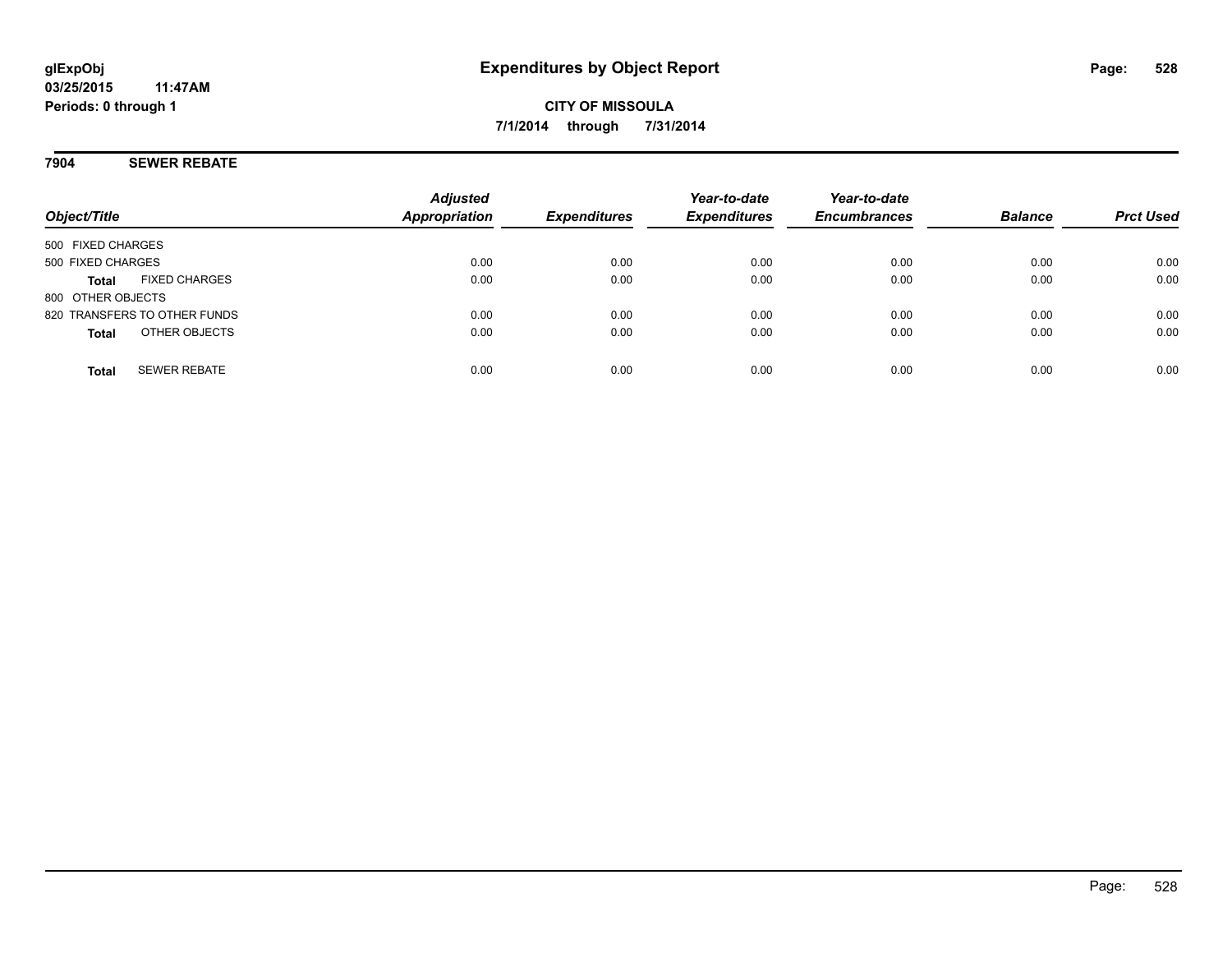#### **7905 WYE SEWER RSID 8489**

**280 PUBLIC WORKS ADMIN/ENGINEERING**

| Object/Title      |                                | <b>Adjusted</b><br>Appropriation<br><b>Expenditures</b> | Year-to-date<br><b>Expenditures</b> | Year-to-date<br><b>Encumbrances</b> | <b>Balance</b> | <b>Prct Used</b> |      |
|-------------------|--------------------------------|---------------------------------------------------------|-------------------------------------|-------------------------------------|----------------|------------------|------|
| 500 FIXED CHARGES |                                |                                                         |                                     |                                     |                |                  |      |
| 500 FIXED CHARGES |                                | 0.00                                                    | 0.00                                | 0.00                                | 0.00           | 0.00             | 0.00 |
| <b>Total</b>      | <b>FIXED CHARGES</b>           | 0.00                                                    | 0.00                                | 0.00                                | 0.00           | 0.00             | 0.00 |
| <b>Total</b>      | PUBLIC WORKS ADMIN/ENGINEERING | 0.00                                                    | 0.00                                | 0.00                                | 0.00           | 0.00             | 0.00 |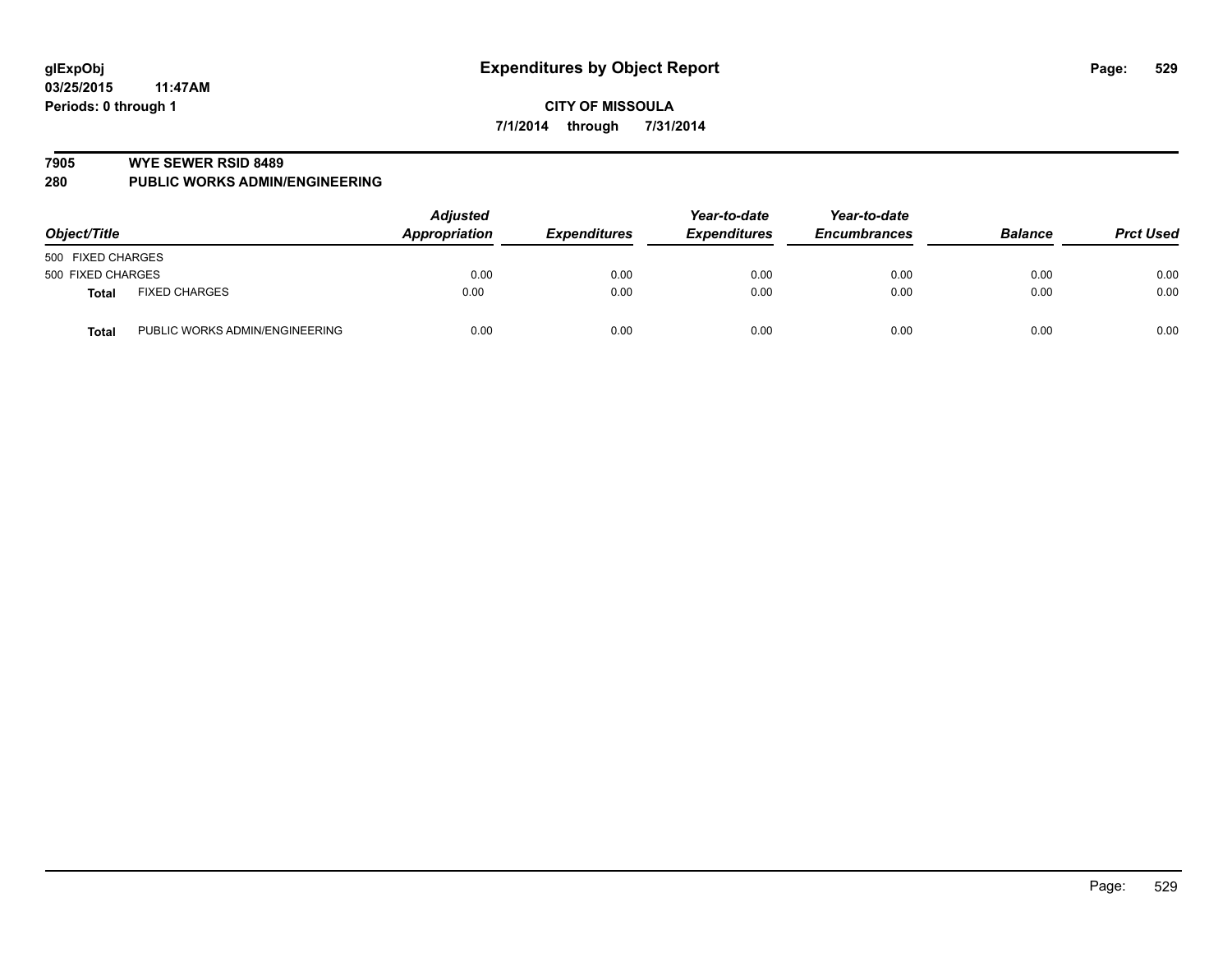#### **7905 WYE SEWER RSID 8489**

| Object/Title                  | <b>Adjusted</b><br>Appropriation | <b>Expenditures</b> | Year-to-date<br><b>Expenditures</b> | Year-to-date<br><b>Encumbrances</b> | <b>Balance</b> | <b>Prct Used</b> |
|-------------------------------|----------------------------------|---------------------|-------------------------------------|-------------------------------------|----------------|------------------|
| 500 FIXED CHARGES             |                                  |                     |                                     |                                     |                |                  |
| 500 FIXED CHARGES             | 0.00                             | 0.00                | 0.00                                | 0.00                                | 0.00           | 0.00             |
| <b>FIXED CHARGES</b><br>Total | 0.00                             | 0.00                | 0.00                                | 0.00                                | 0.00           | 0.00             |
| WYE SEWER RSID 8489<br>Total  | 0.00                             | 0.00                | 0.00                                | 0.00                                | 0.00           | 0.00             |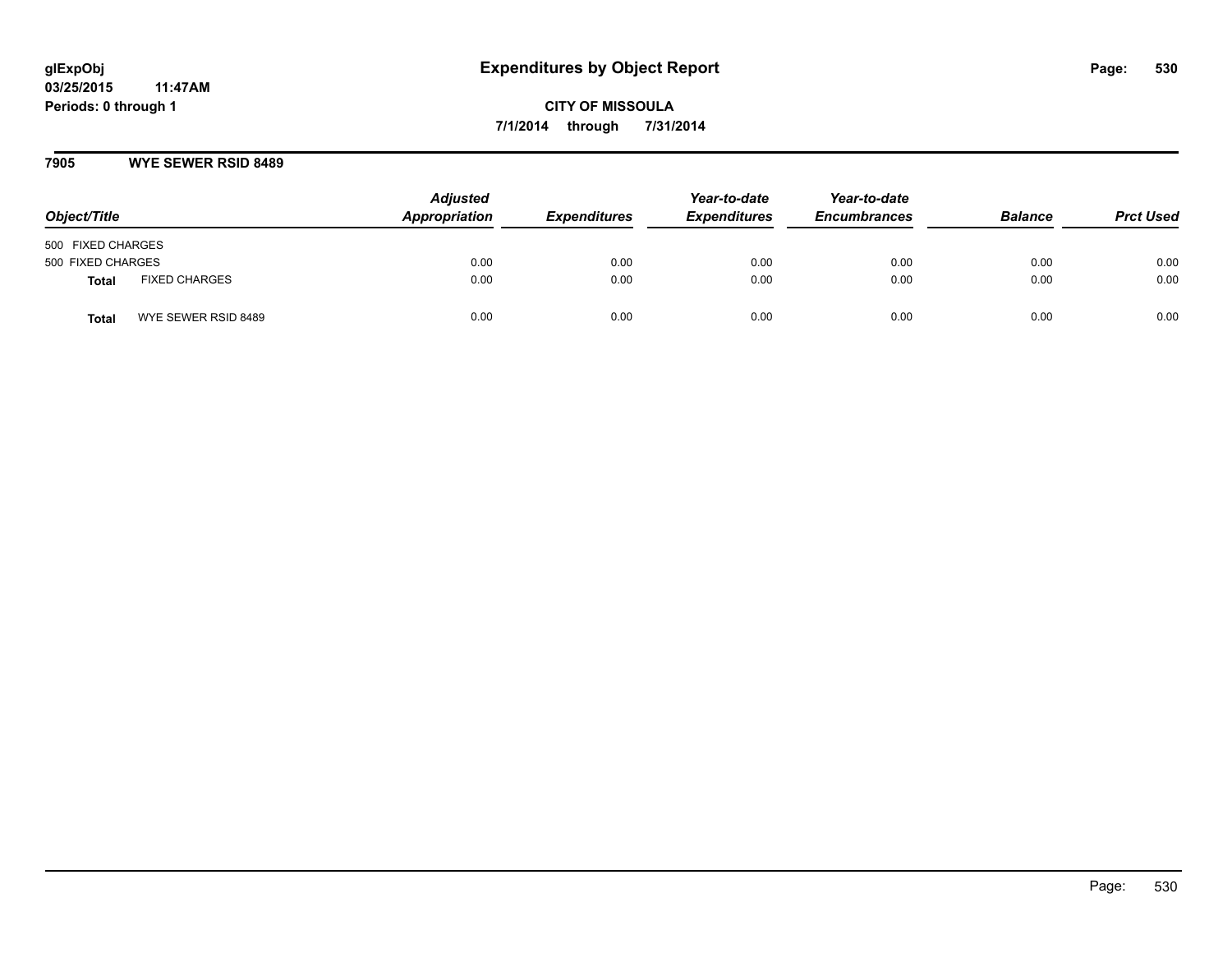#### **7911 RESIDENTIAL INSPECTION FUND**

**310 BUILDING INSPECTION**

|                                            | <b>Adjusted</b>      |                     | Year-to-date        | Year-to-date        |                |                  |
|--------------------------------------------|----------------------|---------------------|---------------------|---------------------|----------------|------------------|
| Object/Title                               | <b>Appropriation</b> | <b>Expenditures</b> | <b>Expenditures</b> | <b>Encumbrances</b> | <b>Balance</b> | <b>Prct Used</b> |
| 200 SUPPLIES                               |                      |                     |                     |                     |                |                  |
| 220 OPERATING SUPPLIES                     | 0.00                 | 0.00                | 0.00                | 0.00                | 0.00           | 0.00             |
| 240 OTHER SUPPLIES                         | 0.00                 | 0.00                | 0.00                | 0.00                | 0.00           | 0.00             |
| <b>SUPPLIES</b><br>Total                   | 0.00                 | 0.00                | 0.00                | 0.00                | 0.00           | 0.00             |
| 300 PURCHASED SERVICES                     |                      |                     |                     |                     |                |                  |
| 310 COMMUNICATIONS                         | 0.00                 | 0.00                | 0.00                | 0.00                | 0.00           | 0.00             |
| 320 PRINTING & DUPLICATING                 | 0.00                 | 0.00                | 0.00                | 0.00                | 0.00           | 0.00             |
| 330 PUBLICITY, SUBSCRIPTIONS & DUES        | 0.00                 | 0.00                | 0.00                | 0.00                | 0.00           | 0.00             |
| PURCHASED SERVICES<br><b>Total</b>         | 0.00                 | 0.00                | 0.00                | 0.00                | 0.00           | 0.00             |
|                                            |                      |                     |                     |                     |                |                  |
| <b>BUILDING INSPECTION</b><br><b>Total</b> | 0.00                 | 0.00                | 0.00                | 0.00                | 0.00           | 0.00             |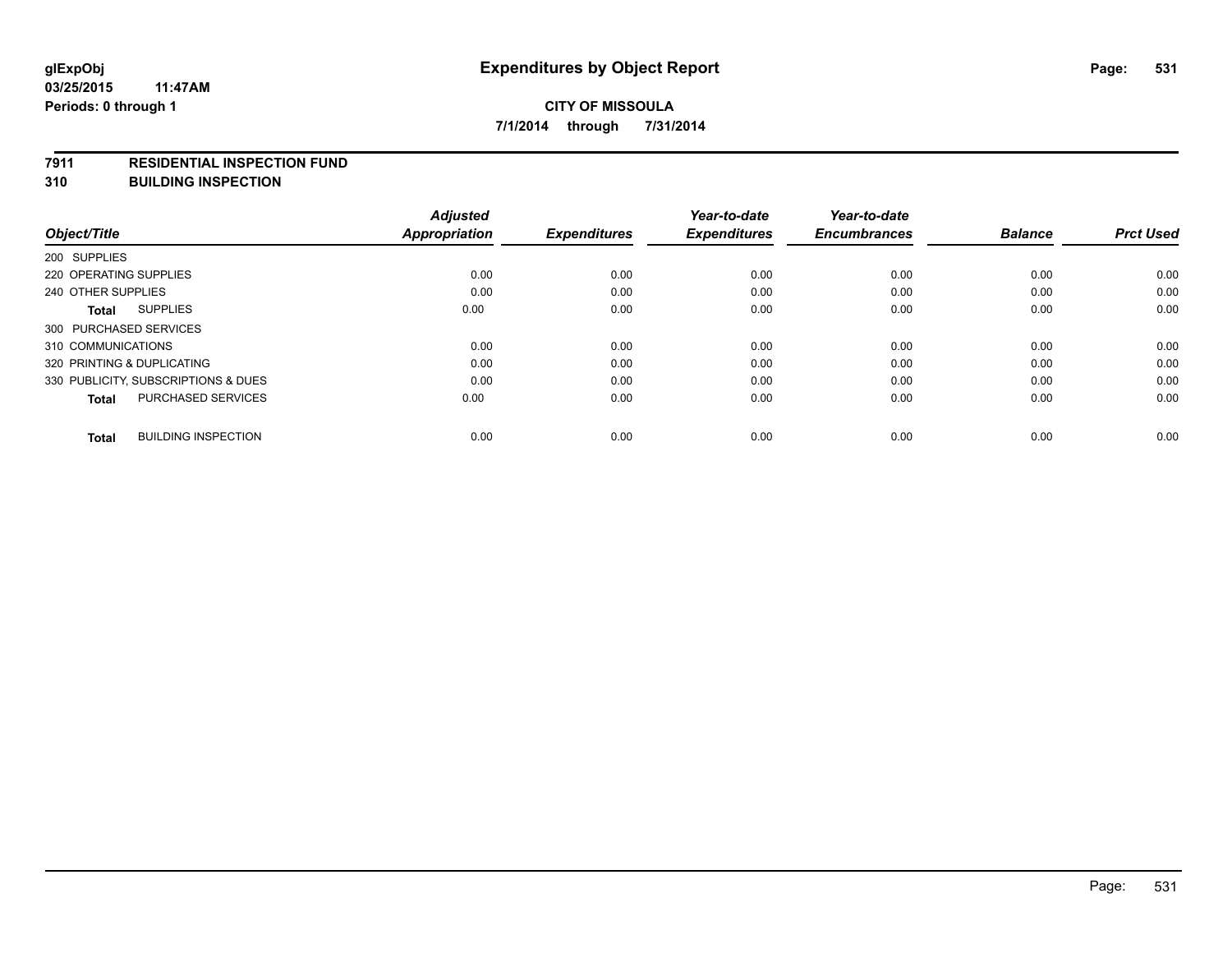### **7911 RESIDENTIAL INSPECTION FUND**

| Object/Title                                       | <b>Adjusted</b><br><b>Appropriation</b> | <b>Expenditures</b> | Year-to-date<br><b>Expenditures</b> | Year-to-date<br><b>Encumbrances</b> | <b>Balance</b> | <b>Prct Used</b> |
|----------------------------------------------------|-----------------------------------------|---------------------|-------------------------------------|-------------------------------------|----------------|------------------|
| 200 SUPPLIES                                       |                                         |                     |                                     |                                     |                |                  |
| 220 OPERATING SUPPLIES                             | 0.00                                    | 0.00                | 0.00                                | 0.00                                | 0.00           | 0.00             |
| 240 OTHER SUPPLIES                                 | 0.00                                    | 0.00                | 0.00                                | 0.00                                | 0.00           | 0.00             |
| <b>SUPPLIES</b><br>Total                           | 0.00                                    | 0.00                | 0.00                                | 0.00                                | 0.00           | 0.00             |
| 300 PURCHASED SERVICES                             |                                         |                     |                                     |                                     |                |                  |
| 310 COMMUNICATIONS                                 | 0.00                                    | 0.00                | 0.00                                | 0.00                                | 0.00           | 0.00             |
| 320 PRINTING & DUPLICATING                         | 0.00                                    | 0.00                | 0.00                                | 0.00                                | 0.00           | 0.00             |
| 330 PUBLICITY, SUBSCRIPTIONS & DUES                | 0.00                                    | 0.00                | 0.00                                | 0.00                                | 0.00           | 0.00             |
| PURCHASED SERVICES<br><b>Total</b>                 | 0.00                                    | 0.00                | 0.00                                | 0.00                                | 0.00           | 0.00             |
| <b>RESIDENTIAL INSPECTION FUND</b><br><b>Total</b> | 0.00                                    | 0.00                | 0.00                                | 0.00                                | 0.00           | 0.00             |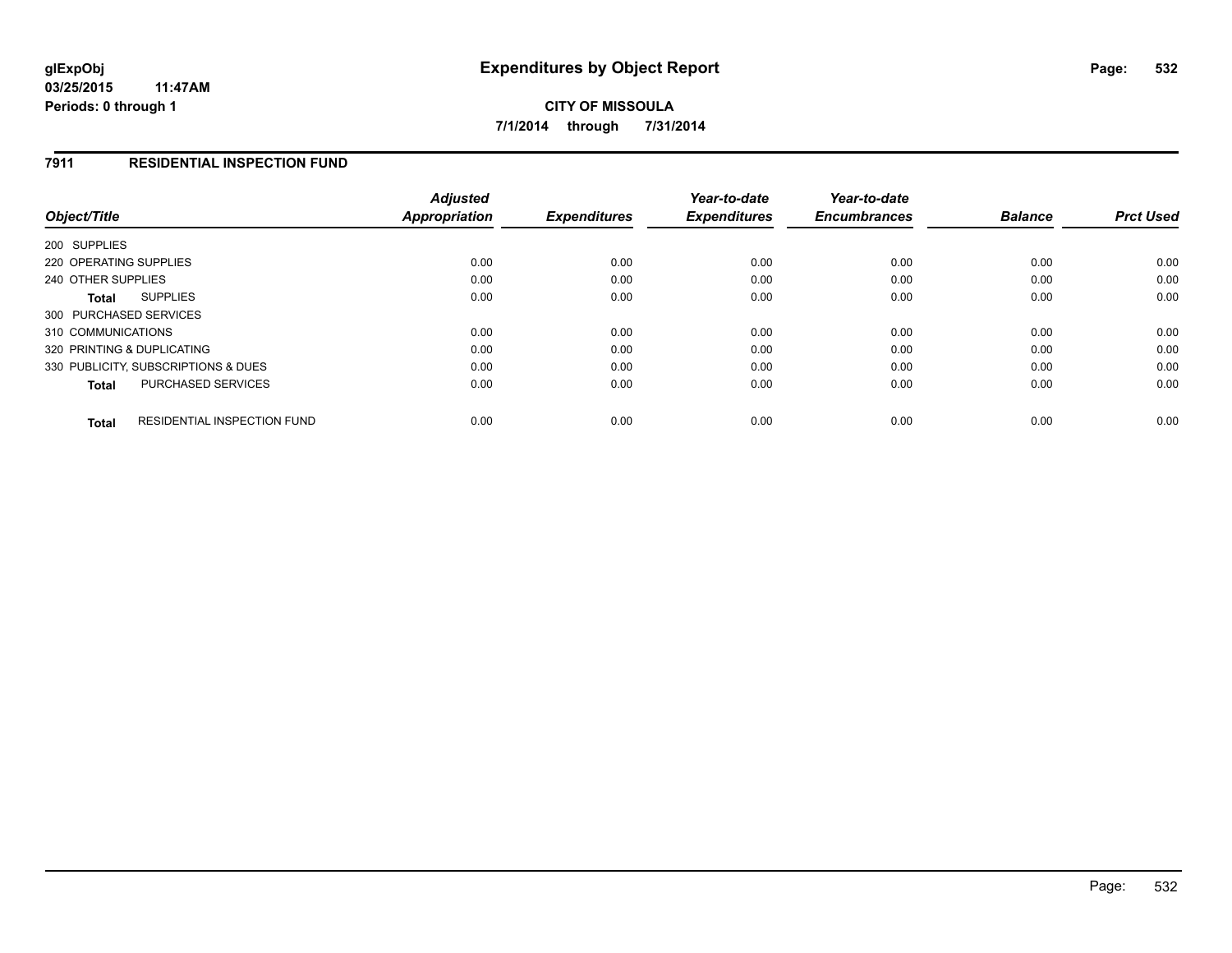# **glExpObj Expenditures by Object Report Page: 533**

**03/25/2015 11:47AM Periods: 0 through 1**

### **CITY OF MISSOULA 7/1/2014 through 7/31/2014**

#### **9000 GENERAL FIXED ASSETS ACCOUNT GROUP**

**900 DEPRECIATION**

| Object/Title                          | <b>Adjusted</b><br><b>Appropriation</b> | <b>Expenditures</b> | Year-to-date<br><b>Expenditures</b> | Year-to-date<br><b>Encumbrances</b> | <b>Balance</b> | <b>Prct Used</b> |
|---------------------------------------|-----------------------------------------|---------------------|-------------------------------------|-------------------------------------|----------------|------------------|
| 800 OTHER OBJECTS                     |                                         |                     |                                     |                                     |                |                  |
| 830 DEPRECIATION                      | 0.00                                    | 0.00                | 0.00                                | 0.00                                | 0.00           | 0.00             |
| OTHER OBJECTS<br><b>Total</b>         | 0.00                                    | 0.00                | 0.00                                | 0.00                                | 0.00           | 0.00             |
| 900 CAPITAL OUTLAY                    |                                         |                     |                                     |                                     |                |                  |
| 900 CAPITAL OUTLAY                    | 0.00                                    | 0.00                | 0.00                                | 0.00                                | 0.00           | 0.00             |
| <b>CAPITAL OUTLAY</b><br><b>Total</b> | 0.00                                    | 0.00                | 0.00                                | 0.00                                | 0.00           | 0.00             |
| <b>DEPRECIATION</b><br><b>Total</b>   | 0.00                                    | 0.00                | 0.00                                | 0.00                                | 0.00           | 0.00             |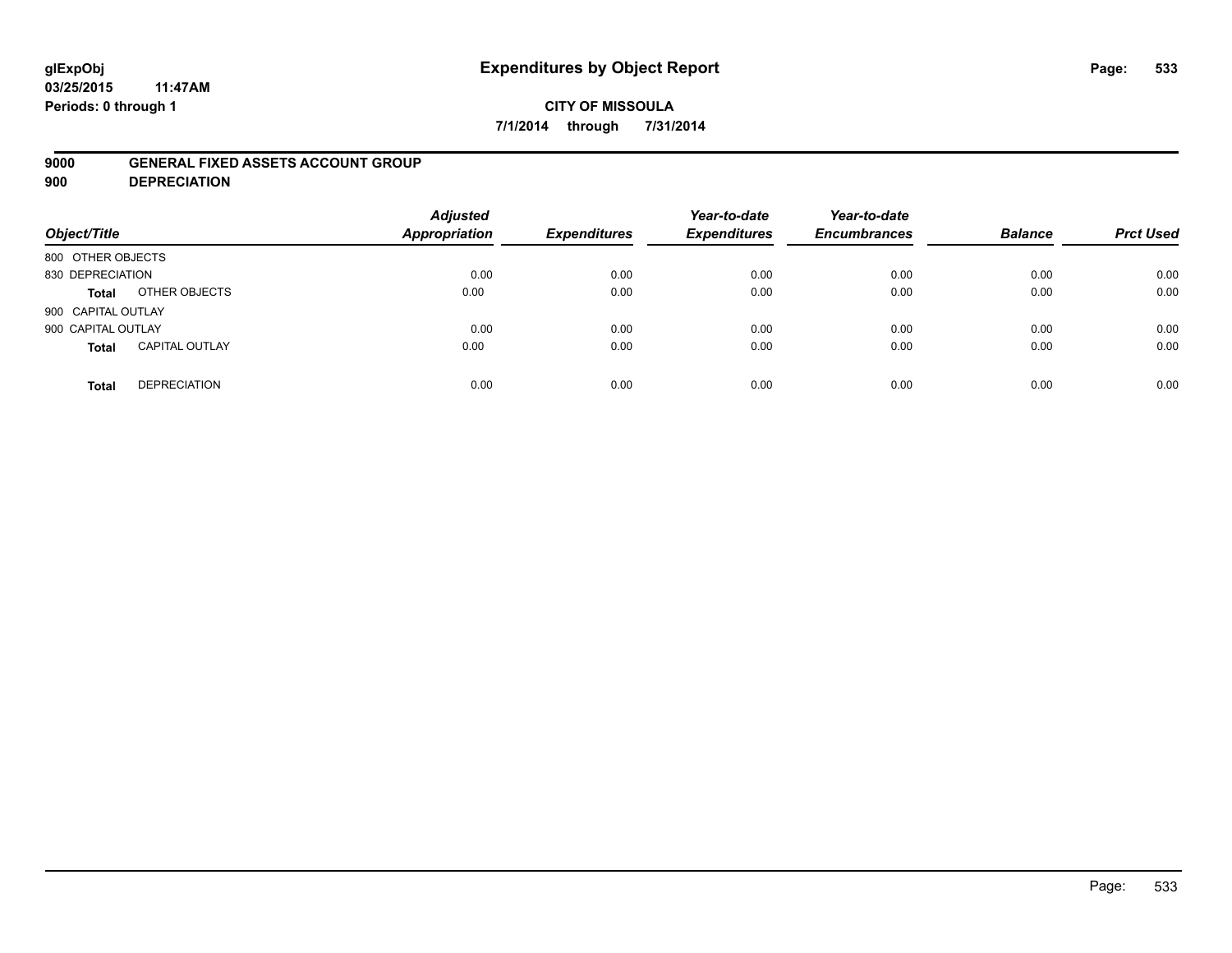**CITY OF MISSOULA 7/1/2014 through 7/31/2014**

### **9000 GENERAL FIXED ASSETS ACCOUNT GROUP**

| Object/Title       |                                         | <b>Adjusted</b><br><b>Appropriation</b> | <b>Expenditures</b> | Year-to-date<br><b>Expenditures</b> | Year-to-date<br><b>Encumbrances</b> | <b>Balance</b> | <b>Prct Used</b> |
|--------------------|-----------------------------------------|-----------------------------------------|---------------------|-------------------------------------|-------------------------------------|----------------|------------------|
| 800 OTHER OBJECTS  |                                         |                                         |                     |                                     |                                     |                |                  |
| 830 DEPRECIATION   |                                         | 0.00                                    | 0.00                | 0.00                                | 0.00                                | 0.00           | 0.00             |
| Total              | OTHER OBJECTS                           | 0.00                                    | 0.00                | 0.00                                | 0.00                                | 0.00           | 0.00             |
| 900 CAPITAL OUTLAY |                                         |                                         |                     |                                     |                                     |                |                  |
| 900 CAPITAL OUTLAY |                                         | 0.00                                    | 0.00                | 0.00                                | 0.00                                | 0.00           | 0.00             |
| <b>Total</b>       | <b>CAPITAL OUTLAY</b>                   | 0.00                                    | 0.00                | 0.00                                | 0.00                                | 0.00           | 0.00             |
| <b>Total</b>       | <b>GENERAL FIXED ASSETS ACCOUNT GRC</b> | 0.00                                    | 0.00                | 0.00                                | 0.00                                | 0.00           | 0.00             |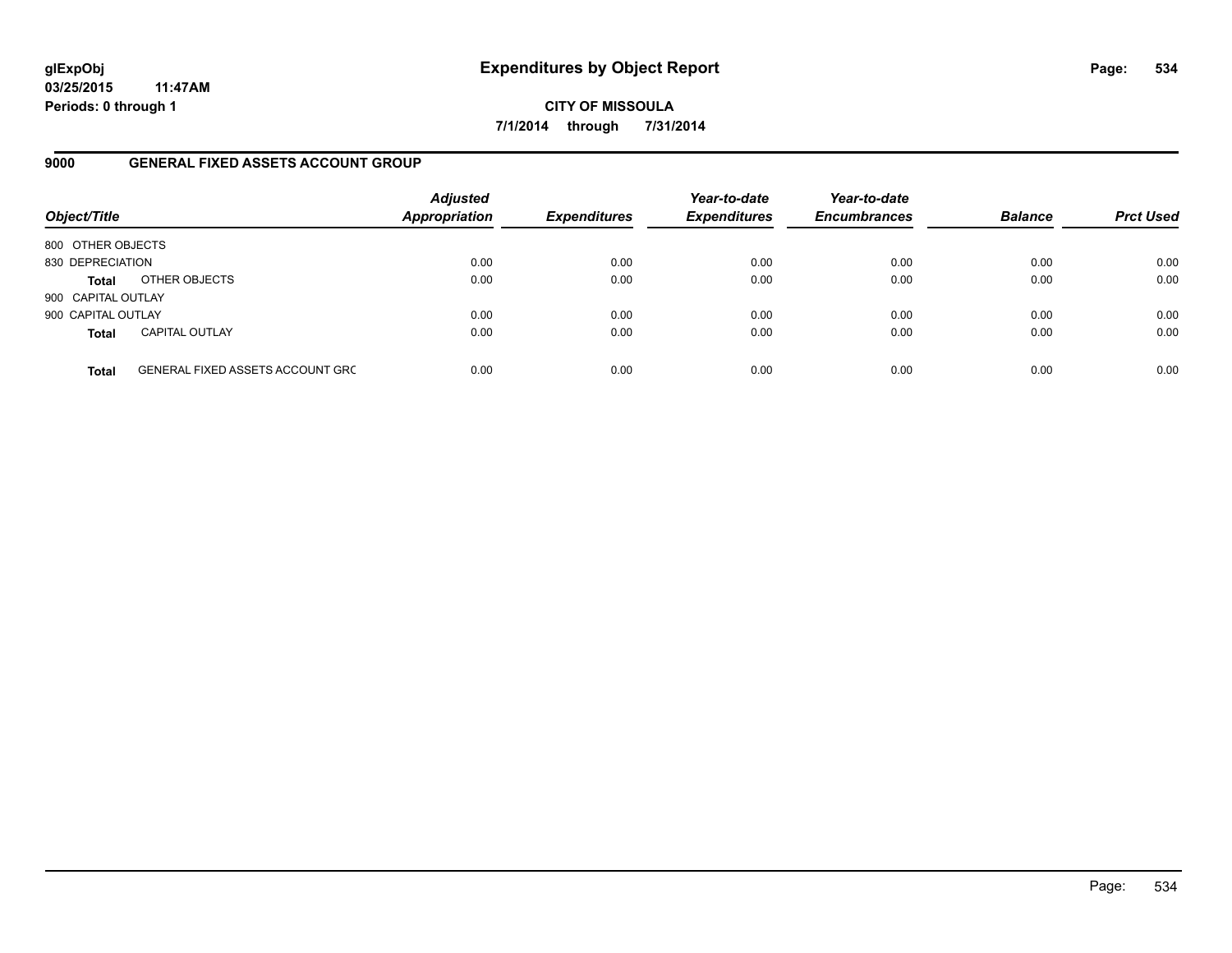#### *Grand Totals*

|                                           | <b>Adjusted</b> |                     | Year-to-date        | Year-to-date        |                |                  |
|-------------------------------------------|-----------------|---------------------|---------------------|---------------------|----------------|------------------|
| Object/Title                              | Appropriation   | <b>Expenditures</b> | <b>Expenditures</b> | <b>Encumbrances</b> | <b>Balance</b> | <b>Prct User</b> |
| 100 PERSONAL SERVICES                     |                 |                     |                     |                     |                |                  |
| 110 SALARIES AND WAGES                    | 28,767,688.00   | 959,111.21          | 959,111.21          | 0.00                | 27,808,576.79  | 3.3              |
| 115 SALARIES/HEALTH INSURANCE BENEFIT     | 629,280.00      | 52,012.50           | 52,012.50           | 0.00                | 577,267.50     | 8.2              |
| 120 OVERTIME/TERMINATION                  | 1,136,021.00    | 30,377.07           | 30,377.07           | 0.00                | 1,105,643.93   | 2.6              |
| 121 OUTSIDE HIRE OVERTIME                 | 75,000.00       | 2,954.38            | 2,954.38            | 0.00                | 72,045.62      | 3.9              |
| 122 COURT OVERTIME                        | 0.00            | 174.97              | 174.97              | 0.00                | $-174.97$      | 0.0              |
| 130 OTHER                                 | 285,339.00      | 0.00                | 0.00                | 0.00                | 285,339.00     | 0.0              |
| 135 OPEB EXPENSE                          | 0.00            | 0.00                | 0.00                | 0.00                | 0.00           | 0.0              |
| <b>140 EMPLOYER CONTRIBUTIONS</b>         | 11,643,605.00   | 683,346.16          | 683,346.16          | 0.00                | 10,960,258.84  | 5.8              |
| <b>141 STATE RETIREMENT CONTRIBUTIONS</b> | 2,265,089.00    | 155,303.49          | 155,303.49          | 0.00                | 2,109,785.51   | 6.8              |
| 145 OPEB CONTRIBUTION                     | 0.00            | 0.00                | 0.00                | 0.00                | 0.00           | 0.0              |
| PERSONAL SERVICES<br><b>Total</b>         | 44,802,022.00   | 1,883,279.78        | 1,883,279.78        | 0.00                | 42,918,742.22  | 4.2              |
| 200 SUPPLIES                              |                 |                     |                     |                     |                |                  |
| 210 OFFICE SUPPLIES                       | 126,644.00      | 3,778.91            | 3,778.91            | 0.00                | 122,865.09     | 2.9              |
| 220 OPERATING SUPPLIES                    | 1,272,339.00    | 30,978.20           | 30,978.20           | 0.00                | 1,241,360.80   | 2.4              |
| 230 REPAIR/MAINTENANCE                    | 919,291.00      | 24,181.91           | 24,181.91           | 0.00                | 895,109.09     | 2.6              |
| 231 GASOLINE                              | 679,390.00      | 1,418.41            | 1,418.41            | 0.00                | 677,971.59     | 0.2              |
| 240 OTHER SUPPLIES                        | 185,215.00      | 17,962.36           | 17,962.36           | 0.00                | 167,252.64     | 9.7              |
| 250 SUPPLIES FOR RESALE                   | 500.00          | 0.00                | 0.00                | 0.00                | 500.00         | 0.0              |
| <b>SUPPLIES</b><br><b>Total</b>           | 3,183,379.00    | 78,319.79           | 78,319.79           | 0.00                | 3,105,059.21   | 2.4              |
| 300 PURCHASED SERVICES                    |                 |                     |                     |                     |                |                  |
| 310 COMMUNICATIONS                        | 141,097.00      | 24,988.82           | 24,988.82           | 0.00                | 116,108.18     | 17.7             |
| 320 PRINTING & DUPLICATING                | 98,227.00       | 1,648.20            | 1,648.20            | 0.00                | 96,578.80      | 1.6              |
| 330 PUBLICITY, SUBSCRIPTIONS & DUES       | 367,146.00      | 30,449.17           | 30,449.17           | 0.00                | 336,696.83     | 8.2              |
| 340 SEWER                                 | 16,540.00       | 4,742.94            | 4,742.94            | 0.00                | 11,797.06      | 28.6             |
| 341 ELECTRICITY & NATURAL GAS             | 1,574,129.00    | 2,088.92            | 2,088.92            | 0.00                | 1,572,040.08   | 0.1              |
| 343 WATER CHARGES                         | 226,493.00      | 0.00                | 0.00                | 0.00                | 226,493.00     | 0.0              |
| 344 TELEPHONE SERVICE                     | 304,092.00      | 13,986.80           | 13,986.80           | 0.00                | 290,105.20     | 4.6              |
| 345 GARBAGE                               | 116,491.00      | 3,307.08            | 3,307.08            | 0.00                | 113,183.92     | 2.8              |
| 350 PROFESSIONAL SERVICES                 | 3,946,664.00    | 42,424.82           | 42,424.82           | 0.00                | 3,904,239.18   | 1.0              |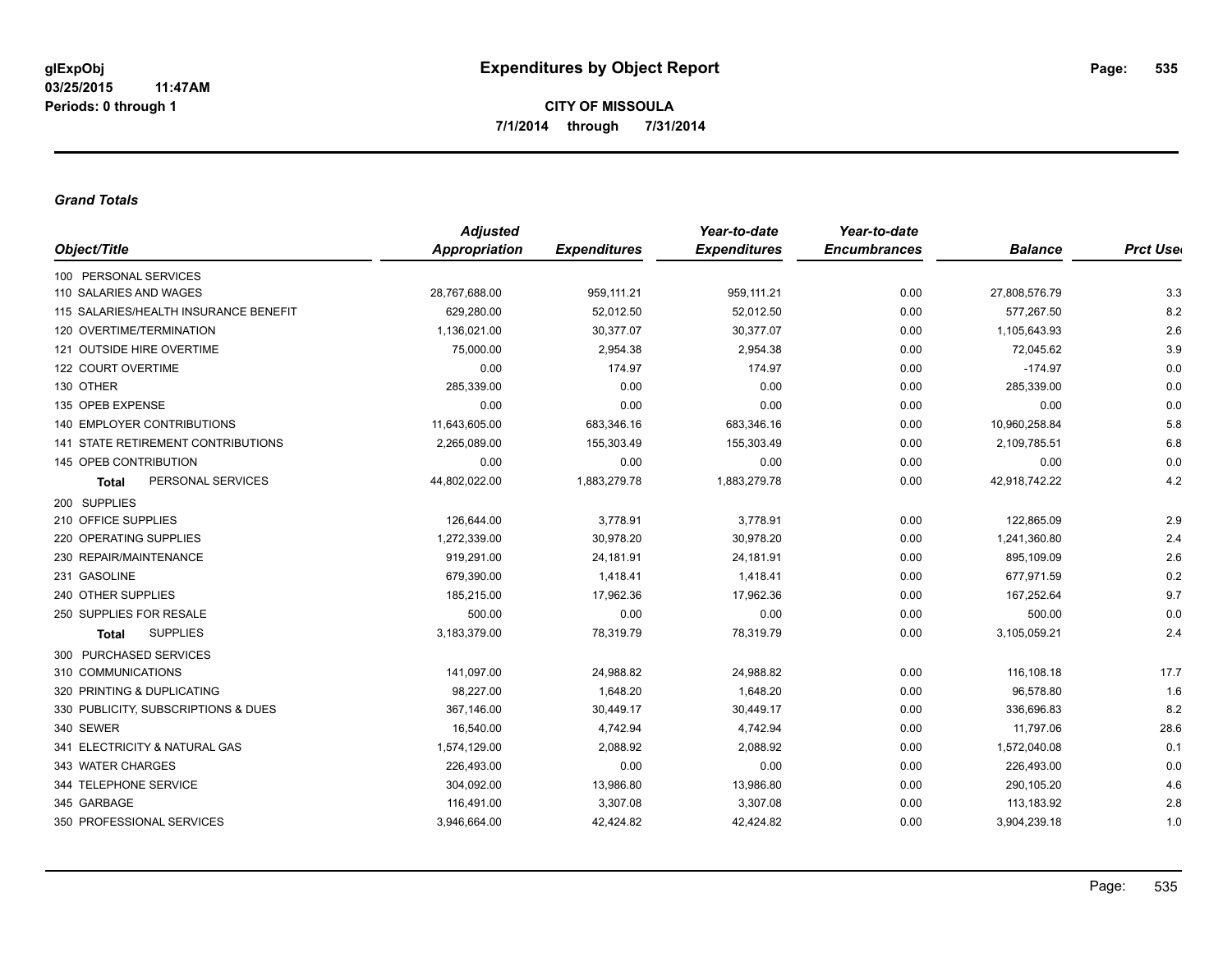*Grand Totals [Continued]*

|                                            | <b>Adjusted</b> |                     | Year-to-date        | Year-to-date        |                |                  |
|--------------------------------------------|-----------------|---------------------|---------------------|---------------------|----------------|------------------|
| Object/Title                               | Appropriation   | <b>Expenditures</b> | <b>Expenditures</b> | <b>Encumbrances</b> | <b>Balance</b> | <b>Prct User</b> |
| 351 INSURANCE CLAIMS                       | 5,091,229.00    | 416,692.21          | 416,692.21          | 0.00                | 4,674,536.79   | 8.1              |
| 352 HEALTH PROGRAMS                        | 80,000.00       | 0.00                | 0.00                | 0.00                | 80,000.00      | 0.0              |
| 353 ADMINISTRATION EXPENDITURES            | 582,161.00      | 108,879.03          | 108,879.03          | 0.00                | 473,281.97     | 18.7             |
| 354 TRANSITIONAL REINSURANCE PROGRAM       | 0.00            | 0.00                | 0.00                | 0.00                | 0.00           | 0.0              |
| 360 REPAIR & MAINTENANCE                   | 1,318,041.00    | 149,311.46          | 149,311.46          | 0.00                | 1,168,729.54   | 11.3             |
| 370 TRAVEL                                 | 182,566.00      | 2,612.53            | 2,612.53            | 0.00                | 179,953.47     | 1.4              |
| 380 TRAINING                               | 161,424.00      | 8,353.94            | 8,353.94            | 0.00                | 153,070.06     | 5.1              |
| 390 OTHER PURCHASED SERVICES               | 1,793,330.00    | 1,033.91            | 1,033.91            | 0.00                | 1,792,296.09   | 0.0              |
| PURCHASED SERVICES<br><b>Total</b>         | 15,999,630.00   | 810,519.83          | 810,519.83          | 0.00                | 15,189,110.17  | 5.0              |
| 400 BUILDING MATERIALS                     |                 |                     |                     |                     |                |                  |
| <b>400 BUILDING MATERIALS</b>              | 247,164.00      | 10,316.80           | 10,316.80           | 0.00                | 236,847.20     | 4.1              |
| <b>BUILDING MATERIALS</b><br><b>Total</b>  | 247,164.00      | 10,316.80           | 10,316.80           | 0.00                | 236,847.20     | 4.1              |
| 500 FIXED CHARGES                          |                 |                     |                     |                     |                |                  |
| 500 FIXED CHARGES                          | 2,983,589.00    | 500,784.34          | 500,784.34          | 0.00                | 2,482,804.66   | 16.7             |
| 530 EQUIPMENT RENTAL                       | 500.00          | 0.00                | 0.00                | 0.00                | 500.00         | 0.0              |
| 550 MERCHANT SERVICE FEES                  | 43,700.00       | 0.00                | 0.00                | 0.00                | 43,700.00      | 0.0              |
| <b>FIXED CHARGES</b><br>Total              | 3,027,789.00    | 500,784.34          | 500,784.34          | 0.00                | 2,527,004.66   | 16.5             |
| 600 DEBT SERVICE                           |                 |                     |                     |                     |                |                  |
| 600 DEBT SERVICE                           | 0.00            | 0.00                | 0.00                | 0.00                | 0.00           | 0.0              |
| 610 PRINCIPAL                              | 6,524,338.00    | 313,048.47          | 313,048.47          | 0.00                | 6,211,289.53   | 4.8              |
| 615 JUDGMENT LEVY DEBT PAYMENT             | 0.00            | 0.00                | 0.00                | 0.00                | 0.00           | 0.0              |
| 620 INTEREST / SERVICE FEES                | 2,907,349.00    | $-57,966.93$        | $-57,966.93$        | 0.00                | 2,965,315.93   | $-1.9$           |
| <b>DEBT SERVICE</b><br><b>Total</b>        | 9,431,687.00    | 255,081.54          | 255,081.54          | 0.00                | 9,176,605.46   | 2.7              |
| 700 GRANTS & CONTRIBUTIONS                 |                 |                     |                     |                     |                |                  |
| 700 GRANTS & CONTRIBUTIONS                 | 6,558,639.00    | 159,659.00          | 159,659.00          | 0.00                | 6,398,980.00   | 2.4              |
| 751 RECREATION SCHOLARSHIPS                | 0.00            | 0.00                | 0.00                | 0.00                | 0.00           | 0.0              |
| 780 INTERGOVERNMENTAL TRANSFER             | 0.00            | 0.00                | 0.00                | 0.00                | 0.00           | 0.0              |
| <b>GRANTS &amp; CONTRIBUTIONS</b><br>Total | 6,558,639.00    | 159,659.00          | 159,659.00          | 0.00                | 6,398,980.00   | 2.4              |
| 800 OTHER OBJECTS                          |                 |                     |                     |                     |                |                  |
| 800 OTHER OBJECTS                          | 0.00            | 0.00                | 0.00                | 0.00                | 0.00           | 0.0              |
| 820 TRANSFERS TO OTHER FUNDS               | 17,504,878.00   | 14,076.97           | 14,076.97           | 0.00                | 17,490,801.03  | 0.0              |